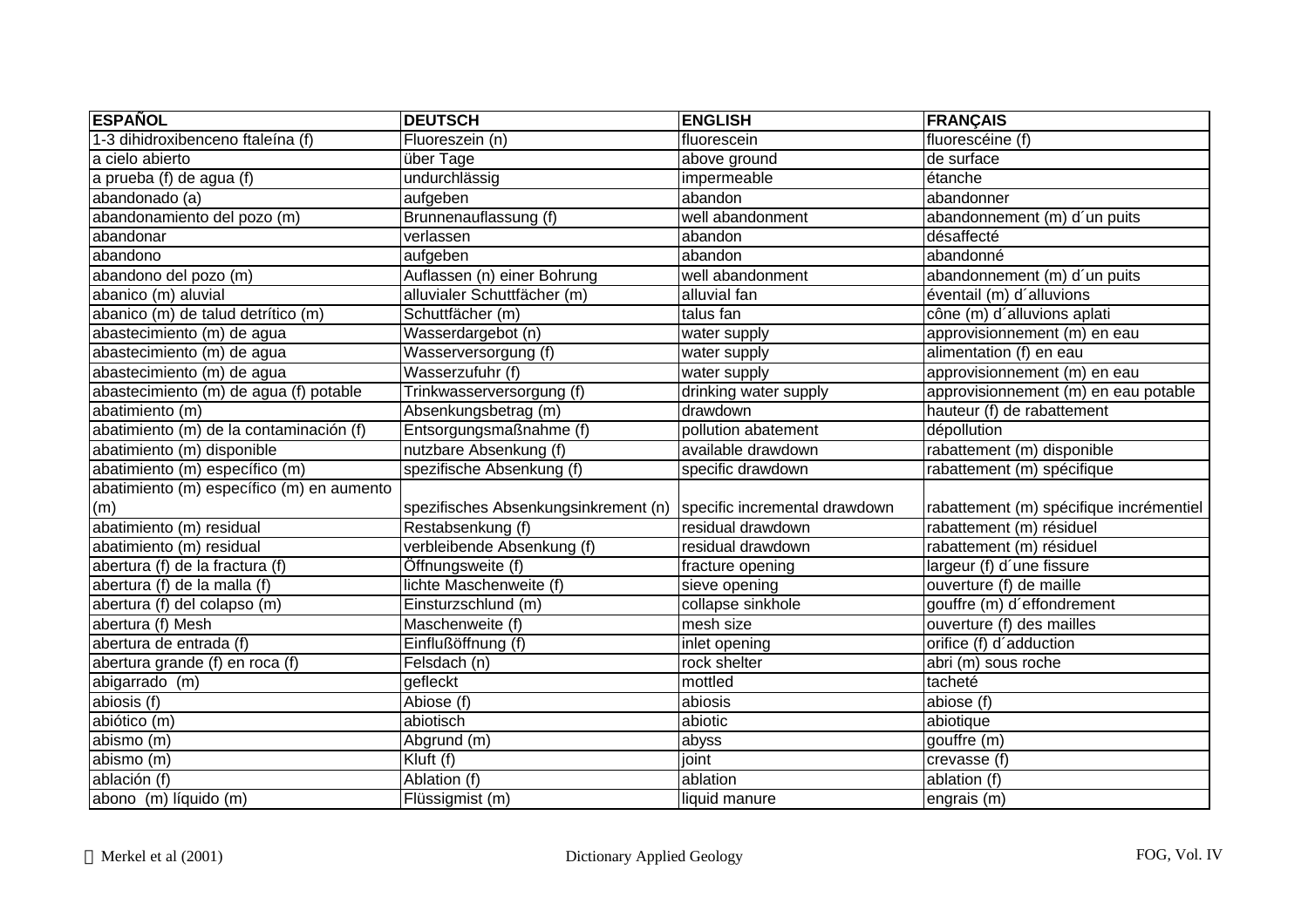| <b>ESPAÑOL</b>                      | <b>DEUTSCH</b>                 | <b>ENGLISH</b>                | <b>FRANÇAIS</b>                       |
|-------------------------------------|--------------------------------|-------------------------------|---------------------------------------|
| aborigen (m)                        | bodenständig                   | autochthonous                 | autochtone                            |
| abrasión (f)                        | Abrasion (f)                   | abrasion                      | abrasion (f)                          |
| abrasión (f)                        | Abrieb (m)                     | attrition                     | attrition (f)                         |
| abrasión mecánica (f)               | mechanische Abrasion (f)       | mechanical abrasion           | abrasion (f) mécanique                |
| absorbente (m)                      | Absorbens (n)                  | absorbent                     | absorbant (m)                         |
| absorber                            | absorbieren                    | absorb                        | absorber                              |
| absorber                            | Horizontlbohrung (f)           | adsorb                        | encaisser                             |
| absorción (f)                       | Absorption (f)                 | absorption                    | absorption (f)                        |
| absorción $(f)$                     | Absorptiv (n)                  | absorbate                     | absorbate (m)                         |
| absorción (f) admisible diaria      | duldbare tägliche Aufnahme (f) | acceptable daily intake (ADI) | absorption (f) journalière admissible |
| absorción (f) de agua               | Wasseraufnahme (f)             | water absorption              |                                       |
| absorción (f) de la planta (f)      | Stoffaufnahme (f) von Pflanzen | plant uptake                  | absorption (f) par plantes            |
| absorción (f) selectiva (f)         | selektive Absorption (f)       | selective absorption          | absorption (f) séléctive              |
| absorción (f) selectiva (f)         | selektive Absorption (f)       | selective absorption          | absorption (f) séléctive              |
| absortividad (f)                    | Schluckfähigkeit (f)           | injectivity                   | injectivité (f)                       |
| abstracción (f) de agua             | Wasserentnahme (f)             | abstraction of water          | captage (m) d'eau                     |
| abstracción (f) inicial             | Anfangsverluste (mpl)          | initial abstraction           | pertes (fpl) initiales                |
| abstracciones (fpl) efectivas (fpl) | effektive Rückhaltung (f)      | effective abstractions        | pertes (fpl) par adsoprtion           |
| abundancia (f)                      | Häufigkeit (f)                 | abundance                     | abondance (f)                         |
| acanalado (m)                       | Riffelung (f)                  | fluting                       | cannelure (f)                         |
| acantilado (m)                      | Steilabfall (m)                | escarpment                    | escarpement (m)                       |
| acarreador (m) de gas (m)           | Trägergas (n)                  | gas carrier                   | vecteur (m)                           |
| acarreo (m)                         | Schlämmen (n)                  | elutriation                   | élutriation (f)                       |
| acarreos (mpl) de glacial (m)       | Gletscherschutt (m)            | glacial drift                 | éboulis (m) glaciaire                 |
| acceso (m)                          | Zugang (m)                     | access                        | accès (m)                             |
| acceso (m)                          | Zugriff (m)                    | access                        | accès (m)                             |
| accesorios (mpl)                    | Armaturen (fpl)                | fittings                      | armatures (fpl)                       |
| acción (f) de masas (fpl)           | Massenwirkung (f)              | mass action                   | action (f) de masse                   |
| acción (f) del viento (m)           | Windwirkung (f)                | wind action                   | action (f) du vent                    |
| acción (f) preventiva (f)           | Verhütung (f)                  | preventive action             | action (f) préventive                 |
| acción (f) reparadora               | Wiederherstellung (f)          | remedial action               | action (f) curative                   |
| accionamiento (m) por fricción (f)  | Reibungsantrieb (m)            | friction drive                | entraînement (m) par friction         |
| aceite (m) bruto                    | Rohöl (n)                      | crude oil                     | huile (f) brute de pétrole            |
| aceite (m) combustible (m)          | Heizöl (n)                     | fuel oil                      | fuel-oil (m)                          |
| aceite (m) de calentamiento (m)     | Heizöl (n)                     | heating oil                   | mazout (m)                            |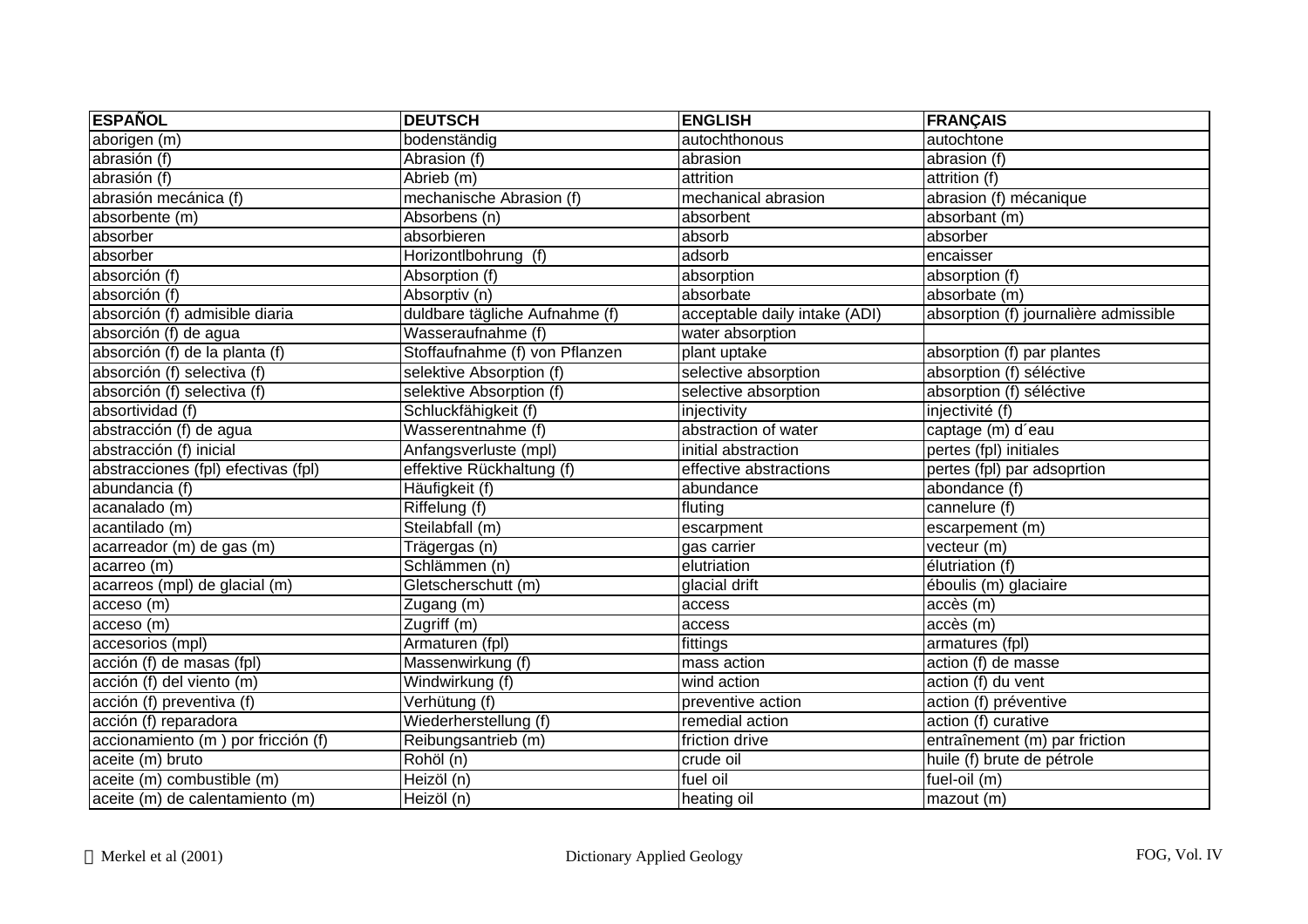| <b>ESPAÑOL</b>                     | <b>DEUTSCH</b>                | <b>ENGLISH</b>              | <b>FRANÇAIS</b>                     |
|------------------------------------|-------------------------------|-----------------------------|-------------------------------------|
| aceite (m) de desecho (m)          | $\overline{Alt\ddot{o}l(n)}$  | waste oil                   | huile (f) usée                      |
| aceite (m) diesel (m)              | Dieselkraftstoff (m)          | diesel oil                  | gaz-oil (m)                         |
| aceite (m) lubricante              | Schmieröl (n)                 | lubricating oil             | huile (f) de graissage              |
| aceite (m) mineral (m)             | Mineralöl (n)                 | mineral oil                 | huile (f) minérale                  |
| aceite (m) usado                   | Altöl (n)                     | used oil                    | huile (f) usagée                    |
| aceite (m) usado (m)               | Altöl (n)                     | spent oil                   | huile (f) usagée                    |
| acelarción (f) de gravedad         | Schwerkraftbeschleunigung (f) | acceleration due to gravity | accélération (f) due à la pesanteur |
| aceleración (f) de la gravedad (f) | Erdbeschleunigung (f)         | gravity acceleration        | accélération (f) de la pesanteur    |
| aceleración (f) de la gravedad (f) | Fallbeschleunigung (f)        | gravity acceleration        | accélération (f) de la pesanteur    |
| acelerar                           | beschleunigen                 | accelerate                  | accélérere                          |
| acequia (f)                        | Abwasserkanal (m)             | sewer                       | canal (m) des eaux usées            |
| acero (m)                          | Stahl (m)                     | steel                       | acier (m)                           |
| acero (m) inoxidable               | rostfreier Stahl (m)          | stainless steel             | acier (m) inoxydable                |
| acetona (f)                        | alpha-Rückstoß                | acetone                     | acétone (m)                         |
| acetona (f)                        | Keton (m)                     | ketone                      | cétone (f)                          |
| achicador (m) de cuerda            | Schöpfseil (n)                | bailing line                | câble (m) de curage                 |
| achique                            | Reinigen (n) eines Filters    | swabbing                    | décolmatage (m)                     |
| acidez (f)                         | $\overline{Az}$ idität (f)    | acidity                     | acidité (f)                         |
| acidificar                         | säuern                        | acidify                     | acidifier                           |
| ácido (m)                          | Säure (f)                     | acid                        | acide (f)                           |
| ácido (m) acético                  | Essigsäure (f)                | acetic acid                 | acide (f) acétique                  |
| ácido (m) butírico                 | Butylsäure (f)                | butyric acid                | acide (m) butyrique                 |
| ácido (m) carbónico                | Kohlensäure (f)               | carbonic acid               | acide (m) carbonique                |
| ácido (m) clorhídrico              | Salzsäure (f)                 | hydrochloric acid           | acide (f) chlorhydrique             |
| ácido (m) fúlvico (m)              | Fulvinsäure (f)               | fulvic acid                 |                                     |
| ácido (m) graso                    | Fettsäure (f)                 | fatty acid                  |                                     |
| ácido (m) hidroclórico             | Chlorsäure (f)                | hydrochlorous acid          | acide (f) hydrochlorique            |
| ácido (m) húmico                   | Huminsäure (f)                | humic acid                  | acide (f) humique                   |
| ácido (m) muriático                | Salzsäure (f)                 | hydrochloric acid           | acide (f) muriatique                |
| ácido (m) nucleíco                 | Nukleinsäure (f)              | nucleic acid                | acide (m) nucléique                 |
| ácido (m) sílicico (m)             | Kieselsäure (f)               | silicic acid                | acide (m) silicique                 |
| ácido (m) sulfúrico (m)            | Schwefelsäure (f)             | sulfuric acid               | acide (m) sulfurique                |
| ácido (m) sulfuroso (m)            | schwefelige Säure (f)         | sulfurous acid              | acide (m) sulfureux                 |
| acido resistente                   | säureresistent                | acid resistant              | antiacide                           |
| ácidos (mpl) grasos (mpl)          | Fettsäuren (fpl)              | fatty acids                 | acides (mpl) gras                   |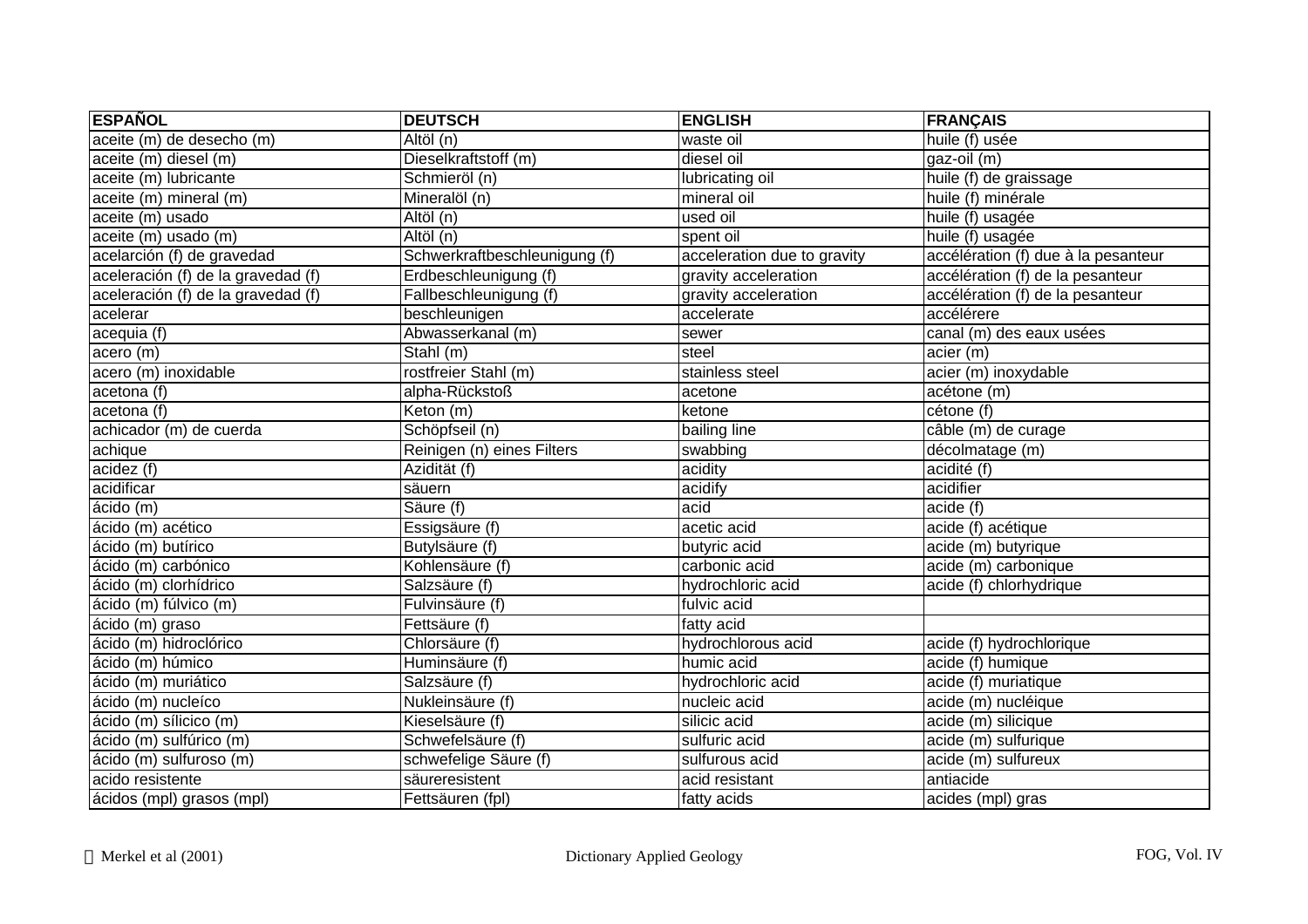| <b>ESPAÑOL</b>                    | <b>DEUTSCH</b>                     | <b>ENGLISH</b>       | <b>FRANÇAIS</b>              |
|-----------------------------------|------------------------------------|----------------------|------------------------------|
| ácidos (mpl) grasos volátiles     | flüchtige Fettsäuren (fpl)         | volatile fatty acids | acides (mpl) gras volatils   |
| aclarar                           | zurückstellen                      | clear                | rappeler à zéro              |
| aclarar                           | zurückstellen                      | clear                | remmettre à zéro             |
| acomodación (f)                   | Anpassung (f)                      | adaptation           | adaptation (f)               |
| acondicionamiento de material (m) |                                    |                      |                              |
| putrefacto (m)                    | Kompostierung (f)                  | composting           | compostage (m)               |
| acopio (m)                        | Rückhaltung (f)                    | pondage              | emmagasinement (m)           |
| acoplamiento (f) de tubería (f)   | Rohrverbinder (m)                  | pipe coupling        | manchon (m) de tubage        |
| acople (m) de acero               | Futterrohrverbinder (m)            | casing joint         | manchon (m) de tubage        |
| acotación (f)                     | Höhenmarkierung (f)                | bench mark           | point (m) fixe               |
| acratotermas                      | Wildbad (n)                        | acratotherm          | acratothermes (fpl)          |
| acratotermia (f)                  | Akratotherme (f)                   | acratotherm          | acratothermes (fpl)          |
| acreción (f)                      | Studie (f) zur Lebensdauer (f)     | accretion            | remblaiement (m)             |
| actinógrafo (m)                   | Aktinograph (m)                    | actinograph          | actinomètre (m)              |
| activación (f)                    | Erregung (f)                       | excitation           | excitation (f)               |
| activador (m) agente              | Wirkstoff (m)                      | active ingredient    | molécule (f) actif           |
| actividad (f) bacterial           | bakterielle Aktivität (f)          | bacterial activity   | action (f) bactérienne       |
| actividad (f) del ión (m)         | Ionenaktivität (f)                 | ion actitvity        | activité (f) ionique         |
| actividad (f) inducida (f)        | induzierte Aktivität (f)           | induced activity     | activité (f) induite         |
| actividad (f) volcánica (f)       | Vulkanismus (m)                    | volcanic activity    | activité (f) volcanique      |
| actividad eruptiva (f)            | Vulkanismus (m)                    | igneous activity     | volcanisme (f)               |
| actividad ígnea (f)               | Magmatismus (m)                    | igneous activity     | activité (f) magmatique      |
| actividad microbiana (f)          | Mikrobentätigkeit (f)              | microbial activity   | activité (f) microbielle     |
| actualización (f)                 | auf den neuesten Stand bringen     | updating             | remise (f) à jour            |
| actuar                            | einwirken                          | act                  | agir                         |
| actuar                            | wirken                             | act                  | agir                         |
| acueducto (m)                     | Aquädukt (n)                       | aqueduct             | aqueduc (m)                  |
| acuicierre                        | Grundwasserstauer (m)              | aquiclude            | aquiclude (m)                |
| acuiclusa (f)                     | Aquiclude (m)                      | aquiclude            | aquiclude (m)                |
| acuífero (m) permeable            | Leaky-Aquifer (m)                  | leaky aquifer        | couche (f) aquifère à fuites |
| acuífero (m)                      | Grundwasserleiter (m)              | aquifer              | couche (f) aquifère          |
| acuífero (m) aislado (m)          | schwebender Grundwasserleiter (m)  | perched aquifer      | aquifère (m) perché          |
| acuífero (m) confinado            | gespannter Grundwasserleiter (m)   | confined aquifer     | aquifère (m) à nappe captive |
| acuífero (m) costero              | küstennaher Grundwasserleiter (m)  | coastal aquifer      | couche (f) aquifer litoral   |
| acuífero (m) inclinado (m)        | einfallender Grundwasserleiter (m) | tilted aquifer       | nappe (f) aquifère inclinée  |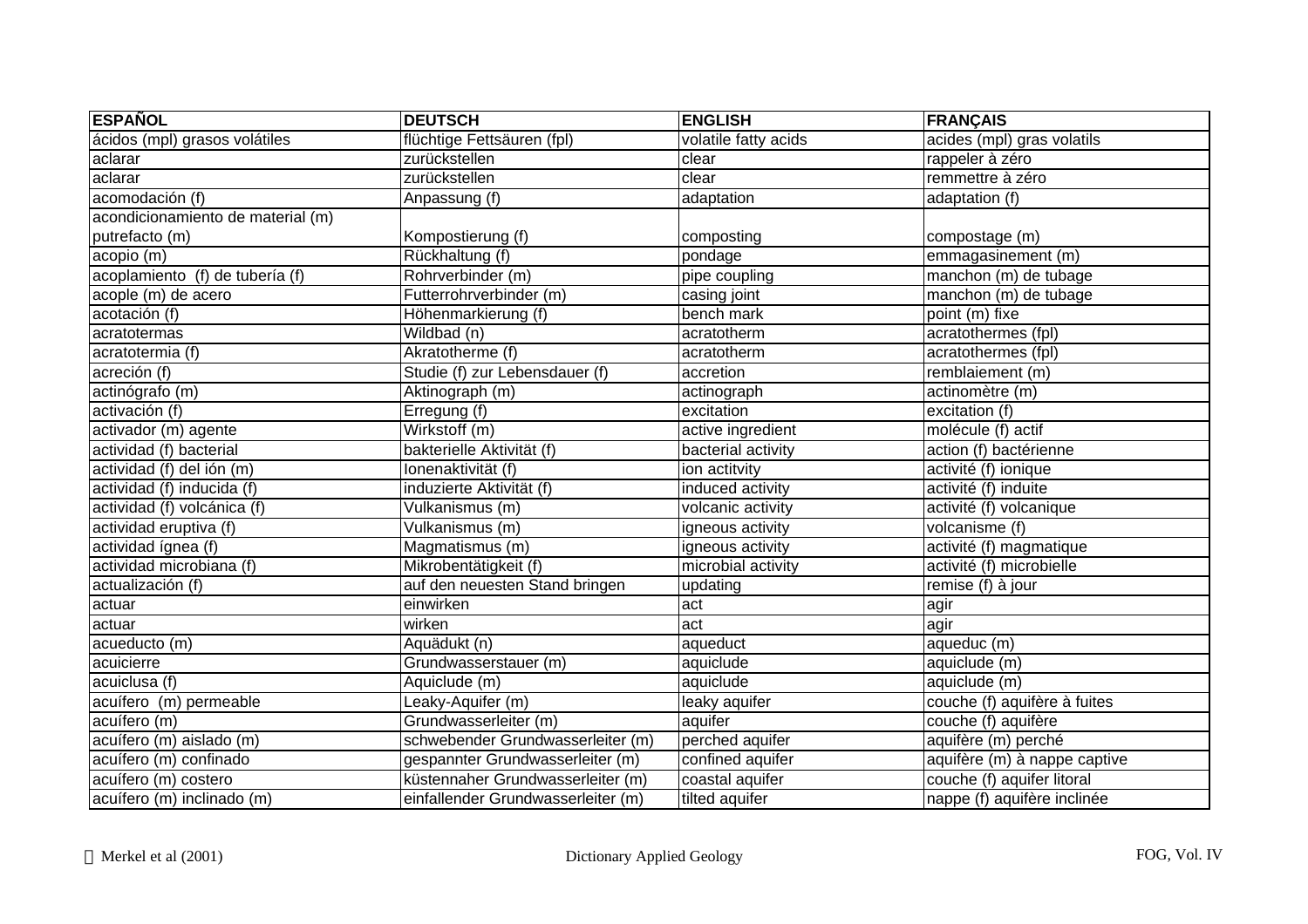| <b>ESPAÑOL</b>                         | <b>DEUTSCH</b>                                               | <b>ENGLISH</b>               | <b>FRANÇAIS</b>               |
|----------------------------------------|--------------------------------------------------------------|------------------------------|-------------------------------|
| acuífero (m) karst                     | Karstaquifer (m)                                             | karstic aquifer              | aquifère (m) karstique        |
| acuífero (m) libre                     | halbungespannter Aquifer (m)                                 | semi-unconfined aquifer      | aquifère (m) semi-libre       |
| acuífero (m) libre                     | ungespannter Grundwasserleiter (m)                           | free aquifer                 | aquifère (m) à nappe libre    |
| acuífero (m) no confinado (m)          | ungespannter Aquifer (m)                                     | unconfined aquifer           | aquifère (f) à nappe libre    |
| acuífero (m) semi-confinado (m)        | halbgespannter Aquifer (m)                                   | semi-confined aquifer        | aquifère (m) semi-captif      |
| acuífero (m) semi-confinado (m)        | halbgespannter Grundwasserleiter (m)   semi-confined aquifer |                              | nappe (f) semi-captive        |
| acuífero (m) sin límites               | ungespannter Grundwasserleiter (m)                           | unconfined aquifer           | aquifère (f) à nappe libre    |
| acuífero artesiano                     | artesischer Grundwasserleiter (m)                            | artesian aquifer             | couche (f) aquifère artésien  |
| acuifuga (f)                           | Aquifuge (m)                                                 | aquifuge                     | aquifuge (m)                  |
| acumulación (f)                        | Akkumulation (f)                                             | accumulation                 | accumulation (f)              |
| acumulación (f)                        | Akkumulation (f)                                             | aggradation                  | remblaiement (m)              |
| acumulación (f)                        | Akkumulation (fluviatile) (f)                                | accretion                    | exhaussement (m)              |
| acumulación (f) de humedad (f)         | Feuchteansammlung (f)                                        | moisture accumulation        | accumulation (f) d'humidité   |
| acumular                               | akkumulieren                                                 | accumulate                   | accumuler                     |
| acuñado (m) para tierra (f) helada (f) | Frostsprengung (f)                                           | frost wedging                |                               |
| acuoso                                 | wässrig                                                      | aqueous                      | aqueux                        |
| acusaciones (fpl) por polución (f)     | Verschmutzungsgebühren (fpl)                                 | pollution charges            | redevances (fpl) de pollution |
| adaptación (f)                         | Anpassung (f)                                                | dissoziate                   | adaptation (f)                |
| adaptador                              | Adapter                                                      | adapter                      | adaptateur (m)                |
| adaptar                                | anpassen                                                     | ice box                      | adapter                       |
| ademe (m) arcilloso                    | Tonschichtauskleidung (f)                                    | clay liner                   | sous-couche (f) d'argile      |
| ademe (m) de protector (m)             | Schutzverrohrung (f)                                         | protective casing            | tubage (m) de protection      |
| ademe (m) perforado (m)                | perforierte Verrohrung (f)                                   | perforated casing            | crépine (f)                   |
| ademe (m) superficial                  | Standrohr (n)                                                | surface casing               | colonne (f) de surface        |
| ademe (m) temporal                     | vorläufige Verrohrung (f)                                    | temporary casing             | tubage (m) temporaire         |
| Adenosintrifosfato                     | Adenosintriphosphat (n)                                      | adenosine triphosphate (ATP) | adénosine (f) triphosphate    |
| adentrarse                             | einlaufen                                                    | enter into                   | effluer                       |
| adherencia (f) de cemento              | Zementhaftung (f)                                            | cement bond                  | adhérence (f) du ciment       |
| adhesión                               | Kohärenz (f)                                                 | cohesion                     | cohérence (f)                 |
| adhesión (f)                           | Adhäsion (f)                                                 | adhesion                     | adhérence (f)                 |
| adhesión (f)                           | Adhäsion (f)                                                 | adhesion                     | adhésion (f)                  |
| adhesivo                               | Klebemittel (n)                                              | adhesive                     | adhésif (m)                   |
| adhesivo                               | Kleber (m)                                                   | adhesive                     | adhésif (m)                   |
| adiabático                             | fingerförmige Ausbreitung (f)                                | fingering                    | adiabatique                   |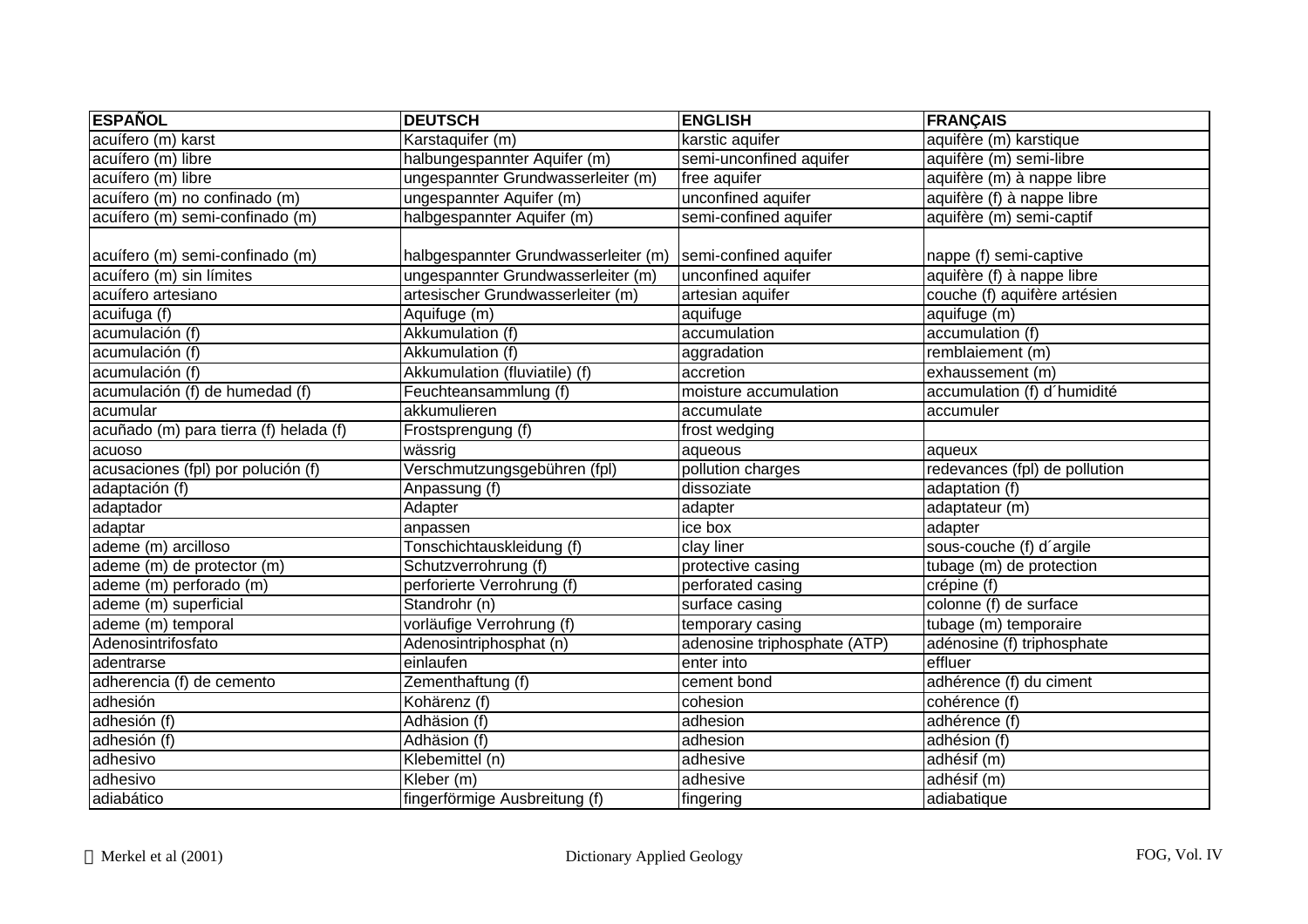| <b>ESPAÑOL</b>                              | <b>DEUTSCH</b>                     | <b>ENGLISH</b>             | <b>FRANÇAIS</b>                      |
|---------------------------------------------|------------------------------------|----------------------------|--------------------------------------|
| adición (f)                                 | Brunnenhaus (m)                    | admixture                  | addition (f)                         |
| adición (f)                                 | Brunnenhaus (m)                    | admixture                  | addition (f)                         |
| adición (f)                                 | Zusatz (m)                         | addition                   | amendement (m)                       |
| adición (f)                                 | Zusatz (m)                         | additive                   | additif (m)                          |
| adición (f)                                 | Zuschlag (m)                       | aggregate                  |                                      |
| adicional                                   | zusätzlich                         | add-on                     | additionnel                          |
| adimensional                                | dimensionslos                      | dimensionless              | adimensionnel                        |
| aditivo (m)                                 | Additiv (n)                        | additive                   | additif (m)                          |
|                                             |                                    |                            | porduits (mpl) additifs au fluide de |
| aditivo (m) fluido (m)                      | Spülungszusatz (m)                 | fluid additive             | circulation                          |
| aditivo (m) para lodo (m)                   | Spülungszusatz (m)                 | mud additive               | additif (m) de boue de forage        |
| administración $(f)$                        | Betriebsführung (f)                | management                 | direction (f)                        |
| administración (f) de las aguas             | Wasserwirtschaft (f)               | water resources management | gestion (f) des ressources en eau    |
| administración (f) de recursos (mpl)        | Ressourcenbewirtschaftung (f)      | resources management       | économie (f) des ressources          |
| administración (f) de turbales (mpl)        | Moorkultur (f)                     | peatland management        | culture (f) des tourbières           |
| administración (f) de turbas (fpl)          | Moorkultur (f)                     | peatland management        | culture (f) en sol tourbeux          |
| administración (f) del agua (f) subterránea | Grundwasserbewirtschaftung (f)     | groundwater management     | aménagement (m) d'eau souterraine    |
| admisible                                   | Krümmer (m)                        | admissbile                 | admissible                           |
| admisible                                   | zulässig                           | acceptable                 | admissible                           |
| admisible                                   | zulässig                           | allowable                  | admissible                           |
| admisión (m) de agua (f)                    | Wassereinbruch (m)                 | ingress of water           | venue (f) d'eau                      |
| adquisición de datos                        | Datenerfassung (f)                 | data aquisition            | saisie (f) de données                |
| adquisición de datos                        | Datengewinnung (f)                 | data aquisition            | assemblage (m) de données            |
| adquisitor (m) de datos (mpl)               | Datenspeicher (m)                  | data logger                | enregistreur (m) des données         |
| adsorbato (m), sustancia (f) adsorbida      | hydrogeologische Systemanalyse (f) | adsorbate                  | adsorbat (m)                         |
| adsorbente (m)                              | Kalk-Kohlensäure-Gleichgwicht      | adsorbent                  | adsorbant (m)                        |
| adsorbente (m)                              | Milliequivalent (n)                | milliequivalent            | adsorbant (m)                        |
| adsorbente (m)                              | Sorbens (n)                        | sorbent                    | adsorbant (m)                        |
| adsorbente (m)                              | Sorptionsmittel (n)                | sorbent                    | adsorbant (m)                        |
| adsorción (f)                               | Sorption (f)                       | sorption                   | sorption (f)                         |
| adsorpción (f)                              | Kalibrieren                        | calibrate                  | adsorption (f)                       |
| advección (f)                               | Randbedingung 2. Art               | flow boundary              | advection (f)                        |
| aeróbico                                    | aerobisch                          | aerobic                    | aérobique                            |
| aerómetro (m)                               | Aerometer (n)                      | aerometer                  | aéromètre (m)                        |
| aerosol (m)                                 | Aerosol (n)                        | aerosol                    | aérosol (m)                          |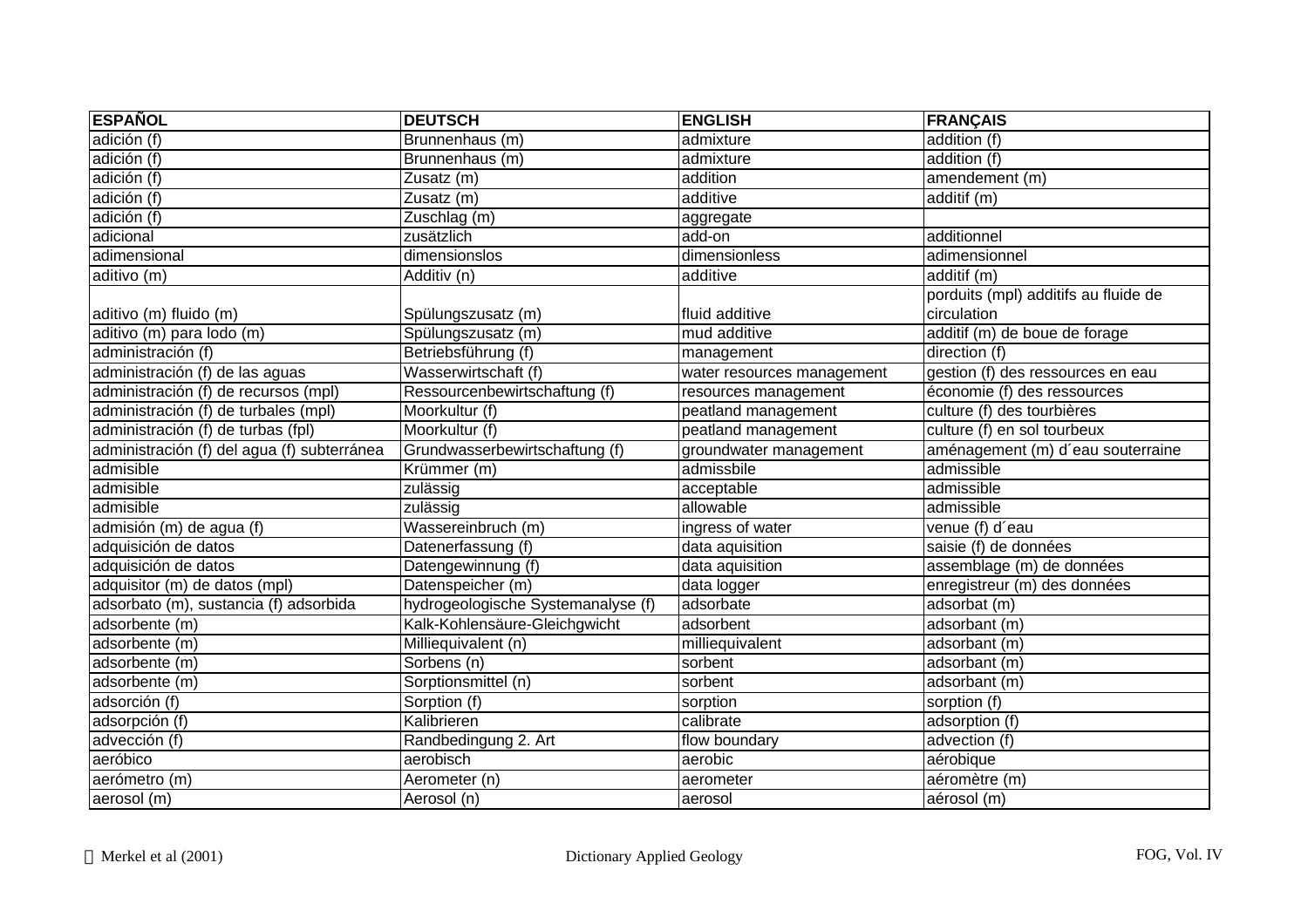| <b>ESPAÑOL</b>                           | <b>DEUTSCH</b>                   | <b>ENGLISH</b>           | <b>FRANÇAIS</b>                          |
|------------------------------------------|----------------------------------|--------------------------|------------------------------------------|
| aerosol (m)                              | Treibmittel (n) für Spays        | aerosol propellant       | agent (m) dispersant d'aérosol           |
| aerotopografía (f)                       | Luftvermessung (f)               | aerial survey            | levé (m) aérien                          |
| afectación (f) al medio (m) ambiente (m) | Umweltbeeinflussung (f)          | environmental impact     | incidences (fpl) sur l'environnement     |
| afinidad (f)                             | Affinität (f)                    | affinity                 | affinité (f)                             |
| afloramiento (m)                         | Aufschluß (m)                    | outcrop                  | affleurement (m)                         |
| afluencia (f) del agua (f) subterránea   | Grundwasserzustrom (m)           | groundwater inflow       | afflux (m) souterrain                    |
| afluencia (f) del agua (f) subterránea   | Grundwasserzustrom (m)           | groundwater inflow       | apport (m) d'eau                         |
| afluencia (f) lateral                    | seitlicher Zufluß (m)            | lateral inflow           | afflux (m) latéral                       |
| afluencia (f) urbana (f)                 | Abfluß (m) aus einem Stadtgebiet | urban runoff             | effluents (mpl) urbains                  |
| afluente (m)                             | Zufluß (m)                       | inflow                   | affluence (f)                            |
| afluente (m)                             | Zufluß (m)                       | inflow                   | afflux(m)                                |
| afluente (m) de cuenca (f)               | Seitental (n)                    | tributary valley         | vallée (f) tributaire                    |
| afluente (m) de un río (m)               | Zufließender Fluß (m)            | tributary river          | affluent (m)                             |
| aforador (m) de cinta (f)                | Bandmaßpegel (m)                 | tape gage                | décamètre (m) en ruban                   |
| aforo (m) del campo (m)                  | Freilandmessung (f)              | field measurement        | levée (f) sur le terrain                 |
| afótico (m)                              | aphotisch                        | aphotic                  | aphotique                                |
| agar                                     | Agar (n)                         | agar                     | gélose (f)                               |
| agencia (f) de gobierno (m)              | Behörde (f)                      | government agency        | organisme (m) officiel                   |
| agencia (f) oficial                      | Behörde (f)                      | government agency        | organisme (m) public                     |
| Agente (m)                               | Mittel (n)                       | agent                    | agent (m)                                |
| agente (m) antiescarcha (f)              | Enteisungsmittel (n)             | de-icing agent           | agent (m) de déneigement                 |
| agente (m) complejo                      | Komplexbildner (m)               | chelating agent          | chélateur (m)                            |
| Agente (m) de acción                     | Wirkungsmittel (n)               | agent                    | agent (m)                                |
| agente (m) de adición                    | Zusatz (m)                       | additive                 | additif (m)                              |
| agente (m) de dispersión                 | Dispergiermittel (n)             | dispersing agent         | agent (m) de dispersion                  |
|                                          | vorhergehender Bodenwassergehalt |                          |                                          |
| agente (m) de humedad (f) del suelo (m)  | (m)                              | antecedent soil-moisture | teneur (f) d'eau antécédente dans le sol |
| agente (m) de precipitación (f)          | Fällungsreagenz (n)              | precipitating agent      | réactif (m) de précipitation             |
| agente (m) obturante (m)                 | Dichtungsmittel (n)              | plugging agent           | $\overline{\text{colmatant}}$ $(m)$      |
| agente (m) oxidante (m)                  | Oxidationsmittel (n)             | oxidizing agent          | oxydant (m)                              |
| agente (m) para remojo (m)               | Benetzungsmittel (n)             | wetting agent            | agent (m) mouillant                      |
| agente (m) portador                      | Trägerstoff (m)                  | carrier                  | agent (m) porteur                        |
| agente (m) precipitante (m)              | Fällungsmittel (n)               | precipitating agent      | précipitant (m)                          |
| agente (m) reductor                      | Reduktionsmittel (n)             | reducing agent           |                                          |
| agente (m) tensoactivo (m)               | Tensid (n)                       | tenside                  | agent (m) tensio-actif                   |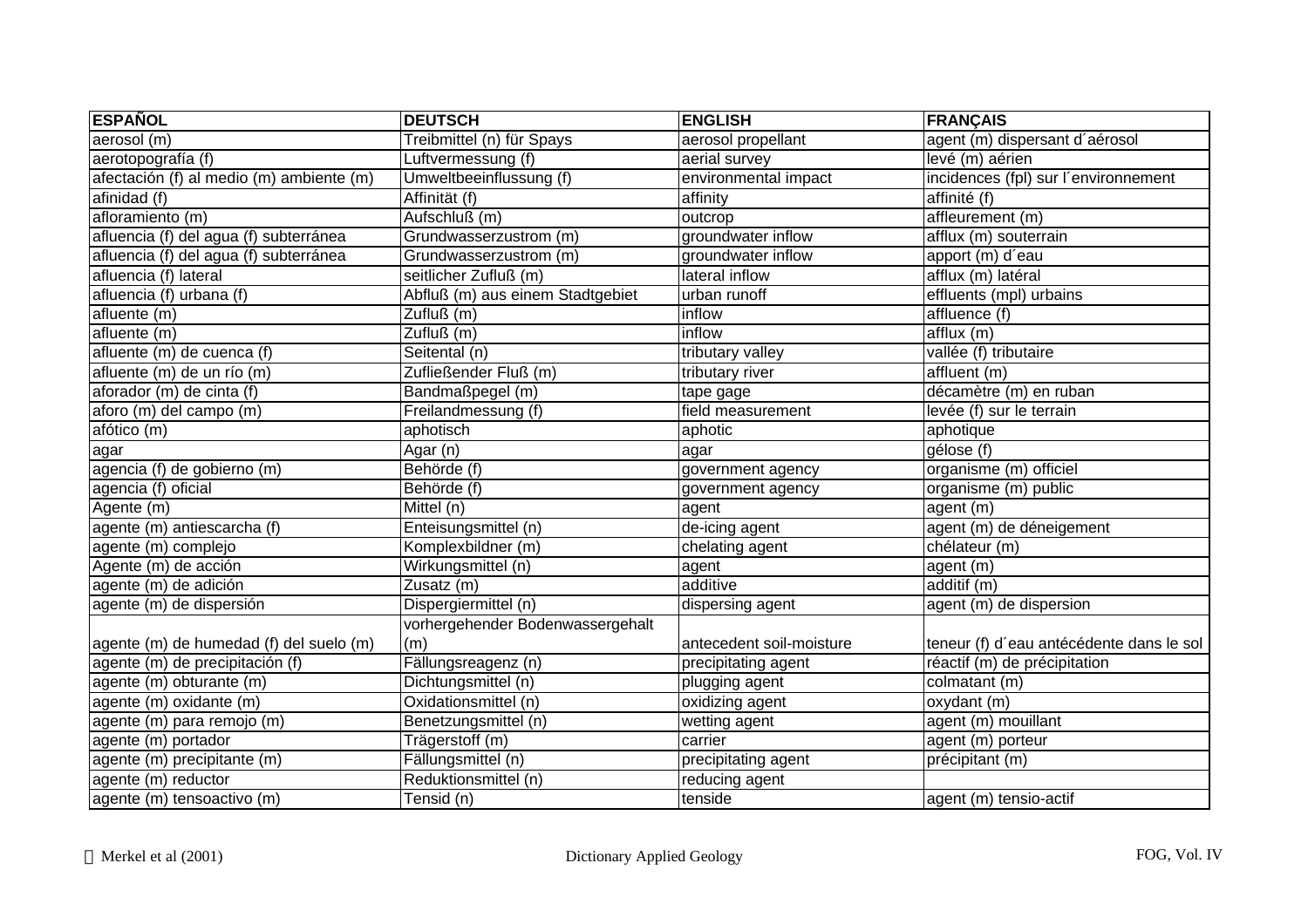| <b>ESPAÑOL</b>                                                  | <b>DEUTSCH</b>                  | <b>ENGLISH</b>         | <b>FRANÇAIS</b>                          |
|-----------------------------------------------------------------|---------------------------------|------------------------|------------------------------------------|
| agente alérgico                                                 | Allergieerreger (m)             | allergenic agent       | allergène (m)                            |
| agitar                                                          | rühren                          | agitate                | agiter                                   |
| aglomeración (f)                                                | Agglomeration (f)               | agglomeration          | agglomération (f)                        |
| aglomeración (f)                                                | Anhäufung (f)                   | accumulation           | remplissage (f)                          |
| aglomeración $(f)$                                              | Zusammenballung (f)             | agglomeration          | agglomération (f)                        |
| aglomerante (m), , fijador (m)                                  | Bindemittel (n)                 | binder                 | liant (m)                                |
| aglomerar                                                       | zusammenballen                  | aggregate              | agglomérer                               |
| aglutinante (m), ligador (m), ligante (m)                       | Bindemittel (n)                 | binder agent           | agent (m) liant                          |
| agotado (m)                                                     | verarmt                         | depleted               | appauvri                                 |
| agotamiento (m)                                                 | Erschöpfung (f)                 | depletion              | épuisement (m)                           |
| agotamiento (m)                                                 | Vorrat (m) aufbrauchen          | depletion              | vidange (f)                              |
| agotar                                                          | entwässern                      | dewater                | épuiser                                  |
| agregado (m)                                                    | Aggregat (n)                    | aggregate              | agrégat (m)                              |
| agregado (m)                                                    | Zuschlagstoff (m)               | additive               | adjuvant (m)                             |
| agregado (m) de suelos (mpl)                                    | Bodenaggregat (n)               | soil aggregate         | agrégat (m) des particules de sol        |
| agresivo para concreto                                          | betonangreifend                 | aggressive to concrete | agressif à beton                         |
| agricultura (f)                                                 | Landwirtschaft (f)              | agriculture            | agriculture (f)                          |
| agricultura (f)                                                 | landwirtschaftliche Nutzung (f) | cultivation farming    | agriculture (f)                          |
| agricultura (f) sin agua (f)                                    | Dryfarming (n)                  | dry farming            | dry farming (f)                          |
| agrimensura (f)                                                 | Topographie (f)                 | topography             | topographie (f)                          |
| Agrohidrología (f)                                              | Agrohydrologie (f)              | agrohydrology          | hydrologie (f) appliquée á l'agriculture |
| agroquímicos (mpl)                                              | Agrochemikalien (fpl)           | agrochemicals          | produits (mpl) agrochimiques             |
| agua (f) de compensación                                        | Zuschußwasser (n)               | compensation water     | eau (f) de compensation                  |
| agua (f)                                                        | Wasser (n)                      | water                  | eau (f)                                  |
| agua (f) ácida                                                  | saures Wasser (n)               | acid water             | eau (f) acidulée                         |
| agua (f) activa                                                 | Aktivwässer (npl)               | active water           | eau (f) active                           |
| agua (f) adhesiva                                               | Haftwasser (n)                  | adhesive water         | eau (f) adhésive                         |
| agua (f) agresiva                                               | aggressives Wasser (n)          | aggressive water       | eau (f) aggressive                       |
|                                                                 |                                 |                        |                                          |
| agua (f) almacenada (f) del año (m) anterior Jahresrücklage (f) |                                 | carry-over storage     | emmagasinement (m) interannuel           |
| agua (f) aprovechable                                           | pflanzennutzbares Wasser (n)    | available water        | eau (f) disponible                       |
| agua (f) baja (f)                                               | Niedrigwasser (n)               | low water              | basses-eaux (fpl)                        |
| agua (f) capilar                                                | Kapillarwasser (n)              | capillary water        | eau (f) capillaire                       |
| agua (f) compresional                                           | Kompressionswasser (n)          | compressional water    | eau (f) de compression                   |
| agua (f) conata                                                 | ursprüngliches Porenwasser (n)  | connate water          | eaux (fpl) connées                       |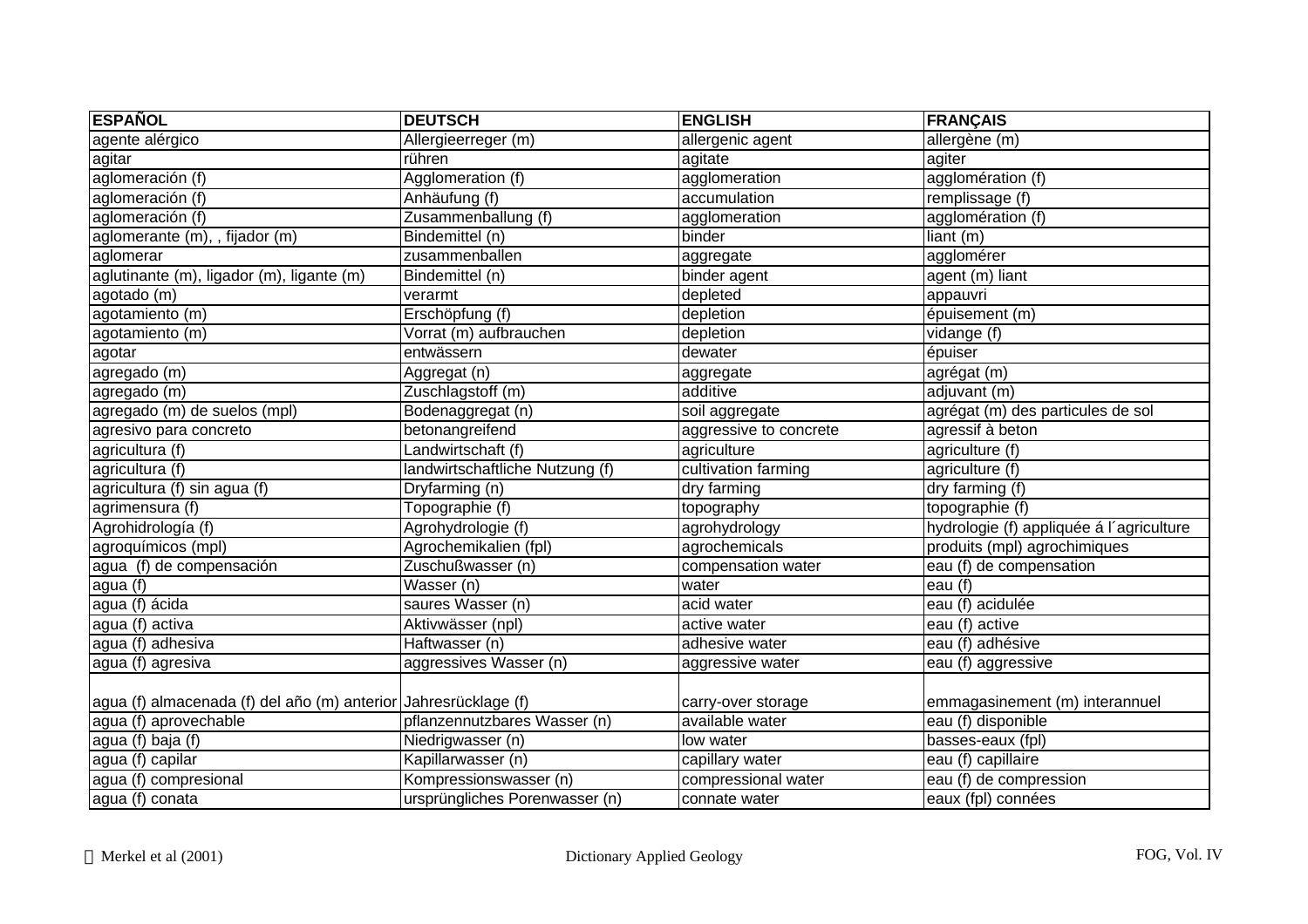| <b>ESPAÑOL</b>                               | <b>DEUTSCH</b>             | <b>ENGLISH</b>           | <b>FRANÇAIS</b>                  |
|----------------------------------------------|----------------------------|--------------------------|----------------------------------|
| agua (f) congénita (ocluida)                 | Haftwasser (n)             | adhesive water           | eau (f) d'adhésion               |
| agua (f) congénita (ocluida)                 | Haftwasser (n)             | adhesive water           | eau (f) pelliculaire             |
| agua (f) contaminada (f)                     | Abwasser (n)               | polluted water           | eaux (fpl) polluées              |
| agua (f) corrosiva                           | korrosive Wässer (npl)     | active water             | eau (f) corrosive                |
| agua (f) cuñeiforme                          | Zwickelwasser (n)          | interstitial water       | eau (f) cunéiforme               |
| agua (f) de abastecimiento (m)               | unbehandeltes Wasser (n)   | raw water                | eaux (fpl) non-traitées          |
| agua (f) de adhesión (m)                     | Häutchenwasser (n)         | pellicular water         | eau (f) d'adhésion               |
| agua (f) de adsorpción (f)                   | Bohrturm (m)               | rigg                     | eau (f) adsorbée                 |
| agua (f) de adsorpción (f)                   | Millimol (n)               | millimole                | eau (f) d'adsorption             |
| agua (f) de alimentación                     | Rohwasser (n)              | raw water                | eau (f) brute                    |
| agua (f) de beber                            | Trinkwasser (n)            | drinking water           | eau (f) potable                  |
| agua (f) de caverna                          | Höhlenwasser (n)           | cavern water             | eaux (fpl) de cavernes           |
| agua (f) de compactación (f)                 | Kompaktionswasser (n)      | water of compaction      | eau (f) de tassement             |
| agua (f) de constitución (f)                 | Konstitutionswasser (n)    | water of constitution    | eau (f) de constitution          |
| agua (f) de cristalización (f)               | Kristallisationswasser (n) | water of crystallization | eau (f) de cristallisation       |
| agua (f) de descarga (f)                     | Unterlauf (m)              | tailwater                | cours (m) inférieur              |
| agua (f) de desecho (m)                      | Abwasser (n)               | waste water              | eau (f) usée                     |
| agua (f) de deshidratación (f)               | Dehydrationswasser (n)     | water of dehydration     | eau (f) de constitution          |
| agua (f) de desperdicio (m)                  | Abwasser (n)               | waste water              | eaux (fpl) d'égouts              |
| agua (f) de enfriamiento (m)                 | Kühlwasser (n)             | colling water            | eau (f) de refroidissement       |
| agua (f) de enjuague                         | Spülwasser (n)             | rinse water              | eau (f) de rinçage               |
| agua (f) de fisura (f)                       | Kluftwasser (n)            | fissure water            | eau (f) de fissure               |
| agua (f) de fisura (f)                       | Spaltenwasser (n)          | fissure water            | eau (f) de fissure               |
| agua (f) de fusión                           | Schmelzwasser (n)          | meltwater                | eau (f) de fonte                 |
| agua (f) de gravitación (f)                  | Gravitationswasser (n)     | gravitational water      | eau (f) gravifique               |
| agua (f) de importación (f)                  | Fremdwasser (n)            | imported water           | eaux (fpl) d'importation         |
| agua (f) de inundación (f)                   | steigendes Wasser (n)      | flood water              | eaux (f) en crue                 |
| agua (f) de Iluvia $\overline{(\mathsf{f})}$ | Regenwasser (n)            | rainwater                | eau (f) de pluie                 |
| agua (f) de mesa (f)                         | Tafelwasser (n)            | bottled water            | eau (f) de table                 |
| agua (f) de mezcla (f)                       | Anmachwasser (n)           | mixing water             | eau (f) de gâchage               |
| agua (f) de mina (f)                         | Grubenwasser (n)           | mine water               | eau (f) de mine                  |
| agua (f) de pozo $(m)$                       | Brunnenwasser (n)          | well water               | eau (f) de puits                 |
| agua (f) de repuesto (m)                     | Zusatzwasser (n)           | make-up water            | eau (f) d'appoint                |
| agua (f) de tensión superficial (f)          | Häutchenwasser (n)         | pellicular water         | eau (f) de tension superficielle |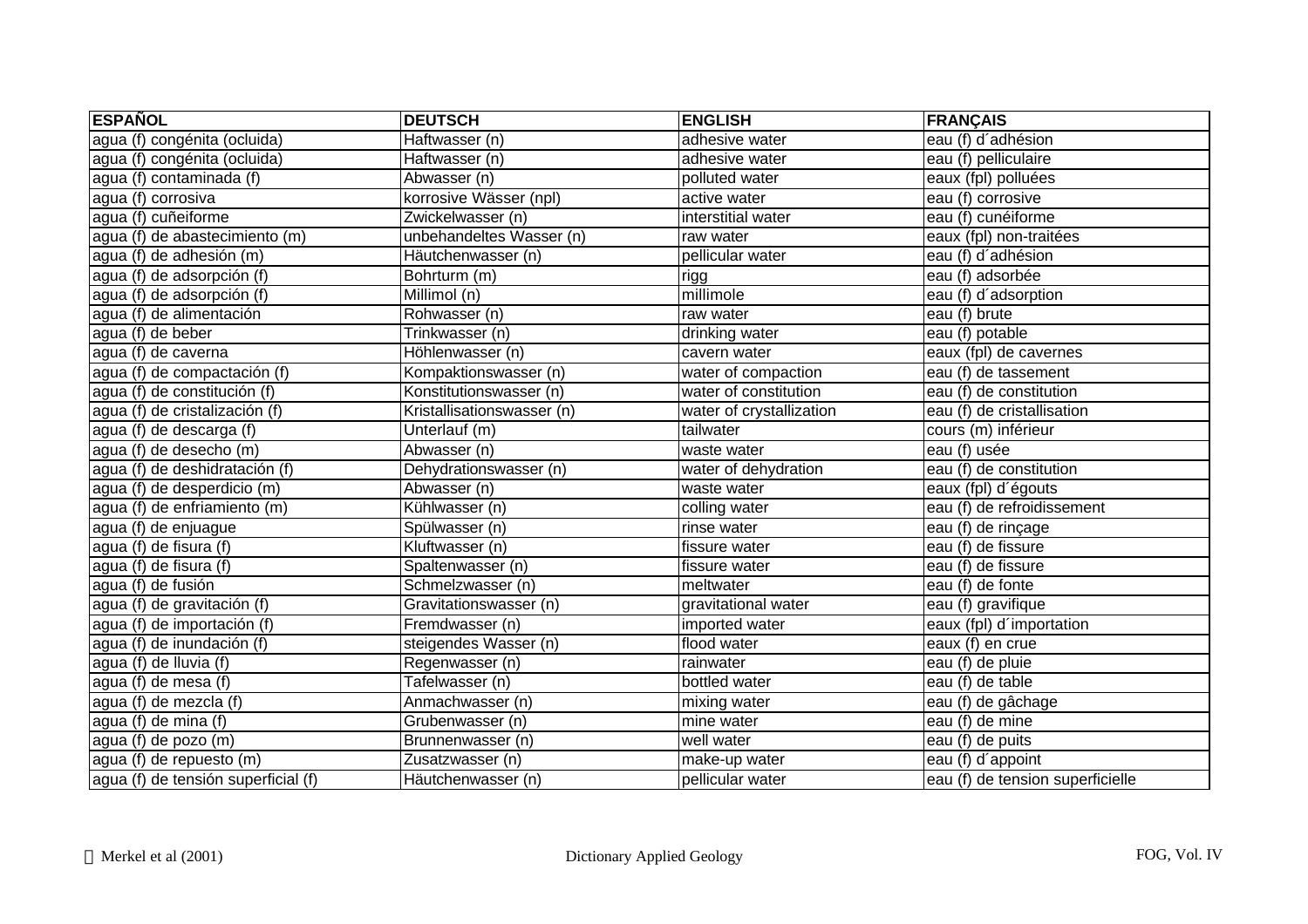| <b>ESPAÑOL</b>                           | <b>DEUTSCH</b>                                              | <b>ENGLISH</b>        | <b>FRANÇAIS</b>                    |
|------------------------------------------|-------------------------------------------------------------|-----------------------|------------------------------------|
| agua (f) de zona permanentemente         |                                                             |                       |                                    |
| congelada (f)                            | Wasser (n) im Permaforstbereich                             | intrapermafrost water | eau (f) dans la zone du pergélisol |
|                                          |                                                             |                       |                                    |
| agua (f) de zonas sub-congeladas (fpl)   | Grundwasser (n) unter dem Permafrost subpermafrost water    |                       | eau (f) sous la zone de pergélisol |
|                                          |                                                             |                       | eau (f) au dessus de la zone de    |
| agua (f) de zonas supra-congeladas (fpl) | Grundwasser (n) über dem Permafrost   suprapermafrost water |                       | pergélisol                         |
| agua (f) del lago (f)                    | Seewasser (n)                                               | lake water            | eau (f) lacustre                   |
| agua (f) del suelo (m)                   | Bodenfeuchte (f)                                            | soil water            | eau (f) du sol                     |
| agua (f) desionizada                     | entionisiertes Wasser (n)                                   | deionized water       | eau (f) déionisées                 |
| agua (f) destilada                       | destilliertes Wasser (n)                                    | distillated water     |                                    |
| agua (f) disponible                      | nutzbare Kapazität (f)                                      | available water       | eau (f) disponible                 |
| agua (f) dulce (f)                       | Frischwasser (n)                                            | fresh water           | eau (f) douce                      |
| agua (f) dulce (f)                       | Süßwasser (n)                                               | fresh water           | eau (f) douce                      |
| agua (f) dura (f)                        | hartes Wasser (n)                                           | hard water            | eau (f) dure                       |
| agua (f) embotellada                     | Tafelwasser (n)                                             | bottled water         | eau (f) en bouteille               |
| agua (f) estancada (f)                   | eingedämmtes Wasser (n)                                     | ponded water          | eaux (fpl) retenues                |
| agua (f) estancada (f)                   | stagnierendes Wasser (n)                                    | dead water            | eaux (fpl) mortes                  |
| agua (f) estancada (f)                   | stagnierendes Wasser (n)                                    | stagnant water        | eau (f) stagnante                  |
| agua (f) estancada (f)                   | stehendes Gewässer (n)                                      | stagnant water        | eau (f) stagnante                  |
| agua (f) estancada (f)                   | stehendes Wasser (n)                                        | stagnant water        | eau (f) stagnante                  |
| agua (f) ferruginosa (f)                 | Eisenwasser (n)                                             | ferruginous water     | eau (f) ferrugineuse               |
| agua (f) fósil (m)                       | fossiles Wasser (n)                                         | fossil water          | eau (f) fossile                    |
| agua (f) freática (f)                    | phreatisches Grundwasser (n)                                | phreatic water        | eau (f) phréatique                 |
| agua (f) freática (f) virgen (f)         | ursprüngliches Grundwasser (n)                              | native groundwater    | eau (f) phréatique indigène        |
| agua (f) gravitacional                   | Gravitationswasser (n)                                      | gravitational water   | eau (f) de gravité                 |
| agua (f) gris                            | häusliche Abwässer (npl)                                    | grey-water            | eaux (fpl) ménagères               |
| agua (f) higroscópica (f)                | hygroskopisches Wasser (n)                                  | hygroscopic water     | eau (f) hygroscopique              |
| agua (f) importada (f)                   | importiertes Wasser (n)                                     | imported water        | eaux (fpl) d'importation           |
| agua (f) intersticial (f)                | Porenwinkelwasser (n)                                       | interstitial water    | eau (f) angulaire                  |
| agua (f) libre de iones (mpl)            | entmineralisiertes Wasser (n)                               | deionized water       | eau (f) démineralisée              |
| agua (f) magmática (f)                   | endogenes Wasser (n)                                        | magmatic water        | eaux (f) magmatiques               |
| agua (f) magmática (f)                   | magmatisches Wasser (n)                                     | magmatic water        | eaux (f) magmatiques               |
| agua (f) marina (f)                      | Meerwasser (n)                                              | marine water          | eau (f) de mer                     |
| agua (f) mineral (m)                     | Mineralwasser (n)                                           | mineral water         | eau (f) minérale                   |
| agua (f) muerta                          | stehendes Gewässer (n)                                      | dead water            | eaux (fpl) stagnantes              |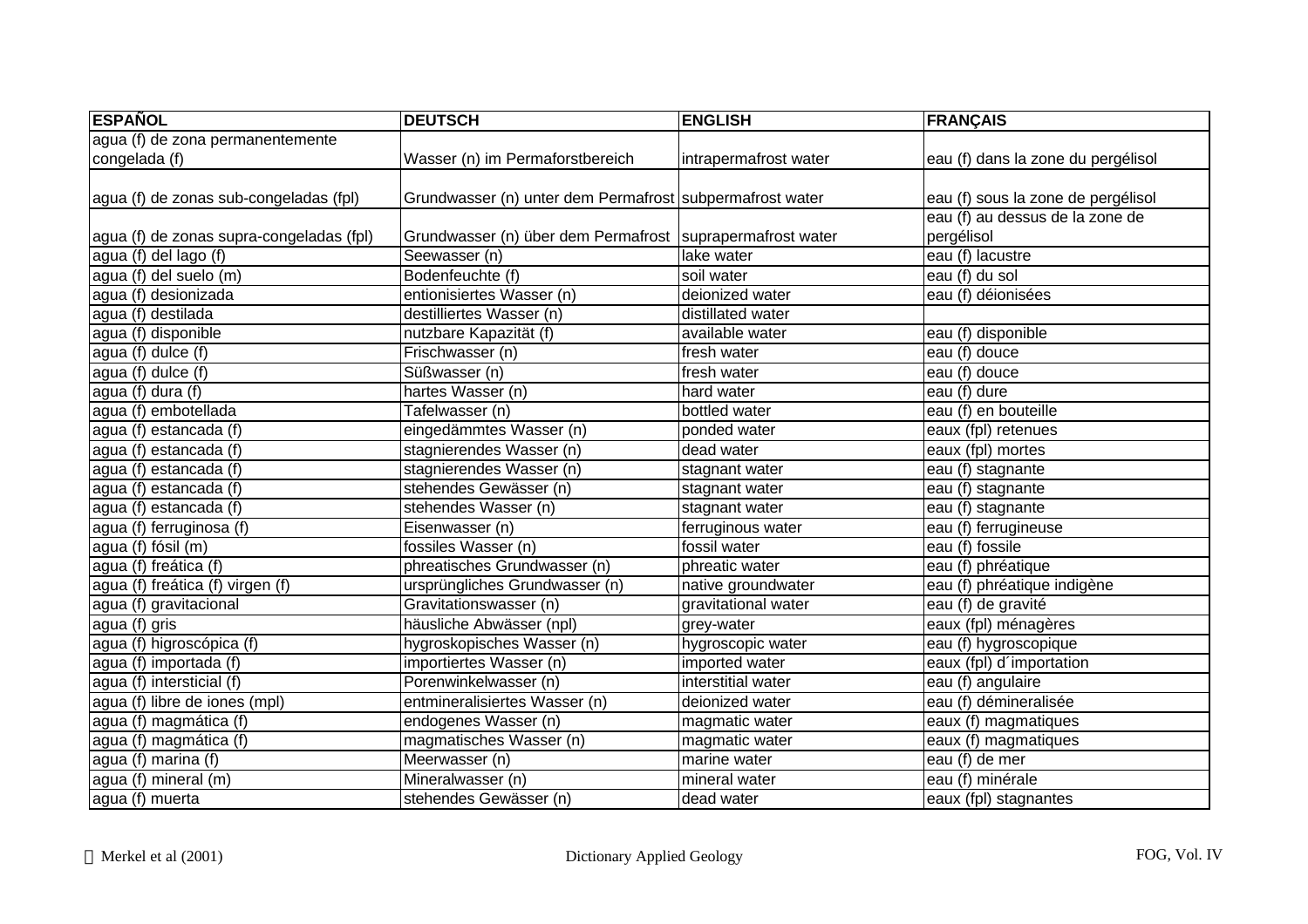| <b>ESPAÑOL</b>                       | <b>DEUTSCH</b>                        | <b>ENGLISH</b>          | <b>FRANÇAIS</b>                       |
|--------------------------------------|---------------------------------------|-------------------------|---------------------------------------|
| agua (f) natural                     | natürliches Wasser (n)                | natural water           | eau (f) naturelle                     |
| agua (f) no confinada (f)            | freies Grundwasser (n)                | unconfined water        | eau (f) libre                         |
| agua (f) oceánica                    | Meerwasser (n)                        | oceanis water           | eau (f) de mer                        |
| agua (f) pelicular                   | Häutchenwasser (n)                    | pellicular water        | eau (f) pelliculaire                  |
| agua (f) pendular                    | Porenwinkelwasser (n)                 | pendular water          | eau (f) pendulaire                    |
| agua (f) pesada (f)                  | schweres Wasser (n)                   | heavy water             | eua (f) lourde                        |
| agua (f) potable                     | Trinkwasser (n)                       | drinking water          | eau (f) de boisson                    |
| agua (f) potable                     | Trinkwasser (n)                       | potable water           | eau (f) potable                       |
| agua (f) potable estándar            | Trinkwassernorm (f)                   | drinking water standard | norme (m) de potabilité               |
|                                      | atmosphärischer Wasserdampfgehalt     |                         |                                       |
| agua (f) precipitable                | (m) über der Sättigung                | precipitable water      | hauteur (f) d'eau précipitable        |
| agua (f) regia                       | Königswasser (n)                      | aqua regia              | eau (f) régale                        |
| agua (f) retenida                    | Rückstauwasser (m)                    | backwater               | eaux (fpl) de remous                  |
| agua (f) salada                      | Lauge (f)                             | brine                   | eau (f) sursalée                      |
| agua (f) salada (f)                  | Salzwasser (n)                        | saline water            | eau (f) salée                         |
| agua (f) salada (f)                  | Salzwasser (n)                        | salt water              | eau (f) saline                        |
| agua (f) salina                      | Sole (f)                              | brine                   | eau (f) saline                        |
| agua (f) salobre                     | Sole(f)                               | brine                   | saumure (f)                           |
| agua (f) sin límites                 | ungespanntes Grundwasser (n)          | unconfined water        | nappe (f) libre                       |
| agua (f) singenética (f)             | syngenetisches Wasser (n)             | syngenetic water        | eau (f) syngénétique                  |
| agua (f) subterránea                 | Grundwasser (n)                       | groundwater             | eaux (fpl) souterraines               |
| agua (f) subterránea (f) libre       | Grundwasser (n) mit freier Oberfläche | free groundwater        | nappe (f) libre                       |
| agua (f) subterránea (f) libre       | Grundwasser (n) mit freier Oberfläche | free groundwater        | nappe (f) phréatique                  |
| agua (f) subterránea aislada (f)     | schwebendes Grundwasser (n)           | perched groundwater     | nappe (f) perchée                     |
| agua (f) superficial                 | Flachwasser (n)                       | shallow water           |                                       |
| agua (f) superficial (f)             | Oberflächenwasser (n)                 | surface water           | eau (f) de surface                    |
| agua (f) termal                      | Thermalwasser (n)                     | thermal water           | eau (f) thermale                      |
| agua (f) vadosa (f)                  | vadoses Wasser (n)                    | vadose water            | eaux (fpl) vadoses                    |
| agua (f) volcánica (f)               | vulkanisches Wasser (n)               | volcanic water          | eaux (fpl) volcaniques                |
| agua (f) yacente                     | Liegendwasser (n)                     | bottom water            | eau (f) de fond                       |
| agua (m) agrícola                    | Ackerwasser (n)                       | agricultural water      | eau (f) agricole                      |
| agua (pl) de campo (m) petrolero (m) | Ölfeldwässer (npl)                    | oilfield water          | eaux (fpl) des gisements pétrolifères |
| agua de calidad industrial (f)       | Nutzwasser (n)                        | industrial water        | eaux (fpl) d'usage                    |
| agua de infiltración (f)             | Sickerwasser (n)                      | infiltration water      | eaux (fpl) d'infiltration             |
| agua de riego (f)                    | Bewässerungswasser (n)                | irrigation water        | eau (f) d'arrosage                    |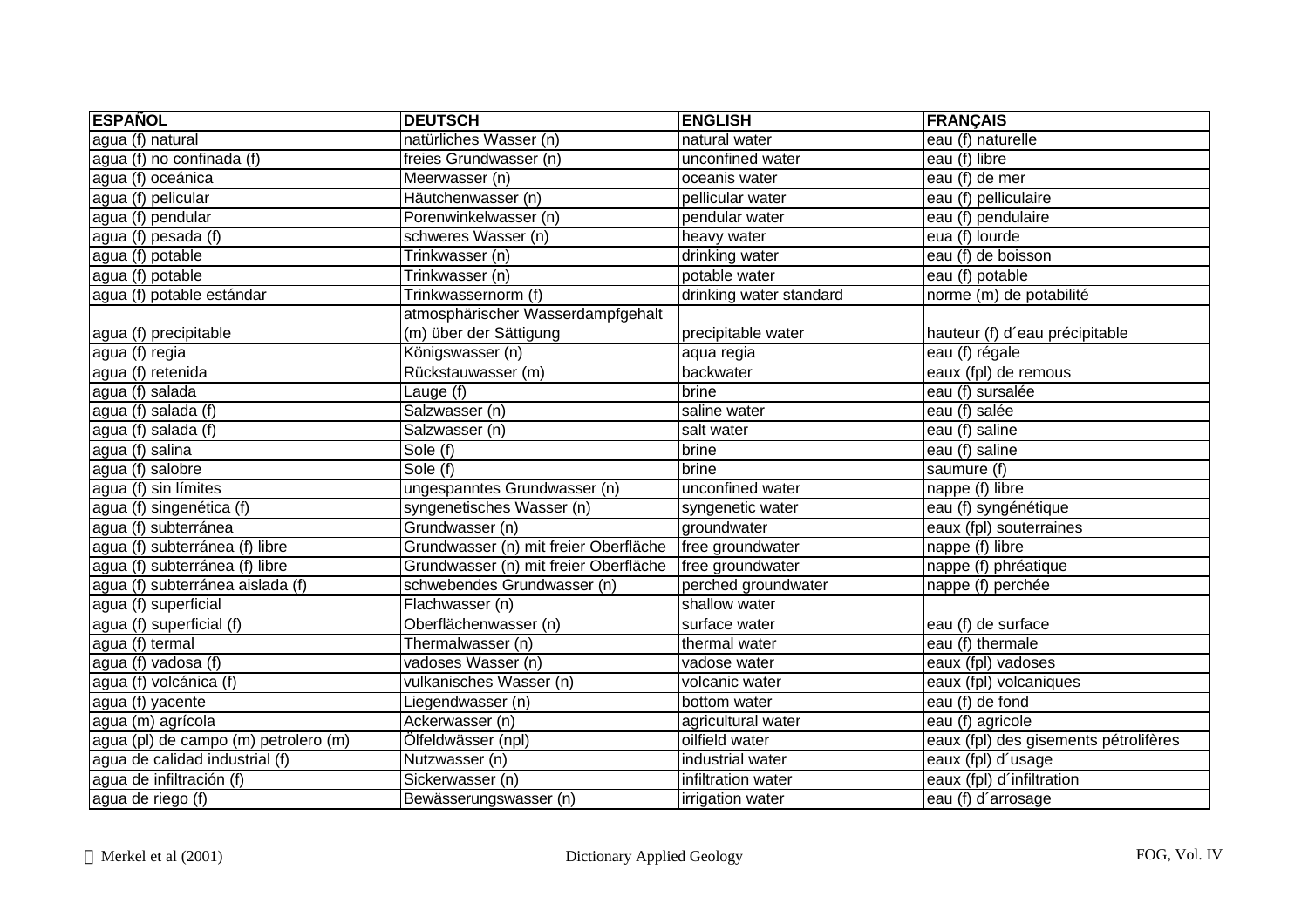| <b>ESPAÑOL</b>                     | <b>DEUTSCH</b>              | <b>ENGLISH</b>        | <b>FRANÇAIS</b>                        |
|------------------------------------|-----------------------------|-----------------------|----------------------------------------|
| agua industrial (f)                | Brauchwasser (n)            | industrial water      | eaux (fpl) d'usage                     |
| agua juvenil (f)                   | juveniles Wasser (n)        | juvenile water        | eaux (fpl) juvéniles                   |
| agua metamorfíca (f)               | metamorphes Wasser (n)      | metamorphic water     | eaux (fpl) régénérées                  |
| agua metamorfogénica (f)           | metamorphogenes Wasser (n)  | metamorphogenic water | eau (f) de métamorphisme               |
| agua meteórica (f)                 | meteorisches Wasser (n)     | meteoric water        | eaux (fpl) météoriques                 |
| agua subterránea artesiana         | artesisches Grundwasser (n) | artesian groundwater  | nappe (f) artésienne                   |
| agua sucia                         | Bewässerungsbedarf (m)      | duty of water         | demande (f) en eau d'irrigation        |
| aguacha (f)                        | Standgewässer (n)           | stagnant water        | eau (f) stagnante                      |
| aguanieve (f)                      | Naßschnee (m)               | sleet                 | giboulée (f)                           |
| aguas (fpl) acidas de mineria      | saure Grubenwässer (npl)    | acid mine drainage    | effluent (m) acide (venant d'une mine) |
| aguas (fpl) acidas de mineria      | saures Grubenwasser (n)     | acid mine drainage    | exhaures (mpl) acides                  |
| aguas (fpl) continentales          | Binnengewässer (npl)        | inland waters         | eaux (fpl) continentales               |
| aguas (fpl) interiores             | Binnengewässer (npl)        | inland waters         | eaux (fpl) intérieures                 |
| aguas (fpl) negras (fpl)           | Schmutzwasser (n)           | sewage                | eaux (fpl) d'égouts                    |
| aguas (fpl) residuales             | Abwasser (n)                | sewage                | eaux (fpl) usées                       |
| aguas (fpl) residuales             | Abwässer (npl)              | sewage                | eaux (fpl) usées                       |
| aguas (fpl) residuales             | Abwasserbeseitigung (f)     | sewerage              | évacuation (f) des eaux usées          |
| aguas (fpl) residuales             | Schmutzwasser (n)           | polluted water        | eaux (fpl) polluées                    |
| aguas (fpl) residuales             | verunreinigtes Wasser (n)   | polluted water        | eaux (fpl) polluées                    |
| aguas (fpl) residuales domésticas  | Haushaltsabwässer (npl)     | domestic effluent     | effluents (mpl) domestiques            |
| aguas (fpl) residuales domésticas  | Haushaltsabwässer (npl)     | domestic waste water  | eaux (fpl) domestiques usées           |
| aguas (fpl) salinas                | Brackwasser (n)             | brackish water        | eau (f) saumâtre                       |
| aguas (fpl) subterráneas (fpl)     | unterirdische Wässer (npl)  | underground waters    | eaux (fpl) souterraines                |
| aguas altas (fpl)                  | Hochwasser (n)              | high water            | hautes-eaux (fpl)                      |
| aguatorre (m) para incendios (mpl) | Hochbehälter (m)            | watertower            | châteu (m) d'eau                       |
| agujero (m)                        | Sonde (f)                   | hole                  | sonde (f)                              |
| agujero (m) abierto (m)            | offene Bohrlochwand (f)     | open hole             | portion (f) dénudée du puits           |
| agujero (m) de drene               | Entwässerungsöffnung (f)    | weephole              | barbacane (f)                          |
| agujero (m) de hulla (f)           | Steinkohle (f)              | pit-coal              | houille (f)                            |
| agujero (m) de perforación         | Bohrloch (n)                | drill-hole            | forure (f)                             |
| agujero (m) de prueba (f)          | Testbohrung (f)             | test hole             | puits (m) d'essai                      |
| agujero (m) seco (m)               | trockene Bohrung (f)        | dry hole              | puits (m) sec                          |
| agujero (m) sin ademe (m)          | unverrohrte Bohrung (f)     | uncased hole          | puits (m) ouvert                       |
| aire (m)                           | Luft (f)                    | air                   | air (m)                                |
| aire (m) a presión                 | Preßluft (f)                | compressed air        | air (m) comprimé                       |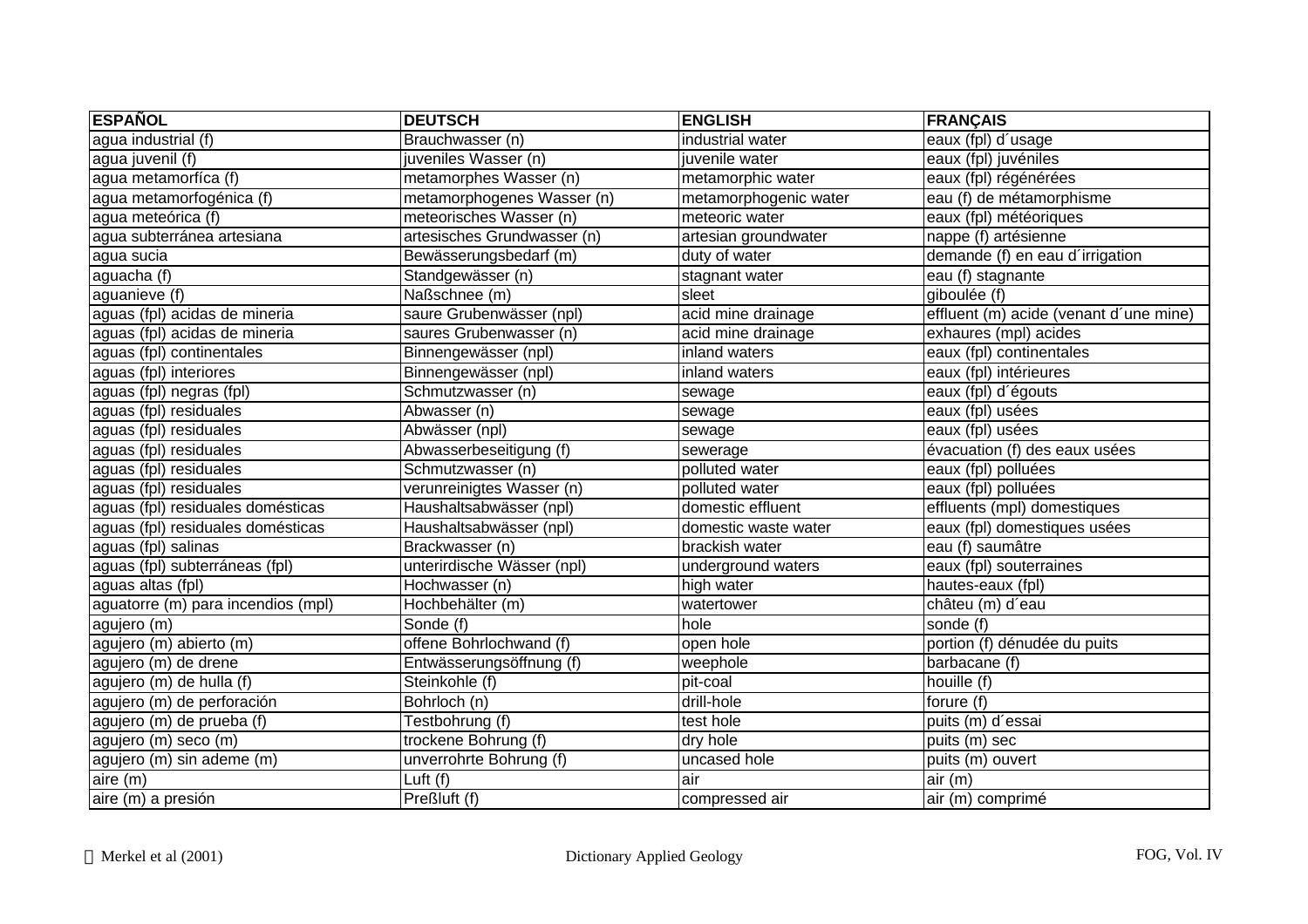| <b>ESPAÑOL</b>                   | <b>DEUTSCH</b>            | <b>ENGLISH</b>         | <b>FRANÇAIS</b>            |
|----------------------------------|---------------------------|------------------------|----------------------------|
| aire (m) comprimido              | Druckluft (f)             | compressed air         | air (m) comprimé           |
| aireador (m)                     | Belüfter (m)              | aerator                | aérateur (m)               |
| aislador (m) térmico (m)         | Wärmedämmung (f)          | thermal insulator      | calorifuge (m)             |
| aislamiento (m) térmico (m)      | Wärmeschutz (m)           | thermal insulation     |                            |
| ajustación (f)                   | Mammutpumpe               | adjustment             | réglage (m)                |
| ajustamiento (m)                 | Anpassung (f)             | adaptation             | adaptation (f)             |
| ajustar                          | anpassen                  | dissoziation           | adapter                    |
| ajustar                          | anpassen                  | fit                    | ajuster                    |
| ajuste (m)                       | Anpassung (f)             | adjust                 | adaptation (f)             |
| ajuste (m) a cero (m)            | Nullpunkteinstellung (f)  | zero adjustment        | mise (f) à zéro            |
| ajuste de curva                  | Ausgleichen (n) der Kurve | curve fitting          | lissage (m)                |
| al raso                          | über Tage                 | above ground           | de surface                 |
| alaclor (m)                      | Alachlor (n)              | alachlor               | alachlore (m)              |
| alambrada (f)                    | Fence-Diagramm (n)        | fence diagramme        |                            |
| alambre (m)                      | Draht (m)                 | wire                   | $\overline{f}$ il (m)      |
| albedo (m)                       | Albedo (n)                | albedo                 | albédo (m)                 |
| alberca                          | Tümpel (m)                | pool                   | mare (f)                   |
| albumen (m)                      | Protein (n)               | protein                | protéine (f)               |
| alcalinidad (f)                  | Alkalinität (f)           | alkalinity             | alcalininté (f)            |
| alcalinidad (f)                  | Alkalität (f)             | alkalinity             | alcalininté (f)            |
| alcalinidad (f)                  | Basenkapazität (f)        | alkalinity             | basicité (f)               |
| alcalinidad (f) bicarbonatada    | Bicarbonatalkalität (f)   | bicarbonate alcalinity | alcalinité (f) bicabonatée |
| Alcaloide                        | Alkaloid (n)              | alkaloid               | alcalo de (m)              |
| alcance (m) frontal              | Vorgebirge (n)            | front range            | avant-montagne (f)         |
| Alcano                           | $\overline{Alkan(n)}$     | alkane                 | alcane (f)                 |
| alcantarilla (f)                 | Ablaß (m)                 | drain                  | vidange (m)                |
| alcantarilla (f)                 | Abwasserkanal (m)         | sewer                  | canal (m) des eaux usées   |
| alcantarilla (f)                 | Durchlaß (m)              | culvert                | ponceau (m)                |
| alcantarilla (f) de tormenta (f) | Regenwasserkanal (m)      | storm sewer            | égout (m) pluvial          |
| alcantarilla (f) sanitaria (f)   | Schmutzwasserleitung (f)  | sanitary sewer         | égout (m) séparatif        |
| alcantarillado                   | Abwässer (npl)            | sewerage               | eaux (fpl) d'égout         |
| aldicarb (m)                     | Aldikarb (n)              | aldicarb               | aldicarbe (m)              |
| aldrin (m)                       | Aldrin (n)                | aldrin                 | aldrine (f)                |
| aleación (f)                     | Legierung (f)             | alloy                  | alliage (m)                |
| alga(f)                          | Algen (fpl)               | algae                  | algues (fpl)               |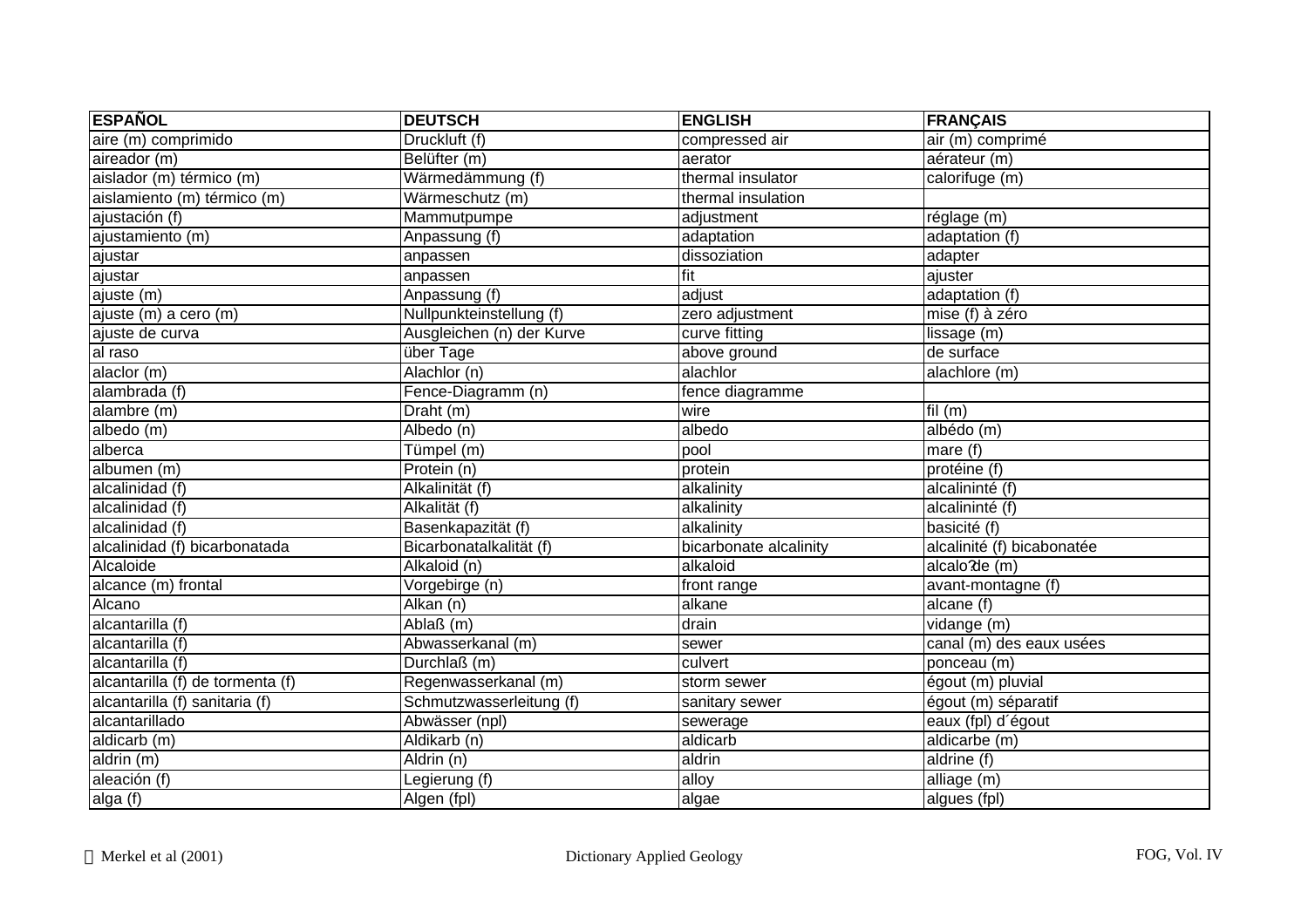| <b>ESPAÑOL</b>                              | <b>DEUTSCH</b>                       | <b>ENGLISH</b>      | <b>FRANÇAIS</b>                     |
|---------------------------------------------|--------------------------------------|---------------------|-------------------------------------|
| alga (f) azul                               | Blaualgen (fpl)                      | blue algae          | cyanophycées (fpl)                  |
| alga (f) verde                              | Chlorophyceen (npl)                  | green algae         | chlorophycées (fpl)                 |
| alga (f) verde                              | Grünalgen (fpl)                      | green algae         | algues (fpl) vertes                 |
| alícuota (f)                                | Aliquot (n)                          | aliquote            |                                     |
|                                             | künstliche Grundwassernanreicherung  |                     |                                     |
| alimentación (f) provocada (f)              | (f)                                  | induced recharge    | alimentation (f) provoquée          |
| alimentar                                   | speisen                              | feed                | alimenter                           |
| alimento (m)                                | Nährstoff (m)                        | nutrient            | nutriment (m)                       |
| alineación (f)                              | Auskleidung (f)                      | lining              | revêtement (m) intérieur            |
| alineación (f) del pozo (m)                 | Brunnenausrichtung (f)               | well alignment      | alignement (m) des puits            |
| alineamiento del pozo (m)                   | Reihenbildung (f) von Bohrungen      | well alignment      | alignement (m) des puits            |
| almacén de (m) retención (f)                | Rückhaltespeicherung (f)             | detention storage   | emmagasinement (m) temporaire       |
| almacenabilidad (f)                         | Speicherkoeffizient (m)              | storativity         | coefficient (m) d'emmagasinement    |
| almacenabilidad (f)                         | Speicherungsbeiwert (m)              | storativity         | emmagasinement (m)                  |
|                                             |                                      |                     | emmagasinement (m) dans les         |
| almacenaje (f) de la depresión (f)          | Muldenspeicherung (f)                | depression storage  | dépressions du sol                  |
| almacenaje (m)                              | Vorrat (m)                           | storage             | stock (m)                           |
| almacenaje (m) bajo tierra (f)              | Untergrundspeicherung (f)            | underground storage | entreposage (m) souterrain          |
| almacenaje (m) de agua (f) subterránea      | Grundwasservorräte (mpl)             | groundwater storage | volume (m) d'une nappe              |
| almacenaje (m) de humedad (f)               | Bodenwasservorrat (m)                | moisture storage    | réserve (f) d'eau du sol            |
|                                             |                                      |                     | stockage (m) de gaz dans une couche |
| almacenaje (m) del acuífero (m)             | Gasspeicherung (f) im Aquifer        | aquifer storage     | aquifère                            |
| almacenaje (m) temporal                     | Zwischenlagerung (f)                 | temporary storage   | entrepossage (m)                    |
| almacenaje de sal (f)                       | Salzrücklage (f)                     | salt storage        | réserve (f) de sel                  |
| almacenaje específico (m)                   | spezifischer Speicherkoeffizient (m) | specific storage    | emmagasinement (m) spécifique       |
| almacenaje inactivo (m)                     | Speichertotraum (m)                  | dead storage        | réserve (f) inutisable              |
| almacenaje muerto (m)                       | Speichertotraum (m)                  | dead storage        | culot (m)                           |
| almacenaje sin movimiento (m)               | Speichertotraum (m)                  | dead storage        | volume (m) mort                     |
|                                             | Mülleinlagerung (f) in aufgelassenen |                     |                                     |
| almacenamiento (f) en mina (f) profunda (f) | Bergwerken                           | deep mining storage | stockage (m) en mine souterraine    |
| almacenamiento (m)                          | Lagerhalde (f)                       | stockpile           | pile (f) (de stockage)              |
| almacenamiento (m)                          | Rückhaltung (f)                      | pondage             | retenue (f)                         |
| almacenamiento (m) cotidiano                | Tagesvorratshaltung (f)              | daily storage       | réserve (f) journalière             |
| almacenamiento (m) de agua (f)              |                                      |                     |                                     |
| subterránea                                 | Grundwasservorräte (mpl)             | groundwater storage | réserve (f)                         |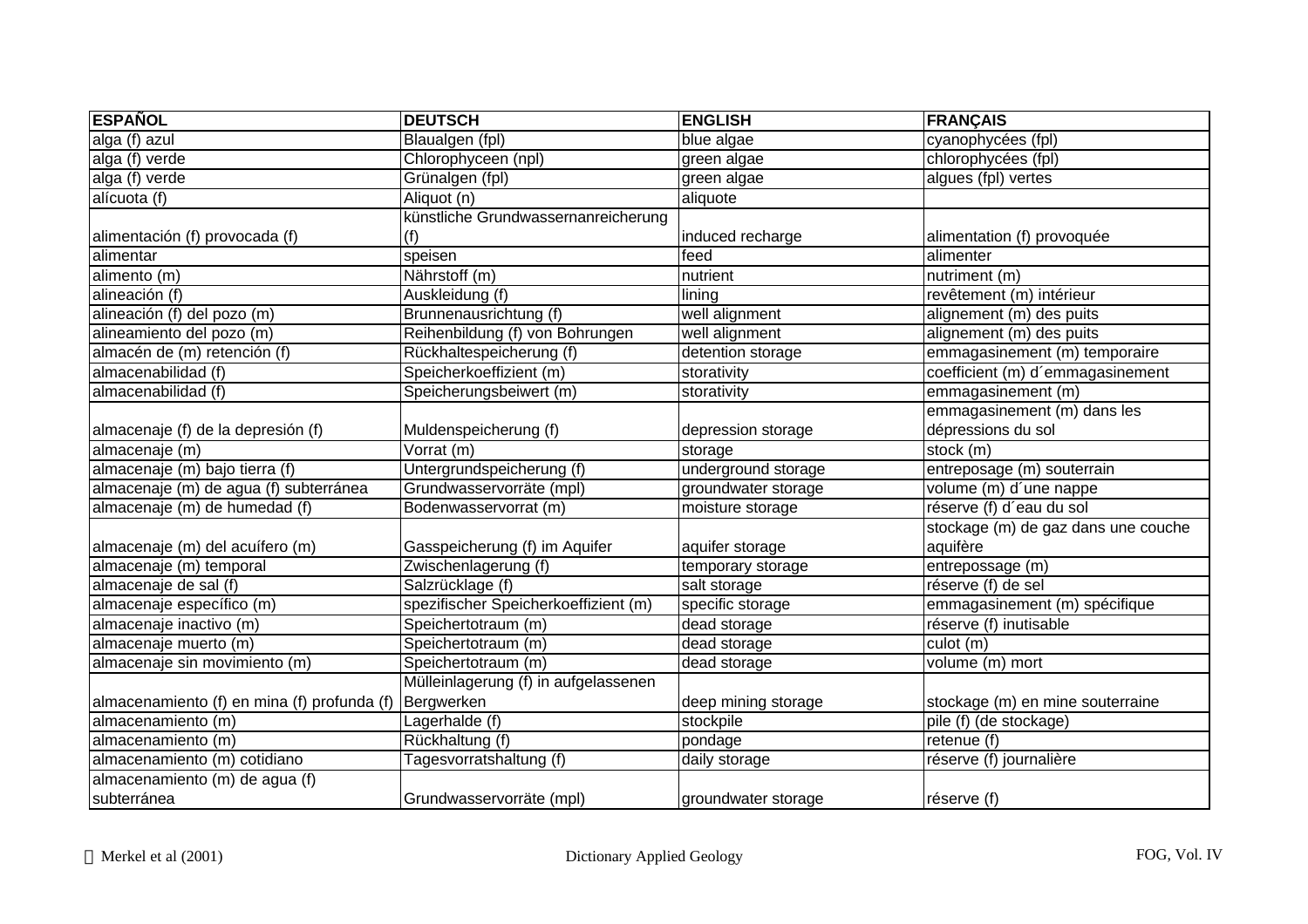| <b>ESPAÑOL</b>                                  | <b>DEUTSCH</b>                       | <b>ENGLISH</b>                | <b>FRANÇAIS</b>                         |
|-------------------------------------------------|--------------------------------------|-------------------------------|-----------------------------------------|
| almacenamiento (m) de calor (m)                 | Wärmespeicherung (f)                 | heat storage                  | stockage (m) de chaleur                 |
| almacenamiento (m) de la playa (f)              | <b>Uferfiltration (f)</b>            | bank storage                  | emmagasinement (m) dans la rive         |
| almacenamiento (m) de las depresiones           |                                      |                               | stockage (m) dans les dépressions du    |
| (fp)                                            | Wasserspeicherung (f) in Senken      | storage in depressions        | sol                                     |
| almacenamiento (m) diario                       | Tagesspeicherung (m)                 | daily storage                 | réserve (f) journalière                 |
|                                                 | prismatisch gespeicherres Fallwasser |                               |                                         |
| almacenamiento (m) prismático (m)               | (n)                                  | prism storage                 | emmagasinement (m) prismatique          |
| almacenamiento (m) superficial                  | Oberflächenspeicherung (f)           | surface detention             | stockage (m) de surface                 |
| almacenamiento del calor (m) solar              | Speicherung (f) von Sonnenenergie    | solar heat storage            | héliogéothermie (f)                     |
| almacenando                                     | Einspeichern (n)                     | taking into storage           | emmagasinement (m)                      |
| Alóctonos                                       | allochthon                           | allochthonous                 | allochtone                              |
| Alqueno                                         | Alken (n)                            | alkene                        | alcène (f)                              |
| alquídico                                       | Alkyd (n)                            | alkyd                         | alkyd                                   |
| Alquilbencensulfonato (m)                       | Alkylbenzensulfonat (n)              | alkyl benzene sulfonate (ABS) | alkylbenzènesulfonate (m)               |
| alquitrán (m)                                   | Teer (m)                             | tar                           | goudron (m)                             |
| alteración (f)                                  | Veränderung (f)                      | alteration                    | dégradation (f)                         |
| alteración (f)                                  | Verschlechterung (f)                 | alteration                    | dégradation (f)                         |
| alterado                                        | alteriert                            | altered                       | altéré                                  |
| altímetro (m)                                   | Höhenmesser (m)                      | altimeter                     | altimètre (m)                           |
| altiplano (m)                                   | Plateau (n)                          | plateau                       | plateau (m)                             |
| alto horno (m)                                  | Hochofen (m)                         | blast furnace                 | haut fourneau (m)                       |
| altura (f)                                      | Höhe (f) (über Bezugsniveau)         | altitude                      | altitude (f)                            |
| altura (f) de descarga (f)                      | Abflußhöhe (f)                       | depth of discharge            | lame (f) d'eau équivalente écoulée      |
| altura (f) de evaporación (f)                   | Verdunstungshöhe (f)                 | depth of evaporation          | hauteur (f) d'évaporation               |
| altura (f) de infiltración (f)                  | Infiltrationshöhe (f)                | depth of infiltration         | hauteur (f) d'infiltration              |
|                                                 |                                      |                               | hauteur (f) de la margelle dépassant le |
| altura (f) de la arcilla (f) sobre el suelo (m) | Über-Grund-Verrohrung (f)            | stick-up                      | sol                                     |
| altura (f) de la nieve (f)                      | Schneehöhe (f)                       | depth of snow                 | hauteur (f) de la neige                 |
| altura (f) de la nieve (f)                      | Schneetiefe (f)                      | depth of snow                 | profondeur (f) de la neige              |
| altura (f) de la precipitación (f)              | Niederschlagshöhe (f)                | depth of precipitation        | hauteur (f) de précipitation            |
| altura (f) pluviometría (f)                     | Regenhöhe (f)                        | depth of rainfall             | hauteur (f) pluviométrique              |
| altura (f) total de bombeo (m)                  | Pumphöhe (f)                         | pumping head                  | capacité (f) de refoulement             |
| alud (m)                                        | Landrutsch (m)                       | landslide                     | glissement (m) de terrain               |
| alud $(m)$                                      | Hangabtrag (m)                       | slope wash                    | érosion (f) de pente                    |
| aluminato (m) de sodio (m)                      | Natriumaluminat (n)                  | sodium aluminate              | aluminate (m) de soude                  |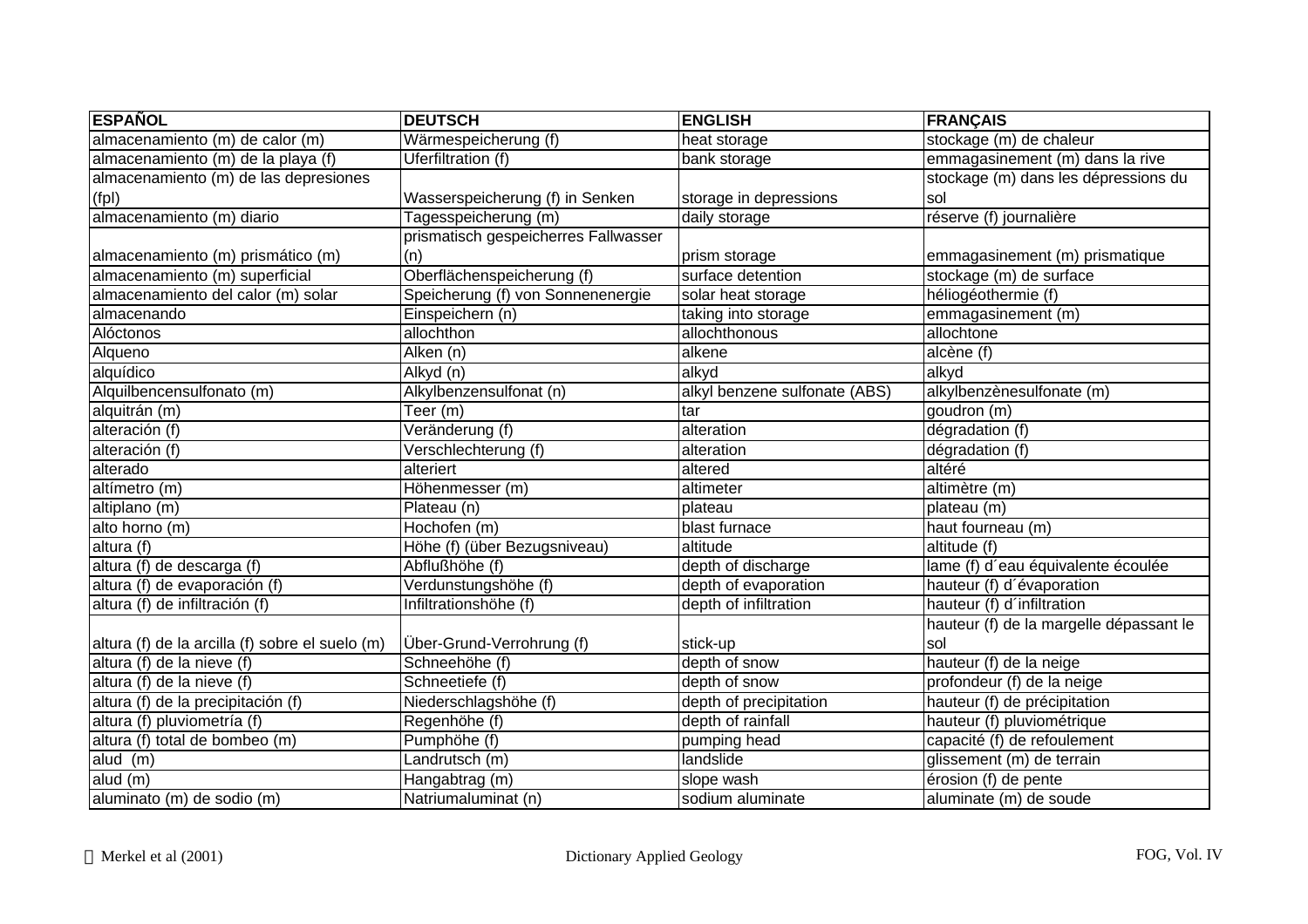| <b>ESPAÑOL</b>                              | <b>DEUTSCH</b>                       | <b>ENGLISH</b>            | <b>FRANÇAIS</b>                        |
|---------------------------------------------|--------------------------------------|---------------------------|----------------------------------------|
| aluminio(m)                                 | Aluminium (n)                        | aluminium                 | aluminium (m)                          |
| aluvial (m)                                 | angeschwemmt                         | allochthonous             | allogène                               |
| alveolar                                    | wabenförmig                          | alveolar                  | alvéolaire                             |
| alza(f)                                     | Inkrement (n)                        | increment                 | incrément (m)                          |
| alzar                                       | Anhebung (f)                         | uplift                    | soulèvement (m)                        |
| amabilidad (f) natural                      | Naturgegebenheiten (fpl)             | natural amenities         | cadre (m) naturel                      |
| amaine (m) del agua (f) subterránea         | Grundwasserabsenkung (f)             | groundwater lowering      | dénoyage (m) local                     |
| amas (m) plutonique                         | Stock (m)                            | plutonic stock            | amas (m) plutonique                    |
| ambiente (m) acuático                       | aqatisches Milieu (n)                | aquatic environment       | milieu (f) aquatique                   |
| ameba (f)                                   | Amöbe (f)                            | amoeba                    | amibe (f)                              |
| aminoácido (m)                              | Aminosäure (f)                       | amino acid                | acide (f) aminé                        |
| amoníaco (m)                                | Ammoniak (m)                         | ammonia                   | ammoniaque (m)                         |
| amonio combinado                            | Summe (f) der Stickstoffverbindungen | combined ammonia          | azote (m) albumino?de                  |
| amonización (f)                             | Ammoniumfreisetzung (f)              | ammonification            | ammonification (f)                     |
| amortiguador (m)                            | Pufferspeicher (m)                   | buffer                    | mémoire (f) tampon                     |
| amortiguador (m) de gas (m)                 | Gaspolster (n)                       | gas cushion               | matelas (m) de gaz                     |
| amortiguamiento (m)                         | Dämpfung (f)                         | damping                   | amortissement (m)                      |
| amortiguar                                  | Puffer (m)                           | buffer                    | $t$ ampon $(m)$                        |
| amortización (f)                            | Stoßdämpfung (f)                     | amortization              | amortissement (m)                      |
| amperímetro (m)                             | Amperemeter (n)                      | ammeter                   | ampèremètre (m)                        |
| amperímetro (m)                             | Strommesser (m)                      | ammeter                   | ampèremètre (m)                        |
| ampliado de pozo (m) de diámetro (m)        |                                      |                           | élargissement (m) d'une sonde à faible |
| reducido                                    | Ausräumen (n) einer kleine Bohrung   | reaming of a slim hole    | diamètre                               |
| ampliador $(m)$                             | Nachschneider (m)                    | reamer                    | $\overline{\text{outil (m)}}$ aléseur  |
| amplitud (f)                                | Schwingungsweite (f)                 | amplitude                 | amplitude (f)                          |
| amplitud (f) de la fractura (f)             | Kluftöffnungsweite (f)               | fracture width            | largeur (f) de fissure                 |
| amplitud (f) del espacio (m) de trabajo (m) | Arbeitsraumbreite (f)                | breadths of working space |                                        |
| amplituda (f)                               | Amplitude (f)                        | amplitude                 | amplitude (f)                          |
| anaeróbico                                  | anaerobisch                          | anaerobic                 | anaérobie                              |
| análisis (f) de frecuencia (f)              | Frequenzanalyse                      | frequence analysis        |                                        |
| análisis (f) de frecuencia (f)              | Häufigkeitsanalyse (f)               | frequency analysis        | analyse (f) fréquentielle              |
|                                             |                                      |                           | analyse (f) du réseau des lignes de    |
| análisis (f) del flujo (m) neto (m)         | Strömungsnetzanalyse (f)             | flow net analysis         | courant                                |
| análisis (m)                                | Analyse (f)                          | analysis                  | analyse (f)                            |
| análisis (m)                                | Untersuchung (f)                     | analysis                  | analyse (f)                            |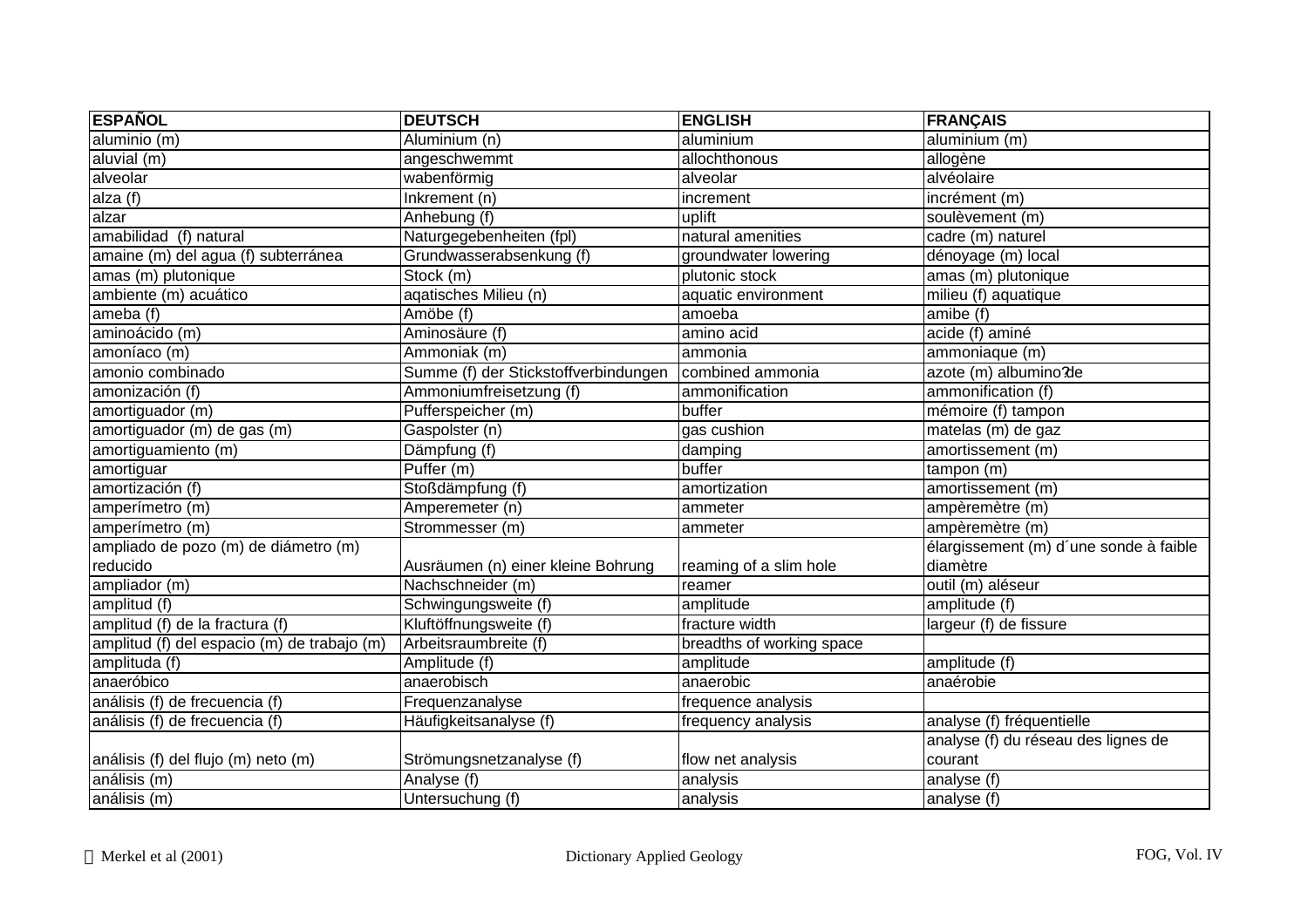| <b>ESPAÑOL</b>                             | <b>DEUTSCH</b>                      | <b>ENGLISH</b>           | <b>FRANÇAIS</b>                      |
|--------------------------------------------|-------------------------------------|--------------------------|--------------------------------------|
| analísis (m) blanco                        | Blindprobe (f)                      | blind sample             | analyse $(f)$ à blanc                |
| análisis (m) completo                      | Vollanalyse (f)                     | complete water analysis  | analyse (f) complète                 |
| análisis (m) cualitativo (m)               | qualitative Analyse (f)             | qualitative analysis     | analyse (f) qualitative              |
| análisis (m) de la varianza (f)            | Varianzanalyse                      | variance analysis        |                                      |
| análisis (m) de núcleo (m)                 | Bohrkernuntersuchung (f)            | core analysis            | analyse (f) de carotte               |
| análisis (m) de polen (m)                  | Pollenanalyse (f)                   | pollen analysis          | analyse (f) des pollens              |
| análisis (m) de sensibilidad (f)           | Sensitivitätsanalyse (f)            | sensitivity analysis     | analyse (f) de sensitivité           |
| análisis (m) de tamizado                   | Siebanalyse (f)                     | sieve analysis           | granulométrie (f) mécanique          |
| análisis (m) estadístico                   | statistische Analyse (f)            | statistical analysis     | analyse (f) statistique              |
| análisis (m) estadístico                   | statistische Auswertung (f)         | statistical analysis     | analyse (f) statistique              |
| análisis (m) físico (m)                    | physikalische Untersuchung (f)      | physical analysis        | analyse (f) physique                 |
| análisis (m) morfométrico (m)              | morphometrische Analyse (f)         | morphometric analysis    | analyse (f) hypsmétrique             |
| análisis (m) químico                       | chemische Analyse (f)               | chemical analysis        | analyse (f) chimique                 |
| análisis de grupo (m)                      | Clusteranalyse (f)                  | cluster analysis         | analyse (f) groupe                   |
| análisis sedimentológico (m)               | Schlämmanalyse (f)                  | wet mechanical analysis  | analyse (f) sédimentologique         |
| analizar                                   | analysieren                         | analyse                  | analyser                             |
| analizar                                   | analysieren                         | analyze                  | analyser                             |
|                                            | Analogmodell (n) mit elektrisch     |                          |                                      |
| analogía (f) de lámina (f) conductiva (f)  | leitender Schicht                   | conductive-sheet analog  | analogie (f) tissu conducteur        |
|                                            | Analogmodell (n) mit elektrisch     |                          |                                      |
| analogía (f) de líquido (m) conductivo (m) | leitender Flüssigkeit               | conductive-liquid analog | analogie (f) par cuve électrolytique |
| análsisi de costo-beneficio                | Kosten-Nutzen-Vergleich (m)         | cost-benefit analysis    | analyse (f) des frais er bénéfices   |
| ancladeros (mpl)                           | Anker (m)                           | anchorages               | ancre (f)                            |
| anclajes (mpl) de terreno (m)              | Verpreßanker (m)                    | ground anchorages        |                                      |
| anegado (m)                                | ersoffen                            | drowned                  | inondé                               |
| anegado (m)                                | vergleit                            | gleyed                   | gleyfié                              |
| anemómetro (m)                             | Anemometer (n)                      | anemometer               | anémomètre (m)                       |
| anemómetro (m)                             | Windgeschwindigkeitsmesser (m)      | anemometer               | anémomètre (m)                       |
| anfótero (m)                               | amphoter                            | amphoteric               | amphotère                            |
| ángulo (m) agudo                           | spitzer Winkel (m)                  | acute angle              | angle (m) aigu                       |
| ángulo (m) contacto (m)                    | Randwinkel (m)                      | contact angle            | angle (m) de raccordement            |
| ángulo (m) de contacto (m)                 | Kontaktwinkel (m)                   | angle of contact         | angle (m) de contact                 |
| ángulo (m) de mojado (m)                   | Benetzungswinkel (m)                | wetting angle            | angle (m) de mouillage               |
| ángulo (m) de punta                        | Stabilitätskonstante (Komplex~) (f) | stability constant       | angle (m) aigu                       |
| ángulo (m) de reflexión (f)                | Reflexionswinkel (m)                | angle de reflexion       | angle (m) de réflexion               |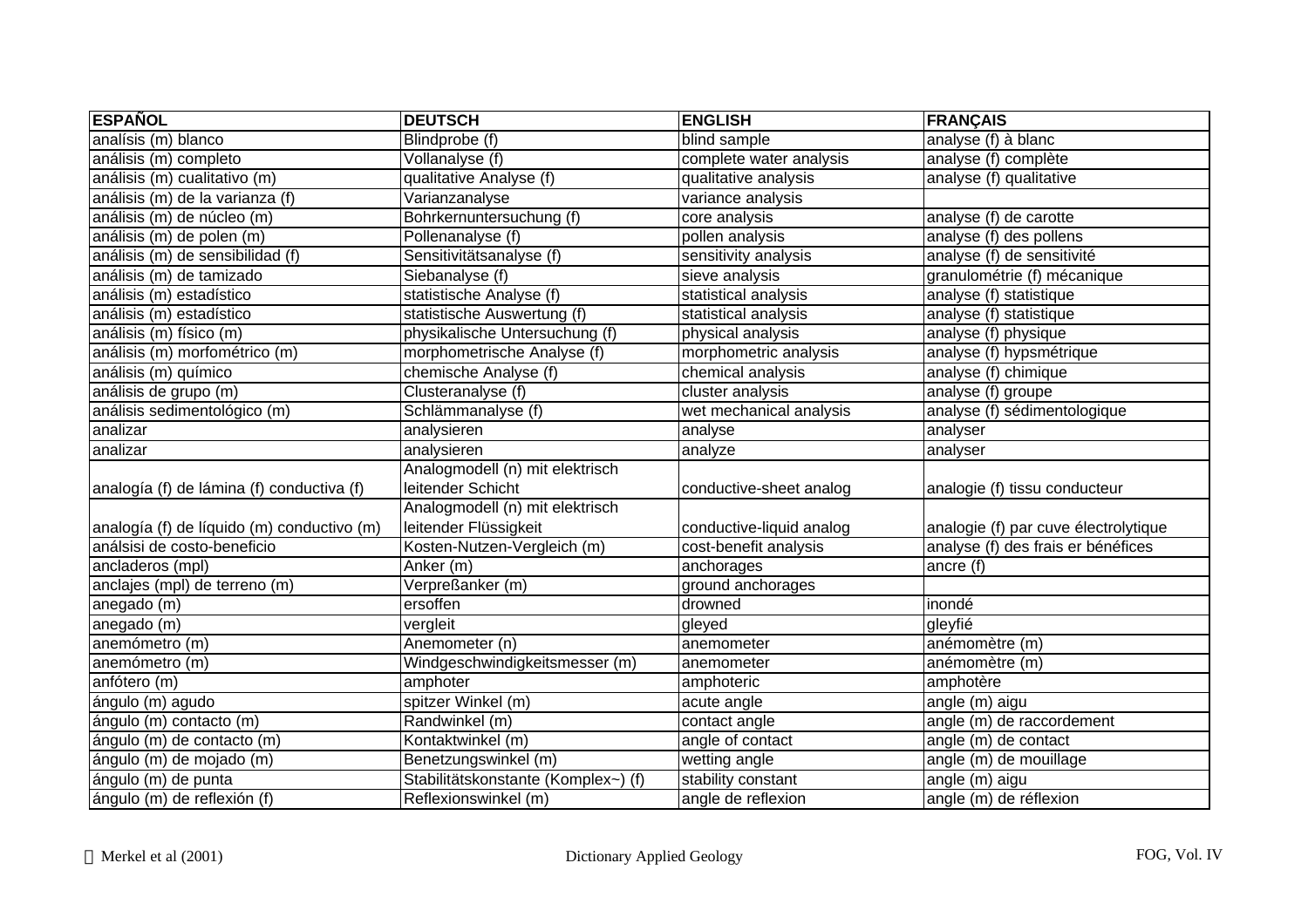| <b>ESPAÑOL</b>                               | <b>DEUTSCH</b>                | <b>ENGLISH</b>        | <b>FRANÇAIS</b>                |
|----------------------------------------------|-------------------------------|-----------------------|--------------------------------|
| angulo (m) de refracción (f)                 | Brechungswinkel (m)           | angle of refraction   | angle (m) de réfraction        |
| ángulo (m) de rotación (f)                   | Drehungswinkel (m)            | angle of rotation     | angle (m) de rotation          |
| ángulo (m) obtuso                            | stumpfer Winkel (m)           | obtuse angle          | angle (m) obtus                |
| ángulo de incidencia                         | Einfallswinkel (m)            | angle of incidence    | angle (m) d'incidence          |
| ángulo de reposo                             | Böschungswinkel (m)           | angle of repose       | angle (m) de repos             |
| anhídrido (m)                                | Anhydrit (m)                  | anhydride             | anhydrite (m)                  |
| anhidrita (f), sulfato anhidro de calcio (m) | schwefelsaurer Kalk (m)       | anhydrite             | sulfate (m) de calcium anhydre |
| anillos (mpl) de la flecha (f)               | Schachtringe (mpl)            | shaft rings           |                                |
| anion (f)                                    | Anion (n)                     | anion                 |                                |
| anisotrópico (m)                             | anisotrop                     | anisotropic           | anisotropique                  |
| anisotrópico (m)                             | richtungsabhängig             | anisotropic           | anisotropique                  |
| año (m) hidrológico (m)                      | Abflußjahr (n)                | water year            | année (f) hydrologique         |
| año (m) hidrológico (m)                      | hydrologisches Jahr (n)       | hydrological year     | année (f) hydrologique         |
| año (m) hidrológico (m)                      | hydrologisches Jahr (n)       | water year            | année (f) hydrologique         |
| año (m) seco (m)                             | Trockenjahr (n)               | dry year              | année (f) sèche                |
| ánodo (m) de sacrificio (m)                  | Opferanode (f)                | sacrificial anode     |                                |
| anomalía (f)                                 | Abweichung (f)                | anomaly               | anomalie (f)                   |
| anomalía (f)                                 | Abweichung (f)                | anomaly               | anomalie (f)                   |
| anomalía (f) gravimétrica (f)                | Schwereanomalie (f)           | gravity anomalie      | anomalie (f) de la gravité     |
| anormalidad (f)                              | Anomalie (f)                  | anomaly               | anomalie (f)                   |
| anoxia (f)                                   | Sauerstoffmangel (m)          | oxygen free condition | anoxie (f)                     |
| anticlinorio (m)                             | Anticlinale (f)               | anticline             | croupe (f)                     |
| anticlinorio (m)                             | $\overline{\text{Satel}}$ (m) | anticline             | crête (f)                      |
| anticongelante (m)                           | Frostschutzmittel (n)         | antifreeze            | antigel (m)                    |
| anticontaminante                             | umweltfreundlich              | benign                | sans danger pour l'environment |
| anticorrosiva (f)                            | Anti-Korrosiva (npl)          | corrosion inhibitor   | anticorrosif (m)               |
| anti-ensuciamiento (m)                       | bewuchshindernd               | antifouling           | antisalissure                  |
| antihigiénico                                | unhygienisch                  | unsanitary            | insalubre                      |
| antimonio (m)                                | Antimon (n)                   | antimony              | antimoine (m)                  |
| antraceno (m)                                | Anthracen (n)                 | anthracene            | anthracène (m)                 |
| antropogénico                                | anthropogen                   | anthropogenic         | anthropogène                   |
| aparato (m)                                  | Ausrüstung (f)                | equipment             | matériel(m)                    |
| apatita (f)                                  | Apatit (m)                    | apatite               | apatite (m)                    |
| apertura (f)                                 | Öffnung (f)                   | opening               | ouverture (f)                  |
| ápice (m)                                    | Scheitelpunkt (m)             | apex                  | sommet (m)                     |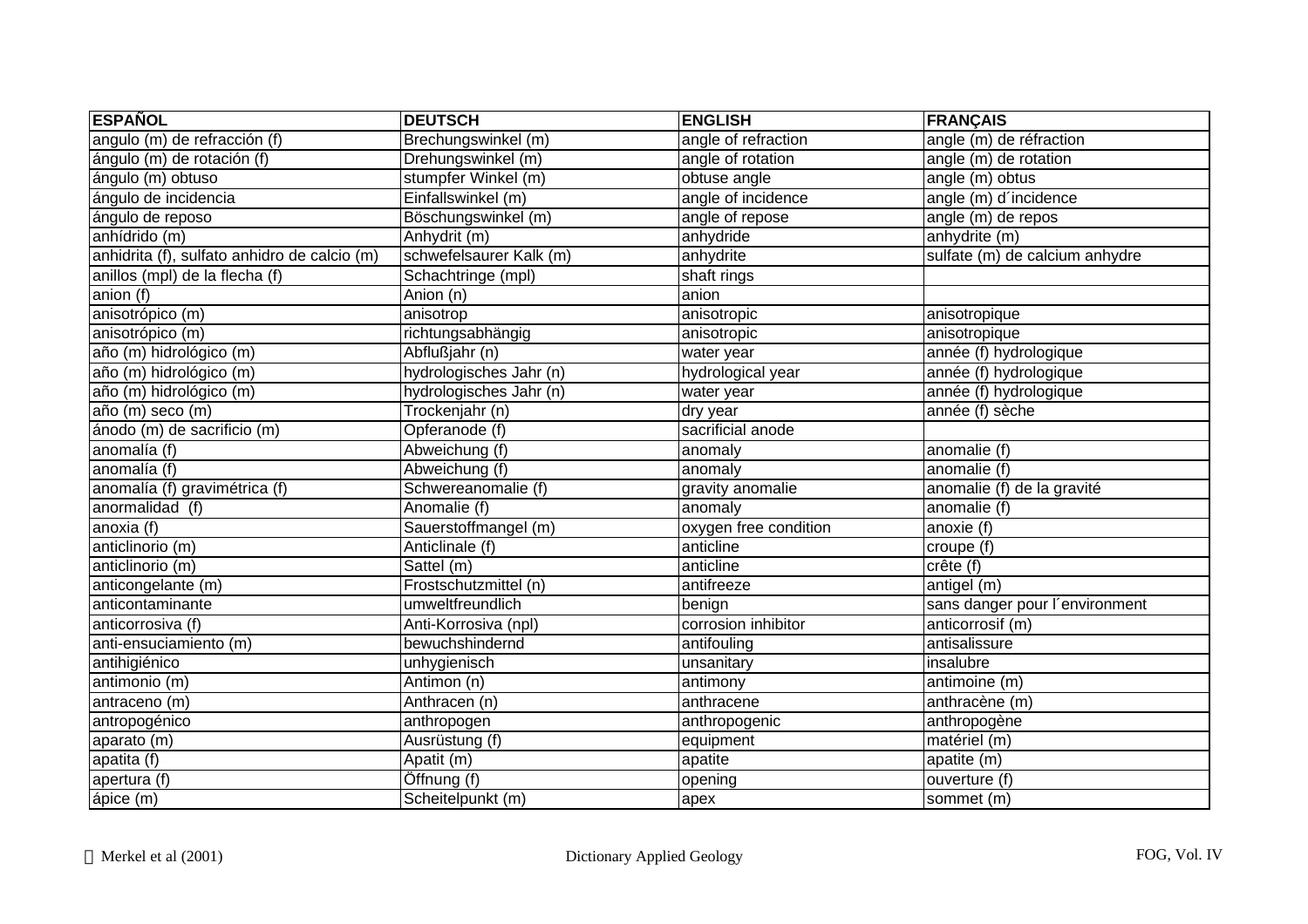| <b>ESPAÑOL</b>                    | <b>DEUTSCH</b>                    | <b>ENGLISH</b>          | <b>FRANÇAIS</b>                    |
|-----------------------------------|-----------------------------------|-------------------------|------------------------------------|
| apilamiento (m) de placas (fpl)   | Spundwand (f)                     | sheet piling            | écran (m) de palplanches           |
| aplazamiento (m)                  | Arbeitsbühne (f)                  | runaround               | passerelle (f) de derrick          |
| aplicación (f)                    | Anwendung (f)                     | application             | application (f)                    |
| aplicación (f) de pesticida (f)   | Auftragung (f) von Pestiziden     | pesticide application   | épandage (m) de pesticides         |
| aplicación (f) práctica           | praktische Ausführung (f)         | implementation          | application (f) practique          |
| aporcar                           | $\overline{\mathsf{M}}$ ulch (m)  | mulch                   | mulch (m)                          |
| aporte (m) amplio (m)             | Entnahmebreite (f)                | width of contribution   | front (m) d'emprunt                |
| aporte (m) de agua (f)            | Ergiebigkeit (Wasser~) (f)        | water yield             | fourniture (f) d'eau               |
| aporte (m) urbano (m)             | urbaner Abfluß (m)                | urban runoff            | effluents (mpl) urbains            |
| apretamiento (m)                  | Abdichten (n)                     | tightening              | étanchement (m)                    |
| apretar                           | dicht                             | tight                   | étanche                            |
| apretón                           | Drücken (n)                       | squeeze                 | esquichage (m)                     |
| apriete (m)                       | Abdichtung (f)                    | thightening             | étanchement (m)                    |
| apriete (m)                       | Dichten (n)                       | tightening              | étanchement (m)                    |
| aprobación (f) de equipo (m)      | Zulassung (f)                     | approval (of equipment) | homologation (f)                   |
| aproximación (f)                  | Näherung (f)                      | approximation           | approximation (f)                  |
| aproximación (f) numérica (f)     | numerische Annäherung (f)         | numerical approximation | approximation (f) numérique        |
| apuntalamiento (m)                | Unterfangung (f)                  | underpinning            |                                    |
| apuntalamiento (m)                | Verstrebung (f)                   | strutting               | étrésillon (m)                     |
| aquifero (m) derocas consolidadas | Festgesteinsgrundwasserleiter (m) | bedrock aquifer         | aquifère (m) en roches consolidées |
| Aquil                             | Alkyl (n)                         | alkyl                   | alkyle (f)                         |
| aquitardo (m)                     | Aquitarde (m)                     | aquitard                | aquitard (m)                       |
| aquitardo (m)                     | Geringleiter (Grundwasser)        | aquitard                | couche (f) semi-perméable          |
| aquitardo (m)                     | Grundwasserhemmschicht (f)        | aquitard                | aquitard (m)                       |
| arado (m)                         | Bodenbestellung (f)               | tillage                 | travail (m) du sol                 |
| aragonita (f)                     | Aragonit (m)                      | aragonite               | aragonite (f)                      |
| arar                              | Geschiebemergel (m)               | till                    | dépôt (m) glacial                  |
| arbustos (mpl)                    | Heideland (n)                     | heath                   | bruyères (fpl)                     |
| arcilla (f)                       | Smektit (m)                       | smectite                | smectite (f)                       |
| arcilla (f)                       | Smektit (m)                       | smectite                | terre $(f)$ à foulon               |
| arcilla(f)                        | Ton $(m)$                         | clay                    | argile (f)                         |
| arcilla (f) aluvial               | Auenton (m)                       | alluvial clay           | argile (f) aluviale                |
| arcilla (f) calcárea              | Mergelstein (m)                   | marlstone               | argile (f) calcaire                |
| arcilla (f) calcárea              | Mergelstein (m)                   | marlstone               | marne (f) indurée                  |
| arcilla (f) calcárea, lutita (f)  | Mergelstein (m)                   | argillaceous limestone  | $\sqrt{\frac{1}{2}}$ marle (m)     |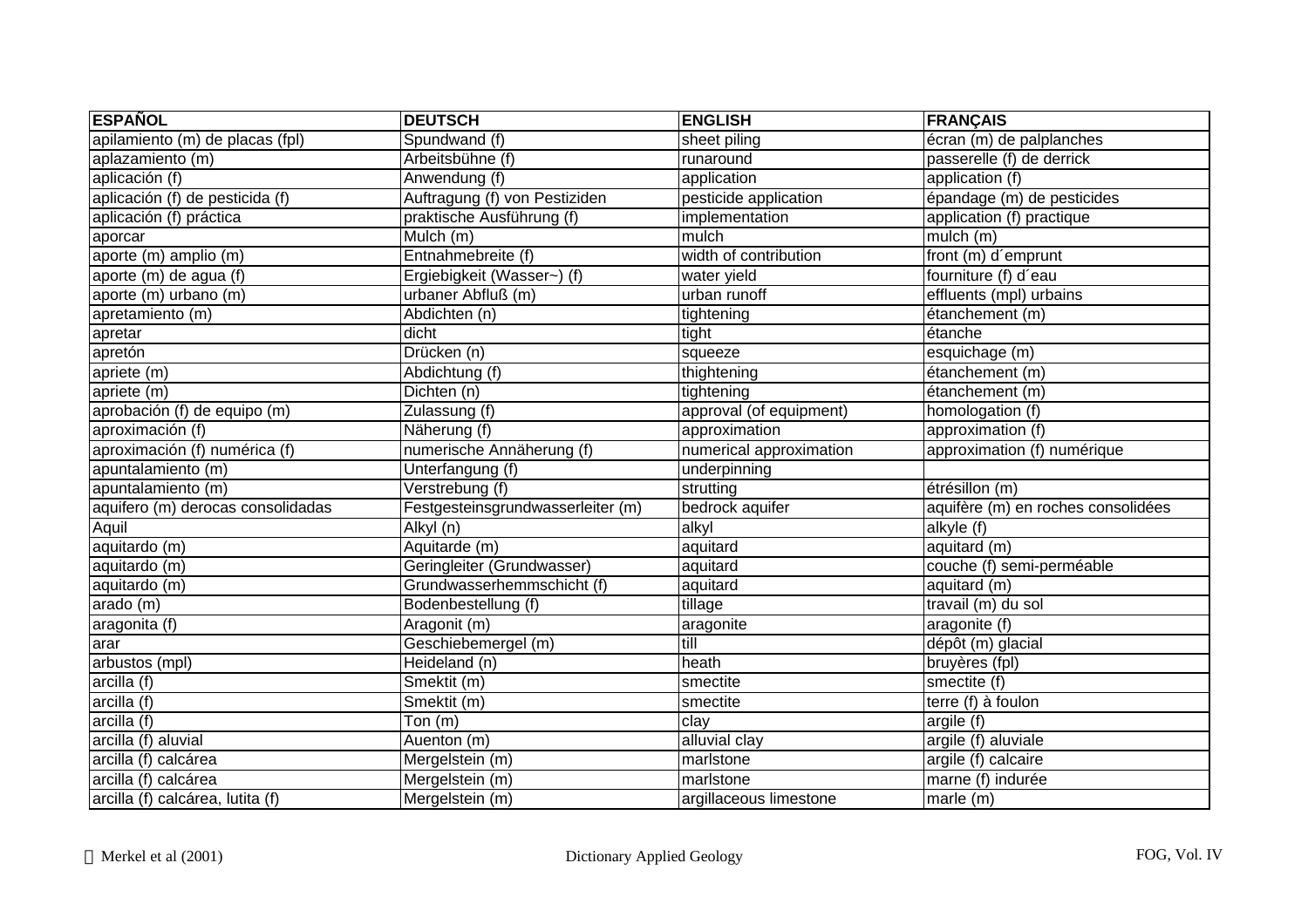| <b>ESPAÑOL</b>                       | <b>DEUTSCH</b>                     | <b>ENGLISH</b>            | <b>FRANÇAIS</b>                       |
|--------------------------------------|------------------------------------|---------------------------|---------------------------------------|
| arcilla (f) de bloques               | Geschiebelehm (m)                  | boulder clay              | argile (f) à blocaux                  |
| arcilla (f) de inundación (f)        | Auenton (m)                        | alluvial clay             | argile (f) d'inondation               |
| arcilla (f) estratificada (f)        | Warventon (m)                      | varved clay               | argile (f) varvée                     |
| arcilla (f) plástica                 | Mutterboden (m)                    | loam                      | terre (f) arable                      |
| arcilla laminada (f)                 | Bänderton (m)                      | laminated clay            | argile (f) varvée                     |
| arcilloso                            | tonhaltig                          | argillaceous              | argileux                              |
| arco (m) de playa                    | Strandspitze (f)                   | beach cusp                | croissant (m) de plage                |
| arco (m) del río (m)                 | Flußschleife (f)                   | river bend                | tournant (m) d'un fleuve              |
| arco (m) natural                     | Felsenbogen (m)                    | natural arch              | arche (f) rocheuse                    |
| arco (m) natural                     | Felsentor (n)                      | natural arch              | arche (f) rocheuse                    |
| arcoiris (m)                         | Regenbogen (m)                     | rainbow                   | arc-en-ciel (m)                       |
| arcón (m)                            | Senkkasten (m)                     | caisson                   | caisson (m)                           |
| arcosa (f)                           | Arkose (f)                         | arkose                    | arcose (f)                            |
| área (f)                             | Flächeninhalt (m)                  | area                      | aire (f)                              |
| área (f) de colectora (f)            | Einzugsgebiet (n)                  | drainage area             | aire (f) de drainage                  |
| área (f) de drenaje (m)              | Abflußgebiet (n)                   | drainage area             | aire (f) de drainage                  |
| área (f) de escurrimiento (m)        | Entwässerungsgebiet (n)            | drainage area             | aire (f) de drainage                  |
| área (f) de flujo (m) de sección (f) |                                    |                           |                                       |
| transversal                          | Durchflußfläche (f)                | cross-sectional flow area | section (f) du flux                   |
| área (f) de influencia               | Einflußbereich (m)                 | area of influence         | aire (f) d'influence                  |
| área (f) de influencia               | Einwirkungsbereich (m)             | area of influence         | aire (f) d'influence                  |
| área (f) de malla (f) abierta (f)    | offene Filterfläche (f)            | open screen area          | surface (f) d'ouverture d'une crépine |
| área (f) de precipitación (f)        | Niederschlagsgebiet (n)            | rainfall area             | impluvium (m)                         |
| área (f) de recarga (f)              | Grundwasseranreicherungsgebiet (n) | recharge area             | aire (f) d'alimentation               |
| área (f) de tomacorriente (f)        | Einzugsgebiet (n)                  | intake area               | surface (f) d'alimentation            |
| área (f) del viento (m)              | Windfeld (n)                       | wind field                | champ (m) des vitesses du vent        |
| área (f) húmeda (f)                  | Fließquerschnitt (m)               | wetted area               | section (f) mouillée                  |
| área (f) lacustre glacial            | Eislakkolith (m)                   | pingo                     | laccolith (m) de glace                |
| área (m) de absorción                | absorbierende Oberfläche (f)       | absorptive surface        | surface (f) d'absorption              |
| área (m) de descarga (f)             | Abflußfläche (f)                   | discharge area            | superficie (f) d'écoulement           |
| área (m) de descarga (f)             | Ausflußgebiet (n)                  | discharge area            | aire (f) d'émergence                  |
| área de roca a ser dinamitada (f)    | Altlast (f)                        | burden                    |                                       |
| area(f)                              | Sand (m)                           | sand                      | sable (m)                             |
| arena (f) arcillosa                  | toniger Sand (m)                   | clayey sand               | sable $(m)$ argileux                  |
| arena (f) asfáltica (f)              | pechhaltiger Sand                  | tar sand                  | sable (m) asphaltique                 |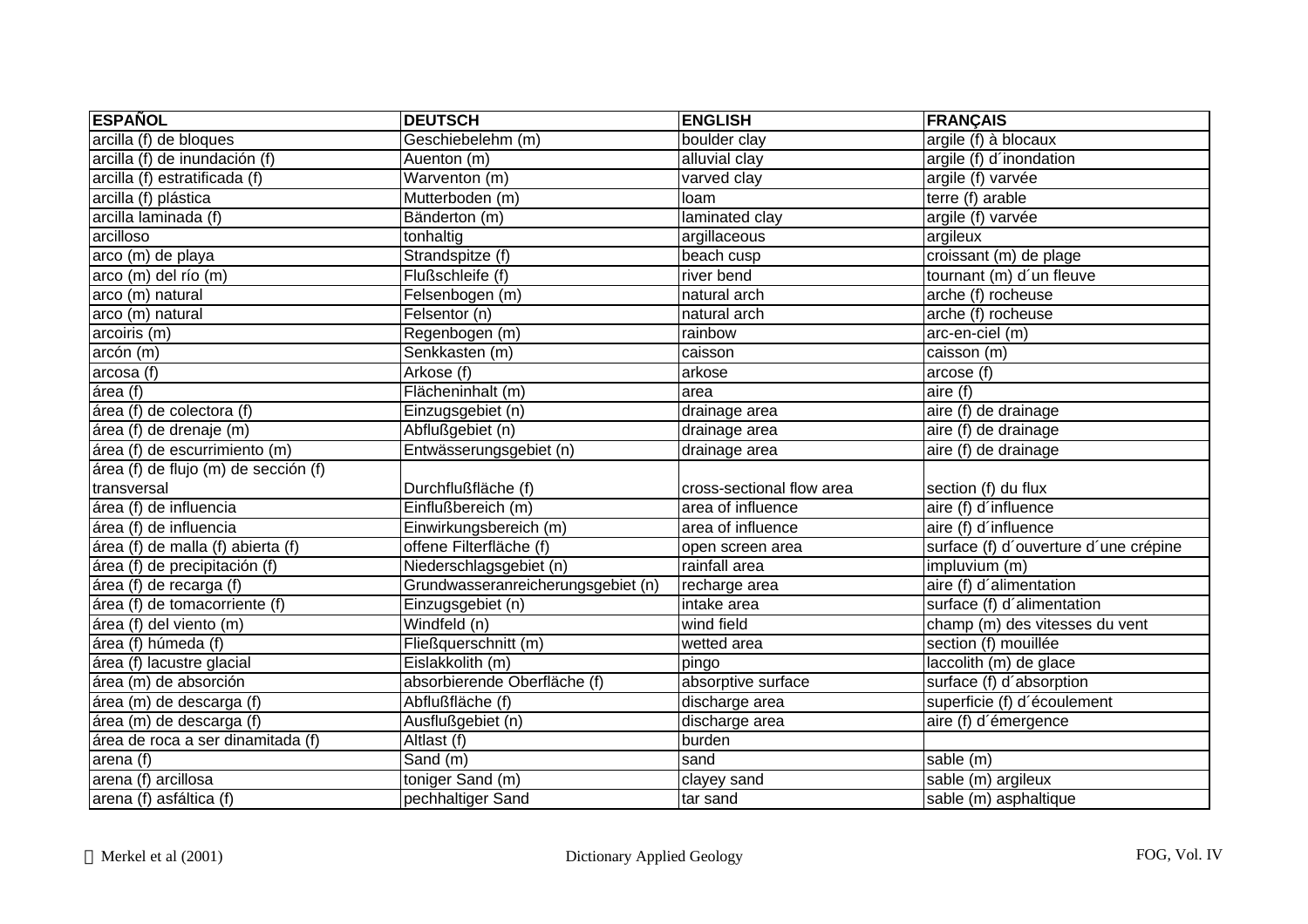| <b>ESPAÑOL</b>                  | <b>DEUTSCH</b>             | <b>ENGLISH</b>    | <b>FRANÇAIS</b>            |
|---------------------------------|----------------------------|-------------------|----------------------------|
| arena (f) asfáltica (f)         | Teersand (m)               | tar sand          | sable (m) asphaltique      |
| arena (f) corrediza (f)         | Fließsand (m)              | quicksand         | sable (m) mouvant          |
| arena (f) de grano (m) fino (m) | Feinsand (m)               | fine grained sand | sable (m) fin              |
| arena (f) de petróleo (m)       | Ölsand (m)                 | oil sand          | sable (m) bitumineux       |
| arena (f) esquistosa (f)        | toniger Sand (m)           | shaly sand        | sable $(m)$ argileux       |
| $area(f)$ fina (f)              | Feinsand (m)               | fine sand         | sable $(m)$ fin            |
| arena (f) fluída (f)            | Schwimmsand (m)            | quicksand         | sable (m) mouvant          |
| arena (f) gruesa (f)            | Grobsand (m)               | coarse sand       | sable (m) grossier         |
| arena (f) limpia (f)            | reiner Sand (m)            | clean sand        | sable (m) propre           |
| arena (f) media (f)             | mittelkörniger Sand (m)    | medium sand       | sable (m) moyen            |
| arena (f) movediza (f)          | Quicksand (m)              | quicksand         | sable (m) boulant          |
| arena (f) movediza (f)          | Treibsand (m)              | drift sand        | sable (m) éolien           |
| arena (f) muy fina              | Feinstsand (m)             | very fine sand    | sable (m) très fin         |
| arena (f) pura (f)              | reiner Sand (m)            | clean sand        | sable (m) pur              |
| arenas                          | Sander                     | alluvial apron    | cône (m) d'alluvions       |
| arenisca $(t)$                  | Sandstein (m)              | sandstone         | grès (m)                   |
| arenisca (f) verde              | Grünsand (m)               | greensand         | sable (m) vert             |
| argilita (f) bentónitica        | benthonischer Schiefer (m) | bentonitic shale  | argilite (f) bentonique    |
| argón (m)                       | Argon (n)                  | argon             |                            |
| aridez (f)                      | Aridität (f)               | aridity           | aridité (f)                |
| aridez (f)                      | Trockenheit (f)            | aridity           | aridité (f)                |
| árido                           | arid                       | arid              | aride                      |
| ariete (m) hidráulico (m)       | Wasserhammer (m)           | water hammer      | coup (m) de bélier         |
| arista (f)                      | Plateaurand (m)            | edge              | bord (m) du plateau        |
| aromático                       | aromatisch                 | aromatic          | aromatique                 |
| arrastrar                       | Luftwiderstand (m)         | air drag          | résistance (f) de l'air    |
| arrastre (m)                    | Aufschlämmen (n)           | elutriation       | élutriation (f)            |
| arrastre (m)                    | Mitreißen (n)              | entrainment       | entraînement (m)           |
| arrastre (m)                    | Schleppen (n)              | entrainment       | entraînement (m)           |
| arrastre (m) por fluido (m)     | Auswaschung (f)            | eluviation        | entraînement (m) par l'eau |
| arrecife (m)                    | Riff(n)                    | reef              | récif (m)                  |
| arrecife (m) de coral           | Korallenriff (n)           | coral reef        | récif (m) corallien        |
| arreglo                         | Matrixfeld (n)             | array             | tableau (m)                |
| arroyo (m) de agua aislada (f)  | schwebener Wasserlauf (m)  | perched stream    | cours (m) d'eau suspendu   |
| arroyo (m)                      | Bach (m)                   | brook             | ruisseau (m)               |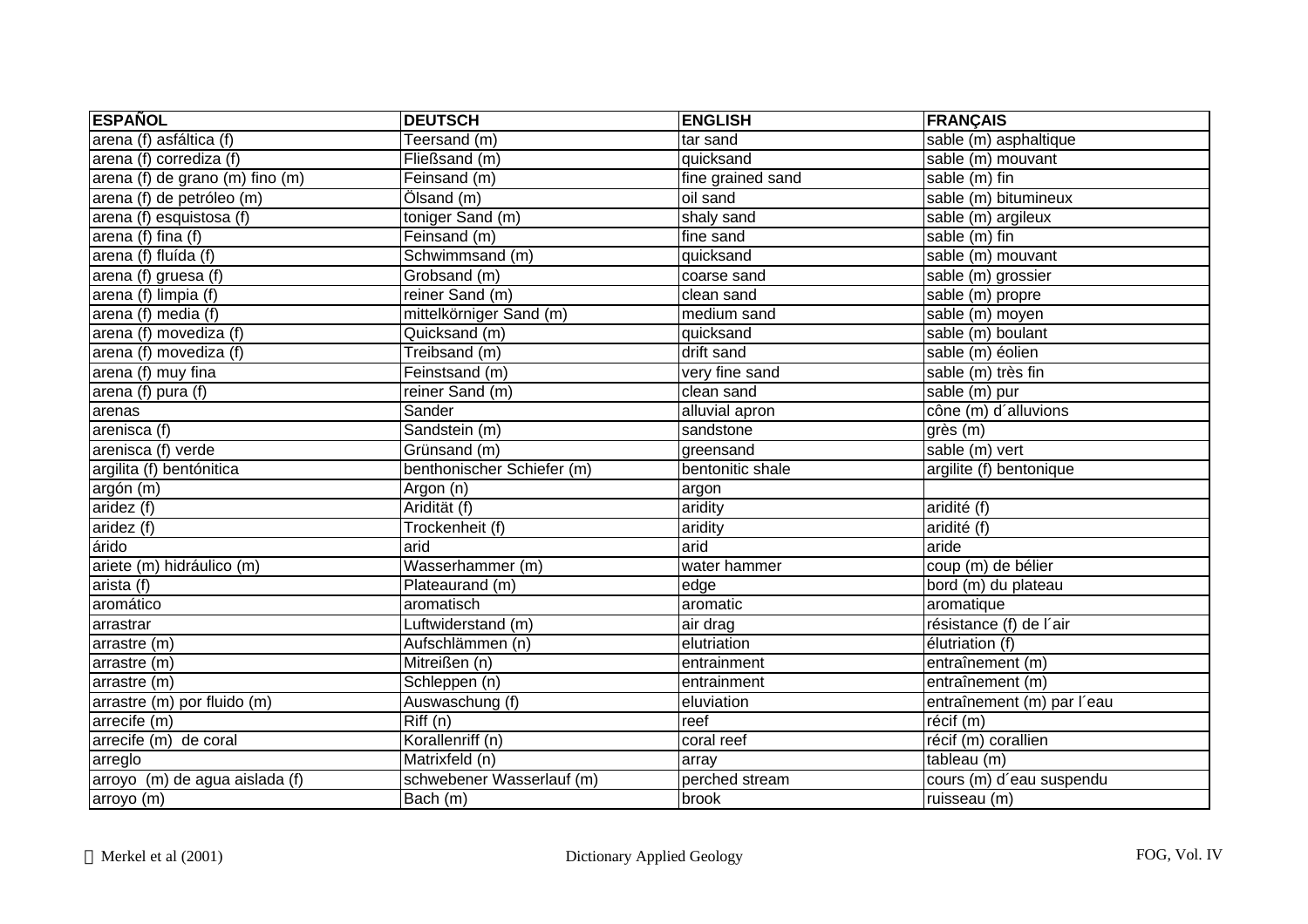| <b>ESPAÑOL</b>                         | <b>DEUTSCH</b>               | <b>ENGLISH</b>      | <b>FRANÇAIS</b>            |
|----------------------------------------|------------------------------|---------------------|----------------------------|
| arroyo (m)                             | Bach (m)                     | creek               | ruisseau (m)               |
| arrow (m)                              | Rinne (f)                    | runnel              | rigole (f) de lapiaz       |
| arroyo (m) natural                     | unbeeinflußter Strom (m)     | natural stream      | rivière (f) naturelle      |
| arruinar                               | Abraum (m)                   | spoil               | délai (m)                  |
| arsenal (m)                            | Lagerhalde (f)               | stockpile           | tas(m)                     |
| arsenato (m) de sodio (m)              | Natriumarsenat (n)           | sodium arsenate     | arsenate (m) de soude      |
| arsénico (m)                           | Arsen (n)                    | arsenic             | arsenic (m)                |
| arsina (f)                             | $\overline{Arsin}$ (n)       | arsine              |                            |
| arteria (f) de agua (f) subterránea    | Grundwasserader (f)          | groundwater artery  | veine (f) d'eau            |
| artesa (f)                             | Senke (f)                    | trough              | bassin (m)                 |
| asbesto (m)                            | Asbest (m)                   | asbestos            | amiante (f)                |
| ascensión (f) capilar                  | kapillare Steighöhe (f)      | capillary rise      | ascension (f) capillaire   |
| aseguramiento (m) de calidad (f)       | Qualitätssicherung (f)       | quality assurance   | assurance (f) de qualité   |
| aseguramiento (m) rápido               | Schnellverschluß (m)         | quick fastening     |                            |
| asentamiento                           | Setzung (f)                  | settlement          |                            |
| asentar, sedimentar                    | sich absetzen                | settle              | décanter                   |
| asfaltar                               | Asphaltierung (f)            | asphalt application | asphaltage (m)             |
| $\overline{a}$ sfalto $\overline{(m)}$ | Asphalt (m)                  | asphalt             | asphalte (m)               |
| asignación (f)                         | Zuweisung (f)                | award               | adjugation (f)             |
| asimetría (f)                          | Asymmetrie (f)               | skewness            | asymétrie (f)              |
| asociación (f) ecológica               | Artengemeinschaft (f)        | community           | association (f) écologique |
| aspersión (f)                          | Begießen (n)                 | sprinkling          | aspersion (f)              |
| aspersor (m)                           | beregnen                     | sprinkle            | asperger                   |
| aspersor (m)                           | sprengen                     | sprinkle            | asperger                   |
| aspiración (f)                         | Saugwirkung (f)              | suction             | tension (f)                |
| atarjea (f)                            | Ablaßöffnung (f)             | drain               | vidange (m)                |
| atascamiento (m)                       | Verschleimung (f)            | fouling             | formation (f) d'une strate |
| atascamiento (m) de hielo (m)          | Eisstau (m)                  | ice jam             | embacle (m)                |
| atenuación $(f)$                       | Schadensminderung (f)        | mitigation          |                            |
| atenuación (f)                         | Dämpfung (f)                 | attenuation         | atténuation (f)            |
| aterrizado                             | Erdung (f)                   | grounding           | mise (f) à la terre        |
| atmósfera (f)                          | Atmosphäre (f)               | atmosphere          | atmosphère (m)             |
| atmósfera (f) absoluta                 | absolute Atmosphäre (f)      | absolute atmosphere | atmosphère (f) absolue     |
| atmósfera (f) física                   | physikalische Atmosphäre (f) | absolute atmosphere | atmosphère (f) absolue     |
| atomizar                               | zerstäuben                   | atomize             | atomiser                   |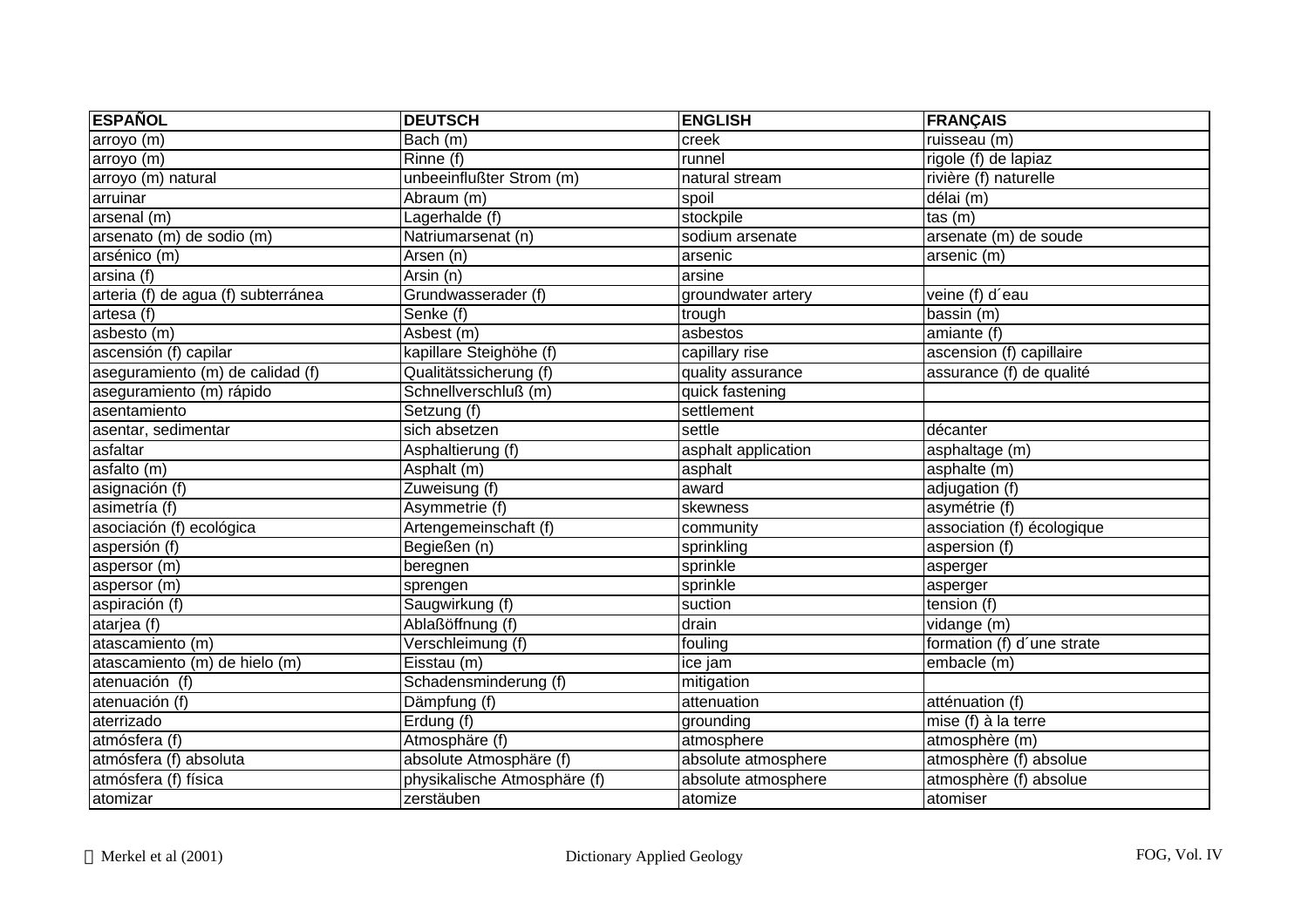| <b>ESPAÑOL</b>                     | <b>DEUTSCH</b>                    | <b>ENGLISH</b>           | <b>FRANÇAIS</b>                    |
|------------------------------------|-----------------------------------|--------------------------|------------------------------------|
| atracción (f) electrostática (f)   | elektrostatische Anziehung (f)    | electrostatic attraction | attraction (f) électrostatique     |
| atracción (f) molecular            | molekulare Anziehungskraft (f)    | molecular attraction     | attraction (f) moléculaire         |
| atrapanúcleos (mpl)                | Kernfänger (m)                    | core catcher             | arrache-carotte (m)                |
| atraso (m) de tiempo (m)           | Verzögerungszeit (f)              | time lag                 | temps (m) de décalage              |
| atrazina                           | Atrazin (n)                       | atrazine                 | atrazine (m)                       |
| audiencia (f) pública (f)          | öffentliche Anhörung (f)          | public hearing           | audition (f) publique              |
| audiencia (f) pública (f)          | öffentliche Diskussion (f)        | public hearing           | audition (f) publique              |
| auge del petróleo (m)              | Ölsperre (f)                      | oil boom                 | barrage (m) qui retient le pétrole |
| augita $\overline{(\mathfrak{f})}$ | Augit (m)                         | augite                   | augite (m)                         |
| aumentación $(f)$                  | Vermehrung (f)                    | increase                 | augmentation (f)                   |
| aumentar (m)                       | Anstieg (m)                       | increase                 | augmentation (f)                   |
| aumento (m)                        | Druckaufbau (m)                   | buildup (of head)        | relèvement (m)                     |
| aumento (m)                        | Zuwachsrate (f)                   | increment                | accroissement (m)                  |
| aumento (m) de flujo (m) bajo      | Niedrigwasseraufhöhung (f)        | low-flow augmentation    | amélioration (f) du débit d'étiage |
| autocamión (m) montado             | auf einem Fahrzeug (LKW) montiert | truck-mounted            | mobile                             |
| autocorrelación                    | Autokorrelation (f)               | autocorrelation          | autocorrélation (f)                |
| autóctono (m)                      | autochthon                        | autochthonous            | autochtone                         |
| automático                         | automatisch                       | automatic                | automatique                        |
| automático                         | selbsttätig                       | automatic                | automatique                        |
| autopurificación (f)               | Selbstreinigung (f)               | autopurification         | auto-épuration (f)                 |
| autorización (f)                   | Bewilligung (f)                   | authorization            | autorisation (f)                   |
| autorización (f)                   | Genehmigung (f)                   | authorization            | autorisation (f)                   |
| autorizado (m)                     | Genehmigung (f)                   | licensing                | autorisation (f)                   |
| avalancha (f)                      | Lawine (f)                        | avalanche                | avalanche (f)                      |
| avalúo (m) directo                 | direkter Zugriff (m)              | direct access            | accès (m) sélectif                 |
| avance (m) por fricción (f)        | Friktionsvorschub (m)             | friction feed            | alimentation (f) par friction      |
| avance del glacial (m)             | Gletschervorstoß (m)              | glacier advance          |                                    |
| avenar                             | entwässern                        | dewater                  | dénoyer                            |
|                                    | durch Erdbeben verursachte        |                          |                                    |
| avenida (f) por terremoto (m)      | Überschwemmung (f)                | earthquake flood         | crue (f) séismique                 |
| avería (f)                         | Beschädigung (f)                  | damage                   | dommage (m)                        |
| avulsión (f), extirpación (f)      | Mäanderdurchbruch (m)             | avulsion                 | changement (m) de lit              |
| ayustadora (f)                     | Spleiß (m)                        | cable splicing           | épissure (f) de câble              |
| bacilo (m)                         | Bazillus (m)                      | bacterium                | bactérie (f)                       |
| bacilo coli                        | Kolibazillus (m)                  | bacterium coli           | colibacille (m)                    |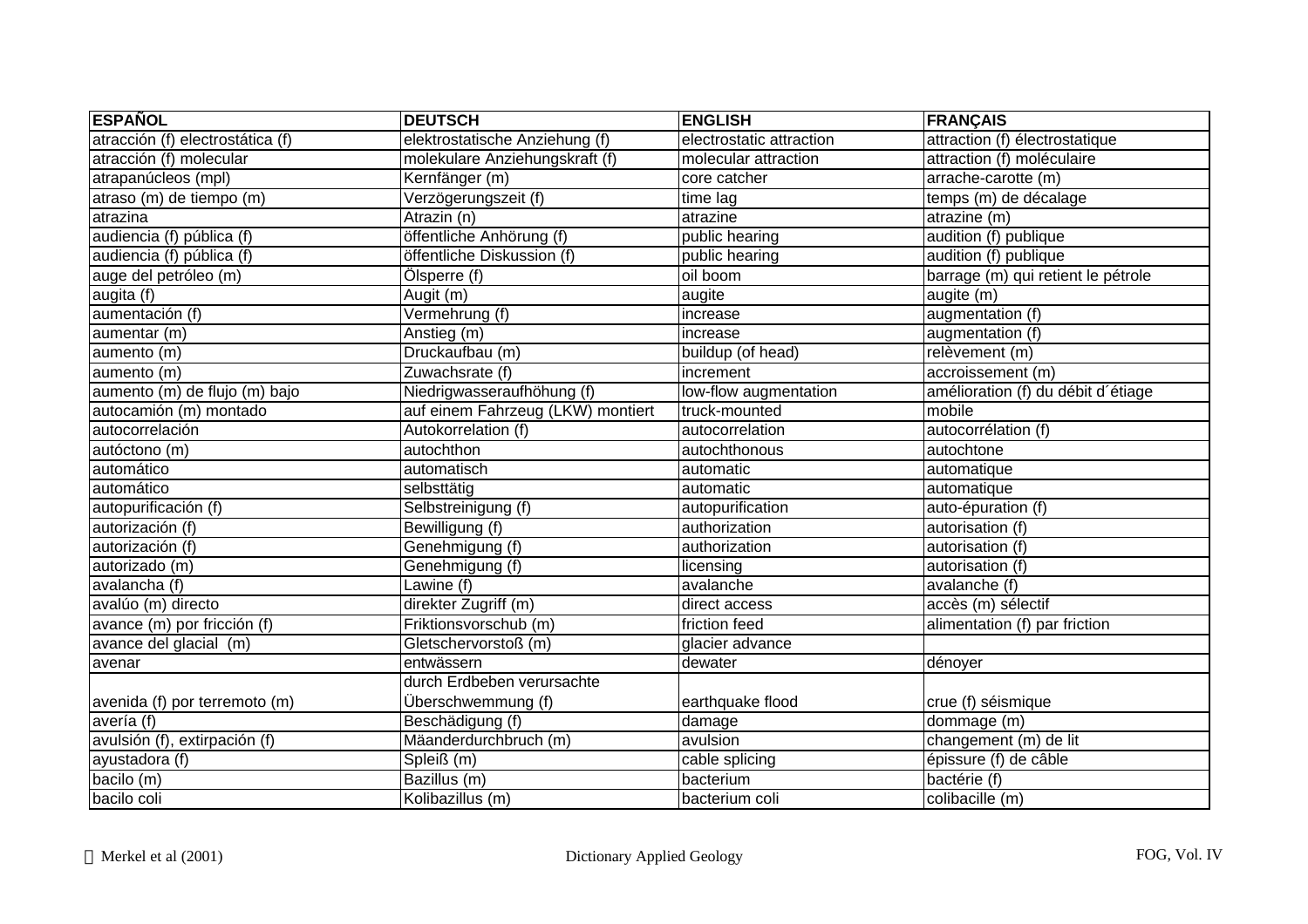| <b>ESPAÑOL</b>                                | <b>DEUTSCH</b>                      | <b>ENGLISH</b>           | <b>FRANÇAIS</b>                    |
|-----------------------------------------------|-------------------------------------|--------------------------|------------------------------------|
| bacteria (f)                                  | Bakterium (n)                       | bacterium                | bactérie (f)                       |
| bacteria (f) de fierro (f)                    | Ferrobakterien (npl)                | iron bacteria            | bactéries (fpl) ferrugineuses      |
| bacteria (f) de fijación (f) de nitrógeno (m) | Stickstoffbakterien (npl)           | nitrogen fixing bacteria | bactéries (fpl) fixatrices d'azote |
| bacteria (f) de nitrato (m)                   | Nitratbakterien (npl)               | nitrate bacteria         | bactéries (fpl) nitrites           |
| bacteria (f) de nitrito (m)                   | Nitritbakterien (npl)               | nitrite bacteria         | bactéries (fpl) nitreuses          |
| bacteria (f) de sulfuro (m)                   | Schwefelbakterien (npl)             | sulfur bacteria          | bactéries (mpl) du soufre          |
| bacteria (f) heterotrófica (f)                | heterotrophe Bakterien (npl)        | heterotrophic bacteria   | bactéries (mpl) hétérotrophes      |
| bacteria (f) patogénica (f)                   | krankheitserregende Bakterien (npl) | pathogenic bacteria      | bactéries (fpl) pathogènes         |
| bacteria (fl) psicrofílica (f)                | psychrophile Bakterien (npl)        | psychrophilic bacteria   | bactéroes (mpl) psychrophiles      |
| bacterial                                     | bakteriell                          | bacterial                | bactérien                          |
| $\overline{b}$ ajal (m)                       | Grundmoränentümpel (m)              | swale                    | vallon (m) plat                    |
| bajamar $(t)$                                 | $E$ <sub>b</sub> $E$ <sub>(f)</sub> | ebb                      | reflux(m)                          |
| bajío (m)                                     | Untiefe (f)                         | shoal                    | haut-fond (m)                      |
| bajo (m)                                      | niedrig                             | low                      | bas                                |
| balance (m)                                   | Abdampfrückstand (m)                | residue                  | résidu (m)                         |
| balance (m) de agua (f)                       | Wasserbilanz (f)                    | water balance            | bilan (m) hydrologique             |
| balance (m) de agua (f) subterránea           | Grundwasserbilanz (f)               | groundwater balance      | bilan (m) d'eau d'une nappe        |
| balance (m) de energía (f)                    | Energiebilanz (f)                   | energy balance           | bilan (m) énergétique              |
| balance (m) de torsión (f)                    | Drehwaage (f)                       | torsion balance          | balance (f) de torsion             |
| balance (m) de torsión (f)                    | Torsionswaage (f)                   | torsion balance          | balance (f) de torsion             |
| balance (m) hidrológico                       | Wasserbilanz (f)                    | water budget             | bilan (m) hydrologique             |
| balance (m) térmico                           | Wärmebilanz (f)                     | heat balance             | bilan (m) thermique                |
| balancín (m)                                  | Bohrschwengel (m)                   | walking beam             | balancier (m)                      |
| balanza (f) de humedad (f)                    | Bodenfeuchtebilanz (f)              | moisture balance         | bilan (m) d'humidité               |
| balanza (f) de humedad (f)                    | Bodenfeuchtebilanz (f)              | moisture balance         | bilan (m) hydrique du sol          |
| banco (m)                                     | Untiefe (f)                         | bar                      | haut-fond (m)                      |
| banco (m) cóncavo (m)                         | Prallufer (n)                       | undercut bank            | rive (f) concave                   |
| banco (m) de arena (f)                        | Sandbarre (f)                       | sand bar                 | dépôt (m) de sable                 |
| banco (m) de nivel (m)                        | Niveaumarkierung (f)                | level benchmark          | repère (m) de niveau               |
|                                               | im Boden installierter              |                          |                                    |
| banco (m) hundido (m)                         | Verdunstungskessel (m)              | sunken pan               | bac (m) enterré                    |
| banco (m) o masa (f) de hielo flotante (m)    | Eisfeld (n)                         | icefield                 | champ (m) de glace                 |
| banco de datos                                | Datenbank (f)                       | data bank                | banque (f) de données              |
| banda (f) costera (f)                         | nasser Strand (m)                   | foreshore                | basse plage (f)                    |
| banda (f) de onda (f) visible                 | sichtbares Wellenspektrum (n)       | visible waveband         | bande (f) des ondes visibles       |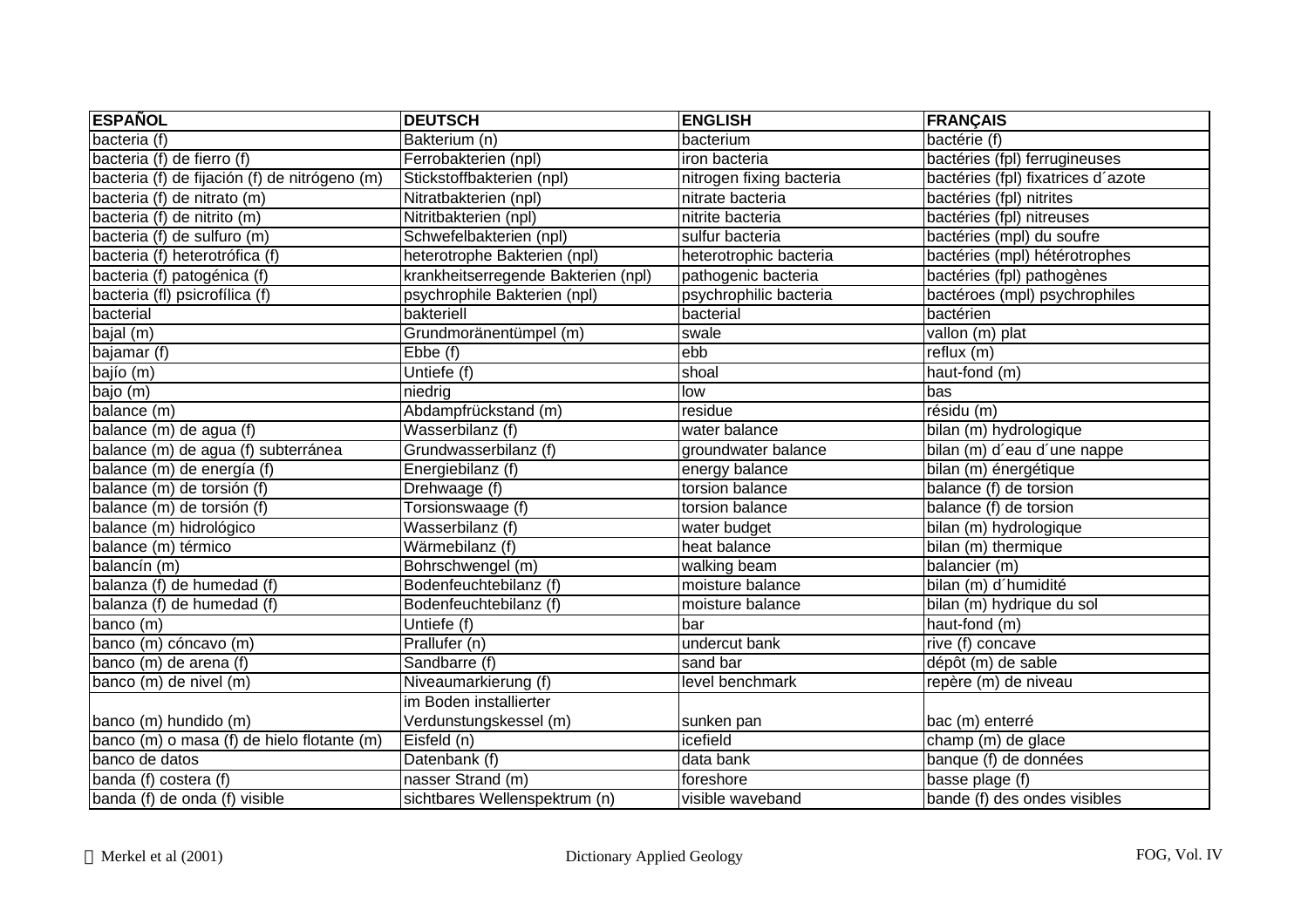| <b>ESPAÑOL</b>                               | <b>DEUTSCH</b>         | <b>ENGLISH</b>       | <b>FRANÇAIS</b>              |
|----------------------------------------------|------------------------|----------------------|------------------------------|
| bandas (fpl)                                 | Bänderung (f)          | banding              | rubannement (m)              |
| bandda (f) transportadora                    | Förderband (n)         | conveyor belt        |                              |
| bandera (f) de diagnóstico (m)               | Prüfhinweis (m)        | diagnostic flag      | index (m) de diagnostic      |
| banquisa (f)                                 | Packeis (n)            | pack ice             | glace (f) de dérive          |
| barbacana (f)                                | Sickeröffnung (f)      | weephole             | barbacane (f)                |
| bario (m)                                    | Barium (n)             | barium               | baryum (m)                   |
| barógrafo (m)                                | Barograph (m)          | barograph            | barographe (m)               |
| barógrafo (m)                                | Druckschreiber (m)     | barograph            | barographe (m)               |
| barómetro (m)                                | Barometer (n)          | barometer            | baromètre (m)                |
| barra $\overline{f}$                         | Barre (f)              | bar                  | barre (f)                    |
| barra (f) de arena (f)                       | Sandbarre (f)          | sand bar             | barre (f)                    |
| barra (f) de conducción (f)                  | Treibstange (f)        | driving bar          | colonne (f) de battage       |
| barra (f) de percusión (f)                   | Schwerstange (f)       | sinker bar           | tige (f) de battage          |
| barra (f) de perforación (f)                 | Bohrgestänge (n)       | drill stem           | tiges (fpl) de forage        |
| barra (f) de prueba (f) para perforación (f) | Gestängetest (m)       | drill stem test      | drill-stem-test (m)          |
| barranca (f)                                 | Canyon (m)             | canyon               | canon (m)                    |
| barranca (f)                                 | Erosionsrinne (f)      | gully                | chenal (m)                   |
| barranca (f)                                 | Graben (m)             | ravine               | ravin $(m)$                  |
| barranca (f)                                 | Klippe (f)             | cliff                | écueil (m)                   |
| barranca $(f)$ de falla $(f)$                | Verwerfungsstufe (f)   | fault scarp          | escarpement (m) de faille    |
| barranco (m)                                 | kleine Schlucht (m)    | ravine               | ravin (m)                    |
| barranco (m)                                 | Rinne (f)              | gully                | petit ravin (m)              |
| barranco (m)                                 | Schlucht (f)           | gorge                | aven (m)                     |
| barranquera (f)                              | Erosionsrinne (f)      | gully                | petit ravin (m)              |
| barrena (f) cola (f) de pescado (m)          | Fischschwanzmeißel (m) | fishtail             | outil (m) bilame             |
| barrena (f) cortanúcleos                     | Kernbohrkrone (f)      | core bit             | tête de carottier            |
| barrena (f) de cateo                         | Erdbohrer (m)          | auger                | tarière (f)                  |
| barrena (f) de chorro (m)                    | Düsenmeißel (m)        | jet bit              | outil (m) à jet              |
| barrena (f) de cruz (f)                      | Kreuzmeißel (m)        | cross bit            | outil (m) à section en croix |
| barrena (f) de diamante (m) para             |                        |                      |                              |
| perforación (f)                              | Diamantbohrkrone (f)   | diamond drilling bit | trépan (m) au diamant        |
| barrena (f) de fricción (f)                  | Blattmeißel (m)        | drag bit             | outil (m) à lames            |
| barrena (f) de perforación (f)               | Bohrmeißel (m)         | drilling bit         | outil (m) à forage           |
| barrena (f) de rodillos (mpl)                | Rollenmeißel (m)       | roller bit           | outil (m) à molettes         |
| barrena (f) desgastada (f)                   | stumpfer Meißel (m)    | dull bit             | outil (m) usé                |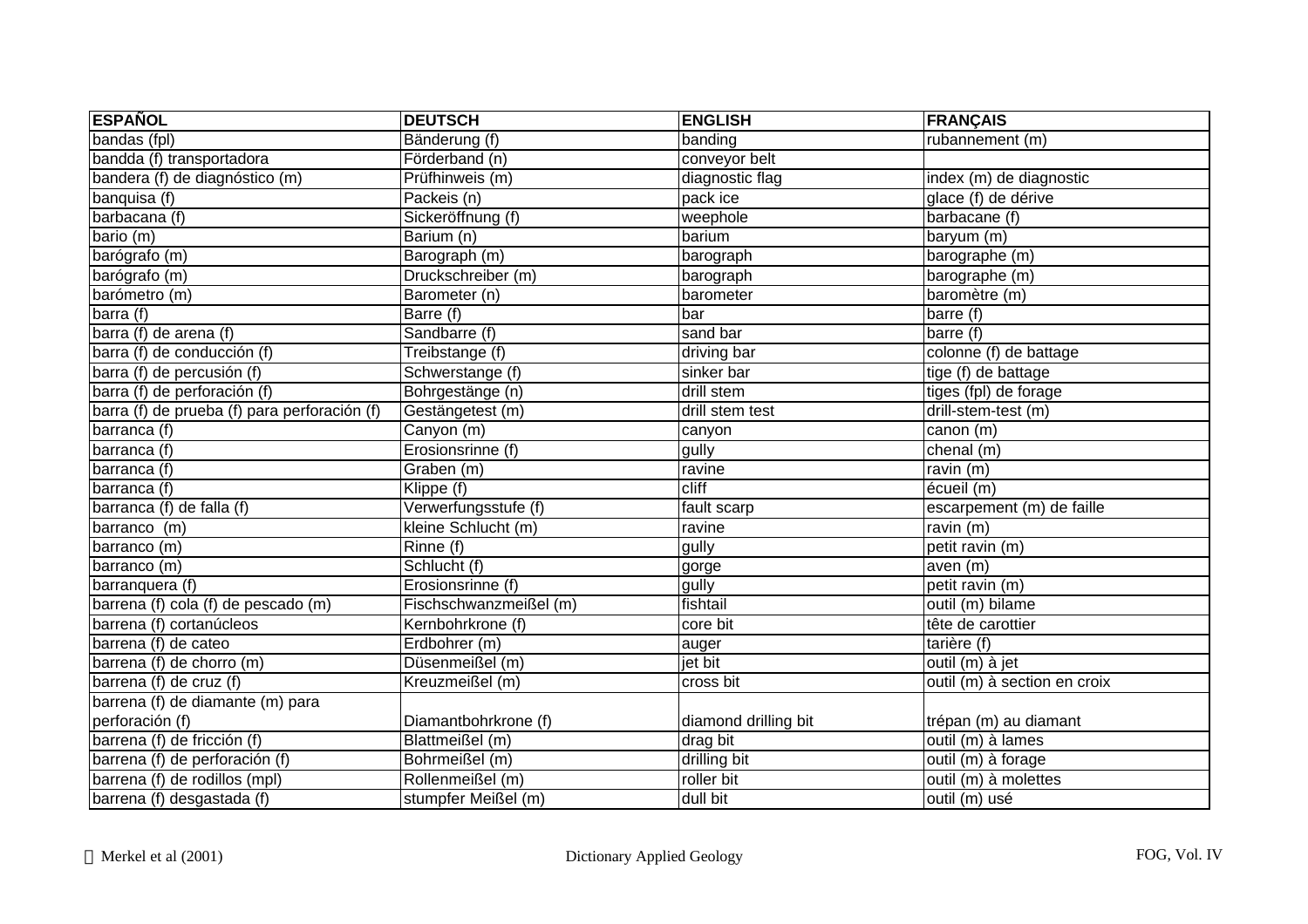| <b>ESPAÑOL</b>                             | <b>DEUTSCH</b>                      | <b>ENGLISH</b>       | <b>FRANÇAIS</b>                         |
|--------------------------------------------|-------------------------------------|----------------------|-----------------------------------------|
| barrena (f) helicoidal                     | Schneckenbohrer (m)                 | auger                | tarière (f)                             |
| barrena (f) piloto (m)                     | Vorbohrmeißel (m)                   | pilot bit            | outil-pilote (m)                        |
| barrena (f) tricónica (f) para roca (f)    | Dreirollenmeißel (m)                | tricone rock bit     | tricône (m)                             |
| barrena (f), broca (f)                     | Bohrmeißel (m)                      | bit                  | $\overline{\text{outil (m)}}$ à forage  |
| barrena de cable (f)                       | Seilbohren (n)                      | cable drilling       | forage (m) au câble                     |
| barrenar                                   | Bohrer (m)                          | drill                | tréphan (m)                             |
| barreno (m)                                | Bohrloch (n)                        | borehole             | trou (m) de forage                      |
| barrer, copiar                             | abtasten                            | scan                 | balayer                                 |
| barrera (f) de permeabilidad (f)           | Permeabilitätsbarriere (f)          | permeability barrier | barrière (f) de perméabilité            |
| barrera (f)                                | abdämmen                            | dam                  | barrer                                  |
| barrera (f)                                | Barriere (f)                        | barrier              | barrière (f)                            |
| barrera (f) de agua (f) dulce (f)          | Süßwasserbarriere (f)               | fresh water barrier  | barrage (m) souterrain en eau douce     |
| barrera (f) de agua (f) dulce (f)          | Süßwasserbarriere (f)               | fresh water barrier  | barrière (f) en eau douce               |
| barrera (f) de agua (f) subterránea        | Grundwasserbarriere (f)             | groundwater barrier  | barrage (m) souterrain                  |
| barrera (f) de agua (f) subterránea        | Grundwasserbarriere (f)             | groundwater barrier  | barrière (f) naturelle dans un aquifère |
| barrera (f) de gour                        | Sinterrand (m)                      | rimstone barrier     | bord (m) de gour                        |
| barrera (f) hidrológica (f)                | Grundwasserbarriere (f)             | hydrologic barrier   | barrière (f) hydrologique               |
| barrera (m) flotante contra derrames (mpl) | Ölsperre (f)                        | spillage boom        | barrage (m) flottant                    |
| barrido (m) óptico (m)                     | lichtelektrische Abtastung (f)      | optical scanning     | lecture (f) optique                     |
| basalto (m)                                | Basalt (m)                          | basalt               | basalte (m)                             |
| basamento (m)                              | Gründung (f)                        | foundation           | fondation (f)                           |
| basamento (m) cristalino montan(~)oso      | kristallines Grundgebirge (n)       | basement complex     | socle (m) cristallin                    |
| basamento (m) montan(~)oso                 | Grundgebirge (kristallin) (n)       | basal complex        | soubassement (m)                        |
| basamento (m) montan(~)oso                 | Grundgebirge (n)                    | bedrock              |                                         |
| basamento (m) superficial                  | Flachgründung (f)                   | shallow foundation   |                                         |
| báscula (f)                                | Wasserstein (m)                     | scale                | tartre (m)                              |
| base (f)                                   | Base (f)                            | base                 | base (f)                                |
| base $(t)$                                 | Wurzel (f)                          | radix                | base (f)                                |
| base (f) de tiempo (m)                     | Basiszeit (f)                       | time base            | temps (m) de base                       |
| base impermeable (m)                       | undurchlässige Grundwassersohle (f) | impermeable base     | couche (f) imperméable                  |
| basura (f)                                 | Kehrricht (m)                       | litter               | litière (f) du sol                      |
| basura (f)                                 | Abfälle (mpl)                       | garbage              | déchets (mpl) de cuisine                |
| basural (f) de mina (f)                    | Kippe (f)                           | mine dump            | terril(m)                               |
| basurero (m) de mina (f)                   | Abraumhalde (f)                     | mine dump            | halde (m) minière                       |
| basurero (m) a cielo (m) abierto (m)       | Deponie (f)                         | open dump            | dépotoir (m)                            |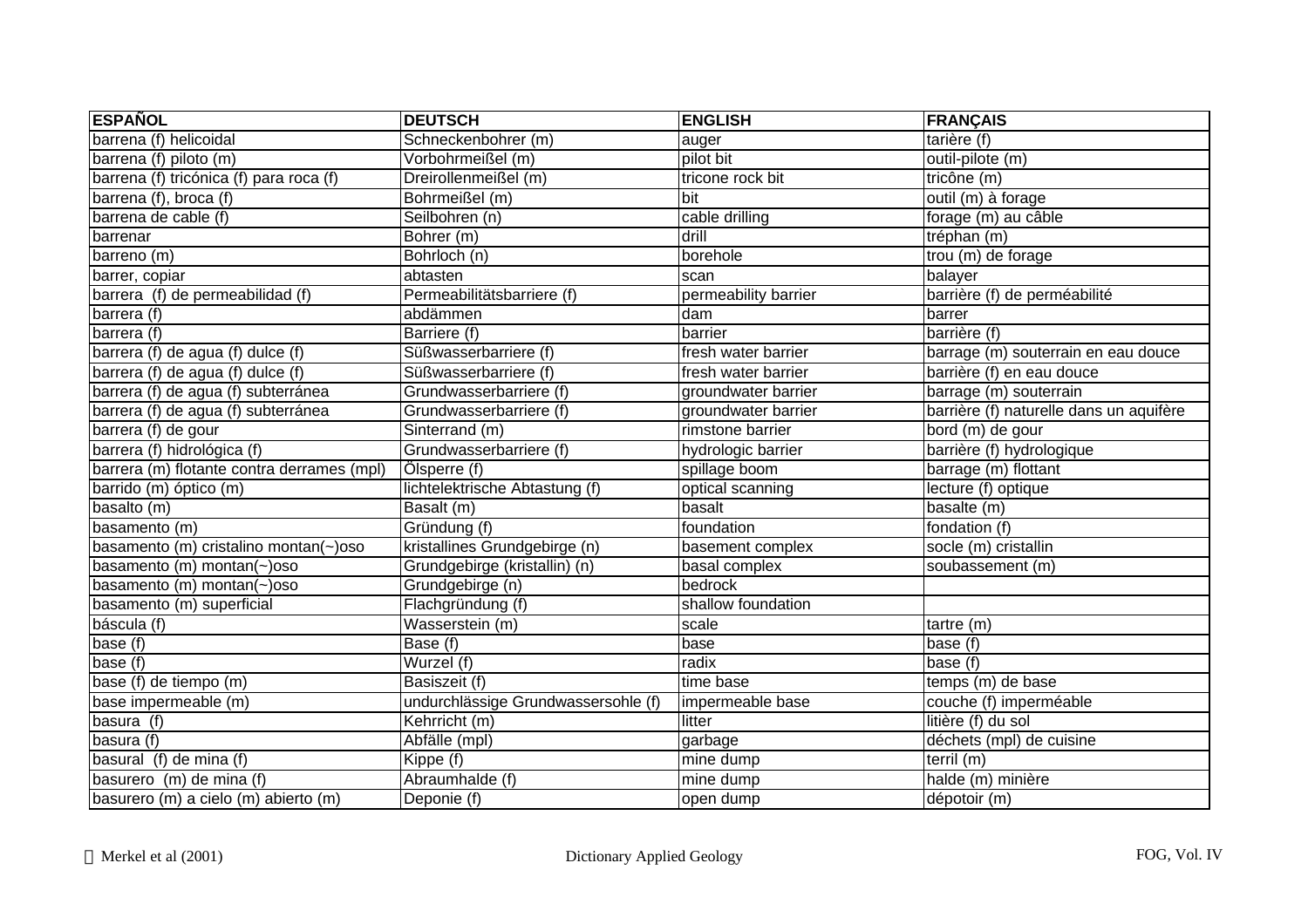| <b>ESPAÑOL</b>                          | <b>DEUTSCH</b>               | <b>ENGLISH</b>                 | <b>FRANÇAIS</b>           |
|-----------------------------------------|------------------------------|--------------------------------|---------------------------|
| batería (f)                             | Batterie (f)                 | battery                        | batterie (f)              |
| batería (f) de pozos                    | Brunnenkette (f)             | well point system              | batterie (f) de puits     |
| batimetria (f)                          | Tiefenmessung (f)            | bathymetry                     | bathymétrie (f)           |
| batimetría (f)                          | Bathymetrie (f)              | bathymetry                     | bathymétrie (f)           |
| benceno (m)                             | Benzol (n)                   | benzene                        | benzène (m)               |
| bentón (m)                              | Benthos (m)                  | benthos                        | benthos (m)               |
| benzoantraceno (m)                      | Benz(a)anthracen (n)         | benzo(a)anthracene             | benzo(a) anthracène (m)   |
| benzofluroanteno (m)                    | Benzo(b)fluoranthen (n)      | beno(b)fluoranthene            | benzo(b)fluoroanthène (m) |
| benzopireno (m)                         | Benzpyren (n)                | benzo(a)pyrene                 | benzo(a)pyrène (m)        |
| benzopirilina (f)                       | Benzo(g,h,i)perylen (n)      | benzo(g,h,i)perylene           | benzo(g,h,i)perylène (m)  |
| benzpireno (m)                          | Benzpyren (n)                | benzo(a)pyrene                 | pyrène (m) benzo?que      |
| berilio (m)                             | Beryll (n)                   | beryllium                      | béryllium (m)             |
| berrendo (m)                            | Marmorierung (f)             | mottling                       | marmorisation (f)         |
| betún (m), asfalto (m)                  | Bitumen (n)                  | bitumen                        | bitume (m)                |
| bicarbonato (m)                         | Hydrogencarbonat (m)         | bicarbonate                    | bicarbonate (m)           |
| bicarbonato (m) de sodio (m)            | Natriumbicarbonat (n)        | baking soda                    | bicarbonate (m) de soude  |
| bidón (m)                               | Walze (f)                    | drum                           | tambour (m)               |
| bienes (mpl) del medio (m) ambiente (m) | Umweltgut (n)                | environmental assets           | patrimoine (m) naturel    |
| bifenil (m)                             | Biphenyl (n)                 | biphenyl                       | diphényle (m)             |
| bifenil policlorinado (PCB)             | polychloriertes Biphenyl (n) | polychlorinated biphenyl (PCB) | biphényle (m) polychloré  |
| bifurcación (f)                         | Flußverzweigung (f)          | bifurcation                    | bifurcation (f)           |
| bifurcación (f)                         | Gabelung (f)                 | bifurcation                    | bifurcation (f)           |
| bioacumulación (f)                      | Bioakkumulation (f)          | bioaccumulation                | bioaccumulation (f)       |
| biocenosis (f)                          | Biozönose (f)                | biocenosis                     | biocénose (f)             |
| biocenosis (f)                          | Lebensgemeinschaft (f)       | biocenosis                     | communauté (f) biotique   |
| biocida (m)                             | Biozid (n)                   | biocides                       | biocide (m)               |
| biodegradabilidad                       | Biodegradierbarkeit (f)      | biodegradability               | biodégradabilité (f)      |
| biodegradación (f)                      | biologischer Abbau (m)       | biodegradation                 | biodégradation (f)        |
| biodegradibilidad (f)                   | biologische Abbaubarkeit (f) | biodegradability               | biodégradabilité (f)      |
| biogénico (m)                           | biogen                       | biogenic                       | d'origine biologique      |
| biomagnificación                        | biologische Verstärkung (f)  | biomagnification               | bioamplification (f)      |
| biomanipulación (f)                     | Biomanipulation (f)          | biomanipulation                | biomanipulation (f)       |
| biomasa (f)                             | Biomasse (f)                 | biomass                        | biomasse (f)              |
| biósfera (f)                            | Biosphäre (f)                | biosphere                      | biosphère (f)             |
| biota (f)                               | Lebensgemeinschaft (f)       | biota                          | biote (m)                 |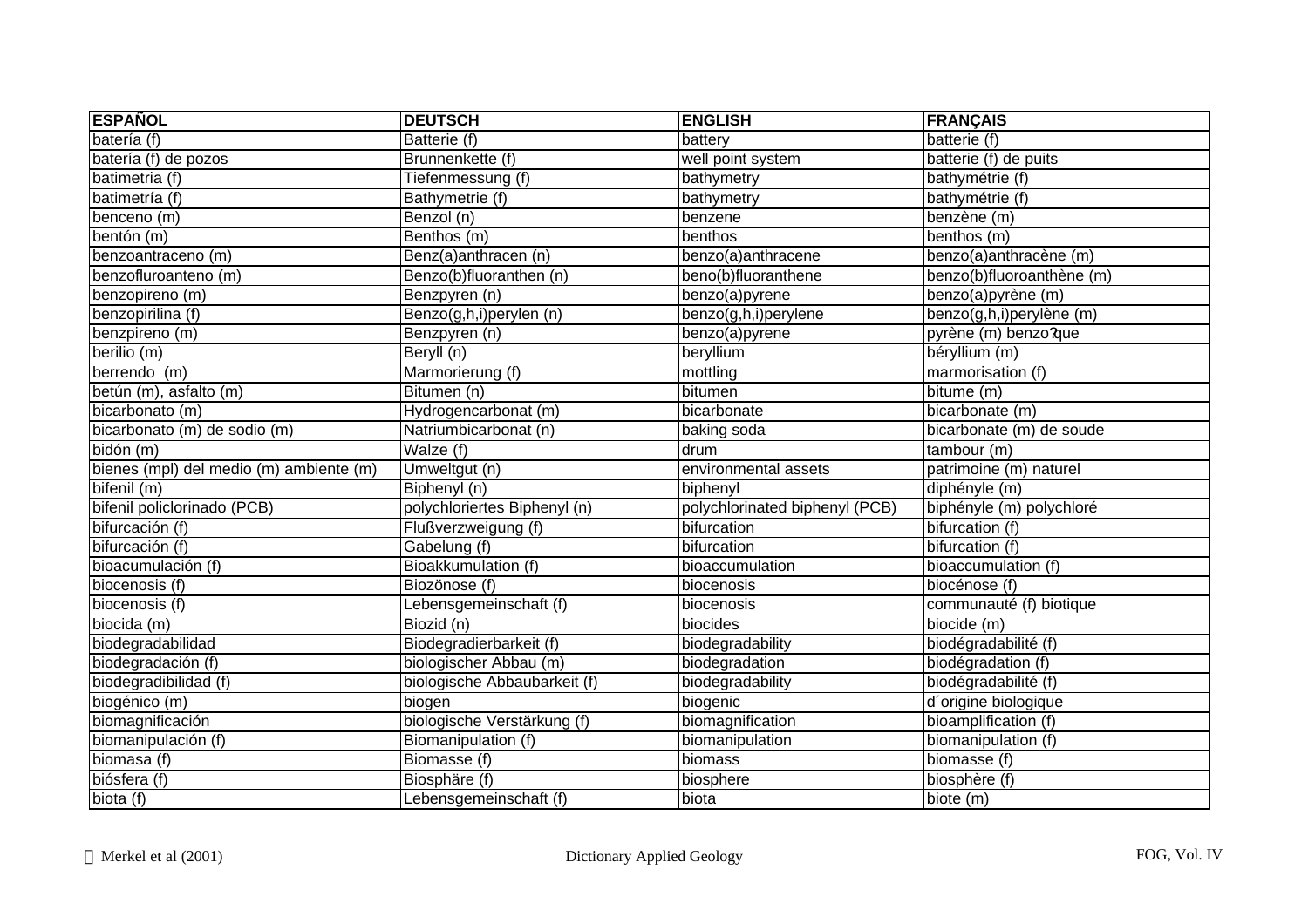| <b>ESPAÑOL</b>                             | <b>DEUTSCH</b>             | <b>ENGLISH</b>     | <b>FRANÇAIS</b>              |
|--------------------------------------------|----------------------------|--------------------|------------------------------|
| biotita (f)                                | Biotit (m)                 | biotite            | biotite (f)                  |
| biotopo (m)                                | Biotop (n)                 | biotope            | biotope (m)                  |
| bisagra (f)                                | Scharnierlinie (f)         | hinge line         | ligne (f) charnière          |
| bivariante                                 | bivariat                   | bivariate          |                              |
| blindado (m)                               | Verkleidung (f)            | cladding           |                              |
| blindaje (m) de plomo (m)                  | Bleiabschirmung (f)        | lead shielding     | blindage (m) en plomb        |
| bloque (m) caprichoso (m)                  | Rollstein (m)              | erratic block      | galet (m) roulé              |
| bloque (m) de fallas (fpl)                 | Bruchscholle (f)           | fault block        | bloc (m) faillé              |
| bloque (m) de lava                         | Blocklava (f)              | aa-lava            | lave (f) aa                  |
| bloque (m) elevado (m)                     | Hochscholle (f)            | horst              | bloc (m) surélevé            |
| bloque (m) elevado (m)                     | Horst (m)                  | horst              | bloc (m) surélevé            |
| bloque (m) errático (m)                    | erratischer Block (m)      | erratic block      | bloc (m) erratique           |
| bloque (m) impredecible                    | Findling (m)               | erratic block      | bloc (m) erratique           |
| bloque (m) piroclástico (m)                | pyroklastischer Block (m)  | pyroclastic block  | bloc (m) pyroclastique       |
| bloque (m) rocoso                          | Felsblock (m)              | boulder            | bloc (m) de roche            |
| bloqueo (m)                                | Blockierung (f)            | blocking           | blocage (f)                  |
| bloqueo (m)                                | Sperre(f)                  | barrier            | barrière (f)                 |
| bloqueo (m), cerrojo (m)                   | Verriegelung (f)           | blocking           | blocage (f)                  |
| bobina (f) de medición (f)                 | Meßspule (f)               | measuring coil     | bobine (f) de mesure         |
| boca (f)                                   | Mündung (f)                | mouth              | bouche (f)                   |
| bomba (f)                                  | Pumpe (f)                  | pump               | pompe (f)                    |
| bomba (f) accionada por energía (f) eólica |                            |                    |                              |
| (f)                                        | Windrad (n)                | windpump           | moteur (m) à vent            |
| bomba (f) al vacío (m)                     | Vakuumpumpe (f)            | vacuum pump        | pompe (f) à vide             |
| bomba $(f)$ centrifuga                     | Kreiselpumpe (f)           | centrifugal pump   | pompe (f) centrifuge         |
| bomba (f) de aire (m) comprimido           | Druckluftheber (m)         | air-lift pump      | élévateur (m) à air comprimé |
| bomba (f) de aumento de presión            | Druckerhöhungspumpe (f)    | booster pump       | pompe (f) de supression      |
| bomba (f) de calor (m)                     | Wärmepumpe (f)             | heat pump          | pompe (f) à chaleur          |
| bomba (f) de chorro (m)                    | Düsenstrahlpumpe (f)       | jet pump           | pompe (f) à jet              |
| bomba (f) de desplazamiento (m)            | Verdrängungspumpe (f)      | displacement pump  | pompe (f) foulante           |
| bomba (f) de desplazamiento (m)            | Verdrängungspumpe (f)      | displacement pump  | pompe (f) volumétrique       |
| bomba (f) de doble efecto (m)              | doppelt wirkende Pumpe (f) | double acting pump | pompe (f) à double effet     |
| bomba (f) de engranes (mpl)                | Getriebepumpe (f)          | gear pump          | pompe (f) à engrenage        |
| bomba (f) de engranes (mpl)                | Tauchkolbenpumpe (f)       | pitcher pump       | pompe (f) à plongeur         |
| bomba (f) de engranes (mpl)                | Zahnradpumpe (f)           | gear pump          | pompe (f) à engrenage        |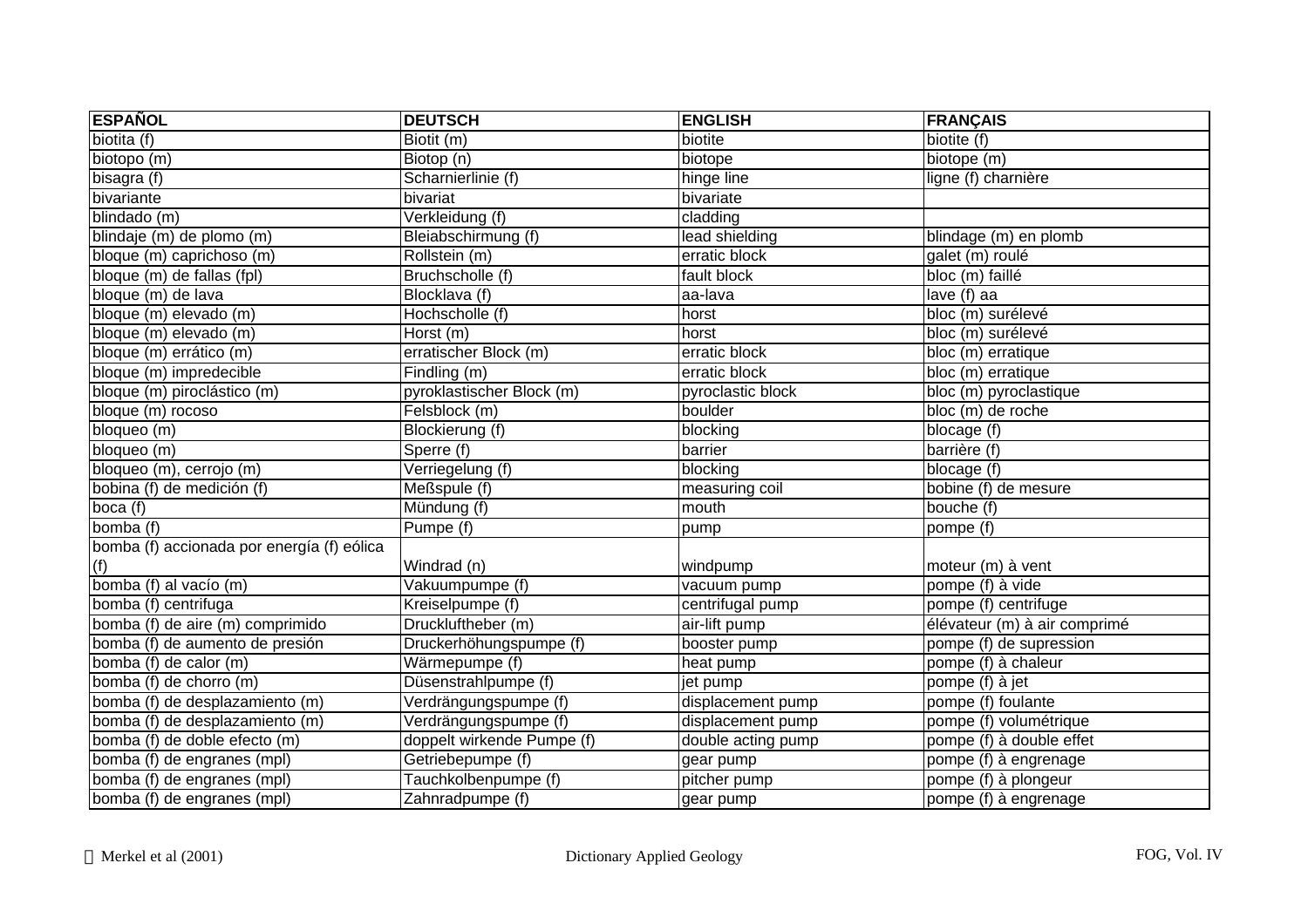| <b>ESPAÑOL</b>                              | <b>DEUTSCH</b>               | <b>ENGLISH</b>         | <b>FRANÇAIS</b>              |
|---------------------------------------------|------------------------------|------------------------|------------------------------|
| bomba (f) de lodo (m)                       | Spülungspumpe (f)            | mud pump               | pompe (f) à boue             |
| bomba (f) de lodos (mpl)                    | Schlammpumpe (f)             | sludge pump            | pompe (f) à boues            |
| bomba (f) de riego (m)                      | Bewässerungspumpe (f)        | irrigation pump        | pompe (f) d'irrigation       |
| bomba (f) de succión (f)                    | Saugpumpe (f)                | suction pump           | pompe (f) aspirante          |
| bomba (f) de turbina (f)                    | Turbinenpumpe (f)            | turbine pump           | pompe (f) à turbine          |
| bomba (f) de vacío (m)                      | Saugpumpe (f)                | vacuum pump            | pompe (f) à vide             |
| bomba (f) desarenadora (f)                  | Sandpumpe (f)                | sand pump              | cuiller (f)                  |
| bomba (f) dosificadora                      | Dosierpumpe (f)              | metering pump          | pompe (f) doseuse            |
| bomba (f) dosificadora (f)                  | Dosierpumpe (f)              | dosing pump            | pompe (f) doseuse            |
| bomba (f) giratoria (f)                     | Rotationspumpe (f)           | rotary pump            | pompe (f) rotative           |
| bomba (f) sumersible                        | Tauchmotorpumpe (f)          | submersible pump       | pompe (f) immergée           |
| bomba (f) sumersible                        | Tauchpumpe (f)               | submersible pump       | pompe (f) submersible        |
| bomba (f) sumersible                        | Unterwasserpumpe (f)         | submersible pump       | pompe (f) immergée           |
| bomba de turbina (f) para pozo profundo     |                              |                        |                              |
| (m)                                         | Unterwasserturbinenpumpe (f) | deep well turbine pump | pompe (f) à turbine immergée |
| bombear                                     | pumpen                       | pump                   | pomper                       |
| bombeo (m)                                  | Pumpen (n)                   | pumping                | pompage (m)                  |
| bombeo (m)                                  | Pumpfördermenge (f)          | pumpage                | débit (m) pompé              |
| bombeo (m) a base de aire                   | Lufthebeverfahren (n)        | air lift pumping       | pompage (m) par émulsion     |
| bombeo (m) de agua (f)                      | Wasserhebung (f)             | water pumpage          | pompage (m) de l'eau         |
| bonificación (f)                            | Rückgewinnung (f)            | reclamation            | récuperation (f)             |
| boquilla (f) atomizadora (f)                | Sprühdüse (f)                | spray nozzle           | bec (m) pulvérisateur        |
| boquilla (f) de succión (f) de la bomba (f) | Ansaugstutzen (m)            | pump suction nozzle    | tube (m) d'aspiration        |
| boquilla f)                                 | Spülkopf (m)                 | nozzle                 | ajutage (m)                  |
| borbotones (mpl)                            | entspringen                  | gush                   | jaillir                      |
| borde (m)                                   | Hangkante (f)                | edge                   | bord (m) du plateau          |
| borde (m) del caudal (m)                    | Abflußberandung (f)          | discharge boundary     | limite (f) d'émergence       |
| borde (m) impermiable                       | undurchlässiger Rand (m)     | barrier boundary       | limite (f) étanche           |
| borne (f) d'incendie                        | Hydrant (m)                  | hydrant                | borne (f) d'incendie         |
| boro (m)                                    | Bor $(n)$                    | boron                  | bore (m)                     |
| borrable                                    | löschbar                     | erasable               | effaçable                    |
| borrador (m)                                | Zeichnung                    | draft                  | dessin (m)                   |
| borrasca (f)                                | Regenfall (n)                | storm                  | grain (m)                    |
| bosque (m) caducifolio                      | Laubwald (m)                 | deciduous forest       | forêt (f) feuille            |
| bósque de coníferas                         | Nadelwald (m)                | coniferous forest      | forêt (f) résineuse          |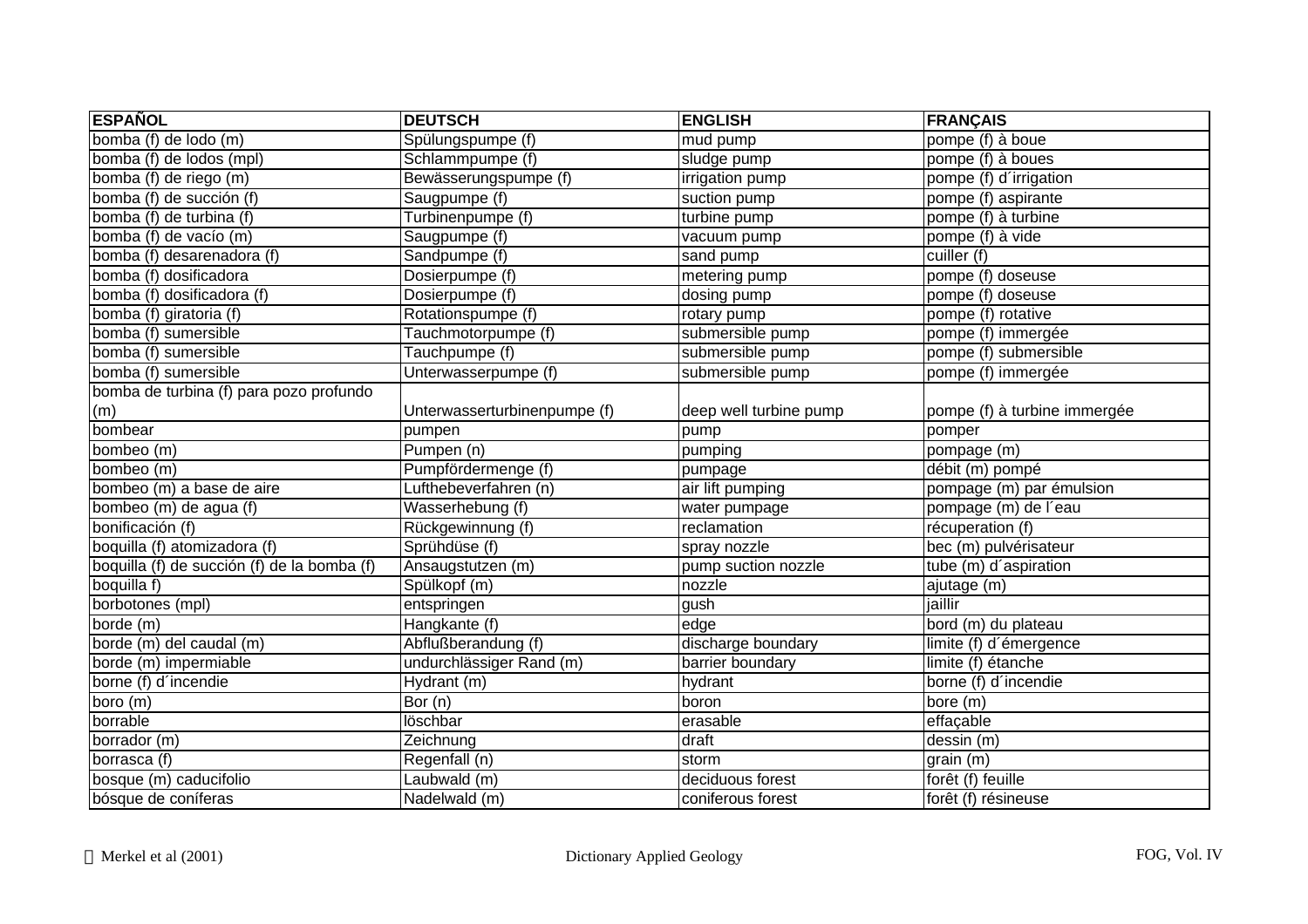| <b>ESPAÑOL</b>                     | <b>DEUTSCH</b>          | <b>ENGLISH</b>       | <b>FRANÇAIS</b>                      |
|------------------------------------|-------------------------|----------------------|--------------------------------------|
| botadero (m)                       | Abfallhalde (f)         | dump                 | décharge (f)                         |
| bote(m)                            | Eimer (m)               | bucket               | seau (m)                             |
| bote (m) de basura (f)             | Müllbrecher (m)         | garbage disposer     | dilacérateur (m)                     |
| botella (f) de vidrio (m)          | Glasflasche (f)         | glass bottle         | bouteille (f) de verre               |
| bouclier (m)                       | Schild (m)              | shield               | bouclier (m)                         |
| brea (f) de carbón (m)             | Steinkohleteer (m)      | coal tar             | goudron (m) d'houille                |
| breccia (f)                        | Brekzie (f)             | breccia              | brèche (f)                           |
| brecha (f)                         | Gletscherspalte (f)     | crevasse             | crevasse (f)                         |
| brezal (m) alto (m)                | Hochmoor (n)            | high moor            | tourbière (f) haute                  |
| brida (f)                          | Flansche (m)            | flange               | bride (f)                            |
| broca (f) de perforación (f)       | Bohrkrone (f)           | drilling bit         | trépan (m)                           |
| brocal (m)                         | Brunnenkopf (m)         | well top             | avant-puits (m)                      |
| brocal (m)                         | Brunnenkopf (m)         | well top             | tête (f) de puits                    |
| brocal (m) del pozo (m)            | Brunnenumrandung (f)    | well curb            | bordure (f) d'un puits               |
| bromo (m)                          | Brom (n)                | bromine              | brome (m)                            |
| bromodiclorometano                 | Bromodichlormethan (n)  | bromodichloromethane | bromodichlorométhane (m)             |
| bromoformo (m)                     | Bromoform (n)           | bromoforme           | bromoforme (m)                       |
| bromoformo (m)                     | Bromoform (n)           | bromoforme           | tribromométhane (m)                  |
| bromometano                        | Bromomethan (n)         | bromomethane         | bromométhane (m)                     |
| bromuro de metano                  | Methylbromid (n)        | bromomethane         | bromure (m) de méthyle               |
| bronce (m)                         | Bronze (f)              | bronze               | bronze (m)                           |
| bronce (m) silícico (m)            | Siliziumbronze (f)      | silicon bronze       | bronze (m) silicieux                 |
| brote(m)                           | Druckstoß (m)           | surge                | à-coup (m)                           |
| brote (m) de presión (f)           | Druckstoß (m)           | pressure surge       | à-coup (m) de pression               |
| brote (m) del agua (f) subterránea | Grundwasserabstrom (m)  | groundwater outflow  | sous-écoulement (m)                  |
| brújula (f)                        | Fluxgate Kompaß (m)     | Fluxgate compass     |                                      |
| brújula (f)                        | Kompaß (m)              | compass              | compas (m)                           |
| bruma (f)                          | Dunst (m)               | haze                 | brume (f) sèche                      |
| bulto $(m)$                        | Rauminhalt (m)          | volume               | contenance (f)                       |
| buque (m) cisterna (f)             | Tanker (m)              | tanker               | navire-citerne (m)                   |
| buque (m) madrina (f)              | finanzielle Förderung   | sponsor ship         |                                      |
| buque (m) patrocinador (m)         | Bürgschaft              | sponsor ship         | caution (f)                          |
| buque (m) petrolero (m)            | Tanker (m)              | tanker               | pétrolier (m)                        |
| burbujas (fpl) de gas (m)          | Gasblasen (fpl)         | gas bubbles          | $\overline{\text{bulle}}$ (f) de gaz |
| búsqueda de agua (f) con vara (f)  | Wünschelrutenmutung (f) | dowsing              | hydromancie (f)                      |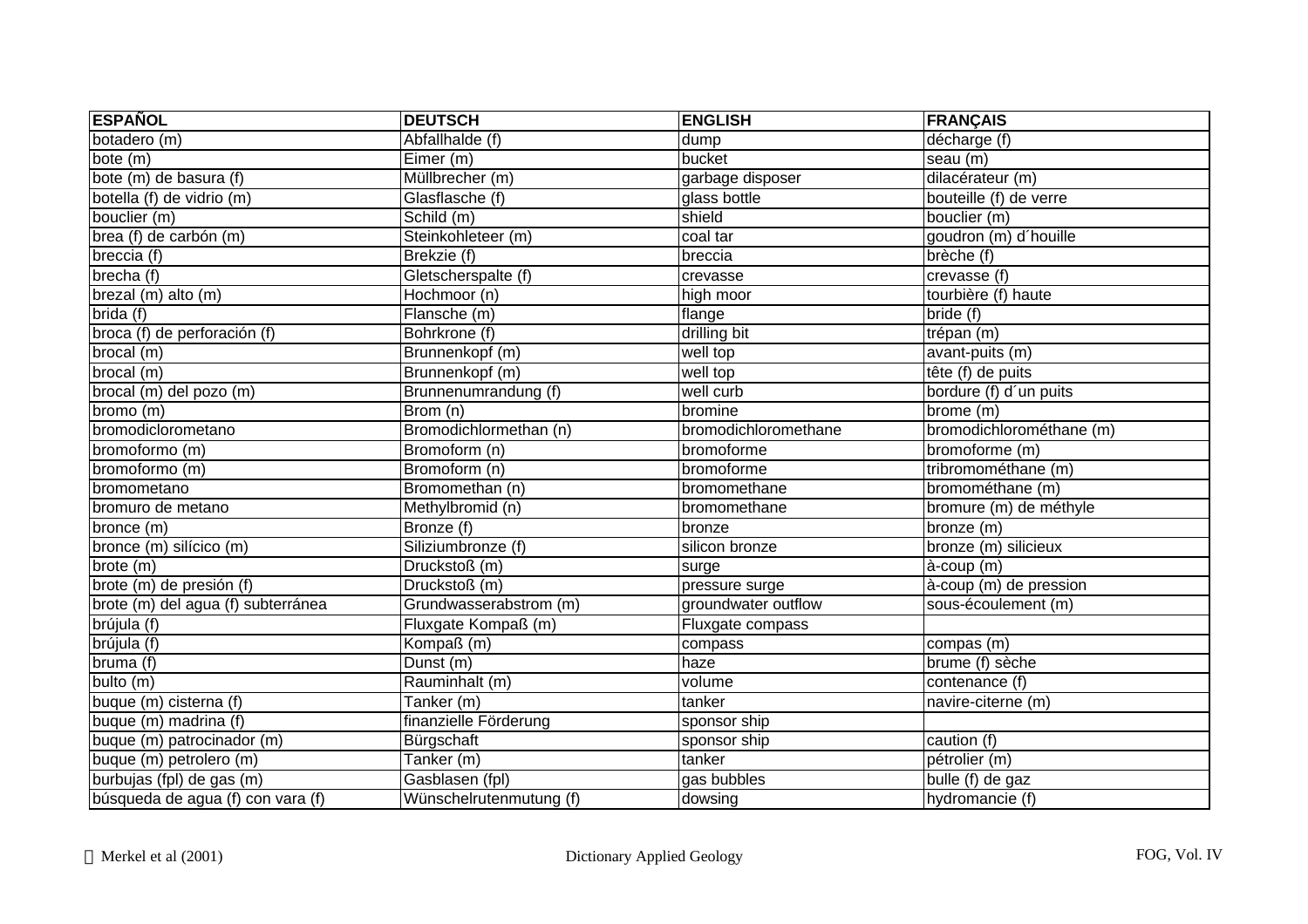| <b>ESPAÑOL</b>                               | <b>DEUTSCH</b>                   | <b>ENGLISH</b>      | <b>FRANÇAIS</b>                    |
|----------------------------------------------|----------------------------------|---------------------|------------------------------------|
| Butilato (m)                                 | Butylat (n)                      | butylat (m)         | butylate (m)                       |
| cabestrante (m)                              | Winde (f)                        | capstan             | cabestan(m)                        |
| cabeza (f)                                   | Höhe (f)                         | head                | charge (f)                         |
| cabeza (f) de cable (m)                      | Kabelschuh (m)                   | rope socket         | cosse (f) de câble                 |
| cabeza (f) de pozo (m)                       | Brunnenmund (m)                  | mouth of a well     | tête (f) de puits                  |
| cabeza (f) de succión (f)                    | Saughöhe (f)                     | suction head        | hauteur (f) d'aspiration           |
| cabeza (f) de transmisión (f)                | Triebkraft (f)                   | driving head        | charge (f) motrice                 |
| cabeza (f) estática (f)                      | hydrostatische Druckhöhe (f)     | static head         | charge (f) hydrostatique           |
| cabeza (f) hidrostática                      | hydraulische Druckhöhe (f)       | hydraulic head      | charge (f) hydraulique             |
| cabeza (f) hidrostática                      | hydraulische Druckhöhe (f)       | hydraulic head      | hauteur (f) hydraulique            |
| cabeza (f) total                             | Gesamtdruckhöhe (f)              | total head          | charge (f) hydraulique             |
| cabeza de inyección (f)                      | Spülkopf (m)                     | injection head      | tête (f) d'injection               |
| cabezal (m) de bombeo (m)                    | Förderhöhe (f)                   | pumping head        | capacité (f) de refoulement        |
| cabezal (m) de presión (m)                   | Druckhöhe (f)                    | pressure head       | énergie (f) de pression            |
| cabezal (m) del pozo (m)                     | Brunnenkopf (f)                  | wellhead            | entrée (f) du puits                |
| cabezal (m) del pozo (m)                     | Brunnenkopf (m)                  | bore head           | entrée (f) du puits                |
| cabezal (m) piezométrico (m)                 | piezometrische Druckhöhe (f)     | piezometric head    | hauteur (f) piézométrique          |
| cabezal (m) potenciométrico (m)              | piezometrische Druckhöhe (f)     | potentiometric head | énergie (f) potentielle            |
| cable (m)                                    | $\overline{\mathsf{K}}$ abel (n) | cable               | câble (m)                          |
| cable (m)                                    | Seil (n)                         | wire line           | câble (m)                          |
| cable (m) de acero (m)                       | Kabel (n)                        | wire line           | câble (m)                          |
| cable (m) de anclaje                         | Halteseil (n)                    | guy wire            | câble (m) d'ancrage                |
| cable (m) de cabestan                        | Sillseil (n)                     | catline             | câble (m) de cabestan              |
| cable (m) de elevación (f)                   | Förderseil (n)                   | hoisting cable      | câble (m) de levage                |
| cable (m) de extracción tubular              | Rohrförderseil (m)               | casing line         | câble (m) de tubage                |
| cable (m) de maniobra (f)                    | Spannseil (n)                    | tag line            | câble (m) gradué                   |
| cable (m) de perforación (f)                 | Bohrseil (n)                     | drilling cable      | câble (m) de manœuvre              |
| cable (m) de perforación (f)                 | Bohrseil (n)                     | drilling line       | câble (m) de forage                |
| cable (m) de registro (m)                    | Meßkabel (n)                     | logging cable       | câble (m) de diagraphie            |
| cable (m) graduado (m)                       | Maßband (n)                      | tape measure        | câble (m) gradué                   |
| cable (m) portador                           | Tragseil (n)                     | carrier cable       | câble (m) porteur                  |
| cable (m) subterráneo (m)                    | Unterwasserkabel (n)             | wet line            | câble (m) immergé                  |
|                                              |                                  |                     | bac (m) d'évaporation au dessus du |
| cacerola (f) de evaporación sobre tierra (f) | Landverdunstungskessel (m)       | land pan            | terrain                            |
| cacerola (f) de evaporación (f)              | Verdunstungskessel (m)           | evaporation pan     | bac (m) évaporatoire               |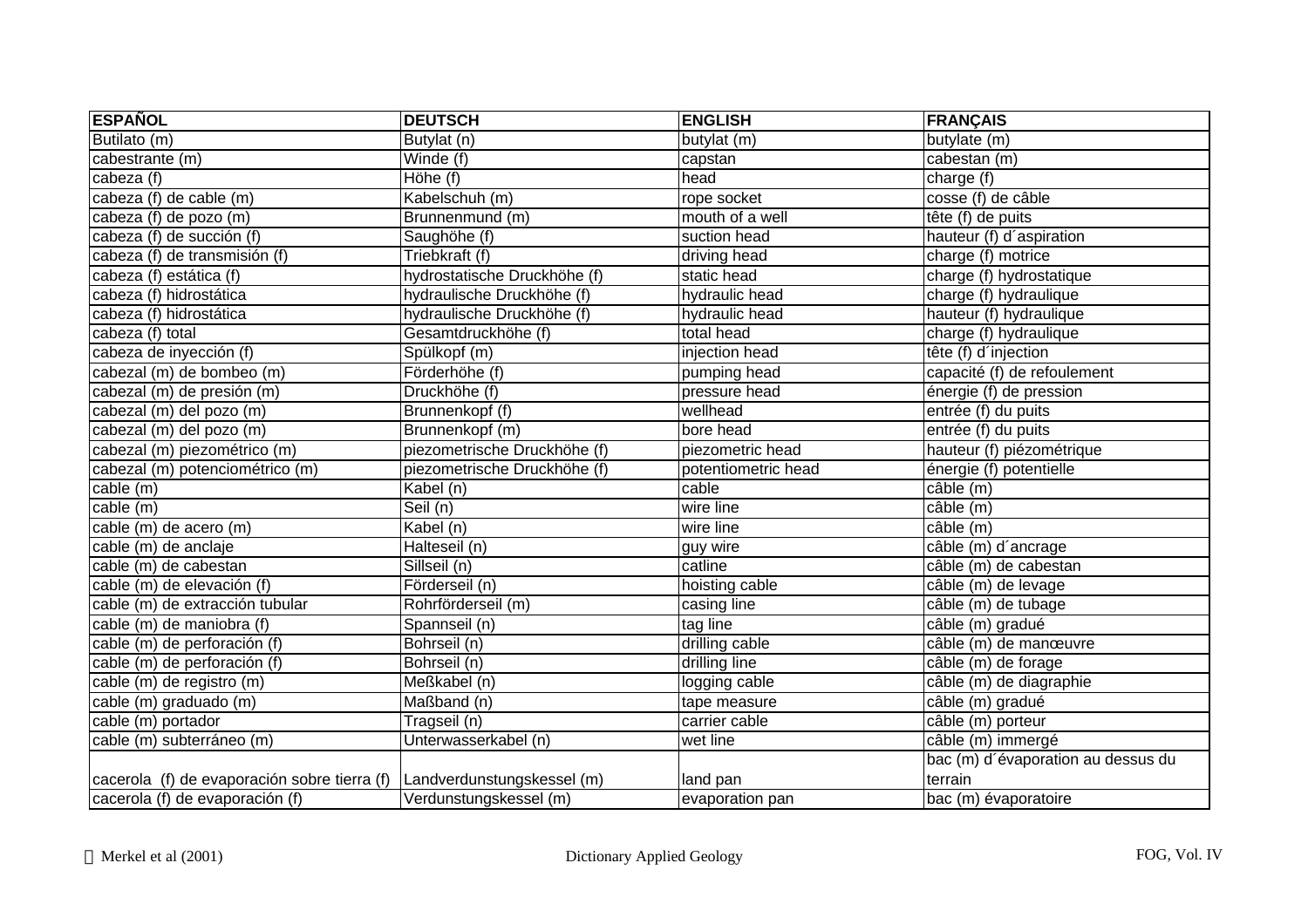| <b>ESPAÑOL</b>                                | <b>DEUTSCH</b>         | <b>ENGLISH</b>    | <b>FRANÇAIS</b>         |
|-----------------------------------------------|------------------------|-------------------|-------------------------|
| cachucha (f)                                  | Deckel(m)              | cap               | couvercle (m)           |
| cadena (f) alimentaria (f)                    | Nahrungskette (f)      | food chain        | chaîne (f) trophique    |
| cadena (f) alimenticia (f)                    | Nahrungskette (f)      | food chain        | chaîne (f) alimentaire  |
| cadena (f) montañosa (f)                      | Gebirgskette (f)       | mountain chain    | chaîne (f) de montagne  |
| cadencia (f)                                  | Häufigkeit (f)         | abundance         | abondance (f)           |
| cadmio (m)                                    | Cadmium (n)            | cadmium           | cadmium (m)             |
| caer, inclinarse, buzar, incidir              | einfallen              | cave              | s'écrouler              |
| caída (f)                                     | Fall(m)                | drop              | chute (f)               |
| caída (f)                                     | Fall(m)                | fall              | chute(f)                |
| caida (f) de fondo                            | Sohlengefälle (n)      | bed slope         | pente (f) du fond       |
| caída (f) de presión (f)                      | Druckabfall (m)        | pressure drop     | chute (f) de pression   |
| caída (f) de presión (f)                      | Druckverlust (m)       | pressure drop     | chute (f) de pression   |
| cal (f)                                       | Kalk (m)               | lime              | chaux (f)               |
| cal (f) blanca (f)                            | Weißkalk (m)           | white lime        |                         |
| cal (f) en bulto (m)                          | Stückkalk (m)          | lump lime         |                         |
| cal (f) pulverizada (f)                       | Feinkalk (m)           | pulverized lime   |                         |
| cal (f) viva (f)                              | ungelöschter Kalk (m)  | quick lime        | chaux (f) vive          |
| cal viva $(f)$                                | ungelöschter Kalk (m)  | lime              | chaux (f)               |
| cal viva (f) desmenuzada (f)                  | gelöschter Kalk (m)    | slaked lime       | chaux (f) hydratée      |
| calafatear, calfatear, retacar                | Kalfatern (n)          | caulking          | calfatage (m)           |
| calcáreo                                      | kalkig                 | calcareous        | calcareux               |
| calcio (m)                                    | Calcium (n)            | calcium           | calcium (m)             |
| calcita (f)                                   | Calcit (m)             | calcite           | calcite (m)             |
| cálculo (m) de reservas (fpl) minerales (fpl) | Kriging (n)            | kriging           | krigeage (m)            |
| caldera (f)                                   | Auswurfskegel (m)      | caldera           | caldère (m)             |
| caldera (f)                                   | Caldera (f)            | caldera           | caldère (m)             |
| caldera (f)                                   | Kesseltal (n)          | blind valley      | vallée (f) fermée       |
| caldo (m) nutritivo (m)                       | Nährlösung (f)         | nutrient broth    | bouillon (m) de culture |
| calentar                                      | erwärmen               | heat              | chauffer                |
| calentar                                      | heizen                 | heat              | chauffer                |
| calibración (f)                               | Eichung(f)             | calibration       | calibration (f)         |
| calibración (f)                               | Einstellung (f)        | setting           | niveau (m)              |
| calibración (f)                               | Kalibrierung (f)       | calibration       | calibration (f)         |
| calibración (f) del modelo (m)                | Modellkalibrierung (f) | model calibration | calage (m)              |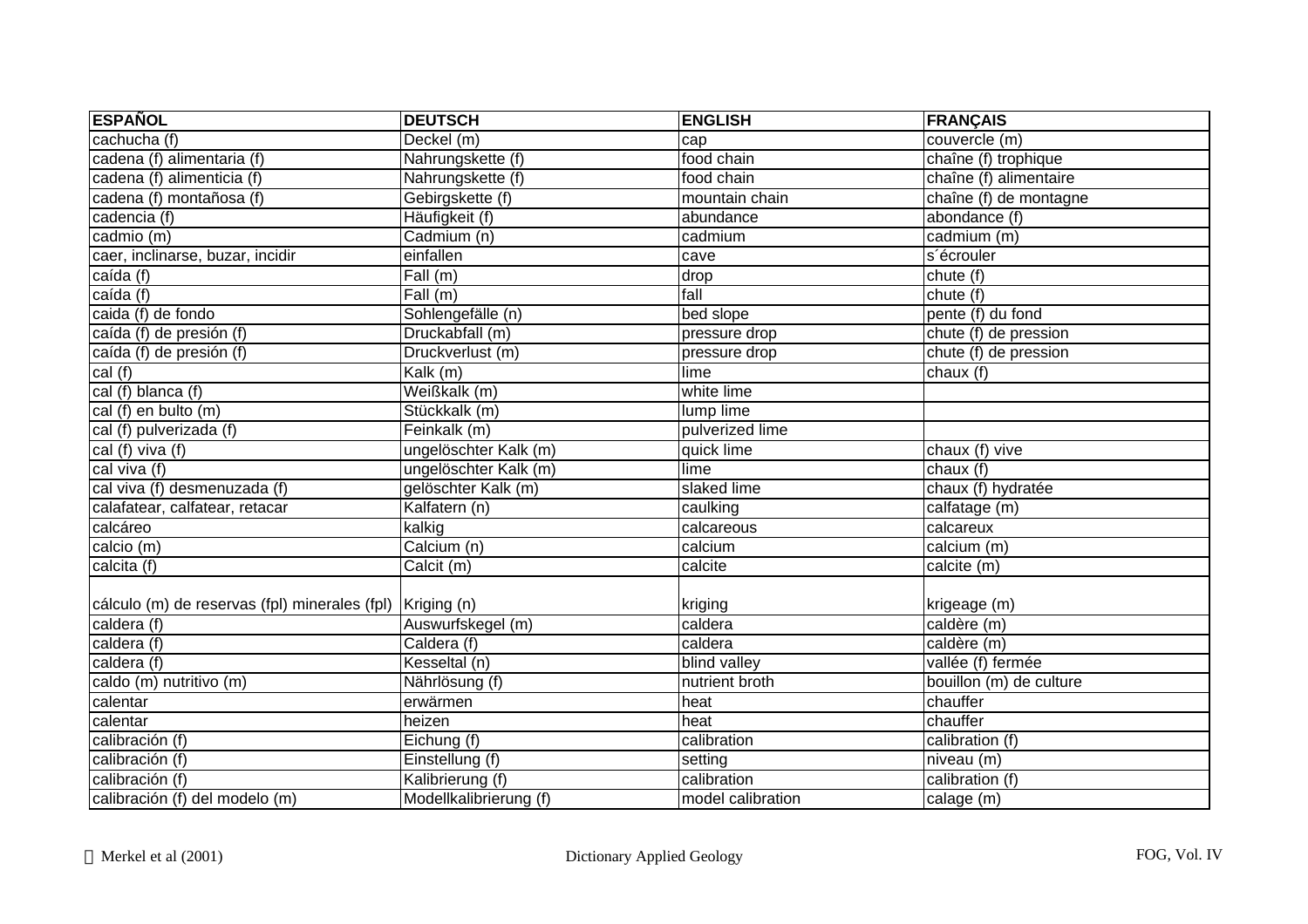| <b>ESPAÑOL</b>                            | <b>DEUTSCH</b>                | <b>ENGLISH</b>              | <b>FRANÇAIS</b>                            |
|-------------------------------------------|-------------------------------|-----------------------------|--------------------------------------------|
| calibrado (m) a cero (m)                  | Pegelnullpunkt (m)            | gage zero                   | zéro (m) de l'échelle                      |
| calibrado (m) a cero (m)                  | Skalennullpunkt (m)           | gage zero                   | zéro (m) à l'échelle                       |
| calibrador (m)                            | Abstandsmeßgerät (n)          | caliper                     | diamétreur (m)                             |
| calibrador (m)                            | Eichfluß (m)                  | gage flow                   | débit (m) jaugé                            |
| calibrador (m)                            | Eichmaß (n)                   | gage                        | jauge (f)                                  |
| calibrador (m) de alambres (m)            | Seilpegel (m)                 | wire gauge                  | jaugeur (m) à cable                        |
| calibrador (m) de burbuja (f)             | Druckluftpegel (m)            | bubble gage                 | limnigraphe (m) à bulles                   |
| calibrador (m) de profundidad (f)         | Tiefenanzeiger (m)            | depth gage                  | jauge (f) de profondeur                    |
| calibraje (m) electroquímico (m)          | Verdünnungsmethode (f)        | electrochemical gaging      | jaugeage (m) chimique                      |
| calibrar (m)                              | Eichmaß (n)                   | gage                        | étalon (m)                                 |
| calibre (m)                               | Kaliber (n)                   | gage                        | calibre (m)                                |
| calibre (m) del agujero (m)               | Bohrlochkaliber (n)           | hole caliber                | calibre (m) de forure                      |
| calidad (f)                               | Qualität (f)                  | quality                     | qualité (f)                                |
| calidad (f)                               | Reinheitsgrad (m)             | grade                       | degré (m) de pureté                        |
| calidad (f) de las aguas (fpl)            | Wassergüte (f)                | water quality               | qualité (f) de l'eau                       |
| calidad (f) de vida (f)                   | Güte (f) der Lebensumstände   | quality of life             | qualité (f) de la vie                      |
|                                           |                               |                             |                                            |
| calidad (f) del agua (f)                  | Wasserbeschaffenheit (f)      | water quality               | propriétés (fpl) caractéristiques de l'eau |
| calificación (f)                          | Einstufung (f)                | rating                      | cotation (f)                               |
| caliza (f)                                | Caliche (f)                   | caliche                     | concrétion (f)                             |
| caliza (f)                                | Kalkkruste (f)                | caliche                     | croûte (f) calcaire                        |
| caliza (f)                                | Krustenüberzug (m)            | caliche                     | encroûtement (m)                           |
| caliza (f) arcillosa                      | toniger Kalkstein (m)         | argillaceous limestone      | calcaire (m) argileux                      |
| caliza (f) derivada de conchas (fpl) de   |                               |                             |                                            |
| moluscos (mpl)                            | Schillkalk (m)                | coquina                     | lumachelle (f)                             |
| calor $(m)$                               | Wärme (f)                     | heat                        | chaleur (f)                                |
| calor (m) de condensación (f)             | Kondensationswärme (f)        | heat of condensation        | chaleur (f) de condensation                |
| calor (m) de desecho (m)                  | Abwärme (f)                   | waste heat                  | chaleur (f) résiduelle                     |
| calor (m) de vaporisación (f)             | Verdampfungswärme (f)         | heat of vaporization        | chaleur (f) de vaporisation                |
| calor (m) latente (m)                     | latente Wärme (f)             | latent heat                 | chaleur (f) latente                        |
| calor (m) latente (m) de vaporización (m) | latente Verdampfungswärme (f) | latent heat of vaporization | chaleur (f) de vaporisation latente        |
| calor $(m)$ sensible                      | fühlbare Wärme (f)            | sensible heat               | chaleur (f) sensible                       |
| calor (m) sensible                        | wahrnehmbare Wärme (f)        | sensible heat               | chaleur (f) sensible                       |
| calza (f) de agua (f) salada (f)          | Salzwasserkeil (m)            | salt water wedge            | coin (m) salé                              |
| calza (f) de agua (f) salada (f)          | Salzzunge (f)                 | salt water wedge            | coin (m) salé                              |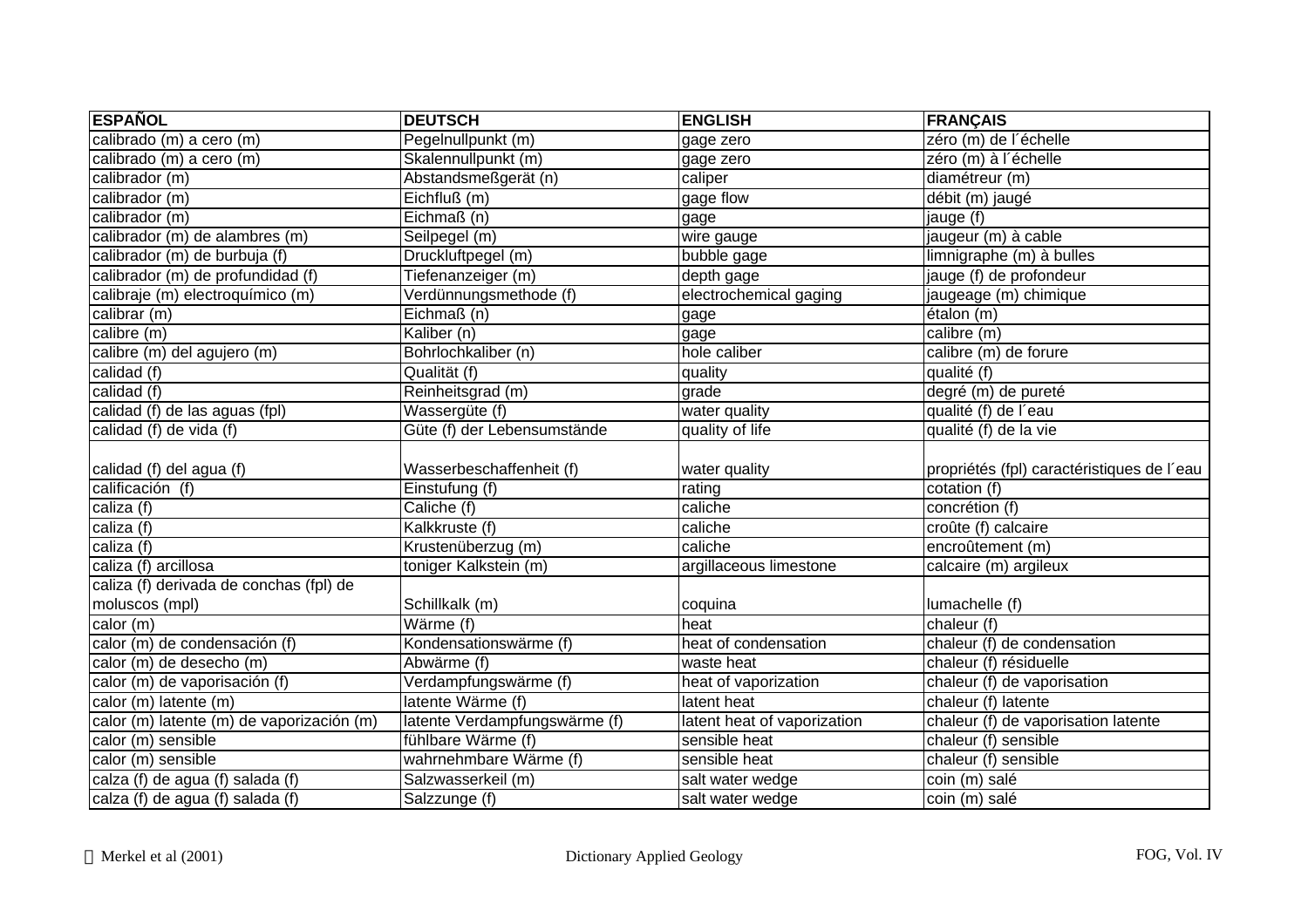| <b>ESPAÑOL</b>                          | <b>DEUTSCH</b>             | <b>ENGLISH</b>     | <b>FRANÇAIS</b>                   |
|-----------------------------------------|----------------------------|--------------------|-----------------------------------|
| cama (f) lenticular                     | Linsenschichtung (f)       | lenticular bedding |                                   |
| cámara (f) de detritos                  | Entsandungsbecken (n)      | detritus chamber   | bassin (m) de déssablage          |
| cámara (f) de detritos                  | Sandabsetzbecken (n)       | detritus chamber   | bassin (m) de déssablage          |
| cámara (f) fuente (f)                   | Quellstube (f)             | source chamber     | chambre (f) de captage            |
| cámara (f) magmática (f)                | Magmenkammer (f)           | magma chamber      |                                   |
| cámara interna (f)                      | Saugraum (m)               | inlet chamber      | chambre (f) d'aspiration          |
| cambio (m) de almacenaje (m)            | Vorratsänderung (f)        | storage change     | différence (f) de réserves        |
| cambio (m) de facies (fpl)              | Fazieswechsel (m)          | facies change      | changement (m) de faciès          |
| cambio (m) del clima (m)                | Klimaänderung (f)          | climatic change    | modification (f) du climat        |
| camino $(m)$ con sal (f)                | Salzstreumittel (n)        | road salt          | sel (m) de déneigement            |
| camino (m) con sal (f) antiescarcha (f) | Streusalz (n)              | road salt          | sel (m) de déneigement            |
| camino (m) de inundación (f)            | Hochwasserwellenablauf (m) | flood routing      | propagation (f) de crues          |
| camión (f) cisterna (f)                 | Tankwagen (m)              | tank truck         | camion-citerne (m)                |
| camión (m) de registros (mpl)           | Meßwagen (m)               | logging truck      | camion (m) d'enregistrement       |
| campana (f) de extracción (f) de gases  |                            |                    |                                   |
| (mpl)                                   | Abzugshaube (f)            | fume hood          | hotte (f) d'évacuation des fumées |
| campo (m)                               | Feld (n)                   | field              | champ (m)                         |
| campo (m) cercano                       | Nahfeld (n)                | near field         | champ (m) proche                  |
| campo (m) de captación (f)              | Auslauf (m)                | drainfield         | fosse (f) d'épandage              |
| campo (m) de cultivación (f)            | Anbaufläche (f)            | crop area          | surface (f) cultivée              |
| campo (m) de medición (f)               | Meßbereich (m)             | measuring range    | champ (m) de mesure               |
| campo (m) de pozos (mpl)                | Brunnenfeld (n)            | well field         | champ (m) de captage              |
| campo (m) del vector (m)                | Vektorfeld (n)             | vector field       | champ (m) vectoriel               |
| campo (m) distante                      | Fernfeld (n)               | far field          | champ (m) éloigné                 |
| campo (m) potencial (m)                 | Potentialfeld (n)          | potential field    | champ (m) de potentiel            |
| campo (m),                              | Field(n)                   | array              | tableau (m)                       |
| cañada (f)                              | Runse (f)                  | ravine             | ravin (m)                         |
| cañada (f)                              | Schlucht (f)               | gorge              | gouffre (m)                       |
| canal (f) de aguas (fpl) residuales     | Abwasserfahne (f)          | sewage plume       | batallière (f)                    |
| canal (m)                               | $\overline{K}$ anal (m)    | channel            | canal (m)                         |
| canal (m)                               | Rinne (f)                  | flume              | canal (m) de flottage             |
| $c$ anal $(m)$                          | Kanal (m)                  | canal              | canal $(m)$                       |
| canal (m) aluvial                       | alluviale Rinne (f)        | alluvial channel   | chenal (m) alluvial               |
| canal (m) aluvial                       | alluviale Rinne (f)        | alluvial channel   | lit (m) alluvial                  |
| canal (m) de abastecimiento (m)         | Einlaufkanal (m)           | headrace           | canal (m) d'amenée                |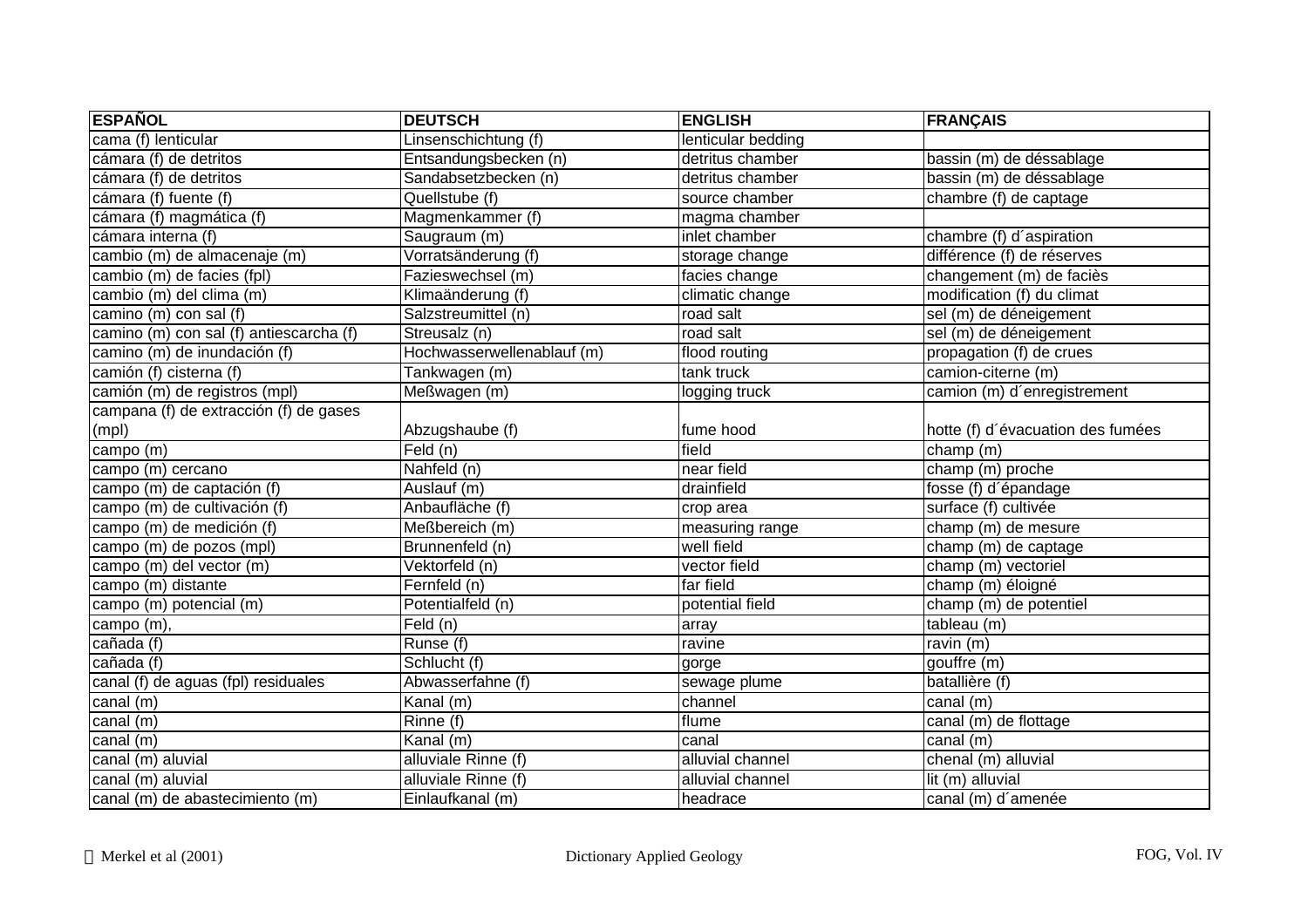| <b>ESPAÑOL</b>                   | <b>DEUTSCH</b>                     | <b>ENGLISH</b>        | FRANÇAIS                          |
|----------------------------------|------------------------------------|-----------------------|-----------------------------------|
| canal (m) de alimentación (f)    | Einlaufrinne (f)                   | headrace              | canal (m) d'amenée                |
| canal (m) de bajada (f)          | Ebbrinne (f)                       | ebb-channel           | chenal (m) de jusant              |
| canal (m) de calibración (f)     | Meßgerinne (n)                     | rating flume          | canal (m) de jaugeage             |
| canal (m) de corriente (f)       | Flußlauf (m)                       | stream channel        | chenal (m)                        |
| canal (m) de corriente (f)       | Rinne (f)                          | stream channel        | chenal (m)                        |
| canal (m) de descarga (f)        | Unterwasserkanal (m)               | tail race             | canal (m) de fuite                |
| canal (m) de desviación (f)      | Umleitungskanal (m)                | bypass canal          | canal (m) de dérivation           |
| canal (m) de desvío              | Umleitungskanal (m)                | bypass canal          | canal (m) d'évacuation            |
| canal (m) de flujo (m) bajo      | Normalbett (n)                     | low-flow channel      | lit (m) mineur                    |
| canal (m) de medición (f)        | Meßrinne (f)                       | measuring flume       | jaugeur (m)                       |
| canal (m) de Parshall            | Parshall-Meßgerinne (n)            | <b>Parshall flume</b> | canal (m) de Parshall             |
| canal (m) de remolino            | Wirbelkanalgang (m)                | ceiling tube          | chenal (m) de voûte               |
| canal (m) de solución (f)        | Lösungshohlraum (m)                | solution channel      | cavité (f) de solution            |
| canal (m) de torrente (m)        | Flutrinne (f)                      | flood channel         | chenal (m) de flot                |
| canal (m) móvil (m)              | bewegliches Gewässerbett (n)       | mobile channel        | lit (m) instable                  |
| canal (m) navegable              | Wasserstraße (f)                   | waterway              | voie (f) fluviatile               |
| canal (m) principal de flujo (m) | Wasserführung (f) im Hauptflußlauf | main channel flow     | écoulement (m) du cours principal |
| canalizar                        | Unterläufigkeit (f)                | piping                | érosion (f) par suintement        |
| cáncer de piel (f)               | Hautkrebs (m)                      | skin cancer           | cancer (m) de la peau             |
| cancerígeno                      | krebserregend                      | carcinogenic          | cancérigène                       |
| $\overline{ca\tilde{no}}$ (m)    | Meßrinne (f)                       | flume                 | canal (m) de mesure               |
| cañón (m)                        | $\overline{\text{Tobel (m)}}$      | ravine                | ravin $(m)$                       |
| cantera (f)                      | Steinbruch (m)                     | quarry                | carrière (f)                      |
| cantera (f) de grava (f)         | Kiesgrube (f)                      | gravel pit            | gravière (f)                      |
| cantidad (f)                     | Größe (f)                          | quantity              | grandeur (f)                      |
| cantidad (f) escalar             | skalare Größe (f)                  | scalar quantity       | quantité (f) scalaire             |
| canto rodado (m)                 | Kiesel (m)                         | pebble                | galet (m)                         |
| canto rodado (m) errático (m)    | Findling (m)                       | erratic boulder       | bloc (m) erratique                |
| caolín (m)                       | Kaolin (m)                         | kaolin                | kaolin (m)                        |
| caolinita (f)                    | Kaolinit (m)                       | kaolinite             | kaolinite (m)                     |
| capa (f)                         | Abdachung (f)                      | caprock               | cap (m)                           |
| capa(f)                          | Lage (f)                           | layer                 | couche $(t)$                      |
| capa (f)                         | Schicht (f)                        | bed                   | couche (f)                        |
| capa (f) aluvial                 | dünner Schuttmantel (m)            | alluvial veneer       | pelllicule (f) alluviale          |
| capa (f) aquífera                | Schichtquelle (f)                  | boundary spring       | source (f) de bordure             |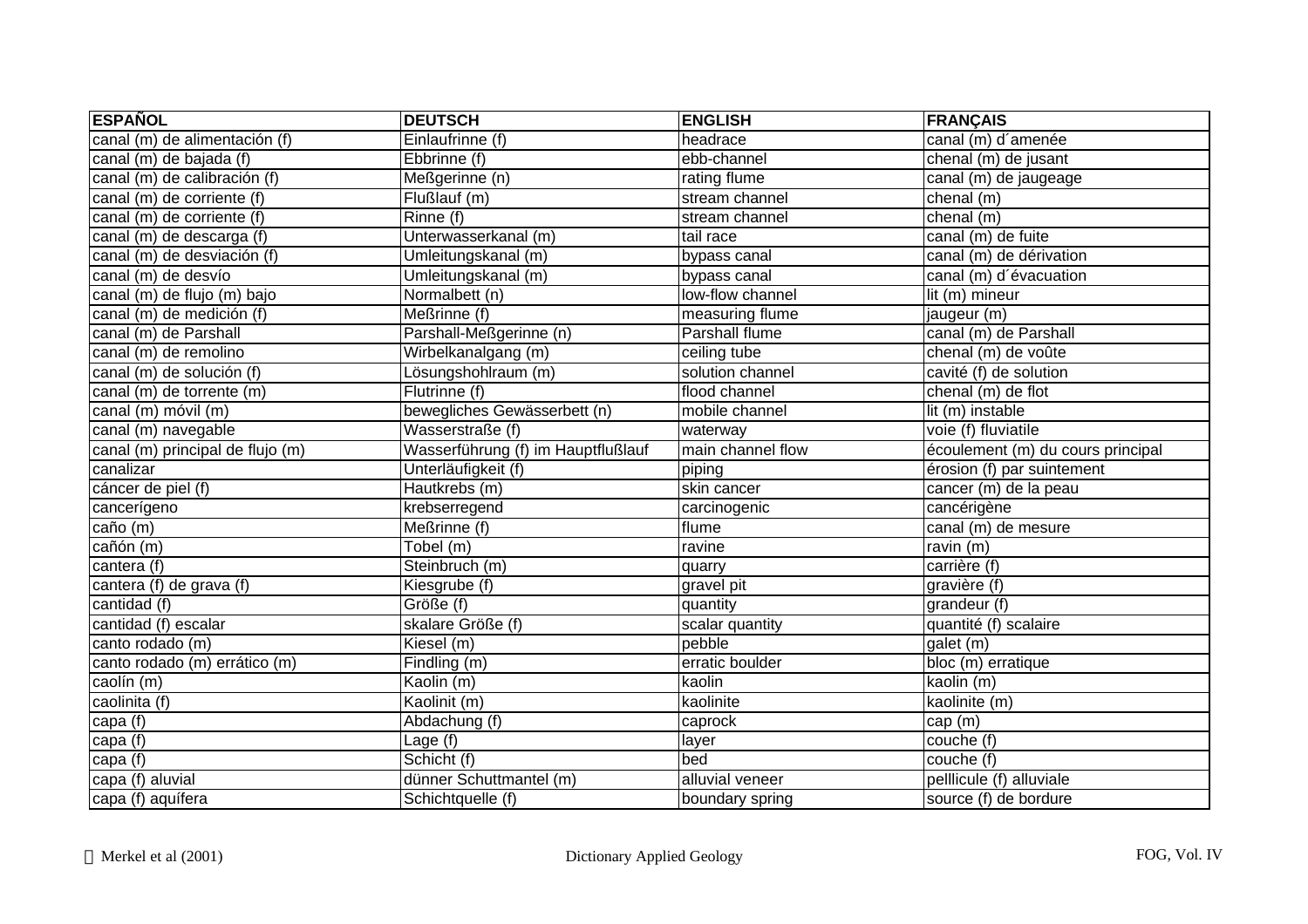| <b>ESPAÑOL</b>                                 | <b>DEUTSCH</b>                      | <b>ENGLISH</b>                  | <b>FRANÇAIS</b>                |
|------------------------------------------------|-------------------------------------|---------------------------------|--------------------------------|
| capa (f) confinada                             | Grundwassersperrschicht (f)         | confining bed                   | couche (f) imperméable         |
| capa (f) de arcilla (f)                        | Tonschicht (f)                      | clay pan                        | banc (m) de glaise             |
| capa (f) de asfalto                            | Asphaltierung (f)                   | asphalt application             | goudronnage (m)                |
| capa (f) de lodo (m)                           | Lehmschicht (f)                     | clay pan                        | banc (m) de glaise             |
| capa (f) de nubes (fpl)                        | Wolkendecke (f)                     | ceiling                         | couche (f) de nuages           |
| capa (f) del terreno (m)                       | Bodenflora (f)                      | ground cover                    | tapis (m) végétal              |
| capa (f) freática (f)                          | Aquifer (m)                         | aquifer                         | milieu (f) aquifère            |
| capa (f) impermeable                           | undurchlässige Schicht (f)          | confining bed                   | couche (f) imperméable         |
| capa (f) inferior                              | unterlagert                         | underlain                       |                                |
| capa (f) límite                                | Grenzschicht (f)                    | boundary layer                  | couche (f) limite              |
| capa (f) límite (m) laminar                    | laminare Grenzschicht (f)           | laminar boundary layer          | couche (f) laminaire           |
| capa (f) o manto glacial (m)                   | Inland-Eis (n)                      | ice sheet                       | inlandsis $(m)$                |
| capa (f) superficial intemperizada             | Verwitterungsdecke (f)              | weathered surface layer         | couche (f) surficielle altérée |
| capa (f) superior de agua tibia (f) de un lago |                                     |                                 |                                |
| (m)                                            | Epilimnion (n)                      | epilimnion                      | épilimnion (m)                 |
| capacidad (f)                                  | Aufnahmefähigkeit (f)               | capacity                        | capacité (f)                   |
| capacidad (f) biogénica                        | Biotkapazität (f)                   | carrying capacity               | capacité (f) biogénique        |
| capacidad (f) capilar                          | Feldkapazität (f)                   | capillary capacity              | capacité (f) capillaire        |
|                                                |                                     |                                 | capacité (f) d'accueil de      |
| capacidad (f) de acarreo (m) ambiental         | ökologische Belastungsfähigkeit (f) | environmental carrying capacity | <i>environnement</i>           |
| capacidad (f) de acarreo (m) de carga (f)      | Belastbarkeit (f)                   | weight carrying capacity        | capacité (f)                   |
| capacidad (f) de acarreo (m) de peso (m)       | Belastbarkeit (f)                   | weight carrying capacity        | portance (f)                   |
| capacidad (f) de almacenaje (m)                | Rückhaltevermögen (n)               | storage capacity                | capacité (f) d'emmagasinement  |
| capacidad (f) de almacenaje (m)                | Speicherfähigkeit (f)               | storage capacity                | capacité (f) d'emmagasinement  |
| capacidad (f) de almacenaje (m)                | Speichervermögen (n)                | storage capacity                | capacité (f) d'emmagasinement  |
| capacidad (f) de almacenaje (m)                | Wasseraufnahmevermögen (n)          | storage capacity                | capacité (f) d'emmagasinement  |
| capacidad (f) de amortiguamiento               | Pufferkapazität (f)                 | buffer capacity                 | pouvoir (m) tampon             |
| capacidad (f) de asimilación (f)               | Assimilationsvermögen (n)           | assimilation capacity           | capacité (f) d'assimilation    |
| capacidad (f) de autolimpieza (f)              | Selbstreinigungskraft (f)           | natural attenuation             | pouvoir (m) auto-épurateur     |
| capacidad (f) de autolimpieza (f)              | Selbstreinigungskraft (f)           | self-cleaning capacity          | pouvoir (m) auto-épurateur     |
| capacidad (f) de autolimpieza (f)              | Selbstreinigungsvermögen (n)        | self-cleaning capacity          | pouvoir (m) auto-épurateur     |
| capacidad (f) de campo (m)                     | Feldkapazität (f)                   | field capacity                  | capacité (f) au champ          |
| capacidad $(f)$ de carga $(f)$                 | Belastbarkeit (f)                   | carrying capacity               | capacité (f) de charge         |
| capacidad (f) de contaminación (f)             | Verschmutzungskapazität (f)         | pollution capacity              | pouvoir (m) polluant           |
| capacidad (f) de intercambio (m)               | Austauschfähigkeit (f)              | exchange capacity               | pouvoir (m) d'echange          |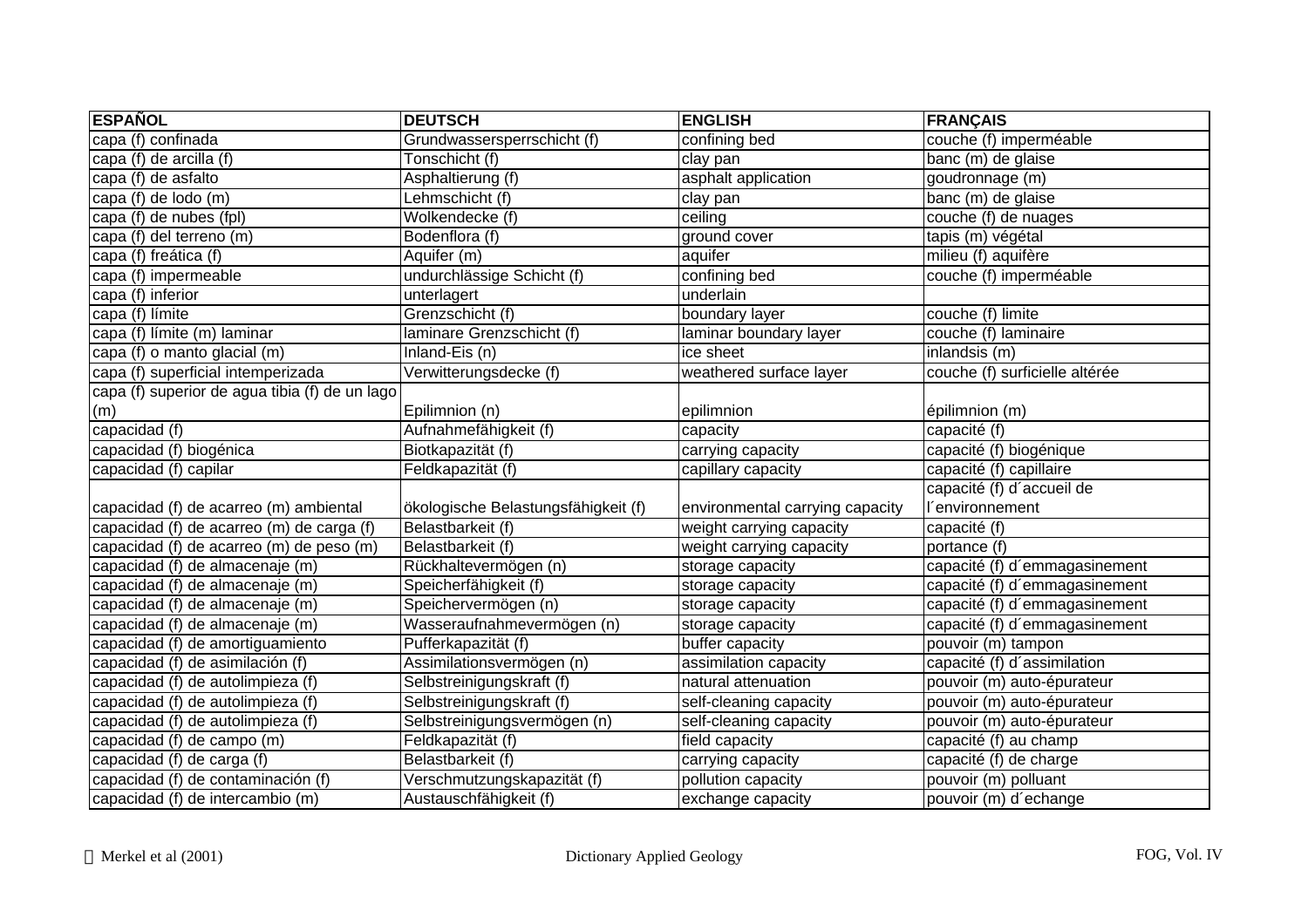| <b>ESPAÑOL</b>                                                | <b>DEUTSCH</b>                       | <b>ENGLISH</b>                 | <b>FRANÇAIS</b>                      |
|---------------------------------------------------------------|--------------------------------------|--------------------------------|--------------------------------------|
| capacidad (f) de intercambio (m)                              | Austauschkapazität (f)               | exchange capacity              | pouvoir (m) d'echange                |
| capacidad (f) de intercambio (m)                              | Austauschvermögen (n)                | exchange capacity              | pouvoir (m) d'echange                |
| capacidad (f) de intercambio (m) aniónico                     | Anionenaustauschkapazität (f)        | anion exchange capacity (AEC)  |                                      |
|                                                               |                                      |                                |                                      |
| capacidad (f) de intercambio (m) catiónico                    | Kationenaustauschkapazität (f) (KAK) | cation exchange capacity (CEC) | capacité (f) d'échange de cations    |
| capacidad (f) de la malla (f)                                 | Filterleistung (f)                   | screen capacity                | rendement (m) du dispositif filtrant |
| capacidad (f) de penetración (f)                              | Eindringkapazität (f)                | entrance capacity              | capacité (f) de pénétration          |
| capacidad (f) de recarga (f) del pozo (m)                     | Schluckfähigkeit (f) eines Brunnens  | recharge capacity of a well    | capacité (f) d'absorption d'un puits |
| capacidad (f) de retención de agua                            | Wasserrückhaltevermögen (n)          | water retaining capacity       | capacité (f) de rétention            |
| capacidad (f) de tranporte                                    | Transportfähigkeit (f)               | conveyance                     | capacité (f) de transport            |
| capacidad (f) de transmisión (f)                              | Leitvermögen (n)                     | transmission capacity          | capacité (f) de transmission         |
| capacidad (f) de transmisión de una malla                     |                                      |                                | capacité (f) de transmission d'une   |
| (f)                                                           | Durchlaßkapazität (f) des Filters    | screen transmitting capacity   | crépine                              |
| capacidad (f) de transporte                                   | Transportfähigkeit (f)               | carrying capacity              | capacité (f) de transport            |
| capacidad (f) de transporte (m)                               | Transportkapazität (f)               | carrying capacity              | capacité (f) de transport            |
|                                                               |                                      |                                |                                      |
| capacidad (f) de transporte (m) de carga (f)                  | Tragfähigkeit (f)                    | weight carrying capacity       | capacité (f)                         |
|                                                               |                                      |                                |                                      |
| capacidad (f) de transporte (m) de peso (m) Tragfähigkeit (f) |                                      | weight carrying capacity       | portance (f)                         |
| capacidad (f) del pozo (m)                                    | Brunnenergiebigkeit (f)              | well capacity                  | débit (m) d'un puits                 |
| capacidad (f) del pozo (m)                                    | Schüttung (f) eines Brunnen          | well capacity                  | débit (m) d'un puits                 |
| capacidad (f) efectiva (f) de absorción (f)                   | nutzbare Porosität (f)               | effective porosity             | porosité (f) utile                   |
| capacidad (f) efectiva (f) de absorción (f)                   | wirksame Porosität (f)               | effective porosity             | porosité (f) libre                   |
|                                                               | spezifische Ergiebigkeit (f) (~eines |                                |                                      |
| capacidad (f) específica (f)                                  | Brunnens)                            | specific capacity (~of a well) | débit (m) spécifique                 |
| capacidad (f) invertida (f)                                   | Schluckfähigkeit (f)                 | inverted capacity              | capacité (f) d'absorption            |
| capacidad (f) portante                                        | Tragfähigkeit (f)                    | bearing capacity               | capacité (f) portante                |
|                                                               | Ausgleichskapazität (f) eines        |                                |                                      |
| capacidad (f) reguladora                                      | Grundwasserreservoirs                | regulating capacity            | capacité (f) régulatrice             |
| capacidad (f) térmico                                         | Wärmekapazität (f)                   | heat capacity                  | capacité (f) thermique               |
| capacidad (f) total                                           | Maximalschüttung (f)                 | total capacity                 | débit (m) maximum                    |
| capacidad de infiltración (f)                                 | Einsickerfähigkeit (f)               | infiltration capacity          | capacité (f) d'infiltration          |
| capacidad de penetración (f)                                  | Infiltrationskapazität (f)           | infiltration capacity          | capacité (f) d'infiltration          |
| capilaridad (f)                                               | Kapillarität (f)                     | capillarity                    | capillarité (f)                      |
| captación $(f)$                                               | Einfang (m)                          | capture                        | capture (f)                          |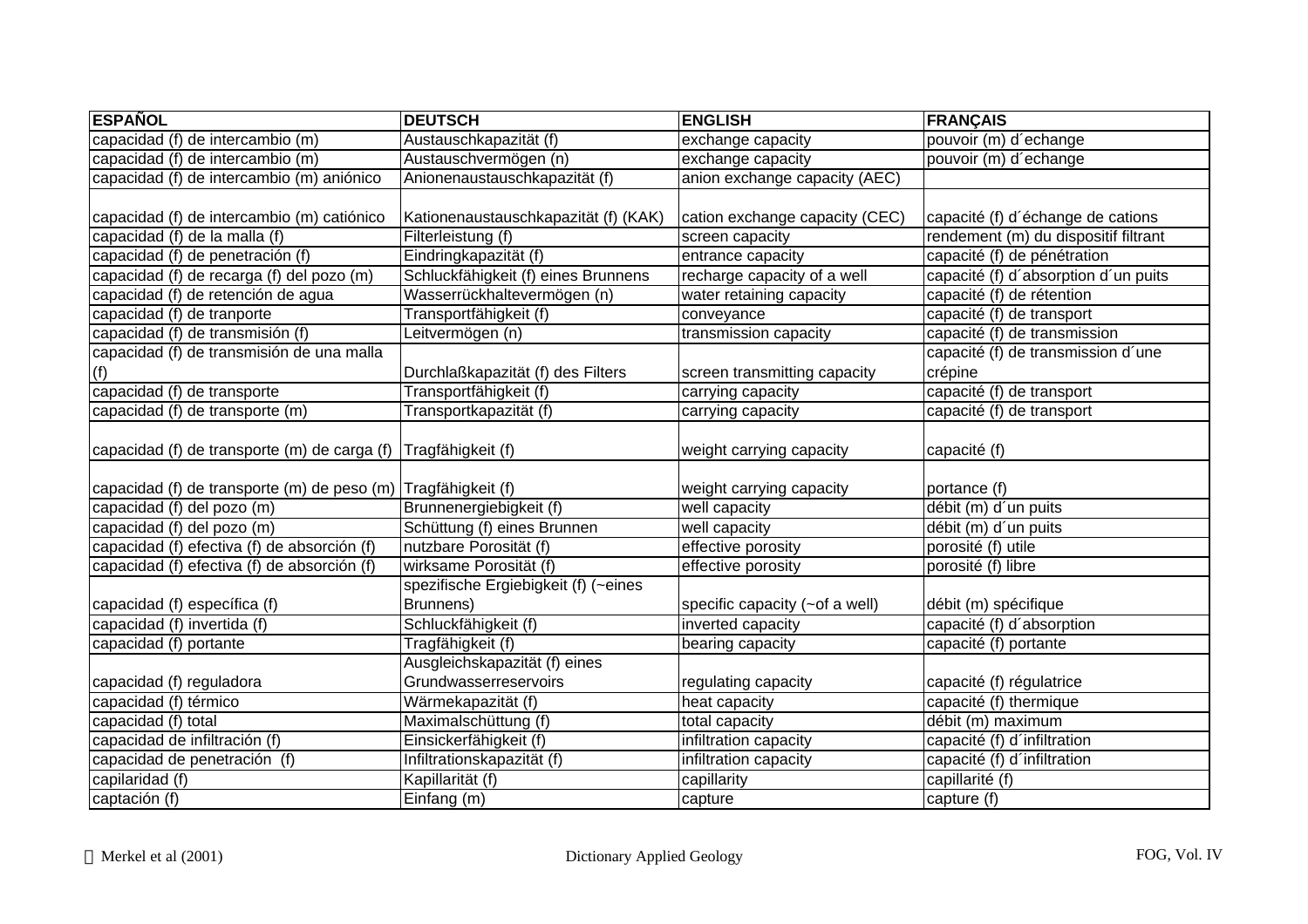| <b>ESPAÑOL</b>                               | <b>DEUTSCH</b>                       | <b>ENGLISH</b>               | <b>FRANÇAIS</b>                   |
|----------------------------------------------|--------------------------------------|------------------------------|-----------------------------------|
| captación (f)                                | Fassung (f)                          | catchworks                   | captage (m)                       |
| captación (f) de agua (f) subterránea        | Grundwassererschließung (f)          | groundwater capture          | captage (m) des eaux souterraines |
| captación (f) de agua (f) subterránea        | Grundwasserfassung (f)               | groundwater capture          | captage (m) des eaux souterraines |
| captación (f) de aguas (fpl) urbanas (fpl)   | städtisches Einzugsgebiet (n)        | urban catchment              | bassin (m) urbain                 |
| captación (f) de un manatial (m)             | Quellenfassung (f)                   | tapping of a spring          | captage (m) d'une source          |
| captación (f) del agua (f)                   | Wasserfassung (f)                    | water catchment              | puissage (m) d'eau                |
| captador                                     | anzapfen                             | tap                          | capter                            |
| cara (f) de infiltración (f)                 | Sickerfläche (f)                     | seepage face                 | zone (f) de suintement            |
| caracterísiticas (fpl) de desempeños (mpl)   | Kennwerte (mpl)                      | performances characteristics | valeurs (fpl) caractéristique     |
| caracterísiticas (fpl) de funcionamientos    |                                      |                              |                                   |
| (mpl)                                        | Nennwerte (mpl)                      | performances characteristics | valeurs (fpl) caractéristique     |
| caracterísiticas (fpl) de rendimientos (mpl) | Leistungsdaten (fpl)                 | performances characteristics | caractéristique (fpl)             |
| característica (m)                           | Lineament (m)                        | lineament                    | linéament (m)                     |
| características (fpl) carst (f)              | Karstformen (fpl)                    | karst features               | forme (f) karstique               |
| características (fpl) de la cuenca (f)       | Beckeneigenschaften (fpl)            | basin characteristics        | caractéristiques (mpl) du bassin  |
| características (mpl) de la cama (f) del río |                                      |                              |                                   |
| (m)                                          | Flußbettbeschaffenheit (f)           | channel characteristics      | caractéristiques (mpl) du lit     |
| carbamato (m)                                | Carbamat (n)                         | carbamate                    | $\overline{\text{carbamate}}$ (m) |
| Carbaril                                     | Carbaryl (n)                         | carbaryl                     | carbaryle (m)                     |
| carbofurano (m)                              | Carbofuran (n)                       | carbofuran                   | carbofurane (m)                   |
| carbohidratos (m)                            | Karbohydrate (npl)                   | carbohydrates                | glucides (mpl)                    |
| carbohidratos (m)                            | Karbohydrate (npl)                   | carbohydrates                | hydrates (mpl) de carbone         |
| carbón (m)                                   | $\overline{\mathsf{Kohle}}$ (f)      | coal                         | charbon (m)                       |
| carbón (m)                                   | Kohle (f)                            | coal                         | houille (f)                       |
| carbón (m) activado                          | Aktivkohle (f)                       | activated carbon             | charbon (m) actif                 |
| carbón (m) inorgánico (m) total (TIC)        | gesamter anorganischer Kohlenstoff   | total inorganic carbon (TIC) |                                   |
| carbón (m) orgánico (m) total (TIC)          | gesamter organischer Kohlenstoff (m) | total organic carbon (TOC)   | carbone (m) organique total (COT) |
| carbón (m) sintético (m)                     | Syntheseöl (n)                       | syncrude                     | charbon (m) liquéfié              |
| carbón (m) suave                             | Braunkohle (f)                       | soft coal                    | lignite (m)                       |
| carbonato (m)                                | Carbonat (n)                         | carbonate                    | carbonate (m)                     |
| carbonato de sodio (m)                       | Natriumcarbonat (n)                  | soda                         | soude (f)                         |
| carbonato de sodio (m)                       | $\overline{Soda}$ (n)                | soda                         | soude (f)                         |
| carbono (m)                                  | Kohlenstoff (m)                      | carbon                       | carbone (m)                       |
| carbono (m) orgánico disuelto                | gelöster organischer Kohlenstoff (m) | dissolved organic carbon     | carbone (m) organique en solution |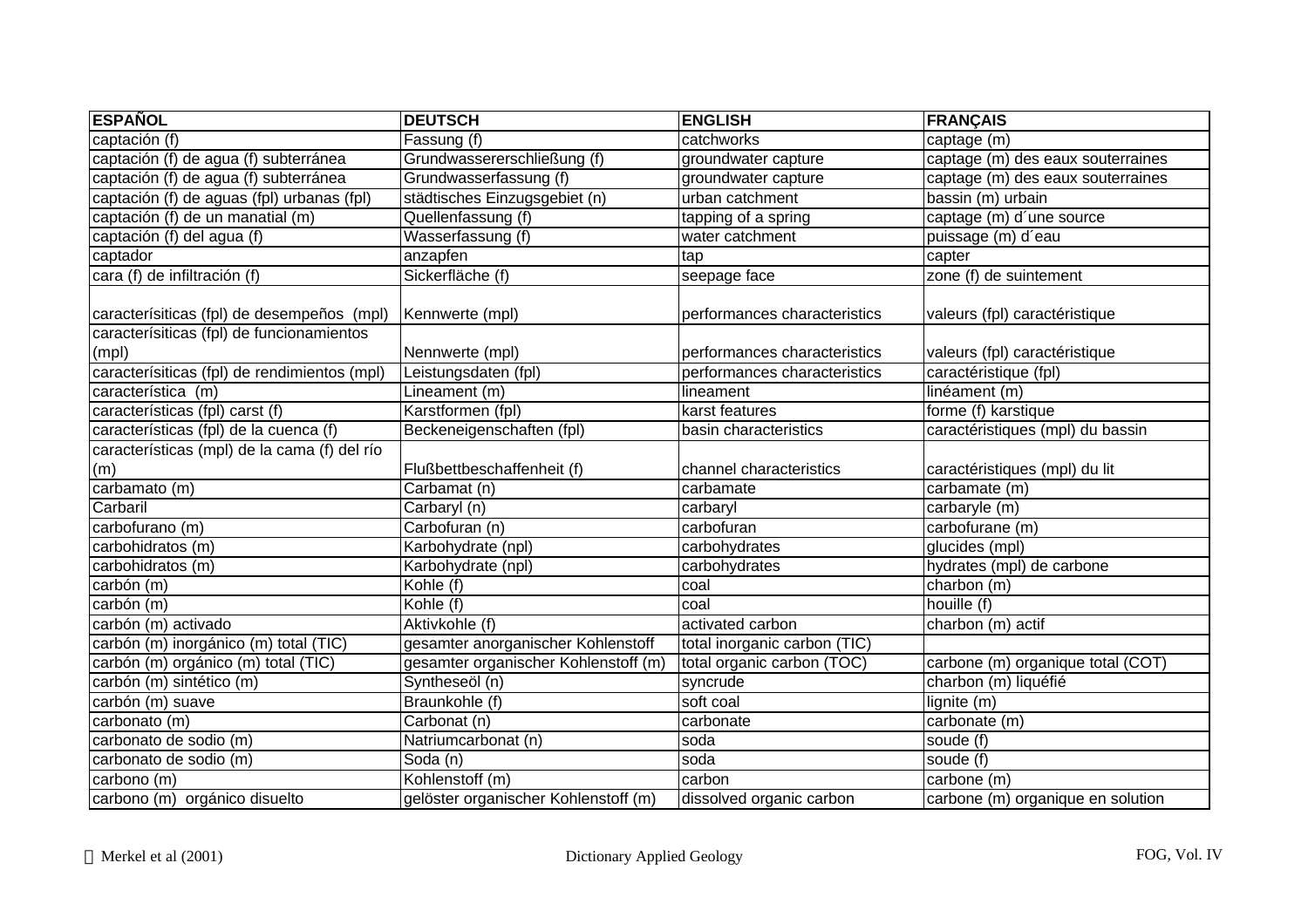| <b>ESPAÑOL</b>                                                  | <b>DEUTSCH</b>                                           | <b>ENGLISH</b>                                   | <b>FRANÇAIS</b>                                                   |
|-----------------------------------------------------------------|----------------------------------------------------------|--------------------------------------------------|-------------------------------------------------------------------|
| carbono (m) orgánico (m) disuelto                               | gelöster organischer Kohlenstoff (m)                     | dissolved organic carbon                         | carbone (m) organique en solution                                 |
| carcinogenético                                                 | krebserregend                                            | carcinogenic                                     | carcinogénétique                                                  |
| carcinógeno (m)                                                 | Krebserreger (m)                                         | carcinogene                                      | carcinogène (m)                                                   |
| carente (m) de agua (f)                                         | wasserarm                                                | ill supplied with water                          | pauvre en eau                                                     |
| carente de luz (f)                                              | lichtlos                                                 | aphotic                                          | obscur                                                            |
| carga (f)                                                       | Druckhöhe (f)                                            | head                                             | charge (f)                                                        |
| carga (f)                                                       | Last (f)                                                 | load                                             | charge (f)                                                        |
| carga (f)                                                       | Zusatz (m)                                               | hidden dam                                       | amendement (m)                                                    |
| carga (f) altimétrica (f)                                       | Schwerepotential (n)                                     | gravity head                                     | charge (f) altimétrique                                           |
| carga (f) antropogénica adicional<br>carga (f) contaminante (f) | anthropogene Zusatzlast (f)<br>Schmutzstoffbelastung (f) | anthropogenic incremental load<br>pollution load | charge (f) additionnelle anthropogénique<br>charge (f) pollutante |
| carga (f) de contacto                                           | Geschiebelast (f)                                        | contact load                                     | charge (f) de la couche du lit                                    |
| carga (f) de desechos (mpl)                                     | Abwasserlast (f)                                         | waste load                                       | charge (f) en résidus                                             |
| carga (f) de energía (f)                                        | Energieniveau (m)                                        | energy head                                      | charge (f) totale                                                 |
| carga (f) de la contaminación (f)                               | Schmutzlast (f)                                          | pollution load                                   | charge (f) pollutante                                             |
| carga (f) de lavar                                              | eingeleitete Materialfrachtung (f)                       | wash load                                        | charge (f) de ruissellement                                       |
| carga (f) de mutación (f)                                       | Geröllfracht (f)                                         | saltation load                                   | charge (f) en saltation                                           |
| carga (f) de polución (f)                                       | Schmutzeintrag (m)                                       | pollution load                                   | charge (f) pollutante                                             |
| carga (f) de salto (m)                                          | Geschiebefracht (f)                                      | saltation load                                   | charge (f) en saltation                                           |
| carga (f) de tracción (f)                                       | Geschiebefracht (f)                                      | traction load                                    | charge (m) du lit                                                 |
| carga (f) estática (f)                                          | hydrostatische Druckhöhe (f)                             | static head                                      | charge (f) statique                                               |
| carga (f) hidráulica (f)                                        | hydraulische Druckhöhe (f)                               | hydraulic head                                   | charge (f) hydraulique                                            |
| carga (f) hidroestática (f)                                     | hydrostatischer Druck (m)                                | static pressure                                  | pression (f) interstitielle                                       |
| carga (f) hidrostática (f)                                      | Druckhöhe (f)                                            | elevation head                                   | charge (f) altimétrique                                           |
| carga (f) hidrostática (f)                                      | hydrostatische Druckhöhe (f)                             | hydrostatic head                                 | charge (f) hydrostatique                                          |
| carga (f) hidrostática (f)                                      | Quellgebiet (n)                                          | head water                                       | cours (m) supérieur                                               |
| carga (f) natural                                               | natürliche Fracht (f)                                    | natural load                                     | charge (f) stabilisée                                             |
| carga (f) permanente                                            | Dauerlast (f)                                            | permanent load                                   | charge (f) permanente                                             |
| carga (f) permanente                                            | Nennlast (f)                                             | permanent load                                   | charge (f) permanente                                             |
| carga (f) permisible                                            | zulässige Belastung (f)                                  | permissible load                                 | charge (f) admissible                                             |
| carga (f) por fricción (f)                                      | Reibungsverlust (m)                                      | friction head                                    | perte (f) de charge                                               |
| carga (f) por gravedad (f)                                      | Schwerepotential (n)                                     | gravity head                                     | charge (f) de position                                            |
| carga (f) principal                                             | Grundlast (f)                                            | base load                                        | charge (f) normale                                                |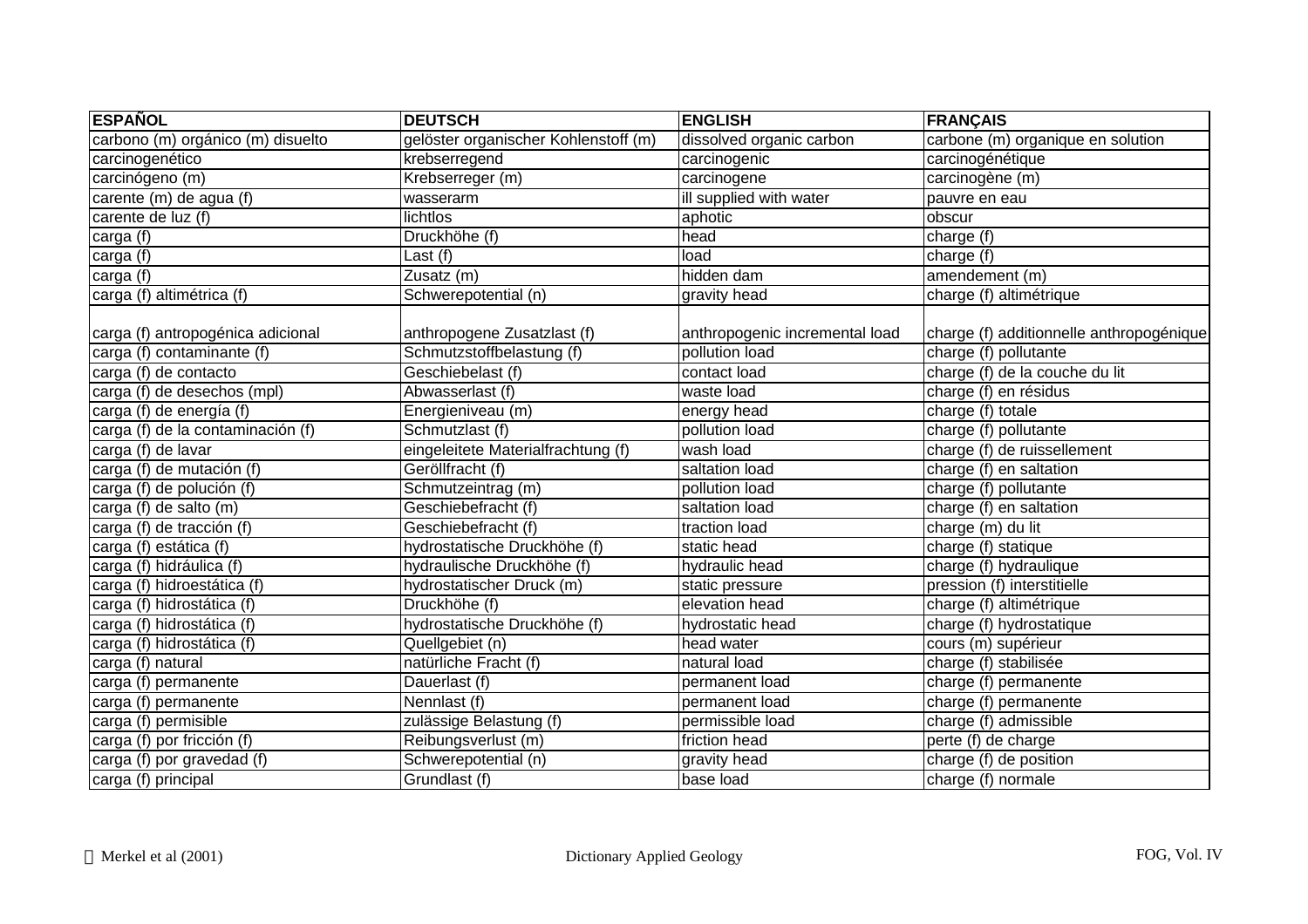| <b>ESPAÑOL</b>                     | <b>DEUTSCH</b>                         | <b>ENGLISH</b>        | FRANÇAIS                               |
|------------------------------------|----------------------------------------|-----------------------|----------------------------------------|
|                                    |                                        |                       |                                        |
| carga (f) superficial              | elektrostatische Oberflächenladung (f) | surface charge        | charge (f) superficielle               |
| carga (f) suspendida (f)           | Schwebfracht (f)                       | suspended load        | charge (f) en suspension               |
| carga (f) suspendida (f)           | Schwebstoffbelastung (f)               | suspended load        | charge (f) en suspension               |
| carga de dinamita                  | Dynamitladung (f)                      | dynamite charge       | charge (f) de dynamite                 |
| cargar                             | belasten                               | charge                | imputer                                |
| cargas (f) externas (f)            | externe Belastung (f)                  | external loads        | charge (f) extérieure                  |
| cargas (f) externas (f)            | Fremdbelastung (f)                     | external loads        | charge (f) accidentelle                |
| cargas (fpl) de polución (f)       | Verschmutzerabgabe (f)                 | pollution charges     | redevances (fpl) de pollution          |
| cargos (mpl) de usuario (m)        | Verbraucherabgaben (fpl)               | user charges          | redevances (fpl) pour service rendu    |
| carrera (f) total                  | Gesamtabfluß (m)                       | total runoff          | ruissellement (m) total                |
| carrete (m)                        | Kurbel (f)                             | reel                  | touret (m)                             |
| carrete (m)                        | Seiltrommel (f)                        | cable reel            | tambour (m) du câble                   |
| carro (m) tanque (m)               | Kesselwagen (m)                        | tank car              | wagon-citerne (m)                      |
| carst (m)                          | Karst (m)                              | karst                 | karst (m)                              |
| carta (f) potenciométrica (f)      | Karte (f) der Grundwasserhöhenlinien   | potentiometric map    | carte (f) piézométrique                |
|                                    | Aufzeichnung (f) mittels Band- oder    |                       |                                        |
| carta (f) de registro (m) continuo | Trommelschreiber                       | strip chart recording | enregistrement (m) continu             |
| carta (f) de suelos (mpl)          | Bodenkarte (f)                         | soil map              | carte (f) des sols                     |
|                                    |                                        |                       |                                        |
| carta (f) del campo (m)            | Arbeitskarte (f)                       | field map             | document (m) cartographique de travail |
| carta (f) hidrogeológica (f)       | hydrogeologische Karte (f)             | hydrogeologic map     | carte (f) hydrogéologique              |
| carta (f) interpretativa (f)       | interpretierende Karte (f)             | interpretative map    | carte (f) d'interprétation             |
| cárter (m)                         | Gehäuse (n)                            | housing               | carter (m)                             |
| cartografía (f) conformante        | konforme Abbildung (f)                 | conformal mapping     | transformation (f) conforme            |
| cartografía (f) de ajuste          | konforme Abbildung (f)                 | conformal mapping     | représentation (f) conforme            |
| casa (f) de bombas (fpl)           | Pumpenkammer (f)                       | pump house            | abri (m) des pompes                    |
| cascada (f)                        | Kaskade (f)                            | cascade               | cascade (f)                            |
| cascada (f)                        | Wasserfall (m)                         | cascade               | cascade (f)                            |
| cascada (f) de estalagmitas (fpl)  | Sinter(wasser)fall (m)                 | flowstone formation   | cascade (f) stalagmitique              |
| casquete glacial (m)               | Eiskappe (f)                           | ice cap               | calotte (f) glacière                   |
| casquillo (m) sujetacable (m)      | Kausche (f)                            | rope socket           | cosse (f) de câble                     |
| catalizador (m)                    | Katalysator (m)                        | catalyst              | catalyseur (m)                         |
| catar                              | Geschmack (m)                          | taste                 | saveur (f)                             |
| catarata (f)                       | Stromschnelle (f)                      | cataract              | cataracte (m)                          |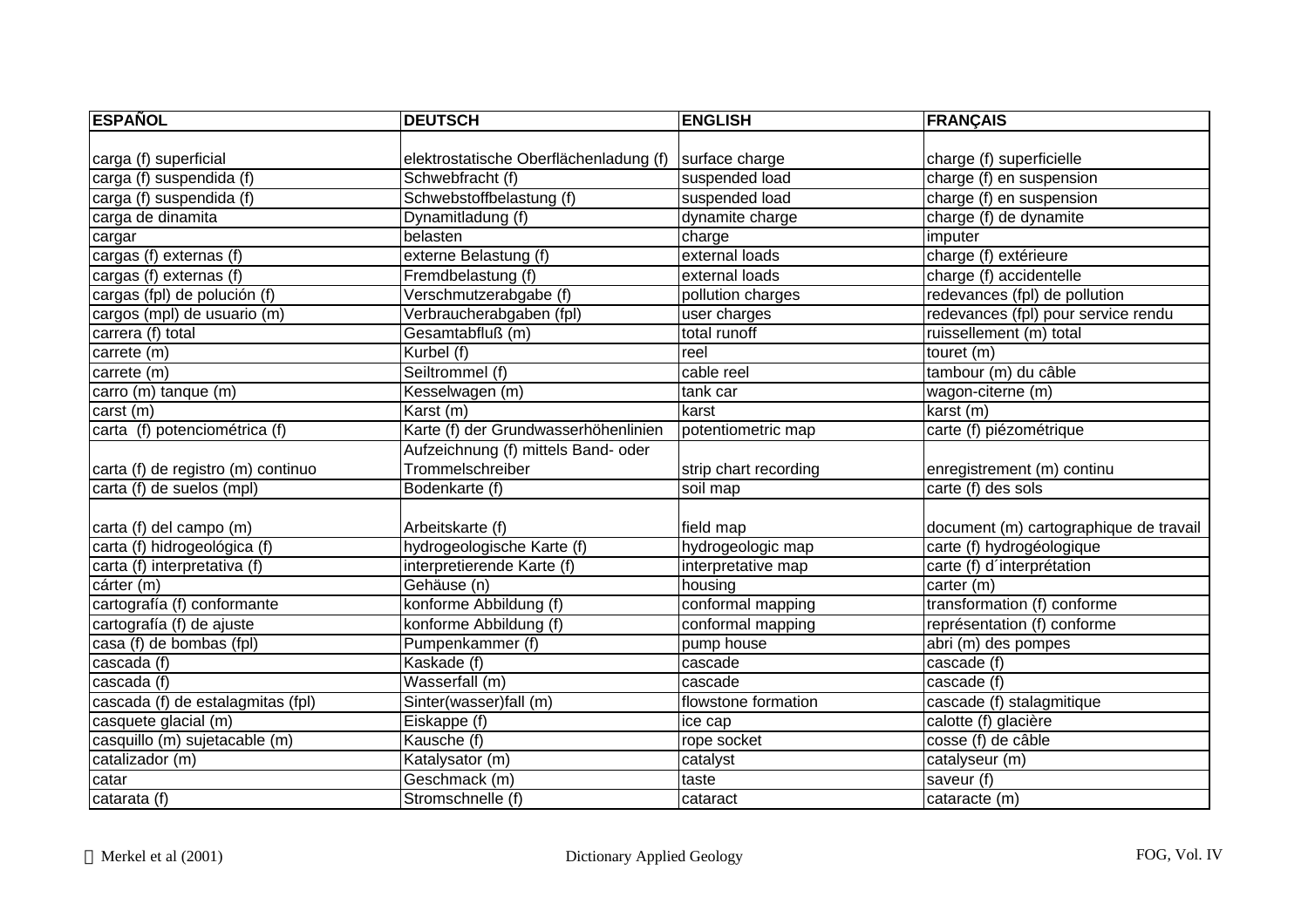| <b>ESPAÑOL</b>                            | <b>DEUTSCH</b>                      | <b>ENGLISH</b>              | <b>FRANÇAIS</b>                     |
|-------------------------------------------|-------------------------------------|-----------------------------|-------------------------------------|
| catarata (f) de agua (f) subterránea      | Grundwasserüberfall (m)             | groundwater cascade         | cascade (f) souterraine             |
| catastrofe                                | Katastrophe (f)                     | catastrophe                 | catastrophe (f)                     |
| categorización (f)                        | Einstufung (f)                      | rating                      | détermination (f)                   |
| caterpilar (m)                            | Plannierraupe (f)                   | bulldozer                   | bouteur (m)                         |
| catión (m)                                | Kation (n)                          | cation                      |                                     |
| caudal (m) del agua (f) subterránea       | Grundwasserabfluß (m)               | groundwater flow            | écoulement (m) souterrain           |
| caudal (m)                                | Abfluß (m)                          | discharge                   | écoulement (m)                      |
| caudal (m)                                | Ausfließen (n)                      | flow                        | écoulement (m)                      |
| caudal (m)                                | Strom (m)                           | stream                      | rivière (f)                         |
| caudal (m) anual                          | Jahresabfluß (m)                    | annual flow                 | écoulement (m) annuel               |
| caudal (m) de agua (f) de la tormenta (f) | Starkregenabfluß (m)                | storm-water flow            | écoulement (m) das eaux de pluie    |
| caudal (m) de agua subterránea (f)        |                                     |                             | module (m) spécifique d'écoulement  |
| específica (f)                            | spezifische Grundwasserspende (f)   | specific groundwater runoff | souterrain                          |
| caudal (m) de derrame (m)                 | Stammabfluß (m)                     | stemflow                    | ruissellement (m) le long du tronc  |
| caudal (m) laminar                        | flächenhafter Erguß (m) (~von Lava) | sheet flow                  | épanchement (m) effusif en couche   |
| caudal (m) no saturado (m)                | ungesättigte Strömung (f)           | unsaturated flow            | écoulement (m) en régime non-saturé |
| caudal (m) pico (m)                       | Spitzenabfluß (m)                   | peak runoff                 | écoulement (m) de pointe            |
| caústico                                  | ätzend                              | caustic                     | caustique                           |
| cavar                                     | ausschachten                        | dig                         | creuser                             |
| caverna (f)                               | Grotte (f)                          | cavern                      | caverne (f)                         |
| caverna (f) principal                     | ursprüngliche Höhle (f)             | primary cave                | cavité (f) syngénétique             |
| caverna (f) singenética (f)               | ursprüngliche Höhle (f)             | syngenetic cave             | cavité (f) syngénétique             |
| caverna glacial (m)                       | Gletscherhöhle (f)                  | glacier cave                | cavité (f) de glacier               |
| cavernas (fpl), huecos (mpl)              | Hohlräume (mpl)                     | voids                       | vides (mpl)                         |
| cavidad (f)                               | Hohlraum (m)                        | cavity                      | cavité (f)                          |
| cavidad (f)                               | Höhlung (f)                         | cavity                      | cavité (f)                          |
| cavidad (f)                               | Loch (n)                            | hole                        | cavité (f)                          |
| cavidad (f)                               | $\overline{\text{Nachfall}}$ (m)    | caving                      | éboulement (m)                      |
|                                           | Wasserspeicherung (f) an der        |                             | emmagasinement (m) dans les         |
| cavidad (f) de almacenamiento (f)         | Bodenoberfläche                     | pocket storage              | dépressions du sol                  |
| cazo (m)                                  | Schöpfer (m)                        | dipper                      | godet (m)                           |
| cebadero (m) vacuno                       | Rindermastanlage (f)                | cattle feed lot             | parc (m) à bovins                   |
| cedazo (m)                                | Saugkorb (m)                        | strainer                    | crépine (f) filtrante               |
| cedazo (m)                                | $\overline{\text{Sieb}}$ (n)        | screen                      | tamis (m)                           |
| cedazo (m) de alambre (m)                 | Drahtsiebe (npl)                    | wire screens                | tamis (m) en toile métallique       |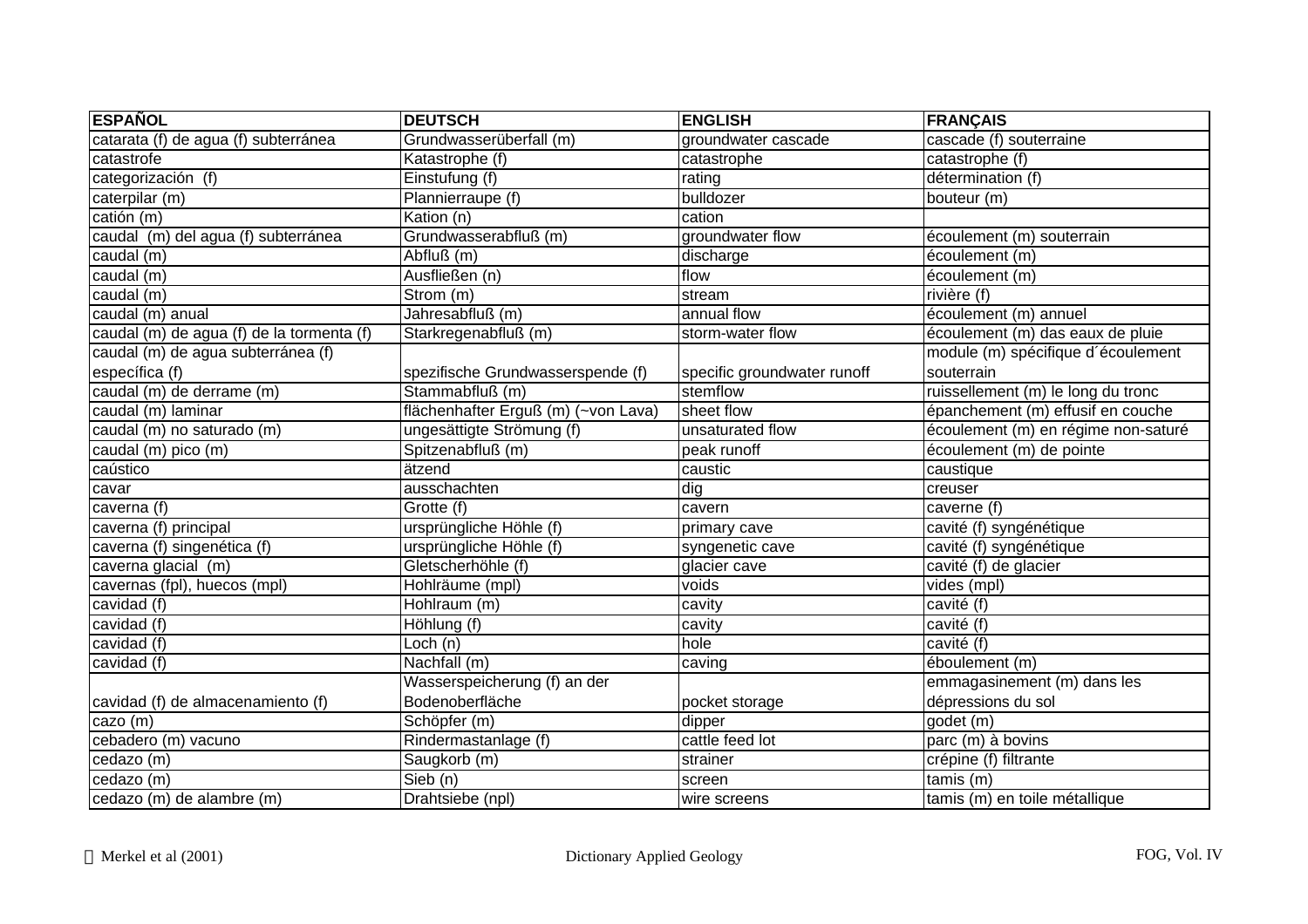| <b>ESPAÑOL</b>                        | <b>DEUTSCH</b>          | <b>ENGLISH</b>               | <b>FRANÇAIS</b>                         |
|---------------------------------------|-------------------------|------------------------------|-----------------------------------------|
| cedazo (m) de viento (m)              | Windschutz (m)          | wind screen                  | brise-vent (m)                          |
| cedencia (f) a la tensión (f)         | Zugfestigkeit (f)       | tensile yield                |                                         |
| celda (f) de flujo (m)                | Durchflußmeßzelle (f)   | flow-through cell            | cellule (f) d'écoulement                |
| celda (f) de medición (f)             | Meßzelle (f)            | measuring cell               | cellule (f) de mesure                   |
| celda (f) de mezcado (m)              | Vermischungstank (m)    | mixing cell                  | boîte (f) de mélange                    |
| celda (f) de presión (f)              | Druckdose (f)           | pressure cell                | cellule (f) piézométrique               |
| celda (f) piezométrica (f)            | Druckmeßdose (f)        | pressure cell                | cellule (f) piézométrique               |
| celda (f) unitaria (f)                | Elementarzelle (f)      | unit cell                    | maille (f) élémentaire                  |
| cellisca (f)                          | Schlacken (m)           | sleet                        | giboulée (f)                            |
| cementación (f)                       | Zementation (f)         | cementation                  | cimentation (f)                         |
| cementar                              | zementieren             | cement                       | cimenter                                |
| cementerio (m) de desechos (mpl)      |                         |                              |                                         |
| radioactivos (mpl)                    | Atommülldeponie (f)     | radioactive waste repository | cimetière (m) de déchets radioactifs    |
| cemento (m)                           | Zement (m)              | cement                       | ciment (m)                              |
| cemento (m) para agua (f) subterránea | Ausfällungszement (m)   | groundwater cement           | ciment (m) illuvial                     |
| cemento (m) para agua (f) subterránea | Grundwasserzement (m)   | groundwater cement           | ciment (m) illuvial                     |
| ceniza (f)                            | Asche (f)               | ash                          | cendres (fpl)                           |
| ceniza (f) granular                   | Staubasche (f)          | granular ash                 | cendres (fpl) pulvérulentes             |
| ceniza (f) volátil                    | Flugasche (f)           | fly ash                      | cendres (fpl) volantes                  |
| ceniza (f) volátil                    | Tephra (f)              | tephra                       | téphrite (f)                            |
| cenizas (fpl) de combustible (m)      | Brennstoffasche (f)     | fuel ash                     | cendres (fpl) de combustibles           |
| cenizas (fpl) volcánicas (fpl)        | Vulkanasche (f)         | volcanic ashes               | cendres (fpl) volcaniques               |
| Cenozóico (m)                         | Känozoikum (n)          | Cenozoic                     | Cénozo?que (m)                          |
| centelleo (m)                         | Szintillation (f)       | scintillation                | scintillation (f)                       |
| centigrado                            | Grad Celsius (n)        | centigrade                   | degré (m) centésimal                    |
| central (f) de energía (f) eólica (f) | Windkraftwerk (n)       | wind power plant             |                                         |
| central (f) eléctrica                 | Kraftwerk (n)           | conventional power plant     | centrale (f) thermique                  |
| central (f) eléctrica (f)             | Elektrizitätswerk (n)   | electric power station       | centrale (f) électrique                 |
| central (f) geotérmica (f)            | Erdwärmekraftwerk (n)   | geothermal power plant       | centrale (f) géothermique               |
| central (f) geotérmica (f)            | Geothermalkraftwerk (n) | geothermal power plant       | centrale (f) géothermique               |
| central (f) hidroeléctrica            | Wasserkraftwerk (n)     | hydroelectric power plant    | usine (f) hydraulique                   |
| centralizar                           | Zentrierkorb (m)        | centralizer                  | stablisateur (m)                        |
| centriguga (f)                        | Zentrifugat (n)         | centrifugate                 | centrifugat (m)                         |
| centro (m) de gravedad                | Schwerpunkt (m)         | center of gravity            | $\overline{\text{centre}}$ (m) de masse |
| ceolita (f), zeolita (f)              | Zeolit (m)              | zeolite                      | zéolite (m)                             |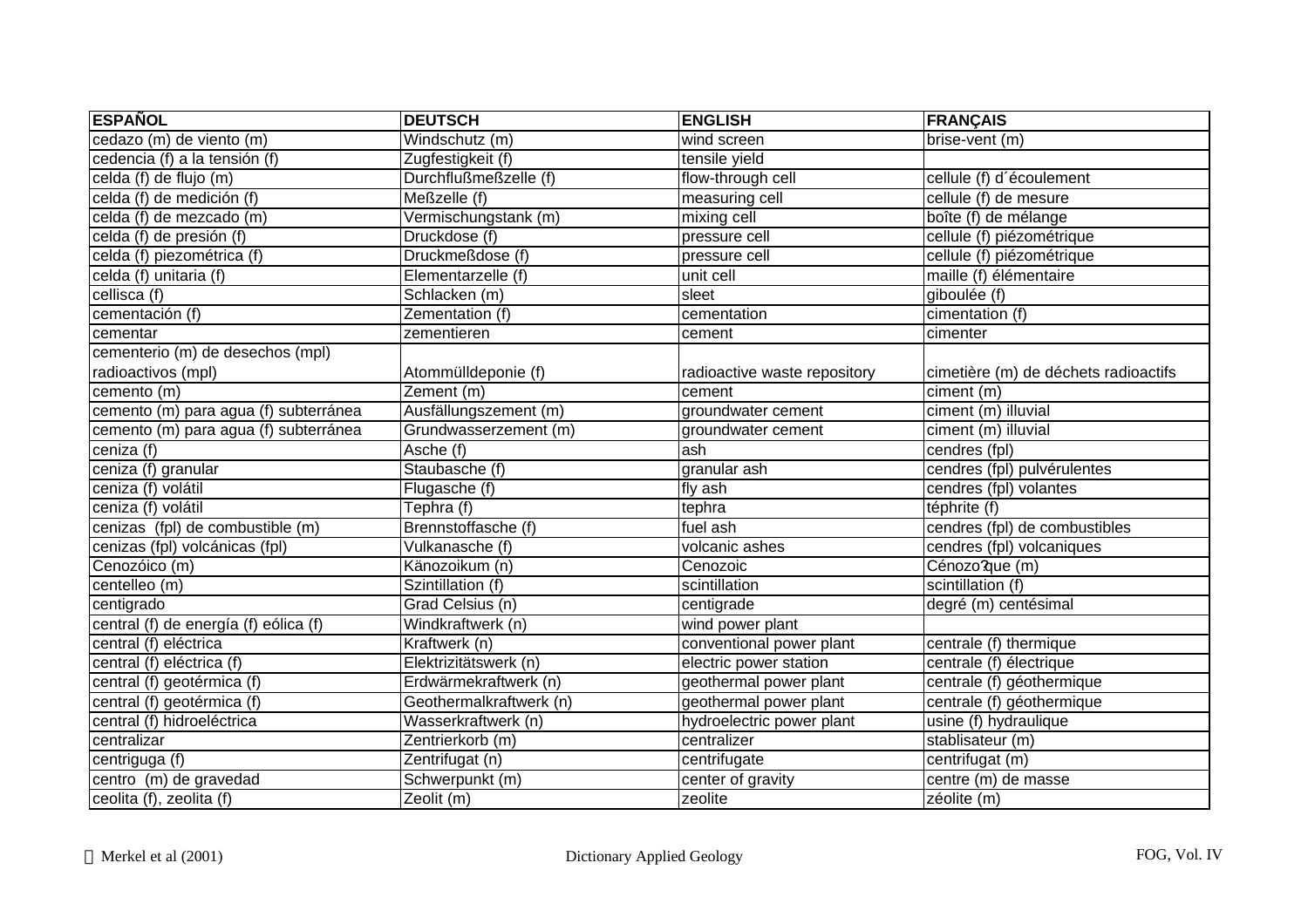| <b>ESPAÑOL</b>               | <b>DEUTSCH</b>             | <b>ENGLISH</b>         | <b>FRANÇAIS</b>                    |
|------------------------------|----------------------------|------------------------|------------------------------------|
| cercado (f) de gour          | Sinterrand (m)             | rimstone barrier       | margelle (f)                       |
| cercado (m) del pozo (m)     | Brunnenrand (m)            | well enclosure         | margelle (f) d'un puits            |
| cerrar                       | versiegeln                 | seal                   | sceller                            |
| $c$ erro $(m)$               | Inselberg (m)              | inselberg              |                                    |
| certificado (m) de recepción | Annahmebescheinigung (f)   | acceptance certificate | attestation (f) de prise en charge |
| césped (m)                   | Grasnarbe (f)              | sod                    | couche (f) herbeuses               |
| chaparrón (m)                | Wolkenbruch (m)            | burst                  | pluie (f) torrentielle             |
| chaparrón (m)                | Wolkenbruch (m)            | cloudburst             | averse (f) torrentielle            |
| chaparrón (m)                | Wolkenbruch (m)            | cloudburst             | pluie (f) torrentielle             |
| chaqueta (f)                 | Stecker (m)                | jack                   | connecteur male (m)                |
| charco (m)                   | Teich (m)                  | pond                   | mare $(f)$                         |
| charco (m) de gour (m)       | Sintermuschel (f)          | rimstone pool          | gour (m)                           |
| chasis (m)                   | Gestell (n)                | rack                   | châssis (m)                        |
| chatarra (f)                 | vulkanische Schlacke (f)   | slag                   | scorie (f)                         |
| chiflón (m)                  | Strahl (m)                 | jet                    | jet(m)                             |
| chimenea (f)                 | Kamin (m)                  | chimney                | cheminée (f)                       |
| chimenea (f)                 | Schlot (m)                 | chimney                | cheminée (f)                       |
| chispas (fpl) de hielo (m)   | Eisbrei(m)                 | frazil                 | frazil $(m)$                       |
| choque (m)                   | Stoß(m)                    | impact                 | choc(m)                            |
| chorrear                     | Leck (n)                   | spill                  | déversement (m)                    |
| chorreo (m)                  | Undichtigkeit (f)          | leak                   | fuite (f)                          |
| chorro (m)                   | Pechkohle (f)              | jet                    | jais (m)                           |
|                              | Fluß (m) ohne Anschluß ans |                        |                                    |
| chorro (m) aislado (m)       | Grundwasser                | insulated stream       | rivière (f) isolée                 |
| chorro (m) de agua (f)       | Wasserspülung (f)          | flush                  | chasse (f) d'eau                   |
| chorro (m) de agua (f)       | Wasserstrahl (m)           | water jet              | jet (m) d'eau                      |
| chromo (m)                   | Chrom (n)                  | chromium               | chrome (m)                         |
| cianazina (f)                | Cyanazin (n)               | cyanazine              | cyanazine (m)                      |
| cianida (f)                  | Zyanid (n)                 | cyanide                | cyanure(m)                         |
| cianuro (m) de potasio (m)   | Zyankali (n)               | potassium cyanide      | cyanure (m) de potassium           |
| ciclo (m)                    | Zyklus (m)                 | cycle                  | cycle (m)                          |
| ciclo (m) alimentario        | Nahrungskreislauf (m)      | food cycle             | cycle (m) alimentaire              |
| ciclo (m) de carbono (m)     | Kohlenstoffkreislauf (m)   | carbon cycle           | cycle (m) de carbon                |
| ciclo (m) de deshielo (m)    | Frost-Tau-Wechsel (m)      | freeze-thaw-cycling    |                                    |
| ciclo (m) de la basura (f)   | Abfallzyklus (m)           | waste cycle            | cycle (m) des déchets              |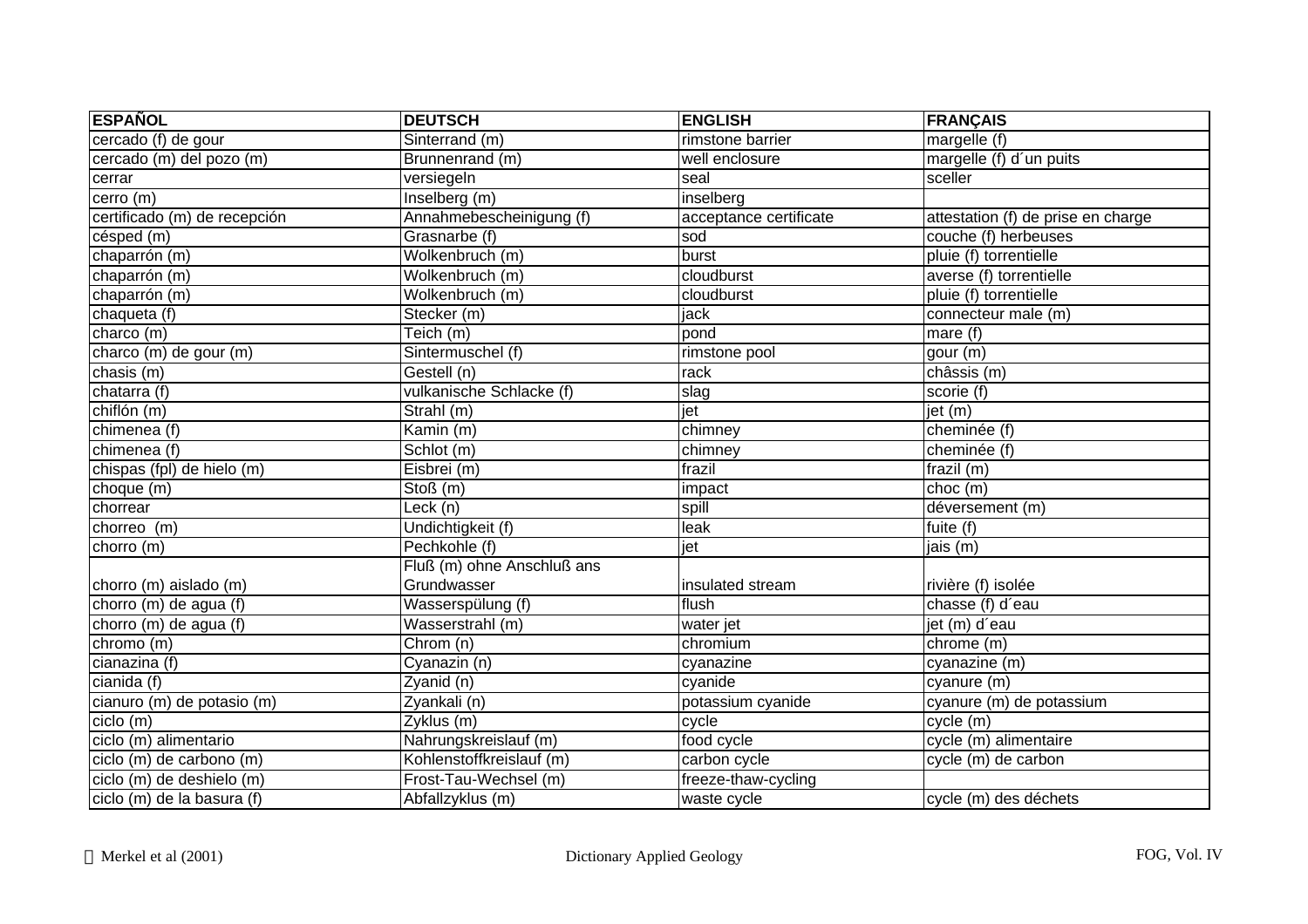| <b>ESPAÑOL</b>                                | <b>DEUTSCH</b>                       | <b>ENGLISH</b>             | <b>FRANÇAIS</b>                      |
|-----------------------------------------------|--------------------------------------|----------------------------|--------------------------------------|
| ciclo (m) del desecho (m)                     | Abfallkreislauf (m)                  | waste cycle                | cycle (m) des déchets                |
| ciclo (m) global geoquímico (m)               | globaler geochemischer Kreislauf (m) | global geochemical cycle   | cycle (m) global géochimique         |
| ciclo (m) hidrológico (m)                     | hydrologischer Kreislauf (m)         | hydrologic cycle           | cycle (m) hydrologqie                |
| ciclo (m) hidrológico; ciclo (m) del agua (f) | Wasserkreislauf (m)                  | water cycle                | cycle (m) d'eau                      |
| ciénaga $\overline{(f)}$                      | Morast (m)                           | quagmire                   | bourbe (f)                           |
| ciénaga (f)                                   | Sumpf                                | swamp                      | marcéage (m)                         |
|                                               | Auflassen (n) einer Bohrung/eines    |                            | abandonnement (m) réglementaire d'un |
| cierre (m) del pozo (m)                       | <b>Brunnens</b>                      | well closure               | puits                                |
| cilindro (m) de medición (f)                  | Meßlatte (f)                         | measuring rod              | jauge (f)                            |
| cima (f)                                      | Gipfel (m)                           | summit                     | sommet (m)                           |
| cima(f)                                       | Höhepunkt (m)                        | crest                      | sommet (m)                           |
| cima (f) máxima                               | Maximalpegel (m)                     | crest gauge                | échelle (f) à maximums               |
| cimentación (f)                               | Fundament (n)                        | foundation                 | fondement (m)                        |
| cinabrio (m)                                  | Zinnober (n)                         | cinnabar                   | cinabre (m)                          |
| $cinc(m)$ , zinc $(m)$                        | Zink (n)                             | zinc                       | zinc(m)                              |
| cincel(m)                                     | Meißelspiel (n)                      | bit clearance              | jeu (m) du trépan                    |
| cinética (f) de adsorpción (f)                | instationäre Kalibrierung (f)        | time dependant calibration | cinétique (f) d'adsorption           |
| cinética (f) de primer orden                  | Kinetik (f) erster Ordnung           | first order kinetics       | cinétique (f) de réaction linéaire   |
| cinética (f) de primer orden                  | lineare Reaktionskinetik (f)         | first order kinetics       | cinétique (f) de réaction linéaire   |
| cinturón intermedio (m)                       | Übergangszone (f)                    | intermediate belt          | zone (f) de transition               |
| circón (m)                                    | $2$ irkon (m)                        | zircon                     | zircon (m)                           |
| circuito (m)                                  | Kreis (m)                            | loop                       | boucle (f)                           |
| circuito (m)                                  | Schleife (f)                         | loop                       | boucle (f)                           |
| circuito (m) de integración (m)               | Integratorschaltung (f)              | integrating circuit        | circuit (m) intégrant                |
| circuito (m) de la curva (f) de velocidad     | Abflußschleife (f)                   | loop of the rating curve   | crochet (m) de la courbe de tarage   |
| circuito (m) de limnímetros                   | Kettenpegel (m)                      | chain gage                 | jauge (f) à chaîne                   |
| circuito (m) de medición (f)                  | Meßkreis (m)                         | measuring circuit          | circuit (m) de mesure                |
| circuito (m) integrado (m)                    | integrierte Schaltung (f)            | integrated circuit         | circuit (m) intégré                  |
| circulación (f) de lodo (m)                   | Spülungskreislauf (m)                | mud circulation            | circulation (f) de boue              |
| circulación (f) inversa (f)                   | Gegenstromspülung (f)                | reverse circulation        | circulation (f) inverse              |
| circulación (f) invertida (f)                 | Umkehrspülung (f)                    | reverse circulation        | circulation (f) inverse              |
| circular                                      | zirkulieren                          | circulate                  | cycler                               |
| cisterna (f)                                  | Zisterne (f)                         | cistern                    | citerne (f)                          |
| clarificación (f)                             | Klärung (f)                          | clarification              | clarification (f)                    |
| claro                                         | klar                                 | clear                      | clair                                |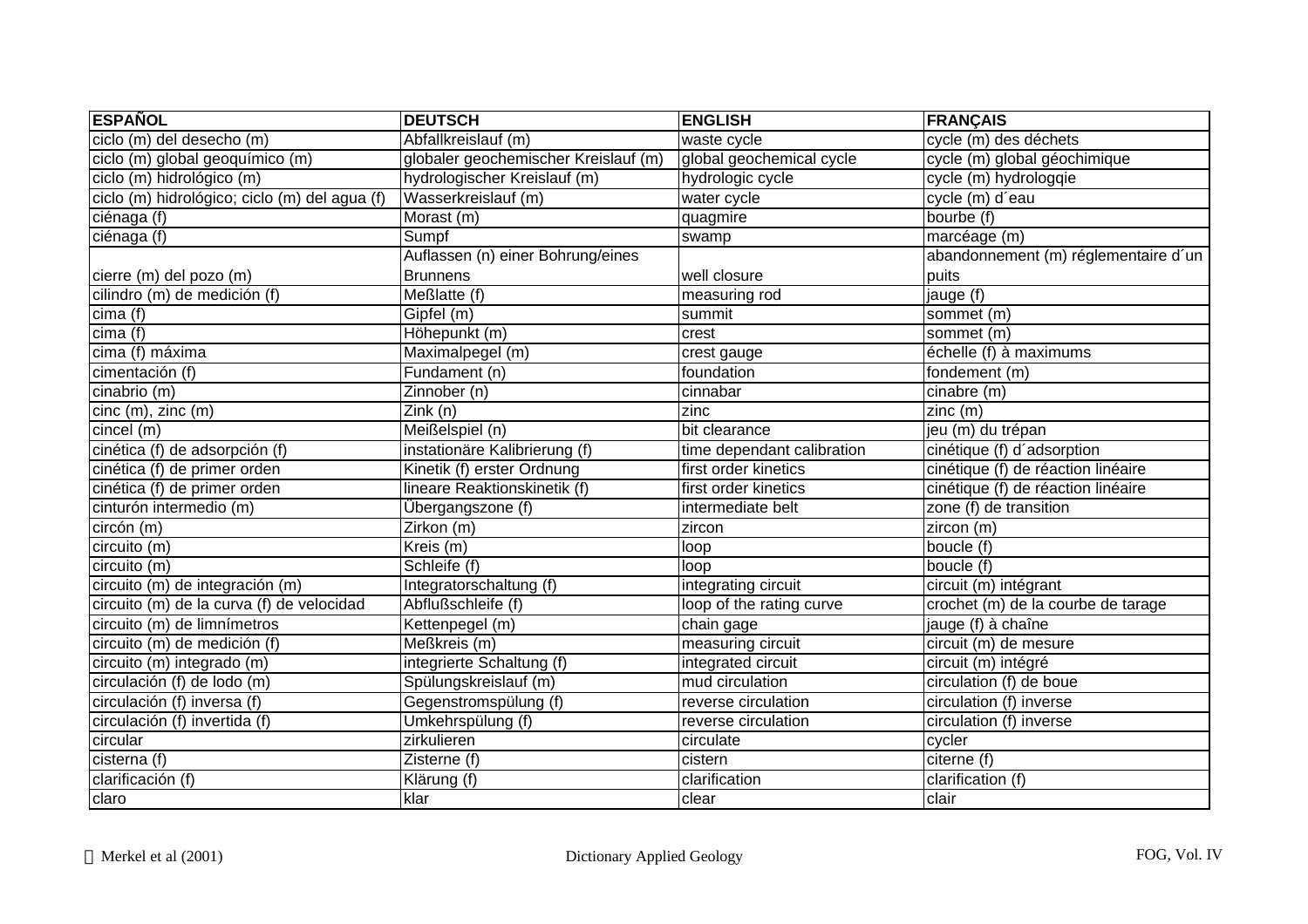| <b>ESPAÑOL</b>                    | <b>DEUTSCH</b>                    | <b>ENGLISH</b>           | <b>FRANÇAIS</b>                      |
|-----------------------------------|-----------------------------------|--------------------------|--------------------------------------|
| clasificación (f)                 | Rangordnung (f)                   | rating                   | classification (f)                   |
| clasificación (f) granulométrica  | gut sortierte Kornklasse (f)      | well-sorted grains       | granulométrie (f) uniforme           |
| clasificación (f) hidráulica (f)  | hydraulisches Klassieren (n)      | hydraulic sorting        | classement (m) hydraulique           |
| clasificación (f) manual          | Aussortieren (n) mittels Hand     | hand sorting             | triage (m) manuel                    |
| clasificado (m)                   | gradiert                          | graded                   | granoclassé                          |
| cláusulas (fpl)                   | Auflagen (fpl)                    | stipulations             | charges (fpl)                        |
|                                   | Verwahren (n) einer Bohrung/eines |                          | abandonnement (m) réglementaire d'un |
| clausura (f) del pozo (m)         | <b>Brunnens</b>                   | well closure             | puits                                |
| clima(m)                          | Klima $(n)$                       | climate                  | climat (m)                           |
| clima (m) ecológico (m)           | Ökoklima (n)                      | ecoclimate               | climat (m) écologique                |
| cloaca (f)                        | Kloake $(f)$                      | sewer                    | cloaque (m)                          |
| cloaca (f) sanitaria (f)          | Schmutzwasserkanal (m)            | sanitary sewer           | égout (m) séparatif                  |
| cloración (f)                     | Chlorierung (f)                   | chlorination             | verdunisation (f)                    |
| cloración (f)                     | Chlorung (f)                      | chlorination             | chloration (f)                       |
| cloramben                         | Chloramben (n)                    | chloramben               | chloramben (m)                       |
| clordano (m)                      | Chlordan (n)                      | chlordane                | chlordane (m)                        |
| clorita (f)                       | $\overline{Ch}$ lorit (n)         | chlorite                 | $chlorite$ (m)                       |
| cloro (m)                         | Chlor(n)                          | chlorine                 | chlore (m)                           |
| clorobenceno (m)                  | Chlorbenzol (n)                   | chlorobenzene            | monochlorobenzène (m)                |
| clorodibromometano (m)            | Chlordibromomethan (n)            | chlorodibromomethane     | chlorodibromométhane (m)             |
| cloroetano (m)                    | Chlorethan (n)                    | chloroethane             | chloroéthane (m)                     |
| cloroetilvinil eter               | Chlorethylvinyläther (m)          | chloroethylvinyl ether   | éther (m) chloroéthylvinylique       |
| clorofila (f)                     | Blattgrün (n)                     | chlorophyll              | chlorophylle (f)                     |
| clorofila (f)                     | Chlorophyll (n)                   | chlorophyll              | chlorophylle (f)                     |
| cloroformo (m)                    | Chloroform (n)                    | chloroform               | chloroforme (m)                      |
| cloroformo (m)                    | Chloroform (n)                    | chloroform               | trichlorométhane (m)                 |
| clorometano                       | Chlormethan (n)                   | chloromethane            | chlorométhane                        |
| clorometano (m), metilcloruro (m) | Chlormethan (n)                   | chloromethane            | chlorure (m) de méthyle              |
| cloropirífo (m)                   | Chlorpyrifos (n)                  | chloropyrifos            | chloropyrifose (m)                   |
| cloruro (m)                       | Chlorid (n)                       | chloride                 | chlorure (m)                         |
| cloruro (m) de alilo (m)          | Allylchlorid (n)                  | allyl chloride           | chlorure (m) allylique               |
| cloruro (m) de polivinilo         | Polyvinylchlorid (PVC) (n)        | polyvinyl chloride (PVC) | chlorure (m) de polyvinyle           |
| cloruro (m) de potasio (m)        | Kaliumchlorat (n)                 | potassium chloride       | chlorure (m) de potassium            |
| cloruro de metileno (m)           | Methylenchlorid (n)               | methylene chloride       | chlorure (m) de méthylène            |
| cloruro de vinilo (m)             | Vinylchlorid (n)                  | vinyl chloride           | chlorure (m) de vinyle               |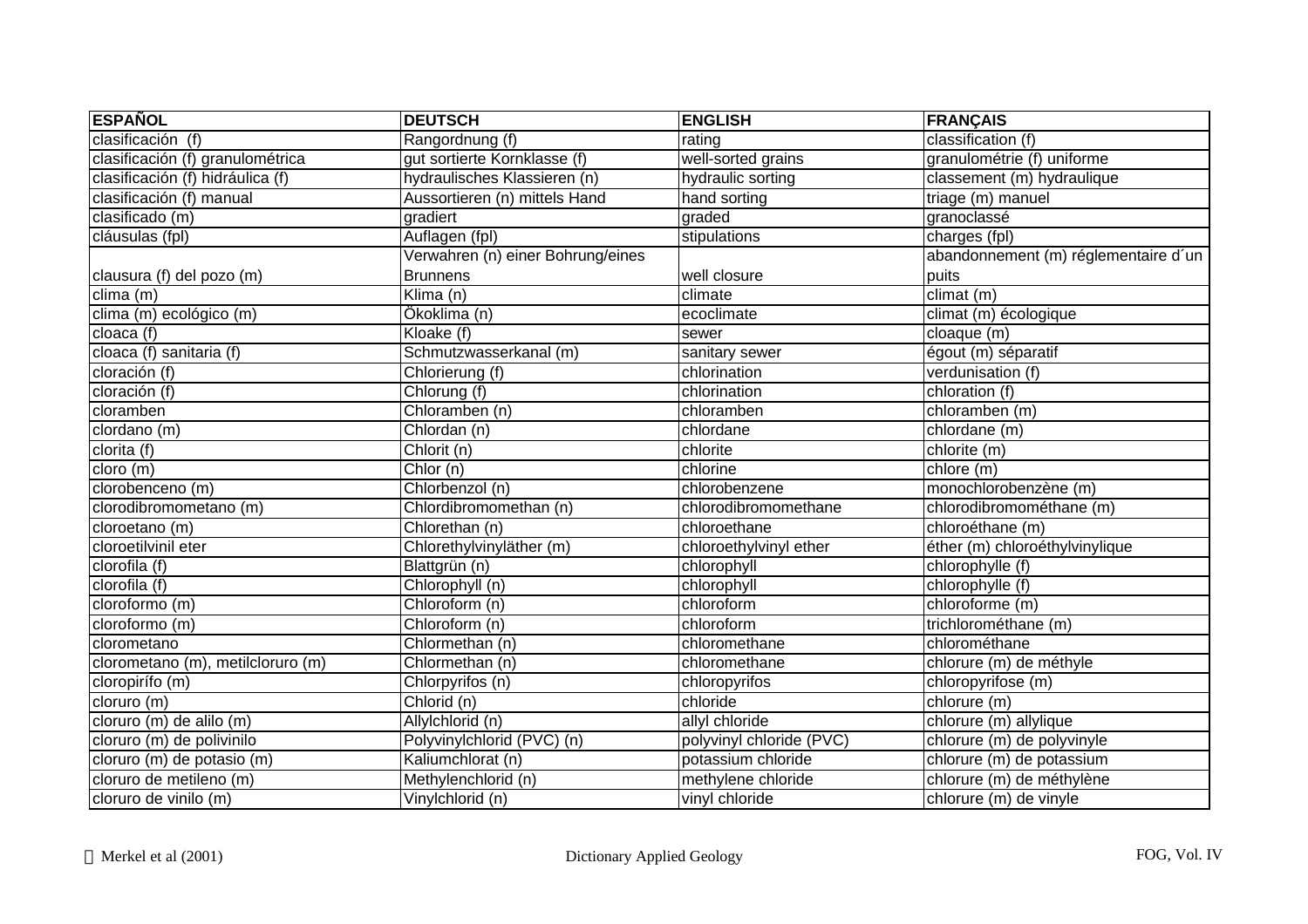| <b>ESPAÑOL</b>                             | <b>DEUTSCH</b>                       | <b>ENGLISH</b>              | <b>FRANÇAIS</b>                       |
|--------------------------------------------|--------------------------------------|-----------------------------|---------------------------------------|
| cloruro libre                              | chlorfrei                            | chlorine-free               | sans chlore                           |
| cloruro mercuroso (m)                      | Kalomel (n)                          | mercurous chloride          | chlorure (m) mercureux                |
| coagulación (f)                            | Koagulation (f)                      | coagulation                 | caogulation (f)                       |
| coagulación (f)                            | Zusammenballung (f)                  | coagulation                 | caogulation (f)                       |
| coágulos (m)                               | Klümpchen (n)                        | clots                       |                                       |
| cobalto (m)                                | Kobalt (n)                           | cobalt                      | cobalt (m)                            |
| cobertura (f) continua                     | Zwischenabdeckung (f)                | continuous covering         | couverture (f) journalière            |
| cobertura de plantas                       | Fruchtdecke (f)                      | crop cover                  | couverture (f) de plantes             |
| cobre (m)                                  | Kupfer (n)                           | copper                      | cuivre (m)                            |
| co-disposición (f)                         | Mischverkippung (f)                  | co-disposal                 | enfouillement (m) conjoint            |
| coeficiente (f) de escurrimiento (m)       | Abflußbeiwert (m)                    | runoff coefficient          | coefficient (m) de l'écoulement total |
| coeficiente (m) barométrico                | barometrischer Wirkungsgrad (m)      | barometric efficiency       | coefficient (m) barométrique          |
| coeficiente (m) de actividad               | Aktivitätskoeffizient (m)            | activity coefficient        | coefficient (m) d'acitivité           |
| coeficiente (m) de almacenaje (m)          | Speicherkoeffizient (m)              | storage coefficient         | coefficient (m) de stockage           |
| coeficiente (m) de almacenamiento (m)      | Speicherkoeffizient (m)              | storage coefficient         | coefficient (m) d'emmagasinement      |
| coeficiente (m) de bodegaje                | Speicherungsbeiwert (m)              | storage coefficient         | storativité (f)                       |
| coeficiente (m) de contracción             | Kontraktionszahl (f)                 | contraction coefficient     | coefficient (m) de contraction        |
| coeficiente (m) de derrame (m)             | Austrocknungskoeffizient (m)         | outflow coefficient         | coefficient (m) de l'écoulement       |
| coeficiente (m) de descarga                | Entleerungskoeffizient (m)           | discharge coefficient       | coefficient (m) de tarissement        |
| coeficiente (m) de distribución (f)        | Verteilungskoeffizient (m)           | distribution coefficient    | coefficient (m) de distribution       |
| coeficiente (m) de drenaje                 | Entwässerungsbeiwert (m)             | drainage coefficient        | coefficient (m) de déversement        |
| coeficiente (m) de efluente (m)            | Abflußbeiwert (m)                    | outflow coefficient         | coefficient (m) de débit              |
| coeficiente (m) de extinción (f)           | Extinktionskoeffizient (m)           | extinction coefficient      | coefficient (m) d'extinction          |
| coeficiente (m) de fluctuación de la marea |                                      |                             | coefficient (m) de fluctuation par    |
| (f)                                        | Tidenkoeffizient (m)                 | tidal efficiency            | marées                                |
| coeficiente (m) de fricción (f)            | Reibungsbeiwert (m)                  | friction coefficient        | coefficient (m) de frottement         |
| coeficiente (m) de fugas (f)               | Leakage-Koeffizient (m)              | leakage coefficient         | coefficient (m) de drainance          |
| coeficiente (m) de goteo                   | Filterbeiwert (m)                    | seepage coefficient         | coefficient (m) d'infiltration        |
| coeficiente (m) de marchitación (f)        | Welkepunkt (m)                       | wilting coefficient         | point (m) de flétrissure              |
| coeficiente (m) de partición (f)           | Verteilungskoeffizient (m)           | partition coefficient       | coefficient (m) de partition          |
| coeficiente (m) de permeabilidad (f)       | Durchlässigkeitsbeiwert (m)          | coefficient of permeability | coefficient (m) de perméabilité       |
| coeficiente (m) de permeabilidad (f) de    |                                      | laboratory coefficient of   | coefficient (m) de perméabilité du    |
| laboratorio (m)                            | Labor-Durchlässigkeitsbeiwert (m)    | permeability                | laboratoire                           |
| coeficiente (m) de permeabilidad (f)       |                                      | standard coefficient of     | coefficient (m) de perméabilité du    |
| estándar                                   | Standard-Durchlässigkeitsbeiwert (m) | permeability                | laboratoire                           |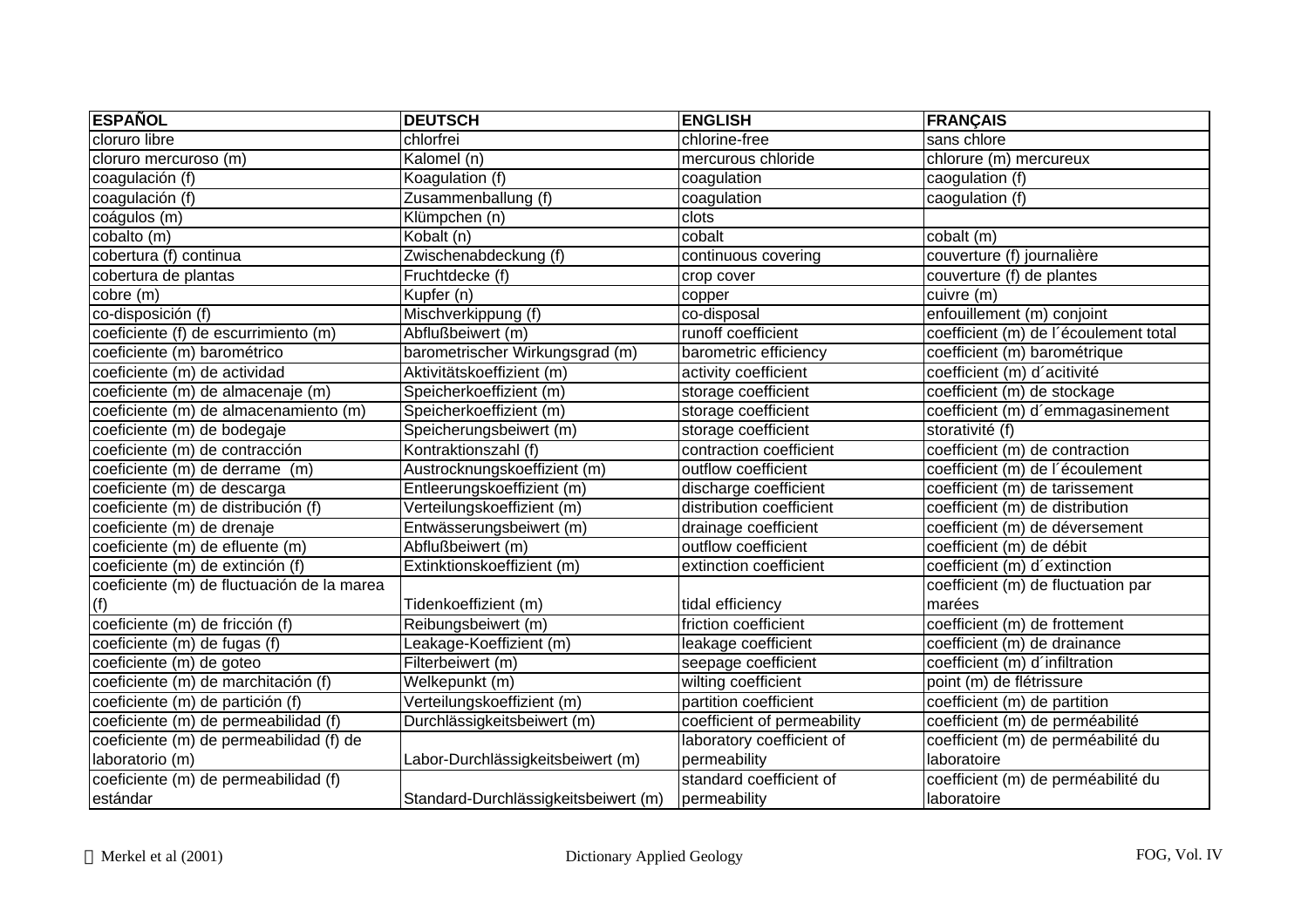| <b>ESPAÑOL</b>                          | <b>DEUTSCH</b>                          | <b>ENGLISH</b>             | <b>FRANÇAIS</b>                         |
|-----------------------------------------|-----------------------------------------|----------------------------|-----------------------------------------|
| coeficiente (m) de permeabilidad (f)    |                                         | unsaturated coefficient of |                                         |
| insaturado (m)                          | ungesättigte Durchlässigkeitsziffer (f) | permeability               | coefficient (m) de perméablité relative |
| coeficiente (m) de permeabilidad (f) no |                                         | unsaturated coefficient of |                                         |
| saturado (m)                            | relativer Durchlässigkeitsbeiwert (m)   | permeability               | coefficient (m) de perméablité relative |
| coeficiente (m) de retardo              | Widerstandsbeiwert (m)                  | drag coefficient           | coefficient (m) de traînée              |
| coeficiente (m) de rugosidad (f)        | Bettrauhigkeitszahl (f)                 | roughness coefficient      | coefficient (m) de rugosité             |
| coeficiente (m) de rugosidad (f)        | Rauhigkeitsbeiwert (m)                  | roughness coefficient      | coefficient (m) de rugosité             |
| coeficiente (m) de uniformidad (f)      | Gleichförmigkeitsziffer (f)             | uniformity coefficient     | coefficient (m) d'uniformité            |
| coeficiente (m) de variación            | relative Streuung (f)                   | coefficient of variation   | indice (m) de variation                 |
| coeficiente (m) de vertedero (m)        | Beiwert (m) eines Wehres                | weir coefficient           | coefficient (m) du déversoir            |
| coeficiente (m) higroscópico (m)        | Hygroskopizität (f)                     | hygroscopic coefficient    | coefficient (m) hygroscopique           |
| coeficiente de infiltración (f)         | Infiltrationsindex (m)                  | infiltration coefficient   | taux (m) d'infiltration                 |
| coherencia $(f)$                        | Bindigkeit (f)                          | cohesion                   | cohésion (f)                            |
| cohesión                                | Haftfestigkeit (f)                      | cohesion                   | cohérence (f)                           |
| cohesión (f)                            | Kohäsion (f)                            | cohesion                   | cohésion (f)                            |
| colador (m)                             | Filterkorb (m)                          | strainer                   | crépine (f) filtrante                   |
| colapso (m)                             | Einsturz (m)                            | collapse                   | écrasement (m)                          |
| colapso (m)                             | Zusammenbruch (m)                       | collapse                   | écrasement (m)                          |
| colapso $(m)$ doline                    | Einsturzdoline (f)                      | collapse doline            | doline (f) d'effondrement               |
| colección (f) de datos (mpl)            | Datensammlung (f)                       | data aquisition            | collection (f) des données              |
| colección (f) de datos (mpl)            | Datensammlung (f)                       | data collection            | collection (f) des données              |
| colector (m) de grasa (f)               | Fettabscheider (m)                      | grease trap                | boîte (f) à graisse                     |
| colector (m) principal                  | Sammelleitung (f)                       | collecting main            | collectuer (m) principal                |
| colector (m) principal                  | Hauptsammler (m)                        | main sewer                 | collecteur (m) principal                |
| coliforme (m) fecal                     | fäkale Koliforme (npl)                  | fecal coliform             | coliformes (fpl) fécaux                 |
| coliforme (m) fecal                     | Fäkalkoli (n)                           | fecal coliform             | coliformes (fpl) fécaux                 |
| colina (f) redondeada (f)               | Drumlin (m)                             | drumlin                    | drumlin (m)                             |
| colina (f) redondeada (f)               | Rundhöcker (m)                          | drumlin                    | drumlin (m)                             |
| colisión (f)                            | Kollision (f)                           | collision                  | collision (f)                           |
| colisión (m)                            | Impakt (m)                              | impact                     | conséquence (f)                         |
| collar (m) de perforación (f)           | Schwerstange (f)                        | drill collar               | masse (f) tige                          |
| coloide (m)                             | Kolloid (n)                             | colloid                    | collo'de (m)                            |
| coloración (f)                          | Färbung (f)                             | coloration                 | coloration (f)                          |
| colorante (m)                           | Farbstoff (m)                           | dye                        | colorant (m)                            |
| colorímetro (m)                         | Colorimeter (n)                         | colorimeter                | colorimètre (m)                         |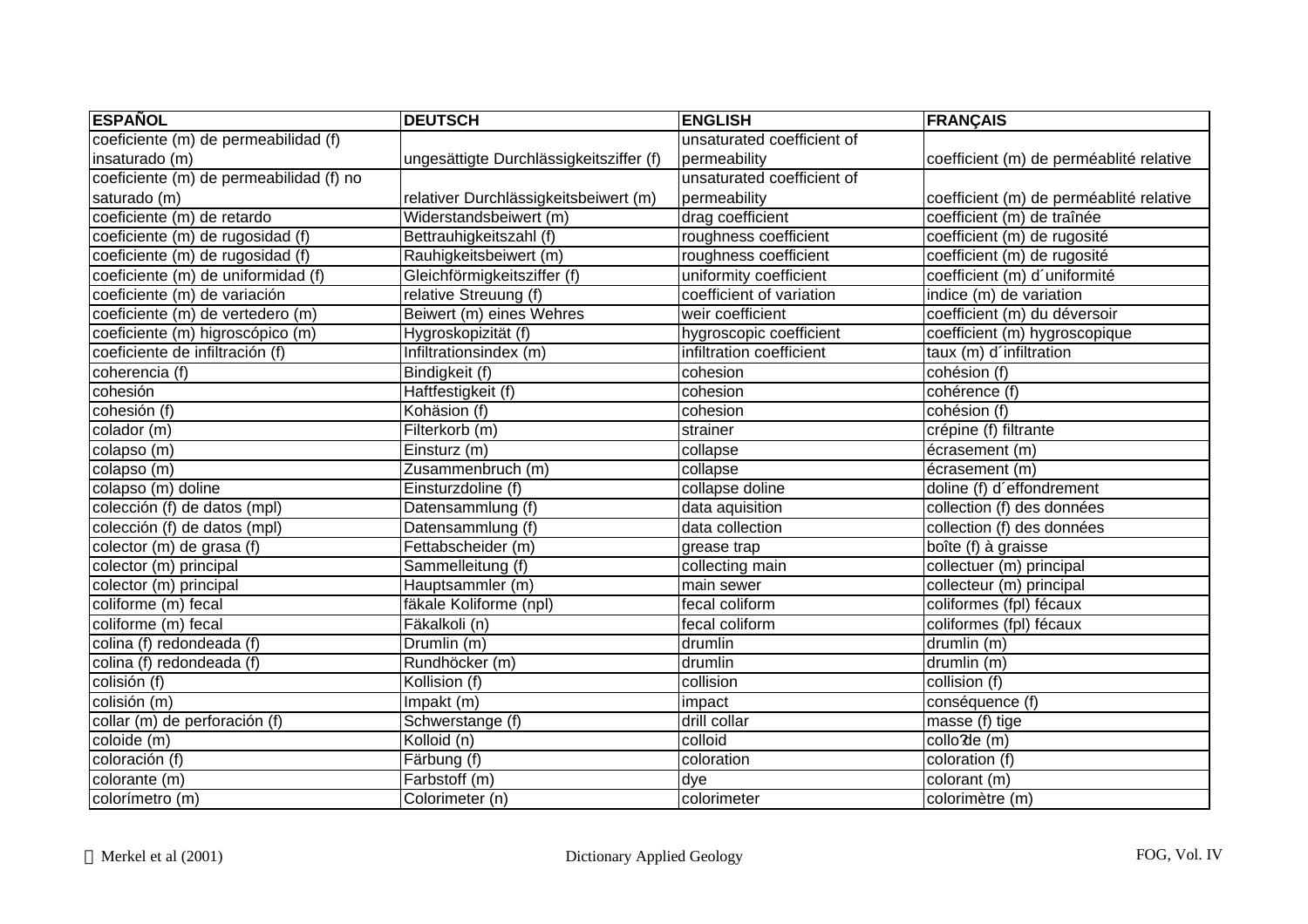| <b>ESPAÑOL</b>                           | <b>DEUTSCH</b>                | <b>ENGLISH</b>        | <b>FRANÇAIS</b>                         |
|------------------------------------------|-------------------------------|-----------------------|-----------------------------------------|
| columna (f) de agua (f)                  | Oberlauf (m)                  | head water            | $\overline{\text{course}(m)}$ supérieur |
| columna (f) de agua (f)                  | Wassersäule (f)               | water column          | colonne (f) d'eau                       |
| columna (f) de charolas (fpl) con mallas |                               |                       |                                         |
| (fpl)                                    | Siebbodenkolonne (f)          | sieve tray column     | colonne (f) à plateau perforés          |
| columna (f) de estratificación (f)       | Schichtfolge (f)              | stratigraphic column  | colonne (f) stratigraphique             |
| columna (f) de lodo (m)                  | Spülungssäule (f)             | mud column            | colonne (f) de boue                     |
| columna (f) de mercurio (m)              | Quecksilbermanometer (n)      | mercury column        | colonne (f) de mercure                  |
| columna (f) de suelo (m)                 | Bodensäule (f)                | soil column           | colonne (f) de sol                      |
| columna (f) geológica (f)                | Schichtprofil (n)             | geological column     | $\overline{coupe}$ (f) lithologique     |
| comarca (f)                              | Gebiet (n)                    | region                | région (f)                              |
| Combustible (m) a chorro (m)             | Düsenbrennstoff (m)           | jet fuel              | carburéacteur (m)                       |
| combustible (m) nuclear agotado (m)      | abgebranntes Brennelement (n) | spent nuclear fuel    | combustible (m) nucléaire irradié       |
| Combustible (m) por reacción (f)         | Düsenkraftstoff (m)           | jet fuel              | carburéacteur (m)                       |
| compactación (f)                         | Kompaktion (f)                | compaction            | compaction (f)                          |
| compactación (f)                         | Verfestigung (f)              | consolidation         | lapidification (f)                      |
| compactación (f) de suelos (mpl)         | Bodenverdichtung (f)          | soil compaction       | compactage (m) du sol                   |
| compactación (f) máxima (f)              | dichteste Lagerung (f)        | maximum compactness   |                                         |
| compactación (f) mínima (f)              | lockerste Lagerung (f)        | mimimum compactness   |                                         |
| comparación (f) de costos (mpl)          | Kostenvergleich (m)           | cost comparison       | comparaison (f) des frais               |
| compás (m)                               | Kompaß (m)                    | compass               | boussole (f)                            |
| compás (m) de giróscopo (m)              | <b>Kreiselkompaß</b>          | gyroscopic compass    | compas (m) gyroscopique                 |
| compatibilidad (f)                       | Verträglichkeit (f)           | compatibility         | compatibilité (f)                       |
| compensación (f)                         | auslösen                      | trigger               | compensation (f)                        |
| compensación (f)                         | verschleppen (~Spuren)        | adjustment            | compensation (f)                        |
| compensación (f), ponderación (f)        | Wichtung (f)                  | weighting             | pondération (f)                         |
| compilación                              | Zusammentrag (m)              | compilation           | compilation (f)                         |
| compilar                                 | zusammentragen                | compile               | compiler                                |
| complejo (m)                             | Komplex (m)                   | complex               | complexe (m)                            |
| complejo (m) basal                       | Grundgebirge (kristallin) (n) | basal complex         | socle (m)                               |
| complejo (m) freático (m)                | Grundwasserhorizont (m)       | water bearing complex | complexe (m) aquifère                   |
| complicación (f)                         | Komplexierung (f)             | complexation          | complexation (f)                        |
| complicación (f)                         | Komplexierung (f)             | complexing            | complexation (f)                        |
| componente (m)                           | Bestandteil (m)               | constituent           | composant (m)                           |
| componente (m)                           | Komponente (f)                | component             | composante (f)                          |
| componente (m) de la gravedad (f)        | Schwerekomponente (f)         | gravity component     | composante (f) de gravitation           |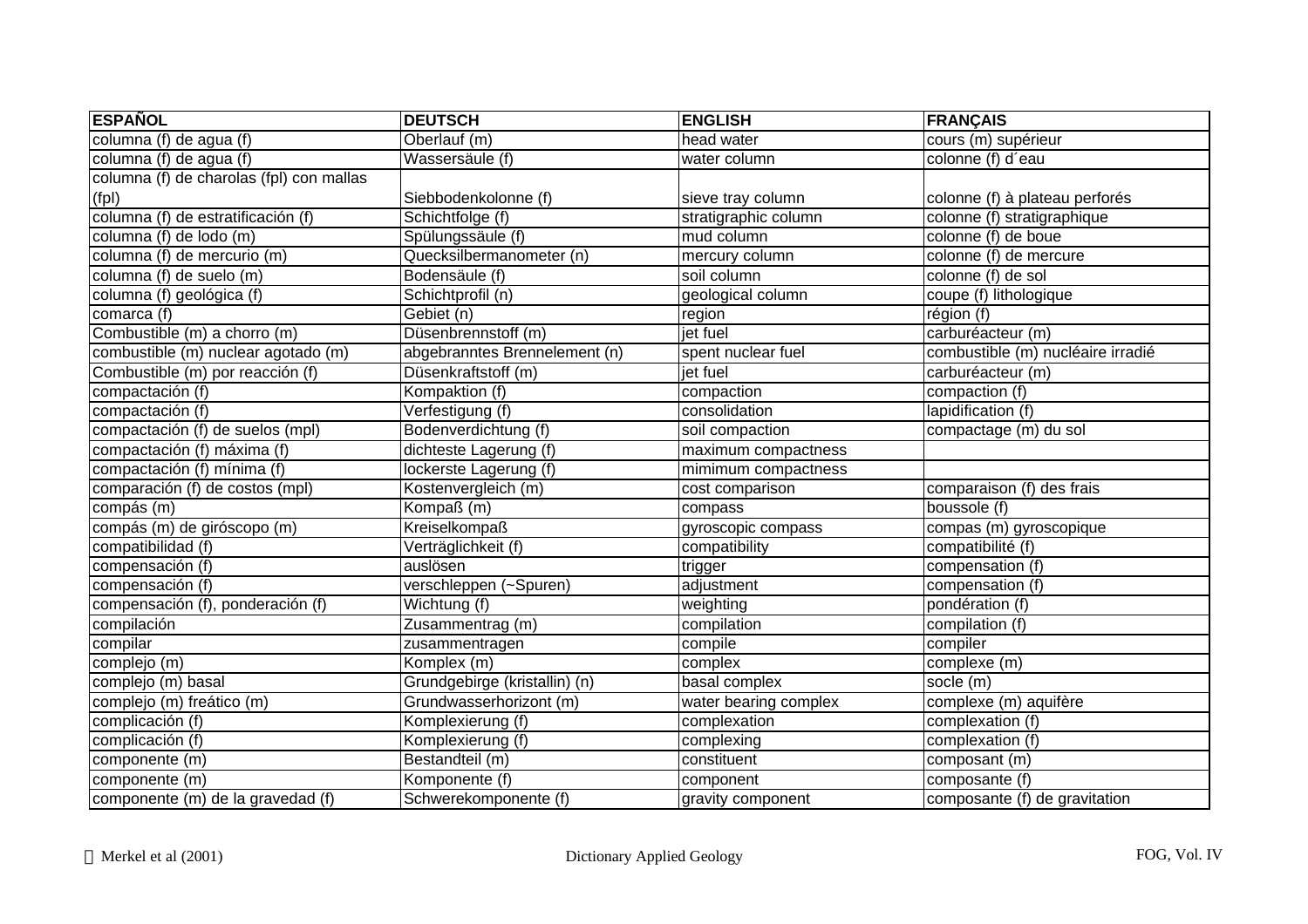| <b>ESPAÑOL</b>                                                  | <b>DEUTSCH</b>                                  | <b>ENGLISH</b>                   | <b>FRANÇAIS</b>                                                       |
|-----------------------------------------------------------------|-------------------------------------------------|----------------------------------|-----------------------------------------------------------------------|
| componente (m) traza (f)                                        | Spurenelement (n)                               | trace constituent                | constituant (m) en trace                                              |
| componentes (mpl) volátiles                                     | flüchtige Bestandteile (mpl)                    | volatile components              | composants (mpl) volatils                                             |
| comportamiento (m) de carga (f)                                 | Tragverhalten (n)                               | bearing behaviour                |                                                                       |
| composición (f)                                                 | Zusammensetzung (f)                             | composition                      | composition (f)                                                       |
| compresibilidad (f)                                             | Kompressibilität (f)                            | compressibility                  | compressibilité (f)                                                   |
| comprobación (f)                                                | Nachweis (m)                                    | verfication                      | décèlement (m)                                                        |
| compuerta (f)                                                   | Spundwand (f)                                   | bulkhead                         |                                                                       |
| compuerta (f) de control                                        | Kontrollschieber (m)                            | control gate                     | vanne (f) de contrôle                                                 |
| compuerta (f) en dique (m)                                      | Watt (n)                                        | tidal flap                       | slikke (m)                                                            |
| compuerta (f) en malecón (m)                                    | Watt (n)                                        | tidal flap                       | vey (m)                                                               |
| compuerta (m)                                                   | begehbarer Schacht (m)                          | manhole                          | regard (m) (d'égout)                                                  |
| compuesto (m) organometálico                                    | Chaelatisierung (f)                             | chelation                        | chélation (f)                                                         |
|                                                                 |                                                 |                                  |                                                                       |
| compuesto (m) organometálico                                    | organo-metallische Komplexbildung (f) chelation |                                  | complexation (f) organo-métallique                                    |
| compuesto químico (m)                                           | chemische Verbindung (f)                        | chemical compound                | composé (m) chimique                                                  |
| compuestos (mpl) fenólicos (mpl)                                | Phenolverbindungen (fpl)                        | phenolic compounds               | composés (mpl) phénoliques                                            |
| compuestos (mpl) orgánicos (mpl) de sílice                      |                                                 |                                  |                                                                       |
| (m)                                                             | Organosilikatverbindungen (fpl)                 | organic compounds of silica      | composés (mpl) organosiliciés                                         |
|                                                                 | leichtflüchtige organische                      |                                  |                                                                       |
| compuestos (mpl) orgánicos (mpl) volátiles                      | Verbindungen (fpl)                              | volatile organic compounds       | composés (mpl) organiques volatils                                    |
|                                                                 |                                                 |                                  |                                                                       |
| compuestos (mpl) organohalogenados (mpl) Organohalogenate (mpl) |                                                 | organohalogene compounds         | composés (mpl) organohalogénés                                        |
| comunicación (f)                                                | Weiterleitung (f)                               | transmission                     | transmission (f)                                                      |
| comunidad                                                       | Artengemeinschaft (f)                           | community                        | communauté (f) d'organismes                                           |
| con viento (m) a favor                                          | windabwärts                                     | downwind                         | sous le vent                                                          |
| concentración (f)                                               | Konzentration (f)                               | concentration                    | concentration (f)                                                     |
| concentración (f) de base (f)                                   | Hintergrundkonzentration (f)                    | background concentration         | concentration (f) de fond                                             |
|                                                                 |                                                 |                                  |                                                                       |
| concentración (f) de fondo (m) natural                          | natürliche Grundlast (f)                        | natural background concentration | concentration (f) de fond naturelle                                   |
|                                                                 |                                                 |                                  |                                                                       |
| concentración (f) del ión (m) hidrógeno (m)                     | Wasserstoffionenkonzentration (f)               | hydrogen-ion concentration       | concentration (f) en ions d'hydrogène                                 |
|                                                                 | höchstzulässige Konzentration (f)               | maximum allowable concentration  | concentration (f) maximale admissible                                 |
| concentración (f) máxima (f) permisible                         | (HZK)                                           | (MAC)                            | (CMA)                                                                 |
|                                                                 | maximal zulässige Konzentration (f)             |                                  | maximum permitted concentration concentration (f) maximale admissible |
| concentración (f) máxima (f) permitida (f)                      | (MZK)                                           | (MPC)                            | (CMA)                                                                 |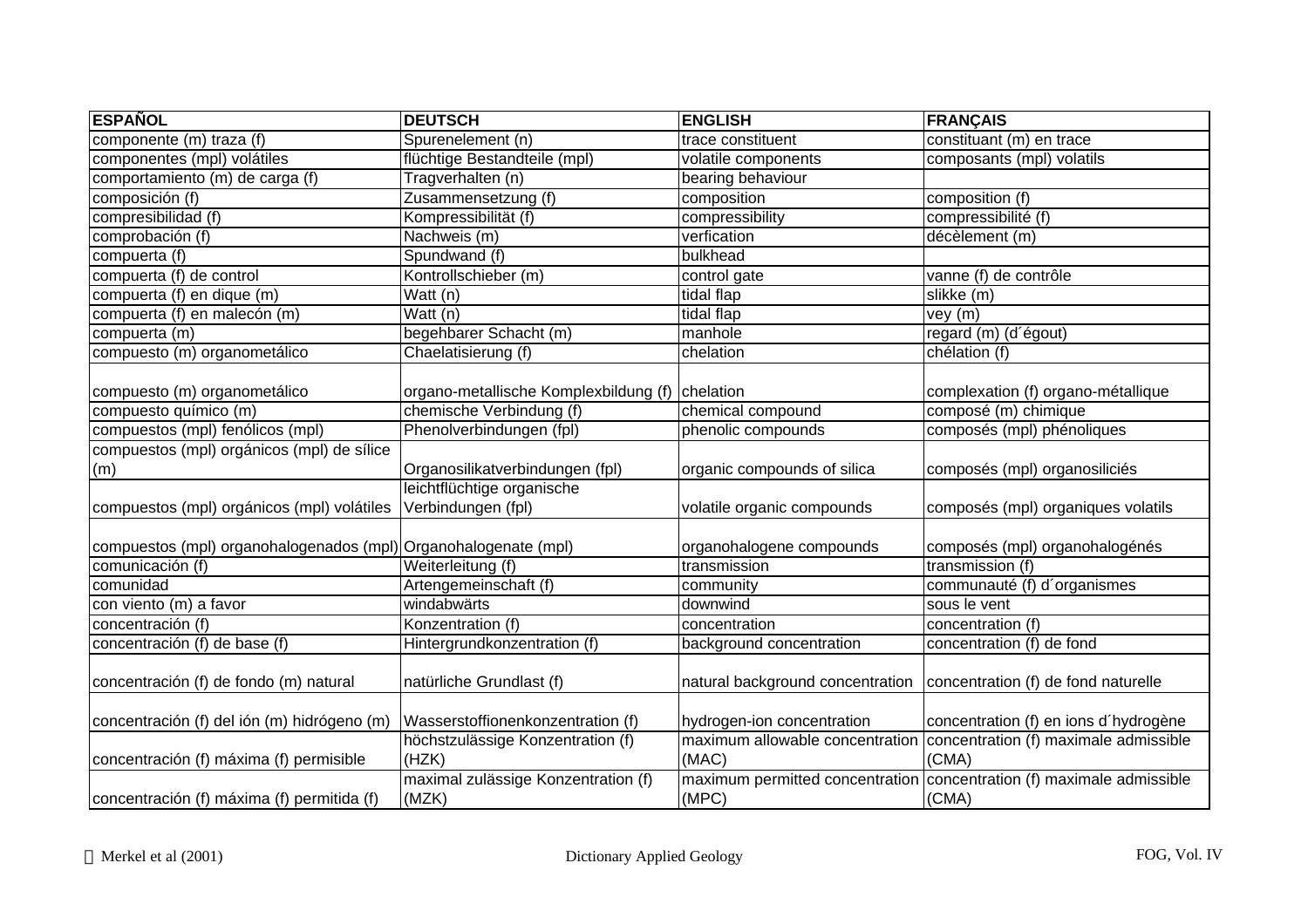| <b>ESPAÑOL</b>                                | <b>DEUTSCH</b>                                                            | <b>ENGLISH</b>                     | <b>FRANÇAIS</b>                       |
|-----------------------------------------------|---------------------------------------------------------------------------|------------------------------------|---------------------------------------|
| concentración ideal (f)                       | Idealkonzentration (f)                                                    | ideal concentration                | concentration (f) idéalisée           |
| concha (f) de almeja (f)                      | Greifbagger (m)                                                           | clam shell                         | $\overline{drague(f)}$ à grappin      |
| concreción (f)                                | Konkretion (f)                                                            | concretion                         | concrétion (f)                        |
| concreto (m)                                  | Beton (m)                                                                 | concrete                           | béton (m)                             |
| concurrencia                                  | gleichzeitige Ausführung (f)                                              | concurrency                        | exécution (f) simultanée              |
| condensado (m)                                | Kompressor (m)                                                            | compressor                         | condensat (m)                         |
| condensado (m)                                | Kondensat (n)                                                             | condensate                         | condensat (m)                         |
| condensado (m)                                | Kondensat (n)                                                             | precipitate                        | condensat (m)                         |
| condición (f) culminante                      | Klimaxstadium (n)                                                         | climax state                       | stade (m) climacique                  |
| condición (f) libre de oxígeno (m)            | Abwesenheit (f) von Sauerstoff                                            | oxygen free condition              | anoxie (f)                            |
| condiciones (fpl) de estado (m) estable       | Beharrungszustand (m)                                                     | steady state conditions            | niveau (m) d'équilibre                |
| condiciones (fpl) de estado (m) estilizado    |                                                                           |                                    |                                       |
| (m)                                           | Beharrungszustand (m)                                                     | steady state conditions            | niveau (m) stabilisé                  |
| condiciones (fpl) de flujo (m)                | Fließbedingungen (fpl)                                                    | flow conditions                    |                                       |
|                                               | Ghyben-Herzberg'sche Bedingungen                                          |                                    |                                       |
| condiciones (fpl) Ghyben-Herzberg             | (fp)                                                                      | Ghyben-Herzberg conditions         | conditions (fpl) de Ghyben-Herzberg   |
| condiciones (fpl) limitantes                  | Randbedingungen (fpl)                                                     | boundary conditions                | conditions (fpl) à la limite          |
| condiciones (mpl) transientes (fpl)           | unstetige Verhältnisse (npl)                                              | transient conditions               | conditions (fpl) transitoires         |
| condiciones (mpl) transitorias (fpl)          | unstetige Fließbedingungen (fpl)                                          | transient conditions               | conditions (fpl) transitoires         |
| condiciones iniciales (f)                     | Anfangsbedingungen (fpl)                                                  | initial conditions                 | conditions (fpl) initiales            |
| condón (m)                                    | Konservierungsmittel (n)                                                  | preservative                       | agent (m) de conservation             |
| conducir por tuberías (fpl)                   | $Rohr(netz)$ (n)                                                          | piping                             |                                       |
| conductancia (f) eléctrica (f) específica (f) | spezifische Leitfähigkeit (f)                                             | specific electrial conductance     | conductivité (f) spécifique           |
| conductibilidad (f) hidrodinámica (f)         | hydrodynamische Leitfähigkeit (f)                                         | hydrodynamic conductibility        | conductibilité (f) hydrodynamique     |
| conductividad (f)                             | Leitfähigkeit (f)                                                         | conductivity                       | conductibilité (f)                    |
|                                               |                                                                           |                                    |                                       |
| conductividad (f) eléctrica (f) del agua (f)  | elektrische Leitfähigkeit (f) von Wasser electrical conductivity of water |                                    | conductivité (f) électrique de l'eau  |
| conductividad (f) hidráulica (f)              | Gesteinsdurchlässigkeit (f)                                               | hydraulic conductivity             | conductivité (f) hydraulique          |
| conductividad (f) hidráulica (f)              | hydraulische Leitfähigkeit (f)                                            | hydraulic conductivity             | conductivité (f) hydraulique          |
| conductividad (f) hidráulica (f)              | Wasserwegsamkeit (f)                                                      | hydraulic conductivity             | conductivité (f) hydraulique          |
|                                               |                                                                           |                                    |                                       |
| conductividad (f) hidráulica (f) direccional  | richtungsabhängige Durchlässigkeit (f)                                    | directional hydraulic conductivity | perméabilité (f) directionnelle       |
|                                               |                                                                           |                                    |                                       |
| conductividad (f) hidráulica (f) direccional  | richtungsgebundene Durchlässigkeit (f) directional hydraulic conductivity |                                    | perméabilité (f) directionnelle       |
| conductividad (f) hidráulica (f) efectiva (f) | effektive kapillare Leitfähigkeit (f)                                     | effective capillary conductivity   | conductivité (f) capillaire effective |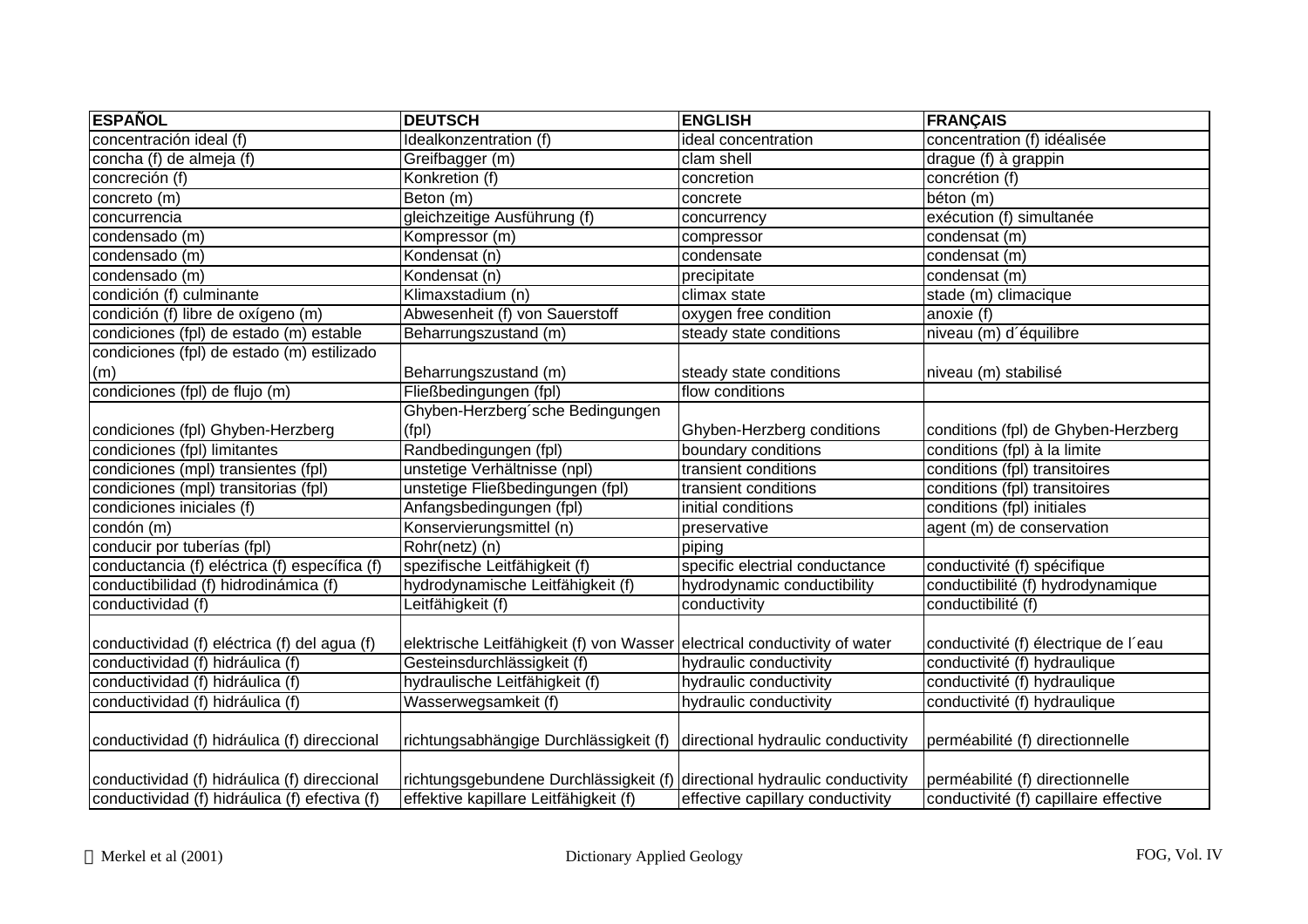| <b>ESPAÑOL</b>                   | <b>DEUTSCH</b>                | <b>ENGLISH</b>       | <b>FRANÇAIS</b>                     |
|----------------------------------|-------------------------------|----------------------|-------------------------------------|
| conductividad (f) termal (f)     | Wärmeleitfähigkeit (f)        | thermal conductivity | conductivitè (f) thermique          |
| conductividad (f) térmica (f)    | Wärmeleitfähigkeit (f)        | thermal conductivity | conductibilité (f) thermique        |
| conducto                         | Leitung (f)                   | conduit              | conduite (f)                        |
| $\overline{\text{conducto}}$ (m) | Fernleitung (f)               | pipe line            | pipeline (m)                        |
| conducto (m) carst (m)           | Wasserwegsamkeit (f) im Karst | karst conduit        | conduit (m) karstique               |
| conducto (m) de medición (f)     | Meßzylinder (m)               | measuring tube       | tube $(m)$ à mesure                 |
| conducto (m) de un manantial (m) |                               | channel spring       | soure (f) de fossette               |
| conducto (m) principal de agua   | Hauptwasserleitung (f)        | water main           | conduite (f) principale d'eau       |
| conducto (m) volcánico (m)       | Vulkanschlot (m)              | volcanic conduit     |                                     |
| conductor (m)                    | Leiter (m)                    | conductor            | conducteur (m)                      |
| conductor (m)                    | Ramme (f)                     | driver               | sonnette (f)                        |
| cône (m) de lave                 | Schildvulkan (m)              | shield volcano       | cône (m) de lave                    |
| conección (f)                    | Verbindung (f)                | connection           | connexion (f)                       |
| conexión (m) hidráulica (f)      | hydraulische Verbindung (f)   | hydraulic connection | liaison (f) hydraulique             |
| confinado                        | gespannt                      | confined             | captif                              |
| confiscación (f)                 | Rückhaltebecken (n)           | impoundment          | réservoir (m) de retenue            |
| confiscar                        | eindämmen                     | impound              | emmagasiner                         |
| confluencia (f)                  | Zusammenfluß (m)              | confluence           | confluent (m)                       |
| confluencia (f)                  | Zusammenfluß (m)              | waters meet          | confluence (f)                      |
| congelación (f)                  | Gefrieren (n)                 | freezing             | congélation (f)                     |
| congelación (f)                  | Gefrierprozeß (m)             | congealing process   | congélation (f)                     |
| congelamiento (m)                | Frost(m)                      | freeze               | gelée (f)                           |
| congelamiento (m)                | Gefrieren (n)                 | freezing             | gel(m)                              |
| conglomerado (m)                 | Konglomerat (m)               | conglomerate         | conglomérat (m)                     |
| conglomerado (m) basal           | Basalkonglomerat (n)          | basal conglomerate   | conglomérat (m) basal               |
|                                  |                               |                      | ensemble (m) des êtres vivants d'un |
| conjunto (m) de seres vivientes  | Lebensgemeinschaft (f)        | biota                | endroit donné                       |
| cono (m) aluvial                 | alluvialer Schuttfächer (m)   | alluvial fan         | cône (m) d'alluvions                |
| cono (m) de afectación           | Einflußtrichter (m)           | cone of influence    | cône (m) d'appel                    |
| cono (m) de depresión (f)        | Absenkungstrichter (m)        | cone of depression   | cône (m) de dépression              |
| cono (m) de depresión (f)        | Absenkungstrichter (m)        | cone of depression   | cône (m) de rabattement             |
| cono (m) de impresión (f)        | Auffülltrichter (m)           | cone of impression   | cône (m) de relèvement              |
| cono (m) de influencia           | Absenkungstrichter (m)        | cone of influence    | cône (m) d'appel                    |
| cono (m) de recarga (f)          | Auffülltrichter (m)           | cone of recharge     | cône (m) de recharge                |
| cono (m) de talud detrítico (m)  | Einsturzkegel (m)             | talus cone           | cône (m) de déjection               |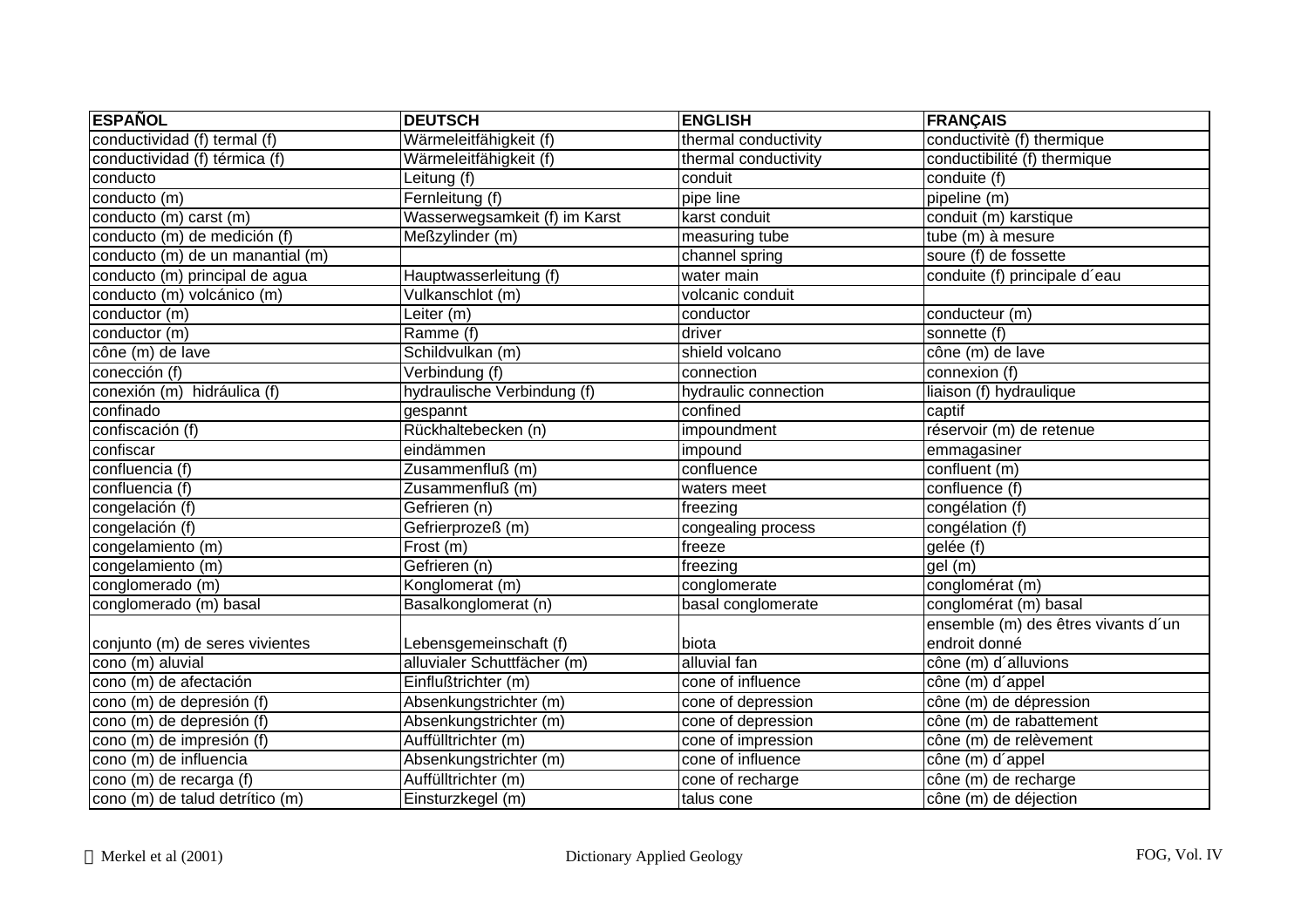| <b>ESPAÑOL</b>                           | <b>DEUTSCH</b>                 | <b>ENGLISH</b>           | <b>FRANÇAIS</b>                        |
|------------------------------------------|--------------------------------|--------------------------|----------------------------------------|
| cono (m) de talud detrítico (m)          | Schuttkegel (m)                | talus cone               | cône (m) d'éboulis                     |
| cono kárstico                            | Kegelkarst (m)                 | cone karst               | karst (m) à pitons                     |
| consejo (m)                              | ablagern                       | tip                      | mettre en décharge                     |
| conservación (f)                         | Erhaltung (f)                  | preservation             | préservation (f)                       |
| conservación (f)                         | Konservierung (f)              | conservation             | conservation (f)                       |
| conservación (f) de agua (f) subterránea | Grundwasserbewirtschaftung (f) | groundwater conservation | conservation (f) des eaux souterraines |
| conservación (f) de agua (f) subterránea | Grundwassererhaltung (f)       | groundwater conservation | conservation (f) des eaux souterraines |
| conservación (f) de agua (f) subterránea | Grundwasserkonservierung (f)   | groundwater conservation | conservation (f) des eaux souterraines |
| conservación (f) de masas (fpl)          | Massenerhaltung (f)            | mass conservation        | conservation (f) massique              |
| conservación (f) del agua (f)            | Wasserbewirtschaftung (f)      | water conservation       | conservation (f) d'eau                 |
| conservador                              | konservativ                    | conservative             | conservatif                            |
| consolidación (f)                        | Konsolidation (f)              | induration               | consolidation (f)                      |
| consolidación (f)                        | Verdichtung (f)                | compaction               | compaction (f)                         |
| consolidación (f)                        | Verfestigung (f)               | consolidation            | consolidation (f)                      |
| constancia (f)                           | Hartnäckigkeit (f)             | persistence              | persistance (f)                        |
| constante (f) dieléctrica                | Dielektrizitätskonstante (f)   | dielectric constant      | constante (f) diélectrique             |
| constante (f) dieléctrica                | Dielektrizitätskonstante (f)   | dielectric constant      | permittivité (f)                       |
| constante (f) de difusión                | Diffusionskonstante (f)        | diffusion constant       | coefficient (m) de diffusion           |
| constante (f) de gas (m)                 | Gaskonstante (f)               | gas constant             | constante (f) de gaz                   |
| constante (f) de la ley (f) de Henry (m) | Henry Konstante (f)            | Henry's law constant     |                                        |
| constante (m)                            | Festwert (m)                   | constant                 | constante (f)                          |
| constante (m) de decaimiento (m)         | Zerfallskonstante (f)          | decay constant           | constante (f) de désintégration        |
| constante (m) de decaimiento (m)         | Zerfallskonstante (f)          | decay constant           | période (f)                            |
| constante (m) de recesión (f)            | Rezessionskonstante (f)        | recession constant       | constante (f) de récession             |
| constante (m) de recesión (f)            | Rückgangskonstante (f)         | recession constant       | constante (f) de récession             |
| constatación (f)                         | Verifikation (f)               | verfication              | vérification (f)                       |
| constituyente (m) traza (f)              | Spurenbestandteil (m)          | trace constituent        | constituant (m) en trace               |
| constricción (f)                         | Auswringen (n)                 | squeeze                  | esquichage (m)                         |
| constricción (f)                         | Einschnürung (f)               | constriction             | étranglement (m)                       |
| construcción (f) del pozo (m)            | Brunnenbau (m)                 | well construction        | construction (f) d'un puits            |
| construcción (f) del pozo (m)            | Brunnenbau (m)                 | well tubbing             | construction (f) d'un puits            |
| construir                                | bauen                          | construct                | construire                             |
| consumidores (mpl)                       | heterotrophe Lebewesen (npl)   | consumers                | hétérotrophs (mpl)                     |
| consumidores (mpl)                       | Konsumenten (mpl)              | consumers                | consommateurs (mpl)                    |
| consumo (m)                              | Verbrauch (m)                  | consumption              | consommation (f)                       |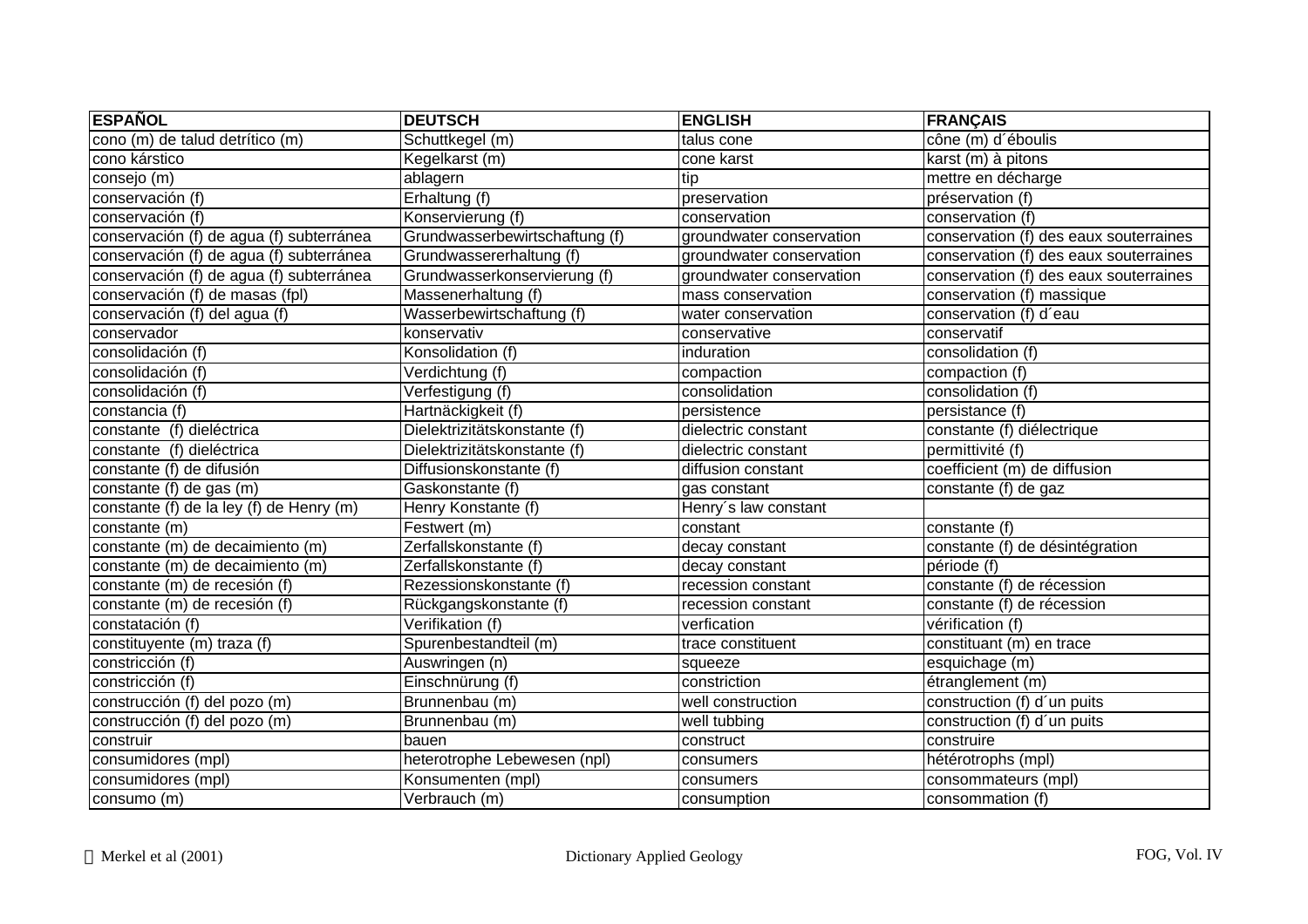| <b>ESPAÑOL</b>                             | <b>DEUTSCH</b>                   | <b>ENGLISH</b>               | <b>FRANÇAIS</b>                      |
|--------------------------------------------|----------------------------------|------------------------------|--------------------------------------|
| consumo (m) de agua (f)                    | Wasserverbrauch (m)              | water consumption            | consommation (f) d'eau               |
| consumo (m) máximo (m)                     | Spitzenverbrauch (m)             | maximum consumption          | consommation (f) maximale            |
| consumo (m) total                          | Gesamtrverbrauch (m)             | consumptive use              | consommation (f) totale              |
|                                            |                                  |                              | consommation (f) par habitant et par |
| consumo diario por habitante               | Verbrauch (m) pro Kopf und Tag   | daily per capita consumption | liour                                |
| contacto (m)                               | Wechselbeziehung (f)             | interaction                  | interaction (f)                      |
| contador (m)                               | Zähler (m)                       | counter                      | compteur (m)                         |
| contador (m)                               | Zähluhr (f)                      | meter                        | compteur (m)                         |
| contador (m) de corriente (f)              | Universalmeßflügel (m)           | current meter                | moulinet (m) hydrométrique           |
| contador (m) de(l) agua; hidrómetro (m)    | Wasserzähler (m)                 | water meter                  | compteur (m) d'eau                   |
| contaminación (f)                          | Verschmutzung (f)                | contamination                | contamination (f)                    |
| contaminación (f)                          | Verschmutzung (f)                | pollution                    | pollution (f)                        |
| contaminación (f) ambiental                | Umweltkontamination (f)          | environmental pollution      | pollution (f) de l'environnement     |
| contaminación (f) ambiental                | Umweltverschmutzung (f)          | environmental pollution      | pollution (f) de l'environnement     |
| contaminación (f) atmosférica              | luftbürtige Verschmutzung (f)    | airborne pollution           | pollution (f) par voie atmosphérique |
| contaminación (f) de aceite (m)            | Ölpest (f)                       | oil contamination            | marée (f) noire                      |
| contaminación (f) de petróleo (m)          | Ölverseuchung (f)                | oil contamination            | pollution (f) par des huiles         |
| contaminación (f) del agua (f) subterránea | Grundwasserverschmutzung (f)     | groundwater pollution        | pollution (f) des eaux souterraines  |
| contaminación (f) del agua (f) subterránea | Grundwasserverunreinigung (f)    | groundwater pollution        | pollution (f) des eaux souterraines  |
| contaminación (f) por accidental           | Abfallwirtschaft                 | accidental pollution         | pollution (f) accidentelle           |
| contaminación (f) por accidente            | unfallbedingte Verschmutzung (f) | accidental pollution         | pollution (f) due à un accident      |
| contaminación (f) por averia               | unfallbedingte Verschmutzung (f) | accidental pollution         | pollution (f) par avarie             |
| contaminación (f) radioactiva (f)          | Strahlenverseuchung (f)          | radioactive contamination    | contamination (f) radioactive        |
| contaminación (f) térmica (f)              | thermische Belastung (f)         | thermal pollution            | charge (f) thermique                 |
| contaminación costera                      | Verunreinigung (f) der Küste     | coastal pollution            | pollution (f) côtière                |
| contaminada (f)                            | verseucht                        | tainted                      | contaminé                            |
| contaminador (m)                           | Abwassereinleiter (m)            | polluter                     | pollueur (m)                         |
| contaminante (f)                           | Verunreinigung (f)               | impurity                     | impureté (f)                         |
| contaminante (m)                           | Schadstoff (m)                   | contaminant                  | matière (f) contaminante             |
| contaminante (m)                           | Schadstoff (m)                   | pollutant                    | matière (f) polluante                |
| contaminante (m) ambiental                 | Umweltkontaminant (m)            | environmental pollutant      | pollutant (f) de l'environnement     |
| contaminante (m) atmosférico               | Luftverschmutzer (m)             | airborne pollutant           | polluant (m) atmosphérique           |
| contaminante (m) atmosférico               | luftverunreinigender Stoff (m)   | air pollutant                | matière (f) polluante de l'air       |
| contaminante (m) del aire                  | Luftschadstoff (m)               | air pollutant                | matière (f) polluante de l'air       |
| contaminante (m) natural                   | natürlicher Schadstoff (m)       | natural pollutant            | polluant (m) naturel                 |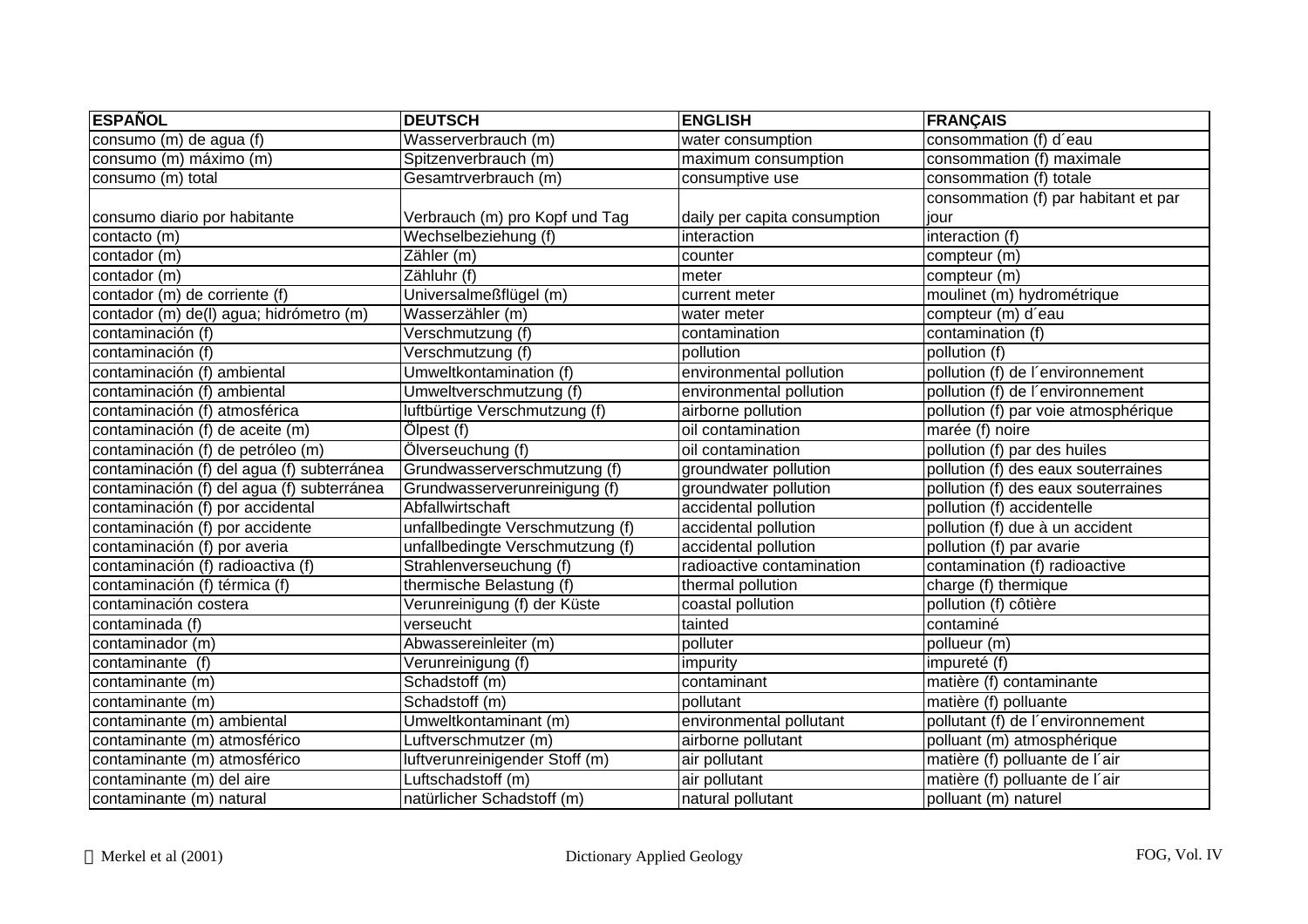| <b>ESPAÑOL</b>                            | <b>DEUTSCH</b>                                                    | <b>ENGLISH</b>               | <b>FRANÇAIS</b>                        |
|-------------------------------------------|-------------------------------------------------------------------|------------------------------|----------------------------------------|
| contenido (m)                             | Gehalt (m)                                                        | concentration                | teneur (f)                             |
| contenido (m)                             | Gehalt (m)                                                        | content                      | teneur $(f)$                           |
| contenido (m)                             | Gehalt (m)                                                        | content                      | titre (m)                              |
| $contenido$ $(m)$                         | Volumen (n)                                                       | volume                       | volume (f)                             |
| contenido (m) de agua (f)                 | Wassergehalt (m)                                                  | water content                | teneur (f) en eau                      |
| contenido (m) de ceniza (f)               | Aschegehalt (m)                                                   | ash content                  | teneur (f) en cendres                  |
| contenido (m) de humedad (f)              | Feuchtigkeitsgehalt (m)                                           | moisture content             | état (m) hygroscopique                 |
| contenido (m) de humedad (f)              | Feuchtigkeitsgehalt (m)                                           | moisture content             | teneur (f) en humidité                 |
| contenido (m) de humedad (f)              | Wasservolumenanteil (m) im Boden                                  | volume wetness               | humidité (f) volumique du sol          |
| contenido (m) de humedad (f)              | Wasservolumenanteil (m) im Boden                                  | volume wetness               | teneur (f) en eau volumique            |
| contenido (m) de humedad (f) de suelos    |                                                                   |                              |                                        |
| (mpl)                                     | Bodenfeuchtegehalt (m)                                            | soil moisture content        | teneur (f) en humidité du sol          |
| contenido (m) de materia (f) orgánica (f) | organischer Stoffinhalt (m)                                       | organic matter content       | teneur (f) en matière organique        |
| contenido (m) en volumen del agua (f) del |                                                                   |                              |                                        |
| suelo (m)                                 | volumetrischer Bodenwassergehalt (m) soil water content by volume |                              | teneur (f) volumique en eau du sol     |
| contenido (m) fraccional en volumen (m)   | Volumenanteil (m)                                                 | fractional volume content    | teneur (f) fractionnaire volumique     |
| contenido (m) gravimétrico (m) de humedad |                                                                   |                              |                                        |
| (f)                                       | gravimetrischer Feuchtegehalt (m)                                 | gravimetric moisture content | teneur (f) en humidité par gravimétrie |
| contenido (m) volumétrico de humedad (f)  | volumetrischer Feuchtegehalt (m)                                  | volumetric moisture content  | teneur (f) en eau par volume           |
| contenido (n) de aire (m)                 | Luftgehalt (m)                                                    | air content                  | indice (m) d'aération                  |
| contorno (m)                              | Umriß (m)                                                         | contour                      | contour (m)                            |
| contorno (m)                              | Umriß $(m)$                                                       | outline                      | contour (m)                            |
|                                           | Höhenlinie (f) des                                                |                              |                                        |
| contorno (m) de la mesa (f) de agua       | Grundwasserspiegels                                               | water table contour          | courbe (f) hydrohypse                  |
| contorno (m) profundo (m)                 | Tiefenlinie (f)                                                   | depth contour                | courbe (f) bathymétrique               |
| contra                                    | Anzeigewerk (n)                                                   | counter                      | compteur (m)                           |
| contra agua (f)                           | undurchlässig                                                     | impermeable                  | imperméable                            |
| contra corriente (m)                      | Gegenstrom (m)                                                    | backflow                     | contre-courant (m)                     |
| contra presión (f)                        | Gegendruck (m)                                                    | backpressure                 | contre-pression (f)                    |
| contracción (f)                           | Schrumpfung (f)                                                   | shrinkage                    | rétrécissement (m)                     |
| contracorriente                           | Gegenstrom (m)                                                    | countercurrent               | contre-courant (m)                     |
| contracorriente (f)                       | Wasserwalze (f)                                                   | eddy                         | tourbillon (m) mobile                  |
| contraflujo                               | Gegenströmung (f)                                                 | countercurrent               | contre-courant (m)                     |
| contraflujo (m)                           | Eddy Flux Anlage                                                  | eddy flux device             |                                        |
| contraflujo (m)                           | Rückfluß (m)                                                      | backflow                     | reflux (m)                             |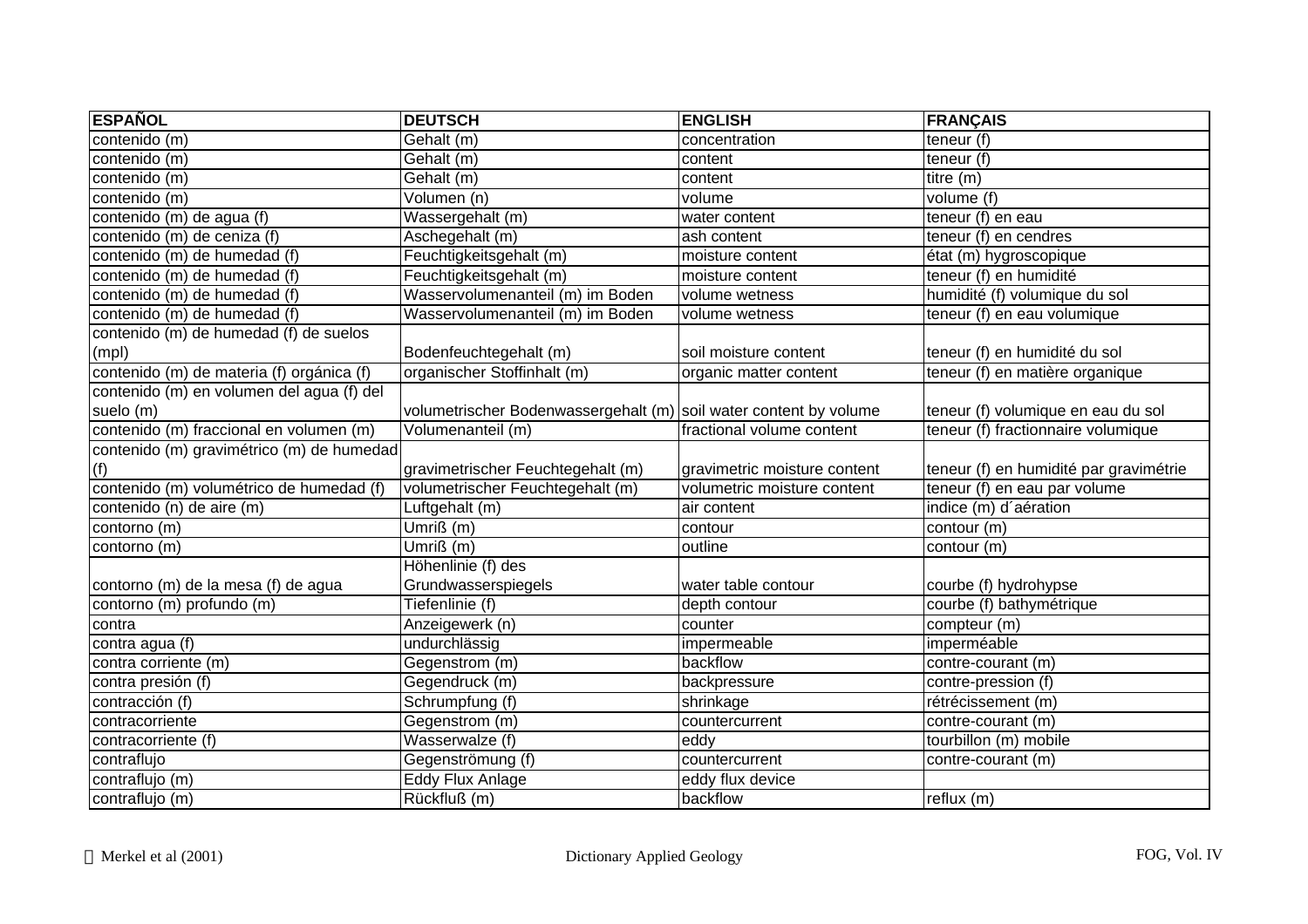| <b>ESPAÑOL</b>                               | <b>DEUTSCH</b>                      | <b>ENGLISH</b>          | <b>FRANÇAIS</b>                              |
|----------------------------------------------|-------------------------------------|-------------------------|----------------------------------------------|
| contra-golpe (m)                             | Klopfschutzmittel (n)               | anti-knock              | antidétonnants (mpl)                         |
| contraparte (m) de agua (f)                  | Wasseräquivalent (n)                | water equivalent        | hauteur (f) d'eau équivalente                |
| contrapresión                                | Gegendruck (m)                      | counterpressure         | contre-pression (f)                          |
| contribución (f) amplia (f)                  | Entnahmebreite (f)                  | width of contribution   | front (m) d'appel                            |
| control (m)                                  | Steuerung (f)                       | control                 | commande (f)                                 |
| control (m) a distancia                      | Fernsteuerung (f)                   | remote control          | télécommande (f)                             |
| control (m) ambiental                        | Umweltschutz (n)                    | environmental control   | action (f) sur le milieu                     |
| control (m) de algas                         | Algenbekämpfung (f)                 | algae control           | lutte (f) contre la prolifération des algues |
| $\overline{\text{control (m)}$ de algas      | Algenbekämpfung (f)                 | algae control           | mesures (fpl) contre les algues              |
| control (m) de calidad (f)                   | Gütekontrolle (f)                   | quality control         | contrôle (m) de qualité                      |
| control (m) de calidad (f)                   | Qualitätkontrolle (f)               | quality control         | contrôle (m) de qualité                      |
| control (m) de descarga                      | Abflußregelung (f)                  | discharge control       | réglage (m) des débits                       |
| control (m) de descarga                      | Durchflußregelung (f)               | discharge control       | réglage (m) des débits                       |
| control (m) de enfermedad (f)                | Seuchenbekämpfung (f)               | disease control         | contrôle (m) des maladies                    |
| control (m) de flujo (m)                     | Abflußregelung (f)                  | flow control            | réglage (m) des débits                       |
| control (m) de insectos (mpl)                | Schädlingsüberwachung (f)           | pest control            | lutte (f) contre les parasites               |
|                                              | Abwehrmaßnahmen (fpl) gegen         |                         |                                              |
| control (m) de la contaminación (f)          | Verunreinigung                      | pollution control       | lutte (f) contre la pollution                |
| control (m) de la contaminación (f) del agua | Maßnahmen (fpl) zur Reinhaltung des |                         |                                              |
| (f)                                          | Wassers                             | water pollution control | dépollution (f) de l'eau                     |
|                                              | Abwehrmaßnahmen (fpl) gegen         |                         |                                              |
| control (m) de la polución (f)               | Verunreinigung                      | pollution control       | mesures (fpl) anti-pollution                 |
|                                              | Maßnahmen (fpl) zur Reinhaltung des |                         | protection (f) contre la pollution des       |
| control (m) de la polución (f) del agua (f)  | Wassers                             | water pollution control | eaux                                         |
| control (m) de plagas (fpl)                  | Schädlingsbekämpfung (f)            | pest control            | lutte (f) contre les parasites               |
| control (m) del proceso (m)                  | Prozeßsteuerung (f)                 | process control         | contrôle (m) des processus                   |
| control (m) remoto                           | Fernlenkung (f)                     | remote control          | télécommande (f)                             |
| controlar                                    | kontrollieren                       | monitor                 | contrôler                                    |
| convergencia (f)                             | Konvergenz (f)                      | convergence             | convergence (f)                              |
| copa (f) de succión (f)                      | Saugkerze                           | suction cup             |                                              |
| coparticipación (f)                          | Forschungsstipendium (m)            | fellowship              |                                              |
| copia (f)                                    | Nachahmung (f)                      | emulation               | émulation (f)                                |
| copiador                                     | Scanner (m)                         | scanner                 | explorateur (m)                              |
| copo (m) de nieve (f)                        | Schneeflocke (f)                    | snowflake               | flocon (m) de neige                          |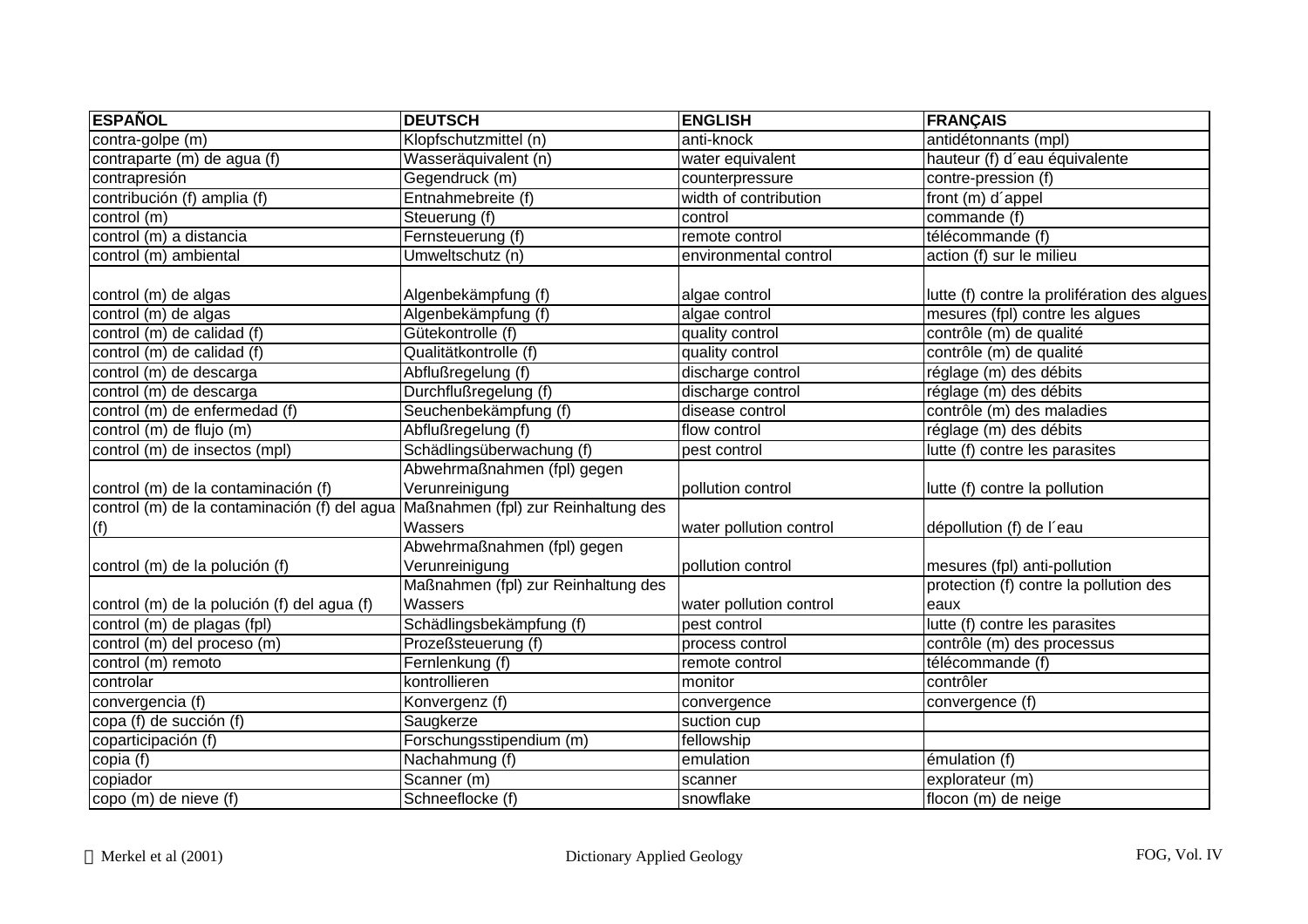| <b>ESPAÑOL</b>                          | <b>DEUTSCH</b>                   | <b>ENGLISH</b>      | <b>FRANÇAIS</b>                      |
|-----------------------------------------|----------------------------------|---------------------|--------------------------------------|
| coquina (f)                             | Muschelkalk (m)                  | coquina             | lumachelle (f)                       |
| cordillera (f)                          | Kamm (m)                         | ridge               | crête(f)                             |
| cordón (m) de lutitas (fpl)             | Basislinie (f)                   | shale line          | ligen (f) de base de marnes          |
| corona (f) de perforación               | Bohrkrone (f)                    | bit                 | trépan (m)                           |
| corredor (m)                            | Stollen (m)                      | gallery             | galerie (f)                          |
| correlación (f) transversal             | Kreuzkorrelation                 | crosscorrelation    |                                      |
| corrida (f) completa                    | Gesamtabfluß (m)                 | total runoff        | écoulement (m) total                 |
| corrida (f) en seco (m)                 | versiegen                        | run dry             | tarir                                |
| corriente (f) de agua aislada (f)       | schwebener Wasserlauf (m)        | perched stream      | cours (m) d'eau perché               |
| corriente (f)                           | $\overline{Fluß}$ (m)            | flow                | flux $(m)$                           |
| corriente (f)                           | $\overline{Flu\Omega}$ (m)       | stream              | fleuve (m)                           |
| corriente (f)                           | Strömung (f)                     | current             | fil (m) de l'eau                     |
| corriente (f) abajo                     | flußabwärts                      | downstream          | en aval                              |
| corriente (f) alterna                   | Wechselstrom (m)                 | alternating current | courant (m) alternatif               |
| corriente (f) arriba                    | flußaufwärts                     | upstream            | len amont                            |
| corriente (f) bajo tierra (f)           | Höhlengerinne (n)                | underground stream  | ruisseau (m) souterrain              |
| corriente (f) continua                  | durchgehender Fluß (m)           | continuous stream   | rivière (f) continue                 |
| corriente (f) convectiva (f)            | Dichteströmung (f)               | density current     | courant (m) de densité               |
| corriente (f) de afluente (m)           | wasserabgebender Fluß (m)        | influent stream     | rivière (f) alimentant la nappe      |
| corriente (f) de agua (f)               | Wasserlauf (m)                   | watercourse         | cours (m) d'eau                      |
| corriente (f) de la marea (f)           | Gezeitenstrom (m)                | tidal current       | courant (m) de marée                 |
| corriente (f) de marea (f) menguada (f) | Tidenstrom (m)                   | ebb-tide current    | courant (m) de jusant                |
| corriente (f) de reflujo (m)            | Gezeitenstrom (m)                | ebb-tide current    | courant (m) de jusant                |
| corriente (f) del efluente (m)          | wasseraufnehmender Fluß (m)      | effluent stream     | rivière (f) alimentée par la nappe   |
| corriente (f) densa (f)                 | konvektive Strömung (f)          | density current     | courant (m) de densité               |
| corriente (f) directa (f)               | Gleichstrom (m)                  | direct current      | courant (m) direct                   |
| corriente (f) escalonada (f)            | Fluß (m) im Gleichgewichtsprofil | graded stream       | cours (m) d'eau à profil d'équilibre |
| corriente (f) natural                   | natürlicher Fluß (m)             | natural stream      | rivière (f) naturelle                |
| corriente (f) no saturada (f)           | ungesättigter Fluß (m)           | unsaturated flow    | flux (m) d'infiltration              |
| corriente (f) perene                    | perennierender Fluß (m)          | perennial stream    | rivière (f) pérenne                  |
| corriente (f) subterránea (f)           | Höhlenfluß (m)                   | underground stream  | fleuve (m) souterrain                |
| corriente (f) subterránea (f)           | unterirdischer Abstrom (m)       | underflow           | nappe (f) sous-fluviale              |
| corriente (f) subterránea (f)           | unterirdischer Fluß (m)          | subterranean stream | rivière (f) souterraine              |
| corriente (f) transversal               | Querstrom (m)                    | cross current       | courant (m) transversier             |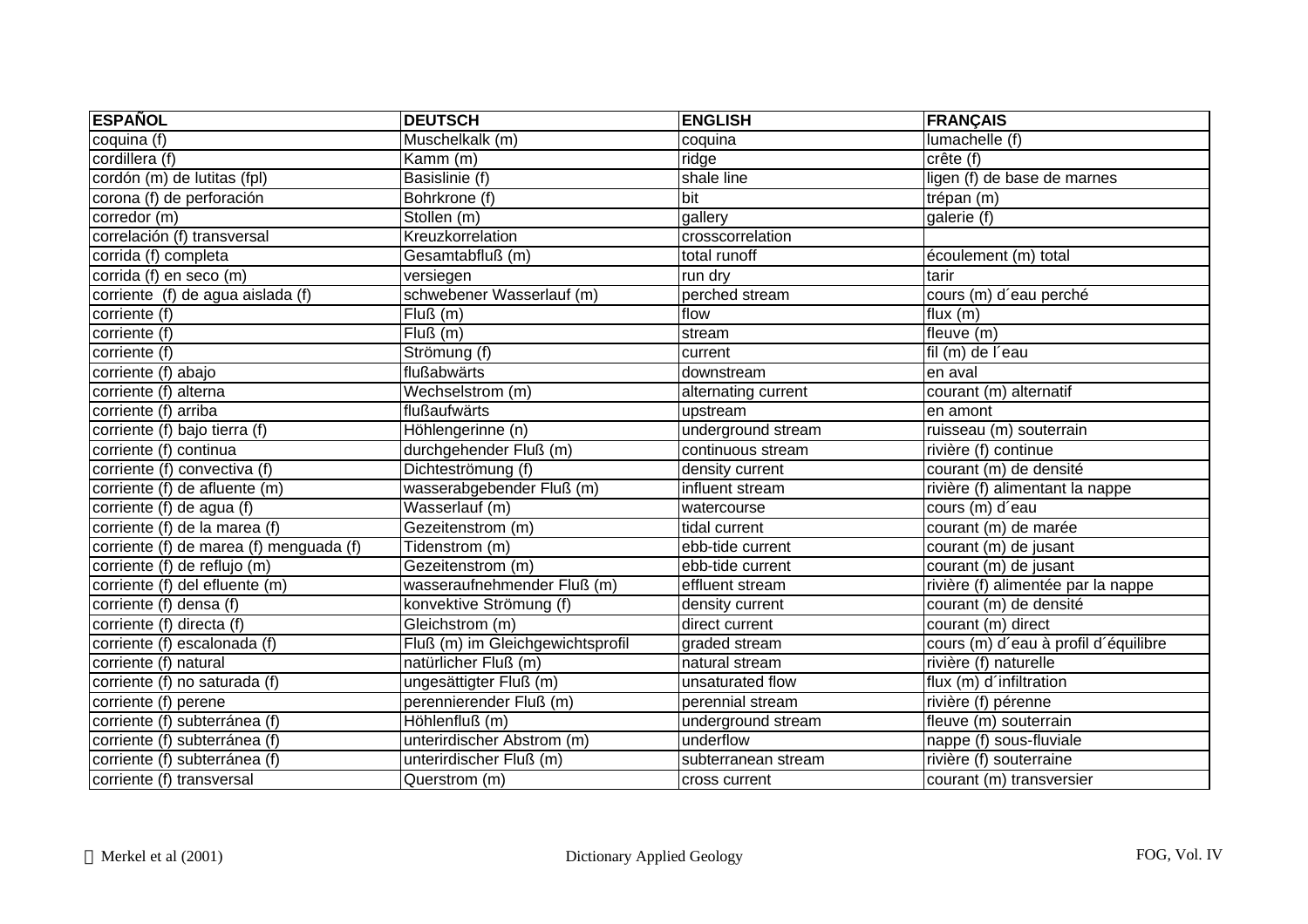| <b>ESPAÑOL</b>                           | <b>DEUTSCH</b>               | <b>ENGLISH</b>         | <b>FRANÇAIS</b>              |
|------------------------------------------|------------------------------|------------------------|------------------------------|
|                                          |                              |                        | cours (m) d'eau à chenaux    |
| corriente (f) turbulenta                 | verwilderter Strom (m)       | braided stream         | anastomosés                  |
| corriente cruzada (f)                    | Querstrom (m)                | cross current          | courant (m) transversal      |
| corrientes (fpl) extraviadas (fpl)       | Streuströme (mpl)            | stray currents         | courrants (mpl) vagabonds    |
| corrimiento (m)                          | Überschiebung (f)            | thrust                 | charriage (m)                |
| corroer                                  | korrodieren                  | corrode                |                              |
| corromperse                              | zersetzen                    | decompose              | décomposer                   |
| corrosión (f)                            | Korrosion (f)                | corrosion              | corrosion (f)                |
| corrosión (f) electrolítica (f)          | Elektrolytkorrosion (f)      | electrolytic corrosion | corrosion (f) électrolytique |
| corrosivo                                | korrosiv                     | corrosive              | corrosif                     |
| corte                                    | Scherung (f)                 | shear                  | cisaillement (m)             |
| corte (m) de base                        | Grundbruch (m)               | bearing capacity       |                              |
| corte (m) de cincel                      | Meißelschneide (f)           | chisel edge            | tranchant (m) de l'outil     |
| corte (m) de meandro                     | Mäanderdurchbruch (m)        | avulsion               | coupure (f) de méandre       |
| corte (m) de suelo azonal                | azonales Bodenprofil (n)     | azonal soil            | sol (m) azonal               |
| corte (m) limpio                         | Kahlschlag (m)               | clear cutting          | coupe (f) à blanc estoc      |
| corte (m) transversal                    | Querschnitt (m)              | cross section          | coupe (f) transversale       |
| corteza (f)                              | Erdkruste (f)                | crust                  | croûte (f) terrestre         |
| corteza (f) congelada (f) de lava        | Erstarrungskruste (f)        | congealed lava crust   | carapace (f) figée           |
| corteza (f) de mineral (m) de hierro (f) | Lateritpanzer (m)            | ironstone crust        | cuirasse (f) ferralitique    |
| corteza (f) de piedra ferrosa (f)        | Lateritkruste (f)            | ironstone crust        | croûte (f) ferrugineuse      |
| corteza (f) del suelo (m)                | Bodenkruste (f)              | soil crust             | croûte (f) de sol            |
| cortina (f)                              | Sinterfahne (f)              | curtain                | draperie (f) stalagmitique   |
| cortina (f)                              | Tropfsteinvorhang (m)        | curtain                | draperie (f) stalagmitique   |
| cortina (f) de inyección (f)             | Zementinjektionsschleier (m) | grout curtain          | voile (f)                    |
| cortina (f) de lechada (f)               | Dichtwand (f)                | grout curtain          | parafouille (f)              |
| cortina (f) de lechada (f)               | Injektionsschirm (m)         | grout curtain          | parafouille (f)              |
| cortina (f) estalactitas                 | Sintervorhang (m)            | blanket                | draperie (f) stalagmitique   |
| cosecha                                  | Ergiebigkeit (f)             | yield                  | rendement (m)                |
| costa (f)                                | Küste (f)                    | shoreline              | côte(f)                      |
| costado                                  | seitlich                     | lateral                | latéral                      |
| costado (m)                              | Schenkel (m)                 | flank                  | flanc $(m)$                  |
| costafuera                               | küstenfern                   | offshore               | au large                     |
| costo estimado                           | Kostenanschlag (m)           | cost estimate          | évaluation (f)               |
| costra (f)                               | Erdkruste (f)                | crust                  | écorce (f)                   |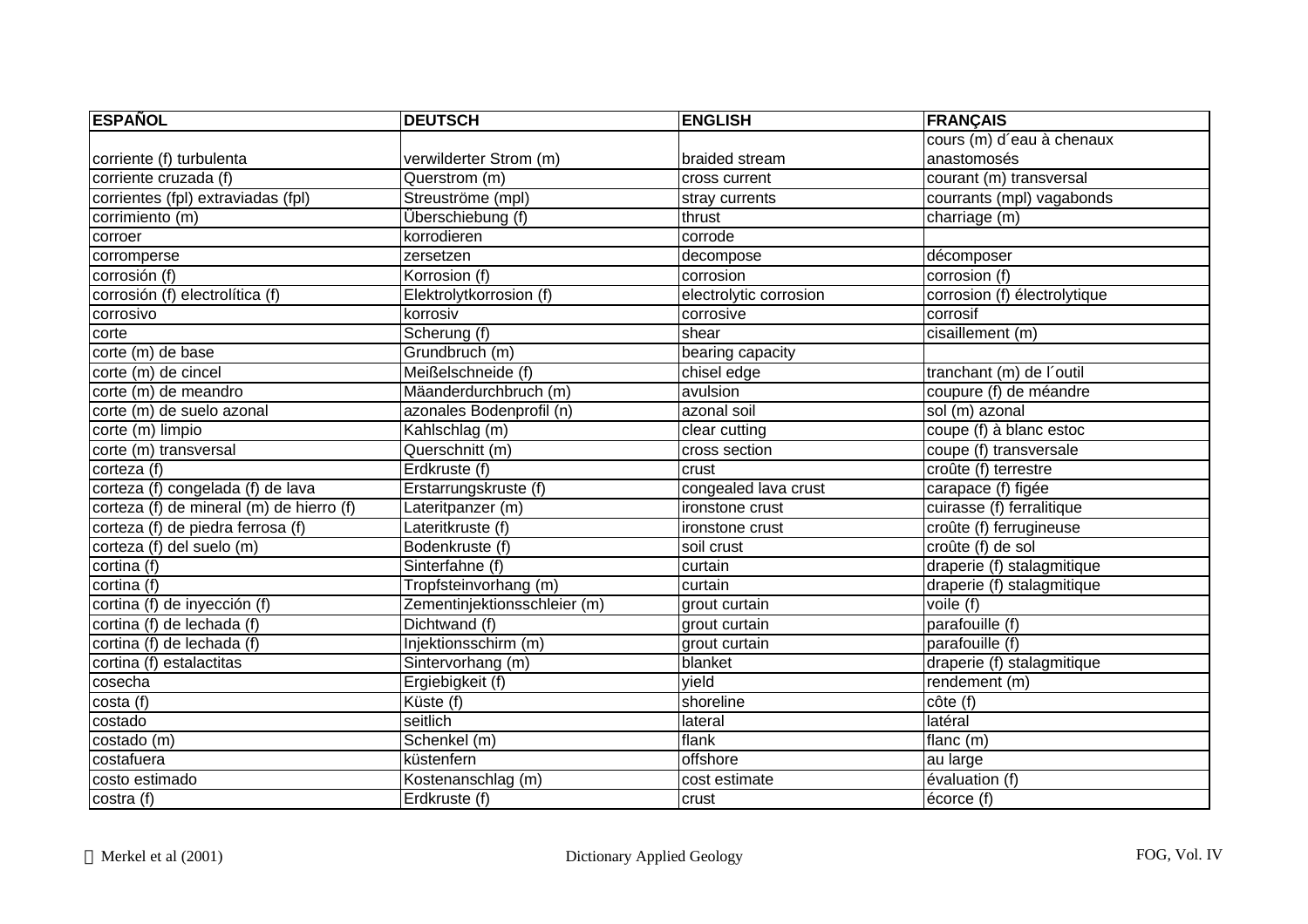| <b>ESPAÑOL</b>                         | <b>DEUTSCH</b>                       | <b>ENGLISH</b>               | FRANÇAIS                            |
|----------------------------------------|--------------------------------------|------------------------------|-------------------------------------|
| costra (f) de lodo (m)                 | Filterkuchen (m)                     | filter cake                  | dépôt (m) de filtration             |
| cota (f) de elevación (f)              | Meßpunkthöhe (f)                     | elevation of measuring point | cote (m) du repère                  |
| $\cot$ (m)                             | Spannungen (fpl)                     | constraints                  | contraintes (fpl)                   |
| coto (m) del pozo (m)                  | Brunnenumrandung (f)                 | well enclosure               | margelle (f) d'un puits             |
| crecida (f)                            | Sprungschwall (m)                    | spate                        | avalaison(f)                        |
| crecimiento (m)                        | Ausbildung (f)                       | development                  | aménagement (m)                     |
| cresta (f)                             | Gipfelpunkt (m)                      | crest                        | sommet (m)                          |
| cresta (f) de inundación (f)           | Hochwasserscheitel (m)               | flood crest                  | pointe (f) de crue                  |
| cresta (f) de playa                    | Strandwall (m)                       | beach ridge                  | crête (f) de plage                  |
| creta (f), tiza (f)                    | $K$ reide $(f)$                      | chalk                        | craie (f)                           |
| Cretácico (m)                          | Kreidezeit (f)                       | Cretaceous                   | Crétacé (m)                         |
| criba (f) de malla (f) de alambre (m)  | Drahtmaschensieb (n)                 | wire mesh sieve              | tamis (m) en toile métallique       |
| criología (f)                          | Cryologie (f)                        | cryology                     | crologie (f)                        |
| crioturbación (f)                      | Froststauchung (f)                   | cryoturbation                | cryoturbation (f)                   |
| crique (m)                             | $\overline{\text{W}\text{inde}}$ (f) | jack                         | cric (m)                            |
| criseno                                | Chrysen (n)                          | chrysene                     | chrysène (m)                        |
| criterio (m)                           | Berwertungsgrundlage (f)             | criterion                    | critère (m)                         |
| criterio (m) de calidad (f)            | Güteanforderungen (fpl)              | quality criteria             | exigeances (fpl) de qualité         |
| criterio (m) de rendimiento (m)        | Leistungskriterien (npl)             | performance criteria         | critères (mpl) de performance       |
| criterio (m) de similitud (f)          | Ähnlichkeitsbedingungen (fpl)        | similarity criteria          | conditions (fpl) de similitude      |
| cromatografía (f) capa (f) delgada (f) | Dünnschichtchromatographie (f)       | thin-layer chromatography    | chromatographie (f) en couche mince |
| cromatografía (f) de gas (m) capilar   | Gaschromatographie (f)               | gas chromatography           | chromatographie (f) de gaz          |
| cromatografía (f) de gases (mpl)       | Gaschromatographie (f)               | gas chromatography           | chromatographie (f) gazeuse         |
| cromatograma (m)                       | Chromatogramm (n)                    | chromatogram                 | chromatogramme (m)                  |
| cromo (m) hexavalente                  | hexavalentes Chrom (n)               | hexavalent chromium          | chrome (m) hexavalent               |
| cromo (m) trivalente                   | dreiwertiges Chrom (n)               | trivalent chromium           | chrome (m) trivalent                |
| cronometrar                            | Taktgeber (m)                        | clock                        | horloge (m)                         |
| cruce (m) de ríos (mpl)                | fluovio-glazialer Fluß (m)           | braided river                | rivière (f) anastomosée             |
| crudo (m) ácido                        | saures Rohöl (n)                     | sour crude (petroleum)       | brut (m) corrosif                   |
| crudo (m) de sintésis (f)              | Syntheseöl (n)                       | syncrude                     | brut (m) de synthèse                |
| cuadrícula (f)                         | Gitter (n)                           | grid                         | maille (f)                          |
| cuadrilátero (m)                       | Viereck (n)                          | quadrilateral                | quadrilatère (m)                    |
| cuadrilla (f) de perforación (f)       | Bohrmannschaft (f)                   | drilling crew                | équipe (f) de foreurs               |
| cuantificación (f)                     | Quantifizierung (f)                  | quantification               |                                     |
| cuarteadura (f) por erupción (m)       | Spalteneruption (f)                  | fissure eruption             |                                     |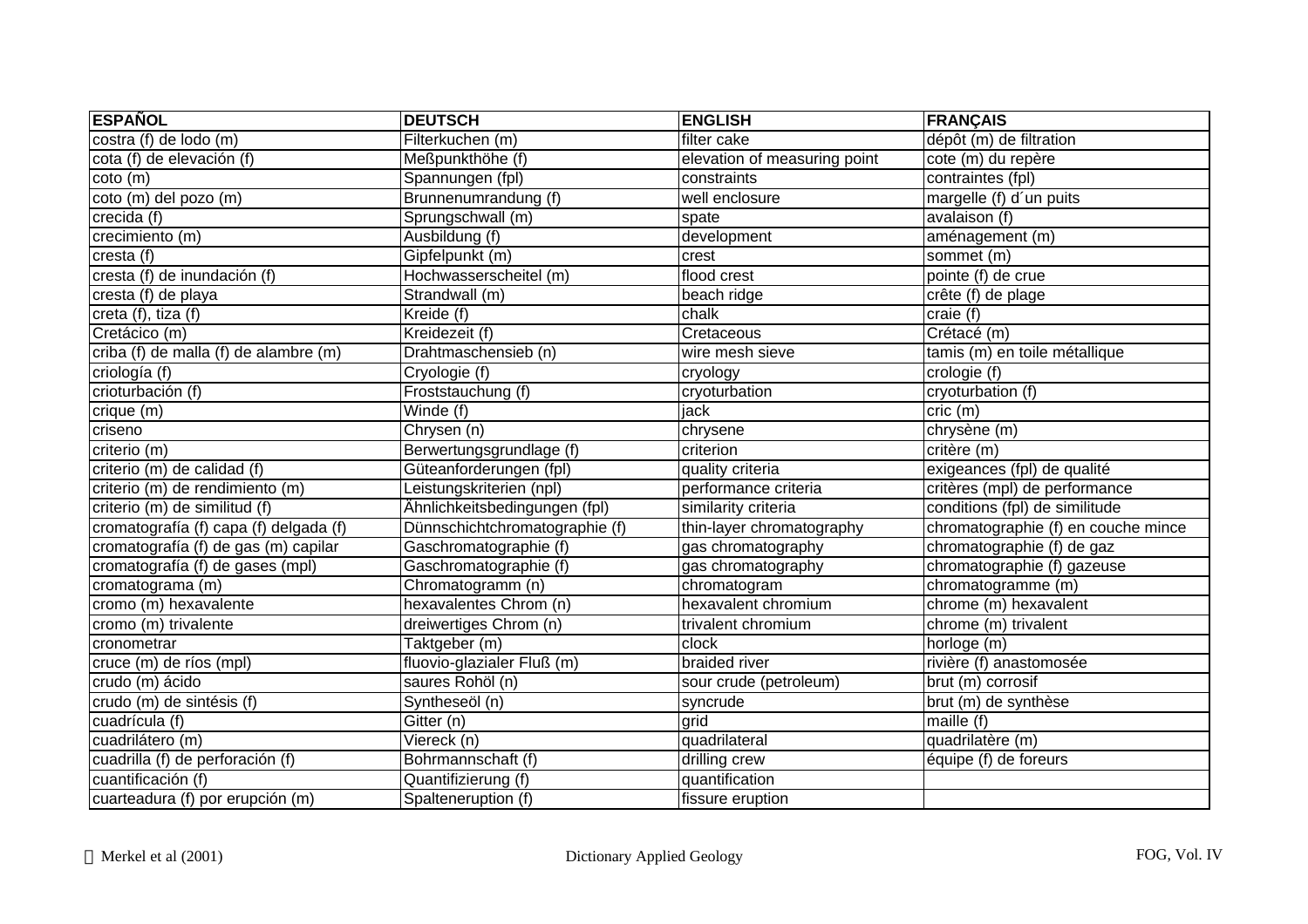| <b>ESPAÑOL</b>                             | <b>DEUTSCH</b>            | <b>ENGLISH</b>     | <b>FRANÇAIS</b>                |
|--------------------------------------------|---------------------------|--------------------|--------------------------------|
| cuarzita (f)                               | Quarzit (m)               | quarzite           | quartzite (m)                  |
| cuarzo (m)                                 | Quarz (m)                 | quartz             | quartz (m)                     |
| Cuaternario (m)                            | Quartär (n)               | Quaternary         | Quarternaire (f)               |
| cubierta (f)                               | Abdeckung                 | cap                |                                |
| cubierta (f)                               | Abdeckung (f)             | capping            | recouvrement (m)               |
| cubierta (f)                               | Deckschicht (f)           | cover              | couverture (f)                 |
| cubierta (f)                               | Deckschicht (f)           | overburden         | toit (m)                       |
| cubierta (f)                               | Überzug (m)               | coating            | revêtement (m)                 |
| cubierta (f) de grava (f)                  | Kiesmantel (m)            | gravel envelope    | enveloppe (f) de gravier       |
| cubierta (f) de grava (f)                  | Kiesschüttung (f)         | gravel packing     | filtre (m) de gravier          |
| cubierta (f) de hielo (f)                  | Eisdecke (f)              | ice cover          | couverture (f) de glace        |
| cubierta (f) de la vegetación (f)          | Pflanzendecke (f)         | vegetation cover   | couverture (f) végétale        |
| cubierta (f) de nieve (f)                  | Schneedecke (f)           | snow cover         | couche (f) de neige            |
| cubierta (f) de suelo (m)                  | Bodendecke (f)            | soil cover         | couverture (f) de sol          |
| cubierta (f) de suelo (m)                  | Bodenkrume (f)            | soil cover         | couverture (f) de sol          |
| cubierta (f) del terreno (m)               | Bodenvegetation (f)       | ground cover       | couverture (f) végétale du sol |
| cubierta (f) forestal                      | Streudecke (f)            | forest floor       | couverture (f)                 |
| cubierta (f) retenedora (f) de humedad (f) | Mulch $(m)$               | mulch              | paillis (m)                    |
| cubierta (f) tubular                       | Rohrschuh (m)             | casing shoe        | sabot (m) de tubage            |
| cubierta (f) vegetal del terreno (m)       | lebende Bodendecke (f)    | ground cover       | couverture (f) végétale du sol |
| cubierta interior (f)                      | Futter $(n)$              | inside coating     | revêtement (m) intérieur       |
| cubierta mecánica (f)                      | mechanische Abdeckung (f) | mechanical cover   | couverture (f) mécanique       |
| cubo (m)                                   | Nabe (f)                  | hub                | moyeu (m)                      |
| cubo (m) de lodo (m)                       | Sandpumpe (f)             | slush bucket       | cuiller (f)                    |
| cubo (m) de orificio (m)                   | Danaide (f)               | orifice bucket     | $dana$ de (m)                  |
| cubo (m) volteado (m)                      | Hornersche Wippe (f)      | tipping bucket     | auget (m) basculeur            |
| cubo (m) volteado (m)                      | Wippe (f)                 | tipping bucket     | auget (m) basculeur            |
| cubrir                                     | abdecken                  | cover              | couvrir                        |
| cubrir                                     | bedecken                  | cap                | couvrir                        |
| cuchara (f) de muestreo                    | Schappe (f)               | sampling spoon     | échantillonneur (m)            |
| cucharón (m)                               | Schöpfbecher (m)          | dipper             | godet (m)                      |
| cuchilla (f) del pozo (m)                  | Rohrschneider (m)         | well knife         | coupe-tubage (m)               |
| cuello (m) de ganso (m)                    | Spülkopfkrümmer (m)       | goose neck         | col (m) de cygne               |
| cuenca (f) entremontes (mpl)               | Zwischengebirgsbecken (n) | intermontane basin | bassin (m) d'entremont         |
| cuenca (f)                                 | Becken (n)                | basin              | bassin (m) versant             |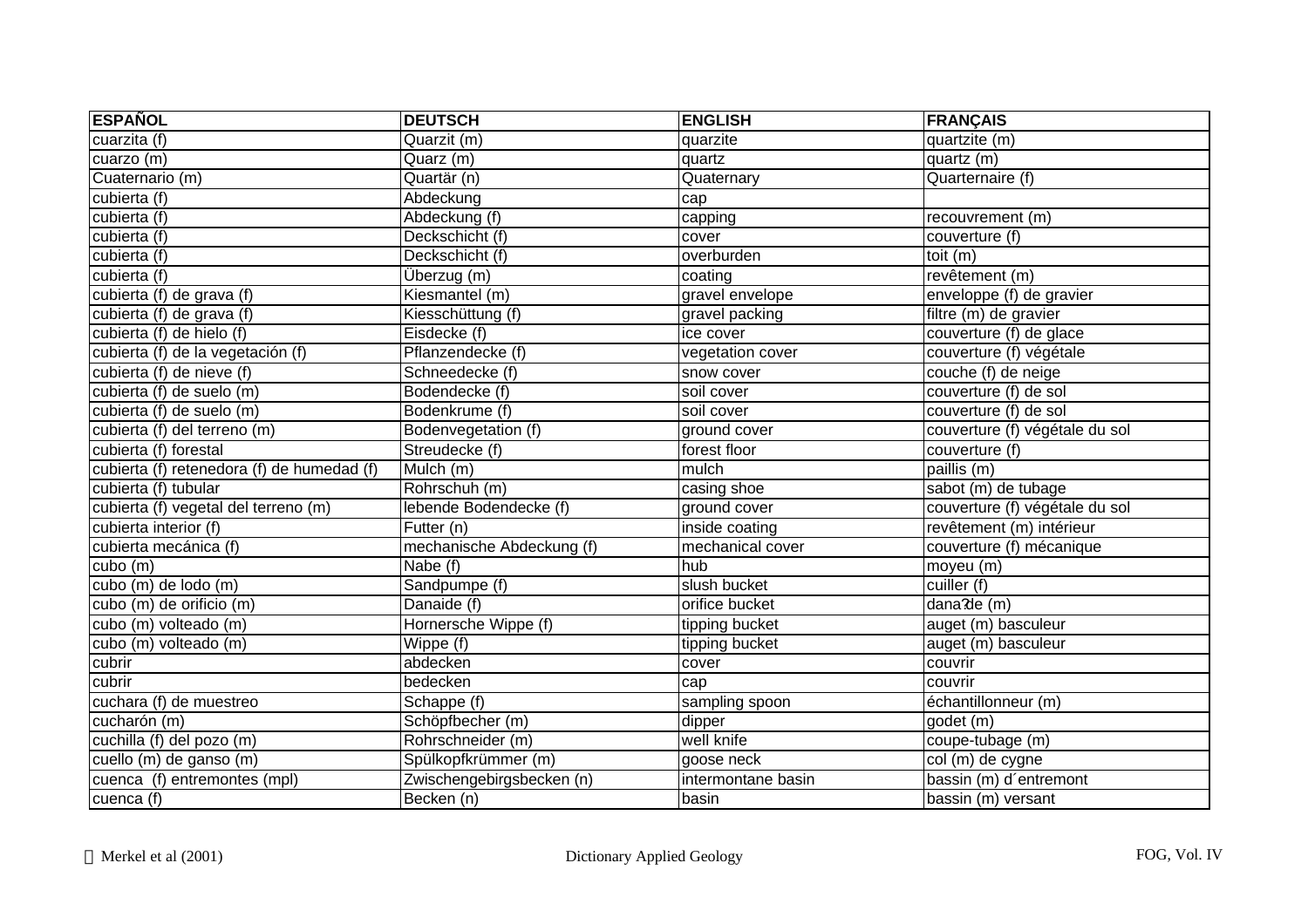| <b>ESPAÑOL</b>                     | <b>DEUTSCH</b>                    | <b>ENGLISH</b>        | <b>FRANÇAIS</b>                   |
|------------------------------------|-----------------------------------|-----------------------|-----------------------------------|
| cuenca (f)                         | Einzugsgebiet (n)                 | watershed             | bassin (m) hydrologique           |
| cuenca (f) cerrada                 | geschlossenes Becken (n)          | closed depression     | bassin (m) fermé                  |
| cuenca (f) de agua (f) subterránea | Grundwasserbecken (n)             | groundwater basin     | bassin (m) hydrogéologique        |
| cuenca (f) de alimentación (f)     | Wassereinzugsgebiet (n)           | catchment area        | bassin (m) d'alimentation         |
| cuenca (f) de asentamiento (m)     | Absetzbecken (n)                  | settling basin        | bassin (m) de décantation         |
| cuenca (f) de captación (f)        | Niederschlagsgebiet (n)           | drainage basin        | bassin (m) versant                |
| cuenca (f) de infiltración (f)     | Versickerungsbecken (n)           | infiltration basin    | bassin (m) d'épandage             |
| cuenca (f) del lago (f)            | Einzugsgebiet (n) eines Sees      | lake watershed        | bassin (m) lacustre               |
| cuenca (f) dispersa (f)            | Infilltrationsbecken (n)          | spreading basin       | casier (m) d'épandage             |
| cuenca (f) exórica (f)             | exorheisches Einzugsgebiet (n)    | exorheic basin        | exoréisme (m)                     |
| cuenca (f) experimental            | Versuchsbecken (n)                | experimental basin    | bassin (m) échantillon            |
| cuenca (f) fluvial                 | Flußgebiet (n)                    | catchment             | bassin (m) versant                |
| cuenca (f) hidrográfica            | abflußloses Einzugsgebiet (n)     | blind drainage        | bassin (m) hydrographic intérieur |
| cuenca (f) lacustre                | Seeeinzugsgebiet (n)              | lake watershed        | bassin (m) lacustre               |
| cuenca (f) sin desagüe (m)         | abflußloses Becken (n)            | closed basin          | bassin (m) clos                   |
| cuenca (f) topográfica (f)         | topographisches Einzugsgebiet (n) | topographic watershed | bassin (m) versant topographique  |
| cuenca (f) urbana (f)              | städtisches Einzugsgebiet (n)     | urban watershed       | bassin (m) urbain                 |
| cuenca (m) fluvial                 | Flußtal (n)                       | river valley          | vallée (f) fluviale               |
| cuenca artesiana                   | artesisches Becken (n)            | artesian basin        | bassin (m) arésian                |
| cuerpo (m) acuático (m)            | Gewässer (n)                      | water body            | masses (fpl) d'eau naturelle      |
| cuerpo (m) de agua (f)             | Gewässer (n)                      | body of water         | masses (fpl) d'eau naturelle      |
| cuerpo (m) de agua (f) subterránea | Grundwasserkörper (m)             | groundwater body      | nappe (f)                         |
| cuerpo (m) de agua (f) subterránea | Grundwasserkörper (m)             | groundwater body      | nappe (f) d'eau souterraine       |
| cuerpo (m) de agua (f) subterránea | Grundwasserkörper (m)             | groundwater body      | nappe (f) souterraine             |
| cuerpo (m) de la herramienta (f)   | Meißelkörper (m)                  | tool body             | matrice (f) d'outil               |
| cuerpo (m) receptor                | Vorflut (f)                       | receiving body        | cours (m) d'eau récepteur         |
| cuesta (f) abajo                   | hangabwärts                       | downslope             |                                   |
| cueva (f)                          | Höhle (f)                         | cave                  | cavité (f)                        |
| cueva (f) de hielo (m)             | Eishöhle (f)                      | ice cave              | glacière (f) naturelle            |
| cueva (f) marina (f)               | Meereshöhle (f)                   | sea cave              | grotte (f) marine                 |
| culebra (f) de agua (f)            | Wirbelsturm (m)                   | tornado               | tourbillon (m)                    |
| cultivación (f)                    | Anbau (m)                         | cultivation farming   | culture (f)                       |
| cultivación (f) sin agua (f)       | Trockenlandwirtschaft (f)         | dry farming           | culture (f) sèche                 |
|                                    | Ackerbau (m) ohne Bewässerung in  |                       |                                   |
| cultivo (m) en seco (m)            | Trockengebieten                   | dry farming           | ardiculture (f)                   |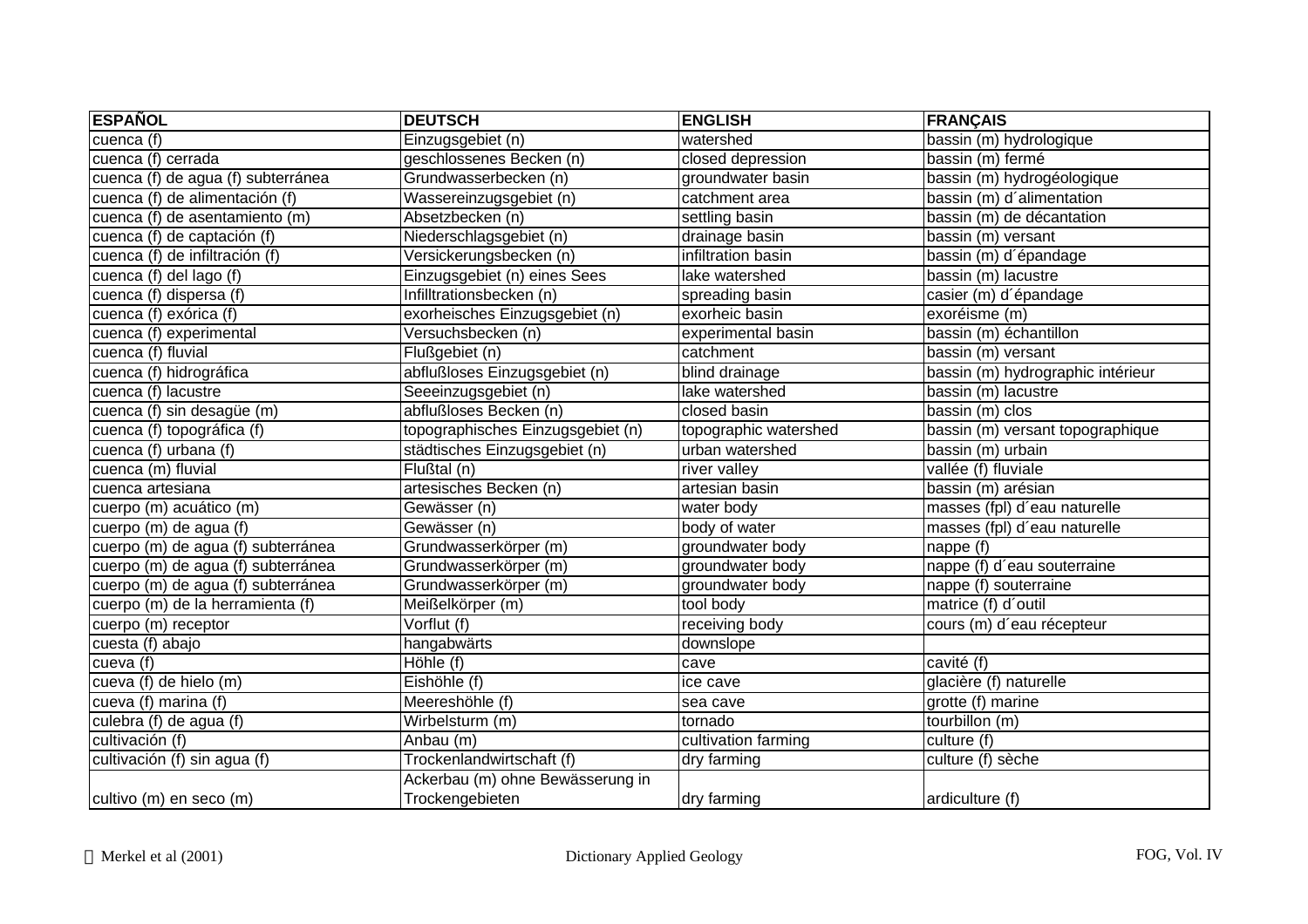| <b>ESPAÑOL</b>                                | <b>DEUTSCH</b>                | <b>ENGLISH</b>              | <b>FRANÇAIS</b>                    |
|-----------------------------------------------|-------------------------------|-----------------------------|------------------------------------|
|                                               | Erschöpfung (f) (~eines       |                             |                                    |
| cultivo (m) exhaustivo                        | Grundwasserleiters)           | overdraft                   | exhaustion (f)                     |
| cultivo (m) sin riego (m)                     | Trockenfeldbau (m)            | dry farming                 | culture (f) sèche                  |
| cumbre(f)                                     | Gipfel (m)                    | summit                      | sommet (m)                         |
| cumbre (f)                                    | Kamm (m)                      | crest                       | sommet (m)                         |
| cumbre (f)                                    | Spitzenwert (m)               | peak                        | valeur (f) maximale                |
| cumene (m)                                    | Cumen (n)                     | cumene                      | cumène (m)                         |
| cuña (f)                                      | $\overline{Keil}$ (m)         | wedge                       | coin(m)                            |
| cuña (f) de agua (f) salada (f)               | Salzwasserkeil (m)            | salt water wedge            | biseau (m) d'eau salée             |
| cuña (f) de agua (f) salada (f)               | Versalzungszunge (f)          | salt water wedge            | biseau (m) d'eau salée             |
| cuña (f) de sondeo (m)                        | Bohrspitze (f)                | drive point                 | cône (m) de sondage                |
| cuneta (f)                                    | Einfassung (f)                | curb                        | revêtement (m)                     |
| cuneta (f)                                    | Gosse (f)                     | gutter                      | caniveau (m)                       |
| cuneta (f) de captación (f)                   | Entwässerungsgraben (m)       | drainage ditch              | fossé (m) de drainage              |
| cuota (f) de alivio                           | Reliefenergie (f)             | relief ration               | indice (m) du relief               |
| cuota (f) de drenaje (m)                      | Abflußfaktor (m)              | drainage ration             | coefficient (m) de ruissellement   |
| cuotas (fpl) de abstracción                   | Entnahmegebühren (fpl)        | abstraction fees            | redevances (fpl) de prélèvement    |
| curso (m) de la nieve (f)                     | Schneemeßstrecke (f)          | snow course                 | parcours (m) d'enneigement         |
| curso (m) del agua (f)                        | Wasserlauf (m)                | water course                | cours (m) d'eau                    |
| curso (m) del agua (f) receptora (f)          | Vorfluter (m)                 | receiving water course      | cours (m) d'eau récepteur          |
| curso (m) del río (m)                         | Flußlauf (m)                  | river reach                 | cours (m) d'un fleuve              |
| curso (m) muy bajo                            | Unterlauf (m)                 | lower course                | cours (m) inférieur                |
| curso de estudio                              | Studiengang                   | course of study             | cours (m) des études               |
| curva (f) de gastos (mpl)                     | Bezugskurve (f)               | rating curve                | courbe (f) de tarage               |
| curva (f) acumulativa (f)                     | Summenkurve (f)               | summation curve             | courbe (f) cumulative              |
| curva (f) bimásica (f)                        | Doppelsummenkurve (f)         | double-mass curve           | courbe (f) des doubles cumuls      |
| curva (f) de abatimiento (f) del agua (f)     |                               |                             |                                    |
| subterránea                                   | Entwässerungskurve (f)        | groundwater depletion curve | courbe (f) de tarissement          |
| curva (f) de abatimiento (f) por distancia (f | Abstandsabsenkungskurve (f)   | distance-drawdown curve     | courbe (f) rabattement-distance    |
| curva (f) de abatimiento (m)                  | Absenkungskurve (f)           | drawdown curve              | profil (m) de rabattement          |
| curva (f) de acumulación                      | Rückstaukurve (f) (~Wasser)   | backwater curve             | courbe (f) de remous               |
| curva (f) de acumulación (f) de pression      | Druckaufbaukurve (f)          | pressure buildup curve      | courbe (f) de remontée de pression |
| curva (f) de ajustación (f)                   | entsanden (~Brunnen)          | adjustment curve            | courbe (f) d'ajustage              |
| curva (f) de calibración (f)                  | Eichkurve (f)                 | calibration curve           | courbe (f) d'étalonnage            |
| curva (f) de capacidad (f) específica (f)     | Leistungs-Absenkungskurve (f) | specific capacity curve     | courbe (f) débits/ rabattements    |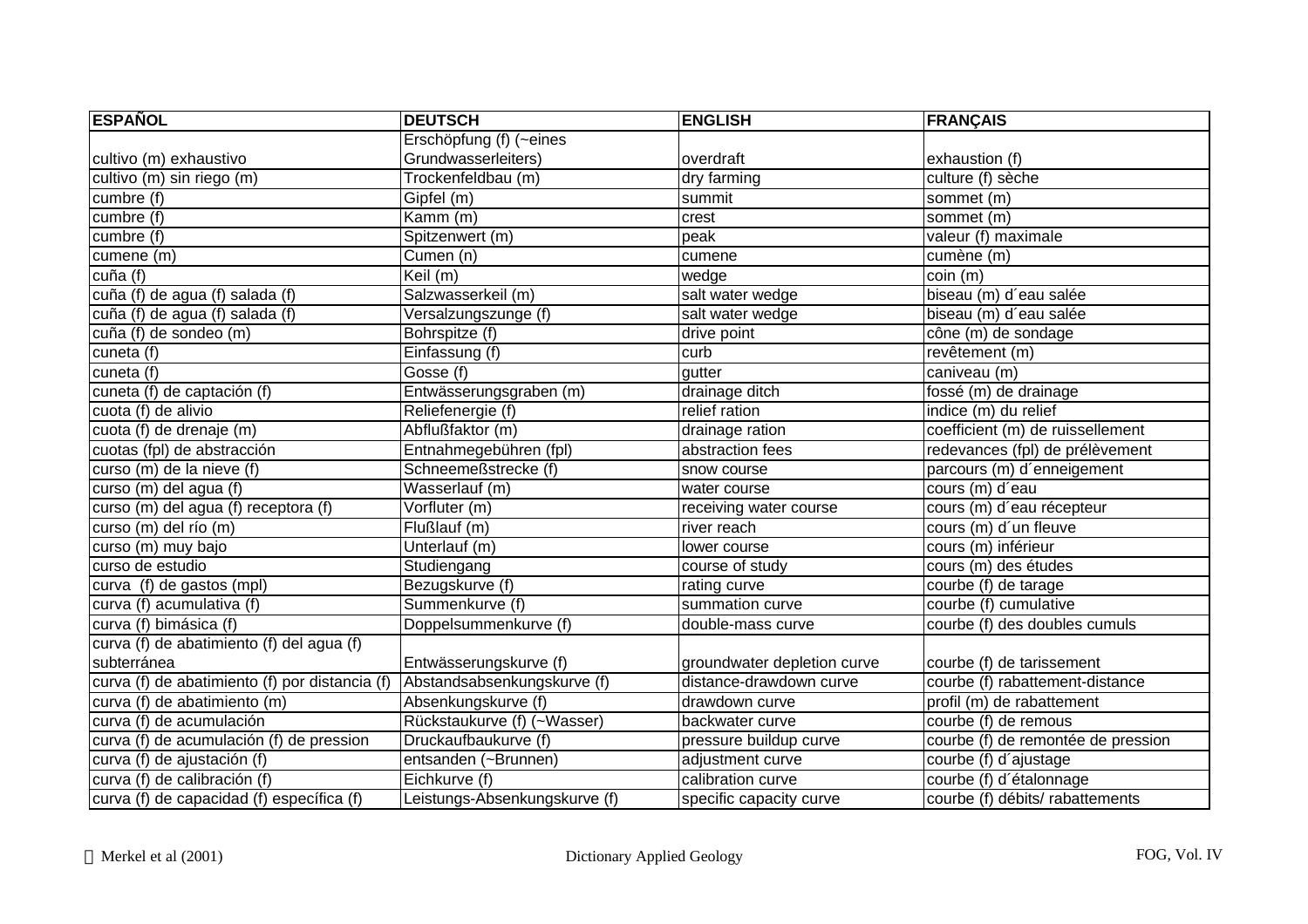| <b>ESPAÑOL</b>                                                      | <b>DEUTSCH</b>                      | <b>ENGLISH</b>              | <b>FRANÇAIS</b>                        |
|---------------------------------------------------------------------|-------------------------------------|-----------------------------|----------------------------------------|
| curva (f) de capacidad (f) específica (f)                           | spezifische Leistung (f)            | specific capacity curve     | courbe (f) caractéristique             |
| curva (f) de crecimiento (m)                                        | Wachstumskurve (f)                  | growth curve                | courbe (f) de croissance               |
|                                                                     |                                     |                             | courbe (f) logistique de la croissance |
| curva (f) de crecimiento (m) logístico                              | logistische Wachstumskurve (f)      | logistic growth curve       | des populations                        |
| curva (f) de depresión                                              | Absenkungskurve (f)                 | drawdown curve              | courbe (f) de dépression               |
| curva (f) de descarga (f) másica                                    | Abflußsummenkurve (f)               | discharge mass curve        | courbe (f) des débits cumulés          |
| curva (f) de descenso (m) contra tiempo (m) Absenkungskurve (f)     |                                     | time-drawdown curve         | courbe (f) de descente                 |
| curva (f) de descenso (m) contra tiempo (m) Zeitabsenkungskurve (f) |                                     | time-drawdown curve         | courbe (f) rabattement-temps           |
| curva (f) de descenso (m) del nivel (m)                             | Absenkungskurve (f)                 | drawdown curve              | courbe (f) rabattement-distance        |
| curva (f) de distribución (f) de alturas (fpl)                      | Abflußkurve (f)                     | stage-distribution relation | courbe (f) hauteur-débit               |
| curva (f) de duración (f) del flujo (m)                             | Dauerlinie (f) der Abflußmenge      | flow duration curve         | courbe (f) de durée des débits         |
| curva (f) de estrangulamiento (m)                                   | Drosselkurve (f)                    | throttling curve            | courbe (f) caractéristique             |
| curva (f) de flujo (m) másico (m)                                   | Summengangslinie (f)                | flow-mass curve             | courbe (f) du débit cumulé             |
| curva (f) de la malla (f)                                           | Kornverteilungskurve (f)            | sieve curve                 | diagramme (m) granulométrique          |
| curva (f) de masa (f) residual                                      | Abweichungssummenkurve (f)          | residual mass curve         | courbe (f) des écarts cumulés          |
| curva (f) de masas (fpl)                                            | Mengenlinie (f)                     | mass curve                  | courbe (f) de masse                    |
|                                                                     | abfallender Kurvenast (m) der       |                             |                                        |
| curva (f) de recesión (f)                                           | Ganglinie                           | recession curve             | courbe (f) de décrue                   |
| curva (f) de recesión (f)                                           | Leerlaufkurve (f)                   | recession curve             | courbe (f) de tarissment               |
| curva (f) de recesión (f)                                           | Rückgangskurve (f)                  | recession curve             | courbe (f) de tarissment               |
| curva (f) de recuperación (f)                                       | Aufbaukurve (f)                     | recovery curve              | courbe (f) de remontée                 |
| curva (f) de recuperación (f)                                       | Wiederanstiegskurve (f)             | recovery curve              | courbe (f) de remontée                 |
| curva (f) de rendimiento (m)                                        | Pumpenkennlinie (f)                 | performance curve           | courbe (f) caractéristique d'une pompe |
| curva (f) de resistividad(f)-                                       | Widerstands-Elektrodenabstandskurve |                             |                                        |
| espaciamiento(m)                                                    | (f)                                 | resistivity-spacing curve   | courbe (f) résistivité-espacement      |
| curva (f) de retención                                              | Rückstaukurve (f) (~Wasser)         | backwater curve             | courbe (f) der retenue                 |
| curva (f) de valores (mpl) acumulados (mpl) Summenkurve (f)         |                                     | mass curve                  | courbe (f) des valeurs cumulées        |
| curva (f) del río (m)                                               | Flußbiegung (f)                     | river bend                  | tournant (m) d'un fleuve               |
| curva (f) lateral                                                   | Laterologaufnahme (f)               | lateral curve               | diagramme (m) latéral                  |
| curva (f) normal                                                    | Normale (f)                         | normal curve                | diagraphie (f) à espacement normal     |
| curva (f) normal                                                    | Normale (f)                         | normal curve                | normale (f)                            |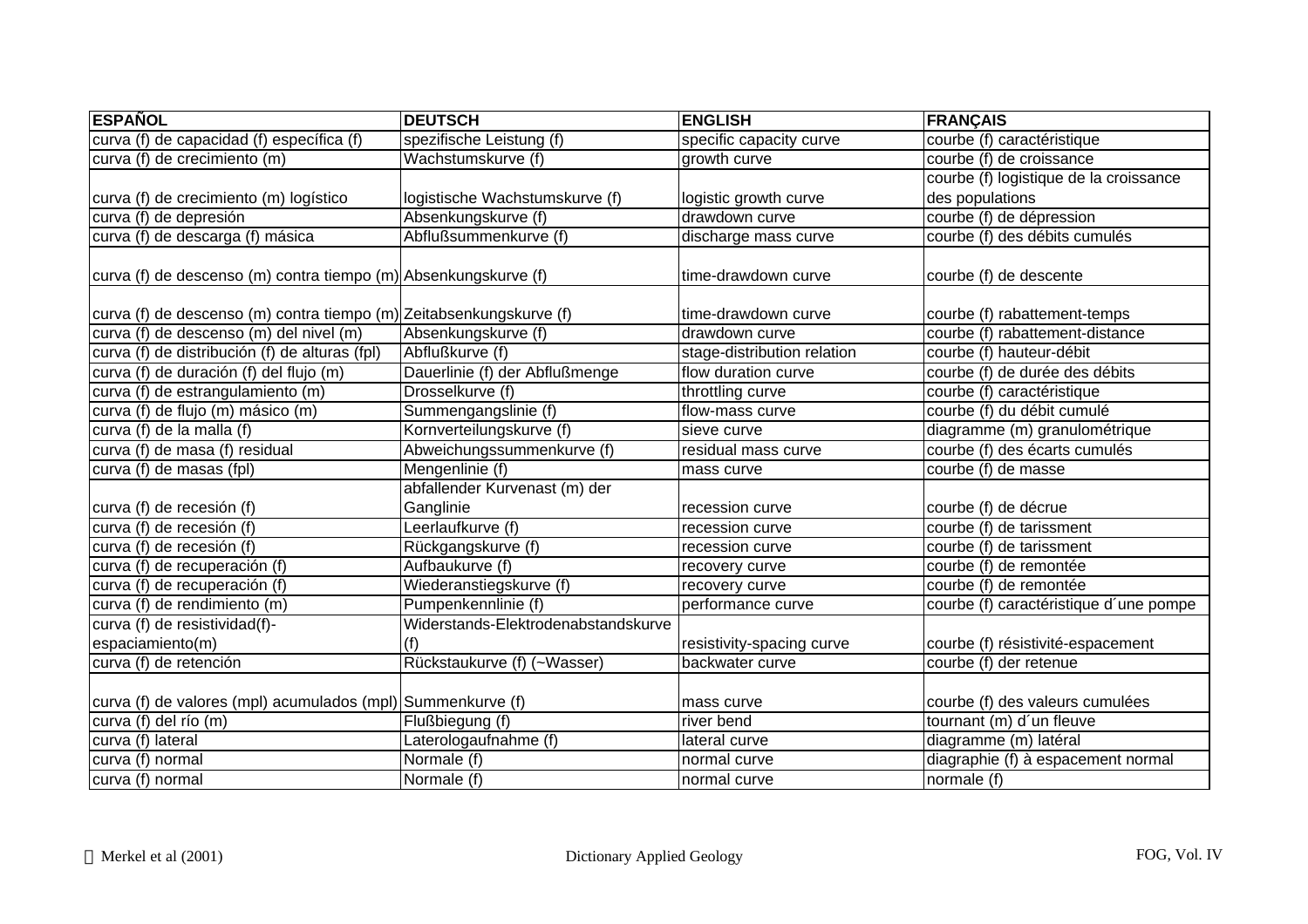| <b>ESPAÑOL</b>                           | <b>DEUTSCH</b>                                          | <b>ENGLISH</b>                   | <b>FRANÇAIS</b>                        |
|------------------------------------------|---------------------------------------------------------|----------------------------------|----------------------------------------|
| curva (f) recesión (f) de agua (f)       |                                                         |                                  |                                        |
| subterránea                              | Grundwasserabsenkungskurve (f)                          | groundwater recession curve      | courbe (f) d'abaissement               |
| curva (f) recesión (f) de agua (f)       |                                                         |                                  |                                        |
| subterránea                              | Grundwasserabsenkungskurve (f)                          | groundwater recession curve      | courbe (f) de tarissement              |
| curva (m) de abatimiento (m) del caudal  |                                                         |                                  |                                        |
| (m)                                      | Leistungs/ Absenkungs-Diagramm (n)                      | discharge-drawdown curve         | courbe (f) débits/ rabattements        |
| curva característica                     | Kennlinie (f)                                           | characteristic curve             | courbe (f) type                        |
| curva de frecuencia acumulada (f)        | Summenkurve (f)                                         | cumulative frequency curve       | courbe (f) des fréquences (f) cumulées |
| curvatura (f) de interconexión capilar   | Trennflächenkrümmung (f)                                | curvature of capillary interface | courbure (f) d'interface               |
| curvatura (f) de interface capilar       | Oberflächenkrümmung (f)                                 | curvature of capillary interface | courbure (f) d'interface               |
| curvilinear                              | Kurvenlinear (m)                                        | curvilinear                      | curviligne                             |
| cúspide (f)                              | Karrendorne (f)                                         | pinnacle                         | aiguille (f) de lapiaz                 |
| dañino (m)                               | ungesund                                                | noxious                          | malsain                                |
| daño (m) ecológico (m)                   | ökologische Schädigung (f)                              | ecological damage                | dégradation (f) écologique             |
| daño (m) por radiación (f)               | Strahlenschaden (m)                                     | radiation injury                 | radiolésion (f)                        |
| daño (m) por radiación (f)               | Strahlungsschaden (m)                                   | radiation damage                 | radiolésion (f)                        |
| daños (mpl)                              | Schaden (m)                                             | damage                           | dommage (m)                            |
| datación (f) del agua (f) subterránea    | Altersbestimmung (f) von Grundwasser groundwater dating |                                  | datation (f) des eaux souterraines     |
| dato (m) de calibración (f)              | Pegelnullpunkt (m)                                      | gage-datum                       | côte (f) du zéro d'échelle             |
| datos (mpl) básicos (mpl)                | Rohdaten (npl)                                          | raw data                         | données (fpl) brutes                   |
| datos (mpl) crudos (mpl)                 | Ausgangsdaten (npl)                                     | raw data                         | données (fpl) brutes                   |
| datos (mpl) de laboratorio (m)           | Labordaten (fpl)                                        | laboratory data                  | données (fpl) de laboratoire           |
| datos (mpl) de laboratorio (m)           | Labordaten (fpl)                                        | laboratory data                  | données (fpl) expérimentales           |
| datos (mpl) sin tratar                   | unverarbeitete Daten (npl)                              | raw data                         | données (fpl) nontraitées              |
| de gran difusión (f)                     | allgegenwärtig                                          | pervasive                        | pénétrant                              |
| déblais (mpl)                            | Haufwerk (n)                                            | muck                             | déblais (mpl)                          |
| decaimiento (f) del agua (f) subterránea | Grundwasserdelle (f)                                    | groundwater depression           | dépression (f) de la nappe             |
| decaimiento (m)                          | Verfall (m)                                             | decay                            | désintégration (f)                     |
| decaimiento (m) freático (m)             | Grundwasserspiegelabfall (m)                            | phreatic decline                 | abaissement (m) phréatique             |
| decaimiento (m) radioactivo (m)          | radioaktiver Zerfall (m)                                | radioactive decay                | déintegration (f) radioactive          |
| decantar                                 | abgießen                                                | decant                           | décanter                               |
| declinación (f)                          | <b>Deklination</b>                                      | declination                      | déclination (f)                        |
| declive (m)                              | Abhang (m)                                              | hillslope                        | versant (m)                            |
| declive(m)                               | Abhang (m)                                              | slope                            | versant (m)                            |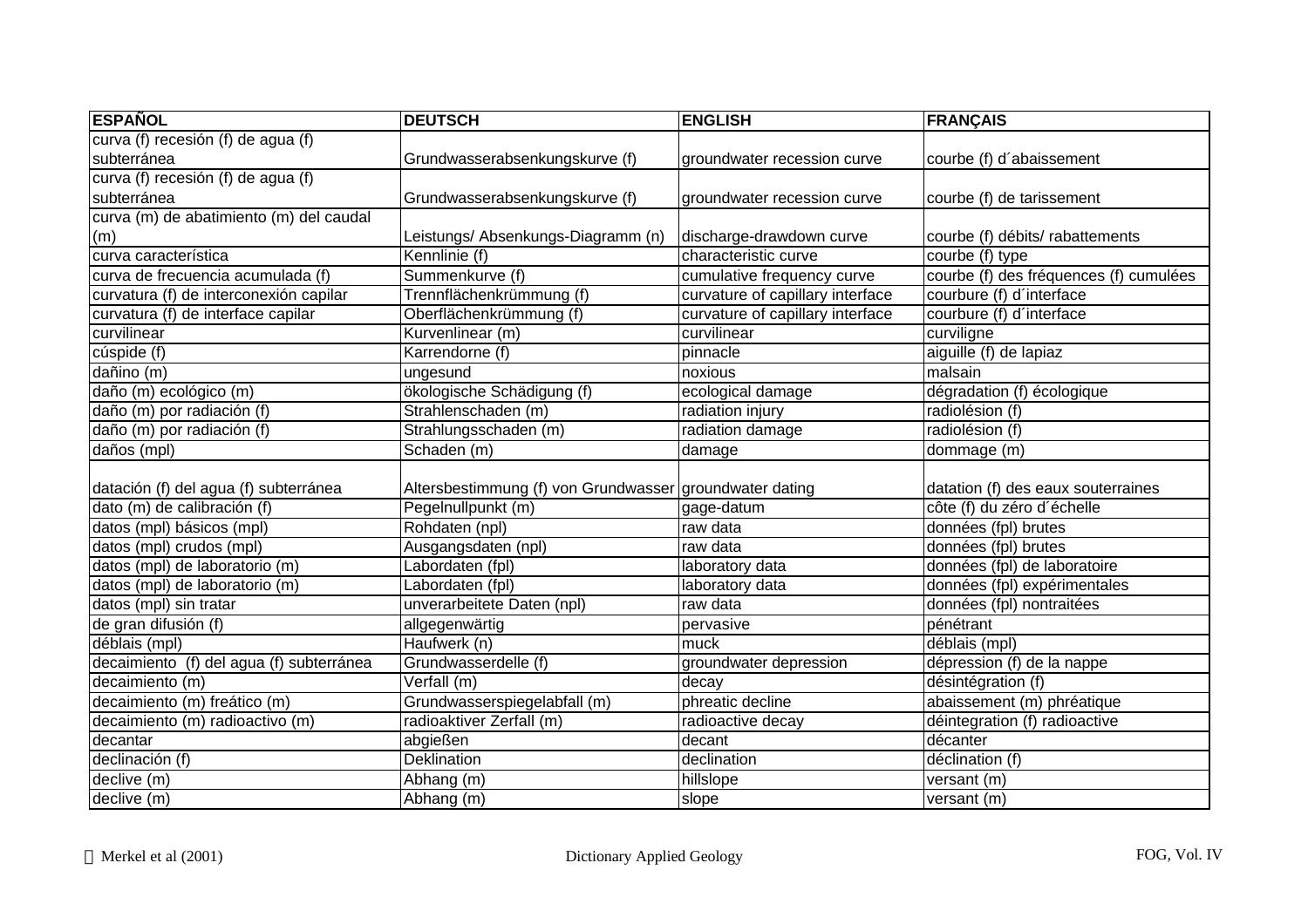| <b>ESPAÑOL</b>                            | <b>DEUTSCH</b>               | <b>ENGLISH</b>         | <b>FRANÇAIS</b>                      |
|-------------------------------------------|------------------------------|------------------------|--------------------------------------|
| declive (m) convexo (m)                   | Gleitufer (n)                | slipoff slope          | versant (m) convexe                  |
| decolorado                                | gebleicht                    | bleached               | blanchi                              |
| decomposición (f) biológica               | biologischer Abbau (m)       | biodegradation         | décomposition (f) biologique         |
| decrecimiento (f) de agua (f) subterránea | Grundwasserabsenkung (f)     | groundwater recession  | décrue (f) souterraine               |
| decremento                                | Verringerung (f)             | decrement              | décrément (n)                        |
| decremento (m) del agua (f) subterránea   | Grundwasserabfluß (m)        | groundwater discharge  | débit (m) global d'une nappe         |
| defasamiento (m)                          | Phasennacheilung (f)         | phase lag              | déphasage (m)                        |
| defecto (m)                               | technische Störung (f)       | malfunction            | déficience (f)                       |
| deficiencia (f)                           | technischer Fehler (m)       | malfunction            | défaut (m) technique                 |
| deficiencia (f) acumulada                 | aufsummierter Fehlbetrag (m) | accumulated deficiency | déficit (m) cumulatif                |
| deficiencia (f) de humedad (f)            | Bodenfeuchtedefizit (n)      | moisture deficiency    | déficit (m) en humidité              |
| deficiencia (f) de humedad (f) de suelos  |                              |                        |                                      |
| (mpl)                                     | Bodenfeuchtedefizit (n)      | soil moisture deficit  | assèchement (m) du sol               |
| deficiencia (f) de humedad (f) de suelos  |                              |                        |                                      |
| (mpl)                                     | Bodenfeuchtedefizit (n)      | soil moisture deficit  | déficit (m) de rétention             |
| deficiencia (f) en nutriente (m)          | Nährstoffmangel (m)          | nutrient deficiency    | carence (f) en substances nutritives |
| déficit (f) de irrigación (f)             | Unterbewässerung (f)         | deficit irrigation     | sous-irrigation (f)                  |
| déficit (m)                               | Defizit (n)                  | deficit                | déficit (m)                          |
| déficit (m) de agua (f)                   | Wasserdefizit (n)            | water deficit          | déficit (m) hydrique                 |
| defícit (m) de retención (f)              | Retentionsdefizit (n)        | retention deficit      | déficit (m) de rétention             |
| déficit (m) de saturación (f)             | Sättigungsdefizit (n)        | saturation deficit     | déficit (m) de saturation            |
| deflación (f)                             | Winderosion (f)              | deflation              | érosion (f) éolienne                 |
| deforestación (f)                         | Abholzung (f)                | deforestation          | déboisement (m)                      |
| deformación (f)                           | Formveränderung (f)          | deformation            | déformation (f)                      |
| deformación (f)                           | Umbiegung (f)                | bend                   | charnière (f)                        |
| degasificación                            | Entgasung (f)                | degassing              | dégazage (m)                         |
| deglución (f)                             | Flußschwinde (f)             | swallow                | entonnoir (m) absorbant              |
| degradación (f)                           | Verfaulung (f)               | putrefaction           | putréfaction (f)                     |
| degradación (f)                           | Verschlechterung (f)         | degradation            | dégradation (f)                      |
| delantera (f)                             | Vorrangigkeit (f)            | foreground             | avant-plan (m)                       |
| deleznabilidad (f)                        | Krümelungsneigung (f)        | friability             | friabilité (f                        |
| deleznable                                | brüchig                      | friable                | fragile                              |
| delineación (f)                           | Wasserentnahme (f)           | drawing                | puisage (m)                          |
| delta (f)                                 | Delta (n)                    | delta                  | delta (m)                            |
| delta(f)                                  | Flußmündungsgebiet (n)       | delta                  | delta (m)                            |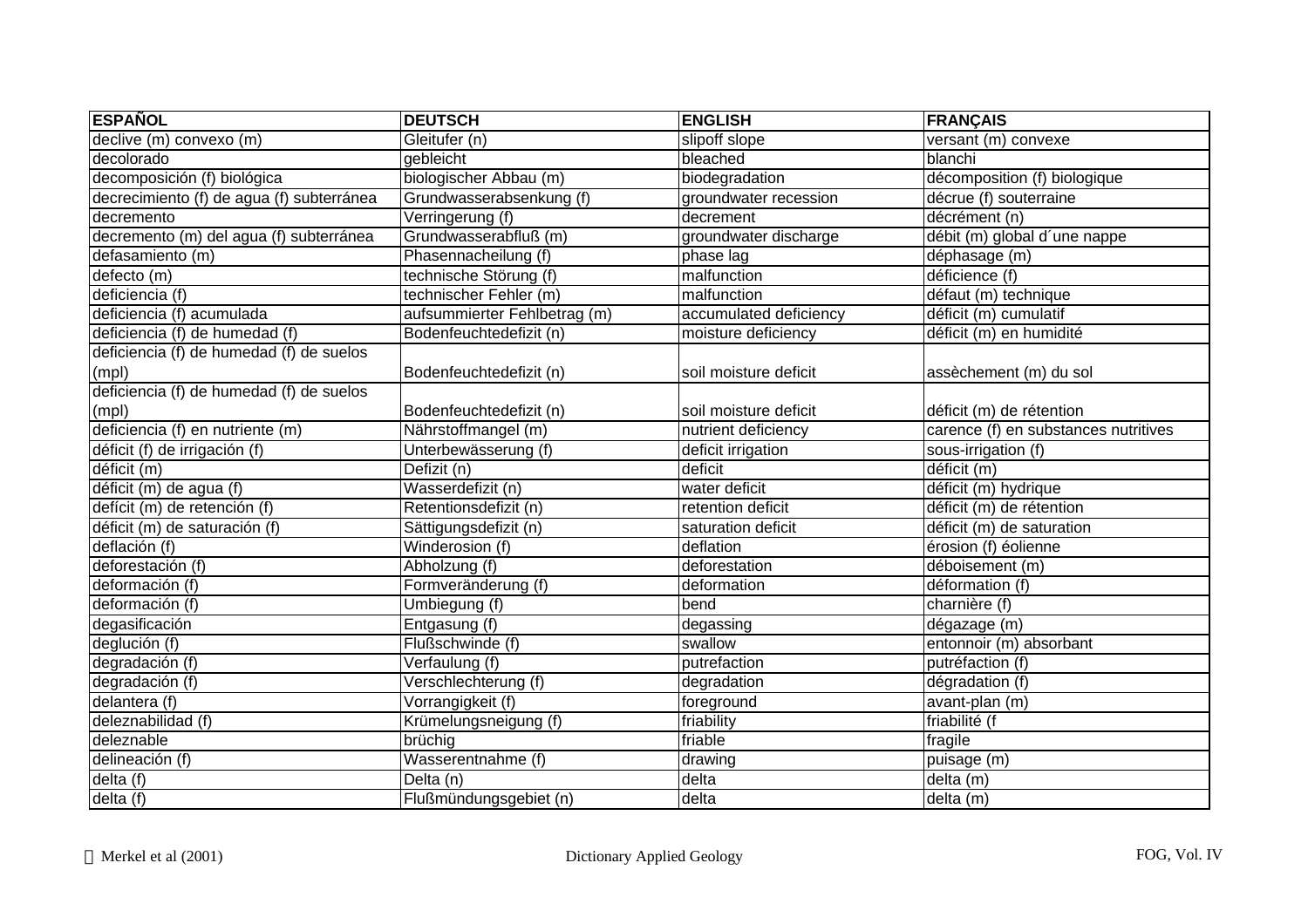| <b>ESPAÑOL</b>                               | <b>DEUTSCH</b>                       | <b>ENGLISH</b>               | <b>FRANÇAIS</b>                        |
|----------------------------------------------|--------------------------------------|------------------------------|----------------------------------------|
| demanda (f)                                  | Bedarf (m)                           | demand                       | demande (f)                            |
| demanda (f) de agua (f)                      | Wasserbedarf (m)                     | water demand                 | besoin (m) en eau                      |
| demanda (f) de agua (f)                      | Wassernachfrage (f)                  | water demand                 | besoin (m) en eau                      |
| demanda (f) de oxígeno (m)                   | Sauerstoffbedarf (m)                 | oxygen demand                | demande (f) en oxygène                 |
|                                              | biochemischer Sauerstoffbedarf (BSB) | biochemical oxygen demand    | demande (f) biochimique en oxygène     |
| demanda bioquímica de oxígeno                | (m)                                  | (BCD)                        | (DBO)                                  |
|                                              | chemischer Sauerstoffbedarf (CSB)    |                              |                                        |
| demanda química de oxígeno (DQO)             | (m)                                  | chemical oxygen demand (COD) | demande (f) chimique en oxygène        |
| demoler                                      | abbrechen                            | abort                        | avorter                                |
| demoler                                      | weiterleiten                         | rout                         | propager                               |
| $d$ emora $(f)$                              | Verzögerung (f)                      | lag time                     | temps (m) de réponse                   |
| dendítrico (m)                               | dentritisch                          | dendritic                    | dendritique                            |
| dendítrico (m)                               | verästelt                            | dendritic                    | arborescent                            |
| densidad (f)                                 | Dichte (f)                           | density                      | densité (f)                            |
| densidad (f) de captación (f)                | Flußdichte (f)                       | drainage density             | densité (f) du réseau                  |
| densidad (f) de drenaje                      | Flußdichte (f)                       | drainage density             | densité (f) de drainage                |
| densidad (f) de empaque (m)                  | Lagerungsdichte (f)                  | packing density              | densité (f) du matériau                |
| densidad (f) de granos (mpl)                 | Korndichte (f)                       | density of solid particles   |                                        |
| densidad (f) de la nieve (f)                 | Schneedichte (f)                     | snow density                 | densité (f) de la neige                |
| densidad (f) de masa (f)                     | Dichte (f)                           | mass density                 | densité (f) massique                   |
| densidad (f) del material (m)                | Raumdichte (f)                       | bulk density                 | poids (m) spécifique du matériau       |
| densidad (f) en peso (m)                     | spezifisches Gewicht (n)             | weight density               | poids (m) spécifique                   |
| densidad (f) en peso (m)                     | Wichte (f)                           | weight density               | poids (m) spécifique                   |
| densidad (f) en volumen (m) del flujo (m) de |                                      |                              |                                        |
| agua (f)                                     | Volumenflußdichte (f) des Wassers    | volume water flux density    | densité (f) de flux d'eau volumétrique |
| densidad (f) específica (f)                  | spazifische Dichte (f)               | specific density             | densité (f)                            |
| densidad aparente (f) del material (m)       | Schüttgewicht (n)                    | bulk density                 | poids (m) spécifique du matériau       |
| denudación (f)                               | Abtragung (f)                        | denudation                   | dénudation (f)                         |
| denudación (f)                               | Denudation (f)                       | denudation                   | dénudation (f)                         |
| denudación $(f)$                             | Landerniedrigung (f)                 | denudation                   | dénudation (f)                         |
| denudación (f)                               | Massenabtrag (m)                     | denudation                   | dénudation (f)                         |
| deposición (f) final                         | Endlagerung (f)                      | final deposition             | décharge (f) finale                    |
| deposición (m) seca (f)                      | trockene Ablagerung (f)              | dry deposition               | dépôt (m) sec                          |
| depositación (f)                             | Krustenbildung (f)                   | incrustation                 | incrustation                           |
| depositación (f)                             | Maßstab (m)                          | scale                        | échelle (f)                            |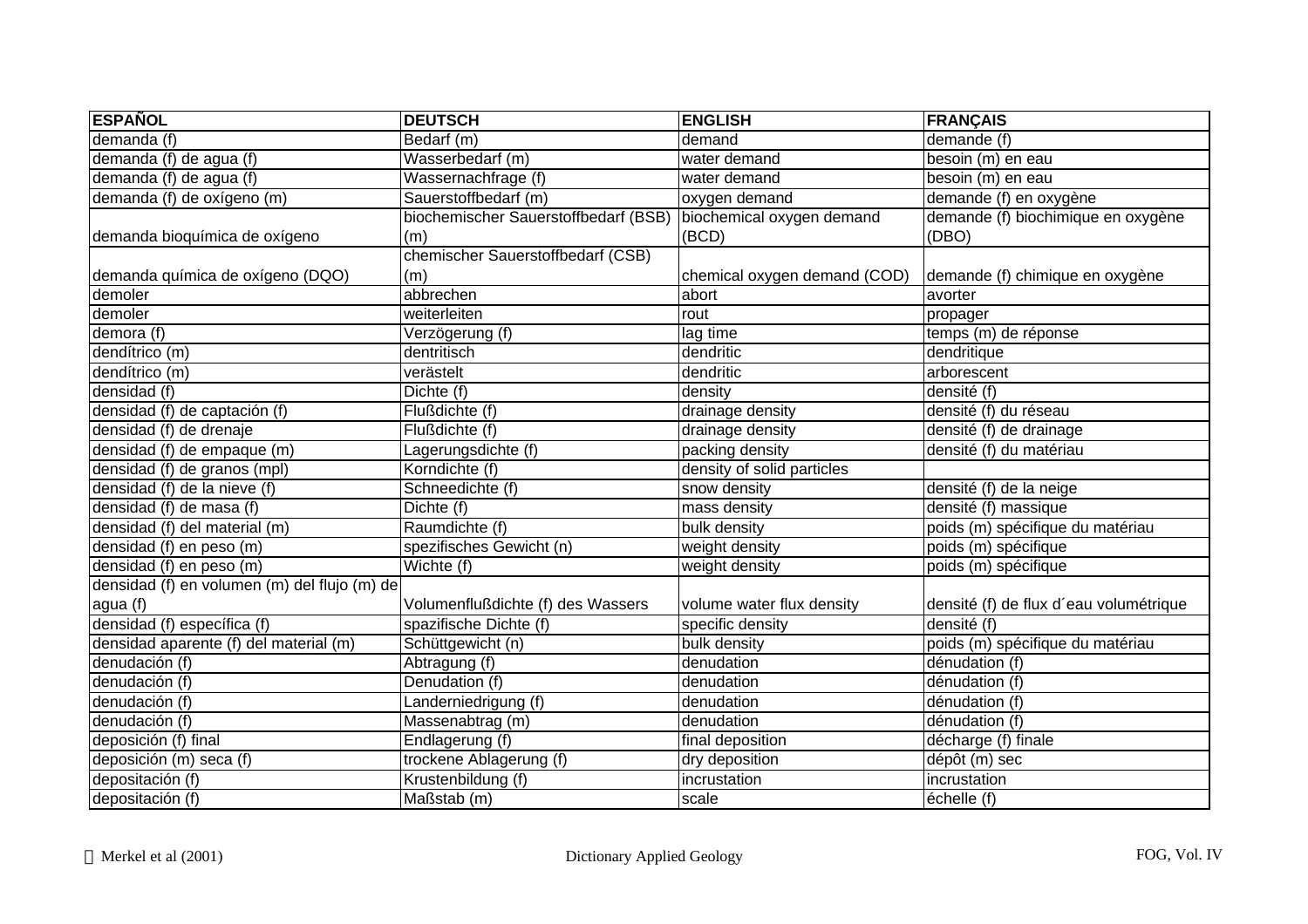| <b>ESPAÑOL</b>                        | <b>DEUTSCH</b>                      | <b>ENGLISH</b>               | <b>FRANÇAIS</b>                      |
|---------------------------------------|-------------------------------------|------------------------------|--------------------------------------|
| depositación (f)                      | Schuppe (f)                         | scale                        | écaille (f)                          |
| depositación (f)                      | Verkrustung (f)                     | incrustation                 | incrustation                         |
| depositación (f) electrolítica (f)    | Galvanotechnik (f)                  | electroplating               | galvanoplastie (f)                   |
| depositación (f) final                | Endlagerung (f)                     | final deposition             | décharge (f) finale                  |
| depósito (m)                          | Ablagerung (f)                      | deposit                      | dépôt (m)                            |
| depósito (m)                          | Endlagerstätte (f)                  | repository                   | décharge (f) ultime                  |
| depósito (m)                          | Niederschlag (m)                    | precipitate                  | précipité (m)                        |
| depósito (m) a presión (f)            | Druckkessel (m)                     | pressure tank                | réservoir (m) sous pression          |
| depósito (m) abandonado               | Altlast (f)                         | abandones waste dump         |                                      |
| depósito (m) aluvial                  | Flußablagerung (f)                  | fluvial deposit              | dépôts (mpl) fluviatiles             |
| depósito (m) carst (m)                | Karstsediment (n)                   | karst deposit                | remplissage (m) karstique            |
| depósito (m) de agua (f) clara (f)    | Trinkwasservorratsbehälter (m)      | clearwell                    | réservoir (m) d'eau portable         |
| depósito (m) de basura (f)            | Müllwolf (m)                        | garbage disposer             | triturateur (m)                      |
| depósito (m) de caverna               | Höhlenablagerung (f)                | cave deposit                 | remplissage (m) de cavité            |
| depósito (m) de desechos (mpl)        |                                     |                              |                                      |
| radioactivos (mpl)                    | Atommüllendlager (n)                | radioactive waste repository | cimetière (m) de déchets radioactifs |
| depósito (m) de fango (m)             | Schlammablagerung (f)               | sludge deposit               | dépôt (m) de boue                    |
| depósito (m) de mina (f)              | Halde (f)                           | mine dump                    | halde (m) minière                    |
| depósito (m) de sedimentos (mpl)      | Sedimentablagerung (f)              | sedimentary deposit          | dépôt (m) sédimentaire               |
| depósito (m) del lisímetro (m)        | Lysimetertank (m)                   | lysimeter tank               | case (f) lysimétrique                |
| depósito (m) deltáico                 | Deltaablagerungen (fpl)             | deltaic deposits             | dépôts (mpl) delta?ques              |
| deposito (m) eólico                   | äolosche Ablagerung                 | aeolian deposit              | depôts (mpl) éoliens                 |
| deposito (m) eólico                   | Windablagerung (f)                  | no flow boundary             | depôts (mpl) éoliens                 |
| depósito (m) eólico (m)               | Windablagerung (f)                  | eolian deposit               | dépôt (m) éolien                     |
| depósito (m) glacial (m)              | Glazialablagerung (f)               | glacial deposit              | dépôt (m) glaciaire                  |
| depósito (m) orgánico (m)             | organogene Ablagerung (f)           | organic deposit              | dépôt (m) organogène                 |
| depósito (m) químico (m)              | chemische Ausfällung (f)            | chemical deposit             | dépôt (m) chimique                   |
| depósito control (m) de torrente (m)  | Hochwasserschutz (m)                | flood control                | protection (f) contre les crues      |
| depósito de (m) retención (f)         | Oberflächenrückhaltespeicherung (f) | detention storage            | emmagasinement (m) temporaire        |
| depositos glaciares                   | alluviale Gleschterablagerung       | alluvial apron               | cône (m) d'alluvions                 |
| depresión (f) karst                   | Karstdepression (f)                 | karstic depression           | dépression (f) karstique             |
| depresión (f)                         | abgesenkter Wasserspiegel (m)       | depression head              | dépression (f)                       |
| depresión (f)                         | absenken                            | sink                         | rabattre                             |
| depresión (f) carst (f)               | Karstwanne (f)                      | karst depression             | dépression (f) karstique             |
| depresión (f) de agua (f) subterránea | Grundwassereinzugsgebiet (n)        | groundwater basin            | bassin (m) hydrogéologique           |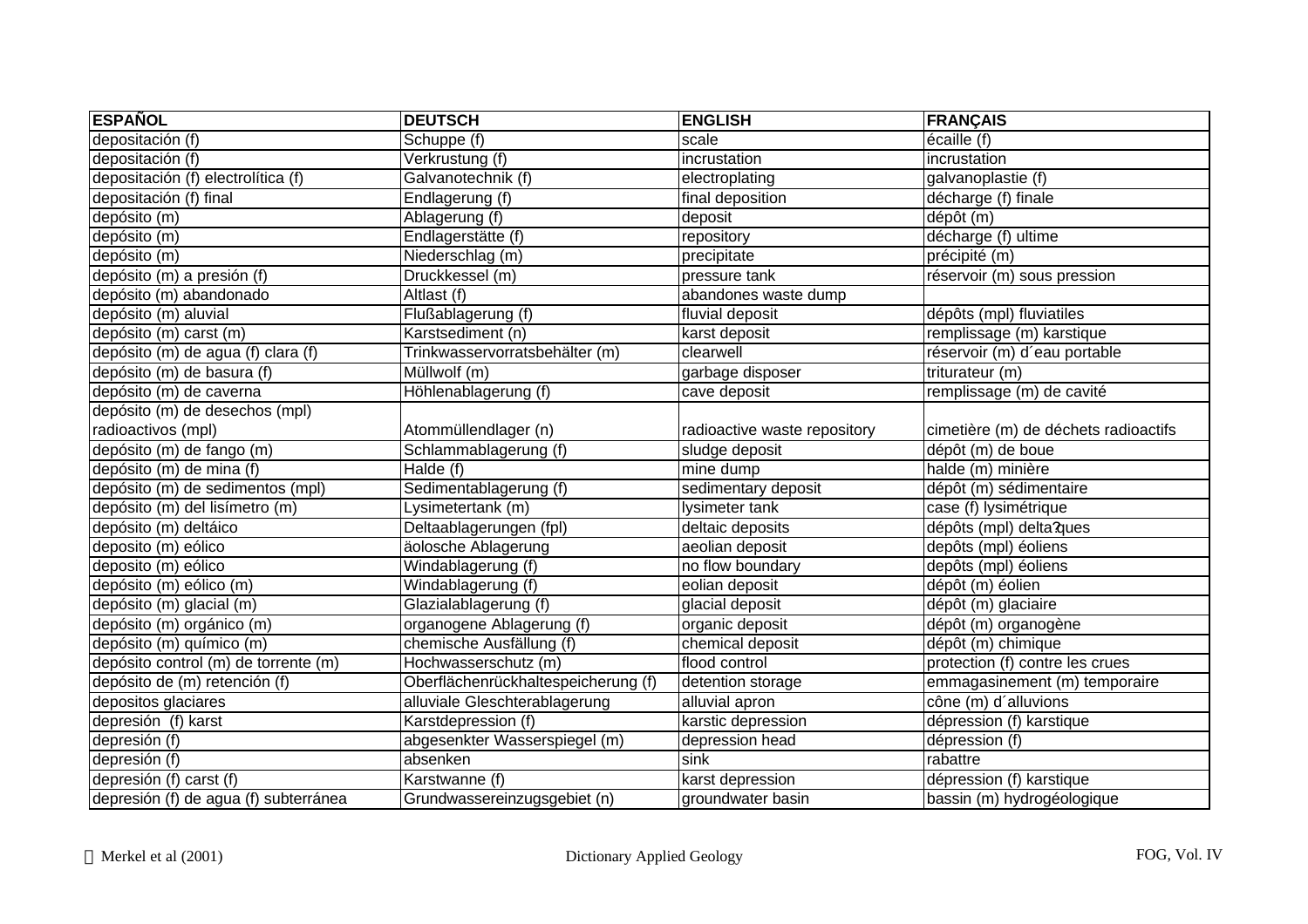| <b>ESPAÑOL</b>                       | <b>DEUTSCH</b>                   | <b>ENGLISH</b>         | <b>FRANÇAIS</b>                 |
|--------------------------------------|----------------------------------|------------------------|---------------------------------|
| depresión (f) glacial (m)            | Gletscherrückzug (m)             | glacier recession      |                                 |
| depresión (f) grande                 | Polje (f)                        | polje                  | dépression (f) karstique        |
| depresión (f) kárstica               | Polje (f)                        | polje                  | polje (m)                       |
| depresión (f) lateral                | Hinterwasser (n)                 | backswamp              | dépression (f) latérale         |
| depresión (f) original               | ursprüngliches Einfallen (n)     | original dip           | pendage (m) original            |
| depresión (f) principal              | abgesenkter Wasserspiegel (m)    | depression head        | hauteur (f) de rabattement      |
| depresión (f) tectónica (f)          | tektonischer Graben (m)          | tectonic basin         | fosse (f) tectonique            |
| depuración (f) de aguas residuales   | Abwasserreinigung (f)            | sewage treatment       | épuration (f) des eaux d'égouts |
| derecho (m) del uso del agua         | Wassernutzungsrecht (n)          | water rights           | droits (mpl) d'usage des eaux   |
| derivación $(f)$ media $(f)$         | mittlere Streuung (f)            | mean derivation        | écart (m) moyen                 |
| derivado (m)                         | Derivat (n)                      | derivative             | dérivé (m)                      |
| derivado (m) direccional             | richtungsgebundene Ableitung (f) | directional derivative | dérivée (f) directionnelle      |
| derivados (mpl) de halógeno (m)      | Halogenderivate (npl)            | halogen derivatives    | dérivés (mpl) d'halogène        |
| derramadero (m)                      | Überlauf (m)                     | spillway               | déversoir (m)                   |
| derramar                             | Leck (n)                         | spill                  | déperdition (f)                 |
| derrame (m)                          | $E$ rguß $(m)$                   | effusion               | épanchement (m)                 |
| derrame (m)                          | Oberflächenabfluß (m)            | runoff                 | ruissellement (m)               |
| derrame (m) accidental               | unfallbedingtes Verschütten (m)  | accidental spill       | déversement (m) accidentel      |
| derrame (m) del agua (f) subterránea | Grundwasserabstrom (m)           | groundwater outflow    | fuite (f) souterraine           |
| derrame (m) hipodérmico (m)          | unterirdischer Abfluß (m)        | subsurface runoff      | écoulement (m) hypodermique     |
| derrame marino (m) de petróleo (m)   | Ölpest (f)                       | oil spill (marine)     | marée (f) noire                 |
| derretir                             | schmelzen                        | melt                   | fondre                          |
| derretir                             | Tauen (n)                        | thawing                | fonte (f)                       |
| derretirse                           | tauen                            | thaw                   | dégèler                         |
| derribar                             | abbrechen                        | abort                  | avorter                         |
| derrumbarse                          | einstürzen                       | cave                   | s'effondrer                     |
| derrumbe (m)                         | Hangrutsch (m)                   | landslide              | glissement (m) de terrain       |
| derrumbe (m), desplome (m)           | Einsturz (m)                     | cave-in                | effondrement (m)                |
| desaerear                            | entlüften                        | deaerate               | désaérer                        |
| desaguadero (m)                      | Überfallwehr (n)                 | spillway               | évacuateur $(m)$ de crue        |
| desaguamiento (m)                    | Entwässerung (f)                 | dewatering             | désaturation (f)                |
| desaguar                             | entwässern                       | dewater                | désaturer                       |
| desagüe (m)                          | Abfluß (m)                       | outflow                | écoulement (m)                  |
| desagüe (m)                          | Drainage (f)                     | drainage               | drainage (m)                    |
| desagüe (m)                          | drainieren                       | drain                  | drainer                         |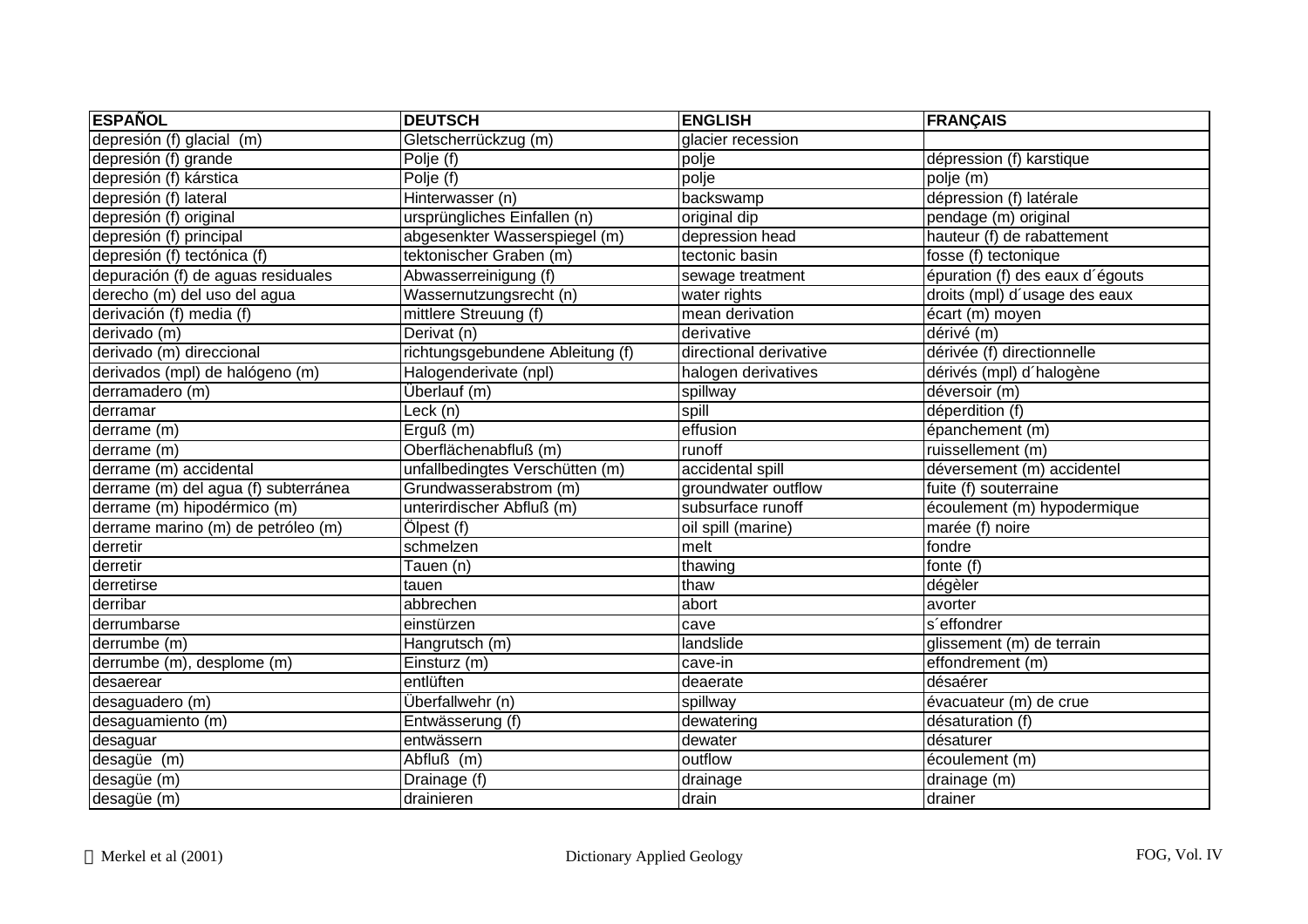| <b>ESPAÑOL</b>                              | <b>DEUTSCH</b>                      | <b>ENGLISH</b>           | <b>FRANÇAIS</b>                        |
|---------------------------------------------|-------------------------------------|--------------------------|----------------------------------------|
| desagüe (m)                                 | Entwässerung (f)                    | dewatering               | assèchement (m)                        |
| desagüe (m) sub-superficial                 | unterirdischer Abfluß (m)           | subsurface drainage      | drainage (m) souterrain                |
| desalación (f)                              | Entsalzung (f)                      | desalination             | désalination (f)                       |
| desalación (f)                              | Entsalzung (f)                      | desalination             | dessalement (m)                        |
| desarenador (m)                             | Sandabscheider (m)                  | desander                 | dessablateur (m)                       |
| desarrollo (m) del agua (f) subterránea     | Grundwasserausbeutung (f)           | groundwater development  | exploitation (f) des eaux souterraines |
| desarrollo (m)                              | Entwicklung (f)                     | development              | développement (m)                      |
| desarrollo (m) de la corriente (f)          | Stromentwicklung (f)                | stream development       | développement (m) du cours             |
| desarrollo (m) del pozo (m)                 | Brunnenentwicklung (f)              | development of the well  |                                        |
| desarrollo del pozo (m)                     | Entsandung (f) eines Brunnens       | well development         | dessablage (m) d'un puits              |
| desastre (m)                                | Unglück (n)                         | disaster                 | désastre (m)                           |
| desbordamiento (m)                          | Überlauf (m)                        | overflow                 | déversoir (m) de trop-plein            |
| desbordarse                                 | überlaufen                          | overflow                 | déborder                               |
| descalce (m)                                | Unterhöhlung (f)                    | undercutting             | affouillement (m)                      |
| descarga (f) del agua (f) subterránea       | Grundwasserspende (f)               | groundwater discharge    | débit (m) en eau souterraine           |
| descarga (f)                                | Auslaß (m)                          | outfall                  | bouche (f) de décharge                 |
| descarga (f)                                | Durchfluß (m)                       | discharge                | déchargement (m)                       |
| descarga (f) controlada (f)                 | geordnete Mülldeponie (f)           | sanitary landfill        | décharge (f) sanitaire                 |
| descarga (f) crítica                        | kritischer Fluß (m)                 | critical discharge       | débit (m) critique                     |
| descarga (f) de agua (f)                    | Wasserförderung (f)                 | water discharge          |                                        |
| descarga (f) de la bomba (f)                | Pumpenförderung (f)                 | pump discharge           | refoulement (m) de la pompe            |
| descarga (f) diaria                         | Tagesabfluß (m)                     | daily discharge          | débit (m) journalier                   |
| descarga (f) directa (f)                    | direkter Abfluß (m)                 | direct discharge         | rejets (mpl) directs                   |
| descarga (f) específica (f)                 | spezifischer Abfluß (m)             | specific discharge       | débit (m) unitaire                     |
| descarga (f) específica (f)                 | spezifischer Abfluß (m)             | specific discharge       | écoulement (m) souterrain spécifique   |
| descarga (f) indirecta (f)                  | indirekte Abfälle (mpl)             | indirect discharge       | rejets (mpl) indirects                 |
| descarga (f) libre de basura (f)            | wilde Kippe (f)                     | uncontrolled dump        | dépotoir (m) sauvage                   |
| descarga (f) máxima (f)                     | Spitzenabfluß (m)                   | maximum discharge        | débit (m) de pointe                    |
|                                             |                                     |                          | exutoire (m) naturel (de la nappe      |
| descarga (f) natural                        | natürlicher Grundwasseraustritt (m) | natural discharge        | phréatique)                            |
| descarga (f) nula (f)                       | kein Abfluß (m)                     | zero discharge           | sans-rejet (m)                         |
| descarga (f) oceánica                       | Verklappung (f)                     | ocean dumping            | décharge (f) au large                  |
|                                             |                                     |                          |                                        |
| descarga (f) residuos (mpl) riesgosos (mpl) | Sondermülldeponie (f)               | hazardous waste landfill | décharge (f) de déchets dangereux      |
| descarga (f) sanitaria (f)                  | geordnete Mülldeponie (f)           | sanitary landfill        | décharge (f) contrôlée                 |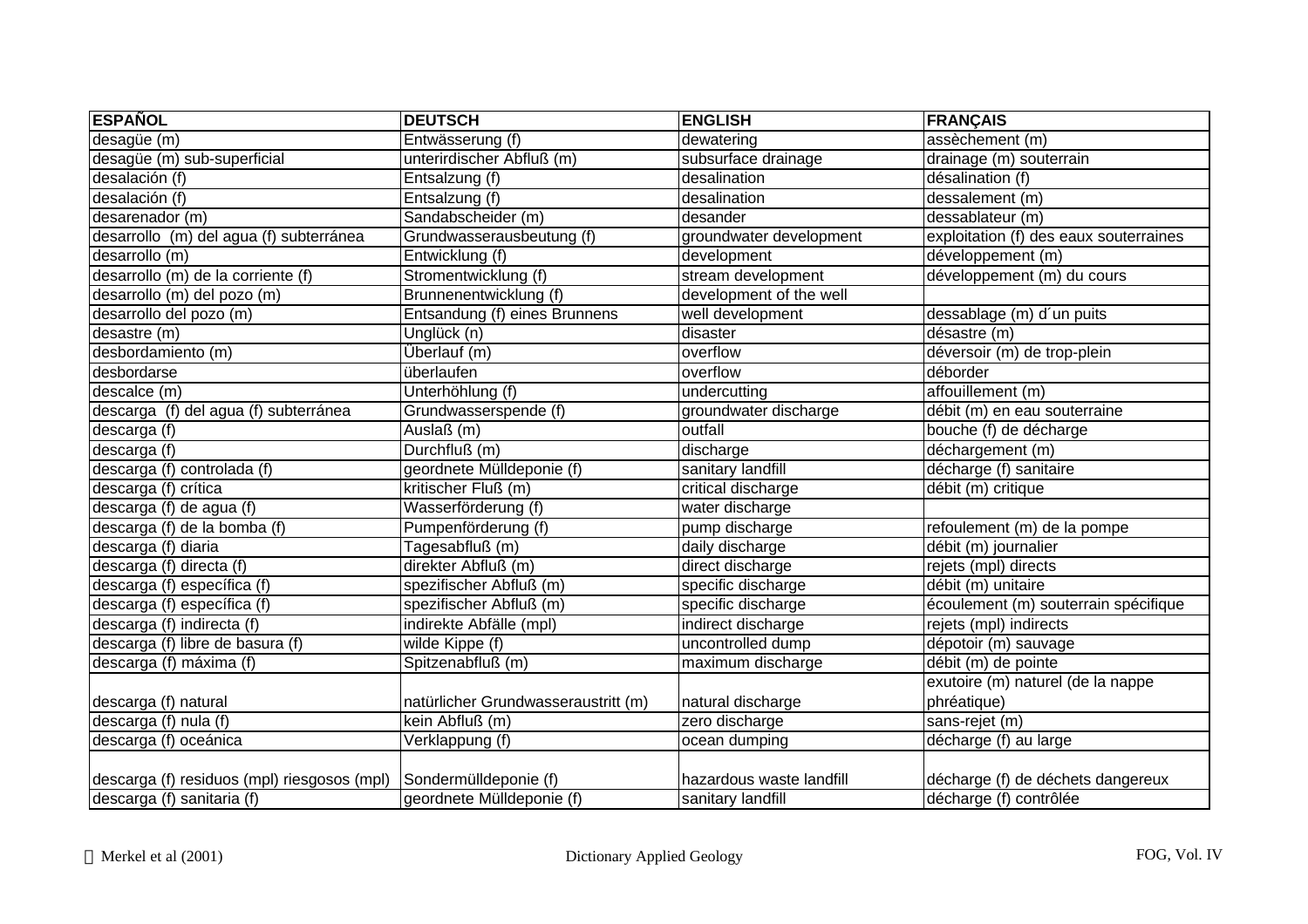| <b>ESPAÑOL</b>                          | <b>DEUTSCH</b>                   | <b>ENGLISH</b>           | <b>FRANÇAIS</b>                          |
|-----------------------------------------|----------------------------------|--------------------------|------------------------------------------|
| descarga (f) superficial específica (f) | spezifische Abflußspende (f)     | specific areal discharge | écoulement (m) spécifique                |
| descarga (f) superficial específica (f) | spezifische Gebietsspende (f)    | specific areal discharge | module (m) spécifique d'écoulement       |
| descarga artesiana                      | artesische Schüttung (f)         | artesian discharge       | débit (m) d'éruption                     |
| descarga artesiana                      | künstliche Grundwasserspende (f) | artificial discharge     | exutoire (m) artificiel                  |
| descarga del manantial (m)              | Quellschüttung (f)               | spring discharge         | débit (m) de source                      |
| descarga frontal                        | $\overline{Stoß}$ (m)            | working face             | front (m) de décharge                    |
| descarrío                               | Mißweisung                       | deviation                |                                          |
| descenso (m) de la capa freática        | Absenkungsbereich (m)            | circle of influence      | cercle (m) d'influence                   |
| descenso (m) del agua (f) subterránea   | Grundwasserabsenkung (f)         | groundwater lowering     | rabattement (m) (artificiel) de la nappe |
| descenso (m) del nivel (m)              | Absenkung (f)                    | drawdown                 | rabattement (m)                          |
| descenso (m) radioactivo (m)            | radioaktiver Niederschlag (m)    | radioactive fall out     | retombées (fpl) radioactive              |
| descomponer                             | verwesen                         | decompose                | décomposer                               |
| descomposición (f)                      | Auflösung (f)                    | decay                    | désintégration (f)                       |
| descomposición (f)                      | Fäulnis (f)                      | putrefaction             | putréfaction (f)                         |
| descomposición (f)                      | Zerfall (m) chemisch             | decomposition            | décomposition                            |
| descongelación (f)                      | Auftauen (n)                     | thawing                  | décongélation (f)                        |
| descongelar                             | auftauen                         | defrost                  | dégeler                                  |
| descontaminación (f)                    | Dekontamination (f)              | decontamination          | décontamination (f)                      |
| descontaminación (f)                    | Dekontaminierung (f)             | decontamination          | décontamination (f)                      |
| descontaminación (f)                    | Detaktivierung (f)               | decontamination          | désactivation (f)                        |
| descontaminación (f)                    | Entsorgung (f)                   | decontamination          | décontamination (f)                      |
| descripción (f) del lugar (m)           | Standortcharakterisierung (f)    | site description         | description (f) du site                  |
| descripción (f) del sitio (m)           | Standortbeschreibung (f)         | site description         | description (f) du site                  |
| descuido                                | aufgeben                         | abandon                  | désaffecté                               |
| desecación (f)                          | Austrocknung (f)                 | desiccation              | dessiccation (f)                         |
| desecho (m)                             | Abfall (m)                       | residue                  | débris (mpl)                             |
| desecho (m)                             | Abfall (m)                       | residue                  | $r\acute{e}$ sidu (m)                    |
| desecho (m)                             | Abfall (m)                       | rubbish                  | rebuts (mpl)                             |
| desecho (m)                             | Müll (m)                         | rubbish                  | rebuts (mpl)                             |
| desecho (m)                             | $\overline{Rest}$ (m)            | residue                  | résidu (m)                               |
| desecho (m)                             | Rückstand (m)                    | residue                  | résidu (m)                               |
| desecho (m)                             | Verdunstungsrückstand (m)        | residue                  | résidu (m) après évaporation             |
| desecho (m) a granel                    | Sperrmüll (m)                    | bulk waste               | déchets (mpl) encombrants                |
| desecho (m) animal (m)                  | Tierabfall (m)                   | animal waste             | déchets (mpl) animaux                    |
| desecho (m) comercial                   | Industrieabfälle (mpl)           | commercial waste         | déchets (mpl) commerciaux                |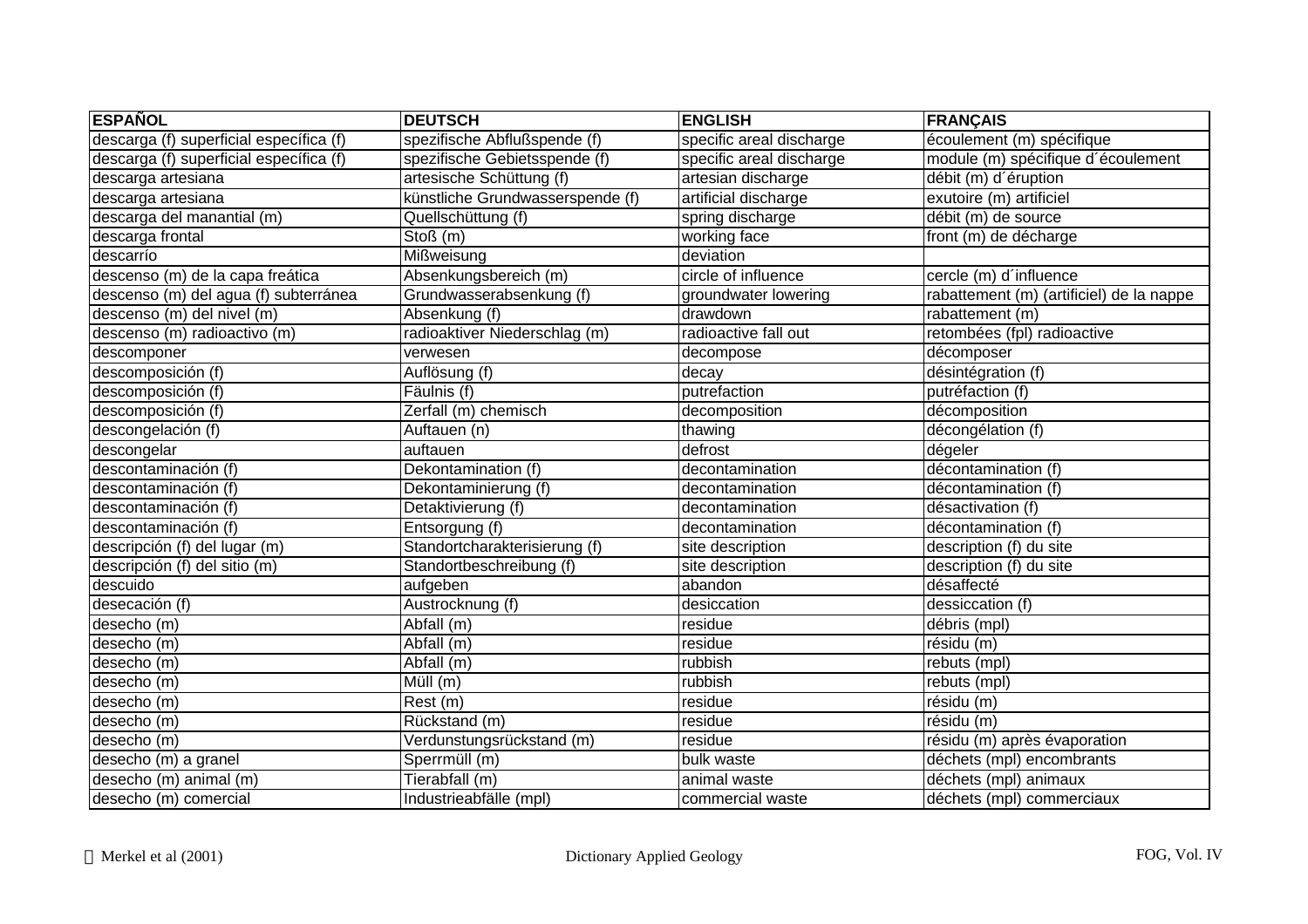| <b>ESPAÑOL</b>                                | <b>DEUTSCH</b>                    | <b>ENGLISH</b>                | <b>FRANÇAIS</b>                      |
|-----------------------------------------------|-----------------------------------|-------------------------------|--------------------------------------|
| desecho (m) de bajo nivel (m) radiactivo      |                                   |                               |                                      |
| (m)                                           | leicht radioaktive Abfälle (mpl)  | low level (radioactive) waste | déchets (mpl) de faible activité     |
| desecho (m) de bajo nivel (m) radiactivo      |                                   |                               |                                      |
| (m)                                           | leicht radioaktive Abfälle (mpl)  | low level (radioactive) waste | déchets (mpl) faiblement radioactifs |
| desecho (m) municipal                         | kommunaler Müll (m)               | municipal waste               | déchets (mpl) municipaux             |
| desecho (m) radiactivo (m)                    | Atommüll (m)                      | radioactive waste             | déchet (m) radioactif                |
| desecho (m) tóxico (m)                        | Giftmüll (m)                      | toxic waste                   |                                      |
| desechos (mpl)                                | Aushub (m)                        | spoil                         | rejets (mpl) de dragage              |
|                                               |                                   |                               |                                      |
| desechos (mpl) de alta (f) radioactividad (f) | hochradioaktives Abprodukt (n)    | high level nuclear waste      | déchets (mpl) à haute radio-activité |
| desechos (mpl) de galvanoplastia              | Galvanisierungsabfälle (mpl)      | plating wastes                | déchets (mpl) de galvanoplastie      |
| desechos (mpl) de la excavación (f)           | Aushub (m)                        | dredge spoil                  | matériaux (mpl) de draggage          |
| desechos (mpl) de mina (f)                    | Abgänge (mpl)                     | mine wastes                   | déchets (mpl) des mines              |
|                                               | Bergbaurückstände (mpl) (~aus der |                               |                                      |
| desechos (mpl) de mina (f)                    | Erzaufbereitung)                  | mine tailings                 | roche (f) stérile                    |
| desechos (mpl) del dragado (m)                | Baggergut (n)                     | dredge spoil                  | déblais (mpl)                        |
| desechos (mpl) domésticos (mpl)               | Haushaltsabfälle (mpl)            | household waste               | déchets (mpl) domestiques            |
| desechos (mpl) riesgosos (mpl)                | Sondermüll (m)                    | hazardous waste               | déchets (mpl) dangereux              |
| desechos (mpl) sólidos (mpl)                  | feste Abfälle (mpl)               | solid wastes                  | déchets (mpl) solides                |
| desembocadero (m)                             | Auslaß (m)                        | outfall                       | exutoire (m)                         |
| desembocadura (f)                             | Mündung (f)                       | mouth                         | bouche (f)                           |
| desembocadura (f)                             | Wasserauslaß (m)                  | outlet                        | sortie (f) d'eau                     |
| desembocadura (f)                             | Mündung (f)                       | embouchure                    | embouchure (f)                       |
| desembocadura (f)                             | Mündung (f)                       | orifices                      | embouchure (f)                       |
| desembocadura (f) del río (m)                 | Flußmündung (f)                   | river mouth                   | embouchure (f)                       |
| desemulsificante (m)                          | Emulsionsspalter (m)              | emulsion breaker              | désémulsifiant (m)                   |
| desengrasar                                   | Entfettung (f)                    | degreasing                    | dégraissage (m)                      |
| desestratificació (f)                         | Destratifikation (f)              | destratification              | déstratification (f)                 |
| desfiladero (m)                               | Schlucht (f)                      | gorge                         | gorge (f)                            |
| desfiladeros (mpl)                            | Engpaß (m)                        | narrows                       | passe (m)                            |
| desgajamiento (m) de rocas (fpl)              | Steinfall (m)                     | rockfall                      | éboulment (m) des roches             |
| desgastabilidad (f)                           | Erodierbarkeit (f)                | erodibility                   |                                      |
| desgastable                                   | erodierbar                        | erodible                      | érodible                             |
| desgaste (m)                                  | Abrieb (m)                        | attrition                     | usure (f)                            |
| desgaste (m)                                  | Erosion (f)                       | erosion                       | érosion (f)                          |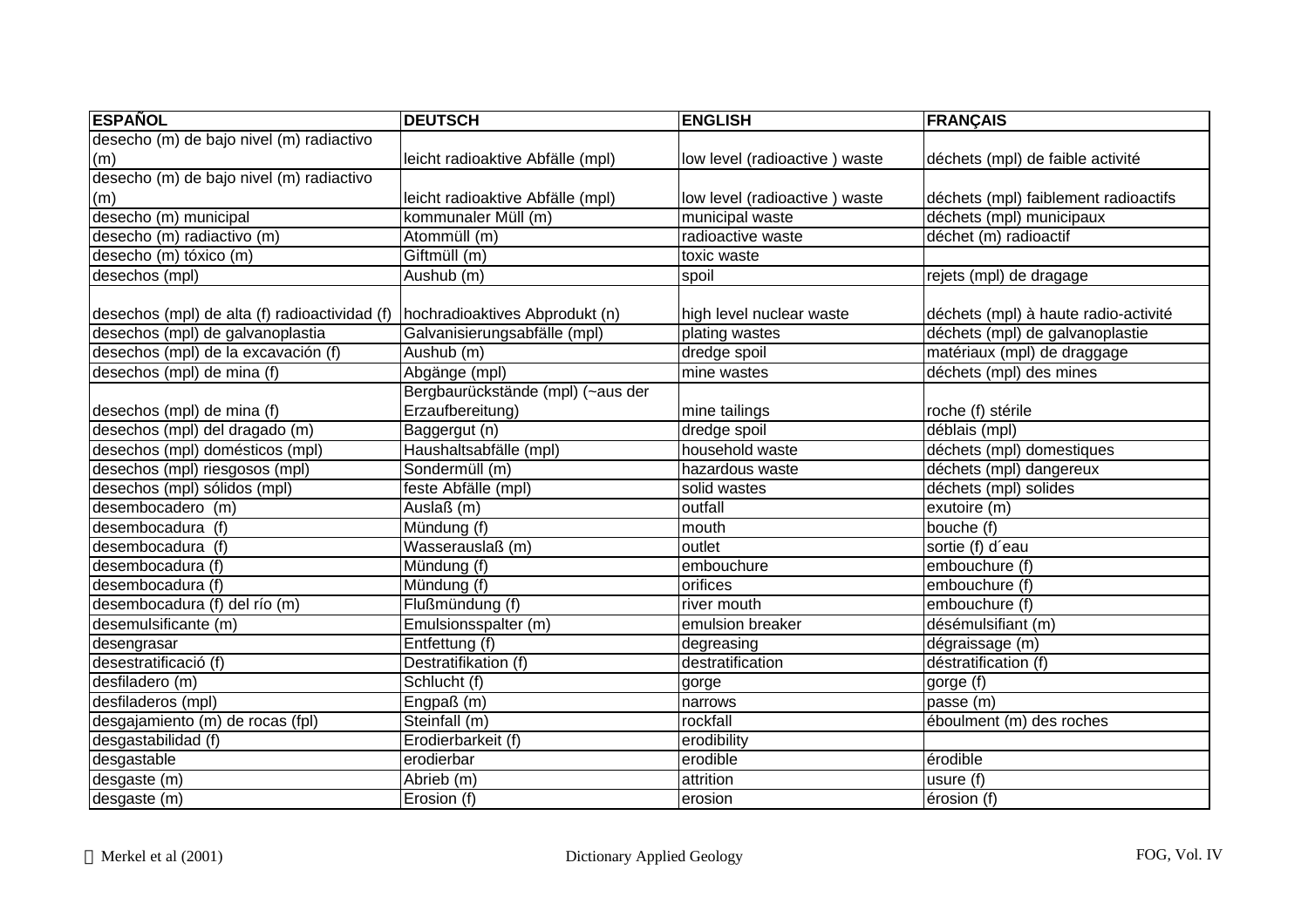| <b>ESPAÑOL</b>                     | <b>DEUTSCH</b>            | <b>ENGLISH</b>      | FRANÇAIS                                |
|------------------------------------|---------------------------|---------------------|-----------------------------------------|
| desgaste mecánico (m)              | mechanische Abtragung (f) | mechanical abrasion | abrasion (f) mécanique                  |
| deshidratación (f)                 | Austrocknung (f)          | desiccation         | séchage (m)                             |
| deshidratación (f)                 | Dehydratation (f)         | dehydration         | déshydratation (f)                      |
| deshidratación (f)                 | Dehydrierung (f)          | dehydration         | déshydratation (f)                      |
| deshielo (m)                       | Schmelze (f)              | thawing             | dégel (m)                               |
| deshielo (m)                       | Schneeschmelze (f)        | snow melt           | fonte (f) des neiges                    |
| desierto                           | Wüste (f)                 | desert              | désert (m)                              |
| desinfectante (m)                  | Desinfektionsmittel (n)   | disinfectant        | désinfectant (m)                        |
| desintegrabilidad (f)              | Zerdrückbarkeit (f)       | friability          | friabilité (f                           |
| desintegrable                      | krümelig                  | friable             | friable                                 |
| desintegración (f)                 | Zerfall (m)               | decay               | désintégration (f)                      |
| desintegración (f)                 | Zerfall (m) radioaktiv    | disintegration      | désintégration                          |
| desintoxicación (f)                | Entseuchung (f)           | detoxification      | désintoxication (f)                     |
| deslavar                           | auslaugen                 | leach               | lixivier                                |
| deslizamiento (m)                  | Abgleiten (n)             | sliding             | glissement (m)                          |
| deslizamiento (m)                  | Kriechen (n)              | creep               | fluage (m)                              |
| deslizamiento (m)                  | Überschiebung (f)         | thrust              | chevauchement (m)                       |
| deslizamiento (m) de tierra (f)    | Bodenfließen (n)          | earthflow           | glissement (m) de terrain               |
| desmineralización (f)              | Entmineralisierung (f)    | demineralization    | démineralisation                        |
| desmonte (m)                       | Rodeland (n)              | assart              | terrain (m) défriché                    |
| desmontes, descombros, escombrera  | Abraum (m)                | overburden          | déblai (m)                              |
| desmoronamiento (m)                | Vermodern (n)             | rotting             | pourriture (f)                          |
| desmoronamiento (m) de rocas (fpl) | Bergrutsch (m)            | rockfall            | éboulment (m) des roches                |
| desmoronarse                       | Vermodern (n)             | moldering           | pourriture (f)                          |
| desnitrificación (f)               | Denitrifikation (f)       | denitrification     | dénitrification (f)                     |
| desnitrificación (f)               | Denitrifizierung (f)      | denitrification     | dénitrification (f)                     |
| desnivel (m)                       | Druckhöhe (f)             | elevation head      | énergie (f) de position                 |
| desnivel (m)                       | Standrohrspiegelhöhe (f)  | head                |                                         |
|                                    |                           |                     | nettoyage (m) de la paroi colmatée d'un |
| desobturar                         |                           | declogging          | puits                                   |
| desorpción (f)                     | Desorption (f)            | desorption          | désorption (f)                          |
| desoxidar                          | Beizen (n)                | pickling            | décapage (m)                            |
| desparramar                        | Leck (n)                  | spill               | gaspillage (m)                          |
| desperdicio (m) a granel           | Grobmüll (m)              | bulk waste          | déchets (mpl) encombrants               |
| desperdicio (m) animal (m)         | tierisches Abprodukt (n)  | animal waste        | déchets (mpl) animaux                   |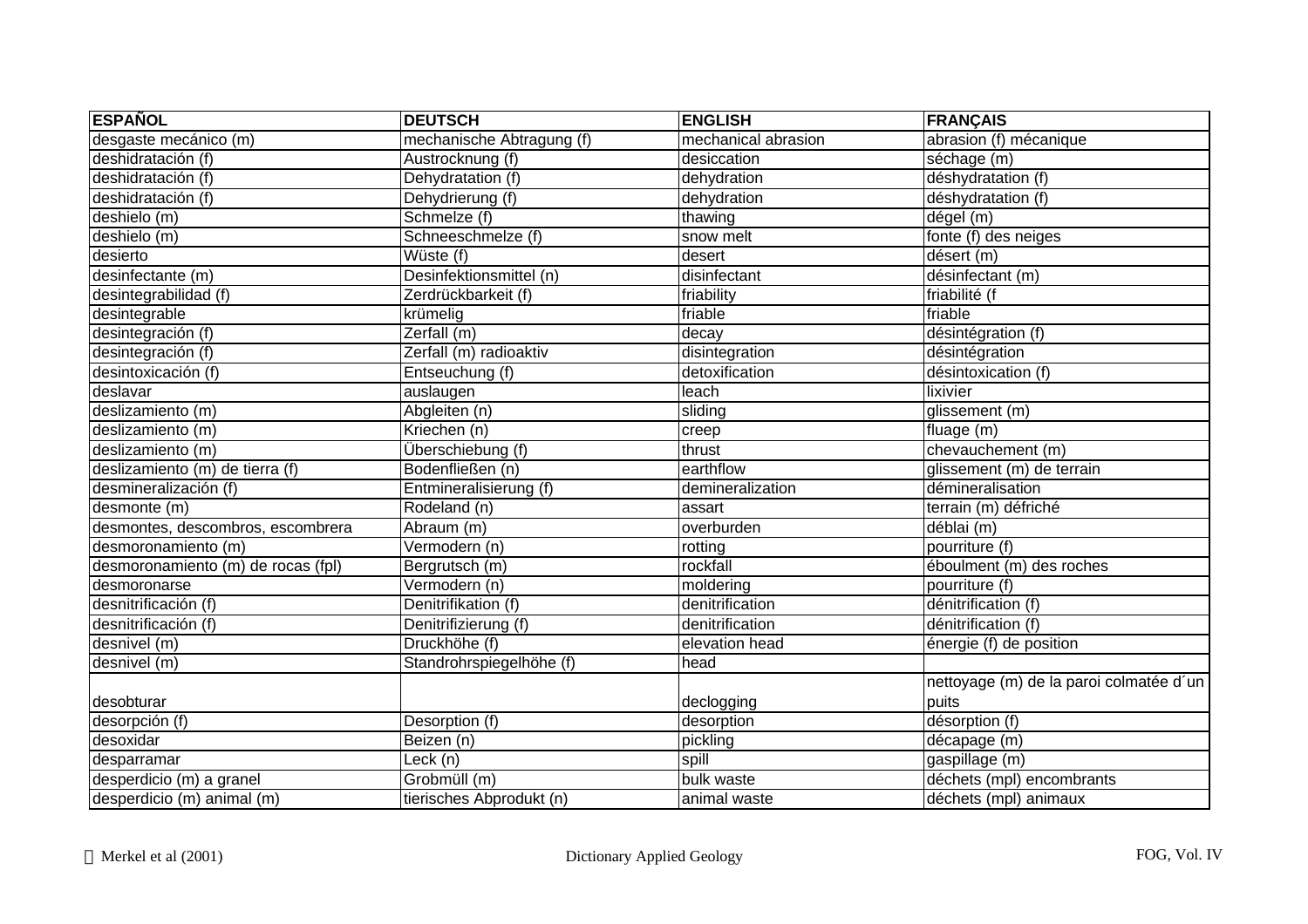| <b>ESPAÑOL</b>                               | <b>DEUTSCH</b>                     | <b>ENGLISH</b>                   | <b>FRANÇAIS</b>                      |
|----------------------------------------------|------------------------------------|----------------------------------|--------------------------------------|
| desperdicio (m) comercial                    | Gewerbemüll (m)                    | commercial waste                 | déchets (mpl) commerciaux            |
| desperdicio (m) de construcción (f)          | Trümmer (f)                        | construction waste               | décombres (mpl)                      |
| desperdicio (m) municipal                    | Stadtmüll (m)                      | municipal waste                  | déchets (mpl) urbains                |
| desperdicio (m) para acondicionar            | kompostierbarer Abfall (m)         | compostable waste                | déchet (m) compostable               |
| desperdicio (m) radiactivo (m)               | radioaktiver Abfall (m)            | radioactive waste                | déchet (m) radioactif                |
| desperdicios (mpl) de baño (m) electrolítico |                                    |                                  |                                      |
| (m)                                          | verbrauchtes Galvanikbad (n)       | electroplating bath waste        | bain (m) galvanique usé              |
| desperdicios (mpl) de mina (f)               | Abraum (m)                         | mine wastes                      | déchets (mpl) des mines              |
| desperdicios (mpl) peligrosos (mpl)          | gefährlicher Abfall (m)            | hazardous waste                  | substances (fpl) dangereuses         |
| desplazamiento (m)                           | Verdrängung (f)                    | displacement                     | déplacement (m)                      |
| desplazamiento (m) de agua                   | Wasserverdrängung (f)              | displacement of water            | déplacement (m) d'eau                |
|                                              | Verdrängung (f) mit einem          |                                  |                                      |
| desplazamiento (m) miscible (m)              | Lösungsmittel                      | miscible displacement            | déplacement (m) miscible             |
| despoblación (f) forestal                    | Entwalden (n)                      | deforestation                    | déboisement (m)                      |
| destapar                                     |                                    | declogging                       | décolmatage (m)                      |
| destino (m) de un químico (m) al medio (m)   | Verbleib (m) eines chemischen      |                                  | destin (m) d'un produit dans         |
| ambiente (m)                                 | Produktes in der Umwelt            | environmental fate of a chemical | l'environnement                      |
| destoxificación (f)                          | Entgiftung (f)                     | detoxification                   | détoxification (f)                   |
| destructivo (m)                              | schädlich                          | deleterious                      | délétère                             |
| desunión (f)                                 | Loslösung (f)                      | separation                       | séparation (f)                       |
| desviación (f)                               | Abweichung (f)                     | deviation                        | déviation (f)                        |
| desviación (f)                               | Umleitung (f)                      | bypass                           | dérivation (f)                       |
| desviación (f) estándar                      | Standardabweichung (f)             | standard deviation               | écart-type (m)                       |
| desviación (f) sistemática                   | systematische Fehlerabweichung (f) | bias                             | biais (m)                            |
| desviador (m) de sondeo                      | Ablenkkeil (m)                     | whipstock                        | sifflet (m) déviateur                |
| desviar                                      | ableiten                           | divert                           | dériver                              |
| desvinculación (f)                           | Trennung (f)                       | separation                       | séparation (f)                       |
| desvío                                       | Abweichung (f) von der Norm        | deviation                        | tolérance (f)                        |
| detector (m)                                 | Detektor (m)                       | detector                         | détecteur (m)                        |
| detector (m)                                 | Meßfühler (m)                      | sensor                           | détecteur (m)                        |
| detector (m)                                 | Sensor (m)                         | sensor                           | détecteur (m)                        |
| detector (m) de captura (f) de electrones    |                                    |                                  |                                      |
| $\mathsf{[mpl)}$                             | Elektroneneinfangdetektor (m)      | electron capture detector        | détecteur (m) de captage d'électrons |
| detector (m) de fugas (f)                    | Suchgerät (n)                      | leak detector                    | détecteur (m) de fuites              |
| detector (m) de ionización (f) de flama (f)  | Flammenionisationsdetektor (m)     | fkame ionization detektor (FID)  | détecteur (m) à ionisation de flamme |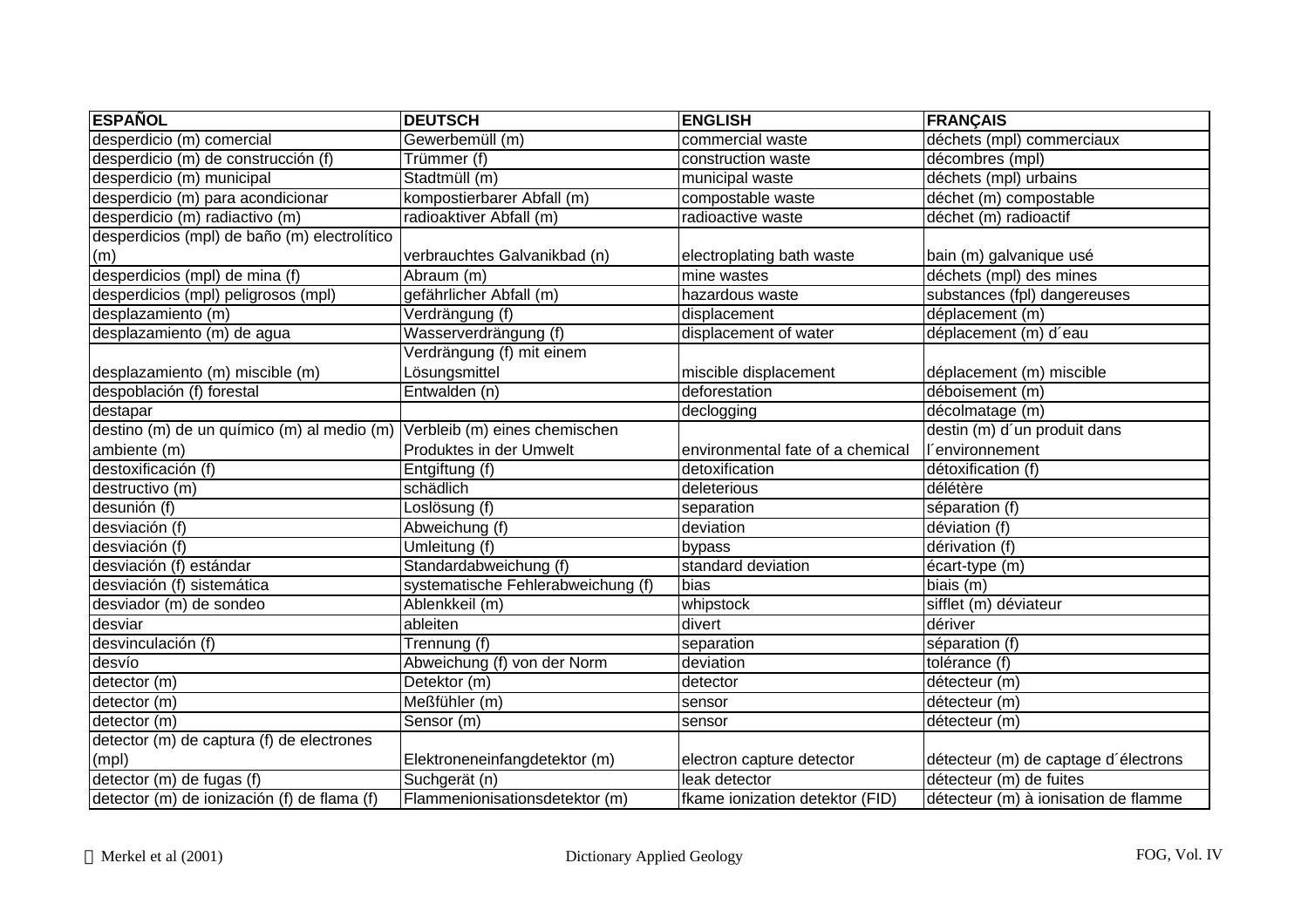| <b>ESPAÑOL</b>                              | <b>DEUTSCH</b>                     | <b>ENGLISH</b>                | <b>FRANÇAIS</b>                      |
|---------------------------------------------|------------------------------------|-------------------------------|--------------------------------------|
| detector (m) de ionización (f) de flama (f) | Flammenionisationsdetektor (m)     | flame ionization detector     | détecteur (m) à ionisation de flamme |
| detención inicial (m)                       | Anfangsspeicherung (f)             | initial detention             | rétention (f) initiale               |
| detergente                                  | Waschmittel (n)                    | detergent                     | détergent (m)                        |
| determinación (f) duplicado                 | Doppelbestimmung (f)               | duplicate                     | double détermination (f)             |
| determinar                                  | bestimmen                          | determine                     | déterminer                           |
| detonador (m)                               | Sprengkapsel (f)                   | blasting cap                  | détonateur (m)                       |
| detonador (m)                               | Sprengkapsel (f)                   | detonator                     | détonateur (m)                       |
| detrito (m)                                 | Detritus (m)                       | detritus                      | détritus (m)                         |
| detrito (m) de falda (f)                    | Einsturzkegel (m)                  | scree                         | cône (m) de déjection                |
| detritus (m)                                | Schutt (m)                         | detritus                      | détritus (m)                         |
| deyección (f)                               | Geschiebefracht (f)                | bed load                      | charge (m) du lit                    |
| deyección (f)                               | Geschiebefracht (f)                | bed-load material             | charge (m) du lit                    |
| deyección (f)                               | Geschiebefracht (f)                | bed-load material             | charriage (m)                        |
| diabasa (f)                                 | Diabas (m)                         | diabase                       | diabase (m)                          |
| diafrágma (f) de sonidos                    | Geschwindigkeitslog (n)            | acoustic log                  | diagraphe (f) sonique                |
| diagénesis (f)                              | Diagenese (f)                      | diagenesis                    | diagenèse (f)                        |
| diagrafía (f) de contacto                   | Kontaktlog (n)                     | contact log                   | diagraphie (f) de contact            |
| diagrafía (f) de contacto                   | Kontaktlog (n)                     | contact log                   | diagraphie (f) de paroi              |
| diagrafía (g) de microresistividad          | Mikrolog (n)                       | contact log                   | diagraphie (f) de microrésistivité   |
| diagrama (f) de corriente (f)               | Fließschema (n)                    | flow diagram                  | schéma (m) de traitement             |
| diagrama (f) de flujo (m)                   | Verfahrensdiagramm (n)             | flow diagram                  | schéma (m) de principe               |
| diagrama (m) de columnas (fpl)              | Säulendiagramm (n)                 | bar graph                     | graphique (m) à barres               |
| diamante industrial (m)                     | Industriediamant (m)               | industrial diamond            | diamant (m) industriel               |
| diámetro (f)                                | Durchmesser (m)                    | diameter                      | diamètre (m)                         |
|                                             |                                    |                               | diamètre (m) caractéristique         |
| diámetro (m) característico del grano       | Kennkorn (n)                       | characteristic grain diameter | granulométrique                      |
|                                             | charakteristischer Korndurchmesser |                               | diamètre (m) caractéristique         |
| diámetro (m) característico del grano       | (m)                                | characteristic grain diameter | granulométrique                      |
| diámetro (m) de grano (m) nominal           | nominaler Korndurchmesser (m)      | nominal grain diameter        | diamètre (m) granulométrique nominal |
| diámetro (m) del pozo (m)                   | Brunnendurchmesser (m)             | well diameter                 | diamètre (m) du puits                |
| diámetro (m) efectivo (m)                   | wirksamer Korndurchmesser (m)      | effective diameter            | diamètre (m) effectif                |
| diámetro (m) efectivo (m) del pozo (m)      | wirksamer Brunnendurchmesser (m)   | effective well diameter       | diamètre (m) efficace d'un puits     |
|                                             |                                    |                               | diamètre (m) granulométrique         |
| diámetro (m) equivalente                    | Äquivalentdurchmesser (m)          | equivalent diameter           | équivalent                           |
| diámetro (m) externo                        | Außendurchmesser (m)               | external diameter             | diamètre (m) extérieur               |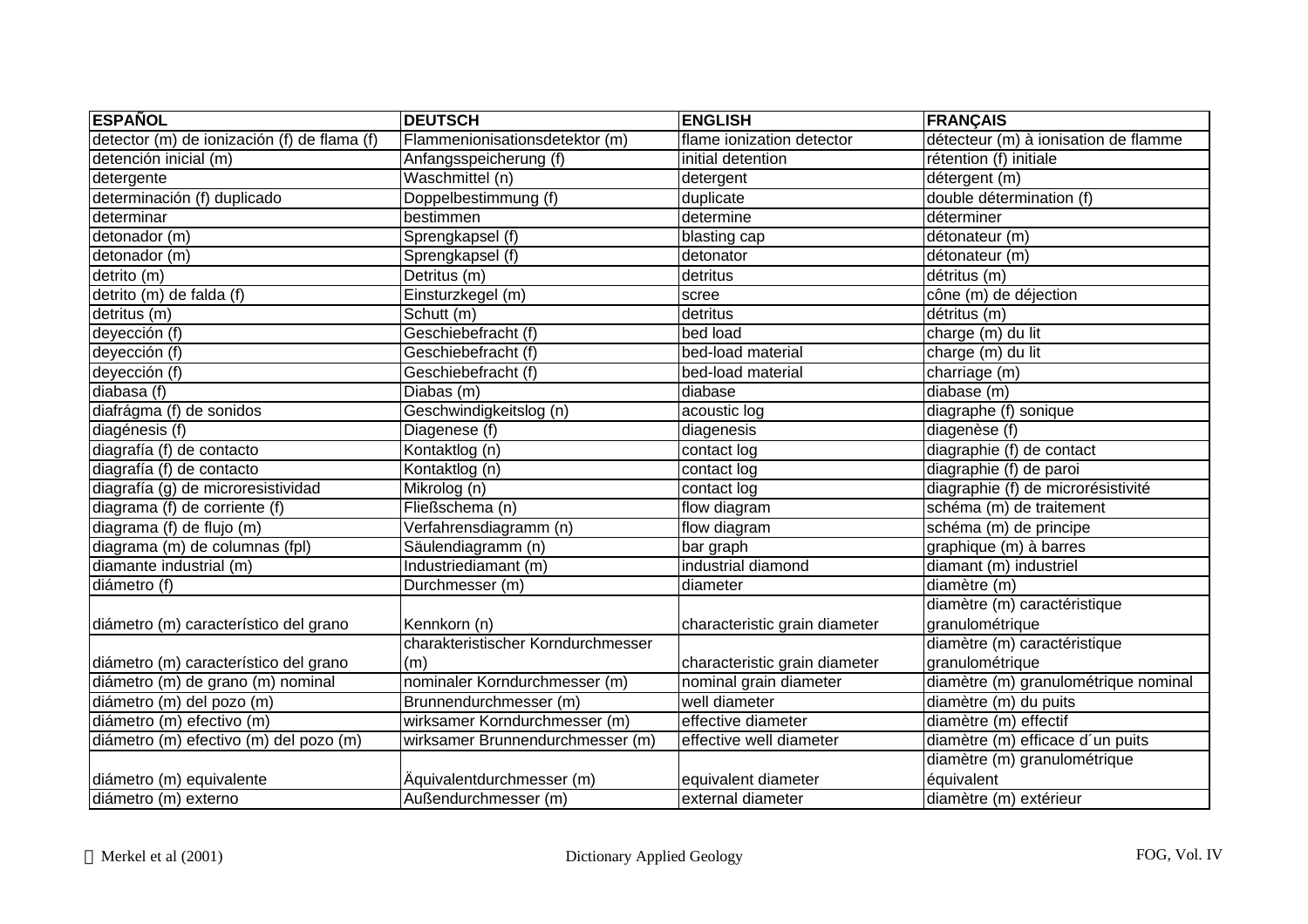| <b>ESPAÑOL</b>                             | <b>DEUTSCH</b>               | <b>ENGLISH</b>                 | <b>FRANÇAIS</b>              |
|--------------------------------------------|------------------------------|--------------------------------|------------------------------|
| diámetro (m) nominal                       | Nennweite (f)                | nominal diameter               | diamètre (m) nominal         |
| diámetro interior (m)                      | lichte Weite (f)             | inside diameter                | diamètre (m) intérieur       |
| diámetro interno (m)                       | Innendruchmesser (m)         | inside diameter                | diamètre (m) intérieur       |
| diario(m)                                  | Log(n)                       | log                            | log(m)                       |
| diatomita (f)                              | Diatomit (m)                 | diatomite                      | diatomite (m)                |
| dibenceantroceno (m)                       | Dibenzo(a,h)anthracen (n)    | dibenzo(a,h)anthracene         | dibenzo(a,h)anthracène (m)   |
| dibromometano (m)                          | Dibromomethan (n)            | dibromomethane                 | dibromométhane (m)           |
| dibujante (m)                              | Zeichner                     | draftsman                      | dessinateur (m)              |
| dibujo (m)                                 | Schöpfen (n)                 | drawing                        | puisage (m)                  |
| dicloroacetonitrilo (m)                    | Dichloroacetonitril (n)      | dichloroacetonitrile           | dichloroacétonitrile (m)     |
| diclorobenceno (m)                         | Dichlorbenzol (n)            | dichlorobenzene                | dichlorobenzène (m)          |
| diclorodifluorometano (m)                  | Dichlordifluormethan (n)     | dichlorodifluoromethane        | dichlorodifluorométhane (m)  |
| dicloroetano (m)                           | Dichlorethan (n)             | dichloroethane                 | dichloroéthane (m)           |
| dicloroeteno (m)                           | Dichlorethen (n)             | dichloroethene                 | dichloroéthène (m)           |
| diclorofluorometano (m)                    | Dichlorfluormethan (n)       | dichlorofluoromethane          | dichlorofluorométhane (m)    |
| dicloropropano (m)                         | Dichlorpropan (n)            | dichloropropane                | dichloropropane (m)          |
| dicloropropeno (m)                         | Dichlorpropen (n)            | dichloropropene                | dichloropropène (m)          |
| dieldrina (f)                              | Dieldrin (n)                 | dieldrin                       | dieldrine (m)                |
| diesel (m)                                 | Dieselöl (n)                 | diesel oil                     | gaz-oil (m)                  |
| difenil policlorinado (PCB)                | polychloriertes Biphenyl (n) | polychlorinated biphenyl (PCB) | diphényle (m) polychloré     |
| difenilenemetano (m)                       | Fluoren (n)                  | fluorene                       | fluorène (m)                 |
| diferencia (f) de altura (f)               | Höhenunterschied (m)         | altitude difference            | dénivelée (f)                |
| diferencia (f) de temperatura (f) de bulbo |                              |                                |                              |
| (m) seco (m) y húmedo (m)                  | Psychrometerdekrement (n)    | wet bulb depression            | décrément (m) psychométrique |
| diferencial (m) de presión (f)             | Druckunterschied (m)         | differential pressure          | pression (f) différentielle  |
| diferencial de succión (f)                 | Saughöhe (f)                 | suction lift                   | hauteur (f) d'aspiration     |
| diferenciar                                | differenzieren               | differentiate                  | différencier                 |
| diferente de cero (m)                      | von Null abweichend          | non-zero                       | différent de zéro            |
| difractar                                  | umleiten                     | divert                         | dériver                      |
| $\overline{difusión}$ (f)                  | Diffusion (f)                | diffusion                      | diffusion (f)                |
| difusión (f)                               | Durchsickerung (f)           | percolation                    | percolation (f)              |
| difusión (f)                               | Suffusion (f)                | suffusion                      | érosion (f) souterraine      |
| difusión (f) capilar                       | Kapillardiffusion (f)        | capillary movement             | diffusion (f) capillaire     |
| difusión (f) molecular                     | Molekulardiffusion (f)       | molecular diffusion            | diffusion (f) moléculaire    |
| difusividad (f) capilar                    | Kapillardiffusivität (f)     | capillary diffusivity          | diffusivité (f) capillaire   |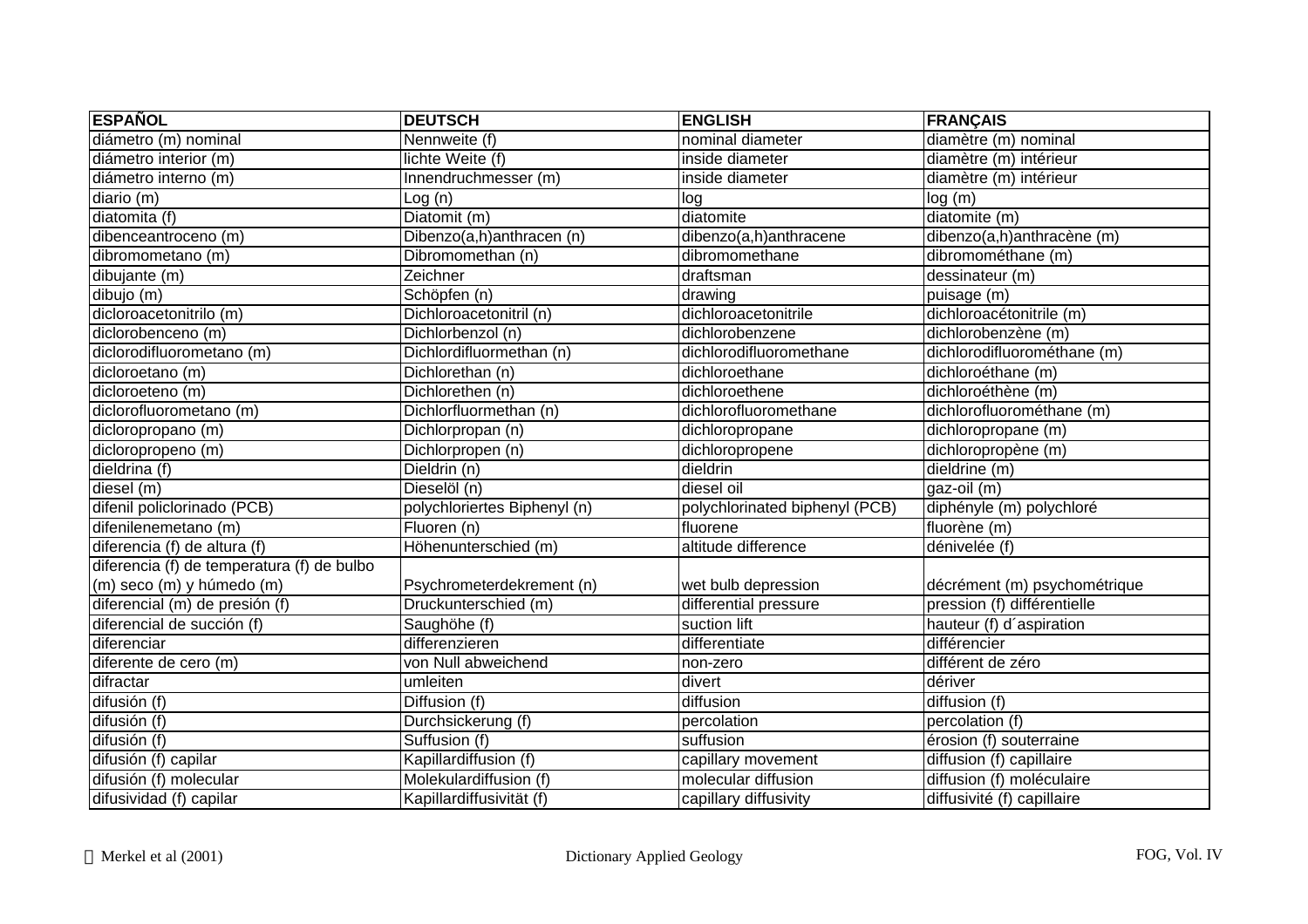| <b>ESPAÑOL</b>                    | <b>DEUTSCH</b>           | <b>ENGLISH</b>         | <b>FRANÇAIS</b>                     |
|-----------------------------------|--------------------------|------------------------|-------------------------------------|
| difusor (m)                       | Leitrad (n)              | diffuser               | diffuseur (m)                       |
| dígito (m) más significativo      | höchstwertige Ziffer (f) | most significant digit | chiffre (m) de plus grand poids     |
| dígito (m) más significativo      | höchstwertige Ziffer (f) | most significant digit | chiffre (m) le plus significatif    |
| dilación (f)                      | Erweiterung (f)          | dilation               | élargissement (f)                   |
| dilatación (f)                    | Ausdehnung (f)           | dilation               | dilatation (f)                      |
| dilución (f)                      | Auswaschung (f)          | elutriation            | élutriation (f)                     |
| dilución (f)                      | Verdünnung (f)           | dilution               | dilution (f)                        |
| diluido                           | verdünnen                | dilute                 | diluer                              |
| dimensión $(f)$                   | Ausmaß (n)               | dimension              | dimension (f)                       |
| dimensión (f)                     | Dimension (f)            | dimension              | dimension (f)                       |
| dimensión (f) de la ranura (f)    | Filteröffnungsgröße (f)  | slot size              | taille (f) des fentes de la crépine |
| dimetoato (m)                     | Dimethoat (n)            | dimethoate             | diméthoate (m)                      |
| dinamómetro (m)                   | Dynamometer (n)          | dynamometer            | dynamomètre (m)                     |
| dinamómetro (m)                   | Fließdruckmesser (m)     | dynamometer            | dynamomètre (m)                     |
| dinamómetro (m)                   | Kraftmesser (m)          | dynamometer            | dynamomètre (m)                     |
| diorita (f) de cuarzo (m)         | Quarzdiorit (m)          | quartz diorite         | diorite (m) quartzique              |
| dióxido (m) de carbono            | Kohlendioxid (n)         | carbon dioxide         | dioxyde (m) carbonique              |
| dióxido (m) de carbono            | Kohlendioxid (n)         | carbon dioxide         | dioxyde (m) de carbon               |
| dióxido (m) de silicio            | Siliziumdioxid (n)       | silicon dioxide        | oxyde (m) de silicium               |
| dioxina (f)                       | Dioxin (n)               | <b>TCDD</b>            | dioxine (f)                         |
| dioxina (m)                       | Dioxin (n)               | dioxin                 | dioxine (f)                         |
| dique (f) de protección (f)       | Uferschutz (m)           | protective embankment  | digue (f) de protection             |
| dique (m)                         | Deich (m)                | dike                   | digue (f)                           |
| dique (m)                         | $\overline{Deich}$ (m)   | levee                  | digue (f)                           |
| dique (m) de agua (f) subterránea | Grundwassersperre (f)    | groundwater dam        | barrage (m) souterrain naturel      |
| dique (m) de tierra (f)           | Erddamm (m)              | earth dam              | barrage (m) en terre                |
| dique (m) natural                 | Uferdamm (m)             | natural levee          | levée (f) de rive                   |
| dique (m) sub-superficial         | unterirdischer Damm (m)  | subsurface dam         | barrage (m) souterrain              |
| dirección (f) de la corriente (f) | Strömungsrichtung (f)    | flow direction         | direction (f) de l'écoulement       |
| dirección (f) del flujo (m)       | Fließrichtung (f)        | flow direction         | direction (f) de l'écoulement       |
| dirección (f) del viento (m)      | Windrichtung (f)         | wind direction         | direction (f) du vent               |
| dirección (f) longitudinal        | Längsrichtung (f)        | longitudinal direction | sens (m) longitudinal               |
| dirigir en circuito               | im Kreislauf führen      | circulate              | faire circuler                      |
| disconformidad (f)                | Schichtlücke (f)         | disconformity          | discontinuité (f) stratigraphique   |
| discontinuidad (f)                | Diskontinuität (f)       | discontinuity          | discontinuité (f)                   |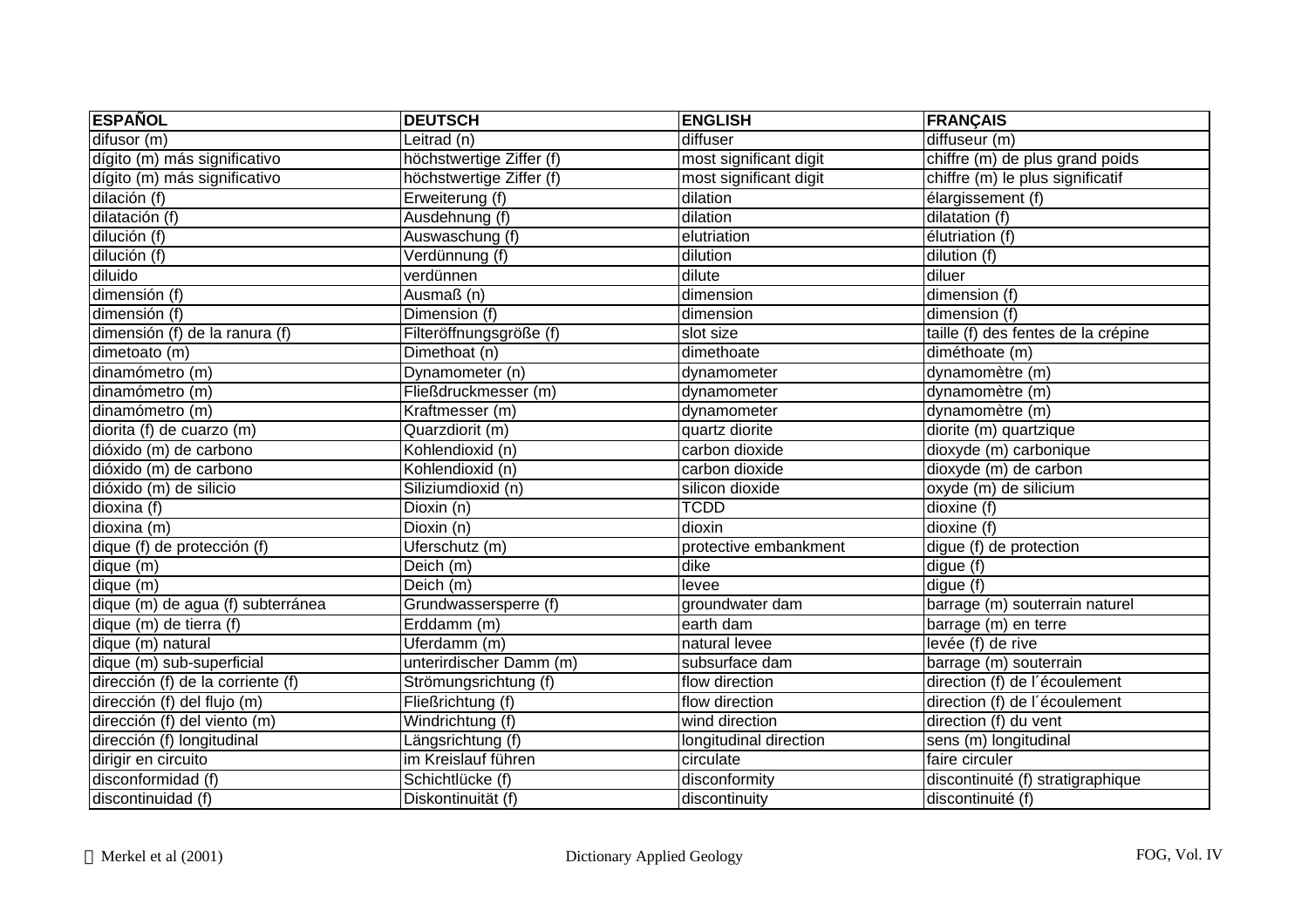| <b>ESPAÑOL</b>                              | <b>DEUTSCH</b>                    | <b>ENGLISH</b>            | <b>FRANÇAIS</b>                           |
|---------------------------------------------|-----------------------------------|---------------------------|-------------------------------------------|
| discontinuidad (f) estratigráfica (f)       | Schichtlücke (f)                  | unconformity              | discontinuité (f) stratigraphique         |
| discordancia (f)                            | Diskordanz (f)                    | angular discordance       | discordance (f)                           |
| discordancia (f)                            | Diskordanz (f)                    | angular unconformitiy     | discordance (f)                           |
| discrepancia (f)                            | Abweichung (f)                    | variance                  | dérogation (f)                            |
| diseño (m) del pozo (m)                     | Brunnenausbau (m)                 | well design               | équipement (m) d'un puits                 |
| disgusto (m)                                | Beeinträchtigung (f)              | annoyance                 | gêne (f)                                  |
| disipación (f)                              | Dissipation (f)                   | dissipation               | dissipation (f)                           |
| disipación (f) de energía (f)               | Energieumwandlung (f)             | energy dissipation        | dissipation (f) de l'énergie              |
| dislocación (f)                             | Horizontalversatz (m)             | heave                     | rejet (m) horizontal                      |
| dislocación (f)                             | Verwerfung (f)                    | fault                     | faille $(f)$                              |
| disminución (f)                             | Vorratsverminderung (f)           | depletion                 | diminution (f) de réserve                 |
| disminución (f) de la contaminación (f)     | Gewässerschutz (m)                | pollution abatement       | protection (f) contre la pollution        |
| disminución (f) de la evaporación (f)       | Verdunstungsverminderung (f)      | evaporation reduction     | réduction (f) de l'évaporation            |
| disminución (f) del agua (f) subterránea    | Gesamtgrundwasserabfluß (m)       | groundwater discharge     | sorties (fpl) d'eau                       |
| disminuído                                  | gesenkt                           | subsided                  |                                           |
| disminuir                                   | Reduzierverbindung (f)            | reducer                   | réducteur (m)                             |
| disminuir                                   | vermindern                        | decrease                  | diminuer                                  |
| disolución (f)                              | Auslaugung (f)                    | elutriation               | élutriation (f)                           |
| disolución (f)                              | Umwandlung (f)                    | dissipation               | dissipation (f)                           |
| disolvente (m)                              | Lösungsmittel (n)                 | solvent                   | solvant (m)                               |
| disolver                                    | auflösen                          | dissolve                  | dissoudre                                 |
| disparo (m)                                 | Ausfluß (m)                       | discharge                 | écoulement (m)                            |
| dispersador                                 | Dispergator (m)                   | dispersing agent          | dispersif (m)                             |
| dispersión                                  | Dispersion (f)                    | dispersion                | dispersion (f)                            |
| dispersión (f)                              | Streuung (f)                      | scatter                   | dispersion (f)                            |
| dispersión (f) cinemática (f)               | mechanische Dispersion (f)        | mechanical dispersion     | dispersion (f) cinématique                |
| dispersión (f) hidrodinámica (f)            | hydrodynamische Dispersion (f)    | hydrodynamic dispersion   | dispersion (f) hydrodynamique             |
| dispersión (f) mecánica (f)                 | mechanische Dispersion (f)        | mechanical dispersion     | dispersion (f) mécanique                  |
| dispersión (f) numérica (f)                 | numerische Dispersion (f)         | numerical dispersion      | dispersion (f) numérique                  |
| dispersividad (f)                           | Dispersivität (f)                 | dispersivity              | coefficient (m) de dispersion intrinsèque |
| dispersividad (f)                           | Dispersivität (f)                 | dispersivity              | dispersivité (f)                          |
| disponibilidad (f) de nutrientes (mpl)      | Verfügbarkeit (f) von Nährstoffen | availability of nutrients | disponibilité (f) des éléments nutritifs  |
| disposición (f)                             | Beseitigung (f)                   | disposal                  | élimination (f)                           |
| disposición (f) del agua (f) de desecho (m) | Abwasserbeseitigung (f)           | waste water disposal      | évacuation (f) des eaux résiduaires       |
|                                             |                                   |                           |                                           |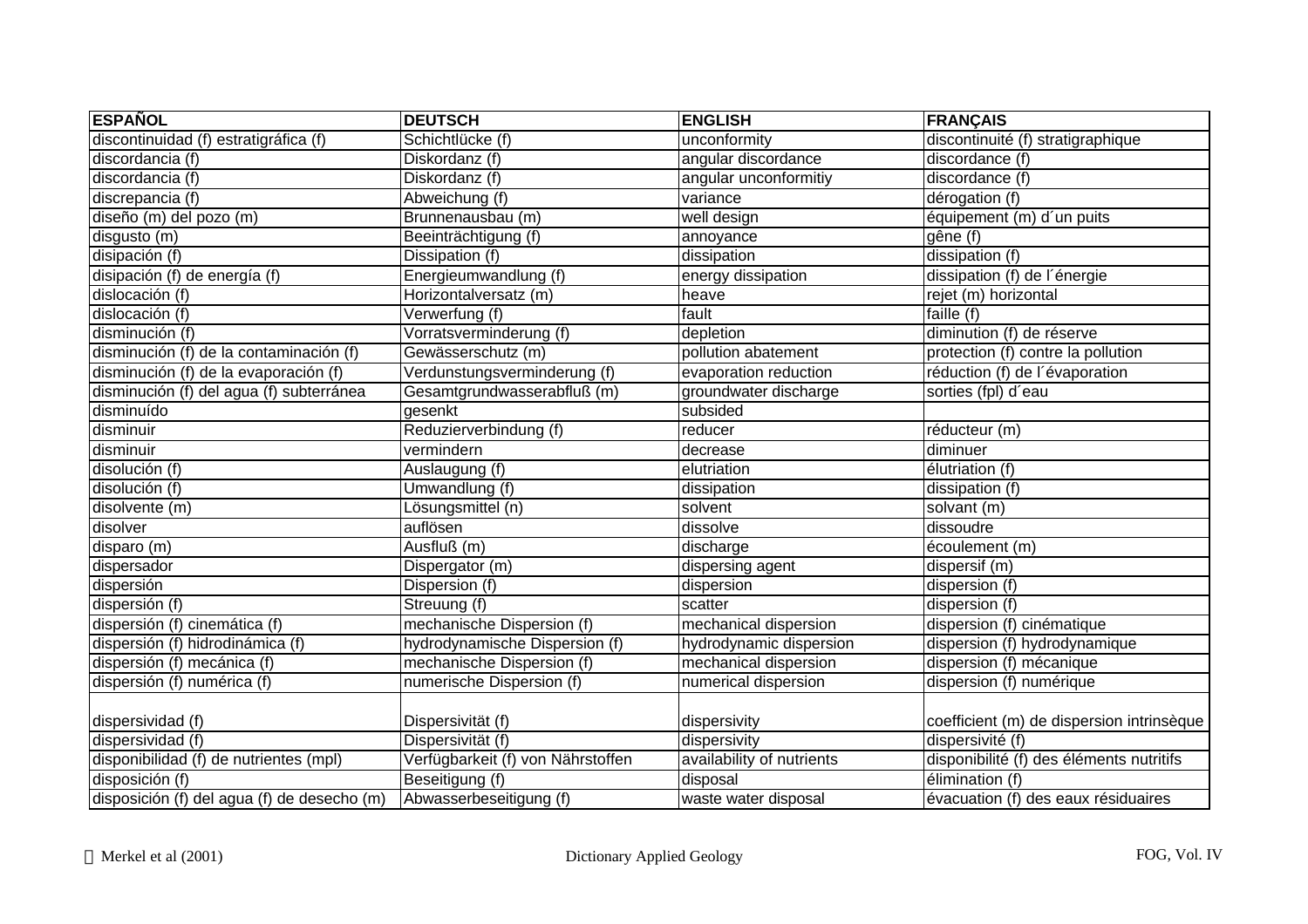| <b>ESPAÑOL</b>                                 | <b>DEUTSCH</b>                    | <b>ENGLISH</b>                | <b>FRANÇAIS</b>                           |
|------------------------------------------------|-----------------------------------|-------------------------------|-------------------------------------------|
| disposición (f) del desecho (m)                | Abfallbeseitigung (f)             | waste disposal                | élimination (f) des résidus               |
| dispositivo (m)                                | Vorrichtung (f)                   | device                        | dispositif (m)                            |
| dispositivo (m) de alimentación (f)            | Dosiergerät (n)                   | feeding device                | doseur (m)                                |
| dispositivo (m) desgasificador (m)             | Ausgaser (m)                      | degassing device              | dégazeur (m)                              |
| dispositivo (m) para eliminar gas (m)          | Entgasungsanlage (f)              | degassing device              | unité (f) de dégazage                     |
| dissulfoton (m)                                | Disulfoton (n)                    | disulfoton                    | disulfotone (m)                           |
| distancia (f) entre fracturas                  | Kluftabstand (m)                  | distance between fractures    | distance (f) entre fissures               |
| distinguir                                     | unterscheiden                     | differentiate                 | différencier                              |
| distorción (f), deformación (f)                | Verzerrung (f)                    | bias                          | biais (m)                                 |
| distorsión (f)                                 | Verformung (f)                    | deformation                   | déformation (f)                           |
| distraer                                       | ableiten                          | divert                        | déverser                                  |
| distribución (f)                               | Verteilung (f)                    | distribution                  | distribution $(f)$                        |
| distribución (f)                               | Verteilung (f)                    | distribution                  | répartition (f)                           |
| distribución (f) al azar o aleatoria (f)       | Zufallsverteilung (f)             | random distribution           | distribution (f) aléatoire                |
| distribución (f) de edad                       | Altersverteilung (f)              | age distribution              | distribution (f) des âges                 |
| distribución (f) de fluidos                    | Flüssigkeitsverteilung (f)        | distribution of fluids        | répartition (f) des fluides               |
| distribución (f) de frecuencia (f)             | Häufigkeitsverteilung (f)         | frequency distribution        | distribution (f) de fréquence             |
| distribución (f) de la presión (f) de contacto |                                   |                               |                                           |
| (m)                                            | Sohldruckverteilung (f)           | contact pressure distribution |                                           |
| distribución (f) de la saturación (f)          | Sättigungsverteilung (f)          | saturation distribution       | distribution (f) de saturation            |
|                                                |                                   |                               |                                           |
| distribución (f) de Itiempos de residencia     | Altersverteilung (f)              | age distribution              | distribution (f) des temps de résidences  |
| distribución (f) de probabilidad (f)           | Wahrscheinlichkeitsverteilung (f) | probability distribution      | distribution (f) des probabilités         |
|                                                | Aufstellen (n) eines              |                               | établissment (m) d'un plan d'utilisation  |
| distribución (f) de zonas (fpl)                | Flächennutzungsplanes             | zoning                        | de surface                                |
| distribución (f) del curso (m) del agua (f)    | Ordnungsstufe (f) eines Flusses   | stream order                  | numéro (m) d'ordre d'un cours d'eau       |
|                                                |                                   |                               |                                           |
| distribución (f) del tamaño (m) de poro (m)    | Porengrößenverteilung (f)         | pore size distribution        | distribution (f) des dimensions des pores |
| distribución (f) del tamaño (m) del grano      |                                   |                               |                                           |
| (m)                                            | Korngrößenverteilung (f)          | grain size distribution       | distribution (f) granulométrique          |
| distribución (f) Gaussiana                     | Gauss'sche Verteilung (f)         | Gaussian distribution         | distribution (f) de Gauss                 |
| distribución (f) normal                        | Normalverteilung (f)              | normale distribution          | distribution (f) normale                  |
| distribuidor (m) de tubo (m)                   | Verteilerrohr (n)                 | pipe manifold                 | collecteur (m)                            |
| distrofía (f)                                  | Dystrophie (f)                    | dystrophy                     | dystrophie (f)                            |
| disturbancia (f)                               | Störung (f)                       | disturbance                   | accident (m)                              |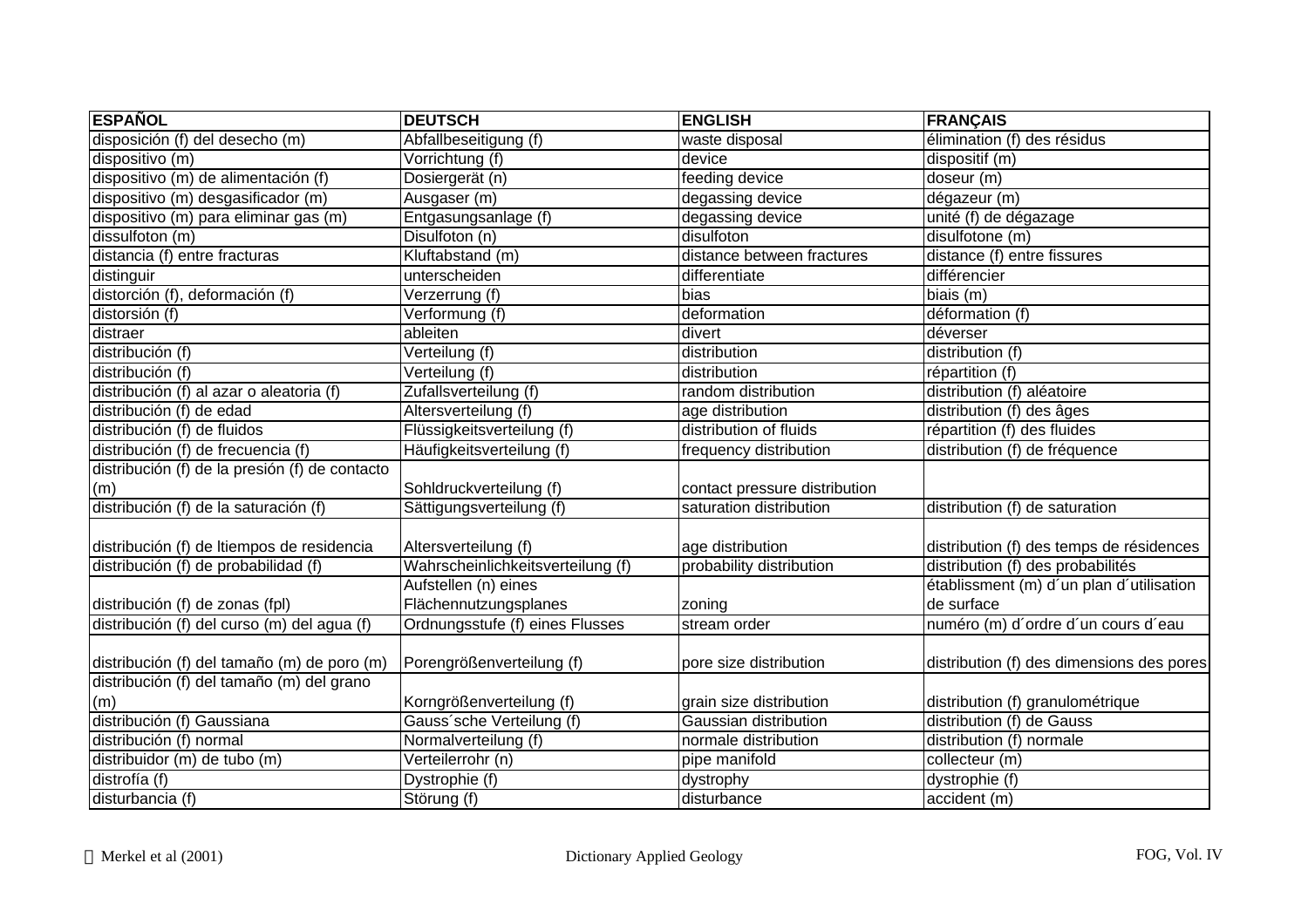| <b>ESPAÑOL</b>                             | <b>DEUTSCH</b>                 | <b>ENGLISH</b>                | <b>FRANÇAIS</b>                       |
|--------------------------------------------|--------------------------------|-------------------------------|---------------------------------------|
| disyunción (m)                             | Bruch (m)                      | fracture                      | fracture (f)                          |
| diurno                                     | täglich                        | diurnal                       | diurne                                |
| divergencia (f)                            | Toleranzbereich (f)            | deviation                     | tolérance (f)                         |
| diversidad (f) ecológica (f)               | ökologische Diversität (f)     | ecological diversity          | diversité (f) écologique              |
| diversidad de especies (fpl)               | Artenvielfalt (f)              | species diversity             | diversité (f) des espèces             |
| dividir                                    | Scheide (f)                    | divide                        | ligne (f) de partage                  |
| división (f) de partículas (fpl) diminutas | Zerkleinerung (f)              | comminution                   | comminution (f)                       |
| doble capa (f) eléctrica (f)               | elektrische Doppelschicht (f)  | electrical double layer       | double couche (f) électrique          |
| doble precisión (f)                        | doppelte Genauigkeit (f)       | double precision              | double précision (f)                  |
| doblete                                    | Doublette (f)                  | doublet                       | couplet (m) de forage                 |
| documento (m) de prueba (f)                | Versuchsbehälter (m)           | testing enclosure             | enceinte (f) d'essai                  |
| doline                                     | Doline (f)                     | doline                        | doline (f)                            |
| doline                                     | Karsttrichter (m)              | doline                        | doline (f)                            |
| dolomita (f)                               | Dolomit (m)                    | dolomite                      | dolomite (f)                          |
| doméstico                                  | häuslich                       | domestic                      | domestique                            |
| doméstico                                  | häuslich                       | domestic                      | domestique                            |
| dominio (m) de estabilidad                 | Prädominanz                    | predominancy                  |                                       |
| domo (m)                                   | Gewölbe (n)                    | dome                          | salle (f) en cloche                   |
| domo (m) de granito (m)                    | Granit-Dom (m)                 | granite dome                  |                                       |
| domo (m) de sal (f)                        | Salzstock (m)                  | salt dome                     | dôme (m) de sel                       |
| domo (m) estructural                       | Domstruktur (f)                | structural dome               | dôme (m) de structure                 |
| domo (m) salino (m)                        | Salzdom (m)                    | salt dome                     | dôme (m) de sel                       |
| dorsal (f)                                 | Rücken (m)                     | ridge                         | dorsale (f)                           |
| dosificación (f)                           | $\overline{\text{Dosis}}$ (f)  | dose                          | dose (f)                              |
| dosis (f)                                  | Dosierung (f)                  | dose                          | dose (f)                              |
| dosis (f) admisible diaria                 | duldbare tägliche Aufnahme (f) | acceptable daily intake (ADI) | dose (f) journalière admissible (DJA) |
| dosis (f) letal                            | tödliche Dosis (f)             | lethal dose                   | tolérance (f) moyenne                 |
| dosis (f) mortal                           | tödliche Dosis (f)             | lethal dose                   | dose (f) léthale                      |
| draga (f)                                  | Schürfbagger (m)               | dredge                        | drague (f)                            |
| drenaje                                    | Abwasserleitung (f)            | sewer                         |                                       |
| drenaje (f)                                | Dränage (f)                    | agricultural drainage         | drainage (m) agricole                 |
| drenaje $(f)$                              | Dränierung (f)                 | agricultural drainage         | drainage (m) agricole                 |
| drenaje (m)                                | Drainagerohr (n)               | drain                         | drain $(m)$                           |
| drenaje (m) capilar                        | Kapillarentwässerung (f)       | capillary drainage            | drainage (m) primaire                 |
| drenaje (m) de mina (f)                    | Grubenentwässerung (npl)       | mine drainage                 | exhaure (m) de mines                  |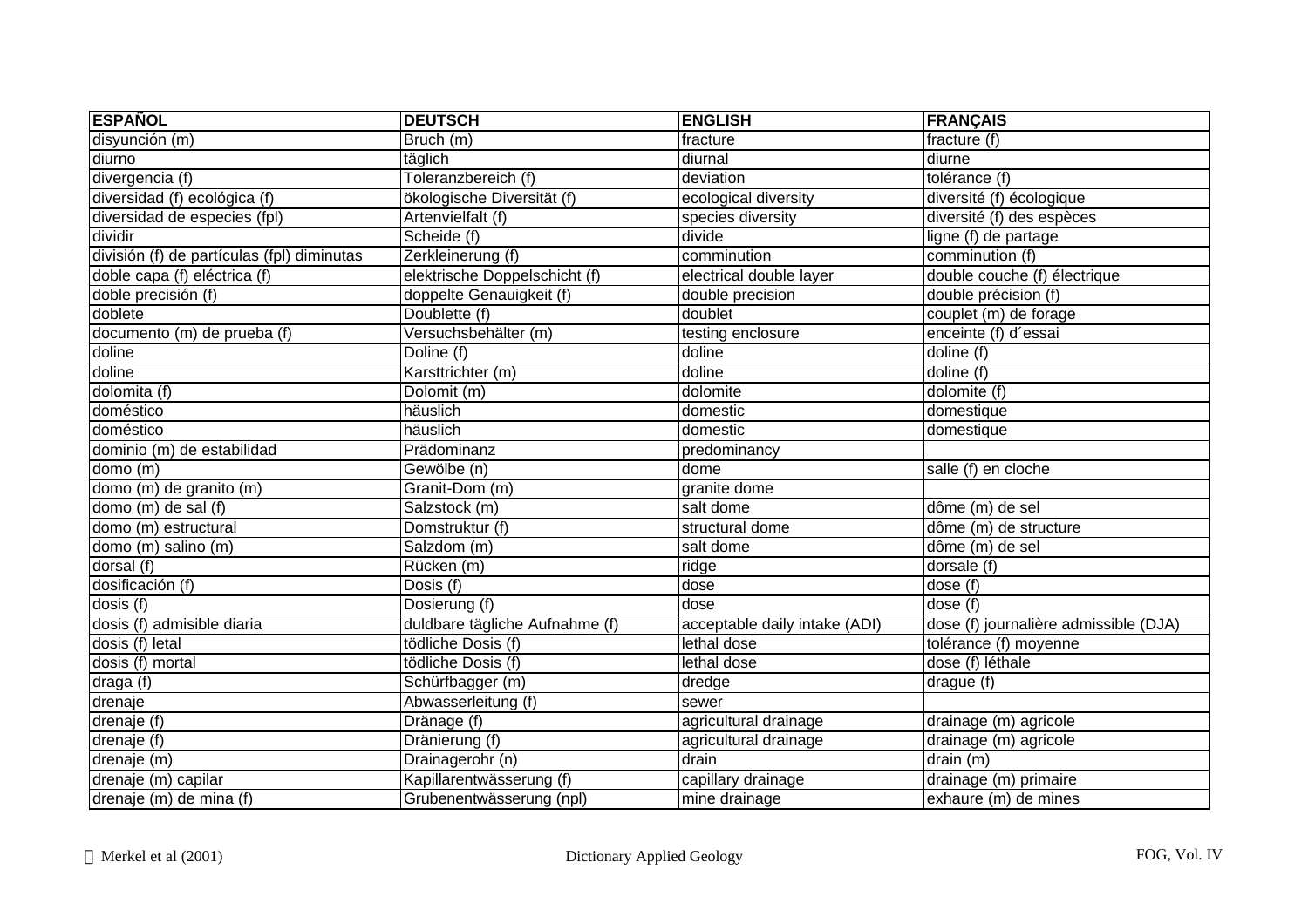| <b>ESPAÑOL</b>                                                   | <b>DEUTSCH</b>                         | <b>ENGLISH</b>             | <b>FRANÇAIS</b>                  |
|------------------------------------------------------------------|----------------------------------------|----------------------------|----------------------------------|
| drenaje (m) inferior                                             | Unterströmung (f)                      | underdrainage              | infradrainage (m)                |
| drenaje (m) natural                                              | natürliche Entwässerung (f)            | natural drainage           | drainabilité (f) naturelle       |
| drenaje (m) vertical                                             | Dränage (f) durch Infiltrationsbrunnen | vertical drainage          | drainage (m) par puits absorbant |
| drenaje de aguas (fpl) residuales                                | Kanalisation (f)                       | sewerage                   | égouts (mpl)                     |
| drenar                                                           | entwässern                             | dewater                    | drainer                          |
| drene (m)                                                        | Drainagegraben (m)                     | drain                      | drain (m)                        |
| drene (m) del colapso (m)                                        | Erdfall (m)                            | collapse sinkhole          | gouffre (m) d'effondrement       |
| drene (m) por gravedad (f)                                       | gravitative Entwässerung (f)           | gravity drainage           | drainage (m) par gravité         |
| drene (m) vertical                                               | Vertikaldränrohr (n)                   | vertical drain             | drain (m) vertical               |
| drene interno (m)                                                | interner Abfluß (m)                    | internal drainage          | drainage (m) endoréique          |
| drogra (f)                                                       | mißbildend                             | teratogenic                | tératogène                       |
| ducto (m) de medición (f)                                        | Meßgerinne (n)                         | measuring duct             | canal (m) de jaugeage            |
| duna (f)                                                         | Düne $(t)$                             | dune                       | dune (f)                         |
| $\overline{d$ una (f) movedizo (f)                               | Wanderdüne (f)                         | mobile dune                | dune (f) mouvante                |
| duna (f) móvil (m)                                               | Wanderdüne (f)                         | mobile dune                | dune (f) mobile                  |
| duna de arena                                                    | Dünensand (m)                          | dune sand                  | sable (m) de dune                |
| duración (f)                                                     | Dauer $(f)$                            | duration                   | durée (f)                        |
| duración (f) de inundación (f)                                   | Hochwasserdauer (f)                    | flood duration             | durée (f) de crue                |
| duración (f) de la reacción (f)                                  | Einwirkungsdauer (f)                   | contact time               | durée (f) de réaction            |
| duración (f) de la tormenta (f)                                  | Starkregendauer (f)                    | storm duration             | durée (f) d'une averse           |
| dureza (f) del agua (f)                                          | $H$ ärte (f)                           | hardness of water          | dureté (f)                       |
| dureza (f) del agua (f)                                          | Wasserhärte (f)                        | hardness of water          | dureté (f)                       |
| dureza (f) permanente                                            | bleibende Härte (f)                    | permanent hardness         | dureté (f) permanente            |
| dureza (f) permanente                                            | Nicht-Carbonat-Härte (f)               | permanent hardness         | dureté (f) non-carbonatée        |
| dureza (f) permanente                                            | permanente Härte (f)                   | permanent hardness         | dureté (f) permanente            |
| dureza (f) temporal                                              | Carbonathärte (f)                      | temporary hardness         | dureté (f) carbonatée            |
| dureza (f) total                                                 | Gesamthärte (f)                        | total hardness             | dureté (f) totale                |
| dureza de calcio                                                 | Kalkhärte (f)                          | calcium hardness           | dureté (f) calcaire              |
| eau (f) perdida (f)                                              | Unterwasser (n)                        | tailwater                  | eau (f) d'aval                   |
| ecoclima (m)                                                     | Ökoklima (n)                           | ecoclimate                 | écoclimat (m)                    |
| ecología (f)                                                     | Ökologie (f)                           | ecology                    | écologie (f)                     |
|                                                                  |                                        |                            |                                  |
| economía (m) hidráulica, hidroeconomía (f), Wasserwirtschaft (f) |                                        | water resources management | économie (f) des eaux            |
| ecósfera (f)                                                     | Ökosphäre (f)                          | ecosphere                  | écosphère (f)                    |
| ecosistema (m)                                                   | Ökosystem (n)                          | ecosystem                  | écosystème (m)                   |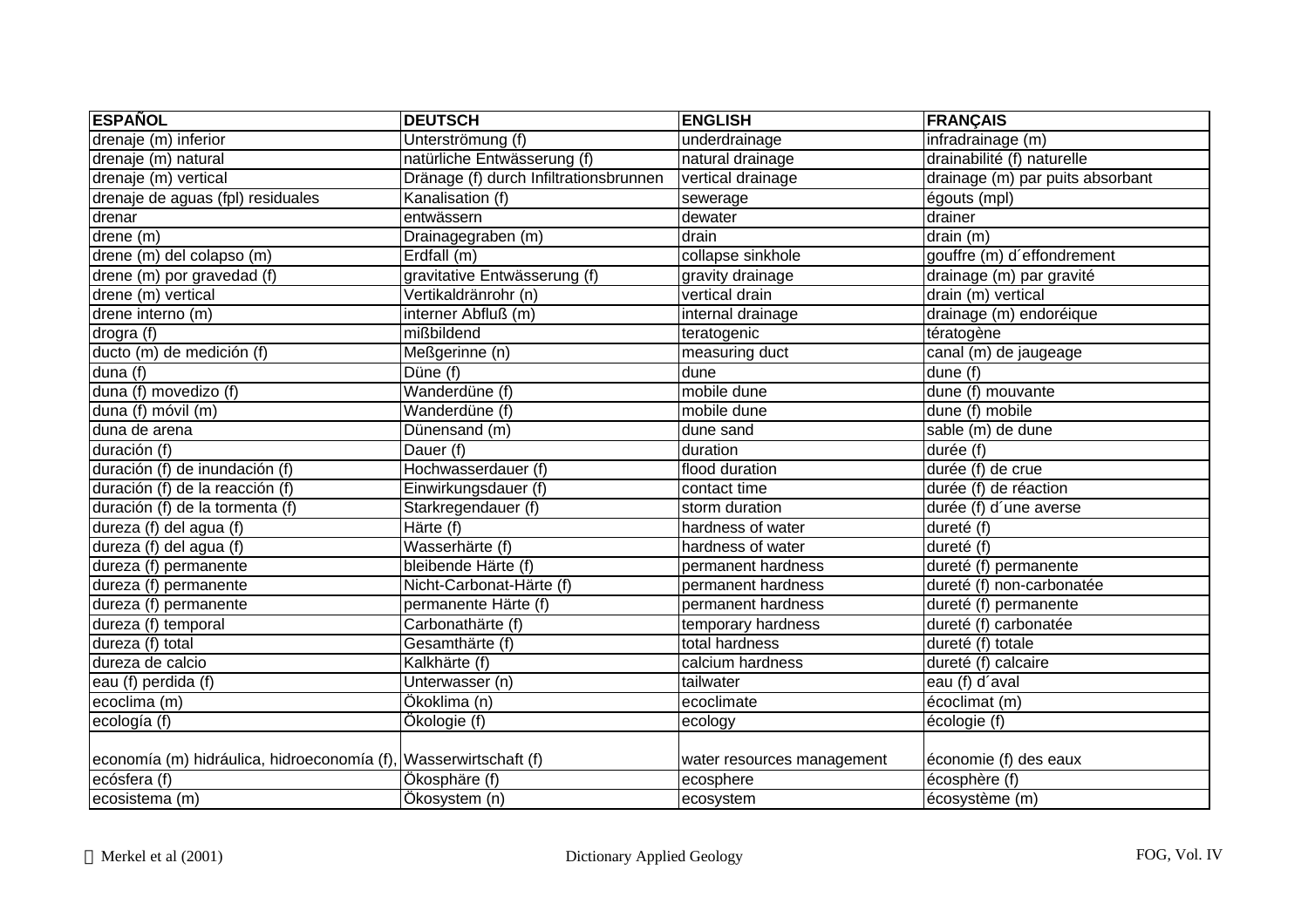| <b>ESPAÑOL</b>                              | <b>DEUTSCH</b>                   | <b>ENGLISH</b>                                        | <b>FRANÇAIS</b>                          |
|---------------------------------------------|----------------------------------|-------------------------------------------------------|------------------------------------------|
| écran (m) contre les radiations             | Abschirmung (f)                  | shielding                                             | écran (m) contre les radiations          |
| écran (m) contre les radiations             | Strahlenschutz (m)               | shielding                                             | écran (m) contre les radiations          |
| ecuación (f) de conservación (f)            | Erhaltungsgleichung (f)          | conservation equation                                 | équation (f) de conservation             |
| ecuación (f) de continuidad                 | Kontinuitätsgleichung (f)        | continuity equation                                   | équation (f) de continuité               |
| ecuación (f) de equilibrio (m) hidrológico  |                                  |                                                       |                                          |
| (m)                                         | Gebietsbilanz (f)                | equation of hydrologie equilibrium blian (m) régional |                                          |
| ecuación (f) de estado (m)                  | Zustandsgleichung (f)            | equation of state                                     | équation (f) d'état                      |
| ecuación (f) de movimiento (m)              | Bewegungsgleichung (f)           | equation of motion                                    | équation (f) du mouvement                |
| ecuación (f) de Theis                       | Theis'sche Brunnenformel (f)     | Theis equation                                        | équation (f) de Theis                    |
| ecuación (f) de Theis                       | Theis'sche Brunnengleichung (f)  | Theis equation                                        | équation (f) de Theis                    |
| ecuación (f) de Thiem                       | Thiem sche Brunnenformel (f)     | Thiem equation                                        | formule (f) de Thiem                     |
| ecuación (f) hidrológica (f)                | hydrologische Grundgleichung (f) | hydrologic equation                                   | équation (f) hydrologique                |
| edad (f) (de agua subterránea)              | Alter (Grundwasser~) (n)         | age (of groundwater)                                  | âge (m) (de l'eau souterraine)           |
| edafono (m)                                 | Edaphon (n)                      | edaphon                                               | édaphone (m)                             |
| efecto (m) a escala (f)                     | Bezugsgrößeneffekt (m)           | scale effect                                          | effet (m) d'échelle                      |
| efecto (m) adverso                          | Randbedingung 3. Art             | adverse effect                                        | effet (m) adverse                        |
| efecto (m) de arco                          | Brückenbildung (f)               | bridging effect                                       | effet (m) de voûte                       |
| efecto (m) de incrustación (f)              | Größenordnungseffekt (m)         | scale effect                                          | effet (m) d'échelle                      |
| efecto (m) de incrustación (f)              | Maßstabseffekt (m)               | scale effect                                          | effet (m) d'échelle                      |
| efecto (m) de puente                        | Brückenbildung (f)               | bridging effect                                       | effet (m) d'arc-boutement                |
| efecto (m) electrocinético (m)              | elektrokinetischer Effekt (m)    | electrokinetic effect                                 | effet (m) électrocinétique               |
| efecto (m) en la piel (f)                   | Skin-Effekt (m)                  | skin effect                                           | effet (m) pariétal                       |
| efecto $(m)$ final                          | Endeffekt (m)                    | end effect                                            | effet (m) de bouts                       |
| efecto (m) invernadero                      | Treibhauseffekt (m)              | greenhouse effect                                     | effet (m) de serre                       |
| efecto (m) Klinkenberg                      | Klinkenbergeffekt (m)            | Klinkenberg effect                                    | effet (m) Klinkenberg                    |
| efecto de amortiguamiento (m)               | Dämpfungseffekt (m)              | damping effect                                        | effet (m) d'amortissement                |
| efectos (mpl)                               | Auswirkungen (fpl)               | effects                                               | incidences (fpl)                         |
| eficacia (f)                                | Wirkungsgrad (m)                 | efficiency                                            | rendement (m)                            |
| eficiencia (f)                              | Effizienz (f)                    | efficiency                                            | rendement (m)                            |
| eficiencia (f) barométrica                  | barometrische Effizienz (f)      | barometric efficiency                                 | efficacité (f) barométrique              |
| eficiencia (f) de temperatura (f)           | Temperaturwirksamkeit (f)        | temperature efficiency                                | efficacité (f) de température            |
| eficiencia (f) del pozo (m)                 | Brunnenwirkungsgrad (m)          | well efficiency                                       | efficacité (f) du puits                  |
| eficiencia (f) mareomotriz                  | Gezeitenwirkungsgrad (m)         | tidal efficiency                                      | efficacité (f) marémotrice               |
| eficiencia (f) piezométrica de la marea (f) | Gezeitenwirkungsgrad (m)         | tidal efficiency                                      | efficacité (f) piézométrique da la marée |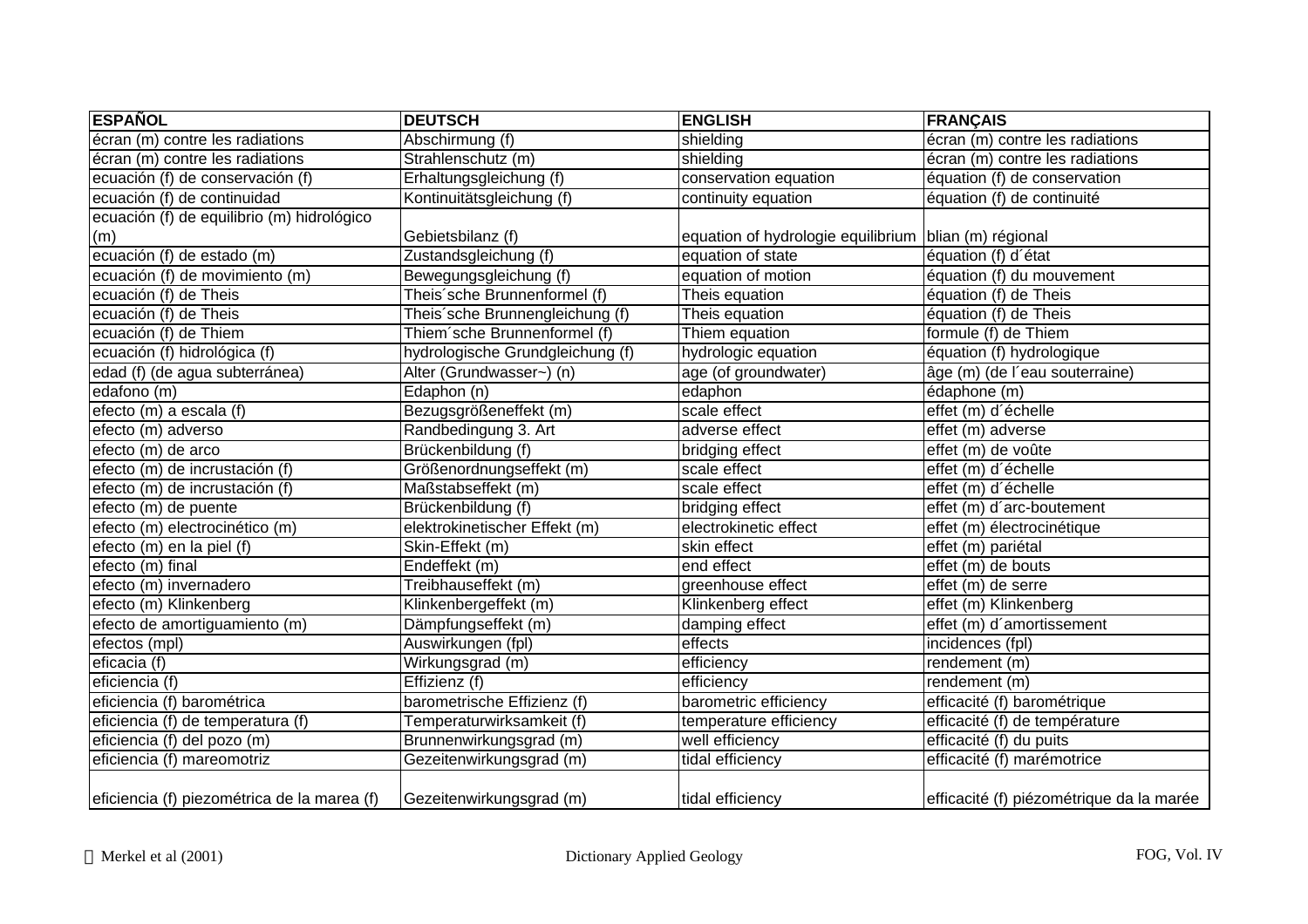| <b>ESPAÑOL</b>                             | <b>DEUTSCH</b>                 | <b>ENGLISH</b>          | <b>FRANÇAIS</b>                |
|--------------------------------------------|--------------------------------|-------------------------|--------------------------------|
| efluente (m)                               | Ausfluß (m)                    | effluent                | effluent (m)                   |
| efluente (m) centrifugal                   | Zentrifugenablauf (m)          | centrifugate            | centrifugat (m)                |
| efluente (m) estándar                      | Einleitungsgrenzwert (m)       | effluent standard       | norme (f) pour les effluents   |
| etusion(f)                                 | Effusion (f)                   | effusion                | effusion (f)                   |
| eje (m)                                    | Schacht (m)                    | shaft                   | puits (m)                      |
| eje (m) de simetría (f)                    | Symmetrieachse (f)             | axis of symmetry        | axe (m) de symétrie            |
| eje (m) glacial (m)                        | Eisbrunnen (m)                 | glacier shaft           | moulin (m) de glacier          |
| eje (m) glacial (m)                        | Gletschermühle (f)             | glacier shaft           | moulin (m) de glacier          |
| ejecutar                                   | ausführen                      | execute                 | exécuter                       |
| elasticidad $(f)$                          | Spannkraft (f)                 | resiliency              | résilience (f)                 |
| elasticidad $(f)$                          | Elastitzität (f)               | elasticity              | élasticité (f)                 |
| électrode (f) mobile                       | bewegliche Elektrode (f)       | moving electrode        | électrode (f) mobile           |
| electrodo (m) de ión (m) específico (m)    | ionenspezifische Elektrode (f) | ion selective electrode | électrode (f) spécifique       |
| electrodo (m) de ión (m) selectivo (m)     | ionenselektive Elektrode (f)   | ion selective electrode | électrode (f) sélective        |
| electrodo (m) de referencia (f)            | Referenzelektrode (f)          | reference electrode     | électrode (f) de référence     |
| electrodo (m) de referencia (f)            | Vergleichselektrode (f)        | reference electrode     | électrode (f) de référence     |
| electrodo (m) de vidrio (m)                | Glaselektrode (f)              | glass electrode         | électrode (f) de verre         |
| electrodo (m) potencial (m)                | Potentialelektrode (f)         | potential electrode     | électrode (f) de potentiel     |
| electrodo de corriente                     | Stromelektrode (f)             | current electrode       | électrode (f) de courant       |
| electrofiltración (f)                      | Elektrofiltration (f)          | electrofiltration       | électrofiltration (f)          |
| electrólito (m)                            | Elektrolyt (m)                 | electrolyte             | électrolyte (m)                |
| electrometría (f)                          | Elektrometrie (f)              | electrometry            | électrométrie (f)              |
| elemento (m)                               | $E$ lement (n)                 | element                 | corps (m) simple               |
| elemento (m)                               | Element (n)                    | element                 | élément (m)                    |
| elemento (m) de naturaleza (f) estructural | Bodengefügekörper (m)          | ped                     | élément (m) structural naturel |
| elemento (m) de volumen (m)                | Volumenelement (n)             | volume element          | volume (f) élémentaire         |
| elemento (m) del ecosistema (m)            | Ökosystemglied (n)             | ecosystem element       | composant (m) de l'écosystem   |
| elemento (m) del filtro (m)                | Filtereinsatz (m)              | filter element          | élément (m) du filtre          |
| elemento (m) límite                        | Randelement (n)                | boundary element        | élément (m) aux limites        |
| elemento (m) traza (f)                     | Spurenelement (n)              | trace element           | élément (m) en trace           |
| elemento (m) traza (f) esencial            | essentielles Spurenelement (n) | essential trace element | élément (m) de trace de base   |
| elemento (m) traza (f) esencial            | notwendiges Spurenelement (n)  | essential trace element | élément (m) de trace de base   |
| elevación (m) freática (f)                 | Grundwasserspiegelanstieg (m)  | phreatic rise           | remontée (f) phréatique        |
| elevación (f)                              | Erhebung (f)                   | elevation               | élévation (f)                  |
| elevación (f)                              | Hebung (f)                     | uplift                  | soulèvement (m)                |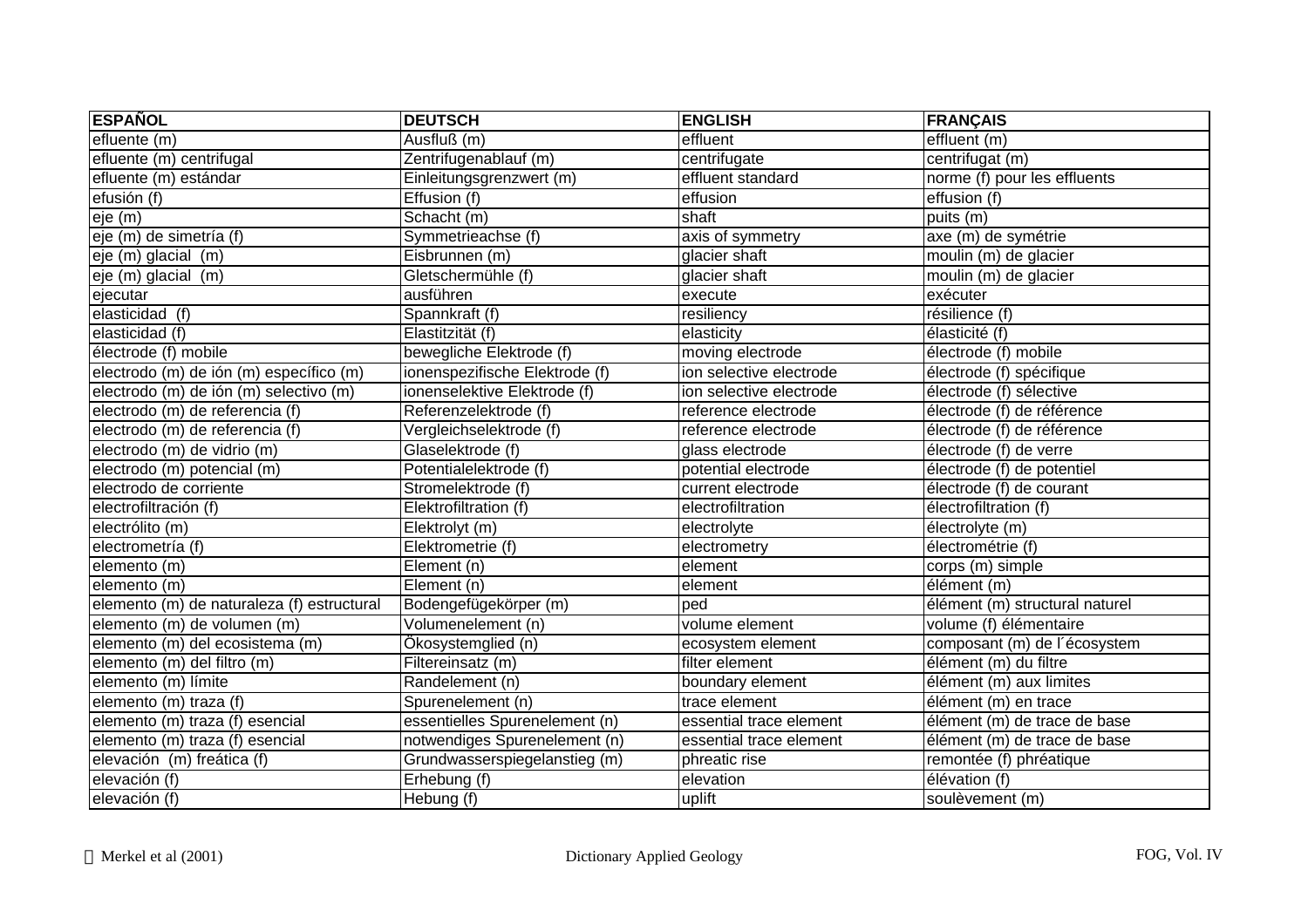| <b>ESPAÑOL</b>                           | <b>DEUTSCH</b>                       | <b>ENGLISH</b>          | <b>FRANÇAIS</b>                    |
|------------------------------------------|--------------------------------------|-------------------------|------------------------------------|
| elevación (f) de agua (f)                | Wasserhebung (f)                     | water pumpage           | élévation (f) de l'eau             |
| elevado                                  | gehoben                              | uplifted                | élevé                              |
| elevador (m)                             | Förderhöhe (f)                       | lift                    | hauteur (f) de refoulement         |
| elevador (m)                             | Hebewerk (n)                         | hoist                   | treuil (m) de levage               |
| elevador (m)                             | Steigrohr (n)                        | riser                   | colonne (f) montante               |
| elevador (m) de aire comprimido          | Luftmischheber (m)                   | air-lift pump           | élévateur (m) à air comprimé       |
| elevar                                   | Anstieg (m)                          | rise                    | montée (f)                         |
| elevar                                   | Aufstieg (m)                         | uplift                  | montée (f)                         |
| eliminación (f) de basura (f)            | Abfallbeseitigung (f)                | trash removal           |                                    |
| eliminación (f) de la depositación (f)   | Wassersteinentfernung (f)            | scale removal           | décrustation (f)                   |
| eliminación (f) de la incrustación (f)   | Kesselsteinentfernung (f)            | scale removal           | décrustation (f)                   |
| eliminación (f) de la incrustación (f)   | Kesselsteinentfernung (f)            | scale removal           | détartrage (m)                     |
| eliminación (f) de sal (f)               | Entsalzung (f)                       | desalination            | dessalage (m)                      |
| eliminación (f) del fierro (m)           | Eisenentfernung (f)                  | iron removal            | déferrisation (f)                  |
|                                          | Mülleinlagerung (f) in aufgelassenen |                         |                                    |
| eliminación (f) en mina (f) profunda (f) | Bergwerken                           | deep mine disposal      | évacuation (f) en mine souterraine |
| eliminador (m) de gas (m)                | Gasabscheider (m)                    | degassing device        | dégazeur (m)                       |
| eliminar                                 | eliminieren                          | eliminate               | éliminer                           |
| elución (f)                              | Elution (f)                          | elution                 | élution (f)                        |
| eluente (m)                              | Eluent (m)                           | elutent                 | éluant (m)                         |
| eluente (m)                              | Fließmittel (n)                      | elutent                 | éluant (m)                         |
| elutriador (m)                           | Schlämmapparat (m)                   | elutriator              | élutriteur (m)                     |
| eluviación (f)                           | Auswaschung (f)                      | eluviation              | éluviation (m)                     |
| emanación (f) artesiana                  | artesische Schüttung (f)             | artesian discharge      | débit (m) par jaillissement        |
| emanación (f) del agua (f) subterránea   | Grundwasserabstrom (m)               | groundwater outflow     | débit (m) souterrain sortant       |
| embalse (m)                              | Talsperre (f)                        | dam                     | barrage (m)                        |
| embalse (m) de agua (f) subterránea      | Grundwassersperre (f)                | groundwater dam         | seuil (m) hydraulique              |
| embalse (m) de torrente (m)              | Hochwasserrückhaltebecken (n)        | flood control reservoir | barrage (m) d'écrêtement           |
| embargar                                 | stauen                               | impound                 | refouler                           |
| embudo (m)                               | Trichter (m)                         | funnel                  | entonnoir (m)                      |
| emisión (f)                              | Emission (f)                         | emission                | émission (f)                       |
| empacador (m)                            | Dichtung (f)                         | packer                  | bouchon (m) imperméable            |
| empacamiento (m)                         | Lagerungsdichte (f)                  | packing                 | arrangement (m)                    |
| empacamiento cúbico (m)                  | kubisch dichteste Packung (f)        | cubic packing           |                                    |
| empalme (m)                              | $\overline{Kluft}$ (f)               | joint                   | diaclase (f)                       |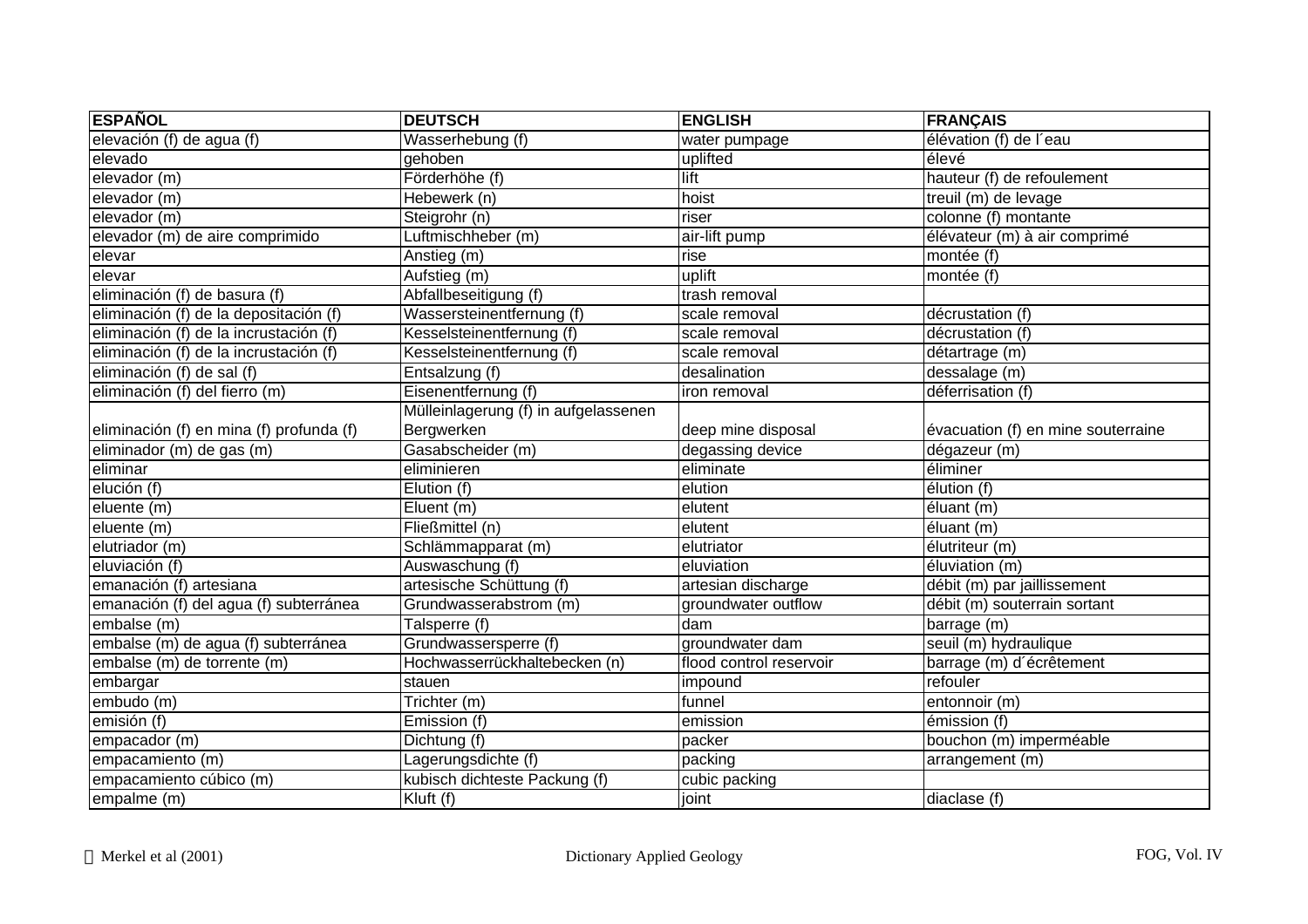| <b>ESPAÑOL</b>                                                          | <b>DEUTSCH</b>                | <b>ENGLISH</b>                 | <b>FRANÇAIS</b>                         |
|-------------------------------------------------------------------------|-------------------------------|--------------------------------|-----------------------------------------|
| empalmes (mpl) de fractura (f)                                          | Kluftfugen (fpl)              | fracture joints                | diaclases (mpl)                         |
| empapado (m) de agua (f)                                                | durchtränkt                   | water logged                   | noyé                                    |
| empapar                                                                 | steil                         | steep                          | à pente raide                           |
| empaque (m) muy suelto (m)                                              | lockerste Packung (f)         | loosest packing                | empilement (m) le plus tâche            |
| empaque (m) muy suelto (m)                                              | poröseste Packung (f)         | loosest packing                | arrangement (m) le plus tâche           |
| empaque (m)                                                             | Anordnung (f)                 | packing                        | arrangement (m)                         |
| empaque (m)                                                             | Dichtung (f)                  | gasket                         | étanchéité (f)                          |
| empaque (m)                                                             | Dichtung (f)                  | gasket                         | joint (m)                               |
| empaque (m) apretado                                                    | dichteste Packung (f)         | tightest packing               | empilement (m) le plus serré            |
| empaque (m) de granos (mpl)                                             | Kornpackung (f)               | grain packing                  | arrangement (m) des grains              |
| empaque (m) de granos (mpl)                                             | Kornpackung (f)               | grain packing                  | tassement (m) des grains                |
| empaque (m) muy apretado                                                | dichteste Packung (f)         | tightest packing               | arrangement (m) le plus compact         |
| empaquetado (m)                                                         | Lagerung (f)                  | packing                        | empilement (m)                          |
| empaquetador (m)                                                        | Dichtung (f)                  | packer                         | garniture (f)                           |
| emplazamiento (m) de desechos (mpl)                                     | Abfalllagerung (f)            | waste emplacement              | stockage (m) de résidus                 |
| empobrecimiento (m) del suelo (m) vegetal Aushagerung (f) von Waldböden |                               | impoverishment of forest soils | appauvrissement (m) des sols forestiers |
| emulación (f)                                                           | Emulation (f)                 | emulation                      | émulation (f)                           |
| emulsificante (m)                                                       | Emulgator (m)                 | emulsifier                     | émulsificant (m)                        |
| emulsión (f)                                                            | Emulsion (f)                  | emulsion                       | émulsion (f)                            |
| emulsionador (m)                                                        | Emulgator (m)                 | emulsifier                     | émulgateur (m)                          |
| en el lugar (m)                                                         | am Ort                        | in situ                        | sur place                               |
| en el lugar (m)                                                         | an Ort und Stelle             | $\overline{\mathsf{in}}$ situ  | sur place                               |
| en el sitio $(m)$                                                       | in situ                       | in situ                        | in situ                                 |
| en la superficie                                                        | über Tage                     | above ground                   | de surface                              |
| en un lugar (m) en específico (m)                                       | Ortbeton (m)                  | in situ concrete               |                                         |
| encajonamiento (m)                                                      | Lagerung (f)                  | packing                        | tassement (m)                           |
| encalar                                                                 | Aufkalkung (f)                | liming                         | chaulage (m)                            |
| encalar                                                                 | Kalkdüngung (f)               | liming                         | chaulage (m)                            |
| encalar                                                                 | Kalken (n)                    | liming                         | chaulage (m)                            |
| encalar                                                                 | Kalkung (f)                   | liming                         | chaulage (m)                            |
| encapsular                                                              | einkapseln                    | encapsulate                    | encapsuler                              |
| encauzamiento (m)                                                       | richtungsmäßige Anordnung (f) | orientation                    | orientation (f)                         |
| encerrado (m)                                                           | Verschalung (f)               | cribbing                       | cuvelage (m)                            |
| encogimiento (m)                                                        | Schrumpfung (f)               | shrinkage                      | contraction (f)                         |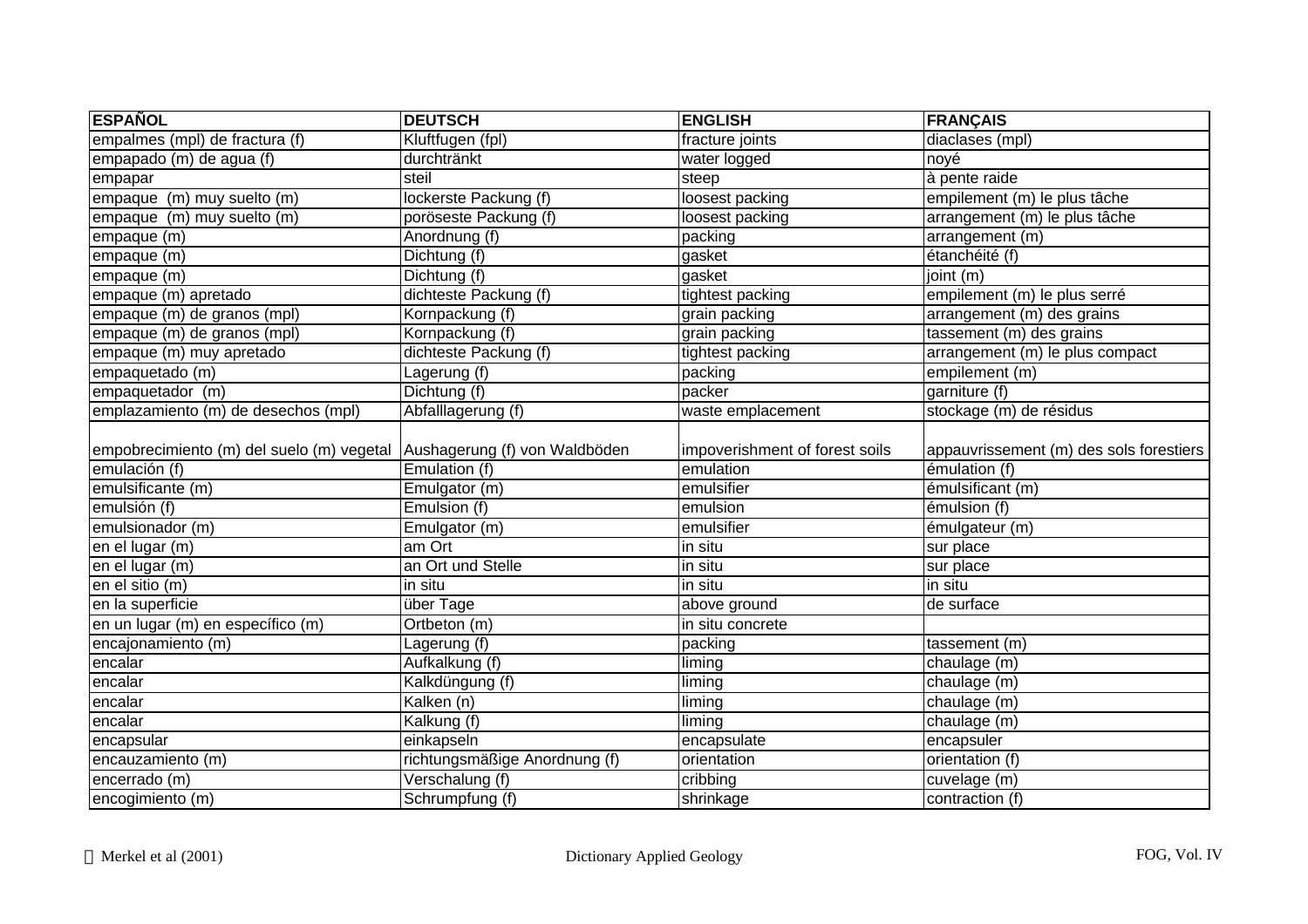| <b>ESPAÑOL</b>                             | <b>DEUTSCH</b>                     | <b>ENGLISH</b>          | <b>FRANÇAIS</b>                          |
|--------------------------------------------|------------------------------------|-------------------------|------------------------------------------|
| encubado (m)                               | Auskleidung (f)                    | cribbing                | cuvelage (m)                             |
| endogénico (m)                             | endogen                            | endogenic               | endogène                                 |
| endogénico (m)                             | innenbürtig                        | endogenic               | endogène                                 |
| endorreico (m)                             | abflußlos                          | endorheic               | endoréique                               |
| endrina (f)                                | $\overline{\text{Endrin}}$ (n)     | endrin                  | endrine (m)                              |
| endurecimiento (m)                         | Verhärtung (f)                     | hardening               | endurcissement (m)                       |
| endurecimiento (m) temporal                | temporäre Härte (f)                | temporary hardness      | dureté (f) temporaire                    |
| endurecimiento (m) temporal                | vorübergehende Härte (f)           | temporary hardness      | dureté (f) temporaire                    |
| energía (f) éolica                         | Windkraft (f)                      | wind power              | énergie (f) éolienne                     |
| energía (f) geotérmica (f)                 | Geothermalenergie (f)              | geothermal energy       | énergie (f) géothermal                   |
| energía (f) hidráulica (f)                 | hydraulische Druckhöhe (f)         | hydraulic head          | énergie (f) hydraulique                  |
| energía (f) libre de reacción (f)          | freie Reaktionsenergie (f)         | free energy of reaction | énergie (f) libre normale de le réaction |
| energía (f) libre de superficie (f)        | freie Oberflächenenergie (f)       | free surface energy     | énergie (f) libre du surface             |
| energía (f) nuclear                        | Kernenergie (f)                    | nuclear energy          | énergie (f) nucléaire                    |
| energía (f) residual o remanente           | Restenergie (f)                    | residual energy         | énergie (f) résiduelle                   |
| energía (f) térmica (f)                    | Wärmeenergie (f)                   | thermal energy          | énergie (f) thermique                    |
|                                            | durch Wasser übertragene Krankheit |                         |                                          |
| enfermedad (f) ocasionada (f) por agua (f) | (f)                                | water borne disease     | maladie (f) d'origine hydrique           |
| enfermedad (f) ocupacional                 | Berufskrankheit (f)                | accupational disease    | maladie (f) dûe à l'emploi               |
| enfermedad (f) ocupacional                 | Berufskrankheit (f)                | accupational disease    | maladie (f) occupationnelle              |
| engomado (m)                               | verleimt                           | glued                   |                                          |
| engouffrement (m)                          | Flußschwinde (f)                   | stream sink             | engouffrement (m)                        |
| enjarre (m) de lodo (m)                    | Filterkuchen (m)                   | filter cake             | cake (m) de boue                         |
| enjaulado (m) del pozo (m)                 | Brunnenauskleidung (f)             | well cribbing           | cuvelage (m) d'un puits                  |
| enjuagar                                   | spülen                             | rinse                   | rincer                                   |
| enjuague                                   | Rückspülungsmethode (f)            | backwashing             | nettoyage (m) par circulation inversée   |
| enjuague de gas (m) por vía (f) húmeda (f) | Gaswäsche (f)                      | wet gas scrubbing       | lavage (m) de gaz                        |
| enlace (m)                                 | Anhaftung (f)                      | bond                    | adhérence (f)                            |
| enlace (m)                                 | Ligand (m)                         | ligand                  | ligand (m)                               |
| enlace (m) de hidrógeno (m)                | Wasserstoffbrückenbindung (f)      | hydrogen bonding        | liaison (f) hydrogène                    |
| enlace (m) químico                         | chemische Bindung (f)              | chemical bond           | liaison (f) chimique                     |
| enlagunar (f)                              | Lagune (f)                         | lagoon                  | lagune (f)                               |
| enlodamiento (m)                           | Verschlickung (f)                  | silting                 | envasement (m)                           |
| enmasilla (f), cementación (f)             | Verkittung (f)                     | cementation             | cimentation (f)                          |
| enmienda (f)                               | Wiederherstellung (f)              | reclamation             | remise (f) en état                       |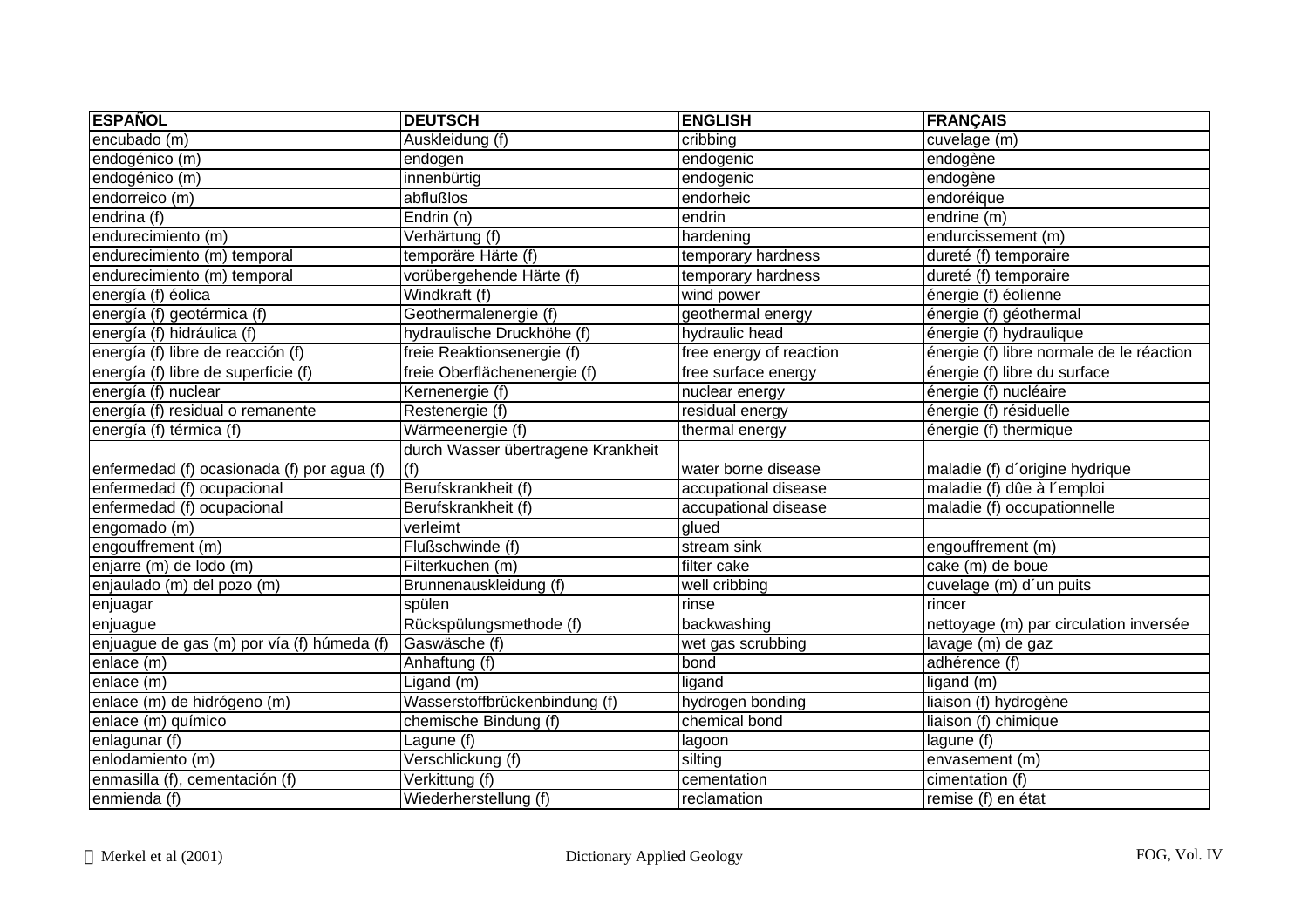| <b>ESPAÑOL</b>                      | <b>DEUTSCH</b>                                  | <b>ENGLISH</b>         | <b>FRANÇAIS</b>                      |
|-------------------------------------|-------------------------------------------------|------------------------|--------------------------------------|
| enmienda (f) de agua (f)            | Wasserrückgewinnung (f)                         | water reclamation      | récupération (f) d'eau               |
| enrejado                            | Flechtmuster (n)                                | trellis                | treillis (m)                         |
| enriquecer                          | anreichern                                      | enrich                 | enrichir                             |
| enriquecimiento (m)                 | Anreicherung (f)                                | enrichment             | enrichissement (m)                   |
| enriquecimiento (m) de agua (f) por |                                                 |                        |                                      |
| nutrientes (mpl) de plantas (fpl)   | Eutrophierung (f)                               | eutrophication         | eutrophication (f)                   |
| enrocamiento (m)                    | Steinschüttung (f)                              | rip-rap                |                                      |
| enrolamiento (m)                    | Einschreibung (f) (an Uni)                      | enrollment             | enregistrement (f)                   |
| enrolar                             | einschreiben (als Student)                      | enroll                 | enregistrer                          |
| ensayo (m)                          | Versuch (m)                                     | assay                  | essai (m)                            |
| ensayo (m) biológico                | biologische Testreihenuntersuchung (f) bioassay |                        | dosage (m) biologique                |
| ensayo (m) de bombeo (m)            | Pumpversuch (m)                                 | pumping test           | essai (m) de puits                   |
| ensayo (m) de flexión               | Biegeversuch (m)                                | bending test           |                                      |
| ensayo (m) de recarga (f)           | Injektionsversuch (m)                           | recharge test          | essai (m) d'injection                |
| ensayo (m) de recarga (f)           | Injektionsversuch (m)                           | recharge test          | essai (m) par injection              |
| ensayo (m) de reinyección (f)       | Auffüllversuch (m)                              | recharge test          | essai (m) par injection              |
| ensayo (m) del acuífero (m)         | Aquifertest (m)                                 | aquifer test           | essai (m) de nappe                   |
| ensayo (m) pequen( $\sim$ )o        | Kleinversuch (m)                                | bench scale experiment | essai (m) en petit                   |
| ensayo de infiltración (m)          | Infiltrometerversuch (m)                        | infiltration test      | $\overline{essai(m)}$ par absorption |
| ensuciamiento (m)                   | Verschleimung (f)                               | fouling                | encrassage (m)                       |
| entalpia (f)                        | Enthalpie (f)                                   | enthalpy               | enthalpie (f)                        |
| entalpía (f)                        | Wärmeinhalt (m)                                 | enthalpy               | enthalpie (f)                        |
| entarimado (m)                      | Verbau (m)                                      | planking               |                                      |
| enterrar                            | eingraben                                       | bury                   | enterrer                             |
| entidad (f) gestora de cuencas      | Wasserverwaltungsbehörde (f)                    | water authority        | agence (f) de agua                   |
| entorno (m)                         | Umwelt (f)                                      | environment            | milieu (m)                           |
| entrada                             | Eingabe (f)                                     | input                  | données (fpl) de départ              |
| entrada (f) de corriente (f)        | Wassereinlaß (m)                                | intake                 | prise (f) d'eau                      |
| entrada (f)                         | Eingang (m)                                     | access                 | accès (m)                            |
| entrada (f)                         | Eintrag (m)                                     | entry                  | entrée (f)                           |
| entrada (f) de agua (f)             | Wassereintritt (m)                              | water ingress          | rentrée (f) d'eau                    |
| entrada (f) de superficie (f)       | Eindringöffnung (f)                             | surface entry          | entrée (f) de surface                |
| entrar                              | einmünden                                       | enter into             | déboucher                            |
| entropía (f)                        | Entropie (f)                                    | entropy                | entropie (f)                         |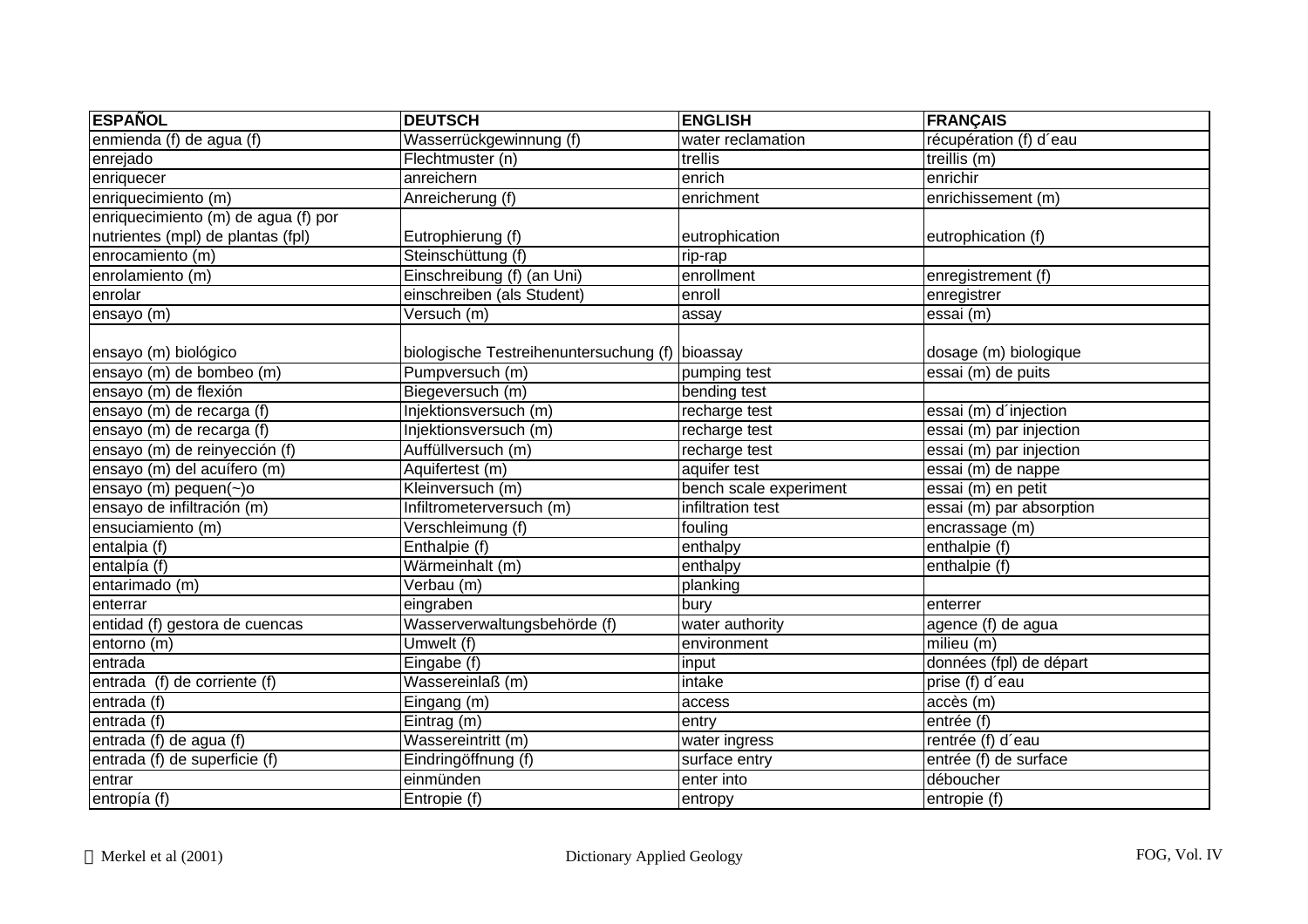| <b>ESPAÑOL</b>                     | <b>DEUTSCH</b>                  | <b>ENGLISH</b>             | <b>FRANÇAIS</b>                   |
|------------------------------------|---------------------------------|----------------------------|-----------------------------------|
| entubación (f), entubamiento (m)   | Verrohrung (f)                  | casing                     | tubage (m)                        |
| entubar                            | Quellenbildung (f)              | piping                     | renard $(m)$                      |
| envase (m) de desechos (mpl)       | Verpackungsabfall (m)           | packaging waste            | déchets (mpl) d'emballages        |
| envejecer                          | altern                          | aging                      | vieillissement (m)                |
| envejecimiento (m)                 | Alterung (f)                    | laging                     | vieillissement (m)                |
| envenenamiento (m) con plomo (m)   | Bleivergiftung (f)              | lead poisoning             | saturnisme (m)                    |
| envenenamiento (m) de alimento (m) | Nahrungsmittelvergiftung (f)    | food poisoning             | empoisonnement (m) alimentaire    |
| envoltura (f) proteíca             | Proteinzellwand (f)             | protein cell wall          | enveloppe (f) protéique           |
| enzima $\overline{f}$              | $\overline{\text{Enzym}}$ (n)   | enzyme                     | enzyme (f)                        |
| enzima (f)                         | Ferment (n)                     | enzyme                     | ferment (m)                       |
| eoceno (m)                         | Eozän (n)                       | Eocene                     | Eocène (m)                        |
|                                    | Flächenzentrum (n) des          |                            |                                   |
| epicentro (m) de presipitación     | Niederschlages                  | centroid of storm rainfall | centre (m) de gravité d'une pluie |
| época (m) glacial (m)              | Eiszeit (f)                     | glacial epoch              | période (f) glaciaire             |
| equilibrio(m)                      | Gleichgewicht (m)               | equilibrium                | stationnaire                      |
| equilibrio (m) de agua (f)         | Verdunstungswaage (f)           | water balance              | évaporomètre (m)                  |
| equilibrio (m) estable             | stabiles Gleichgewicht (n)      | stable equilibrium         | équilibre (m) stable              |
| equilibrio (m) inestable           | labiles Gleichgewicht (n)       | unstable equilibrium       | équilibre (m) instable            |
| equilibrio (m) neutral             | indifferentes Gleichgewicht (n) | neutral equilibrium        | équilibre (m) indifférent         |
| equilibrio dinámico                | dynamisches Gleichgewicht (n)   | dynamic equilibrium        | équilibre (m) dynamique           |
| equilibrio dinámico                | Fließgleichgewicht (n)          | dynamic equilibrium        | équilibre (m) dynamique           |
| equipo (m)                         | Ausrüstung (f)                  | equipment                  | équipement (m)                    |
| equipo (m) de sondeo (m)           | Bohrturm (m)                    | drilling rig               | installations (fpl) de forage     |
| equipo (m) de superficie (f)       | Übertageausrüstung (f)          | surface equipment          | appareillage (m) de surface       |
| equipos (mpl) colectivos (mpl)     | öffentliche Ämter (mpl)         | public utilities           | équipements (mpl) collectifs      |
| equivalente (f) de población (f)   | Einwohnerlastwert (m)           | population equivalent      | population (f) équivalente        |
| equivalente (m) de agua (f)        | Wasseräquivalent (n)            | water equivalent           | hauteur (f) d'eau équivalente     |
| equivalente (m) de humedad (f)     | Feuchteäquivalent (n)           | moisture equivalent        | équivalent (m) d'humidité         |
| equivalente químico (m)            | chemisches Äquivalent (n)       | chemical equivalent        | équivalent (m) chimique           |
| era (f) glacial                    | Eiszeit (f)                     | ice age                    | époque (f) glaciaire              |
| erosión (f)                        | Abtragung (f)                   | erosion                    | érosion (f)                       |
| erosión (f)                        | Deflation (f)                   | deflation                  | érosion (f) éolienne              |
| erosión (f) de la placa (f)        | Flächenerosion (f)              | sheet erosion              | érosion (f) en nappe              |
| erosión (f) de la playa (f)        | Ufererosion (f)                 | bank erosion               | érosion (f) de la rive            |
| erosión (f) del borde (m)          | Seitenerosion (f)               | bank erosion               | érosion (f) de la rive            |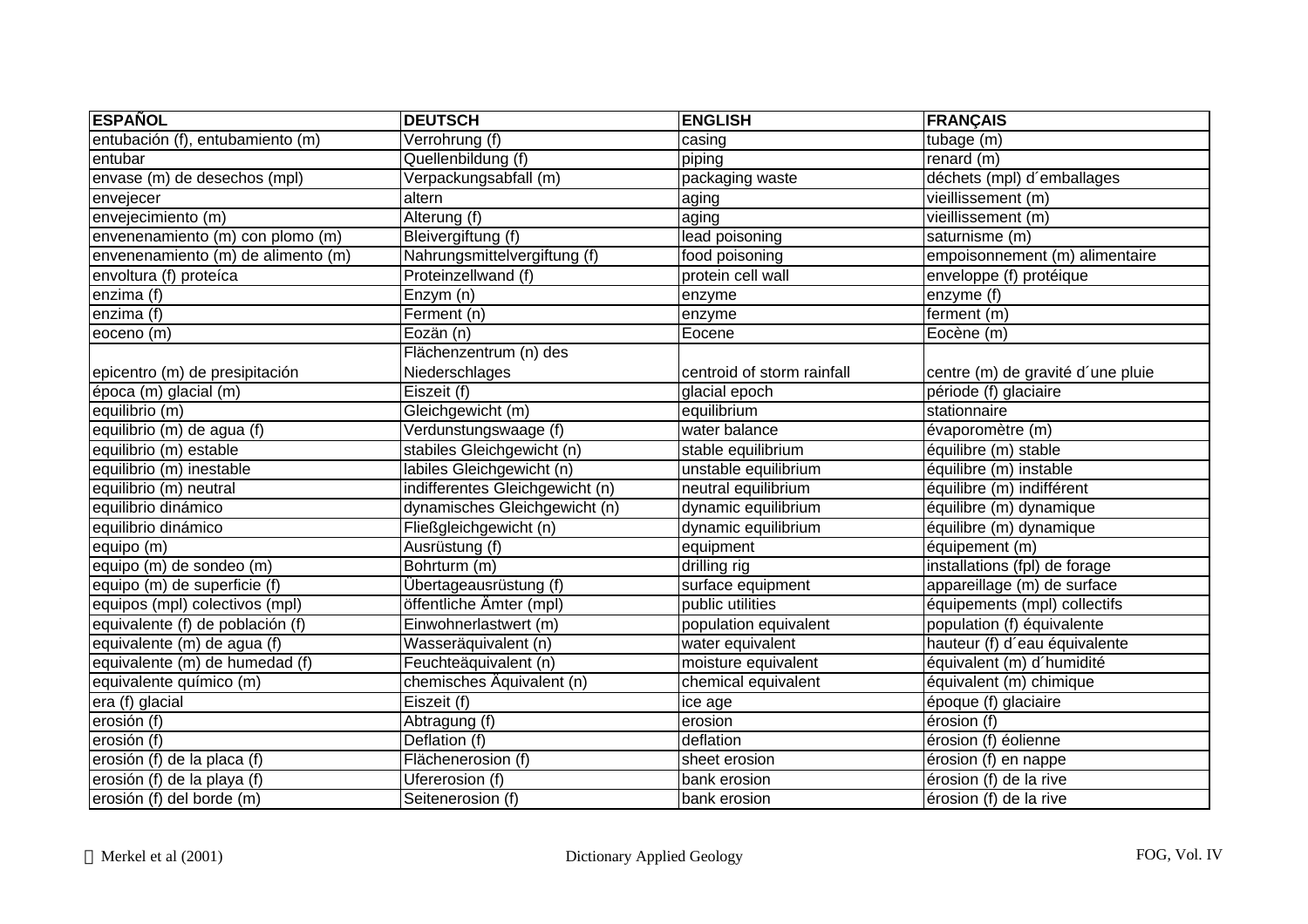| <b>ESPAÑOL</b>                    | <b>DEUTSCH</b>           | <b>ENGLISH</b>        | <b>FRANÇAIS</b>                    |
|-----------------------------------|--------------------------|-----------------------|------------------------------------|
| erosión (f) del suelo             | Bodenerosion (f)         | soil erosion          | érosion (f) des sols               |
| érosion (f) en rigoles            | Rillenerosion (f)        | rill erosion          | érosion (f) en rigoles             |
| érosion (f) en rigoles            | Rillenspülung (f)        | rill erosion          | érosion (f) en rigoles             |
| erosión (f) fluvial               | Regenerosion (f)         | raindrop splash       | érosion (f) pluviale               |
| erosión (f) por agua (f)          | Eluviation (f)           | eluviation            | éluviation (m)                     |
| erosión (f) por pendiente (m)     | Hangerosion (f)          | slope wash            | érosion (f) de pente               |
| erosión (m) específica (f)        | spezifische Erosion (f)  | specific erosion      | érosion (f) spécifique             |
| erosividad (f)                    | Erosionsfähigkeit (f)    | erosiveness           | pouvoir (m) érosif                 |
| erosividad (f)                    | Erosionsneigung (f)      | erosiveness           | pouvoir (m) érosif                 |
| error (m) de aproximación         | Rundungsfehler (m)       | rounding error        | erreur (f) d'arrondissement        |
| error (m) de redondeo             | Rundungsfehler (m)       | rounding error        | erreur (f) d'arrondi               |
| error (m) estándar                | Standardfehler (m)       | standard error        | erreur $(t)$ type                  |
| escala (f)                        | Kesselstein (m)          | scale                 | calcin (m)                         |
| escala (f) de aguja (f)           | Stechpegel (m)           | point gage            | pointe (f) limnimétrique droite    |
| escala (f) de cinta (f)           | Maßband (n)              | tape gage             | ruban (m) de mesure                |
| escala (f) de cobalto-platino (m) | Platin-Kobalt-Skala (f)  | platinum cobalt scale | échelle (f) platinum-cobalte       |
| escala (f) de gancho (m)          | Hakenstechpegel (m)      | hook gage             | pointe (f) limnimétrique recourbée |
| escala (f) fluviométrica (f)      | Pegel (m)                | river-level gauge     |                                    |
| escala (f) hidrométrica (f)       | Lattenpegel (m)          | staff gage            | échelle (f) limnimétrique          |
| escala (f) hidrométrica (f)       | Pegel (m)                | depth gage            | jauge (f) fluviale                 |
| escalamiento                      | Verkrustung (f)          | scaling               | entartrage (m)                     |
| escalera (f)                      | Leiter (f)               | ladder                |                                    |
| escalope (m)                      | Lösungsnapf (m)          | scallop               | cupule (m) d'érosion               |
| escape (m)                        | $L\negthinspace$ eck (n) | leak                  | fuite (f)                          |
| escarbar                          | graben                   | excavate              | creuser                            |
| escarcha (f)                      | $\overline{F}$ irn (m)   | firn                  | névé (m)                           |
| escarcha (f)                      | Rauhreif (m)             | hoarfrost             | gelée (f) blanche                  |
| escarcha (f)                      | Rauhreif (m)             | hoarfrost             | givre (m)                          |
| escarcha (f)                      | Vereisung (f)            | frost                 | givre (m)                          |
| escarda (f)                       | Pfahl(m)                 | spud                  | pilotis (m)                        |
| escardillo (m)                    | Stutzen (m)              | spud                  | pilotis (m)                        |
| escarpado (m)                     | steil                    | steep                 | escarpé                            |
| escarpadura (f)                   | Steilstufe (f)           | escarpment            | escarpement (m)                    |
| escasez (f)                       | Mangel (m)               | shortage              | carence (f)                        |
| escazes (f) de agua               | Wassermangel (m)         | water shortage        | pénurie (f) d'eau                  |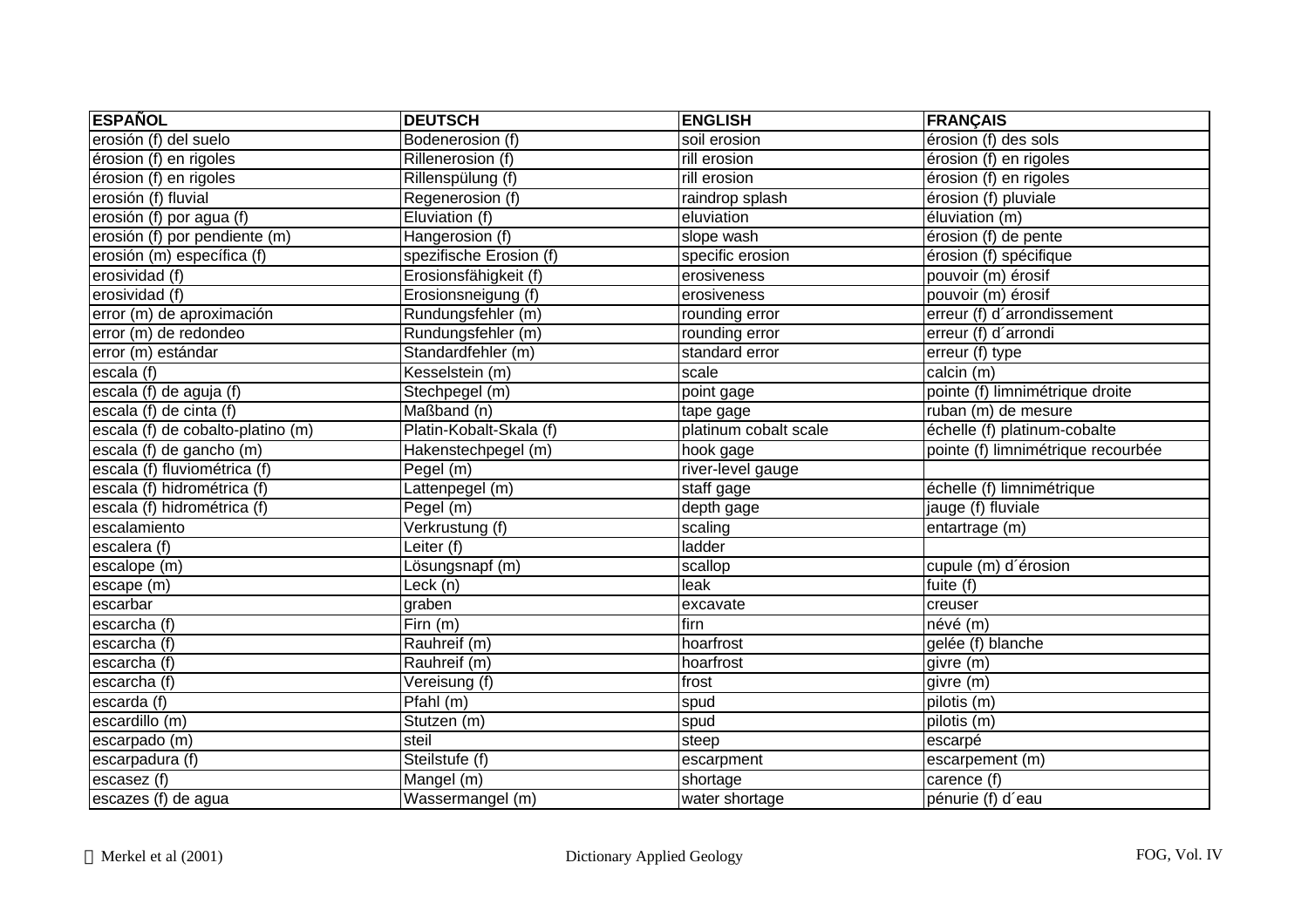| <b>ESPAÑOL</b>                            | <b>DEUTSCH</b>                 | <b>ENGLISH</b>        | <b>FRANÇAIS</b>                     |
|-------------------------------------------|--------------------------------|-----------------------|-------------------------------------|
| escombrera (f)                            | Schutthalde (f)                | waste pile            | crassier (m)                        |
| escombrero (m)                            | Abfallhalde (f)                | dump                  | dépotoir (m)                        |
| escombro (m)                              | Geschiebefracht (f)            | bed load              | charriage (m)                       |
| escombros (mpl)                           | Abraum (m)                     | spoil                 | rejet (m)                           |
| escombros (mpl)                           | Bauschutt (m)                  | construction waste    | décombres (mpl)                     |
| escombros (mpl)                           | Schutt (m)                     | debris                | débris (m)                          |
| escombros (mpl) del dragado (m)           | Baggeraushub (m)               | dredge spoil          | rejets (mpl) de dragage             |
| escoria (f)                               | Lavaschlacke (f)               | scoria                | scorie (f)                          |
| escoria(f)                                | Schlacke (f)                   | slag                  | scorie (f)                          |
| escoria (f) lávica                        | Schlackenlava (f)              | aa-lava               | lave (f) acide                      |
| escorias (fpl)                            | vulkanische Aschen (fpl)       | volcanic ashes        | cendres (fpl) volcaniques           |
| escorrentia (f) directa                   | Direktabfluß (m)               | direct runoff         | ruissellement (m) direct            |
| escorrentia (f) superficial directa       | direkter Oberflächenabfluß (m) | direct surface runoff | ruissellement (m) de surface direct |
| escorrentia base                          | Trockenwetterabfluß (m)        | base runoff           | débit (m) de base                   |
| escotilla (f)                             | Einstiegsöffnung (f)           | manhole               | regard (m) (d'égout)                |
| escurrimiento (f) de la tormenta (f)      | Starkregenabfluß (m)           | storm runoff          | écoulement (m) d'averse             |
| escurrimiento (m)                         | Abfluß (m)                     | runoff                | écoulement (m) total                |
| escurrimiento (m)                         | Austropfen (n)                 | dripping              | égouttement (m)                     |
| escurrimiento (m)                         | plastische Verformung (f)      | creep                 | fluage (m)                          |
| escurrimiento (m) accidental              | Auslaufen durch Unfall (m)     | accidental spill      | déversement (m) accidentel          |
| escurrimiento (m) accidental              | verschütten                    | accidental spill      | déversement (m) accidentel          |
| escurrimiento (m) de agua (f) subterránea | grundwasserbürtiger Abfluß (m) | groundwater runoff    | écoulement (m) souterrain           |
| escurrimiento (m) de tormenta (f) sub-    |                                |                       |                                     |
| superficial                               | unterirdischer Abfluß (m)      | subsurface storm flow | écoulement (m) hypodermique         |
| escurrimiento (m) principal               | Basisabfluß (m)                | base runoff           | débit (m) de base                   |
| escurrimiento (m) superficial (f)         | Oberflächenabfluß (m)          | surface runoff        | ruissellement (m) de surface        |
| esfuerzo (m)                              | Druck (m)                      | stress                | contrainte (f)                      |
| esfuerzo (m) efectivo (m)                 | tatsächlicher Stress (m)       | effective stress      | contrainte (f) effective            |
| esfuerzo (m) principal                    | Hauptspannung (f)              | principal stress      | contrainte (f) principale           |
| esfuerzo intergranular (m)                | Zwischenkornspannung (f)       | intergranulat stress  | tension (f) intergranulaire         |
| esker (m)                                 | Oser (m)                       | esker                 | esker (m)                           |
| $\overline{esker(m)}$                     | Wallberg (m)                   | esker                 | $\overline{lesker(m)}$              |
| esmectita (f)                             | Smektit (m)                    | smectite              | smectin (m)                         |
| espaciado (f) del pozo (m)                | Brunnenabstand (m)             | well spacing          | espacement (m) des puits            |
| espaciamiento (f) de la sonda (f)         | Sondenmaße (f)                 | sonde spacing         | espacement (m) de la sonde          |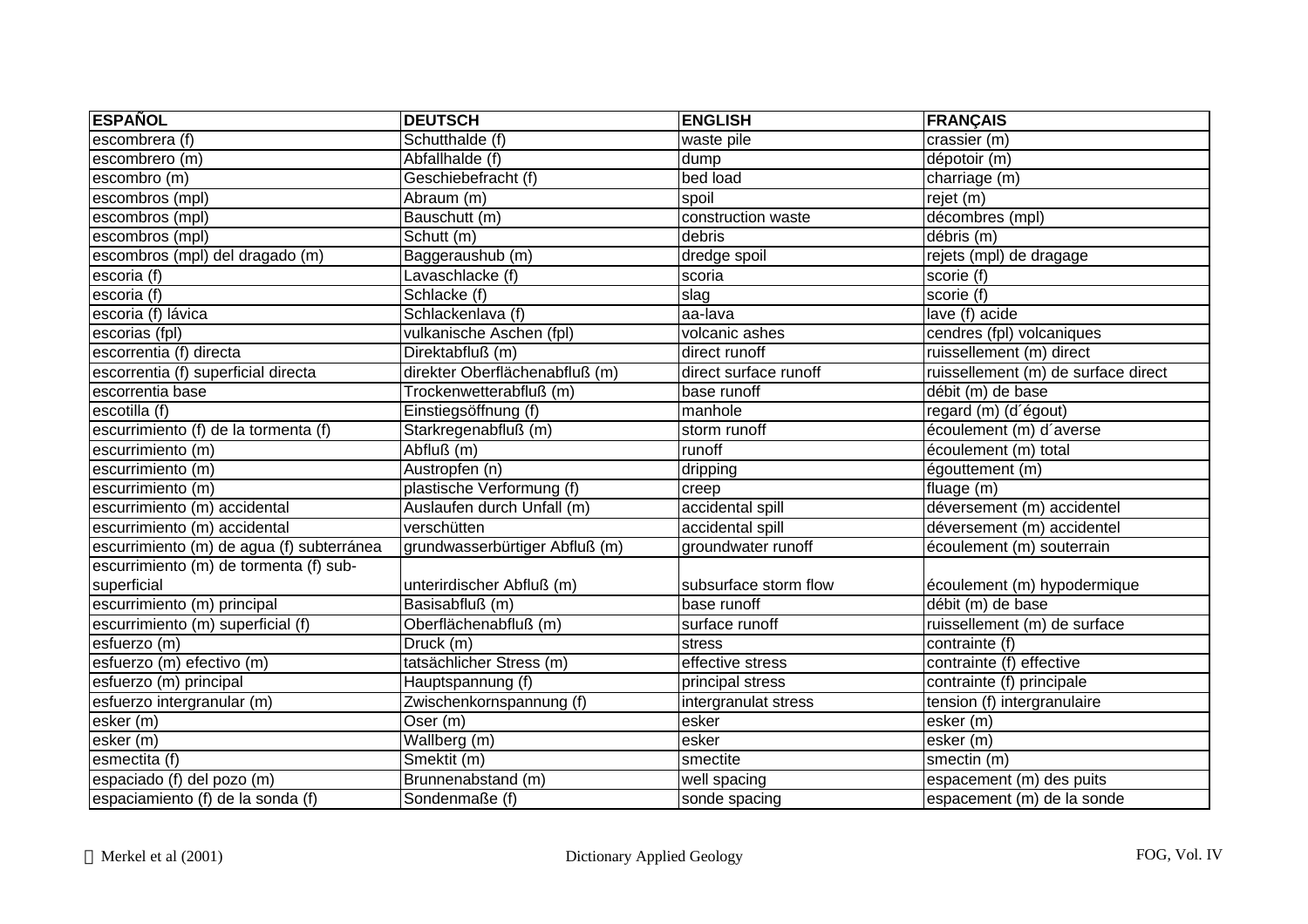| <b>ESPAÑOL</b>                                                    | <b>DEUTSCH</b>                        | <b>ENGLISH</b>             | <b>FRANÇAIS</b>                                |
|-------------------------------------------------------------------|---------------------------------------|----------------------------|------------------------------------------------|
| espaciamiento (f) del pozo (m)                                    | Brunnenabstand (m)                    | well spacing               | $distance(f)$ entre puits                      |
| espaciamiento (m)                                                 | Abtauchen (n)                         | pitch                      |                                                |
| espaciamiento (m) entre electrodos (mpl)                          | Elektrodenabstand (m)                 | electrode spacing          | espacement (m) des électrodes                  |
| $\overline{e}$ spacio (m) capilar                                 | Kapillarraum (m)                      | capillary space            | espace (m) capillaire                          |
| espacio (m) de poro (m)                                           | Porenraum (m)                         | pore space                 | volume (m) de pores                            |
| espacio (m) de poro vugular (m)                                   | Lösungshohlraum (m)                   | vugular pore space         | espace (m) des vides par solution              |
| espacio (m) de tiempo (m)                                         | Verspätung (f)                        | time lag                   | retard (m)                                     |
| espacio (m) de vivir                                              | Lebenraum (m)                         | biotope                    | espace (m) vital                               |
| espacio (m) intersticial                                          | Zwischenraum (m)                      | interstice                 | espace (m) interstititel                       |
| espacio (m) total de poros (mpl)                                  | Gesamtporenraum (m)                   | total pore space           | volume (m) total des pores                     |
| espacio (m) total de poros (mpl)                                  | Gesamtporenvolumen (n)                | total pore space           | volume (m) total des pores                     |
| espacios (mpl) de fractura (f)                                    | Fugenhohlraum (m)                     | fracture voids             | vides (mpl) en milieu fissuré                  |
| especiación (f)                                                   | Speziesbildung (f)                    | speciation                 | évolution (f) d'espèces                        |
| especie (f)                                                       | Spezies (f)                           | species                    | espèce (f)                                     |
| especie (f) absorbida                                             | Marmorlöseversuch                     | adsorbate                  | espèces (fpl) adsorbées                        |
| especie (f) disuelta (f)                                          | gelöste Substanz (f)                  | solute                     | soluté (m)                                     |
| especies (fpl)                                                    | Art (f)                               | species                    | espèce (f) d'organismes                        |
| especies (fpl) en peligro (m)                                     | gefährdete Art (f)                    | endangered species         | espèces (fpl) menacées                         |
| especimen (m) compuesto                                           | Sammelprobe (f)                       | composite sample           | échantillon (m) composite                      |
| especimen (m) al azar                                             | Stichprobe (f)                        | grab sample                | échantillon (m) pris au hazard                 |
| especimen (m) alterado (m)                                        | gestörte Probe (f)                    | disturbed sample           | échantillon (m) remanié                        |
| especimen (m) de suelo (m) alterado (m)                           | gestörte Bodenprobe (f)               | disturbed soil sample      | échantillon (m) de sol à structure<br>dérangée |
|                                                                   |                                       |                            |                                                |
| especimen (m) de suelo (m) perturbado (m) gestörte Bodenprobe (f) |                                       | disturbed soil sample      | échantillon (m) de sol perturbé                |
| espectrofotometría (f) de absorción (f)                           |                                       | atomic absorption          |                                                |
| atómica                                                           | Atomabsorptionsspektrometrie (f)      | spectrophotometry          | spectrométrie (f) d'absorption atomique        |
| espectrofotometría (f) de absorción (f)                           | Molekularabsorptionsspektrophotometri | molecular absorption       | spectrophotométrie (f) par absorption          |
| molecular                                                         | e(f)                                  | spectrophotometry          | moléculaire                                    |
| espectrometría (f) de masas (fpl)                                 | Massenspektrometrie (f)               | mass spectrometry          | spectrométrie (f) de masse                     |
| espectrometría (f) de resonancia (f)                              |                                       | nuclear magnetic resonance | spectroscopie (f) de résonance                 |
| magnética (f) nuclear                                             | Kernresonanzspektrometrie (f)         | spectrometry               | magnétique nucléaire                           |
| espectrometría infrarroja (f)                                     | Infrarotspektrometrie (f)             | infrared spectrometry      | spectrométrie (f) intrarouge                   |
| espectroscopía (f) de emisión                                     | Emissionspektrometrie (f)             | emission spectrometry      |                                                |
| espejo (m) de agua (f)                                            | Flurabstand (m)                       | depth to water table       | profondeur (f) du niveau de l'eau              |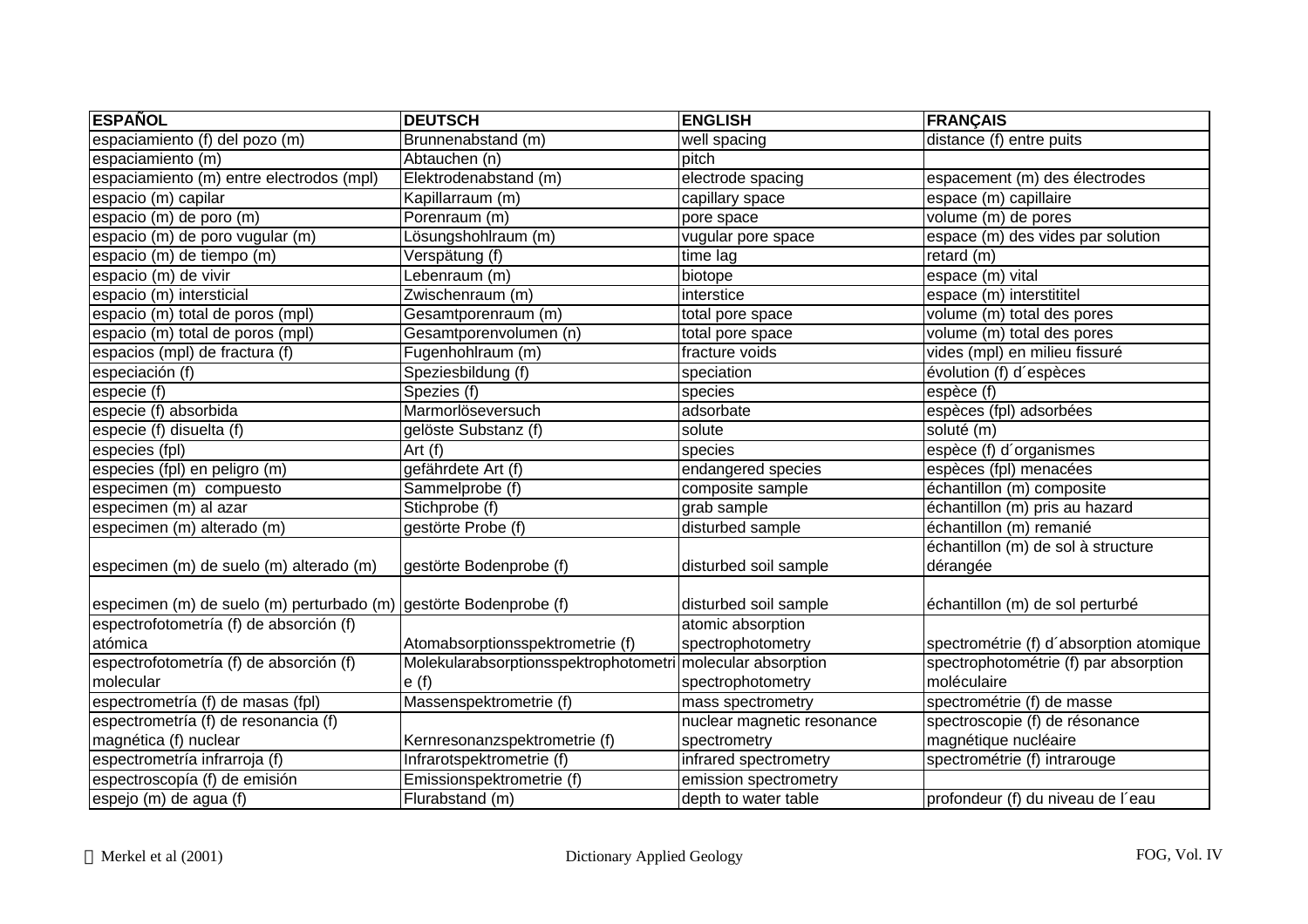| <b>ESPAÑOL</b>                          | <b>DEUTSCH</b>                 | <b>ENGLISH</b>          | <b>FRANÇAIS</b>                |
|-----------------------------------------|--------------------------------|-------------------------|--------------------------------|
| espejo (m) de agua (f) karst            | Karstwasserspiegel (m)         | karst water table       | nappe (f) karstique            |
| espejo (m) de falla (f)                 | Rutschspiegel (m)              | slickenside             | miroir (m) de faille           |
| espeleogénesis (f)                      | Höhlenbildung (f)              | speleogenesis           | spéléogenèse (f)               |
| espeleogénesis (f)                      | Speleogenese (f)               | speleogenesis           | spéléogenèse (f)               |
| espeleología (f)                        | Höhlenforschung (f)            | speleology              | spéléologie (f)                |
| espeleoterma (f)                        | Sinter (m)                     | speleotherm             | remplissage (m) de cavité      |
| esperanza (f) estadística (f)           | statistische Erwartung (f)     | statistical expectation | espérance (f) statistique      |
| espesor (m)                             | Mächtigkeit (f)                | thickness               | épaisseur (f)                  |
| espesor (m) de la nieve (f)             | Schneemächtigkeit (f)          | depth of snow           | épaisseur (f) du manteau nival |
| espesor (m) de la zona (f) saturada (f) | wassererfüllte Mächtigkeit (f) | saturated thickness     | hauteur (f) de la zone saturée |
| esponjamiento (m)                       | Aufquellen (n)                 | swelling                | gonflement (m)                 |
| esponjamiento (m)                       | Quellen (n)                    | swelling                | gonflement (m)                 |
| espora (f)                              | Spore (f)                      | spore                   | spore (f)                      |
| espuma (f)                              | Abschaum (m)                   | scum                    | écume (f)                      |
| espuma (f)                              | Schaum (m)                     | foam                    | écume (f)                      |
| espuma (f)                              | Schaum (m)                     | foam                    | mousse $(f)$                   |
| esqueleto (f) del grano (m)             | Korngerüst (n)                 | grain skeleton          | assemblage (f) des grains      |
| esqueleto (f) del grano (m)             | Korngerüst (n)                 | grain skeleton          | ossature (f) des grains        |
| esquema (m) de dispersion               | Streuungsdiagramm (n)          | scatter plot            | diagramme (m) de dispersion    |
| esquisto (m)                            | Schiefer (m)                   | schist                  | schiste (m)                    |
| esquisto (m)                            | Schiefer (m)                   | shale                   | schiste (m)                    |
| esquisto (m)                            | Tonschiefer (m)                | slate                   | schiste (m) argileux           |
| esquisto (m) cristalino                 | kristalliner Schiefer (m)      | schist                  | schiste (m) cristallin         |
| esquisto (m) de mica (f)                | Glimmerschiefer (m)            | mica schist             | micaschiste (m)                |
| esquisto (m) petrolífero (m)            | Ölschiefer (m)                 | oil shale               | schiste (m) bitumineux         |
| esquisto (m) verde                      | Grünschiefer (m)               | greenschist             | schiste (m) vert               |
| esquistosidad (f)                       | Schieferung (f)                | schistosity             | schistosité (f)                |
| esquizado (m)                           | Fleckung (f)                   | mottling                | bariolage (m)                  |
| estabilizador (m) de la formación (f)   | Formationsstabilisator (m)     | formation stabilizer    | stabilisateur (m) de formation |
| estable                                 | gleichförmig                   | steady                  | permanent                      |
| estaca (f) de nieve (f)                 | Schneepegel (m)                | snow stake              | échelle (f) de neige           |
| estación (f) de bombeo (m)              | Pumpstation (f)                | pumping station         | station (f) de pompage         |
| estación (f) de calibración (f)         | Meßstation (f)                 | gaging station          | station (f) de jaugeage        |
| estación (f) de calibración (f)         | Meßwarte (f)                   | gaging station          | station (f) de jaugeage        |
| estación (f) de medida                  | Basismeßstation (f)            | base station            | station (f) de base            |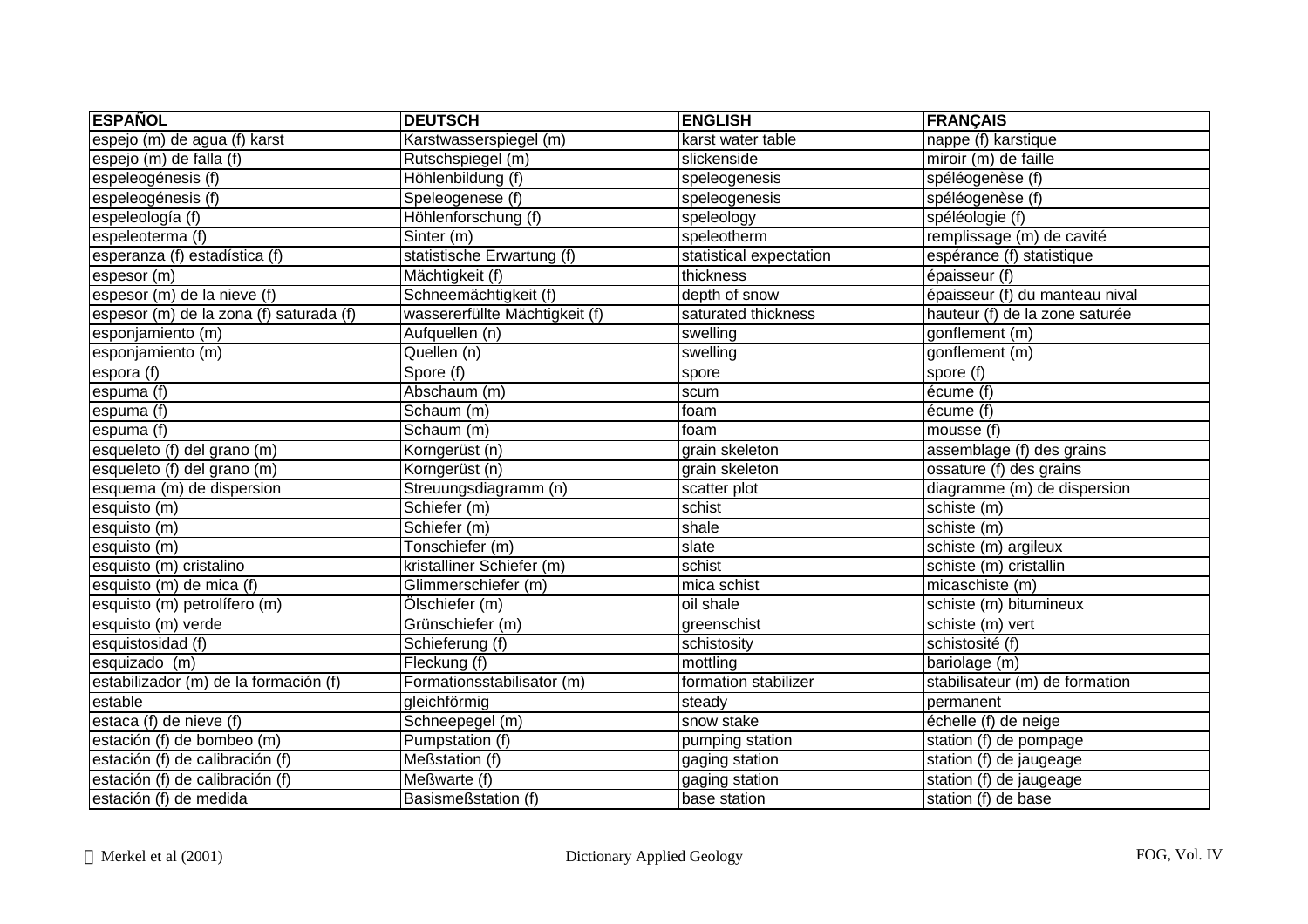| <b>ESPAÑOL</b>                                | <b>DEUTSCH</b>            | <b>ENGLISH</b>            | <b>FRANÇAIS</b>                          |
|-----------------------------------------------|---------------------------|---------------------------|------------------------------------------|
|                                               |                           |                           |                                          |
| estación (f) de medidores (mpl) de lluvia (f) | Regenmeßstelle (f)        | rain gage station         | poste (m) pluviométrique                 |
| estación (f) intermedia de bombeo             | Zwischenpumpwerk (n)      | booster station           | station (f) de pompage intermédiare      |
| estado (m) de un sistema (f)                  | Systemzustand (m)         | state of a system         | état (m) d'un système                    |
| estado (m) de un sistema (f)                  | Zustand (m) eines Systems | state of a system         | état (m) d'un système                    |
| estado (m) de un solución (f)                 | Lösungszustand (m)        | state of solution         | degré (m) de dissolution                 |
| estado (m) de valencia (f)                    | Valenz (f)                | valence state             | valence (f)                              |
| estado (m) de valencia (f)                    | Valenzzustand (m)         | valence state             | valence (f)                              |
| estado (m) de valencia (f)                    | Wertigkeit (f)            | valence state             | valence (f)                              |
| estado (m) estable                            | Beharrungszustand (m)     | steady state              | état (m) permanent                       |
| estado (m) natural                            | natürlicher Zustand       | natural state             |                                          |
| estado (m) permanente                         | Beharrungszustand (m)     | steady state              | régime (m) établi                        |
| estalactita (f)                               | Deckenzapfen (m)          | stalactite                | stalactite (m)                           |
| estalactita (f)                               | Stalaktit (m)             | stalactite                | stalactite (m)                           |
|                                               |                           |                           |                                          |
| estalactita (f) tubiforme monocristalina (f)  | Tropfsteinröhrchen (n)    | straw stalactite          | stalactite (m) tubiforme monocristalline |
| estalacto-estalagmita (f)                     | Säule (f)                 | stalacto-stalagmite       | colonne (f)                              |
| estalacto-estalagmita (f)                     | Sintersäule (f)           | stalacto-stalagmite       | pilier (m) stalagmitique                 |
| estalagmita (f)                               | Stalagmit (m)             | stalagmite                | stalagmite (m)                           |
| estallido (m)                                 | Sprengung (f)             | explosion                 | explosion (f)                            |
| estándar                                      | Norm (f)                  | standard                  | norme (f)                                |
| estándar (m) de calibración (f)               | Eichstandard (m)          | calibration standard      | étalon (m)                               |
| estándar media (f) del agua (f) de los        |                           | standard mean ocean water |                                          |
| oceános (mpl)                                 | Meerwasserstandard (m)    | (SMOW)                    | étalon (m) moyen d'eau de mer            |
| estándares (m) de emisión (f)                 | Emissionsnormen (fpl)     | emission standards        | normes (fpl) d'émission                  |
| estándares ambientales (mpl)                  | Umweltnormen (fpl)        | environmental standards   | normes (fpl) d'environnement             |
| estandarización (f)                           | Normierung (f)            | standardization           | normalisation (f)                        |
| Estaño (m)                                    | Zinn(m)                   | tin                       | étain (m)                                |
| estanque (m)                                  | Teich (m)                 | pond                      | $é$ tang $(m)$                           |
| estanque $(m)$ aireado                        | Belüftungsbecken (n)      | aeration tanks            | bassin (m) d'aération                    |
| estanque (m) de aguas (fpl) residuales        | Abwasserteich (m)         | sewage pond               | étang (m) de décantation                 |
| estanque (m) de asentamiento (m)              | Spülteich (m)             | settling pond             | fosse (f) à boue                         |
| estanque (m) de gour (m)                      | Sinterbecken (n)          | rimstone pool             | gour (m)                                 |
| estanque (m) de lirio                         | Sinterwanne (f)           | lily pool                 | gour (m)                                 |
| éster ftalato (m)                             | Phthaleinester (m)        | phthalate esters          | esters (mpl) de l'acide phtalatique      |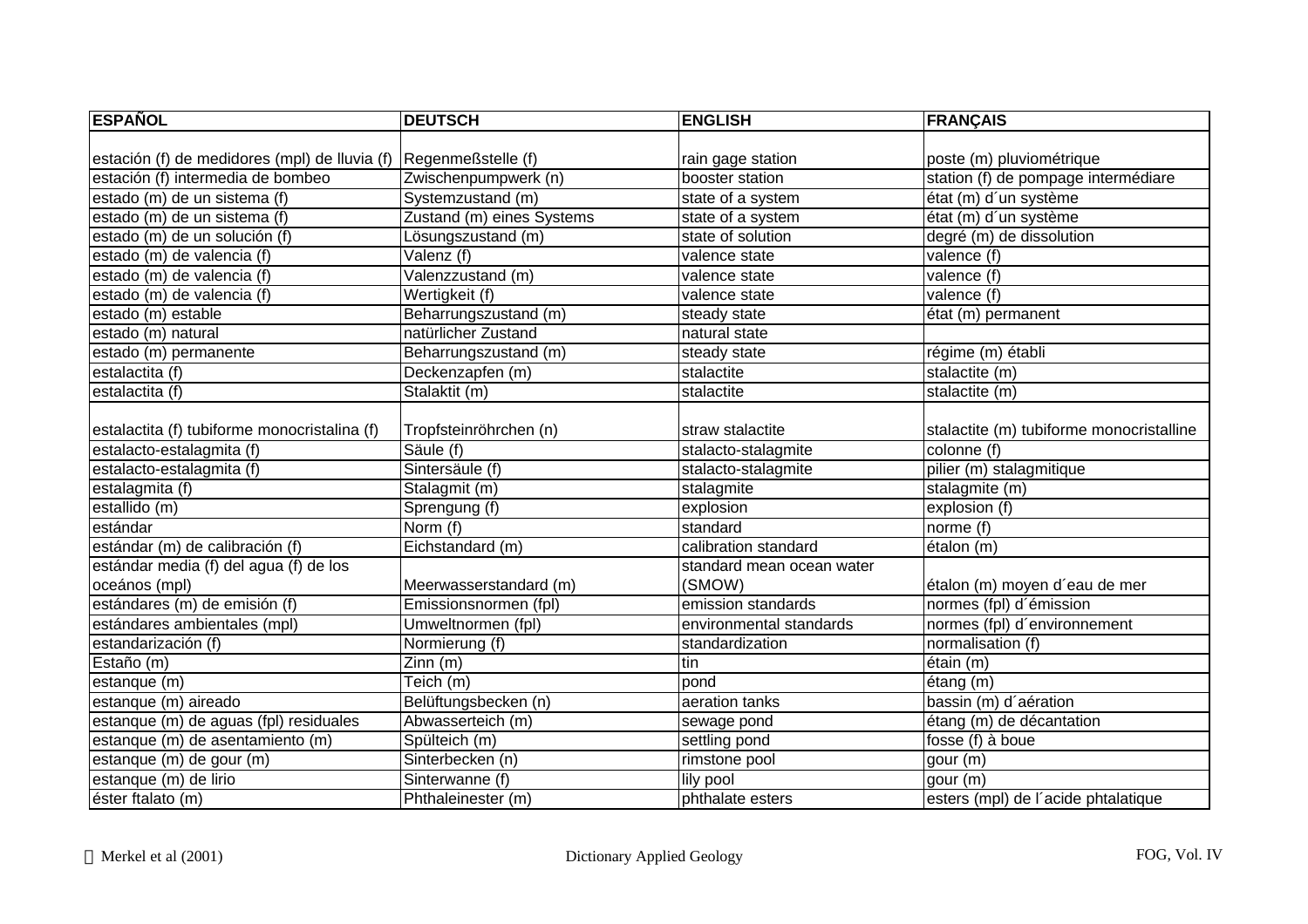| <b>ESPAÑOL</b>                          | <b>DEUTSCH</b>                     | <b>ENGLISH</b>             | <b>FRANÇAIS</b>                 |
|-----------------------------------------|------------------------------------|----------------------------|---------------------------------|
| estéril                                 | keimfrei                           | sterile                    | stérile                         |
| esterilizar                             | keimfrei machen                    | sterilize                  | stériliser                      |
| esterilizar                             | sterilisieren                      | sterilize                  | stériliser                      |
| estiaje (m)                             | Niedrigwasser (n)                  | low water                  | étiage (m)                      |
| estiércol (m) líquido (m)               | Jauche (f)                         | liquid manure              | lisier (m)                      |
| estiércol (m)                           | Mist (m)                           | dung                       | fumier (m)                      |
| estimación (f)                          | Begutachtung (f)                   | assessment                 | estimation (f)                  |
| estimación (f)                          | Einschätzung (f)                   | assessment                 | estimation (f)                  |
| estimación (f)                          | Schätzung (f)                      | estimate                   | estimation (f)                  |
| estimación (f) de riesgo (m)            | Risikoabschätzung (f)              | risk assessment            | relevé (m) des risques          |
| estimulación (f)                        | Anregung (f)                       | stimulation                | stimulation (f)                 |
| estimulación (f)                        | Stimulierung (f)                   | stimulation                | stimulation (f)                 |
|                                         | Brunnenbehandlung (f) zur Erhöhung |                            |                                 |
| estimulación (f) del pozo (m)           | der Schüttung                      | well stimulation           | traitement (m) des puits        |
| estrangulador (m) de succión (f)        | Filterkorb (m)                     | suction strainer           | crépine (f) filtrante           |
| estrangulamiento                        | Einschnürung (f)                   | constriction               | section (f) étranglée           |
| estrategias (fpl) de administración (f) | Planstrategie (f)                  | management strategies      | stratégie (f) de gestion        |
| estratificación (f)                     | Schichtlagerung (f)                | bedding                    |                                 |
| estratificación (f)                     | Schichtung (f)                     | stratification             | stratification (f)              |
| estratificación (f) de temperatura (f)  | Temperaturschichtung (f)           | temperature stratification | stratification (f) thermique    |
| estratificación (f) por salinidad (f)   | Schichtung (f) nach dem Salzgehalt | salinity stratification    | stratification (f) par salinité |
| estratificación (f) térmica (f)         | Temperaturschichtung (f)           | thermal stratification     | stratification (f) thermique    |
| estratificación (f) térmica (f)         | Wärmeschichtung (f)                | thermal stratification     | stratification (f) thermique    |
| estratificaciones (fpl) cruzadas        | Kreuzschichtung (f)                | cross bedding              | stratification (f) entrecroisée |
| estratificado (m)                       | geschichtet                        | layered                    |                                 |
| estratigrafía (f)                       | Stratigraphie (f)                  | stratigraphy               | stratigraphie (f)               |
| estrato (m)                             | Schicht (f)                        | bed                        | $\overline{\mathsf{lit}}$ (m)   |
| estrato (m)                             | Schicht (f)                        | layer                      | couche $(f)$                    |
| estrato (m)                             | Schicht (f)                        | stratum                    | lit(m)                          |
| estrato (m)                             | Warve $(f)$                        | varve                      | varve (f)                       |
| estrato (m) arado (m)                   | Krume (f)                          | tilled layer               | couche (f) arable               |
| estrato (m) de la raíz (f)              | Wurzelhorizont (m)                 | root layer                 | horizon (m) d'enracinement      |
| estrato (m) de mortero (m)              | Konkretionskruste (f)              | mortar bed                 | horizon (m) induré              |
| estrato (m) rebajado (m)                | Ackerkrume (f)                     | plowed layer               | couche (f) arable               |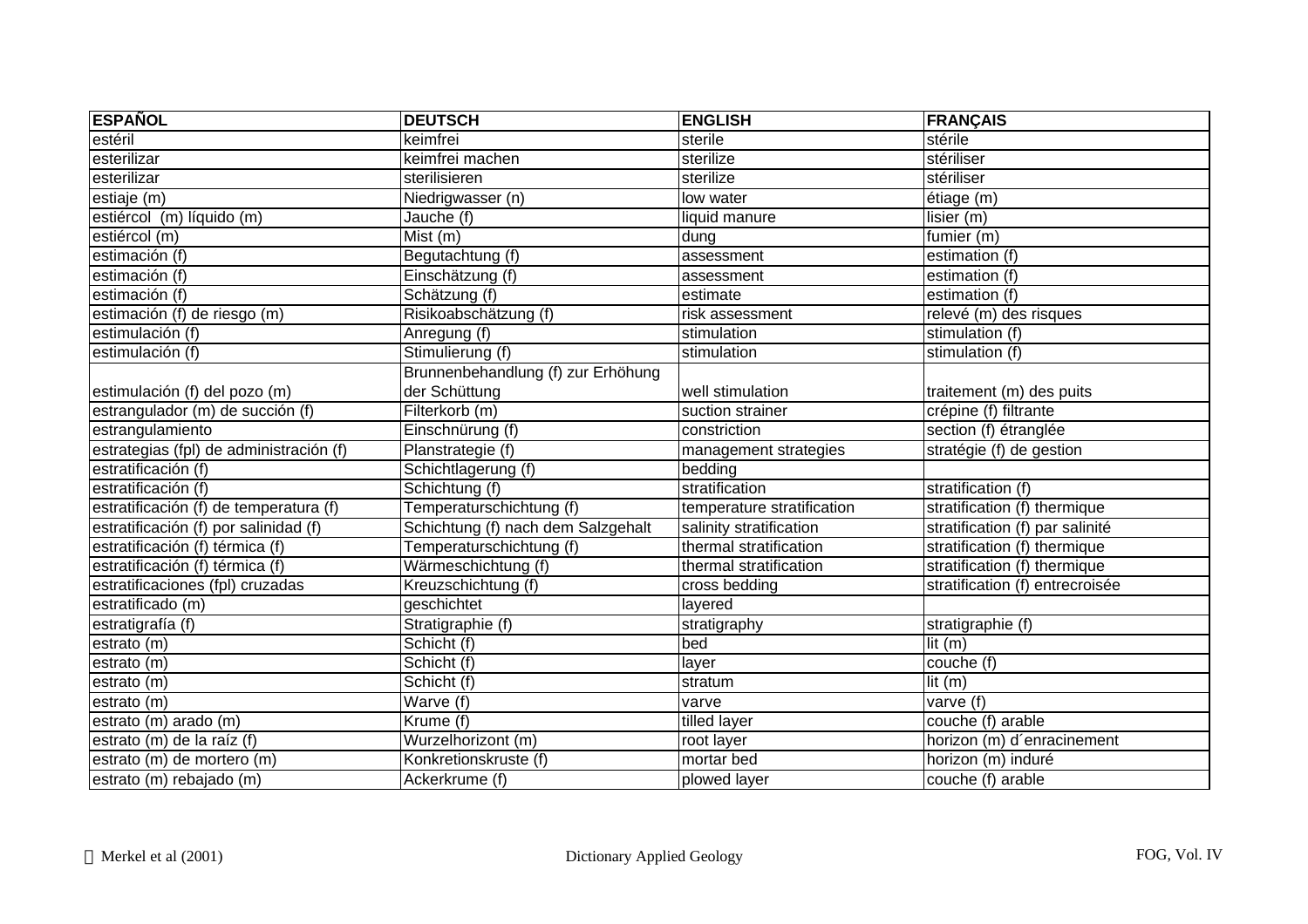| <b>ESPAÑOL</b>                          | <b>DEUTSCH</b>                      | <b>ENGLISH</b>         | <b>FRANÇAIS</b>                    |
|-----------------------------------------|-------------------------------------|------------------------|------------------------------------|
|                                         | halbdurchlässige Begrenzungsschicht |                        |                                    |
| estrato (m) semi-permeable              | (f)                                 | leaky-confining bed    | éponte (f) semi-perméable          |
| estratovolcano (m)                      | Stratovulkan (m)                    | stratovulcano          | stratovolcan (m)                   |
| estrechos (mpl)                         | Engpaß (m)                          | narrows                | goulet (m)                         |
| estreptococo (m) fecal                  | fäkale Streptokokken (mpl)          | fecal streptococci     | streptocoques (mpl) fécaux         |
| estrías (fpl) por solución (f)          | Kannelierung (f)                    | solution flutes        | lapiaz (m) à cannelures            |
| estrías (fpl) por solución (f)          | Rillenkarren (m)                    | solution flutes        | lapiaz (m) à cannelures            |
| estribaciones (fpl)                     | Gebirgsausläufer (mpl)              |                        |                                    |
| estribo (m)                             | Widerlager (n)                      | abutment               | culée (f)                          |
| estropear                               | Abraum (m)                          | spoil                  | décombre (m)                       |
| estructura (f)                          | Gestell (n)                         | frame                  | monture (f)                        |
| estructura (f)                          | Gestellrahmen (m)                   | rack                   | bâti (m)                           |
| estructura (f)                          | Struktur (f)                        | structure              | structure (f)                      |
| estructura (f) compacta                 | dichtes Gefüge (n)                  | compact structure      |                                    |
| estructura (f) de tamaño (m) parcial    | Körnungsaufbau (m)                  | partial-size structure | structure (f) de la granulation    |
| estructura (f) de trabajo (m)           | Bauwerk (n)                         | structure work         | ouvrage (m)                        |
| estructura (f) del pozo (m)             | mechanische Brunnenstruktur (f)     | well structure         | structure (f) mécanique d'un puits |
| estructura (f) del suelo (m)            | Bodenstruktur (f)                   | soil structure         | structure (f) du sol               |
| estructura (f) granular                 | Korngefüge (n)                      | granular structure     | structure (f) granulaire           |
| estructura (f) granular                 | körnige Struktur (f)                | granular structure     | structure (f) grenue               |
| estructura (f) hidráulica (f)           | Wasserbauwerk (n)                   | hydraulic structure    | ouvrage (f) hydraulique            |
| estructura (f) masiva                   | massige Textur (f)                  | massive structure      | structure (f) massique             |
| estuario (m)                            | Mündung (f)                         | estuary                | estuaire (m)                       |
|                                         | Mündung (f) eines                   |                        |                                    |
| estuario (m)                            | Entwässerungsgebietes               | basin mouth            | exutoire (m) du bassin             |
| estudio (m)                             | Untersuchung (f)                    | study                  | enquête (f)                        |
| estudio (m) de factibilidad (f)         | Machbarkeitsstudie (f)              | feasibility study      |                                    |
| estudio (m) de fauna (f) y flora (f) de |                                     |                        |                                    |
| cavernas (fpl)                          | Höhlenkunde (f)                     | speleology             | spéléologie (f)                    |
| estudio (m) ejemplo                     | Fallstudie (f)                      | case study             | étude (f) de cas                   |
| estudio (m) preliminar                  | Vorstudie (f)                       | prelimiary study       | étude (f) préliminaire             |
| etapa (f)                               | Höhe (f) des Wasserspiegels         | stage                  | hauteur (f) d'eau                  |
| etapa (f) de colapso (m)                | Fall-Linie (f)                      | falling stage          | décrue (f)                         |
| etapa (f) de la bomba (f)               | Pumpenstufe (f)                     | pump stage             | étage (m) de la pompe              |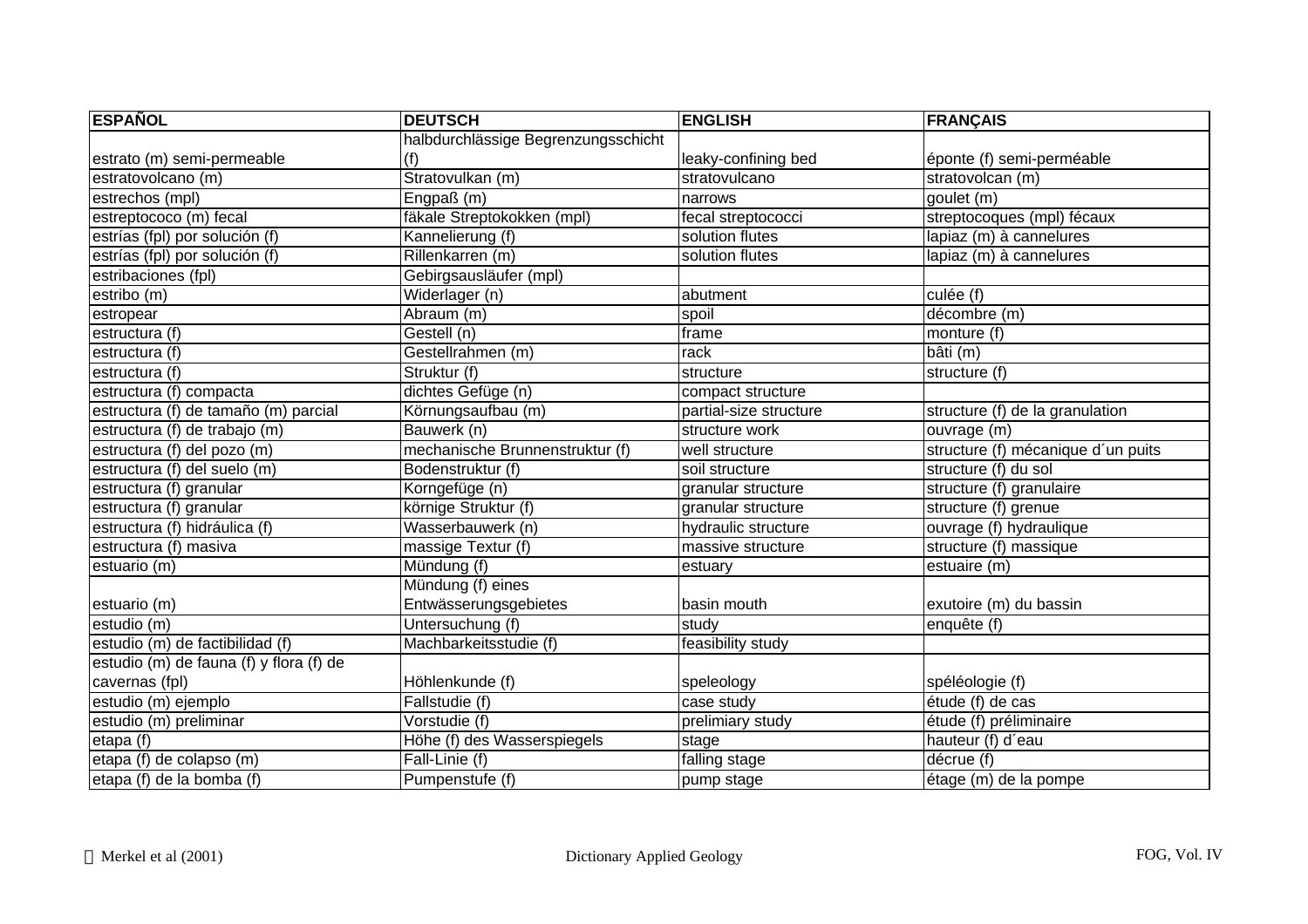| <b>ESPAÑOL</b>                           | <b>DEUTSCH</b>                                       | <b>ENGLISH</b>               | <b>FRANÇAIS</b>                    |
|------------------------------------------|------------------------------------------------------|------------------------------|------------------------------------|
|                                          |                                                      |                              |                                    |
| etapa (f) declinante (f)                 | fallende Ganglinie (f) des Hochwassers falling stage |                              | décrue (f)                         |
| etapa (f) descendente (f)                | fallende Ganglinie (f) des Hochwassers falling stage |                              | baisse (f) des eaux                |
| etil (m) benceno (m)                     | Äthylbenzol (n)                                      | ethyl benzene                | benzène éthylique                  |
| etil (m) éter (m)                        | Äthyläther (m)                                       | ethyl ether                  | éther (m) éthylique                |
| etiqueta $(t)$                           | markieren                                            | tag                          | marquer                            |
| etiquetado (f)                           | Markierung (f)                                       | labelling                    | marquage (m)                       |
| eutrofía (f)                             | Eutrophie (f)                                        | eutrophy                     | eutrophie (f)                      |
| euxínico (m)                             | euxinisch                                            | euxinic                      |                                    |
| evacuación (f) de tejado (m)             | Dachentwässerung (f)                                 | roof drainage                | évacuation (f) des eaux de toîture |
| evaluación (f)                           | Auswertung (f)                                       | evaluation                   | interprétation (f)                 |
| evaluación (f)                           | Begutachtung (f)                                     | assessment                   | évaluation (f)                     |
| evaluación (f)                           | Einschätzung (f)                                     | assessment                   | évaluation (f)                     |
| evaluación (f) de riesgo (m)             | Risikoabschätzung (f)                                | risk assessment              | évaluation (f) des risques         |
| evaluación (f), interpretación (f)       | Auswertung (f)                                       | assessment                   | appréciation (f)                   |
| evaporación (f)                          | Evaporation (f)                                      | evaporation                  | évaporation (f)                    |
| evaporación (f)                          | Verdunstung (f)                                      | evaporation                  | évaporation (f)                    |
| evaporación (f) a través de membrana (f) | Transpiration (f)                                    | transpiration                | transpiration (f)                  |
| evaporación (f) del reservorio (m)       | Seeverdunstung (f)                                   | reservoir evaporation        | évaporation (f) sur les retenues   |
| evaporación (f) del yacimiento (m)       | Stauseeverdunstung (f)                               | reservoir evaporation        | évaporation (f) sur les retenues   |
| evaporación (f) efectiva                 | tatsächliche Evaporation (f)                         | actual evaporation           | évaporation (f) effective          |
| evaporación (f) efectiva (f)             | effektive Verdunstung (f)                            | effective evaporation        | évaporation (f) efficace           |
| evaporación (f) real                     | tatsächliche Evaporation (f)                         | actual evaporation           | évaporation (f) réelle             |
| evaporímetro (m), evaporómetro (m)       | Verdunstungsmesser (m)                               | atmometer                    | atmomètre (m)                      |
| evaporita (f)                            | Evaporit (m)                                         | evaporite                    | évaporite (m)                      |
| evaporita (f)                            | Salzgestein (n)                                      | evaporite                    | évaporite (m)                      |
| evapotranspiración (f)                   | Evapotranspiration (f)                               | evapotranspiration           | évapotranspiration (f)             |
| evapotranspiración (f)                   | Gesamtverdunstung (f)                                | evapotranspiration           | évapotranspiration (f)             |
| evapotranspiración (f) efectiva          | tatsächliche Evapotranspiration (f)                  | actual evapotranspiration    | évapotranspiration (f) effective   |
| evapotranspiración (f) potencial (m)     | mögliche Evapotranspiration (f)                      | potential evapotranspiration | évapotranspiration (f) potentielle |
| evapotranspiración (f) potencial (m)     | potentielle Evapotranspiration (f)                   | potential evapotranspiration | évapotranspiration (f) potentielle |
| evapotranspiración (f) real              | tatsächliche Evapotranspiration (f)                  | actual evapotranspiration    | évapotranspiration (f) réelle      |
| evapotranspiración (f) regional (f)      | Gebietsevapotranspiration (f)                        | regional evapotranspiration  | évapotranspiration (f) régionale   |
| evapotranspiración (f) regional (f)      | Gebietsverdunstung (f)                               | regional evapotranspiration  | évapotranspiration (f) régionale   |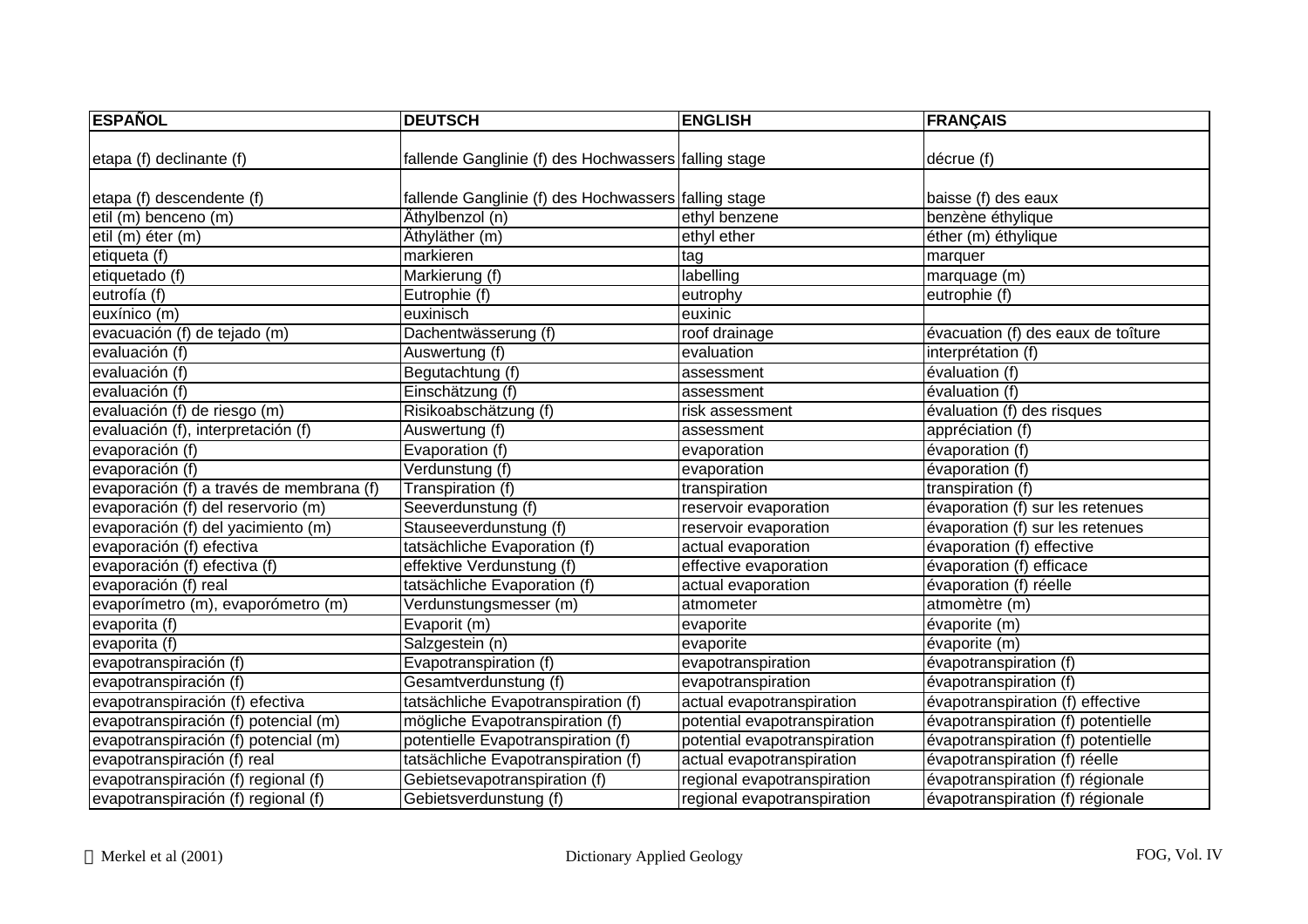| <b>ESPAÑOL</b>                              | <b>DEUTSCH</b>                    | <b>ENGLISH</b>             | <b>FRANÇAIS</b>                       |
|---------------------------------------------|-----------------------------------|----------------------------|---------------------------------------|
| evento (f) de desastre (m)                  | Katastrophenfall (m)              | disaster event             | cas (m) de catastrophe                |
| evento (f) de siniestro (m)                 | Katastrophenfall (m)              | disaster event             | événement (m) catastrophique          |
| evento (m)                                  | Ereignis (n)                      | event                      | événement (m)                         |
| evento (m) máximo (m)                       | Maximalereignis (n)               | maximum event              | événement (m) maximum                 |
| evento (m) mínimo (m)                       | Minimalereignis (n)               | minimum event              | événement (m) minimum                 |
| evolución (f) de las especies (fpl)         | Speziesbildung (f)                | speciation                 | formation (f) d'espèces               |
| exactitud (f)                               | Genauigkeit (f)                   | accuracy                   | exactitude (f)                        |
| excavación $(f)$                            | Schürfe (mpl)                     | excavation                 | prospection (f)                       |
| excavadora (f) de cable (m) de tracción (f) | Zugkübelbagger (m)                | drag line excavator bucket | pelle (f) mécanique à benne traînante |
| excavar                                     | ausgraben                         | excavate                   | creuser                               |
| excavar                                     | graben                            | dig                        | creuser                               |
| exceso (m)                                  | Überschuß (m)                     | excess                     | excès (m)                             |
| exceso (m) acumulado                        | Überschußsumme (f)                | accumulated excess         | excédent (m) cumulatif                |
| exceso (m) de bombeo (m)                    | überhöhte Grundwasserentnahme (f) | overpumping                | surpompage (m)                        |
| exceso (m) de precipitación (f)             | Niederschlagsüberschuß (m)        | precipitation excess       | précipitation (f) excédentaire        |
| exceso (m) de precipitación (f)             | Regenüberschuß (m)                | rainfall excess            | pluie (f) excédentaire                |
| exceso (m) de presión (f)                   | Überdruck (m)                     | overpressure               | pression (f) excédentaire             |
| excitación (f)                              | Anregung (f)                      | excitation                 | excitation (f)                        |
| excrementos (mpl)                           | Mist (m)                          | dung                       | fumier (m)                            |
| exento (m) de oxígeno (m)                   | anoxisch                          | anoxic                     | anoxique                              |
| exfiltración (f)                            | Exfiltration (f)                  | exfiltration               | exfiltration (f)                      |
| exfoliación (f)                             | Exfoliation (f)                   | exfoliation                | exfoliation (f)                       |
| exhalación (f)                              | Exhalation (f)                    | exhalation                 | exhalation (f)                        |
| exógeno (m)                                 | außenbürtig                       | exogenic                   | exogène                               |
| exógeno (m)                                 | exogen                            | exogenic                   | exogène                               |
| exórico (m)                                 | exorheisch                        | exorheic                   | exoréique                             |
| exórico (m)                                 | in den Ozean abfließend           | exorheic                   | exoréique                             |
| expansión (f)                               | Ausdehnung (f)                    | expansion                  | expansion (f)                         |
| expectación (f) estadística (f)             | statistische Erwartung (f)        | statistical expectation    | espérance (f) mathématique            |
| expediente (m) del pozo (m)                 | Brunnenprotokoll (n)              | well record                | rapport (m) sur le puits              |
| experimento (m)                             | Experiment (n)                    | experiment                 | expérience (f)                        |
| experimento (m) a escala (f) piloto (m)     | halbtechnischer Versuch (m)       | pilot scale experiment     | expérience (f) pilote                 |
| experimento (m) a nivel (m) piloto (m)      | Pilotversuch (m)                  | pilot scale experiment     | expérience (f) pilote                 |
| exploración (f)                             | Erkundung (f)                     | exploration                | exploration (f)                       |
| exploración (f) geofísica (f)               | geophysikalische Erkundung (f)    | geophysical exploration    | exploration (f) géophysique           |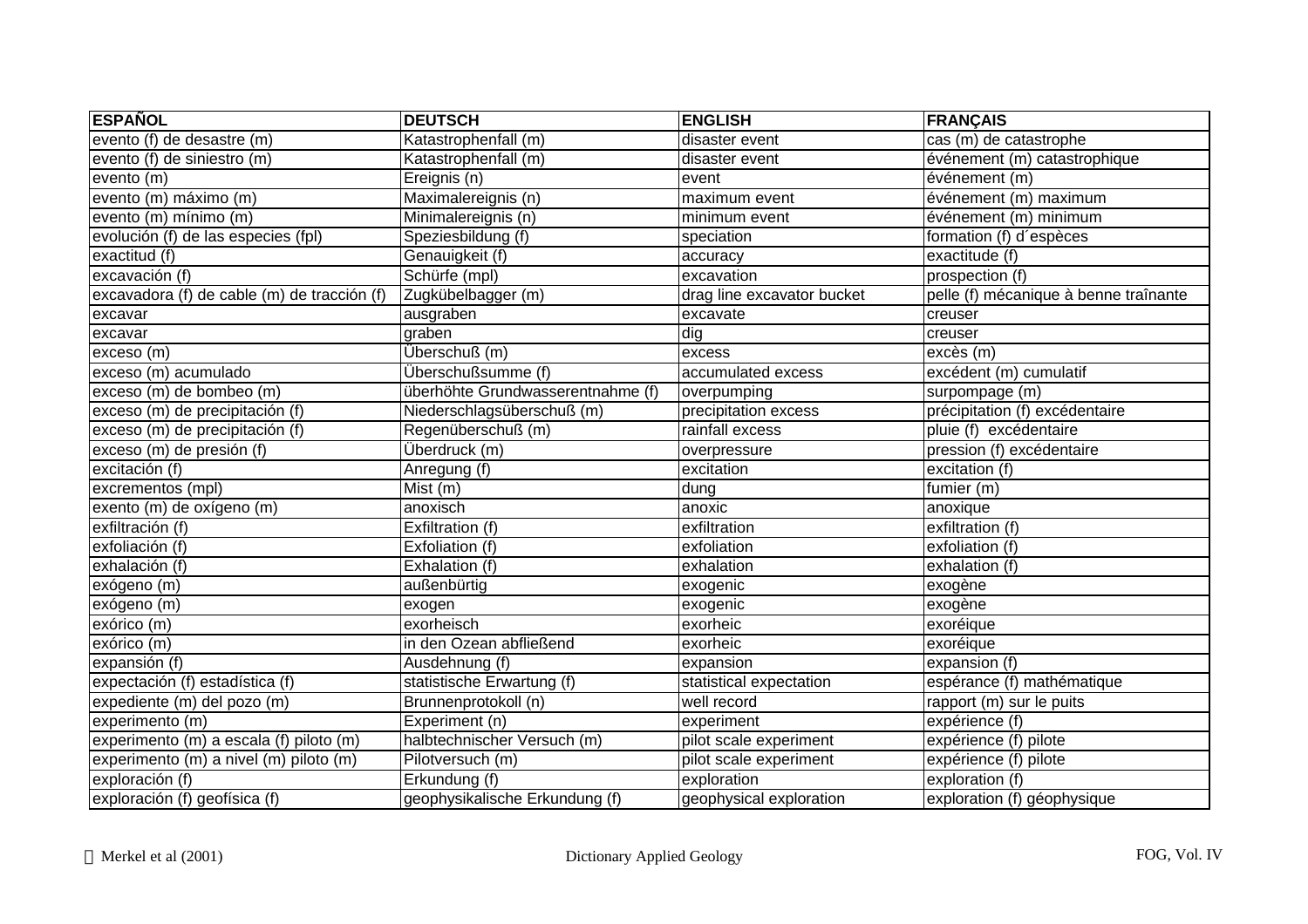| <b>ESPAÑOL</b>                                 | <b>DEUTSCH</b>              | <b>ENGLISH</b>       | <b>FRANÇAIS</b>                        |
|------------------------------------------------|-----------------------------|----------------------|----------------------------------------|
| explosión (f)                                  | Explosion (f)               | explosion            | explosion (f)                          |
| explosivo $(m)$                                | Sprengstoff (m)             | explosive            | explosif (m)                           |
| explotación (f) abusiva                        | Raubbau (m)                 | overdraft            | surexploitation (f)                    |
| explotación (f) de lignito (m)                 | Braunkohlenbergbau (m)      | lignite mining       | exploitation (f) du lignite            |
| explotación (f) de maderas (fpl)               | Abholzung (f)               | lumbering            | déboissement (f)                       |
|                                                |                             |                      | exploitation (f) des réserves en eau   |
| explotación (f) del agua (f) subterránea       | Grundwasserabbau (m)        | groundwater mining   | souterraine                            |
| explotación (f) minera (f) a cielo (m) abierto |                             |                      |                                        |
| (m)                                            | Tagebau (m)                 | open cast mine       | exploitation (f) minière à ciel ouvert |
| exposición (f)                                 | Aussetzung (f)              | exposure             | exposition (f)                         |
| exposición (f) persistente                     | Dauerexponierung (f)        | chronic exposure     | exposition (f) chronique               |
| exprimir                                       | ausdrücken                  | squeeze              | exprimer                               |
| exprimir                                       | Ausdrücken (n)              | squeeze              | esquichage (m)                         |
| extensión $(t)$                                | Ausdehnung (f)              | extent               | étendu (m)                             |
| extensión (f) arcillosa                        | Tonkornfraktion (f)         | clay size            | argile (f)                             |
| extensómetro (m)                               | Deformationsmesser (m)      | extensiometer        | extensomètre (m)                       |
| extracción (f)                                 | Absenkung (f)               | drawdown             | baisse (f) du niveau dynamique         |
| extracción (f) de gas (m)                      | Entgasung (f)               | gas extraction       | dégazage (m)                           |
| extracción (f) del solvente (m)                | Lösungsmittelextraktion (f) | solvent extraction   | extraction (f) par solvants            |
| extracto (m)                                   | entziehen                   | extract              | extraire                               |
| extractor (m) de núcleos (mpl)                 | Kernrohr (n)                | core barrel          | tube (m) carottier                     |
| facies (fpl)                                   | Fazies (f)                  | facies               | faciès (m)                             |
| facies (fpl) hidroquímica (f)                  | hydrochemische Fazies (f)   | hydrochemical facies | faciès (m) hydrochminique              |
| facilidad                                      | Anlage (f)                  | facility             | dispositif (m)                         |
| facilidad                                      | Anlage (f)                  | facility             | équipement (m)                         |
| facilidad                                      | Anlage (f)                  | facility             | installation (f)                       |
| factibilidad (f)                               | Durchführbarkeit (f)        | feasibility          | faisabilité (f)                        |
| factible                                       | durchführbar                | feasible             | faisible                               |
| factor (m) de análisis (m)                     | Faktorenanalyse             | factor analysis      |                                        |
| factor (m) de captación (f)                    | Dränfaktor (m)              | drainage factor      | facteur (m) d'égouttement              |
| factor (m) de carga (f)                        | Belastungsfaktor (m)        | loading factor       | facteur (m) de charge                  |
| factor (m) de carga (f)                        | Eintragsfaktor (m)          | loading factor       | facteur (m) de charge                  |
| factor (m) de carga (f)                        | Frachtfaktor (m)            | loading factor       | facteur (m) de charge                  |
| factor (m) de conversión (f)                   | Umrechnungsfaktor (m)       | conversion factor    | facteur (m) de conversion              |
| factor (m) de demora (f)                       | Verzögerungsfaktor (m)      | retardation factor   | coefficient (m) de retard              |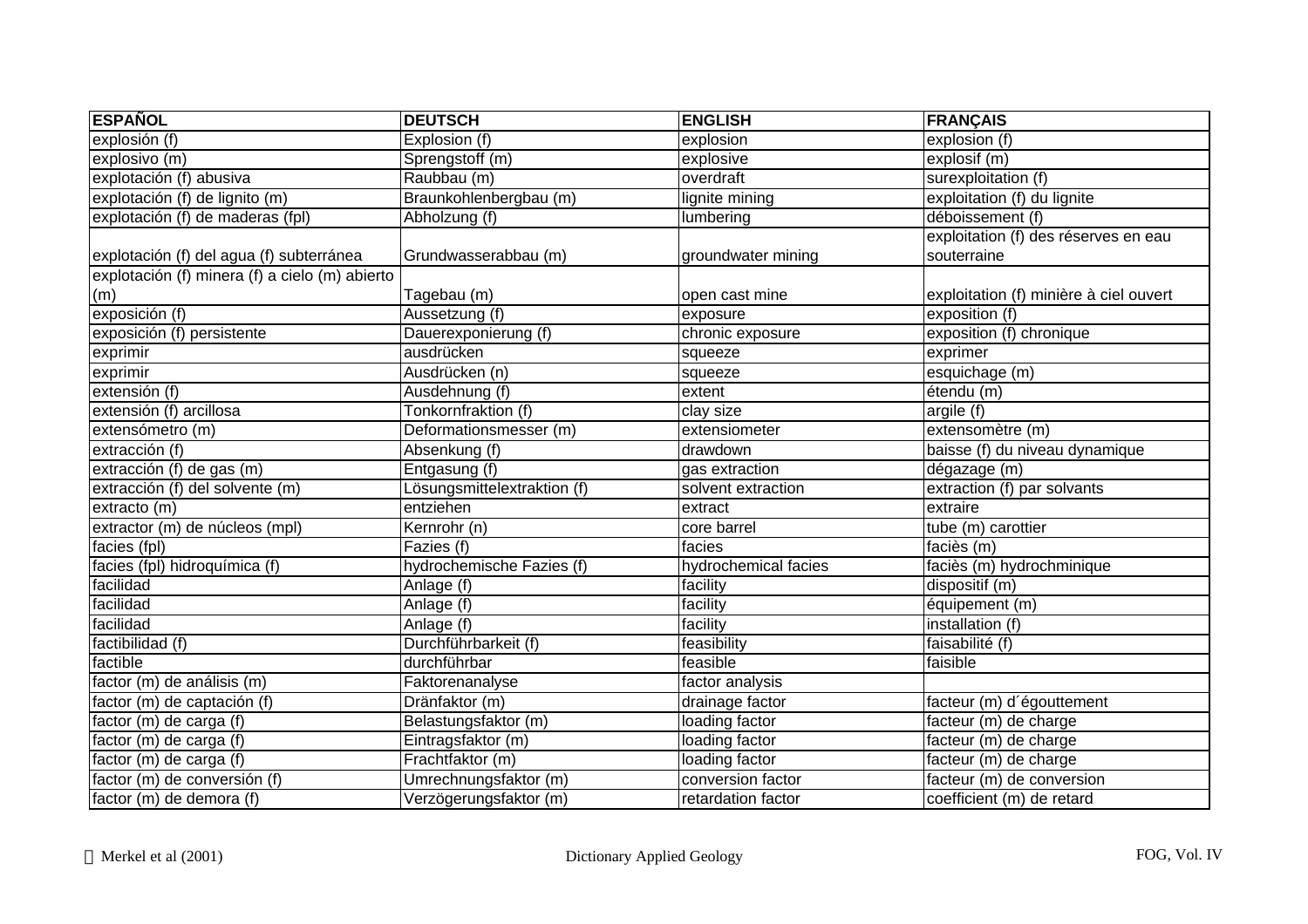| <b>ESPAÑOL</b>                                 | <b>DEUTSCH</b>                   | <b>ENGLISH</b>               | <b>FRANÇAIS</b>                        |
|------------------------------------------------|----------------------------------|------------------------------|----------------------------------------|
| factor (m) de drene (m)                        | Leakage-Faktor (m)               | leakage factor               | facteur (m) de fuite                   |
| factor (m) de escalamiento                     | Maßstabsbeiwert (m)              | scaling factor               | facteur (m) d'échelle                  |
| factor (m) de esfuerzo (m) por temperatura     |                                  |                              | coefficient (m) de contrainte de       |
| (f)                                            | Temperaturbelastungsfaktor (m)   | temperature stress factor    | température                            |
| factor (m) de esfuerzo (m) por temperatura     |                                  |                              | coefficient (m) de contrainte de       |
| (f)                                            | Temperaturstreßfaktor (m)        | temperature stress factor    | température                            |
| factor (m) de fatiga (f) por nitrógeno (m)     | Stickstoffstreßfaktor (m)        | nitrogen stress factor       | coefficient (m) de contrainte en azote |
| factor (m) de fugas (fpl)                      | Sickerfaktor (m)                 | leakage factor               | facteur (m) de drainance               |
| factor (m) de mutación (f)                     | mutagen                          | mutagenic                    | mutagène                               |
| factor (m) de ponderación (f)                  | Gewichtszahl (f)                 | weighing factor              | coefficient (m) de pondération         |
| factor (m) de resistividad (f) de la formación |                                  |                              |                                        |
| (f)                                            | Formationswiderstandsfaktor (m)  | formation-resistivity factor | facteur (m) de formation               |
| factor (m) de retardo (m)                      | Retardationsfaktor (m)           | retardation factor           | coefficient (m) de retard              |
| factor (m) de seguridad (f)                    | Sicherheitsfaktor (m)            | safety factor                | coefficient (m) de sécurité            |
| factor (m) de viento (m)                       | Windfaktor (m)                   | wind factor                  | facteur (m) de vent                    |
| factor (m) del clima (m)                       | Klimafaktor (m)                  | climatic factor              | facteur (m) climatique                 |
| factor (m) estructural                         | Strukturfaktor (m)               | structural factor            | facteur (m) de structure               |
| factor (m) limitante (m) de crecimiento (m)    | wachstumsbegrenzender Faktor (m) | growth-limiting-factor       | facteur (m) limitant la croissance     |
| factor (m) litológico (m)                      | lithologischer Faktor (m)        | lithologic factor            | facteur (m) lithologique               |
| factor de depositación                         | Depositionsfaktorfaktor (m)      | deposition factor            | facteur (m) de déposition              |
| factores (mpl) de influencia (f)               | Einflußfaktoren (mpl)            | control                      | facteurs (mpl) d'influence             |
| faja (f) de meandros (mpl)                     | Mäandergürtel (m)                | meander belt                 | zone (f) des méandres                  |
| falla $(f)$                                    | Funktionsstörung (f)             | malfunction                  | panne (f)                              |
| falla (f)                                      | Sprung (m)                       | fault                        | faille (f)                             |
| falla (f) del corte (m)                        | Mißernte (f)                     | crop failure                 | récolte (f) déficitaire                |
| falla (f) del pozo (m)                         | Versagen (n) eines Brunnens      | well failure                 | défaillance (f) d'un puits             |
| falla (f) directa (m)                          | Normalverwerfung (f)             | normal fault                 | faille (f) normale                     |
| falla (f) escarpada (f)                        | Bruchstufe (f)                   | fault scarp                  | escarpement (m) de faille              |
| falla (f) frágil                               | Sprödbruch (m)                   | brittle failure              | cassure (f) fragile                    |
| falla (f) inversa (f)                          | Aufschiebung (f)                 | reverse fault                | faille (f) inverse                     |
| falla (f) longitudinal                         | Längsverwerfung (f)              | longitudinal fault           | faille (f) longitudinal                |
| falla (f) normal                               | Abschiebung (f)                  | normal fault                 | faille (f) directe                     |
| falla (f) transversal                          | Querverwerfung (f)               | cross fault                  | faille (f) perpendiculaire             |
| falla (f), error (m)                           | Fehler (m) (~in Programm)        | bug                          | incident (m)                           |
| fallamiento (m)                                | Störung (f)                      | fault                        | faille (f)                             |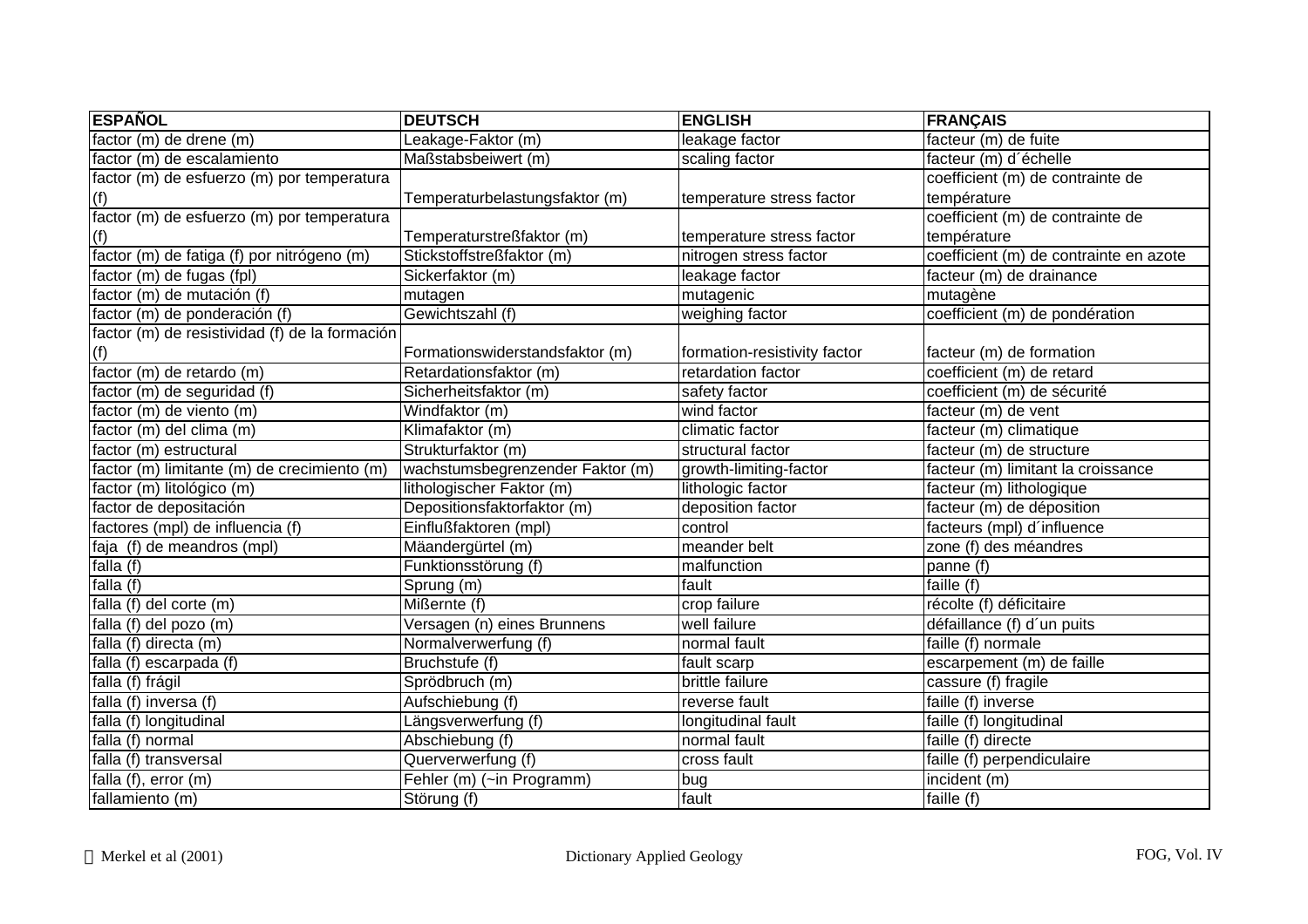| <b>ESPAÑOL</b>                          | <b>DEUTSCH</b>                   | <b>ENGLISH</b>                  | <b>FRANÇAIS</b>                |
|-----------------------------------------|----------------------------------|---------------------------------|--------------------------------|
| falta $(f)$                             | Mangel (m)                       | deficiency                      | carence (f)                    |
| falta (f) de irrigación (f)             | Defizitbewässerung (f)           | deficit irrigation              | sous-irrigation (f)            |
| faltante (m)                            | Fehlmenge (f)                    | deficit                         | déficit (m)                    |
| fanglomerado (m)                        | Fanglomerat (n)                  | alluvial fan deposit            | dépôt (m) d'éboulis            |
| fango(m)                                | Feinschlamm (m)                  | ooze                            | boue $(f)$                     |
| fango (m) de perforación (f)            | Bohrschmand (m)                  | drilling mud                    | boue $(f)$ de forage           |
| fango (m) orgánico (m)                  | organischer Schlamm (m)          | organic sludge                  | vase (f) organique             |
| fase (f)                                | Wasserstand (m)                  | stage                           | hauteur (f) d'eau              |
| fase (f) absorbente                     | sorbierte Phase (f)              | sorbate                         | phase (f) sorbée               |
| fase (f) dispersa                       | disperse Phase (f)               | disperse phase                  | phase (f) dispersée            |
| fase (f) líquida (f) no acuosa (f)      | nicht mit Wasser mischbare Phase | non aqueous phase liquid (NAPL) |                                |
| fase (m) de inundación (f)              | Hochwasserstand (m)              | flood stage                     | niveau (m) d'inondation        |
| fatiga (f)                              | Beanspruchung (f)                | stress                          | effort (m)                     |
| fechamiento (m)                         | Altersbestimmung (f)             | dating                          | datation (f)                   |
| fechamiento (m) de agua (f) subterránea | Grundwasseraltersbestimmung (f)  | dating of groundwater           | datation (f) d'eau souterraine |
| fecundidad (f)                          | Fertilität (f)                   | fertility                       | fertilité $(f)$                |
| fenantreno (m)                          | Phenanthren (n)                  | phenanthrene                    | phénanthrène (m)               |
| fenol $(m)$                             | Phenol (n)                       | phenol                          | phénole (m)                    |
| fenolftaleína (f)                       | Phenolphthalein (n)              | phenolphtaleine                 |                                |
| fenómeno (m)                            | Phänomen (n)                     | phenomen                        | phénomène (m)                  |
| fenómeno (m) de inestabilidad (m)       | Instabilitätserscheinung (f)     | instability phenomenon          | phénomène (m) d'instabilité    |
| fermentación (f)                        | Gärung (f)                       | fermentation                    | fermentation (f)               |
| ferruginoso (m)                         | eisenhaltig                      | ferruginous                     | ferrugineux                    |
| fertilidad (f)                          | Fruchtbarkeit (f)                | fertility                       | fécondité (f)                  |
| fertilizante (m)                        | Dünger (m)                       | fertilizer                      | engrais (m)                    |
| fertilizante (m) de fosfato (m)         | Phosphatdünger (m)               | phosphate fertilizer            | engrais (m) phosphatique       |
| fertilizante (m) de nitrato (m)         | Stickstoffdünger (m)             | nitrate fertilizer              | engrais (m) azoté              |
| fertilizante (m) de potasa (f)          | Kalidünger (m)                   | potash fertilizer               | engrais (m) potassique         |
| fertilizante (m) granulado (m)          | granuliertes Düngemittel (n)     | granulated fertilizer           | engrais (m) granulé            |
| fertilizante (m) orgánico (m)           | Naturdünger (m)                  | organic fertilizer              | engrais (m) organique          |
| fertilizar                              | düngen                           | fertilize                       | fertiliser                     |
| fiador $(m)$                            | Sandpumpe (f)                    | bailer                          | cuiller (f)                    |
| fibra(f)                                | Faser (f)                        | fiber                           | fibre (f)                      |
| fibra (f) de vidrio (m)                 | Glasfasermaterial (n)            | fiberglass                      | fibre (f) de verre             |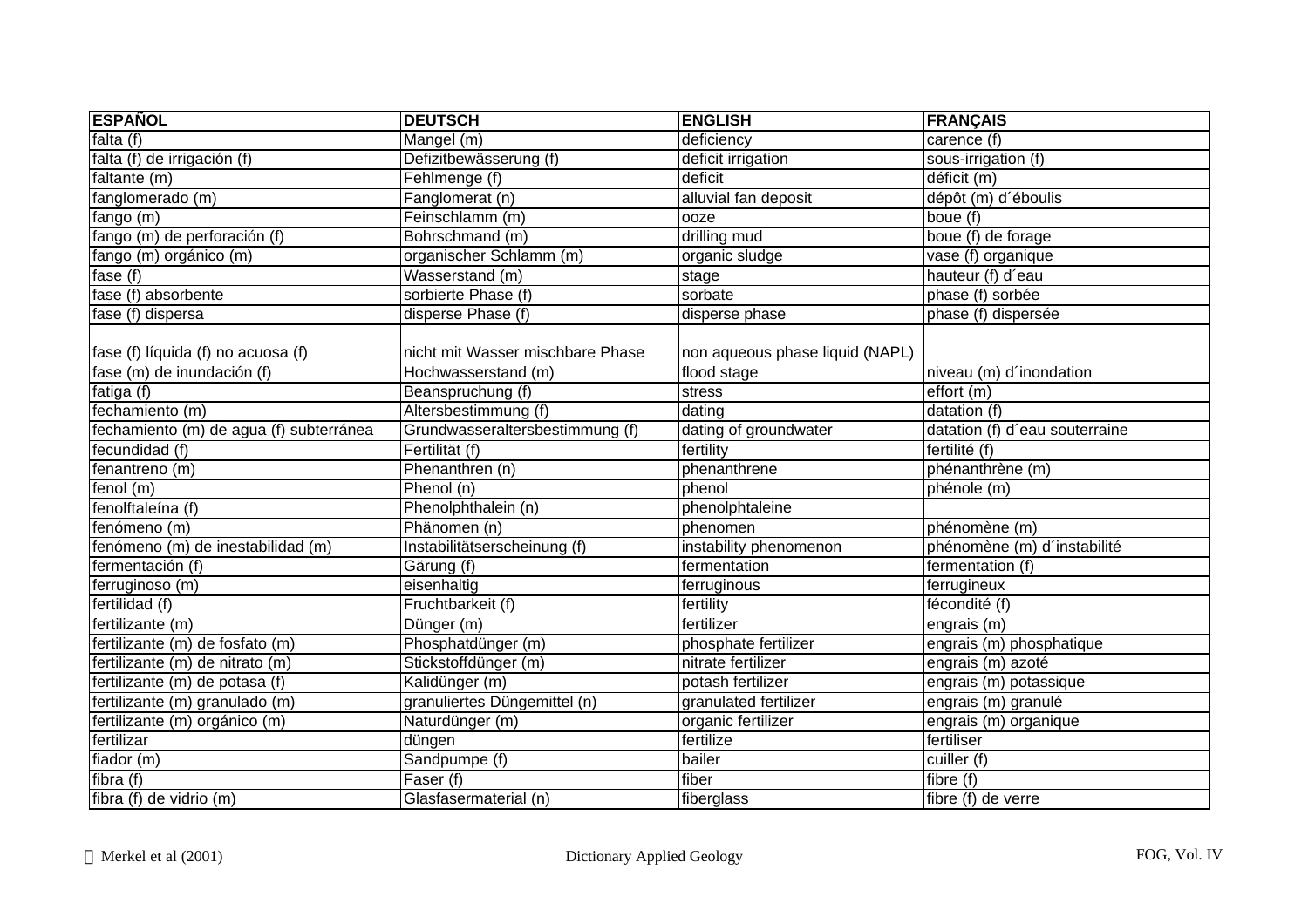| <b>ESPAÑOL</b>                     | <b>DEUTSCH</b>                   | <b>ENGLISH</b>       | <b>FRANÇAIS</b>                 |
|------------------------------------|----------------------------------|----------------------|---------------------------------|
| fibrosidad (f)                     | $\overline{\mathsf{F}}$ aser (f) | fiber                | fibre (f)                       |
| fierro $(m)$                       | Eisen (n)                        | iron                 | fer $(m)$                       |
| fijación (f) de nitrógeno (m)      | Stickstofffixierung (f)          | nitrogen fixation    | fixation (f) d'azote            |
| filamento (m)                      | fadenförmig                      | filamentous          | filamenteux                     |
| filita $(f)$                       | Phyllit(m)                       | phyllite             | phyllade (m)                    |
| filón (m)                          | Streichlinie (f)                 | streak line          | ligne (f) d'émission            |
| filtrable                          | permeabel                        | permeable            | perméable                       |
| filtración                         | Filterströmung (f)               | percolation          | filtration (f)                  |
| filtración (f)                     | einsickern                       | seep                 | s'infiltrer                     |
| filtración (f)                     | Filtrierung (f)                  | filtration           | filtration (f)                  |
| filtración (f) de la playa (f)     | <b>Uferfiltration (f)</b>        | bank storage         | emmagasinement (m) dans la rive |
| filtracion (f) de la rivera        | Uferfiltrat (n)                  | bank -filtered water | filtrat (m) de rive             |
| filtración (f) del ión (m)         | Ionenfiltration (f)              | ion filtration       | filtration (f) d'ions           |
| filtración (f) inducida (f)        | künstliche Infiltration (f)      | induced infiltration | infiltration (f) provoquée      |
| filtración (f) localizada (f)      | Quellaustritt (m)                | localized seep       | griffon(m)                      |
| filtrado                           | Filtrat (n)                      | filtrate             | filtrat (m)                     |
| filtrado $(m)$ de lodo $(m)$       | Spülungsfiltrat (n)              | mud filtrate         | filtrat (m) de boue             |
| filtrador (m)                      | filtern                          | filter               | filtrer                         |
| filtrar                            | durchsickern                     | percolate            | s'infiltrer                     |
| filtrar                            | Filter(m)                        | filter               | filtre (m)                      |
| filtro (m)                         | Aufschüttungsterrasse (f)        | fill terrace         | terrasse (f) de remblaiement    |
| filtro $(m)$                       | filtrieren                       | filter               | filtrer                         |
| filtro (m) de arena (f)            | Sandfilter (m)                   | sand filter          | filtre (m) à sable              |
| filtro (m) de grava (f)            | Kiesfilter (m)                   | gravel filter        | filtre (m) en graviers          |
| filtro (m) de lecho (m) fijo       | ruhendes Schichtfilter (n)       | fixed-bed filter     | filtre (m) à lit solide         |
| filtro (m) de pase                 | Durchlaßfilter (m)               | band pass filter     | filtre (m) passe-bande          |
| filtro (m) fibra (f) de vidrio (m) | Glasfaserfilter (m)              | fiberglass filter    | filtre (m) à fibre de verre     |
| filtro (m) miliporo (m)            | kleinstporiger Filter (m)        | millipore filter     | filtre (m) microporeux          |
| filtro (m) para goteo              | Tropfkörper (m)                  | trickling filter     | lit (m) bactérien               |
| filtro (m) precubierto (m)         | Anschwemmfilter (m)              | precoat filter       |                                 |
| finos (mpl)                        | Feinkorn (n)                     | fines                | fines (mpl)                     |
| fisicoquímico (m)                  | physikalisch-chemisch            | physico-chemical     | physico-chimique                |
| fisicoquímico (m)                  | physikochemisch                  | physico-chemical     | physico-chimique                |
| fisiografía (f)                    | Physiographie (f)                | physiography         | physiographie (f)               |
| fistolosa (f)                      | Tropfsteinröhrchen (n)           | straw stalactite     | fistuleuse (f)                  |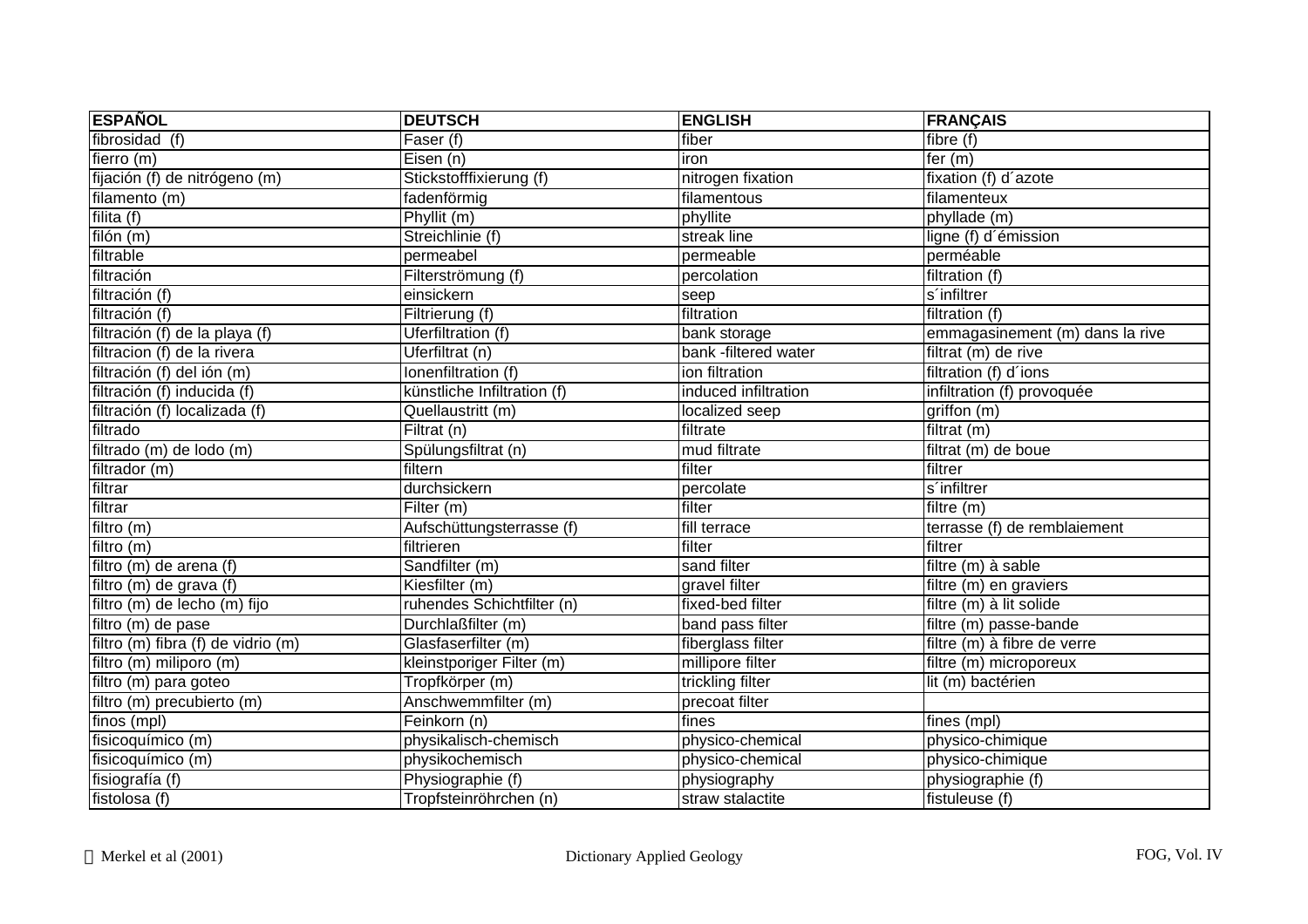| <b>ESPAÑOL</b>                             | <b>DEUTSCH</b>                        | <b>ENGLISH</b>                 | <b>FRANÇAIS</b>                  |
|--------------------------------------------|---------------------------------------|--------------------------------|----------------------------------|
| fisura (f)                                 | Spalte (f)                            | fissure                        | crevasse (f)                     |
| fisura (f) capilair                        | Haarriß (m)                           | hair crack                     | fissure (f) capillaire           |
| fisura (f) en calizas (fpl)                | Kluftkarren (m)                       | grike                          | fente (f) de lapiaz              |
| fisura (f) en calizas (fpl)                | Kluftkarren (m)                       | grike                          | fissure $(f)$ de lapiaz          |
| fisurada (f)                               | zerklüftet                            | fissured                       | fissuré                          |
| fitómetro (m)                              | Pflanzenverdunstungsmesser (m)        | phytometer                     | phytomètre (m)                   |
| fitómetro (m)                              | Transpirationsmesser (m)              | phytometer                     | phytomètre (m)                   |
| fitopláncton (m)                           | Phytoplankton (n)                     | phytoplankton                  | phytoplancton (m)                |
| flanco (m)                                 | Flanke (f)                            | flank                          | flanc $(m)$                      |
| flanco (m) de estructura (f) artesiana (f) | Flanke (f) einer artesischen Struktur | flank of an artesian structure | monoclinal (m) artésien          |
| flanco (m) del valle (m)                   | Talflanke (f)                         | valley flank                   | versant (m)                      |
| flecha (f)                                 | Welle (m) (~Kurbel-)                  | shaft                          | arbre(m)                         |
| flecha (f) de la bomba (f)                 | Pumpenauskleidung (f)                 | pump liner                     | chemise (f) de pompe             |
| flexión (f)                                | Flexur (f)                            | flexure                        | flexure (f)                      |
| floculación (f)                            | Ausfällung (f)                        | flocculation                   | floculation                      |
| floculación (f)                            | Ausflockung (f)                       | flocculation                   | floculation                      |
| floculo (m)                                | Flocke (f)                            | floc                           | floc $(m)$                       |
| flor (m) de yeso (m)                       | Gipsrose (f)                          | gypsumflower                   | fleur (f) de gypse               |
| flor de agua                               | Wasserblüte (f)                       | algal boom                     | fleur (f) d'eau                  |
| flotabilidad (f)                           | Auftrieb (m)                          | buoyancy                       | poussée (f) d'Archimède          |
| flotación (f)                              | Flotieren (n)                         | flotation                      | flottation (f)                   |
| flotación (f)                              | Wasserauftrieb (m)                    | buoyancy                       | poussée (f) d'Archimède          |
| flotar                                     | Schwimmer (m)                         | float                          | flotteur (m)                     |
| fluctuación (f) de la marea (f)            | Gezeitenschwankung (f)                | tidal fluctuation              | fluctuation (f) dûe aux marées   |
| fluctuación (f) del espejo (m) de agua (f) | Grundwasserspiegelschwankung (f)      | fluctuation of water table     | fluctuations (fpl) de niveau     |
|                                            | Schwankung (f) des                    |                                |                                  |
| fluctuación (f) freática (f)               | Grundwasserspiegels                   | phreatic fluctuation           | fluctuation (f) phréatique       |
| fluctuar                                   | fluktuieren                           | fluctuate                      | fluctuer                         |
| fluidez (f)                                | Fluidität (f)                         | fluidity                       | fluidité (f)                     |
| fluido (m)                                 | Fluid (n)                             | fluid                          | $fluide$ (m)                     |
| fluido (m) de perforación                  | Bohrflüssigkeit (f)                   | drilling fluid                 | fluide (m) de forage             |
| fluido (m) homogéneo (m)                   | homogene Flüssigkeit (f)              | homogeneous fluid              | fluide (m) homogène              |
| fluir                                      | fließen                               | flow                           | couler                           |
| flujo (f) radial                           | radialer Fluß (m)                     | radial flow                    | écoulement (m) radial circulaire |
| $\overline{f}$ lujo (m)                    | Strömen (n)                           | flow                           | courant (m)                      |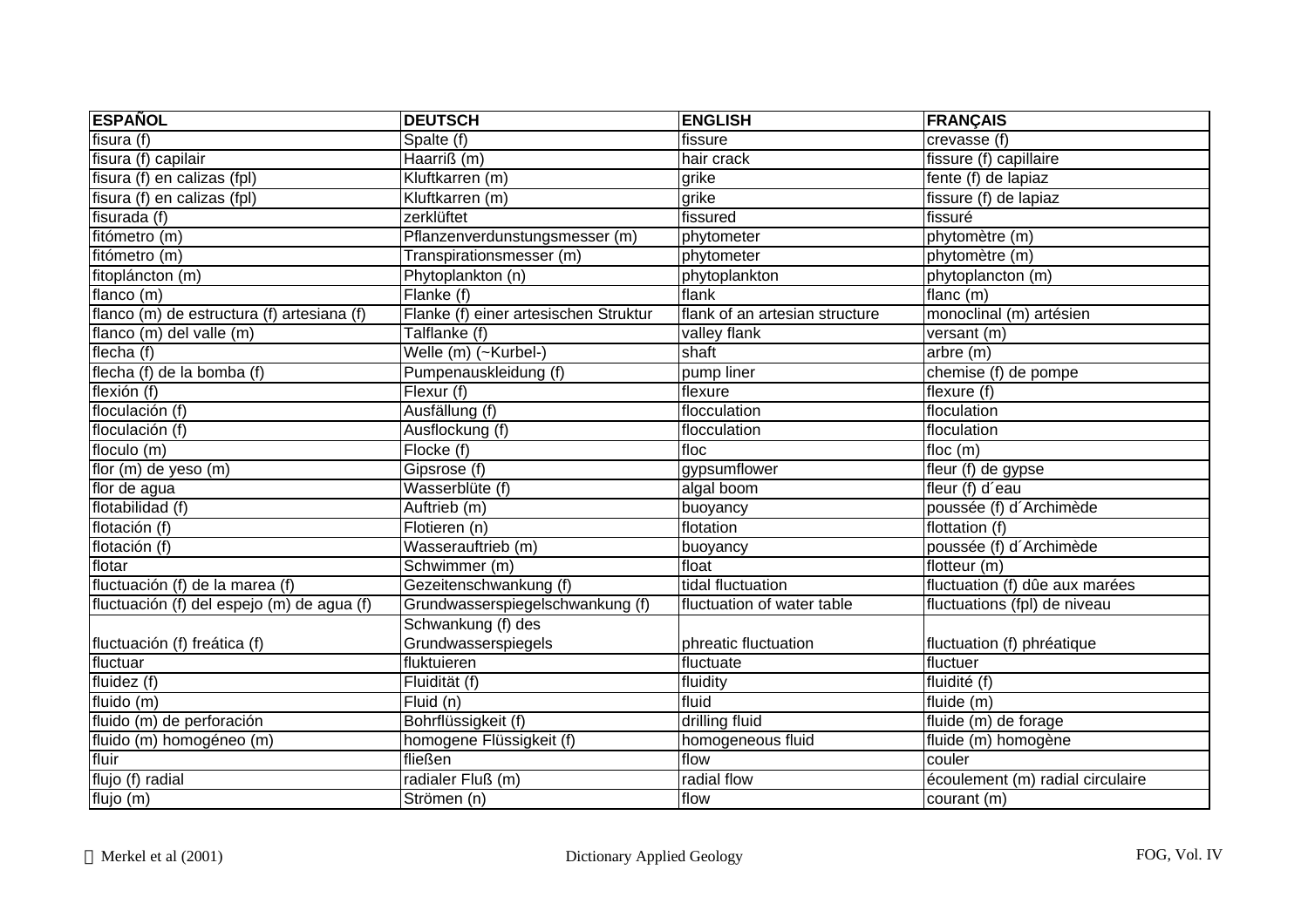| <b>ESPAÑOL</b>                          | <b>DEUTSCH</b>                                                  | <b>ENGLISH</b>        | <b>FRANÇAIS</b>                      |
|-----------------------------------------|-----------------------------------------------------------------|-----------------------|--------------------------------------|
|                                         | Fluß (m) ohne Anschluß ans                                      |                       |                                      |
| flujo (m) aislado (m)                   | Grundwasser                                                     | insulated stream      | cours (m) d'eau indépendant          |
| flujo (m) alto (m)                      | Hochwasserabfluß (m)                                            | high flow             | débit (m) de crue                    |
| flujo $(m)$ anual                       | Jahresabfluß (m)                                                | annual flow           | abondance (f) annuelle               |
| flujo (m) bajo (m)                      | Niedrigwasserabfluß (m)                                         | low flow              | débit (m) d'étiage                   |
| flujo (m) basal                         | Basisabfluß (m)                                                 | base flow             | flot (m) de base                     |
|                                         | Grundwasserfluß (m) mit freier                                  |                       |                                      |
| flujo (m) con espejo (m) de agua (f)    | Oberfläche                                                      | flow with water table | écoulement (m) en nappe phréatique   |
|                                         | Fließen (n) von gespanntem                                      |                       |                                      |
| flujo (m) confinado                     | Grundwasser                                                     | confined flow         | écoulement (m) de la nappe captive   |
| flujo (m) de agua (f) de lluvia         | Regenwasserabfluß (m)                                           | rain-water flow       | écoulement (m) de l'eau de pluie     |
| flujo (m) de calor (m)                  | Wärmefluß (m)                                                   | heat flow             | flux (m) de chaleur                  |
| flujo (m) de corriente (f)              | Gesamtabfluß (m) im Flußbett                                    | stream flow           | écoulement (m) total en rivière      |
|                                         | Fluß (m) ohne Anschluß ans                                      |                       |                                      |
| flujo (m) de corriente (f) aislada (m)  | Grundwasser                                                     | insulated stream      | cours (m) d'eau indépendant          |
| flujo (m) de fusión (f)                 | Schmelzfluß (m)                                                 | meltflow              | coulée (f)                           |
| flujo (m) de lava (f)                   | Lavenstrom (m)                                                  | lava flow             | coulée (f) de lave                   |
| flujo (m) de lodo (m)                   | Mure (f)                                                        | mudflow               | coulée (f) de boue                   |
| flujo (m) de lodo (m)                   | Schlammstrom (m)                                                | mudflow               | coulée (f) de boue                   |
|                                         |                                                                 |                       |                                      |
| flujo (m) de pozo (m) artesiano (m)     | frei fließender artesischer Brunnen (m)   flowing artesian well |                       | source (f) artésienne en libre débit |
| flujo (m) de recesión (f)               | Abflußrückgang (m)                                              | recession flow        | écoulement (m) en décrue             |
| flujo (m) de retorno o recuperación (f) | Rückfluß (m)                                                    | return flow           | reflux(m)                            |
| flujo (m) en canal (m) abierto (m)      | Fließen (n) in offenem Kanal                                    | open channel flow     | écoulement (m) dans un canal         |
| flujo (m) en tierra (f)                 | Oberflächenabfluß (m)                                           | overland flow         | ruissellement (m) de surface         |
| flujo (m) entre acuíferos (m)           | Zwischenfluß (m)                                                | interaquifer flow     | exutoire (m) souterrain              |
| flujo (m) específico (m)                | spezifischer Abfluß (m)                                         | specific discharge    | flux (m) spécifique                  |
| flujo (m) estable                       | stationäre Strömung (f)                                         | steady flow           | écoulement (m) permanent             |
| flujo (m) estacionario (m)              | stationäre Strömung (f)                                         | stationary flow       | écoulement (m) stationnaire          |
| flujo (m) inestable (m)                 | instationäre Strömung (f)                                       | unsteady flow         | écoulement (m) transitoire           |
| flujo (m) irrotacional                  | wirbelfreie Strömung (f)                                        | irrotational flow     | écoulement (m) irrotationnel         |
| flujo (m) irrotacional                  | wirbelfreier Fluß (m)                                           | irrotational flow     | écoulement (m) irrotationnel         |
| flujo (m) laminar                       | flächenhafter Abfluß (m)                                        | sheet flow            |                                      |
| flujo (m) mínimo (m)                    | Minimalabfluß (m)                                               | minimal flow          | étiage (m)                           |
| flujo (m) multifásico (m)               | Mehrphasenfluß (m)                                              | multiphase flow       | écoulement (m) polyphasique          |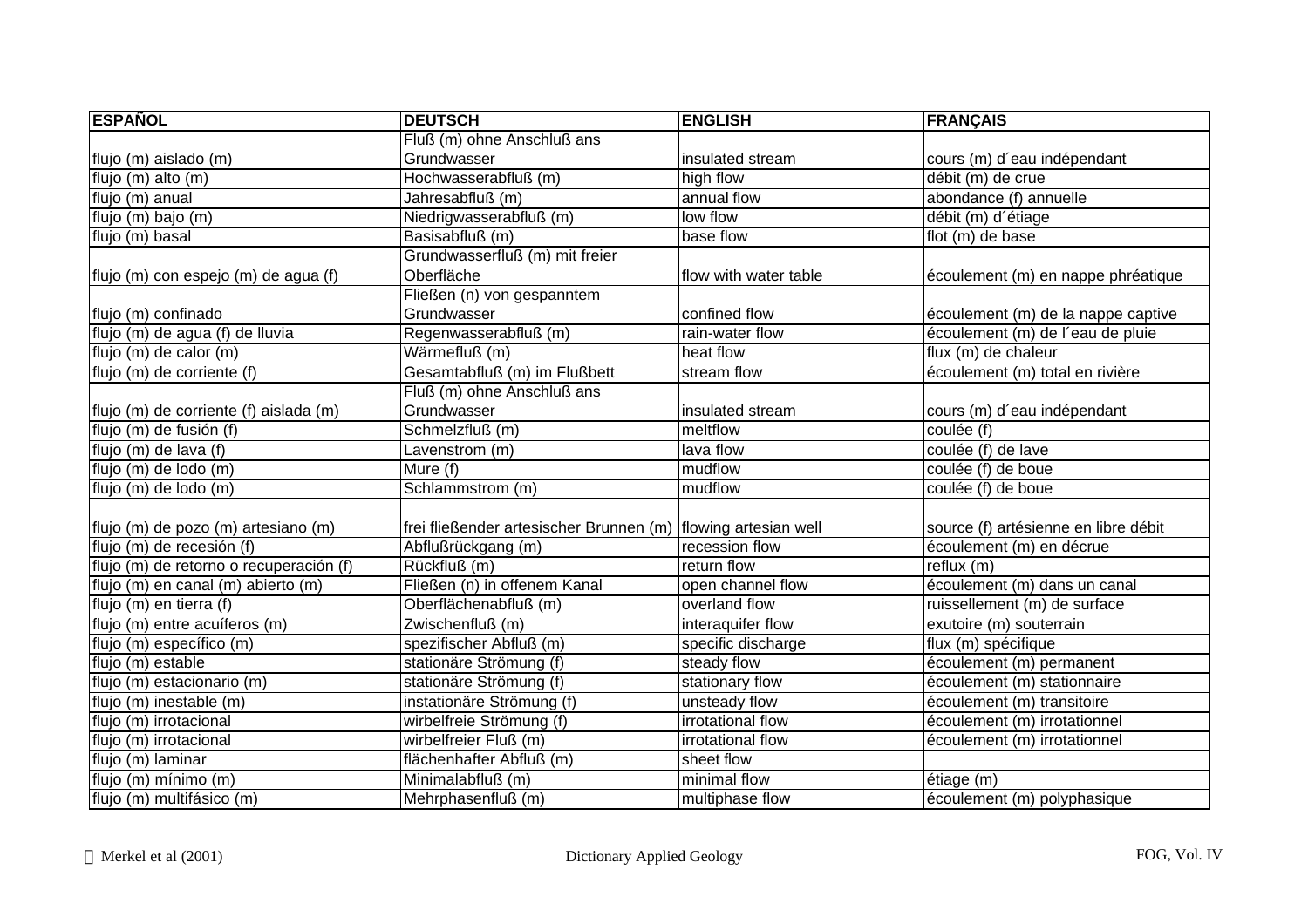| <b>ESPAÑOL</b>                | <b>DEUTSCH</b>                      | <b>ENGLISH</b>      | <b>FRANÇAIS</b>                     |
|-------------------------------|-------------------------------------|---------------------|-------------------------------------|
|                               |                                     |                     | réseau (m) orthogonal des lignes de |
| flujo (m) neto (m)            | Strom- und Potentialliniennetz (n)  | flow net            | courant et des courbes isopièzes    |
|                               |                                     |                     | réseau (m) orthogonal des lignes de |
| flujo (m) neto (m)            | Strömungsnetz (n)                   | flow net            | courant et des courbes isopièzes    |
| flujo (m) no confinado (m)    | ungespannter Grundwasserfluß (m)    | unconfined flow     | écoulement (m) en nappe libre       |
| flujo (m) no estacionario (m) | unstetige Strömung (f)              | unsteady flow       | écoulement (m) non-permanent        |
| flujo (m) no saturado (m)     | Strömung (f) in der belüfteten Zone | unsaturated flow    | écoulement (m) en régime non-saturé |
| flujo (m) permanente          | stetige Strömung (f)                | steady flow         | écoulement (m) permanent            |
| flujo (m) piroclástico (m)    | Schmelztuff (m)                     | pyroclastic flow    | tuf (m) soudé                       |
| flujo (m) pistón (m)          | dispersionsfreie Strömung (f)       | piston flow         | écoulement (m) non-dispersif        |
| flujo (m) potencial (m)       | Potentialströmung (f)               | potential flow      | écoulement (m) potentiel            |
| flujo (m) rápido (m)          | Schießen (n)                        | rapid flow          | débit (m) rapide                    |
| flujo (m) rotacional          | Wirbelströmung (f)                  | rotational flow     | écoulement (m) rotationnel          |
| flujo (m) saturado (m)        | gesättigte Strömung (f)             | saturated flow      | régime (m) d'écoulement saturé      |
| flujo (m) saturado (m)        | gesättigtes Fließen (n)             | saturated flow      | régime (m) d'écoulement saturé      |
| flujo (m) sin perturbar       | ruhige Strömung (f)                 | tranquil flow       | écoulement (m) tranquille           |
| flujo (m) subterráneo (m)     | unterirdischer Abstrom (m)          | underflow           | inféro-flux (m)                     |
| flujo (m) turbulento (m)      | Wirbelströmung (f)                  | turbulent flow      | écoulement (m) turbulent            |
| flujo (m) uniforme            | gleichförmige Strömung (f)          | uniform flow        | écoulement (m) uniforme             |
| flujo (m) veloz (m)           | Schießen (n)                        | rapid flow          | écoulement (m) rapide               |
| flujo (m) virgen              | unbeeinflußte Strömung (f)          | virgin flow         | écoulement (m) vierge               |
| flujo continuo (m)            | periodisch fließender Fluß (m)      | intermittent stream | fleuve (m) intermittent             |
| flujo del escurrimiento (m)   | sehr langsame Fließbewegung (f)     | creep flow          | écoulement (m) très lent            |
| flujo intermitente (m)        | intermittierender Fluß (m)          | intermittent stream | fleuve (m) intermittent             |
| flujo interrumpido (m)        | Flußschwinde (f)                    | interrupted stream  | rivière (f) interrompue             |
| flujo laminar (m)             | laminare Strömung (f)               | laminar flow        | écoulement (m) laminaire            |
| flujo laminar (m)             | Laminarströmung (f)                 | laminar flow        | écoulement (m) laminaire            |
| flujómetro (m) másico (m)     | Massenflußmeßgerät (n)              | mass flowmeter      | débitmètre (m) massique             |
| flúor (m)                     | Fluor (n)                           | fluorine            | fluor $(m)$                         |
| flúoranteno (m)               | Fluoranthen (n)                     | fluoranthene        | fluoranthène (m)                    |
| fluorescencia (f)             | Fluoreszenz (f)                     | fluorescence        | fluorescence (f)                    |
| fluorescente                  | fluoreszieren                       | fluoresce           | fluorescer                          |
| fluorimetría (f)              | Fluorometrie (f)                    | fluorimetry         | fluorimétrie (f)                    |
| fluorimetría (f)              | Fluorometrie (f)                    | fluorimetry         | fluorométrie (f)                    |
| fluorita (f)                  | Flußspat (m)                        | fluorite            | fluorine (f)                        |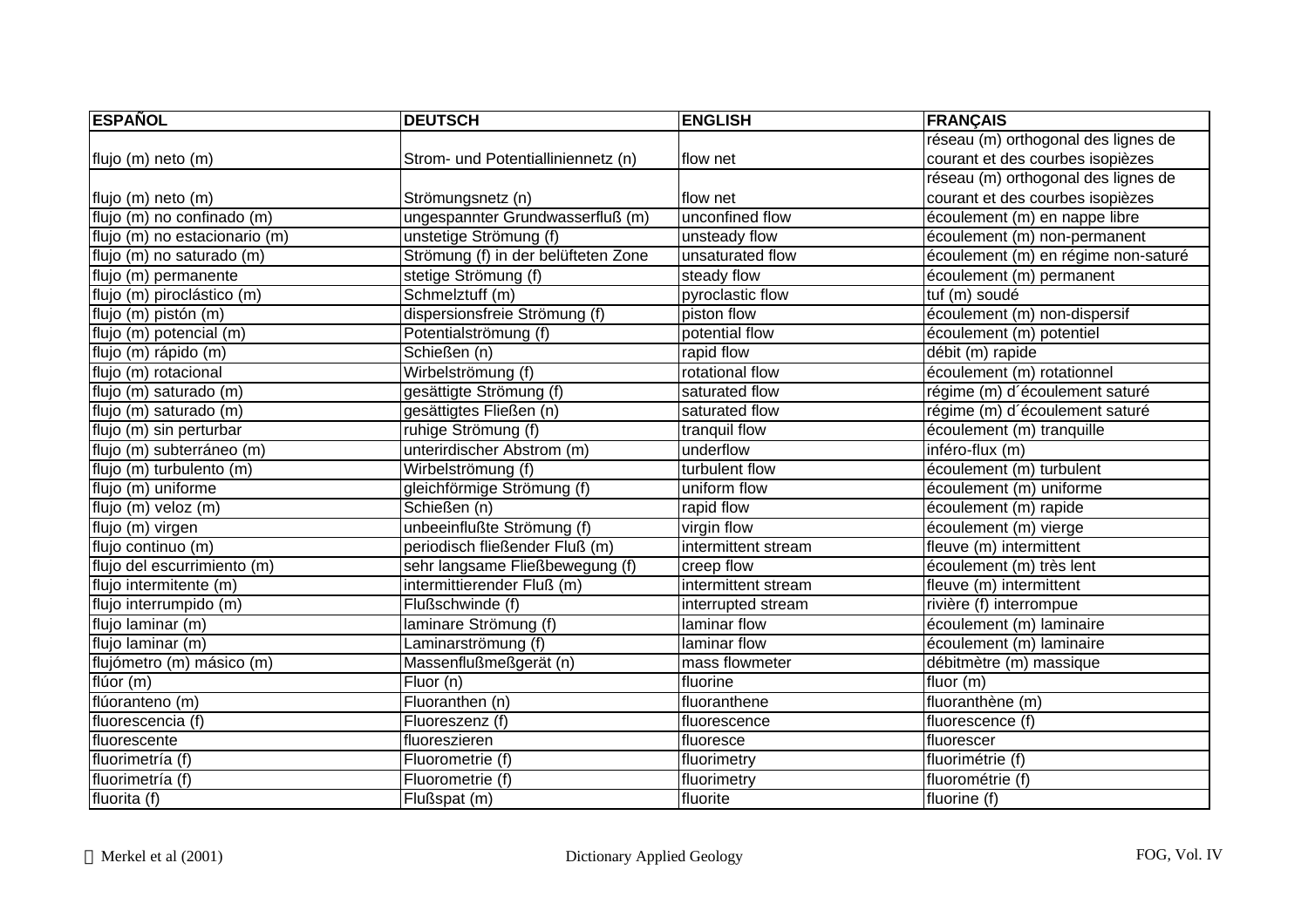| <b>ESPAÑOL</b>                            | <b>DEUTSCH</b>               | <b>ENGLISH</b>         | <b>FRANÇAIS</b>                    |
|-------------------------------------------|------------------------------|------------------------|------------------------------------|
| fluorización (f)                          | Fluorbehandlung (f)          | fluoridation           | fluoration (f)                     |
| fluorización (f)                          | Fluoridierung (f)            | fluoridation           | fluoration (f)                     |
| fluoruro (m)                              | Fluorid (n)                  | fluoride               | fluorure (m)                       |
| fluviómetro (m)                           | Strommeßflügel (m)           | current meter          | moulinet (m) hydrométrique         |
| flux                                      | Fluß(m)                      | flux                   | flux $(m)$                         |
| fondo (m)                                 | Tiefe (f)                    | depth                  | profondeur (f)                     |
| fondo (m) de pozo                         | Bohrlochsohle (f)            | bottom hole            | fond (m) du forage                 |
| fondo (m) del pozo (m)                    | Brunnensohle (f)             | well bottom            | fond (m) du puits                  |
| fondo (m) del río (m)                     | Flußsohle (f)                | river bottom           | fond (m) de la rivière             |
| fondo (m)del filón (m)                    | Schwelle (f)                 | sill                   | seuil (m)                          |
| forato (m)                                | Phorat(n)                    | phorate                | phorate (m)                        |
| forma (f) de la cuenca (f)                | Beckenform (f)               | basin shape            | forme (f) du bassin                |
| forma (f) de la zona (f) de recarga (f)   | Form (f) des Einzugsgebietes | basin shape            | forme (f) du bassin                |
| forma (f) del grano (m)                   | Kornform (f)                 | grain shape            | forme (f) d'une particule          |
| forma (f) del grano (m)                   | Korngestalt (f)              | grain shape            | forme (f) d'une particule          |
| forma (f) esférica (f)                    | kugelförmige Gestalt (f)     | spherical shape        | forme (f) sphérique                |
| forma (f) morfológica (f)                 | Geländeform (f)              | landform               | forme (f) morphologique            |
| forma (f) morfológica (f)                 | Landform (f)                 | landform               | forme (f) morphologique            |
| forma (f) morfológica (f)                 | Landschaftsform (f)          | landform               | forme (f) morphologique            |
|                                           |                              |                        | système (m) de couches aquifères   |
| formación (f) de acuíferos (mpl) múltiple | Grundwasserstockwerk (n)     | multiaquifer formation | superposées                        |
| formación (f) de lluvia (f)               | Regenbildung (f)             | formation of rain      | formation (f) de pluie             |
| formación (f) del rocío (m)               | Taubildung (f)               | dew formation          | formation (f) de rosée             |
| formación (f) rocosa                      | Gesteinsformation (f)        | rock formation         | formation (f) (rocheuse)           |
| formación lacustre (f)                    | lakustrine Bildung (f)       | lacustrine formation   | formation (f) lacustre             |
| formación lacustre (f)                    | Seeablagerung (f)            | lacustrine formation   | formation (f) lacustre             |
| formato (m) de drenaje (m)                | Entwässerungsnetzmuster (n)  | drainage pattern       | trace (f) du réseau hydrographique |
| fórmula (f)                               | Formel (f)                   | formula                | formule (f)                        |
| fórmula (f) racional                      | rationale Abflußformel (f)   | rational formula       | équation (f) rationelle            |
| formulación química (f)                   | chemisches Präparat (n)      | chemical formulation   | préparation (f) chimique           |
| forraje (m) para cerdos (mpl)             | Schweinemastanlage (f)       | hog feed lot           | parc (m) à porcins                 |
| forro (m) de plomo (m)                    | Bleiabschirmung (f)          | lead shielding         | écran (m) de plomb                 |
| fosa $(f)$                                | Abortgrube (f)               | cesspool               | fosse (f) d'aisance                |
| fosa (f) de asentamiento (m)              | Spülteich (m)                | settling pond          | bac (m) à boue                     |
| fosa (f) de drenaje (m)                   | Auslauf (m)                  | drainfield             | élément (m) épurateur              |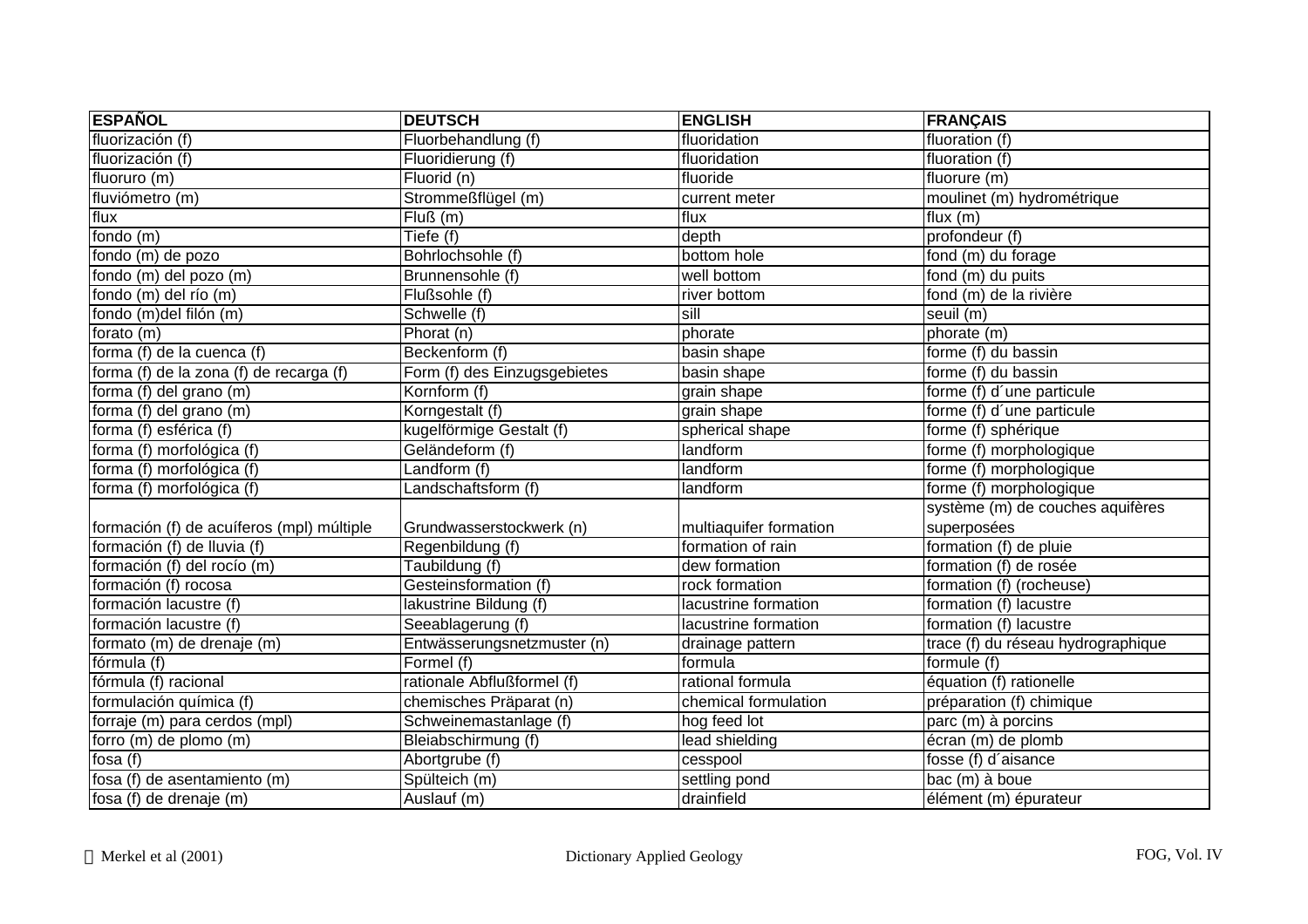| <b>ESPAÑOL</b>                           | <b>DEUTSCH</b>                   | <b>ENGLISH</b>                | <b>FRANÇAIS</b>                         |
|------------------------------------------|----------------------------------|-------------------------------|-----------------------------------------|
| fosa (f) de extracción                   | Entnahmegrube (f)                | borrow pit                    | ballastière (f)                         |
| fosa $(f)$ séptica $(f)$                 | Faulgrube (f)                    | septic tank                   | fosse (f) septique                      |
| fosa (f) tectónica (f)                   | Tiefscholle (f)                  | tectonic basin                | bloc (m) affaissé                       |
| fosfalmidón (m)                          | Phosphamidon (n)                 | phosphamidon                  | phosphamidone (m)                       |
| fósforo (m)                              | Phosphor (m)                     | phosphorus                    | phosphore (m)                           |
| fósil (m) Karst                          | fossiler Karst (m)               | fossil karst                  | karst (m) fossile                       |
| foso (m) de infiltración (f)             | Einsickerungsgraben (m)          | infiltration ditch            | tranchée (f) filtrante                  |
| foso $(m)$                               | Loch (n)                         | hole                          | trou(m)                                 |
| foso (m) absorbente (m)                  | Schwinde (f)                     | swallow hole                  | aven (m)                                |
| foso (m) de absorción (f)                | Schluckloch (m)                  | swallow hole                  | abîme (m)                               |
| foso (m) de campana (f)                  | Gewölbe (n)                      | dome pit                      | salle (f) en dôme                       |
| foso (m) de carbón (m)                   | Förderkohle (f)                  | pit-coal                      |                                         |
| foso (m) de lodo (m)                     | Absetzbecken (n)                 | slush pit                     | bac (m) de décantation                  |
| foso (m) de prueba (f)                   | Schürfloch (n)                   | test pit                      | fouille (f) de recherche                |
| foso (m) de recarga (f)                  | Sickerschacht (m)                | recharge pit                  | fossé (m) de recharge                   |
| foso (m) para cable (m)                  | Kabelgraben (m)                  | cable trench                  | tranchée (f) à câble                    |
| foso auxiliar (m) del pozo (m)           | Brunnenschacht (m)               | well pit                      | trou (m) de puits                       |
| fotogeología (f)                         | Photogeologie (f)                | photogeology                  | photogéologie (f)                       |
| fotogrametría (f)                        | Photogrammetrie (f)              | photogrammetry                | photogrammétrie (f)                     |
| fotolísis (f)                            | Photolyse (f)                    | photolysis                    | photolyse (f)                           |
| fotometría (f)                           | Photometrie (f)                  | photometry                    |                                         |
| fotomicrografía (f)                      | Photomikrographie (f)            | photomicrography              | photomicrographie (f)                   |
| fotomultiplicador (m)                    | Photoelektronenverstärker (m)    | photomultiplier               | photomultiplicateur (m)                 |
| fotoperíodo (m)                          | Lichteinwirkungszeit (f)         | photoperiod                   | photopériode (f)                        |
| fracción (f) de grano (m)                | Kornklasse (f)                   | grain fraction                | fraction (f) granulométrique            |
| fracción (f) de granulométrica (f)       | Korngrößenfraktion (f)           | size fraction                 | fraction (f) granulométrique            |
| fracción (f) de granulométrica (f)       | Korngrößenklasse (f)             | size fraction                 | fraction (f) granulométrique            |
| fracción (f) de tamaño                   | Kornfraktion (f)                 | size fraction                 | fraction (f) granulométrique            |
| fracción (f) en volumen (m) de suelo (m) |                                  |                               | fraction (f) volumique de l'eau dans le |
| /agua (f)                                | Wasservolumenanteil (m) im Boden | volume fraction of soil water | sol                                     |
| fractura $(f)$                           | Fuge (f)                         | fracture                      | fissure (f)                             |
| fractura (f)                             | Kluft (f)                        | crack                         | cassure (f)                             |
| fracturada (f)                           | geklüftet                        | fractured                     | fissuré                                 |
| fracturada (f)                           | zerklüftet                       | fractured                     | fracturé                                |
| fracturado (m)                           | zerbrochen                       | fractured                     | diaclasé                                |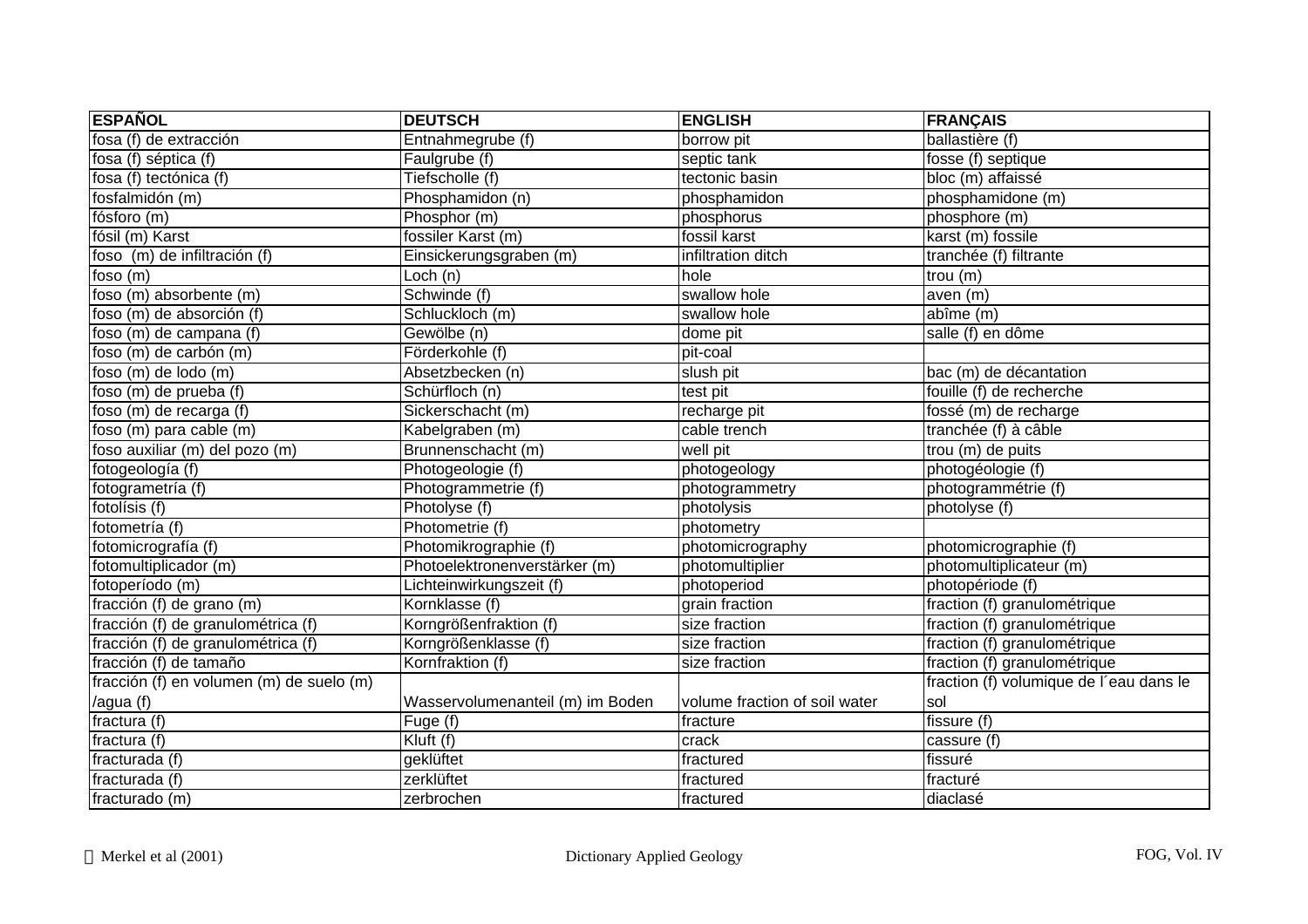| <b>ESPAÑOL</b>                    | <b>DEUTSCH</b>                 | <b>ENGLISH</b>       | <b>FRANÇAIS</b>                        |
|-----------------------------------|--------------------------------|----------------------|----------------------------------------|
| fracturamiento (m)                | Bruchbildung (f)               | fracturing           | fracturation (f)                       |
| fracturamiento (m) hidráulico (m) | hydraulische Rißbildung (f)    | hydraulic fracturing | fracturation (f) hydraulique           |
|                                   | hydraulische Rißbildung (f) in |                      |                                        |
| fracturamiento del pozo (m)       | Bohrlöchern                    | well fracturing      | fracturation (f) hydraulique des puits |
| fragmento (m) volcánico (m)       | Tephra (f)                     | tephra               | téphra (m)                             |
| fraguado (m)                      | Einstellung (f)                | setting              | calage (m)                             |
| fraguado (m) del cemento (m)      | Abbinden (m) des Zements       | setting of cement    | prise (f) du ciment                    |
| franja (f) capilar                | Kapillarsaum (m)               | capillary fringe     | frange (f) capillaire                  |
| franja (f) capilar                | Saugsaum (m)                   | capillary fringe     | frange (f) capillaire                  |
| franja (f) fluída (f)             | Stromfaden (m)                 | streamtube           | filet (m) fluide                       |
| franja (f) fluída (f)             | Stromröhre (f)                 | streamtube           | filet (m) fluide                       |
| freatófito (m)                    | Phreatophyte (f)               | phreatophyte         | phréatophyte (m)                       |
| frecuencia (f)                    | Frequenz (f)                   | frequency            | fréquence (f)                          |
| frecuencia (f)                    | Häufigkeit (f)                 | abundance            | abondance (f)                          |
| frecuencia (f) de inundación (f)  | Hochwasserfrequenz (f)         | flood frequency      | fréquence (f) des crues                |
| frecuencia (f) del flujo (m)      | Flußstreckenhäufigkeit (f)     | stream frequency     | fréquence (f) des éléments du réseau   |
| frecuencia acumulada (f)          | Summenhäufigkeit (f)           | cumulative frequency | répartition (f) statistique            |
| frecuencia acumulativa (f)        | Summenhäufigkeit (f)           | cumulative frequency | fréquence (f) cumulée                  |
| freno (m) de seguridad (Bgb)      | Fangglocke (f)                 | bell socket          | cloche (f) de repêchage                |
| frente (m)                        | Front (f)                      | front                | front (m)                              |
| frente (m) cálido                 | Warmfront (f)                  | warm front           |                                        |
| frente (m) de contaminación       | Schadstofffront (f)            | contaminant front    | front (m) de contamination             |
| frente (m) de filtración (f)      | Sickerfläche (f)               | seepage face         | cyclindre (m) de suintement            |
| frente (m) de onda (f)            | Wellenfront (f)                | wave front           | front (m) d'onde                       |
| frente (m) frío                   | Kaltfront (f)                  | cold front           |                                        |
| frente (m) húmedo (m)             | Befeuchtungsfront (f)          | wetting front        | front (m) d'humectation                |
| fricción (f)                      | Friktion (f)                   | friction             | friction (f)                           |
| frontera (f)                      | Grenze (f)                     | boundary             | limite (f)                             |
| frontera (f) barrera (f)          | undurchlässiger Rand (m)       | barrier boundary     | frontière (f) ètanche                  |
| frontera (f) cerrada              | undurchlässige Berandung (f)   | closed boundary      | limite (f) étanche                     |
| frontera (f) de descarga (f)      | Abflußrand (m)                 | discharge boundary   | limite (f) d'émergence                 |
| frontera (f) fija (f)             | festgelegte Grenze (f)         | fixed boundary       | limite (f) fixe                        |
| frontera (f) permeable            | durchlässige Berandung (f)     | permeable boundary   | limite (f) perméable                   |
| ftanita (f)                       | Schluffstein (m)               | siltstone            | phtanite (m)                           |
| ftanita (f)                       | Tongestein (n)                 | siltstone            | phtanite (m)                           |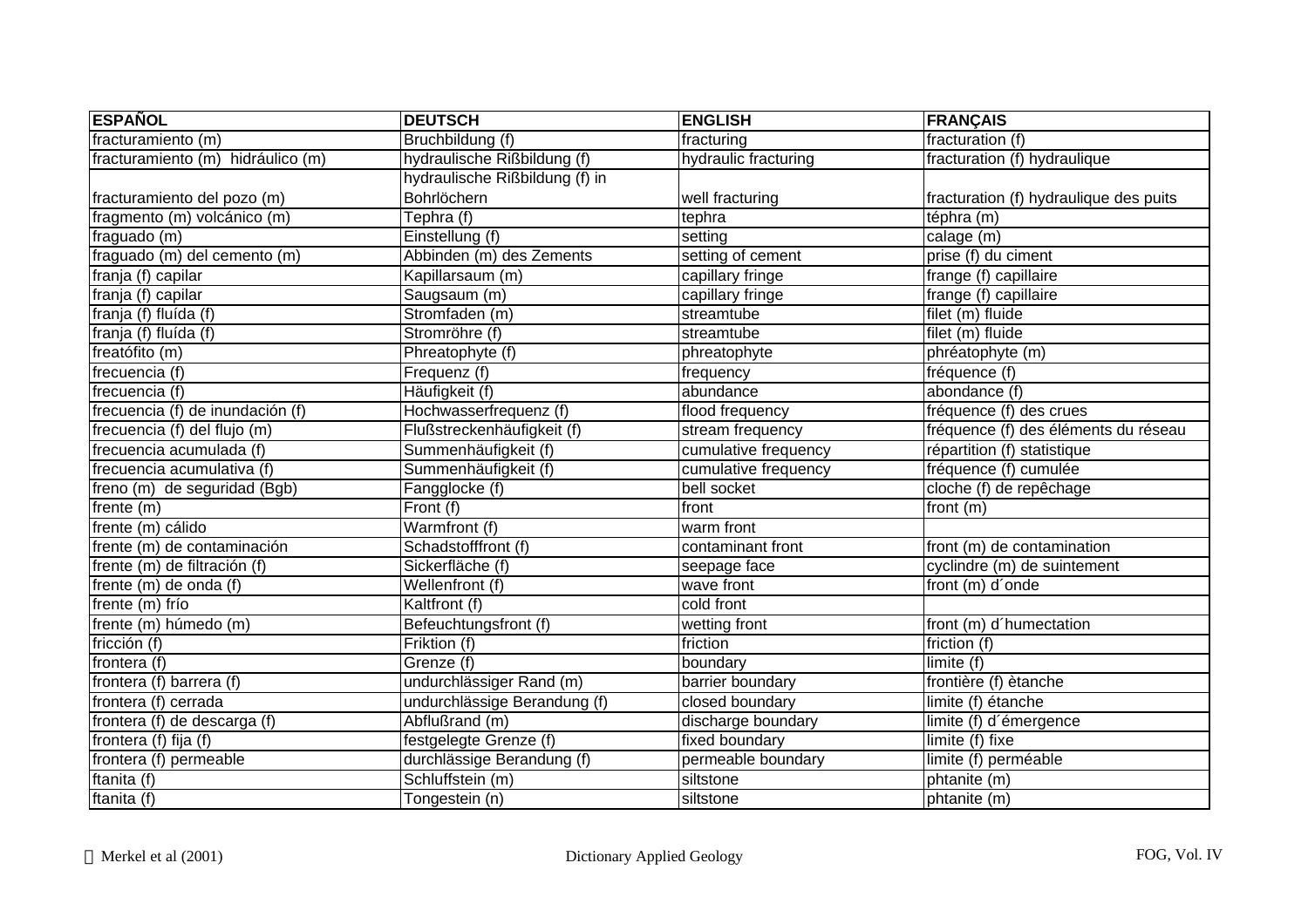| <b>ESPAÑOL</b>                         | <b>DEUTSCH</b>                   | <b>ENGLISH</b>              | <b>FRANÇAIS</b>                        |
|----------------------------------------|----------------------------------|-----------------------------|----------------------------------------|
| fuente (f) medicinal                   | Heilquelle (f)                   | medicinal spring            | source (f) médicinale                  |
| fuente $(f)$                           | Quelle (f)                       | fountain                    | fontaine (f)                           |
| fuente (f)                             | Quelle (f)                       | source                      | source (f)                             |
| fuente (f)                             | Quelle (f)                       | well                        | fontaine $(f)$                         |
| fuente (f)                             | Quelle (f)                       | well                        | source (f)                             |
| fuente (f)                             | Quellpunkt (m)                   | source                      | source (f)                             |
| fuente (f) anegada                     | Grundquelle (f)                  | drowned spring              | source (f) noyée                       |
| fuente (f) artesiana                   | artesische Quelle (f)            | artesian spring             | source (f) artésienne                  |
| fuente (f) de borbollones (mpl)        | Riesenquelle (f)                 | gushing spring              | source (f) déversante                  |
| fuente (f) de contacto (m)             | Kontaktquelle (f)                | contact spring              | source (f) de déversement              |
| fuente (f) de derrame (m)              | Überlaufquelle (f)               | overflow spring             | source (f) de déversement              |
| fuente (f) de desbordamiento (m)       | Überlaufquelle (f)               | overflow spring             | source (f) de trop-plein               |
| fuente (f) de energía (f)              | Energie Ressource                | energy resource             | ressource (f) d'énergie                |
| fuente (f) de energía (f)              | Energievorrat (m)                | energy resource             | ressource (f) d'énergie                |
| fuente (f) de falla (f)                | Verwerfungsquelle (f)            | fault spring                | source (f) de faille                   |
| fuente (f) de filtración (f)           | Quelle                           | seepage spring              | source (f) de ruissellement            |
| fuente (f) de la depresión (f)         |                                  | depression spring           | source (f) de dépression               |
| fuente (f) de la fractura (f)          | Kluftquelle (f)                  | fracture spring             | source (f) de fissures                 |
| fuente (f) de neutrones (mpl)          | Neutronenquelle (f)              | neutron source              | source (f) de neutrons                 |
| fuente (f) de reboso                   | Schichtquelle (f)                | boundary spring             | source (f) de déversement              |
| fuente (f) de reboso                   | Überlaufquelle (f)               | border spring               | source (f) de trop-plein               |
| fuente (f) de sobreflujo (m)           | Überlaufquelle (f)               | overflow spring             | source (f) de débordement              |
| fuente $(f)$ difusa $(f)$              | flächenhafte Eingabe (f)         | non-point source            | source (f) diffuse                     |
| fuente (f) difusa de contaminación (f) | diffuse Verschmutzungsquelle (f) | diffuse source of pollution | source (f) de pollution diffuse        |
| fuente (f) difusa de contaminación (f) | diffuse Verschmutzungsquelle (f) | diffuse source of pollution | source (f) de pollution non ponctuelle |
| fuente (f) episódica (f)               | Hungerquelle (f)                 | episodic spring             | source (f) épisodique                  |
| fuente (f) fría                        | Arkatopege (f)                   | cool spring                 | source (f) de refroidissement          |
| fuente (f) perene                      | perennierende Quelle (f)         | perennial spring            | source (f) pérenne                     |
| fuente (f) puntual                     | Punktquelle (f)                  | dimple spring               | source (f) ponctuelle                  |
| fuente (f) terrestre (m)               | Oberflächenabfluß (m)            | overland flow               | ruissellement (m) sur le terrain       |
| fuera de sitio (m)                     | versetzt                         | offset                      | décalé                                 |
| fuera del centro (m)                   | versetzt                         | offset                      | écarté                                 |
| fuerza (f)                             | Kraft (f)                        | force                       | force (f)                              |
| Fuerza (f) alcalina (f)                | Alkalität (f)                    | alkali strength             | titre (m) alcalimétrique               |
| fuerza (f) capilar                     | Kapillarkraft (f)                | capillary force             | force (f) de capillarité               |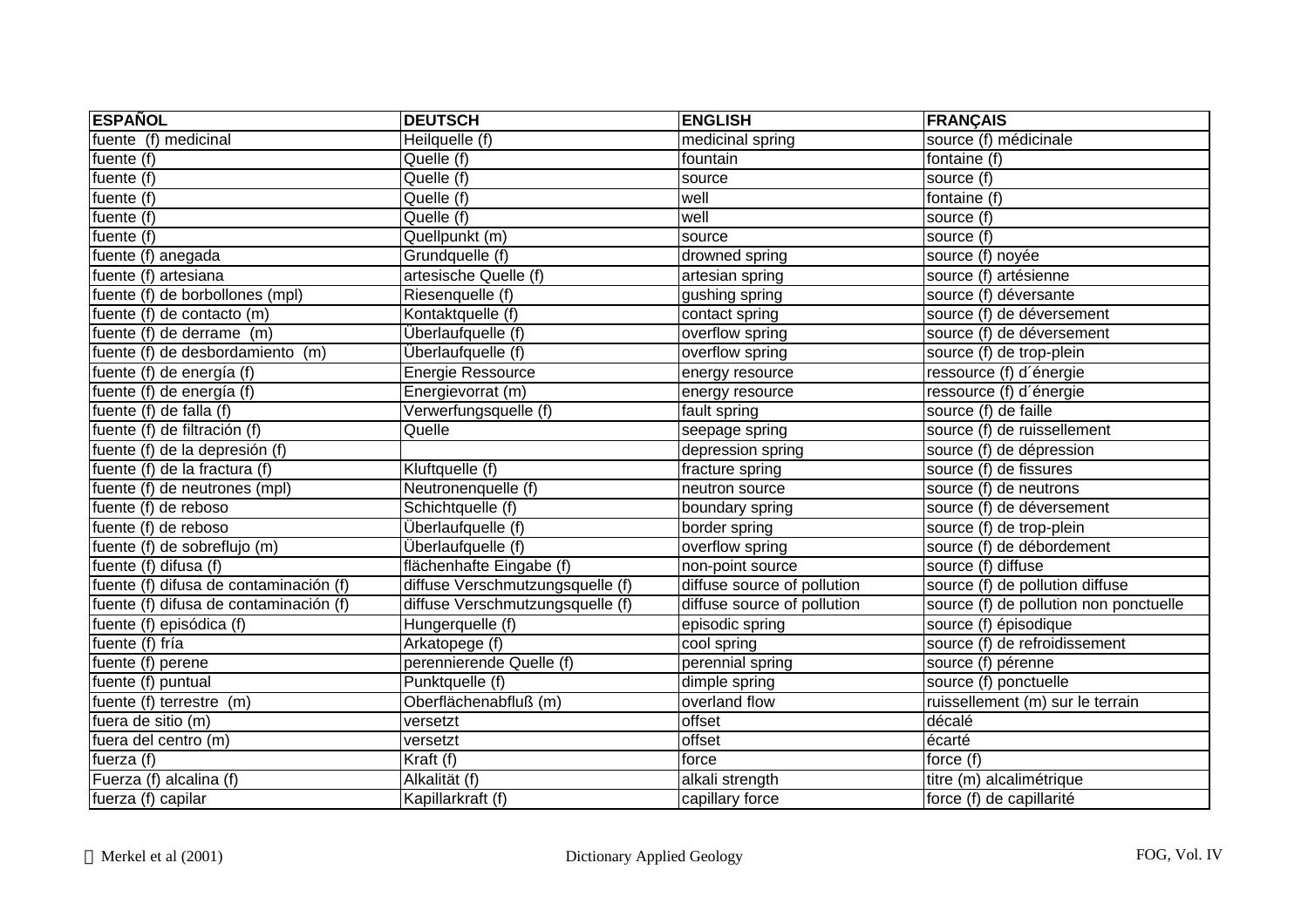| <b>ESPAÑOL</b>                         | <b>DEUTSCH</b>               | <b>ENGLISH</b>           | <b>FRANÇAIS</b>               |
|----------------------------------------|------------------------------|--------------------------|-------------------------------|
| fuerza (f) de la gravedad (f)          | Schwerkraft (f)              | gravity force            | force (f) de gravité          |
| fuerza (f) de tracción (f)             | Geschiebefracht (f)          | traction load            | charriage (m)                 |
| fuerza (f) gravitacional (f)           | Gravitation (f)              | gravity force            | pesanteur (f)                 |
| fuerza (f) ósmotica (f)                | osmotische Kraft (f)         | osmotic force            | force (f) osmotique           |
| fuerzas (fpl) de masa                  | Massenkräfte (fpl)           | body forces              | forces (fpl) massiques        |
| fuga $\overline{(\overline{f})}$       | lecken                       | leak                     | fuir                          |
| fuga (f) de agua (f) del acuífero (m)  | Grundwassernichtleiter       | aquifuge                 | aquifuge (m)                  |
| fuga (f) entre acuíferos (m)           | Grundwasserübertritt (m)     | interaquifer leakage     | drainanc (f) inter-aquifère   |
| fumarola (f)                           | Fumarole (f)                 | fumarole                 | fumerolle (f)                 |
| funcción (f) de autocorrelación        | Autokorrelationsfunktion (f) | autocorrelation function | fonction (f) autocorrélatrice |
| función (f) continua                   | stetige Funktion (f)         | continuous function      | fonction (f) continue         |
| función (f) de compensación (f)        | Bewertungsfunktion (f)       | weighting function       | fonction (f) de pondération   |
| función (f) de respuesta (f)           | Reaktionsverhalten (n)       | response function        | fonction (m) de réponse       |
| función (f) de transferencia (f)       | Transferfunktion (f)         | transfer function        | fontion (f) de transfert      |
| función (f) del pozo (m)               | Brunnenfunktion (f)          | well function            | fonction (f) caractéristique  |
| funda (f) protectora (f) electrodo (m) | Schirmelektrode (f)          | guard electrode          | électrode (f) écran           |
| fundición (f)                          | Schmelze (f)                 | smelt                    | fonte (f)                     |
| fundición (f)                          | Schmelze (f) (technisch)     | melt                     | fusion $(f)$                  |
| fundidora (f)                          | Gießerei (f)                 | foundry                  | fonderie (f)                  |
| fundir                                 | schmelzen (Metall, Glas)     | melt                     | fondre                        |
| fungicida (f)                          | Fungizid (n)                 | fungicide                | fungicide (m)                 |
| fungicida (f)                          | Pilzbekämpfungsmittel (n)    | fungicide                | fungicide (m)                 |
| fusión                                 | Schmelzen (n)                | melting                  | fusion (f)                    |
| galería (f)                            | Galerie (f)                  | gallery                  | galerie (f)                   |
| galería (f)                            | Galerie (f)                  | horizontal passage       | galerie (f)                   |
| galería (f) de drenaje (m)             | Entwässerungsstollen (m)     | drainage gallery         | galerie (f) de drainage       |
| galería (f) de infiltración (f)        | Infiltrationsstrecke (f)     | infiltration gallery     | galerie (f) d'infiltration    |
| galería (f) de penetración (f)         | Versickerungsstollen (m)     | infiltration gallery     | galerie (f) de captage        |
| galvanizar                             | galvanisieren                | galvanize                | galvaniser                    |
| galvanómetro (m)                       | Galvanometer (n)             | galvanometer             | galvanomètre (m)              |
| gancho (m) de perforación (f)          | Bohrhaken (m)                | drilling hook            | crochet (m) de forage         |
| ganga (f)                              | Ganggestein (n)              |                          |                               |
| garganta (f)                           | Kehle (f)                    | throat                   | col (m)                       |
| garrucha (f)                           | Scheibe (f)                  | sheave                   | poulie (f)                    |
| gas $(m)$                              | Gas (n)                      | gas                      | gaz (m)                       |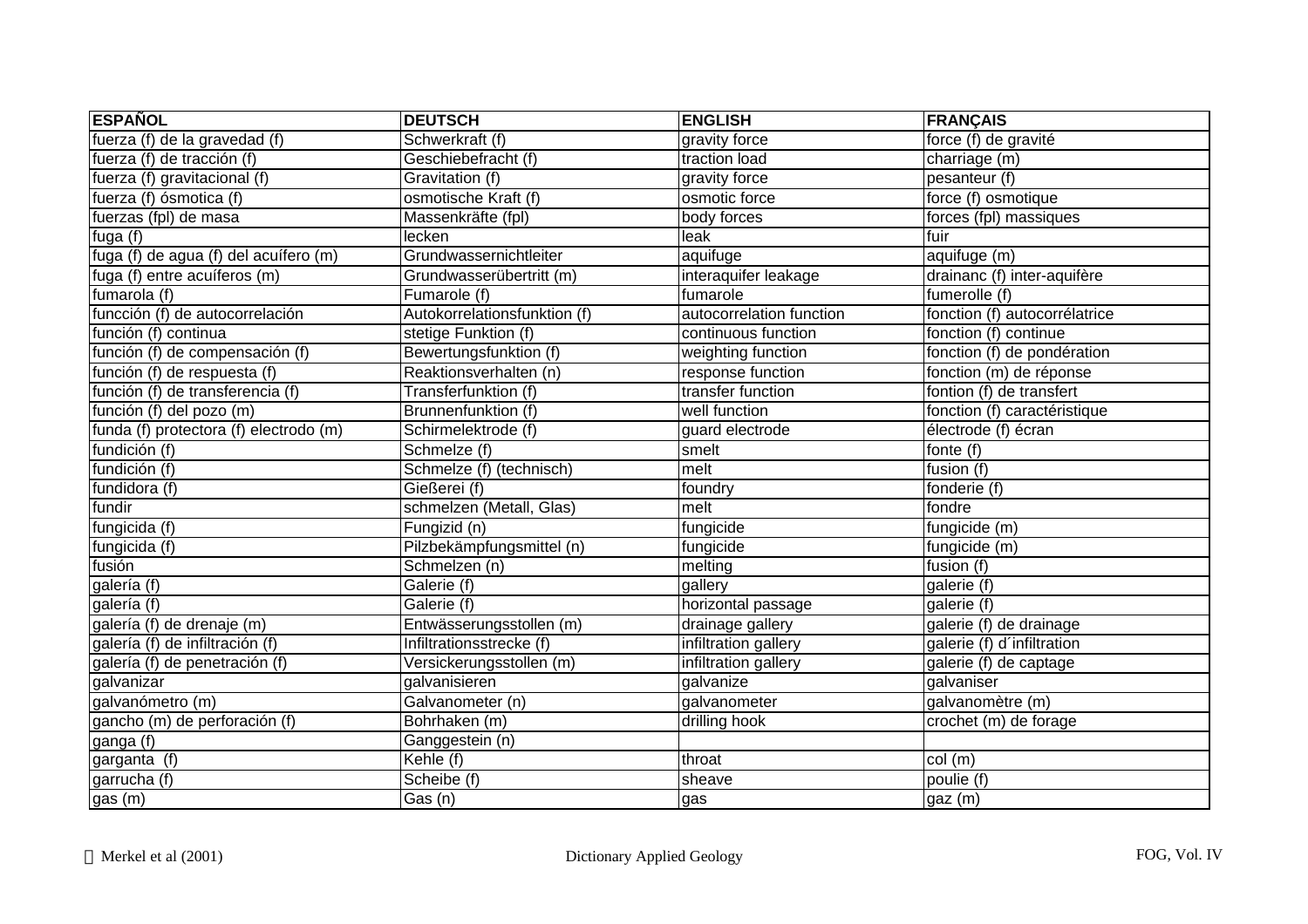| <b>ESPAÑOL</b>                          | <b>DEUTSCH</b>                | <b>ENGLISH</b>        | <b>FRANÇAIS</b>                    |
|-----------------------------------------|-------------------------------|-----------------------|------------------------------------|
| gas (m) de aguas (fpl) residuales       | Faulschlammgas (n)            | sewer gas             |                                    |
| gas (m) de combustión (f)               | Ofenabgas (n)                 | flue gas              | gaz (m) résiduaire                 |
| gas (m) de escape                       | Abgas (n)                     | exhaust gas           | gaz (m) d'échappement              |
| gas (m) de escape                       | Auspuffgas (n)                | exhaust gas           | gaz (m) d'échappement              |
| gas (m) disuelto                        | gelöstes Gas (n)              | dissolved gas         | gaz (m) dissous                    |
| gas (m) natural                         | Erdgas (n)                    | natural gas           | gaz (m) naturel                    |
| gaseoso (m)                             | gasförmig                     | gaseous               | gazeux                             |
| gasolina (f)                            | Benzin (n)                    | gasoline              | essence (f)                        |
| gasolina (f)                            | Benzin (n)                    | petrol                | essence (f)                        |
| gasolina (f)                            | Ottokraftstoff (m)            | gasoline              | essence (f)                        |
| gasolina (f)                            | Vergaserkraftstoff (m)        | gasoline              | essence (f)                        |
| gasto (m)                               | spenden                       | discharge             | débiter                            |
| gasto (m) del pozo (m)                  | Brunnenschüttung (f)          | well yield            | débit (m) d'un puits               |
| gato (m)                                | Stecker (m)                   | jack                  | jack (m)                           |
| géiser $(m)$                            | Geysir (m)                    | geyser                | geyser (m)                         |
| géiser (m)                              | Springquelle (f)              | geyser                | source (f) geyérisienne            |
| generación (f)                          | Erzeugung (f)                 | generation            | génération (f)                     |
| generador (m) de pulsos (mpl)           | Pulsgenerator (m)             | pulse generator       | générateur (m) de pulsations       |
| generador (m) sónico (m)                | Schallerzeuger (m)            | sonic generator       | générateur (m) de son              |
| geociencias (fpl)                       | Geowissenschaften (fpl)       | geosciences           | sciences (fpl) de la terre         |
| geocodificación (f)                     | Geocodierung (f)              | geocoding             |                                    |
| geocódigo (m)                           | geokodieren                   | geocode               |                                    |
| geodesia (f)                            | Geodäsie (f)                  | geodesy               | géodésie (f)                       |
| geodesia (f)                            | Vermessungskunde (f)          | geodesy               | $q\acute{e}$ odésie (f)            |
| geoestadística (f)                      | Geostatistik                  | geostatistics         |                                    |
| geofisica (f)                           | Geophysik (f)                 | geophysics            | géophysique (f)                    |
| geófono (m)                             | Geophon (n)                   | geophone              | séismomètre (m)                    |
| geogenético (m)                         | geogen                        | geogenic              | géogène                            |
| geohidrología (f)                       | Geohydrologie (f)             | geohydrology          | géohydrologie (f)                  |
| geología (f) ambiental                  | Umweltgeologie (f)            | environmental geology | écogéologie (f)                    |
| geología (f) del agua (f) subterránea   | Geologie (f) des Grundwassers | groundwater geology   | géologie (f) des eaux souterraines |
| geología (f) del medio (m) ambiente (m) | Umweltgeologie (f)            | environmental geology | géologie (f) de l'environnement    |
| geología (f) estructural                | Strukturgeologie (f)          | structural geology    | géologie (f) structurale           |
| geomembrana (f)                         | Geofolie (f)                  | geomembrane           | feuille (f) plastique              |
| geomembrana (f)                         | Geotextil (n)                 | geomembrane           | feuille (f) plastique              |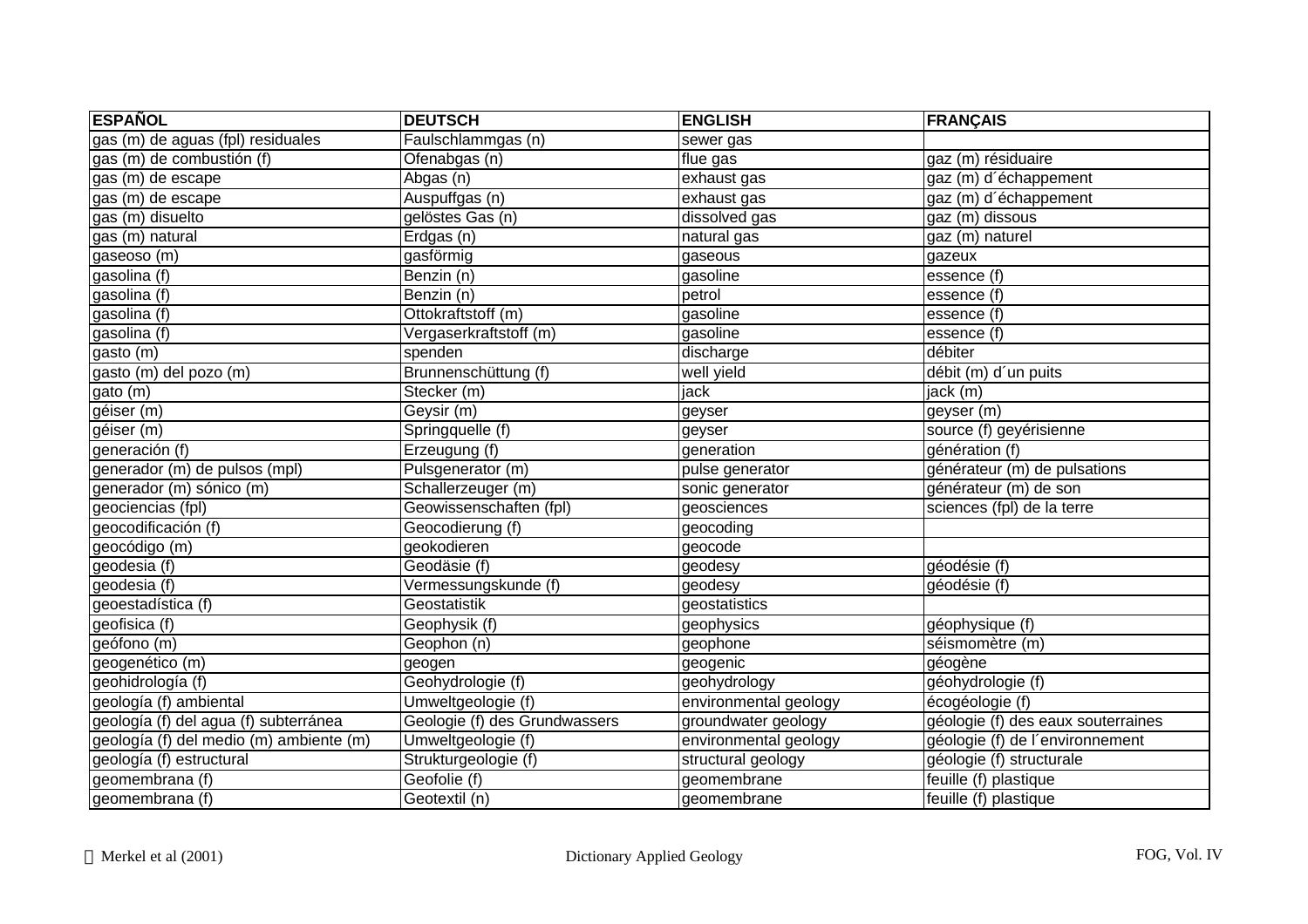| <b>ESPAÑOL</b>                   | <b>DEUTSCH</b>              | <b>ENGLISH</b>  | FRANÇAIS                        |
|----------------------------------|-----------------------------|-----------------|---------------------------------|
| geomorfología (f)                | Geomorphologie (f)          | geomorphology   | géomorphologie (f)              |
| geopedología (f)                 | Bodenkunde (f)              | geopedology     | géopédologie (f)                |
| geoquímica (f)                   | Geochemie (f)               | geochemistry    | géochimie (f)                   |
| geosinclinal                     | Geosynklinale (f)           | geosyncline     | géosynclinal (m)                |
| geosinclinal                     | Mulde (f)                   | geosyncline     | géosynclinal (m)                |
| geotécnia (f)                    | Grundbau (m)                | geotechnique    | géotechnique                    |
| geotécnica (f)                   | Geotechnik (f)              | geotechnique    | géotechnique                    |
| geotérmia (f)                    | geothermisch                | geothermal      | géothermique                    |
| germanio $(m)$                   | Germanium (n)               | germanium       | germanium (m)                   |
| gestión (f)                      | Betriebsführung (f)         | management      | gestion (f)                     |
|                                  | Rotarybohrverfahren (n) mit |                 |                                 |
| giratoria (f) inversa (f)        | Gegenstromspülung           | reverse rotary  | forage (m) rotary inverse       |
| giro (m)                         | Strudel (m)                 | whirl           | tourbillon (m)                  |
| glaciación (f)                   | Vergletscherung (f)         | glaciation      | glaciation (f)                  |
| glacial (m)                      | Gletscher (m)               | glacier         | glacier (m)                     |
| glacial (m) profundo (m)         | Grundeis (n)                | ground ice      | glace (f) profonde              |
| glaciar (m) activo               | aktiver Gletscher (m)       | clean technique | glacier (m) actif               |
| glaciar (m) hueco                | Kargletscher (m)            | cirque glacier  | glacier (m) de cirque           |
| glaciofluvial (f)                | fluvioglazial               | glaciofluvial   | fluvio-glaciaire                |
| glaciología (f)                  | Glaziologie (f)             | glaciology      | glaciologie (f)                 |
| glauconita (f)                   | Glaukonit (m)               | glauconite      | glauconite (m)                  |
| gneis                            | Gneis (m)                   | gneiss          | gneiss (m)                      |
| golpear                          | Streichen (n)               | strike          | direction (f)                   |
| gota $\overline{(\overline{f})}$ | Tropfen (m)                 | drop            | goutte (f)                      |
| gota (f) de lluvia (f)           | Regentropfen (m)            | raindrop        | goutte (f) de pluie             |
| gotear                           | abtropfen                   | drip            | s'égoutter                      |
| gotear                           | tropfen                     | seep            | goutter                         |
| goteo                            | Sickerströmung (f)          | seepage         | écoulement (m) par infiltration |
| goteo (m)                        | Abtropfen (n)               | dripping        | égouttement (m)                 |
| gotero (m)                       | Sickeröffnung (f)           | weephole        | chantepleure (f)                |
| gotero (m)                       | tropfen                     | drip            | s'égoutter                      |
| goule (f)                        | Stromschwinde (f)           | stream sink     | goule (f)                       |
| gour (m)                         | Sinter (m)                  | rimstone        | gour (m)                        |
| grabador (m)                     | Schreiber (m)               | recorder        | enregistreur (m)                |
| gradación $(f)$                  | Einebnung (f)               | gradation       | aplanissement (m)               |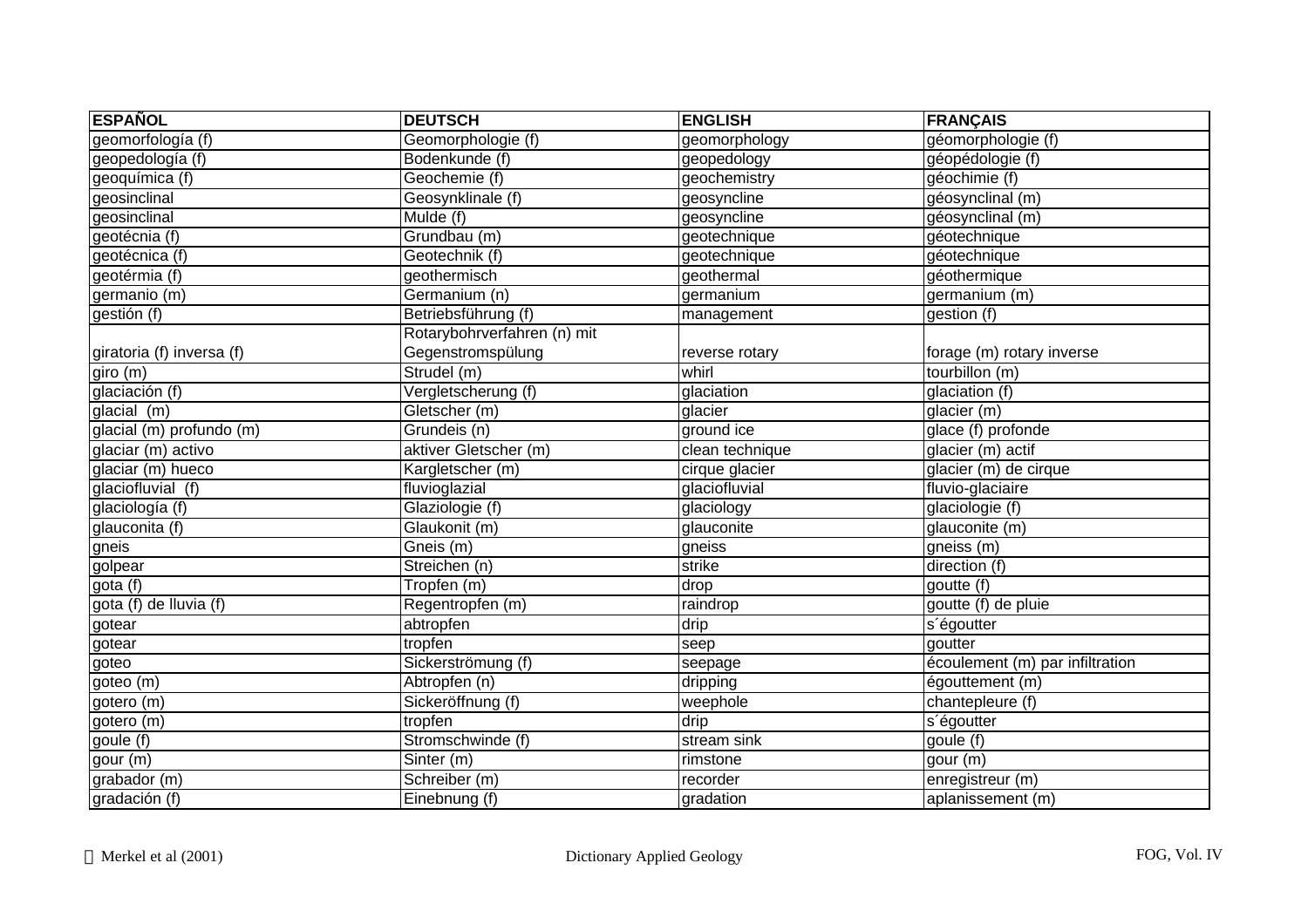| <b>ESPAÑOL</b>                     | <b>DEUTSCH</b>                   | <b>ENGLISH</b>        | <b>FRANÇAIS</b>                         |
|------------------------------------|----------------------------------|-----------------------|-----------------------------------------|
| gradiente (m)                      | Gradient (m)                     | gradient              | gradient (m)                            |
| gradiente (m) de energía (f)       | Energiegradient (m)              | energy gradient       | gradient (m) énergétique                |
| gradiente (m) geotérmico (m)       | geothermische Tiefenstufe (f)    | geothermal gradient   | gradient (m) géothermique               |
| gradiente (m) geotérmico (m)       | geothermischer Gradient (m)      | geothermal gradient   | gradient (m) géothermique               |
| gradiente (m) hidráulico (m)       | hydraulischer Gradient (m)       | hydraulic gradient    | gradient (m) hydraulique                |
| grado (m)                          | Neigung (f)                      | grade                 | degré (m)                               |
| grado (m) de acidez                | Säuregrad (m)                    | acidity               | acidité (f)                             |
| grado (m) de cementación (f)       | Zementationsgrad (m)             | degree of cementation | degré (m) de lapidification             |
| grado (m) de compactación (f)      | Kompaktheit (f)                  | degree of compactness | compacité (f)                           |
| grado (m) de compactación (f)      | Verfestigungsgrad (m)            | degree of cementation | degré (m) de lapidification             |
| grado (m) de humedad               | Feuchtigkeitsgehalt (m)          | moisture content      | degré (m) d'humidité                    |
| grado (m) de oxidación (f)         | Oxidationsstufe (f)              | grade of oxidation    |                                         |
| grado (m) de penetración (f)       | Eindringunngsgrad (m)            | degree of penetration | degré (m) de pénétration                |
| grado (m) de pureza                | Reinheitsgrad (m)                | degree of purity      | degré (m) de pureté                     |
| grado (m) de pureza (f) %          | Gehalt (m) von %                 | grade of %            | teneur (f) en $$ %                      |
| grado (m) de rugosidad             | Rauhigkeitsgrad (m)              | degree of roughness   | degré (m) de rugosité                   |
| grado (m) de saturación (f)        | Sättigungsgrad (m)               | degree of saturation  | degré (m) de saturation                 |
| grado de aereación                 | Belüftungsgrad (m)               | degree of aeration    | degré (m) d'aération                    |
| grado de sinterización subterránea | Hohlraumindex (~Karst)           | caverning index       | degré (m) de karstification souterraine |
| gráfica (f) de distribución (f)    | Verteilungskurve (f)             | distribution graph    | graphique (m) de distribution           |
| granito (m)                        | Granit (m)                       | granite               | granite (m)                             |
| granitos (mpl) de arena (f)        | Grus (m)                         | grit                  | gravier (m) anguleux                    |
| granizada (f)                      | Sturzbach (m)                    | torrent               | torrent (m)                             |
| granizo (m)                        | Hagelkörner (npl)                | hailstone             | grêlon (m)                              |
| granja (f)                         | Bauernhof (m)                    | farm                  | exploitation (f) agricole               |
| granja (f)                         | landwirtschaftlicher Betrieb (m) | farm                  | exploitation (f) agricole               |
| granular                           | körnig                           | granular              | granuleux                               |
| gránulo (m)                        | Korn (n)                         | granule               | granule (f)                             |
| gránulo (m)                        | Körnchen (n)                     | granule               | granule (f)                             |
| granulometría (f)                  | Granulometrie (f)                | granulometry          | granulométrie (f)                       |
| granulometría (f)                  | Teilchengrößenmeßtechnik (f)     | granulometry          | granulométrie (f)                       |
| grapa (f) golpeadora (f)           | Treibschelle (f)                 | drive clamp           | collier (m) de battage                  |
| grasa (f)                          | $F$ ett (n)                      | grease                | graisse (f)                             |
| grauvaca (f)                       | Grauwacke (f)                    | graywacke             | grauwacke (m)                           |
| grava (f)                          | Kies (m)                         | gravel                | gravier (m)                             |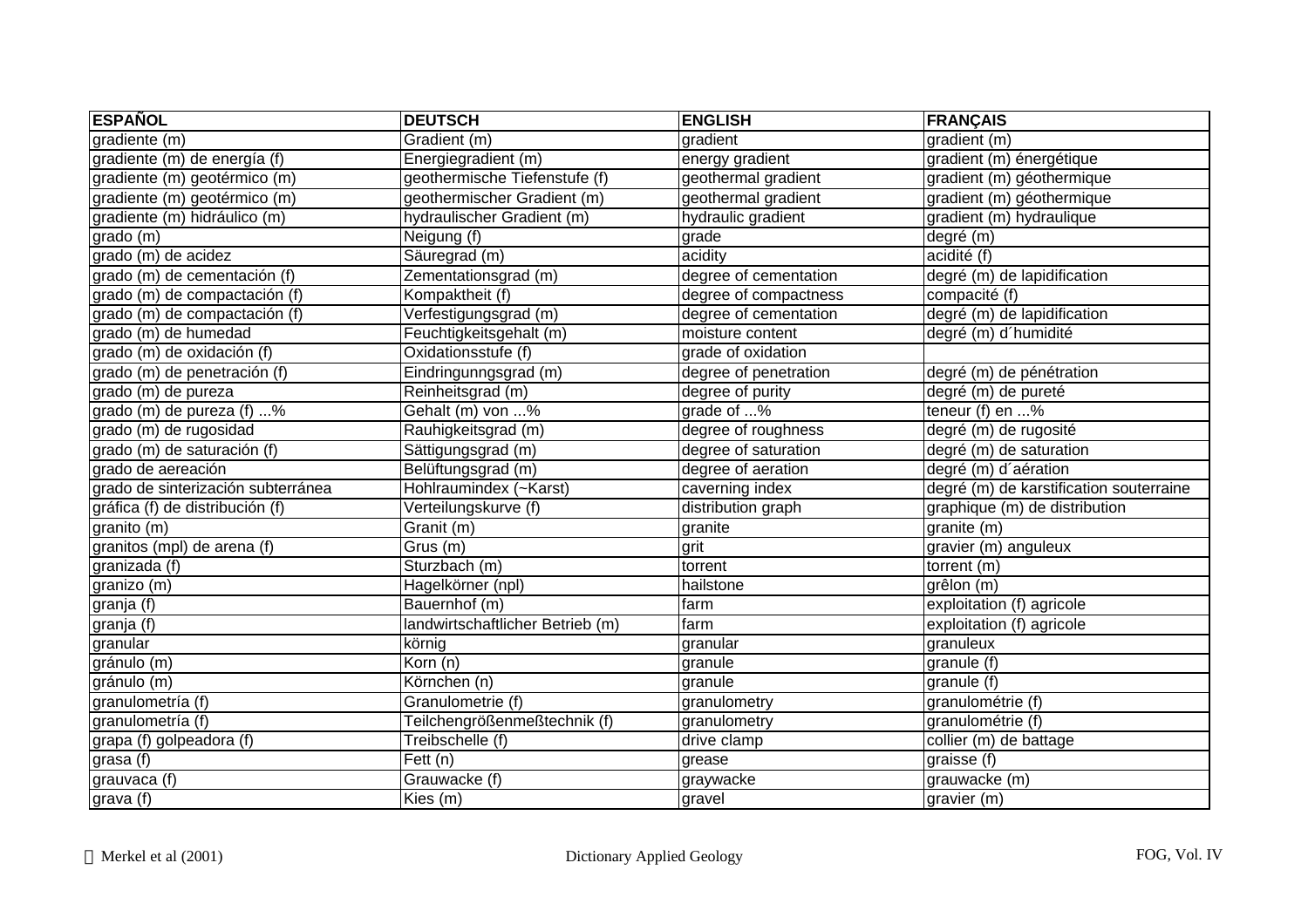| <b>ESPAÑOL</b>                    | <b>DEUTSCH</b>                  | <b>ENGLISH</b>    | <b>FRANÇAIS</b>              |
|-----------------------------------|---------------------------------|-------------------|------------------------------|
| grava (f)                         | Schotter (m)                    | grit              | cailloutis (m)               |
| grava (f)                         | Schotter (m)                    | grit              | gravier (m) anguleux         |
| grava (f) de mina (f)             | Kiesgewinnung (m)               | gravel mining     | extraction (f) des graviers  |
| grava (f) de río (m) glaciar (m)  | fluvioglazialer Kies (m)        | outwash gravel    | gravier (m) fluvioglaciaire  |
| grava (f) empaquetada (f)         | Kiesschüttung (f)               | gravel packing    | couronne (f) de gravier      |
| grava (f) fina (f)                | feiner Kies (m)                 | fine gravel       | sable (m) très gros          |
| grava triturada (f)               | Grobsplitt (m)                  | crushed gravel    | gravillon (m) concassé       |
| gravedad (f)                      | Schwerkraft (f)                 | gravity           | gravité (f)                  |
| gravedad (f) específica (f)       | spezifisches Gewicht (n)        | specific gravity  | poids (m) spécifique         |
| gravedad (f) específica (f)       | $\overline{\text{W}}$ ichte (f) | specific gravity  | poids (m) spécifique         |
| gravilla (f)                      | Grobsand (m)                    | grit              | gravillon (m)                |
| gravimetría (f)                   | Gewichtsanalyse (f)             | gravimetry        | gravimétrie (f)              |
| gravimetría (f)                   | Gravimetrie (f)                 | gravimetry        | gravimétrie (f)              |
| gravimetría (f)                   | gravimetrische Analyse (f)      | gravimetry        | analyse (f) gravimétrique    |
| gravímetro (m)                    | Gravimeter (n)                  | gravimeter        | gravimètre (m)               |
| gravímetro (m)                    | Schweremesser (m)               | gravimeter        | gravimètre (m)               |
| grieta (f)                        | Fuge (f)                        | fissure           | fissure (f)                  |
| grieta (f)                        | $Ri\Omega(m)$                   | crack             | cassure (f)                  |
| grieta (f)                        | Spalte (f)                      | crevice           | fente (f)                    |
| grieta (f) de lodo (m)            | Trockenriß (m)                  | mud crack         | fente (f) de dessication     |
| grieta (f) por desecación (f)     | Trockenriß (m)                  | desiccation crack | joint (m) de dessiccation    |
| grieta (f) sísmica (f)            | seismisch ruhige Zone (f)       | seismic gap       |                              |
| grieta grande (f) en roca (f)     | Halbhöhle (f)                   | rock shelter      | abri (m) sous roche          |
| grietas (fpl) por contracción (f) | Schrumpfungsrisse (mpl)         | shrinkage cracks  |                              |
| grifo (m)                         | Quellort (m)                    | gryphon           | $griffon$ (m)                |
| grifo (m)                         | Wasserhahn (m)                  | tap               | robinet (m) d'eau            |
| grisú (m)                         | Grubengas (n)                   | methane           | grisou (m)                   |
| grosor (m)                        | Grobkörnigkeit (f)              | coarseness        | grossièreté (f)              |
| grosor (m)                        | Schichtmächtigkeit (f)          | thickness         | puissance (f) d'une couche   |
| grúa (f) de elevación (f)         | Hebekran (m)                    | hoisting crane    | grue (f) de levage           |
| grupo (m)                         | Gruppe                          | cluster           |                              |
| gruta (f)                         | Grotte (f)                      | cavern            | grotte (f)                   |
| gruta (f) de hielo (f)            | Eishöhle (f)                    | ice cave          | grotte (f) glacée            |
| guarda (f) contra erosión (f)     | rückwärtige Erosion (f)         | headward erosion  |                              |
| guardar                           | Schutzvorrichtung (f)           | guard             | dispositif (m) de protection |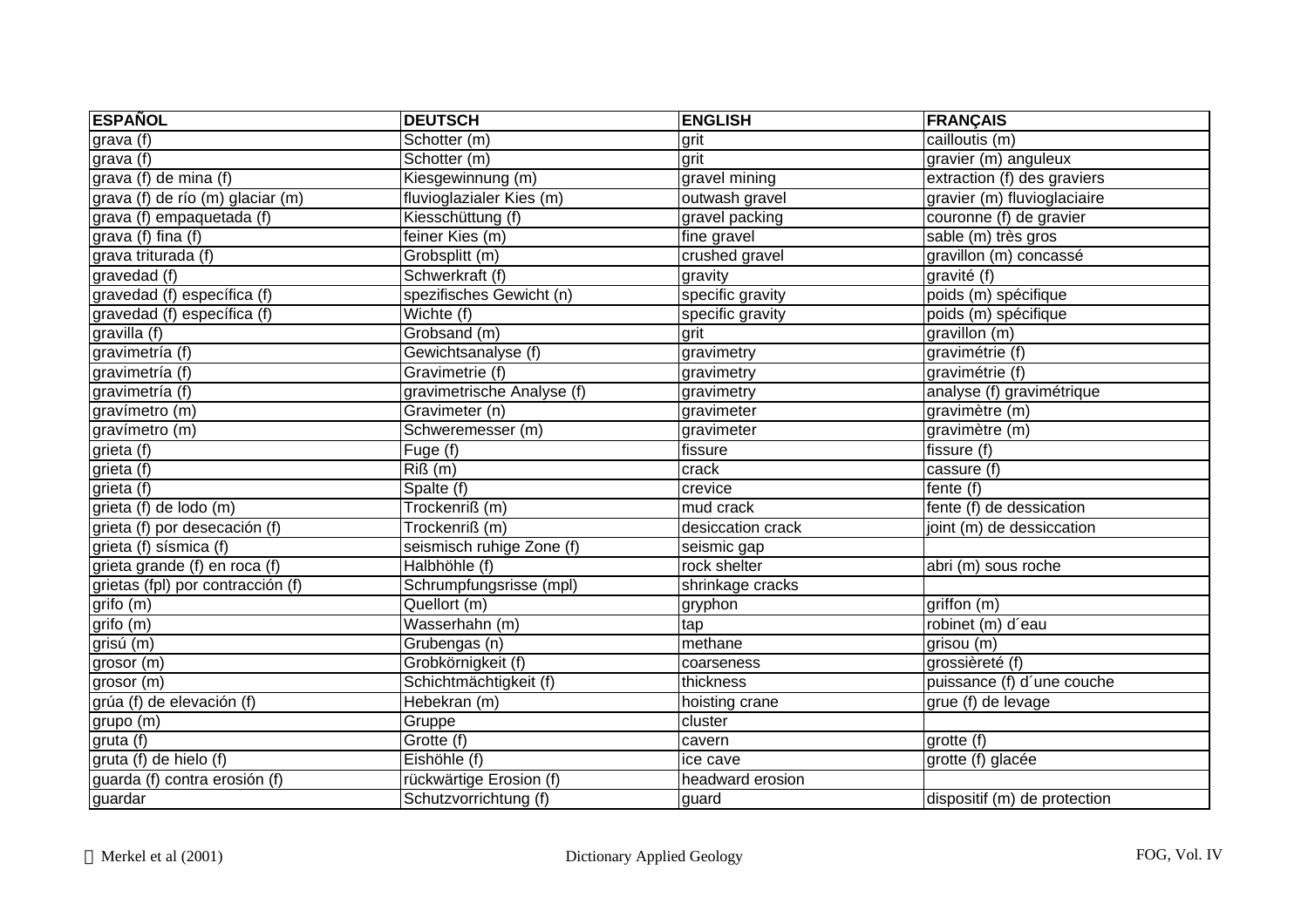| <b>ESPAÑOL</b>                    | <b>DEUTSCH</b>               | <b>ENGLISH</b>     | <b>FRANÇAIS</b>                        |
|-----------------------------------|------------------------------|--------------------|----------------------------------------|
| guardia (f)                       | Abschirmung (f)              | guard              | $dispositif (m)$ de protection         |
| guiar en circuito                 | im Kreislauf führen          | circulate          | cycler                                 |
| guijarro (m)                      | Kieselstein (m)              | pebble             | caillou (m)                            |
| gustoso (m)                       | trinkbar                     | potable            | sipide                                 |
| gyttja $(f)$                      | Gyttja (n)                   | gyttja             | gytja (f)                              |
| gyttja (f)                        | Mudde(f)                     | gyttja             | gytja $(f)$                            |
| habilidad (f)                     | Fassungsvermögen (n)         | capacity           | capacité (f)                           |
| habilidad (f) capilar             | Kapillarkapazität (f)        | capillary capacity | capacité (f) capillaire                |
| hábitat                           | Habitat(n)                   | habitat            | habitat (m)                            |
| hábitat                           | Standort (m)                 | habitat            | habitat (m)                            |
| hacienda (f)                      | Landwirtschaftsbetrieb (m)   | farm               | ferme (f)                              |
| halita (f)                        | Steinsalz (n)                | halite             | sel (m) gemme                          |
| haloclina (f)                     | Salzsprungschicht (f)        | halocline          | halocline (f)                          |
| halógeno (m)                      | bodenfremd                   | allochthonous      | allogène                               |
| halógeno (m)                      | nicht bodenständig           | allochthonous      | allogène                               |
| halógenos (mpl)                   | Halogene (npl)               | halogens           | halogènes (mpl)                        |
| helada (f)                        | Frost(m)                     | freeze             | qel (m)                                |
| helada (f) del suelo              | Bodenfrost (m)               | frost in the soil  | gel (m) dans le sol                    |
| heliantina (f)                    | Methylorange (n)             | methyl orange      | méthylorange (m)                       |
| hematita (f)                      | Hämatit (m)                  | hematite           |                                        |
| hendidura (f)                     | Kluft (f)                    | fissure            | fissure (f)                            |
| hendidura (f)                     | Klüftung (f)                 | cleavage           | clivage (m)                            |
| heptano (m)                       | Heptan (n)                   | heptane            | heptane (m)                            |
| herbicida (f)                     | Herbizid (n)                 | hebicide           | herbicide (m)                          |
| herbicida (f)                     | Unkrautbekämpfungsmittel (n) | herbicide          | herbicide (m)                          |
| hermético (m)                     | wasserdicht                  | watertight         | étanche                                |
| herramienta (f) de pesca (f)      | Fangwerkzeug (n)             | fishing tool       | outil (m) de repêchage                 |
| herramienta (f) estándar          | Standardbohrgerät (n)        | standard tool      | installation (f) de forage standard    |
| herramienta (f) para juntas (fpl) | Gestängeverbinder (m)        | tool joint         | joint (m) de tige                      |
| herramienta (f) para tubo (m)     | Rohrzange (f)                | pipe wrench        | clé (f) à tubes                        |
| herramienta de percusión (f)      | Seilschlagbohrer (m)         | cable tool         | installation (f) de forage par battage |
| herrumbre (m)                     | Rostfleck (m)                | rust               | rouille (f)                            |
| hervidero (m)                     | Siedequelle (f)              | boiling spring     | source (f) bouillante                  |
| heterocíclico (m)                 | heterozyklisch               | heterocyclic       | hétérocyclique                         |
| heterogéneo (m)                   | heterogen                    | heterogeneous      | hétérogène                             |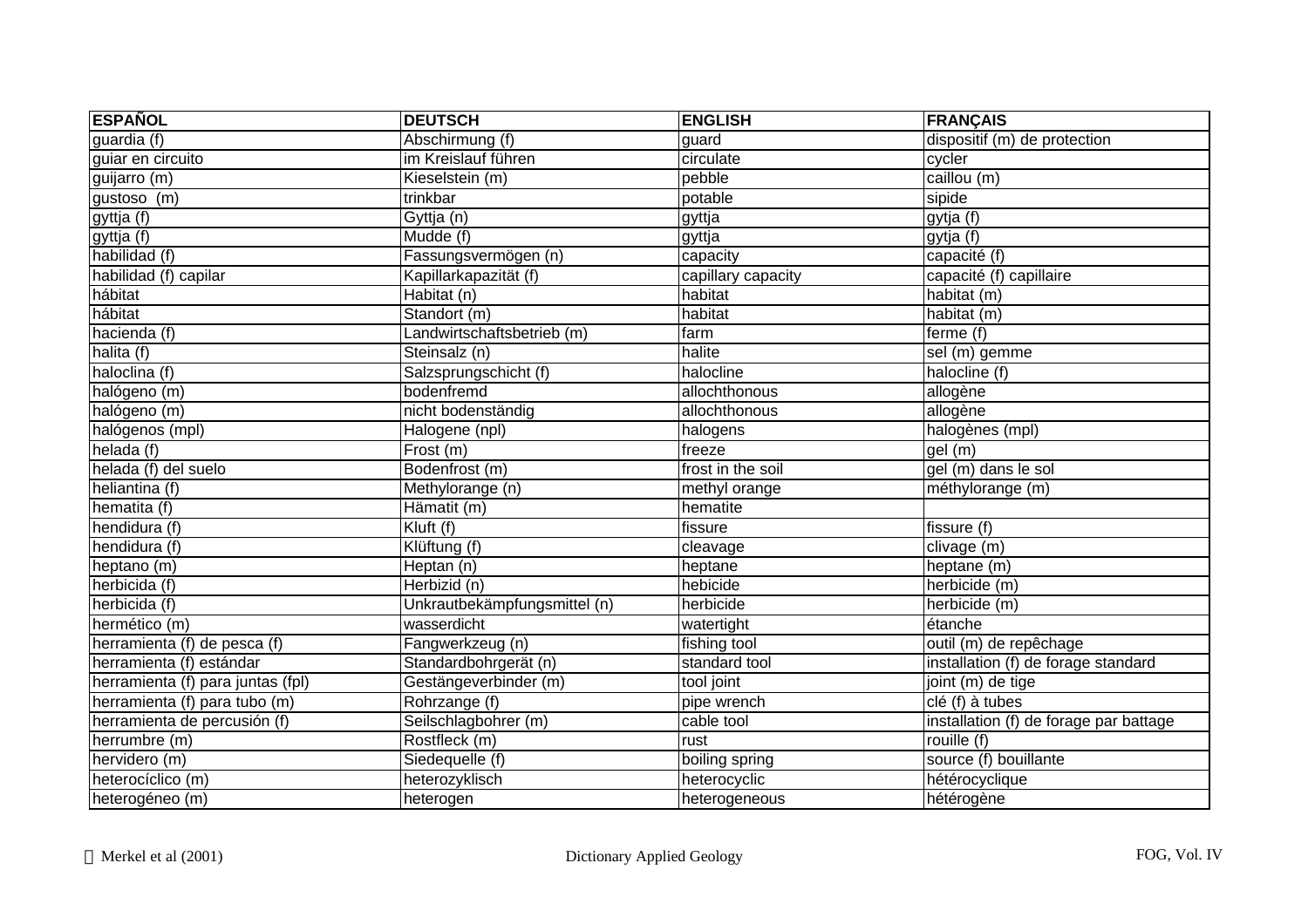| <b>ESPAÑOL</b>                              | <b>DEUTSCH</b>                        | <b>ENGLISH</b>                  | <b>FRANÇAIS</b>                   |
|---------------------------------------------|---------------------------------------|---------------------------------|-----------------------------------|
| heterogéneo (m)                             | inhomogen                             | non-homogeneous                 | hétérogène                        |
| heterogéneo (m)                             | ungleichförmig                        | heterogeneous                   | hétérogène                        |
| heterogéneo (m)                             | ungleichförmig                        | non-homogeneous                 | hétérogène                        |
| hexaclorobenceno (m)                        | Hexachlorbenzol (n)                   | hexachlorobenzene               | hexachlorobenzène (m)             |
| hexaclorobutadieno (m)                      | Hexchlorbutadien (n)                  | hexchlorobutadiene              | hexchlorobutadiène (m)            |
| hexaclorociclohexano (m)                    | Hexachlorzyklohexan (n)               | hexachlorocyclohexane           | cyclohexane (m) d'hexachlorure    |
| hexano (m)                                  | Hexan (n)                             | hexane                          | hexane (m)                        |
| hidrante (m)                                | Hydrat (n)                            | hydrate                         | hydrate (m)                       |
| hidratación (f)                             | Hydratation (f)                       | hydration                       | hydration (f)                     |
| hidráulica (f)                              | Hydraulik (f)                         | hydraulics                      | hydraulique (f)                   |
| hidráulica (f)                              | hydraulisch                           | hydraulic                       | hydraulique                       |
| hidráulica (f) del agua (f) subterránea     | Grundwasserhydraulik (f)              | groundwater hydraulics          | hydraulique (f) d'eau souterraine |
| hidrocarburo (m) clorado                    | Chlorkohlenwasserstoff (m)            | chlorinated hydrocarbon         | hydrocarbure (m) chloré           |
| hidrocarburo (m) clorado                    | <b>CKW</b>                            | chlorinated hydrocarbon         |                                   |
| hidrocarburo (m) halógeno (m)               | Halogenkohlenwasserstoff (m)          | halocarbon                      | hydrocarbure (m) halogéné         |
|                                             | polyaromatische Kohlenwasserstoffe    |                                 | hydrocarbure (m) aromatique       |
| hidrocarburo (m) poli-aromático (m)         | (mpl)                                 | polyaromatic hydrocarbon        | polycyclique                      |
| hidrocarburo (m) poli-ciclíco (m) aromático | polyzyklische aromatische             |                                 | hydrocarbure (m) aromatique       |
| (m)                                         | Kohlenwasserstoffe (mpl)              | polycyclic aromatic hydrocarbon | polycyclique                      |
| hidrocarburo (m) poli-nuclear               | polyzyklischer Kohlenwasserstoff (m)  | polynuclear hydrocarbon         | hydrocarbure (m) polycyclique     |
| hidrocarburos (mpl) alifáticos              | aliphatische Kohlenwasserstoffe (mpl) | aliphatic hydrocarbons          | hydrocarbures (mpl) aliphatiques  |
| hidrocarburos (mpl) clorurados              | chlorierter Kohlenwasserstoff (m)     | chlorinated hydrocarbon         | hydrocarbure (m) chloré           |
|                                             | leichtflüchtige                       |                                 |                                   |
| hidrocarburos (mpl) volátiles               | Kohlenwasserstoffverbindungen (fpl)   | volatile hydrocarbons           | hydrocarbures (mpl) volatils      |
| hidrocronología (f)                         | Hydrochronologie (f)                  | hydrochronology                 | hydrochronologie (f)              |
| hidrofílica (f)                             | hydrophil                             | hydrophilic                     | hydrophile                        |
| hidrofílico (m)                             | wasseranziehend                       | hydrophilic                     | hydrophile                        |
| hidrófita (f)                               | Hydrophyte (f)                        | hydrophyte                      | hydrophyte (f)                    |
| hidrófita (f)                               | Wasserpflanze (f)                     | hydrophyte                      | hydrophyte (f)                    |
| hidrofóbica (f)                             | hydrophob                             | hydrophobic                     | hydrophobe                        |
| hidrofóbico (m)                             | wasserabstoßend                       | hydrophobic                     | hydrophobe                        |
| hidrógeno (m)                               | Wasserstoff (m)                       | hydrogen                        | hydrogène (m)                     |
| hidrogeología (f)                           | Hydrogeologie (f)                     | hydrogeology                    | hydrogéologie (f)                 |
| hidrogeología (f) del karst                 | Karsthydrogeologie (f)                | karst hydrogeology              | hydrogéologie (f) karstique       |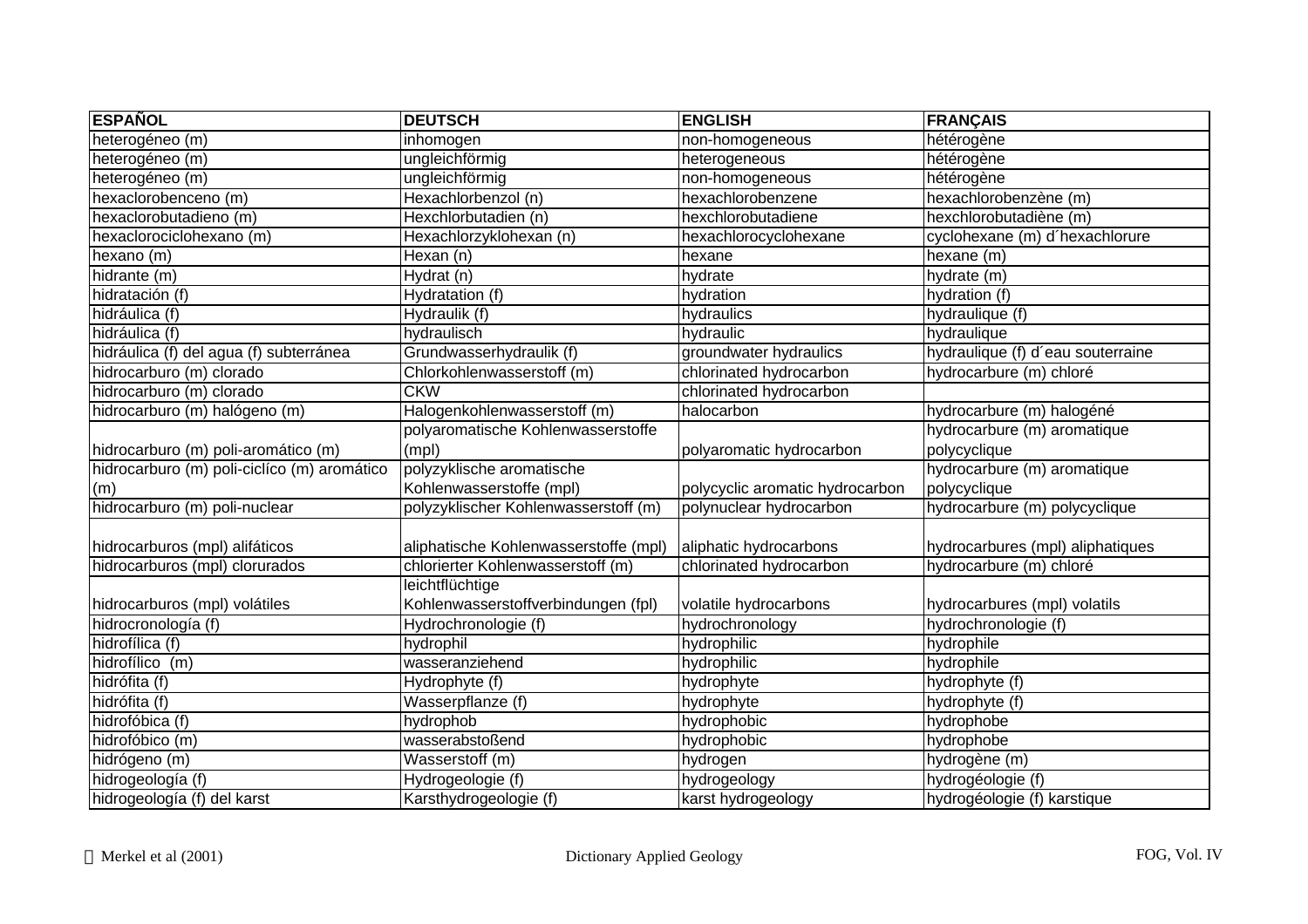| <b>ESPAÑOL</b>                             | <b>DEUTSCH</b>                                       | <b>ENGLISH</b>            | <b>FRANÇAIS</b>                      |
|--------------------------------------------|------------------------------------------------------|---------------------------|--------------------------------------|
| hidrogeomorfología (f)                     | Hydrogeomorphologie (f)                              | hydrogeomorphology        | hydrogéomorphologie (f)              |
| hidrogeoquímica (f)                        | Hydrogeochemie (f)                                   | hydrogeochemistry         | hydrogéochimie (f)                   |
| hidrografía (f) del pozo (m)               | Wasserstandsganglinie (f)                            | well hydrograph           | hydrogramme (m) du puits             |
| hidrográfica (f)                           | Abflußganglinie (f)                                  | hydrograph                | hydrogramme (m)                      |
| hidrógrafo (m) de inundación (f)           | Hochwasserganglinie (f)                              | flood hydrograph          | hydrogramme (f) de crue              |
|                                            | synthetische Einheitskurve (f) der                   |                           |                                      |
| hidrógrafo (m) de unidad (f) sintética (f) | Abflußganglinie                                      | synthetic unit hydrograph | hydrogramme (m) unitaire synthétique |
| hidrógrafo (m) de unidad (f) sintética (f) | theoretischer Einheitshydrograph (m)                 | synthetic unit hydrograph | hydrogramme (m) unitaire synthétique |
| hidrógrafo (m) sencillo (m)                | einfache Abflußganglinie (f)                         | simple hydrograph         | hydrogramme (m) simple               |
| hidrógrafo (m) unitario                    | Einheitsganglinie (f)                                | unit hydrograph           | hydrogramme (m) unitaire             |
| hidrógrafo (m) unitario                    | Einheitskurve (f) der Abflußganglinie                | unit hydrograph           | hydrogramme (m) unitaire             |
| hidrógrafo combinado (m)                   | Dichtes Gefüge (n)                                   | compound hydrograph       | hydrogramme (m) complexe             |
| hidrograma (f)                             | Ganglinie (f) des Wasserstandes                      | hydrograph                | hydrogramme (m)                      |
| hidrograma (f)                             | Hydrograph (m)                                       | hydrograph                | hydrogramme (m)                      |
| hidrograma (m) de descarga                 | Abflußganglinie (f)                                  | discharge hydrograph      | hydrogramme (m) d'écoulement         |
| hidrólisis (f)                             | Hydrolyse (f)                                        | hydrolysis                | hydrolyse (f)                        |
| hidrología (f)                             | Gewässerkunde (f)                                    | hydrology                 | hydrologie (f)                       |
| hidrología (f)                             | Hydrologie (f)                                       | hydrology                 | hydrologie (f)                       |
| hidrología (f) paramétrica (f)             | parametrische Hydrologie (f)                         | parametric hydrology      | hydrologie (f) paramétrique          |
|                                            | Wassersuche (f) durch                                |                           |                                      |
| hidromancia (f)                            | Wünschelrutengänger                                  | water witching            | hydromancie (f)                      |
|                                            | Wassermutung (f) durch                               |                           |                                      |
| hidromansia (f)                            | Wünschelrutengänger                                  | dowsing                   | hydromancie (f)                      |
| hidrometeorología (f)                      | Hydrometeorologie (f)                                | hydrometeorology          | hydrométéorologie (f)                |
|                                            |                                                      |                           |                                      |
| hidrometría (f)                            | Abflußmessung (f) eines Wasserlaufes   stream gaging |                           | jaugeage (m) d'un cours d'eau        |
| hidrometría (f)                            | Hydrometrie (f)                                      | hydrometry                | hydrométrie (f)                      |
| hidrometría (f)                            | Wassermessung (f)                                    | water gaging              | hydrométrie (f)                      |
| hidrómetro (m)                             | Hydrometer (n)                                       | hydrometer                | hydromètre (m)                       |
| hidrosfera (f)                             | Hydrosphäre (f)                                      | hydrosphere               | hydrosphère (f)                      |
| hidróxido de sodio                         | Ätznatron (m)                                        | caustic soda              | hydroxyde (m) de sodium              |
| hielo (m)                                  | Eis(n)                                               | ice                       | glace(f)                             |
| hielo (m) de fondo (m) o de anclas (fpl)   | Grundeis (n)                                         | anchor ice                | glace (f) de fond                    |
| hielo (m) permanente                       | Permafrost (m)                                       | permafrost                | pergélisol (m)                       |
| hielo (m) seco (m)                         | Trockeneis (n)                                       | dry ice                   | glace (f) carbonique                 |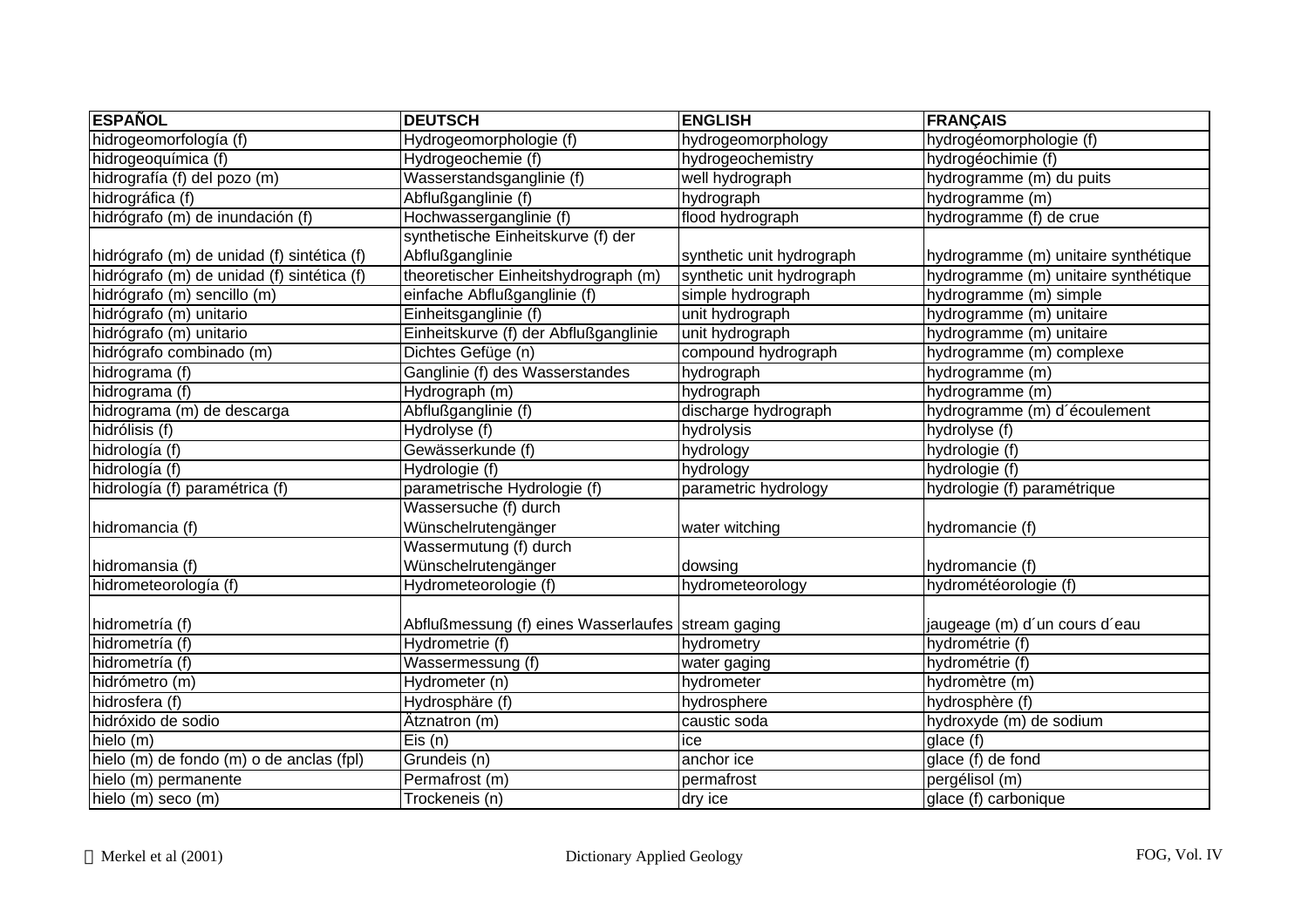| <b>ESPAÑOL</b>                     | <b>DEUTSCH</b>                | <b>ENGLISH</b>           | <b>FRANÇAIS</b>                |
|------------------------------------|-------------------------------|--------------------------|--------------------------------|
| hielo $(m)$ seco $(m)$             | Trockeneis (n)                | dry ice                  | neige (f) carbonique           |
| hielo (m) sub-superficial          | unterirdisches Eis (n)        | subsurface ice           | glace (f) souterraine          |
| hielo intersticial (m)             | Poreneis (n)                  | interstitial ice         | glace (f) interstitielle       |
| hielo muerto (m)                   | Toteis (n)                    | dead ice                 | glace (f) morte                |
| hierbal (m)                        | Grasland (n)                  | grassland                | prairies (fpl)                 |
| hierro (m)                         | Eisen $(n)$                   | iron                     | fer $(m)$                      |
| hierro (m) fundido (colado)        | Gußeisen (n)                  | cast iron                | fonte (f)                      |
|                                    | Ganglinie (f) der             |                          |                                |
| hietógrafo (m)                     | Niederschlagsintensität       | hyetograph               | hyétogramme (m)                |
| higrómetro (m)                     | Hygrometer (n)                | hygrometer               | hygromètre (m)                 |
| higroscopicidad (f)                | Hygroskopizität (f)           | hygroscopicity           | pouvoir (m) hygroscopique      |
| higroscopicidad (f)                | Wasseranziehungskraft (f)     | hygroscopicity           | pouvoir (m) hygroscopique      |
| higroscopicidad (f)                | Wasserrückhaltevermögen (n)   | water retaining capacity | pouvoir (m) de rétention d'eau |
| hilera (f)                         | Stockwerk (n)                 | tier                     | ètage (f) de conduits          |
| hilo (m) metálico                  | Draht (m)                     | wire                     | fil $(m)$                      |
| hilo (m) metálico                  | Draht (m)                     | wire                     | fil $(m)$                      |
| hinchamiento (m)                   | Anschwellen (n)               | swelling                 | gonflement (m)                 |
| hinchamiento (m) del suelo (m)     | Bodenquellung (f)             | soil swelling            | gonflement (m) du sol          |
| hipidiomórfico (m)                 | hypidiomorph                  | subhedral                |                                |
| hipocloración (f)                  | Starkchlorung (f)             | hypochloration           | javellisation (f)              |
| hipocloración (f)                  | Überchlorung (f)              | hypochloration           | javellisation (f)              |
| hipolimnion (m)                    | Hypolimnio (n)                | hypolimnion              | hypolimnion (m)                |
| histéresis (f)                     | Hysterese (f)                 | hysteresis               | hystérésis (f)                 |
| histéresis (f) capilar             | Kapillarhysterese (f)         | capillary hysteresis     | hystéresis (f) capillaire      |
| histéresis (f) capilar             | Kapillarhysterese (f)         | capillary hysteresis     | hystéresis (f) de mouillage    |
| $\overline{hoja}$ (f) de corte (m) | Schneide (f)                  | cutting blade            | lame (f) coupante              |
| hoja (f) de flujo (m)              | Fließbild (n)                 | flow sheet               | rhéogramme (m)                 |
| holoceno (m)                       | Holozän (n)                   | Holocene                 |                                |
| homogéneo (m)                      | gleichförmig                  | homogeneous              | homogène                       |
| homogéneo (m)                      | homogen                       | homogeneous              | homogène                       |
| hondonada (f)                      | Rinne (f)                     | gully                    | chenal (m)                     |
| hondonada (f)                      | Vertiefung (f)                | depression               | dépression (f)                 |
| hondonada (f) principal            | abgesenkter Wasserspiegel (m) | depression head          | rabattement (m)                |
| horadación (f)                     | Bohren (n)                    | drilling                 | foraison (f)                   |
| horizontal                         | horizontal                    | horizontal               | horizontal                     |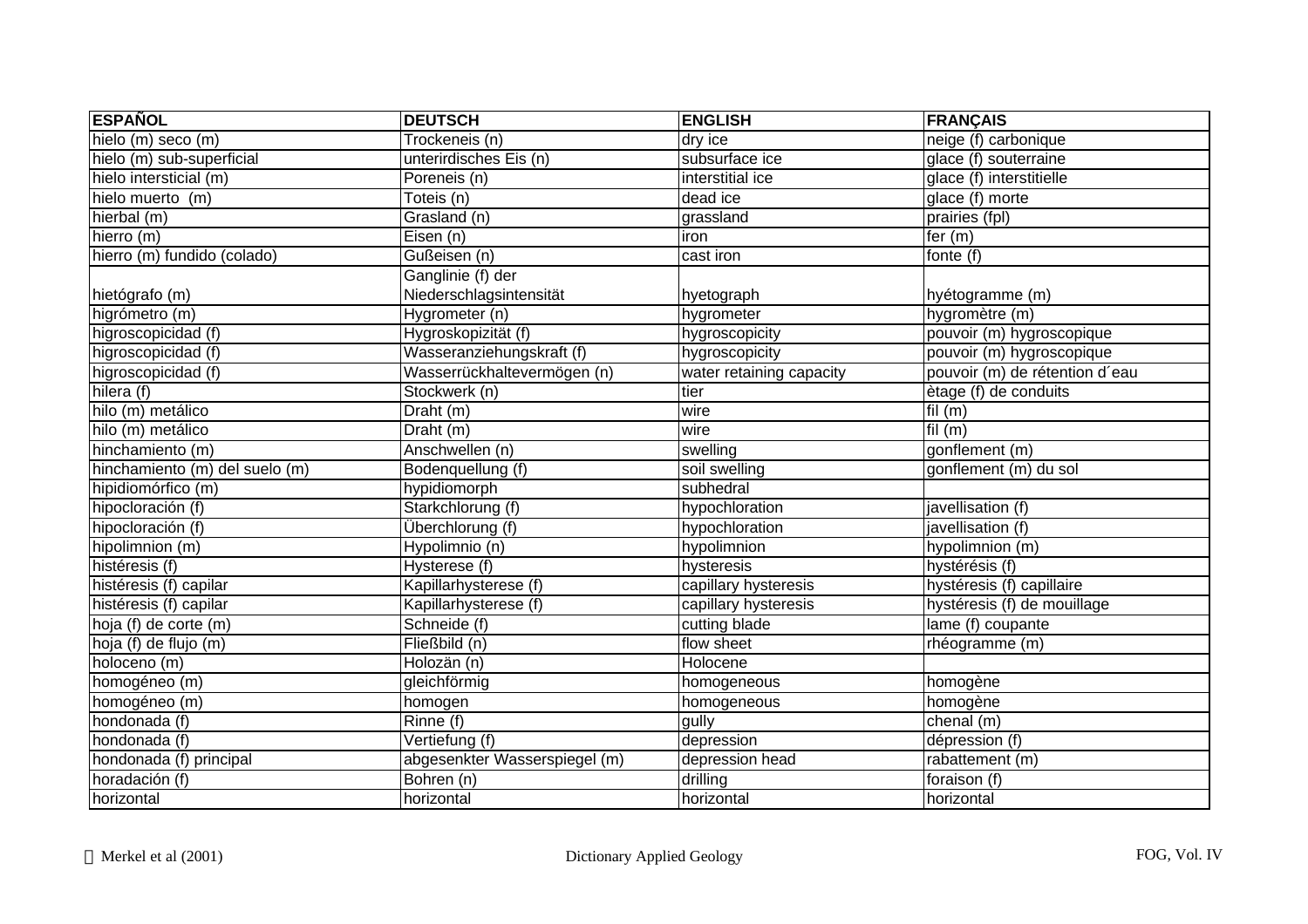| <b>ESPAÑOL</b>                       | <b>DEUTSCH</b>                     | <b>ENGLISH</b>                  | <b>FRANÇAIS</b>                |
|--------------------------------------|------------------------------------|---------------------------------|--------------------------------|
| horizontal                           | waagrecht                          | horizontal                      | horizontal                     |
| horizonte (m) alluvial               | Ausfällungszone (f)                | B-horizon                       | horizon (m) illuvial           |
| horizonte (m) alluvial               | B-Horizont (m)                     | <b>B-horizon</b>                | horizon (m) illuvial           |
| horizonte (m) alluvial               | Illuvialhorizont (m)               | B-horizon                       | horizon (m) illuvial           |
| horizonte (m) aluvial                | A-Horizont (m)                     | A-horizon                       | horizon (m) éluvial            |
| horizonte (m) de la raíz (f)         | durchwurzelte Zone (f)             | root layer                      | horizon (m) d'enracinement     |
| horizonte (m) pedológico (m)         | Bodenschicht (f)                   | soil horizon                    | horizon (m) pédologique        |
| horma (f)                            | Lavamatrix (f)                     | tree mold                       | eismorphose (f)                |
| horno (m) de desecación (f)          | Trockenschrank (m)                 | drying oven                     | étuve (f)                      |
| horno (m) de grafito (m)             | Graphitrohr (m) (~für AAS)         | graphite furnace                | four (m) à recuire             |
| horno (m) de secado (m)              | ofentrocken                        | oven-dry                        | sec à l'étuve                  |
| horno (m) de secado (m)              | Trockenofen (m)                    | drying oven                     | étuve (f)                      |
| hoyo (m) seco (m)                    | Fehlbohrung (f)                    | dry hole                        | puits (m) sec                  |
| hueco (m) por erosión (f)            | Deflationswanne (f)                | deflation hollow                |                                |
| hueco (m) por erosión (f)            | Felskessel (m)                     | erosion hollow                  | marmite (f) de géant           |
| huecos (mpl) secundarios (mpl)       | sekundäre Hohlräume (mpl)          | secondary voids                 | vides (mpl) secondaires        |
| hulla (f), antracita (f)             | Steinkohle (f)                     | hard coal                       | houille (f)                    |
| hulla $(f)+B4366$                    | Steinkohle (f)                     | mineral coal                    | houille (f)                    |
| humedad (f)                          | Feuchte (f)                        | humidity                        | humidité (f)                   |
| humedad (f)                          | Feuchtigkeit (f)                   | humidity                        | humidité (f)                   |
| humedad (f) absoluta                 | absolute Luftfeuchtigkeit (f)      | absolute humidity               | humidité (f) absolue           |
| humedad (f) de suelos (mpl)          | Bodenfeuchte (f)                   | soil moisture                   | humidité (f) du sol            |
| humedad (f) equivalente              | Feuchteäquivalent (n)              | moisture equivalent             | humidité (f) équivalente       |
| humedad (f) relativa atmosférica     | relative Luftfeuchte (f)           | relative humidity of atmosphere | humidité (f) relative          |
| humidificación (f)                   | kapillarer Verdrängungsvorgang (m) | imbibition                      | humidification (f)             |
| humus (m)                            | Humus (m)                          | humus                           | humus (m)                      |
| humus (m)                            | Mutterboden (m)                    | topsoil                         | $terre(f)$ arable              |
| hundimiento (m) de la superficie (f) | Bodensenkung (f)                   | land subsidence                 | affaissement (m) de la surface |
| hundimiento (m)                      | Delle $(f)$                        | draw                            | dépression (f) de la surface   |
| hundimiento (m)                      | Versturz (m)                       | cave-in                         | incasion (f)                   |
| hundimiento (m) de terreno (m)       | Bodenerschöpfung (f)               | soil depletion                  | épuisement (m) du sol          |
| hundimiento (m) del terreno (m)      | Landsenkung (f)                    | land subsidence                 | tassement (m) de terrain       |
| hundimiento (m) por inundación (f)   | Hochwasserabfall (m)               | flood subsidence                | décrue (f)                     |
| hundirse                             | einstürzen                         | cave                            | s'ébouler                      |
| huracán (m)                          | Orkan (m)                          | hurricane                       | ouragan (m)                    |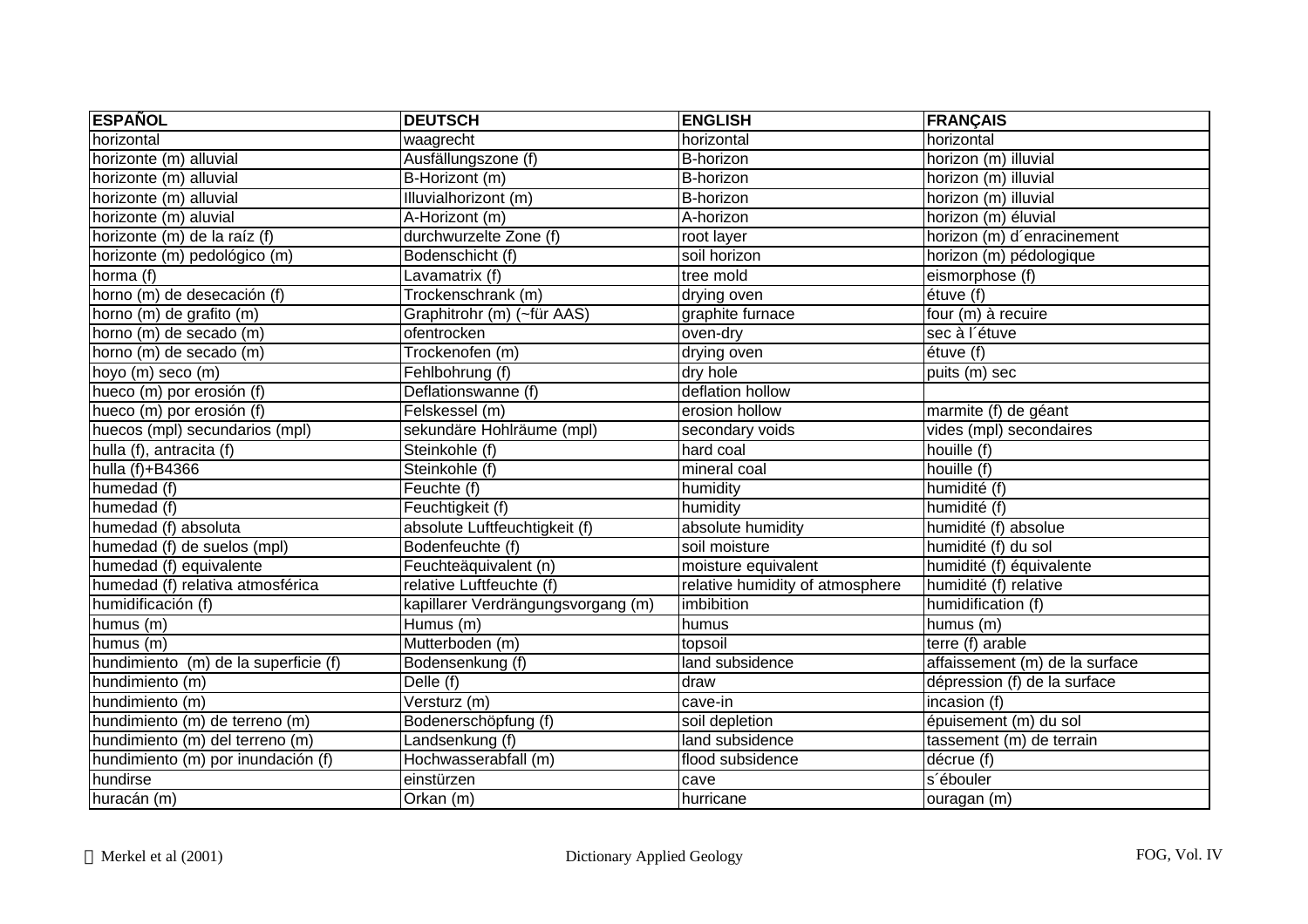| <b>ESPAÑOL</b>                          | <b>DEUTSCH</b>            | <b>ENGLISH</b>           | <b>FRANÇAIS</b>                   |
|-----------------------------------------|---------------------------|--------------------------|-----------------------------------|
| hydrocarburo (m)                        | Kohlenwasserstoff (m)     | hydrocarbon              | hydrocarbure (m)                  |
| identificación (f) del parámetro (m)    | Parameterabschätzung (f)  | parameter identification | identification (f) des paramètres |
| idiomórfico (m)                         | idiomorph                 | euhedral                 |                                   |
| idiomórfico (m)                         | idiomorph                 | idiomorphic              |                                   |
| ignimbrita (f)                          | Ignimbrit (m)             | ignimbrite               | ignimbrite (m)                    |
| illita (f)                              | Illit (m)                 | illite                   | illite (m)                        |
| illuviation (f)                         | Einschlämmung (f)         | illuviation              | illuviation (f)                   |
| illuviation (f)                         | Einwaschung (f)           | illuviation              | illuviation (f)                   |
| illuviation (f)                         | Illuviation (f)           | illuviation              | illuviation (f)                   |
| imagen (f) del pozo (m)                 | imaginärer Brunnen (m)    | image well               | puits-image (m)                   |
| imagen (f) ficticia (f) del pozo (m)    | fiktiver Brunnen (m)      | image well               | puits (m) fictif                  |
| imagen (f) virtual del pozo (m)         | virtueller Brunnen (m)    | image well               | puits (m) virtuel                 |
| immisión (f)                            | Immission (f)             | immission                | immission (f)                     |
| impacto (m)                             | Belastung (f)             | impact                   | atteinte (f)                      |
| impacto (m)                             | Immission (f)             | immission                | impact (m)                        |
| impacto (m)                             | Impakt (m)                | impact                   | impact (m)                        |
| impacto (m) ambiental                   | Umweltbeeinflussung (f)   | environmental impact     | impact (m) sur l'environnement    |
| impacto (m) de la contaminación térmica | Wärmebelastung (f)        | thermal pollution        | pollution (f) thermique           |
| impedancia (f)                          | induktiver Widerstand (m) | impedance                | impédance (f)                     |
| impenetrable                            | undurchlässig             | impervious               | non-perméable                     |
| impermeable                             | undurchlässig             | impermeable              | aquifuge                          |
| implementación (f)                      | Implementierung (f)       | implementation           | application (f) practique         |
| implementación (f)                      | praktische Anwendung (f)  | implementation           | application (f) practique         |
| impregnado (m)                          | durchtränken              | impregnate               | imprégner                         |
| impregnado (m)                          | imprägnieren              | impregnate               | imprégner                         |
| impregnar                               | steil                     | steep                    | abrupt                            |
| impulsión (f) en pozo (m) único (m)     | Auffüllungsverfahren (n)  | slug test                | impulsion (f) en puits unique     |
| impulsión (f) en pozo (m) único (m)     | Auffüllversuch (m)        | slug test                | impulsion (f) en puits unique     |
| impulsor (m)                            | Schaufelrad (n)           | impeller                 | roue (f) à aubes                  |
| impura (f)                              | verschmutzt               | tainted                  | pollué                            |
| impureza (f)                            | Unreinheit (f)            | impurity                 | impureté (f)                      |
| inapropiado (m)                         | unsachgemäß               | inappropriate            | inapproprié                       |
| incertidumbre (f)                       | Ungewißheit (f)           | uncertainty              | incertitude (f)                   |
| incidencia (f)                          | Impakt (m)                | impact                   | incidence (f)                     |
| incidir                                 | einwirken                 | act                      | agir                              |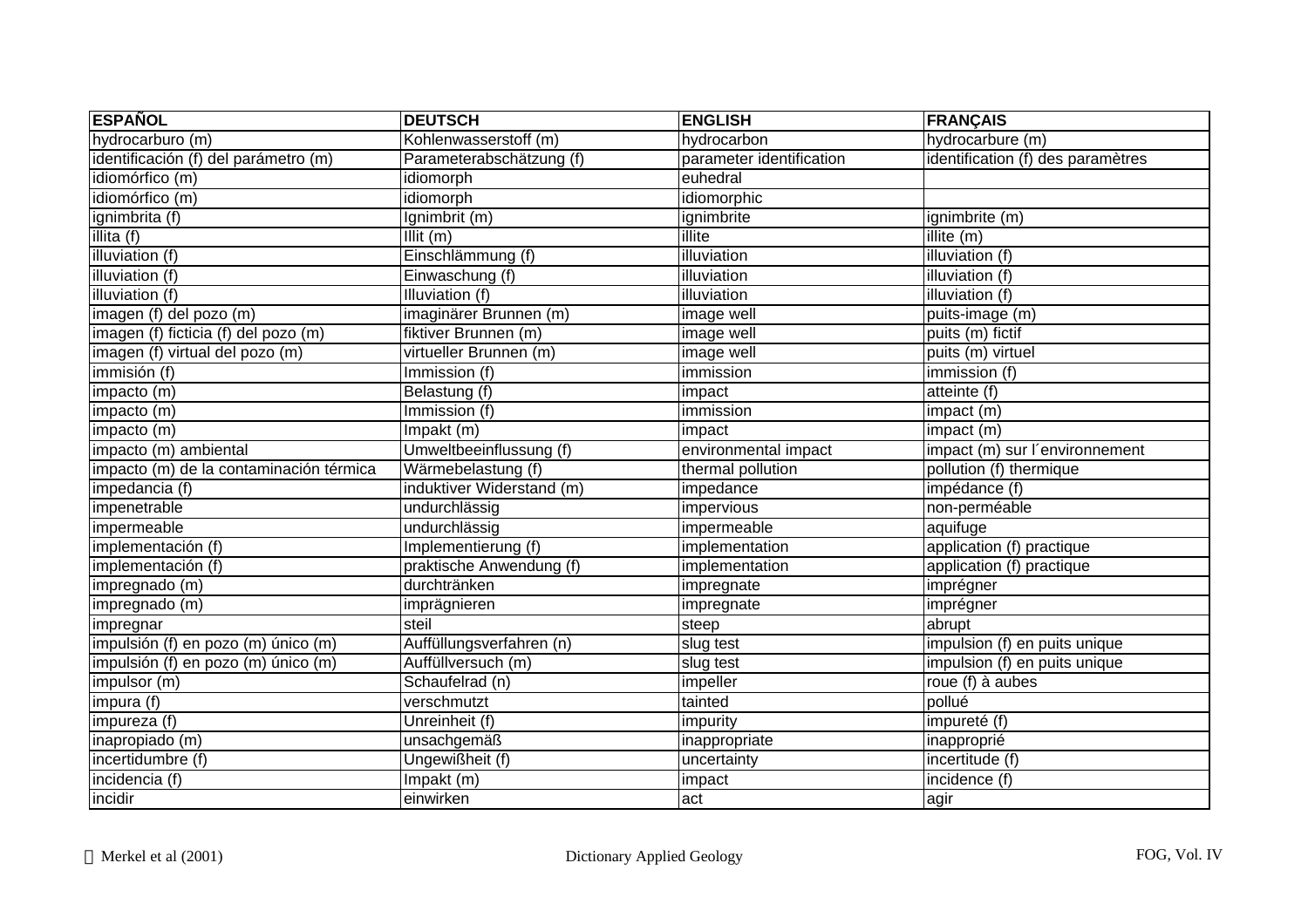| <b>ESPAÑOL</b>                            | <b>DEUTSCH</b>                         | <b>ENGLISH</b>        | <b>FRANÇAIS</b>                    |
|-------------------------------------------|----------------------------------------|-----------------------|------------------------------------|
| incinerador (m)                           | Verbrennungsanlage (f)                 | incinerator           | incinérateur (m)                   |
| inclinación (f)                           | Fallen (n)                             | dip                   | pendage (m)                        |
| inclinación (f)                           | Inklination                            | inclination           |                                    |
|                                           |                                        |                       |                                    |
| inclinación (f) magnética (f)             | Einfallen der magnetischen Kraftlinien | magnetic dip          |                                    |
| inclinado suave                           | leicht einfallend                      | gently sloping        | en pente douce                     |
| inclinado suave                           | schwach geneigt                        | gently sloping        | faiblement incliné                 |
| inclinar                                  | Kippung (f)                            | tilt                  | basculement (m)                    |
| inclinómetro (m)                          | Klinograph (m)                         | tiltmeter             | clinomètre (m)                     |
| inclinómetro (m)                          | Neigungsmesser (m)                     | inclinometer          | inclinomètre (m)                   |
| inclinómetro (m)                          | Schichtneigungsmesser (m)              | dipmeter survey       | pendagemétrie (f)                  |
| inclusión (f) fluida (f)                  | Flüssigkeitseinschluß (m)              | fluid inclusion       | inclusion (f) de fluide            |
| inclusiones (m)                           | Einschlüsse (mpl)                      | inclusions            | inclusion (f)                      |
| incompresible (m)                         | inkompressibel                         | incompressible        | incompressible                     |
| incrementar (m)                           | Erhöhung (f)                           | increase              | augmentation (f)                   |
| incremento (m)                            | Zuwachs (m)                            | increment             | accroissement (m)                  |
| incremento (m) de la producción (f)       | Ertragssteigerung (f)                  | vield increase        | augmentation (f) du rendement      |
| incremento (m) del rendimiento            | Ertragszuwachs (m)                     | yield increase        | accroissement (m) du rendement     |
| incrustación (f)                          | Ansatz (m)                             | scale                 | dépôt (m)                          |
| incrustación (f)                          | Inkrustation (f)                       | encrustation          |                                    |
| incrustación (f)                          | Inkrustation (f)                       | incrustation          | incrustation                       |
| incrustación (f) de arcilla (f)           | Grundmoränengeschiebe (n)              | lodgment till         | argile (m) à blocaux               |
| incrustación (f) de arcilla (f)           | Grundmoränengeschiebe (n)              | lodgment till         | éboulis (m) glaciaire              |
| incrustaciones (fpl) secundarias (fpl) de |                                        |                       |                                    |
| carbonato de calcio (m) en cavernas (fpl) | Tropfstein (m)                         | speleotherm           | remplissage (m) de cavité          |
| incubación (f)                            | Inkubation (f)                         | incubation            | incubation (f)                     |
| inculpación (f) por emisión (f)           | Emissionsgebühren (fpl)                | emission charges      | redevances (fpl) sur les émissions |
| indicador (m)                             | Indikator (m)                          | tracer                | marqueur (m)                       |
| indicador (m)                             | Nachweisgerät (n)                      | detector              | détecteur (m)                      |
| indicador (m) de altura (f) máxima        | Spitzenwertanzeiger (m)                | crest-stage indicator | échelle (f) à maximums             |
| indicador (m) de luz (f)                  | Lichtlot                               | light indicator       |                                    |
| indicador (m) de nivel (m)                | Schwimmerschreibpegel (m)              | float gage            | limnigraphe (m) à flotteur         |
| indicador (m) de organismos (m)           | Indikatororganismen (mpl)              | indicator organisms   | organismes (mpl) indicateurs       |
| indicador (m) de organismos (m)           | Leitorganismen (mpl)                   | indicator organisms   | organismes (mpl) indicateurs       |
| indicador (m) de plantas (m)              | Indikatorpflanze (f)                   | indicator plant       | indicateur (m) géobotanique        |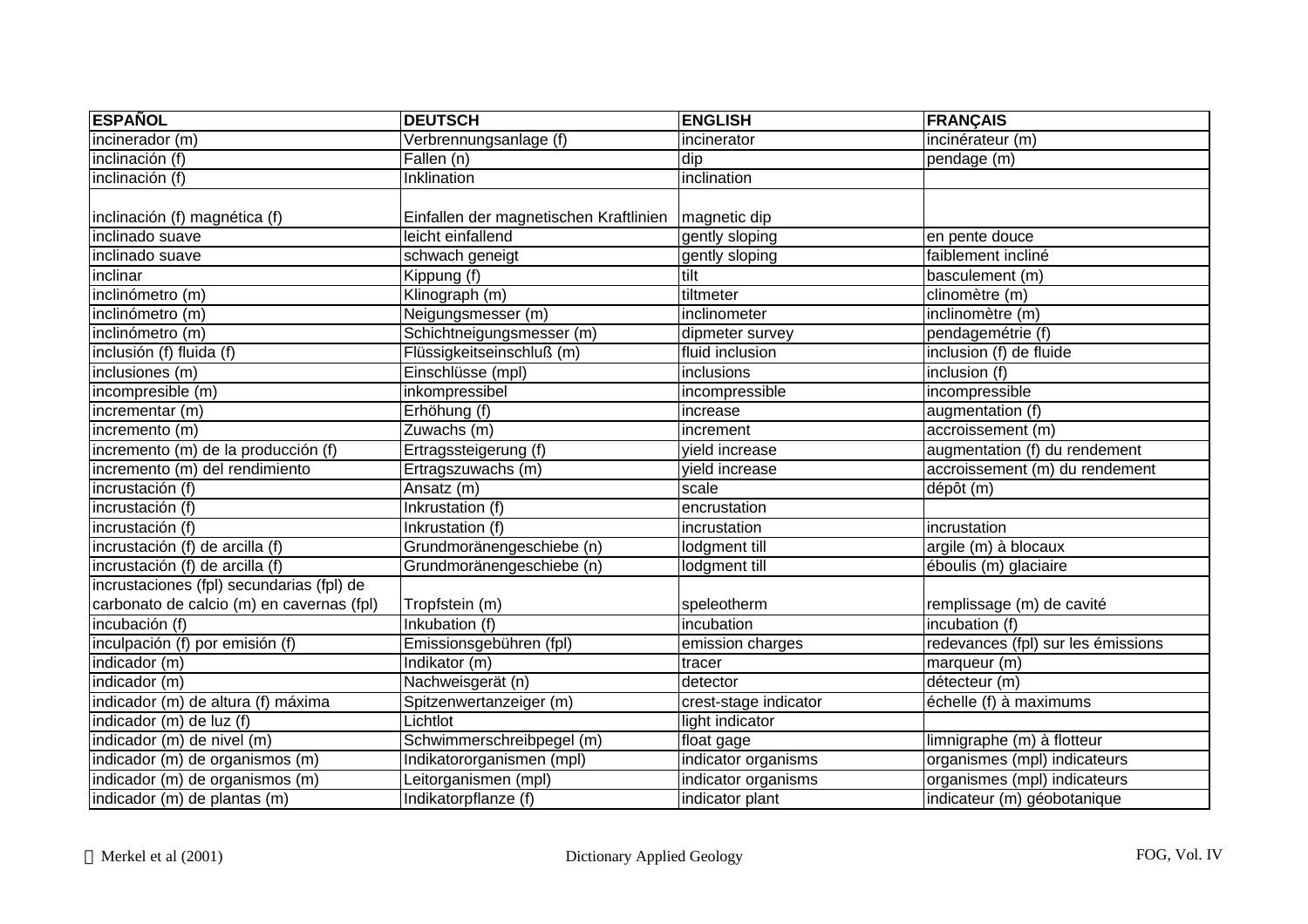| <b>ESPAÑOL</b>                               | <b>DEUTSCH</b>                   | <b>ENGLISH</b>                     | <b>FRANÇAIS</b>                         |
|----------------------------------------------|----------------------------------|------------------------------------|-----------------------------------------|
| indicador (m) hidrográfico                   | Indikatorhydrograph (m)          | characteristic hydrograph          | hydrogramme (m) indiciel                |
| indicador (m) limnimétrico (m)               | Pegel (m)                        | stage indicator                    | indicateur (m) limnimétrique            |
| indicador (m) limnimétrico (m)               | Wasserstandsanzeiger (m)         | stage indicator                    | indicateur (m) limnimétrique            |
| índice (m) de karst                          | Verkarstungsindex (m)            | karst index                        | densité (f) d'ouvertures karstiques     |
| índice (f) de alivio                         | Geländeneigung (f)               | relief ration                      | indice (m) du relief                    |
| índice (f) de diagnóstico (m)                | Prüfhinweis (m)                  | diagnostic flag                    | indication (f) d'examen                 |
| indice (m) de bifurcación (f)                | Verzweigungsverhältnis (n)       | bifurcation ratio                  | indice (m) de bifurcation               |
| índice (m) de filtración (f)                 | Sickerrate (f)                   | seepage rate                       | flux (m) d'infiltration                 |
| índice (m) de fractura (f)                   | Klüftigkeitsziffer (f)           | fracture index                     | indice (m) de fissuration               |
| indíce (m) de infiltración (m)               | Infiltrationsindex (m)           | infiltration index                 | indice (m) d'infiltration               |
|                                              | Index (m) der unterirdischen     |                                    |                                         |
| índice (m) de karstification subterránea (f) | Verkarstung                      | index of subsurface karstification | densité (f) d'ouvertures karstiques     |
| índice (m) de plasticidad (f)                | Plastizitätszahl (f)             | plasticity index                   |                                         |
| indice (m) de precipitación (f) antecedente  | Vorregenindex (m)                | antecedent precipitation index     | indice (f) de précipitation antécédente |
| indice (m) de precipitación (f) previo       | Vorwetterbeiwert (m)             | antecedent precipitation index     | indice (f) de saturation                |
| índice (m) de refracción (f)                 | Brechungsindex (m)               | refractive index                   | indice (m) de réfraction                |
| índice (m) de saturación (f)                 | Sättigungsindex (m)              | saturation index                   | indice (m) de saturation                |
| índice (m) de saturación (f)                 | Sättigungswert (m)               | saturation index                   | indice (m) de saturation                |
| índice de sinterización subterránea          | Hohlraumindex (~Karst)           | caverning index                    | indice (m) de cavernement               |
| inducción (m)                                | Induktion (f)                    | induction                          | induction (f)                           |
| induración (f)                               | Verfestigung (f)                 | induration                         | induration (f)                          |
| inercia (f)                                  | Trägheit (f)                     | inertia                            | inertie (f)                             |
| inercia (f) térmica (f)                      | Wärmebeharrung (f)               | thermal inertia                    | inertie (f) thermique                   |
| inestable (m)                                | instationär                      | unsteady                           | transitoire                             |
| inferior                                     | senken                           | lower                              | abaisser                                |
| infiltrabilidad (f)                          | Eindringkapazität (f)            | infiltrability                     | capacité (f) d'infiltration             |
| infiltración (f)                             | Permeabilität (f)                | permeability                       | perméabilité (f)                        |
| infiltración (f)                             | Einsickerung (f)                 | infiltration                       | infiltration (f)                        |
| infiltración (f)                             | Infiltration (f)                 | infiltration                       | infiltration (f)                        |
| infiltración (f)                             | Sickerung (f)                    | seepage                            | suintement (m)                          |
| infiltración (f) de la masa (f) rocosa       | Gebirgsdurchlässigkeit (f)       | rock mass permeability             | perméabilité (f) de roche               |
|                                              | der Grundwasserneubildung (f)    |                                    |                                         |
| infiltración (f) de recarga                  | dienende Infiltartion (f)        | recharging infiltration            | infiltration (f) efficace               |
| infiltración (f) del efluente (m)            | Sickerwasseraustritt (m)         | effluent seepage                   | effluence $(f)$                         |
| infiltración (f) superficial (f)             | flächenhafter Wasseraustritt (m) | surface seepage                    | suintement (m) de surface               |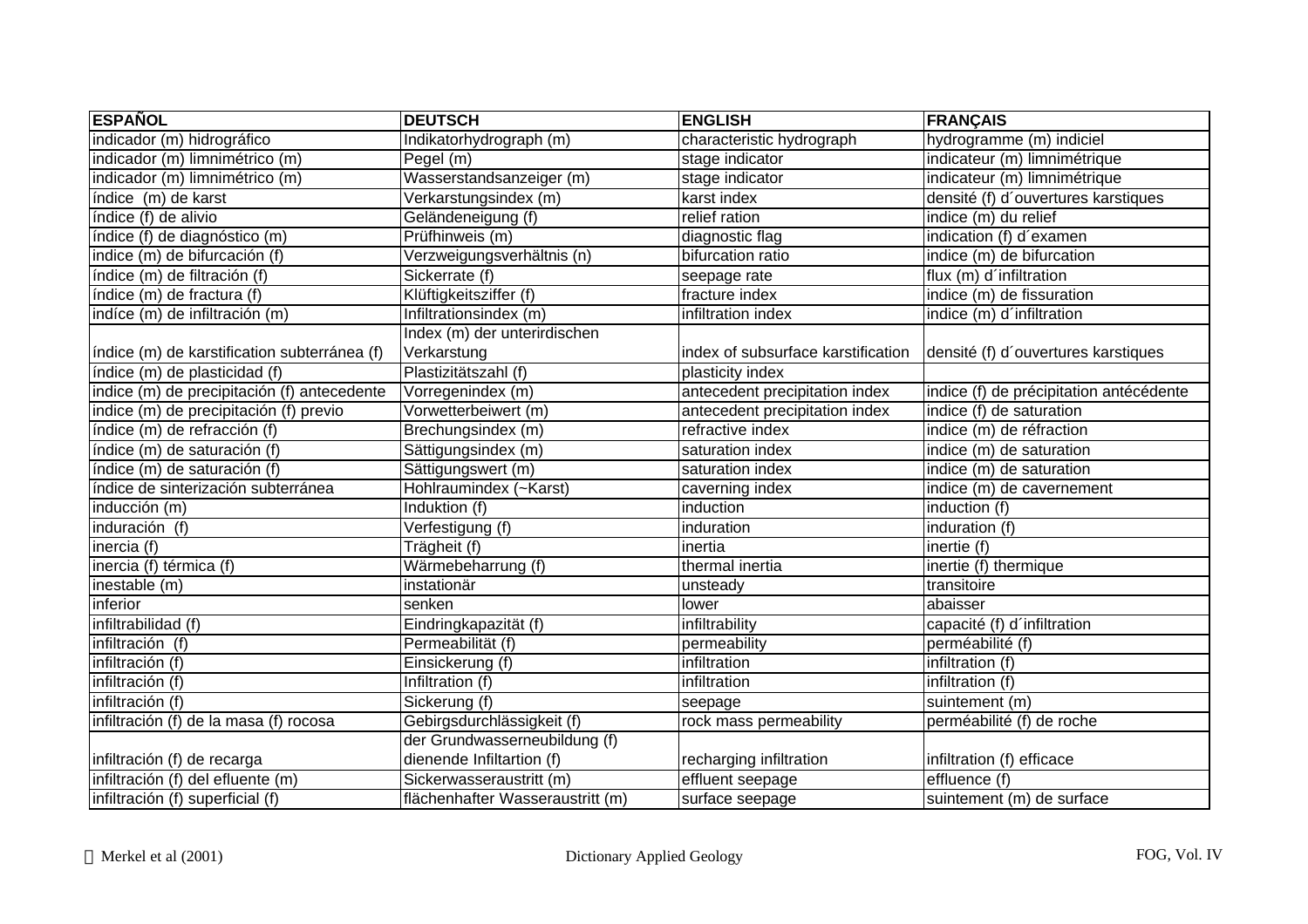| <b>ESPAÑOL</b>                            | <b>DEUTSCH</b>                 | <b>ENGLISH</b>           | <b>FRANÇAIS</b>                     |
|-------------------------------------------|--------------------------------|--------------------------|-------------------------------------|
| infiltración (f) transversa (f)           | transversale Permeabilität (f) | transverse permeability  | perméabilité (f) transversale       |
| infiltrómetro (m)                         | Infiltrometer (n)              | infiltrometer            | infiltromètre (m)                   |
| infiltrómetro (m) de prueba (f)           | Infiltrometeruntersuchung (f)  | infiltrometer test       | essai (m) d'infiltromètre           |
| inflado (m)                               | aufgeblasen                    | inflated                 | gonflé                              |
| influencia (f)                            | Beeinflussung (f)              | influence                | influence (f)                       |
| influenciar                               | einwirken                      | act                      | agir                                |
| influjo (m)                               | Hochwasserwelle (f)            | flood wave               | onde (f) de crue                    |
|                                           | eigentumsrechtlich geschützte  |                          |                                     |
| información (f) confidencial              | Information (f)                | proprietary information  | information (f) protégée            |
|                                           | eigentumsrechtlich geschützte  |                          |                                     |
| información (f) propietaria (f)           | Information (f)                | proprietary information  | information (f) confidentielle      |
| infraestructura (f)                       | Infrastruktur (f)              | infrastructure           | infrastructure (f)                  |
| infrasaturada (f)                         | untersättigt                   | undersaturated           | sous-saturé                         |
| ingeniería (f)                            | Bautechnik (f)                 | engineering              |                                     |
| ingeniería (f)                            | Ingenieurwesen (m)             | engineering              |                                     |
| ingeniería (f) de agricultura             | Kulturtechnik (f)              | agricultural engineering | hydraulique (f) agricole            |
| ingestión (f)                             | Einnahme (f)                   | ingestion                | ingestion (f)                       |
| ingresar                                  | eindringen                     | enter into               | effluer                             |
| inhibidor de corrosión (m)                | Korrosionsverhütungsmittel (n) | corrosion inhibitor      | inhibiteur (m) de corrosion         |
| iniciador (m)                             | Vorläufer (m)                  | precursor                |                                     |
| inicio de la perforación (f) del pozo (m) | ansetzen                       | spud in                  | débuter                             |
| injección (f) de cemento                  | Zementinjektion (f)            | cement grout injection   | injection (f) d'un coulis de ciment |
| inmerso (m)                               | eintauchen                     | immerse                  | immerger                            |
| inmiscible (m)                            | nicht mischbar                 | immiscible               | immiscible                          |
| inmiscible (m)                            | unmischbar                     | immiscible               | immiscible                          |
| inmobilización (m)                        | Immobilisierung (f)            | immobilization           | immobilisation (f)                  |
| innovación (f)                            | Durchbruch (m)                 | breakthrough             | percée (f)                          |
| inodoro (m)                               | geruchlos                      | inodorous                | inodore                             |
| inofensivo (m)                            | ungefährlich                   | inoffensive              | inoffensif                          |
| inofensivo (m)                            | harmlos                        | harmless                 | inoffensif                          |
| inorgánico (m)                            | anorganisch                    | inorganic                | inorganique                         |
| insecticida (f)                           | Insektenbekämpfungsmittel (n)  | insecticide              | inseciticide (m)                    |
| insistencia (f)                           | Verharren (n)                  | persistence              | persistance (f)                     |
| insolación (f)                            | Insolation (f)                 | insolation               | insolation (f)                      |
| insolación (f)                            | Sonnenbestrahlung (f)          | insolation               | insolation (f)                      |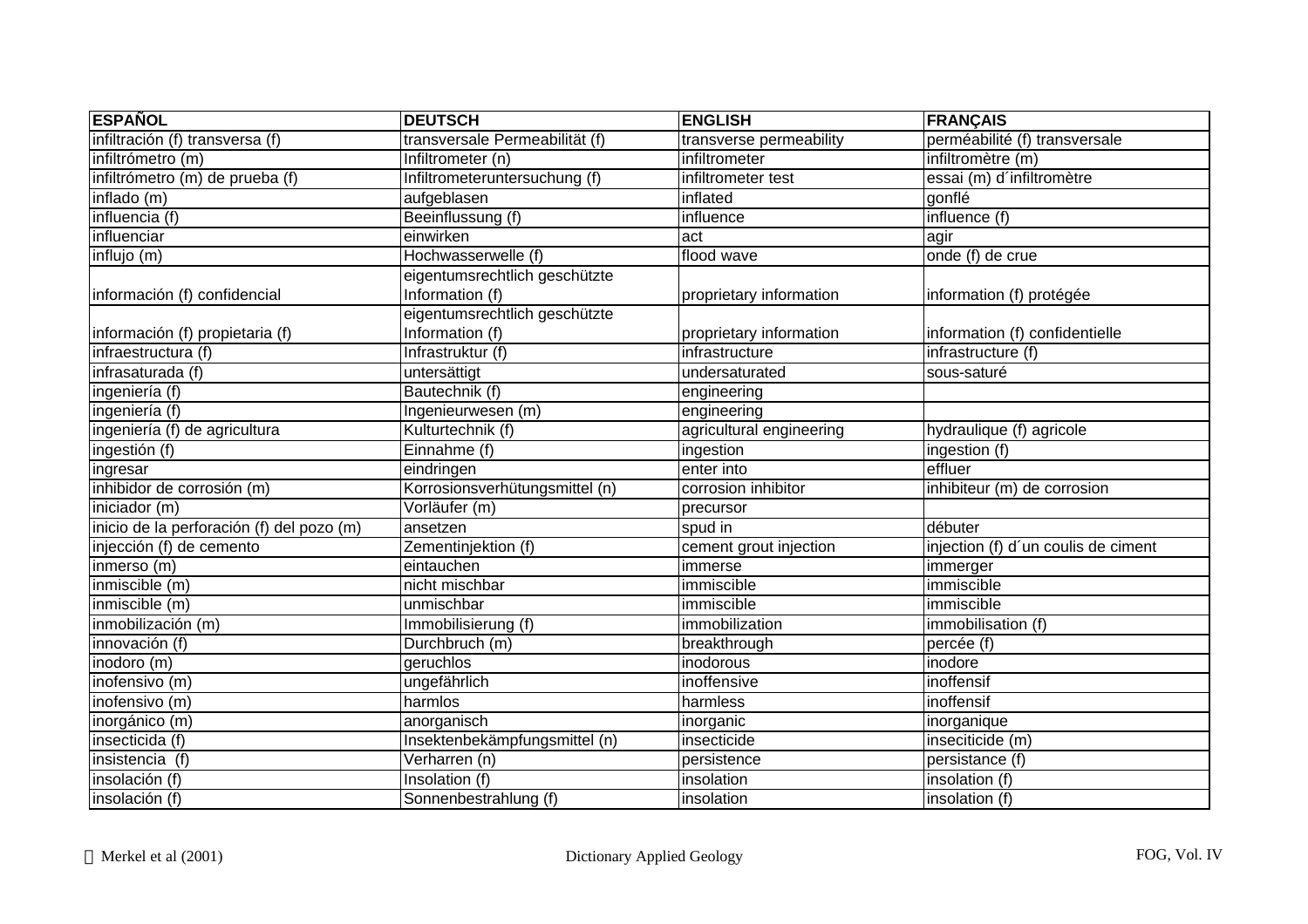| <b>ESPAÑOL</b>                          | <b>DEUTSCH</b>                     | <b>ENGLISH</b>          | <b>FRANÇAIS</b>                        |
|-----------------------------------------|------------------------------------|-------------------------|----------------------------------------|
| insoluble (m)                           | unlöslich                          | insoluble               | insoluble                              |
| instalación (f) de prueba (f)           | Versuchsanlage (f)                 | test facility           | installation (f) d'essais              |
| instalación (f) de tratamiento del agua | Wasseraufbereitungsanlage (f)      | water treatment plant   | station (f) de traitment des eaux      |
| instalaciones (mpl) sanitarias (fpl)    | hygienische Einrichtungen (fpl)    | sanitary installations  | aménagement (m) sanitaire              |
| instalaciones (mpl) sanitarias (fpl)    | sanitäre Einrichtungen (fpl)       | sanitary installations  | aménagement (m) sanitaire              |
| insuficiencia (f) nutritiva (f)         | Nährstoffmangel (m)                | nutrient deficiency     | carence (f) en éléments nutritifs      |
| intemperie (f)                          | verwittert                         | weathered               | décomposé                              |
| intemperismo (m)                        | Verwitterung (f)                   | weathering              | altération (f) des roches              |
| intensidad (f) de la lluvia (f)         | Regenstärke (f)                    | rainfall intensity      | intensité (f) de la pluie              |
| intensidad (f) de la precipitación (f)  | Niederschlagsstärke (f)            | precipitation intensity | intensité (f) de la précipitation      |
| intensidad (f) de precipitación (f)     | Regenintensität (f)                | rainfall intensity      | intensité (f) de la pluie              |
| intensidad (f) del corte                | Scherintensität (f)                | shear intensity         | intensité (f) de cisaillement          |
| intensidad (f) del relieve (m)          | Reliefenergie (f)                  | relief intensity        | vigueur (m) du relief                  |
| interacción (m)                         | Interaktion (f)                    | interaction             | interaction (f)                        |
| interactivo (m)                         | interaktiv                         | interactive             | interactif                             |
| interactivo (m)                         | wechselseitig                      | interactive             | interactif                             |
| intercalado (m)                         | mit Schichteinschaltungen versehen | interbedded             | intercalé                              |
| intercalado (m)                         | wechsellagernd                     | interbedded             | intercalé                              |
| intercambiador (m) de ión (m)           | Ionenaustauscher (m)               | ion exchanger           |                                        |
| intercambio (m) de agua                 | Wasseraustausch (m)                | water transfer          | transfert (m) par circulation des eaux |
| intercambio (m) de bases (mpl)          | Basenaustausch (m)                 | base exchange           | échange (m) de base                    |
| intercambio (m) de calor (m)            | Wärmeaustausch (m)                 | heat exchange           | échange (m) de chaleur                 |
| intercambio (m) de gas (m)              | Gasaustausch (m)                   | gas exchange            | échange (m) de gaz                     |
| intercambio (m) del ión (m)             | Ionenaustausch (m)                 | ion exchange            | échange (f) d'ion                      |
| interceptar (f)                         | Schnittpunkt (m)                   | intercept               | point (m) d'interception               |
| intercepto (m)                          | Schnittpunkt (m)                   | intercept               | intercepte (m)                         |
| interconexión (f)                       | Interface (n)                      | interface               | interface (f)                          |
| interdigitación (f)                     | Verzahnung (f)                     | interdigitation         | interdigitation (f)                    |
| interdigitalización (f)                 | fingerförmiges Eingreifen (n)      | interdigitation         | interdigitation (f)                    |
| interfase (f)                           | Berührungsfläche (f)               | interface               | interface (f)                          |
| interfase (f) de agua (f) salada (f)    | Salzwasserfront (f)                | salt water interface    | interface (f) d'eau salée              |
| interfase (f) del usuario (m)           | Benutzeroberfläche (f)             | user interface          |                                        |
| interfaz (f)                            | Trennfläche (f)                    | interface               | interface (f)                          |
| interferencia (f)                       | Beeinflussung (f)                  | interference            | interférence (f)                       |
| interferencia (f) del pozo (m)          | Brunnenbeeinflussung (f)           | well interference       | interférence (f) de puits              |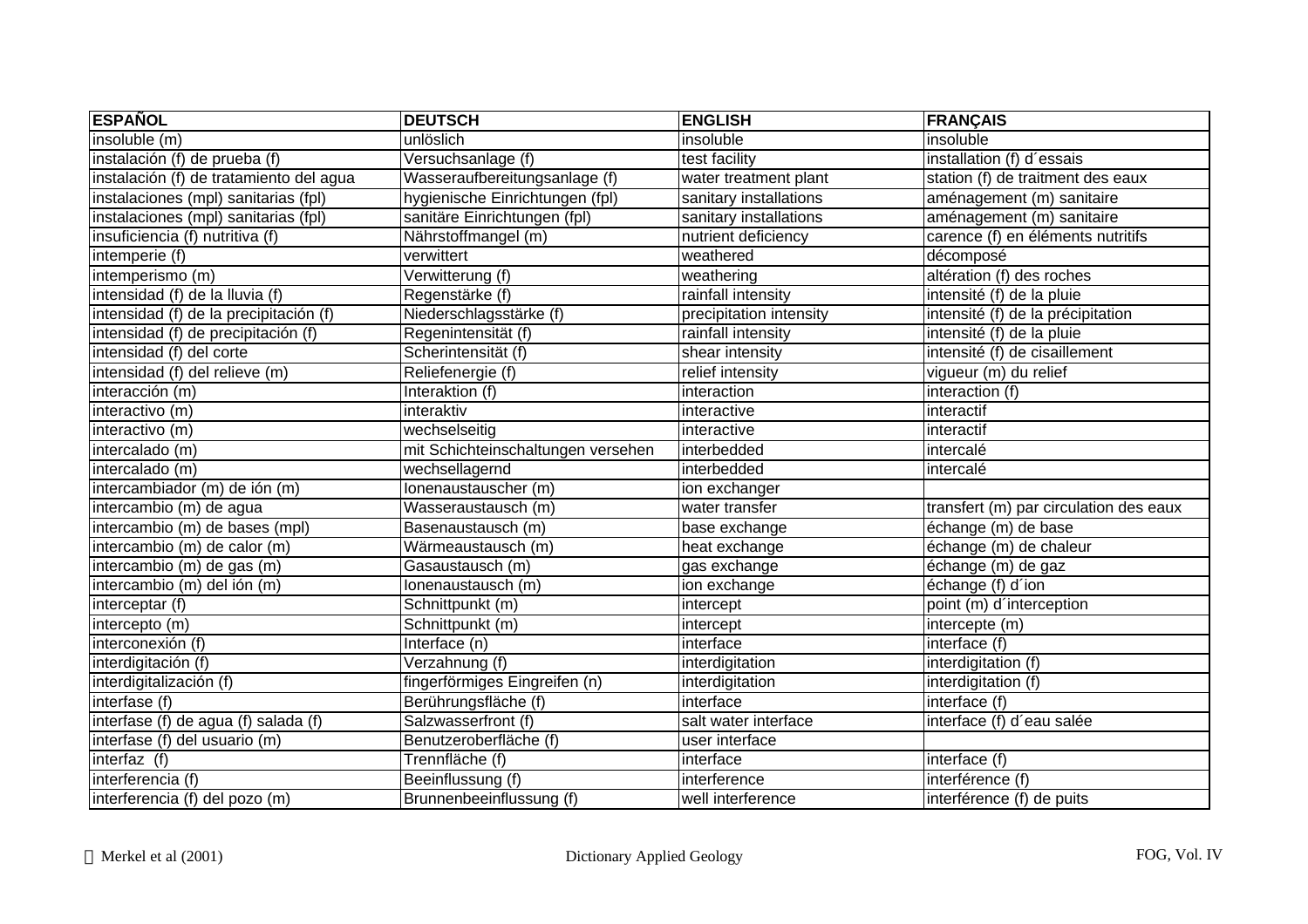| <b>ESPAÑOL</b>                              | <b>DEUTSCH</b>                     | <b>ENGLISH</b>        | <b>FRANÇAIS</b>                        |
|---------------------------------------------|------------------------------------|-----------------------|----------------------------------------|
| interferencia (f) estática (f) del pozo (m) | Brunnenbeeinflussung (f)           | well interference     | interférence (f) de puits              |
|                                             |                                    |                       | écoulement (m) hypodermique latéral    |
| interflujo (m)                              | hypodermischer Abfluß (m)          | interflow             | dans le sol                            |
|                                             |                                    |                       | écoulement (m) hypodermique latéral    |
| interflujo (m)                              | Interflow (m)                      | interflow             | dans le sol                            |
|                                             |                                    |                       | écoulement (m) hypodermique latéral    |
| interflujo (m)                              | Zwischenabfluß (m)                 | interflow             | dans le sol                            |
| intermedio (m)                              | intermediär                        | intermediate          |                                        |
| interpretación (f) de registro (m)          | Logauswertung (f)                  | log interpretation    | interprétation (f) des diagraphies     |
| interrumpir                                 | abbrechen                          | abort                 | avorter                                |
| intersección (f)                            | Interzeption (f)                   | interception          | interception (f)                       |
| intersección (f) de la fractura (f)         | Fugenkreuzung (f)                  | fracture intersection | croisement (m) de fissure              |
| intersectar (f)                             | Schnittpunkt (m)                   | intercept             | point (m) d'intersection               |
| intersticio (m)                             | Porenraum (m)                      | interstice            | espace (m) interstititel               |
| intersticio (m) capilar                     | Kapillarzwickel (m)                | capillary interstice  | interstice (m) capillaire              |
| intersticio (m) original                    | ursprünglicher Porenraum (m)       | original interstice   | interstice (m) de formation            |
| intersticio (m) original                    | ursprünglicher Porenraum (m)       | original interstice   | porosité (f) d'interstice primaire     |
| intersticios (mpl) secundarios (mpl)        | sekundäre Hohlräume (mpl)          | secondary interstices | interstices (mpl) secondaires          |
| intervalo (m) de confianza                  | Vertrauensbereich (m)              | confidence interval   | intervalle (f) de confiance            |
| intervalo (m) de contorno                   | Höhenlinienunterschied (m)         | contour interval      | équidistance (f) des courbes de niveau |
| intervalo (m) de recurrencia (f)            | Wiederkehrsintervall (n)           | recurrence interval   | intervalle (f) de récurrence           |
| intervalo (m) sin precipitación (f)         | niederschlagsfreies Intervall (n)  | interstorm hiatus     | intervalle (f) sans precipitation      |
| intoxicación (f) aguda                      | akute Vergiftung (f)               | complexation constant | intoxication (f) aigüe                 |
| intratable                                  | undurchführbar                     | intractable           | inabordable                            |
| intrusión (f)                               | Eindringen (m)                     | intrusion             | intrusion (f)                          |
| intrusión (f)                               | Eindringen (n)                     | encroachment          | envahissement (m)                      |
| intrusión (f)                               | Intrusion (f)                      | intrusion             | intrusion (f)                          |
| intrusión (f) de agua (f) marina (f)        | Eindringen (n) von Meerwasser      | sea water intrusion   | invasion (f) des eaux de mer           |
| intrusión (f) de agua (f) salada (f)        | Salzwasserintrusion (f)            | salt water intrusion  | invasion (f) d'eau salée               |
| intumescencia (f)                           | Anschwellen (n) des Wasserspiegels | intumescence          | montée (f) du niveau d'eau             |
| intumescencia (f)                           | Anschwellung (f)                   | intumescence          | montée (f) du niveau d'eau             |
| inundación (f)                              | Flut(f)                            | flood                 | inondation (f)                         |
| inundación $(f)$                            | Überschwemmung (f)                 | inundation            | inondation (f)                         |
| inundación (f) anual                        | Jahreshochwasser (n)               | annual flood          | crue (f) annuelle                      |
| inundación (f) estimada (f)                 | Bemessungshochwasser (n)           | design flood          | crue (f) utilisée pour un calcul       |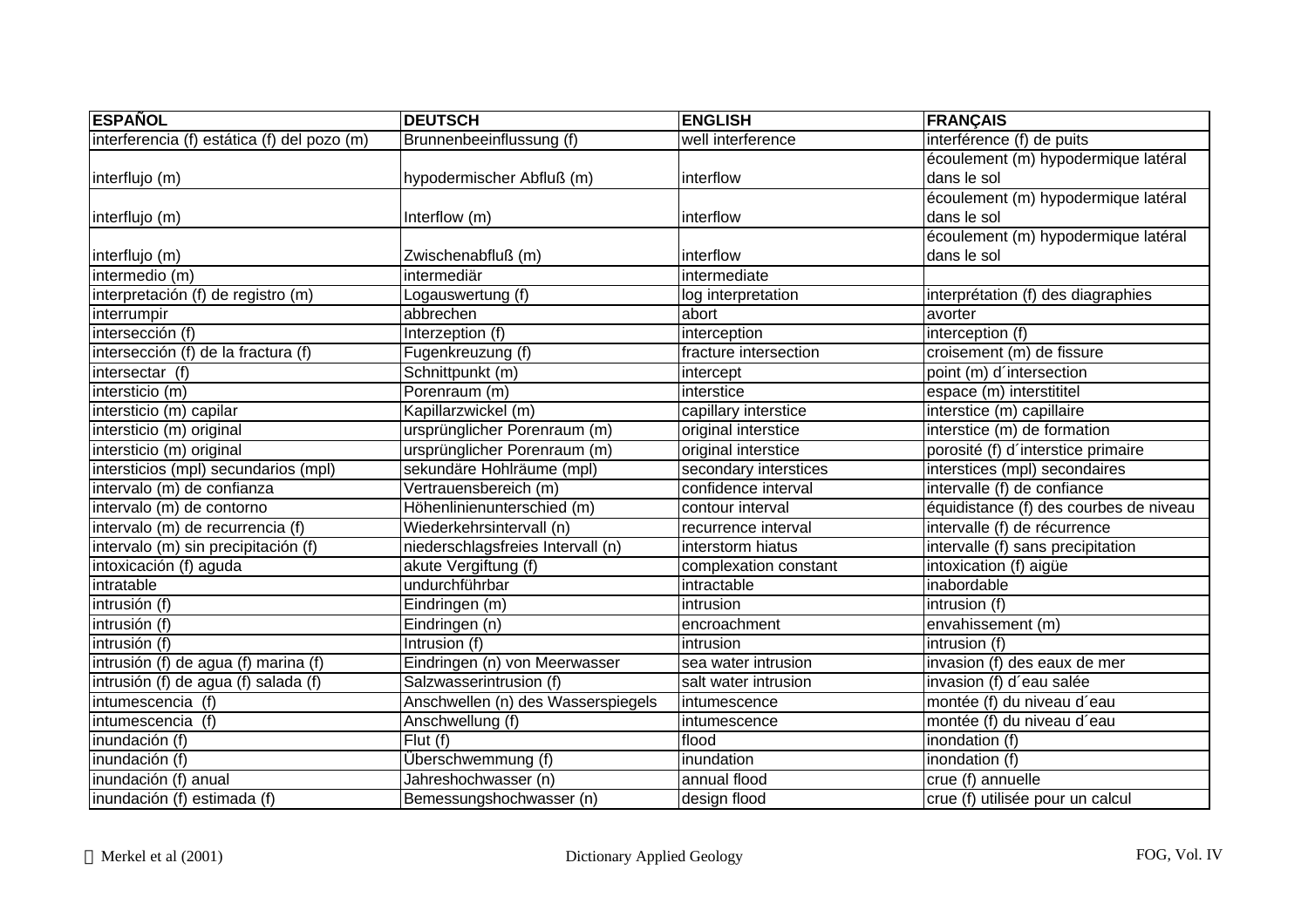| <b>ESPAÑOL</b>                               | <b>DEUTSCH</b>                     | <b>ENGLISH</b>          | <b>FRANÇAIS</b>                      |
|----------------------------------------------|------------------------------------|-------------------------|--------------------------------------|
| inundación (f) proyectada (f)                | Hochwasserberechnungsgrundlage (f) | design flood            | crue (f) utilisée pour un calcul     |
| inundación (f) repentina (f)                 | Sturzflut (f)                      | flash flood             | torrent (m)                          |
| invadir (f)                                  | eindringen                         | invade                  | envahir                              |
| invasión (f)                                 | Eindringen (n)                     | invasion                | invasion (f)                         |
| invasión (f)                                 | Vordringen (n)                     | encroachment            | envahissement (m)                    |
| invasión (f) de agua (f) salada (f)          | Salzwassereinbruch (m)             | salt water encroachment | invasion (f) d'eau salée             |
| invasión (f) de agua (f); aguada (f),        |                                    |                         |                                      |
| anegación (f)                                | Wassereinbruch (m)                 | water invasion          | invasion (f) d'eau                   |
| invasión (f) vegetal (m)                     | Verunkrautung (f)                  | vegetal invasion        | enherbement (m)                      |
| inventario (m) del agua (f) subterránea      | Grundwasserbestand (m)             | groundwater inventory   | inventaire (m) des eaux souterraines |
| inventario (m) del agua (f) subterránea      | Grundwasserbestandsaufnahme (f)    | groundwater inventory   | bilan (m) des nappes souterraines    |
| inversión (f)                                | Inversion (f)                      | inversion               | inversion (f)                        |
| inversión (f)                                | Temperaturumkehr (f)               | inversion               | inversion (f)                        |
| inverso (m)                                  | Sohle (f)                          | invert                  | radier (m)                           |
| invertido (m)                                | Kanalsohle (f)                     | invert                  | radier (m)                           |
| invertir (f)                                 | Bodenplatte (f)                    | invert                  | radier (m)                           |
| investigación (f)                            | Untersuchung (f)                   | investigation           | examen (m)                           |
| investigación (f) de campo (m)               | Felduntersuchung (f)               | field investigation     | examen (m) sur le champ              |
| inyección (f)                                | Einpressung (f)                    | injection               | injection (f)                        |
| inyección $(f)$                              | Injektion (f)                      | injection               | injection (f)                        |
| inyección (f) continua                       | kontinuierliche Injektion (f)      | continuous injection    | injection (f) continue               |
| inyección (f) de lechada (f)                 | Zementeinpressung (f)              | grouting                | injection (f) de coulis              |
| inyección (f) de lechada (f) al subsuelo (m) | Einpressen (n) in den Untergrund   | grouting of subsoil     |                                      |
| inyección (f) de pilotes (mpl)               | Verpreßpfähle (mpl)                | injection piles         |                                      |
| inyección (f) instantánea (f)                | impulsartige Injektion (f)         | instantaneous injection | impulsion (f)                        |
| inyección (f) repentina (f)                  | impulsartige Injektion (f)         | instantaneous injection | injection (f) instantanée            |
| inyección (f) súbita (f)                     | impulsartige Injektion (f)         | instantaneous injection | injection (f) instantanée            |
| inyectar (f)                                 | einpressen                         | inject                  | injecter                             |
| inyectividad (f)                             | Aufnahmefähigkeit (f)              | injectivity             | absorptivité (f)                     |
| $\overline{\text{ion}(m)}$                   | $\overline{lon}$ (n)               | ion                     |                                      |
| iones (mpl) principales                      | Hauptionen (npl)                   | main ions               |                                      |
| ionización (f)                               | Ionisierung (f)                    | ionization              | ionisation (f)                       |
| ionizar (f)                                  | ionisieren                         | ionize                  |                                      |
| iridio $(m)$                                 | Iridium (n)                        | iridium                 |                                      |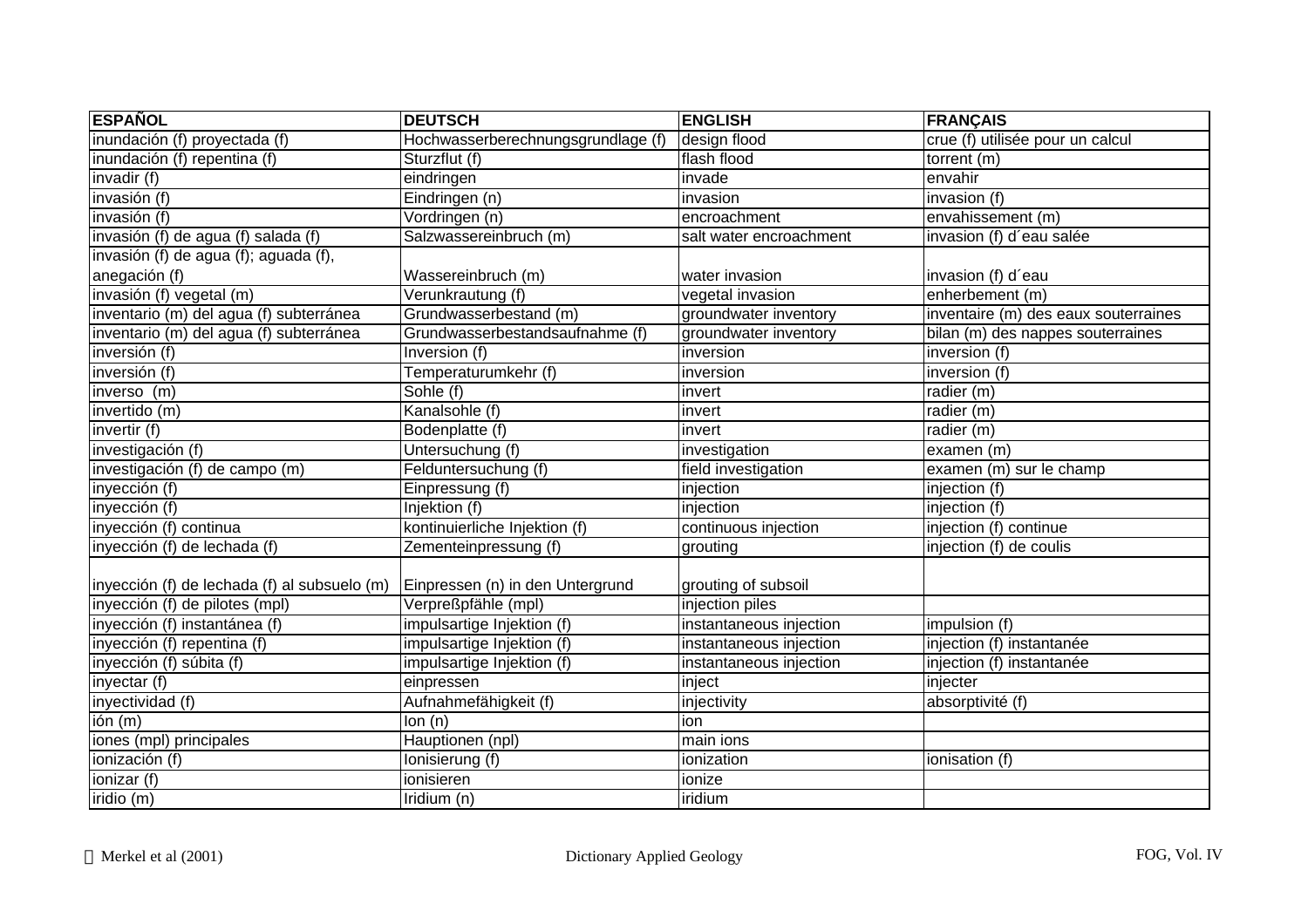| <b>ESPAÑOL</b>                   | <b>DEUTSCH</b>                  | <b>ENGLISH</b>           | <b>FRANÇAIS</b>                  |
|----------------------------------|---------------------------------|--------------------------|----------------------------------|
| irradiación (f)                  | Strahlung (f)                   | irradiance               | rayonnement (f)                  |
| irradiación (f)                  | Strahlung (f)                   | radiation                | rayonnement (m)                  |
| irradiación (f) solar            | Sonnenstrahlung (f)             | solar radiation          | irradiation (f) solaire          |
| irregularidad (f)                | Unregelmäßigkeit (f)            | irregularity             | irrégularité (f)                 |
| irrigación (f)                   | Berieselung (f)                 | irrigation               | irrigation (f)                   |
| irrigación (f) de inundación (f) | Rieselbewässerung (f)           | flood irrigation         | irrigation (f) par ruissellement |
| irrigación (f) de reserva (f)    | Randbedingung 1. Art            | constant head boundary   | irrigation (f) de réserve        |
| irrigar (f)                      | bewässern                       | irrigate                 | arroser                          |
| isla(f)                          | Insel $(f)$                     | island                   | île( f )                         |
| isóbato (m)                      | Isobathe (f)                    | isobath                  | isobathe (f)                     |
| isóbato (m)                      | Tiefenlinie (f)                 | isobath                  | isobathe (f)                     |
| isócono (m)                      | Konzentrationsgleiche (f)       | isocon                   | courbe (f) d'égale concentration |
| isócono (m)                      | Konzentrationsgleiche (f)       | isocon                   | isochone (f)                     |
| isócrona (f)                     | Isochrone (f)                   | isochrone                | isochrone (f)                    |
| isócrona (f)                     | Zeitgleiche (f)                 | isochrone                | isochrone (f)                    |
| isócrono (m)                     | Linie (f) gleicher Zuströmdauer | isochrone                | isochrone (f)                    |
| isohieta (f)                     | Isohyete (f)                    | isohyet                  | courbe (f) isohyète              |
| isohieta (f)                     | Regengleiche (f)                | isohyet                  | ligne (f) ioshyète               |
| isohipsa (f)                     | Höhengleiche (f)                | isohypse                 | isohypse (f)                     |
| isohipsa (f)                     | Isohypse (f)                    | isohypse                 | isohypse (f)                     |
| isolínea (f)                     | Gleiche (f)                     | isoline                  | ligne (f) à valeurs égales       |
| isopaca (f)                      | Isopache (f)                    | isopach                  | isopaque (f)                     |
| isopaca (f)                      | Mächtigkeitslinie (f)           | isopach                  | isopaque (f)                     |
| isopletha (f)                    | Gleiche (f)                     | isopleth                 | isoplèthe (f)                    |
| isoterma (f)                     | Isotherme (f)                   | isotherm                 | isotherme (f)                    |
| isoterma (f)                     | Temperaturgleiche (f)           | isotherm                 | isotherme (f)                    |
| isotérmia (f) de adsorpción (f)  | stationäre Kalibrierung (f)     | steady state calibration | isotherme (f) d'adsorption       |
| isótopo (m)                      | Isotop (n)                      | isotope                  | isotope (m)                      |
| isótopo (m) ambiental            | Umweltisotop (n)                | environmental isotope    | isotope (m) du milieu            |
| isótopo (m) estable              | stabiles Isotop (n)             | stable isotop            | isotope (m) stable               |
| isotópo (m) radioactivo (m)      | radioaktives Isotop (n)         | radioactive isotope      | radio-isotope (m)                |
| isotrópico (m)                   | isotropisch                     | isotropic                | isotropique                      |
| istmo (m)                        | Landenge (f)                    | isthmus                  | isthme (m)                       |
| iterativo (m)                    | iterativ                        | iterative                | itérativment                     |
| itinerario (m)                   | Routine (f)                     | program                  | routine (f)                      |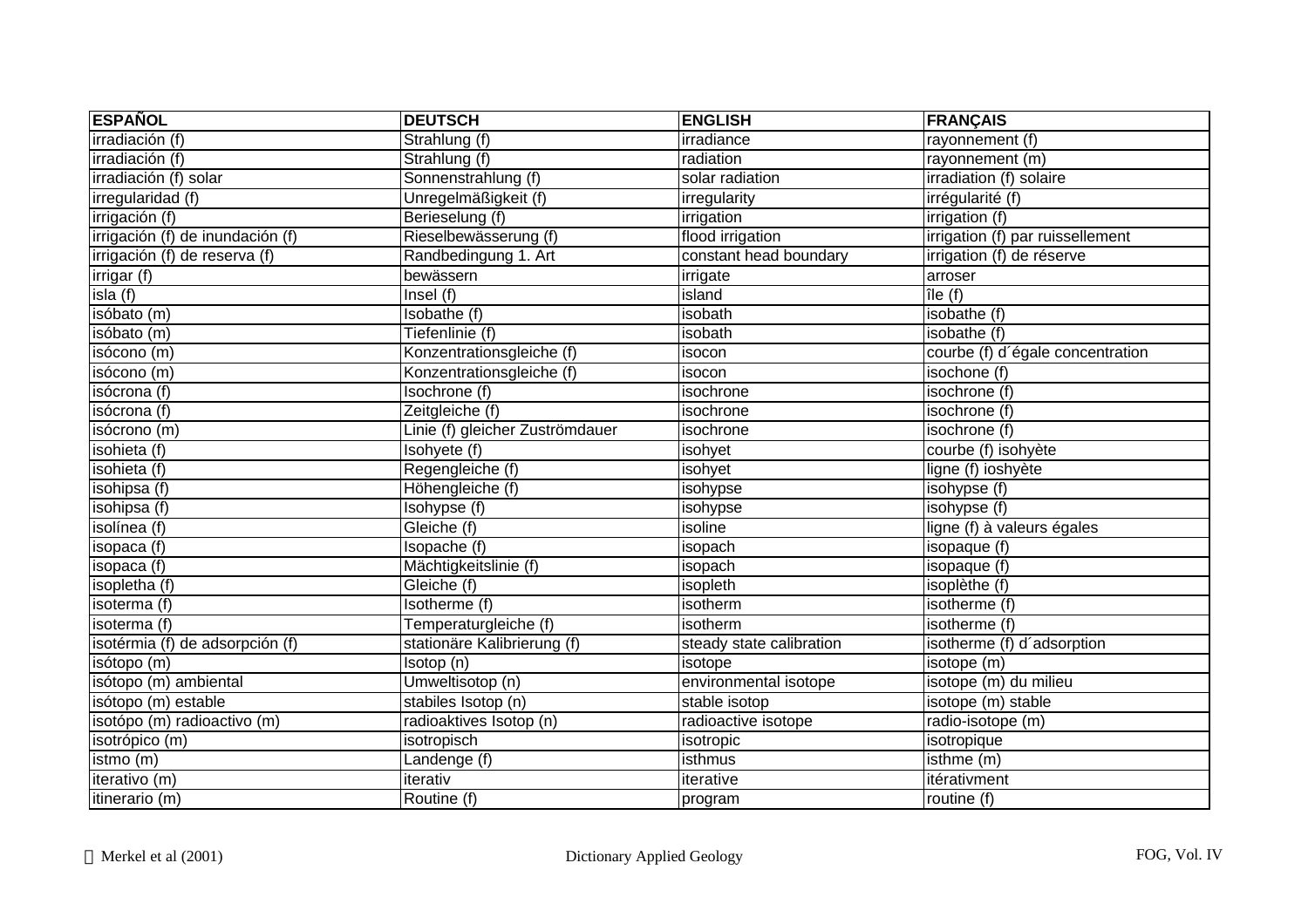| <b>ESPAÑOL</b>                  | <b>DEUTSCH</b>         | <b>ENGLISH</b>    | <b>FRANÇAIS</b>              |
|---------------------------------|------------------------|-------------------|------------------------------|
| jade (m)                        | Jade (f)               | jade              |                              |
| jaspe (m)                       | Jaspis (m)             | jasper            |                              |
| jaula (f)                       | Förderkorb (m)         | cage              |                              |
| junta (f)                       | Dichtung (f)           | gasket            | garniture (f)                |
| junta $\overline{(\mathsf{f})}$ | Verbindung (f)         | joint             | joint $(m)$                  |
| junta (f) de alivio             | Absonderungsfuge (f)   | relief joint      | joint (m) de décompression   |
| junta (f) de anillo             | Ringverbindungen (fpl) | aromatics         | composés (mpl) aromatiques   |
| junta (f) de contracción (f)    | Kontraktionsriß (m)    | contraction joint | joint (m) de contraction     |
| junta (f) de desahogo (m)       | Entspannungskluft (f)  | relief joint      | joint (m) de décompression   |
| junta (f) de desfogue           | Entspannungsfuge (f)   | relief joint      | joint (m) de décompression   |
| junta (f) de enfriamiento (m)   | Abkühlungskluft (f)    | cooling joint     | joint (m) de refroidissement |
| junta (f) de enfriamiento (m)   | Erstarrungskluft (f)   | cooling joint     | joint (m) de refroidissement |
| junta (f) de expansión (f)      | Dehnungskluft (f)      | expansion joint   | joint (m) d'expansion        |
| junta (f) enroscada (f)         | Gewindeverbinder (m)   | threaded joint    | joint (m) fileté             |
| junta (f) para contracción (f)  | Schrumpfriß (m)        | contraction joint | joint (m) de contraction     |
| junta (f) reductora (f)         | Reduzierverbindung (f) | reducing joint    | raccord (m) réducteur        |
| junta (f) soldada (f)           | Schweißverbindung (f)  | welded joint      | joint (m) soudé              |
| Jurásico (m)                    | Jura (n)               | Jurassic          | Jurassique (m)               |
| kamenitza (m)                   | Napfkarren (m)         | panhole           | kamenitza (m)                |
| karst (m) superficial           | flacher Karst (m)      | shallow karst     | karst (m) partiel            |
| karst (m) superficial           | Oberflächenkarst (m)   | shallow karst     | mérokarst (m)                |
| Karst de cerro (m)              | Kegelkarst (m)         | Inselberg karst   | karst (m) à pitons           |
| Karst de doline                 | Dolinenkarst (m)       | doline karst      | karst (m) à dolines          |
| karst profundo                  | Tiefenkarst (m)        | deep karst        | holokarst (m)                |
| karstifiable                    | verkarstungsfähig      | karstifiable      | karstifiable                 |
| kératophyre (m)                 | Keratophyr (m)         | keratophyre       | kératophyre (m)              |
| kieserita (f)                   | Kieserit (m)           | kieserite         | kiesérite (f)                |
| labranza (f)                    | Bodenbestellung (f)    | tillage           | labourage (m)                |
| labrar                          | Geschiebemergel (m)    | till              | argile (m) à blocaux         |
| lacolito (m)                    | Lakkolith (m)          | laccolith         | laccolith (m)                |
| lacustre (m)                    | lakustrin              | lacustrine        | lacustre                     |
| lacustro                        | seebürtig              | lacustrine        | lacustre                     |
| ladera (f) del valle (m)        | Talwand (f)            | valley flank      | versant (m)                  |
| lago (m)                        | Binnensee (m)          | inland lake       | lac (m) intérieur            |
| lago (m)                        | See (m)                | lake              | lac (m)                      |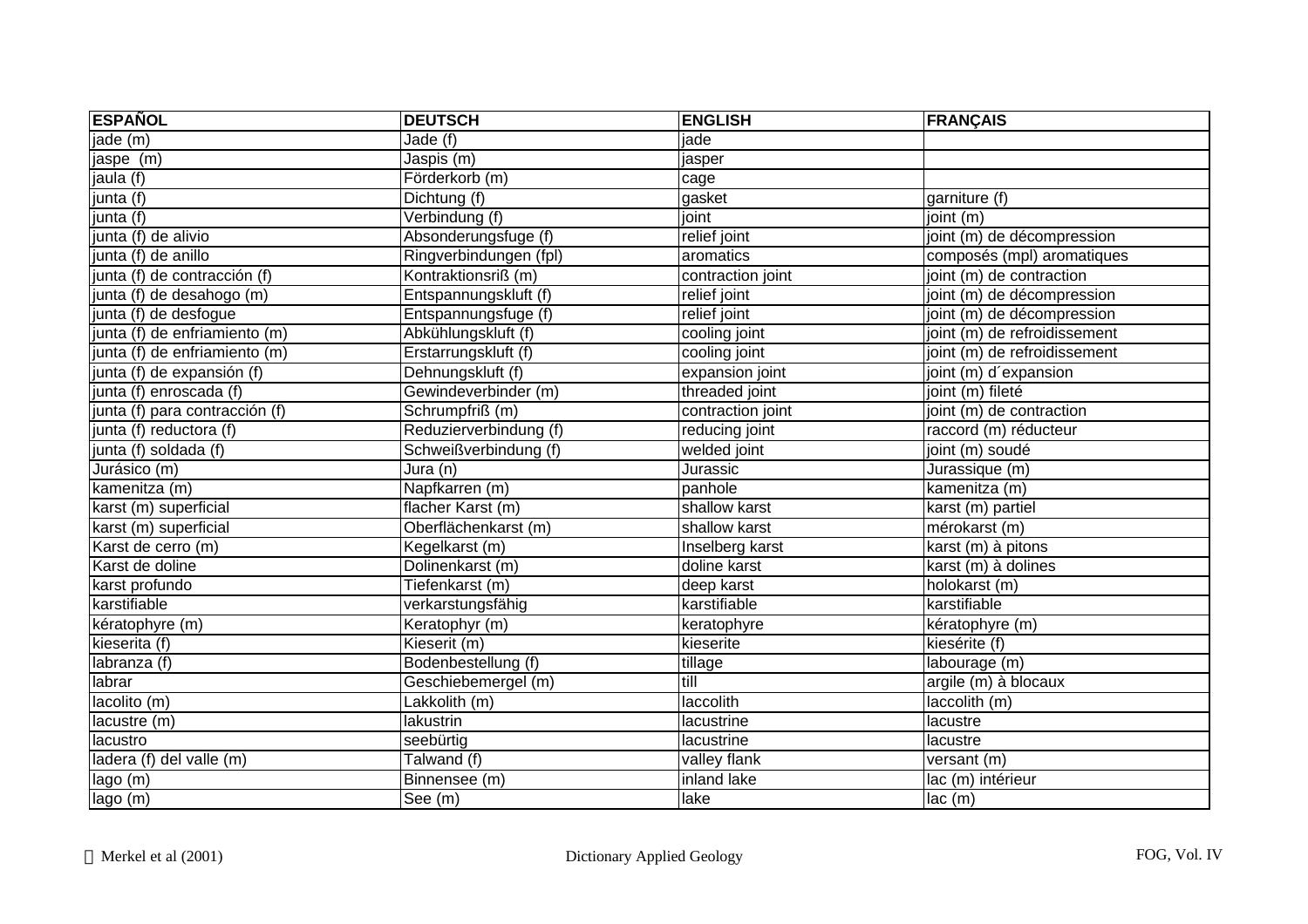| <b>ESPAÑOL</b>                        | <b>DEUTSCH</b>                 | <b>ENGLISH</b>     | <b>FRANÇAIS</b>                         |
|---------------------------------------|--------------------------------|--------------------|-----------------------------------------|
| lago (m) cerrado                      | Endsee (m)                     | closed lake        | lac (m) fermé                           |
| lago (m) de cráter (m)                | Kratersee (m)                  | crater lake        | lac (m) de cratère                      |
| lago (m) de Dimitic                   | dimiktischer See (m)           | dimictic lake      | lac (m) dimictique                      |
| lago (m) en herradura (f)             | Altwasser (n)                  | oxbow lake         | bras (m) mort                           |
| lago (m) karst                        | Höhlensee (m)                  | karst lake         | lac (m) karstique                       |
| lago (m) monomíctico (m)              | monomiktischer See (m)         | monomictic lake    | lac (m) monomictique                    |
| lago (m) o laguna (f) de reserva (f)  | Stausee (m)                    | reservoir lake     | lac (m) de barrage                      |
| lago (m) polimítico (m)               | polymiktischer See (m)         | polymictic lake    | lac (m) playmictique                    |
| lago (m) salino (m)                   | Salzsee (m)                    | salt lake          | lac (m) salé                            |
| lago (m) seco (m)                     | Trockensee (m)                 | dry lake           | lac (m) assèché                         |
| lago (m) sin desagüe (m)              | abflußloser See (m)            | closed lake        | lac (m) fermé                           |
| lago (m) volcánico (m)                | $\overline{\mathsf{M}}$ ar (n) | volcanic lake      | lac (m) volcanique                      |
| lago glacial (m)                      | Gletschersee (m)               | glacier lake       | lac (m) glacier                         |
|                                       |                                |                    |                                         |
| laguna (f) de aguas (fpl) residuales  | Abwässerbehandlungsteich (m)   | sewage lagoon      | lagune (f) de traitement des eaux usées |
| laguna (f)                            | Haff (n)                       | lagoon             | étang (m)                               |
| laguna (f) de agua (f) de desecho (m) | Abwasserteich (m)              | waste water lagoon | étang (m) de décantation                |
| laguna (f) karst                      | Karstsee (m)                   | karst lake         | lac (m) souterrain                      |
| laguna (f) volcánico (f)              | Vulkansee (m)                  | volcanic lake      | lac (m) volcanique                      |
| lagunajo (m)                          | Pfütze (f)                     | puddle             | flaque (f) d'eau                        |
| lama $(\overline{f})$                 | Feinschlamm (m)                | ooze               | vase $(t)$                              |
| lámina (f) intrusiva (f)              | Lagergang (m)                  | sill               | filon-couche (m)                        |
| laminación (f)                        | Lamination (f)                 | lamination         | lamination (f)                          |
| laminación $(t)$                      | Schichtung (f)                 | lamination         | lamination (f)                          |
| laminar (f)                           | laminar                        | laminar            | laminaire                               |
| lanzamiento (m)                       | seigere Sprunghöhe (f)         | throw              | rejet (m) vertical                      |
| lapso (m) de tiempo (m)               | Laufzeit (f)                   | travel time        | temps (m) de propagation                |
| lapso (m) de tiempo (m)               | Verzögerung (f)                | time lag           | retard (m)                              |
| largo (m) plazo (m)                   | langfristig                    | long-term          | à longue échéance                       |
| lastre(m)                             | Schlacke (f)                   | scoria             | scorie (f)                              |
| lastre (m) de la sonda (f)            | Meßlot (n)                     | sounding weight    | plomb (m) de sondage                    |
| lastre (m) de la sonda (f)            | Meßlot (n)                     | sounding weight    | saumon (m)                              |
| lata $(f)$ de aerosol                 | Sprühdose (f)                  | spray can          | bombe (f) d'aérosol                     |
| lateral                               | lateral                        | lateral            | latéral                                 |
| laterita (f)                          | Laterit (m)                    | laterite           | latérite (f)                            |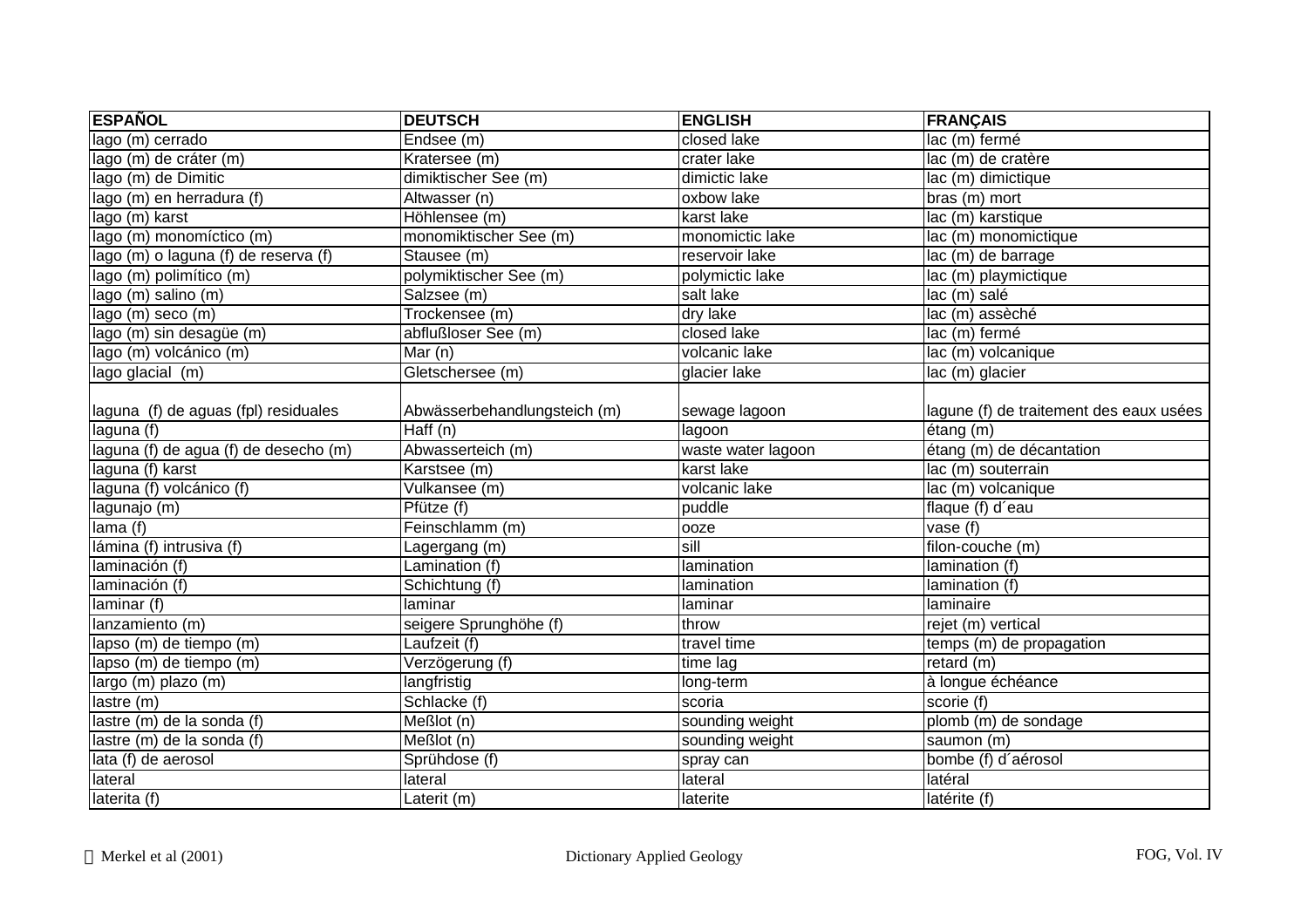| <b>ESPAÑOL</b>                           | <b>DEUTSCH</b>                   | <b>ENGLISH</b>      | <b>FRANÇAIS</b>                       |
|------------------------------------------|----------------------------------|---------------------|---------------------------------------|
| latitud (f)                              | Breitengrad (m)                  | latitude            | latitude (f)                          |
| latón (m)                                | Messing (n)                      | brass               | laiton (m)                            |
| latón (m) silícico (m)                   | Siliziummessing (n)              | silicon brass       | laiton (m) silicieux                  |
| lava (f) ácida                           | AA-Lava (f)                      | aa-lava             | lave (f) acide                        |
| lava (f) básica                          | Pahoehoelava (f)                 | pahoehoe-lava       | lave (f) pahoehoe                     |
| lava (f) en bloque                       | Blocklava (f)                    | block lava          | lave (f) à blocaux                    |
| lava (f) enfriada (f) en condiciones     |                                  |                     |                                       |
| subacuáticas (fpl)                       | Kissenlava (f)                   | pillow lava         | lave (f) en coussins                  |
| lava (f) pahoehoe                        | Fladenlava (f)                   | pahoehoe-lava       | lave (f) basique                      |
| lavado (m) con corriente (f) de agua (f) | Spülwasser (n)                   | backwash water      | eau (f) de rinçage                    |
| lavado (m) de gas (m)                    | Gaswäsche (f)                    | wet gas scrubbing   | épuration (f) des gaz par voie humide |
| lavador (m) de burbujas (fpl)            | Glockenbodenwäscher (m)          | bubble washer       | laveur (m) à plateau à cloches        |
| lavar                                    | Wadi (n)                         | wash                | oued (m)                              |
| lechada (f)                              | Aufschwemmung (f)                | slurry              | boue (f) liquide                      |
| lechada (f) de cemento (m)               | Aufschwemmung (f)                | slurry              | lisier (m)                            |
| lechada (f) de sello (m)                 | Abdichtungszementbrühe (f)       | sealing grout       | laitier (m) de ciment                 |
| lecho (m) marcador (m)                   | Leithorizont (m)                 | marker bed          | couche (f) caractéristique            |
| lecho (m) semi-permeable                 | halbdurchlässige Deckschicht (f) | leaky-confining bed | couche (f) semi-perméable             |
| lecho (f) rayado (m)                     | Flaserschichtung (f)             | flaser bedding      |                                       |
| lecho (m)                                | Schicht (f)                      | stratum             | couche (f)                            |
| lecho (m) de bajo confinamiento (m)      | Grundwassersohle (f)             | lower confining bed | mur (m) imperméable                   |
| lecho (m) de confinamiento (m) superior  | oberer Stauer (m)                | upper confining bed | toit (m) imperméable d'un aquifer     |
| lecho (m) de lava (f)                    | Lavaschicht (f)                  | lava bed            | couche (f) de lave                    |
| lecho (m) de una rivera (f)              | Flußbett (n)                     | stream bed          | lit (m) d'un rivière                  |
| lecho (m) de una rivera (f)              | Gewässerbett (n)                 | stream bed          | lit (m) d'un rivière                  |
| lecho (m) del glacial (m)                | Gletschermilch (f)               | glacier milk        | lait (m) de glacier                   |
| lecho (m) del lago (m)                   | Seebecken (n)                    | lake bed            | lit (m) d'un lac                      |
| lecho (m) del río (m)                    | Flußbett (n)                     | river bed           | lit (m) d'un rivière                  |
| lecho (m) intercalado (m)                | Zwischenmittel (n)               | intercalated bed    | couche (f) intercalaire               |
| lecho (m) intercalado (m)                | Zwischenmittel (n)               | intercalated bed    | couche (f) intercalée                 |
|                                          | undurchlässige                   |                     |                                       |
| lecho impermeable (m)                    | Grundwasserdeckfläche (f)        | impermeable bed     | toit (m) imperméable                  |
| lechos (mpl) invertidos                  | überkippte Schichtlagerung (f)   | overturned beds     |                                       |
| lectura (f) de superficie (f)            | Übertageaufnahme (f)             | surface reading     | enregistrement (m) en surface         |
| lectura $(f)$ óptica $(f)$               | optische Abtastung (f)           | optical scanning    | lecture (f) optique                   |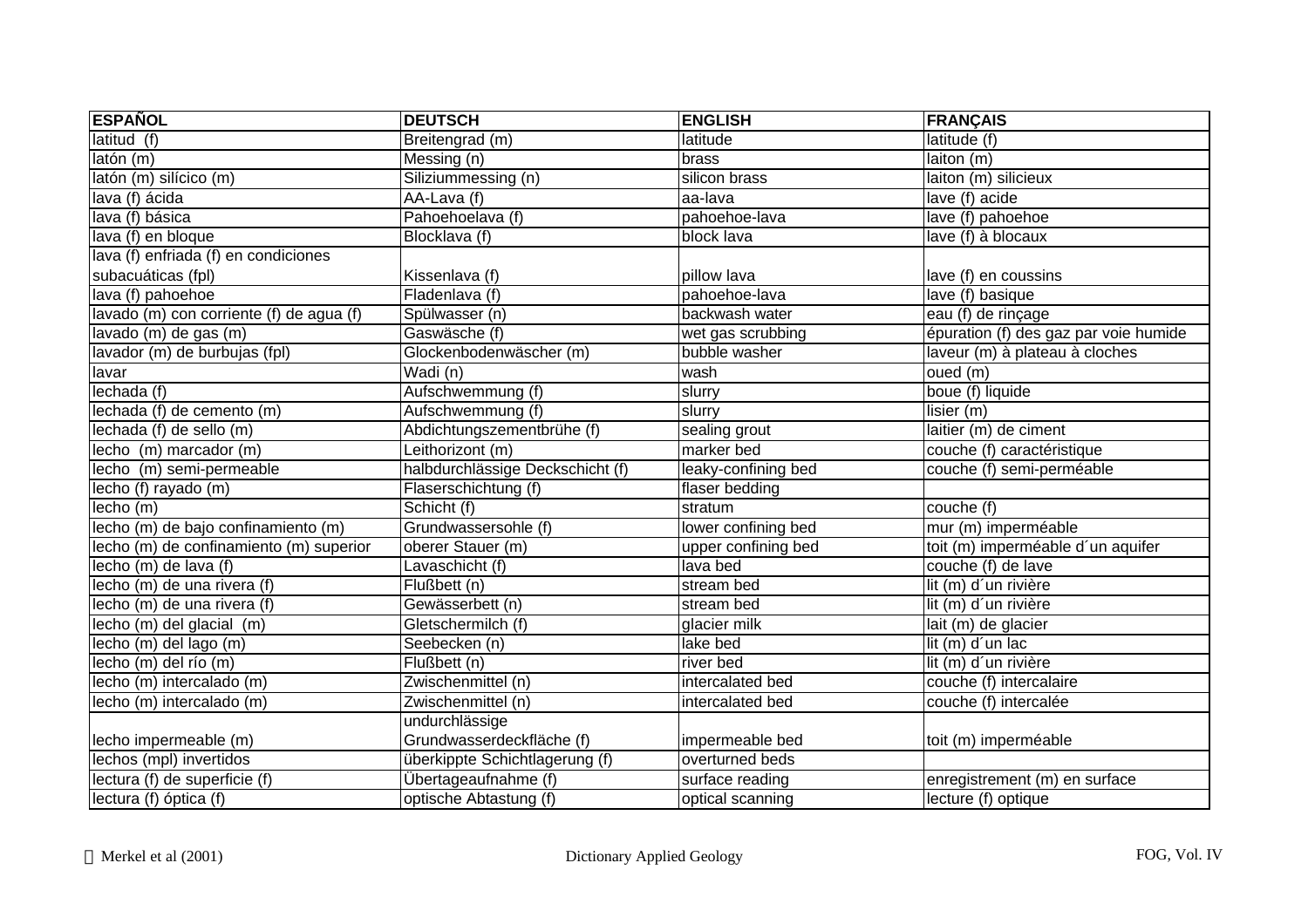| <b>ESPAÑOL</b>                           | <b>DEUTSCH</b>            | <b>ENGLISH</b>       | <b>FRANÇAIS</b>                  |
|------------------------------------------|---------------------------|----------------------|----------------------------------|
| legislación (f) concerniente al agua (f) | Wassergesetzgebung (f)    | water law            | législation (f) des eaux         |
| legislación (f) concerniente al agua (f) | Wasserrecht (n)           | water law            | droit (m) d'eau                  |
| legislación (f) habilitada (f)           | Rahmengesetzgebung (f)    | enabling legislation | loi (f) cadre                    |
| lejos de la costa (f)                    | auf offener See           | offshore             | en mer ouverte                   |
| lengua (f) del glacial (m)               | Gletscherzunge (f)        | glacier tongue       | lobe (m) du glacier              |
| lente (f) de agua (f) dulce (f)          | Frischwasserlinse (f)     | fresh water lens     | lentille (f) d'eau douce         |
| lentes(m)                                | Linse (f)                 | lens                 | amas (m) lenticulaire            |
| lentilla (f)                             | linsenförmiger Körper (m) | lentil               | lentille (f)                     |
| lentilla (f) impenetrable                | undurchlässige Linse (f)  | impervious lens      | lentille (f) imperméable         |
| lentillas (fpl) Ghyben-Herzberg          | Frischwasserlinse (f)     | Ghyben-Herzberg lens | lentille (f) d'eau douce         |
| letrina (f)                              | Ölwanne (f)               | sump                 |                                  |
| levantamiento (f)                        | Höhenlage (f)             | elevation            | élévation (f)                    |
| levantamiento (m)                        | Landvermessung (f)        | surveying            | arpentage (m)                    |
| levantamiento (m)                        | Vermessung (f)            | surveying            | arpentage (m)                    |
| levantamiento (m) aerofotográfico        | Luftbildaufnahme (f)      | aerial photograph    | photographie(f) aérienne         |
| levantamiento (m) de la interfase (f)    | Aufsatzkegelbildung (f)   | upconing             | soulèvement (m) d'interface      |
| levantamiento (m) de resistividad (f)    | Widerstandsmessung (f)    | resistivity survey   | étude (f) de résistivité         |
| levantamiento (m) nivométrico            | Schneevermessung (f)      | snow survey          | relève (m) nivométrique          |
| levantamiento (m) por congelación (f)    | Frosthebung (f)           | frost heave          | soulèvement (m) dû au gel        |
| levantar                                 | Saughöhe (f)              | lift                 | hauteur (f) d'aspiration         |
| ley(f)                                   | Gesetz (n)                | law                  | loi(f)                           |
| ley (f) concerniente al agua (f)         | Wassergesetzgebung (f)    | water law            | législation (f) concernant l'eau |
| ley (f) de acción (f) de masas (f)       | Massenwirkungsgesetz (n)  | law of mass action   |                                  |
| ley (f) de conservación                  | Erhaltungssatz (m)        | conservation law     | loi (f) de conservatiom          |
| ley comprensiva (f)                      | Rahmengesetzgebung (f)    | comprehensive law    | loi-cadre (f)                    |
| ley de Darcy                             | Darcy Gesetz (n)          | Darcy's law          | loi (f) de Darcy                 |
| libre de oxígeno (m)                     | sauerstoffreich           | anoxic               | exempt d'oxygène                 |
| licencia (f)                             | Lizenzierung (f)          | licensing            | autorisation (f)                 |
| licensiado (m)                           | Bewilligung (f)           | licensing            | autorisation (f)                 |
| licuefacción (f)                         | Verflüssigung (f)         | liquefaction         | liquéfaction (f)                 |
| lignita (f)                              | Braunkohle (f)            | brown coal           | lignite (m)                      |
| lignita (m)                              | Braunkohle (f)            | lignite              | lignite (m)                      |
| lignito (m)                              | Braunkohle (f)            | brown coal           | lignite (m)                      |
| liminología (f)                          | Limnologie (f)            | limnology            | limnologie (f)                   |
| limitación (f) de uso                    | Nutzungsbeschränkung (f)  | use limitation       | limitation (f) d'usage           |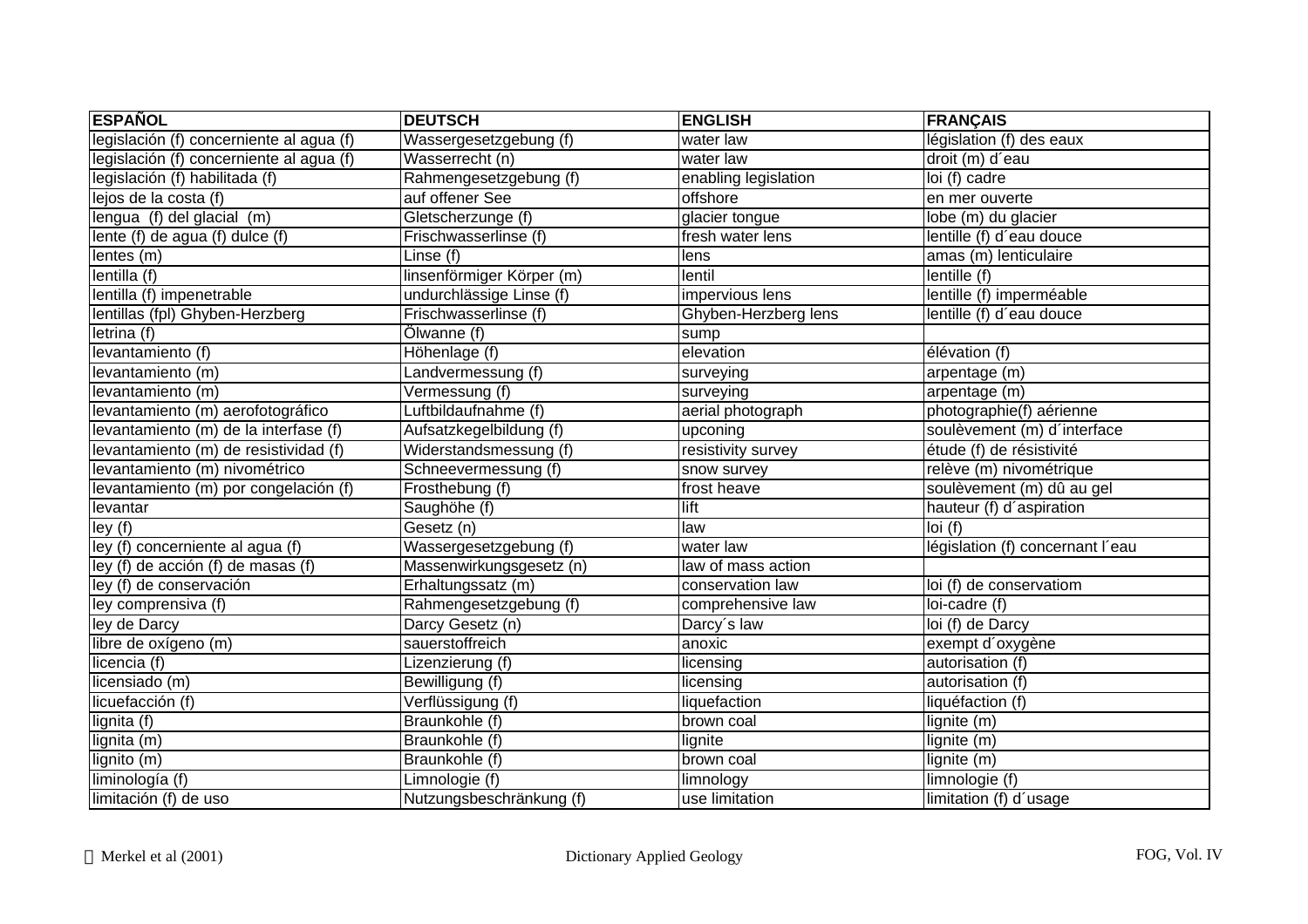| <b>ESPAÑOL</b>                                 | <b>DEUTSCH</b>                      | <b>ENGLISH</b>                 | <b>FRANÇAIS</b>                     |
|------------------------------------------------|-------------------------------------|--------------------------------|-------------------------------------|
| Iímite(f)                                      | Begrenzung (f)                      | boundary                       | limite (f)                          |
| Iímite(f)                                      | Berandung (f)                       | boundary                       | limite (f)                          |
| $limite$ (m)                                   | Grenze (f)                          | limit                          | limite (f)                          |
| límite (m) abierto (m)                         | offene Berandung (f)                | open boundary                  | limite (f) ouverte                  |
| límite (m) de consistencia (f)                 | Konsistenzgrenzen (fpl)             | consistency limits             |                                     |
| límite (m) de contracción (f)                  | Schrumpfgrenze (f)                  | shrinkage limit                |                                     |
| límite (m) de detección                        | Nachweisgrenze (f)                  | detection limit                | limite (f) de décélabilité          |
| límite (m) de detección                        | Nachweisgrenze (f)                  | detection limit                | limite (f) de détection             |
| límite (m) de detección                        | Nachweisgrenze (f)                  | detection limit                | limite (f) de sensibilité           |
| limite (m) de determinación (f)                | Bestimmungsgrenze (f)               | limit of determination         | limite (d) de détermination         |
| límite (m) de la zona (f) de bosques (mpl)     | Baumgrenze (f)                      | timberline                     | limite (f) de la zone des forêts    |
|                                                |                                     |                                |                                     |
| límite (m) de las nieves (fpl) perpetuas (fpl) | Schneegrenze (f)                    | snow line                      | limite (f) des neiges éternelles    |
| límite (m) de potencial impuesto (m)           | vorgegebenes Festpotential (m)      | specified head boundary        | limite (f) à potentiel imposé       |
| límite (m) de recarga (f)                      | Zuflußberandung (f)                 | recharge boundary              | limite (f) d'alimentation           |
| límite (m) de seguridad (f)                    | Sicherheitsgrenze (f)               | safety limit                   | limite (f) de sécurité              |
| límite (m) de succión (f)                      | Grenzsaugfähigkeit (f)              | suction limit                  | hauteur (f) de succion              |
| límite (m) del filón (m)                       | Stromstrich (m)                     | streak line                    | ligne (f) d'émission                |
| límite (m) líquido (m)                         | Fließgrenze (f)                     | liquid limit                   |                                     |
| límite (m) litológico (m)                      | lithologische Grenze (f)            | lithological boundary          |                                     |
|                                                | annehmbarer Konzentrationsgrenzwert |                                |                                     |
| límite (m) máximo (m) aceptable                | (m)                                 | maximum acceptable limit (MAL) | valeur (f) maximale admise          |
| límite (m) negativo (m)                        | undurchlässiger Rand (m)            | negative boundary              | limite (f) à flux naturel           |
| límite (m) permeable                           | durchlässige Begrenzung (f)         | permeable boundary             | limite (f) perméable                |
| límite (m) plástico (m)                        | Plastizitätsgrenze (f)              | plastic limit                  |                                     |
| límite (m) superior de la superficie (f) de    |                                     |                                |                                     |
| hielo permamente (m)                           | obere Permafrostgrenze (f)          | permafrost table               | limite (f) supérieure du pergélisol |
| límite de calor constante                      | Festpotentialberandung (f)          | constant head boundary         | limite (f) à potentiel constant     |
| límite de potabilidad (f)                      | Trinkbarkeitsgrenze (f)             | drinkability limit             | limite (f) de potabilité            |
| límite impermeable (m)                         | undurchlässige Berandung (f)        | impermeable boundary           | limite (f) imperméable              |
| límites (mpl) del río (m)                      | Flußstrecke (f)                     | river reach                    | bief (m)                            |
| limnígrafo (m)                                 | Schreibpegel (m)                    | water stage recorder           | limnigraphe (m)                     |
| limnígrafo (m)                                 | Wasserstandsschreiber (m)           | water level recorder           | limnigraphe (m)                     |
| limnímetro (m)                                 | Meßlatte (f)                        | staff gage                     | échelle (f) limnimétrique           |
| $\lim o(m)$                                    | Schluff (m)                         | silt                           | silt (m)                            |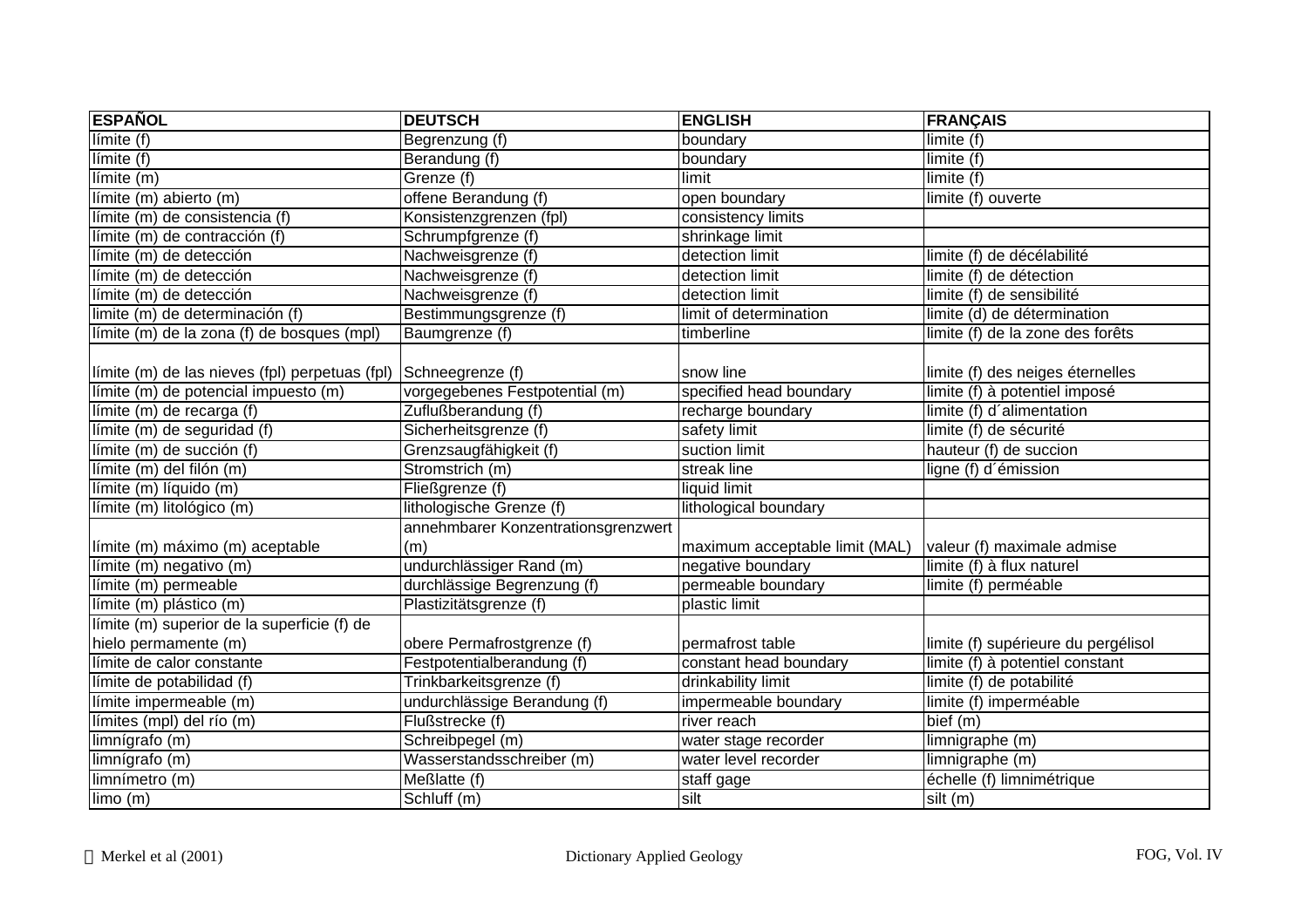| <b>ESPAÑOL</b>                     | <b>DEUTSCH</b>                                         | <b>ENGLISH</b>     | <b>FRANÇAIS</b>                        |
|------------------------------------|--------------------------------------------------------|--------------------|----------------------------------------|
| limpiar con agua (f) a presión (f) | ausspülen                                              | flush              | évacuer                                |
| limpiar con agua (f) a presión (f) | spülen                                                 | flush              | chasser                                |
| limpiar con agua (f) a presión (f) | spülen                                                 | flush              | rincer                                 |
| límpido (m)                        | klar                                                   | limpid             | limpide                                |
| limpieza (f) en seco (m)           | Trockenreinigung (f)                                   | dry cleaning       | épuration (f) sèche                    |
| limpieza (f) en seco (m)           | Trockenreinigung (f)                                   | dry cleaning       | nettoyage (m) à sec                    |
| limpio                             | umweltfreundlich                                       | benign             | sans danger pour l'environment         |
| lindano (m)                        | Lindan (n)                                             | lindane            | lindane (m)                            |
| línea (f) contorno                 | Höhenlinie (f)                                         | contour line       | courbe (f) de niveau                   |
| línea (f) costera (f)              | Küstenlinie (f)                                        | shoreline          | ligne (f) cotière                      |
| línea (f) costera (f)              | Uferlinie (f)                                          | shoreline          | ligne (f) de rivage                    |
| Línea (f) de aire (m)              | Luftseil (n)                                           | air line           | câble (m) exondé                       |
| línea (f) de cresta                | Gipfellinie (f)                                        | crest line         | ligne (f) de crête                     |
| línea (f) de dislocación (f)       | Verwerfungslinie (f)                                   | fault line         | ligne (f) de faille                    |
| línea (f) de energía (f)           | Energielinie (f)                                       | energy line        | ligne (f) de charge                    |
| línea (f) de flujo                 | Stromlinie (f)                                         | streamline         | ligne (f) de courant                   |
| línea (f) de flujo                 | Stromlinie (f)                                         | streamline         | trajcetoire (f) d'une particule fluide |
| línea (f) de la ruta (f)           | Bahnlinie (f)                                          | path line          | trajectoire (f)                        |
| línea (f) de recarga (f)           | Versickerungsbrunnenkette (f)                          | recharge line      | ligne (f) de recharge                  |
|                                    | Wasser (n) zur                                         |                    |                                        |
| línea (f) de recarga (f)           | Grundwasseranreicherung (f)                            | recharge water     | eaux (fpl) de recharge                 |
| línea (f) de succión (f)           | Saugleitung (f)                                        | suction line       | tuyau (m) d'aspiration                 |
| línea (f) de tubería (f)           | Pipeline (f)                                           | pipe line          | pipeline (m)                           |
| línea (f) de tubería (f)           | Rohrleitung (f)                                        | pipe line          | conduit (m)                            |
| línea (f) de voltaje               | Netzspannung (f)                                       | line voltage       | tension (f) du secteur                 |
| línea (f) equipotencial (f)        | Äquipotentiallinie (f)                                 | equipotential line | équipotentielle (f)                    |
| línea (f) guía                     | Leitfaden (m)                                          | guideline          | niveau (m) guide                       |
| línea (f) guía                     | Leitwert (m)                                           | guideline          | niveau (m) guide                       |
| línea (f) guía                     | Richtlinie (f)                                         | guideline          | ligne (f) directrice                   |
| línea (f) isopiécica (f)           | Grundwassergleiche (f)                                 | isopiestic line    | hydro-isohypse (f)                     |
| línea (f) isopiécica (f)           | Grundwassergleiche (f)                                 | isopiestic line    | iospièze (f)                           |
|                                    |                                                        |                    |                                        |
| línea (f) isopletha (f)            | Linie (f) gleicher Eindringungskapazität isopotal line |                    | ligne (f) isopotale                    |
| línea (f) sin fin                  | Scharnier (n)                                          | hinge line         | ligne (f) charnière                    |
| línea de costa                     | Küstenlinie (f)                                        | coastline          | ligne (f) de côte                      |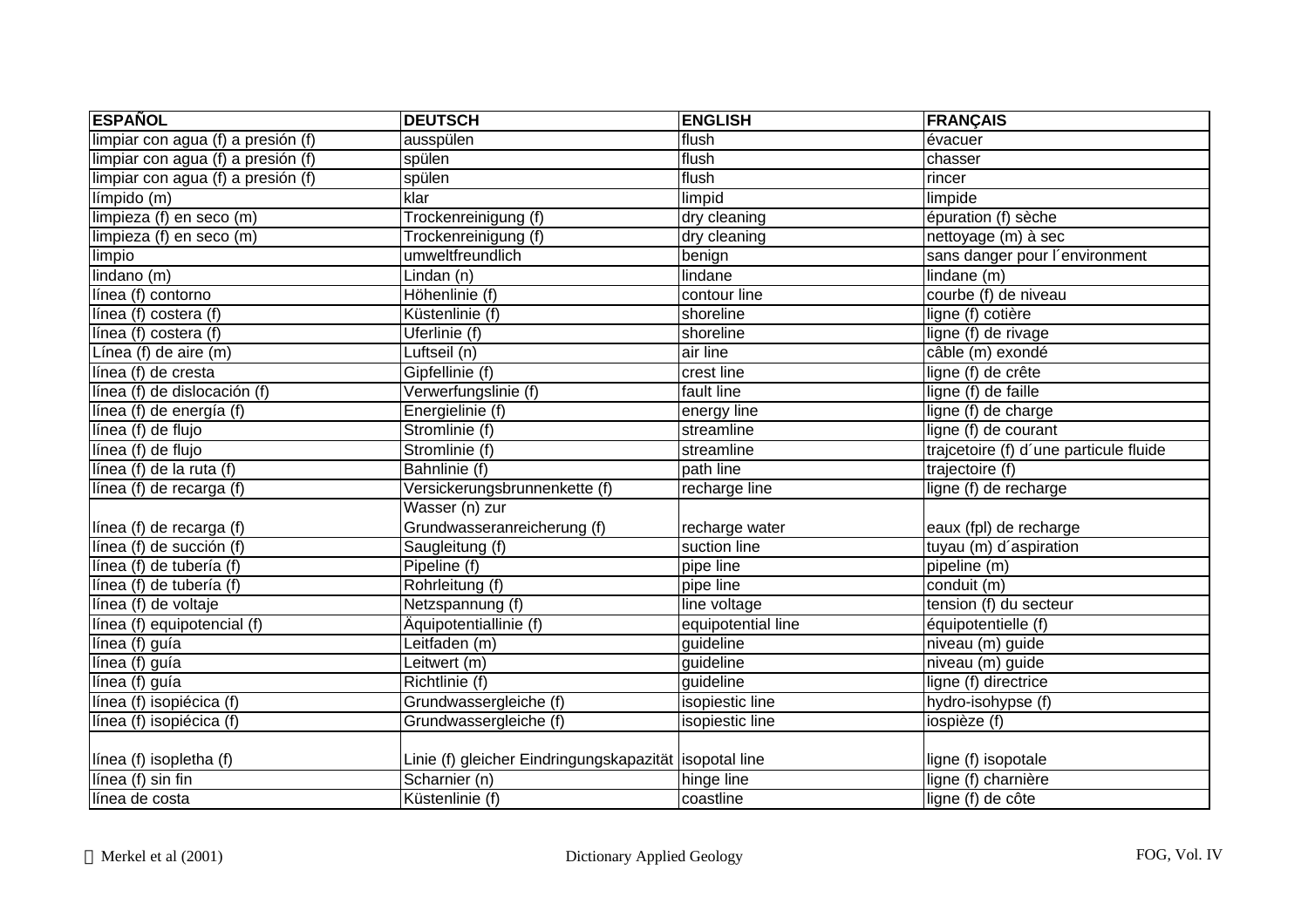| <b>ESPAÑOL</b>                | <b>DEUTSCH</b>                 | <b>ENGLISH</b>    | <b>FRANÇAIS</b>                  |
|-------------------------------|--------------------------------|-------------------|----------------------------------|
| línea del manantial (m)       | Quellhorizont (m)              | spring line       | ligne (f) de sources             |
| lineamiento (m)               | $\overline{\text{Linear}}$ (n) | lineament         | alignement (m) structural        |
| linia (f) basal               | Basislinie (f)                 | base line         | ligne (f) de base                |
| linuron (m)                   | Linuron (n)                    | linuron           | linuron (m)                      |
| líquido (m)                   | Flüssigkeit (f)                | fluid             | fluide (m)                       |
| líquido (m)                   | Flüssigkeit (f)                | liquid            | liquide (m)                      |
| líquido (m) de soporte        | Stützflüssigkeit (f)           | supporting liquid |                                  |
| líquido (m) madre (f)         | Mutterlauge (f)                | mother liquid     | eau-mère (f)                     |
| lisímetro(m)                  | Lysimeter (n)                  | lysimeter         | lysimètre (m)                    |
| lisímetro (m) de succión (f)  | Unterdrucklysimeter (m)        | suction lysimeter | lysimètre (f) à bougie céramique |
| liso(m)                       | glätten                        | smooth            | aplanir                          |
| litera (f)                    | Kehrricht (m)                  | litter            | balyures (mpl)                   |
| litio (m)                     | Lithium (n)                    | lithium           | lithium (m)                      |
| litofacies (mpl)              | Lithofazies (f)                | lithofacies       | lihtofaciès (m)                  |
| litología (f)                 | Gesteinsbeschaffenheit (f)     | lithology         | lithologie (f)                   |
| litología (f)                 | Lithologie (f)                 | lithology         | lithologie (f)                   |
| litoral (m)                   | Küste (f)                      | shoreline         | littoral (m)                     |
| litoral (m)                   | Litoral (n)                    | littoral zone     | littoral (m)                     |
| litoral (m)                   | Uferzone (f)                   | littoral zone     | littoral (m)                     |
| litósfera (f)                 | Gesteinshülle (f)              | lithosphere       | lithosphère (f)                  |
| litósfera (f)                 | Lithosphäre (f)                | lithosphere       | lithosphère (f)                  |
| litosol (m)                   | Felsboden (m)                  | lithosol          | sol (m) rocheux                  |
| litosol (m)                   | Steinboden (m)                 | lithosol          | sol (m) rocheux                  |
| lixiviable                    | auslaugbar                     | leachable         | lixiviable                       |
| lixiviación (f)               | Auslaugung (f)                 | leaching          | lessivage (m)                    |
| lixiviación (f)               | Laugung (f)                    | leaching          | lixiviation (f)                  |
| lixiviación (f) por aire (m)  | Regenauswaschung (f)           | rain-out          | lessivage (m) da l'air           |
| lixiviar                      | auslaugen                      | leach             | lessiver                         |
| llantas (fpl) usadas          | Altreifen (m)                  | used tires        |                                  |
| llanura (f) de glaciar (m)    | Sanderebene (f)                | outwash plain     | plaine (f) fluvioglaciaire       |
| llanura (f) de inundación (f) | Ausuferungsgebiet (n)          | flood plain       | zone (f) inondable               |
| llanura (f) del valle (m)     | Talgrund (m)                   | valley floor      | fond (m) de vallée               |
| llave (m) del agua            | Wasserhahn (m)                 | tap               | robinet (m) d'eau                |
| llenar                        | Auffüllung (f)                 | fill              | remblayage (m)                   |
| lleno (m) de caverna          | Höhlenausfüllung (f)           | cave fill         | remplissage (m) de cavité        |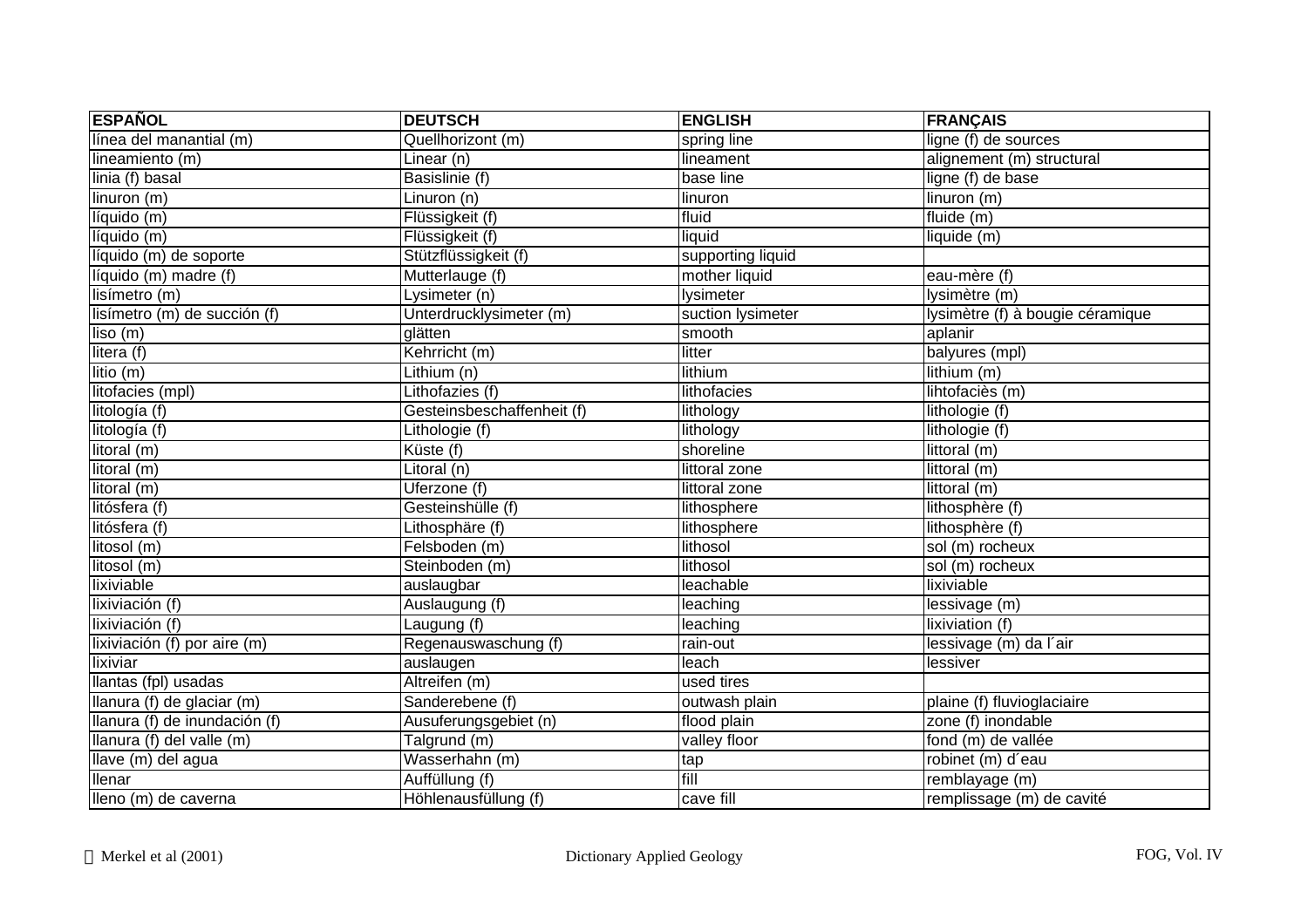| <b>ESPAÑOL</b>                               | <b>DEUTSCH</b>              | <b>ENGLISH</b>          | <b>FRANÇAIS</b>                          |
|----------------------------------------------|-----------------------------|-------------------------|------------------------------------------|
| $Iloradero$ (m)                              | Entwässerungsöffnung (f)    | weephole                | chantepleure (f)                         |
| <b>Iloviznar</b>                             | Sprühregen (m)              | drizzle                 | bruine (f)                               |
| Iluvia (f)                                   | Regen (m)                   | rain                    | pluie (f)                                |
| Iluvia (f) atmosférica (f) seca (f)          | trockene Deposition (f)     | dry precipitation       | retombée (f) atmosphérique sèche         |
| Iluvia (f) atmosférica (f) seca (f)          | Trockenniederschlag (m)     | dry atmospheric fallout | retombée (f) atmosphérique sèche         |
| Iluvia (f) caída directamente sobre el suelo |                             |                         |                                          |
| (m)                                          | Bestandsniederschlag (m)    | throughfall             | pluie (f) tombant directement sur le sol |
| Iluvia ácida                                 | saurer Regen (m)            | acid rain               | pluie (f) acide                          |
| localización (f)                             | Ortung (f)                  | localization            | localisation (f)                         |
| localización (f) de desechos (mpl)           | Abfalllagerung (f)          | waste emplacement       | dépôt (m) de déchets                     |
| lodazal (f) fluvial                          | Flußmorast (m)              | river swamp             | marcéage (m) fluvial                     |
| $\text{Iodo}(m)$                             | Schlamm (m)                 | mud                     | boue (f)                                 |
| lodo (m) activado                            | Aktivschlamm (m)            | activated sludge        | boues (fpl) activées                     |
| lodo (m) activado                            | Klärschlamm (m)             | sewage sludge           | boue (f) d'épuration                     |
| lodo (m) activado                            | Klärschlamm (m)             | sewage sludge           | vase (f) de filtrage                     |
| lodo (m) de aguas (fpl) residuales           | Klärschlamm (m)             | sewage sludge           | boues (fpl) de curage                    |
| lodo (m) de cemento                          | Zementbrühe (f)             | cement slurry           | laitier (m) de ciment                    |
| lodo (m) de perforación (f)                  | Bohrschlamm (m)             | drilling mud            | boue (f) de forage                       |
| lodo (m) de perforación (f)                  | Bohrspülung (f)             | drilling fluid          | fluide (m) de forage                     |
| lodo (m) digerido                            | Faulschlamm (m)             | digested sludge         | boues (fpl) d'égout digérées             |
| lodo (m) metabolisado                        | Faulschlamm (m)             | digested sludge         | boue (f) digérée                         |
| lodo (m) volcánico (m)                       | vulkanischer Schlamm (m)    | volcanic mud            | boue (f) volcanique                      |
| lodo(cieno) (m) activado                     | Belebtschlamm (m)           | activated sludge        | boues (fpl) activées                     |
| loes                                         | $\overline{\text{Löß}}$ (m) | loess                   | loss(m)                                  |
| Iof(m)                                       | Luv $(n)$                   | stoss side              | lof(m)                                   |
| longitud (f)                                 | Längengrad (m)              | longitude               | longitude (f)                            |
| longitud (f) de mezclado (m)                 | Durchmischungsstrecke (f)   | mixing length           | distance (f) de mélange                  |
| longitud (f) de mezclado (m)                 | Mischlänge (f)              | mixing length           | longeu (f) de mélange                    |
| losa (f) de drenaje (m)                      | Drainagerohr (n)            | drain tile              | tuyau (m) de drainage                    |
| lote (m) de alimento (m)                     | Mastanlage (f)              | feed lot                | parc (m) d'animaux                       |
| lubricante (m)                               | Schmiermittel (n)           | lubricant               | lubrifiant (m)                           |
| lutita (f) de petróleo (m)                   | Ölschiefer (m)              | oil shale               | argile (f) bitumineuse                   |
| machuelar                                    | anzapfen                    | tap                     | tarauder                                 |
| macro (m) consumidores (m)                   | Makrokonsumenten (mpl)      | macroconsumers          | consommateurs (mpl)                      |
| macrodispersión (m)                          | Makrodispersion (f)         | macrodispersion         | macrodispersion (f)                      |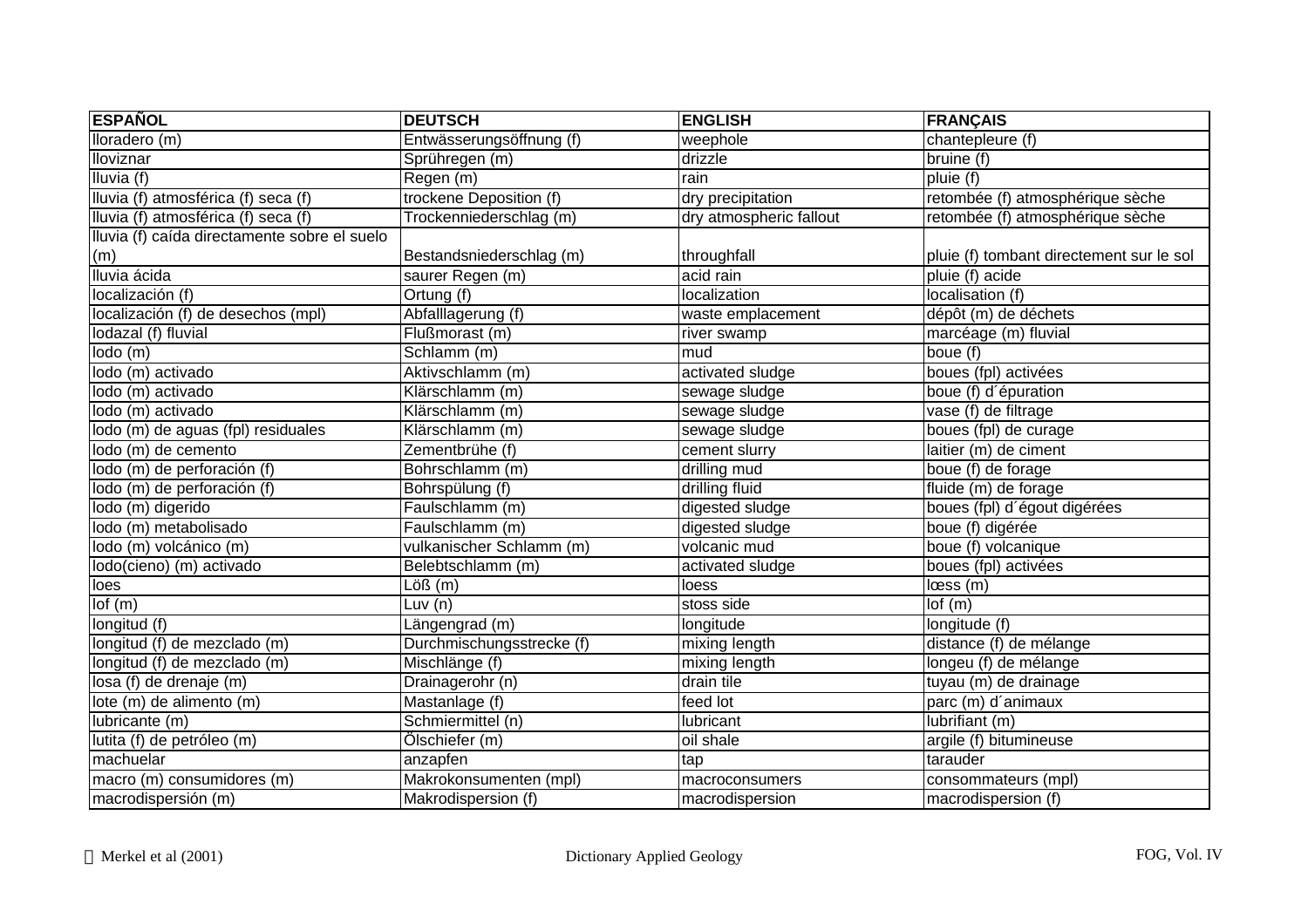| <b>ESPAÑOL</b>                     | <b>DEUTSCH</b>         | <b>ENGLISH</b>   | <b>FRANÇAIS</b>                       |
|------------------------------------|------------------------|------------------|---------------------------------------|
| macroelemento (m)                  | Makronährstoff (m)     | macroelement     | marcoélélement (m)                    |
| macrofilas (fpl)                   | Makroflora (f)         | macrophytes      | macrophytes (mpl)                     |
| macrofilas (fpl)                   | Makrophyten (fpl)      | macrophytes      | macrophytes (mpl)                     |
| macronutriente (m)                 | Hauptnährstoff (m)     | macronutrient    | macrosubstance (f) nutritive          |
| macroporos (m)                     | Großpore (f)           | macropores       | macropore (m)                         |
| macroporos(m)                      | Makropore (f)          | macropores       | macropore (m)                         |
| magma (f)                          | Magma (n)              | magma            | magma (m)                             |
| magmatita (f)                      | Magmatit (m)           | magmatite        | roche (f) magmatique                  |
| magnesio (m)                       | Magnesium (n)          | magnesium        | magnésium (m)                         |
| magnetita (f)                      | Magnetit (m)           | magnetite        | magnétite (m)                         |
| magnitud (f)                       | Größe (f)              | magnitude        | grandeur (f)                          |
| majadal (f) líquido (m)            | $\overline{Gülle}$ (f) | liquid manure    | purin (m)                             |
| malacate (m)                       | Bohrtrommel (f)        | bull wheel       | tambour (m) de forage                 |
| malacate (m)                       | Hebewerk (n)           | draw works       | treuil (m) de forage                  |
| malacate (m) de perforación (f)    | Bohrgerüst (n)         | drilling rig     | installations (fpl) de forage         |
| malecón (m)                        | Damm (m)               | levee            | levée (f)                             |
| malecón (m)                        | $\overline{G}$ ang (m) | dike             | filon (m)                             |
| malecón (m)                        | Ufer $(n)$             | embankment       | berge (f)                             |
| malfunción (f)                     | Versagen (n)           | malfunction      | défaillance (f)                       |
| maligno (m)                        | schädlich              | noxious          | nuisible                              |
| malla (f)                          | Rasternetz (n)         | grid             | quadrillage (m)                       |
| malla (f)                          | Seiher (m)             | strainer         | $t$ amis $(m)$                        |
| malla (f)                          | verfiltern             | screen           | crépiner                              |
| malla (f) ranurada (f)             | Schlitzfilter (m)      | slotted screen   | crépine (f) à fentes                  |
| $m$ alla $(m)$                     | Sieb (n)               | sieve            | $t$ amis $(m)$                        |
| manantial (m) de agua (f) mineral  | Mineralquelle (f)      | mineral spring   | source (f) minérale                   |
| manantial (m)                      | Quelle (f)             | spring           | source (f)                            |
| manantial (m)                      | Springbrunnen (m)      | fountain         | fontaine (f)                          |
| manantial (m) carbonatado          | Kohlensäurequelle (f)  | carbonate spring | source (f) gazeuse naturelle (en CO2) |
| manantial (m) carbonatado          | Säuerling (m)          | carbonate spring | source (f) gazeuse naturelle (en CO2) |
| manantial (m) curativo (m)         | Heilquelle (f)         | medicinal spring | source (f) thérapeutique              |
| manantial (m) de borbollones (mpl) | sprudeInde Quelle (f)  | gushing spring   | source (f) jailissante                |
| manantial (m) de borbotones (mpl)  | Karstquelle (f)        | gushing spring   | source (f) de trop-plein              |
| manantial (m) de escorrentia       | Überlaufquelle (f)     | border spring    | source (f) de débordement             |
| $manatial(m)$ del valle $(m)$      | Talquelle (f)          | valley spring    | source (f) de vallée                  |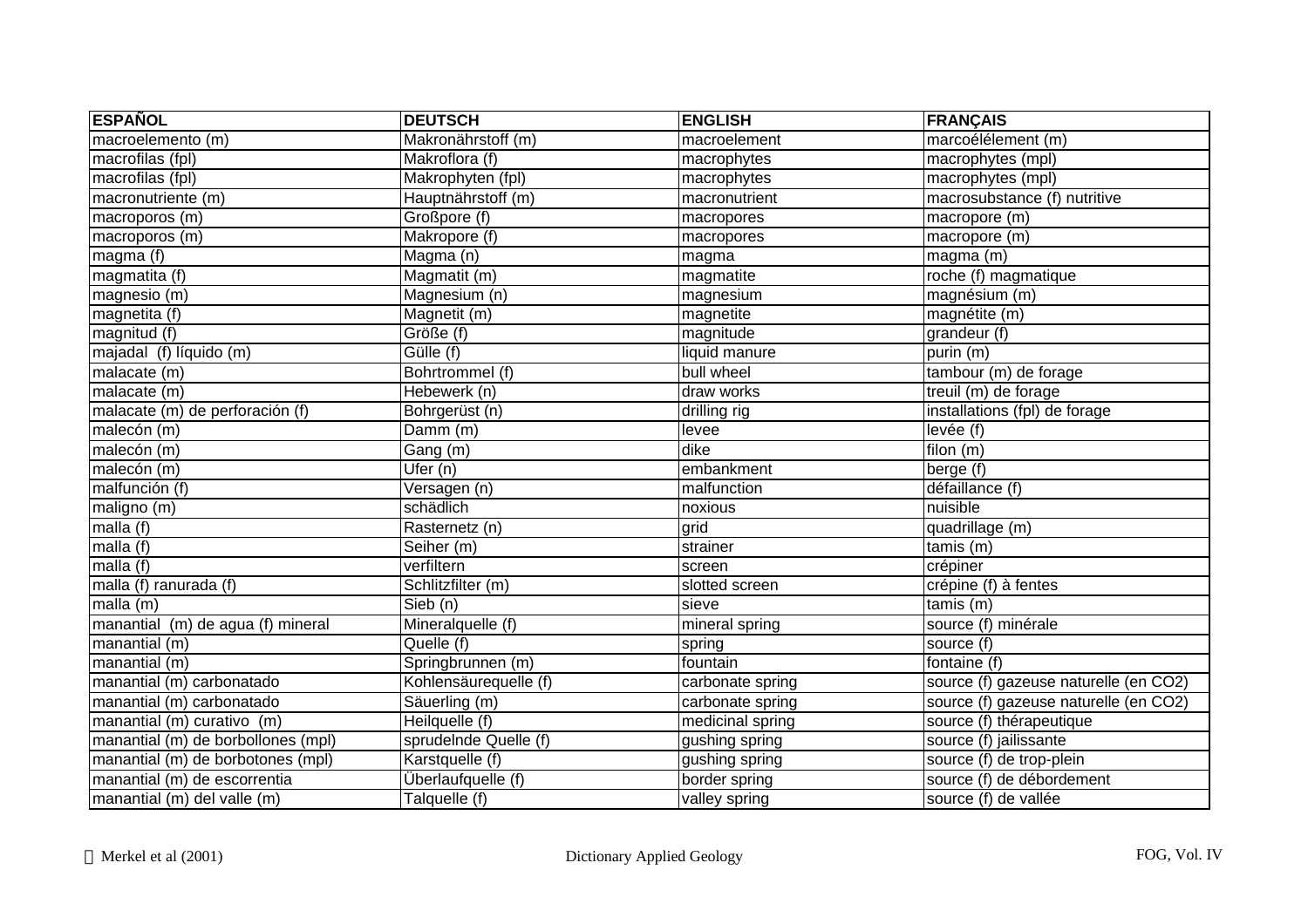| <b>ESPAÑOL</b>                        | <b>DEUTSCH</b>            | <b>ENGLISH</b>         | <b>FRANÇAIS</b>              |
|---------------------------------------|---------------------------|------------------------|------------------------------|
| manantial (m) estancado               | Stauquelle (f)            | barrier spring         | source (f) de débordement    |
| manantial (m) perene                  | Dauerquelle (f)           | perennial spring       | source (f) pérenne           |
| manantial (m) resurgente              | Überlaufquelle (f)        | contact spring         | source (f) de déversement    |
| manantial (m) salado (m)              | Solquelle (f)             | saline spring          | source (f) chlorurée         |
| manantial (m) salino (m)              | Saline (f)                | saline spring          | source (f) chlorurée         |
| manantial (m) sub-acuático (m)        | subaquatische Quelle (f)  | subaqueous spring      | exutoire (m) subaquatique    |
| manantial (m) sub-acuoso (m)          | subaquatische Quelle (f)  | subaqueous spring      | exutoire (m) subaquatique    |
| manantial (m) submarino (m)           | Quelle im Meer (f)        | submarine spring       | source (f) sous-marine       |
| manantial (m) submarino (m)           | submarine Quelle (f)      | submarine spring       | source (f) sous-marine       |
| manantial (m) sumergido (m)           | Grundquelle (f)           | submerged spring       | source (f) submergée         |
| manantial (m) termal                  | Thermalquelle (f)         | thermal spring         | source (f) thermale          |
| manantial (m) tibio                   | Akratotherme (f)          | warm spring            | source (f) chaude            |
| mancha (f) marina (f) de petróleo (m) | Öllache (f)               | oil slick              | marée (f) noire              |
| manchar                               | verschmutzt               | tainted                | alteré                       |
| manejo (m)                            | Verwaltung (f)            | management             | aménagement (m)              |
| manejo (m) del lago (m)               | Seebewirtschaftung (f)    | lake management        | gestion (f) des lacs         |
| manejo (m) de desechos (mpl)          | Abfallbehandlung (f)      | waste handling         | gestion (f) des déchets      |
| manejo (m) de recursos (mpl)          | Ressourcenmanagement (n)  | resources management   | gestion (f) des ressources   |
| manejo de datos                       | Datenverarbeitung (f)     | data handling          | exploitation (f) des données |
| manga (f)                             | Schlauch (m)              | hose                   | tuyau (m) souple             |
| manga (f) de aislamiento (f)          | Schutzhülle (f)           | insulating sleeve      | gaine (f) isolante           |
| manga (f) flexible                    | biegsamer Schlauch (m)    | flexible hose          | tuyau (m) flexible           |
| manga (m) aislante (f)                | Isolierhülle (f)          | insulating sleeve      | gaine (f) isolante           |
| manganeso (m)                         | Mangan (n)                | manganese              | manganèse (m)                |
| manguera (f)                          | Schlauch (m)              | hose                   | tuyau (m)                    |
| manguera (f) flexible                 | biegsamer Schlauch (m)    | flexible hose          | flexible (m)                 |
| manguera (f) para agua (f)            | Wasserschlauch (m)        | water hose             | outre (f) à eau              |
| manipulación (f) de desechos (mpl)    | Abfallhandhabung (f)      | waste handling         | manutention (f) des déchets  |
| manivela (f)                          | Kurbel (f)                | crank                  | manivelle (f)                |
| manómetro (m)                         | Manometer (n)             | manometer              | manomètre (m)                |
| mantenimiento (m)                     | Unterhaltung (f)          | maintenance            | entretien (m)                |
| mantenimiento (m) del pozo (m)        | Brunneninstandhaltung (f) | well maintenance       | entretien (m) d'un puits     |
| mantenimiento (m) del pozo (m)        | Brunnenunterhaltung (f)   | well maintenance       | entretien (m) d'un puits     |
| mantenimiento (m) preventivo (m)      | vorbeugende Wartung (f)   | preventive maintenance | entretien (m) préventif      |
| mantillo (m)                          | Mutterboden (m)           | topsoil                | terre (f) végétale           |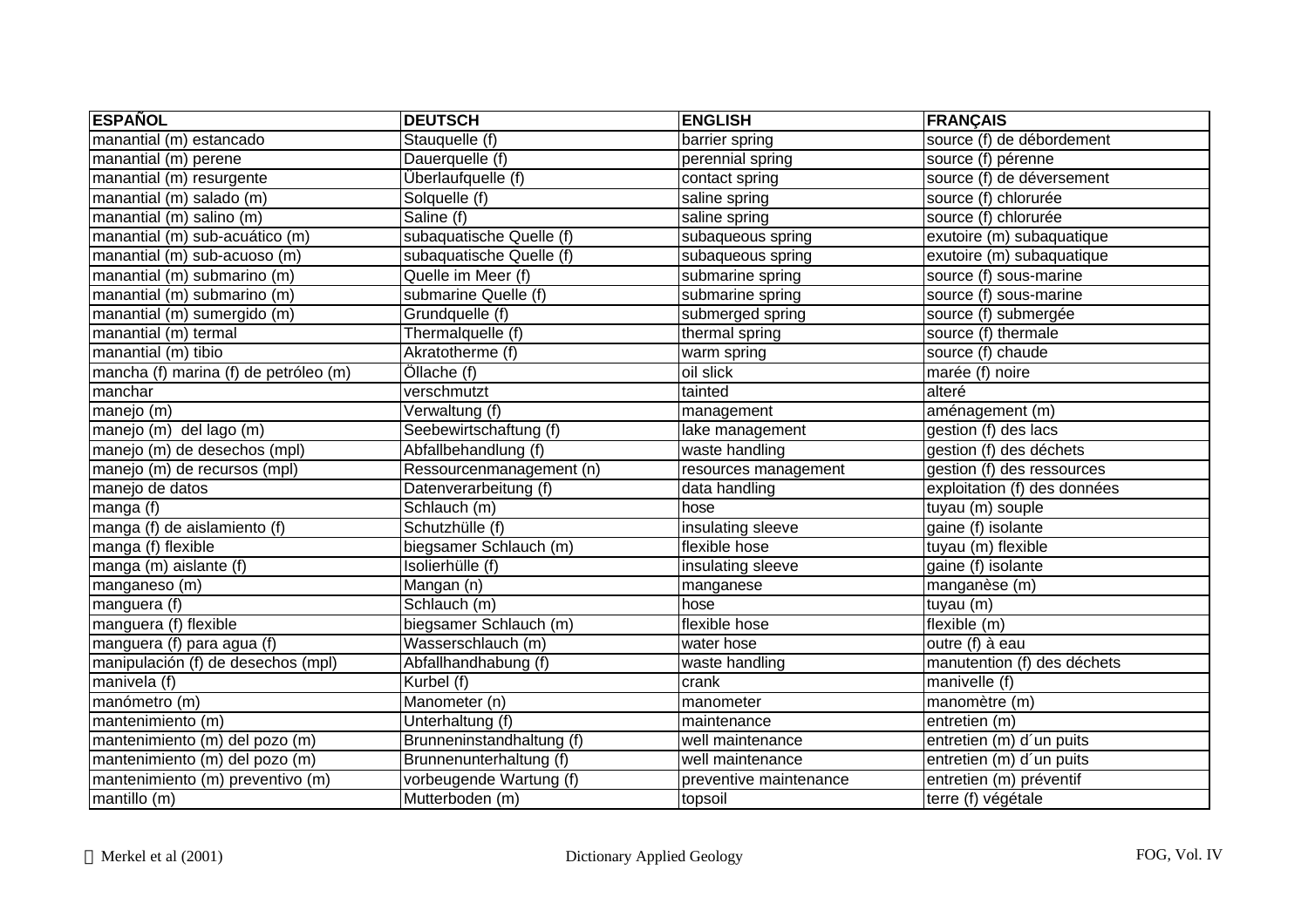| <b>ESPAÑOL</b>                             | <b>DEUTSCH</b>                | <b>ENGLISH</b>         | <b>FRANÇAIS</b>                       |
|--------------------------------------------|-------------------------------|------------------------|---------------------------------------|
| manto $(m)$                                | Mantel (m)                    | mantle                 | manteau (m)                           |
| manto (m) acuífero (m)                     | wasserführend                 | water bearing          | aquifère                              |
| manto (m) de roca (f) superficial          | Schuttdecke (f)               | regolith               | manteau (m) de débris superficiel     |
| manto (m) freático (m)                     | wasserführend                 | water bearing          | aquifère                              |
| manto (m) húmico                           | Humusschicht (f)              | humic layer            |                                       |
| manutención (f) previa (f)                 | vorbeugende Wartung (f)       | preventive maintenance | maintenance (f) préventive            |
| mapa $(f)$                                 | Karte (f)                     | map                    | carte $(f)$                           |
| mapa (f) de utilización (f) de zonas (fpl) | Flächennutzungsplan (m)       | zoning map             | plan (m) d'occupation des sols        |
| mapa (f) del campo (m)                     | Feldkarte (f)                 | field map              | carte (f) de terrain                  |
| mapa (f) terminado (m)                     | Reinkarte (f)                 | finished map           | document (m) cartographique définitif |
| mapa (m) catastrado (m)                    | Flurkarte (f)                 | plat                   | plan (m) cadastral                    |
| mapa (m) interpretativo (m)                | interpretierende Karte (f)    | interpretative map     | carte (f) d'interprétation            |
| mapeo (m) superficial                      | topographische Kartierung (f) | surface mapping        | levée (f) topographique               |
| máquina niveladora (f)                     | Plannierraupe (f)             | bulldozer              | bouteur (m)                           |
| maquinaria (f) de extracción               | Förderanlage (f)              | conveyor equipment     |                                       |
| mar(m)                                     | Weltmeer (n)                  | ocean                  | océan (m)                             |
| mar (m) adentro                            | auf hoher See                 | offshore               | de haute mer                          |
| mar (m) de bloques                         | Blockmeer (n)                 | block-fall             | chaos (m) de blocs                    |
| marca (f) de aguas altas (fpl)             | Hochwassermarkierung (f)      | high watermark         | laissée (f) des hautes eaux           |
| marca (f) de calibración                   | Eichmarke (f)                 | calibration mark       | repère (m) de calibrage               |
| marca (f) de fondo (m)                     | Rippelmarke (f)               | ripple mark            | ride (f) de fond                      |
| marca (f) única (f)                        | Belastungsmarke (f)           | load cast              | marque (f) de chargement              |
| marcas (fpl) de gotas (fpl) de lluvia      | Regentropfeneindrücke (mpl)   | raindrop imprints      |                                       |
| marcas (fpl) de inundación (f)             | Hochwasserspuren (fpl)        | floodmarks             | délaissés (mpl) de crue               |
| marcha (f) al azar                         | Zufallsschrittverfahren (n)   | random walk            | marche (f) au hazard                  |
| marcha (f) aleatoria                       | Zufallsschrittverfahren (n)   | random walk            | marche (f) aleátoire                  |
| marchitarse                                | welken                        | wilt                   | flétir                                |
| marea                                      | Gezeiten (npl)                | tide                   | marées (fpl)                          |
| marea (f) baja                             | $\overline{\text{E}}$ bbe (f) | ebb                    | jusant (m)                            |
| marea (f) baja                             | $\overline{\text{E}}$ bbe (f) | ebb                    | maré (f) descendante                  |
| marea (f) baja (f)                         | Ebbe (f)                      | low tide               | marée (f) basse                       |
| marea (f) creciente                        | Flutwelle (f)                 | flood wave             | onde (f) de crue                      |
| marea (f) creciente (f)                    | $\overline{Flut}$ (f)         | high tide              | marée (f) montante                    |
| marea (f) descendente (m)                  | Ebbe (f)                      | low tide               | marée (f) descendante                 |
| marea (f) negra (f)                        | Ölkontamination (f)           | oil spill (marine)     | rejet (m) d'hydrocarbures en mer      |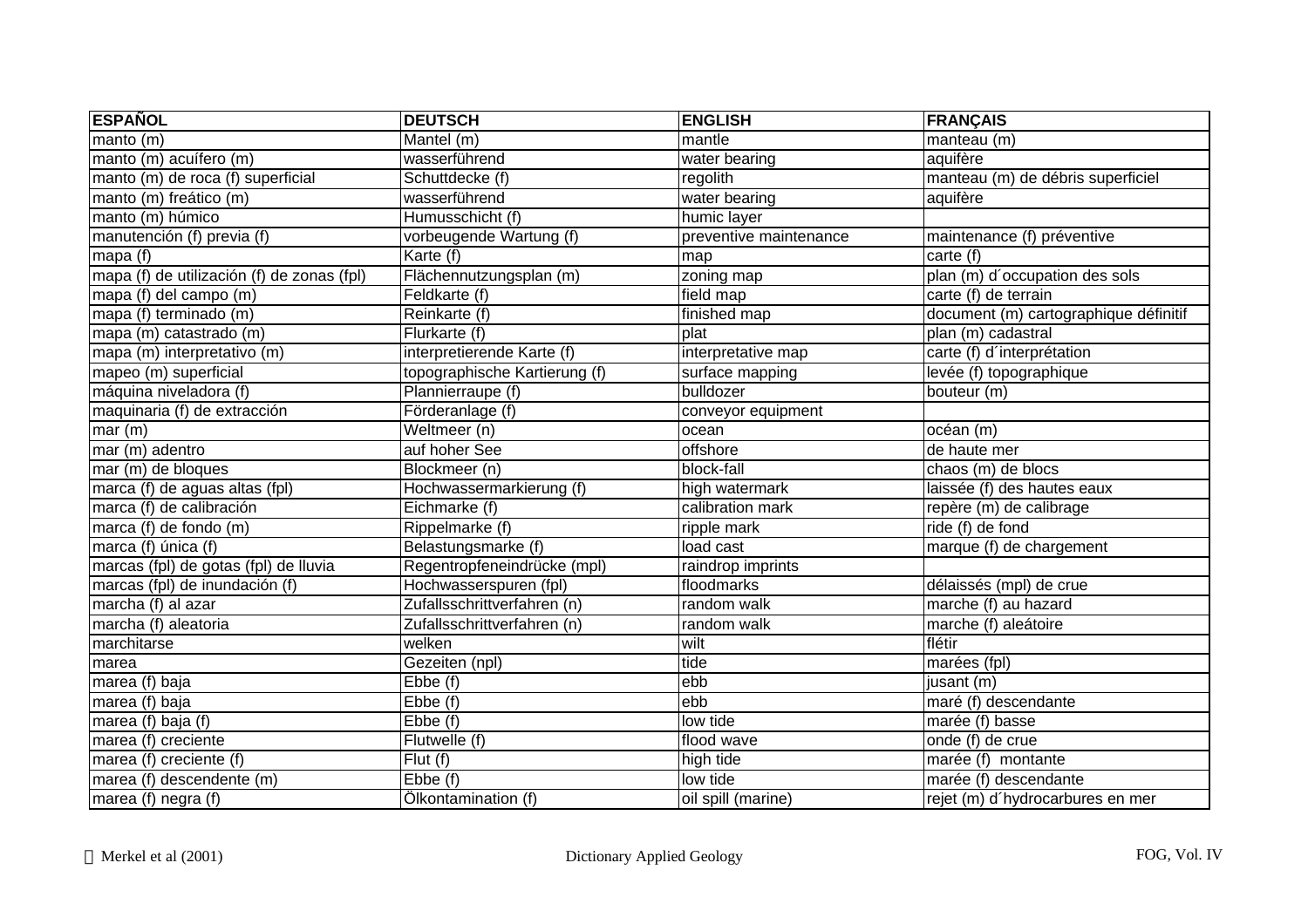| <b>ESPAÑOL</b>               | <b>DEUTSCH</b>              | <b>ENGLISH</b>      | <b>FRANÇAIS</b>             |
|------------------------------|-----------------------------|---------------------|-----------------------------|
| marea (f) negra (f)          | Ollache (f)                 | oil slick           | nappe (f) de pétrole        |
| marea (f) sotavento (m)      | Lee $(n)$                   | lee side            | côté (m) sous le vent       |
| marea alta (f)               | Hochwasser (n)              | high water          | crue (f)                    |
| mareomotriz                  | Gezeitenkraft (f)           | tide power          | houille (f) bleue           |
| marga $\overline{(f)}$       | Mergel (m)                  | marl                | marle (f)                   |
| marga (f)                    | Lehm (m)                    | loam                | limon (m)                   |
| marmita (f) de gigante (m)   | Kolk (m)                    | pothole             | marmite (f) torrentielle    |
| mármol (m)                   | Marmor (m)                  | marble              | marbre (m)                  |
| martillo (m) de agua (f)     | hydraulischer Stoß (m)      | water hammer        | coup (m) de bélier          |
| martillo (m) pneumático      | Preßlufthammer (m)          | air hammer          | marteau (m) pneumatique     |
| martinete (m)                | Rammbär (m)                 | drop hammer         | mouton (m)                  |
| más bajo (m)                 | absenken                    | lower               | abaisser                    |
| masa (f) atómica             | Atommasse (f)               | atomic mass         | masse (f) atomique          |
| masa (f) molecular           | molekulare Masse (f)        | molecular mass      |                             |
| masa (f) molecular           | Molmasse (f)                | molecular mass      |                             |
| masa (f) $rocosa$            | Fels (m)                    | rock mass           | massif (m) rocheux          |
| masiva (f)                   | massiv                      | massive             | massif                      |
| masivo (m)                   | massig                      | massive             | massif                      |
| mástil (m)                   | Bohrmast (m)                | mast                | mât (m) de forage           |
| materia (f) disuelta         | gelöste Stoffe (mpl)        | dissolved matter    | matière (m) dissoute        |
| materia (f) fecal            | Fäkalien (npl)              | faeces              | matières (fpl) fécales      |
| materia (f) fecal            | Fäkalien (npl)              | fecal matter        | matières (fpl) fécales      |
| materia (f) fecal            | Kot(m)                      | faeces              | matières (fpl) fécales      |
| materia (f) nociva (f)       | Schadstoff (m)              | noxious matter      | matière (f) nuisible        |
| materia (f) prima (f)        | Rohstoff (m)                | raw material        | matière (f) première        |
| materia (f) suspendida (f)   | Schwebstoff (m)             | suspended matter    | matière (f) en suspension   |
| material (m) a granel        | Massengut (n)               | bulk material       | matériaux (mpl) en vrac     |
| material (m) a granel        | Sperrgut (n)                | bulk material       | matériaux (mpl) en vrac     |
| material (m) abrasivo        | Schleifmittel (n)           | abrasive            | agent (m) abrasif           |
| $material(m)$ aislante $(m)$ | Dämmstoff (m)               | insulating material |                             |
| material (m) aluvional       | Schmelzwasserablagerung (f) | outwash             | dépôt (m) d'eau de fonte    |
| material (m) de abrasión     | Scheuermittel (n)           | abrasive            | agent (m) abrasif           |
| material (m) del dragado (m) | Baggeraushub (m)            | dredged material    | matériaux (mpl) de draggage |
| material (m) del dragado (m) | Baggergut (n)               | dredged material    | rejets (mpl) de dragage     |
| material (m) filtrante       | Filterelement (n)           | filter element      | élément (m) du filtre       |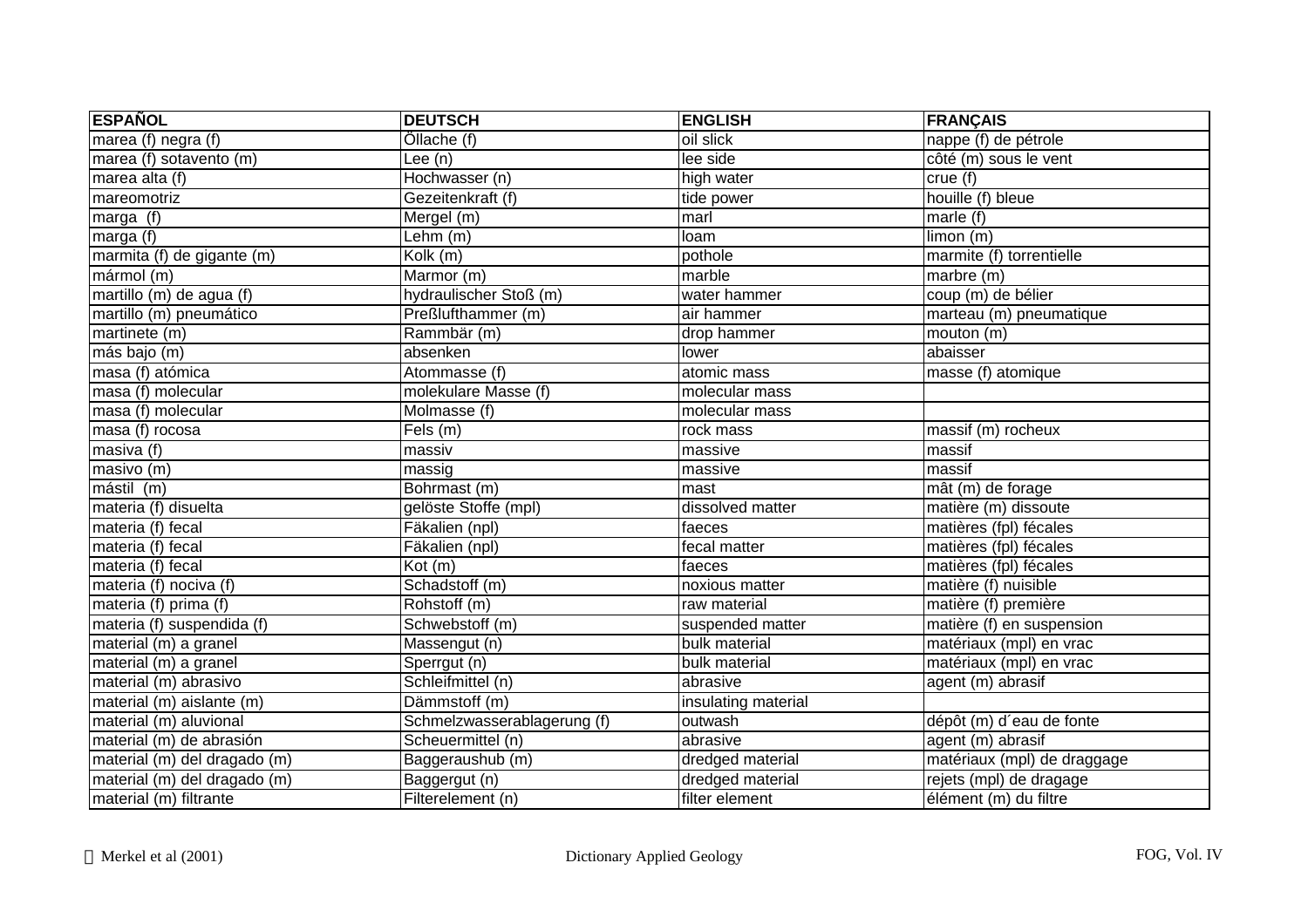| <b>ESPAÑOL</b>                       | <b>DEUTSCH</b>                     | <b>ENGLISH</b>            | <b>FRANÇAIS</b>                |
|--------------------------------------|------------------------------------|---------------------------|--------------------------------|
| material (m) flotante                | Schwimmstoffe (mpl)                | flotsam                   | matière (f) flottante          |
| material (m) incongruente            | rolliges Material (n)              | incoherent material       | matériel (m) non-consolidé     |
| material (m) precursor               | Ausgangsgestein (n)                | parent material           | roche (f) d'origine            |
| material (m) suplementario           | Additiv (n)                        | rester data               | adjuvant (m)                   |
| material ascendente (m) parcialmente |                                    |                           |                                |
| fundido (m)                          | Schadstofffahne (f)                | plume                     | profile (m) de polluants       |
| material combustible                 | brennbares Material (n)            | combustible material      | matériau (m) combustible       |
| material de cubierta                 | Abdeckmaterial (n)                 | cover material            | couverture (f)                 |
|                                      | nicht zusammenhängendes Material   |                           |                                |
| material ilógico (m)                 | (n)                                | incoherent material       | matériel (m) non-consolidé     |
| material incoherente (m)             | loses Material (n)                 | incoherent material       | matériel (m) non-consolidé     |
| matorral $(t)$                       | Heide $(t)$                        | heath                     | bruyères (fpl)                 |
| matriz $(\overline{f})$              | Matrix (f)                         | matrix                    |                                |
| matriz (f) capilar                   | Saugpotential (n)                  | matrix potential          | potentiel (m) matriciel        |
| matriz (f) potencial                 | Saugpotential (n)                  | matrix potential          | potentiel (m) capillaire       |
| matriz (f) sólida (f)                | Festkörpergerüst (n)               | solid matrix              | phase (f) solide               |
| matriz (f) soportada (f)             | Matrix gestützt                    | matrix supported          |                                |
|                                      | wahrscheinliche Obergrenze (f) des |                           |                                |
| máximo (m) flujo (m) probable        | Hochwassers                        | probable maximum flood    | crue (f) maximale probable     |
| meandro (m)                          | Mäander (m)                        | meander                   | méandre (m)                    |
| mecánica (f) de suelos (mpl)         | Bodenmechanik (f)                  | soil mechanics            | mécanique (f) des sols         |
| media (f) aritmética                 | arithmetisches Mittel (n)          | arithmetic mean           | moyenne (f) arithmétique       |
| media (f) armónica (f)               | harmonisches Mittel (n)            | harmonic mean             | moyenne (f) harmonique         |
| media (f) geométrica (f)             | geometrisches Mittel (n)           | geometric mean            | moyenne (f) géométrique        |
| media (f) proporcional               | Zentralwert (m)                    | median                    | médiane (f)                    |
| media (f) variable                   | gleitendes Mittel (n)              | moving average            | lissage (m) par moyenne mobile |
| media vida (f)                       | Halbwertszeit (f)                  | half-life                 | demi-vie (f)                   |
| media vida (f)                       | Halbwertszeit (f)                  | half-life                 | période (f)                    |
| mediana (f)                          | Medianwert (m)                     | median                    | médiane (f)                    |
| medición (f) aproximada              | Näherungsmessung (f)               | approximation measurement | mesure (f) approximative       |
| medición (f) de desgaste (m)         | Meßwehr (n)                        | measuring weir            | déversoir (m) à mesure         |
| medición (f) de campo (m)            | Feldmessung (f)                    | field measurement         | levée (f) sur le terrain       |
| medición (f) de ruido (m)            | Meßgeräusch (n)                    | measurement noise         | bruit (m) de mesure            |
| medición (f) remota                  | Fernmessung (f)                    | remote measuring          | télémesure (f)                 |
| median(f)                            | Messung (f)                        | measure                   | $m$ esure (f)                  |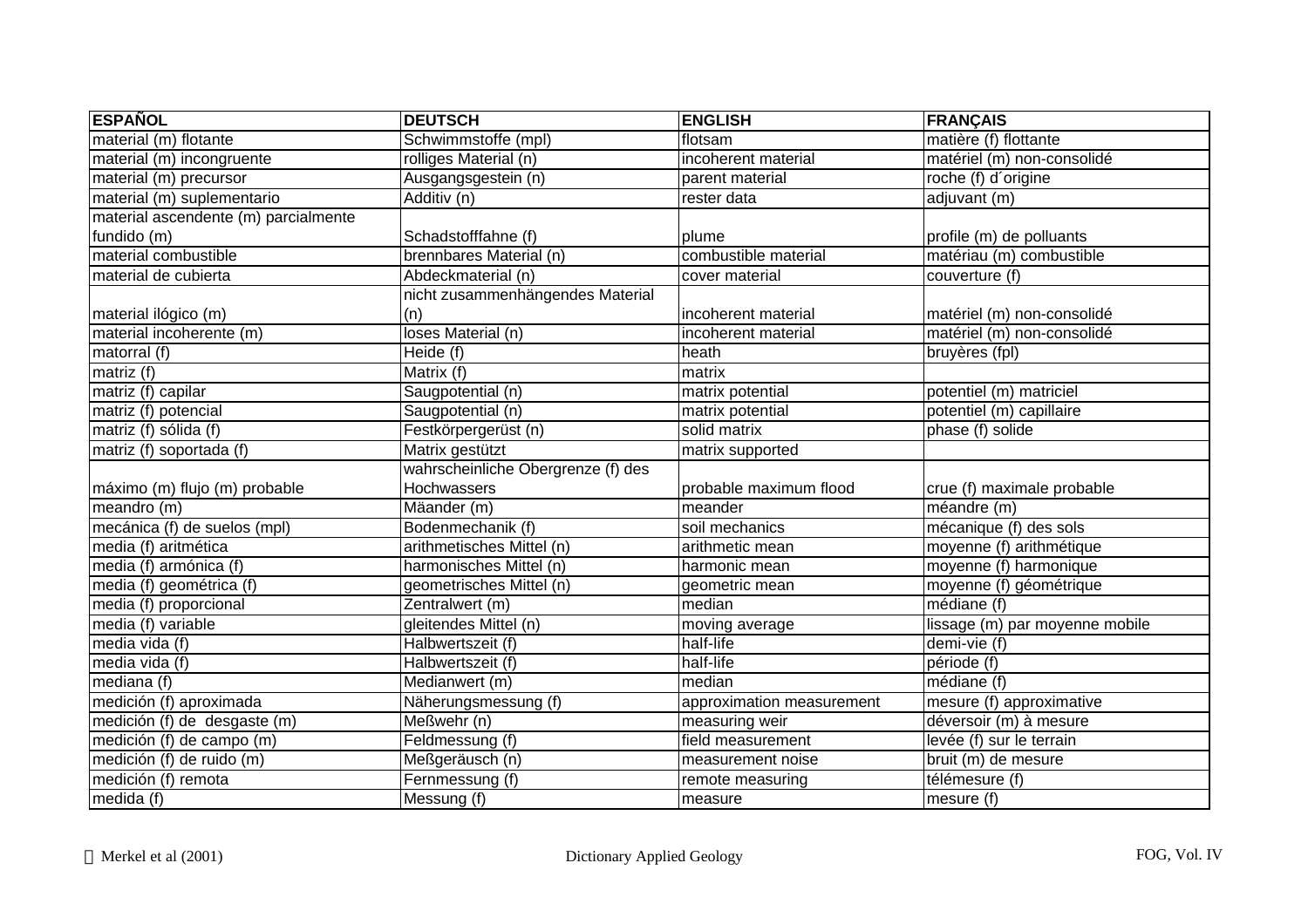| <b>ESPAÑOL</b>                          | <b>DEUTSCH</b>                          | <b>ENGLISH</b>          | <b>FRANÇAIS</b>                         |
|-----------------------------------------|-----------------------------------------|-------------------------|-----------------------------------------|
| medida (f) de control                   | Kontrollmaßnahme (f)                    | control measure         | mesure (f) de contrôle                  |
| medida (f) de erradicación              | Bekämpfungsmaßnahme (f)                 | control measure         | mesure (f) de contrôle                  |
| medida (f) de prevención                | Gegenmaßnahme (f)                       | control measure         | mesure (f) de contrôle                  |
| medida (f) del campo (m)                | in situ-Messung (f)                     | field measurement       | levée (f) sur le terrain                |
| medida (fpl) no estructural             | Maßnahme (f) ohne Baueinrichtungen      | non-structural measures | aménagement (m) non structural          |
| medido (m) por medio de                 | analysiert mit Hilfe von                | measured by means of    |                                         |
| medidor (m)                             | $\overline{\mathsf{Z}\text{ähler}}$ (m) | meter                   | compteur (m)                            |
| medidor (m) de agua (Am)                | Wasseruhr (f)                           | water meter             | compteur (m) d'eau                      |
| medidor (m) de caudal (m)               | Abflußmesser (m)                        | discharge meter         | débitmètre (m)                          |
| medidor (m) de centelleos (mpl)         | Szintillationszähler (m)                | scintillometer          | scintillomètre (m)                      |
| medidor (m) de corriente (f)            | Stromgeschwindigkeitsmesser (m)         | current meter           | moulinet (m) hydrométrique              |
| medidor (m) de deformación (f)          | Dehnungsmeßstreifen (m)                 | strain gage             | extensomètre (m)                        |
| medidor (m) de flujo (m)                | Fließgeschwindigkeitsmeßgerät (n)       | flowmeter               | débitmètre (m)                          |
| medidor (m) de flujo (m) volumétrico    | Volumenflußmeßgerät (n)                 | volumetric flowmeter    | débitmètre (m) volumétrique             |
| medidor (m) de hilo (m) caliente        | Hitzdrahtstrommesser (m)                | hotwire current meter   | courantomètre (m) à fil chaud           |
| medidor (m) de humedad (f)              | Feuchtemeßgerät (n)                     | moisture meter          | humidimètre (m)                         |
| medidor (m) de inclinación (f)          | Tiltmeter (n)                           | tiltmeter               | clinomètre (m)                          |
| medidor (m) de la evaporación (f)       | Evaporimeter (n)                        | evaporation meter       | évaporomètre (m)                        |
| medidor (m) de la humedad (f) de suelos |                                         |                         | appareil (m) de mesure de l'humidité du |
| (mpl)                                   | Bodenfeuchtemeßgerät (n)                | soil moisture meter     | sol                                     |
| medidor (m) de la precipitación (f)     | Niederschlagsmesser (m)                 | precipitation gage      | pluviomètre (m)                         |
| medidor (m) de lluvia (f)               | Regenmesser (m)                         | rain gage               | pluviomètre (m)                         |
| medidor (m) de nieve (f)                | Schneeniederschlagsmesser (m)           | snow gage               | nivomètre (m)                           |
| medidor (m) de pH                       | Spannungsmesser (m)                     | potentiometer           | potentiomètre (m)                       |
| medidor (m) de registro (m)             | Niederschlagsschreiber (m)              | recording gage          | pluviographe (m)                        |
| medidor (m) de rotación (f) o giro (m)  | Meßflügel (m)                           | rotating meter          | moulinet (m)                            |
| $median (m)$ de voltaje $(m)$           | Voltmeter (n)                           | voltmeter               | voltmètre (m)                           |
| medidor (m) registrante (m)             | Schreibregenmesser (m)                  | recording gage          | pluviographe (m)                        |
| medidor o molinete (m) de copa (f)      | Vertikalmeßflügel (m)                   | cup-current meter       | moulinet (m) à axe vertical             |
| medio (m) absorbente                    | Absorbens (n)                           | absorbent               | absorbant (m)                           |
| medio (m) ambiente (m)                  | Umwelt (f)                              | environment             | environnement (m)                       |
| medio (m) auxiliar                      | Hilfsmittel (n)                         | aid                     | aide (f)                                |
| medio (m) cavernoso                     | kavernöses Medium (n)                   | cavernous medium        | milieu (m) caverneux                    |
| medio (m) descongelación (f)            | Taumittel (n)                           | thawing medium          |                                         |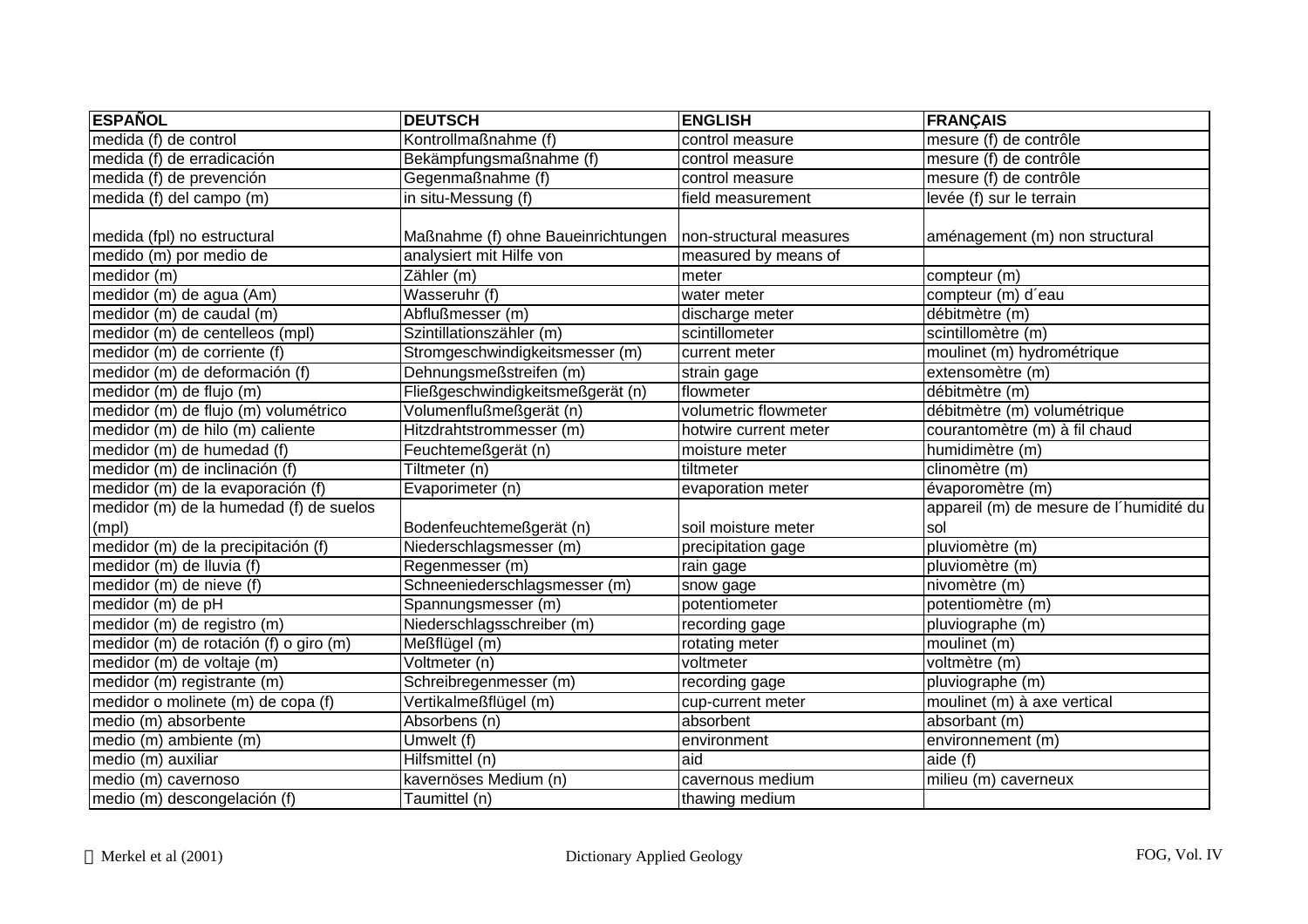| <b>ESPAÑOL</b>                              | <b>DEUTSCH</b>            | <b>ENGLISH</b>               | <b>FRANÇAIS</b>                         |
|---------------------------------------------|---------------------------|------------------------------|-----------------------------------------|
| medio (m) fracturado (m)                    | zerklüftetes Medium (n)   | fractured medium             | milieu (m) fissuré                      |
| medio ambiente (m) oxidante (m)             | oxidierendes Milieu (n)   | oxidizing environment        | milieu (m) oxydant                      |
| medio ambiente (m) receptor (m)             | Auffangmillieu (n)        | receiving environment        | milieu (m) recepteur                    |
| medio ambiente (m) receptor (m)             | aufnehmender Milieu (n)   | receiving environment        | $mileu$ ( $m$ ) recepteur               |
| medio ambiente (m) reductor (m)             | reduzierendes Milieu (n)  | reducing environment         | milieu (m) réducteur                    |
| medio poroso (m)                            | poröses Medium (n)        | porous medium                | milieu (m) poreux                       |
| medir (m)                                   | messen                    | measure                      | mesurer                                 |
| mejora (f) de tierra (f)                    | Melioration (f)           | land improvement             | amélioration (f) des terres             |
| mejoramiento (m)                            | Verbesserung (f)          | improvement                  | amélioration (f)                        |
|                                             | Verbesserung (f) der      |                              |                                         |
| mejoramiento (m) de la calidad del agua (f) | Wasserbeschaffenheit      | improvement of water quality | amélioration (f) de la qualité de l'eau |
| mejoramiento (m) de la tierra (f)           | Bodenverbeserung (f)      | land improvement             | amélioration (f)                        |
| melápiro (m)                                | Melaphyr (m)              | melaphyr                     | mélaphyr (m)                            |
| melaza (f)                                  | Molasse (f)               | molasse                      | molasse (m)                             |
| mella $(f)$                                 | Einschnitt (m)            | notch                        |                                         |
| membrana (f) potencial                      | Membranpotential (n)      | membrane potential           | potentiel (m) de membrane               |
| membrana (f) semipermeable                  | semipermeable Membran (f) | semi-permeable membrane      | cloison (f) semi-perméable              |
| memoria (f) de burbujas (fpl)               | Blasenspeicher (m)        | bubble memory                | mémoire (f) à bulles                    |
| mena (f)                                    | $\overline{E}$ rz (n)     | ore                          | minérai (m)                             |
| menisco (m)                                 | Meniskus (m)              | meniscus                     | ménisque (m)                            |
| mercurio (m)                                | Quecksilber (n)           | mercury                      | mercure (m)                             |
| mercurio (m)                                | Quecksilber (n)           | mercury                      | vif argent (m)                          |
| mercurio (m)                                | Quecksilber (n)           | mercury                      | vif-argent (m)                          |
| mercurio (m)                                | Quecksilber (n)           | quicksilver                  | mercure (m)                             |
| mercurio de metilo (m)                      | Methylquecksilber (n)     | methyl mercury               | mercure (m) méthylique                  |
| mesa (f) de calibración (f)                 | Abflußtabelle (f)         | rating table                 | tableau (m) débit-hauteur               |
| mesa (f) de calibración (f)                 | Abflußtafel (f)           | rating table                 | barème (m) d'étalonnage                 |
| mesa (f) de rotación (f) o giro (m)         | Drehtisch (m)             | rotating table               | table (f) de rotation                   |
|                                             | Aquifer (m) mit freiem    |                              |                                         |
| mesa (m) de agua (f) freática (f)           | Grundwasserspiegel        | water table aquifer          | aquifère (f) à nappe libre              |
| meseta (f) de la montaña (f)                | Tafelberg (m)             | table mountain               | montagne (f) tabulaire                  |
| mesófita (f)                                | Mesophyte (f)             | mesophyt                     | mésophyt (m)                            |
| Mesosoico (m)                               | Mesozoikum (n)            | Mesozoic                     | Mésozo?que (m)                          |
| metabólico (m)                              | Abbauprodukt (n)          | metabolite                   | produit (m) métabolique                 |
| metabólico (m)                              | Stoffwechselprodukt (n)   | metabolite                   | produit (m) métabolique                 |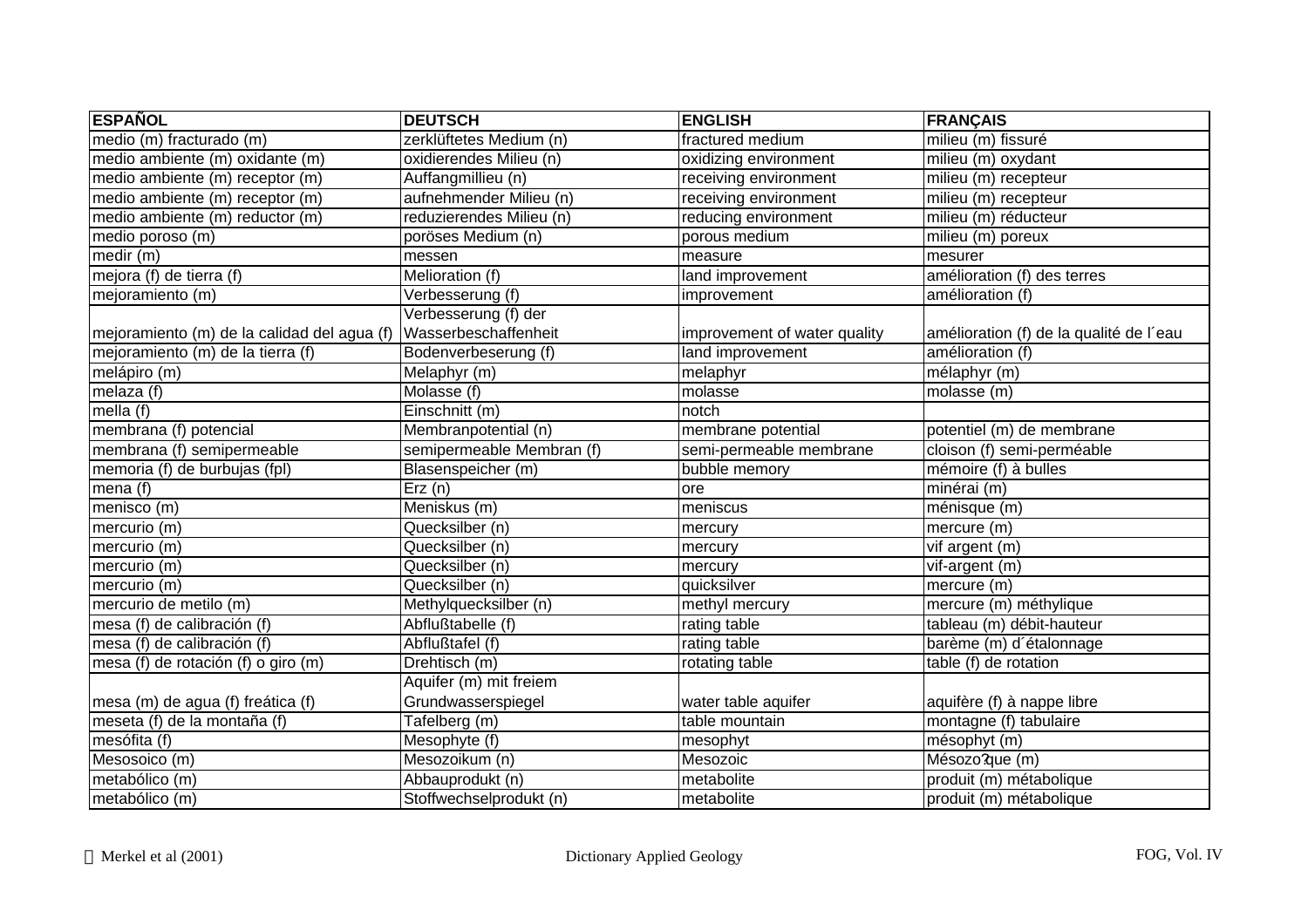| <b>ESPAÑOL</b>                          | <b>DEUTSCH</b>                       | <b>ENGLISH</b>            | <b>FRANÇAIS</b>                        |
|-----------------------------------------|--------------------------------------|---------------------------|----------------------------------------|
| metabolismo (m)                         | Stoffumsatz (m)                      | metabolism                | métabolisme (m)                        |
| metabolismo (m)                         | Stoffwechsel (m)                     | metabolism                | métabolisme (m)                        |
| metabolito (m)                          | Metabolit (m)                        | metabolite                | produit (m) métabolique                |
| metal (m) alcalino                      | Alkalimetall (n)                     | alkali metal              | métal (m) alcalin                      |
| Metal (m) alcalinotérreo                | Erdalkalimetall (n)                  | alkaline earth metal      | métal (m) alcaliterruginuex            |
| metal (m) laminado (m)                  | Metallbeschichtung (f)               | metal plating             | métallisation (f)                      |
| metal (m) no ferroso                    | Buntmetall (n)                       | non-ferrous metal         | métal (m) non-ferreux                  |
| metales (mpl) de transición (m)         | Übergangsmetalle (npl)               | transition metals         | métaux (mpl) de transition             |
| metales (mpl) pesados (mpl)             | Schwermetalle (npl)                  | heavy metals              | métaux (mpl) lourds                    |
| metamorfismo (m)                        | Metamorphose (f)                     | metamorphism              | métamorphose (f)                       |
| metamorfita (f)                         | Metamorphite (mpl)                   | metamorphite              | roche (f) métamorphique                |
| metano (m)                              | Methan (n)                           | methane                   | méthane (m)                            |
| metas (fpl) de administración (f)       | Planziel (n)                         | management goals          | buts (mpl) de gestion                  |
| metereología (f)                        | Meteorologie (f)                     | meteorology               | météorologie (f)                       |
| metereología (f)                        | Wetterkunde (f)                      | meteorology               | météorologie (f)                       |
| meterial (m) de soportes                | Trägerstoff (m)                      | carrier                   | matière (f) de support                 |
| metil etil acetona (f)                  | Methylethylketon (n)                 | methyl ethyl ketone       | cétone (m) méthyléthylique             |
| metil isobutil acetona (f)              | Methylisobutylketon (n)              | methyl isobutyl ketone    | cétone (m) méthylisobutylique          |
| metil paratión (m)                      | Methylparation (n)                   | methyl parathion          | méthyle parathion (m)                  |
| método (m)                              | Verfahren (n)                        | process                   | procédé (m)                            |
| método (m) de características (fpl)     | Charakteristikenverfahren (n)        | method of characteristics | méthode (f) par caractéristique        |
| método (m) de congelación (f)           | Erstarrungsprozeß (m)                | congealing process        | congélation (f)                        |
| método (m) de diferencias (fpl) finitas | Differenzenverfahren (n)             | finite differences method | méthode (f) par différences finies     |
| método (m) de diferencias (fpl) finitas | Methode (f) der finiten Differenzen  | finite differences method | méthode (f) par différences finies     |
| método (m) de dilución                  | Verdünnungsverfahren (n)             | dilution method           | méthode (f) par dilution               |
| método (m) de dilución (f) del pozo (m) | Einbohrlochverdünnungsverfahren (n)  | well dilution method      | dilution (f) en trou de forage         |
| método (m) de elementolímite            | Randelementmethode (f)               | boundary element method   | méthode (f) d'éléments aux limites     |
|                                         | Gasausdehnungsmethode (f) (Boyle-    |                           |                                        |
| método (m) de expansión (f) de gas (m)  | Mariotte)                            | gas expansion method      | méthode (f) par compression (Mariotte) |
|                                         | Gasausdehnungsmethode (f) (Boyle-    |                           |                                        |
| método (m) de expansión (f) de gas (m)  | Mariotte)                            | gas expansion method      | méthode (f) par expansion de gaz       |
| método (m) de flujo (m) de trazador (m) | Tracerverfahren (n)                  | tracer flow method        | méthode de traceurs                    |
|                                         | Verfahren (n) imaginärer Abbildungen |                           |                                        |
| método (m) de imagénes (fpl)            | in der komplexen Ebene               | method of images          | principe (m) d'images                  |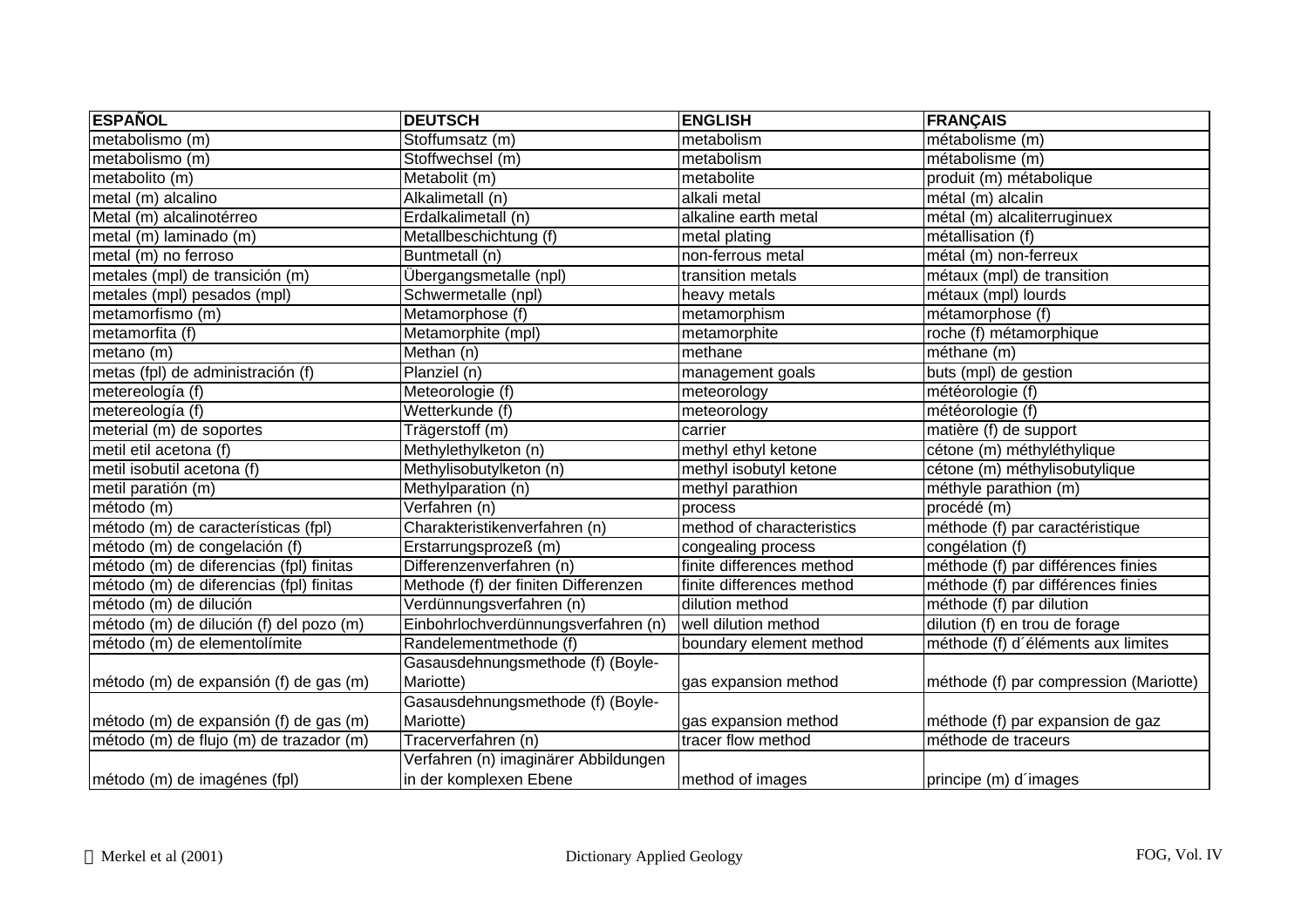| <b>ESPAÑOL</b>                              | <b>DEUTSCH</b>                                              | <b>ENGLISH</b>                     | <b>FRANÇAIS</b>                           |
|---------------------------------------------|-------------------------------------------------------------|------------------------------------|-------------------------------------------|
| método (m) de infiltración por medio de     |                                                             |                                    |                                           |
| embalse                                     | Sickerbeckenmethode (f)                                     | basin method                       | méthode (f) par bassins d'infiltration    |
| método (m) de inundación (f)                | Überschwemmungsmethode (f)                                  | flooding methode                   | méthode (f) d'infiltration par inondation |
| método (m) de inyección (f) de aire (m) con |                                                             | reverser circulation air injection |                                           |
| circulación (f) invertida (f)               | Lufthebeverfahren (n) im Gegenstrom                         | method                             | méthode (f) de forage par injection d'air |
| método (m) de inyección de mercurio (m)     | Quecksilberinjektionsverfahren (n)                          | mercury injection method           | méthode (f) par injection de mercure      |
| método (m) de la línea (f) recta (f)        | Geradlinienverfahren (n)                                    | straight-line method               | méthode (f) graphique de linéarisation    |
| método (m) de reactivación (f)              | Druckaufbauverfahren (n)                                    | recovery method                    | méthode (f) par remontée de pression      |
| método (m) de recuperación (f)              | Wiederanstiegsverfahren (n)                                 | recovery method                    | essai (m) par remontée                    |
| método (m) de trinchera (f)                 | Rieselgrabenverfahren (n)                                   | ditch method                       | méthode (f) d'infiltration par fossés     |
| método (m) del elemento (m) finito          | Finite-Elemente-Methode (f)                                 | finite element method              | méthode (f) des éléments finis            |
| método (m) del elemento (m) finito          | Methode (f) der finiten Elemente                            | finite element method              | méthode (f) des éléments finis            |
| método (m) fotométrico (m)                  | Photometrie (f)                                             | photometric method                 | photométrie (f)                           |
| método (m) fotométrico (m)                  | Spektrophotometrie (f)                                      | photometric method                 | photométrie (f)                           |
| método (m) numérico (m)                     | numerische (Lösungs-) Methode (f)                           | numerical method                   | méthode (f) numérique                     |
| método de aplicación (m)                    | Anwendungsmethode (f)                                       | method of application              | méthode (f) d'application                 |
| método de identificación (f) gráfica (f)    | Überlagerungsmethode (f)                                    | superposition method               | méthode (f) d'identification graphique    |
| método de iteración (m)                     | Iterationsmethode (f)                                       | method of iteration                | méthode (f) par itération                 |
| método de la curva (f) tipo (m)             | Typkurvenverfahren (n)                                      | type-curve method                  | méthode (f) d'identification graphique    |
|                                             | Verfahren (n) der gewichteten                               |                                    |                                           |
| método de ponderación de residuos (mpl)     | Residuale                                                   | method of weighted residuals       | méthode (f) des résidus pondérés          |
| método de superposición (f)                 | Kurvendeckungsverfahren (n)                                 | superposition method               | méthode (f) d'identification graphique    |
| métodos (mpl) geoestadísticos (mpl)         | geostatistische Methoden                                    | geostatistical methods             |                                           |
| metolacloro (m)                             | Metolachlor (n)                                             | metolachlor                        | métolachlore (m)                          |
| metribusina (f)                             | Metribuzin (n)                                              | metribuzin                         | métribuzine (m)                           |
| mezcla (f)                                  | Abstandshalter                                              | admixture                          | mélange (f)                               |
| mezcla (f) de gas (m) explosivo (m)         | explosionsgefährliches Gasgemisch (n) explosive gas mixture |                                    | mélange (m) de gaz explosifs              |
| mezcla (f) turbulenta (f)                   | Turbulenzmischung (f)                                       | turbulent mixing                   | mélange (m) turbulent                     |
| mezcladora (f) de concreto                  | Zementmischmaschine (f)                                     | concrete mixer                     | bétonniére (f)                            |
| mezclar                                     | mischen                                                     | mix                                | brasser                                   |
| mica $(f)$                                  | Glimmer (m)                                                 | mica                               | $mica$ (m)                                |
| micro (m) fisuración (f)                    | Haarriß (m)                                                 | microfissuration                   | fissure (f) capillaire                    |
| microhabitat (m)                            | Nische (f)                                                  | niche                              | microhabitet (m)                          |
| micromedidor (m) de corriente (f)           | Miniflügel (m)                                              | pygmy current-meter                | micromoulinet (m)                         |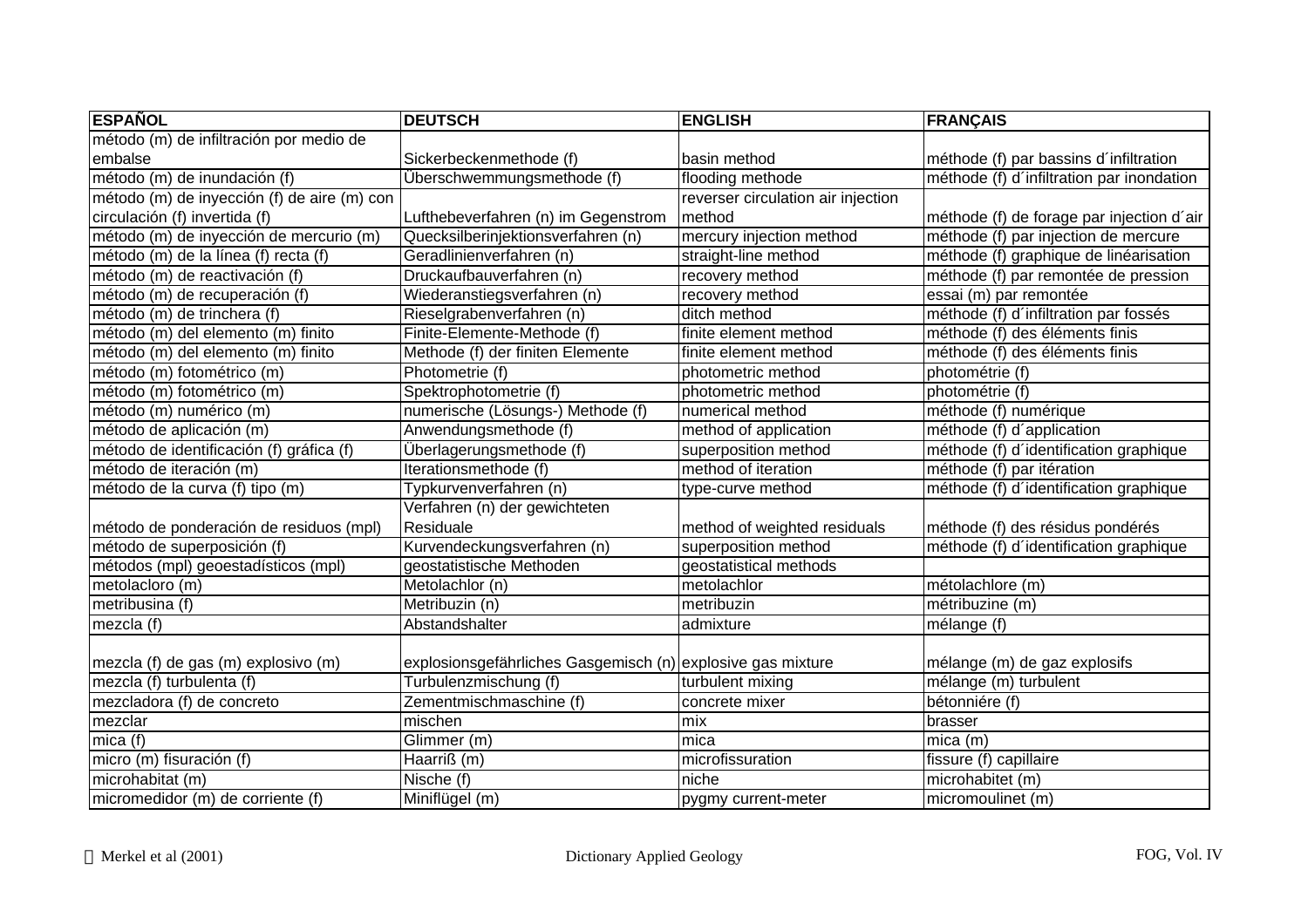| <b>ESPAÑOL</b>                            | <b>DEUTSCH</b>               | <b>ENGLISH</b>            | FRANÇAIS                               |
|-------------------------------------------|------------------------------|---------------------------|----------------------------------------|
| micrómetro                                | Meßschraube (f)              | micrometer                | micromètre (m)                         |
| micromolinete (m)                         | Mikroflügelmesser (m)        | microvane current meter   | micromoulinet (m)                      |
| micromolino (m)                           | Kleinstflügel (m(            | pygmy current-meter       | micromoulinet (m)                      |
| microporo (m)                             | Kleinstpore (f)              | micropore                 | micropore (m)                          |
| microporo (m)                             | Mikropore (f)                | micropore                 | micropore (m)                          |
| microtámiz (m)                            | Feinsieb $(n)$               | microstrainer             | microtamis (m)                         |
| microtámiz (m)                            | Mikrosieb (n)                | microstrainer             | microtamis (m)                         |
| migración (f)                             | Migration (f)                | migration                 | migration (f)                          |
| migración (f)                             | Verfrachtung (f)             | migration                 | migration (f)                          |
| migración (f) capilar                     | kapillare Migration (m)      | capillary migration       | migration (f) capillaire               |
| migrar                                    | migrieren                    | migrate                   | migrer                                 |
| migrar                                    | verfrachten                  | migrate                   | migrer                                 |
| miliequivalente (m)                       | Milliäquivalenz (f)          | milliequivalent           | milliéquivalent (m)                    |
| milonisación (f)                          | Gesteinszermahlung (f)       | mylonization              | mylonisation (f)                       |
| milonisación (f)                          | Gesteinszerrüttung (f)       | mylonization              | mylonisation (f)                       |
| milonisación (f)                          | Mylonitisierung (f)          | mylonization              | mylonisation (f)                       |
| $m$ ilonita (f)                           | Mylonit (m)                  | mylonite                  | mylonite (m)                           |
| mina(f)                                   | Grube (f)                    | mine                      | mine $\overline{(f)}$                  |
| mina (f) abandonada                       | aufgelassenes Bergwerk (n)   | abandoned mine            |                                        |
| mina (f) de arcilla (f)                   | Tongrube (f)                 | clay pit                  | glaisière (f) argillière               |
| mina (f) de carbón (m)                    | Steinkohlebergwerk (n)       | colliery                  | houillère (f)                          |
| mina (f) superficial                      | Tagebau (m)                  | surface mine              | exploitation (f) minière à ciel ouvert |
| mineral (m) accesorio                     | Begleitmineral               | accessory mineral         | minéral (m) accessoire                 |
| mineral (m) arcilloso                     | Tonmineral (n)               | clay mineral              | minéraux (mpl) argileux                |
| mineral (m) de hierro (f)                 | Sesquioxidpanzer (m)         | ironstone crust           | pétroplinthite (f)                     |
| minerales (mpl)                           | Mineralien (npl)             | minerals                  | minéraux (mpl)                         |
| minerales (mpl) de aluminosilicatos (mpl) | Aluminosilikatminerale (npl) | alumino-silicate minerals | minéraux (mpl) alumino-silicatés       |
| minerales (mpl) de aluminosilicatos (mpl) | Tonerdesilikat (n)           | alumino-silicate minerals | minéraux (mpl) alumino-silicatés       |
| mineralización (f)                        | Mineralisierung (f)          | mineralization            | minéralisation (f)                     |
| minería (f)                               | Bergbau (m)                  | mining                    | exploitation (f) des mines             |
| Mioceno (m)                               | Miozän (n)                   | Miocene                   | Miocène (m)                            |
| miscible (m)                              | mischbar                     | miscible                  | miscible                               |
| mitigación (f)                            | Schadensbegrenzung (f)       | mitigation                |                                        |
| $moca$ (m)                                | Sumpf (m)                    | slough                    | marais (m)                             |
| modelación (f)                            | Simulation (f)               | simulation                | simulation (f)                         |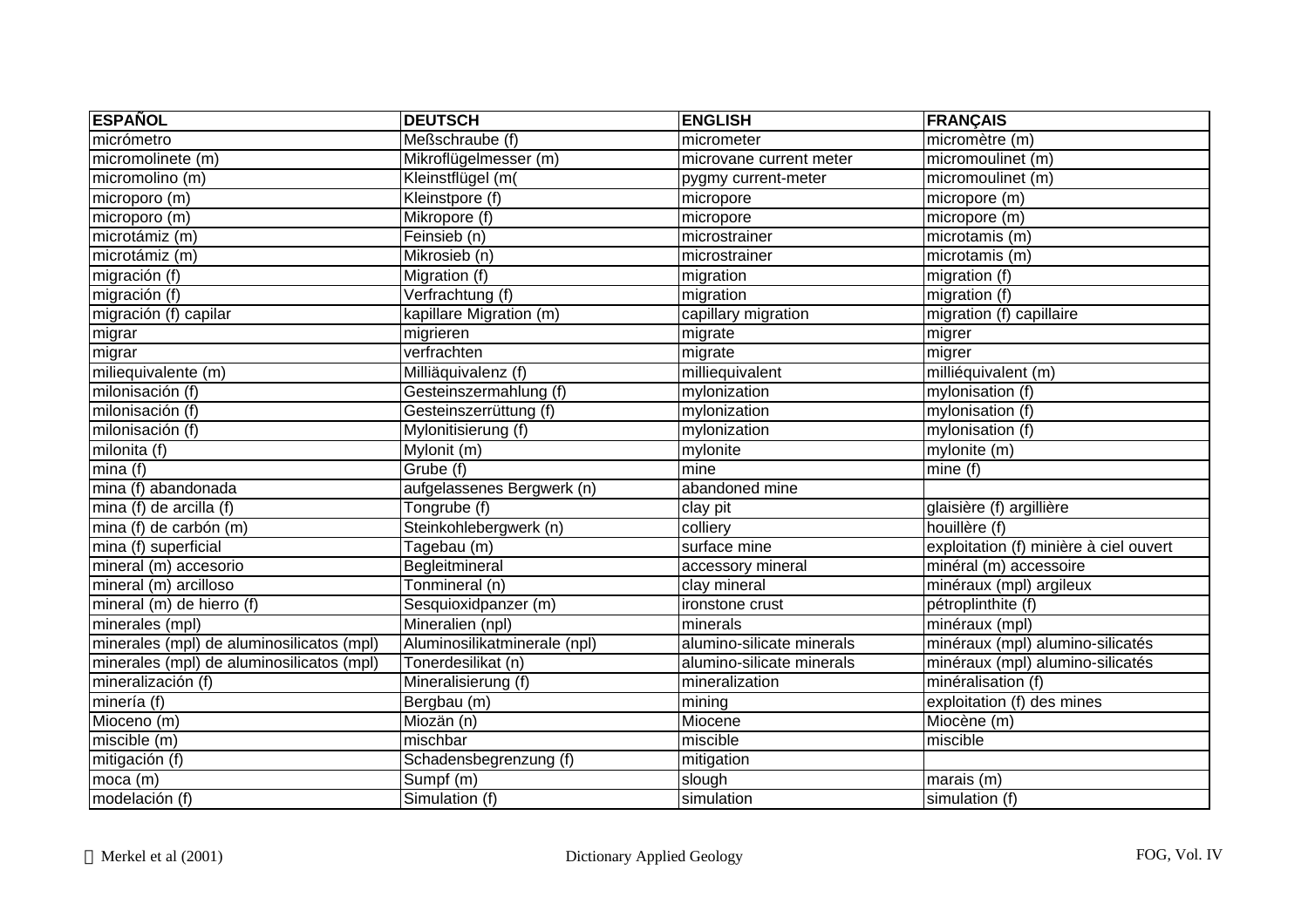| <b>ESPAÑOL</b>                       | <b>DEUTSCH</b>                     | <b>ENGLISH</b>       | <b>FRANÇAIS</b>                        |
|--------------------------------------|------------------------------------|----------------------|----------------------------------------|
| modelado (m)                         | Modellierung (f)                   | modeling             | modélisation (f)                       |
| modelo (m)                           | Modell (n)                         | model                | modèle (m)                             |
| modelo (m) análítico                 | analytisches Modell                | analytisches Modell  |                                        |
| modelo (m) analógo                   | Analogmodell (n)                   | analog model         | modèle (m) analogique                  |
| modelo (m) calibrado (m)             | Modelleichung (f)                  | model calibration    | étalonnage (m) d'un modèle             |
| modelo (m) conceptual                | konzeptionelles Modell (n)         | conceptual framework | modèle (m) conceptuel                  |
| modelo (m) de arena (f)              | Sandkastenmodell (n)               | sand model           | modèle (m) en sable                    |
| modelo (m) de membrana (f)           | Membranmodell (n)                  | membrane model       | modèle (m) à membrane élastique        |
| modelo (m) de placa (f) paralela (f) | Parallelplattenmodell (n)          | parallel plate model | modèle (m) à fente mince               |
| modelo (m) de simulación (f)         | Simulationsmodell (n)              | simulation model     | modèle (m) simulateur                  |
| modelo (m) del flujo (m)             | Strömungsbild (n)                  | flow pattern         | réseau (m) d'écoulement                |
| modelo (m) determinístico            | deterministisches Modell (n)       | deterministic model  | modèle (m) déterministique             |
| modelo (m) empírico (m)              | Erfahrungsmodell (n)               | empirical model      | modèle (m) empirique                   |
| modelo (m) global                    | Globalmodell (n)                   | global model         | modèle (m) global                      |
| modelo (m) matemático (m)            | mathematisches Modell (n)          | mathematical model   | modèle (m) mathématique                |
| modelo (m) mecanístico               | mechanistisches Modell (n)         | mechanistic model    | modèle (m) mécanistique                |
| modelo (m) numérico (m)              | numerisches Modell                 | numerical model      |                                        |
| modelo (m) predictivo (m)            | Vorhersagemodell (n)               | predictive model     | modèle (m) pronostique                 |
| modificación (f) del clima (m)       | künstliche Wetterbeeinflussung (f) | weather modification | modification (f) artificielle du temps |
| modo                                 | Modalwert (m)                      | mode                 | mode(m)                                |
| modo (m) de procesamiento por lotes  | Stapelverarbeitung (f)             | batch mode           | mode (m) par lots                      |
| módulo (m) de compresión (f)         | Kompressionmodul (n)               | bulk modulus         | module (m) de compression              |
| módulo (m) de elasticidad (f)        | Elastizitätsmodul (n)              | Young's modulus      | module (m) d'élasticité                |
| mojabilidad (f), humectabilidad (f), |                                    |                      |                                        |
| capacidad (f) de humectación         | Benetzbarkeit (f)                  | wettability          | mouillabilité (f)                      |
| mol(f)                               | Molmasse (n)                       | mole                 | mol(m)                                 |
| molde (m)                            | Baumgußform (f)                    | tree mold            | eismorphose (f)                        |
| moldear                              | Schalung (f)                       | mould                | coffrage (m)                           |
| molécula (f)                         | Molekül (n)                        | molecule             | molécule (f)                           |
| molestia (f)                         | Behinderung (f)                    | annoyance            | désagrément (m)                        |
| molibdeno (m)                        | Molybdän (n)                       | molybdenum           | molybdèn (m)                           |
| molienda (f) fina (f)                | Feinmahlen (n)                     | fine grinding        | broyage (m) fin                        |
| molinete (m) hidrométrico            | Flügelmeßgerät (n)                 | current meter        | moulinet (m) hydrométrique             |
| molino (m) de viento (m)             | Windturbine (f)                    | wind mill            | aéromoteur (m)                         |
| mollisol (m)                         | Fließschicht (f)                   | mollisol             | mollisol (m)                           |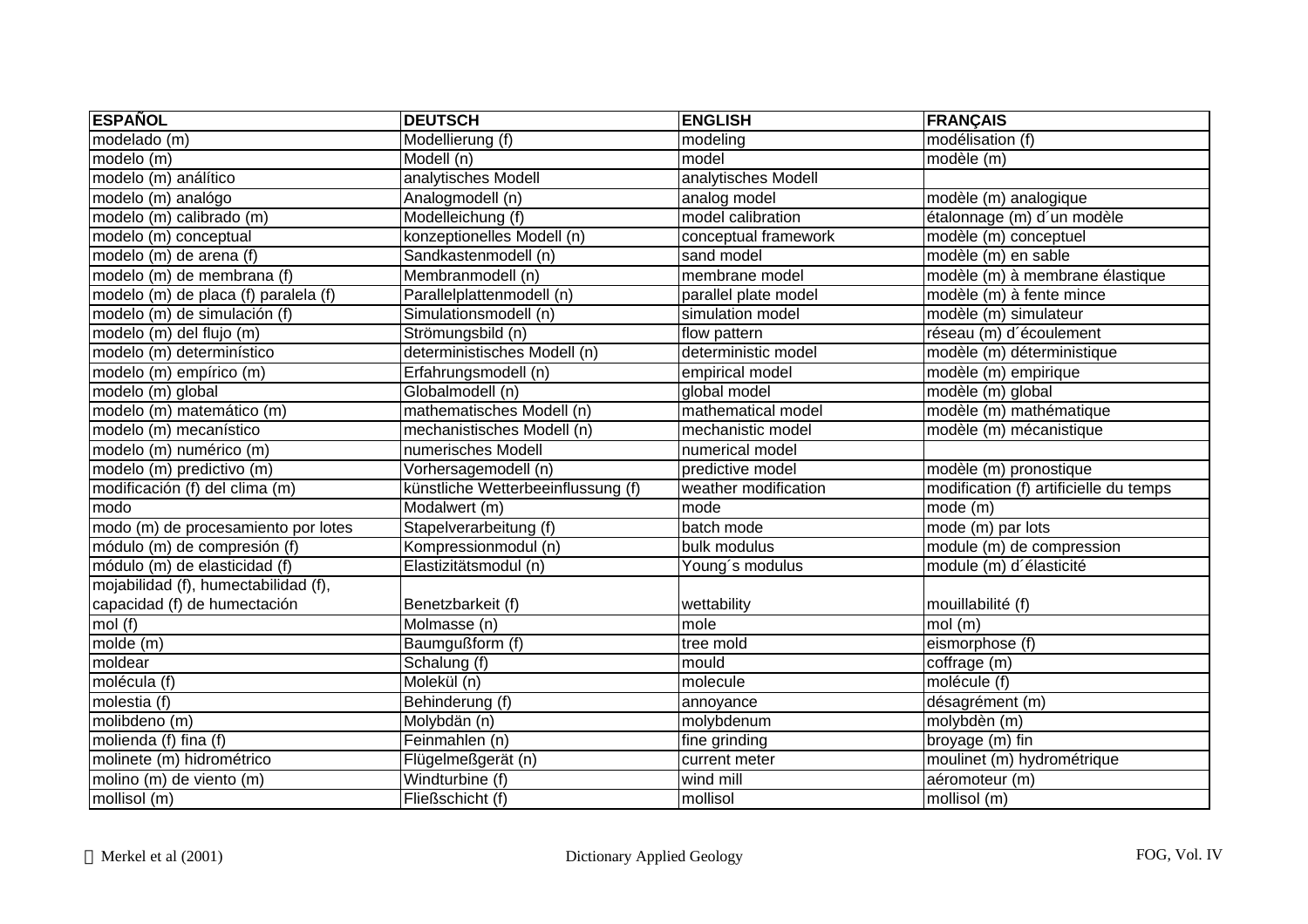| <b>ESPAÑOL</b>                            | <b>DEUTSCH</b>          | <b>ENGLISH</b>        | <b>FRANÇAIS</b>                |
|-------------------------------------------|-------------------------|-----------------------|--------------------------------|
| momento (m)                               | Impuls (m)              | momentum              | moment (m) cinétique           |
| monitorear                                | überwachen              | monitor               | surveiller                     |
| monitoreo (m) ambiental                   | Umweltschutz (n)        | environmental control | modification (f) du milieu     |
| monoclina (f)                             | monoklinale Flexur (f)  | monocline             | monclinal (m)                  |
| monoclina (f)                             | Schichtflexur (f)       | monocline             | monclinal (m)                  |
| monocultura (f)                           | Einfruchtwirtschaft (f) | monoculture           | monoculture (f)                |
| monocultura (f)                           | Monokultur (f)          | monoculture           | monoculture (f)                |
| montacargas (m)                           | Hebewinde (f)           | hoist                 | treuil $(m)$ de levage         |
| montmorillonita (f)                       | Montmorillonit (m)      | montmorillonite       | montmorillonite (m)            |
| monzón (m)                                | Monsun (m)              | monsoon               | mousson $(f)$                  |
| morena (f) lateral                        | Seitenmoräne (f)        | lateral moraine       | moraine (f) latéral            |
| morena (f)                                | Moräne (f)              | moraine               | moraine (f)                    |
| morena (f) de fondo (m)                   | Grundmoräne (f)         | ground moraine        | moraine (f) de fond            |
| morena (f) frontal                        | Endmoräne (f)           | terminal moraine      | moraine (f) frontale           |
| morena (f) glacial (m)                    | Geschiebemergel (m)     | glacial till          | argile (f) à blocaux           |
| morena (f) terminal de retroceso (m)      | Rückzugsmoräne (f)      | recessional moraine   | moraine (f) de retrait         |
| morón (m)                                 | Buckel (m)              | hummock               | butte (f)                      |
| morón (m)                                 | Erdhügel (m)            | hummock               | bosse $(f)$                    |
| morón (m)                                 | Höcker (m)              | hummock               | bosse (f)                      |
| moteado (m)                               | gefleckt                | mottled               | panaché                        |
| movilidad (f) del ión (m)                 | lonenmobilität (f)      | ion mobility          | mobilité (f) des ions          |
| movilidad (f) química                     | chemische Mobilität (f) | chemical mobility     | mobilité (f) chimique          |
| movimiento (m) de tierra (f)              | Erdstrom (m)            | earth current         | courant (m) tellurique         |
| movimiento (m) del agua (f) del suelo (m) | Bodenwasserbewegung (f) | soil water movement   | ressuyage (m)                  |
| movimiento (m) giratorio (m)              | Drehbewegung (f)        | rotary motion         | mouvement (m) de rotation      |
| movimiento (m) telúrico (m)               | tellurischer Strom (m)  | earth current         | courant (m) tellurique         |
| muesca (f)                                | $Kerbe$ (f)             | notch                 | coche (f)                      |
| muestra (f)                               | Probe (f)               | sample                | échantillon (m)                |
| muestra (f)                               | Probe (f)               | sample                | éprouvette (f)                 |
| muestra (f) al azar                       | Einzelprobe (f)         | grab sample           | échantillon (m) pris au hazard |
| muestra (f) al azar o aleatoria (f)       | Stichprobe (f)          | random sample         | échantillon (m) instantané     |
| muestra (f) alterada (f)                  | gestörte Probe (f)      | disturbed sample      | échantillon (m) pertubé        |
| muestra (f) compuesta                     | Mischprobe (f)          | composite sample      | échantillon (m) composite      |
| muestra (f) de agua                       | Wasserprobe (f)         | water sample          | échantillon (m) d'eau          |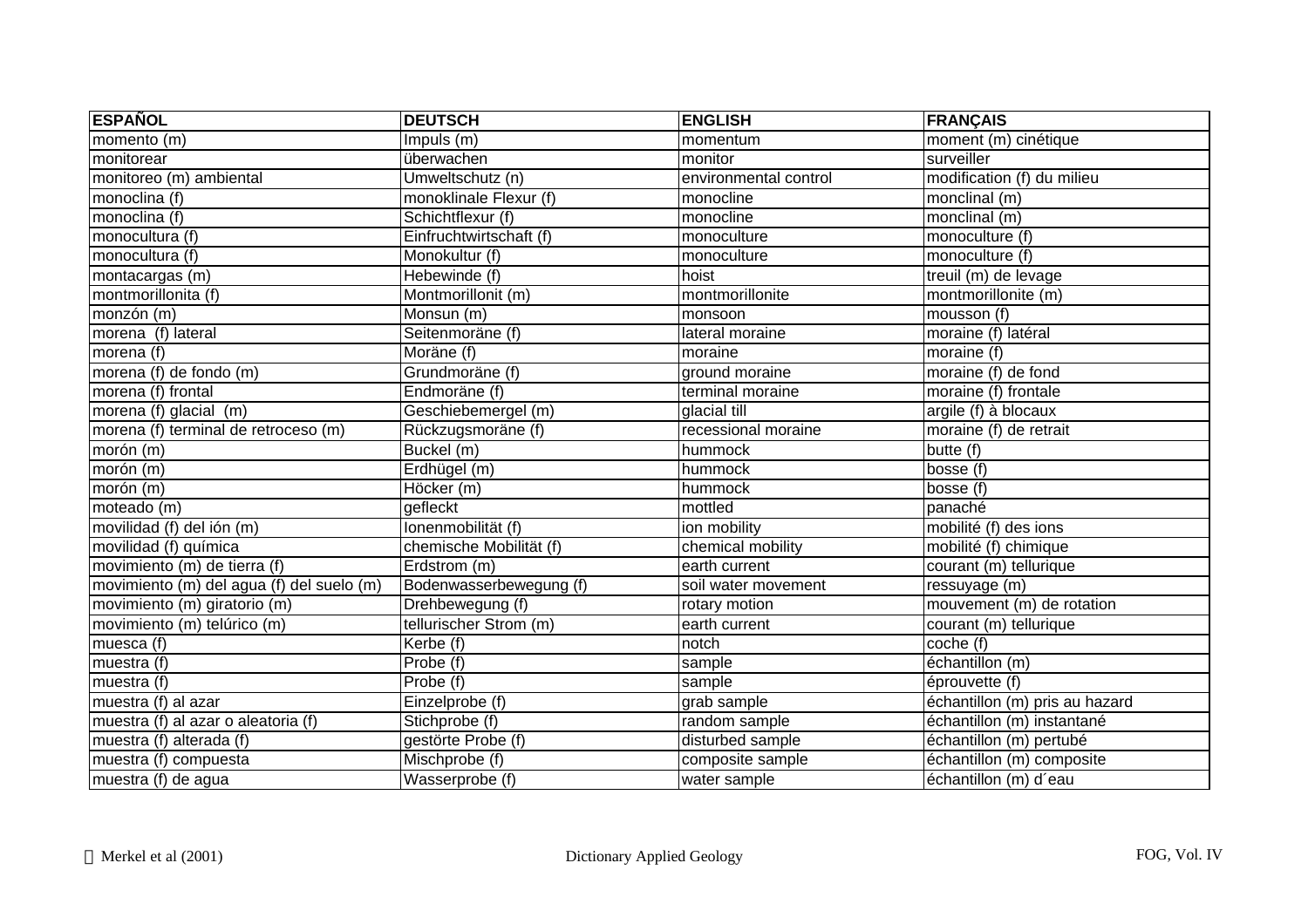| <b>ESPAÑOL</b>                        | <b>DEUTSCH</b>              | <b>ENGLISH</b>            | <b>FRANÇAIS</b>                       |
|---------------------------------------|-----------------------------|---------------------------|---------------------------------------|
|                                       |                             |                           | échantillon (m) de sol à structure    |
| muestra (f) de suelo (m) alterado (m) | Beutelprobe (f)             | disturbed soil sample     | dérangée                              |
| muestra (f) del flujo (m)             | Strömungsbild (n)           | flow pattern              | courantologie (f)                     |
| muestra (f) del suelo (m)             | Bodenprobe (f)              | soil sample               | échantillon (m) de sol                |
| muestra (f) del suelo (m)             | Bodenwasser (n)             | soil water                | eau (f) du sol                        |
| muestra (f) disturbada (f)            | gestörte Probe (f)          | disturbed sample          | échantillon (m) dérangé               |
| muestra (f) no alterada (f)           | ungestörte Probe (f)        | undisturbed sample        | échantillon (m) intact                |
| muestra (f) no disturbada (f)         | ungestörte Probe (f)        | undisturbed sample        | échantillon (m) non-remanié           |
| muestrador (m) cilíndrico (m)         | Stechrohr (n)               | manual short core sampler | sonde (f) cylindrique                 |
| muestrador (m) manual (m) de núcleos  |                             |                           |                                       |
| (mpl) cortos (mpl)                    | Stechzylinder (m)           | manual short core sampler | cylindre (m) métallique               |
| muestreador $(m)$                     | Probenehmer (m)             | sampler                   | échantillonneur (m)                   |
| muestreador (m) de cuchara            | Rammbohrkernstutzen (m)     | split spoo sampler        | tube (f) carottier par battage        |
| muestreador (m) de nieve (f)          | Schneeausstecher (m)        | snow sampler              | échantillonneur (m) de neige          |
| muestreador (m) de nieve (f)          | Schneeprobenehmenr (m)      | snow sampler              | échantillonneur (m) de neige          |
| muestreando                           | Probenahme (f)              | sampling                  | prise (f) d'échantillon               |
| muestreo                              | Entnahme(f)                 | sampling                  | prélèvement (m)                       |
| múltiple                              | multiple                    | multiple                  |                                       |
| múltiple etapa (f)                    | mehrstufig                  | multi-stage               | à plusieurs étages                    |
| multivalente                          | mehrwertig                  | multivalent               | polyvalent                            |
| multivalente (m)                      | mehrwertig                  | polyvalent                | polyvalent                            |
| muro (f) de contención (f)            | Hochwassermauer (f)         | floodwall                 | digue (f) de défense contre les crues |
| muro(m)                               | Sintervorhang (m)           | curtain                   | draperie (f) stalagmitique            |
| muro (m) de diafragma (f)             | Schlitzwand (f)             | diaphragm wall            |                                       |
| muro (m) de grava (f)                 | Kiesfilter (m)              | gravel wall               | filtre (m) de gravier                 |
| muro (m) de grava (f) aglutinada (f)  | Kiesklebefilter (m)         | glued gravel wall screen  | crépine (f) à gravier agglutiné       |
| muro de contención (m)                | Schott (n)                  | bulkhead                  | cloison (f) étanche                   |
| muy bajo nivel (m) de agua (f)        | niedrigster Wasserstand (m) | lowest water level        | niveau (m) d'étiage                   |
| nacimiento (m) de discontinuidad (f)  |                             |                           |                                       |
| estratigráfica (f)                    | Verwerfungsquelle (f)       | unconformity spring       | source (f) de faille                  |
| naftaleno (m)                         | Naphthalin (n)              | naphthalene               | naphthalène (m)                       |
| Naphthacen                            | Naphthacen (n)              | acenaphthene              | naphtacène (m)                        |
| Naphthylenacen                        | Naphthylenacen (n)          | acenaphthylene            | naphthylèneacène (m)                  |
| naranja de metilo (m)                 | Methylorange (n)            | methyl orange             | hélianthine (f)                       |
| narria (f)                            | Fäustel (m)                 | sledge                    | masse (f)                             |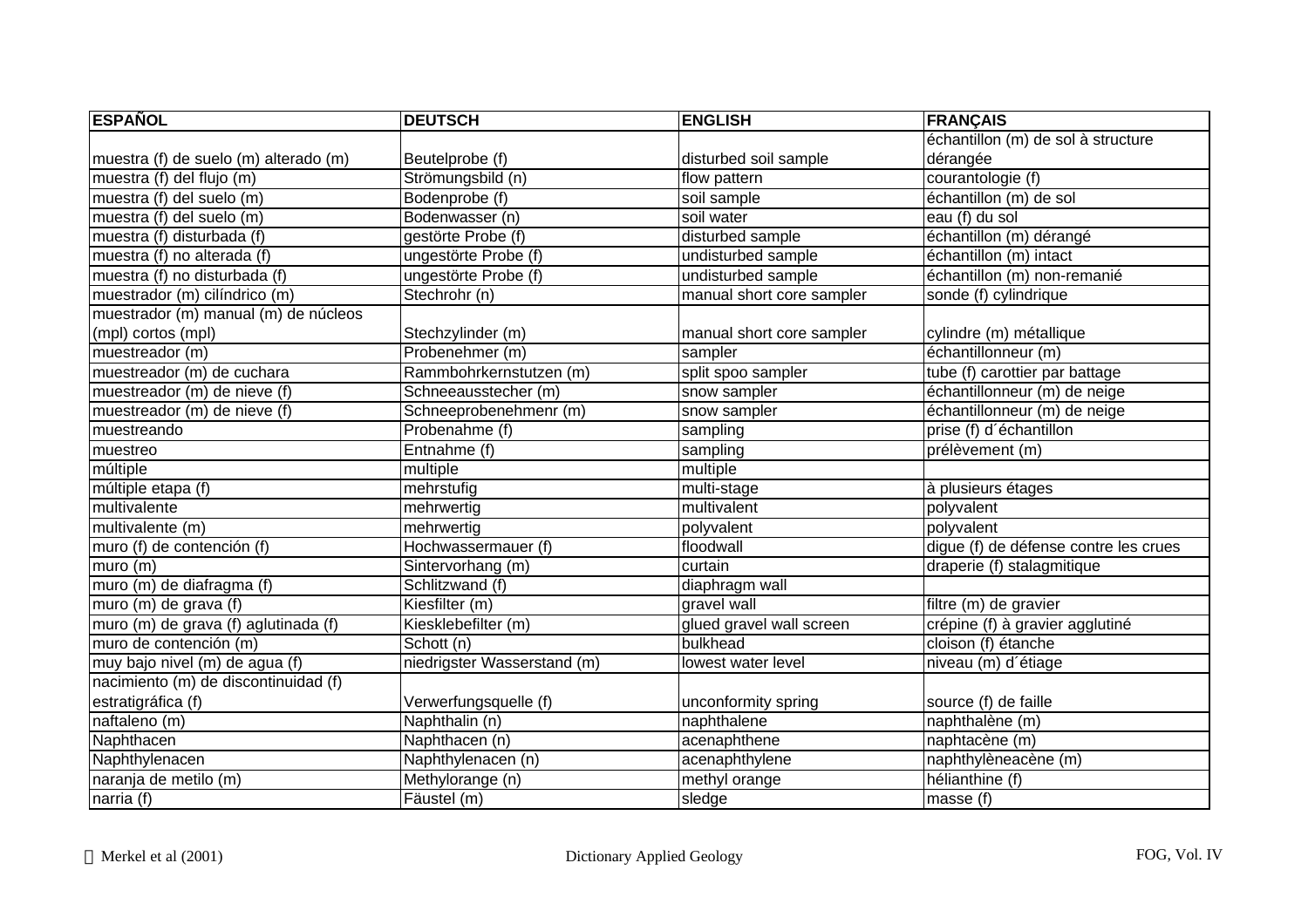| <b>ESPAÑOL</b>                             | <b>DEUTSCH</b>                    | <b>ENGLISH</b>           | <b>FRANÇAIS</b>                        |
|--------------------------------------------|-----------------------------------|--------------------------|----------------------------------------|
| neblina (f)                                | Nebel (m)                         | haze                     | brume (f) sèche                        |
| necesidad (f) de riego (f)                 | Bewässerungsbedarf (m)            | irrigation equipment     | demande (f) en eau d'irrigation        |
| nefelómetro (m)                            | Trübungsmesser (m)                | nephelometer             | néphélectromètre (m)                   |
| nefelómetro (m)                            | Trübungsmesser (m)                | nephelometer             | néphélomètre (m)                       |
| negligencia (f)                            | verlassen                         | abandon                  | abandonné                              |
| nematocida (f)                             | Nematozid (n)                     | nematocide               | nématocide (m)                         |
| neutrón (m)                                | Neutron (n)                       | neutron                  | neutron                                |
| nevisca (f)                                | Schneematsch (m)                  | sleet                    | giboulée (f)                           |
| nicho(m)                                   | Nische (f)                        | niche                    | ambiance (f) biotique                  |
| niebla (f)                                 | Nebel (m)                         | fog                      | brouillard (m)                         |
| $nieb\overline{a(}f\overline{)}$           | Nebel (m)                         | mist                     | brume (f)                              |
| nieve( f )                                 | Schnee (m)                        | snow                     | neige (f)                              |
| nieve (f) perpetua (f)                     | polare Eiskalotte (f)             | ice cap                  | calotte (f) glacière                   |
| Níquel (m)                                 | $\overline{\mathsf{N}}$ ickel (n) | nickel                   | nickel (m)                             |
| nitrato (m)                                | Nitrat (n)                        | nitrate                  | nitrate (m)                            |
| nitrato (m) de nitrógeno (m)               | Nitratstickstoff (m)              | nitrate nitrogen         | azote (m) de nitrate                   |
| nitrato (m) de nitrógeno (m)               | Nitratstickstoff (m)              | nitrate nitrogen         | azote (m) nitrique                     |
| nitrificación (f)                          | Nitrifizierung (f)                | nitrification            | nitrification (f)                      |
| nitrito(m)                                 | Nitrit (n)                        | nitrite                  | $n$ itrite $(m)$                       |
| nitrobacterias (fpl)                       | Stickstoffbakterien (npl)         | nitrogen fixing bacteria | nitrobactéries (fpl)                   |
| nitrógeno (m)                              | Stickstoff (m)                    | nitrogen                 | azote (m)                              |
| nitrógeno (m) de amoniaco (m)              | Ammoniakstickstoff (m)            | ammonia nitrogen         | azote (m) ammonité                     |
| nitrógeno (m) orgánico (m)                 | organischer Stickstoff (m)        | organic nitrogen         | azote (m) organique                    |
| nitrógeno elemental                        | elementarer Stickstoff (m)        | elemental nitrogen       | azote (m) élémentaire                  |
| nitrógeno Kjeldhal (m)                     | Kjeldahl-Stickstoff (m)           | Kjeldahl nitrogen        | nitrogène (m) Kjeldahl                 |
| $nivel$ (m)                                | Gütegrad (m)                      | grade                    | qualité (f)                            |
| nivel (m)                                  | Höhe (f)                          | level                    | niveau (m)                             |
| nivel (m) de agua                          | Wasserstand (m)                   | water stage              | hauteur (f) d'eau                      |
| nivel (m) de agua (f)                      | Wasserspiegel (m)                 | water level              | niveau (m) d'eau                       |
| nivel (m) de agua (f) del pozo (m)         | Standrohrspiegelhöhe (f)          | well water level         | niveau (m) du plan d'eau dans le puits |
|                                            | Flüssigkeitsstandanzeiger (m) mit |                          |                                        |
| nivel (m) de flotador (m)                  | Schwimmer                         | float gage               | niveau (m) à flotteur                  |
| nivel (m) de indicación                    | Richtwert (m)                     | guide level              | niveau (m) indicatif                   |
| nivel (m) de penetración (f) del hielo (m) | Frostgrenze (f)                   | frost line               | ligne (f) de pénétration du gel        |
| nivel (m) de presión (f) estática (f)      | Ruhewasserspiegel (m)             | static water level       |                                        |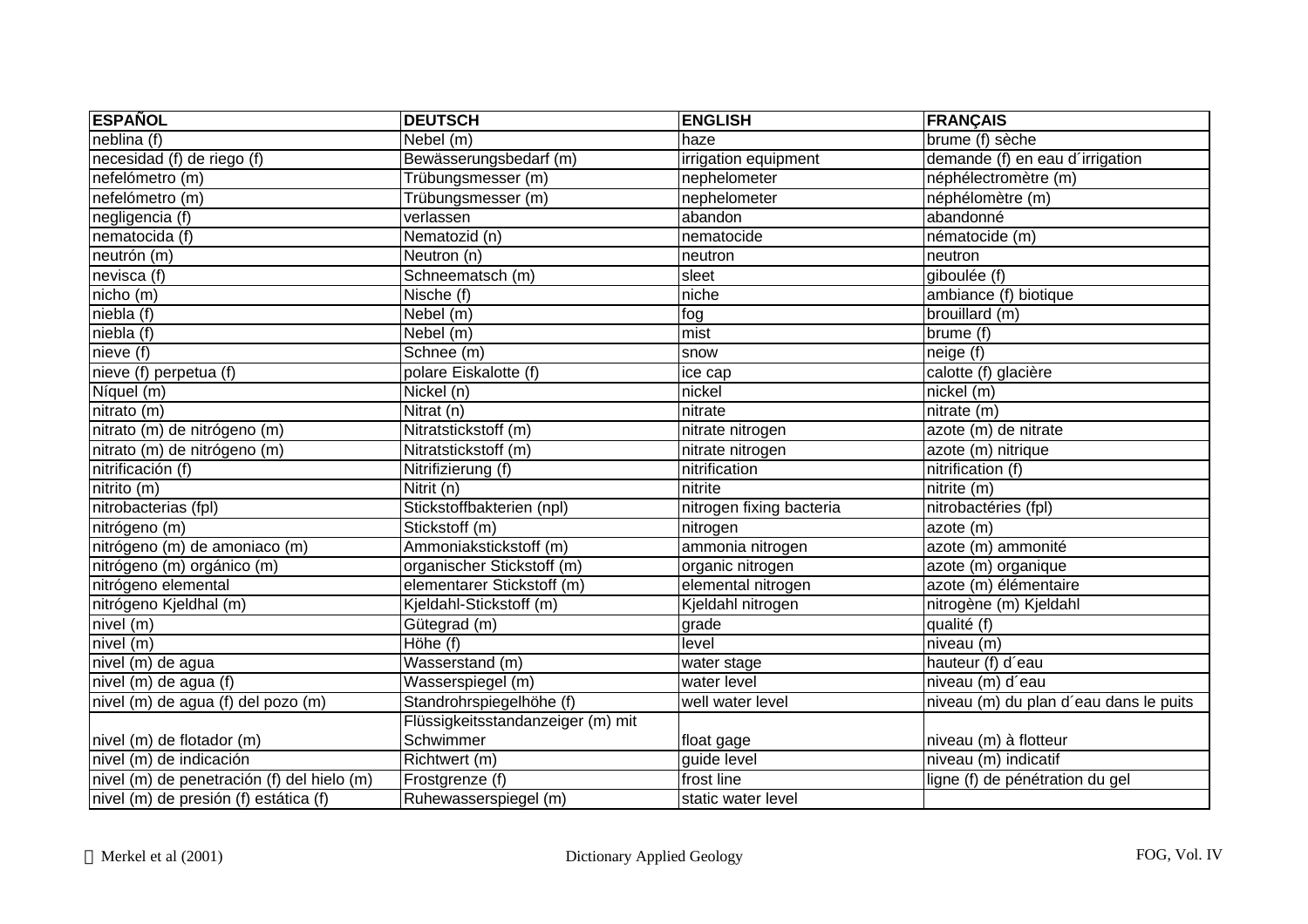| <b>ESPAÑOL</b>                                                         | <b>DEUTSCH</b>                    | <b>ENGLISH</b>          | <b>FRANÇAIS</b>                        |
|------------------------------------------------------------------------|-----------------------------------|-------------------------|----------------------------------------|
| nivel (m) de referencia (f)                                            | Bezugsniveau (n)                  | datum plane             | niveau (m) de référence                |
| nivel (m) de referencia (f) cero (m)                                   | Nullhöhe (f)                      | zero datum              | niveau (m) de référence zéro           |
| nivel (m) de salinidad (f)                                             | Höhe (f) des Salzgehaltes         | salinity level          | degré (m) de salinité                  |
| nivel (m) de significancia (f)                                         | Signifikanz Niveau                | sifnificance level      |                                        |
| nivel (m) del agua (f)                                                 | Wasserstand (m)                   | water level             | niveau (m) d'eau                       |
| nivel (m) del agua (f) de bombeo (m)                                   | Betriebswasserspiegel (m)         | pumping water level     | niveau (m) influencé                   |
| nivel (m) del base (f) de la erosión (f)                               | Erosionsbasis (f)                 | base level (of erosion) | niveau (m) de base d'érosion           |
| nivel (m) del mar (m)                                                  | Meeresspiegel (m)                 | sea level               | niveau (m) de la mer                   |
| nivel (m) del mar (m)                                                  | Seehöhe (f)                       | sea level               | niveau (m) de la mer                   |
| nivel (m) del terreno (m)                                              | Geländeoberfläche (f)             | ground level            | niveau (m) du sol                      |
| nivel (m) dinámico (m) de agua (f)                                     | Betriebswasserspiegel (m)         | dynamic water level     | niveau (m) influencé                   |
| nivel (m) dinámico (m) de agua (f)                                     | dynamischer Wasserspiegel (m)     | dynamic water level     | niveau (m) dynamique (de pompage)      |
| nivel (m) estable de agua (f)                                          | stabilisierter Wasserspiegel (m)  | steady water level      | niveau (m) stabilisé                   |
| nivel (m) estático (m)                                                 | statischer Wasserspiegel (m)      | static level            | niveau (m) naturel                     |
| nivel (m) estático (m)                                                 | unbeeinflußter Wasserspiegel (m)  | static level            | niveau (m) naturel                     |
| nivel (m) friático                                                     | Brunnenwasserspiegel (m)          | well water level        | niveau (m) du plan d'eau dans le puits |
| nivel (m) friático del agua subterránea                                | Grundwasserspiegel (m)            | water table             | niveau (m) phréatique                  |
| nivel (m) guía                                                         | Richtwert (m)                     | guide level             | principe (m) directeur                 |
|                                                                        |                                   |                         |                                        |
| nivel (m) hidroestático del agua subterránea Grundwasseroberfläche (f) |                                   | water table             | surface (f) hydrostatique              |
| nivel (m) medio del mar (m)                                            | mittlere Meereshöhe (f)           | mean sealevel (NGVD)    | niveau (m) moyen des mers              |
| nivel (m) piezométrico (m) de agua (f)                                 | piezometrischer Wasserspiegel (m) | piezometric water level | niveau (m) piézométrique               |
| nivel (m) piezométrico (m) de agua (f)                                 | piezometrisches Niveau (n)        | piezometric water level | niveau (m) piézométrique               |
| nivel de fondo (m)                                                     | natürliche Grundbelastung (f)     | background level        | charge (f) de base naturelle           |
| nivel freático (m) del agua (f)                                        | Flurabstand (m)                   | depth to water table    | profondeur (f) de la nappe phréatique  |
| nivelación $(f)$                                                       | Einebnung (f)                     | gradation               | nivellement (m)                        |
| nivelación (f)                                                         | Gradierung (f)                    | grading                 |                                        |
| nivelación (f) lateral                                                 | seitliche Einebnung (f)           | lateral gradation       | nivellement (m) latéral                |
| nivelar (m)                                                            | Spiegel (m)                       | level                   | niveau (m)                             |
| <b>NMR</b>                                                             | kernmagnetische Resonanz (f)      | <b>NMR</b>              | <b>RMN</b>                             |
| no alterada (f)                                                        | unverändert                       | unaltered               | inalteré                               |
| no apto para consumirse                                                | ungenießbar                       | not potable             | impropre à la consommation             |
| no cero (m)                                                            | nicht Null                        | non-zero                | différent de zéro                      |
| no cohesivo (m)                                                        | nichtbindig                       | non-cohesive            |                                        |
| no confinado (m)                                                       | ungespannt                        | unconfined              | libre                                  |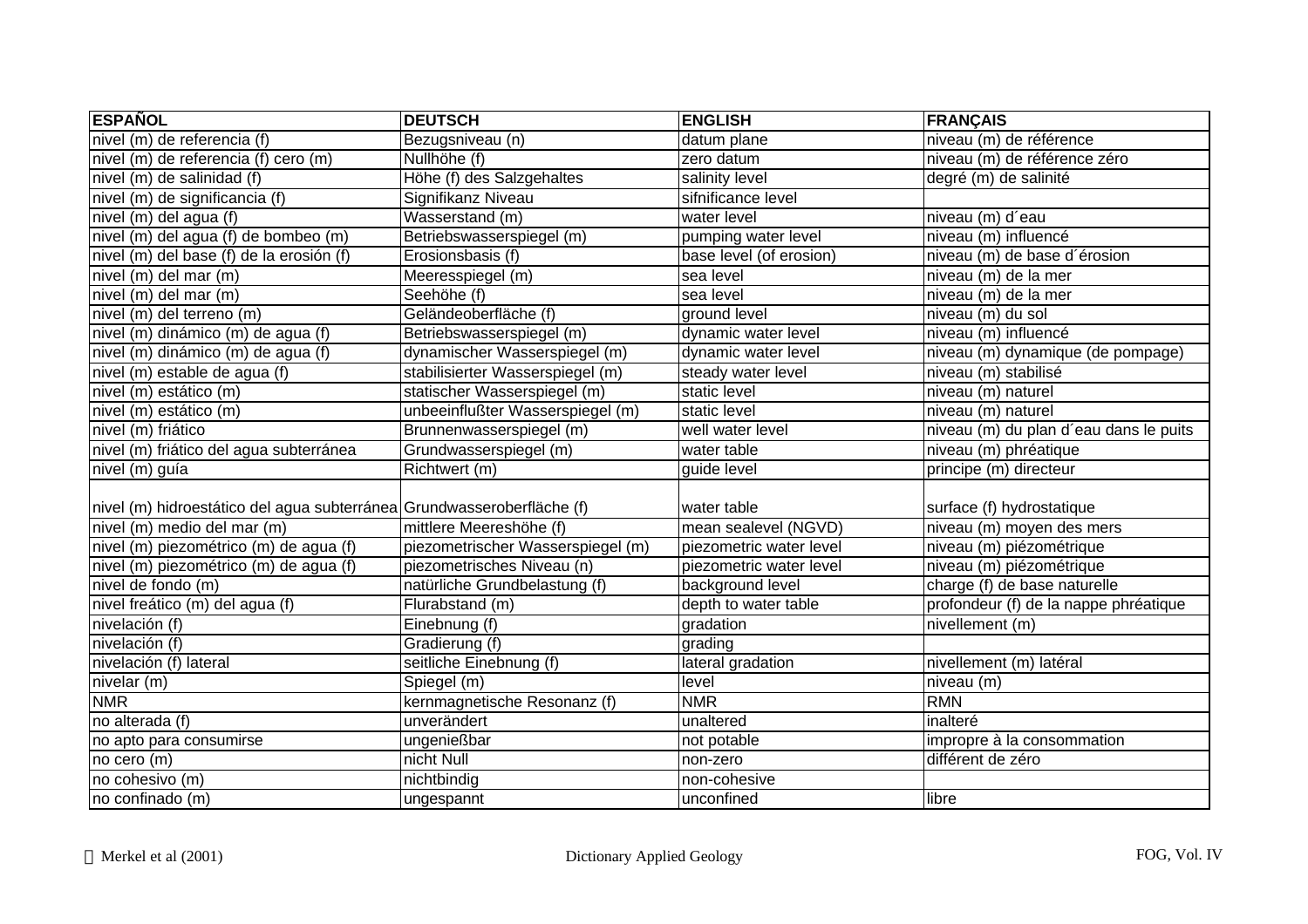| <b>ESPAÑOL</b>                    | <b>DEUTSCH</b>                                       | <b>ENGLISH</b>          | <b>FRANÇAIS</b>                |
|-----------------------------------|------------------------------------------------------|-------------------------|--------------------------------|
| no contaminante                   | umweltfreundlich                                     | benign                  | sans danger pour l'environment |
| no contaminante (m)               | umweltfreundlich                                     | non-polluting           | non-polluant                   |
| no corrosivo (m)                  | korrosionsbeständig                                  | non-corrosive           | non-corrosif                   |
| no estacionario (m)               | unstetig                                             | unsteady                | non-permanent                  |
| no homogéneo                      | heterogen                                            | non-homogeneous         | hétérogène                     |
| no karstifiable                   | verkarstungsunfähig                                  | non-karstifiable        | non-karstifiable               |
| no productivo (m)                 | unproduktiv                                          | unproductive            | improductif                    |
| no reactivo (m)                   | inert                                                | non-reactive            | inerte                         |
| nocivo (m)                        | abträglich                                           | deleterious             | nuisible                       |
| nocivo (m)                        | schädlich                                            | noxious                 | délétète                       |
| nocivo (m)                        | schädlich                                            | harmful                 | nocif                          |
| nodúlo (m)                        | kleine Konkretion (f)                                | nodule                  | nodule (m)                     |
| nodúlo (m)                        | Knolle (f)                                           | nodule                  | nodule (m)                     |
| nodúlo (m) de bacterias (fpl)     | Knöllchenbakterien (npl)                             | nodule bacteria         | bactéries (fpl) de nodosités   |
| nomografía (f)                    | Nomogramm (n)                                        | nomograph               | abaque (f)                     |
| nomograma (m)                     | Nomogramm (n)                                        | nomogram                | nomogramme (f)                 |
| noria (m)                         | Bohrloch (m)                                         | well                    | forure (f)                     |
| norma $(f)$                       | Vorschrift (f)                                       | standard                | standard (m)                   |
| norma (f) de drenaje (m)          | Entwässerungsnetzmuster (n)                          | drainage pattern        | structure (f) du réseau        |
| normalidad (f)                    | Normalität (f)                                       | normality               | normalité (f)                  |
| normalización (f)                 | Normung (f)                                          | standardization         | normalisation (f)              |
|                                   | gesundheitsbehördliche Gütenormen                    |                         |                                |
| normas (fpl) de salud (f) pública | (fpl)                                                | public health standards | normes (fpl) sanitaires        |
| nube (f)                          | Wolke (f)                                            | cloud                   | nuage (m)                      |
|                                   |                                                      |                         |                                |
| nucleado (m) lateral              | Probenahme (f) aus der Bohrlochwand   lateral coring |                         | prélèvement (m) latéral        |
| núcleo (m)                        | Bohrkern (m)                                         | core                    | carotte (f)                    |
| núcleo (m) de condensación (f)    | Kondensationskern (m)                                | condensation nucleus    | noyau (m) de condensation      |
| núcleo (m) de perforación         | Kernbohren (n)                                       | core drilling           | carottage (m)                  |
| núcleo (m) higroscópico (m)       | hygroskopischer Kern (m)                             | hygroscopic nucleus     | noyau (m) hygroscopique        |
| núcleo (m) radioactivo (m)        | Radionukleid (n)                                     | radionuclide            | radionucléide (m)              |
| número (m) atómico                | Atomzahl (f)                                         | atomic numer            | numéro (m) atomique            |
| número (m) de coordinación (f)    | Koordinationszahl (f)                                | coordination number     | coordinance (f)                |
| número (m) de Horton              | Horton-Zahl (f)                                      | Horton number           | nombre (m) de Horton           |
| número (m) de revoluciones (mpl)  | Drehzahl (f)                                         | number of revolutions   | nombre (m) de tours            |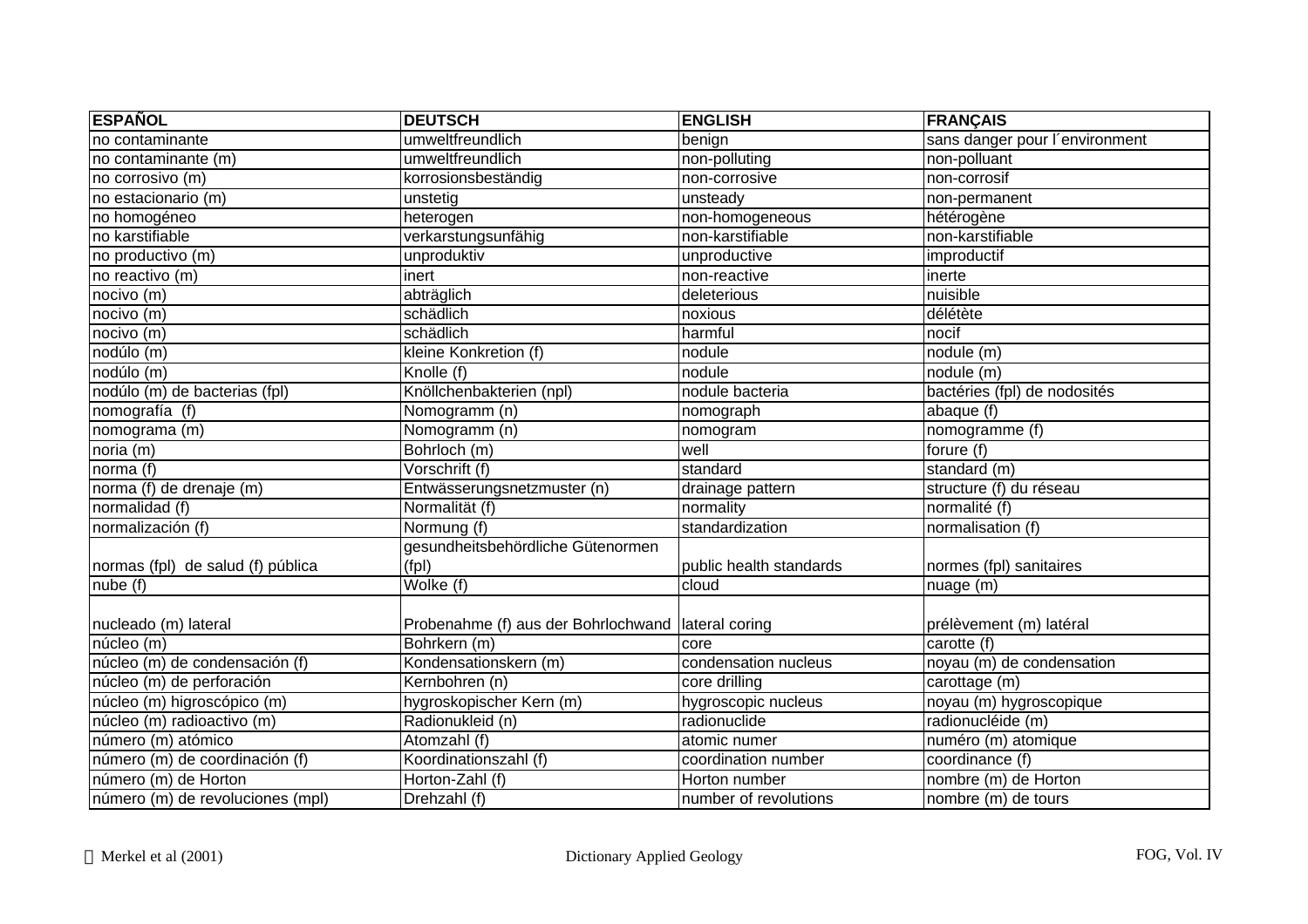| <b>ESPAÑOL</b>                  | <b>DEUTSCH</b>               | <b>ENGLISH</b>             | <b>FRANÇAIS</b>                 |
|---------------------------------|------------------------------|----------------------------|---------------------------------|
| número (m) más probable         | wahrscheinlichste Zahl (f)   | most probable number (MPN) | nombre (m) le plus probable     |
| nutriente (m)                   | Nährstoff (m)                | nutrient                   | nutrient (m)                    |
| nutrir                          | zuführen                     | feed                       | alimenter                       |
| oasis (m)                       | Oase (f)                     | oasis                      | oasis (m)                       |
| objetivo (m) de calidad (f)     | Güteanforderungen (fpl)      | quality objective          | critères (mpl) de qualité       |
| objetivo (m) de calidad (f)     | Qualitätsanforderungen (fpl) | quality criteria           | objectives (mpl) de qualité     |
| obscuro                         | aphotisch                    | aphotic                    | obscur                          |
| observador (m)                  | beobachten                   | observe                    | observer                        |
| observar                        | aufzeichnen                  | observe                    | noter                           |
| obsidiana (f)                   | Obsidian (m)                 | obsidian                   | obsidienne (f)                  |
| obstaculizar                    | hindern                      | check                      | réduire                         |
| obtención (f) de agua (f)       | Wassergewinnung (f)          | water catchment            | captage (m) d'eau               |
| obtrucción                      | verkleben                    | clog                       | colmater                        |
| obturador (m)                   | Packer (m)                   | packer                     | packer (m)                      |
| obturador (m)                   | Pfropfen (m)                 | plug                       | bouchon (m) mâle                |
| océano (m)                      | Ozean (m)                    | ocean                      | océan (m)                       |
| octano (m)                      | Oktan(n)                     | octane                     | octane (m)                      |
| ojo de agua (m)                 | hervorquellen                | spring                     | sourdre                         |
| ojo de agua (m)                 | sprudeln                     | spring                     | sourdre                         |
| ola alta                        | Gezeitenwell (f)             | tidal wave                 | barre (f)                       |
| oleada (f)                      | Druckstoß (m)                | surge                      | contre-foulement (m)            |
| oleaje                          | Brandung (f)                 | surf                       | déferlement (m)                 |
| oleaje de río                   | Pril(m)                      | tidal river                | rivière (f) à marées            |
| olefina (f)                     | Olefin (n)                   | olefin                     | oléfin (f)                      |
| Oligoceno (m)                   | Oligozän (n)                 | Oligocene                  | Oligocène (m)                   |
| oligotrópico (m)                | oligotroph                   | oligotrophic               | oligotrophe                     |
| olivina (f)                     | $\overline{O}$ livin (m)     | olivine                    | olivine (f)                     |
| olor(m)                         | Geruch (m)                   | odor                       | odeur (m)                       |
| omnipresente                    | allgegenwärtig               | pervasive                  | omniprèsent                     |
| onda de corriente (f)           | Strömungsrippel (m)          | current ripple             |                                 |
| onda (f) de compresión          | Druckwelle (f)               | compression wave           | onde (f) de compression         |
| onda (f) de compresiva          | Druckfestigkeit (f)          | compressive strength       | résistance (f) à la compression |
| onda (f) de corte o transversal | Transversalwelle (f)         | shear wave                 | onde (f) transversale           |
| onda (f) espacial               | Raumwelle (f)                | body wave                  |                                 |
| onda $(f)$ S                    | Scherwelle (f)               | S-wave                     | onde (f) transversale           |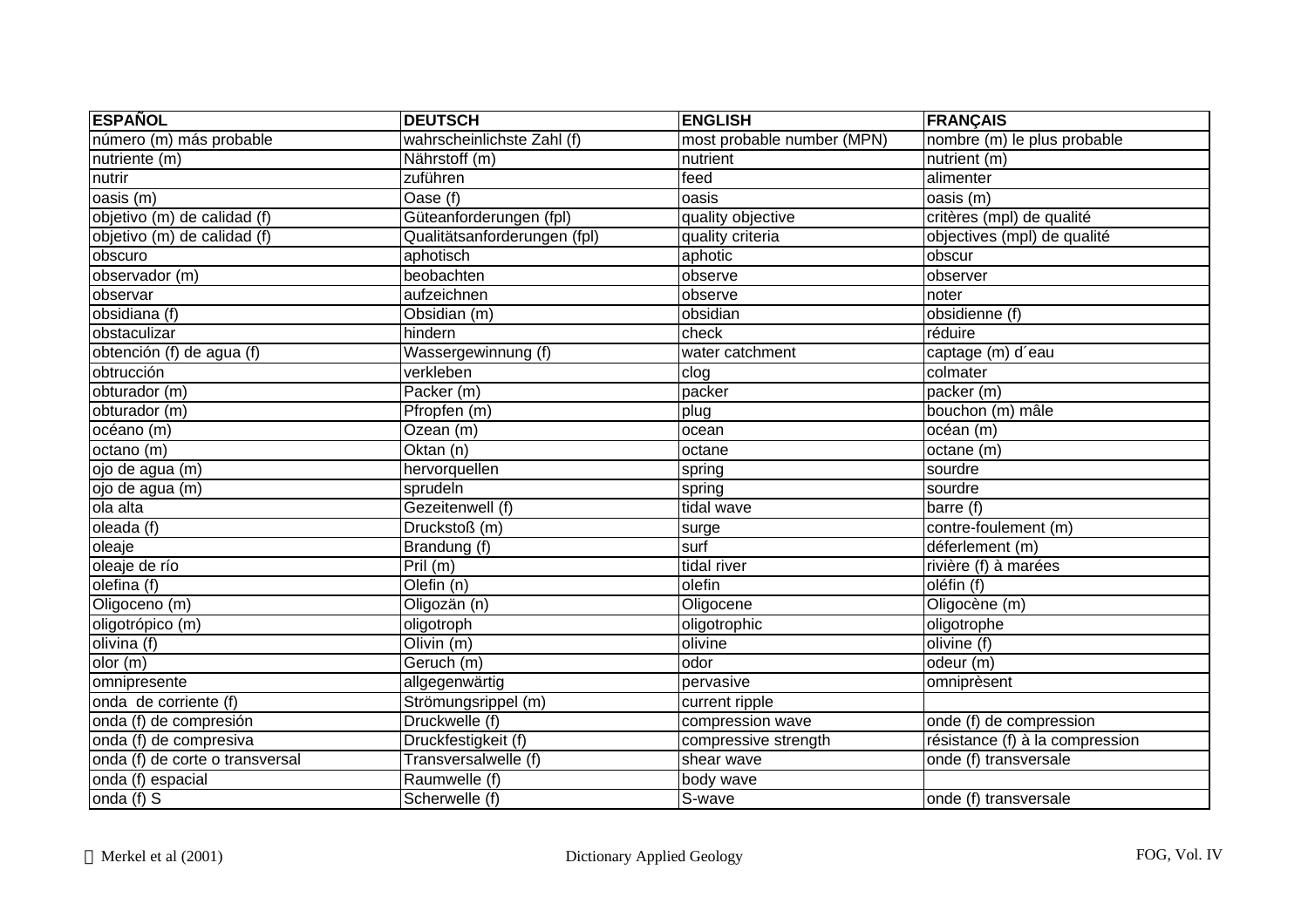| <b>ESPAÑOL</b>                     | <b>DEUTSCH</b>              | <b>ENGLISH</b>        | <b>FRANÇAIS</b>              |
|------------------------------------|-----------------------------|-----------------------|------------------------------|
| onda (f) sísmica (f)               | Erschütterungswelle (f)     | seismic wave          | onde (f) sismique            |
| onda (f) sísmica (f)               | seismische Welle (f)        | seismic wave          | onde (f) sismique            |
| onda (f) superficial               | Oberflächenwelle (f)        | surface wave          |                              |
| onda (f) telúrica (f)              | Erdgezeitenbewegung (f)     | earth tide            | $marée$ (f) terrestre        |
| onda (f) telúrica (f)              | Erdtide (f)                 | earth tide            | marée (f) terrestre          |
| onda (f) transversa (f)            | Scherwelle (f)              | transverse wave       | onde (f) de cisaillement     |
| onda (m) choque                    | Stoßwelle (f)               | shock wave            | onde (f) de choc             |
| onda- $P(f)$                       | p-Welle (f)                 | P-wave                | onde (f) de compression      |
| ondas (fpl) de radio (m)           | Radiowellen (fpl)           | radio waves           | ondes (fpl) radio            |
| ondulación (f)                     | Riffel (m)                  | ripple                | ondulation (f)               |
| ondulante                          | wellig                      | undulate              | onduleux                     |
| oolítico (m)                       | oolithisch                  | oolitic               | oolithique                   |
| operación (f) de la red (f)        | Netzbetrieb (m)             | network operation     | exploitation (m) des réseaux |
| operación (f) de redes (fpl)       | Betrieb (m) eines Meßnetzes | operating of networks | exploitation (m) des réseaux |
| operador (m)                       | Bedienungsperson (f)        | operator              | opérateur (m)                |
| operador (m)                       | Betreiber (m)               | operator              | pupitreur (m)                |
| operador (m) de cálculo (m)        | Operand (m)                 | operand               | opérande (m)                 |
| operando (m)                       | Rechengröße (f)             | operand               | donnée (f) de calcul         |
| operar                             | Rechengröße (f)             | operand               | opérateur (m) de calcul      |
| operario (m)                       | Operator (m)                | operator              | opérateur (m)                |
| optimización (f)                   | Optimierung (f)             | optimization          | optimisation (f)             |
| ordenamiento (m)                   | Sortierung (f)              | sorting               |                              |
| ordenar                            | sortieren                   | sort                  | trier                        |
| Ordoviciano (m)                    | Ordovizium (n)              | Ordovician            | Ordovicien (m)               |
| organigrama (f)                    | Flußdiagramm (n)            | flow chart            | organigramme (m)             |
| organismo autotrófico              | autotrophe Organismen (mpl) | autotrophic organism  | organisme (m) autotrophe     |
| organismos (mpl)                   | Organismenart (f)           | species               | espèce (f) d'organismes      |
| organismos (mpl) del suelo (m)     | Bodenorganismen (mpl)       | soil organisms        | organismes (mpl) du sol      |
| organismos coliformes              | Kolibakterium               | coliform organism     | colibacille (m)              |
| organoléptico (m)                  | organoleptisch              | organoleptic          | organoleptique               |
| orientación (f)                    | Orientierung (f)            | orientation           | orientation (f)              |
| orientación (f) de la fractura (f) | Kluftstellung (f)           | fracture orientation  | orientation (f) des fissures |
| orificio (m)                       | Öffnung (f)                 | aperture              | ouverture (f)                |
| orificio (m) de entrada (f)        | Einlauföffnung (f)          | inlet opening         | orifice (f) d'adduction      |
| orilla (f)                         | Ufer $(n)$                  | bank                  | berge (f)                    |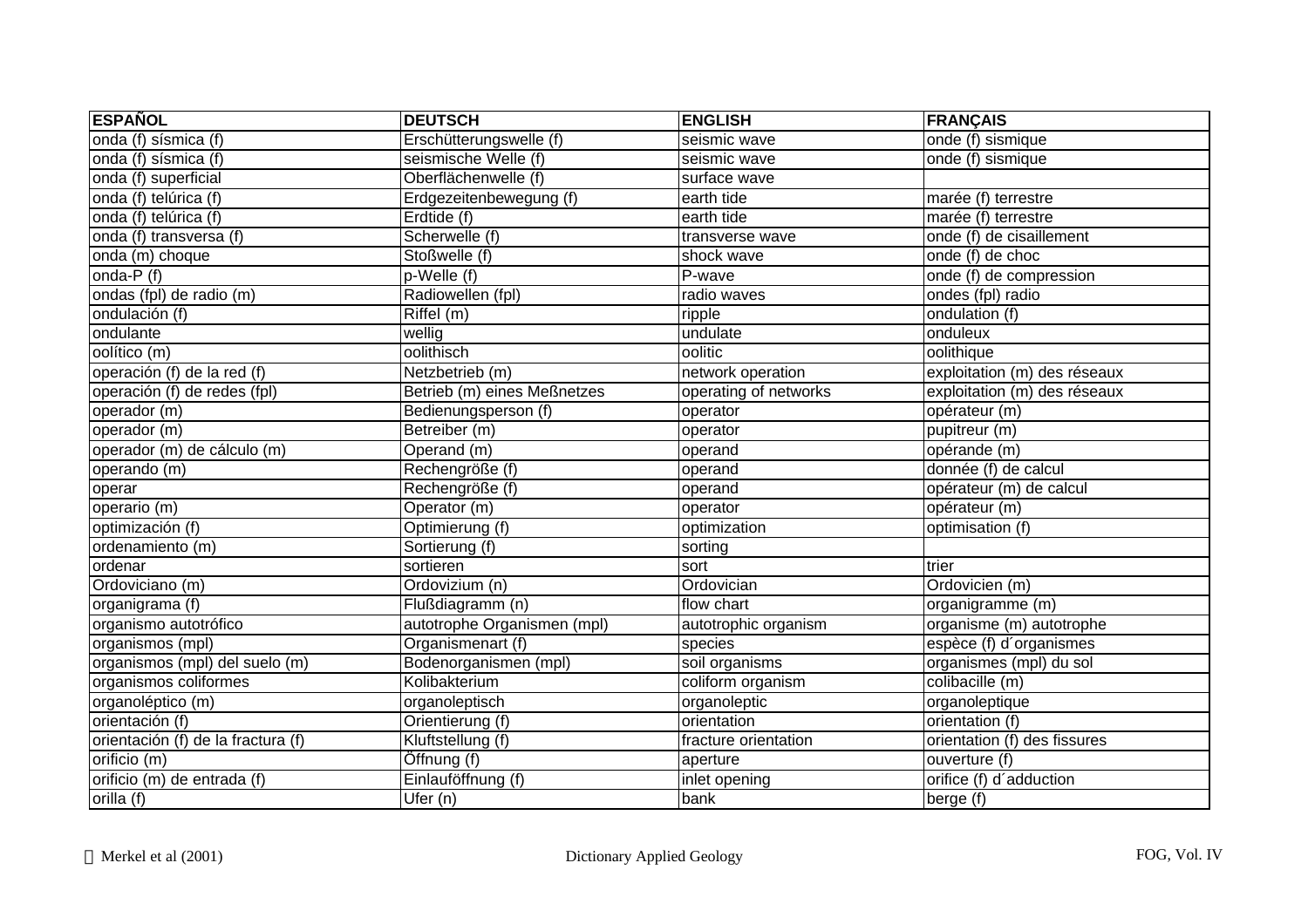| <b>ESPAÑOL</b>                            | <b>DEUTSCH</b>                   | <b>ENGLISH</b>              | <b>FRANÇAIS</b>                |
|-------------------------------------------|----------------------------------|-----------------------------|--------------------------------|
| orilla (f)                                | $\overline{U$ fer $(n)$          | shore                       | rivage (m)                     |
| orilla (f) de hielo                       | Ufereis (n)                      | border ice                  | glace (f) de rive              |
| oro(m)                                    | Gold (n)                         | gold                        | or $(m)$                       |
| orto-fósforo                              | Orthophosphat (n)                | orthophosphorus             | orthophosphate (m)             |
| ortogonalidad (f)                         | Orthogonalität (f)               | orthogonality               | orthogonalité (f)              |
| oscilación (f) del espejo (m) de agua (f) | Grundwasserspiegelschwankung (f) | fluctuation of water table  | fluctuations (fpl) phréatiques |
| oscilación (f) libre                      | Eigenschwingung (f)              | free oscillation            | oscillation (f) propre         |
| oscilar                                   | schwanken                        | fluctuate                   | fluctuer                       |
| oscilográfo (m) de registro (m)           | Oszillograph (m)                 | recording oscillograph      | oscillographe (m) enregistreur |
| oxidación (f)                             | Oxidation (f)                    | oxidation                   | oxydation (f)                  |
| óxido(m)                                  | $Ox$ id $(n)$                    | oxide                       | oxyde (m)                      |
| oxido (m) de azufre aldicarbico           | Aldikarbschwefeloxid (n)         | aldicarb sulfoxid           | aldicarbe (m) sulfoxyde        |
| óxido (m) de hierro (m)                   | Eisenoxyd (n)                    | ferric oxide                | oxyde (m) ferrique             |
| óxido (m) de hierro (m)                   | Eisenrost (m)                    | ferric oxide                | oxyde (m) ferrique             |
| óxido (m) de silicio (m)                  | Kieselerde (f)                   | silicon dioxide             | oxyde (m) de silicium          |
| oxígeno (m)                               | Sauerstoff (m)                   | oxygen                      | oxygène (m)                    |
| oxígeno (m) disuelto                      | gelöster Sauerstoff (m)          | dissolved oxygen            | oxygène (m) dissous            |
| oxígeno (m) disuelto                      | gelöster Sauerstoff (m)          | dissolved oxygen (DO)       | oxygène (m) dissous            |
| ozono (m)                                 | Ozon (n)                         | ozone                       | ozone (m)                      |
| paisaje (m)                               | Landschaft (f)                   | landscape                   | paysage (m)                    |
| paisaje (m) en estado original (m)        | Urlandschaft (f)                 | landscape in original state | paysage (m) primitif           |
| países (mpl) bajos (mpl)                  | Niederung (f)                    | lowland                     | pays-bas                       |
| Paleoceno (m)                             | Paläozän (n)                     | Paleocene                   | Paléocène (m)                  |
| paleosuelos (mpl)                         | Paläoböden (mpl)                 | paleosoils                  |                                |
| Paleozoico (m)                            | Paläozoikum (n)                  | Paleozoic                   | Paléozo?que (m)                |
| panorama (f) del suelo (m)                | Bodenuntersuchung (f)            | soil survey                 | étude (f) pédologique          |
|                                           | Bestandsaufnahme (f) der         |                             |                                |
| panorama (m) de la contaminación (f)      | Verunreinigung                   | pollution survey            | relevé (m) de pollution        |
| pantalla (f) de viento (m)                | Windschirm (m)                   | wind screen                 | brise-vent (m)                 |
| pantano (m)                               | $\overline{\text{Moor}}$ (n)     | moor                        | tourbière (f)                  |
| pantano (m)                               | Niedermoor (n)                   | fen                         | tourbière (f) base             |
| pantano (m)                               | Sumpf (m)                        | slough                      | marécage (m)                   |
| pantano (m)                               | Sumpf (m)                        | swamp                       | marais $(m)$                   |
| pantano (m)                               | Tümpel (m)                       | swale                       | mare (f)                       |
| pantano (m) elevado (m)                   | Hochmoor (n)                     | raised bog                  | tourbière (f) bombée           |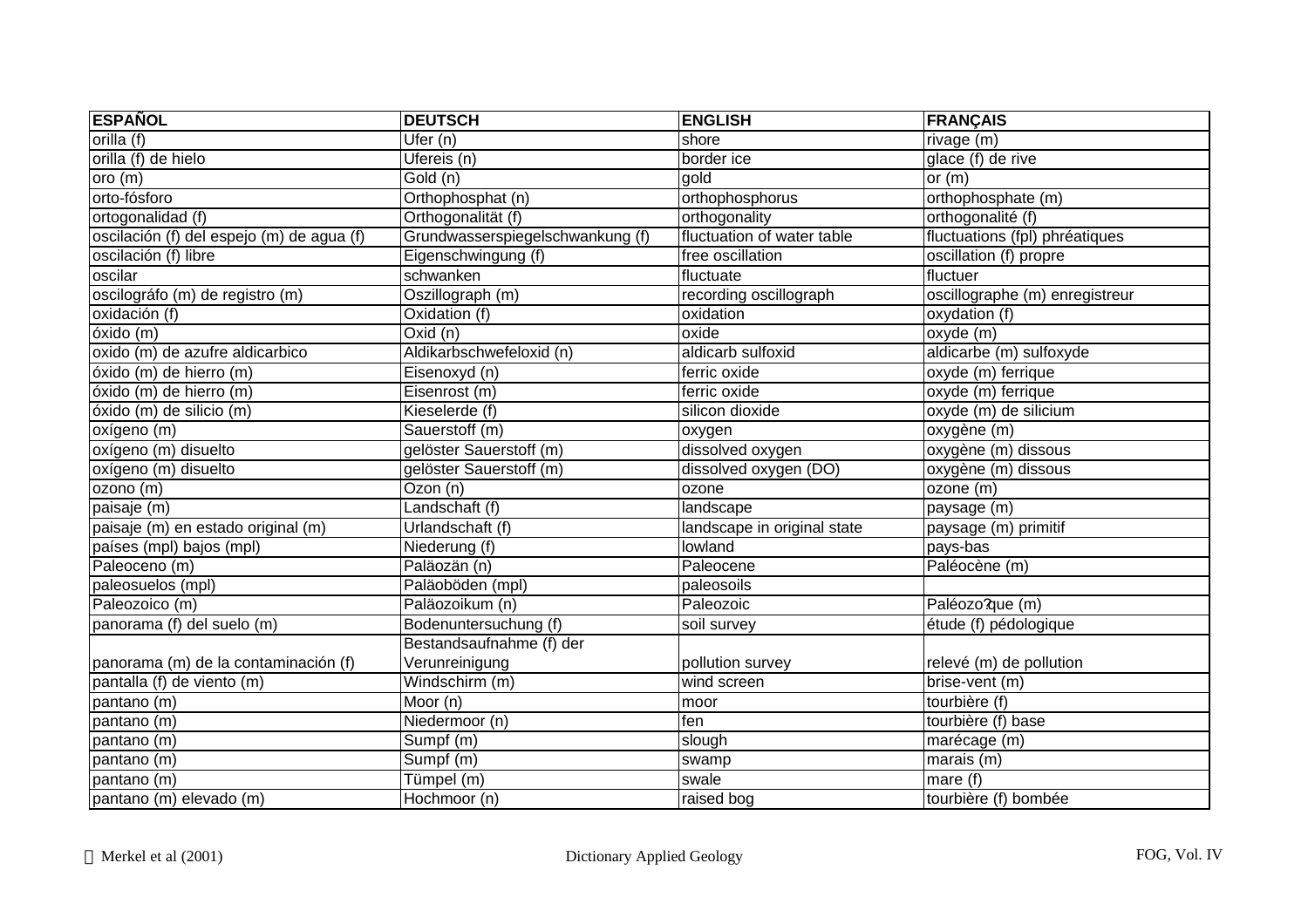| <b>ESPAÑOL</b>                              | <b>DEUTSCH</b>                   | <b>ENGLISH</b>          | <b>FRANÇAIS</b>                      |
|---------------------------------------------|----------------------------------|-------------------------|--------------------------------------|
| pantano (m) elevado (m)                     | Hochmoor (n)                     | raised bog              | tourbière (f) haute                  |
| pantano (m), fango (m)                      | Moor                             | bog                     | marcéage (m)                         |
| pantanoso                                   | sumpfig                          | sloughy                 | marécageux                           |
| papel (m) cromatográfico (m)                | Papierchromatographie (f)        | paper chromatography    | chromatographie (f) sur papier       |
| papel (m) de desecho (m)                    | Altpapier (n)                    | waste paper             | vieux papiers (mpl)                  |
| paquete (m) de filtro (m)                   | Kiesfilter (m)                   | filter pack             | massif (m) filtrant                  |
| paquete (m) de potencia (f)                 | Netzanschlußgerät (n)            | power pack              | bloc (m) d'alimentation secteur      |
| par                                         | Doublette (f)                    | doublet                 | doublet (m) de forage                |
| par (m) estereoscópico                      | Stereopaar (n)                   | stereoscopic pair       | couple (m) stéréoscopique            |
| parámetro (m)                               | Parameter (m)                    | parameter               |                                      |
| parámetro (m) de drene (m)                  | Leakage-Koeffizient (m)          | leakage coefficient     | paramètre (m) de drainance           |
| parámetro (m) de transporte                 | Transportparameter (m)           | transport parameter     | paramètre (m) de transport           |
| parámetro (m) específico (m) del lugar (m)  | ortsgebundener Parameter (m)     | site specific parameter | paramètre (m) spécifique à l'endroit |
| parámetro (m) específico (m) del lugar (m)  | Standortparameter (m)            | site specific parameter | paramètre (m) spécifique à l'endroit |
| parámetro (m) específico (m) del sitio (m)  | ortsgebundene Zustandsgröße (f)  | site specific parameter | paramètre (m) spécifique à l'endroit |
| parámetro (m) organoléptico (m)             | organoleptischer Parameter (m)   | organoleptic parameter  | paramètre (m) organoleptique         |
| parametros (mpl) hidráulico (mpl)           | hydraulische Prparameter (mpl)   | hydraulic parameters    | paramètres (mpl) hydrauliques        |
| páramo (m)                                  | Hochmoor (n)                     | high moor               | fagne (m)                            |
| paratión (m)                                | Parathion (n)                    | parathion               | parathion (m)                        |
| parcela (f) de alimento (m) para aves (fpl) | Geflügelmastanlage (f)           | poultry feed lot        | parc (m) à volaille                  |
| parcela (f) de escurrimiento (m)            | Abflußparzelle (f)               | runoff plot             | parcelle (f) de ruissellement        |
| parcelación de la tierra                    | Parzellierung (f)                | allotment               | lotissement (m)                      |
| pared (f) de roca (f)                       | Nebengestein (n)                 | wallrock                | éponte (f)                           |
| pared (f) del pozo (m)                      | Bohrlochwandung (f)              | side wall               | paroi (f) d'un puits                 |
| pared (f) del pozo (m)                      | Bohrlochwandung (f)              | wall of a well          | paroi (f) d'un puits                 |
| pared (f) del pozo (m)                      | Brunnenwandung (f)               | side wall               | paroi (f) d'un puits                 |
| pared (f) sólida (f)                        | Feststoffoberfläche (f)          | solid wall              | paroi (f) solide                     |
| parque (m) nacional                         | Naturschutzgebiet                | nature reserve          | parc (m) national                    |
| parte (f) por billón (m) (ppb)              | ein Teil (m) aus einer Milliarde | part per billion (ppb)  | partie (f) par milliard              |
| parte (f) por mil (m) (ppt)                 | Promille (n)                     | part per thousand (ppt) | partie (f) pour mille                |
| parte (f) por millón (m) (ppm)              | ein Teil (m) aus einer Million   | part per million (ppm)  | partie (f) par million (ppm)         |
| parteaguas                                  | Wasserscheide (f)                | divide                  | ligne (f) de séparation (des eaux)   |
| partición (f)                               | Bankungsfuge (f)                 | parting                 | délitement (m)                       |
| partícula (f)                               | Partikel (m)                     | particle                | particule (f)                        |
| partícula (f)                               | Teilchen (n)                     | particle                | particule (f)                        |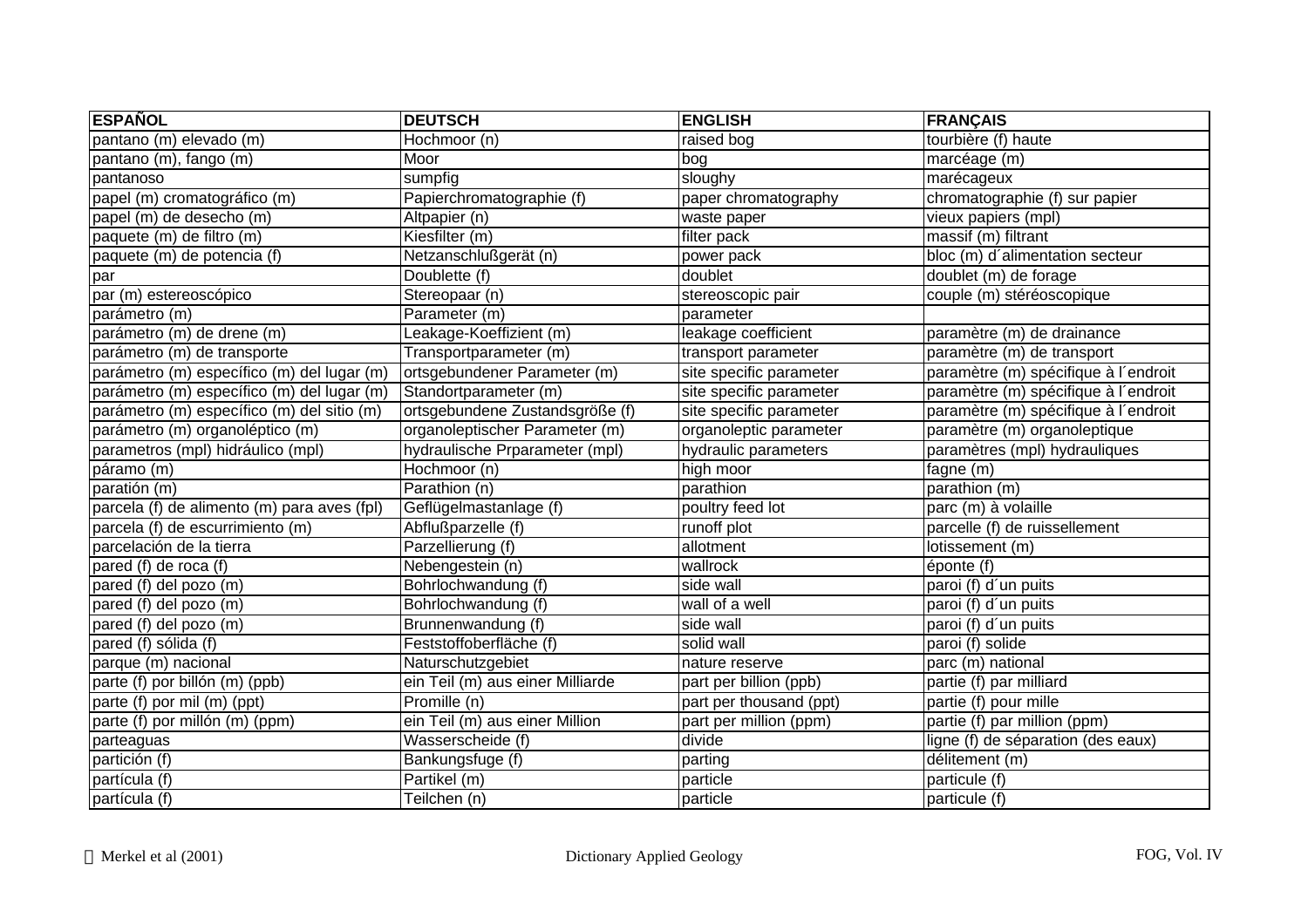| <b>ESPAÑOL</b>                              | <b>DEUTSCH</b>                                        | <b>ENGLISH</b>           | <b>FRANÇAIS</b>                      |
|---------------------------------------------|-------------------------------------------------------|--------------------------|--------------------------------------|
| partícula (f) arcillosa                     | Tonteilchen (n)                                       | clay particle            | particule (f) d'argile               |
| partícula (f) de polvo (m)                  | Staubpartikel (m)                                     | dust particle            | particule (f) de poussière           |
| partícula (f) de polvo (m)                  | Staubteilchen (n)                                     | dust particle            | particule (f) de poussière           |
| partícula (f) del suelo (m)                 | Bodenpartikel (m)                                     | soil particle            | particule (f) de sol                 |
| partícula (f) del suelo (m)                 | Bodenteilchen (n)                                     | soil particle            | particule (f) de sol                 |
| partícula (f) fluida (f)                    | Flüssigkeitsteilchen (n)                              | fluid particle           | particule (f) fluide                 |
| partida (f)                                 | Schichtfuge (f)                                       | parting                  | délitement (m)                       |
| parto (m)                                   | Kalben (n)                                            | calving                  | vélage (m)                           |
| pasaje (m)                                  | Gang (m)                                              | passage                  | galerie (f)                          |
| paso (m)                                    | Stufe (f)                                             | step                     | palier (m) de pompage                |
|                                             |                                                       |                          |                                      |
| paso (m) de nivel (m)                       | stufenweise stabilisierte Absenkung (f) step drawdown |                          | palier (m) de niveau                 |
| paso (m) de tiempo (m)                      | Zeitintervall (n)                                     | time step                | pas (m) de temps                     |
| pastizal (m)                                | Grasland (n)                                          | grassland                | herbages (mpl)                       |
| pastura (f)                                 | Weide (f)                                             | pasture                  | pâturage (m)                         |
| patrón (m) de bombeo (m)                    | Förderregime (m)                                      | pumping pattern          | disposition (f) des puits de pompage |
| patrón (m) de drenaje (m)                   | Entwässerungsanordnung (f)                            | drainage pattern         | configuration (f) de drainage        |
| patrón (m) de flujo (m)                     | Strömungsbild (n)                                     | flow pattern             | configuration (f) d'écoulement       |
| patrón (m) de intensidad (f) de la tormenta | Verteilung (f) der                                    |                          |                                      |
| (f)                                         | Niederschlagsintensität                               | storm intensity pattern  | hyétogramme (m)                      |
| patrón (m) del enrejado de drenaje (m)      | gitterförmiges Dränagemuster (n)                      | trellis drainage pattern | configuration (f) en espalier        |
| pavimentar                                  | Asphaltierung (f)                                     | asphalt application      | bituminage (m)                       |
| pececillo (m) de agua (f) dulce             | Elritze (f)                                           | minnow                   | varion $(m)$                         |
| ped(m)                                      | Ped (n)                                               | ped                      | péd (m)                              |
| pedernal (m)                                | Feuerstein (m)                                        | chert                    | pierre (f) à feu                     |
| pedernal (m)                                | Hornstein (m)                                         | chert                    | chaille (f)                          |
| pedernal (m)                                | Hornstein (m)                                         | chert                    | silex (m) impur                      |
| pedimento (m)                               | Fußfläche (f)                                         | pediment                 | pédiment (m)                         |
| pedraplén (m)                               | Steinpackung (f)                                      | rockfill                 | enrochement (m)                      |
| pedrisca (f)                                | Hagel (m)                                             | hail                     | grêle (f)                            |
| pegajoso (m)                                | klumpig                                               | cloggy                   | grumeleux                            |
| película (f) de superficie (f)              | Oberflächenfilm (m)                                   | surface film             | pellicule (f) de surface             |
| película (f) monomolecular                  | monomolekulare Schicht (f)                            | monomolecular film       | couche (f) monomoléculaire           |
| película (f) superficial                    | Oberflächenfilm (m)                                   | surface film             | film (m) de surface                  |
| película bacteriana                         | Biofilm (m)                                           | bio-film                 | pellicule (f) bactérienne            |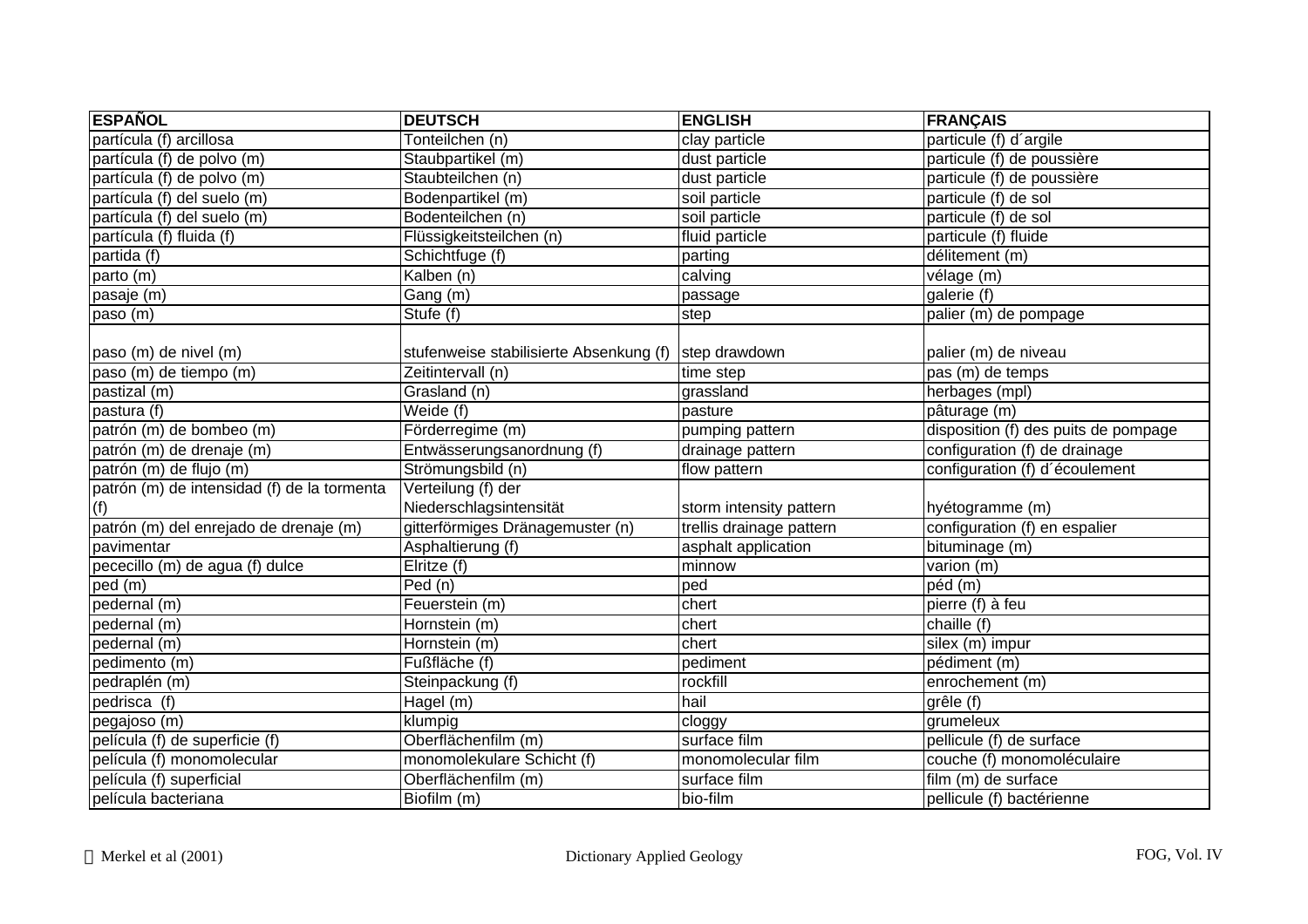| <b>ESPAÑOL</b>                          | <b>DEUTSCH</b>                | <b>ENGLISH</b>                 | <b>FRANÇAIS</b>                 |
|-----------------------------------------|-------------------------------|--------------------------------|---------------------------------|
| película biológica                      | Biofilm (m)                   | bio-film                       | film (m) biologique             |
| peligro (m)                             | Gefahr (f)                    | danger                         | danger (m)                      |
| peligro (m)                             | Unglück (n)                   | hazard                         | désastre (m)                    |
| peligroso                               | gefährlich                    | dangerous                      | dangereux                       |
| peligroso (m)                           | gefährlich                    | hazardous                      | dangereux                       |
| penacho (m)                             | Fahne (f)                     | plume                          | panache (m)                     |
| pendiente (f)                           | ansteigender Hang (m)         | acclivity                      | pente (f) ascendente            |
| pendiente (f)                           | Gefälle (n)                   | slope                          | pente $(t)$                     |
| pendiente (f)                           | $\overline{Hang}$ (m)         | slope                          | pente $(f)$                     |
| pendiente (f)                           | Schichtstufe (f)              | cuesta                         | côte (f)                        |
| pendiente (f) de la superficie del agua | Wasserspiegelgefälle (n)      | water surface slope            | pente (f) de la ligne d'eau     |
| pendiente (f) de lavar                  | Haldenhang (m)                | wash slope                     | versant (m) colluvial           |
| pendiente (f) del tejado (m)            | Felszapfen (m)                | roof pendant                   | pendant (m)                     |
| pendiente (f) lateral del valle (m)     | Talhang (m)                   | valleyside slope               | versant (m) d'une vallée        |
| pendiente (f) moderada (f)              | mäßige Neigung (f)            | mild slope                     | pente (f) douce                 |
| pendiente (f) suave                     | schwach geneigt               | gently sloping                 | en pente faible                 |
| pendiente (m)                           | Berghang (m)                  | hillslope                      | pente (f)                       |
| pendiente (m)                           | Hang (m)                      | hillslope                      | pente (f)                       |
| pendiente (m)                           | Kulissenbildung (f)           | pendant                        | pendant (m)                     |
| pendiente (m) de energía (f)            | Energiegefälle (n)            | energy gradient                | pente (f) de la ligne de charge |
| pendiente (m) del terreno (m)           | Geländeneigung (f)            | ground slope                   | inclinaison (f) du terrain      |
| penetrabilidad (f)                      | Durchlässigkeit (f)           | conveyance                     | capacité (f) de transport       |
| penetrable (m)                          | durchdringbar                 | penetrable                     | pénétrable                      |
| penetrable (m)                          | durchlässig                   | penetrable                     | pénétrable                      |
| penetración (f)                         | Versickerung (f)              | infiltration                   | infiltration (f)                |
| penetración (f)                         | Durchörterung (f)             | penetration                    | pénétration (f)                 |
| penetración (f) de agua (f) marina (f)  | Meerwasserintrusion (f)       | sea water intrusion            | invasion (f) des eaux de mer    |
| penetración (f) del pozo (m)            | Durchörterungsanteil (m)      | well penetration               | pénétration (f) du puits        |
| penetración (f) parcial                 | unvollkommenes Eindringen (n) | partial penetration            | pénétration (f) partielle       |
| penetrante                              | allgegenwärtig                | pervasive                      | à large diffusion               |
| penillanura (f)                         | Fastebene (f)                 | peneplain                      | pénéplaine (f)                  |
| penillanura (f)                         | Rumpfebene (f)                | peneplain                      | pénéplaine (f)                  |
| pentacloroetano (m)                     | Pentachloethan (n)            | pentachloroethane              | pentachloroéthane (m)           |
| pentaclorofenol (m)                     | Pentachlorphenol (n)          | pentachlorophenol (PCP)        | pentachlorophènole (m)          |
| pentacloronitrobenceno (m)              | Pentachlornitrobenzol (n)     | pentachloronitrobenzene (PCNB) | pentachloronitrobenzène (m)     |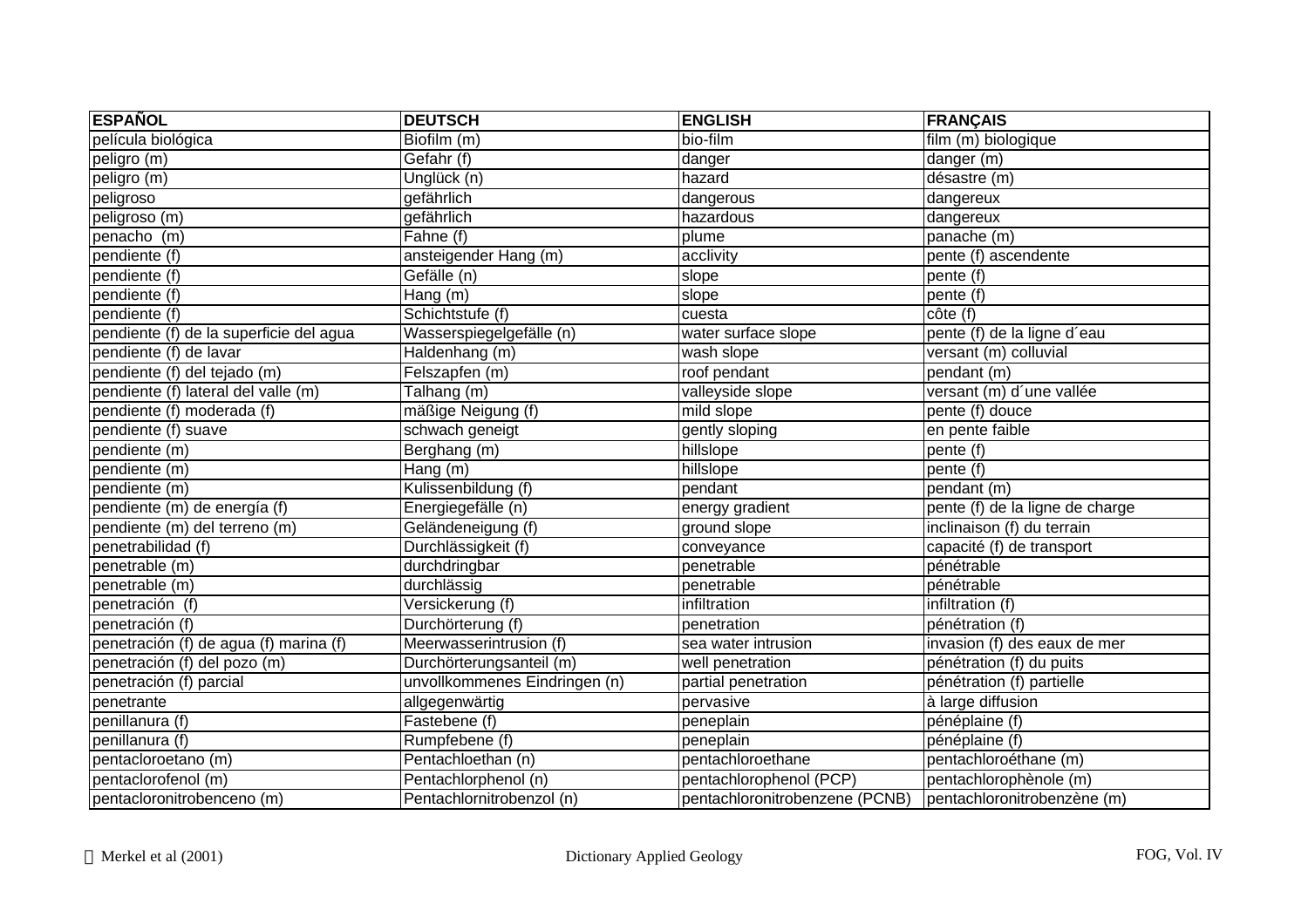| <b>ESPAÑOL</b>                            | <b>DEUTSCH</b>                  | <b>ENGLISH</b>      | <b>FRANÇAIS</b>                      |
|-------------------------------------------|---------------------------------|---------------------|--------------------------------------|
| pentano (m)                               | Pentan (n)                      | pentane             | pentane (m)                          |
| percepción (f) a distancia (f)            | Fernerkundung (f)               | remote sensing      | téléobservation (f)                  |
| percepción (f) remota                     | Fernerkundung (f)               | remote sensing      | télédétection (f)                    |
| percolación (f)                           | Filterfluß (m)                  | percolation         | filtration (f)                       |
| percolación (f) afluente (m)              | Sickerverlust (m)               | influent seepage    | pertes (fpl) par infiltration        |
| percolación (f) del efluente (m)          | Sickerwasseraustritt (m)        | effluent seepage    | suintement (m)                       |
| percolación (f) del efluente (m)          | Sickerwasseraustritt (m)        | effluent seepage    | venue (f) d'eau                      |
| percolar                                  | durchströmen                    | percolate           | percoler                             |
| percolar                                  | sickern                         | ooze                | suinter                              |
| percolar                                  | auswaschen                      | leach               | lessiver                             |
| pérdida (f) en la corriente (f)           | wasserabgebender Fluß (m)       | loosing stream      | rivière (f) alimentant la nappe      |
| pérdida (f)                               | Verlust (m)                     | loss                | perte (f)                            |
| pérdida (f) de carga (f)                  | Druckverlust (m)                | head loss           | perte (f) de charge                  |
| pérdida (f) de carga (f) del acuífero (m) | Druckverlust (m) im Aquifer     | aquifer loss        | perte (f) de charge de l'aquifère    |
| pérdida (f) de filtración (f)             | Seihverlust (m)                 | seepage loss        | exfiltration (f)                     |
| pérdida (f) de formación (f)              | Druckverlust (m) im Aquifer     | formation loss      | perte (f) de charge de l'aquifère    |
| pérdida (f) de intersección (m)           | Interzeptionsverlust (m)        | interception loss   | perte (f) d'interception             |
| pérdida (f) de lodo (m)                   | Spülungsverlust (m)             | mud loss            | perte (f) de boue                    |
| pérdida (f) del pozo (m)                  | Brunneneintrittsverlust (m)     | well loss           | pertes (fpl) de charge dues au puits |
| pérdida (f) del pozo (m)                  | Reibungsverlust (m) im Brunnen  | well loss           | perte (f) de charge dans un puits    |
| pérdida (f) dieléctrica                   | dielektrische Verschiebung (f)  | dielectric loss     | perte (f) diélectrique               |
| pérdida (f) por evaporación (f)           | Verdunstungsverlust (m)         | evaporation loss    | perte (f) d'évaporation              |
| pérdida (f) por fricción (f)              | Reibungsverlust (m)             | friction loss       | perte (f) de charge                  |
| pérdida (f) por ignición (m)              | Glühverlust (m)                 | ignition loss       |                                      |
| pérdida (f) por infiltración (f)          | Seihverlust (m)                 | canal seepage loss  | perte (f) par infiltration           |
| pérdida (f) por infiltración (f)          | Sickerverlust (m)               | seepage loss        | exfiltration (f)                     |
| perfil (m) de abatimiento (m)             | Absenkungsgleiche (f)           | drawdown contour    | ligne (f) d'égal rabattement         |
| perfil (m) de corriente (f)               | Flußprofil (n)                  | stream profile      | profil (m) en long d'une rivière     |
| perfil (m) de humedad (f)                 | Bodenfeuchteprofil (n)          | moisture profile    | profil (m) d'humidité                |
| perfil (m) de inundación (f)              | Hochwasserlängsschnitt (m)      | flood profile       | profil (m) de crue                   |
| perfil (m) de la mesa (f) de agua         | Grundwassergleichen (fpl)       | water table contour | hydro-isohypse (f)                   |
| perfil (m) de terreno (m) zonal           | zonales Bodenprofil (n)         | zonal soil profile  | profil (m) de sol à horizons         |
| perfil (m) del caudal (m) de agua (f)     | hydrologischer Längsschnitt (m) | stream profile      | profil (m) en long d'une rivière     |
| perfil (m) del suelo (m)                  | Bodenprofil (n)                 | soil profile        | section (f) du sol                   |
| perfil (m) eléctrico (m)                  | elektrisches Log (n)            | electric log        | diagraphie (f) électrique            |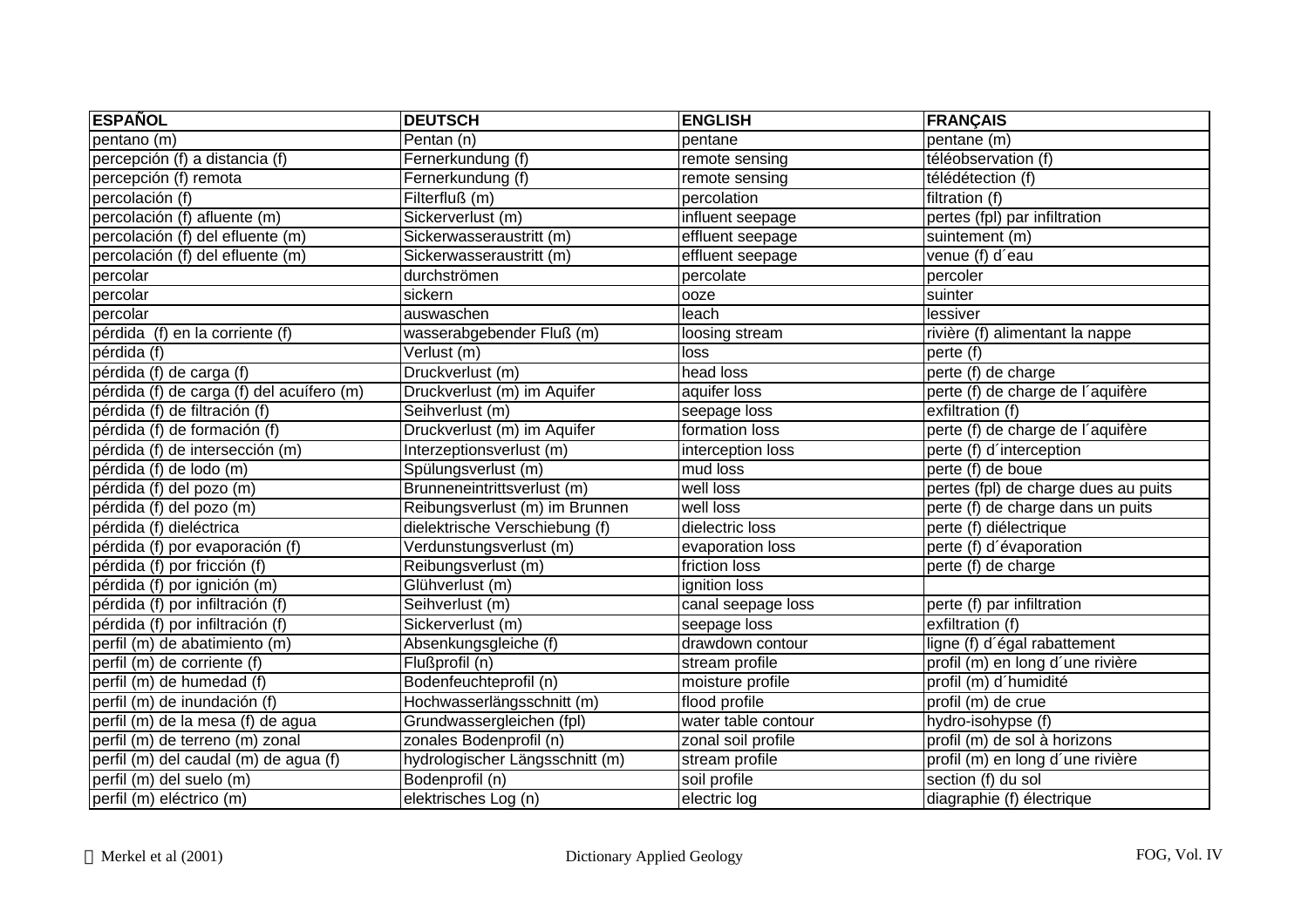| <b>ESPAÑOL</b>                                | <b>DEUTSCH</b>                   | <b>ENGLISH</b>                   | <b>FRANÇAIS</b>                          |
|-----------------------------------------------|----------------------------------|----------------------------------|------------------------------------------|
| perfil (m) hidráulico (m)                     | hydraulisches Profil (n)         | hydraulic profile                | section (f) hydraulique                  |
| perfil (m) hidríco (m)                        | Bodenfeuchteprofil (n)           | moisture profile                 | profil (m) hydrique                      |
| perfil (m) profundo (m)                       | Tiefenlinie (f)                  | depth contour                    | ligne (f) de profondeur                  |
| perfil (m) sísmico (m)                        | seismisches Profil (n)           | seismic profile                  | coupe (f) sismique                       |
| perfil (m) transversal                        | Querprofil (n)                   | cross section                    | profil (m) en travers                    |
|                                               |                                  |                                  | méthode (f) d'exploration géophysique à  |
| perfilado de resistividad (f)                 | geoelektrische Profilmethode (f) | resistivity profiling            | profil horizontal                        |
| perforación (f)                               | Bohren (n)                       | drilling                         | forage (m)                               |
| perforación (f)                               | Bohren (n)                       | hole making                      | forage (m)                               |
| perforación (f)                               | Bohrung (f)                      | bore                             | forage (m)                               |
| perforación (f)                               | Durchlöcherung (f)               | perforation                      | perforation (f)                          |
| perforación (f)                               | Perforation (f)                  | perforation                      | perforation (f)                          |
| perforación (f) abandonada                    | aufgelassene Bohrung (f)         | abandoned well                   | puits (m) abandonné                      |
| perforación (f) con diamante (m)              | Diamantbohren (n)                | diamond drilling                 | forage (m) au diamant                    |
| perforación (f) de exploración (f)            | Aufschlußbohrung (f)             | exploration drilling             | forage (m) de reconnaissance             |
| perforación (f) de la ranura (f)              | Schlitzbrückenlochung (f)        | slot perforation                 |                                          |
| perforación (f) exploratoria (f)              | Schürfbohrung (f)                | exploration drilling             | forage (m) de reconnaissance             |
|                                               | Rotarybohrverfahren (n) mit      |                                  |                                          |
| perforación (f) giratoria (f) inversa (f)     | Gegenstromspülung                | reverse rotary drilling          | forage (m) rotary inverse                |
| perforación (f) por percusión (f)             | Im-Loch-Bohrhammer (m)           | cable tool percussion drilling   | forage (m) par battage                   |
| perforación (f) por percusión (f)             | Schlagbohrverfahren (n)          | percussion drilling              | forage (m) par battage                   |
| perforación (f) profunda de pozos (mpl)       | Tiefbohrung (f)                  | deep well drilling               | forage (m) profond                       |
| perforador (m) del pozo (m)                   | Brunnen-Perforiergerät           | well perforator                  | perforateur (m)                          |
|                                               |                                  |                                  | installation (f) de forage pour l'avant- |
| perforadora (f) inicial                       | Vorbohrer (m)                    | spudder                          | trou                                     |
| perforar                                      | bohren                           | drill                            | forer                                    |
| perforar con aire (m)                         | Bohren (n) mit Luftspülung (f)   | air drilling                     | forage (m) à l'air                       |
| periglacial (f)                               | periglazial                      | periglacial                      | périglaciare                             |
| perilla (f) de piedra (f)                     | Knöpfchensinter (m)              | knobstone                        | choux-fleurs (mpl)                       |
| perímetro (m) de asentamiento                 | Absenkungsbereich (m)            | circle of influence              | périmètre (m) d'appel                    |
| perímetro (m) de hundimiento                  | Absenkungsbereich (m)            | circle of influence              | périmètre (m) d'alimentation             |
| perímetro (m) de la cuenca (f)                | Beckenumfang (m)                 | basin perimeter                  | périmètre (m) du bassin                  |
| perímetro (m) de protección (f) sanitaria (f) |                                  |                                  |                                          |
| de un pozo (m)                                | Trinkwasserschutzzone II (f)     | sanitary zone of well protection | périmètre (m) de protection              |
| perímetro (m) mojado (m)                      |                                  | wetted perimeter                 | périmètre (m) mouillé                    |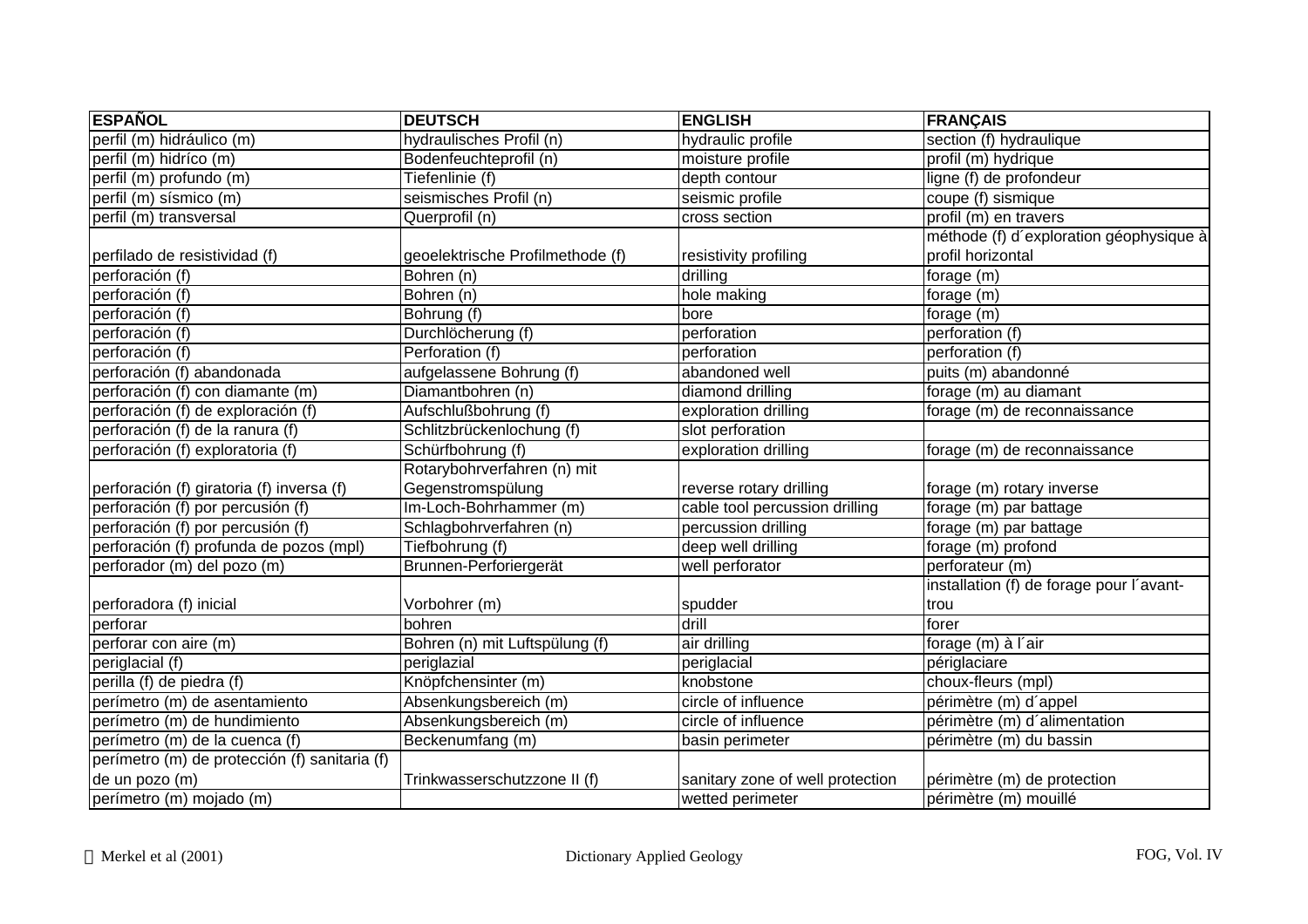| <b>ESPAÑOL</b>                          | <b>DEUTSCH</b>                   | <b>ENGLISH</b>          | <b>FRANÇAIS</b>                        |
|-----------------------------------------|----------------------------------|-------------------------|----------------------------------------|
| periodicidad (f)                        | Häufigkeit (f)                   | frequency               | fréquence (f)                          |
| período (m)                             | Periode (f)                      | period                  | période (f)                            |
| período (m) de latencia (f)             | Latenzzeit (f)                   | latency period          | période (f) de latence                 |
| período (m) de recuperación (f)         | Wiederkehrsintervall (n)         | return period           | période (f) de récurrence              |
| período (m) húmedo (m)                  | Benetzungsdauer (f)              | wetting period          | temps (m) de mouillage                 |
| período (m) largo (m)                   | langfristig                      | long-term               | à longue terme                         |
| peritación (f)                          | Begutachtung (f)                 | assessment              | approchée (f)                          |
| perjudicante                            | schädlich                        | detrimental             | dommageable                            |
| perjudicial                             | schädlich                        | noxious                 | nocif                                  |
| perjudicial                             | abträglich                       | detrimental             | dommageable                            |
| perla (f) de cavernas                   | Höhlenperle                      | cave pearl              | perle (f) des cavernes                 |
| permanente                              | stationär                        | steady                  | permanent                              |
| permanente (m)                          | Konstante (f)                    | constant                | constante (f)                          |
| permanentemente congelado (m)           | Dauerfrost (m)                   | permafrost              | pergélisol (m)                         |
| permeabilidad (f)                       | Durchlässigkeit (f)              | conveyance              | capacité (f) de transport              |
| permeabilidad (f)                       | Durchlässigkeit (f)              | permeability            | perméabilité (f)                       |
| perméabilidad (f) de Darcy              | Wasserwegsamkeit (f)             | hydraulic conductivity  | perméabilité (f) de Darcy              |
| permeabilidad (f) de la fractura (f)    | Kluftpermeabilität (f)           | fracture permeability   | perméabilité (f) de fissuration        |
|                                         |                                  |                         | conductivité (f) hydraulique du massif |
| permeabilidad (f) de la masa (f) rocosa | Gebirgsdurchlässigkeit (f)       | rock mass permeability  | rocheux                                |
| permeabilidad (f) de la matriz (f)      | Gesteinsdurchlässigkeit (f)      | matrix permeability     | perméabilité (f) matricielle           |
| permeabilidad (f) del aire              | Luftdurchlässigkeit (f)          | air permeability        | perméabilité (f) à l'air               |
| permeabilidad (f) efectiva (f)          | effektive Durchlässigkeit (f)    | effective permeability  | perméabilité (f) effective             |
| permeabilidad (f) esencial              | intrinsische Porosität (f)       | intrinsic permeability  | perméabilité (f) intrinsèque           |
| permeabilidad (f) intrínseca (f)        | intrinsische Durchlässigkeit (f) | intrinsic permeability  | perméabilité (f) géométrique           |
| permeabilidad (f) relativa              | relative Durchlässigkeit (f)     | relative permeability   | perméabilité (f) relative              |
| permeabilidad (f) relativa              | relative Permeabilität (f)       | relative permeability   | perméabilité (f) relative              |
| permeabilidad (f) total                 | Gebirgsdurchlässigkeit (f)       | total permeability      | perméabilité (f) totale                |
| permeabilidad (f) transversa (f)        | quergerichtete Permeabilität (f) | transverse permeability | perméabilité (f) transversale          |
| permeable                               | durchlässig                      | permeable               | perméable                              |
| permeable                               | durchlässig                      | pervious                | perméable                              |
| permeámetro (m)                         | Durchlässigkeitsmeßgerät (n)     | permeameter             | perméamètre (m)                        |
| permeámetro (m)                         | Permeameter (n)                  | permeameter             | perméamètre (m)                        |
| Permiano (m)                            | Perm (n)                         | Permian                 | Permien (m)                            |
| permisible                              | zulässig                         | permissible             | admissible                             |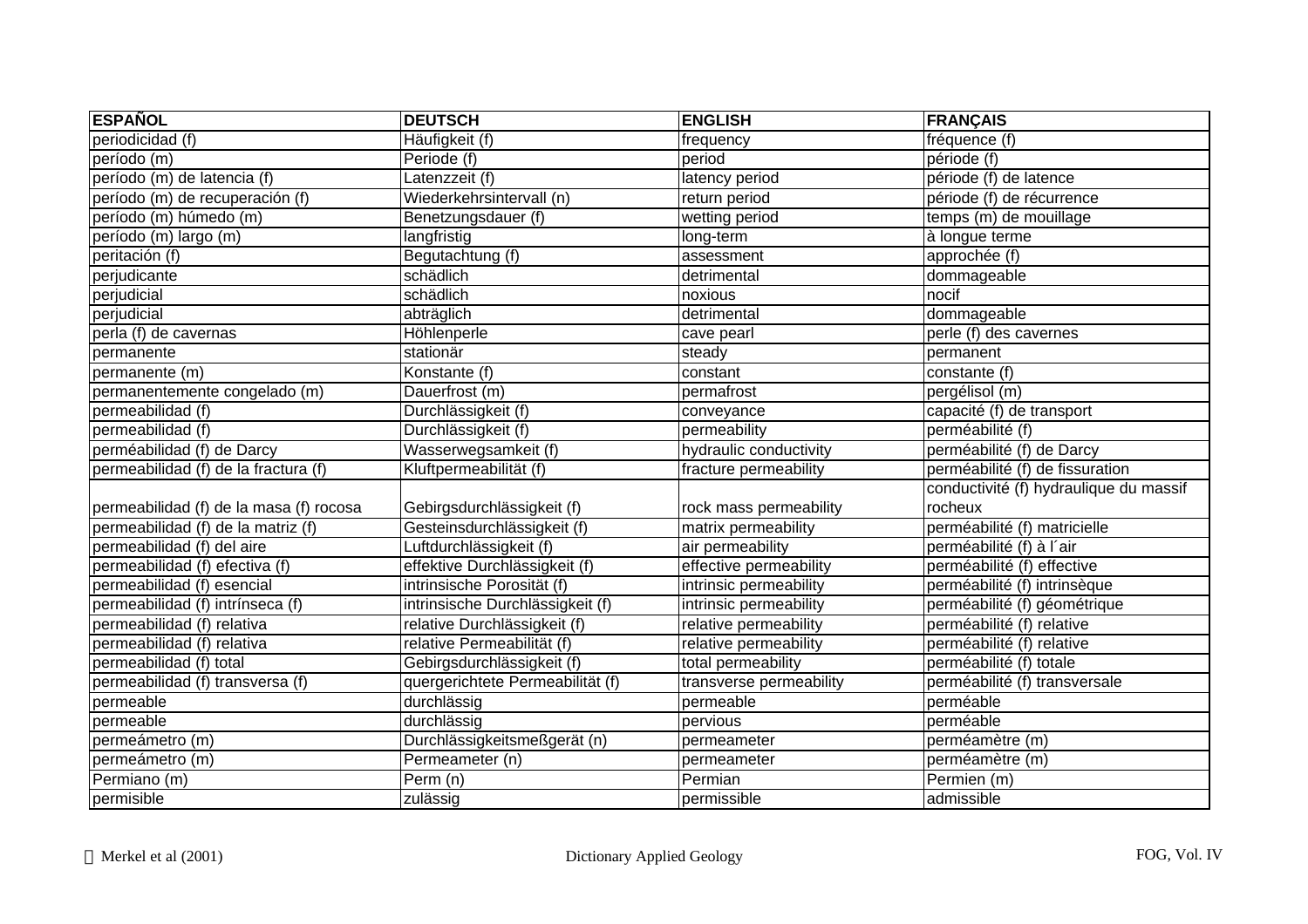| <b>ESPAÑOL</b>                               | <b>DEUTSCH</b>                  | <b>ENGLISH</b>                 | <b>FRANÇAIS</b>                  |
|----------------------------------------------|---------------------------------|--------------------------------|----------------------------------|
| persistencia (f)                             | Beständigkeit (f)               | persistence                    | persistance (f)                  |
| perturbación (f)                             | Störung (f)                     | perturbation                   | perturbation (f)                 |
| pesado (m), ponderado (m)                    | gewogen                         | weighted                       | ponderé                          |
| pesebre (m)                                  | Mulde(f)                        | trough                         | bassin (m)                       |
| peso (m) del material (m)                    | Raumgewicht (n)                 | bulk density                   | poids (m) spécifique du matériau |
| peso (m) específico                          | Raumgewicht (n)                 | bulk density                   | poids (m) spécifique apparent    |
| pesticidas (fpl)                             | Pestizide (npl)                 | pesticides                     | pesticides (mpl)                 |
| pesticidas (fpl)                             | Schädlingsbekämpfungsmittel (n) | pesticides                     | pesticides (mpl)                 |
| pesticidas (fpl) y planta (f) de tratamiento |                                 |                                |                                  |
| (m)                                          | PBSM                            | pestizides and plant treatment |                                  |
| petrificación (f)                            | Versteinerung (f)               | petrification                  | pétrification (f)                |
| petrografía (f)                              | Gesteinskunde (f)               | petrography                    | pétrographie (f)                 |
| petrografía (f)                              | Petrographie (f)                | petrography                    | pétrographie (f)                 |
| petróleo (m)                                 | Erdöl (n)                       | petroleum                      | pétrole (m)                      |
| petróleo (m)                                 | Petroleum (n)                   | petroleum                      | pétrole (m)                      |
| petróleo (m) combustible                     | Heizöl (n)                      | fuel oil                       | huile (f) à brûler               |
| petróleo (m) combustible                     | Heizöl (n)                      | fuel oil                       | mazout (m)                       |
| petróleo (m) crudo                           | Rohöl (n)                       | crude oil                      | pétrole (m) naturel              |
| petrolífero                                  | ölhaltig                        | oil bearing                    |                                  |
| petroquímicos (mpl)                          | petrochemische Produkte (npl)   | petrochemicals                 | produits (mpl) pétrochimiques    |
| piclorame (m)                                | Pikloram (n)                    | picloram                       | piclorame (m)                    |
| picnómetro (m)                               | Pyknometer (n)                  | pycnometer                     | pycnomètre (m)                   |
| picnómetro (m) capilar                       | Kapillarpyknometer (n)          | capillary pycnometer           |                                  |
| pícnometro (m) de boca (f) ancha (f)         | Weithalspyknometer (n)          | wide mouth pycnometer          |                                  |
| pico (m)                                     | Spitze (f)                      | peak                           | pointe (f)                       |
| pie (m) de la montaña (f)                    | Pediment (n)                    | pediment                       | pédiment (m)                     |
| piedra (f)                                   | $\overline{\mathsf{Stein}}$ (m) | rock                           | roche (f)                        |
| piedra (f) arcillosa                         | Tonstein (m)                    | claystone                      | roche (f) argileuse              |
| piedra (f) caliza (f)                        | Kalkstein (m)                   | limestone                      | calcaire (m)                     |
| piedra (f) de arroyo (m)                     | Karren (mpl)                    | rock rill                      | lapiaz (m)                       |
| piedra (f) de riachuelo (m)                  | Karren (mpl)                    | rock rill                      | lapiés (mpl)                     |
| piedra (f) natural                           | Naturwerkstein (m)              | natural stone                  |                                  |
| pieza (f) de conector                        | Verbindungsstück                | adapter                        | pièce (f) d'ajustage             |
| pieza (f) de conexción                       | Verbindungsstück                | adapter                        | pièce (f) d'ajustage             |
| pieza (f) de enlace                          | Verbindungsstück                | adapter                        | pièce (f) d'ajustage             |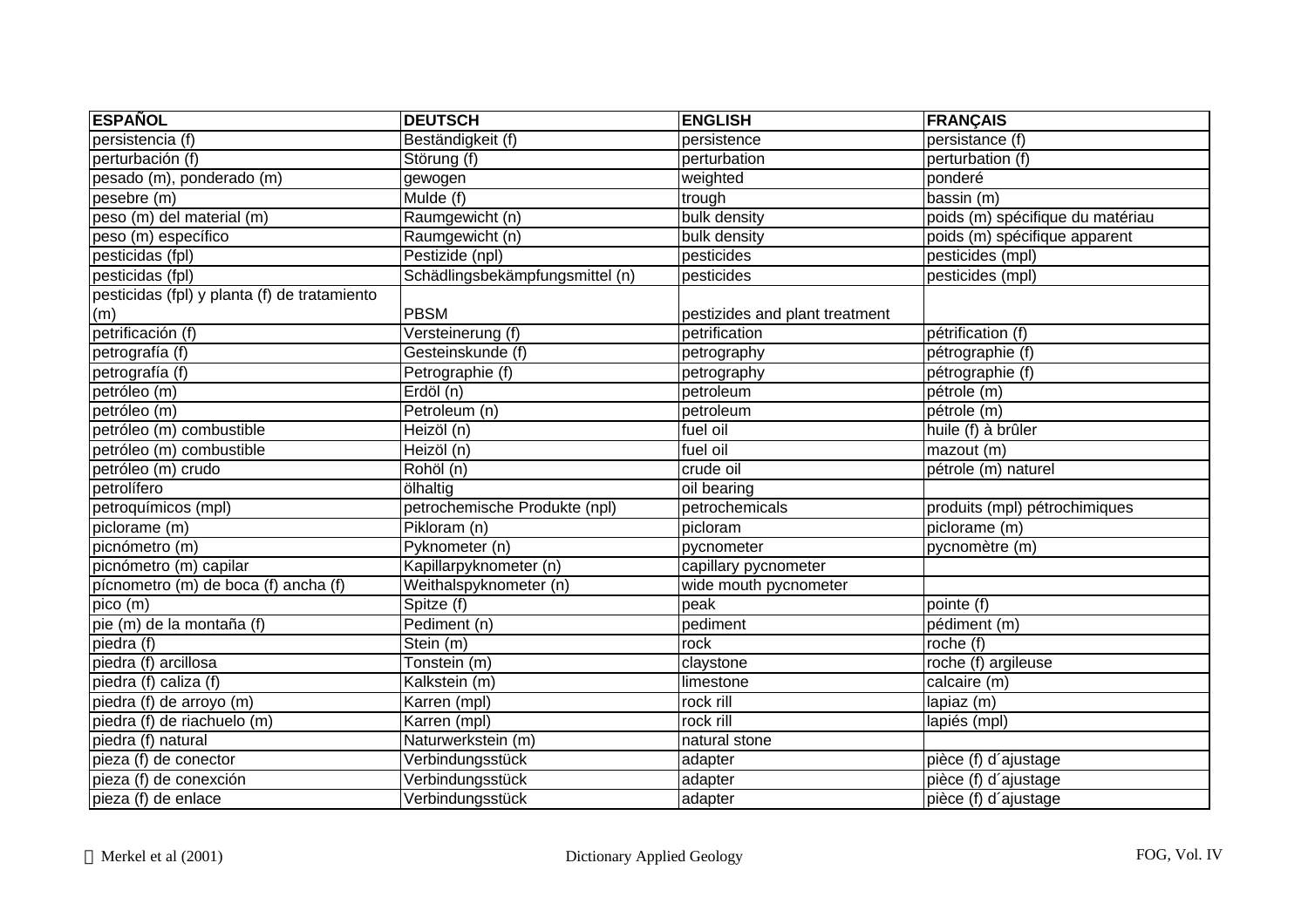| <b>ESPAÑOL</b>                     | <b>DEUTSCH</b>                 | <b>ENGLISH</b>    | <b>FRANÇAIS</b>             |
|------------------------------------|--------------------------------|-------------------|-----------------------------|
|                                    | Grundwassermeßstelle (f) (~für |                   |                             |
| piezómetro (m)                     | Wasserstandsmessung)           | piezometer        | piézomètre (m)              |
| pila (f)                           | Akkumulator (m)                | battery           | accumulateur (m)            |
| pila (f) seca (f)                  | Trockenbatterie (f)            | dry cell          | pile (f) sèche              |
| pileta (f) de gour (m)             | Sinterschale (f)               | rimstone pool     | gour (m)                    |
| pilón (m)                          | Trog (m)                       | trough            | dépression (f)              |
| pilote (m) de excavación           | Bohrpfähle (mpl)               | bored piles       |                             |
| pilotes (mpl) compuestos           | Verbundpfähle (mpl)            | composite piles   |                             |
| pireno (m)                         | Pyren (n)                      | pyrene            | pyrène (m)                  |
| pirita (f)                         | Pyrit (m)                      | pyrite            | pyrite (m)                  |
| pirita (f)                         | Schwefelkies (m)               | pyrite            | pyrite (m)                  |
| piroclásticos (mpl)                | Pyroklastika (npl)             | pyroclastics      | pyroclases (mpl)            |
| piroclásticos (mpl)                | vulkanische Schlacken (fpl)    | pyroclastics      | pyroclases (mpl)            |
| piroclásticos (mpl)                | vulkanischer Auswurf (m)       | pyroclastics      | pyroclases (mpl)            |
| pirolísis (f)                      | $\overline{Py}$ rolyse (f)     | pyrolysis         | pyrolyse (f)                |
| piroxenos (mpl)                    | Pyroxen (n)                    | pyroxene          | pyroxène (m)                |
| piso (m)                           | Höhlensohle (f)                | floor             | plancher (m)                |
| piso (m) de bosque                 | Streudecke (f)                 | forest floor      | litière (f) forrestière     |
| piso (m) de operación (f)          | Bedienungsbühne (f)            | operating floor   | plateforme (f) de service   |
| piso (m) del valle (m)             | Talboden (m)                   | valley floor      | fond (m) de vallée          |
| pisolita (f)                       | Pisolith                       | cave pisolite     | perle (f) des cavernes      |
| pista (f)                          | Spur (f)                       | track             | piste(f)                    |
| pistola (f) perforadora (f)        | Kugelschußapparat (m)          | gun perforator    | perforateur (m) à balles    |
| pivote (m)                         | Kreisbewässerungs-System (m)   | pivot             |                             |
| pizarra $\overline{(f)}$           | Fangkeil (m)                   | slips             | coins (mpl) de retenue      |
| pizarra (f)                        | Plattenschiefer (m)            | slate             | ardoise (f)                 |
| pizarra (f)                        | Schiefer (m)                   | shale             | ardoise (f)                 |
| pizarra (f)                        | Schiefer (m)                   | slate             | ardoise (f)                 |
| placa (f)                          | Hochebene (f)                  | plateau           | plateau (m)                 |
| placa (f) de cimentación (f)       | Flächengründung (f)            | raft foundation   |                             |
| placa (f) de conteo (m)            | Plattenkulturmethode (f)       | plate count       | dénombrement (m) sur plaque |
| placa (f) de flujo (m) de lava (f) | Ergußtafel (f)                 | lava flow plateau | plateforme (f) d'effusion   |
| placa (f) ranurada (f)             | Siebblech (n)                  | slotted plate     | tôle (f) perforée           |
| plaga (f)                          | Schädling (m)                  | pest              | parasite (m)                |
| plagiar                            | Ausbau (m)                     | cribbing          | cuvelage (m)                |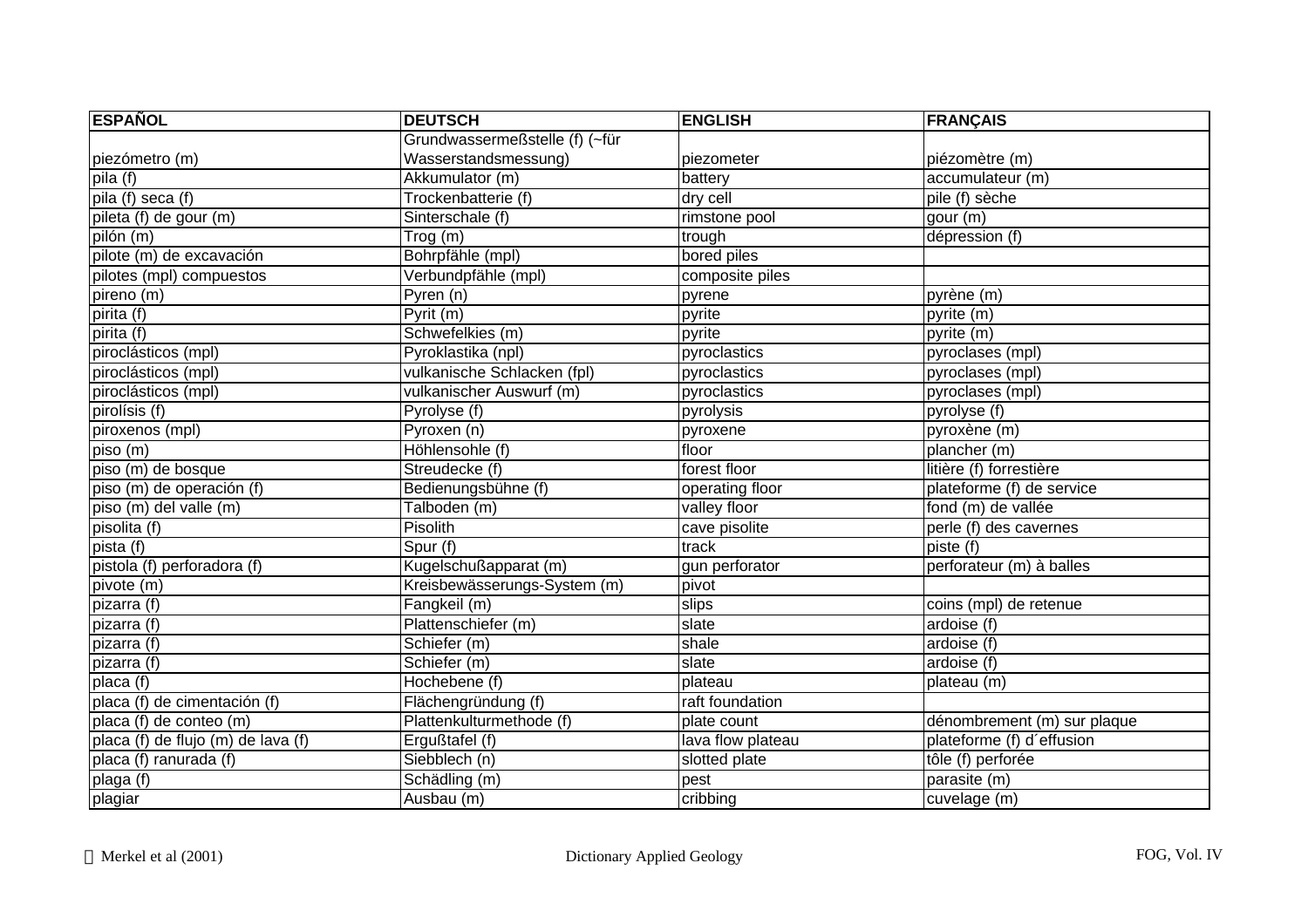| <b>ESPAÑOL</b>                               | <b>DEUTSCH</b>                       | <b>ENGLISH</b>         | <b>FRANÇAIS</b>                          |
|----------------------------------------------|--------------------------------------|------------------------|------------------------------------------|
| plan (m) de contingencia                     | Einsatzplanung (f)                   | contingency plan       | dispositifs (mpl) d'intervention         |
| plan (m) de eventualidad                     | Einsatzplan (m)                      | contingency plan       | plan (m) d'intervention                  |
| plan (m) catastral                           | Katasterkarte (f)                    | cadastral map          | plan (m) cadastral                       |
| plan (m) de seguridad                        | Rettungsplan (m)                     | contingency plan       | plan (m) de secours                      |
| plan maestro (m)                             | Rahmenplan (m)                       | master plan            | plan (m) directeur                       |
| planar                                       | eben                                 | planar                 | plan                                     |
| plancton (m)                                 | Plankton (n)                         | plankton               | plancton (m)                             |
| planeación (f) del aprovechamiento (m) del   |                                      |                        |                                          |
| terreno (m)                                  | Raumordnungsplan (m)                 | land use planing       | aménagement (m) du territoire            |
| planeación (f) del uso (m) de la tierra (f)  | Raumordnung (f)                      | land use planing       | aménagement (m) du territoire            |
| planicie (f)                                 | Flachland (n)                        | plain                  | terrain (m) plat                         |
| planicie (f) de glaciar (m)                  | Sander (m)                           | outwash plain          | plaine (f) fluvioglaciaire               |
| planicie (f) de inundación (f)               | Überschwemmungsgebiet (n)            | flood plain            | plaine (f) d'inondation                  |
| planímetro (m)                               | Planimeter (n)                       | planimeter             | planimètre (n)                           |
| plano (f) de discontinuidad (f)              | Trennfläche (f)                      | discontinuity surface  | surface (f) de séparation                |
| plano (m)                                    | Ebene (f)                            | plain                  | plaine (f)                               |
| plano (m)                                    | Flußniederung (f)                    | bottomland             | plaine (f) basse                         |
| plano (m) hidrogeológico (m)                 | hydrogeologisches Kartenwerk (n)     | hydrogeologic map      | carte (f) hydrogéologique                |
| plano (m) aluvial                            | alluviale Aufschüttungsebene (f)     | alluvial plain         | plaine (f) alluviale                     |
| plano (m) costera                            | Küstenebene (f)                      | coastal plain          | plaine (f) côtière                       |
| plano (m) de contacto (m)                    | Grenzfläche (f)                      | contact plane          | surface (f) de séparation                |
| plano (m) de distribución (f) de zonas (fpl) | Flächennutzungsplan (m)              | zoning map             | contrôle (m) de l'utilisation des terres |
| plano (m) de estratificación (f)             | Bankungsfuge (f)                     | bedding plane          | plan (m) de stratification               |
| plano (m) de estratificación (f)             | Schichtungsebene (f)                 | bedding plane          | plan (m) de stratification               |
| plano (m) de falla (f)                       | Verwerfungsebene (f)                 | fault plane            | plan (m) de faille                       |
| plano (m) de indicación                      | Richtwert (m)                        | guide level            | taux (m) indicatif                       |
| plano (m) de referencia (f)                  | Bezugsebene (f)                      | datum plane            | plan (m) de comparaison                  |
| plano (m) de separación (m)                  | Trennfläche (f)                      | separation plane       | surface (f) de séparation                |
| plano (m) de unión (f)                       | Kluftfläche (f)                      | joint plane            | plan (m) de diaclase                     |
| plano (m) potenciométrico (m)                | Karte (f) der Grundwasserhöhenlinien | potentiometric map     | carte (f) des potentiels                 |
| plano (m) potenciométrico (m)                | Potentialfläche (f)                  | potentiometric surface | surface (f) potentiométrique             |
| plano de contacto                            | Berührungsfläche (f)                 | contact plane          | surface (f) de contact                   |
| planta (f) de bombeo (m)                     | Pumpenanlage (f)                     | pumping plant          | installation (f) de pompage              |
| planta (f) de cribado o tamizado (m)         | Siebanlage (f)                       | screening plant        | installation (f) de tamisage             |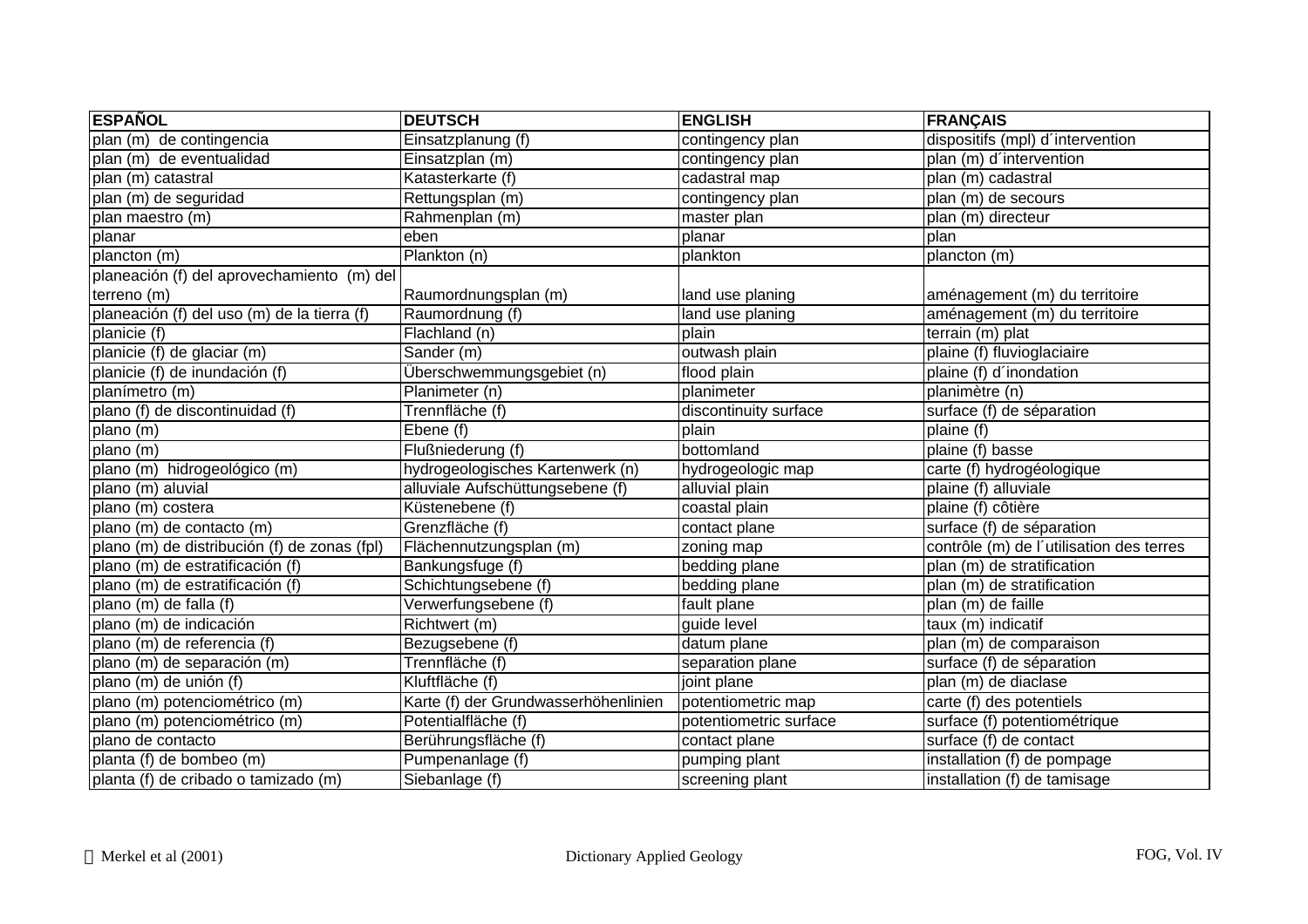| <b>ESPAÑOL</b>                               | <b>DEUTSCH</b>             | <b>ENGLISH</b>             | <b>FRANÇAIS</b>                     |
|----------------------------------------------|----------------------------|----------------------------|-------------------------------------|
| planta (f) de depuración de aguas (fpl)      |                            |                            |                                     |
| residuales                                   | Kläranlage (f)             | sewage treatment plant     | installation (f) d'épurateur        |
| planta (f) de energía (f)                    | Kraftwerk (n)              | power plant                | centrale (f) électrique             |
| planta (f) de energía (f) nuclear            | Kernkraftwerk (n)          | nuclear power plant        | centrale (f) nucléaire              |
| planta (f) de filtros (mpl)                  | Filteranlage (f)           | filter plant               | installation (f) de filtration      |
| planta (f) de gas (m)                        | Gaswerk (n)                | gas works                  | $\overline{using}$ (f) à gaz        |
| planta (f) de purificación (f)               | Kläranlage (f)             | purification plant         | station (f) d'épuration             |
| planta (f) de tratamiento (m)                | Aufbereitungsanlage (f)    | treatment plant            | station (f) de traitement           |
| planta (f) de tratamiento (m) de aguas (fpl) | Wasserwerk (n)             | water treatment plant      | usine (f) d'eau                     |
| planta (f) de tratamiento (m) de aguas (fpl) |                            |                            |                                     |
| residuales                                   | Kläranlage (f)             | sewage treatment plant     | installation (f) d'épurateur        |
| planta (f) depuradora (f) de aguas (fpl)     |                            |                            |                                     |
| residuales                                   | Rieselfeld (n)             | sewage farm                | champ (m) d'épandage                |
| planta (f) tratadora (f) de aguas (fpl)      | Wasserwerk (n)             | water treatment plant      | station (f) de traitment des eaux   |
| planta (f) xerófila (f)                      | Trockenpflanze (f)         | xerophyte                  | xérophyte (f)                       |
| planta asfáltica                             | Asphaltmischanlage (f)     | asphalting plant           | centrale (f) d'asphalte             |
| planta(f) nucléoelectrica (f)                | Atomkraftwerk (n)          | nuclear power plant        | centrale (f) nucléaire              |
| plantas (fpl)                                | Anlagen (~Betriebs-) (fpl) | plants                     |                                     |
| plantas (fpl) vasculares (fpl)               | höhere Pflanzen (fpl)      | vascular plants            | végétaux (mpl) supérieurs           |
| plantas (fpl) vasculosas (fpl)               | Gefäßpflanzen (fpl)        | vascular plants            | plantes (fpl) vasculaires           |
| $\overline{p}$ lantilla (f)                  | Schablone (f)              | template                   | gabarit (m)                         |
| plaqueta $(t)$                               | plättchenförmig            | platy                      | en forme de plaquettes              |
| plata $(f)$                                  | Silber(n)                  | silver                     | argent (m)                          |
| plataforma (f)                               | Fußplatte $(f)$            | base plate                 | plaque (f) de base                  |
| plataforma (f)                               | Relaisstation (f)          | platform                   | balise (f) de transmission          |
| plataforma (f) de perforación (f) costafuera | Bohrinsel (f)              | offshore drilling platform | installation (f) de forage offshore |
| plataforma (f) de perforación (f) mar (m)    |                            |                            |                                     |
| adentro                                      | Offshorebohranlage (f)     | offshore drilling platform | installation (f) de forage offshore |
| plataforma (f) de servicio (m)               | Werkbühne (f)              | operating floor            | plateforme (f) de service           |
| platino (m)                                  | Platin (n)                 | platinum                   | platine (m)                         |
| plato (m) de flotación (f)                   | Floßverdunstungskessel (m) | floating pan               | bac (m) flottant                    |
| plato (m) de Petri                           | Petrischale (f)            | petri dish                 | boîte (f) de Pétri                  |
| playa (f)                                    | Strand (m)                 | beach                      | grève (f)                           |
| playa (f)                                    | Strand (m)                 | beach                      | plage $(t)$                         |
| playa (f) de un lago (m)                     | Trockensee (m)             | playa lake                 | lac (m) assèché                     |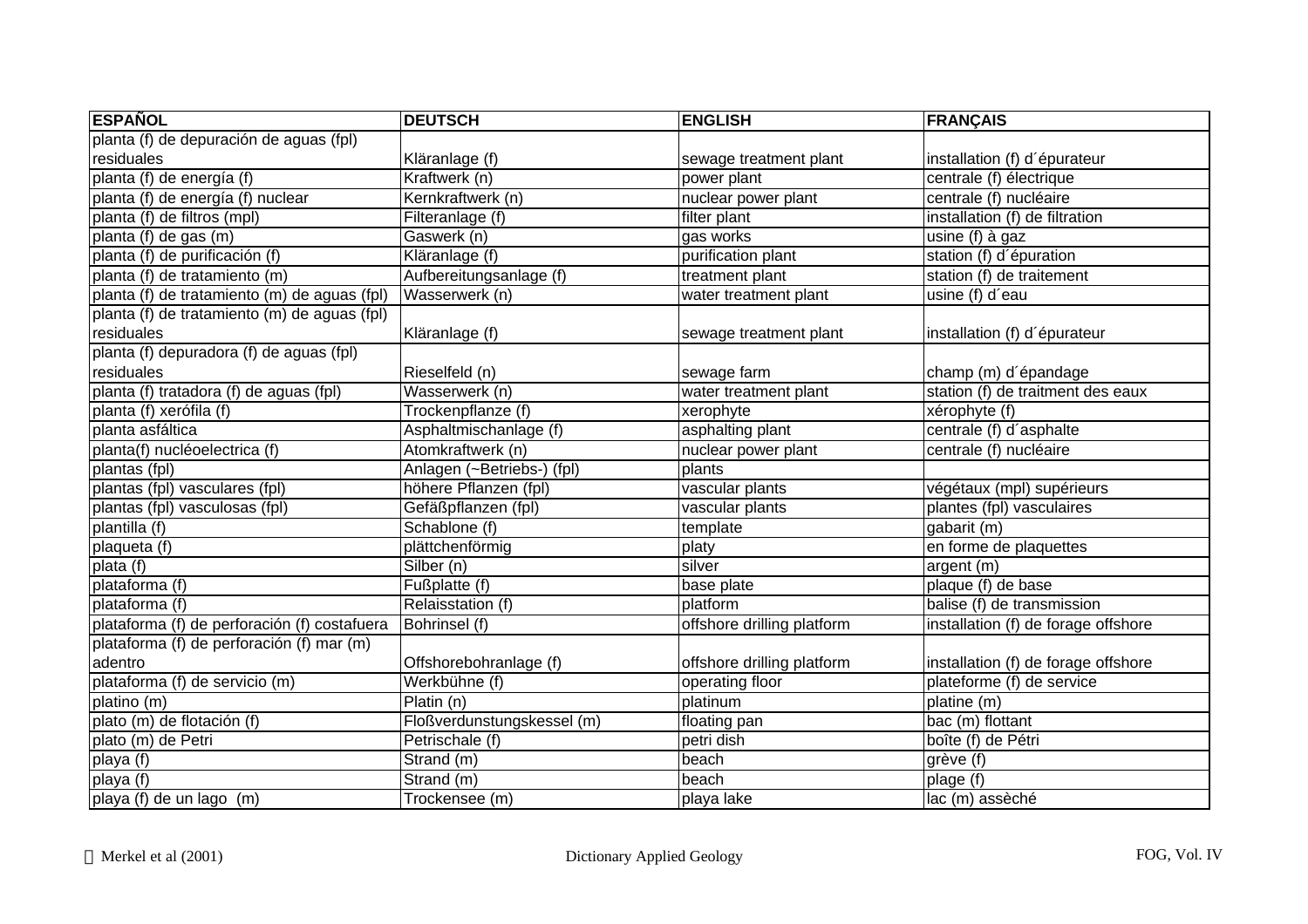| <b>ESPAÑOL</b>                     | <b>DEUTSCH</b>                      | <b>ENGLISH</b>           | <b>FRANÇAIS</b>                  |
|------------------------------------|-------------------------------------|--------------------------|----------------------------------|
| playa (f) humeda                   | nasser Strand (m)                   | beach face               | basse plage (f)                  |
| plazos (mpl)                       | Auflagen (fpl)                      | terms                    | conditions (fpl)                 |
| plegamiento (m)                    | Faltung (f)                         | foliation                | plissage (f)                     |
| Pleistoceno (m)                    | Pleistozän (n)                      | Pleistocene              | Pléistocène (m)                  |
| pliegue (m)                        | Falte (f)                           | fold                     | pli (m)                          |
| pliegue (m)                        | Strömungswiderstand (m)             | drag                     | résistance (f) à l'écoulement    |
| pliegue (m) sinclinal              | Eindellung (f)                      | downwarping              | ploiement (m) vers le bas        |
| pliegue (m) sinclinal              | Einmuldung (f)                      | downwarping              | ploiement (m) vers le bas        |
| plioceno (m)                       | Pliozan(n)                          | Pliocene                 | Pliocène (m)                     |
| plomada (f)                        | Lot $(n)$                           | lead                     | fil (m) á plomb                  |
| plomo (m)                          | Blei (n)                            | lead                     | plomb (m)                        |
| pluma (f)                          | Tracerfahne (f)                     | plume                    | cône (m) de dispersion           |
| plutonita (f)                      | Plutonite (mpl)                     | plutonite                | roches (fpl) plutoniques         |
| pluviómetro (m) estándar           | Niederschlagsmesser (m)             | non-recording gage       | pluviomètre (m) standard         |
| pluviómetro (m) estándar           | Standardgerät (n)                   | non-recording gage       | pluviomètre (m) standard         |
| población (f) equivalente (m)      | Einwohnergleichwert (m)             | population equivalent    | équivalent-habitant (m)          |
| poder (m) de intercambio catiónico | Kationenaustauschvermögen (n)       | cation exchange capacity | pouvoir (m) d'échange de cations |
| Poise                              | Poise (n)                           | poise                    | poise (f)                        |
| polagrafía (f)                     | Polarographie (f)                   | polarography             | polarographie (f)                |
| polarización (f)                   | Polarisation (f)                    | polarization             | polarisation (f)                 |
| pólder (m)                         | Polder (m)                          | polder                   | polder (m)                       |
| polea (f)                          | Flaschenzugblock (m)                | pulley                   | moufle (m)                       |
| polea (f) giratoria (f)            | Bohrkopf (m)                        | swivel                   | tête (f) d'injection             |
| polímero (m)                       | $\overline{Polymer}$ (n)            | polymer                  | polymère (m)                     |
| polispasto (m), aparejo (m)        | Flaschenzug (m)                     | block and tackle         | palan (m)                        |
| polje                              | Polje (f)                           | polje                    | vaste dépression (f) fermée      |
| polución (f)                       | Verunreinigung (f)                  | pollution                | pollution (f)                    |
| polución (f) de petróleo (m)       | Ölverschmutzung (f)                 | oil pollution            | pollution (f) par des huiles     |
| polución (f) orgánica (f)          | organische Verunreinigung (f)       | organic pollution        | pollution (f) organique          |
| polución (f) por petróleo (m)      | Ölverunreinigung (f)                | oil contamination        | pollution (f) par des huiles     |
|                                    | Verschmutzung (f) aus verschiedenen |                          |                                  |
| polución (m) multimedia            | Bereichen                           | cross-media pollution    | pollution (f) multimilieux       |
| polutante (m)                      | Verunreinigung (f)                  | pollutant                | matière (f) polluante            |
| polvo (m) de perforación           | Bohrstaub (m)                       | drilling dust            | poussière (f) de forage          |
| pómez                              | Bimsstein (m)                       | pumice                   | pierre (f) ponce                 |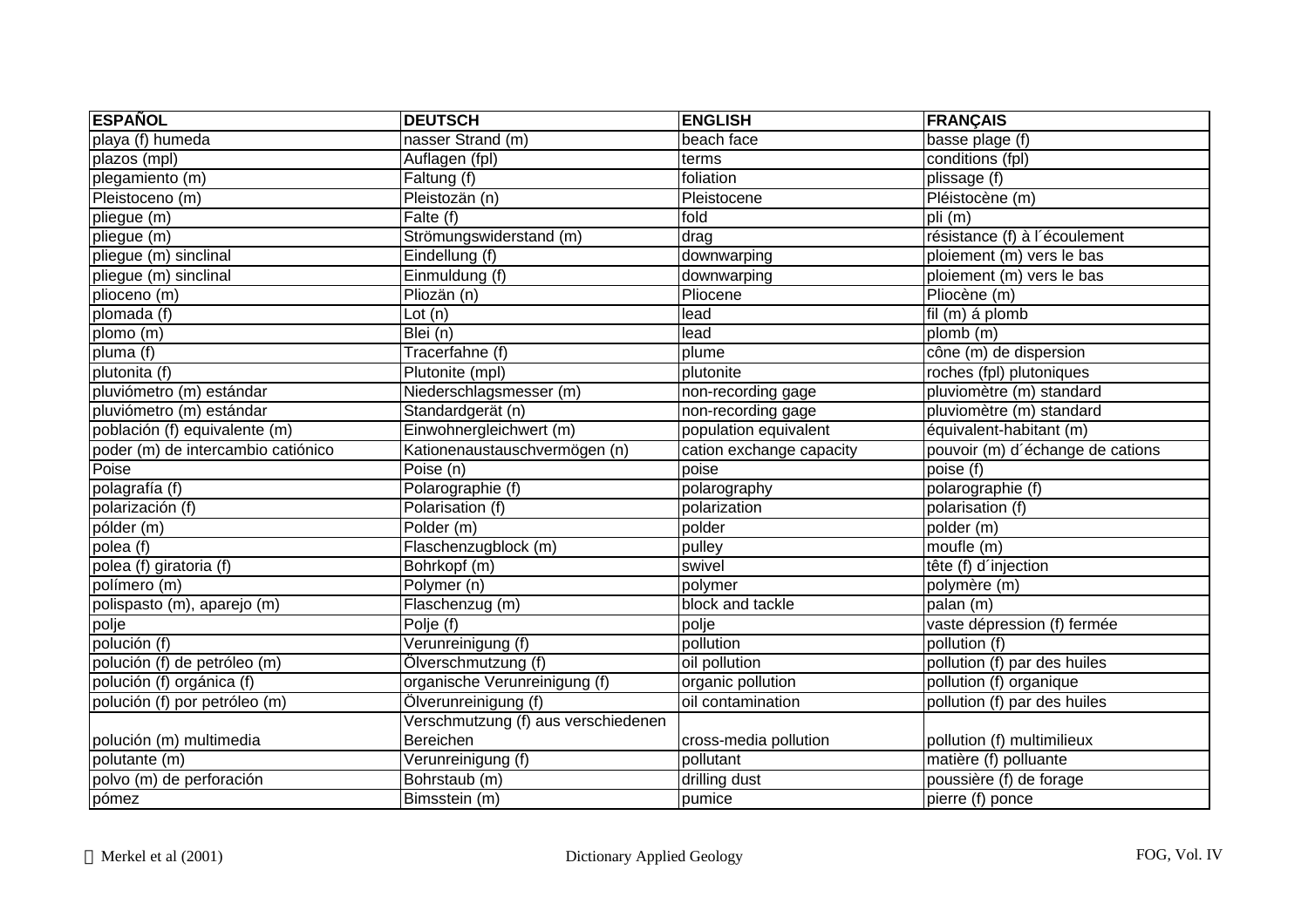| <b>ESPAÑOL</b>                               | <b>DEUTSCH</b>                  | <b>ENGLISH</b>              | <b>FRANÇAIS</b>                     |
|----------------------------------------------|---------------------------------|-----------------------------|-------------------------------------|
| pompe (f) à piston                           | Kolbenpumpe (f)                 | plunger pump                | pompe (f) à piston                  |
| pompe (f) à plongeur                         | Tauchkolbenpumpe (f)            | plunger pump                | pompe (f) à plongeur                |
| porcentaje (m)                               | Prozentsatz (m)                 | percentage                  | pourcentage (f)                     |
| porción (f) de alimento (m)                  | Mastanlage (f)                  | feed lot                    | parc (m) à bestiaux                 |
| pórfido (m) de cuarzo (m)                    | Quarzporphyr (m)                | quartz porphyry             | porphyre (m) quartzifère            |
| porfirita (f)                                | Porphyrit (m)                   | porphyrite                  | porphyrite (m)                      |
| pórfiro (m) de cuarzo (m)                    | Quarzporphyr (m)                | quartz porphyry             | porphyre (m) quartzique             |
| pórfiro (m)                                  | Porphyr (n)                     | porphyry                    | porphyre (m)                        |
| poro (m)                                     | Hohlraum (m)                    | pore                        | pore (m)                            |
| poro (m)                                     | Pore (f)                        | pore                        | pore (m)                            |
|                                              | Poren ohne durchgehende         |                             |                                     |
| poro (m) terminal                            | Verbdindung                     | dead-end pore               | pore (m) en cul-de-sac              |
| porosidad (f)                                | Durchlässigkeit (f)             | conveyance                  | capacité (f) de transport           |
| porosidad (f)                                | Porengehalt (m)                 | porosity                    | porosité (f)                        |
| porosidad (f)                                | Porosität (f)                   | porosity                    | porosité (f)                        |
| porosidad (f) absoluta                       | Bergsturz (m)                   | absolute porosity           | porosité (f) absolue                |
| porosidad (f) aislada (f)                    | isolierte Porosität (f)         | isolated porosity           | porosité (f) close                  |
| porosidad (f) cinemática (f)                 | durchflußwirksame Porosität (f) | kinematic porosity          | porosité (f) cinématique            |
| porosidad (f) cinemática (f)                 | effektive Porosität (f)         | kinematic porosity          | porosité (f) cinématique            |
| porosidad (f) de la fractura (f)             | Klufthohlraumanteil (m)         | fracture porosity           | porosité (f) de fissures            |
| porosidad (f) de la fractura (f)             | Kluftporosität (f)              | fracture porosity           | fissuration (f)                     |
| porosidad (f) de la masa (f) rocosa          | Gebirgsporosität (f)            | rock mass porosity          | pororsité (f) de la roche totale    |
| porosidad (f) de matriz (f)                  | Gesteinsporosität (f)           | matrix porosity             | porosité (f) matricielle            |
| porosidad (f) efectiva (f)                   | effektive Porosität (f)         | effective porosity          | capacité (f) effective d'absorption |
| porosidad (f) efectiva (f) de desecación (f) | wirksame Porosität (f)          | effective drainage porosity | porosité (f) efficace               |
| porosidad (f) efectiva (f) de drene (m)      | entwässerbare Porosität (f)     | effective drainage porosity | capacité (f) de libre écoulement    |
| porosidad (f) efectiva (f) de purga (f)      | Nutzporosität (f)               | effective drainage porosity | porosité (f) utile                  |
| porosidad (f) entre intersticios (mpl)       | Gesteinsporosität (f)           | interstitial porosity       | porosité (f) matricielle            |
| porosidad (f) libre                          | effektive Porosität (f)         | effective porosity          | porosité (f) effective              |
| porosidad (f) libre                          | wirksame Porosität (f)          | practical porosity          | porosité (f) libre                  |
| porosidad (f) matricial                      | Matrixporosität (f)             | matrix porosity             | porosité (f) matricielle            |
| porosidad (f) práctica (f)                   | speichernutzbare Porosität (f)  | practical porosity          | capacité (f) effective d'absorption |
| porosidad (f) secundaria (f)                 | sekundäre Porosität (f)         | secondary porosity          | porosité (f) secondaire             |
| porosidad (f) separada (f)                   | isolierte Porosität (f)         | isolated porosity           | porosité (f) vacuolaire             |
| porosidad (f) total                          | Gesamtporosität (f)             | total porosity              | porosité (f) totale                 |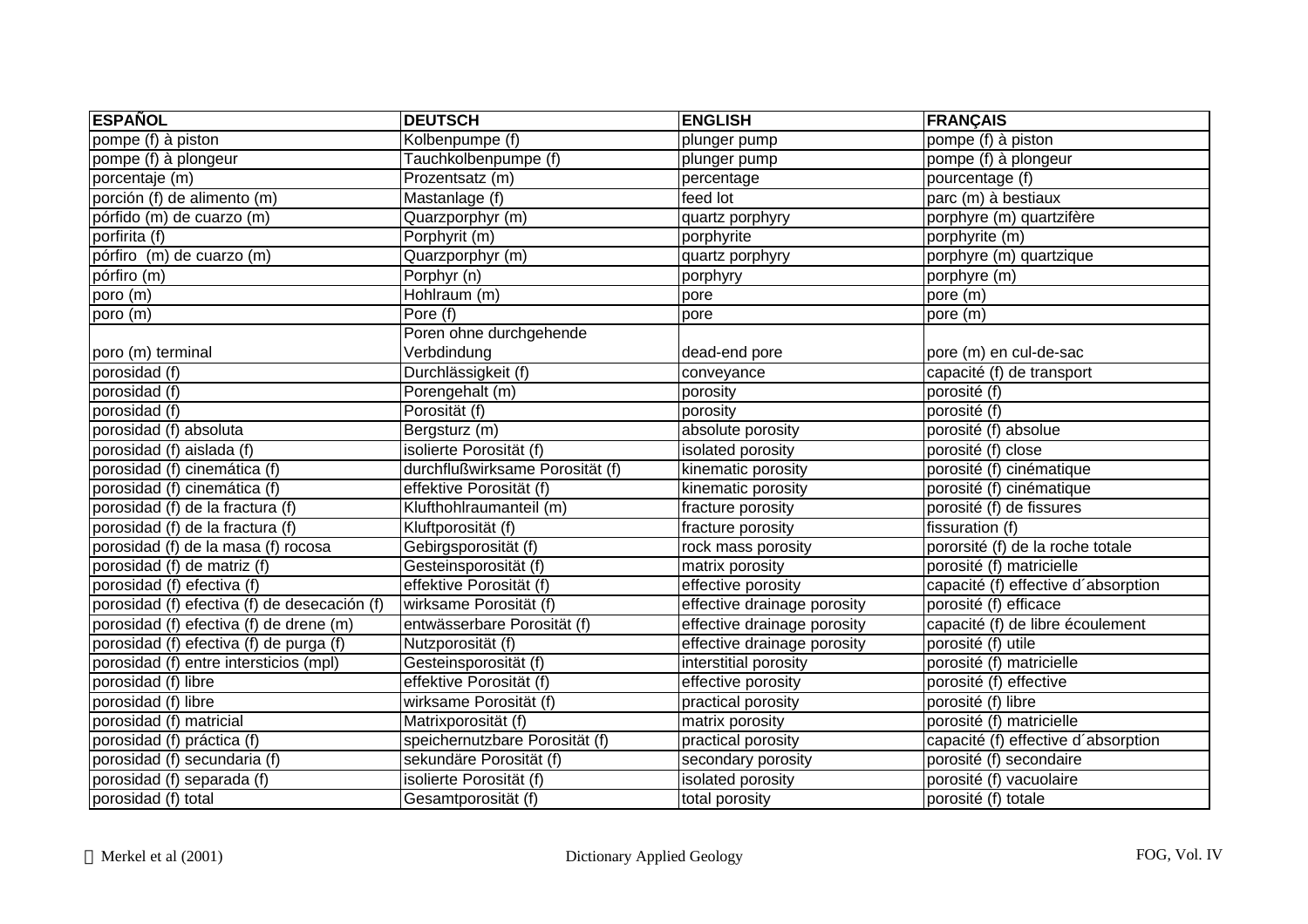| <b>ESPAÑOL</b>                                                   | <b>DEUTSCH</b>                  | <b>ENGLISH</b>            | <b>FRANÇAIS</b>                |
|------------------------------------------------------------------|---------------------------------|---------------------------|--------------------------------|
| porosidad (f) útil                                               | nutzbare Porosität (f)          | practical porosity        | porosité (f) utile             |
| porosidad cárstica                                               | kavernöse Porosität (f)         | cavernous porosity        | cavosité (f)                   |
| porosidad cárstica existente                                     | Hohlraumindex (~Karst)          | caverning index           | porosité (f) karstique         |
| porosidad cinemática                                             | effektive Porosität (f)         | dynamic porosity          | porosité (f) mobile            |
| porosidad dinámica                                               | kinematische Porosität (f)      | dynamic porosity          | porosité (f) cinétique         |
| porosidad intergranular (f)                                      | Zwischenkornporosität (f)       | intergranular porosity    | porosité (f) intergranulaire   |
| porosidad intersticial (f)                                       | Zwickelporosität (f)            | interstitial porosity     | porosité (f) interstice        |
| porosímetro (m)                                                  | Porosimeter (n)                 | porosimeter               | porosimètre (m)                |
| poroso (m)                                                       | porös                           | porous                    | poreux                         |
| portador (m) de gas (m)                                          | Trägergas (n)                   | gas carrier               | gaz (m) porteur                |
| portaempaquetadura (f)                                           | Stopfbüchse (f)                 | packing gland             | presse-étoupe (m)              |
| postes (mpl) de impulso (m)                                      | Rammpfähle (mpl)                | driven piles              |                                |
| potabilidad (f)                                                  | Trinkbarkeit (f)                | potability                | potabilité (f)                 |
| potable                                                          | trinkbar                        | drinkable                 | potable                        |
| potamología (f)                                                  | Flußkunde (f)                   | potamology                | potamologie (f)                |
| potamología (f)                                                  | Potamologie (f)                 | potamology                | potamologie (f)                |
| potasio (m)                                                      | Kalium (n)                      | potassium                 | potassium (m)                  |
| potencia (f) del agua (f); fuerza (f) hidráulica Wasserkraft (f) |                                 | water power               | houille (f) blanche            |
| potencia (f) éolica                                              | Windenergie (f)                 | wind power                | énergie (f) éolienne           |
| potencia (f) nominal                                             | Belastbarkeit (f)               | power rating              | capacité (f) de charge         |
| potencia (f) nominal                                             | Nennleistung (f)                | rated power               | rendement (m) nominal          |
| potencia (f) útil de salida (f)                                  | Nutzleistung (f)                | useful power output       | puissance (f) utile            |
| potencial (f) de fuerza (f)                                      | Kraftpotential (n)              | force potential           | potentiel (m) de force         |
| potencial (m)                                                    | Potential (n)                   | potential                 | potentiel (m)                  |
| potencial (m) de contacto (m)                                    | Kontaktpotential (n)            | contact potential         | potentiel (m) de contact       |
| potencial (m) de electrodo (m)                                   | Meßelektrode (f)                | potential electrode       | électrode (f) de potentiel     |
| potencial (m) de evaporación (f)                                 | Verdunstungsvermögen (n)        | evaporativity             | pouvoir (m) évaporant          |
| potencial (m) de unión (f)                                       | Berührungspotential (n)         | junction potential        | potentiel (m) de jonction      |
| potencial (m) electrocinético (m)                                | Strömungspotential (n)          | streaming potential       | potentiel (m) électrocinétique |
| potencial (m) electroquímico (m)                                 | elektrochemisches Potential (n) | electrochemical potential | potentiel (f) électrochimique  |
| potencial (m) espontáneo                                         | Eigenpotential (n)              | spontaneous potential     | potentiel (m) spontané         |
| potencial (m) espontáneo (m)                                     | Eigenpotential (n)              | self-potential            | potentiel (m) spontané         |
| potencial (m) estándar                                           | Normalpotential (n)             | standard potential        | potentiel (m) normal           |
| potencial (m) estándar                                           | Standardpotential (n)           | standard potential        | potentiel (m) normal           |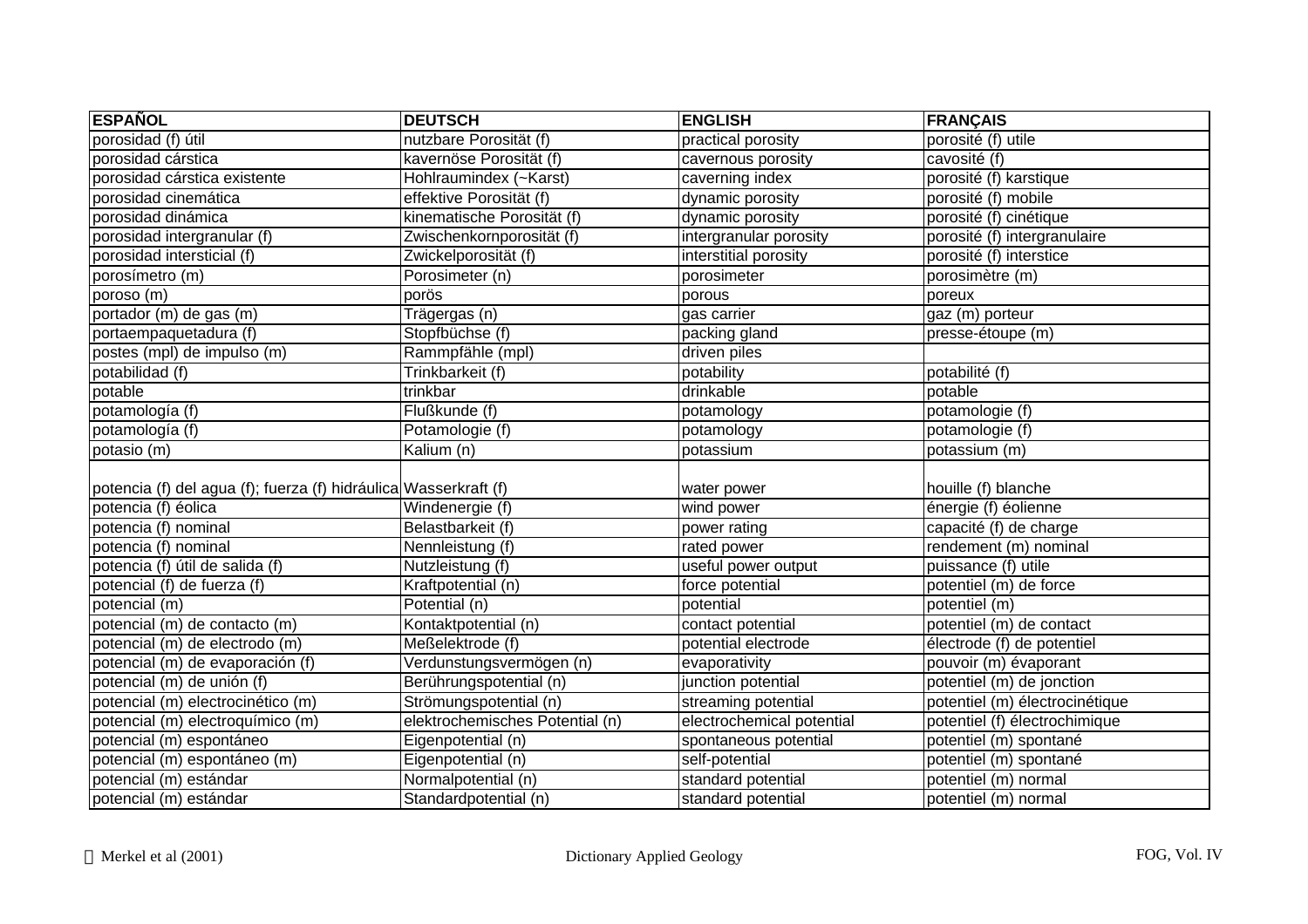| <b>ESPAÑOL</b>                                                    | <b>DEUTSCH</b>                | <b>ENGLISH</b>         | <b>FRANÇAIS</b>                    |
|-------------------------------------------------------------------|-------------------------------|------------------------|------------------------------------|
| potencial (m) redox                                               | Redoxpotential (n)            | redox potential        | potentiel (m) redox                |
| potencial (m) zeta                                                | Zeta-Potential (n)            | zeta potential         | potentiel (m) zêta                 |
| potenciómetro (m)                                                 | Potentiometer (n)             | potentiometer          | potentiomètre (m)                  |
| poza (f)                                                          | Erosionskessel (m)            | pothole                | marmite (f) torrentielle           |
| pozo (m) limpiado (m) con chorros (mpl) de                        |                               |                        |                                    |
| agua (f)                                                          | Spülbohrung (f)               | jetted well            | puits (m) creusé par jets d'eau    |
| pozo (m)                                                          | Bohrung (f)                   | hole                   | trou (m) de forage                 |
| pozo $\overline{(m)}$                                             | Brunnen (m)                   | well                   | puits (m)                          |
| pozo (m) abisinio                                                 | abessinischer Brunnen (m)     | Abyssinian well        | puits (m) abyssinien               |
| pozo (m) abisinio                                                 | abessinischer Brunnen (m)     | Abyssinian well        | puits (m) instantané               |
| pozo (m) abisinio                                                 | abessinischer Brunnen (m)     | Abyssinian well        | puits (m) tubulaire                |
| pozo (m) absorbente (m)                                           | Schwinde (f)                  | swallow hole           | gouffre (m) absorbant              |
| pozo (m) amortiguador (m)                                         | Beruhigungsschacht (m)        | stilling well          | puits (m) de mesure                |
| pozo (m) ampliado (m) en diámetro                                 | erweiterte Bohrung (f)        | reamed well            | puits (m) élargi                   |
| pozo (m) chino                                                    | Schachtbrunnen (m)            | dug well               | puits (m) creusé                   |
| pozo (m) clasificado (m)                                          | qut sortiert                  | well sorted            |                                    |
| pozo (m) colector                                                 | Horizontalfilterbrunnen (m)   | collector well         | puits (m) collecteur               |
| pozo (m) colector (m)                                             | Entwässerungsbrunnen (m)      | drainage well          | puits (m) perdu                    |
|                                                                   |                               |                        |                                    |
| pozo (m) completamente (m) perforado (m) vollkommener Brunnen (m) |                               | fully penetrating well | puits (m) complet                  |
| pozo (m) con capacidad (f) probada (f)                            | getestete Brunnenleistung (f) | tested well capacity   | débit (m) d'eassai en régime       |
| pozo (m) de absorción                                             | Schluckbrunnen (m)            | absorbing well         | boit-tout (m)                      |
| pozo (m) de absorción                                             | Schluckbrunnen (m)            | absorbing well         | puits (m) absorbant                |
| pozo (m) de absorción                                             | Schluckbrunnen (m)            | recharge well          | puits (m) perdu                    |
| pozo (m) de absorción (f)                                         | Entwässerungsbrunnen (m)      | drainage well          | puits (m) absorbant                |
| pozo (m) de absorción (f)                                         | Versenkbrunnen (m)            | disposal well          | puits (m) absorbant                |
|                                                                   | Brunnen (m) in einem          |                        | puits (m) développé dans plusieurs |
| pozo (m) de acuíferos (mpl) múltiple                              | Grundwasserstockwerk          | multiaquifer well      | nappes superposées                 |
| pozo (m) de aforo (m)                                             | Meßschacht (m)                | gage well              | puits (m) de limnigraphe           |
| $pozo$ (m) de aforo (m)                                           | Meßschacht (m)                | gage well              | puits (m) de mesure                |
| pozo (m) de aforo (m)                                             | Schwimmerschacht (m)          | gage well              | puits (m) de limnigraphe           |
| pozo (m) de alivio                                                | Entlastungsbrunnen (m)        | relief well            | puits (m) de décompression         |
| pozo (m) de bombeo (m)                                            | Förderbrunnen (m)             | pumped well            | puits (m) de pompage               |
| pozo (m) de brocal                                                | Kesselbrunnen (m)             | dug well               | puits (m) creusé                   |
| pozo (m) de calma                                                 | Pegelschacht (m)              | stilling well          | puits (m) de mesure                |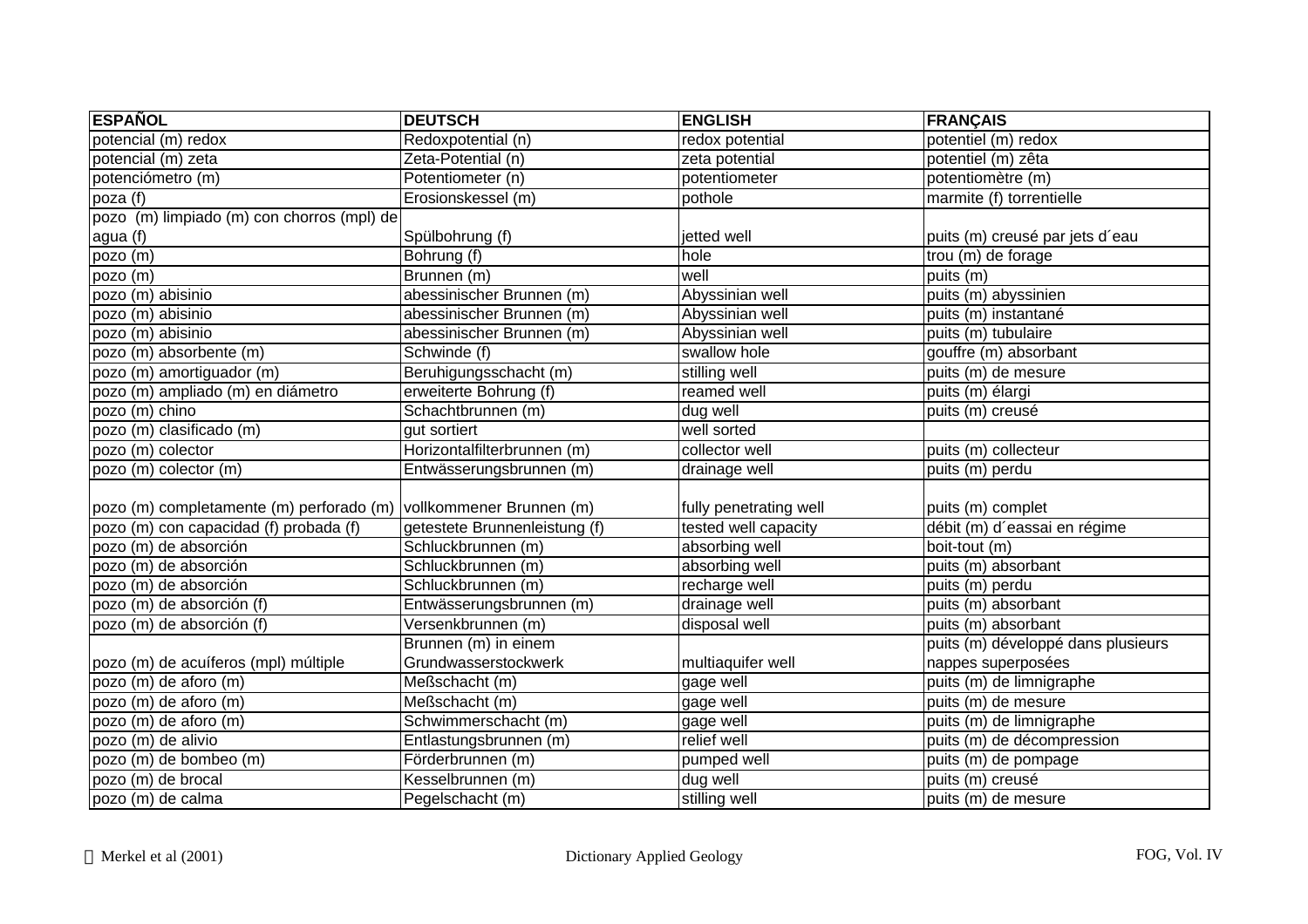| <b>ESPAÑOL</b>                                                         | <b>DEUTSCH</b>                  | <b>ENGLISH</b>            | <b>FRANÇAIS</b>                           |
|------------------------------------------------------------------------|---------------------------------|---------------------------|-------------------------------------------|
| pozo (m) de capacidad (f) probada (f)                                  | getestete Brunnenschüttung (f)  | tested well capacity      | débit (m) d'eassai en régime              |
| pozo (m) de captación (f)                                              | Schluckbrunnen (m)              | drainage well             | puits (m) absorbant                       |
| pozo (m) de control (m)                                                | Überwachungsbrunnen (m)         | control well              | puits (m) de contrôle                     |
| pozo (m) de desarrollo                                                 | Brunnenentwicklung (f)          | well development          | développement (m) d'un puits              |
| pozo (m) de desarrollo                                                 | Klarpumpen (n) eines Brunnens   | well development          | dessablage (m) d'un puits                 |
| pozo (m) de disposición (f) del desecho (m)                            | Abwasserschluckbrunnen (m)      | waste disposal well       | puits (m) d'injection des rejets liquides |
| pozo (m) de ensayo (m)                                                 | Untersuchungsbohrung (f)        | test hole                 | sondage (m) d'essai                       |
| pozo (m) de estudio (m)                                                | Grundwasserbeobachtungsrohr (n) | observation well          | puits (m) d'observation                   |
| pozo (m) de evacuación (f)                                             | Injektionsbrunnen (m)           | disposal well             | puits (m) d'injection                     |
| pozo (m) de infiltración                                               | Versickerungsbrunnen (m)        | infiltration well         | puits (m) de recharge                     |
| pozo (m) de inyección (f) de desechos (mpl) Abwasserschluckbrunnen (m) |                                 | waste injection well      | puits (m) de rejet                        |
| pozo (m) de monitoreo (m)                                              | Beobachtungsbohrung (f)         | observation well          | sonde (f)                                 |
| pozo (m) de monitoreo (m)                                              | Grundwasserbeobachtungsrohr (n) | observation well          | puits (m) témoin                          |
| pozo (m) de monitoreo (m)                                              | Grundwassermeßstelle (f)        | monitor well              | puits (m) de surveillance                 |
| pozo (m) de monitoreo (m)                                              | Überwachungsbrunnen (m)         | control well              | puits (m) de contrôle                     |
| pozo (m) de muestreo                                                   | Grundwassergütemessstelle (f)   | sampling well             | puits (m) d'échantillonnage               |
| pozo (m) de muestreo                                                   | Grundwassergütemessstelle (f)   | sampling well             | puits (m) de prélèvement                  |
| pozo (m) de observación (f)                                            | Grundwasserbeobachtungsrohr (n) | observation well          | piézomètre (m) d'observation              |
| pozo (m) de percolación                                                | Versickerungsbrunnen (m)        | recharge well             | puits (m) de recharge                     |
| pozo (m) de prueba                                                     | Versuchsbrunnen (m)             | control well              | puits (m) d'essai                         |
| pozo (m) de prueba (f)                                                 | Testbohrung (f)                 | test well                 | sondage (m) d'essai                       |
| pozo (m) de prueba (f)                                                 | Versuchsbohrung (f)             | test hole                 | puits (m) d'essai                         |
| pozo (m) de reacarga (f9                                               | Schluckbrunnen (m)              | recharge well             | puits (m) de recharge                     |
| pozo (m) de reconocimiento (m)                                         | Überwachungsbrunnen (m)         | monitor well              | puits (m) de surveillance                 |
| pozo (m) entubado                                                      | verrohrter Brunnen              | cased well                | puits (m) tubé                            |
| pozo (m) entubado (m)                                                  | Rammbrunnen (m)                 | driven well               | puits (m) foré à la trousse               |
| pozo (m) excavado (m)                                                  | gegrabener Brunnen (m)          | dug well                  | puits (m) creusé                          |
| pozo (m) excavado (m)                                                  | Ziehbrunnen (m)                 | draw well                 | puits (m) à poulie                        |
| pozo (m) excéntrico (m)                                                | exzentrischer Brunnen (m)       | eccentric well            | puits (m) excentrique                     |
| pozo (m) fallido (m)                                                   | versiegender Brunnen (m)        | failing well              | puits (m) tarissant                       |
| pozo (m) incompleto (m)                                                | unvollkommener Brunnen (m)      | partially penetrated well | puits (m) incomplet                       |
| pozo (m) invertido (m)                                                 | Senkbrunnen (m)                 | inverted well             | puits (m) de recharge                     |
| pozo (m) penetrado (m) parcialmente                                    | unvollkommener Brunnen (m)      | partially penetrated well | puits (m) imparfait                       |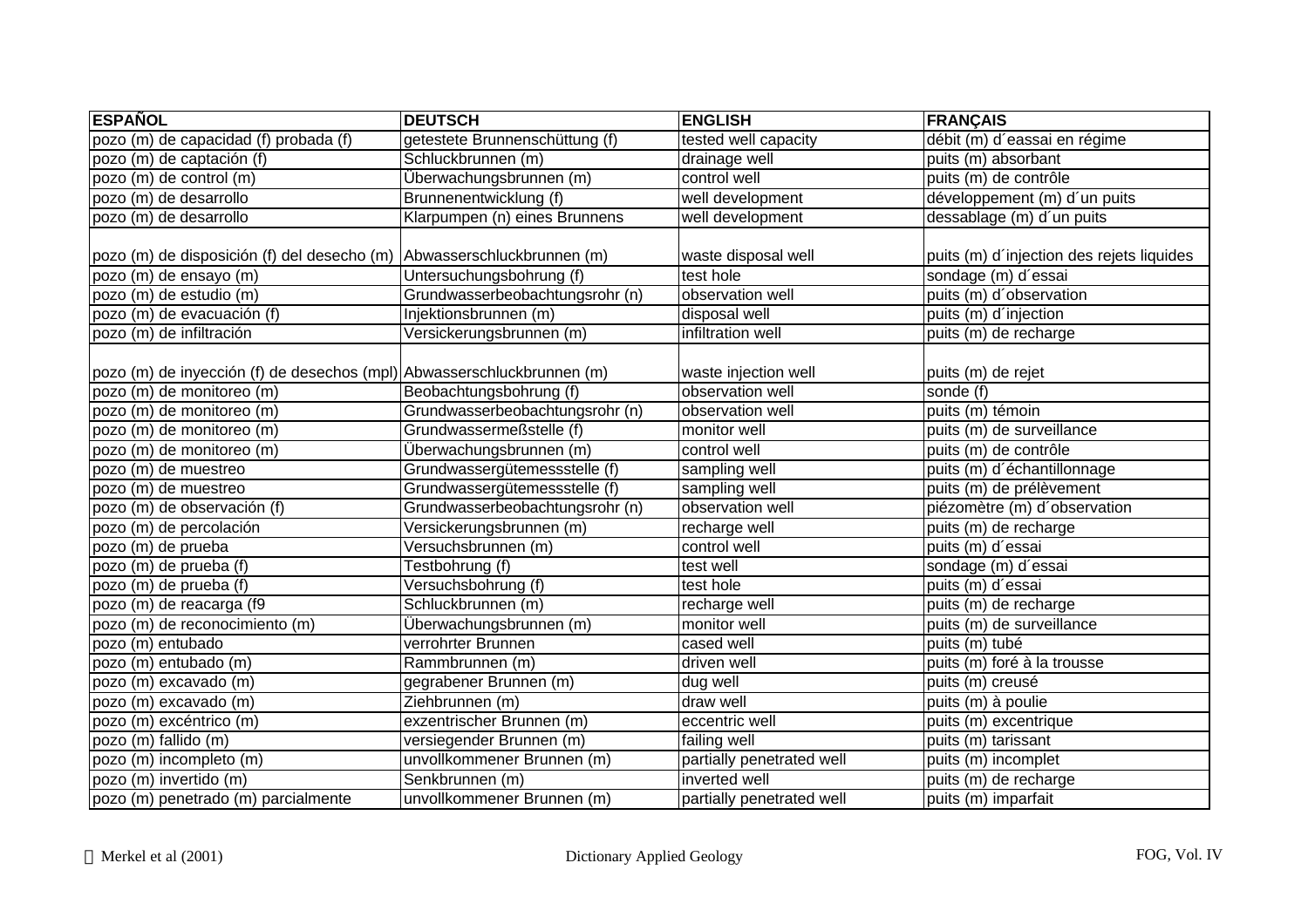| <b>ESPAÑOL</b>                    | <b>DEUTSCH</b>               | <b>ENGLISH</b>               | <b>FRANÇAIS</b>                          |
|-----------------------------------|------------------------------|------------------------------|------------------------------------------|
| pozo (m) perfecto (m)             | vollkommener Brunnen (m)     | perfect well                 | puits (m) complet                        |
| pozo (m) perforado                | gebohrter Brunnen (m)        | drilled well                 | puits (m) foré au trépan                 |
| pozo (m) perforado (m)            | Bohrbrunnen (m)              | bored well                   | puits (m) foré à la tarière              |
| pozo (m) perforado (m)            | Schlagbrunnen (m)            | driven well                  | puits (m) enfoncé                        |
| pozo (m) permanente               | endgültige Bohrung (f)       | permanent well               | puits (m) permanent                      |
| pozo (m) petrolero (m)            | Ölbohrung (f)                | oil well                     | puits (m) de pétrole                     |
| pozo (m) radial                   | Horizontalfilterbrunnen (m)  | radial well                  | puits (m) à drains rayonnants            |
| pozo (m) recolector               | Sammelbrunnen (m)            | collector well               | puits (m) collecteur                     |
| pozo (m) rimado (m)               | überbohrterr Brunnen (m)     | reamed well                  | puits (m) alésé                          |
| pozo (m) sin terminar             | unvollkommener Brunnen (m)   | imperfect well               | puits (m) incomplet                      |
|                                   |                              |                              |                                          |
| pozo (m) sub-artesanal            | subartesischer Brunnen (m)   | subartesian well             | puits (m) artésien sans écoulement libre |
| pozo (m) superficial o somero (m) | flacher Brunnen (m)          | shallow well                 | puits (m) peu profond                    |
| pozo artesiano                    | artesischer Brunnen (m)      | artesian well                | puits (m) artésien                       |
| pozo de infiltración (m)          | Versickerungsbrunnen (m)     | infiltration well            | puits (m) d'infiltration                 |
| pozo de inyección (m)             | Injektionsbohrung (f)        | injection well               | puits (m) d'injection                    |
| pozo de penetración completa      | vollkommener Brunnen (m)     | complete penetration of well | pénétration (f) complète d'un puits      |
| pozo de recarga (m)               | Schluckbohrung (f)           | injection well               | puits (m) d'injection                    |
| pozo imperfecto (m)               | unvollkommener Brunnen (m)   | imperfect well               | puits (m) à pénétration partielle        |
| pozo negro (m)                    | Karsttrichter (m)            | sinkhole                     | gouffre (m) absorbant                    |
| pozo negro (m)                    | Sumpf (m)                    | sump                         | puisard (m)                              |
| pozos (m) interconectados (m)     | Brunnengalerie (f)           | interconnected wells         | puits (m) interconnectés                 |
| practicabilidad (f)               | Machbarkeit (f)              | feasibility                  | faisabilité (f)                          |
| practicable                       | machbar                      | feasible                     | practicable                              |
| pradera $\overline{(f)}$          | Grünland (n)                 | meadows (PI)                 | pâturages (mpl)                          |
| prado (m)                         | Grünland (n)                 | grassland                    | pâturages (mpl)                          |
| prado (m) natural                 | natürliches Weideland (n)    | rangeland                    | pâturage (m) naturel                     |
| Precambriano (m)                  | Präkambrium (n)              | Precambrian                  | Antécambrien (m)                         |
| precipitación (f)                 | Niederschlag (m)             | precipitation                | précipitation (f)                        |
| precipitación (f)                 | Niederschlag (m)             | rainfall                     | précipitations (fpl)                     |
| precipitación (f)                 | Niederschlag (m)             | precipitation                | dépôt (m)                                |
| precipitación (f) acumulada       | Niederschlagssumme (f)       | accumulated precipitation    | précipitations (fpl) cumulées            |
| precipitación (f) acumulada       | Niederschlagssumme (f)       | accumulated precipitation    | précipitations (fpl) cumulées            |
| precipitación (f) convectiva      | konvektiver Niederschlag (m) | convective precipitation     | précipitation (f) de convection          |
| precipitación (f) del área (m)    | Gebietsniederschlag (m)      | areal precipitation          | précipitation (f) surfacique             |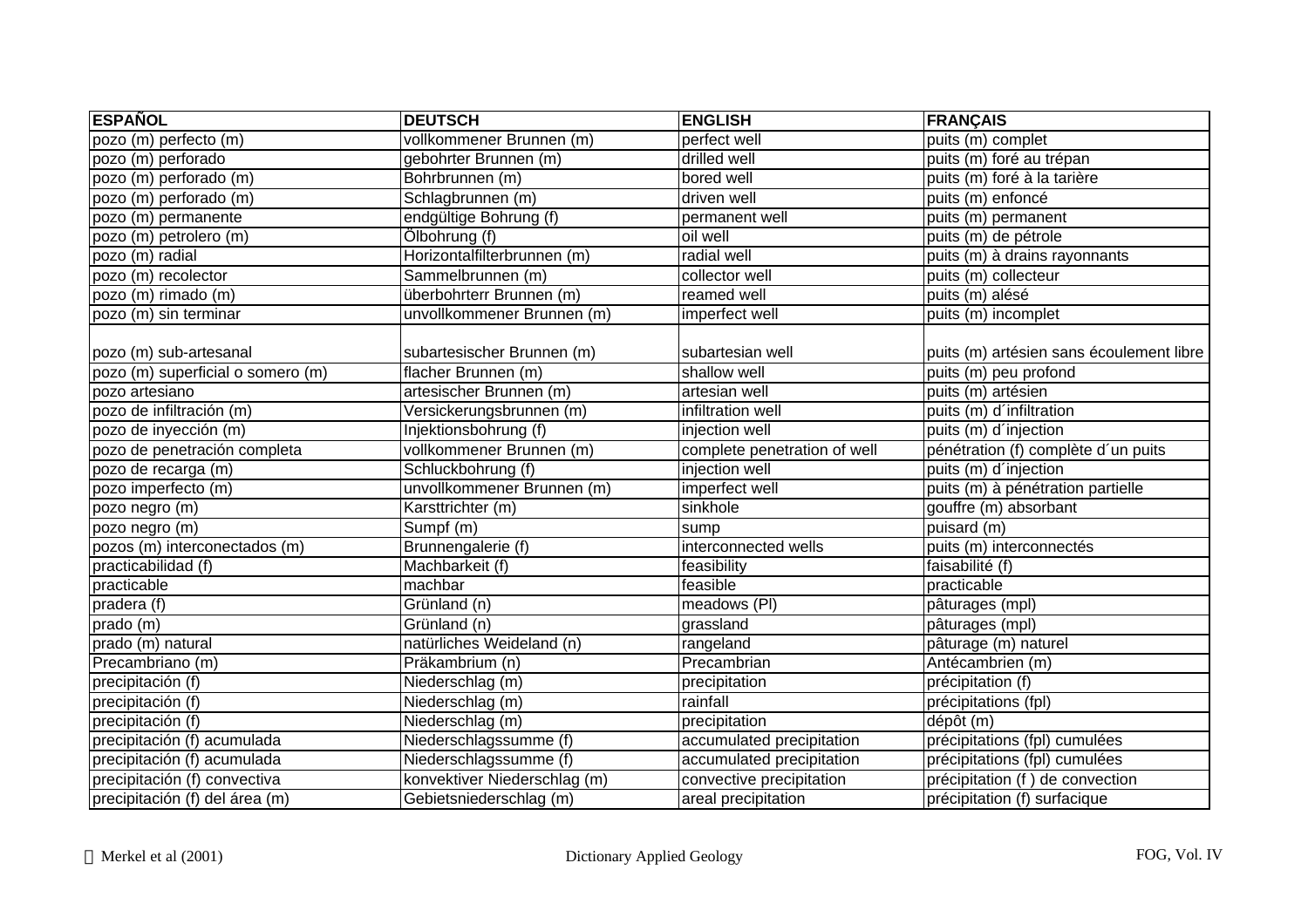| <b>ESPAÑOL</b>                                 | <b>DEUTSCH</b>                        | <b>ENGLISH</b>           | <b>FRANÇAIS</b>                          |
|------------------------------------------------|---------------------------------------|--------------------------|------------------------------------------|
| precipitación (f) efectiva (f)                 | abflußwirksamer Niederschlag (m)      | effective precipitation  | précipitation (f) efficace               |
| precipitación (f) efectiva (f)                 | effektiver Niederschlag (m)           | effective precipitation  | précipitation (f) efficace               |
| precipitación (f) efectiva (f)                 | effektiver Regen (m)                  | effective rainfall       | pluie (f) efficace                       |
| precipitación (f) en demasía                   | Regenüberschuß (m)                    | excess rainfall          | pluie (f) excessive                      |
| precipitación (f) estimada (f)                 | Bemessungsniederschlag (m)            | design storm             | averse (f) utilisée dans les calculs     |
| precipitación (f) orográfica (f)               | orographischer Niederschlag (m)       | orographic precipitation | précipitation (f) de relief              |
| precipitación (f) pluvial neta                 | Regenüberschuß (m)                    | net rainfall             | pluie (f) nette                          |
|                                                | Niederschläge (mpl) auf               |                          | précipitation (f) sur les surfaces d'eau |
| precipitación (f) sobre la superficie aquática | Wasserflächen                         | channel precipitation    | libre                                    |
| precipitación ácida                            | saurer Regen (m)                      | acid rain                | pluie (f) acide                          |
| precipitación ciclónica                        | zyklonaler Niederschlag (m)           | cyclonic precipitation   | précipitation (f) cyclonique             |
| precipitado (m)                                | fällen                                | precipitate              | précipiter                               |
| precipitante (m)                               | Fällmittel (n)                        | precipitant              | précipitant (m)                          |
| precisión (f)                                  | Genauigkeit (f)                       | precision                | précision (f)                            |
| precisión (f)                                  | Genauigkeitsgrad (m)                  | precision                | rigueur (f) mathématique                 |
| precursor (m)                                  | Vorbote (m)                           | precursor                |                                          |
| predecir                                       | vorhersagen                           | predict                  | prévoir                                  |
| prensaestopas (fpl)                            | Stopfbüchse (f)                       | stuffing box             | presse-étoupe (m)                        |
| presa (f)                                      | Grube (f)                             | pit                      | fosse $(f)$                              |
| presa (f)                                      | Staudamm (m)                          | dam                      | barrage (m)                              |
| presa (f)                                      | Wehr (n)                              | weir                     | déversoir (m)                            |
| presa (f) de agua (f) subterránea              | Untergrundsperre (f)                  | groundwater dam          | barrage (m) souterrain naturel           |
| presa (f) de arena (f)                         | Sandgrube (f)                         | sand pit                 | sablière (f)                             |
| presa (f) de asentamiento (m)                  | Klärbecken (n)                        | settling pit             | bac (m) de décantation                   |
| presa (f) de cresta ancha (f)                  | breitkroniges Meßwehr (n)             | broad crested weir       | déversoir (m) à seuil épais              |
| presa (f) de derivación (f)                    | Umleitungsdamm (m)                    | diversion dam            | barrage (m) de dérivation                |
| presa (f) de recarga (f)                       | Senkschacht (m)                       | recharge pit             | fossé (m) de recharge                    |
| presa (f) desbordamiento (m)                   | Überflußwehr (n)                      | overflow dam             | barrage (m) déversoir                    |
| presa (f) para fuego (m)                       | Grubenbrand (m)                       | pit fire                 |                                          |
| presa (f) ranurada                             | Meßwehr (n) mit Dreiecksüberfall      | notched weir             | déversoir (m) à échancrure               |
|                                                | unterirdische künstliche Wassersperre |                          |                                          |
| presa (f) sub-superficial                      | (f)                                   | subsurface dam           | barrage (m) souterrain                   |
| presenciar                                     | registrieren                          | observe                  | noter                                    |
| preservación (f)                               | Erhaltung (f)                         | preservation             | conservation (f)                         |
| preservativo (m)                               | Konservierungsmittel (n)              | preservative             | agent (m) conservateur                   |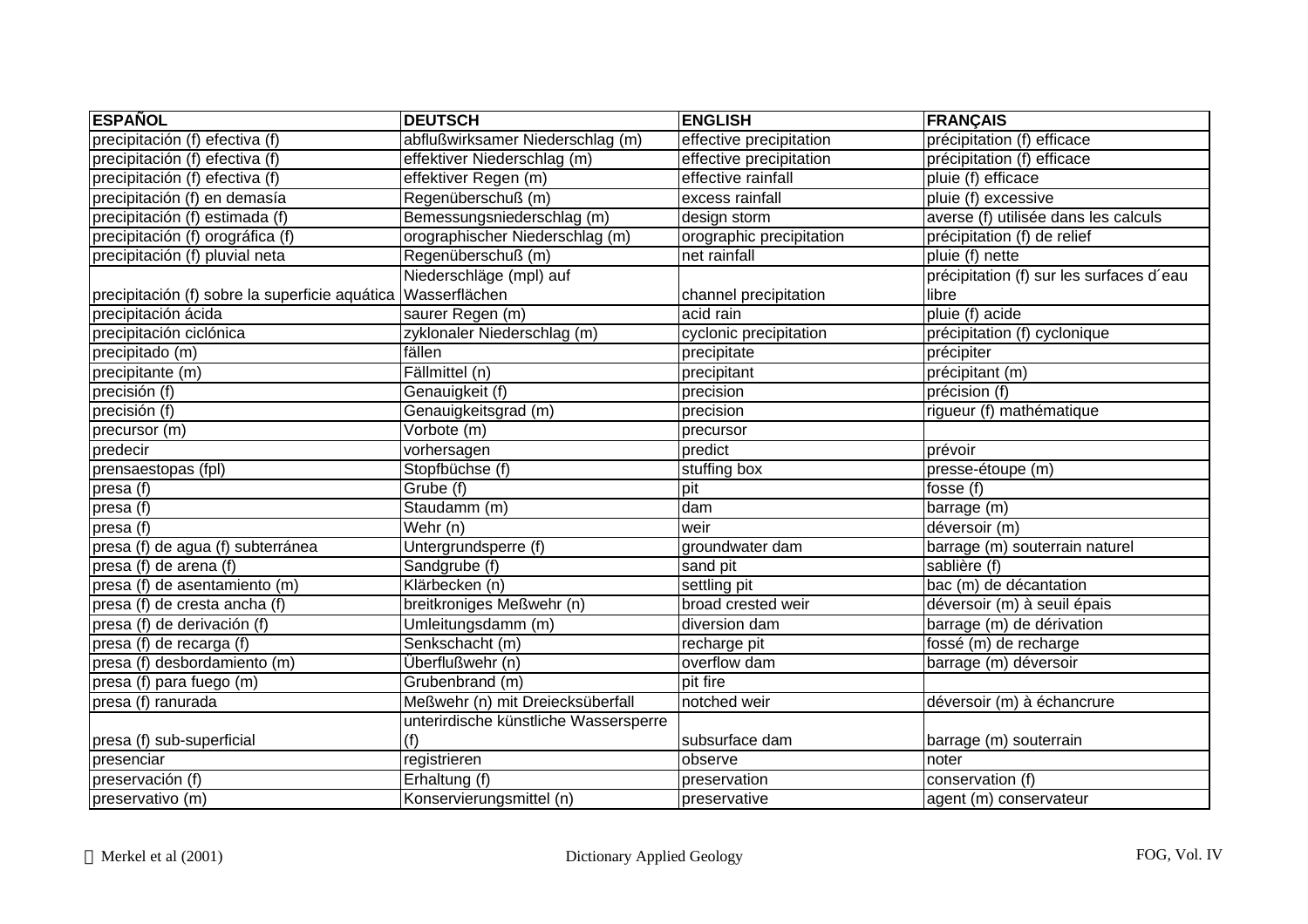| <b>ESPAÑOL</b>                         | <b>DEUTSCH</b>               | <b>ENGLISH</b>        | <b>FRANÇAIS</b>                      |
|----------------------------------------|------------------------------|-----------------------|--------------------------------------|
| presión (f) absoluta                   | Hangrutschung (f)            | absolute pressure     | pression (f) absolue                 |
| presión (f) barométrica                | barometrischer Druck (m)     | barometric pressure   | pression (f) barométrique            |
| presión (f) capilar                    | Kapillardruck (m)            | capillary pressure    | pression (f) capillaire              |
| presión (f) de descarga (f)            | Förderdruck (m)              | discharge pressure    | pression (f) de refoulement          |
| presion (f) de desplazamiento del aire | Luftverdrängungsdruck        | air entry pressure    | pression (f) d'entrée de l'air       |
| presión (f) de elevación (f)           | Auftriebsdruck (m)           | uplift pressure       | pression (f) d'infiltration          |
| presión (f) de levantamiento (m)       | Auftriebsdruck (m)           | uplift pressure       | sous-pression (f)                    |
| presión (f) de poro (m)                | Porendruck (m)               | pore pressure         | pression (f) de pore                 |
| presión (f) de poro (m)                | Porenwasserdruck (m)         | pore pressure         | pression (f) de pore                 |
| presión (f) de saturación (f)          | Sättigungsdruck (m)          | saturation pressure   | pression (f) de saturation           |
| presión (f) de taladro                 | Bohrdruck (m)                | bit weight            | charge (f) sur l'outil               |
| presión (f) de trabajo (m)             | Betriebsdruck (m)            | working pressure      | pression (m) de service              |
| presión (f) de vapor (m)               | Dampfdruck (m)               | vapor pressure        | pression (f) de vapeur               |
| presión (f) del agua (f) de poro (m)   | Porenwasserdruck (m)         | pore water pressure   | pression (f) de l'eau interstitielle |
| presión (f) del aire (m)               | Luftdruck (m)                | air pressure          | pression (f) d'air                   |
| presión (f) del aire (m)               | Luftdruck (m)                | atmospheric pressure  | pression (f) atmosphérique           |
| presión (f) del fondo (m)              | Sohldruck (m)                | bottom pressure       | pression (f) sur le fond             |
| presión (f) diferencial                | Differentialdruck (m)        | differential pressure | pression (f) différentielle          |
| presión (f) estática (f)               | hydrostatische Druckhöhe (f) | static pressure       | charge (f) hydrostatique             |
| presión (f) geostática (f)             | Überlagerungsdruck (m)       | overburden pressure   | pression (f) géostatique             |
| presión (f) hidrostática (f)           | hydrostatischer Druck (m)    | hydrostatic pressure  | pression (f) hydrostatique           |
| presión (f) intersticial               | hydrostatischer Druck (m)    | static pressure       | pression (f) statique                |
| presión (f) manométrica (f)            | Atmosphärenüberdruck (m)     | gage pressure         | suppression (f) atmosphérique        |
| presión (f) nominal                    | Nenndruck (m)                | nominal pressure      | pression (f) nominal                 |
| presión (f) osmótica (f)               | osmotischer Druck (m)        | osmotic pressure      | pression (f) osmotique               |
| presión (f) parcial                    | Partialdruck (m)             | partial pressure      | pression (f) partielle               |
| presión (f) total                      | Gesamtdruck (m)              | total pressure        | pression (f) totale                  |
| presión (m)                            | Druck (m)                    | pressure              | pression (f)                         |
| presión (m) del fluido (m)             | Flüssigkeitsdruck (m)        | fluid pressure        | pression (f) fluide                  |
| presión (m) hidraúlica (f)             | Flüssigkeitsdruck (m)        | fluid pressure        | pression (f) neutre                  |
| presión artesiana                      | artesisches Druckhöhe (f)    | artesian pressure     | pression (f) artésienne              |
| Presión de entrada de aire             | Lufteintrittsdruck           | air entry pressure    | pression (f) d'entrée de l'air       |
| presión dinámica                       | dynamischer Druck (m)        | dynamic pressure      | pression (f) de courant              |
| presión dinámica                       | dynamischer Druck (m)        | dynamic pressure      | pression (f) dynamique               |
| presión inicial (f)                    | Anfangsdruck (m)             | initial pressure      | pression (f) initiale                |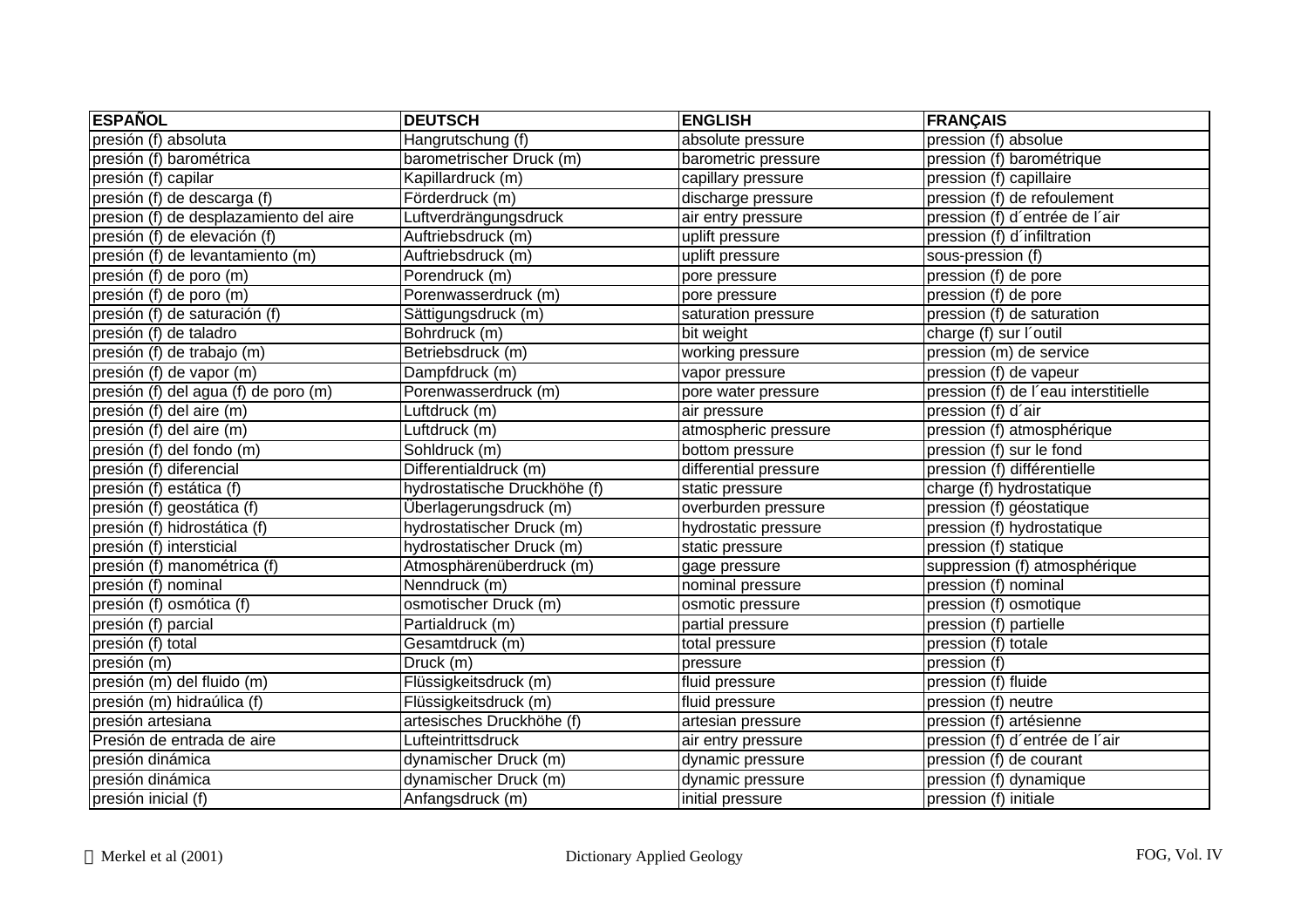| <b>ESPAÑOL</b>                               | <b>DEUTSCH</b>                        | <b>ENGLISH</b>                | <b>FRANÇAIS</b>                   |
|----------------------------------------------|---------------------------------------|-------------------------------|-----------------------------------|
| presupuesto (m) hidrológico (m)              | Wasserhaushalt (m)                    | hydrologic budget             | bilan (m) hydrologique            |
| presupuesto (m) para agua (f) subterránea    | Grundwasserbestandsaufnahme (f)       | groundwater budget            | bilan (m) d'eau d'une nappe       |
| presupuesto (m) para agua (f) subterránea    | Grundwasserbilanz (f)                 | groundwater budget            | bilan (m) hydraulique             |
| prevención (f)                               | Vorbeugung (f)                        | prevention                    | action (f) préventive             |
| prevención (f) contra la depositación (f)    | Kesselsteinverhütungsmittel (n)       | scale preventive              | tartrifuge (m)                    |
| prevención (f) contra la incrustación (f)    | Kesselsteinverhütungsmittel (n)       | scale preventive              | antitartre (m)                    |
| prevención (f) de la contaminación (f)       | Reinhaltung (f)                       | pollution prevention          | conservation (f)                  |
| prevención (f) de la polución (f)            | Reinhaltung (f)                       | pollution prevention          | prévention (f) de la pollution    |
| primer plano (m)                             | Vordergrund (m)                       | foreground                    | avant-plan (m)                    |
| principio (m) de análisis (f) por componente |                                       |                               |                                   |
| (m)                                          | Hauptkomponentenanalyse (f)           | principle component analysis  |                                   |
| prioridades (fpl)                            | Prioritäten (fpl)                     | priorities                    | priorités (fpl)                   |
| prioridades (fpl)                            | Rangordnung (f)                       | priorities                    | priorités (fpl)                   |
| probabilidad (f) excedente                   | Überschreitungswahrscheinlichkeit (f) | exceeding probability         | probabilité (f) d'excédance       |
| probar                                       | Geschmack (m)                         | taste                         | qoût (m)                          |
| problema (m) de rehabilitación (f)           | Altlastenproblematik (f)              | problem of rehabilitation     |                                   |
| proceder                                     | Prozedur (f)                          | procedure                     | procédure (f)                     |
| procedimiento (m)                            | Prozeß (m)                            | process                       | processus (m)                     |
| procedimiento (m)                            | Verfahrensweise (f)                   | procedure                     | mode (m) opératoire               |
| procedimientos (mpl) estándar de operación   |                                       |                               |                                   |
| (m)                                          | Standardbetriebsverfahren (n)         | standard operating procedures | modes (mpl) opératoire normalisés |
| procela (f)                                  | Sturm (m)                             | storm                         | tempête (f)                       |
| procesamiento (m) de datos (mpl)             | Datenverarbeitung (f)                 | data processing               | dépouillement (m) des données     |
| procesamiento (m) de datos (mpl)             | Datenverarbeitung (f)                 | data processing               | traitement (m) des données        |
| proceso (m)                                  | Verfahren (n)                         | process                       | méthode (f)                       |
| proceso (m) de congelación (f)               | Erkaltung (f)                         | congealing process            | congélation (f)                   |
| proceso (m) de preparación (f)               | Aufbereitungsverfahren (n)            | conditioning process          | procédé (m) de préparation        |
| proceso (m) de preparación (f)               | Aufbereitungsverfahren (n)            | preparation process           | procédé (m) de préparation        |
| proceso (m) de transporte                    | Transportvorgang (m)                  | transportational process      | procédé (m) de transport          |
| proceso (m) de tratamiento (m)               | Aufbereitungsverfahren (n)            | treatment process             | procédé (m) de traitement         |
| proceso (m) del arrastre                     | Verfrachtung (f)                      | transportational process      | procédé (m) de transport          |
| proceso (m) discontinuo                      | Chargenverfahren (n)                  | batch process                 | procédé (m) discontinu            |
| proceso (m) elevador por aire                | Lufthebeverfahren (n)                 | air lift                      | air-lift (m)                      |
| proceso (m) geomórfico (m)                   | landschaftsformender Vorgang (m)      | geomorphic process            | procédé (m) géomorphique          |
| proceso (m) transportacional                 | Transportvorgang (m)                  | transportational process      | procédé (m) de transport          |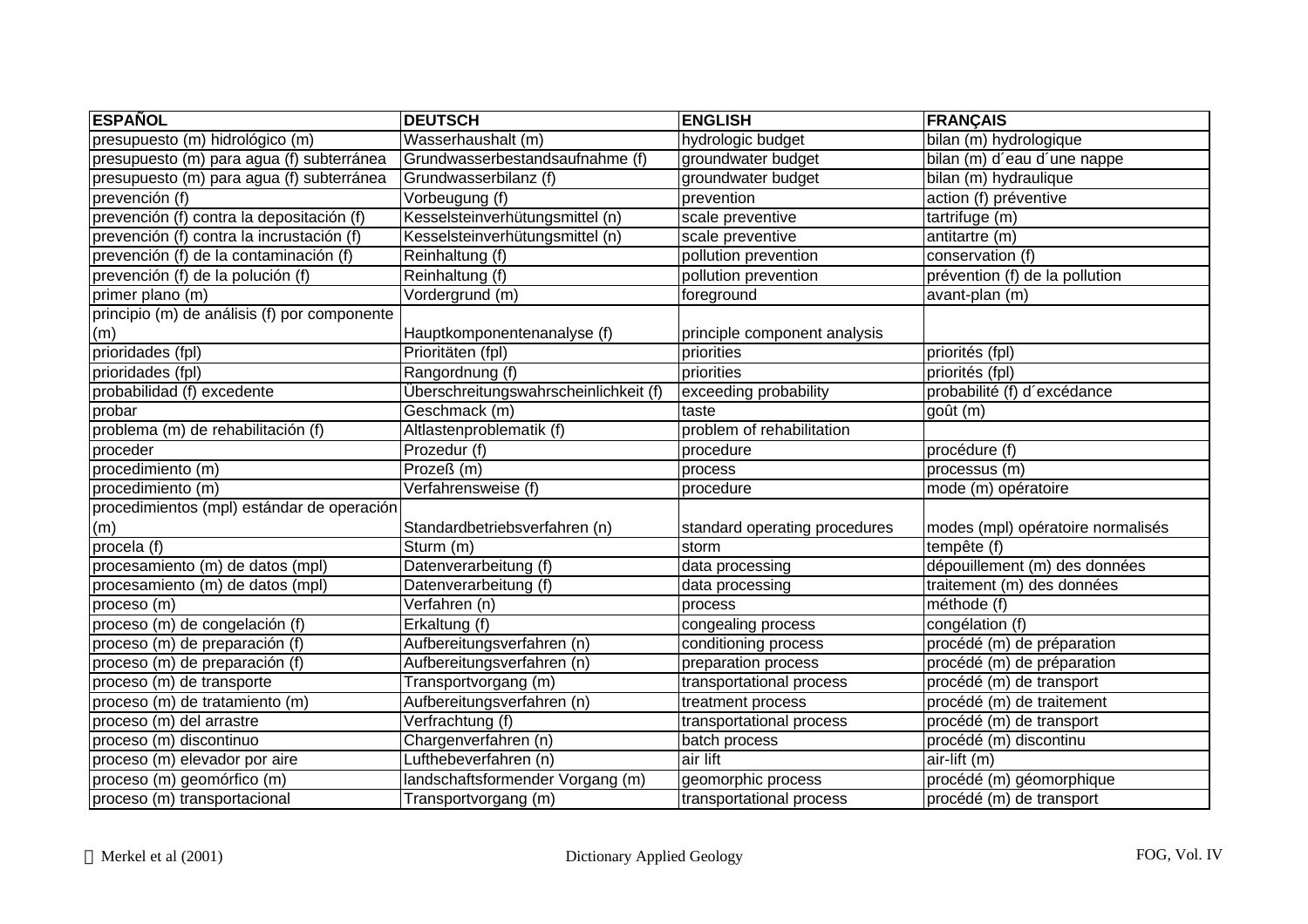| rendement (m)<br>Dargebot (n)<br>vield<br>producción<br>Gesamtproduktion (f)<br>production (f) cumulée<br>cumulative production<br>Ergiebigkeit (Wasser~) (f)<br>apport (m) d'eau<br>water yield<br>débit (m) d'écoulement pérenne<br>perennial yield<br>Dauerspende (f)<br>Grundwasserförderung (f)<br>groundwater production<br>exploitation (f) de l'eau souterraine<br>verzögerte Entleerung (f)<br>delayed yield<br>vidange (m) par débit retardé<br>wirtschaftliche Ausbeute (f)<br>economic yield<br>débit (m) économiquement captable<br>diskontinuierlicher Betrieb (m)<br>procédé (m) discontinu<br>batch process<br>Gesamthöffigkeit (f) der<br>ressources (fpl) d'exploitation en eau<br>Grundwasserressourcen<br>mining yield<br>souterraine<br>Nachförderung (f)<br>postproduction<br>postproduction (f)<br>Primärproduktion (f)<br>primary production<br>production (f) primaire<br>producción (f) útil de energía (f)<br>nutzbare Leistung (f)<br>useful power output<br>rendement (m) réel<br>producción (m) de seguridad (f)<br>sicheres Grundwasserdargebot (n)<br>safe yield<br>débit (m) de sécurité<br>productividad (f)<br>productivité (f)<br>Produktivität (f)<br>productivity<br>productividad (f) del pozo (m)<br>Brunnenergiebigkeit (f)<br>well capacity<br>productivité (f) d'un puits<br>Schüttung (f) eines Brunnen<br>well capacity<br>productivité (f) d'un puits<br>Abbauprodukt (n)<br>decomposition product<br>produit (m) de décomposition<br>Zersetzungsprodukt (n)<br>decomposition product<br>produit (m) de décomposition<br>Zerfallsprodukt (n)<br>daughter product<br>produit (m) de fission<br>producto (m) de desintegración, producto (m<br>Zerfallsprodukt (n)<br>decay product<br>produit (m) de désintégration<br>Tochterprodukt (n)<br>daughter product<br>produit (m) de fission<br>nukleares Spaltprodukt (n)<br>nuclear fission product<br>produit (m) de la fission nucléaire<br>Ionenaktivitätsprodukt (n)<br>ion actitvity product<br>produit (m) d'actitvité ionique<br>produit (m) de lixiviation<br>Auslaugungsprodukt (n)<br>leachate<br>sichere Entnahme (f)<br>safe yield<br>débit (m) de sécurité<br>solubility product<br>Löslichkeitsprodukt (n)<br>produit (m) de solubilité<br>Zerfallsprodukt (n)<br>decomposition product<br>produit (m) de décomposition<br>producto (m) en putrefacción (f)<br>Zerfallsprodukt (n)<br>decay product<br>Spaltprodukt (n)<br>daughter product<br>produit (m) de fission<br>produit (m) terminal<br>Endprodukt (n)<br>end product<br>Abfälle (mpl)<br>waste products<br>déchets (mpl)<br>Abfallstoffe (mpl)<br>waste products<br>produits (mpl) rédiuaires<br>hazardous products<br>Schadstoff (m)<br>produits (mpl) dangereux | <b>ESPAÑOL</b>                               | <b>DEUTSCH</b> | <b>ENGLISH</b> | <b>FRANÇAIS</b> |
|-------------------------------------------------------------------------------------------------------------------------------------------------------------------------------------------------------------------------------------------------------------------------------------------------------------------------------------------------------------------------------------------------------------------------------------------------------------------------------------------------------------------------------------------------------------------------------------------------------------------------------------------------------------------------------------------------------------------------------------------------------------------------------------------------------------------------------------------------------------------------------------------------------------------------------------------------------------------------------------------------------------------------------------------------------------------------------------------------------------------------------------------------------------------------------------------------------------------------------------------------------------------------------------------------------------------------------------------------------------------------------------------------------------------------------------------------------------------------------------------------------------------------------------------------------------------------------------------------------------------------------------------------------------------------------------------------------------------------------------------------------------------------------------------------------------------------------------------------------------------------------------------------------------------------------------------------------------------------------------------------------------------------------------------------------------------------------------------------------------------------------------------------------------------------------------------------------------------------------------------------------------------------------------------------------------------------------------------------------------------------------------------------------------------------------------------------------------------------------------------------------------------------------------------------------------------------------------------------------------------------------------------------------------------------------------------------------------------------------------|----------------------------------------------|----------------|----------------|-----------------|
|                                                                                                                                                                                                                                                                                                                                                                                                                                                                                                                                                                                                                                                                                                                                                                                                                                                                                                                                                                                                                                                                                                                                                                                                                                                                                                                                                                                                                                                                                                                                                                                                                                                                                                                                                                                                                                                                                                                                                                                                                                                                                                                                                                                                                                                                                                                                                                                                                                                                                                                                                                                                                                                                                                                                     |                                              |                |                |                 |
|                                                                                                                                                                                                                                                                                                                                                                                                                                                                                                                                                                                                                                                                                                                                                                                                                                                                                                                                                                                                                                                                                                                                                                                                                                                                                                                                                                                                                                                                                                                                                                                                                                                                                                                                                                                                                                                                                                                                                                                                                                                                                                                                                                                                                                                                                                                                                                                                                                                                                                                                                                                                                                                                                                                                     | producción (f) acumulativa                   |                |                |                 |
|                                                                                                                                                                                                                                                                                                                                                                                                                                                                                                                                                                                                                                                                                                                                                                                                                                                                                                                                                                                                                                                                                                                                                                                                                                                                                                                                                                                                                                                                                                                                                                                                                                                                                                                                                                                                                                                                                                                                                                                                                                                                                                                                                                                                                                                                                                                                                                                                                                                                                                                                                                                                                                                                                                                                     | producción (f) de agua (f)                   |                |                |                 |
|                                                                                                                                                                                                                                                                                                                                                                                                                                                                                                                                                                                                                                                                                                                                                                                                                                                                                                                                                                                                                                                                                                                                                                                                                                                                                                                                                                                                                                                                                                                                                                                                                                                                                                                                                                                                                                                                                                                                                                                                                                                                                                                                                                                                                                                                                                                                                                                                                                                                                                                                                                                                                                                                                                                                     | producción (f) de agua (f) perene            |                |                |                 |
|                                                                                                                                                                                                                                                                                                                                                                                                                                                                                                                                                                                                                                                                                                                                                                                                                                                                                                                                                                                                                                                                                                                                                                                                                                                                                                                                                                                                                                                                                                                                                                                                                                                                                                                                                                                                                                                                                                                                                                                                                                                                                                                                                                                                                                                                                                                                                                                                                                                                                                                                                                                                                                                                                                                                     | producción (f) del agua (f) subterránea      |                |                |                 |
| produit (m) de désintégration radioactive                                                                                                                                                                                                                                                                                                                                                                                                                                                                                                                                                                                                                                                                                                                                                                                                                                                                                                                                                                                                                                                                                                                                                                                                                                                                                                                                                                                                                                                                                                                                                                                                                                                                                                                                                                                                                                                                                                                                                                                                                                                                                                                                                                                                                                                                                                                                                                                                                                                                                                                                                                                                                                                                                           | producción (f) demorada (f)                  |                |                |                 |
|                                                                                                                                                                                                                                                                                                                                                                                                                                                                                                                                                                                                                                                                                                                                                                                                                                                                                                                                                                                                                                                                                                                                                                                                                                                                                                                                                                                                                                                                                                                                                                                                                                                                                                                                                                                                                                                                                                                                                                                                                                                                                                                                                                                                                                                                                                                                                                                                                                                                                                                                                                                                                                                                                                                                     | producción (f) económica (f)                 |                |                |                 |
|                                                                                                                                                                                                                                                                                                                                                                                                                                                                                                                                                                                                                                                                                                                                                                                                                                                                                                                                                                                                                                                                                                                                                                                                                                                                                                                                                                                                                                                                                                                                                                                                                                                                                                                                                                                                                                                                                                                                                                                                                                                                                                                                                                                                                                                                                                                                                                                                                                                                                                                                                                                                                                                                                                                                     | producción (f) en lotes                      |                |                |                 |
|                                                                                                                                                                                                                                                                                                                                                                                                                                                                                                                                                                                                                                                                                                                                                                                                                                                                                                                                                                                                                                                                                                                                                                                                                                                                                                                                                                                                                                                                                                                                                                                                                                                                                                                                                                                                                                                                                                                                                                                                                                                                                                                                                                                                                                                                                                                                                                                                                                                                                                                                                                                                                                                                                                                                     |                                              |                |                |                 |
|                                                                                                                                                                                                                                                                                                                                                                                                                                                                                                                                                                                                                                                                                                                                                                                                                                                                                                                                                                                                                                                                                                                                                                                                                                                                                                                                                                                                                                                                                                                                                                                                                                                                                                                                                                                                                                                                                                                                                                                                                                                                                                                                                                                                                                                                                                                                                                                                                                                                                                                                                                                                                                                                                                                                     | producción (f) minera (f)                    |                |                |                 |
|                                                                                                                                                                                                                                                                                                                                                                                                                                                                                                                                                                                                                                                                                                                                                                                                                                                                                                                                                                                                                                                                                                                                                                                                                                                                                                                                                                                                                                                                                                                                                                                                                                                                                                                                                                                                                                                                                                                                                                                                                                                                                                                                                                                                                                                                                                                                                                                                                                                                                                                                                                                                                                                                                                                                     | producción (f) posterior                     |                |                |                 |
|                                                                                                                                                                                                                                                                                                                                                                                                                                                                                                                                                                                                                                                                                                                                                                                                                                                                                                                                                                                                                                                                                                                                                                                                                                                                                                                                                                                                                                                                                                                                                                                                                                                                                                                                                                                                                                                                                                                                                                                                                                                                                                                                                                                                                                                                                                                                                                                                                                                                                                                                                                                                                                                                                                                                     | producción (f) principal                     |                |                |                 |
|                                                                                                                                                                                                                                                                                                                                                                                                                                                                                                                                                                                                                                                                                                                                                                                                                                                                                                                                                                                                                                                                                                                                                                                                                                                                                                                                                                                                                                                                                                                                                                                                                                                                                                                                                                                                                                                                                                                                                                                                                                                                                                                                                                                                                                                                                                                                                                                                                                                                                                                                                                                                                                                                                                                                     |                                              |                |                |                 |
|                                                                                                                                                                                                                                                                                                                                                                                                                                                                                                                                                                                                                                                                                                                                                                                                                                                                                                                                                                                                                                                                                                                                                                                                                                                                                                                                                                                                                                                                                                                                                                                                                                                                                                                                                                                                                                                                                                                                                                                                                                                                                                                                                                                                                                                                                                                                                                                                                                                                                                                                                                                                                                                                                                                                     |                                              |                |                |                 |
|                                                                                                                                                                                                                                                                                                                                                                                                                                                                                                                                                                                                                                                                                                                                                                                                                                                                                                                                                                                                                                                                                                                                                                                                                                                                                                                                                                                                                                                                                                                                                                                                                                                                                                                                                                                                                                                                                                                                                                                                                                                                                                                                                                                                                                                                                                                                                                                                                                                                                                                                                                                                                                                                                                                                     |                                              |                |                |                 |
|                                                                                                                                                                                                                                                                                                                                                                                                                                                                                                                                                                                                                                                                                                                                                                                                                                                                                                                                                                                                                                                                                                                                                                                                                                                                                                                                                                                                                                                                                                                                                                                                                                                                                                                                                                                                                                                                                                                                                                                                                                                                                                                                                                                                                                                                                                                                                                                                                                                                                                                                                                                                                                                                                                                                     |                                              |                |                |                 |
|                                                                                                                                                                                                                                                                                                                                                                                                                                                                                                                                                                                                                                                                                                                                                                                                                                                                                                                                                                                                                                                                                                                                                                                                                                                                                                                                                                                                                                                                                                                                                                                                                                                                                                                                                                                                                                                                                                                                                                                                                                                                                                                                                                                                                                                                                                                                                                                                                                                                                                                                                                                                                                                                                                                                     | productividad (f) del pozo (m)               |                |                |                 |
|                                                                                                                                                                                                                                                                                                                                                                                                                                                                                                                                                                                                                                                                                                                                                                                                                                                                                                                                                                                                                                                                                                                                                                                                                                                                                                                                                                                                                                                                                                                                                                                                                                                                                                                                                                                                                                                                                                                                                                                                                                                                                                                                                                                                                                                                                                                                                                                                                                                                                                                                                                                                                                                                                                                                     | producto (m) de descomposición (f)           |                |                |                 |
|                                                                                                                                                                                                                                                                                                                                                                                                                                                                                                                                                                                                                                                                                                                                                                                                                                                                                                                                                                                                                                                                                                                                                                                                                                                                                                                                                                                                                                                                                                                                                                                                                                                                                                                                                                                                                                                                                                                                                                                                                                                                                                                                                                                                                                                                                                                                                                                                                                                                                                                                                                                                                                                                                                                                     | producto (m) de descomposición (f)           |                |                |                 |
|                                                                                                                                                                                                                                                                                                                                                                                                                                                                                                                                                                                                                                                                                                                                                                                                                                                                                                                                                                                                                                                                                                                                                                                                                                                                                                                                                                                                                                                                                                                                                                                                                                                                                                                                                                                                                                                                                                                                                                                                                                                                                                                                                                                                                                                                                                                                                                                                                                                                                                                                                                                                                                                                                                                                     | producto (m) de desintegración (f) nuclear   |                |                |                 |
|                                                                                                                                                                                                                                                                                                                                                                                                                                                                                                                                                                                                                                                                                                                                                                                                                                                                                                                                                                                                                                                                                                                                                                                                                                                                                                                                                                                                                                                                                                                                                                                                                                                                                                                                                                                                                                                                                                                                                                                                                                                                                                                                                                                                                                                                                                                                                                                                                                                                                                                                                                                                                                                                                                                                     |                                              |                |                |                 |
|                                                                                                                                                                                                                                                                                                                                                                                                                                                                                                                                                                                                                                                                                                                                                                                                                                                                                                                                                                                                                                                                                                                                                                                                                                                                                                                                                                                                                                                                                                                                                                                                                                                                                                                                                                                                                                                                                                                                                                                                                                                                                                                                                                                                                                                                                                                                                                                                                                                                                                                                                                                                                                                                                                                                     | producto (m) de fisión (f)                   |                |                |                 |
|                                                                                                                                                                                                                                                                                                                                                                                                                                                                                                                                                                                                                                                                                                                                                                                                                                                                                                                                                                                                                                                                                                                                                                                                                                                                                                                                                                                                                                                                                                                                                                                                                                                                                                                                                                                                                                                                                                                                                                                                                                                                                                                                                                                                                                                                                                                                                                                                                                                                                                                                                                                                                                                                                                                                     | producto (m) de fisión (f) nuclear           |                |                |                 |
|                                                                                                                                                                                                                                                                                                                                                                                                                                                                                                                                                                                                                                                                                                                                                                                                                                                                                                                                                                                                                                                                                                                                                                                                                                                                                                                                                                                                                                                                                                                                                                                                                                                                                                                                                                                                                                                                                                                                                                                                                                                                                                                                                                                                                                                                                                                                                                                                                                                                                                                                                                                                                                                                                                                                     | producto (m) de la actividad (f) del ión (m) |                |                |                 |
|                                                                                                                                                                                                                                                                                                                                                                                                                                                                                                                                                                                                                                                                                                                                                                                                                                                                                                                                                                                                                                                                                                                                                                                                                                                                                                                                                                                                                                                                                                                                                                                                                                                                                                                                                                                                                                                                                                                                                                                                                                                                                                                                                                                                                                                                                                                                                                                                                                                                                                                                                                                                                                                                                                                                     | producto (m) de lixiviado (m)                |                |                |                 |
|                                                                                                                                                                                                                                                                                                                                                                                                                                                                                                                                                                                                                                                                                                                                                                                                                                                                                                                                                                                                                                                                                                                                                                                                                                                                                                                                                                                                                                                                                                                                                                                                                                                                                                                                                                                                                                                                                                                                                                                                                                                                                                                                                                                                                                                                                                                                                                                                                                                                                                                                                                                                                                                                                                                                     | producto (m) de seguridad (f)                |                |                |                 |
|                                                                                                                                                                                                                                                                                                                                                                                                                                                                                                                                                                                                                                                                                                                                                                                                                                                                                                                                                                                                                                                                                                                                                                                                                                                                                                                                                                                                                                                                                                                                                                                                                                                                                                                                                                                                                                                                                                                                                                                                                                                                                                                                                                                                                                                                                                                                                                                                                                                                                                                                                                                                                                                                                                                                     | producto (m) de solubilidad (f)              |                |                |                 |
|                                                                                                                                                                                                                                                                                                                                                                                                                                                                                                                                                                                                                                                                                                                                                                                                                                                                                                                                                                                                                                                                                                                                                                                                                                                                                                                                                                                                                                                                                                                                                                                                                                                                                                                                                                                                                                                                                                                                                                                                                                                                                                                                                                                                                                                                                                                                                                                                                                                                                                                                                                                                                                                                                                                                     |                                              |                |                |                 |
|                                                                                                                                                                                                                                                                                                                                                                                                                                                                                                                                                                                                                                                                                                                                                                                                                                                                                                                                                                                                                                                                                                                                                                                                                                                                                                                                                                                                                                                                                                                                                                                                                                                                                                                                                                                                                                                                                                                                                                                                                                                                                                                                                                                                                                                                                                                                                                                                                                                                                                                                                                                                                                                                                                                                     |                                              |                |                |                 |
|                                                                                                                                                                                                                                                                                                                                                                                                                                                                                                                                                                                                                                                                                                                                                                                                                                                                                                                                                                                                                                                                                                                                                                                                                                                                                                                                                                                                                                                                                                                                                                                                                                                                                                                                                                                                                                                                                                                                                                                                                                                                                                                                                                                                                                                                                                                                                                                                                                                                                                                                                                                                                                                                                                                                     | producto de decaimiento                      |                |                |                 |
|                                                                                                                                                                                                                                                                                                                                                                                                                                                                                                                                                                                                                                                                                                                                                                                                                                                                                                                                                                                                                                                                                                                                                                                                                                                                                                                                                                                                                                                                                                                                                                                                                                                                                                                                                                                                                                                                                                                                                                                                                                                                                                                                                                                                                                                                                                                                                                                                                                                                                                                                                                                                                                                                                                                                     | producto de decaimiento (m)                  |                |                |                 |
|                                                                                                                                                                                                                                                                                                                                                                                                                                                                                                                                                                                                                                                                                                                                                                                                                                                                                                                                                                                                                                                                                                                                                                                                                                                                                                                                                                                                                                                                                                                                                                                                                                                                                                                                                                                                                                                                                                                                                                                                                                                                                                                                                                                                                                                                                                                                                                                                                                                                                                                                                                                                                                                                                                                                     | producto final                               |                |                |                 |
|                                                                                                                                                                                                                                                                                                                                                                                                                                                                                                                                                                                                                                                                                                                                                                                                                                                                                                                                                                                                                                                                                                                                                                                                                                                                                                                                                                                                                                                                                                                                                                                                                                                                                                                                                                                                                                                                                                                                                                                                                                                                                                                                                                                                                                                                                                                                                                                                                                                                                                                                                                                                                                                                                                                                     | productos (mpl) de desecho (m)               |                |                |                 |
|                                                                                                                                                                                                                                                                                                                                                                                                                                                                                                                                                                                                                                                                                                                                                                                                                                                                                                                                                                                                                                                                                                                                                                                                                                                                                                                                                                                                                                                                                                                                                                                                                                                                                                                                                                                                                                                                                                                                                                                                                                                                                                                                                                                                                                                                                                                                                                                                                                                                                                                                                                                                                                                                                                                                     | productos (mpl) de desperdicios (mpl)        |                |                |                 |
|                                                                                                                                                                                                                                                                                                                                                                                                                                                                                                                                                                                                                                                                                                                                                                                                                                                                                                                                                                                                                                                                                                                                                                                                                                                                                                                                                                                                                                                                                                                                                                                                                                                                                                                                                                                                                                                                                                                                                                                                                                                                                                                                                                                                                                                                                                                                                                                                                                                                                                                                                                                                                                                                                                                                     | productos (mpl) peligrosos (mpl)             |                |                |                 |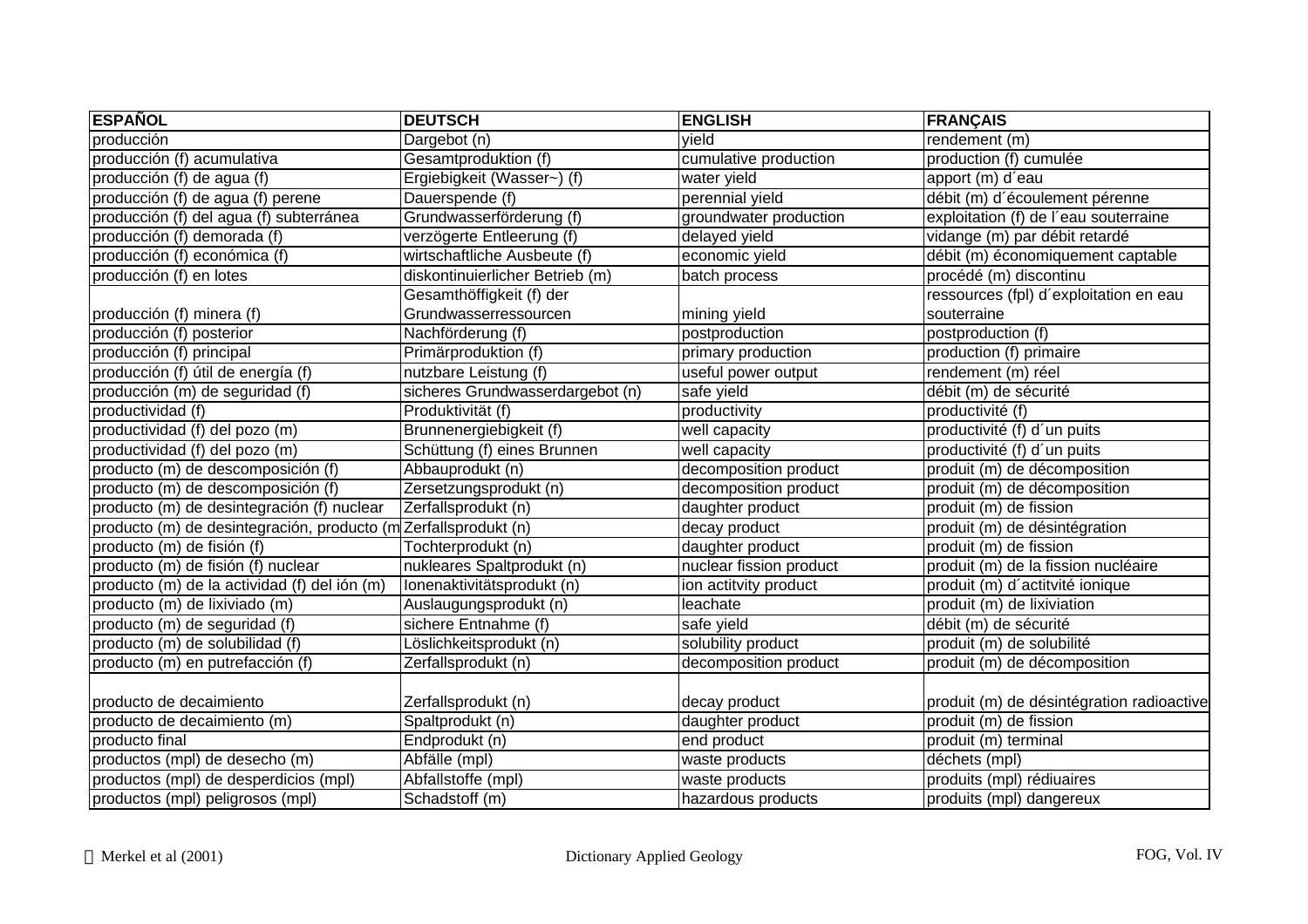| <b>ESPAÑOL</b>                           | <b>DEUTSCH</b>                       | <b>ENGLISH</b>        | <b>FRANÇAIS</b>                        |
|------------------------------------------|--------------------------------------|-----------------------|----------------------------------------|
| productos (mpl) riesgosos (mpl)          | gefährliche Erzeugnisse (npl)        | hazardous products    | produits (mpl) dangereux               |
| productos químicos                       | Chemikalien (npl)                    | chemicals             | produits (mpl) chimiques               |
| profundidad (f)                          | Teufe (f)                            | depth                 | profondeur (f)                         |
| profundidad (f) crítica                  | kritische Wassertiefe (f)            | critical depth        | profondeur (f) critique                |
| profundidad (f) crítica de la cañada (f) | Venturikanal (m)                     | critical depth flume  | jaugeur (m) Parshall                   |
| profundidad (f) de desempate (m)         | Abflußhöhe (f)                       | depth of runoff       | lame (f) d'eau de ruissellement        |
| profundidad (f) de infiltración (f)      | Infiltrationshöhe (f)                | depth of infiltration | hauteur (f) de la lame d'eau infiltrée |
| profundidad (f) de invasión (f)          | Eindringungstiefe (f)                | invasion depth        | profondeur (f) envahie                 |
| profundidad (f) de la raíz (f)           | Durchwurzelungstiefe (f)             | rooting depth         | profondeur (f) d'enracinement          |
| profundidad (f) de penetración (f)       | Eindringtiefe (f)                    | depth of penetration  | profondeur (f) de pénétration          |
| profundidad (f) de transpiración (f)     | Transpirationshöhe (f)               | transpiration depth   | hauteur (f) de transpiration           |
| profundidad (f) del agua (f)             | Wassertiefe (f)                      | water depth           |                                        |
| profundidad (f) del agua (f)             | Wassertiefe (f)                      | depth of water        | profondeur (f) d'eau                   |
| profundidad (f) del pozo (m)             | Eindringtiefe (f) eines Brunnens     | well penetration      | pénétration (f) du puits               |
| profundidad (f) normal                   | normale Wassertiefe (f)              | normal depth          | profondeur (f) normale                 |
| profundidad de amortiguamiento (m)       | Dämpfungstiefe (f)                   | damping depth         | profondeur (f) d'atténuation           |
| profundización (f) de pozos (mpl)        | Niederbringen (n) eines Schachtes    | shaft sinking         | fonçage (m) de puits                   |
| profundización (f) de pozos (mpl)        | Schachtabteufen (n)                  | shaft sinking         | fonçage (m) de puits                   |
| profundo                                 | tief                                 | deep                  | profond                                |
| programa (f)                             | Programm (n)                         | program               | mode (m)                               |
| programa (m) de aplicación (f)           | Anwendungsprogramm (n)               | application           | application (f)                        |
| progresión (f) finita                    | endliche Reihe (f)                   | finite series         | série (f) finie                        |
| proliferación (f) de algas               | Algenblüte (f)                       | algal boom            | fleur (f) d'eau                        |
| promedio (m) variable (f)                | gleitendes Mittel (n)                | moving average        | lissage (m) par moyenne glissante      |
| promedio (m) a largo (m) plazo (m)       | langzeitlicher Durchschnittswert (m) | long-term average     | débit (m) plurannuel moyen             |
| promedio (m) a largo (m) plazo (m)       | langzeitlicher Mittelwert (m)        | long-term average     | module (m) interannuel                 |
| promedio (m) anual                       | Durchschnittsjahr (n)                | average year          | année (f) moyenne                      |
| promedio (m) anual                       | Jahresdurchschnitt (m)               | annual mean           | moyenne (f) annuelle                   |
| pronosticar                              | Vorhersage (f)                       | forecast              | prédiction (f)                         |
| pronóstico (m)                           | Prognose (f)                         | forecasting           | prévision (f)                          |
| propacloro (m)                           | Propachlor (n)                       | propachlor            | propachlore (m)                        |
| propagación (f) de la onda (f)           | Wellenausbreitung (f)                | wave propagation      | propagation (f) des ondes              |
| propagación (f) superficial (f)          | Flächenberieselung (f)               | surface spreading     | épandage (m) en surface                |
| propiedades (f) locales                  | Lokaleigenschaften (fpl)             | local properties      | proprietés (fpl) locales               |
| propiedades (f) locales                  | punktförmige Kennwerte (mpl)         | local properties      | proprietés (fpl) locales               |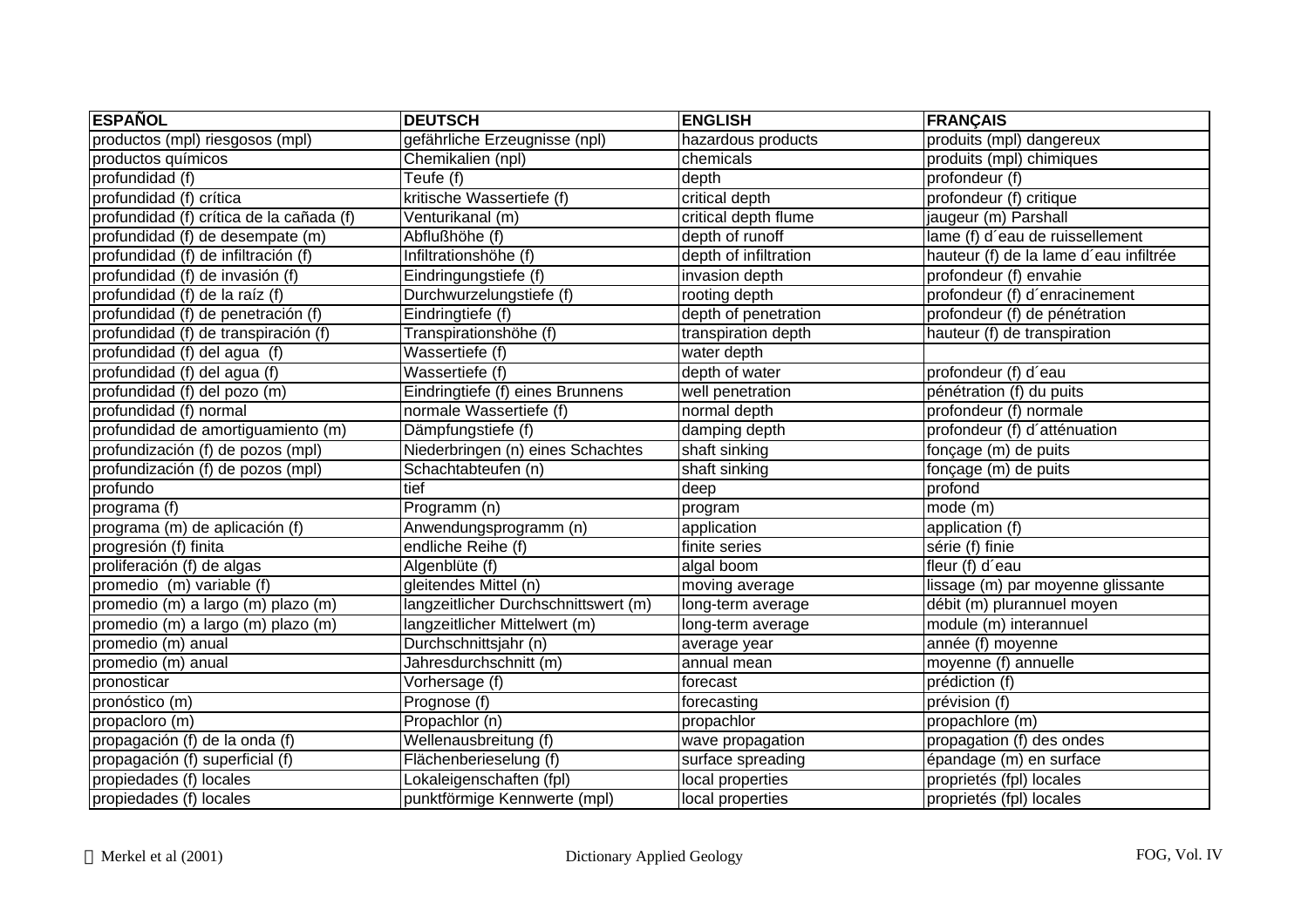| <b>ESPAÑOL</b>                              | <b>DEUTSCH</b>                     | <b>ENGLISH</b>               | <b>FRANÇAIS</b>                      |
|---------------------------------------------|------------------------------------|------------------------------|--------------------------------------|
| propiedades (fpl) elásticas (fpl)           | elastische Eigenschaften (fpl)     | elastic properties           | propriétés (fpl) élastiques          |
| proporción (f) acumulada                    | Akkumulationsrate (f)              | accumulation rate            | taux (m) d'accumulation              |
| proporción (m) de infiltración (m)          | Sickerwasserspende (f)             | infiltration rate            | module (m) spécifique d'infiltration |
| prospección (f) magnética (f)               | Magnetometerkartierung (f)         | magnetic survey              | étude (f) magnétique                 |
| prospección (f)                             | Aufnahme (f)                       | survey                       | levé (m)                             |
| prospección (f) de agua (f) subterránea     | Grundwasserbestandsaufnahme (f)    | groundwater survey           | lever hydrogéologique                |
| prospección (f) de campo (m)                | Felduntersuchung (f)               | field survey                 | étude (f) sur le terrain             |
| prospección (f) de recursos (mpl) de agua   | Untersuchung (f) der               |                              |                                      |
| (f) subterránea                             | Grundwasserressourcen              | groundwater resources survey | inventaire (m) hydrogéologique       |
| protección (f)                              | Abdeckung (f)                      | capping                      | protection (f)                       |
| protección (f) ambiental                    | Umweltschutz (n)                   | environmental protection     | protection (f) de l'environnement    |
| protección (f) de cátodos                   | Kathodenschutz (m)                 | cathodic protection          | protection (f) cathodique            |
| protección (f) del medio (m) ambiente (m)   | Umweltschutz (n)                   | environmental protection     | protection (f) du milieu             |
|                                             | Grundwasserschutz (m) in Bezug auf |                              |                                      |
| protección (f) sanitaria (f) de un pozo (m) | fäkale Verunreinigungen            | sanitary well protection     | protection (f) sanitaire d'un puits  |
| proteína (f)                                | Eiweiß (n)                         | protein                      | albumen (m)                          |
| protocolo (m)                               | Versuchsprotokoll (n)              | protocol                     | mode (m) opératoire                  |
| prototipo (m)                               | Prototyp (m)                       | prototype                    | prototype (m)                        |
|                                             |                                    |                              | protubérance (f) de la surface       |
| protuberancia (f) del agua (f) subterránea  | Grundwasseraufhöhung (f)           | groundwater mounding         | isopiéstique                         |
|                                             |                                    |                              | intumescence (f) de la surface       |
| protuberancia (f) del agua (f) subterránea  | Grundwassererhebung (f)            | groundwater mounding         | isopiéstique                         |
| provincia (f) de agua (f) subterránea       | Grundwasserprovinz (f)             | groundwater province         | province (f) des eaux souterraines   |
| provisión (f)                               | Lagerhalde (f)                     | stockpile                    | monceau (m)                          |
| provisión $(f)$                             | Vorkehrung (f)                     | provision                    | disposition (f)                      |
| proyección (f)                              | Projektion (f)                     | projection                   | projection (f)                       |
| proyecciones (fpl) volcánicas (fpl)         | Tephra (f)                         | tephra                       | projections (fpl) volcaniques        |
| prueba (f)                                  | Versuch (m)                        | test                         | essai (m)                            |
| prueba (f)                                  | Versuch (m)                        | trial                        | essai (m)                            |
| prueba (f) de abatimiento (m) de paso (m)   |                                    |                              |                                      |
| múltiple                                    | mehrstufiger Pumpversuch (m)       | multiple step drawdown test  | essai (m) de puits par paliers       |
| prueba (f) de bombeo (m)                    | Pumpversuch (m)                    | pumping test                 | essai (m) de pompage                 |
| prueba (f) de bombeo (m) por pasos (mpl)    | stufenweiser Pumpversuch (m)       | step drawdown test           | essai (m) de pompage par paliers     |
|                                             | Durchlässigkeitsversuch (m) mit    |                              |                                      |
| prueba (f) de cabezal (m) variable (f)      | fallender Druckhöhe                | variable head test           | test (m) en charge variable          |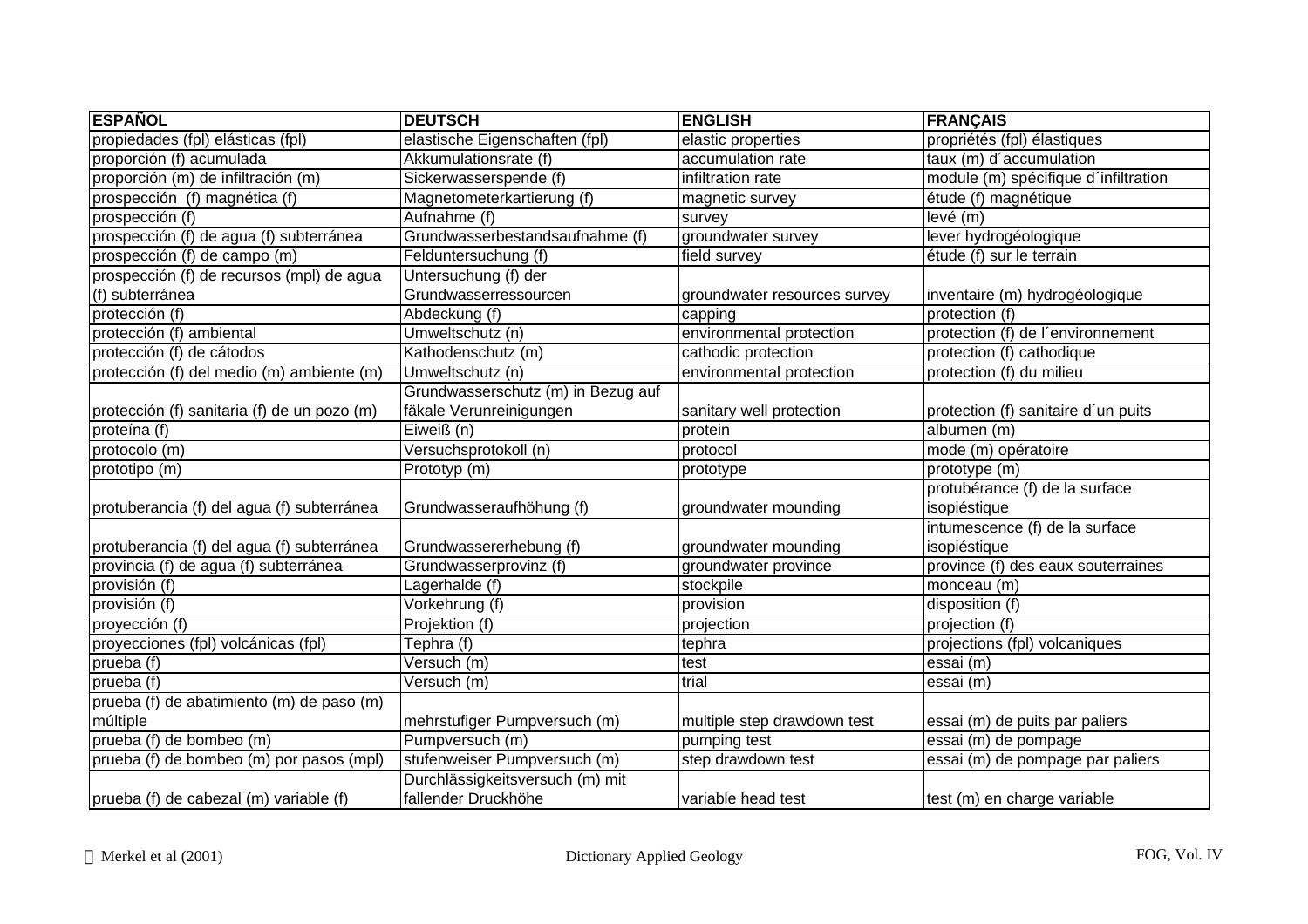| <b>ESPAÑOL</b>                            | <b>DEUTSCH</b>                                            | <b>ENGLISH</b>              | <b>FRANÇAIS</b>                      |
|-------------------------------------------|-----------------------------------------------------------|-----------------------------|--------------------------------------|
| prueba (f) de calcador (m)                | Impfverfahren (n)                                         | tracer test                 | repérage (m)                         |
| prueba (f) de campo (m)                   | Feldversuch (m)                                           | field test                  | essai (m) sur le terrain             |
| prueba (f) de carga (f) por placa (f)     | Plattendruckversuch (m)                                   | plate load test             |                                      |
| prueba (f) de compresión (f) no confinada |                                                           |                             |                                      |
| (f)                                       | Einaxialversuch (m)                                       | unconfined compression test |                                      |
| prueba (f) de desempeño (m) del pozo (m)  | Leistungspumpversuch (m)                                  | well performance test       | essai (m) de pompage par paliers     |
| prueba (f) de indicador (m)               | Tracertest (m)                                            | tracer test                 | essai (m) de traçage                 |
| prueba (f) de laboratorio (f)             | Laborversuch (m)                                          | laboratory test             | essai (m) à l'échelle de laboratoire |
| Prueba (f) de leva (f)                    | Flügelsondierung (f)                                      | vane testing                |                                      |
| prueba (f) de penetración (f)             | Sondierung (f)                                            | penetration test            | sondage (f)                          |
|                                           |                                                           |                             | pompage (m) expérimental             |
| prueba (f) de producción (f)              | Dauerpumpversuch (m)                                      | production test             | d'exploitation                       |
| prueba (f) de producción (f) del pozo (m) | Brunnenergiebigkeitsversuch (m)                           | well production test        | essai (m) de puits                   |
| prueba (f) de rastreador (m)              | Impfversuch (m)                                           | tracer test                 | tracage (m)                          |
| prueba (f) de recarga (f)                 | Auffüllversuch (m)                                        | recharge test               | essai (m) d'injection                |
| prueba (f) de recuperación (f)            | Wiederanstiegsverfahren (n)                               | recovery test               | essai (m) par remontée               |
| prueba (f) de respuesta (f)               | Reaktionsfähigkeitsversuch (m)                            | response test               | essai (m) de réactivité              |
| prueba (f) de trazador (m)                | Tracertest (m)                                            | tracer test                 | détermination (f) du trajet          |
| prueba (f) del empacador (m)              | Packertest (m)                                            | packer test                 | essai (m) à section délimitée        |
| prueba (f) modelo (m)                     | Modellversuch (m)                                         | model test                  | essai (m) sur modèle                 |
| prueba (f) triaxial                       | Triaxialversuch (m)                                       | triaxial test               |                                      |
| prueba de calor constante                 | Versuch (m) mit konstanter Druckhöhe   constant head test |                             | test (m) en charge constante         |
| prueba de infiltración (f)                | Infiltrometerversuch (m)                                  | infiltration test           | essai (m) de perméabilité du sol     |
| psamita (f)                               | psammitisch                                               | psammitic                   | psammitique                          |
| psefítico (m)                             | psephitisch                                               | psephitic                   | pséphitique                          |
| psicómetro (m) de giro (m)                | Schleuderpsychrometer (n)                                 | whirling psychrometer       | psychromètre (m) fronde              |
| psicrómetro (m)                           | Psychrometer (n)                                          | psychrometer                | psychromètre (m)                     |
| psicrómetro (m) giratorio                 | Schleuderpsychrometer (n)                                 | sling psychrometer          | psychromètre (m) fronde              |
| púa (f)                                   | Eichzusatz (m)                                            | spike                       | dosage (m) témoin                    |
| pudrirse                                  | zerkleinern                                               | decompose                   | décomposer                           |
| puente (m) natural                        | Naturbrücke (f)                                           | natural bridge              | pont (m) naturel                     |
| puerta (f) principal                      | Hauptschieber (m)                                         | main gate                   | vanne (f) maîtresse                  |
| puerto (m) de lodo (m)                    | Spülungsauslaß (m)                                        | mud port                    | sortie (f) de boue                   |
| pulpa (f)                                 | Zellstoff (m)                                             | pulp                        | cellulose(f)                         |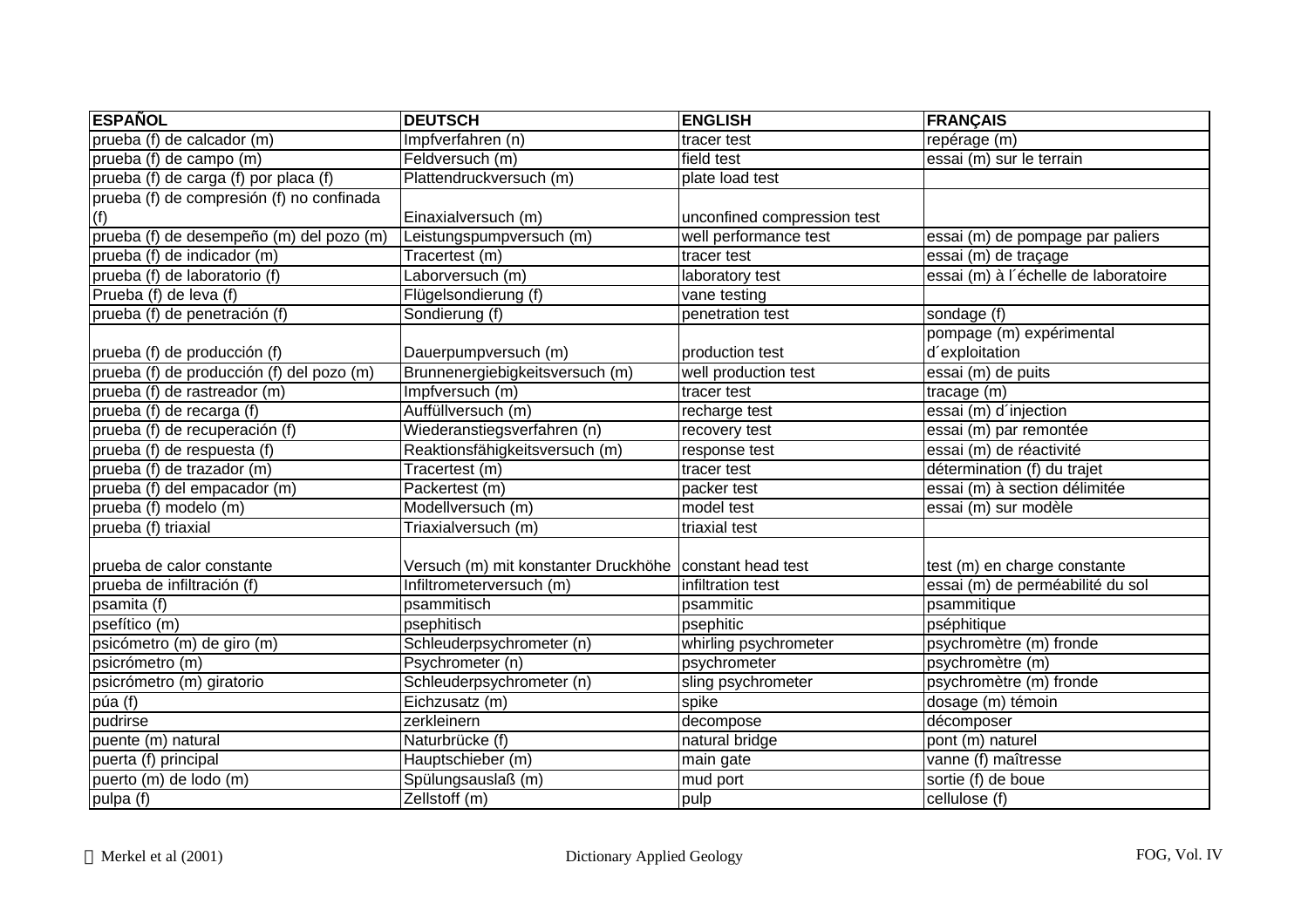| <b>ESPAÑOL</b>                              | <b>DEUTSCH</b>             | <b>ENGLISH</b>               | <b>FRANÇAIS</b>                     |
|---------------------------------------------|----------------------------|------------------------------|-------------------------------------|
| pulso (m) rectangular                       | Rechteckimpuls (m)         | rectangular pulse            | impulsion (f) carée                 |
| pulso (m) rectangular                       | Rechteckimpuls (m)         | rectangular pulse            | impulsion (f) rectangulaire         |
| pulverización (f)                           | Zerkleinerung (f)          | comminution                  | broyage (m)                         |
| pulverización (f) fina (f)                  | Feinzerkleinerung (f)      | fine grinding                | broyage (m) fin                     |
| pulverizar                                  | pulverisieren              | atomize                      | pulvériser                          |
| punta (f) de playa                          | Strandhorn (n)             | beach cusp                   | croissant (m) de plage              |
| puntal (m)                                  | verstreben                 | strut                        | étrésillonner                       |
| punto (m) choque                            | Schockpunkt (m)            | shock point                  | point (m) de choc                   |
| punto (m) culminante                        | Gipfel (m)                 | summit                       | sommet (m)                          |
| punto (m) de arena (f)                      | Filterbohrspitze (f)       | sand point                   | pointe (f) filtrante                |
| punto (m) de conducción (f)                 | Treibspitze (f)            | drive point                  | cône (m) de sondage                 |
| punto (m) de congelación (m)                | Gefrierpunkt (m)           | freezing point               | point (m) de fusion                 |
| punto (m) de congelamiento (m)              | Gefrierpunkt (m)           | freezing point               | point (m) de congélation            |
| punto (m) de descongelación                 | Taupunkt (m)               | dew-point                    | point (m) de rosée                  |
| punto (m) de disparo (m)                    | Schußpunkt (m)             | shot point                   | point (m) de tir                    |
| punto (m) de elevación (f)                  | Anstiegspunkt (m)          | point of rise                | point (m) de montée                 |
| punto (m) de estancamiento (m)              | Kulminationspunkt (m)      | stagnation point             | point (m) de stagnation             |
| punto (m) de estancamiento (m)              | Staupunkt (m)              | stagnation point             | point (m) de stagnation             |
| punto (m) de fusión (f)                     | Schmelzpunkt (m)           | melting point                | point (m) de fusion                 |
| punto (m) de identificación                 | Bezugsmarke (f)            | bench mark                   | brone (f) repère                    |
| punto (m) de incineración (m)               | Verbrennungsanlage (f)     | incineration point           | installation (f) d'incinération     |
|                                             |                            |                              | installation (f) de combustion des  |
| punto (m) de incineración (m)               | Verbrennungsanlage (f)     | incineration point           | ordures                             |
| punto (m) de inflamación (f)                | Zündpunkt (m)              | flashpoint                   | point (m) d'éclair                  |
| punto (m) de inflexión (f)                  | Wendepunkt (m)             | point of inflection          | point (m) d'inflexion               |
| punto (m) de luz (f)                        | Lichtpunkt (m)             | light spot                   | spot (m) lumineux                   |
| punto (m) de marchitación (f)               | Welkepunkt (m)             | wilting point                | point (m) de flétrissure            |
| punto (m) de marchitado (m) permanente      | permanenter Welkepunkt (m) | permanent wilting point      | point (m) de flétrissues permanente |
| punto (m) de medición (f)                   | Meßpunkt (m)               | measuring point              | point (m) de mesure                 |
| punto (m) de medición (f) del levantamiento |                            |                              |                                     |
| (m)                                         | Meßpunkthöhe (f)           | elevation of measuring point | niveau (m) du point de mesure       |
| punto (m) de neutralidad (f)                | Neutralitätspunkt (m)      | neutrality point             | point (m) neutre                    |
| punto (m) de operación (f)                  | Betriebspunkt (m)          | operating point              | point (m) représentatif             |
| punto (m) de referencia                     | Bezugsmarke (f)            | bench mark                   | point (m) fixe                      |
| punto (m) de referencia (f)                 | Bezugspunkt (m)            | reference point              | point (m) de référence              |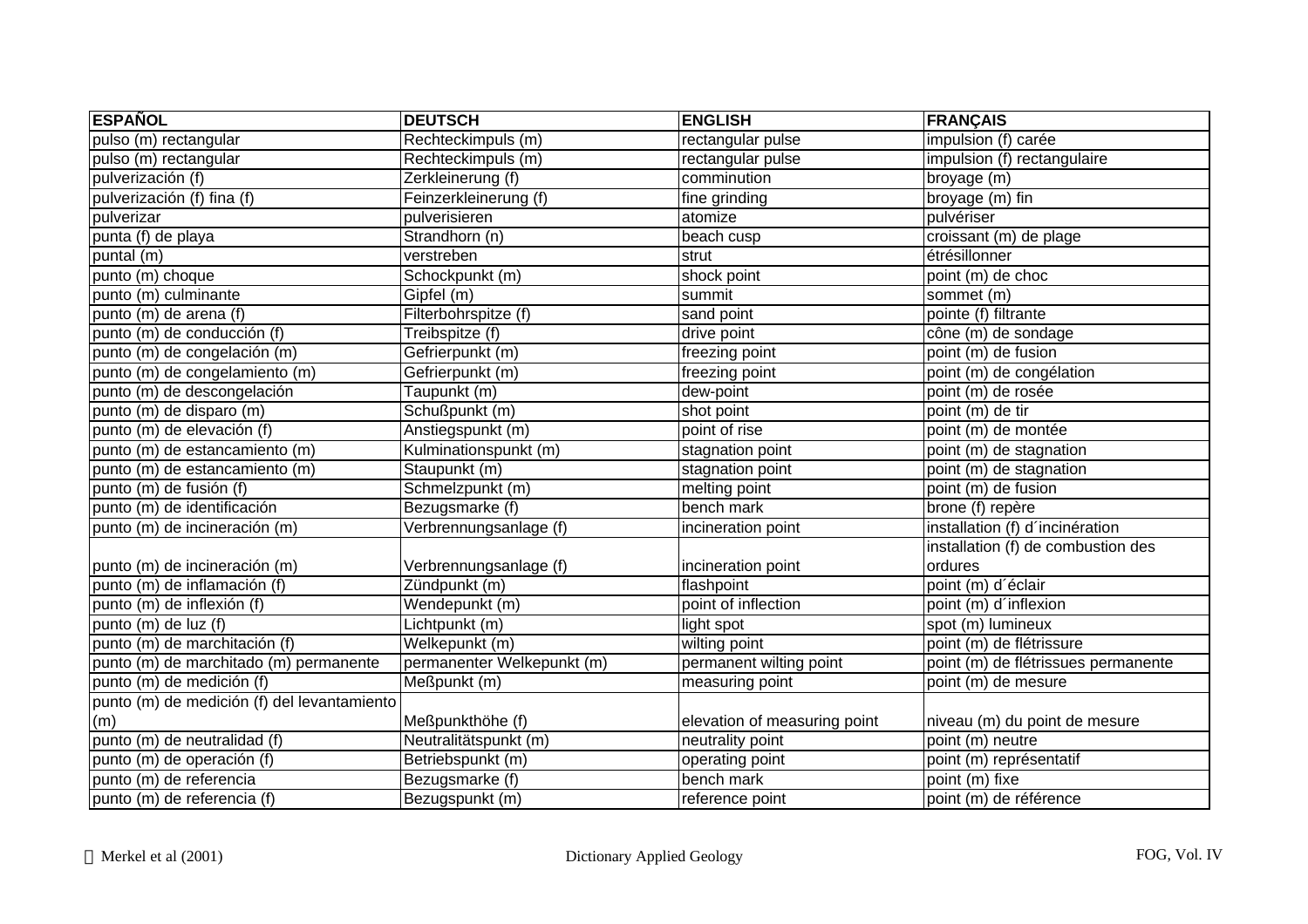| <b>ESPAÑOL</b>                        | <b>DEUTSCH</b>                 | <b>ENGLISH</b>                     | <b>FRANÇAIS</b>                  |
|---------------------------------------|--------------------------------|------------------------------------|----------------------------------|
| punto (m) de referencia (f)           | Bezugspunkt (m)                | reference point                    | point (m) de repère              |
| punto (m) de saturación (f)           | Sättigungspunkt (m)            | saturation point                   | point (m) de saturation          |
| punto (m) de sondeo                   | Schlagbrunnenspitze (f)        | well point                         | cône (m) de sondage              |
| punto (m) de transmisión (f)          | Rammspitze (f)                 | drive point                        | cône (m) de sondage              |
| punto (m) de viraje (m)               | Umschlagspunkt                 | end point (in titration chemistry) | point (m) de virage              |
| punto (m) fuente (f)                  | Punktquelle (f)                | point source                       | source (f) ponctuelle            |
| punto (m) maestro (m)                 | Bezugspunkt (m)                | match point                        | point (m) arbitraire             |
| punto (m) nodal                       | Knotenpunkt (m)                | node point                         | point (m) nodal                  |
| punto (m) nodal                       | Netzpunkt (m)                  | node point                         | $n$ $\alpha$ $\alpha$ $($ m $)$  |
| punto (m) triple                      | Tripelpunkt (m)                | triple point                       | point (m) triple                 |
| punto de arribo                       | Ankunftspunkt (m)              | arrival point                      | point (m) d'arrivée              |
| pureza (f)                            | Reinheit (f)                   | purity                             | pureté (f)                       |
| pureza (f)                            | Steigung (f)                   | grade                              | degré (m)                        |
| purga                                 | Ablaßrohr (n)                  | drain                              | vidange (m)                      |
| purga (f)                             | ablassen                       | purge                              | purger                           |
| purga (f) por gravedad (f)            | gravitative Entwässerung (f)   | gravity drainage                   | drainage (m) par gravité         |
| purificación (f) del agua (f)         | Wasserreinigung (f)            | waterpurification                  |                                  |
| putrefacción (f)                      | Verwesung (f)                  | putrefaction                       | pourissement (m)                 |
| quemadero (m)                         | Verbrennungsofen (m)           | incinerator                        | incinérateur (m)                 |
| queroseno (m)                         | Kerosin (n)                    | kerosene                           | kérosène (m)                     |
| queroseno (m)                         | Kerosin (n)                    | kerosene                           | pétrole (m) lampant              |
| ración (f) de drenaje (m)             | Abflußverhältnis (n)           | drainage ration                    | coefficient (m) d'écoulement     |
| radiación (f)                         | Strahlen (mpl)                 | radiation                          | rayons (mpl)                     |
| radiación (f)                         | Strahlung (f)                  | irradiance                         | radiation (f)                    |
| radiación $(f)$                       | Strahlung (f)                  | radiation                          | radiation (f)                    |
| radiación (f) beta                    | Betastrahlung (f)              | beta radiation                     | rayons (mpl) bêta                |
| radiación (f) gama                    | Gammastrahlung (f)             | gamma radiation                    | rayons (mpl) gamma               |
| radiación (f) neta (f)                | Nettoeinstrahlung (f)          | net radiation                      | différence (f) du rayonnement    |
| radiación (f) neta (f)                | Nettoeinstrahlung (f)          | net radiation                      | rayonnement (m) net              |
| radiación (f) solar                   | Sonneneinstrahlung (f)         | solar radiation                    | irradiation (f) solaire          |
| Radiación alfa                        | Alphastrahlung (f)             | alpha radiation                    | rayons (mpl) alpha               |
| radio (m)                             | Radium (n)                     | radium                             | radium (m)                       |
| radio (m) de acceso (m) al poro (m)   | Poreneintrittsradius (m)       | pore entry radius                  | rayon (m) d'étranglement de pore |
| radio (m) de drenaje                  | Radius (m) des Einzugsgebietes | drainage radius                    | rayon (m) d'appel                |
| radio (m) de entrada (f) del poro (m) | Poreneintrittsradius (m)       | pore entry radius                  | rayon (m) d'entrée de pore       |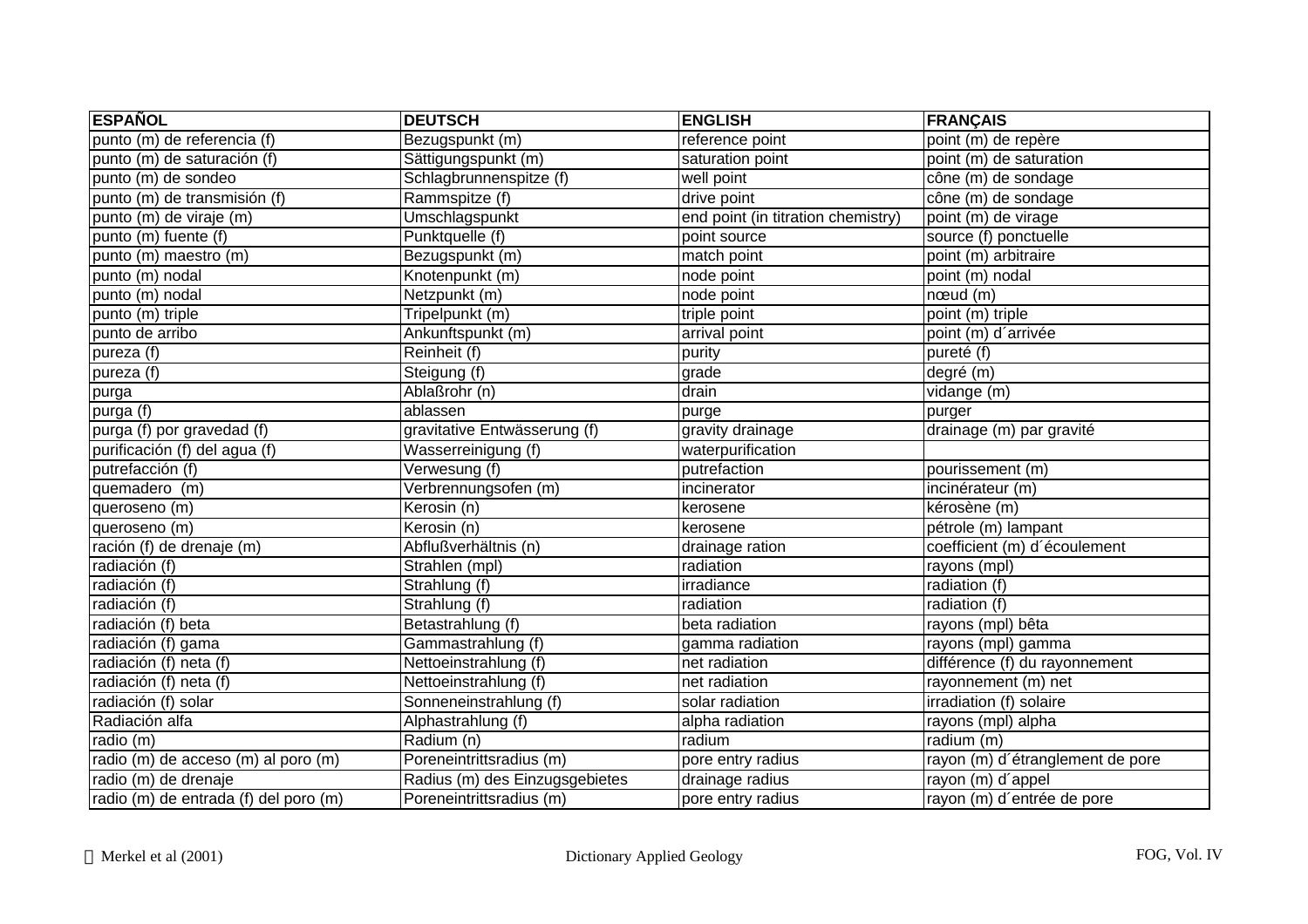| <b>ESPAÑOL</b>                      | <b>DEUTSCH</b>                      | <b>ENGLISH</b>              | <b>FRANÇAIS</b>                         |
|-------------------------------------|-------------------------------------|-----------------------------|-----------------------------------------|
| radio (m) de influencia (f)         | Absenkungsradius (m)                | radius of influence         | rayon (m) d'action fictif               |
| radio (m) de influencia (f)         | Absenkungsradius (m)                | radius of influence         | rayon (m) d'appel                       |
| radio (m) de influencia (f)         | Absenkungsradius (m)                | radius of influence         | rayon (m) d'influence effectif          |
| radio (m) efectivo (m) del pozo (m) | wirksamer Brunnenradius (m)         | effective well radius       | rayon (m) efficace d'un puits           |
| radio (m) hidráulico (m)            | hydraulischer Radius (m)            | hydraulic radius            | rayon (m) hydraulique                   |
| radio (m) hidráulico (m)            | Profilradius (m)                    | hydraulic radius            | rayon (m) hydraulique                   |
| radio (m) isotópo (m)               | radioaktives Isotop (n)             | radio isotope               | isotope (m) radioactif                  |
| radiómetro (m)                      | Radiometer (n)                      | radiometer                  | radiomètre (m)                          |
| radionucleónido (m)                 | radioaktives Nukleid (n)            | radionuclide                | nucléide (m) radioactif                 |
| radón (m)                           | Radon (n)                           | radon                       | radon (m)                               |
| raíz $(f)$                          | Basis (f)                           | radix                       | base (f)                                |
| raíz $(f)$                          | Wurzel (f)                          | root                        | racine (f)                              |
| ramificación (f)                    | Verzweigung (f)                     | branching                   | branchement (m)                         |
| ramificación (f) fluvial            | verzweigter Fluß (m)                | braided river               | rivière (f) anastomosée                 |
| rango (m)                           | Spannweite (f)                      | range                       | étendue (f)                             |
| rango (m) de medición (f)           | Anzeigebereich (m)                  | measuring range             | champ (m) de mesure                     |
| ranura (f) glacial (m)              | Gletscherfurche (f)                 | glacial groove              | cannelure (f) glaciaire                 |
| ranura (f)                          | Nut (f)                             | $\overline{\mathsf{notch}}$ | rainure (f)                             |
| ranura (f)                          | Schlitz (m)                         | slot                        | fissure (f)                             |
|                                     |                                     |                             | hauteur (f) d'infiltration par unité de |
| rapidez (f) de infiltración (f)     | Sickerrate (f)                      | infiltration rate           | temps                                   |
| rapidez (f) de asentamiento (m)     | Sedimentationsrate (f)              | settling rate               | taux (m) de sédimentation               |
|                                     | tatsächliche                        |                             |                                         |
| rapidez (f) de campo (m)            | Grundwasserfließgeschwindigkeit (f) | field velocity              | vitesse (f) de terrain                  |
| rapidez (f) de crecimiento (m)      | Wachstumsrate (f)                   | growth rate                 | taux (m) de reproduction                |
| rapidez (f) de penetración (f)      | Bohrfortschritt (m)                 | penetration rate            | vitesse (f) d'avancement                |
| rapidez (f) de recarga (f)          | Grundwasserneubildungsrate (f)      | recharge rate               | module (m) spécifique d'alimentation    |
| rapidez (f) del flujo (m)           | Fließrate (f)                       | flow rate                   | débit (m)                               |
| rapidez (f) real                    | Abschleifung (f)                    | truncation                  | rabotage (m)                            |
| rápido (m)                          | Stromschnelle (f)                   | rapid                       | rapide (m)                              |
| rascador (m)                        | Schrapper (m)                       | scraper                     | racloir (m)                             |
| rastreador (m)                      | Tracer (m)                          | tracer                      | traceur (m)                             |
| rastreador (m) radioactivo (m)      | radioaktiver Tracer (m)             | radioactive tracer          | traceur (m) radioactif                  |
| raudal                              | reißender Strom (m)                 | torrent                     |                                         |
| rayos (mpl) X                       | Röntgenstrahlen (mpl)               | x-rays                      | rayons (mpl) X                          |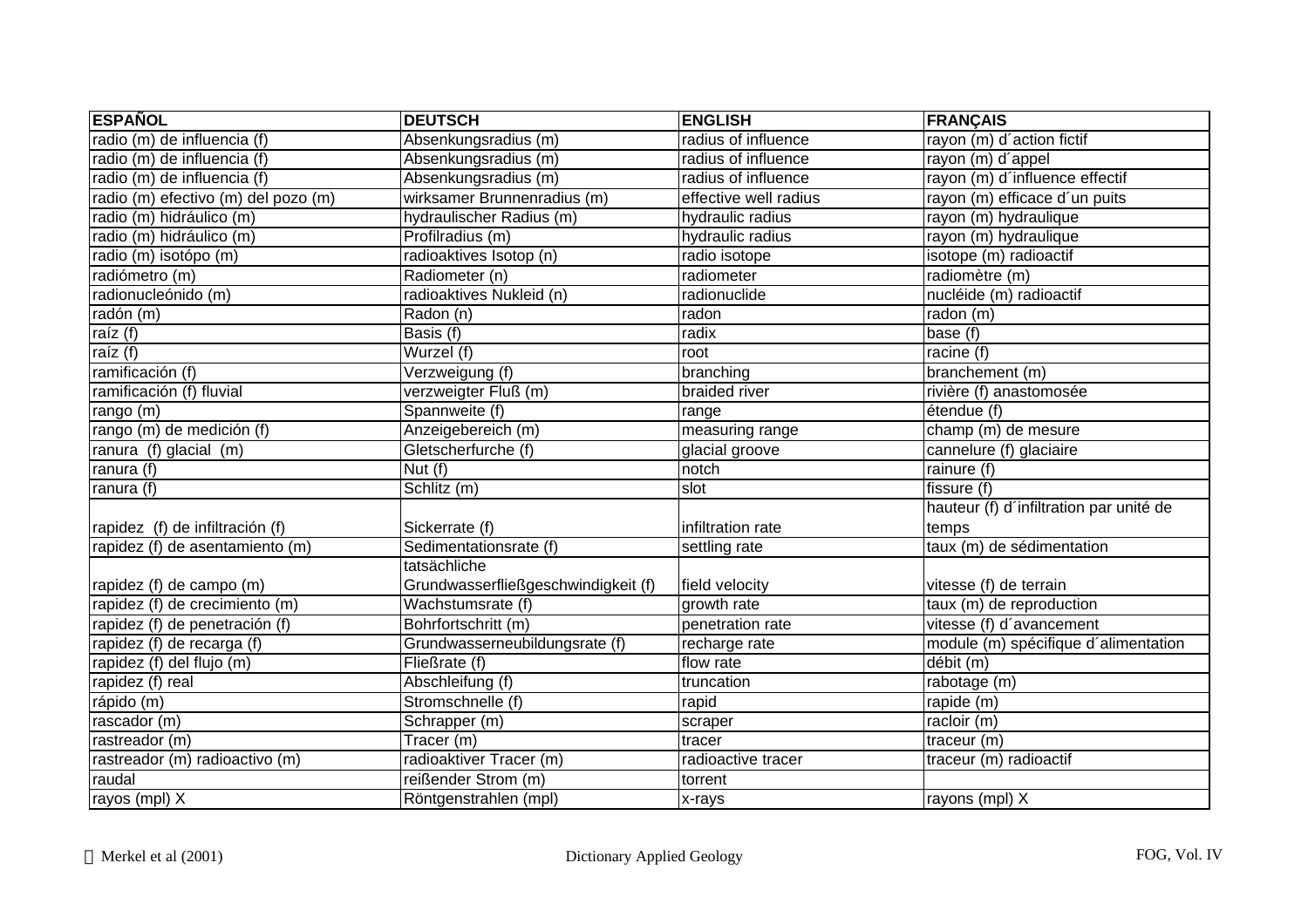| <b>ESPAÑOL</b>                           | <b>DEUTSCH</b>                               | <b>ENGLISH</b>           | <b>FRANÇAIS</b>                         |
|------------------------------------------|----------------------------------------------|--------------------------|-----------------------------------------|
| razón (m) de infiltración (m)            | Infiltrationsrate (f)                        | infiltration rate        | taux (m) d'infiltration                 |
| razón (m) de infiltración (m)            | Infiltrationsspende (f)                      | infiltration rate        | taux (m) d'infiltration                 |
| razón (m) de infiltración (m)            | Sickerrate (f)                               | infiltration rate        | module (m) spécifique d'infiltration    |
| razón (m) de infiltración (m)            | Sickerwasserspende (f)                       | infiltration rate        | taux (m) d'infiltration                 |
| razón (m) del flujo (m)                  | Spende (f)                                   | flow rate                | débit (m)                               |
|                                          | Grundwasseranreicherung (f)                  |                          |                                         |
| reabastecimiento (m)                     | (künstliche)                                 | recharge                 | recharge (f)                            |
| reacción (f)                             | Antwort (f)                                  | response                 | réponse (f)                             |
| reacondicionamiento (m)                  | Sanierung (f)                                | rehabilitation           | réhabilitation (f)                      |
| reacondicionamiento del pozo (m)         | Überarbeitung (f)                            | workover                 | reconcitionnement (m)                   |
| reactiva (f)                             | reaktionsfähig                               | reactive                 | réactif                                 |
| reactivación (f)                         | Wiederanstieg (m)                            | recovery                 | remontée (f) de niveau                  |
|                                          |                                              |                          | mesures (fpl) visant à l'assainissement |
| reactivación (f) ecológica (f)           | ökologische Verbesserung (f)                 | ecological recovery      | de l'environnement                      |
| reactivo (m)                             | Reagenzstoff (m)                             | reagent                  | réactif (m)                             |
| reactivo (m)                             | reagierend                                   | reactive                 | réactif                                 |
|                                          | künstliche Grundwasseranreicherung           |                          |                                         |
| realimentación (f) del manto freático    | (f)                                          | artificial replenishment | réalimentation (f) artificielle         |
|                                          |                                              |                          | essai (m) de rabattement en puits       |
| rebatimiento (f) experimental de un pozo | Entnahmeversuch (m) im Brunnenrohr bail test |                          | unique                                  |
| rebosadero (m)                           | $\overline{\mathsf{W}}$ ehr (n)              | spillway                 | évacuateur (m) de crue                  |
|                                          | Grundwasseranreicherung (f)                  |                          |                                         |
| recarga (f)                              | (künstliche)                                 | recharge                 | alimentation (f) (atrificielle)         |
| recarga (f) de agua (f) subterránea      | Grundwasserneubildung (f)                    | groundwater recharge     | alimentation (f) d'une nappe            |
| recarga (f) de agua (f) subterránea      | Grundwasserneubildung (f)                    | groundwater recharge     | apports (ml) en eau souterraine         |
| recarga (f) de agua (f) subterránea      | Grundwasserneubildung (f)                    | groundwater recharge     | entrées (fpl) d'eau                     |
|                                          | induzierte Grundwassernanreicherung          |                          |                                         |
| recarga (f) inducida (f)                 | (f)                                          | induced recharge         | alimentation (f) initiée                |
| recarga (f) rechazada (f)                | abgewiesene Anreicherung (f)                 | rejected recharge        | refus (m) d'alimentation                |
| recarga artesiana                        | künstliche Grundwasserneubildung (f)         | artificial recharge      | recharge (f) artificielle               |
| recepción (f)                            | Immission (f)                                | immission                | réception (f)                           |
| receptáculo (m)                          | Hebevorrichtung (f)                          | jack                     | cric(m)                                 |
| recesión (f)                             | Versiegen (n)                                | recession                | tarissment (m)                          |
| recesión (f) de agua (f) subterránea     | Grundwasserabsenkung (f)                     | groundwater recession    | abaissment (m) de la nappe phréatique   |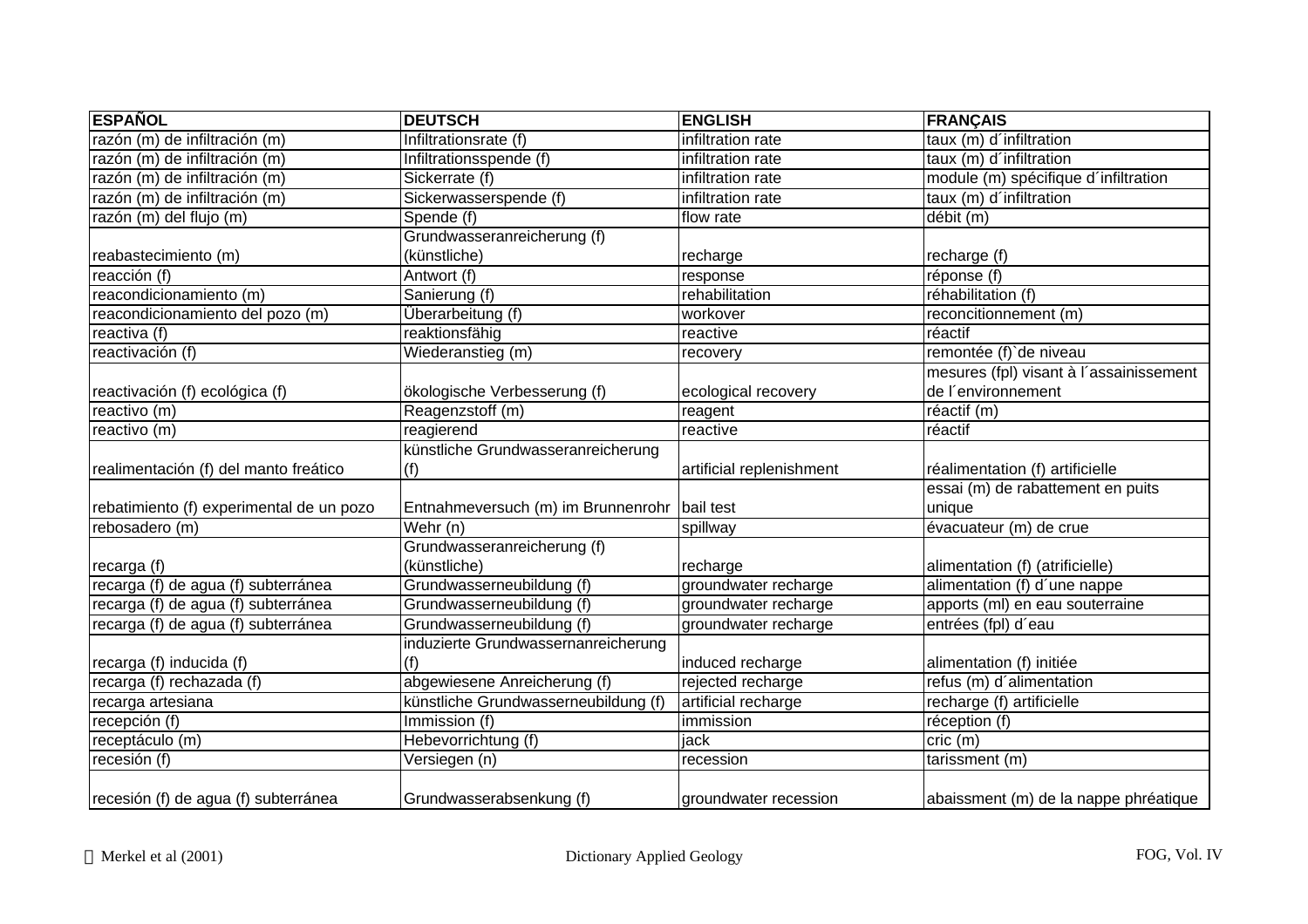| <b>ESPAÑOL</b>                                                                    | <b>DEUTSCH</b>              | <b>ENGLISH</b>                  | <b>FRANÇAIS</b>                     |
|-----------------------------------------------------------------------------------|-----------------------------|---------------------------------|-------------------------------------|
| $r$ ecibidor (m)                                                                  | Empfänger (m)               | receiver                        | récepteur (m)                       |
| reciclado (m)                                                                     | Wiederverwertung (f)        | recycling                       | recyclage (m)                       |
| reciclaje (m) de desechos (mpl)                                                   | Abfallrückgewinnung (f)     | waste recycling                 | recyclage (m) des déchets           |
| recipiente (m)                                                                    | Auffanggefäß (n)            | recipient                       | récipient (m)                       |
| recipiente (m)                                                                    | Behälter (m)                | vessel                          | réservoir (m)                       |
| recipiente (m) de perforación (f)                                                 | Bohrschiff (n)              | drilling vessel                 | navire (m) de forage                |
| recipiente (m) de presión (f)                                                     | Druckbehälter (m)           | pressure vessel                 |                                     |
| recipiente (m), tanque (m) de agua                                                | Wasserbehälter (m)          | water tank                      | citerne (f) d'eau                   |
| reclamación (f)                                                                   | Melioration (f)             | reclamation                     | bonification (f)                    |
| reclamación (f) del agua (f)                                                      | Wasserrückgewinnung (f)     | water reclamation               | récupération (f) d'eau              |
| reconocimiento (m)                                                                | Vermessung (f)              | survey                          | levé (m)                            |
| reconocimiento (m) de campo (m)                                                   | Geländeerkundung (f)        | field survey                    | prospection (f) sur le terrain      |
| reconversión (f) de desechos (mpl)                                                | Abfallwiederverwertung (f)  | waste recycling                 | recyclage (m) des déchets           |
| recorrer                                                                          | Durchörterung (f)           | traverse                        | pénétration (f)                     |
| recortes (mpl)                                                                    | Bohrklein (n)               | cuttings                        | déblai (m) de forage                |
| recortes (mpl)                                                                    | Verschnitt (m)              | clippings                       | résidu (m) de coupage               |
| recristalización (f)                                                              | Rekristallisation (f)       | recrystallization               | recristallisation (f)               |
| rectificación (f) (e.g. fotos (mpl) aéreas (fpl) Entzerrung (f) (z.B. Luftbilder) |                             | rectification (e.g. air photos) | rectification (f)                   |
| rectificar                                                                        | entzerren                   | rectify                         | rectifier                           |
| recubrimiento (m) del pozo (m)                                                    | Brunnenauskleidung (f)      | well lining                     | cuvelage (m)                        |
| recubrimiento interior (m)                                                        | Innenauskleidung (f)        | inside coating                  | revêtement (m) intérieur            |
| recuperación (f)                                                                  | Ausbeute (f) (~chemisch)    | recovery (~chemical)            | récuperation (f)                    |
| récuperación (f) de calor (m)                                                     | Wärmerückgewinnung (f)      | heat recovery                   | récupération (f) de la chaleur      |
| recuperación (f) del vidrio (m)                                                   | Glasrückgewinnung (f)       | glass recovery                  | récupération (f) de verre           |
|                                                                                   |                             |                                 | mesures (fpl) prises en vue de      |
| recuperación (f) ecológica (f)                                                    | ökologische Sanierung (f)   | ecological recovery             | 'assainissement de l'environnement  |
| recursivo (m)                                                                     | rekursiv                    | recursive                       | récursif                            |
| recursos (mpl) de agua (f) subterránea                                            | Grundwasserressourcen (fpl) | groundwater resources           | ressources (fpl) en eau souterraine |
| recursos (mpl) de agua (f) subterránea                                            | Grundwasservorkommen (n)    | groundwater resources           | ressources (fpl) en eau souterraine |
| recursos (mpl) de agua subterránea (f)                                            |                             |                                 | ressources (fpl) en eau souterraine |
| natural                                                                           | Grundwasserdauerspende (f)  | perennial yield                 | naturelles                          |
| recursos (mpl) de agua subterránea (f)                                            |                             |                                 | ressources (fpl) en eau souterraine |
| natural                                                                           | Grundwasserhöffigkeit (f)   | perennial yield                 | naturelles                          |
| recursos (mpl) naturales                                                          | Naturressourcen (fpl)       | natural ressources              | ressources (mpl) naturelles         |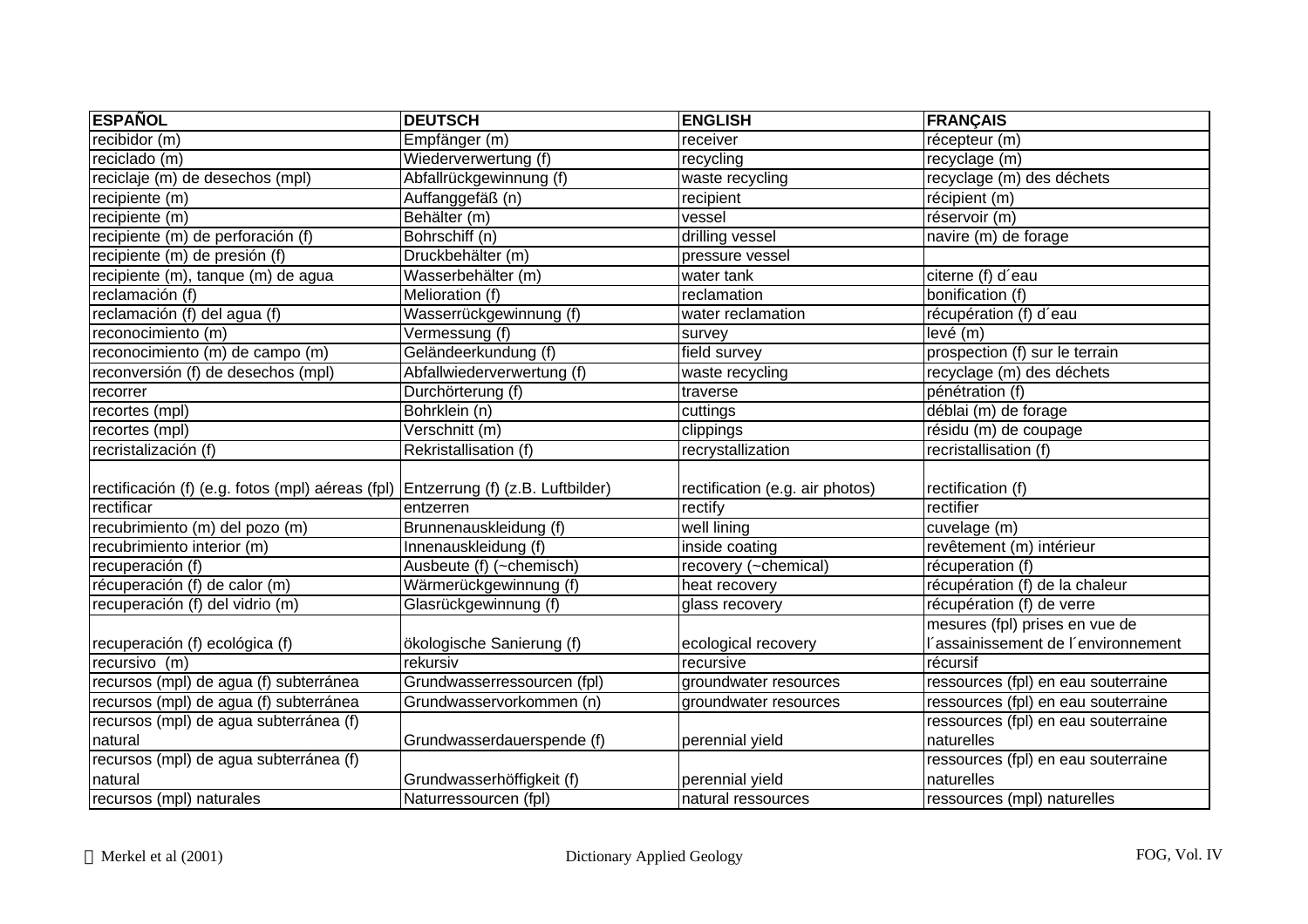| <b>ESPAÑOL</b>                                 | <b>DEUTSCH</b>                     | <b>ENGLISH</b>                  | <b>FRANÇAIS</b>                        |
|------------------------------------------------|------------------------------------|---------------------------------|----------------------------------------|
| recursos (mpl) renovables                      | erneuerbare Rohstoffe (mpl)        | renewable resources             | ressources (fpl) régénérables          |
| recursos (mpl) renovables                      | regnerierbare Ressources (fpl)     | renewable resources             | ressources (fpl) régénérables          |
| recursos aquáticos                             | Wasserressourcen (fpl)             | water resources                 | ressources (fpl) en eau                |
| red $(f)$                                      | Netz (n)                           | network                         | réseau (m)                             |
| red (f) de alcantarillado                      | Abflußnetz (n)                     | drainage network                | réseau (m) hydrographique              |
| red (f) de captación (f)                       | Gewässernetz (n)                   | drainage network                | réseau (m) de drainage                 |
| red (f) de distribución (f)                    | Verteilungsnetz (n)                | distribution network            | réseau (m) de distribution             |
| red (f) de drenaje (m)                         | Abflußnetz (n)                     | drainage network                | réseau (m) de drainage                 |
| red (f) de fractura (f) del manto (m) freático |                                    |                                 |                                        |
| (m)                                            | wasserführendes Trennfugennetz (n) | water bearing fracture network  | réseau (m) auqifère                    |
| red (f) de medidores (mpl) de lluvia (f)       | Niederschlagsbeobachtungsnetz (n)  | rain gage network               | réseau (m) pluviométrique              |
| red (f) de monitoreo (m)                       | Meßnetz (n)                        | monitoring network              | réseau (m) de mesure                   |
| red (f) de monitoreo (m) del medio (m)         |                                    |                                 |                                        |
| ambiente (m)                                   | Umweltüberwachungssystem (n)       | environmental monitoring system | système (m) de surveillance            |
| red (f) de pozos (mpl) de observación (f)      | Beobachtungsnetz (n)               | observation well network        | réseau (m) piézométrique               |
|                                                |                                    |                                 |                                        |
| red (f) de resistencia-capacitancia            | Widerstands-Kapazitätsmodell (n)   | resistance-capacitance network  | réseau (m) à résistances-capacitances  |
|                                                |                                    |                                 |                                        |
| red (f) de resistencia-capacitancia            | Widerstands-Kapazitätsnetz (n)     | resistance-capacitance network  | réseau (m) à résistances-capacitances  |
| red (f) hidrometrica (f)                       | hydrometrische Meßstelle (f)       | hydrometrix network             | réseau (m) hydrométrique               |
|                                                | synoptisches Beobachtungsnetzwerk  |                                 |                                        |
| red (f) sinóptica (f)                          | (n)                                | synoptic network                | réseau (m) synoptique                  |
| red (m) de alimento (m)                        | Nahrungsmittelkette (f)            | food web                        | maille (f) alimentaire                 |
| red (m) de alimento (m)                        | Nahrungsmittelkette (f)            | food web                        | réseau (m) trophique                   |
| redondez (f)                                   | Abrundung (f)                      | roundness                       | arrondi (m)                            |
| reducción (f)                                  | Untersetzung (f)                   | reduction                       | démultiplicateur (m)                   |
| reducción (f) de datos (mpl)                   | Datenreduktion (f)                 | data reduction                  | réduction (f) des données              |
| reducción (f) del agua (f) subterránea         | Grundwasseraustrag (m)             | groundwater discharge           | passif (m) du bilan d'eau              |
| reducción (f) del área (f) superficial         | Oberflächenverkleinerung (f)       | surface area reduction          | réduction (f) de la superficie         |
| reducir                                        | reduzieren                         | reduce                          | réduire                                |
| reducir                                        | verringern                         | decrease                        | diminuer                               |
| reemplazo (m) de agua                          | Wassertransfer (m)                 | water transfer                  | transfert (m) par circulation des eaux |
| reemplazo de recursos (mpl)                    | Ersatzressourcen (fpl)             | replacement resources           | ressources (fpl) de substitution       |
| referencia (f) de altura (f)                   | Höhenmarkierung (f)                | altitude benchmark              | repère (m) de niveau                   |
| refinería (f)                                  | Raffinerie                         | refinery                        | raffinerie (f)                         |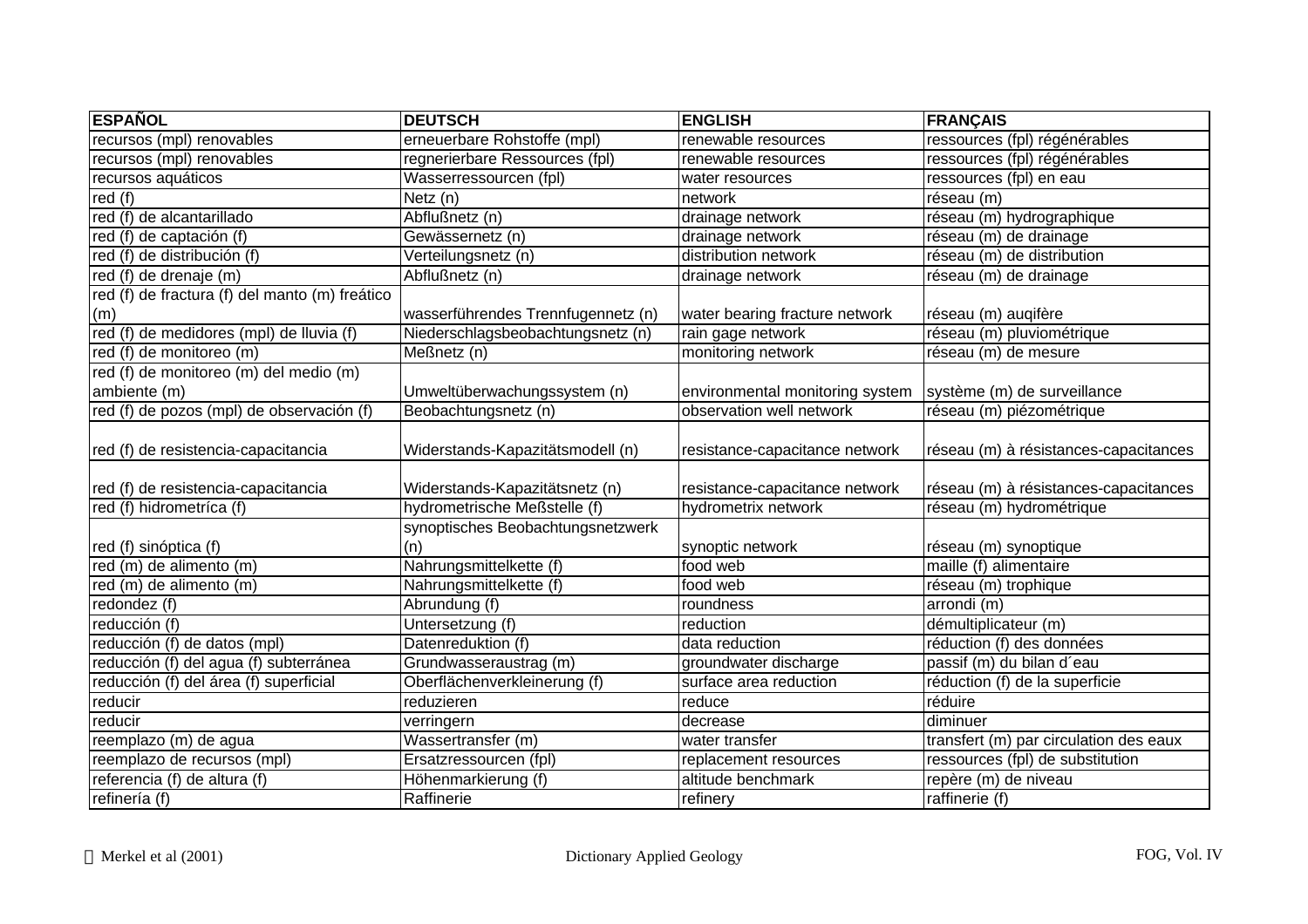| <b>ESPAÑOL</b>                                                               | <b>DEUTSCH</b>                | <b>ENGLISH</b>        | <b>FRANÇAIS</b>                  |
|------------------------------------------------------------------------------|-------------------------------|-----------------------|----------------------------------|
| reflección (f)                                                               | Zurückwerfung (f)             | backscattering        | rétrodiffusion (f)               |
| reflección (f) sísmica (f)                                                   | seismische Reflexion (f)      | seismic reflection    | réflecion (f) sismique           |
| reflexiones (mpl) múltiples                                                  | multiple Reaktionen (fpl)     | multiple reflections  | réflecions (fpl) multiples       |
| reflujo (m), retorno (m), movimiento (m)                                     |                               |                       |                                  |
| contrario                                                                    | Speicherung (f) im Kanal      | channel storage       | stockage (m) dans le cours d'eau |
| reforestación (f)                                                            | Aufforstung (f)               | afforestation         | reboisement (m)                  |
| refracción (f) sísmica (f)                                                   | seismische Brechung (f)       | seismic refraction    | réfraction (f) sismique          |
| refracción (f) sísmica (f)                                                   | seismische Refraktion (f)     | seismic refraction    | réfraction (f) sismique          |
| refractario (m)                                                              | beständig                     | refractory            | réfractaire                      |
| refractario (m)                                                              | hitzebeständig                | refractory            | réfractaire                      |
| refrigeración (f)                                                            | Abkühlung (f)                 | refrigeration         | réfrigération (f)                |
| refrigerante (m)                                                             | Kältemittel (n)               | refrigerant           | réfrigérant (m)                  |
| refrigerante (m)                                                             | Kühlmittel (n)                | coolant               | réfrigérant (m)                  |
| refrigerante (m)                                                             | Kühlmittel (n)                | refrigerant           | réfrigérant (m)                  |
| regar(f)                                                                     | bewässern                     | irrigate              | irriguer                         |
| régimen (m) de agua cuñeiforme (f)                                           | Porenwinkelwasserregime (n)   | pendular regime       | régime (m) des eaux cunéiformes  |
| régimen (m) de saturación (f)                                                | Sättigungsregime (n)          | saturation regime     | régime (m) saturation            |
| régimen (m) hídrico                                                          | Wasserhaushalt (m)            | water economy         |                                  |
| región $(\overline{f})$                                                      | Gebiet (n)                    | region                | aire (f)                         |
| región (f) karst                                                             | Karstgebiet (n)               | karst region          | région (m) karstique             |
| región (f) pluviométrica (f)                                                 | Regenschatten (m)             | rain shadow           | région (f) abritée de la pluie   |
| región (m) de contribución (f)                                               | Entnahmefläche (f)            | contributing region   | zone (f) d'appel                 |
| región (m) de cooperación (f)                                                | Entnahmegebiet (n)            | contributing region   | zone (f) d'appel                 |
| región (m) de flujo (m) estancado (m)                                        | stagnierendes Fließsystem (n) | stagnant region       | région (f) d'écoulement stagnant |
| región (m) de precipitación (f)                                              | Regenzone (f)                 | rainfall area         | zone (f) des pluies              |
| registrador (m)                                                              | Registriergerät (n)           | recorder              | enregistreur (m)                 |
| registrador (m) de altura (f) máxima                                         | Spitzenwertanzeiger (m)       | crest-stage indicator | indicateur (m) de pointe         |
| registrador (m) de datos (mpl)                                               | Datenlogger (m)               | data logger           | enregistreur (m) des données     |
| registrador (m) del nivel (m) del agua (f)                                   | Schreibpegel (m)              | water level recorder  | limnigraphe (m)                  |
| registro (m)                                                                 | Bohrprotokoll (n)             | log                   | diagraphie (f)                   |
| registro (m) de alturas (fpl) de agua (f)                                    | Abflußtafel (f)               | stage record          | tableau (m) des hauteurs         |
|                                                                              |                               |                       | diagraphie (f) de la vitesse     |
| registro (m) de la velocidad (f) del fluido (m) Fließgeschwindigkeitslog (n) |                               | fluid-velocity log    | d'écoulement                     |
| registro (m) de neutrones (mpl)                                              | Neutronenlog (n)              | neutron log           | diagraphie (f) de neutrons       |
| registro (m) de pozo (m)                                                     | Brunnenaufzeichnung (f)       | well record           | rapport (m) sur le puits         |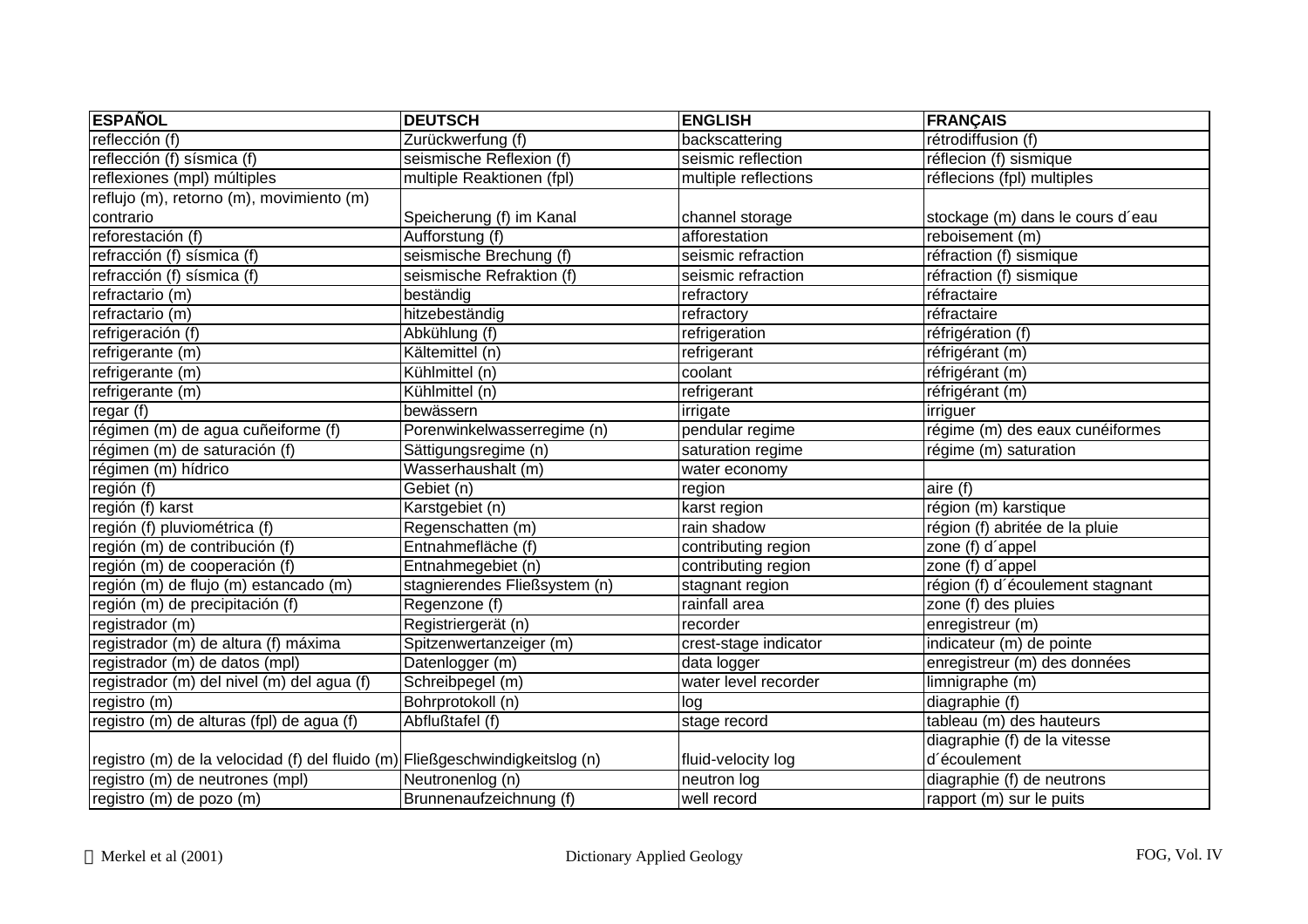| <b>ESPAÑOL</b>                             | <b>DEUTSCH</b>                                          | <b>ENGLISH</b>                 | <b>FRANÇAIS</b>                 |
|--------------------------------------------|---------------------------------------------------------|--------------------------------|---------------------------------|
| registro (m) de radiactividad (f)          | Messung (f) der Radioaktivität                          | radioactivity log              | diagraphie (f) de radioactivité |
| registro (m) de resistividad (f)           | Widerstandslog (n)                                      | resistivity log                | diagraphie (f) de résistivité   |
| registro (m) de temperatura (f)            | Temperaturaufzeichnung (f)                              | temperature log                | diagraphie (f) de température   |
|                                            |                                                         |                                | diagraphie (f) hydraulique par  |
| registro (m) del medidor (m) de flujo (m)  | Aufzeichnung der Fließgeschwindigkeit flowmeter logging |                                | micromoulinet                   |
| registro (m) del medidor (m) de flujo (m)  | Aufzeichnung der Fließgeschwindigkeit flowmeter logging |                                | diagraphie (f) hydrométrique    |
| registro (m) del perforador (m)            | Bohrprotokoll (n)                                       | driller's log                  | diagraphie (f) du foreur        |
| registro (m) del tiempo (m) de perforación |                                                         |                                |                                 |
| (f)                                        | Bohrzeitprotokoll (n)                                   | drilling-time log              | diagraphie (f) de l'avancement  |
| registro (m) del tiempo (m) del viaje (m)  | Transportzeit (f)                                       | time of travel (TOT)           | temps (m) de parcours           |
| registro (m) del tiempo (m) del viaje (m)  | Verweilzeit (f)                                         | time of travel $(TOT)$         | temps (m) de parcours           |
| registro (m) eléctrico (m)                 | elektrisches Log (n)                                    | electric log                   | carottage (m) électrique        |
| registro (m) gama                          | Gammalog (n)                                            | gamma log                      | diagraphie (f) de rayons gamma  |
| registro (m) geológico (m)                 | geologische Bohrlochaufnahme (f)                        | geologic log                   | coupe (f) géologique            |
| registro (m) geológico (m)                 | geologische Bohrlochaufnahme (f)                        | geologic log                   | coupe (f) lithologique          |
| registro (m) geológico (m)                 | geologische Bohrlochaufnahme (f)                        | geologic log                   | diagraphie (f) géologique       |
| registro (m) por etapa (f)                 | Abflußtabelle (f)                                       | stage record                   | tableau (m) des hauteurs        |
| registro de datos (mpl)                    | Datenaufzeichnung (f)                                   | data logging                   | enregistrement (m) des données  |
| registro de drenaje (m)                    | Ablaßöffnung (f)                                        | cleanout drain                 | trou (m) de vidange             |
| registro de inducción (m)                  | Induktionslog (n)                                       | induction log                  | diagraphie (f) par induction    |
| regla (f) de operación (f)                 | Betriebsregeln (fpl)                                    | operating rule                 | consigne (f) d'exploitation     |
| regla (f) del dedo (m)                     | Faustformel (f)                                         | rule-of-thumb                  | règle (f) empirique             |
| regla (f) empírica (f)                     | Faustregel (f)                                          | rule-of-thumb                  | règle (f) empirique             |
| reglamentación (f)                         | Regulierung (f)                                         | regulation                     | régulation (f)                  |
| reglamentación (f) del almacenamiento (m)  | Veränderung (f) der                                     |                                |                                 |
| de agua (f) subterránea (f)                | Grundwasservorräte (mpl)                                | regulation groundwater storage | réserve (f) régulatrice         |
| reglamentación (f) del reservorio (m)      | Ausgleichsbehälter (m)                                  | regulation reservoir           | réservoir (m) de compensation   |
| regolita (f)                               | Lockerboden (m)                                         | regolith                       | régolithe (m)                   |
| regresión (f) lineal                       | Regressionsgerade (f)                                   | regression line                | courbe (f) de régression        |
| regresión (m) múltiple                     | multiple Regression                                     | multiple regression            |                                 |
| regulación (f)                             | Regelung (f)                                            | control                        | contrôle (m)                    |
| regulación (f)                             | Regelung (f)                                            | control                        | régulation (f)                  |
|                                            |                                                         |                                | mesures (fpl) de protection de  |
| regulación (f) ambiental                   | Umweltschutz (n)                                        | environmental control          | l'environment                   |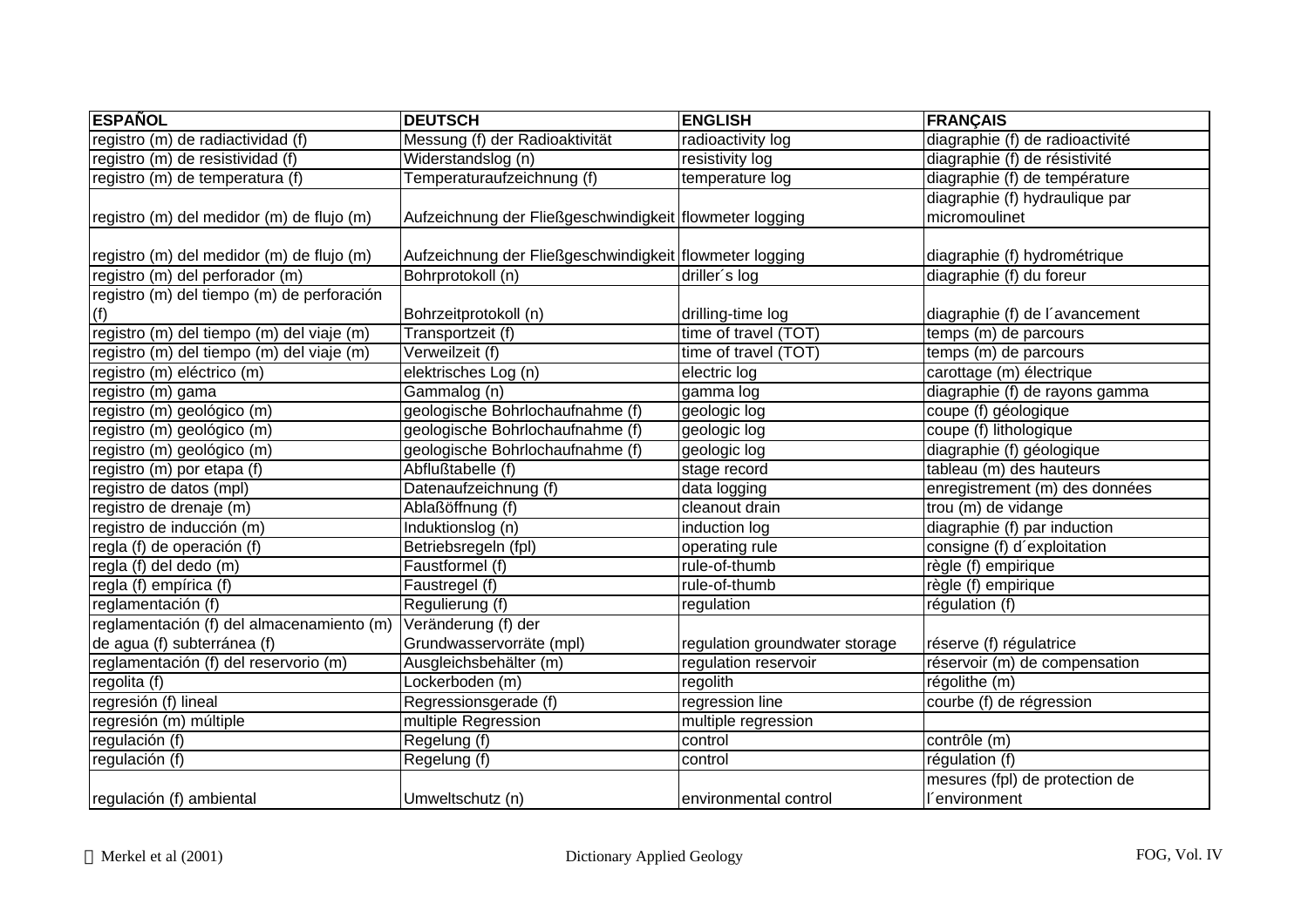| <b>ESPAÑOL</b>                                                    | <b>DEUTSCH</b>                       | <b>ENGLISH</b>                  | <b>FRANÇAIS</b>                       |
|-------------------------------------------------------------------|--------------------------------------|---------------------------------|---------------------------------------|
| regulador (m)                                                     | entwickeln (~Brunnen)                | adjustment                      | réglage (m)                           |
| regulador (m) de flujo (m)                                        | Durchflußregelung (f)                | flow control                    | réglage (m) des débits                |
| rehabilitación (f)                                                | Rehabilitation (f)                   | rehabilitation                  | assainissement (m)                    |
| rehabilitar                                                       | sanieren                             | redevelope                      | assainir                              |
| rehabilitar                                                       | sanieren                             | rehabilitate                    | assainir                              |
| rejuvenecimiento (m)                                              | Verjüngung (f)                       | rejuvenation                    | rajeunissement (m)                    |
| relación (f) de altura (f) contra tiempo (m)                      | Wasserstandsganglinie (f)            | stage hydrograph                | relation (f) hauteur-temps            |
| relación (f) de distribución (f) de alturas (fpl) Abflußkurve (f) |                                      | stage-distribution relation     | barème (m) hauteur-débit              |
| relación (f) de hueco (m)                                         | Hohlraumanteil (m)                   | void ratio                      | indice (m) des vides                  |
| relación (f) de mezclado (m)                                      | Mischverhältnis (n)                  | mixing ration                   | coefficient (m) de mélange            |
| relación (f) de oquedad (m)                                       | Hohlraumgehalt (m)                   | void ratio                      | indice (m) des vides                  |
| relación (f) de perforación (f)                                   | Bohrgeschwindigkeit (f)              | drilling rate                   | vitesse (f) de forage                 |
| relación (f) de transpiración (f)                                 | Transpirationskoeffizient (m)        | transpiration ratio             | coefficient (m) de transpiration      |
| relación (f) de vacío (m)                                         | relativer Porenraum (m)              | void ratio                      | indice (m) des vides                  |
|                                                                   | Niederschlags-Verdunstungsverhältnis |                                 |                                       |
| relación (f) precipitación-evaporación (f)                        | (n)                                  | precipitation-evaporation ratio | rapport (m) précipitation-évaporation |
| relieve (m)                                                       | Relief (n)                           | relief                          | relief (m)                            |
| relieve (m) máximo (m) de la cuenca (f)                           | größter Höhenunterschied (m)         | maximum basin relief            | relief (m) maximum                    |
| rellenado (m)                                                     | Anreicherung (f)                     | replenishment                   | alimentation (f)                      |
| rellenar                                                          | Verfüllung (f)                       | fill                            | remblayage (m)                        |
| relleno(m)                                                        | Anreicherung (f)                     | replenishment                   | réalimentation (f)                    |
| relleno (m)                                                       | Auffüllung (f)                       | backfill                        | remblai (m)                           |
| relleno (m)                                                       | Erdaufschüttung (f)                  | earth fill                      | comblement (m)                        |
| relleno (m)                                                       | füllen                               | fill                            | remplir                               |
| relleno (m)                                                       | Hinterfüllung (f)                    | backfill                        | remblaiement (m) en arrière           |
| relleno (m)                                                       | Packung (f)                          | packing                         | tassement (m)                         |
| relleno (m)                                                       | Verfüllung (f)                       | backfill                        | remblai (m)                           |
| relleno (m)                                                       | Zuschlagstoff (m)                    | vector date                     | adjuvant (m)                          |
| relleno (m) de caverna                                            | Höhlenausfüllung (f)                 | cave formation                  | remplissage (m) de cavité             |
| relleno (m) de grava (f)                                          | Schotterfüllung (f)                  | gravel fill                     | remblai (m) de gravier                |
| relleno (m) de junta (f)                                          | Kluftfüllung (f)                     | joint filling                   | remplissage (m) de diaclase           |
| relleno (m) de junta (f)                                          | Kluftfüllung (f)                     | joint filling                   | remplissage (m) de joint              |
| relleno (m) de tierra (m)                                         | Deponie (f)                          | landfill                        | dépôt (m) d'ordures                   |
| relleno (m) del valle (m)                                         | $\overline{\mathsf{Talschutt}}$ (m)  | valley fill                     | remblaiement (m) de vallée            |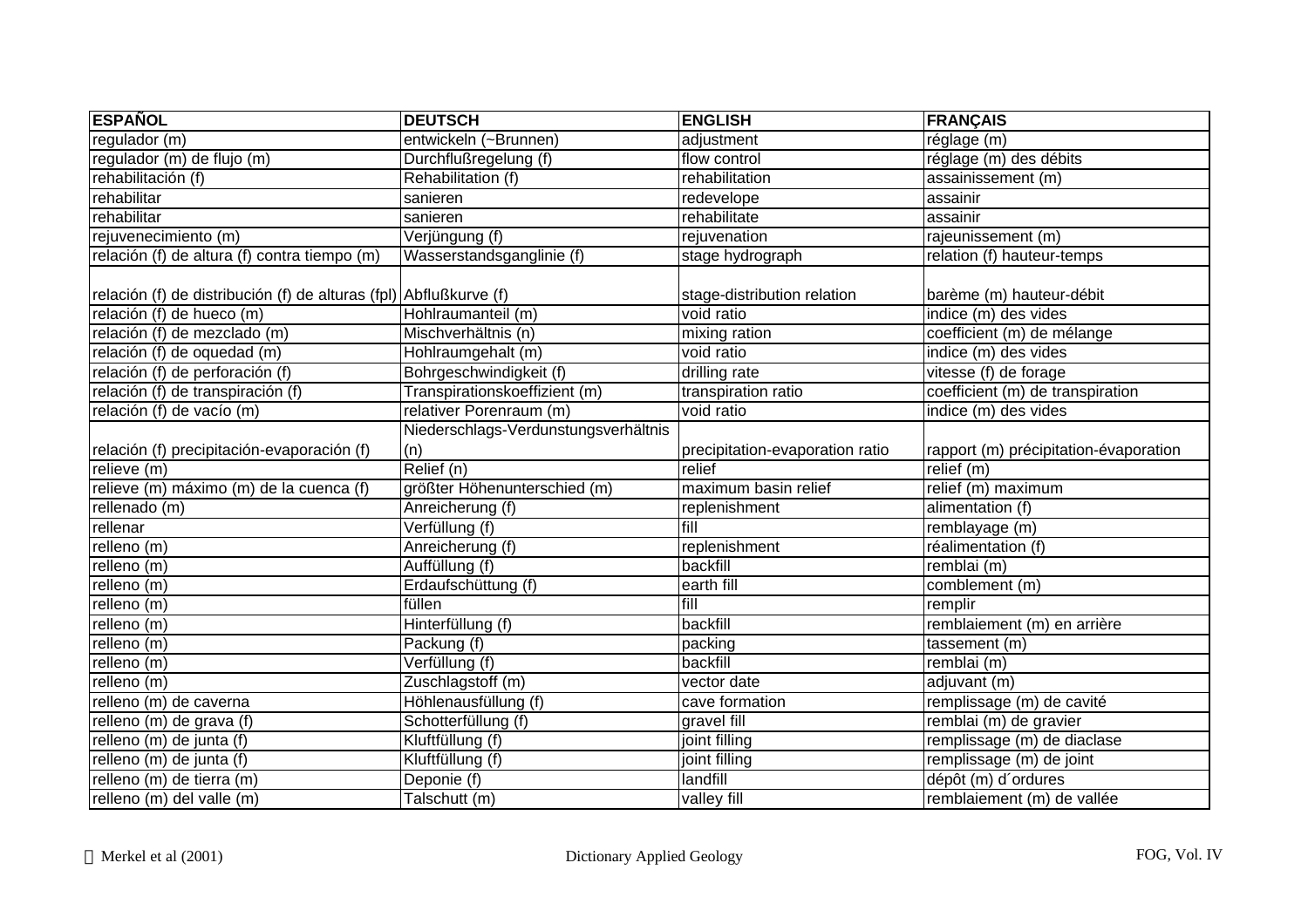| <b>ESPAÑOL</b>                         | <b>DEUTSCH</b>                      | <b>ENGLISH</b>          | <b>FRANÇAIS</b>                         |
|----------------------------------------|-------------------------------------|-------------------------|-----------------------------------------|
| relleno (m), terraplén (m)             | Aufschüttung (f)                    | aggradation             | alluvionnnement (m)                     |
| reloj (m)                              | Schrittimpuls (m)                   | clock                   | horloge (m)                             |
| remanente                              | Restbestand (m)                     | residual                | résidu (m)                              |
| remediación (f)                        | Wiederherstellung (f)               | remediation             | mesure (f) corrective                   |
| remodelado (m)                         | aufgearbeitet                       | remolded                |                                         |
| remojar suavemente                     | flaches Einfallen (n)               | gentle dip              |                                         |
| remojo                                 | Einfallen (n)                       | dip                     | pendage (m)                             |
| remolino (m)                           | Mahlstrom (m)                       | whirl                   | tourbillon (m)                          |
| remolino (m)                           | Strudel (m)                         | eddy                    | tourbillon (m) mobile                   |
| rendimiento                            | Ausbeute (f)                        | yield                   | rendement (m)                           |
| rendimiento (m) de agua (f)            | Wasserspende (f)                    | water yield             | débit (m) d'exploitation                |
| rendimiento (m) de seguridad (f)       | sichere Ausbeute (f)                | safe yield              | débit (m) de sécurité                   |
| rendimiento (m) del pozo (m9           | Brunnenergiebigkeit (f)             | well yield              | débit (m) d'un puits                    |
| rendimiento (m) específico (m)         | spezifische Ergiebigkeit (f)        | specific yield          | capacité (f) de libre écoulement        |
| rendimiento (m) estabilizado (m)       | nachhaltige Spende (f)              | sustained yield         | rendement (m) stabilisé                 |
| rendimiento (m) sostenido (m)          | Dauerspende (f)                     | sustained yield         | débit (m) permanent                     |
| rendimiento (m) torsional              | Drehmoment (n)                      | torsional yield         |                                         |
| reología (f)                           | Rheologie (f)                       | rheology                | rhéologie (f)                           |
| reóstato (m) sensible al calor (m)     | Thermistor (m)                      | thermistor              | thermistor (m)                          |
| reparación (f) de emergencia (f)       | Notreparatur (f)                    | emergency repair        | réparation (f) de secours               |
| reparación (f) del pozo (m)            | Wiederaufwältigung (f)              | workover                | reconcitionnement (m)                   |
| repartición (f) de fluidos             | räumliche Verteilung (f) der Fluide | distribution of fluids  | répartition (f) des fluides             |
| repercusiones (m)                      | Auswirkungen (fpl)                  | effects                 | incidences (fpl)                        |
| repetitivo (m)                         | schrittweise                        | iterative               | par itérations                          |
| réplicas (fpl)                         | Nachbeben (npl)                     | aftershocks             |                                         |
| repliegue (f) del agua (f) subterránea | Grundwasserentnahme (f)             | groundwater abstraction | prélèvement (m) de l'eau souterraine    |
| repliegue (f) del agua (f) subterránea | Grundwasserentnahme (f)             | groundwater extraction  | prélèvement (m) de l'eau souterraine    |
| repliegue (f) del agua (f) subterránea | Grundwasserentnahme (f)             | groundwater withdrawal  | prélèvement (m) de l'eau souterraine    |
| repliegue (m)                          | Entnahme (f)                        | withdrawal              | prélèvement (m)                         |
| repoblación (f) forestal               | Aufforstung (f)                     | afforestation           | reboisement (m)                         |
| reporte (m) del perforador (m)         | Bohrprotokoll (n)                   | driller's log           | rapport (m) de forage                   |
| represa (f) de agua (f) subterránea    | Grundwassersperre (f)               | groundwater dam         | barrière (f) naturelle dans un aquifère |
| represa (f), embalse (m), estanque (m) | akkumulierender Fluß (m)            | aggrading river         | rivière (f) remblayante                 |
| representante (m)                      | representativ                       | representative          | représentatif                           |
| reproducibilidad (f)                   | Reproduzierbarkeit (f)              | reproducibility         | reproducibilité (f)                     |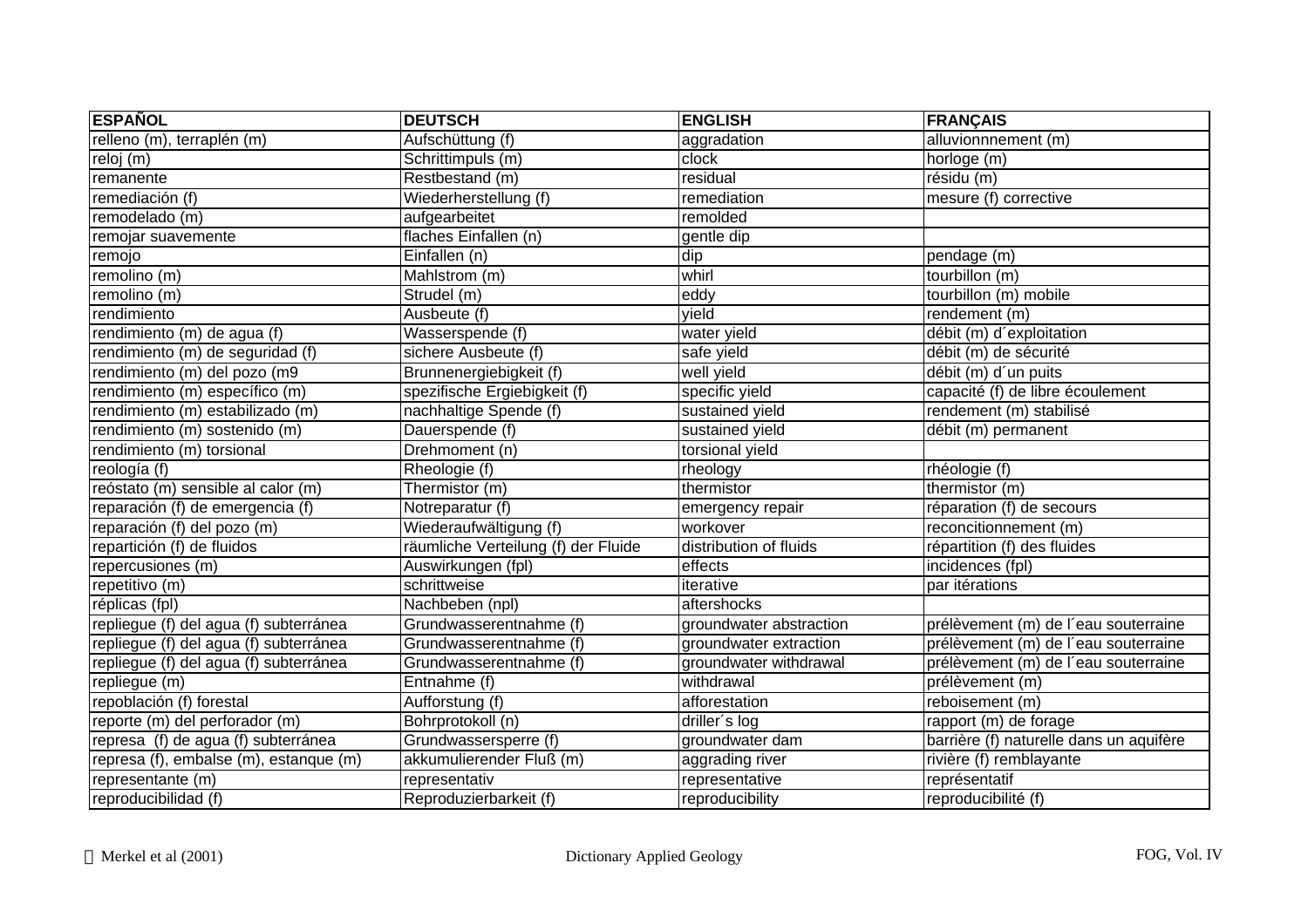| <b>ESPAÑOL</b>                               | <b>DEUTSCH</b>                   | <b>ENGLISH</b>            | <b>FRANÇAIS</b>                       |
|----------------------------------------------|----------------------------------|---------------------------|---------------------------------------|
| reproducibilidad (f)                         | Wiederholbarkeit (f)             | reproducibility           | reproducibilité (f)                   |
| repunte (m) del petróleo (m)                 | Ölsperre (f)                     | oil boom                  | barrage (m) anti-pétrole              |
| requerimiento (m) de agua (f); demanda (f)   |                                  |                           |                                       |
| de agua (f)                                  | Wasserbedarf (m)                 | water requirement         | demande (f) en eau                    |
| requerimientos (mpl) de estatutos (mpl)      | gesetzliche Erfordernisse (fpl)  | statutory requirements    | obligations (fpl) réglementaires      |
| reseña (f) sísmica (f)                       | seismisches Profil (n)           | seismic profile           | profil (m) sismique                   |
| reserva (f) de agua                          | Wasservorräte (mpl)              | water resources           | ressources (fpl) en eau               |
| reserva (f) diaria                           | Tagesrückhalt (m)                | daily storage             | réserve (f) journalière               |
| reserva (f) natural                          | Schutzzone (f)                   | zone of protection        | zone (f) de protection                |
| reservas (fpl)                               | Lagerhalde (f)                   | stockpile                 | amas (m)                              |
|                                              | förderbare Grundwasserressourcen |                           | ressources (fpl) en eaux souterraines |
| reservas (fpl) de agua (f) subterránea       | (fpl)                            | groundwater reserves      | exploitables                          |
| reservas (fpl) explotables                   | gewinnbare Vorräte (mpl)         | exploitable reserves      | ressources (fpl) exploitables         |
| reservas (fpl) potenciales (fpl)             | mögliche Vorräte (mpl)           | potential reserves        | réserves (fpl) potentielles           |
| reservorio (m)                               | Speichersee (m)                  | reservoir                 | réservoir (m)                         |
| reservorio (m)                               | Stausee (m)                      | reservoir                 | lac (m) de barrage                    |
| reservorio (m) de agua (f) subterránea       | Grundwasserspeicher (m)          | groundwater resevoir      | résevoir (m) en eaux souterraines     |
| reservorio (m) de petróleo (m)               | Erdöllagerstätte (f)             | oil reservoir             | gisement (m) de pétrole               |
| residencial                                  | Verstädterung (f)                | urbanization              | urbanisation (f)                      |
| residual                                     | Bodensatz (m)                    | residual                  | résidu (m)                            |
| residuo (m)                                  | Abfall (m)                       | residue                   | déchet (m)                            |
| residuo (m)                                  | Rest (m)                         | residual                  | résidu (m)                            |
| residuo (m)                                  | Rückstand (m)                    | residual                  | résidu (m)                            |
| residuo (m) lixiviado (m)                    | Laugungsrückstand (m)            | leach residue             | résidu (m) de lixiviation             |
| residuo (m) seco (m)                         | Abdampfrückstand (m)             | dry residue               | résidu (m) sec                        |
| residuo (m) seco (m)                         | Trockenrückstand (m)             | dry residue               | résidu (m) sec                        |
| residuos (m) de cosecha (f)                  | Ernterückstände (mpl)            | crop residues             | résidues (mpl) de récoltes            |
| residuos (m) de humedad                      | Getreiderückstände (mpl)         | crop residues             | résidues (mpl) de moisson             |
|                                              |                                  |                           |                                       |
| residuos (mpl) de baño (m) electrolítico (m) | verbrauchtes Galvanikbad (n)     | electroplating bath waste | bain (m) galvanique usé               |
| residuos (mpl) de mina (f)                   | Bergbaurückstände (mpl)          | mine wastes               | déchets (mpl) des mines               |
| residuos (mpl) domésticos (mpl)              | Hausmüll (m)                     | household refuse          | ordures (fpl) domestiques             |
| residuos (mpl) riesgosos (mpl)               | Sondermüll (m)                   | hazardous waste           | substances (fpl) dangereuses          |
| resiliencia (f)                              | Rücksprungenergie (f)            | resiliency                | résilience (f)                        |
| resina (f) alquídia                          | Alkyd (n)                        | alkyd                     | résine (f) polyester                  |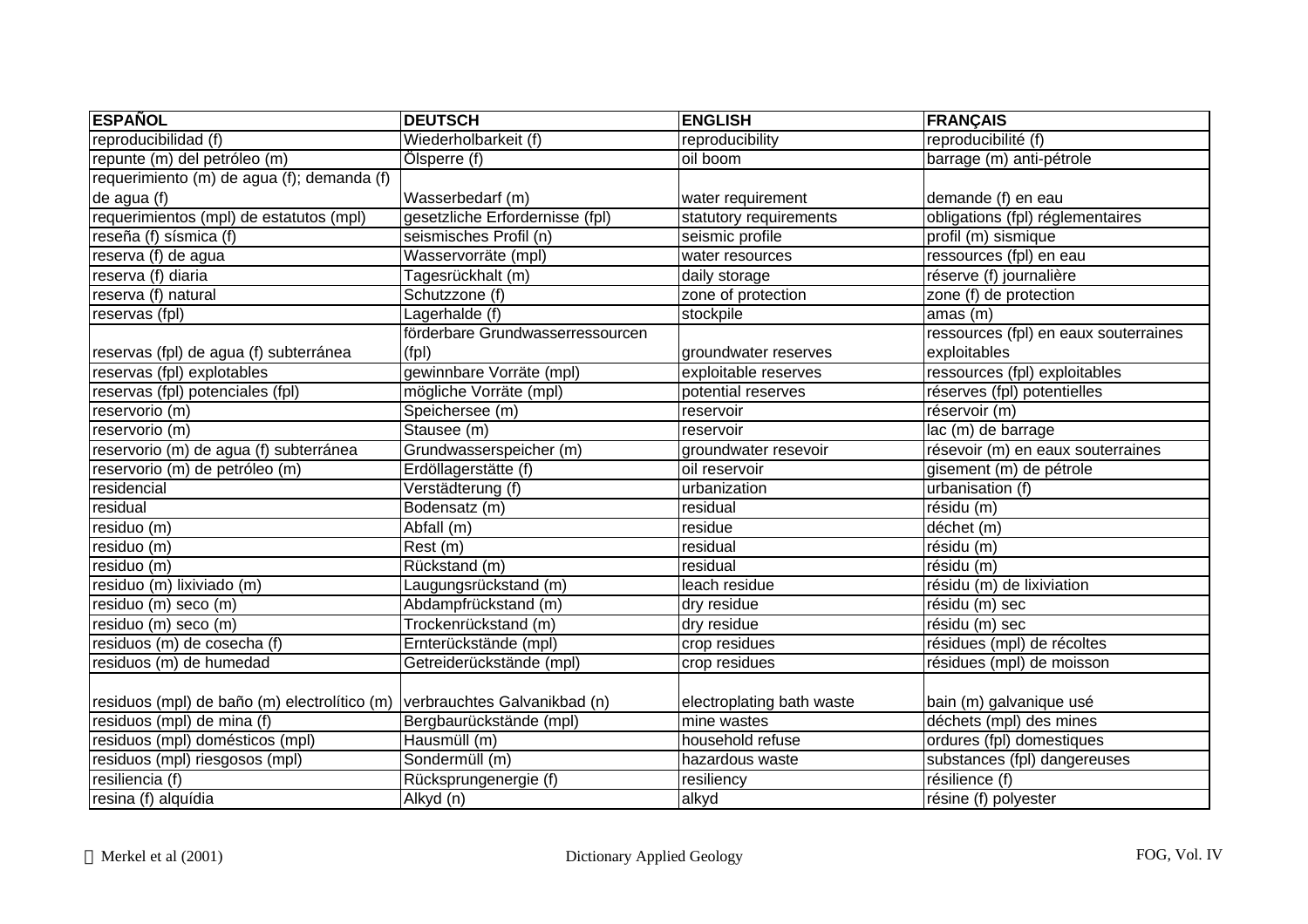| <b>ESPAÑOL</b>                        | <b>DEUTSCH</b>                                                       | <b>ENGLISH</b>             | <b>FRANÇAIS</b>                    |
|---------------------------------------|----------------------------------------------------------------------|----------------------------|------------------------------------|
| resistencia (f)                       | Strömungswiderstand (m)                                              | drag                       | traînée (f)                        |
| resistencia (f)                       | Widerstand (m)                                                       | resistance                 | résistance                         |
| resistencia (f) a fluir               | Fließwiderstand (m)                                                  | resistance to flow         | résistance (f) à l'écoulement      |
| resistencia (f) a la ruptura (f)      | Bruchfestigkeit (f)                                                  | breaking strength          | résistance (f) à la rupture        |
| resistencia (f) a la tensión (f)      | Zugfestigkeit (f)                                                    | tensile strength           | résistance (f) à la traction       |
| resistencia (f) al corte              | Scherfestigkeit (f)                                                  | shear strength             | résistance (f) au cisaillement     |
| resistencia (f) al desgaste           | Verschleißfestigkeit (f)                                             | wear resistance            | résistance (f) à l'usure           |
| resistencia (f) al flujo (m)          | Fließwiderstand (m)                                                  | flow resistance            | résistance (f) à l'écoulement      |
| resistencia (f) al intemperismo (m)   | Verwitterungsbeständigkeit (f)                                       | weathering resistance      | résistance (f) à la décomposition  |
| resistencia (f) hidráulica (f)        | hydraulischer Widerstand (m)                                         | hydraulic resistance       | perte (f) de charges hydraulique   |
| resistencia iónica (f)                | Ionenstärke (f)                                                      | ionic strength             | force (f) ionique                  |
|                                       |                                                                      |                            |                                    |
| resistente a acidos                   | ökologische Zeitbombe (f) entschärfen defuse an ecological time bomb |                            | résistant aux acides               |
| resistente al agua (f)                | wasserdicht                                                          | waterproof                 | waterproof                         |
| resistividad (f)                      | spezifischer Widerstand (m)                                          | resistivity                | résistivité (f)                    |
|                                       | scheinbarer spezifischer Widerstand                                  |                            |                                    |
| resistividad (f) aparente             | (m)                                                                  | apparent resistivity       | résistivité (f) apparente          |
| resistividad (f) eléctrica (f)        | elektrischer Widerstand (m)                                          | electrical resistivity     | résistivité (f) électrique         |
| resistividad (f) en superficie (f)    | vertikales Widerstandsverfahren (n)                                  | resistivity sounding       | résistivité (f) en surface         |
| resolución (f) de la malla (f)        | Rasterauflösung (f)                                                  | grid resolution            | maillage (m)                       |
| resolución (f) del modelo (m)         | Modellauflösung (f)                                                  | model resolution           | résolution (f) du modèle           |
| resonancia (f) magnética (f) nuclear  | kernmagnetische Resonanz (f)                                         | nuclear magnetic resonance | résonance (f) magnétique nucléaire |
| resorte (m)                           | hervorsprudeln                                                       | spring                     | jaillir                            |
| resorte (m) tubular                   |                                                                      | tubular spring             | source (f) tubulaire               |
| resorte intermitente (m)              | intermittierende Quelle (f)                                          | intermittent spring        | source (f) intermittente           |
| respiración $(t)$                     | Atmung (f)                                                           | respiration                | respiration (f)                    |
| respiradero (m)                       | Entlüftungsöffnung (f)                                               | air-vent                   | trou (m) d'echappement             |
| responsable (m) de la perforación (f) | Bohrmeister (m)                                                      | drilling foreman           | chef (m) foreur                    |
| respuesta (f)                         | Reaktion (f)                                                         | response                   | réaction (f)                       |
| resquebrajadura (f)                   | Spaltbarkeit (f)                                                     | cleavage                   | clivage (m)                        |
| restablecimiento (m)                  | Wiederanstieg (m)                                                    | recovery                   | remontée (f)                       |
| restauración (f)                      | Wiederherstellung (f)                                                | reclamation                | restauration (f)                   |
| restirador (m)                        | Zeichenbrett                                                         | drafting board             | planche (f) à dessin(er)           |
| restricción (f)                       | Eingrenzungen (fpl)                                                  | constraints                | contraintes (fpl)                  |
| restricción (f)                       | Einschränkung (f)                                                    | restriction                | restriction (f)                    |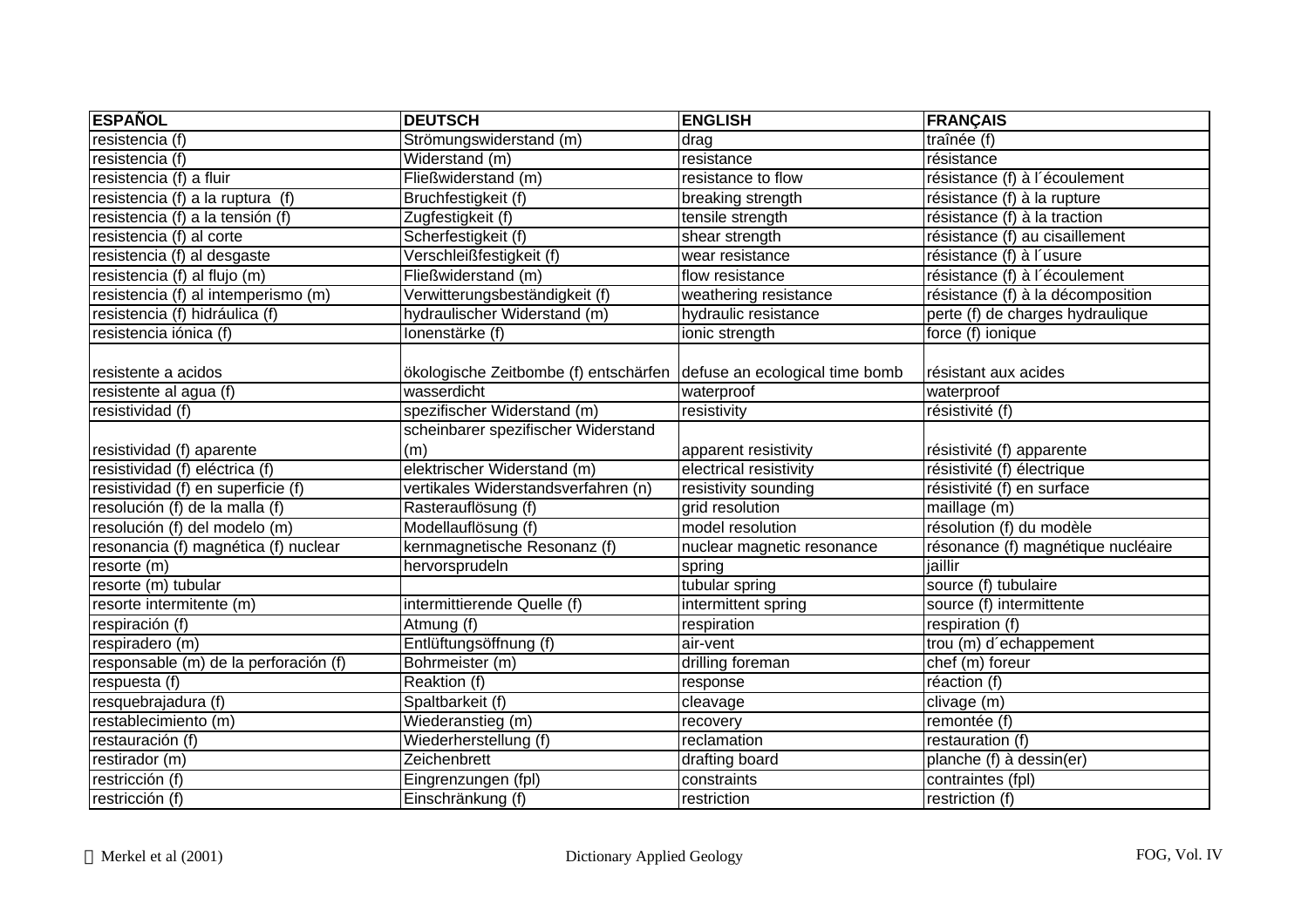| <b>ESPAÑOL</b>                                                  | <b>DEUTSCH</b>                      | <b>ENGLISH</b>                | <b>FRANÇAIS</b>                          |
|-----------------------------------------------------------------|-------------------------------------|-------------------------------|------------------------------------------|
| restricción (f)                                                 | Verengung (f)                       | restriction                   |                                          |
| resultado (m)                                                   | Resultat (n)                        | output                        | résultat (m)                             |
| resurgencia (f)                                                 | Wiederausfluß (m)                   | resurgence                    | résurgence (f)                           |
| retardación (f)                                                 | Verzögerung (f)                     | delay                         | retard $(m)$                             |
| retención (m) del lago (m)                                      | Seerückhalt (m)                     | lake retention                | rétention (f) du lac                     |
| retención $(f)$                                                 | Rückhaltevermögen (n)               | retention                     | retenue (f)                              |
| retención (f)                                                   | Rückstau (m) (von Wasser)           | backwater                     | eaux (fpl) de remous                     |
| retención (f) de flujo (m)                                      | Rückhaltung (f)                     | detention of flow             | rétention (f) de l'écoulement            |
| retención (f) de malla (f)                                      | Siebrückstand (m)                   | sieve retention               | retenue (f) au tamis                     |
| retención (f) superficial                                       | Oberflächenrückhaltung (f)          | surface detention             | rétention (f) provisoire                 |
| retención (f) superficial (f)                                   | Oberflächenrückhaltung (f)          | surface retention             | rétention (f) dans les dépression du sol |
|                                                                 | spezifisches Wasserhaltungsvermögen |                               |                                          |
| retención (m) específica (f)                                    | (n)                                 | specific retention            | eau (f) de rétention                     |
| retentiva (f)                                                   | Retention (f)                       | retention                     | rétetion (f)                             |
|                                                                 | Wasserspeicherung (f) an der        |                               |                                          |
| retentiva (f) de la depresión (f) del suelo (m) Bodenoberfläche |                                     | surface retention             | rétention (f) dans les dépression du sol |
| retirarse                                                       | entnehmen                           | withdraw                      | soustraire                               |
| retiro (m)                                                      | Entnahme (f)                        | withdrawal                    | prélèvement (m)                          |
| retraso (m)                                                     | Verzögerung (f)                     | lag time                      | retard (m)                               |
| retraso (m) de fase (f)                                         | Phasenverzögerung (f)               | phase lag                     | déphasage (m)                            |
| revegetación                                                    | Begrünung (f)                       | revegetation                  |                                          |
| revestimiento                                                   | Auskleidung (f)                     | $\overline{\mathrm{coating}}$ | revêtement (m)                           |
| revestimiento (m)                                               | Abdeckung (f)                       | capping                       | revêtement (m)                           |
| revestimiento (m) arcilloso                                     | Tonschichtauskleidung (f)           | clay liner                    | écran (m) argileux                       |
| revestimiento (m) de asfalto                                    | Asphaltauskleidung                  | asphaltic lining              | revêtement (m) d'asphalte                |
| revestimiento (m) de ladrillo (m)                               | Brunnenvermauerung (f)              | brick lining                  | muraillement (m)                         |
| revestir de piedra (f)                                          | Uferverkleidung (f)                 | riprap                        | perré (m)                                |
| revitalizar                                                     | sanieren                            | revitalize                    | assainir                                 |
| revolución (m) verde                                            | grüne Revolution (f)                | green revolution              | révolution (f) verte                     |
| revolver (m)                                                    | $\overline{\text{m}}$ ischen        | mix                           | mélanger                                 |
| riachuelo (m)                                                   | Rinnsal (n)                         | rivulet                       | ruisseau (m)                             |
| ribera (f) alta (f)                                             | Steilufer (n)                       | high bank                     | rive (f) haute                           |
| ribereño (m)                                                    | Anlieger (m)                        | riparian                      | riverain (m)                             |
| riego (m)                                                       | Besprühen (n)                       | sprinkling                    | aspersion (f)                            |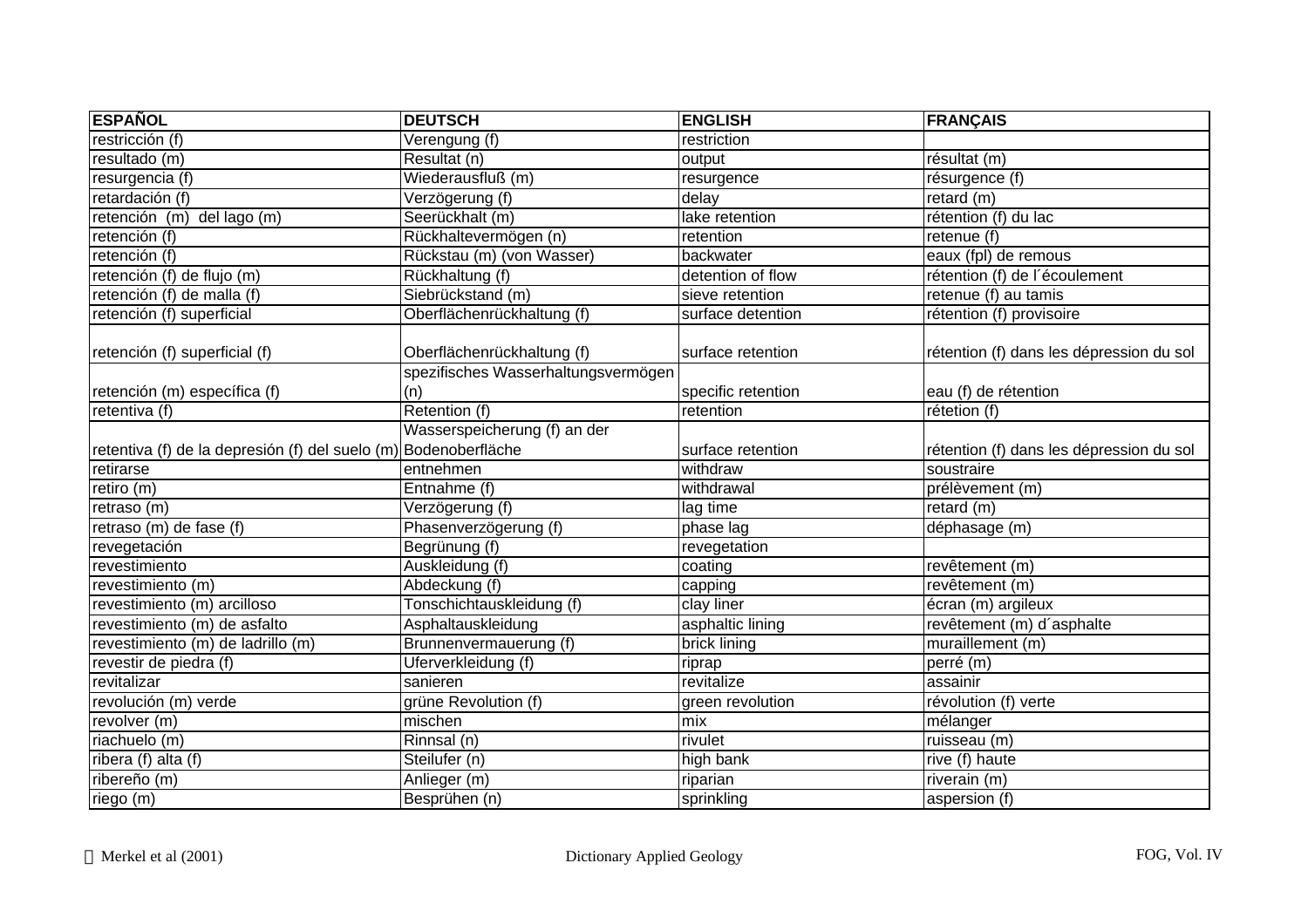| <b>ESPAÑOL</b>                     | <b>DEUTSCH</b>                     | <b>ENGLISH</b>           | <b>FRANÇAIS</b>                        |
|------------------------------------|------------------------------------|--------------------------|----------------------------------------|
| riego (m)                          | Bewässerung (f)                    | irrigation               | irrigation (f)                         |
| riego (m) agrícola                 | landwirtschaftlicher Wasserbau (m) | agricultural engineering | hydraulique (f) agricole               |
| riego (m) atomizado (m)            | Beregnung (f)                      | spray irrigation         | irrigation (f) par aspersion           |
| riego (m) por aspersión (f)        | Sprühbewässerung (f)               | spray irrigation         | irrigation (f) par aspersion           |
| riego (m) por goteo (f)            | Tropfenbewässerung (f)             | trickle irrigation       | irrigation (f) au goutte-à-goutte      |
| riego (m) por goteo (m)            | Tröpchenbewässerung (f)            | drip irrigation          |                                        |
| riego (m) por inundación (f)       | Berieselung (f)                    | flood irrigation         | irrigation (f) par ruissellement       |
| riel (m) de medición (f)           | Meßwinde (f)                       | measuring reel           | treuil (m) de jaugeage                 |
| riesgo (m)                         | Exposition (f)                     | exposure                 | exposition (f)                         |
| rimado de pozo (m) de diámetro (m) |                                    |                          | élargissement (m) d'une sonde à faible |
| reducido                           | Erweiterungsbohrung (f)            | reaming of a slim hole   | diamètre                               |
| rimador (m)                        | Räumer (m)                         | reamer                   | outil (m) aléseur                      |
| río (m)                            | Fluß(m)                            | river                    | fleuve (m)                             |
| río (m)                            | Strom (m)                          | current                  | courant (m)                            |
| $r$ ío (m)                         | Strom (m)                          | river                    | rivière (f)                            |
| río (m) consecuente                | konsequenter Fluß (m)              | consequent river         | rivière (f) conséquente                |
| río (m) efímero (m)                | periodisch fließender Fluß (m)     | ephemeral stream         | riviére (f) éphémère                   |
| río (m) navegable                  | Wasserstraße (f)                   | waterway                 | voie (f) navigable                     |
| río (m) perdido (m)                | Flußschwinde (f)                   | lost river               | perte (f) de rivière                   |
| río (m) subsecuente (m)            | subsequenter Fluß (m)              | subsequent river         | rivière (f) subséquente                |
| río (m) subsecuente (m)            | subsequenter Fluß (m)              | subsequent river         | rivière (f) subséquente                |
| riolita (f)                        | Rhyolith (m)                       | rhyolithe                | rhyolithe (m)                          |
| ripio $(m)$                        | Schotter (m)                       | grit                     | pierraille (f)                         |
| rivera (f)                         | $\overline{U}$ fer (n)             | bank                     | rive (f)                               |
| rivera (f) absorbente              | wasseraufnehmender Fluß (m)        | gaining stream           | rivière (f) absorbante                 |
| rivera (f) del río (m)             | Flußsenke (f)                      | sinking river            | perte (f) de rivière                   |
| robustesse (f) d'un modèle         | Robustheit (f) eines Modells       | robustness of a model    | robustesse (f) d'un modèle             |
| roca (f) endurecida (f)            | Festgestein (n)                    | indurated rock           | roche (f) endurcie                     |
| roca (f) endurecida (f)            | verfestigtes Gestein (n)           | indurated rock           | roche (f) endurcie                     |
| roca $(f)$                         | Gestein (n)                        | rock                     | roche $(f)$                            |
| roca (f)                           | anstehendes Gestein (n)            | bedrock                  | assise (f) rocheuse                    |
| roca (f) apartada (f)              | Ausreißer (m)                      | outlier                  | observation (f) extrêmes aberrantes    |
| roca (f) carbonatada               | Carbonatgestein (n)                | carbonate rocks          | roches (fpl) carbonatées               |
| roca (f) consolidada               | verfestigtes Gestein (n)           | consolidated rock        | roche (f) lapidifiée                   |
| roca (f) cristalina                | kristallines Gestein (n)           | crystalline rock         | roche (f) cristalline                  |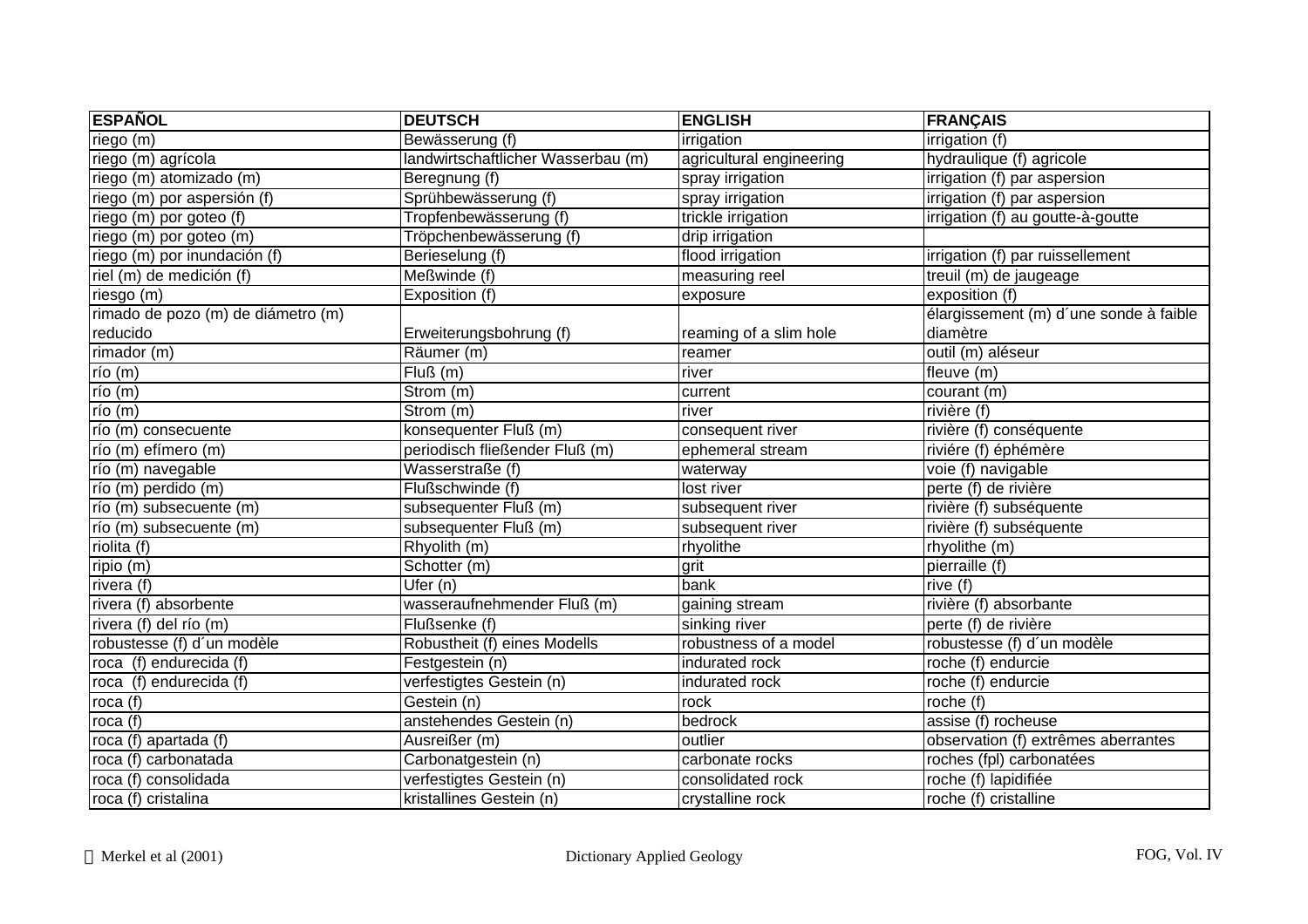| <b>ESPAÑOL</b>                   | <b>DEUTSCH</b>             | <b>ENGLISH</b>      | <b>FRANÇAIS</b>                         |
|----------------------------------|----------------------------|---------------------|-----------------------------------------|
| roca (f) de original             | Ausgangsmaterial (n)       | parent material     | roche (f) d'origine                     |
| roca (f) de original             | Muttergestein (n)          | parent material     | roche-mère (f)                          |
| roca (f) de silicato (m)         | Silikatgestein (n)         | silicate rock       | roches (fpl) silicieuses                |
| roca (f) esteril                 | taubes Gestein (n)         | dead rock           | roche (f) stérile                       |
| roca (f) expansiva (f)           | Effusivgestein (n)         | effusive rock       | roches (fpl) effusives                  |
| roca (f) extrusiva (f)           | Ergußgestein (n)           | effusive rock       | roche (f) extrusive                     |
| roca (f) extrusiva (f)           | Ergußgestein (n)           | extrusive rock      | $\overline{\text{roche}}$ (f) extrusive |
| roca (f) extrusiva (f)           | Extrusivgestein (n)        | extrusive rock      | roche (f) extrusive                     |
| roca (f) granular                | körniges Gestein (n)       | granular rock       | roche (f) grenue                        |
| roca (f) madre                   | Ausgangsgestein (n)        | bedrock             | roche (f) mère                          |
| roca (f) salina                  | Steinsalz (n)              | rock salt           | sel (m) de roches                       |
| roca (f) sana (f)                | unverwittertes Gestein (m) | unaltered rock      | roche (f) saine                         |
| roca (f) seca (f) caliente (HDR) | heißes trockenes Gestein   | hot dry rock (HDR)  |                                         |
| roca (f) sedimentaria            | Sedimentgestein (n)        | sedimentary rock    | roche (f) sédimentaire                  |
| roca (f) semi-endurecida (f)     | halbfeste Gesteine (npl)   | semi-indurated rock | roche (f) semi-indurée                  |
| roca (f) sólida                  | anstehendes Gestein (n)    | bedrock             | roche (f) solide                        |
| roca (f) ultrabásica (f)         | ultrabasisches Gestein (n) | ultra-basic rock    | roche (f) ultra-basique                 |
| roca (f) volcánica               | Vulkanit (m)               | vulcanite           | volcanite (f)                           |
| roca cavernosa                   | kavernöses Gestein (n)     | cavernous rock      | roche (f) caverneuse                    |
| roca ígnea (f)                   | Magmagestein (n)           | igneous rock        | roche (f) ignée                         |
| roca intrusiva (f)               | Intrusivgestein (n)        | intrusive rock      | roche (f) intrusive                     |
| roca madre (f)                   | Nebengestein (n)           | country rock        | roche (f) encaissante                   |
| rocas (fpl) apartada (f)         | Ausreißer (mpl)            | outliers            | observations (fpl) extrêmes aberrantes  |
| rocas (fpl) clásticas            | klastisches Gestein (n)    | clastic rock        | roche (f) détritique                    |
| rocas (fpl) de evaporita (f)     | Eindampfungsgestein (n)    | evaporite rocks     | roche (f) hydratogène                   |
| rocas (fpl) de evaporita (f)     | Salzgestein (n)            | evaporite rocks     | roche (f) hydratogène                   |
| rociador (m)                     | besprengen                 | sprinkle            | asperger                                |
| rocío (m)                        | Tau (m)                    | dew                 | rosée (f)                               |
| rocío (m)                        | Tau $(m)$                  | thaw                | rosée (f)                               |
| rodaje (m)                       | umwälzen                   | circulate           | faire circuler                          |
| rodamina (f)                     | Rhodamin (n)               | rhodamine           | rhodamine (m)                           |
| roldana (f)                      | Unterlegscheibe (f)        | washer              | rondelle (f)                            |
| rompeolas (m)                    | Brandung (f)               | breakwater          | brise-lames (m)                         |
| romper                           | durchbrechen (Damm, usw.)  | breach              | briser                                  |
| romper                           | durchbrechen (Damm, usw.)  | breach              | rompre                                  |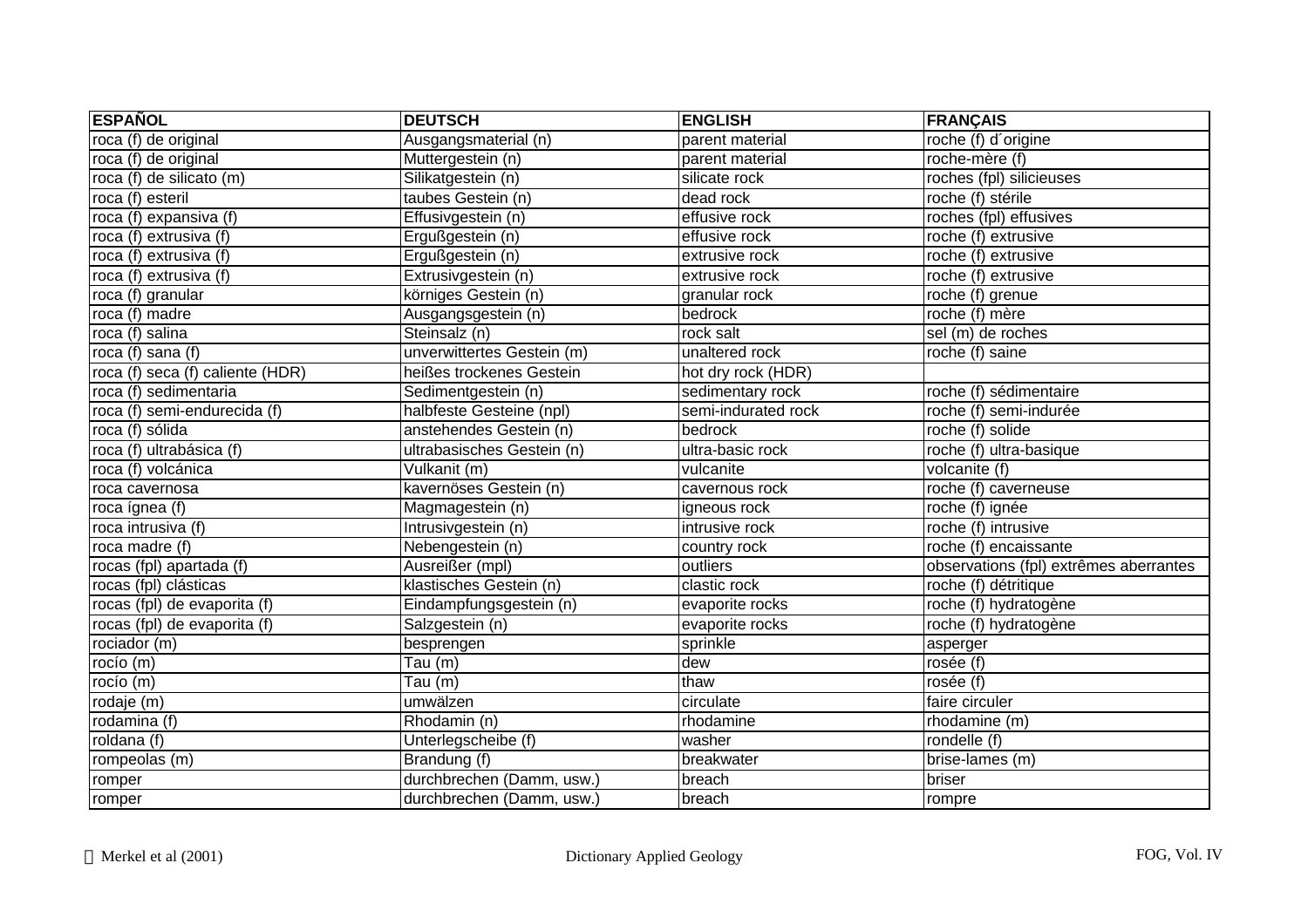| <b>ESPAÑOL</b>                      | <b>DEUTSCH</b>                 | <b>ENGLISH</b>     | <b>FRANÇAIS</b>                   |
|-------------------------------------|--------------------------------|--------------------|-----------------------------------|
| rosa (f) de yeso                    | Gipsrose (f)                   | anthodite          | fleur (f) de gypse                |
| rosa (f) de yeso                    | Gipsrose (f)                   | cave flower        | fleur (f) de gypse                |
| rotación (f) de la cosecha (f)      | Fruchtwechsel (m)              | crop rotation      | assolement (m)                    |
| rotación (f) de la cosecha (f)      | Fruchtwechsel (m)              | crop rotation      | rotation (f) culturale            |
| rotación (f) del corte (m)          | Fruchtfolge (f)                | crop rotation      | successif des cultures            |
| rotámetro (m)                       | Rotameter (n)                  | rotameter          | rotamètre (m)                     |
| rotaria (f) hidráulica (f)          | Rotarybohrverfahren (n)        | hydraulic rotary   | rotary (m) à commande hydraulique |
| rótula                              | Kippschalter (m)               | toggle             | basculement (m)                   |
| rotura (f)                          | Kluft (f)                      | fracture           | fissure (f)                       |
| rozamiento (f)                      | Reibung (f)                    | friction           | frottement (m)                    |
| rueda (f) de hidráulica (f)         | Wasserrad (n)                  | water wheel        | roue (f) hydraulique              |
| rugosidad $(f)$                     | Rauhigkeit (f)                 | roughness          | rugosité (f)                      |
| rugosidad (f) de lecho              | Bettrauhigkeit (f)             | bed roughness      | rugosité (f) du lit               |
| ruido (m)                           | Rauschen (n)                   | noise              | bruit (m)                         |
| ruido (m)                           | Störung (f)                    | noise              | bruit (m)                         |
| ruido (m) de fondo (m)              | Hintergrundsignal (n)          | white noise        | bruit (m) de fond                 |
| ruido (m) de fondo (m)              | Störgeräusch (n)               | background noise   | bruit (m) de fond                 |
| ruido (m) de fondo (m)              | weißes Rauschen (n)            | white noise        | bruit (m) de fond                 |
| ruta $(f)$                          | Bahn (f)                       | path               | parcours (m)                      |
| ruta (f) de inundación (f)          | Hochwasserberechnung (f)       | flood routing      | propagation (f) de crues          |
| ruta (f) de onda (f)                | Wellenweg (m)                  | wave path          | trajectoire (f) des ondes         |
| ruta (f) de pérdida (f)             | Verluststrecke (f)             | loss pathway       | parcours (m) de perte             |
| ruta (f) de reacción (f)            | Reaktionspfad (m)              | reaction path      | chemin (m) réactionnel            |
| ruta (f) del flujo (m)              | Fließweg (m)                   | flow path          | parcours (m) d'écoulement         |
| rutina $(f)$                        | Programm (n)                   | program            | programme (m)                     |
| sabroso (m)                         | genießbar                      | palatable          | comestible                        |
| sal $(f)$                           | Salz(n)                        | salt               | sel (m)                           |
| sal (f) común                       | Kochsalz (n)                   | common salt        | sel (m) ordinaire                 |
| salida (f)                          | Ausgabe (f)                    | output             | données (fpl) de sortie           |
| salida (f)                          | Auslaß (m)                     | outlet             | sortie (f) d'eau                  |
| salida (f) de aire seco             | Trockenwetterabfluß (m)        | base flow          | flot (m) de base                  |
| salida (f) del agua (f) subterránea | Grundwasseraustrittsstelle (f) | groundwater outlet | exutoire (m) d'une nappe          |
| salida (f) sencilla (f)             | Auslaß (m)                     | single outlet      | exutoire (m) unique               |
| salinas (fpl)                       | Salzpfanne (f)                 | alkali flat        | salina (f)                        |
| salinidad (f)                       | Mineralisierung (f)            | salinity           | minéralisation (f)                |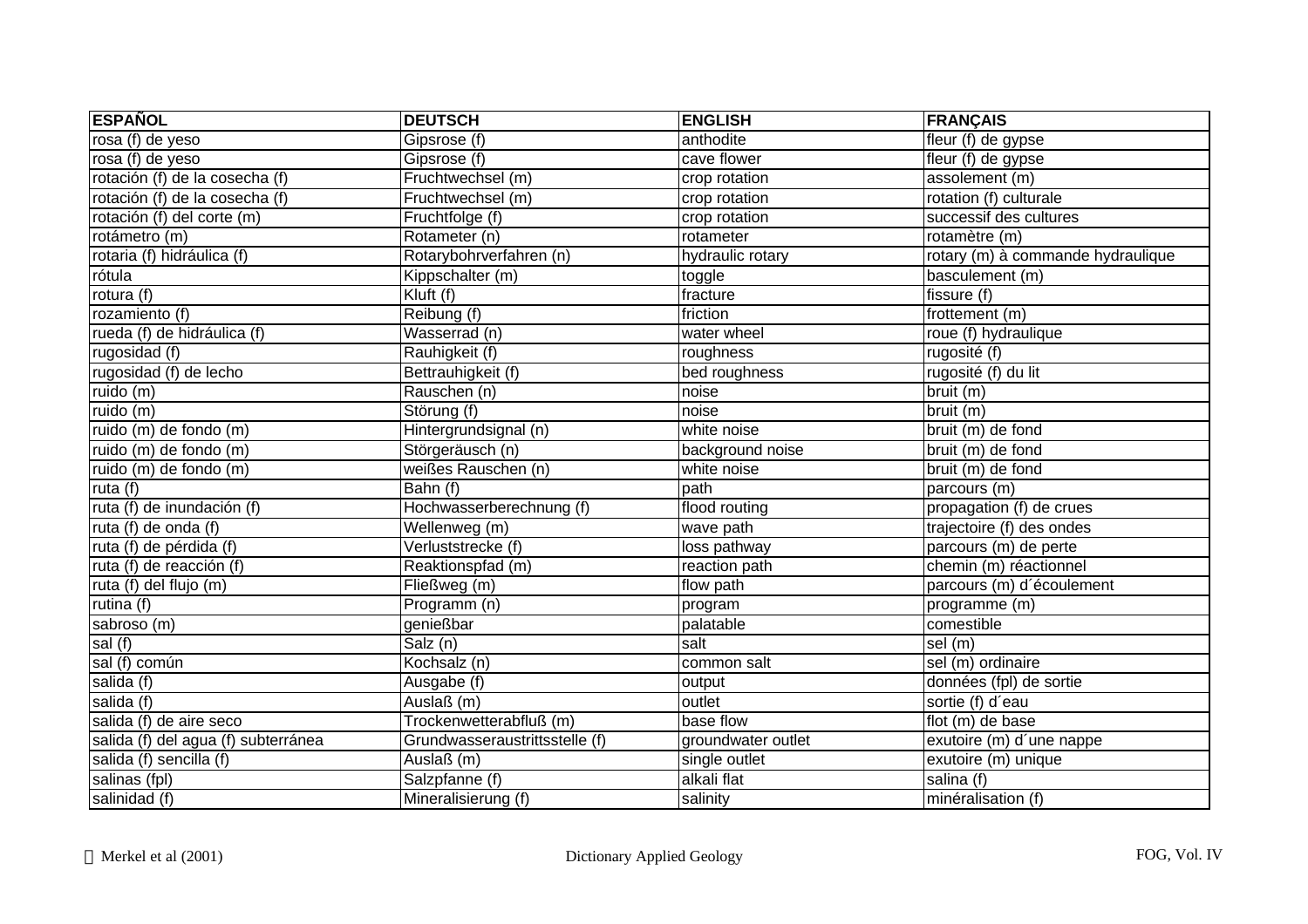| <b>ESPAÑOL</b>                                | <b>DEUTSCH</b>                   | <b>ENGLISH</b>          | <b>FRANÇAIS</b>                   |
|-----------------------------------------------|----------------------------------|-------------------------|-----------------------------------|
| salinidad (f)                                 | Salzgehalt (m)                   | salinity                | salinité (f)                      |
| salinización                                  | Versalzung (f)                   | salinization            | salinisation (f)                  |
| salmuera (f)                                  | Lauge (f)                        | brine                   | saumure (f)                       |
| salmuera (f)                                  | Salzwasser (n)                   | <b>brine</b>            | eau (f) salée                     |
|                                               |                                  |                         |                                   |
| salmueras (fpl) de campo (m) petrolero (m)    | Ölfeldsalzwässer (npl)           | oilfield brines         | saumure (f) des puits de pétrole  |
| salpicadura (f)                               | Spritzer (m)                     | splash                  | éclaboussement (m)                |
|                                               |                                  |                         | éclaboussement (m) des gouttes de |
| salpicadura (f) por gotas (fpl) de lluvia (f) | Zerspratzen (n) der Regentropfen | raindrop splash         | pluie                             |
| salto (m)                                     | Höchstwert (m)                   | peak                    | valeur (f) maximale               |
| salto (m)                                     | Sprung (m)                       | branching               | saut (m)                          |
| salto (m) hidráulico (m)                      | hydraulischer Sprung (m)         | hydraulic jump          | ressaut (m) hydraulique           |
| salud (f) ambiental                           | Gesundheit (f) der Umwelt (f)    | environmental health    | salubrité de l'environnement      |
| saprolita (f)                                 | Saprolith (m)                    | saprolite               | saprolite (m)                     |
| sarro (m)                                     | Rost (m)                         | rust                    | rouille (f)                       |
| sarro $(m)$                                   | Wassersteinbildung (f)           | incrustation            | incrustation                      |
| sarta (f) de perforación (f)                  | Bohrstrang (m)                   | drill string            |                                   |
| satélite (m) geoestacionario (m)              | geostationärer Satellit (m)      | geostationary satellite | satellite (m) géostationnaire     |
| saturación (f) irreductible                   | nicht reduzierbare Sättigung (f) | irreducible saturation  | saturation (f) irréductible       |
| saturación (f)                                | Sättigungsgrad (m)               | saturation              | degré (m) de saturation           |
| saturación (f) de gas (m)                     | Gassättigung (f)                 | gas saturation          | saturation (f) en gaz             |
| saturar                                       | mit Wasser füllen                | saturate                | saturer                           |
| secado al aire                                | lufttrocken                      | air-dry                 | sec à l'air                       |
| secamiento (m) del río (m)                    | Austrocknen (n) eines Flusses    | drying-up of a river    | tarissement (m) de rivière        |
| sección (f) de medición (f)                   | Abflußmeßquerschnitt (m)         | measuring section       | section (f) de mesure             |
| sección (f) de pulido (m)                     | Anschliff (m)                    | polished section        | section (f) polie                 |
| sección (f) geológica (f)                     | geologischer Schnitt (m)         | geological section      | coupe (f) géologique              |
| sección (f) longitudinal                      | Längsschnitt (m)                 | longitudinal section    | profil (m) en long                |
| sección (f) longitudinal                      | Longitudinalwelle (f)            | longitudinal section    | onde (f) longitudinal             |
| sección (m) delgada (f)                       | Dünnschliff (m)                  | thin section            | coupe (f) mince                   |
| sección (m) hidráulico (m)                    | hydraulisches Profil (n)         | hydraulic profile       | profil (m) de dépression          |
| sección transversal                           | Saigerriß (m)                    | cross section           | section (f) transversale          |
| seccionamiento (m)                            | Blockmeer (n)                    | block-fall              | champ (m) de pierres              |
| seco                                          | trocken                          | arid                    | aride                             |
| secreción (f) salina (f)                      | Salzabscheidung (f)              | salt secretion          |                                   |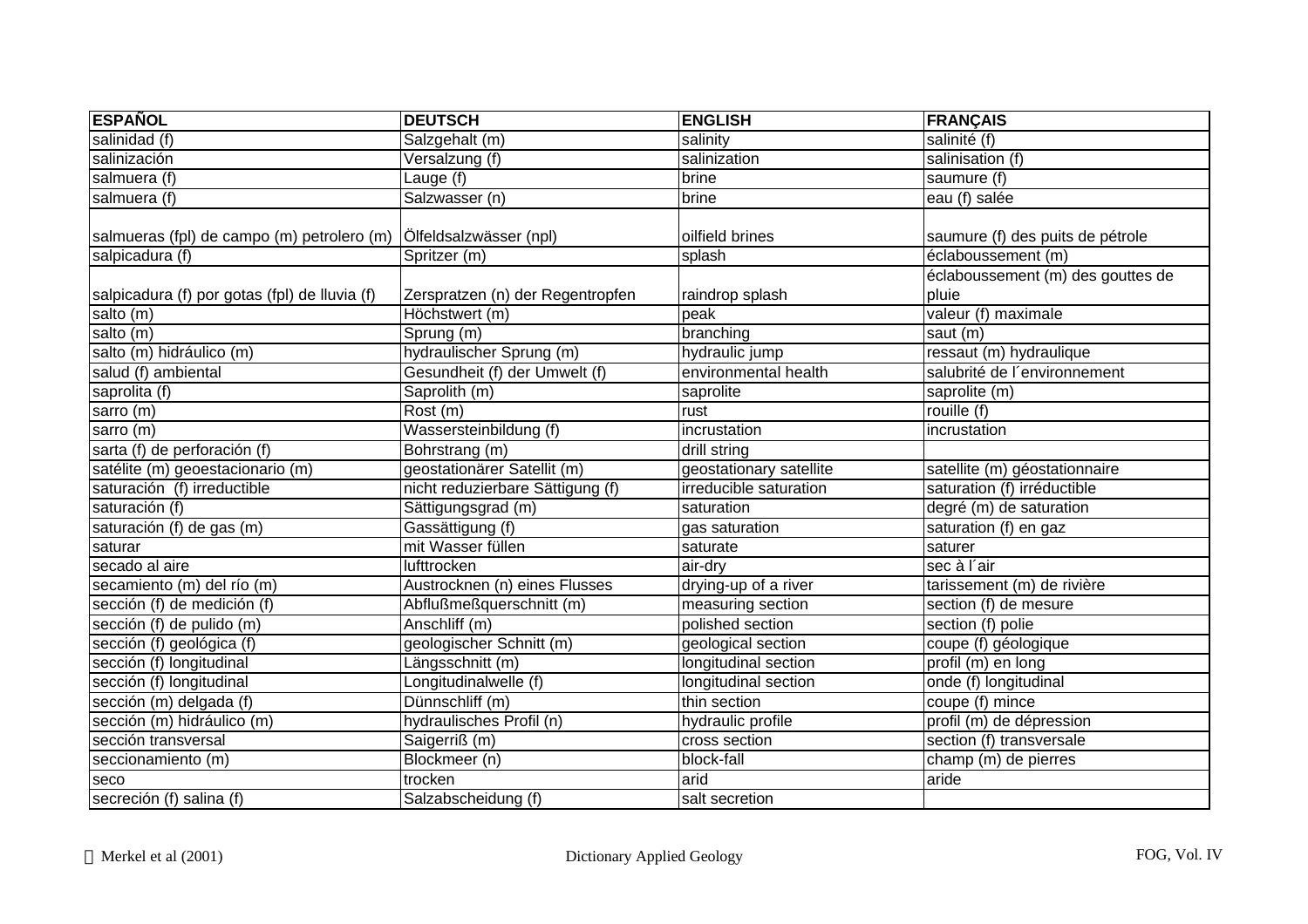| <b>ESPAÑOL</b>                              | <b>DEUTSCH</b>                   | <b>ENGLISH</b>             | <b>FRANÇAIS</b>                     |
|---------------------------------------------|----------------------------------|----------------------------|-------------------------------------|
| sector (m) de administración (f) del campo  |                                  |                            |                                     |
| (f) de pozos (mpl)                          | Schutzzone III (f)               | well field management zone | périmètre (m) de protection éloigné |
| sector (m) de ferrita (f)                   | eisenhaltige Ausfällungszone (f) | ferrite zone               | horizon (m) ferrugineux             |
| sector (m) de gerencia (f) del campo (f) de |                                  |                            |                                     |
| pozos (mpl)                                 | weitere Schutzzone (f)           | well field management zone | périmètre (m) de protection éloigné |
| sector (m) de la fractura (f)               | Kluftzone (f)                    | fracture zone              | zone (f) fracturée                  |
| sedimentación (f)                           | Anschwemmung (f)                 | silting                    | envasement (m)                      |
| sedimentación (f)                           | Sedimentation (f)                | sedimentation              | sédimentation (f)                   |
| sedimentación (f) libre                     | gravitative Sedimentation (f)    | free settling              | sédimentation (f) en chute libre    |
| sedimentar                                  | dekantieren                      | decant                     | décanter                            |
| sedimento (m) karst                         | Karstsediment (n)                | karst sediment             | remplissage (m) karstique           |
| sedimento (m)                               | Ausfällung (f)                   | precipitate                | condensat (m)                       |
| sedimento (m) del viento (m)                | Windablagerung (f)               | wind deposit               | depôts (mpl) éoliens                |
| sedimento (m) seco (m)                      | trockene Ablagerung (f)          | dry deposition             | sédiment (m) sec                    |
| sedimento biogénico                         | biogene Sedimente (npl)          | biogenic sediment          | sédiment (m) biogénétique           |
| sedimentos (mpl)                            | Alluvium (n)                     | alluvium                   | alluvion (f)                        |
| sedimentos (mpl)                            | Flysch (m)                       | flysch                     | flysch $(m)$                        |
| sedimentos (mpl) flojos (mpl)               | lose Sedimentablagerungen (fpl)  | loose sediments            | sédiments (mpl) meubles             |
| sedimentos (mpl) no consolidados (mpl)      | Lockergestein (n)                | unconsolidated sediments   | sédiments (mpl) meubles             |
|                                             |                                  |                            | sédiments (mpl) par précipitation   |
| sedimentos (mpl) químicos                   | chemische Sedimente (npl)        | chemical sediments         | chimique                            |
| sedimentos (mpl) sueltos (mpl)              | Lockergestein (n)                | loose sediments            | sédiments (mpl) meubles             |
|                                             |                                  |                            | segment (m) non-influencé de        |
| segmento (m) de aproximación (f)            | angepaßter Kurvenast (m)         | approach segment           | l'hydrogramme                       |
| segmento (m) de elevación (f)               | steigender Kurvenast (m)         | rising segment             | courbe (f) de concentration         |
| segmento (m) de la cresta (f)               | Spitzensegment (n)               | crest segment              | pointe (f)                          |
| segmento (m) de recesión (f)                | Trockenwetterlinie (f)           | recession segment          | segment (m) de tarissment           |
| selenio (m)                                 | Selen (n)                        | selenium                   | sélénium (m)                        |
| sellado                                     | Dichten (n)                      | sealing                    | serrement (m)                       |
| sellado (m), taponamiento (m)               | Abdichtung (f)                   | caulking                   | calfatage (m)                       |
| sellado de un manantial (m)                 | Versiegeln (n) einer Quelle      | sealing of a spring        | serrement (m) d'une source          |
| sellamiento de un manantial (m)             | Versiegeln (n) einer Quelle      | sealing of a spring        | obturation (f) d'une soure          |
| sellar                                      | Abdichtung (f)                   | seal                       | couche (f) de recouvrement          |
| sello (m)                                   | undurchlässige Schicht (f)       | confining stratum          | couche (f) imperméable              |
| sello (m)                                   | Versiegelung (f)                 | seal                       | couche (f) de protection            |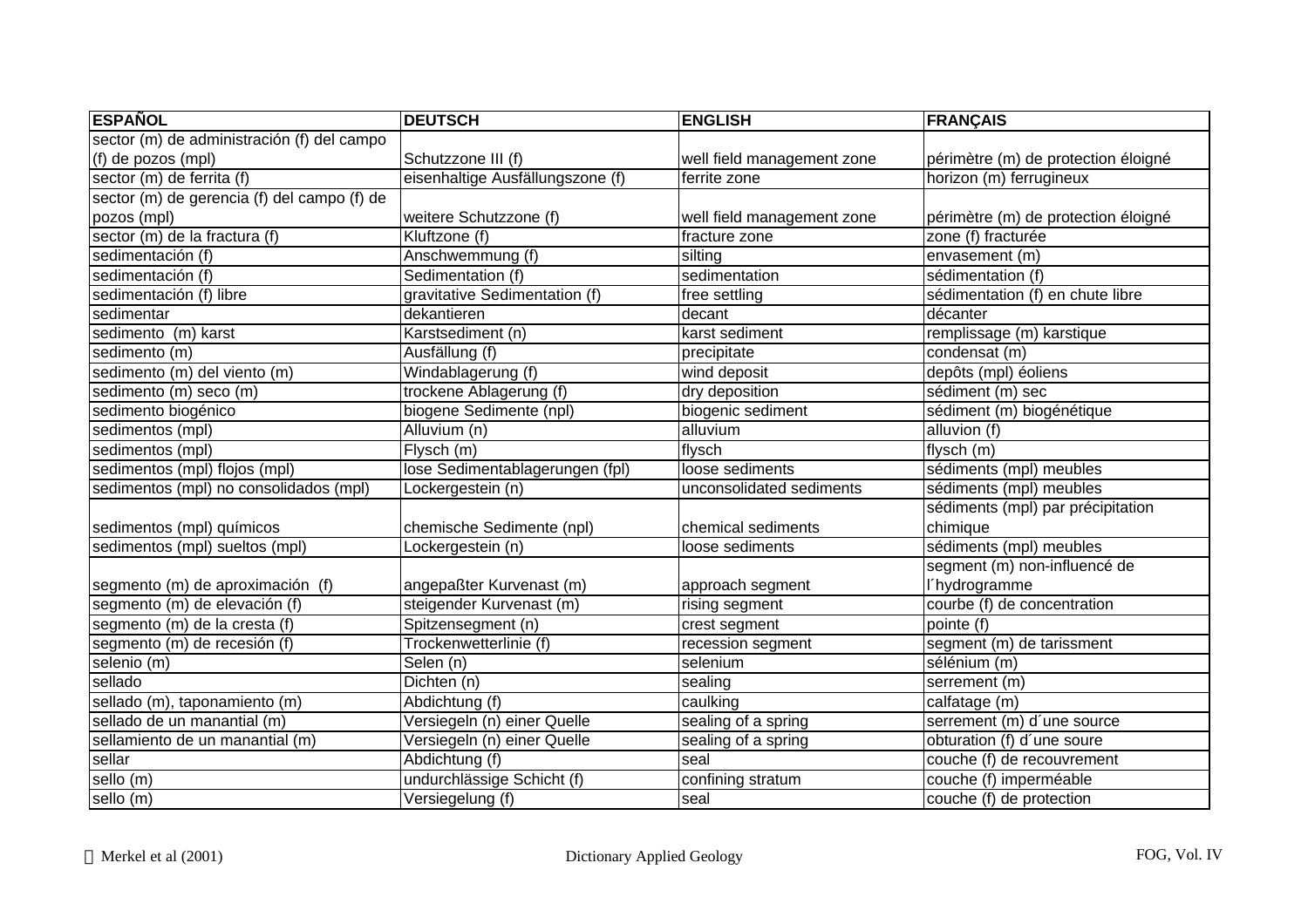| <b>ESPAÑOL</b>                      | <b>DEUTSCH</b>                            | <b>ENGLISH</b>        | <b>FRANÇAIS</b>                    |
|-------------------------------------|-------------------------------------------|-----------------------|------------------------------------|
| sello (m) de cemento (m)            | Zementabdichtung (f)                      | cement seal           | étanchéité (f) de ciment           |
| selva (f) de lluvia tropical        | tropischer Regenwald (m)                  | tropical rain forest  |                                    |
| semi-permeable                      | halbleitend                               | leaky-confining       | semi-perméable                     |
| semi-permeable                      | semipermeabel                             | leaky-confining       | semi-perméable                     |
| semi-permeable                      | halbdurchlässig                           | semi-pervious         | semi-perméable                     |
| señal (f) de fondo (m)              | Strandrippel (m)                          | ripple mark           | ride (f) de plage                  |
| sendero (m)                         | Weg(m)                                    | pathway               | voie (f) de passage                |
| sensibilidad (f)                    | Empfindlichkeit (f)                       | sensitivity           | sensibilité (f)                    |
| sensibilidad (f)                    | Sensitivität (m)                          | sensitivity           | sensibilité (f)                    |
| sensor (m)                          | $\overline{\text{Fühler}}$ (m)            | sensor                | capteur (m)                        |
| sensor (m)                          | $\overline{\mathsf{Geber}\,(\mathsf{m})}$ | transducer            | transmetteur $(m)$                 |
| sensor (m) piezoresistivo (m)       | piezoresistiver Sensor                    | piezoresistive sensor |                                    |
| separación (f)                      | Abscheidung (f)                           | separation            | séparation (f)                     |
| separación (f)                      | Trennfuge (f)                             | parting               | délitement (m)                     |
| separación (f) por electrodos (mpl) | Elektrodenabstand (m)                     | electrode separation  | séparation (f) des électrodes      |
| separación (f) topográfica (f)      | topographische Wasserscheide (f)          | topographic divide    | ligne (f) de partage topographique |
| separador (m) de agua               | Wasserabscheider (m)                      | water separator       | séparateur (m) d'eau               |
| separador (m) de aire (m)           | Luftabscheider (m)                        | air separation tank   | séparateur (f) de l'air            |
| separador (m) de arena (f)          | Sandabscheider (m)                        | sand separator        | séparateur (m) de sable            |
| separador (m) de gas (m)            | Gerinne (n)                               | flume                 | rigole (f)                         |
| sepultar                            | vergraben                                 | bury                  | enfouiller                         |
| sequía (f)                          | Dürre (f)                                 | drought               | sécheresse (f)                     |
| sequía (f)                          | Trockenwetterabfluß (m)                   | dry weather flow      | débit (m) d'étiage                 |
| sequía (f) del río (m)              | Trockenfallen (n) eines Flusses           | drying-up of a river  | tarissement (m) de rivière         |
| serie                               | Schichtenfolge (f)                        | series                | série (f) lithologique             |
| serie (f) homóloga                  | homologe Verbindungsreihe (f)             | homologous series     | série (f) homologue                |
| series (fpl) de tiempo (m)          | Zeitreihe (f)                             | time series           | chronique (f)                      |
| series (fpl) finitas                | endliche Reihe (f)                        | finite series         | progression (f) finie              |
| servicio (m) de agua (f)            | Wasserwerk (n)                            | water works           | service (m) des eaux               |
| servicios (mpl) públicos (mpl)      | öffentliche Ämter (mpl)                   | public utilities      | services (mpl) publlics            |
| servicios (mpl) públicos (mpl)      | öffentliche Dienste (mpl)                 | public services       | services (mpl) publlics            |
| servicios (mpl) públicos (mpl)      | öffentliche Dienstleistungen (fpl)        | public services       | services (mpl) publlics            |
| severo (m)                          | streng                                    | stringent             | sévère                             |
| shattered in blasting               | verdecktes Tal (n)                        | buried valley         | vallée (f) enterrée                |
| sienita (f)                         | Syenit (m)                                | syenite               | syénite (m)                        |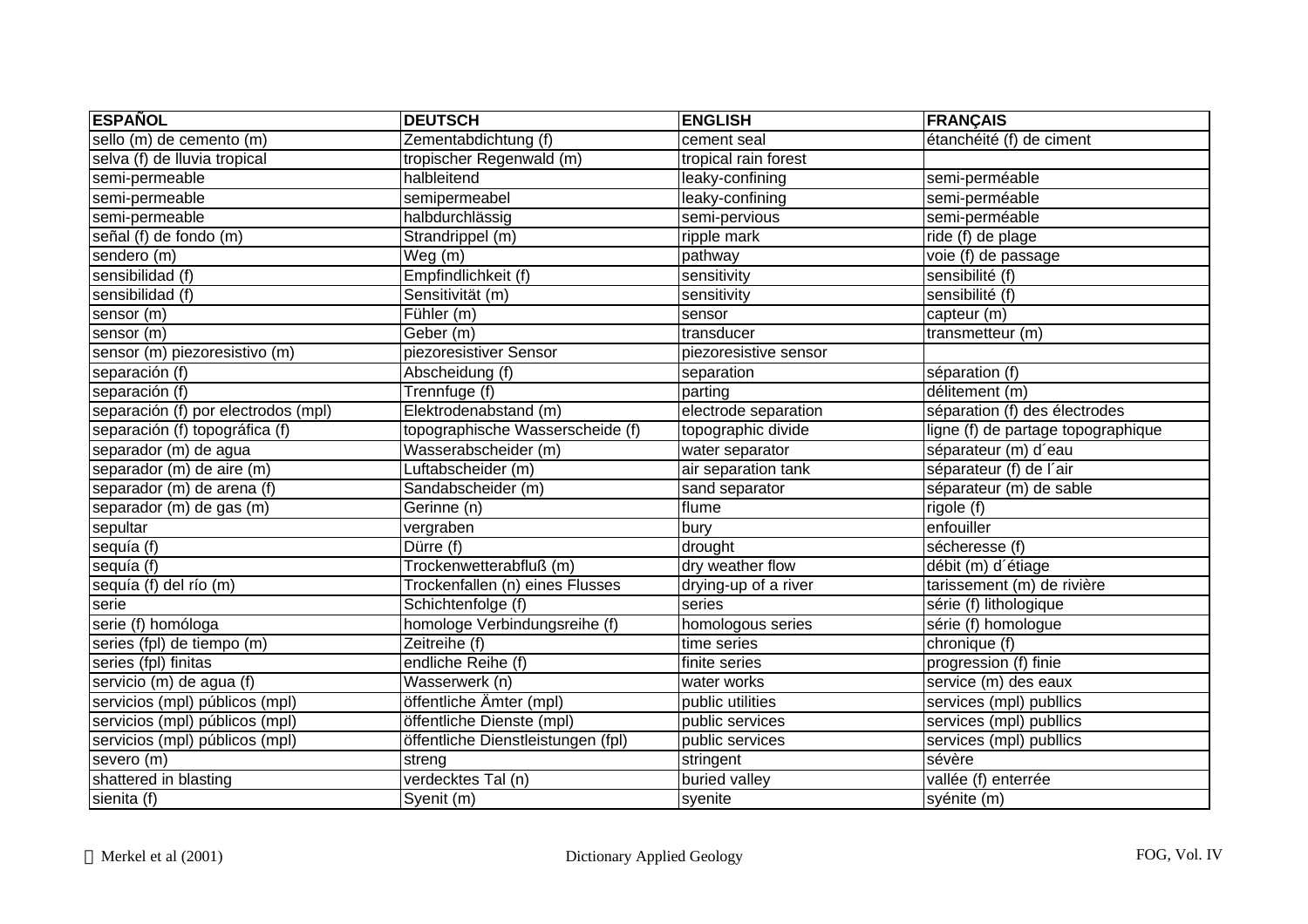| <b>ESPAÑOL</b>                                | <b>DEUTSCH</b>                     | <b>ENGLISH</b>                  | <b>FRANÇAIS</b>                                       |
|-----------------------------------------------|------------------------------------|---------------------------------|-------------------------------------------------------|
| sifón (m)                                     | Saugheber (m)                      | siphon                          | siphon (m)                                            |
| sifón (m)                                     | Siphon (m)                         | siphon                          | siphon (m)                                            |
| sifón (m)                                     | Siphon (m)                         | siphon                          | siphon (m)                                            |
| sifoneo (m)                                   | Saugheberwirkung (f)               | siphoning                       | siphonnage (m)                                        |
| significancia (f)                             | Signifikanz                        | significance                    |                                                       |
| silicato (m)                                  | Silikat (n)                        | silicon dioxide                 | silice (f)                                            |
| silicatos (mpl) hidratados (mpl)              | Hydrosilikate (npl)                | hydrous silicates               |                                                       |
| sílice (m) amórfo                             | amorphe Kieselsäure (f)            | amorphous silica                | silice (m) amorphe                                    |
| silo (m) de almacenamiento (m)                | Lagersilo (n)                      | storage bin                     | silo (m) de stockage                                  |
| silueta (m) de la mesa (f) de agua            | Grundwasserspiegelhöhengleiche (f) | water table contour             | hydro-isohypse (f)                                    |
| silurien (m)                                  | $\overline{\text{Silur}}(n)$       | Silurian                        | Silurien (m)                                          |
| sima(f)                                       | Schlund (m)                        | abyss                           | abîme (m)                                             |
| similaridad (f) o similitud (f)               | Ähnlichkeit (f)                    | similarity                      | similitude (f)                                        |
| similitud dinámica                            | dynamische Ähnlichkeit (f)         | dynamic similarity              | similitude (f) dynamique                              |
| simulación (f)                                | Simulation (f)                     | simulation                      | modélisation (f)                                      |
| simulador (m)                                 | Simulator (m)                      | simulation model                | $sim$ ulateur (m)                                     |
| simulador (m) de pluviométrico (m)            | Regensimulator (m)                 | rainfall simulator              | simulateur (m) pluviométrique                         |
| simulador (m) de precipitación (f)            | Beregnungsanlage (f)               | rainfall simulator              | simulateur (m) pluviométrique                         |
| simulador (m) del flujo (m)                   | Strömungssimulator (m)             | flow simulator                  | simulateur (m) d'écoulement                           |
| sin equilibrio (m)                            | instationär                        | nonequilibrium                  |                                                       |
| sin escurrimiento                             | abflußlos                          | arheic                          | aréique                                               |
| sin luz (f)                                   | dunkel                             | aphotic                         | aphotique                                             |
| sinclinal                                     | Mulde (f)                          | syncline                        | synclinal (m)                                         |
| sismo (m) precursor (m)                       | Vorbeben (npl)                     | foreshocks                      |                                                       |
| sismómetro (m)                                | Seismometer (n)                    | seismometer                     | sismomètre (m)                                        |
| sistema (f) de aviso (m)                      | Warnsystem (n)                     | warning system                  | système (m) d'alterte                                 |
| sistema (f) de drenaje (m)                    | Entwässerungsnetz (n)              | drainage system                 | réseau (m) de drainage                                |
| sistema (f) de enfriamiento de agua (f)       | Wasserkühlung (f)                  | water cooling (system)          | refroidissement (m) par eau                           |
| sistema (f) de gas (m) entubado               | Gasfernleitung (f)                 | gas pipe line                   | gazoduc (m)                                           |
| sistema (f) de gas (m) entubado               | Gasleitung (f)                     | gas pipe line                   | gazoduc (m)                                           |
|                                               | Geographisches Informationssystem  | geographic information system   |                                                       |
| sistema (f) de información (f) geográfica (f) | (GIS)                              | (GIS)                           |                                                       |
| sistema (f) de monitoreo ambiental            | Umweltkontrollsystem (n)           | environmental monitoring system | contrôle (m) de l'environnement                       |
| sistema (f) de transferencia (f) de agua (f)  | Wasserverbund (m)                  | system of water transfer        | système (m) de transferts des eaux par<br>circulation |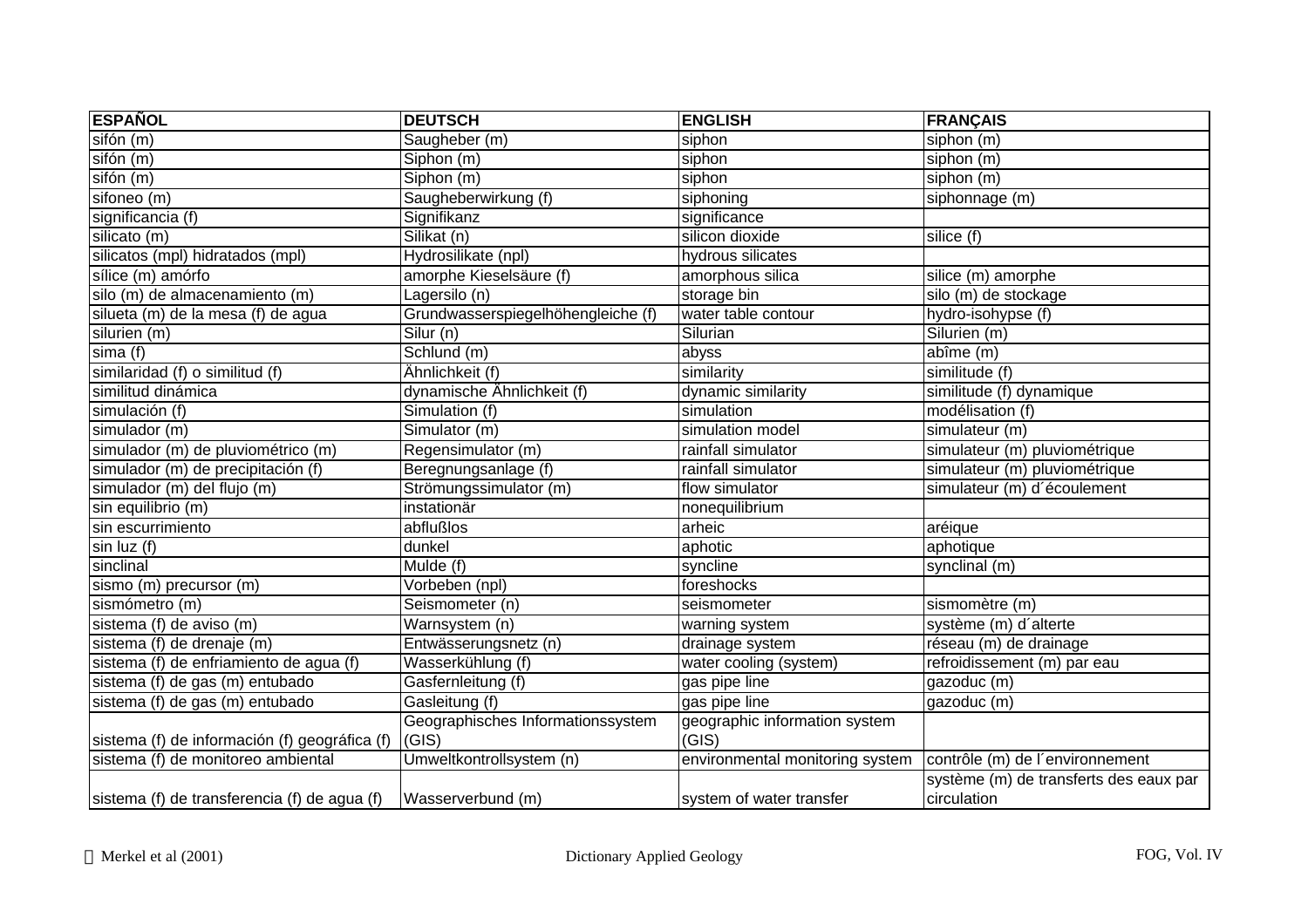| <b>ESPAÑOL</b>                                                     | <b>DEUTSCH</b>                                                                                    | <b>ENGLISH</b>                  | <b>FRANÇAIS</b>                      |
|--------------------------------------------------------------------|---------------------------------------------------------------------------------------------------|---------------------------------|--------------------------------------|
| sistema (f) de vigilancia (f) del medio (m)                        |                                                                                                   |                                 |                                      |
| ambiente (m)                                                       | Umweltkontrollsystem (n)                                                                          | environmental monitoring system | système (m) de contrôle du milieu    |
| sistema (f) del río (m)                                            | Stromnetz (n)                                                                                     | river system                    | réseau (m) fluvial                   |
| sistema (f) fluvial                                                | Flußsystem (n)                                                                                    | river system                    | réseau (m) fluvial                   |
|                                                                    | System (n) mit vereinfachten                                                                      |                                 |                                      |
| sistema (f) global                                                 | Parametern                                                                                        | lumped parameter system         | système (m) global                   |
| sistema (f) láser de gas (m)                                       | Gaslasersystem (n)                                                                                | gas laser system                | système (m) laser au gaz             |
| sistema (m) de alcantarillado (m)                                  | Entwässerungsnetz (n)                                                                             | drainage system                 | réseau (m) hydrographique            |
| sistema (m) abierto (m)                                            | offenes System (n)                                                                                | open system                     | système (m) ouvert                   |
| sistema (m) acuífero (m) de múltiple capa                          |                                                                                                   |                                 |                                      |
| (f)                                                                | Aquiferstockwerk (n)                                                                              | multilayered aquifer system     | aquifère (m) multicouche             |
| sistema (m) acuífero (m) de múltiple                               |                                                                                                   |                                 |                                      |
| compartimento                                                      | Aquifersystem (n) mit Inhomogenitäten multicompartiment aquifer system aquifère (m) compartimenté |                                 |                                      |
| sistema (m) combinado de aguas negras                              |                                                                                                   |                                 |                                      |
| (fpl)                                                              | Mischsystem (f) (~Kanal)                                                                          | combined sewerage               | réseau (m) unitaire d'assainissement |
| sistema (m) combinado de alcantarilla (f)                          | Mischkanalisation (f)                                                                             | combined sewer system           | système (m) unitaire                 |
|                                                                    |                                                                                                   |                                 |                                      |
| sistema (m) combinado de alcantarillas (fpl) Mischentwässerung (f) |                                                                                                   | combined sewerage               | réseau (m) unitaire d'assainissement |
| sistema (m) de distribución (f)                                    | Verteilungssystem (n)                                                                             | distribution system             | réseau (m) de distribution           |
| sistema (m) de drenaje (m)                                         | Gewässernetz (n)                                                                                  | drainage network                | réseau (m) hydrographique            |
| sistema (m) de suministro (m)                                      | Versorgungsnetz (n)                                                                               | supply system                   | réseau (m) d'alimentation            |
| sistema (m) del acuífero (m)                                       | geohydrologisches Aquifersystem (n)                                                               | aquifer system                  | système aquifère                     |
| sistema (m) del lago (m)                                           | Binnenseesystem (n)                                                                               | lake system                     | système (m) lacustre                 |
| sistema (m) rocoso                                                 | Gesteinsfolge (f)                                                                                 | rock system                     | système (m) lithologique             |
| sitio (m) de construcción (f)                                      | Baustelle (f)                                                                                     | building site                   | chantier (m)                         |
| sitio (m) de construcción (f)                                      | Baustelle (f)                                                                                     | construction site               | chantier (m)                         |
|                                                                    |                                                                                                   |                                 |                                      |
| sitio (m) de desecho (m) no controllado (m)                        | wilde Müllablagerung (f)                                                                          | uncontrolled disposal site      | décharge (f) sauvage                 |
| sitio (m) de riesgo (m)                                            | Messstelle (f)                                                                                    | exposure site                   | endroit (m) exposé                   |
| sitio de descarge de escombros                                     | Schuttabladeplatz (m)                                                                             | rubble tip                      | décharge (f) publique                |
| sobrecarga (f)                                                     | Deckschicht (f)                                                                                   | overburden                      | couverture (f)                       |
| sobrecarga (f)                                                     | Überlast (f)                                                                                      | overload                        | surcharge (f)                        |
| sobrecargar                                                        | sättigen                                                                                          | saturate                        | saturer                              |
|                                                                    | Überbeanspruchung (f) (~eines                                                                     |                                 |                                      |
| sobredesarrollado (m)                                              | Aquifers)                                                                                         | overdevelopment                 | surexploitation (f)                  |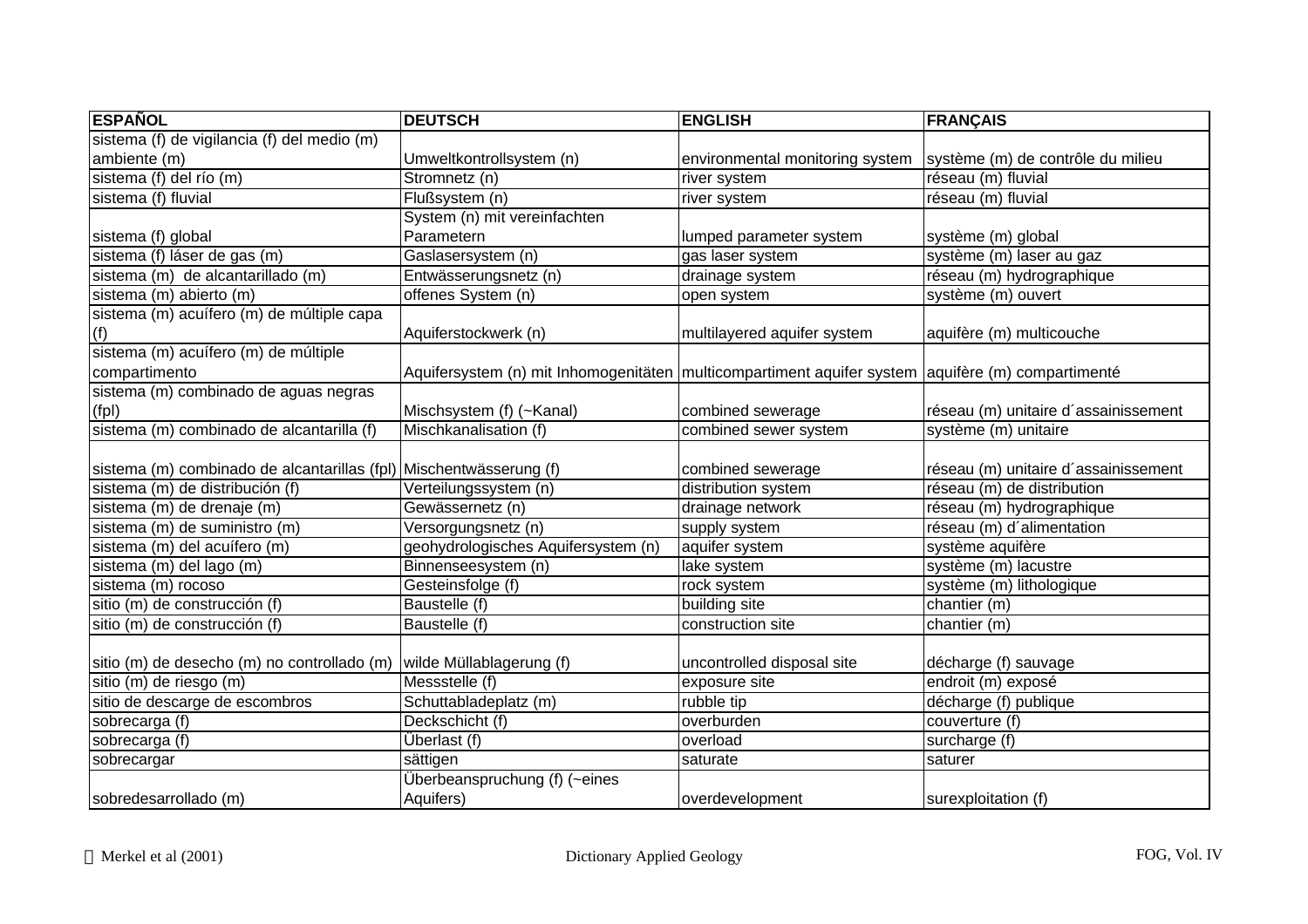| <b>ESPAÑOL</b>                              | <b>DEUTSCH</b>                    | <b>ENGLISH</b>               | <b>FRANÇAIS</b>                         |
|---------------------------------------------|-----------------------------------|------------------------------|-----------------------------------------|
| sobreescurrimiento (m)                      | Überschiebung (f)                 | overthrust                   | chevauchement (m)                       |
| sobreexponer                                | gefährden                         | endanger                     | mettre en danger                        |
| sobreimpresión (f)                          | Überprägung (f)                   | overprint                    |                                         |
| sobrepresión (f) del agua (f) intersticial  | Porenwasserüberdruck (m)          | pore water overpressure      | surpression (f) de l'eau interstitielle |
| sobrepuesto                                 | überlagernd                       | overlying                    | superposé                               |
| sobresaturación (f)                         | Übersättigung (f)                 | supersaturation              | saturation (f)                          |
| sobresaturación (f)                         | Übersättigung (f)                 | supersaturation              | sursaturation (f)                       |
| sobresaturado (m)                           | übersättigt                       | oversaturated                | sursaturé                               |
| sobretensión (f)                            | Druckstoß (m)                     | surge                        | surpression (f)                         |
| socava (f) de cantera (f) de arena (f)      | Prallufer (n)                     | undercut bank                | rive (f) raide                          |
| socavación (f)                              | Tiefenschurf (m)                  | scour                        | affouillement (m)                       |
| socavación (f)                              | Untergrabung (f)                  | undercutting                 | affouillement (m)                       |
| socavar                                     | auskoffern                        | excavate                     |                                         |
| socavón (m)                                 | Ausschachtung (f)                 | excavation                   |                                         |
| socle (m) continental                       | Schelf (m)                        | shelf                        | socle (m) continental                   |
| sodio (m)                                   | Natrium (n)                       | sodium                       | sodium (m)                              |
| soldadura (f)                               | Schweißnaht (f)                   | welding seam                 | soudure (f)                             |
| soldar                                      | schweißen                         | welding                      | souder                                  |
| solera (f)                                  | Schluff (m)                       | silt                         | limon (m)                               |
| soles (mpl) de aluvión (m)                  | Alluvailböden (mpl)               | fluvisols                    | sols (mpl) aux alluviaux                |
| soles (mpl) de aluvión (m)                  | Aueböden (mpl)                    | fluvisols                    | sols (mpl) aux alluviaux                |
| sólidos (mpl) totales (mpl) disueltos (mpl) |                                   |                              |                                         |
| (TDS)                                       | Summe (f) der gelösten Feststoffe | total dissolved solids (TDS) | matières (fpl) totales en solution      |
| sólidos (mpl) totales (mpl) disueltos (mpl) |                                   |                              |                                         |
| (TDS)                                       | Summe (f) der gelösten Feststoffe | total dissolved solids (TDS) | total (m) des solides dissous           |
| sólidos (mpl) totales (mpl) suspendidos     |                                   |                              |                                         |
| (mpl)                                       | Gesamtsumme (f) der Schwebstoffe  | total suspended solids       | teneur (f) totale en matière suspendue  |
| sólidos(mpl) sedimentables (mpl)            | absetzbare Feststoffe (mpl)       | settleable solids            | solides (mpl) décantables               |
| sólidos(mpl) sedimentables (mpl)            | Sinkstoffe (mpl)                  | settleable solids            | matières (fpl) décantables              |
| soliflucción (f)                            | Fließrutschung (f)                | solifluction                 | solifluction (f)                        |
| soliflucción (f)                            | Solifluktion (f)                  | solifluction                 | solifluction (f)                        |
| solsticio (m)                               | Sonnenwende (f)                   | solstice                     | solstice (m)                            |
| solubilidad (f)                             | Löslichkeit (f)                   | solubility                   | solubilité (f)                          |
| soluble                                     | löslich                           | soluble                      | soluble                                 |
| soluble en agua, hidrosoluble               | wasserlöslich                     | water soluble                | soluble dans l'eau                      |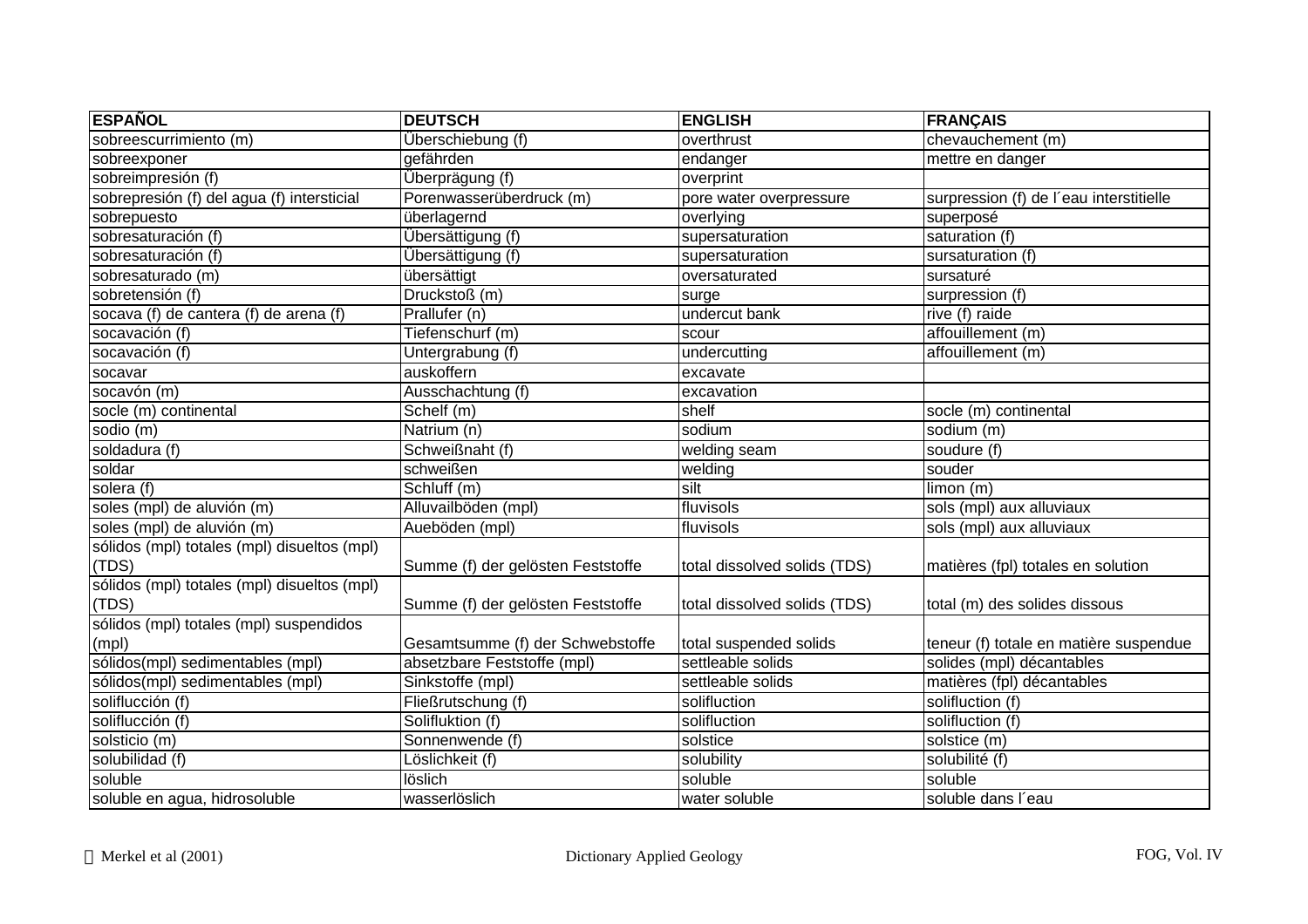| <b>ESPAÑOL</b>                              | <b>DEUTSCH</b>                   | <b>ENGLISH</b>         | <b>FRANÇAIS</b>                     |
|---------------------------------------------|----------------------------------|------------------------|-------------------------------------|
| solución (f)                                | Lösung (f)                       | dissolution            | solution (f)                        |
| solución (f)                                | Lösung (f)                       | solution               | solution (f)                        |
| solución (f) analóga                        | Analoglösung (f)                 | analog solution        | solution (f) analogique             |
| solución (f) buffer                         | Pufferlösung (f)                 | buffer solution        | solution (f) tampon                 |
| solución (f) congruente                     | kongruente Lösung (f)            | congruent solution     | solution (f) congruente             |
| solución (f) del poro (m)                   | Porenlösung (f)                  | pore solution          | solution (f) interstitielle         |
| solución (f) molal                          | molare Lösung (f)                | molal solution         | solution (f) molale                 |
| solución (f) molar (m)                      | molare Lösung (f)                | molar solution         | solution (f) molaire                |
| solución (f) normal                         | Normallösung (f)                 | normal solution        | solution (f) normale                |
| solución (f) numérica (f)                   | numerische Lösung (f)            | numerical solution     | solution (f) numérique              |
| solución (f) patrón                         | Stammlösung (f)                  |                        |                                     |
| solución (f) sólida (f) del mineral         | Mischkristall                    | solid solution mineral |                                     |
| solucíon (m) analitíca                      | analytische Lösung (f)           | analytical solution    | solution (f) analytique             |
| solución ideal (f)                          | Ideallösung (f)                  | ideal solution         | solution (f) idéale                 |
| solución incongruente (f)                   | inkongruente Lösung (f)          | incongruent solution   | dissolution (f) incongruente        |
| solum                                       | Ackerkrume (f)                   | solum                  | sol (m) arrable                     |
| soluto (m)                                  | gelöste Substanz (f)             | solute                 | espèces (fpl) dissoutes             |
| sombra (f) pluviométrica (f)                | Regenschatten (m)                | rain shadow            | ombre (f) pluviométrique            |
| sonda (f)                                   | Sonde (f)                        | probe                  | sonde (f)                           |
| sonda (f)                                   | Sonde (f)                        | sonde                  | sonde (f)                           |
| sonda (f)                                   | Wassertiefenmeßgerät (n)         | fathometer             | sondeur (m) de la profondeur d'eau  |
| sonda (f) acústica (f)                      | Echolot (n)                      | echosounder            | sondeur (m) à ultra-sons            |
|                                             |                                  |                        | appareil (m) de sondage de la nappe |
| sonda (f) de agua (f) subterránea           | Grundwasserlot (n)               | groundwater sounder    | aquifère                            |
| sonda (f) de electrodo (m) único            | Einzelelektrodensonde (f)        | monoelectrode sonde    | sonde (f) monoélectrode             |
| sonda (f) de neutrones (mpl)                | Neutronenlog (n)                 | neutron log            | diagraphie (f) neutronique          |
| sonda (f) de perforación (f) reciprocante   | Seilschlagbohren (n)             | cable tool drilling    | forage (m) par battage au câble     |
| sonda (f) de temperatura (f)                | Temperaturlog (n)                | temperature log        | diagraphie (f) de température       |
| sonda (f) eléctrica (f) de resistividad (f) | vertikale Widerstandsmessung (f) | resistivity sounding   | sondage (m) électrique              |
| sonda (f) piezométrica (f)                  | Drucksonde (f)                   | piezometric sonde      | sonde (f) piézométrique             |
| sonda (f) por sonido (m)                    | Echolot (n)                      | echosounder            | sondeur (m) à écho                  |
| sonda de disparos (mpl)                     | Schrotbohren (n)                 | shot drilling          | sondage (m) à la grenaille          |
| sondaje (m)                                 | Erdbohrloch (n)                  | auger hole             | trou (m) de tarière                 |
| sondeador (f) por sonido (m)                | Echolot (n)                      | echosounder            | sonde (f) à écho                    |
| sondeo (m)                                  | Sondierung (f)                   | sounding               | sondage                             |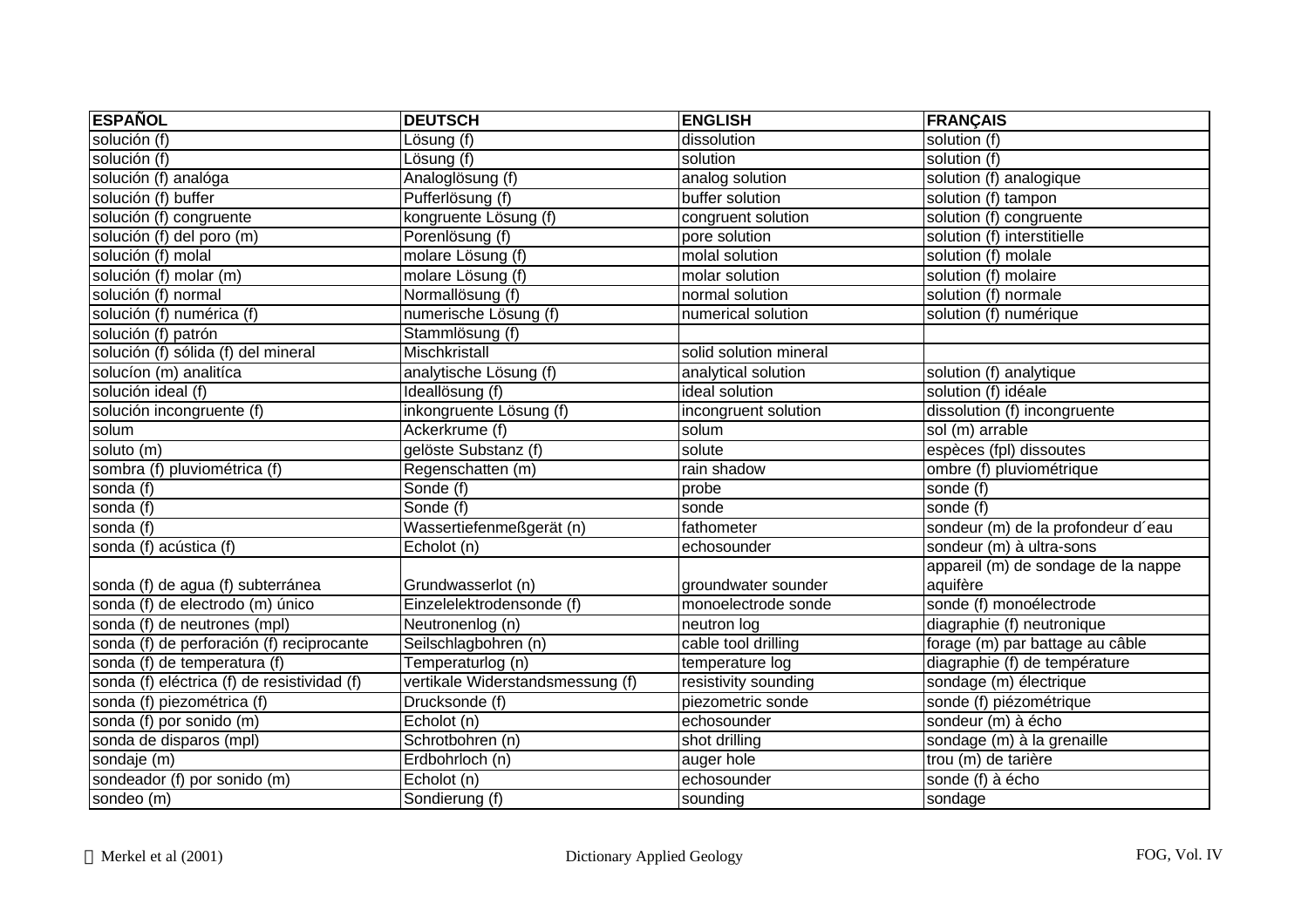| <b>ESPAÑOL</b>                          | <b>DEUTSCH</b>                   | <b>ENGLISH</b>           | <b>FRANÇAIS</b>                  |
|-----------------------------------------|----------------------------------|--------------------------|----------------------------------|
| sonido (m)                              | loten                            | sound                    | sonder                           |
| soporte (m)                             | Anpassung (f)                    | adaptation               | adaptation (f)                   |
| soporte (m), larguero (m), portador (m) | Träger (m)                       | carrier                  | porteur (m)                      |
| sorción (f) química                     | Chemiesorption (f)               | chemisorption            | chimisorption (f)                |
| sosa (f)                                | kohlensaures Natron (n)          | soda                     | soude (f)                        |
| sosa caústica                           | Ätznatron (m)                    | caustic soda             | soude (f) caustique              |
| stock (m) plutonique                    | $\overline{\text{Stock}}$ (m)    | plutonic stock           | stock (m) plutonique             |
| suavizado                               | Enthärtung (f)                   | softening                | adoucissement (m)                |
| suavizador (m)                          | Enthärtungsmittel (n)            | softener                 | adoucisseur (m)                  |
| sub-acuático (m)                        | subaquatisch                     | subaquatic               | subaquatique                     |
| sub-acuático (m)                        | subaquatisch                     | subaqueous               | subaquatique                     |
| sub-acuoso (m)                          | subaquatisch                     | subaqueous               | immergé                          |
| sub-aéreo (m)                           | subaerisch                       | subaerial                | subaérien                        |
| subestrato (m)                          | Liegendes (n)                    | substratum               | profond (m)                      |
| subestrato (m)                          | Substratum (n)                   | substratum               | substratum (m)                   |
| subestrato (m)                          | Untergrund (m)                   | substratum               | sous-sol                         |
| subida (f) capilar                      | Kapillaranstieg (m)              | capillary rise           | ascension (f) capillaire         |
| sublimación (f)                         | Sublimation (f)                  | sublimation              | sublimation (f)                  |
| submarino (m)                           | submarin                         | submarine                | sous-marin                       |
| subproducto (m)                         | Ableitung (f)                    | derivation               | dérivation                       |
| subproducto (m)                         | Nebenprodukt (n)                 | by-product               | sous-produit (m)                 |
| subsidencia (f)                         | Absinken (n)                     | subsidence               | effondrement (m)                 |
| subsidencia (f) de la superficie (f)    | Oberflächenabsenkung (f)         | land subsidence          | subsidence (f) de la surface     |
| substitución de recursos (mpl)          | Substitutionsgüter (npl)         | replacement resources    | ressources (fpl) de substitution |
| substitución isomórfica (f)             | Isomorphsubstitution (f)         | isomorphic substitution  | substitution (f) isomorphe       |
| substituto (m)                          | Ersatzprobe (f)                  | surrogate                | substitut (m)                    |
| substrato (m) impermeable               | Sohlschicht (f)                  | lower confining bed      | substratum (m) imperméable       |
| sub-suelo (m)                           | Untergrund (m)                   | subsoil                  | sous-sol                         |
| subterráneo (m)                         | unterirdisch                     | subterranean             | souterrain                       |
| subyacente                              | unterlagernd                     | underlying               | sous-jacent                      |
| succión (f)                             | kapillare Saugwirkung (f)        | suction                  | succion $(f)$                    |
| succión (f) capilar                     | kapillare Saugwirkung (f)        | capillary suction        | succion (f) capillaire           |
| succión (f) de la humedad (f) de suelos |                                  |                          |                                  |
| (mpl)                                   | Saugwirkung (f) des Bodenwassers | soil moisture suction    | succion (f) de l'eau dans le sol |
| sucesión (f) de formaciones (fpl)       | Schichtenfolge (f)               | succession of formations | succession (f) stratigraphique   |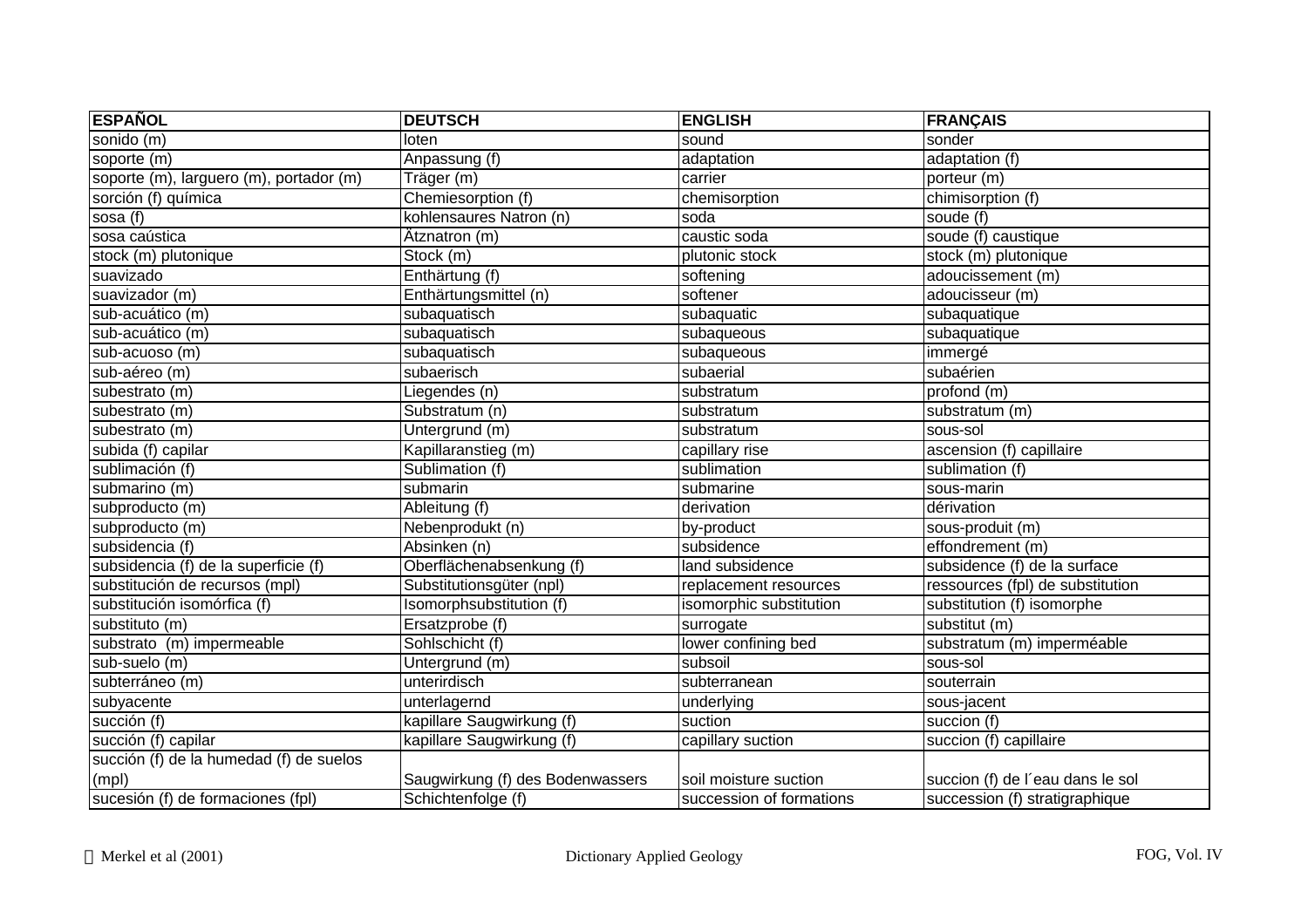| <b>ESPAÑOL</b>                           | <b>DEUTSCH</b>                 | <b>ENGLISH</b>              | <b>FRANÇAIS</b>               |
|------------------------------------------|--------------------------------|-----------------------------|-------------------------------|
| sucesión (f) estratigráfica (f)          | Schichtenfolge (f)             | succession of formations    | suite (f) de couches          |
| suelo (m)                                | Boden (m)                      | soil                        | sol (m)                       |
| suelo (m)                                | erden                          | ground                      | mettre à la terre             |
| suelo (m)                                | Sohle (f)                      | floor                       | sol (m)                       |
| suelo (m) arenoso (m)                    | Sandboden (m)                  | regosol                     | sol (m) sablonneux            |
| suelo (m) arenoso (m)                    | Sandboden (m)                  | sandy soil                  | sol (m) sableux               |
| suelo (m) contaminado                    | Bodenverunreinigung            | contaminated soil           | contamination (f) du sol      |
| suelo (m) de bosque                      | Bodenstreu (m)                 | forest floor                | litière (f) forrestière       |
| suelo (m) de bosque                      | Wildstreu (m)                  | forest floor                | litière (f) forrestière       |
| suelo (m) distrófico (m)                 | dystrophischer Boden (m)       | dystrophic soil             | sol (m) dystrophique          |
| suelo (m) distrófico (m)                 | verarmter Boden (m)            | dystrophic soil             | sol (m) dystrophique          |
| suelo (m) halomórfico (m)                | salzhaltiger Boden (m)         | halomorphic soil            | sol (m) halomorphe            |
| suelo (m) helado                         | Dauerfrost (m) im Boden        | permanent frost in the soil | gel (m) permanent dans le sol |
| suelo (m) helado                         | Dauerfrost (m) im Boden        | permanent frost in the soil | permagel (m)                  |
| suelo (m) inundado (m) por agua (f)      | vernäßter Boden (m)            | water logged soil           | sol (m) gorgé d'eau           |
| suelo (m) laterítico (m)                 | Lateriterde (f)                | lateritic soil              | sol (m) latéritique           |
| suelo (m) pobremente drenado             | stark vernäßter Boden (m)      | poorly drained soil         | sol (m) à mauvais drainage    |
| suelo (m) residual                       | Verwitterungskrume (f)         | residual soil               | sol (m) résiduel              |
| sugerencia (f)                           | kippen                         | tip                         | mettre en décharge            |
| sulfato (m)                              | $\overline{\text{Sulfat}}$ (n) | sulfate                     | sulfate (m)                   |
| sulfato (m) amónico (m)                  | schwefelsaurer Ammoniak (m)    | ammonium sulfate            | sulfate (m) d'ammonium        |
| sulfato (m) de aluminio (m), alumbre (m) | Alaun (n)                      | alum                        | alun (m)                      |
| sulfato (m) de amonio (m)                | Ammoniumsulfate (n)            | ammonium sulfate            | sulfate (m) d'ammonium        |
| sulfito (m)                              | Sulfid (n)                     | sulfide                     | sulfite (m)                   |
| sulfonato (m) aldicarbico                | Aldikarbsulfonat (n)           | aldicarb sulfone            | aldicarbe (m) sulfoné         |
| sulfuro (m)                              | Schwefel (m)                   | sulfur                      | soufre (m)                    |
| sulfuro (m) de hidrógeno (m)             | Schwefelwasserstoff (m)        | hydrogen sulfide            | hydrogène (m) sulfuré         |
| sulfuro mercuríco (m)                    | Zinnober (m)                   | mercuric sulfur             | sulfure (m) mercurique        |
| suma (f) de control (m)                  | Kontrollsumme (f)              | checksum                    | somme (f) de contrôle         |
| suma (f) total                           | Kontrollsumme (f)              | checksum                    | total (m) de contrôle         |
| $sumidero$ (m)                           | Doline (f)                     | sinkhole                    | doline (f)                    |
| sumidero (m)                             | Pumpensumpf (m)                | sump                        | puisard(m)                    |
| sumidero (m)                             | Senke (f)                      | sink                        | puits (m)                     |
| sumidero (m) karst (m)                   | Dolinenkarst (m)               | sinkhole plain              | karst $(m)$ à dolines         |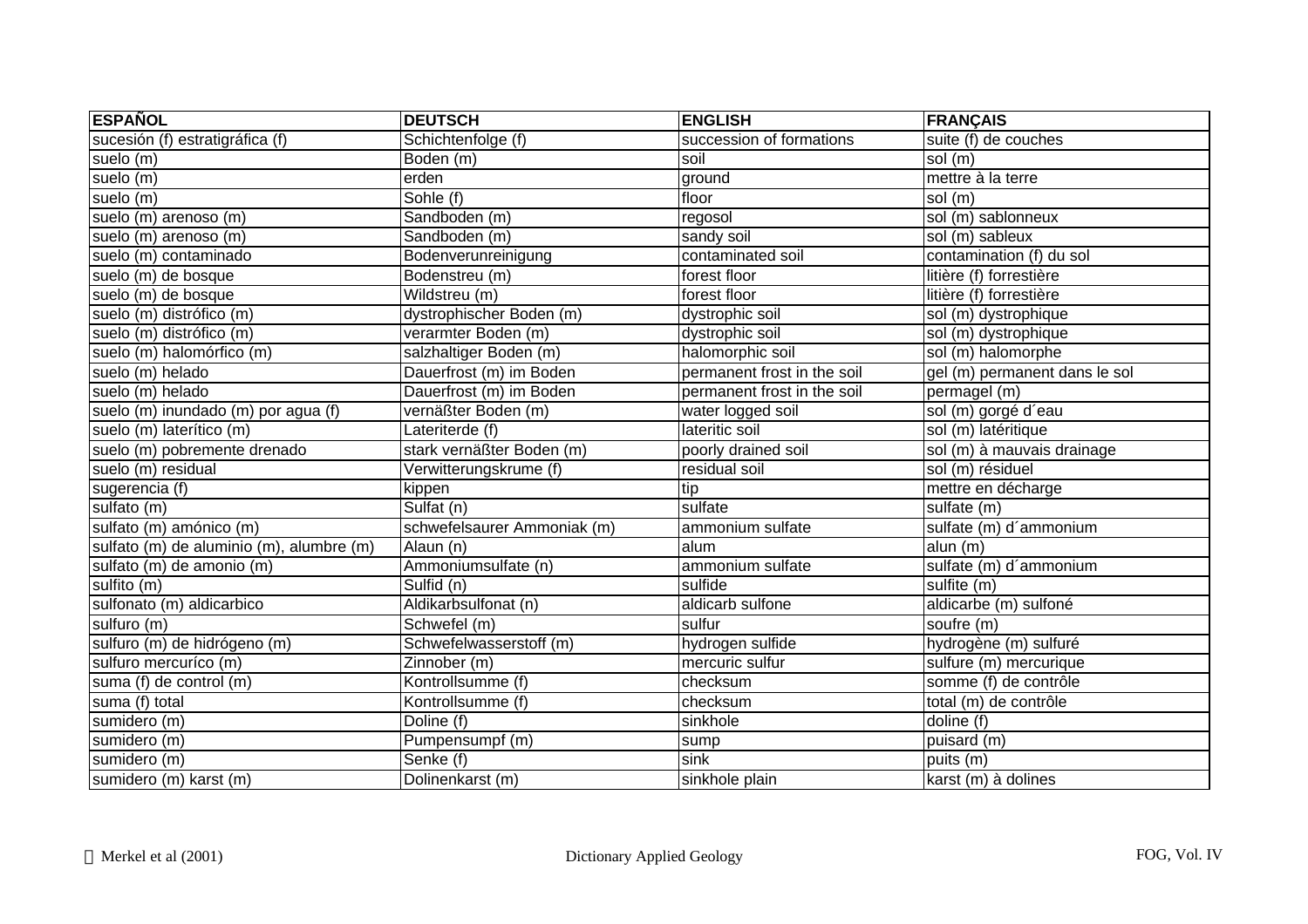| <b>ESPAÑOL</b>                                | <b>DEUTSCH</b>                      | <b>ENGLISH</b>             | <b>FRANÇAIS</b>                         |
|-----------------------------------------------|-------------------------------------|----------------------------|-----------------------------------------|
| suministro (m) de agua (f) complementaria     |                                     |                            | approvisionnement (m) supplémentaire    |
| (f)                                           | Zusatzwasserversorgung (f)          | supplementary water supply | len eau                                 |
|                                               |                                     |                            | approvisionnement (m) en eau des        |
| suministro (m) de agua (f) pública (f)        | öffentliche Wasserversorgung (f)    | public water supply        | populations                             |
| suministro (m) de agua (f) superficial (f)    | Oberflächenwasservorräte (mpl)      | surface water supply       | alimentation (f) en eau de surface      |
| suministro (m) de energía (f)                 | Stromversorgung (f)                 | power supply               | alimentation $(f)$ (en courant)         |
| suministro (m) nacional de agua (f)           | häusliche Trinkwasserversorgung (f) | domestic water supply      | alimentation (f) en eau potable         |
| superficial                                   | oberirdisch                         | above ground               | de surface                              |
| superficie (f)                                | Fläche (f)                          | area                       | aire (f)                                |
| superficie (f) de agua (f) subterránea        |                                     |                            |                                         |
| aislada (f)                                   | schwebender Grundwasserspiegel (m)  | perched watertable         | surface (f) d'une nappe perchée         |
| superficie (f) de aguas subterránea           | Grundwasseroberfläche (f)           | water table                | surface (f) libre des eaux souterraines |
| superficie (f) de contacto (m)                | Kontaktfläche (n)                   | contact plane              | surface (f) de contact                  |
| superficie (f) de descarga (f) específica (f) | spezifischer Oberflächenabfluß (m)  | specific surface discharge | débit (m) spécifique                    |
| superficie (f) de discontinuidad (f)          | Trennfläche (f)                     | discontinuity surface      | surface (f) de discontinuité            |
| superficie (f) de estratificación             | Schichtfuge (f)                     | bedding joint              | joint (m) de stratification             |
| superficie (f) de tierra (f)                  | Landoberfläche (f)                  | land surface               | surface (f) terrestre                   |
| superficie (f) del lago (m)                   | Seeoberfläche (f)                   | lake surface               | superficie (f) d'un lac                 |
| superficie (f) del sólido (m)                 | Feststoffoberfläche (f)             | solid surface              | paroi (f) solide                        |
| superficie (f) del suelo (m)                  | Bodenoberfläche (f)                 | soil surface               | surface (f) du sol                      |
| superficie (f) equipotencial (f)              | Äquipotentiallfläche (f)            | equipotential surface      | surface (f) équipotentielle             |
| superficie (f) erosianada (f)                 | Erosionsoberfläche (f)              | eroded surface             |                                         |
| superficie (f) erosionada (f)                 | Erosionsfläche (f)                  | erosion surface            | surface (f) d'érosion                   |
| superficie (f) específica (f)                 | spezifische Oberfläche (f)          | specific surface           | surface (f) spécifique                  |
| superficie (f) freática (f)                   | Grundwasseroberfläche (f)           | phreatic surface           | surface (f) de la nappe phréatique      |
| superficie (f) húmeda (f)                     | benetzter Querschnitt (m)           | wetted area                | surface (f) mouillée                    |
| superficie (f) piezométrica (f)               | Druckfläche (f)                     | piezometric surface        | surface (f) piézométrique               |
| superficie (f) piezométrica (f)               | piezometrisches Niveau (n)          | piezometric surface        | surface (f) piézométrique               |
| superficie (f) potenciométrica (f)            | Potentialfläche (f)                 | potentiometric surface     | surface (f) piézométrique               |
| superficie (f) receptora (f)                  | Auffangfläche (f)                   | receiving surface          | surface (f) de réception                |
|                                               |                                     |                            |                                         |
| superficies (fpl) de cribado o tamizado (m)   | Siebböden (mpl)                     | screening surfaces         |                                         |
| superposición (f)                             | Dachziegellagerung (f)              | imbrication                |                                         |
| superposición (f)                             | Superposition (f)                   | superposition              | superposition (f)                       |
| superposición (f)                             | Überlagerung (f)                    | superposition              | superposition (f)                       |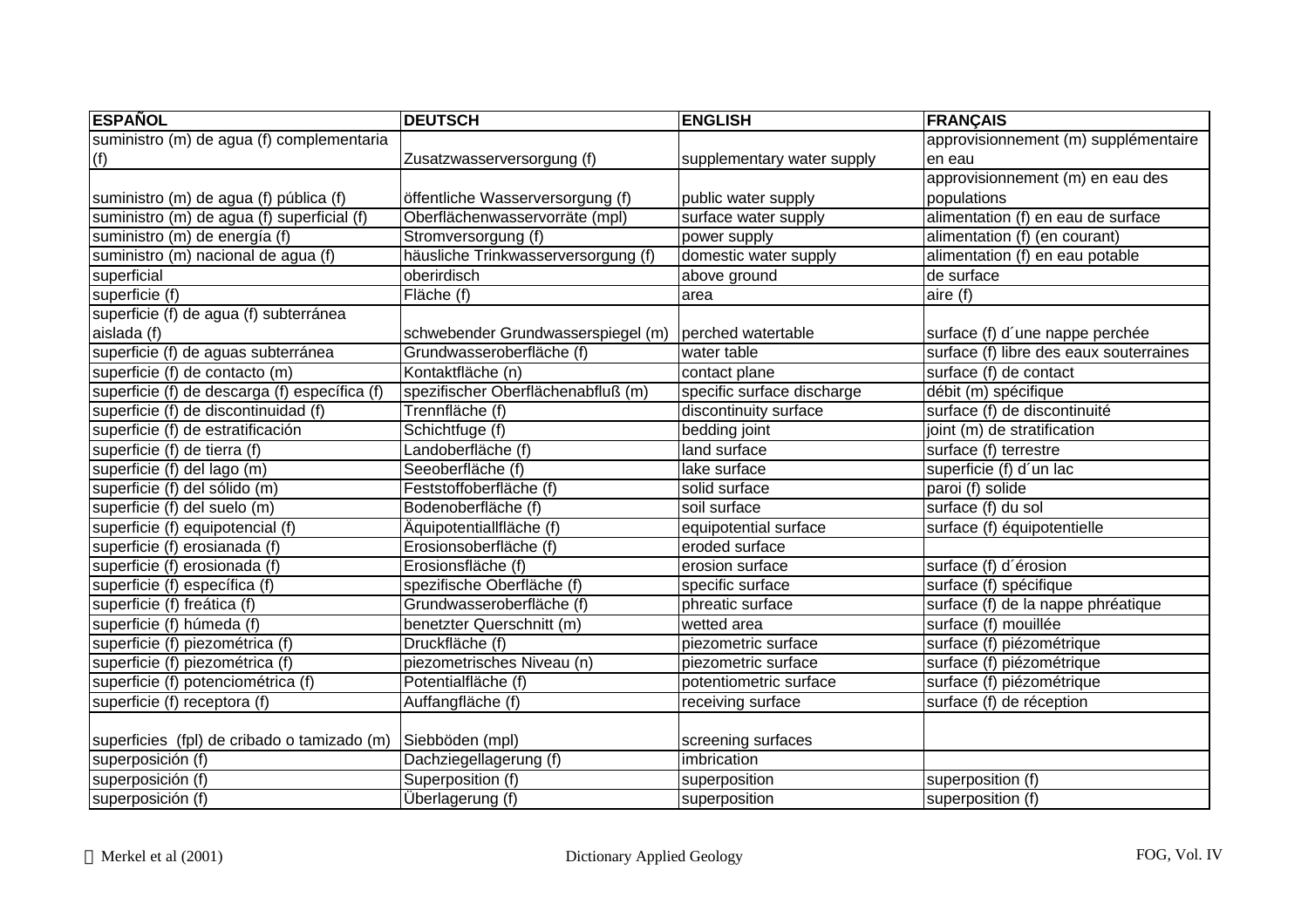| <b>ESPAÑOL</b>                             | <b>DEUTSCH</b>                  | <b>ENGLISH</b>             | <b>FRANÇAIS</b>                     |
|--------------------------------------------|---------------------------------|----------------------------|-------------------------------------|
| supersaturación (f)                        | Übersättigung (f)               | supersaturation            | excédentaire (f)                    |
| supersaturación (f)                        | Übersättigung (f)               | supersaturation            | supersaturation (f)                 |
| supervisión (f)                            | Überwachung (f)                 | surveillance               | surveillance (f)                    |
| suplementario                              | zusätzlich                      | add-on                     | qui s'ajoute au procédé             |
| suplemento (m)                             | Zusatz (m)                      | addition                   | amendement (m)                      |
| suposición de Dupuit                       | Dupuit'sche Annahmen (fpl)      | Dupuit's assumption        | hypothèses (fpl) de Dupuit          |
| supresión (f) de la evaporación (f)        | Verdunstungsunterdrückung (f)   | evaporation suppression    | suppression (f) de l'évaporation    |
| suprimir                                   | entfernen                       | eliminate                  | éliminer                            |
| surco (m) interceptor (m)                  | Abfanggraben (m)                | intercepting furrow        | rigole (f) d'absorption             |
| surco (m) por solución (f)                 | Rinne (f)                       | solution groove            | rigole (f) de lapiaz                |
| surfactante (m)                            | Tensid (n)                      | surfactant                 | surfactif (m)                       |
| surtidor (m)                               | Düse (f)                        | jet                        | jet (m)                             |
| susbtancia (f) traza (f)                   | Spurenelement (n)               | trace element              | oligoélément (m)                    |
| susceptibilidad (f)                        | Sensibilität (f)                | sensitivity                | sensibilité (f)                     |
| susceptibilidad (f) magnética (f)          | magnetische Suszeptibilität (f) | magnetic susceptibility    | susceptibilité (f) magnétique       |
| suspensión (f)                             | Suspension (f)                  | slurry                     | suspension (f)                      |
| sustancia (f) absorvente                   | absorpierte Substanz (f)        | absorbate                  | substance (f) absorbée              |
| sustancia (f) activada                     | aktivierende Substanz (f)       | active agent               | molécule (f) actif                  |
| sustancia (f) adsorbada                    | Hyer-Versuch                    | adsorbate                  | substance (f) adsorbée              |
| sustancia (f) comparativa                  | Vergleichssubstanz (f)          | chemical benchmark         | substance (f) comparative           |
| sustancia (f) contaminante (f)             | Schmutzstoff (m)                | pollutant                  | polluant (m)                        |
| sustentación (f)                           | Auftriebskraft (f)              | buoyancy                   | poussée (f) verticale               |
| tabla (f) periódica (f) de elementos (mpl) | Periodensystem (n)              | periodic table of elements | tableau (m) périodique des éléments |
| tabular                                    | tafelig                         | tabular                    |                                     |
| taladrar                                   | Bohrer (m)                      | drill                      | tréphan (m)                         |
| taladro (m) de discos (mpl)                | Tellerbohrer (m)                | disk auger                 | sonde (f) à disques                 |
| taladro (m) de percusión, barrena (f) de   |                                 |                            |                                     |
| percusión                                  | Schlagbohrer (m)                | chrun drill                | foreuse (f) à percussion            |
| talco (m)                                  | Talk (m)                        | talc                       | talc (m)                            |
| Talio (m)                                  | Thallium (n)                    | thallium                   | thallium (m)                        |
| talud (m) detrítico (m)                    | Schuttkegel (m)                 | scree                      | cône (m) d'éboulis                  |
| tamaño (m) de la ranura (f)                | Schlitzweite (f)                | slot size                  | taille (f) des fentes               |
| tamaño (m) de malla (f)                    | Gitterabstand (m)               | mesh size                  | taille (f) des mailles              |
| tamaño (m) de malla (f)                    | Gitterdimension (f)             | grid size                  | dimension (f) des mailles           |
| tamaño (m) del grano (m)                   | Korngröße (f)                   | grain size                 | taille (f) des grains               |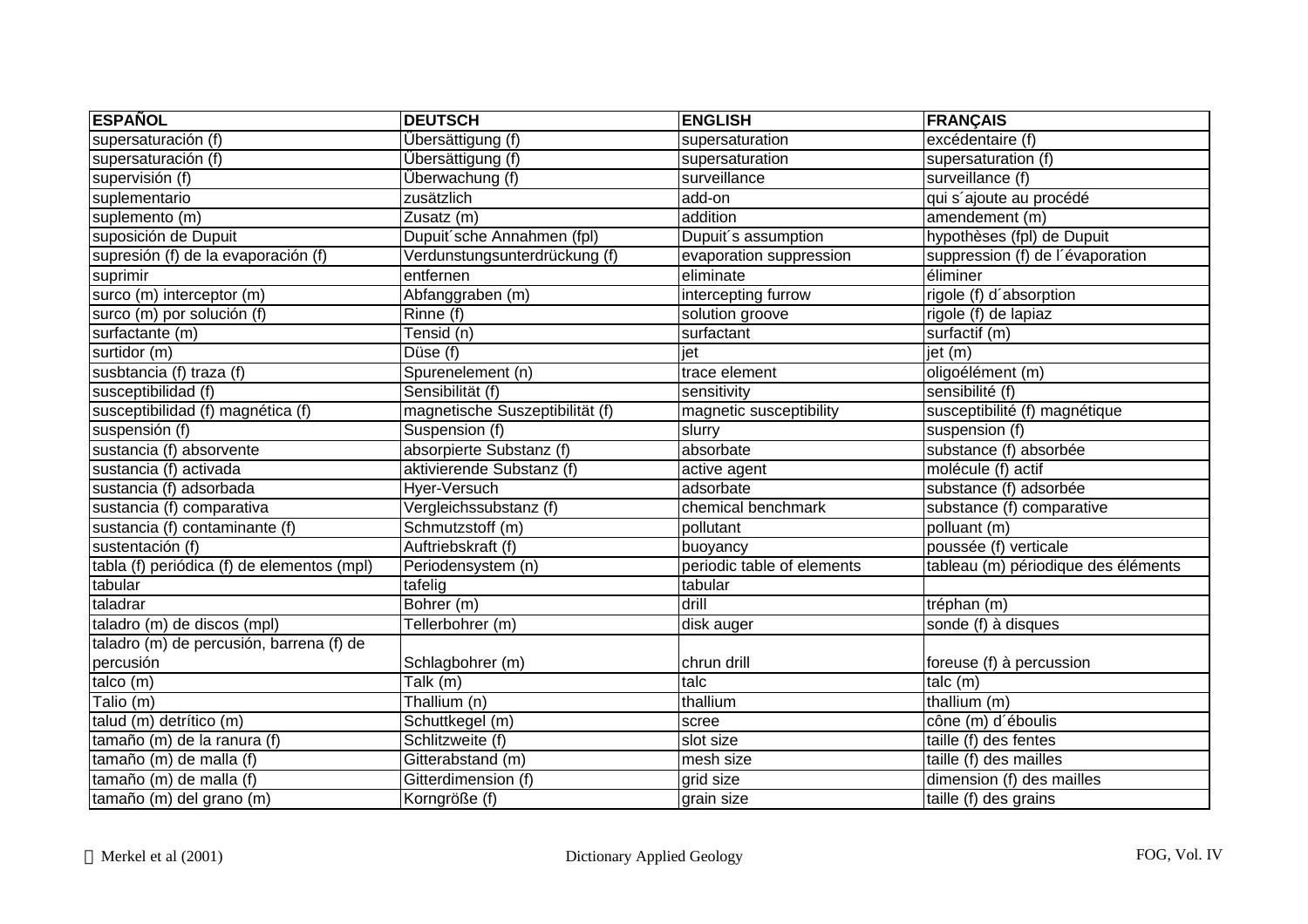| <b>ESPAÑOL</b>                        | <b>DEUTSCH</b>               | <b>ENGLISH</b>         | <b>FRANÇAIS</b>               |
|---------------------------------------|------------------------------|------------------------|-------------------------------|
| tambor (m)                            | Trommel (f)                  | drum                   | tambour (m)                   |
| tambor (m) de registro (m)            | Registriertrommel (f)        | recording drum         | tambour (m) enregistreur      |
| tambor (m) registrante (m)            | Registrierwalze (f)          | recording drum         | tambour (m) enregistreur      |
| tamiz(m)                              | durchsieben                  | sieve                  | cribler                       |
| tamiz(m)                              | Filter $(m)$                 | strainer               | $t$ amis $(m)$                |
| tamiz (m)                             | Filterrohr (n)               | screen                 | crépine (f)                   |
| támiz (m) de malla (f) de alambre (m) | Drahtsieb (n)                | wire mesh sieve        | tamis (m) en toile métallique |
| támiz (m) de malla (f) de alambre (m) | Drahtsiebe (npl)             | wire screens           | tamis (m) en toile métallique |
| támiz (m) de ranura (f) continua      | Profil-Wickeldrahtfilter (m) | continuous slot screen | crépine (f) à fil hélico dal  |
| tamizado (m) en seco (m)              | Trockensiebung (f)           | dry sieving            | tamisage (m) sec              |
| támizado (m) húmedo (m)               | Naßsiebung (f)               | wet sieving            | tamisage (m) humide           |
| tampón                                | Zwischenspeicher (m)         | buffer                 | mémoire (f) tampon            |
| tanino (m)                            | Tannin (n)                   | tannin                 | tannin (m)                    |
| tanque (m) a presión (f)              | Druckbehälter (m)            | pressure tank          | réservoir (m) à pression      |
| tanque (m) de aforo (m)               | Meßtank (m)                  | gage tank              | bac (m) de jaugeage           |
| tanque (m) de aforo (m)               | Meßtank (m)                  | gage tank              | réservoir-jaugeur (m)         |
| tanque (m) de brotes (mpl)            | Druckausgleichskessel (m)    | surge tank             | cheminée (f) d'équilibre      |
| tanque (m) de natas (fpl)             | Abschöpfbecken (n)           | skimming tank          | bassin (m) d'écumage          |
| tanque (m) de recarga (f)             | Versickerungsschacht (m)     | recharge pit           | fossé (m) de recharge         |
| tanque (m) de retención (f)           | Auffangbehälter (m)          | holding tank           | bac (m) intercepteur          |
| tanque (m) subterráneo (m)            | Tiefbehälter (m)             | underground tank       | réservoir (m) souterrain      |
| Tanque de ventilación                 | Belüftungsbecken (n)         | aeration tanks         | bac (m) d'aération            |
| tanquero (m)                          | Tanker (m)                   | tanker                 | $t$ anker $(m)$               |
| tapa (f)                              | Deckel (m)                   | cap                    | capuchon (m)                  |
| tapa (f) de elevación (f)             | Hebekappe (f)                | hoisting cap           | tête (f) de levage            |
| tapa (f) de flotación (f)             | Treibkappe (f)               | drive cap              | casque (m) de battage         |
| tapar                                 | abdecken                     | cap                    | couvrir                       |
| tapar                                 | abdichten                    | seal                   | étancher                      |
| tapar                                 | verstopfen                   | clog                   | colmater                      |
| tapón (m)                             | Dichtung (f)                 | packer                 | étanchéité (m)                |
| tapón (m)                             | Pfropfen $(m)$               | plug                   | bouchon (m)                   |
| tapón (m) arcilloso                   | Tonpfropfen (m)              | clay plug              | bouchon (m) argileux          |
| tapón (m) de drenaje (m)              | Entleerungsstöpsel (m)       | drain plug             | bouchon (m) de vidange        |
| taponamiento (m) de fierro (m)        | Verockerung (f)              | iron clogging          | incrustation (f) ferrique     |
| taponar                               | Verschluß (m)                | cap                    | fermeture (f)                 |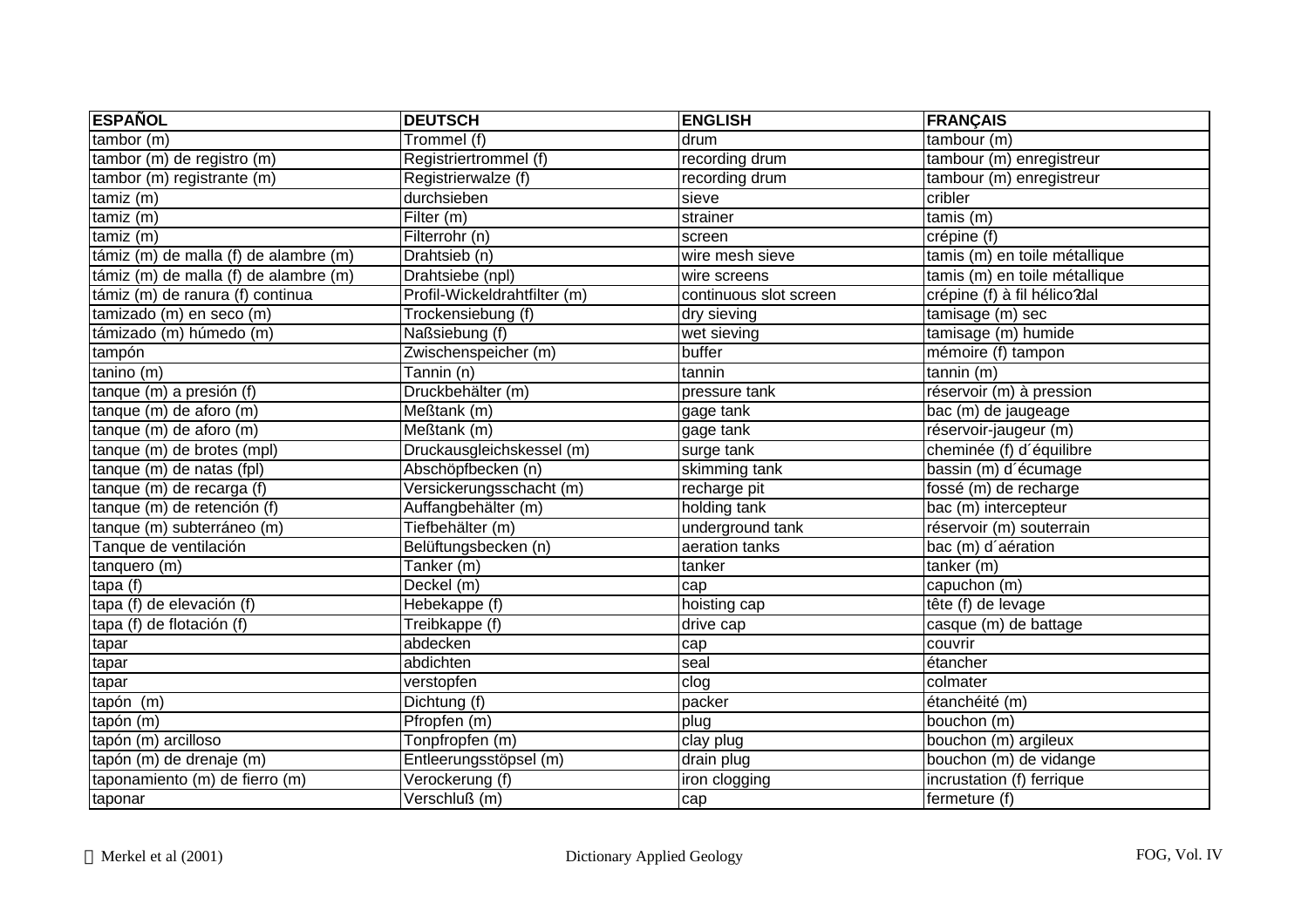| <b>ESPAÑOL</b>                               | <b>DEUTSCH</b>                   | <b>ENGLISH</b>                     | <b>FRANÇAIS</b>                          |
|----------------------------------------------|----------------------------------|------------------------------------|------------------------------------------|
| tarjeta (f) para el deposito de desechos     | Abfallbegleitschein (m)          | chain of custody record            | bordereau (m) de suivi de déchets        |
| Tasa (f) de crecimiento (m)                  | Vermehrungsrate (f)              | growth rate                        | taux (m) de reproduction                 |
| tasa (f) de crecimiento                      | Zuwachsrate (f)                  | accumulation rate                  | taux (m) d'accumulation                  |
|                                              |                                  |                                    | hauteur (f) d'infiltration par unité de  |
| tasa (f) de infiltración (f)                 | Sickerwasserspende (f)           | infiltration rate                  | temps                                    |
| techo (m) hueco (m)                          | Druckkolk (m)                    | ceiling pocket                     | marmite (f) de voûte                     |
| techo (m) mojado (m)                         |                                  | wetted roof                        | siphon (m)                               |
| techo (m) socavado                           | Deckenkolke (f)                  | ceiling pocket                     | coupole (f)                              |
| técnica (f)                                  | Verfahren (n)                    | process                            | technique (f)                            |
| técnica (f) de dilución en pozos             | Bohrlochverdünnungsverfahren (n) | borehole dilution technique        | méthode (f) de dilution en puits unique  |
| técnica (f) de modelar                       | Modellverfahren (n)              | model technique                    | modélisation (f)                         |
| técnica (f) de modelos (mpl)                 | Modellverfahren (n)              | model technique                    | technique (f) des modèles                |
| técnica (f) de pulso-trazador (m) en un pozo |                                  |                                    |                                          |
| (m)                                          | Einbohrlochtracertest (m)        | single well tracer pulse technique | méthode (f) de pulsion en puits unique   |
| técnica (f) de solución (f)                  | Lösungsverfahren (n)             | solution technique                 | procédé (m) de solution                  |
| tectónica (f)                                | Tektonik (f)                     | structural geology                 | tectonique (f)                           |
| tectónica (f)                                | tektonisch                       | tectonic                           | tectonique                               |
| teflón (m)                                   | Teflon (n)                       | teflon                             | teflon (m)                               |
| tela $(f)$                                   | Gefüge (n)                       | fabric                             | pétrofabrique (m)                        |
| tela (f) de alambre (m) tejido (m)           | Drahtgewebe (n)                  | woven wire cloth                   | grillage (m) métallique                  |
| tela (f) de alambre (m) tejido (m)           | Drahtgewebe (n)                  | woven wire cloth                   | grillage (m) métallique                  |
| telemedición (f)                             | Telemetrie (f)                   | telemetering                       | télémesure (f)                           |
| teluro (m)                                   | $\overline{T$ ellur $(n)$        | tellurium                          | tellure (m)                              |
| temblor (m)                                  | Erdbeben (n)                     | earthquake                         | séisme (m)                               |
| témpano (m)                                  | Treibeis (n)                     | drift ice                          | banc (m) de glace                        |
| témpano (m)                                  | Treibeis (n)                     | ice floe                           | banc (m) de glace                        |
| témpano (m) de hielo flotante (m)            | Eisberg (m)                      | iceberg                            | iceberg (m)                              |
| temperatura (f)                              | Temperatur (f)                   | temperature                        | température (f)                          |
| temperatura (f) ambiente                     | Umgebungstemperatur (f)          | ambient temperature                | température (f) ambiante                 |
| temperatura (f) de aire (m)                  | Lufttemperatur (f)               | air temperature                    | température (f) de l'air                 |
| temperatura (f) de la formación (f)          | Formationstemperatur (f)         | formation temperature              | température (f) de formation             |
|                                              |                                  | standard temperature and           |                                          |
| temperatura (f) y presión (f) estándar       | Standardbedingungen (fpl)        | pressure                           | température (f) et pression (f) normales |
| tempestad (f)                                | Gewitter (n)                     | storm                              | orage (m)                                |
| temporal(f)                                  | Niederschlagsperiode (f)         | storm                              | période (f) de précipitation             |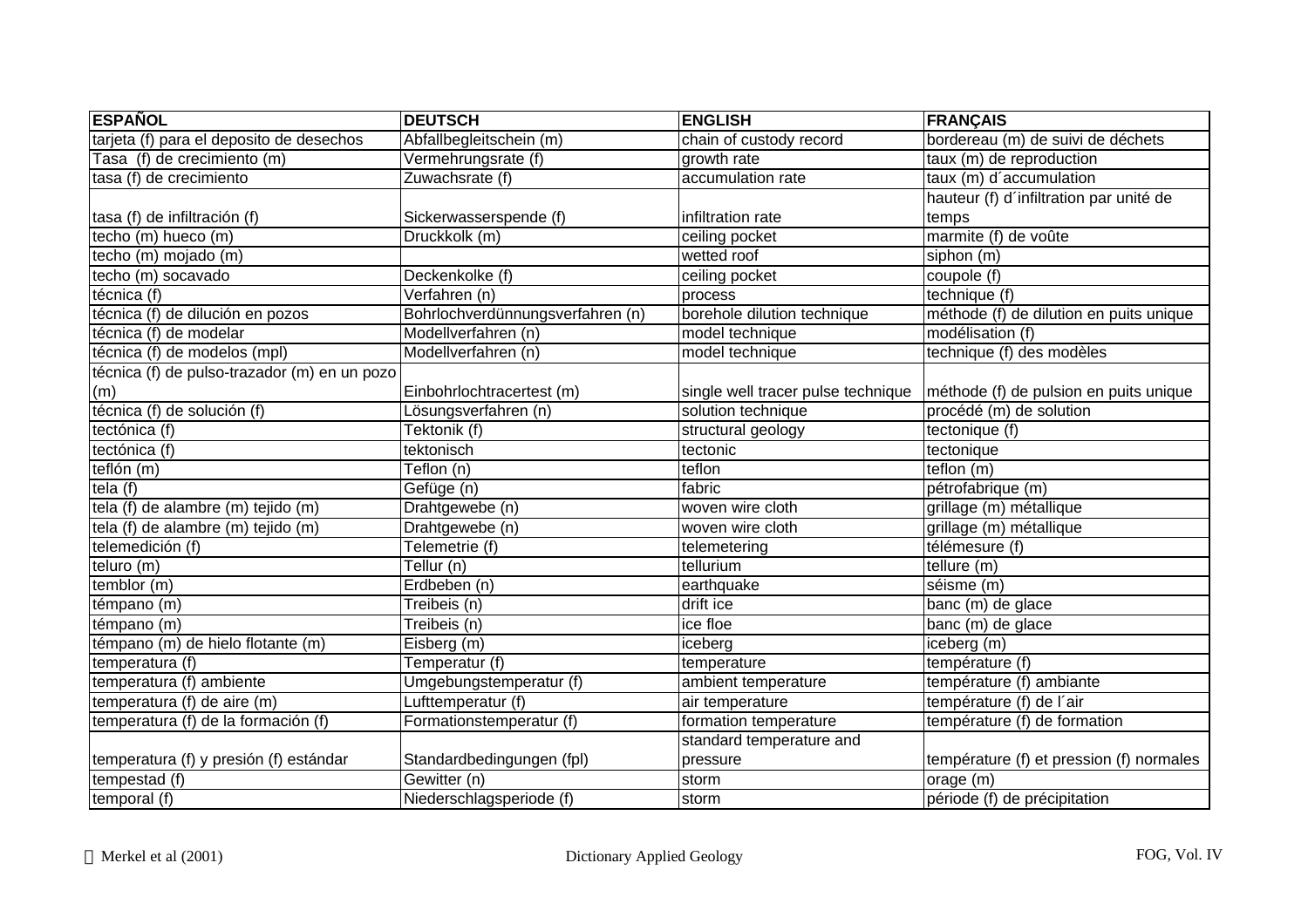| <b>ESPAÑOL</b>                          | <b>DEUTSCH</b>                    | <b>ENGLISH</b>         | <b>FRANÇAIS</b>                  |
|-----------------------------------------|-----------------------------------|------------------------|----------------------------------|
| tendencia (f)                           | Tendenz (f)                       | bias                   | biais (m)                        |
| tensión (f) de la humedad (f) de suelos |                                   |                        |                                  |
| (mpl)                                   | Bodenfeuchtespannung (f)          | soil moisture tension  | tension (f) d'humidité           |
| tensión (f) de la humedad (f) de suelos |                                   |                        |                                  |
| (mpl)                                   | negative Bodenwasserspannung (f)  | soil moisture tension  | tension (f) de l'eau dans le sol |
| tension (f) límite                      | Grenzbelastung (f)                | stree limit            | tension (f) limite               |
| tensión (m)                             | Spannung (f)                      | stress                 | contrainte (f)                   |
| tensión (m) de contacto (m)             | Eigenpotential (n)                | contact potential      | potentiel (m) de contact         |
| tensión (m) de interfase (f)            | Grenzflächenspannung (f)          | interfacial tension    | tension (f) interfacial          |
| tensión (m) superficial (f)             | Oberflächenspannung (f)           | surface tension        | tension (f) superficielle        |
| tensoactivo (m)                         | Tensid (n)                        | surfactant             | tensioactif (m)                  |
| tensómetro (m)                          | Tensiometer (n)                   | tensiometer            | tensiomètre (m)                  |
| tensor (m) de cantidad                  | Tensorgröße (f)                   | tensor quantity        | quantité (f) tensorielle         |
| tensor (m) de permeabilidad (f)         | Permeabilitätstensor (m)          | permeability tensor    | tenseur (m) de perméabilité      |
| teratogénico (m)                        | teratogen                         | teratogenic            | tératogène                       |
| terbufo (m)                             | Terbufos (n)                      | terbufos               | terbufose (m)                    |
| $\overline{\mathsf{T}}$ erciario (m)    | Tertiär (n)                       | Tertiary               | Tertiaire (f)                    |
| termalismo (m)                          | Balneologie (f)                   | balneology             | thermalisme (m)                  |
| termalismo (m)                          | Heilbadkunde (f)                  | balneology             | thermalisme (m)                  |
| terminación (f) del pozo (m)            | Inbetriebnahme (f) eines Brunnens | well completion        | complétion (f) des puits         |
| termistor (m)                           | Heißleiter (m)                    | thermistor             | thermistance (f)                 |
| termistor (m)                           | Kaltleiter (m)                    | thermistor             | thermistance (f)                 |
| termoclina (f)                          | Sprungschicht (f)                 | thermocline            | couche (f) de saut               |
| termoclinal (f)                         | Metalimnion (n)                   | thermocline            | métalimnion (m)                  |
| termoclinal (f)                         | Sprungschicht (f)                 | thermocline            | thermocline (m)                  |
| termocople (m)                          | Thermoelement (n)                 | thermocouple           | thermophil (f)                   |
| termokarst                              | Thermokarst (m)                   | thermokarst            | thermokarst (m)                  |
| termómetro (m)                          | Thermometer (n)                   | thermometer            | thermomètre (m)                  |
| térmometro (m) de resistencia (f)       | Widerstandsthermometer (n)        | resistance thermometer | thermomètre (m) à résistance     |
| termonuclear                            | thermonuklear                     | thermonuclear          | thermonucléaire                  |
| termopar (m)                            | Thermoelement (n)                 | thermocouple           | thermocouple (m)                 |
| termoplástico                           | thermoplastisch                   | thermoplastic          | thermoplastique                  |
| terraplén (m)                           | Aufschüttung (f)                  | backfill               | remblayage (m)                   |
| terraplén (m)                           | Böschung (f)                      | slope                  | versant (m)                      |
| terraplén (m)                           | Deponie (f)                       | landfill               | dépotoir (m)                     |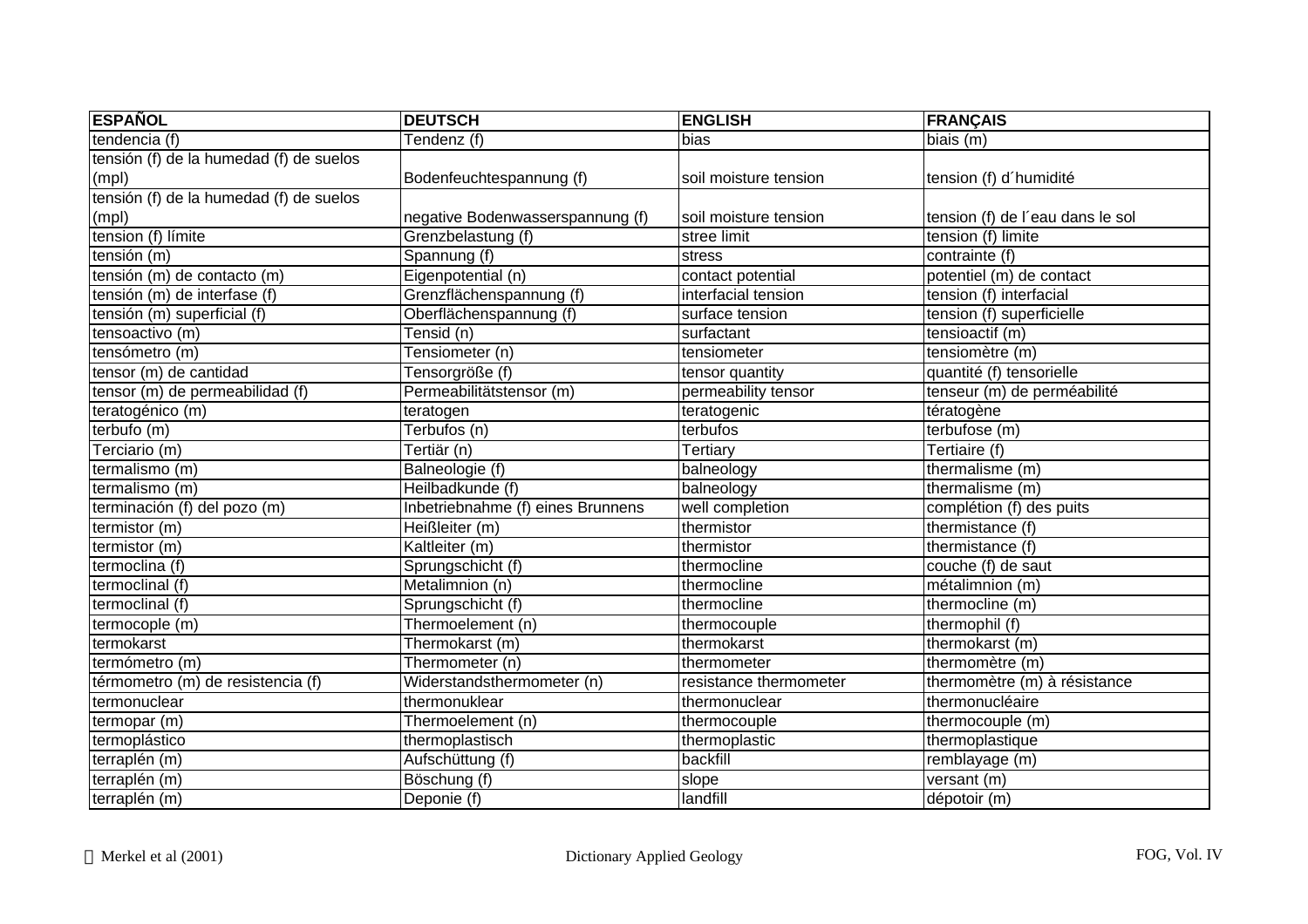| <b>ESPAÑOL</b>                         | <b>DEUTSCH</b>                   | <b>ENGLISH</b>    | <b>FRANÇAIS</b>                        |
|----------------------------------------|----------------------------------|-------------------|----------------------------------------|
| terraplén (m)                          | Erdarbeiten (fpl)                | earthwork         | terrassements (mpl)                    |
| terraplén (m)                          | Erdaufschüttung (f)              | earth fill        | remblai (m)                            |
| terraplén (m)                          | Uferböschung (f)                 | embankment        | $\overline{\text{berge}}$ (f)          |
| terraplén (m) del agua (f) subterránea | Grundwasseraufhöhung (f)         | groundwater mound | crête (f) piézometrique                |
| terraplén (m) del agua (f) subterránea | Grundwasserhügel (m)             | groundwater mound | crête (f) de la nappe phréatique       |
| terraplén (m) del agua (f) subterránea | Grundwasserkuppe (f)             | groundwater mound | crête (f) de la nappe phréatique       |
| terraplén (m) del agua (f) subterránea | Grundwasserspiegelerhöhung (f)   | groundwater mound | protubérance (f) de la nappe           |
| terraza (f)                            | Absatz (m)                       | terrace           | terrasse (f)                           |
| terraza $(f)$                          | Erosionsterrasse (f) im Vorrumpf | strath terrace    | terrasse (f) du replat de versant      |
| terraza (f)                            | Terrasse (f)                     | terrace           | terrasse (f)                           |
| terraza (f) de acumulación             | Aufschüttungsterrasse (f)        | fill terrace      | terrasse (f) d'accumulation            |
| terraza (f) de relleno                 | Aufschotterungsterrasse (f)      | fill terrace      | terrasse (f) d'accumulation            |
| terraza (f) de relleno                 | Aufschotterungsterrasse (f)      | fill terrace      | terrasse (f) de remblaiement           |
| terraza (f) fluvial                    | Flußterrasse (f)                 | river terrace     | terrasse (f) fluviale                  |
| terraza (f) rocosa (f)                 | Felsterrasse (f)                 | rock terrace      | terrasse (f) rocheuse                  |
| terremoto (m)                          | Erdbeben (n)                     | earthquake        | tremblement (m) de terre               |
| terreno (m)                            | an die Masse anschließen         | ground            | mettre à la masse                      |
| terreno (m)                            | Gelände (n)                      | terrane           | terrain (m)                            |
| terreno (m) anegado (m) de agua (f)    | vernäßter Boden (m)              | water logged soil | sol (m) hydromorphe                    |
| terreno (m) arenoso (m)                | Sandboden (m)                    | sandy soil        | terre (f) sableuse                     |
| terreno (m) congelado (m)              | Bodenfrost (m)                   | ground frost      | gelée (f) au sol                       |
| terreno (m) de pozos (mpl)             | Brunnenfeld (n)                  | well field        | champ (m) de puits                     |
|                                        |                                  |                   | gel (m) en surface ou en profondeur du |
| terreno (m) escarchado (m)             | Bodenfrost (m)                   | ground frost      | sol                                    |
| terreno (m) firme                      | Felspanzerbildung (f)            | hardpan           | horizon (m) durci                      |
| terreno (m) firme                      | Ortstein (m)                     | hardpan           | horizon (m) induré                     |
| terreno (m) hundido (m)                | abgesunkenes Gelände (n)         | subsided terrain  | terrain (m) affaissé                   |
| terreno (m) real                       | Geländedaten (fpl)               | ground truth      | vérité-terrain                         |
| terreno (m) real                       | Geländekontrolle (f)             | ground truth      | réalité (f) de terrain                 |
| terreno (m) real                       | Geländekontrolle (f)             | ground truth      | vérité-terrain                         |
| terreno (m) terminal                   | Erdungsanschluß (m)              | ground terminal   | borne (f) de mise à la terre           |
| terreno (m) terminal                   | Erdungsanschluß (m)              | ground terminal   | mise (f) à la terre                    |
| terrero (m)                            | Deponie (f)                      | dump              | décharge (f)                           |
| territorio (m)                         | Gebiet (n)                       | region            | domaine (m)                            |
| territorio (m) mojado                  | Feuchtgebiete (npl)              | wetland           | terrains (mpl) marécageux              |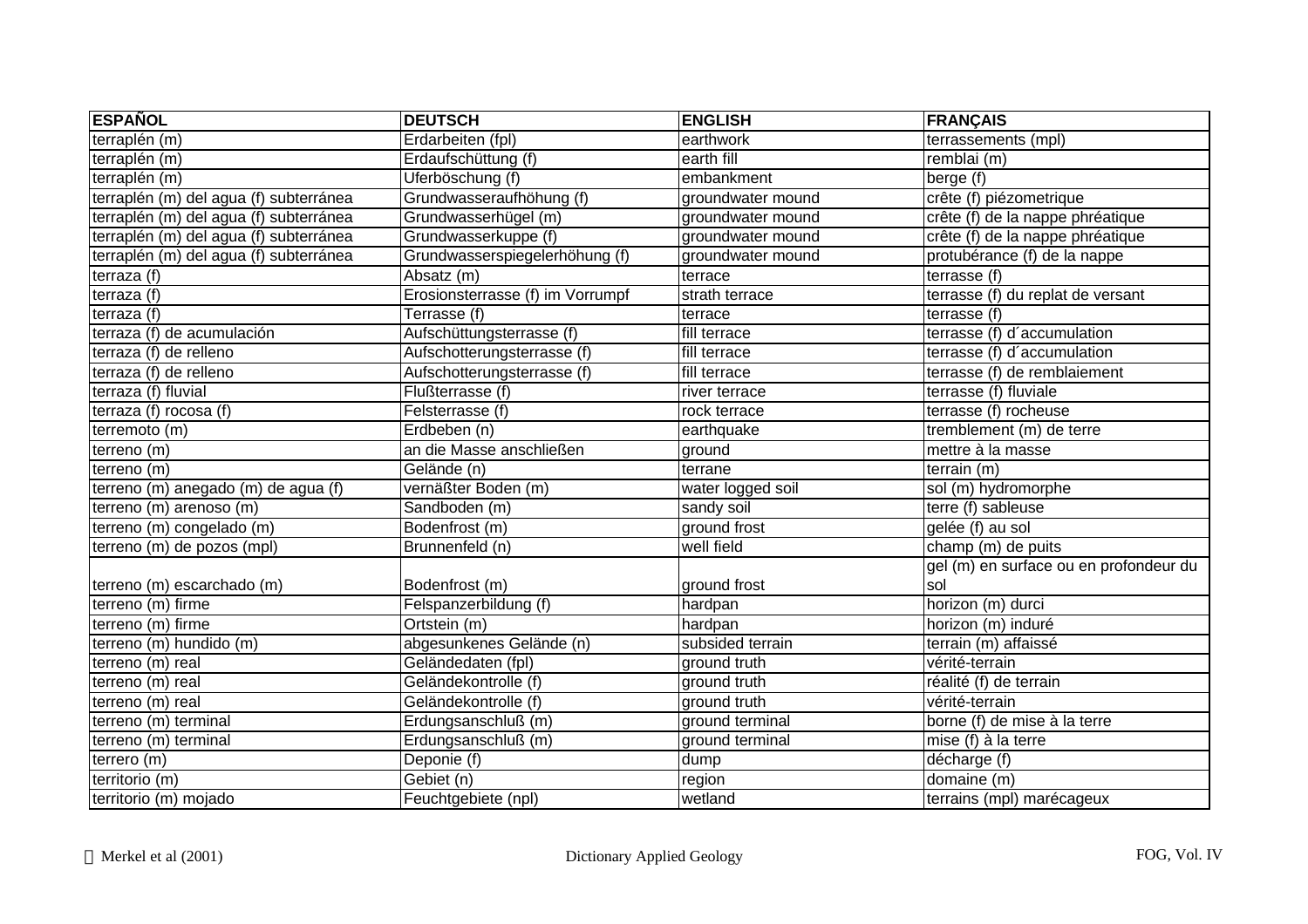| <b>ESPAÑOL</b>                  | <b>DEUTSCH</b>                      | <b>ENGLISH</b>        | <b>FRANÇAIS</b>                    |
|---------------------------------|-------------------------------------|-----------------------|------------------------------------|
| territorio (m) mojado           | Naßstellen (fpl)                    | wetland               | terres (fpl) humides               |
| territorio (m) pantanoso        | Moor (n)                            | wetland               | marécages (mpl)                    |
| territorio (m) pantanoso        | Sumpfgebiete (npl)                  | wetland               | terrains (mpl) marécageux          |
| terrón (m)                      | Klumpen (m)                         | clod                  | motte (f)                          |
| terruño (m)                     | Scholle (f)                         | clod                  | motte $(f)$                        |
| test (m) biológico              | Biotest (m)                         | bioassay              | boitest (m)                        |
| test (m) de toxicidad           | Toxizitätstest (m)                  | bioassay              | test (m) de toxicité               |
| tetracloroetano (m)             | Tetrachlorethan (n)                 | tetrachloroethane     | tétrachloroéthane (m)              |
| tetracloroeteno (m)             | Tetrachlorethen (n)                 | tetrachloroethene     | tétrachloroéthène (m)              |
| tetracloruro (m) de carbono (m) | Tetrachlorkohlenstoff (m)           | carbon tetrachloride  | tétrachlorométhane (m)             |
| tetracloruro (m) de carbono (m) | Tetrachlorkohlenstoff (m)           | carbon tetrachloride  | tétrachlorure (f) de carbone       |
| tetraetileno de plomo (m)       | Tetraethylblei (n)                  | tetraethylene lead    | plomb (m) tétraéthyle              |
| tetrahidrofurano (m)            | Tetrahydrofuran (n)                 | tetrahydrofuran       | tétrahydrofurane (m)               |
| textura (f) de roca (f)         | Gesteinstextur (f)                  | rock texture          | texture (f) des roches             |
| textura (f) del suelo (m)       | Bodentextur (f)                     | texture of soil       | texture (f) du sol                 |
|                                 | Zeitdauer bis zum ersten Eintreffen |                       |                                    |
| tiempo (m) de arribo (m)        | einer Substanz                      | arrival time          | instant (m) de la première arrivée |
| tiempo (m) de cambio (m)        | Erneuerungsdauer (f)                | turnover time         | durée (f) de renouvellement        |
| tiempo (m) de concentración (f) | Konzentrationszeit (f)              | time of concentration | temps (m) de concentration         |
| tiempo (m) de contacto (m)      | Einwirkungszeit (f)                 | contact time          | temps (m) de contact               |
| tiempo (m) de contacto (m)      | Kontaktzeit (f)                     | contact time          | temps (m) de contact               |
| tiempo (m) de elevación (f)     | Steigdauer (f)                      | time of rise          | temps (m) de montée                |
| tiempo (m) de llegada (f)       | Ankunftszeit (f)                    | arrival time          | temps (m) d'arrivée                |
| tiempo (m) de paso (m)          | Laufzeit (f)                        | transit time          | temps (m) transit                  |
| tiempo (m) de productividad (f) | Umwälzzeit (f)                      | turnover time         | durée (f) de renouvellement        |
| tiempo (m) de reacción          | Reaktionszeit (f)                   | reaction time         | temps (m) de réaction              |
| tiempo (m) de rendimiento (m)   | Umsatzzeit (f)                      | turnover time         | durée (f) de renouvellement        |
| tiempo (m) de residencia (f)    | Verweilzeit (f)                     | residence time        | temps (m) de séjour                |
| tiempo (m) de respuesta (f)     | Anlaufzeit (f)                      | response time         | temps (m) de réponse               |
| tiempo (m) de respuesta (f)     | Ansprechzeit (f)                    | response time         | temps (m) de réponse               |
| tiempo (m) de respuesta (f)     | Antwortzeit (f)                     | response time         | temps (m) de réponse               |
| tiempo (m) de respuesta (f)     | Einstellzeit (f)                    | response time         | temps (m) de réponse               |
| tiempo (m) de tránsito (m)      | Laufzeit (f)                        | transit time          | temps (m) de passage               |
| tiempo (m) de viaje             | Laufzeit (f)                        | travel time           | temps (m) de parcours              |
| tiempo (m) de viaje (m)         | Fließzeit (f)                       | time of travel (TOT)  | temps (m) de parcours              |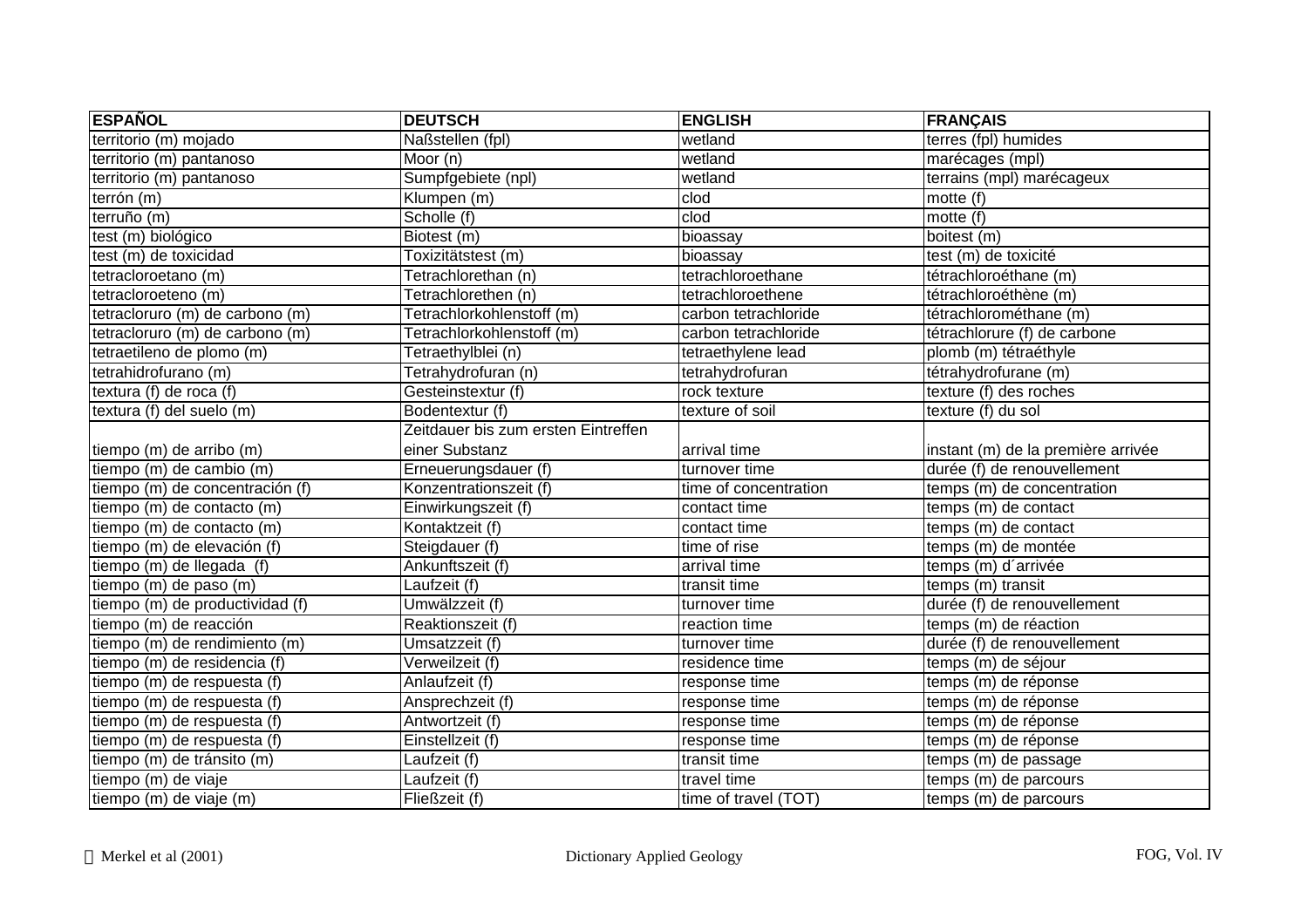| <b>ESPAÑOL</b>                 | <b>DEUTSCH</b>                      | <b>ENGLISH</b>     | <b>FRANÇAIS</b>              |
|--------------------------------|-------------------------------------|--------------------|------------------------------|
| tiempo $(m)$ real              | Echtzeit (f)                        | real time          | temps (m) réel               |
| tiempo (m) transitorio (m)     | Laufzeit (f)                        | transit time       | durée (f) de parcours        |
| tiempo muerto                  | Totzeit (f)                         | down time          | temps (m) mort               |
| tierra (f) de diatomeas (f)    | Diatomeenerde (f)                   | diatomaceous earth | silice (f) pulvérulente      |
| tierra (f) activada            | Belebtschlamm (m)                   | activated sludge   | boues (fpl) activées         |
| tierra (f) baja                | Tiefebene (f)                       | lowland            | basses terres (fpl)          |
| tierra (f) contaminada         | Altlast (f)                         | contaminated soil  |                              |
| tierra (f) cultivada           | Kulturland (n)                      | cultivated land    | terres (fpl) cultivées       |
| tierra (f) de diatomeas        | Diatomeenerde (f)                   | diatomaceous earth | terre (f) diatomée           |
| tierra (f) de moldeo (m)       | Mutterboden (m)                     | loam               | terreau (m)                  |
| tierra (f) pantanosa (f)       | Marsch (f)                          | marshy land        | marschen (mpl)               |
| tierra (f) rosa $(f)$          | Roterde (f)                         | terra-fusca        | terra rossa (f)              |
| tierra (f) rosa (f)            | Terra rossa (f)                     | terra-rossa        | terra rossa (f)              |
| tierra (f) sin utilizar        | Brachland (n)                       | fallow land        | jachère (f)                  |
| tierra (f) vegetal             | Mutterboden (m)                     | topsoil            | couverture (f) de sol        |
| tierras (fpl) bajas (fpl)      | Tiefland (n)                        | lowland            | terrain (m) bas              |
| tige (f) carrée                | Mitnehmerstange (f)                 | kelley             | tige (f) carrée              |
| tiobacteria (f)                | Thiobazillus (m)                    | thiobacillus       | thiobactérie (m)             |
| tipo (m) de curva (f)          | Bezugskurve (f) der Brunnenfunktion | type curve         | courbe (f) standard          |
| tiradero (m)                   | Halde (f)                           | dump               | teril (m)                    |
| tirante (m) de agua (f)        | Abstich (m)                         | depth to water     | profondeur (f) du plan d'eau |
| tirar                          | abbrechen                           | abort              | avorter                      |
| tiro(m)                        | kapillare Saugwirkung (f)           | suction            | tension (f) d'humidité       |
| tiro (m)                       | vertikale Sprunghöhe (f)            | throw              | rejet (m) vertical           |
| Titanio (m)                    | Titan (n)                           | titanium           | titane $(m)$                 |
| titulación (f)                 | Titrierung (f)                      | titration          | titrage (m)                  |
| titulación (f) complejométrica | Komplextitration (f)                |                    |                              |
| tixotropía (f)                 | Thixotropie (f)                     | thixotrpy          | thixotropie (f)              |
| toba $(f)$                     | Aschentuff (m)                      | cinder tuff        | tuf (m) à cendres            |
| toba (f)                       | $\overline{Tuff(m)}$                | tufa               | tuf $(m)$                    |
| toba (f)                       | Tuff $(m)$                          | tuff               | tuf(m)                       |
| toba (f) calcárea              | Kalktuff (m)                        | calcareous tuff    | tuf (m) calcaire             |
| toba (f) de cascada (f)        | Quelltuff (m)                       | calcareous tuff    | tuf (m) de cascade           |
| toba (f) soldada (f)           | gefritteter Tuff (m)                | welded tuff        | tuf (m) soudé                |
| tobera $(f)$                   | Düse (f)                            | nozzle             | ajutage (m)                  |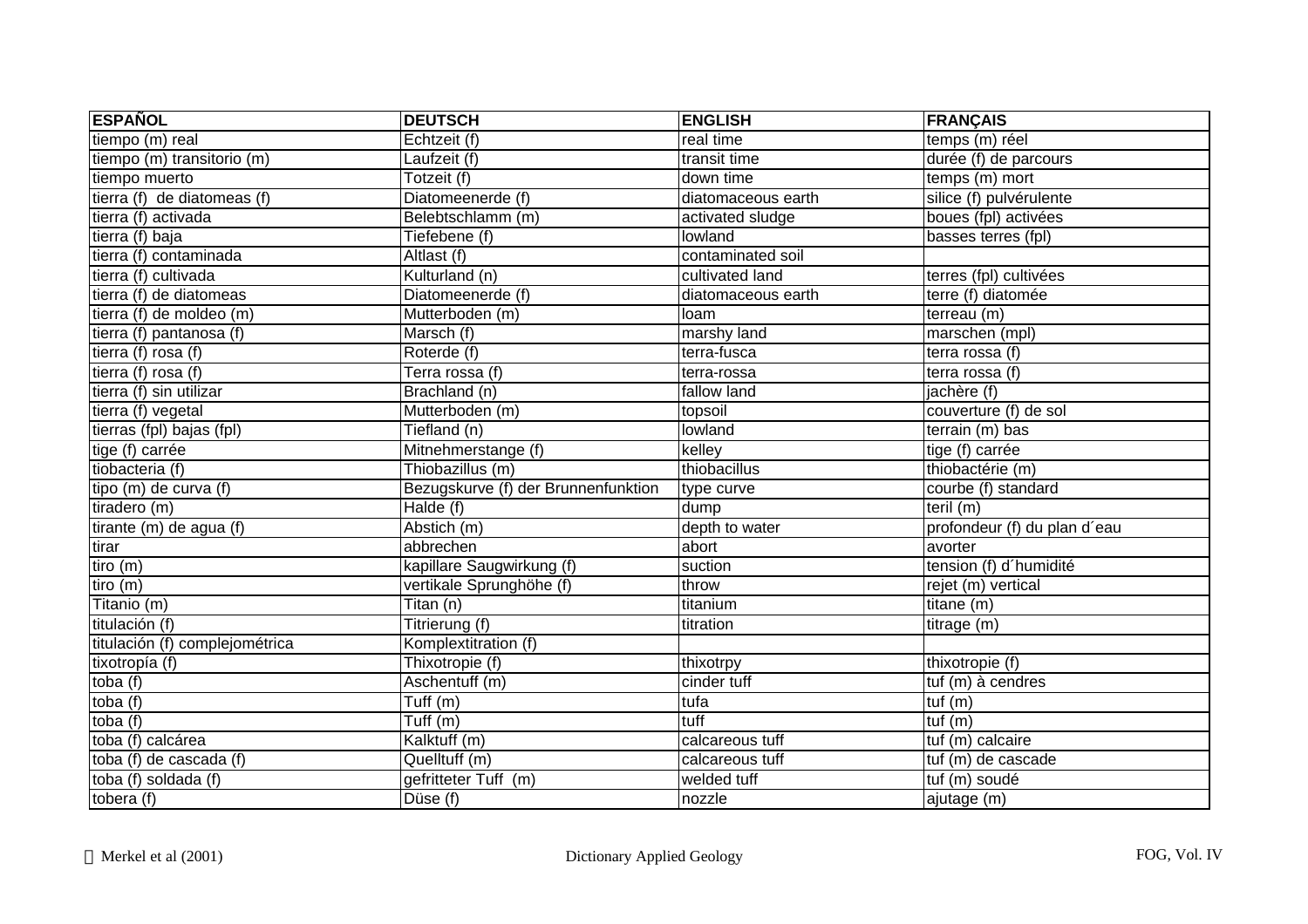| <b>ESPAÑOL</b>                             | <b>DEUTSCH</b>                | <b>ENGLISH</b> | <b>FRANÇAIS</b>                      |
|--------------------------------------------|-------------------------------|----------------|--------------------------------------|
| $\overline{\text{Tolueno}}$ (m)            | $\overline{\text{Toluol}}(n)$ | toluene        | toluène (m)                          |
| tolva (f)                                  | Bodenkolk (m)                 | millhole       | marmite (f) de géant                 |
| tolva (f)                                  | Schüttrohr (n)                | tremie         | tube (m) de mise en place du gravier |
| toma (f) de corriente (f)                  | Einlaß(m)                     | intake         | prise (f) d'eau                      |
| toma (f) de tormenta (f)                   | Regenwasserleitung (f)        | storm sewer    | égout (m) d'orage                    |
| tomografía (f)                             | Tomographie (f)               | tomography     | tomographie (f)                      |
| tomografía (f)                             | Tomographie (f)               | tomography     | tomographie (f)                      |
| topografía (f)                             | Lagebeschreibung (f)          | topography     | topographie (f)                      |
| torbellino (m)                             | Walze (f)                     | eddy           | tourbillon (m) mobile                |
| torbellino (m)                             | Wirbel (m)                    | whirl          | tourbillon (m)                       |
| tormenta (f)                               | Gewitter (n)                  | thunderstorm   | orage (m)                            |
| tormenta (f)                               | Schauer (m)                   | storm          | averse $(t)$                         |
| tormenta (f) estimada (f)                  | Bemessungsniederschlag (m)    | design storm   | averse (f) nominale                  |
| Tornado (m)                                | Wirbelsturm (m)               | tornado        | cyclone (m)                          |
| tornillo (m)                               | Gewinde (n)                   | screw          | filet (m)                            |
| tornillo (m) micrométrico (m)              | Mikrometer (n)                | micrometer     | micromètre (m)                       |
| torque (m)                                 | Drehmoment (n)                | torque         |                                      |
| torre (f) de enfriamiento (m)              | Kühlturm (m)                  | cooling tower  | tour (f) de refroidissement          |
| torre (f) de perforación (f)               | Bohrturm (m)                  | derrick        | derrick (m)                          |
| torre (f) de perforación (f)               | Bohrturm (m)                  | rigg           | tour (f) de sondage                  |
| torre (m) de agua (f) para incendios (mpl) | Wasserturm (m)                | watertower     | châteu (m) d'eau                     |
| torrente (m)                               | Sturzbach (m)                 | torrent        | ravine (f)                           |
| torsión (f)                                | Torsion (f)                   | torsion        | torsion (f)                          |
| torsión (f)                                | Verdrehung (f)                | torsion        | torsion (f)                          |
| torsión (f)                                | Verdrillung (f)               | torsion        | torsion (f)                          |
| torta (f) de filtro (m)                    | Filterkuchen (m)              | filter cake    | gâteau (m) de boue                   |
| tortuosidad (f)                            | Tortuosität (f)               | tortuosity     | tortuosité (f)                       |
| totalizador (m) pluviométrico (m)          | Niederschlagssammler (m)      | storage gage   | pluviomètre (m) totalisateur         |
| totalizador (m) pluviométrico (m)          | Totalisator (m)               | storage gage   | pluviomètre (m) totalisateur         |
| toxafén                                    | Toxaphen (n)                  | toxaphene      | toxaphène (m)                        |
| tóxico (m)                                 | giftig                        | toxic          | toxique                              |
| tóxico (m)                                 | toxisch                       | toxic          | toxique                              |
| trabajo (m) de campo (m)                   | Feldarbeit (f)                | field work     | traveaux (mpl) de terrain            |
| trampa (f)                                 | Wasserverschluß (m)           | trap           |                                      |
| trampa (f) de agua                         | Wasserfalle (f)               | water trap     | siphon (m)                           |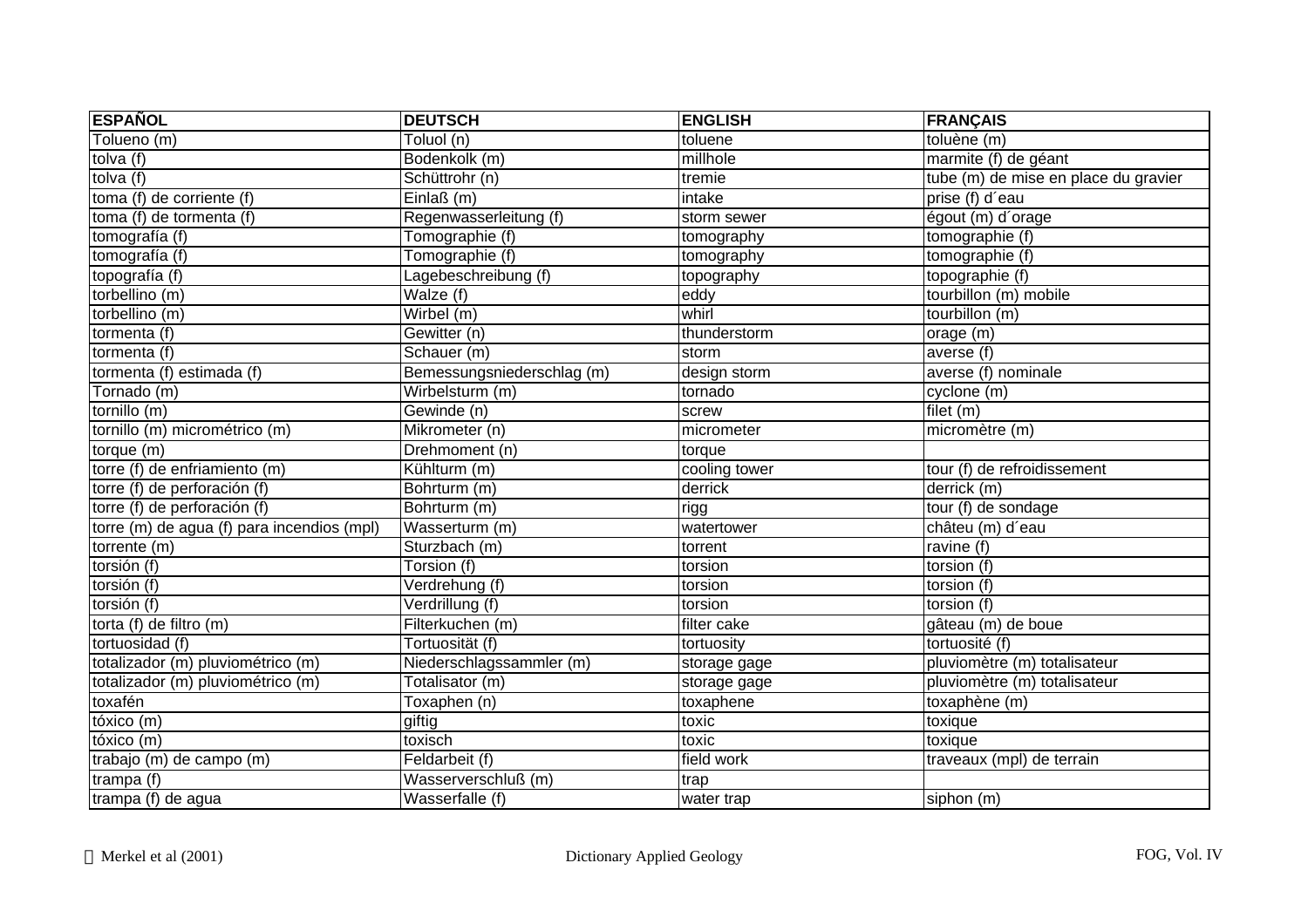| <b>ESPAÑOL</b>                           | <b>DEUTSCH</b>                      | <b>ENGLISH</b>                           | <b>FRANÇAIS</b>                  |
|------------------------------------------|-------------------------------------|------------------------------------------|----------------------------------|
| trampa (f) de gas (m)                    | Gasabscheider (m)                   | gas trap                                 | séparateur (m) de gaz            |
| transconexión (f) de agua                | Wasserüberleitung (f)               | basin transfer                           | transfert (m) d'eau              |
| transcurso (m) de un río (m)             | Flußlauf (m)                        | course of a river                        | cours (m) d'une rivière          |
| transductor (m)                          | Geber (m)                           | transducer                               | transducteur (m)                 |
| transductor (m)                          | Meßfühler (m)                       | sensor                                   | capteur (m)                      |
| transferencia (f) de calor (m)           | Wärmeumsatz (m)                     | heat transfer                            | transfert (m) de chaleur         |
| transferencia (f) de energía (f)         | Energie Transfer                    | energy transfer                          | transfert (m) d'énergie          |
| transferencia (f) de energía (f)         | Energieumsatz (m)                   | energy transfer                          | transfert (m) d'énergie          |
| transferencia (f) de masa (f)            | Stoffaustausch (m)                  | mass transfer                            | transfert (m) massique           |
| transferencia (f) de masa (f)            | Stoffübertragung (f)                | mass transfer                            | transfert (m) massique           |
| transformación (f) rápida (f) de Fourier | schnelle Fourier Transformation (f) | <b>Fast Fourier Transformation (FFT)</b> |                                  |
| transformación catalítica                | katalytische Umwandlung (f)         | catalytic conversion                     | transformation (f) catalytique   |
| transgresión (f)                         | Transgression (f)                   | transgression                            | transgression (f)                |
| transición (m)                           | Übergang (m)                        | transition                               | transition (f)                   |
| transminación (f)                        | Sickerströmung (f)                  | percolation                              | percolation $\overline{f}$       |
| transminación (f) superficial (f)        | Flächensickerung (f)                | surface seepage                          | suintement (m) de surface        |
| transmisión (f)                          | Durchleitung (f)                    | transmission                             | transmission (f)                 |
| transmisividad (f)                       | Einheitsergiebigkeit (f)            | transmissivity                           | transmissivité (f)               |
| transmisividad (f)                       | Transmissivität (f)                 | transmissivity                           | transmissivité (f)               |
| transmisor (m) de presión (f)            | Druckgeber (m)                      | pressure transmitter                     | transducteur (m) de pression     |
| transparencia (f)                        | Durchsichtigkeit (f)                | transparency                             | transparence (f)                 |
| transparente                             | löschen                             | clear                                    | effacer                          |
| transpiración (f)                        | Pflanzenverdunstung (f)             | transpiration                            | transpiration (f)                |
| transpiración (f) cuticular              | kutikuläre Transpiration (f)        | cuticular transpiration                  | transpiration (f) cuticulaire    |
| transportado (m) por agua (f)            | durch Wasser verbreitet             | water borne                              | propagé par l'eau                |
| transporte (m)                           | Schlämmen (n)                       | elutriation                              | lixiviation (f)                  |
| transporte (m) de sedimento (m)          | Sedimenttransport (m)               | sediment transport                       | transport (m) de sédiments       |
| transporte (m) de sedimentos (mpl)       | Sedimentfrachtung (f)               | sediment transport                       | transports (mpl) solides         |
| traslado (m) de bloques                  | Blocktransfer (m)                   | block move                               | transfert $(m)$ de bloc          |
| trasminar                                | lecken                              | seep                                     | lécher                           |
| tratamiento (m) ácido de pozos           | Säurebehandlung (f) von Brunnen     | acidizing of wells                       | traitement (m) acide des puits   |
| tratamiento (m) de aguas residuales      | Abwasserbehandlung (f)              | sewage treatment                         | traitement (m) des eaux d'égouts |
| tratamiento (m) de lodos (mpl)           | Klärschlammaufbereitung (f)         | sludge processing                        | traitement (m) des boues         |
| tratamiento (m) del agua                 | Wasseraufbereitung (f)              | water treatment                          | traitement (m) d'eau             |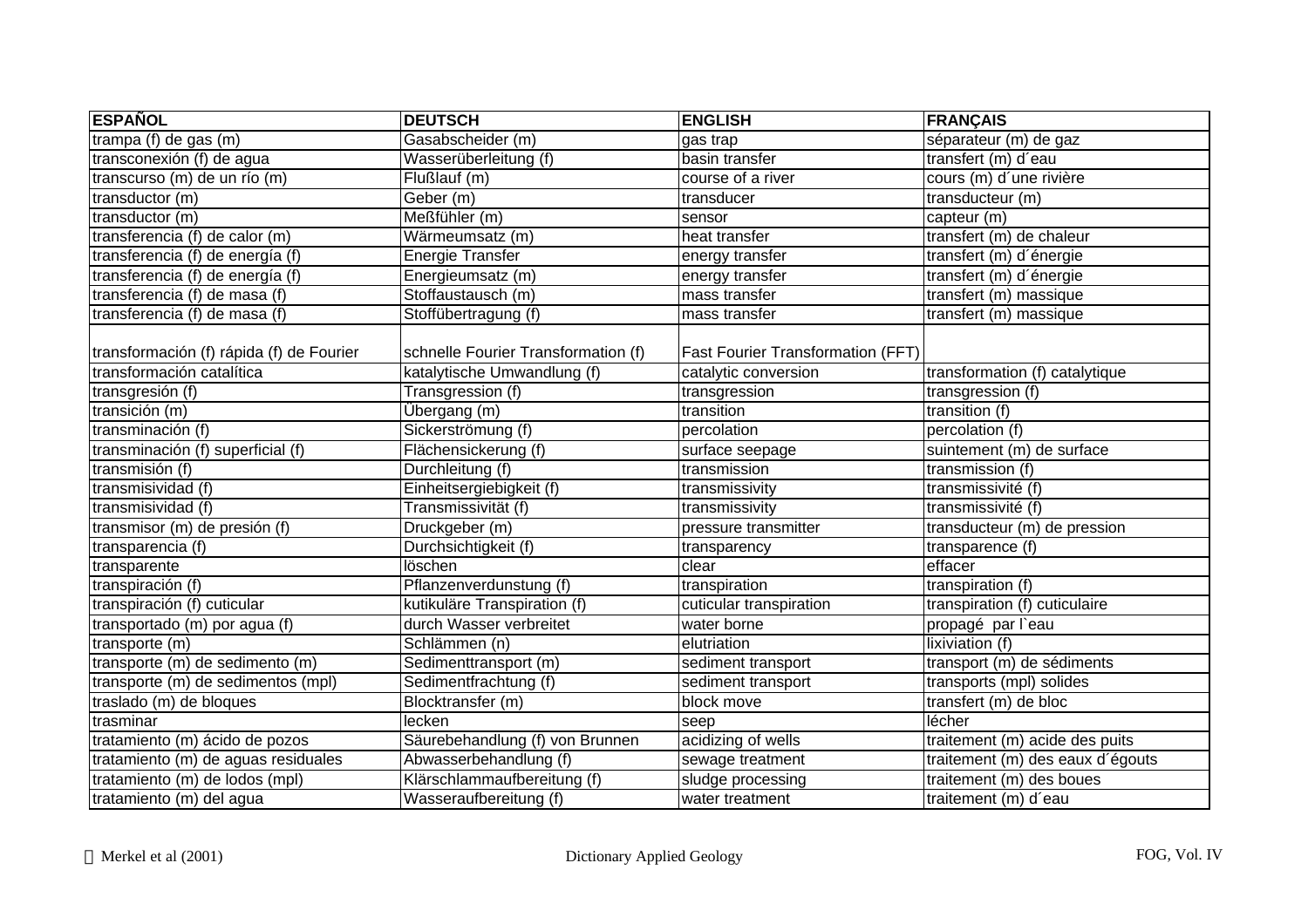| <b>ESPAÑOL</b>                      | <b>DEUTSCH</b>                   | <b>ENGLISH</b>           | <b>FRANÇAIS</b>                  |
|-------------------------------------|----------------------------------|--------------------------|----------------------------------|
| tratamiento (m) del agua            | Wasserbehandlung (f)             | water treatment          | traitement (m) d'eau             |
| tratamiento (m) del pozo (m)        | Bohrlochbehandlung (f)           | well treatment           | traitement (m) des puits         |
| tratamiento (m) químico de agua (f) | chemische Wasseraufbereitung (f) | chemical water treatment | traitement (m) chimique de l'eau |
| travertina (f)                      | Sinter (m)                       | travertine               | travertin (m)                    |
| travertina (f)                      | Travertin (m)                    | travertine               | travertin (m)                    |
| trayectoria (f) de disipación       | Umwandlungspfad (m)              | dissipation pathway      | parcours (m) de dissipation      |
| trayectoria (f) de filtración (f)   | Sickerweg (m)                    | seepage path             | chemin (m) d'infiltration        |
| trayectoria (f) de la onda (f)      | Wellenweg (m)                    | wave path                | rayon (m)                        |
| trayectoria (f) del flujo (m)       | Fließweg (m)                     | flow trajectory          | trajectoire (f) d'écoulement     |
| traza $(f)$                         | Spur (f)                         | trace                    | trace (f)                        |
| trazador (m)                        | Markierungsstoff (m)             | tracer                   | repère (m)                       |
| trazador (m) ambiental              | natürlicher Umwelttracer (m)     | environmental tracer     | traceur (m) du milieu naturel    |
| trazador (m) inerte                 | inerter Tracer (m)               | conservative tracer      | traceur (m) non-réactif          |
| trazador (m) radioactivo (m)        | radioaktive Markierung (f)       | radioactive tracer       | traceur (m) radioactif           |
| trazador colorimétrico              | Farbtracer (m)                   | dye tracer               | traceur (m) colorimétrique       |
| trazador ideal (m)                  | idealer Tracer (m)               | ideal tracer             | traceur (m) parfait              |
| trazo (m) del estilete (m)          | Schreibspur (f)                  | pen trace                | trace (f) du stylet              |
| Triásico (m)                        | Trias (f)                        | Triassic                 | Trias (m)                        |
| tributario (m)                      | Nebenfluß (m)                    | tributary                | tributiare (m)                   |
| Tricloroetano (m)                   | Trichlorethan (n)                | trichloroehtane          | trichloeoéthane (m)              |
| Tricloroetileno (m)                 | Trichloroethylen (n)             | trichloroethylene        | trichloroéthylène (m)            |
| Triclorofenol (m)                   | Trichlorphenol (n)               | trichlorophenol          | trichlorophénole (m)             |
| Triclorofluoromethano (m)           | Trichlorfluormethan (n)          | trichlorofluoromethane   | trichlorofluorométhane (m)       |
| Tricloropropano (m)                 | Trichlorpropan (n)               | trichloropropane         | trichloropropane (m)             |
| Triclorotrifluoroetano (m)          | Trichlortrifluorethan (n)        | trichlorotrifluoroethane | trichlorotrifluoroéthane (m)     |
| trifuralin                          | Trifluralin (n)                  | trifluralin              | trifluraline (m)                 |
| trinchera (f)                       | Graben (m)                       | trench                   | fossé (m)                        |
| trineo (m)                          | Fäustel (m)                      | sledge                   | maillet (m)                      |
| Tripolí                             | Kieselgur (m)                    | tripoly                  | tripoli (m)                      |
| tritio $(m)$                        | Tritium (n)                      | tritium                  | tritium (m)                      |
| trituración (f)                     | Zerkleinerung (f)                | comminution              | concassage (m)                   |
| trituración (f) de desechos (mpl)   | Abfallzerkleinerung (f)          | waste crushing           | broyage (m) des déchets          |
| triturador (m) de basura (f)        | Müllbrecher (m)                  | garbage grinder          | triturateur (m)                  |
| triturador (m) de basura (f)        | Müllwolf (m)                     | garbage grinder          | dilacérateur (m)                 |
| trituradora (f) de mandíbulas (f)   | Backenbrecher (m)                | jaw crusher              | broyeur (m) à mâchoires          |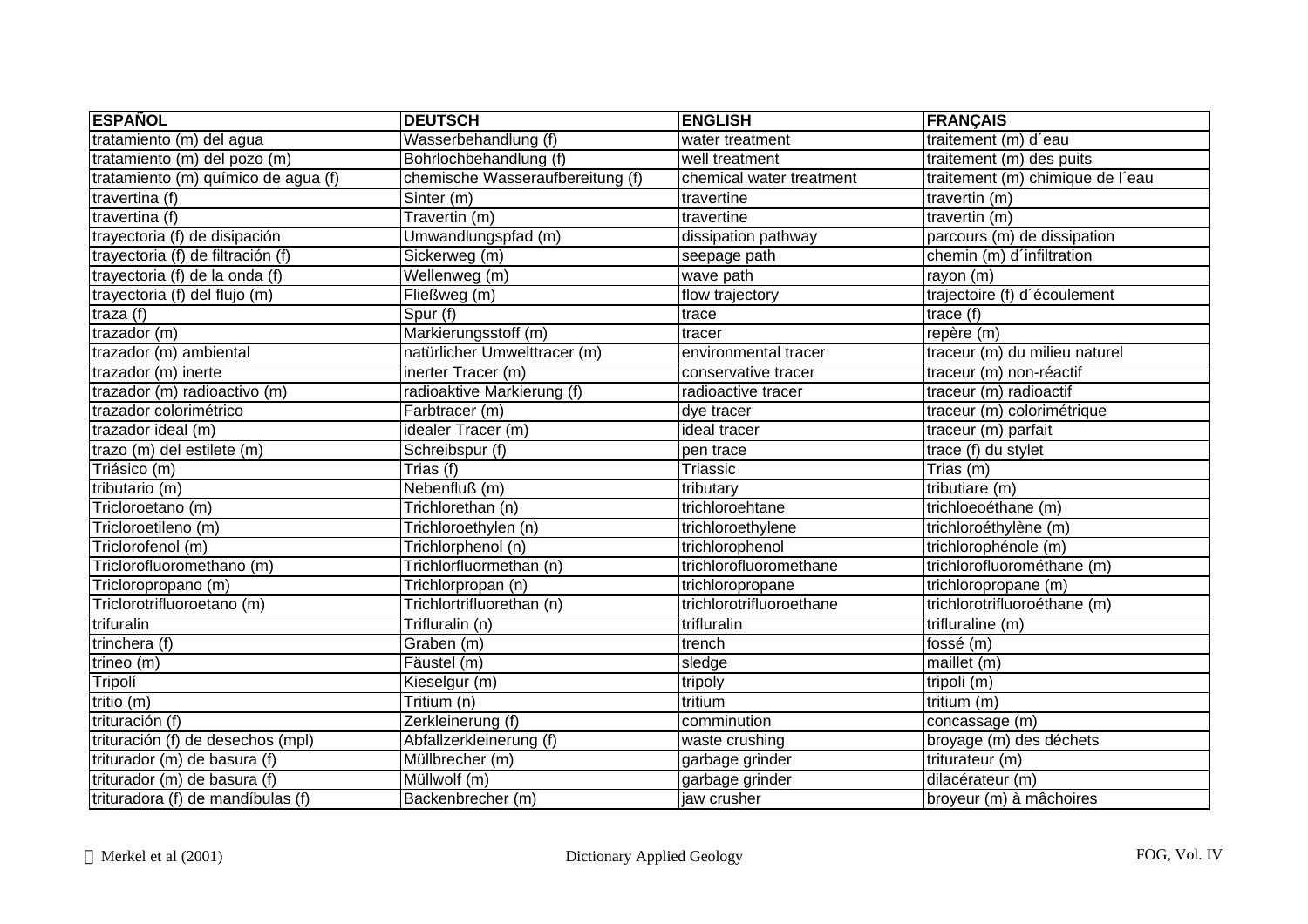| <b>ESPAÑOL</b>                             | <b>DEUTSCH</b>        | <b>ENGLISH</b>    | <b>FRANÇAIS</b>             |
|--------------------------------------------|-----------------------|-------------------|-----------------------------|
| tubería (f)                                | Rohr (n)              | pipe              | tuyau (m)                   |
| tubería (f) corrugada                      | Wellrohr (n)          | corrugated pipe   | tuyau (m) ondulé            |
| tubería (f) de ademe (m)                   | Verrohrung (f)        | pipe casing       | tubage (m)                  |
| tubería (f) de agua (f); can(~)ería (f) de |                       |                   |                             |
| agua (f)                                   | Wasserleitung (f)     | water pipe        | conduite (f) d'eau          |
| tubería (f) de drenaje (m)                 | Drainrohr (n)         | drain pipe        | tuyau (m) de drainage       |
| tubería (f) de perforación (f)             | Bohrstrang (m)        | drill pipe string | train (m) de tiges          |
| tubería (f) de revestimiento (m) del pozo  |                       |                   |                             |
| (m)                                        | Brunnenverrohrung (f) | well casing       | tubage (m) de puits         |
| tubería (f) del pozo (m)                   | Brunnenbau (m)        | well tubbing      | construction (f) d'un puits |
| tubo $(m)$                                 | Rohr(n)               | pipe              | tubage (m)                  |
| tubo (m) capilar                           | Kapillare (f)         | capillary tube    | capillaire (m)              |
| tubo (m) capilar                           | Kapillare (f)         | capillary tube    | tube (m) capillaire         |
| tubo (m) colador (m)                       | Filterrohr (n)        | screen pipe       | crépine (f)                 |
| tubo (m) colador (m)                       | Filterrohr (n)        | screen pipe       | crépine (f)                 |
| tubo (m) de acceso a la sonda (f)          | Sondeneinlaßrohr (n)  | probe access tube | tube (m) d'accès            |
| tubo (m) de aguas (fpl) residuales         | Kanalrohr (n)         | sewer pipe        | tuyau (m) d'égout           |
| tubo (m) de barro (m) cocido (m)           | Dränagerohr (n)       | tile pipe         | tuyau (m) en terre cuite    |
| tubo (m) de barro (m) cocido (m)           | Tonrohr (n)           | tile pipe         | tuyau (m) en terre cuite    |
| tubo (m) de ensayo (m)                     | Reagenzröhrchen (n)   | test tube         | éprouvette (f)              |
| tubo (m) de entibación                     | Vollverrohrung (f)    | blank casing      | tubage (m) plein            |
| tubo (m) de medición (f)                   | Meßzylinder (m)       | measuring tube    | éprouvette (f)              |
| tubo (m) de muestreo                       | Entnahmestutzen (m)   | sampling tube     | tube (m) carottière         |
| tubo (m) de polietieleno (m)               | Polyethylenrohr (n)   | polyethylene pipe | tuyau (m) de polyéthylène   |
| tubo (m) de prueba (f)                     | Reagenzglas (n)       | test tube         | éprouvette (f)              |
| tubo (m) de salida                         | Auslaufstutzen (m)    | chute             | chute(f)                    |
| tubo (m) doble                             | Doppelverrohrung (f)  | stove pipe        | tubage (m) double           |
| tubo (m) elevador (m)                      | Steigrohr (n)         | riser pipe        | tube (m) montant            |
| tubo (m) filtrante (m)                     | Filterrohr (n)        | filter pipe       | crépine (f)                 |
| tubo (m) muestreador (m)                   | Entnahmeleitung (f)   | sampling tube     | tube (m) d'échantillonnage  |
| tubo (m) Pitot                             | Pitot'sche Röhre (f)  | pitot tube        | tube $(m)$ de Pitot         |
| $tubo$ (m) Pitot                           | Staudruckmesser (m)   | pitot tube        | tube (m) de Pitot           |
| tubo (m) ranurado (m)                      | geschlitztes Rohr (n) | slotted pipe      | crépine (f) à fentes        |
| tubo (m) sin costura (f)                   | nahtloses Rohr (n)    | seamless pipe     | tube (m) sand soudure       |
| tubo (m) vertical                          | Standrohr (n)         | standpipe         | colonne (f) montante        |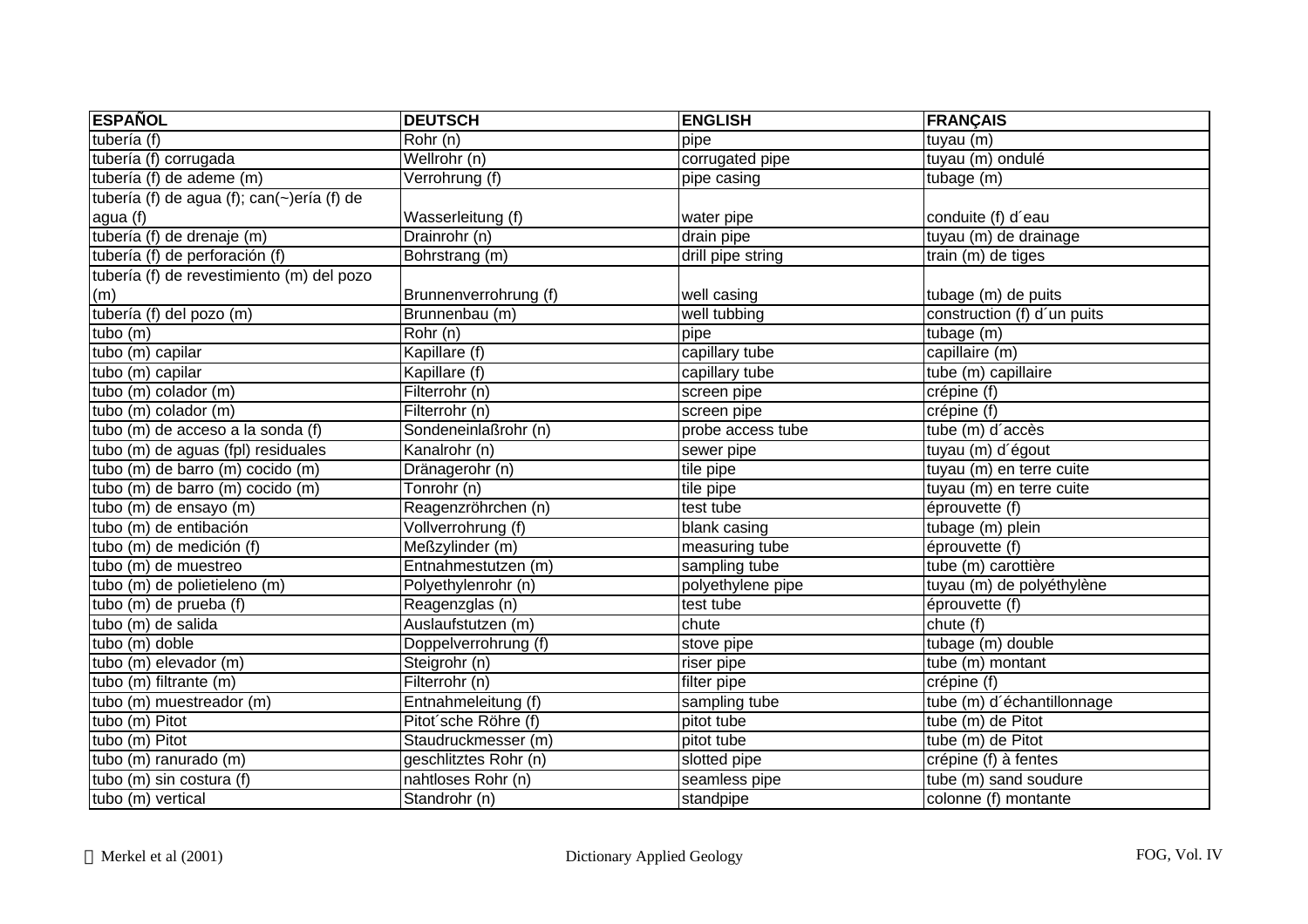| <b>ESPAÑOL</b>                  | <b>DEUTSCH</b>                     | <b>ENGLISH</b>       | <b>FRANÇAIS</b>                     |
|---------------------------------|------------------------------------|----------------------|-------------------------------------|
| tubo de desvío (m)              | Umleitung (f)                      | bypass               | by-pass (m)                         |
| tuboliso (m)                    | Vollrohr (n)                       | blank casing         | tube (m) plein                      |
| túnel $(m)$                     | abgedeckte Karte (f)               | adit                 | galerie (f) de puits                |
| túnel (m) de lava (f)           | Lavaröhre (f)                      | lava tube            | tunnel (m) de lave                  |
| tungsteno (m)                   | Wolfram (n)                        | wolfram              | wolfram (m)                         |
| turba $(t)$                     | Torf (m)                           | peat                 | tourbe (f)                          |
| turba (f) fangosa               | Torfmoor                           | bog                  | tourbière (f)                       |
| turbal $(f)$                    | Torfmoor (n)                       | peat bog             | tourbière (f)                       |
| turbidez (f)                    | Trübe (f)                          | turbidity            | trouble (m)                         |
| turbiedad (f)                   | Trübung (f)                        | turbidity            | turbidité (f)                       |
| turbina (m)                     | Laufrad (n)                        | impeller             | turbine (f)                         |
| turboperforador (m)             | Bohrturbine (f)                    | turbodrill           | turboforeuse (f)                    |
| turbulencia (f)                 | Turbulenz (f)                      | turbulence           | turbulence (f)                      |
| ultrabásico (m)                 | ultrabasisch                       | ultrabasic           |                                     |
| ultravioleta (f)                | Ultraviolett (n)                   | ultraviolet          | ultraviolet                         |
| umbral (m) de saturación (f)    | Schwellensättigungswert (m)        | threshold saturation | saturation (f) de seuil             |
| un grado (m) de libertad (f)    | univariat                          | univariate           |                                     |
| unidad (f) de bombeo (m)        | Pumpanlage (f)                     | pumping unit         | groupe (m) de pompes                |
| unidad (f) de hidrografía       | Einheitsganglinienverfahren (n)    | unit hydrograph      | hydrogramme (m) unitaire            |
| unidad (f) de registros (mpl)   | Meßwagen (m)                       | logging truck        | camion (m) de diagraphie            |
| unidad (f) geohidráulica (f)    | geohydraulische Einheit (f)        | geohydraulic unit    | groupe (m) géohydrologique          |
| unido(m)                        | zerklüftet                         | jointed              | fissuré                             |
| uniforme                        | einheitlich                        | uniform              | uniforme                            |
| unión (f)                       | Kluft (f)                          | joint                | joint (m)                           |
| unión (f) columnar              | Klüftung (f) der Säulen (~Basalt)  | columnar jointing    | disjonction (f) en colonnes         |
| Uranil                          | Uranyl (n)                         | uranyl               |                                     |
| Uranio                          | Uran (n)                           | uranium              | uranium (m)                         |
| urbanización (f)                | Urbanisierung (f)                  | urbanization         | urbanisation (f)                    |
| Urea                            | Harnstoff (m)                      | urea                 | urée (f)                            |
| uso (m) de tierra (m)           | Bodennutzung (f)                   | land use             | utilisation (f) des sols            |
| uso (m) del agua (f)            | Wasserverbrauch (m)                | water use            | utilisation (f) de l'eau            |
| uso (m) final                   | Endverwertung (f)                  | end-use              | usage (m) final                     |
| uso conjunto                    | Verbundwirtschaft (f)              | conjunctive use      | utilisation (f) jointe              |
| utilidad (f)                    | öffentliche Versorgungsanstalt (f) | utility              | service (m) public                  |
| utilidades (fpl) públicas (fpl) | öffentliche Ämter (mpl)            | public utilities     | entreprises (fpl) de service public |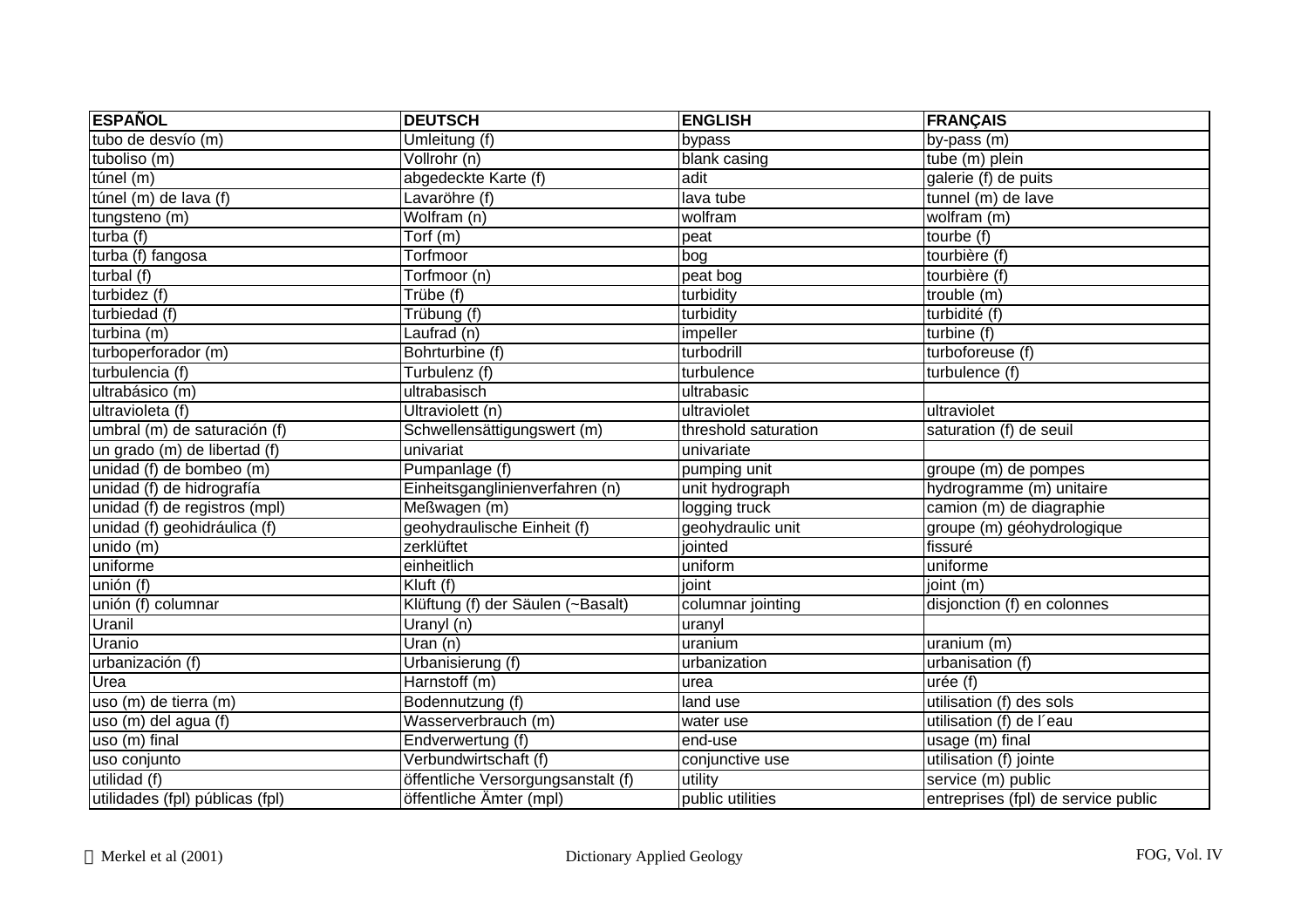| <b>ESPAÑOL</b>                                                | <b>DEUTSCH</b>             | <b>ENGLISH</b>      | <b>FRANÇAIS</b>            |
|---------------------------------------------------------------|----------------------------|---------------------|----------------------------|
| utilitario (m)                                                | Auftragung (f)             | application         | application (f)            |
| utilización (f) de tierra (m)                                 | Landnutzung (f)            | land use            | utilisation (f) des terres |
| utilización (f) del agua (f)                                  | Wassernutzung (f)          | water use           | utilisation (f) de l'eau   |
| uvala(f)                                                      | Karstmulde (f)             | uvala               | $overline{a}$ (f)          |
| vaciada (f)                                                   | ausfließen                 | discharge           | s'écouler                  |
| vaciadero (m)                                                 | Deponie (f)                | dump                | dépotoir (m)               |
| vacío (m)                                                     | Vakuum (n)                 | vacuum              | vide (m)                   |
| value(m)                                                      | $\overline{\text{Tal}(n)}$ | valley              | vallée (f)                 |
| valle (m) colapsado (m)                                       | Bruchtal (n)               | rift valley         | vallée (f) d'effondrement  |
| valle (m) colapsado (m)                                       | Grabental (n)              | rift valley         | vallée (f) d'effondrement  |
| valle (m) colgante                                            | hängendes Tal (n)          | hanging valley      | valleuse (f)               |
| valle (m) en forma (f) de U                                   | $U-Tal(n)$                 | U-shaped valley     |                            |
| valle (m) escarpado (m)                                       | Sacktal (n)                | steephead valley    | vallée (f) reculée         |
| valle (m) estructural                                         | tektonisches Tal (n)       | tectonic valley     | vallée (f) structurale     |
| valle (m) sin salida                                          | Blindtal (n)               | blind valley        | vallée (f) aveugle         |
| valle (m) sinclinal                                           | Muldental (n)              | synclinal valley    | vallée (f) synclinale      |
| valle (m) sobrepuesto (m)                                     | aufgesetztes Tal (n)       | superimposed valley | vallée (f) surimposée      |
| valle (m) sobrepuesto (m)                                     | epigenetisches Tal (n)     | superimposed valley | percée (f) épigénétique    |
| valle (m) subsecuente                                         | subsequentes Tal (n)       | strike valley       | vallée (f) subséquente     |
| valle costero (m)                                             | Küstenebene (f)            | coastal plain       | plaine (f) littorale       |
| valor (m)                                                     | Größe (f)                  | magnitude           | magnitude (f)              |
| valor (m) absoluto (m)                                        | Absolutwert (m)            | magnitude           | valeur (f) absolue         |
| valor (m) de pH                                               | pH-Wert (m)                | pH value            | valeur (f) du pH           |
| valor (m) del potencial (m) de oxidación (f)                  | eH-Wert                    | eH value            |                            |
| valor (m) discreto                                            | diskrete Größe (f)         | discrete value      | valeur (f) discontinue     |
| valor (m) dominante                                           | häufigster Wert (m)        | mode                | valeur (f) dominante       |
| valor (m) limitante                                           | begrenzender Wert (m)      | limiting value      | valeur (f) limite          |
| valor (m) medio (m)                                           | Mittelwert (m)             | mean value          | valeur (f) moyenne         |
| valor $(m)$ p                                                 | pe-Wert                    | pe value            |                            |
| valor (m) umbral (m)                                          | Schwellenwert (m)          | threshold value     | valeur (f) seuil           |
| valor calorífico                                              | Heizwert (m)               | calorific value     | pouvoir (m) calorifique    |
| valor implícito (m)                                           | voreingestellter Wert (m)  | default value       | valeur (f) implicite       |
| valoración (f), validación (f), ponderación (f) Bewertung (f) |                            | assessment          | estimation (f)             |
| valuación (f)                                                 | Einstufung (f)             | rating              | évaluation (f)             |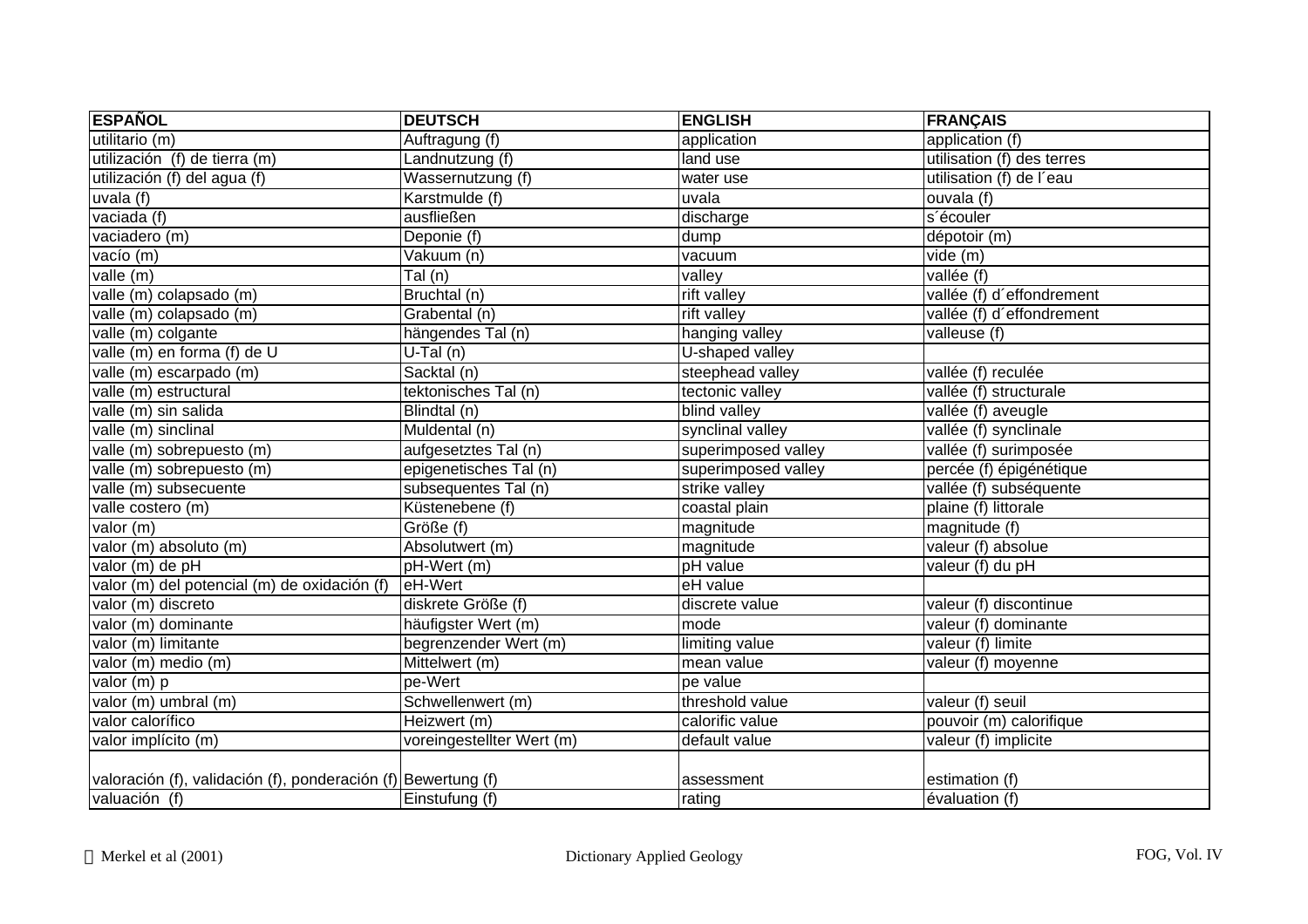| <b>ESPAÑOL</b>                        | <b>DEUTSCH</b>                 | <b>ENGLISH</b>         | <b>FRANÇAIS</b>                |
|---------------------------------------|--------------------------------|------------------------|--------------------------------|
| valuación (f) del peligro (m)         | Gefahrenstufe (f)              | hazard rating          | seuil (m) de danger            |
| valuación (f) del riesgo (m)          | Gefahrenschwelle (f)           | hazard rating          | seuil (m) de danger            |
| válvula (f)                           | Ventil (n)                     | valve                  | vanne (f)                      |
| válvula (f) de cierre                 | Absperrventil (n)              | checkvalve             | clapet (m) de fermeture        |
| válvula (f) de compuerta (f)          | Hauptschieber (m)              | gate valve             | vanne (f) principale           |
| válvula (f) de compuerta (f)          | Schieber (m)                   | gate valve             | vanne (f) principale           |
| válvula (f) de estrangulación (f)     | Drosselventil (n)              | throttle valve         | clapet (m) étrangleur          |
| válvula (f) de liberación de aire (m) | Luftauslaßventil (n)           | air release valve      | clapet (m) à echappement d'air |
| válvula (f) de mariposa               | Drosselventil (n)              | butterfly valve        | vanne-papillon (f)             |
| válvula (f) de pie (m)                | Bodenventil (n)                | foot valve             | clapet (m) de fond             |
| válvula (f) de seguridad (f)          | Sicherheitsventil (n)          | safety valve           | clapet (m) de sécurité         |
| válvula (f) distribuidora             | Steuerventil (n)               | control valve          | soupape (f) de commande        |
| válvula (f) esférica                  | Kugelventil (n)                | ball valve             | clapet (m) à billes            |
| válvula (f) para agua                 | Wasserhahn (m)                 | tap                    | robinet (m) d'eau              |
| válvula (f) reguladora                | Regelventil (n)                | control valve          | vanne (f) de réglage           |
| Vanadio                               | Vanadium (n)                   | vanadium               | vanadium (m)                   |
| vapor (m) de agua (f)                 | Wasserdampf (m)                | water vapor            | vapeur (f) d'eau               |
| vaporización (f)                      | Verdampfung (f)                | vaporization           | vaporisation (f)               |
| vara (f) de medición (f)              | Pegel (m)                      | measuring stick        | échelle (f)                    |
| variable (f) de estado (m)            | variable Zustandsgröße (f)     | state variable         | variable (f) d'état            |
| variable al azar o aleatoria (f)      | Zufallsvariable (f)            | random variable        | variable (m) aléatoire         |
| variación (f)                         | Varianz (f)                    | variance               | dérogation (f)                 |
| variación (f) de temporada (f)        | jahreszeitliche Schwankung (f) | seasonal variation     | variation (f) saisonnière      |
| varianza (f)                          | Varianz (f)                    | variance               | variance (f)                   |
| varilla (f) de buceo (m)              | Wünschelrate (f)               | diving rod             | baguette (f) divinatoire       |
| varilla (f) de medición (f)           | Meßlatte (f)                   | measuring stick        | échelle (f)                    |
| varilla (f) de vado (m)               | Meßflügelstange (f)            | wading rod             | perche (f) de moulinet         |
| variograma (m)                        | Variogramm (n)                 | variogram              | variogramme (m)                |
| vasos (mpl) comunicantes              | kommunizierende Gefäße (npl)   | communicating vessels  | vases (mpl) communicants       |
| vávula (f) de drene                   | Ablaßhahn (m)                  | drain valve            | robinet (m) de vidange         |
| vegetación (f) acuática               | aquatische Vegetation (f)      | aquatic vegetation     | végétation (f) aquatique       |
| vegetación (f) terrestre              | terrestrische Vegetation (f)   | terrestrial vegetation | végétation (f) terrestre       |
| velocidad (f)                         | Geschwindigkeit (f)            | velocity               | vitesse (f)                    |
| velocidad (f) aparente                | Darcy-Geschwindigkeit (f)      | Darcy velocity         | vitesse (f) apparente          |
| velocidad (f) aparente (f)            | Filtergeschwindigkeit (f)      | apparent velocity      | vitesse (f) de filtration      |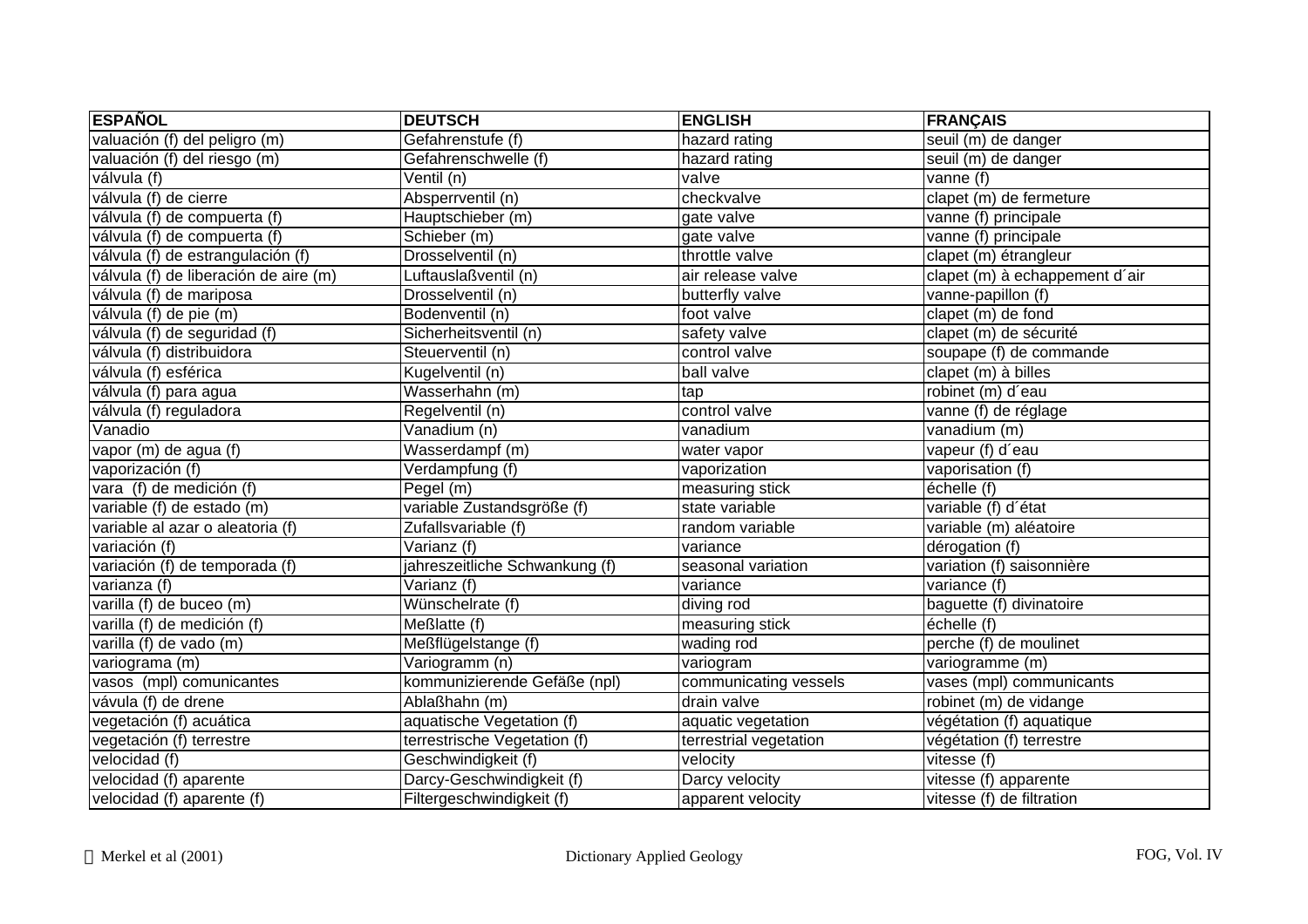| <b>ESPAÑOL</b>                              | <b>DEUTSCH</b>                      | <b>ENGLISH</b>            | <b>FRANÇAIS</b>                         |
|---------------------------------------------|-------------------------------------|---------------------------|-----------------------------------------|
| velocidad (f) aparente del agua (f)         |                                     | apparent groundwater flow |                                         |
| subterránea                                 | Grundwassergeschwindigkeit (f)      | velocity                  | vitesse (f) apparente de filtration     |
| velocidad (f) crítica                       | kritische Fließgeschwindigkeit (f)  | critical flow             | écoulement (m) critique                 |
| velocidad (f) de acceso (m) a la malla (f)  | Filter-Eintrittsgeschwindigkeit (f) | screen entrance velocity  | vitesse (f) d'entrée à la crépine       |
| velocidad (f) de admisión (f)               | Eintrittsgeschwindigkeit (f)        | entrance velocity         | vitesse (f) d'entrée                    |
| velocidad (f) de asentamiento (m)           | Absetzgeschwindigkeit (f)           | settling velocity         | vitesse (f) de décantation              |
| velocidad (f) de asentamiento (m)           | Absetzgeschwindigkeit (f)           | settling velocity         | vitesse (f) limite de sédimentation     |
| velocidad (f) de cambio (m)                 | Erneuerungsrate (f)                 | turnover rate             | taux (m) de renouvellement              |
| velocidad (f) de corte                      | Schergeschwindigkeit (f)            | shear velocity            | vitesse (f) de cisaillement             |
| velocidad (f) de crecimiento (m)            | Wachstumsrate (f)                   | growth rate               | vitesse (f) de croissance               |
| velocidad (f) de Darcy                      | Darcy-Geschwindigkeit (f)           | Darcy velocity            | vitesse (f) de Darcy                    |
| velocidad (f) de Darcy                      | Filtergeschwindigkeit (f)           | apparent velocity         | vitesse (f) de Darcy                    |
| velocidad (f) de descarga (f)               | Zuführungsrate (f)                  | delivery rate             | taux (m) d'apport                       |
| velocidad (f) de descarga (f) o régimen (m) |                                     |                           |                                         |
| de extracción                               | Förderrate (f)                      | rate of discharge         | taux (m) de production                  |
| velocidad (f) de descenso (m)               | Fallgeschwindigkeit (f)             | fall velocity             | vitesse (f) de chute                    |
| velocidad (f) de elevación (f)              | Steiggeschwindigkeit (f)            | rising velocity           | vitesse (f) ascensionnelle              |
| velocidad (f) de entrada (f) del filtro (m) | Filtereintrittsgeschwindigkeit (f)  | filter entrance velocity  | vitesse (f) d'entrée dans la crépine    |
| velocidad (f) de filtración (f)             | Infiltrationsgeschwindigkeit (f)    | seepage velocity          | vitesse (f) d'infiltration              |
| velocidad (f) de filtración (f)             | Sickergeschwindigkeit (f)           | seepage velocity          | vitesse (f) d'infiltration              |
| velocidad (f) de hinchamiento (m)           | Anschwellrate (f)                   | swelling rate             | vitesse (f) de gonflement               |
| velocidad (f) de infiltración (f)           | Eindringungsrate (f)                | infiltration rate         | capacité (f) d'infiltration             |
| velocidad (f) de inundación (f)             | Dämpfungsrate (f)                   | rate of dumping           | taux (m) d'atténuation                  |
| velocidad (f) de la onda (f)                | Wellengeschwindigkeit (f)           | wave velocity             | célérité (f) d'une onde                 |
|                                             |                                     |                           | gradient (m) vertical de la température |
| velocidad (f) de lapso (m)                  | vertikaler Temperaturgradient (m)   | lapse rate                | atmosphérique                           |
| velocidad (f) de migración (f)              | Migrationsgeschwindigkeit (f)       | migration velocity        | vitesse (f) de migration                |
| velocidad (f) de migración (f)              | Wanderungsgeschwindigkeit (f)       | migration velocity        | vitesse (f) de migration                |
| velocidad (f) de penetración (f)            | Eindringgeschwindigkeit (f)         | penetration rate          | vitesse (f) d'avancement                |
| velocidad (f) de penetración (f)            | Vorschubgeschwindigkeit (f)         | penetration rate          | vitesse (f) d'avancement                |
| velocidad (f) de perforación (f)            | Bohrfortschritt (m)                 | drilling rate             | vitesse (f) de forage                   |
| velocidad (f) de producción                 | Förderrate (f)                      | rate of production        | taux (m) de production                  |
| velocidad (f) de propagación (f)            | Ausbreitungsgeschwindigkeit (f)     | propagation velocity      | vitesse (f) de propagation              |
| velocidad (f) de recarga (f)                | Grundwasserneubildungsrate (f)      | recharge rate             | alimentation (f) spécifique             |
| velocidad (f) de rendimiento (m)            | Umsatzrate (f)                      | turnover rate             | taux (m) de renouvellement              |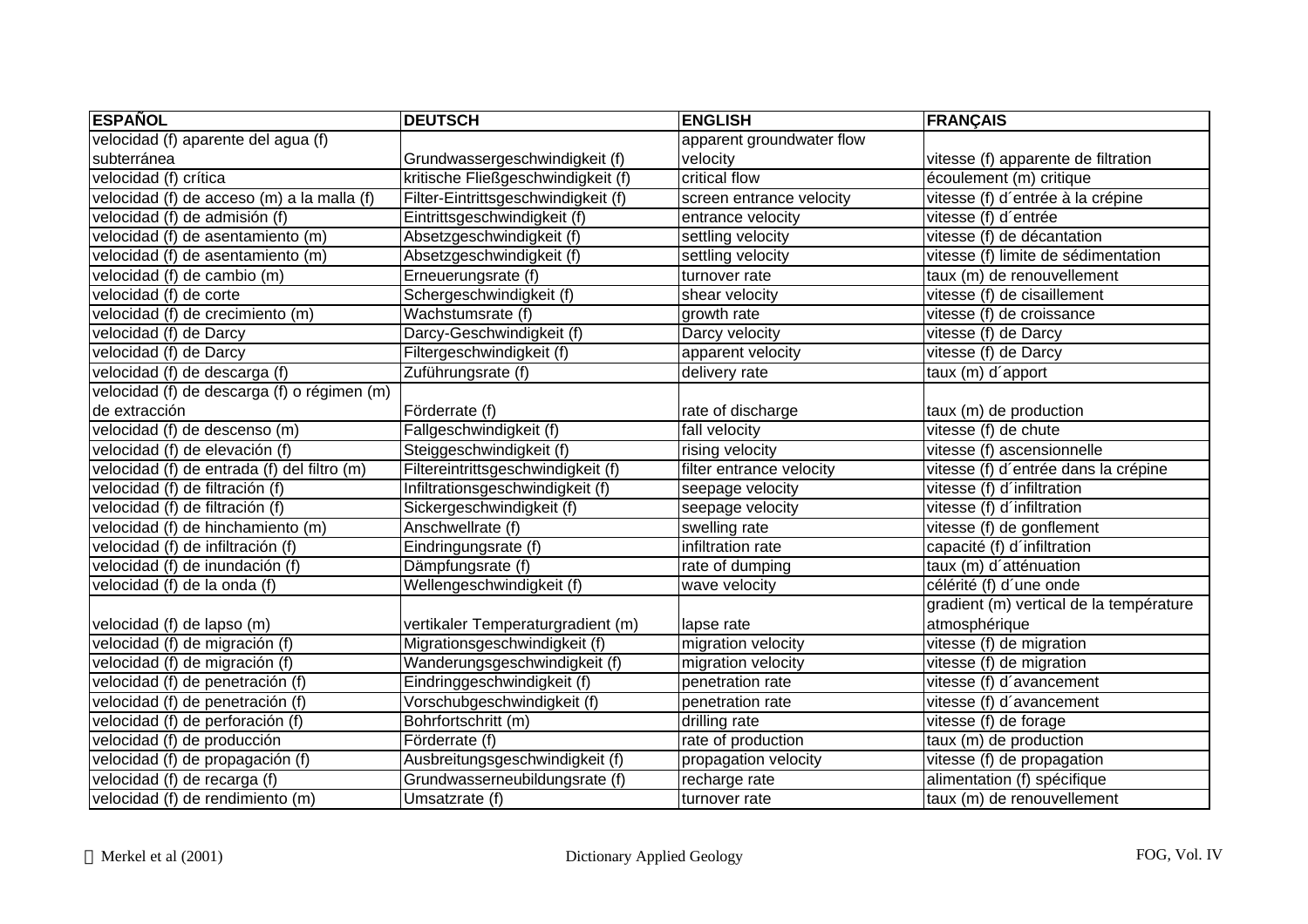| <b>ESPAÑOL</b>                          | <b>DEUTSCH</b>                 | <b>ENGLISH</b>                | <b>FRANÇAIS</b>                     |
|-----------------------------------------|--------------------------------|-------------------------------|-------------------------------------|
| velocidad (f) de renovación (f)         | Erneuerungsrate (f)            | renewal rate                  | taux (m) de renouvellement          |
| velocidad (f) de secado (m)             | Trocknungsrate (f)             | rate of drying                | taux (m) de dessèchement            |
| velocidad (f) del agua (f) de poro (m)  | Porenfließgeschwindigkeit (f)  | pore water velocity           | vitesse (f) d'eau dans les pores    |
| velocidad (f) del caudal (m)            | Verbrauchsrate (f)             | rate of draft                 | débit (m) d'écoulement              |
| velocidad (f) del flujo (m)             | Fließgeschwindigkeit (f)       | flow velocity                 | vitesse (f) d'écoulement            |
| velocidad (f) del sonido (m)            | Schallgeschwindigkeit (f)      | sound velocity                | vitesse (f) du son                  |
| velocidad (f) efectiva (f)              | Bahngeschwindigkeit (f)        | effective velocity            | vitesse (f) effective               |
|                                         | durchschnittliche              |                               |                                     |
| velocidad (f) efectiva (f)              | Porenfließgeschwindigkeit (f)  | effective velocity            | vitesse (f) effective               |
| velocidad (f) entre intersticios (mpl)  | Porenfließgeschwindigkeit (f)  | interstitial velocity         | vitesse (f) intergranulaire         |
| velocidad (f) intergranular             | Porenfließgeschwindigkeit (f)  | interstitial velocity         | vitesse (f) réelle                  |
| velocidad (f) potencial (m)             | Geschwindigkeitspotential (n)  | velocity potential            | potentiel (m) de vélocité           |
| velocidad (f) promedio (f) intersticial | Abstandsgeschwindigkeit (f)    | average interstitial velocity | vitesse (f) effective               |
| velocidad (f) promedio (f) intersticial | Porenfließgeschwindigkeit (f)  | average interstitial velocity | vitesse (f) effective               |
| velocidad (f) real                      | Bahngeschwindigkeit (f)        | true velocity                 | vitesse (f) interstitielle          |
| velocidad (f) real                      | wahre Geschwindigkeit (f)      | true velocity                 | vitesse (f) dans les pores          |
| velocidad (f) terminal (f)              | Endgeschwindigkeit (f)         | terminal velocity             | vitesse (f) d'èquilibre             |
| velocidad (f) visible                   | Filtergeschwindigkeit (f)      | apparent velocity             | vitesse (f) massive                 |
| velocidad intersticial (f)              | Porenfließgeschwindigkeit (f)  | interstitial velocity         | vitesse (f) de pore                 |
| veloz (m)                               | Stromschnelle (f)              | rapid                         | rapide (m)                          |
| vena (f)                                | Gang (m)                       | vein                          | filon (m)                           |
| veneno $(m)$                            | Gift (n)                       | poison                        | poison (m)                          |
| veneno (m) contra insectos (m)          | Insektizid (n)                 | insecticide                   | inseciticide (m)                    |
| venenoso (m)                            | giftig                         | poisonous                     | toxique                             |
| venida (f) de la tormenta (f)           | direkter Oberflächenabfluß (m) | storm runoff                  | ruissellement (m) de surface direct |
| Venteo de aire                          | Entlüftungsöffnung (f)         | air-vent                      | trou (m) d'aération                 |
| ventilación (f)                         | Belüftung (f)                  | aeration                      | aération (f)                        |
| ventilación (f)                         | Belüftung (f)                  | ventilation                   | aération (f)                        |
| ventilado en el fondo (m)               | hinterlüftet                   | ventilated at rear            |                                     |
| ventilador (m)                          | Schuttfächer (m)               | fan                           |                                     |
| ventisca (f)                            | Schneeverwehung (f)            | snowdrift                     | congère (f)                         |
| ventisquero (m)                         | Schneewehe (f)                 | snowdrift                     | congère (f)                         |
| Vermiculita (f)                         | Vermikulit (m)                 | vermiculite                   | vermiculite (m)                     |
| vertedero (m)                           | Altlast (f)                    | abandones waste dump          |                                     |
| vertedero (m)                           | Speicherentleerung (f)         | dump                          | vidage (m)                          |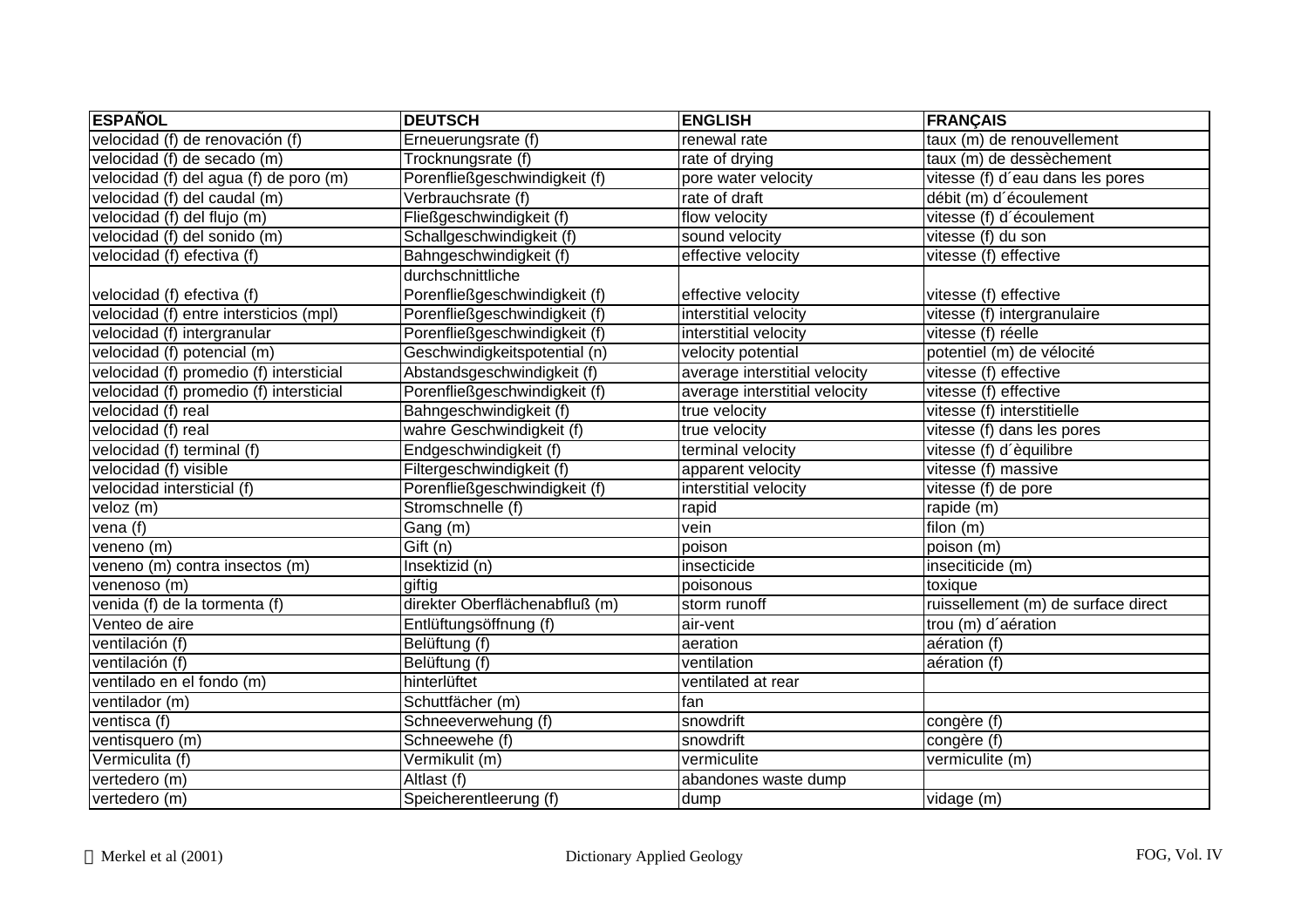| <b>ESPAÑOL</b>                                         | <b>DEUTSCH</b>                  | <b>ENGLISH</b>      | <b>FRANÇAIS</b>                         |
|--------------------------------------------------------|---------------------------------|---------------------|-----------------------------------------|
| vertedero (m)                                          | Stauanlage (f)                  | weir                | barrage (m)                             |
|                                                        |                                 |                     | colonne (f) de pierre formée par des    |
| vertedero (m)                                          | Tropfstein (m)                  | dripstone           | concrétions calcaires                   |
| vertedero (m)                                          | Überlauf (m)                    | spillway            | évacuateur (m) de crue                  |
| vertedero (m)                                          | Schuttabladeplatz (m)           | rubble tip          | voirie (f)                              |
|                                                        | Meßwehr (n) mit seitlicher      |                     |                                         |
| vertedero (m) con contracción (f)                      | Einschnürung                    | contracted weir     | déversoir (m) à contraction latérale    |
| vertedero (m) de orificio (m)                          | Staudruck-Rohr (m) (Pitot-Rohr) | orifice weir        |                                         |
|                                                        |                                 |                     |                                         |
| vertederos (mpl) de residuos contaminantes Altlast (f) |                                 | residual pollution  |                                         |
| verter                                                 | Leck (n)                        | spill               | perte (f)                               |
| vertiente (f)                                          | Einzugsgebiet (n)               | watershed           | bassin (m) versant                      |
| vertiente (f) de captación (f)                         | Wasserscheide (f)               | drainage divide     | ligne (m) de partage                    |
| vertiente (f) de drenaje (m)                           | Wasserscheide (f)               | drainage divide     | ligne (m) de crête                      |
| vertiente (f) de la grieta (f)                         | Spaltenquelle (f)               | crevice spring      | source (f) vauclusienne                 |
|                                                        |                                 |                     | ligne (f) de partage entre deux bassins |
| vertiente (f) del agua (f) subterránea                 | Grundwasserscheide (f)          | groundwater divide  | hydrogéologiques                        |
| vesicular                                              | bläschenförmig                  | vesicular           | vésiculeux                              |
| veta (f) de carbón (m)                                 | Kohleflöz (n)                   | coal seam           | couche (f) de houille                   |
| vía (f) acuática (f)                                   | Wasserweg (m)                   | waterway            | canal (m)                               |
| vía (f) de inundación (f)                              | Hochwasserweiterleitung (f)     | flood routing       | propagation (f) de crues                |
| vía (f) de la ruta (f)                                 | Weg(m)                          | pathway             | cheminement (m)                         |
| vía (f) de pérdida (f)                                 | Verlustpfad (m)                 | loss pathway        | parcours (m) de perte                   |
| vía (f) fluvial                                        | Wasserweg (m)                   | waterway            | cours (m) d'eau                         |
| viabilidad (f)                                         | Ausführbarkeit (f)              | feasibility         | faisabilité (f)                         |
| viabilidad (f)                                         | Machbarkeit (f)                 | feasibility         | viabilité (f)                           |
| viable                                                 | machbar                         | feasible            | viable                                  |
| vida (f) del filamento (m)                             | Bahngeschwindigkeit (f)         | filament velocity   | vitesse (f) apparente d'un filet fluide |
| vidrio $(m)$                                           | Glas (n)                        | glass               | verre (m)                               |
| vigilante (m)                                          | Schutzvorrichtung (f)           | guard               | écran (m)                               |
| vigilar                                                | überwachen                      | monitor             | surveiller                              |
| viraje (m) del río (m)                                 | Flußkrümmung (f)                | river bend          | coude (m) de rivière                    |
| viscosidad (f) cinemática (f)                          | kinematische Viskosität (f)     | kinematic viscosity | viscosité (f) cinématique               |
| viscosidad (f)                                         | Viskosität (f)                  | viscosity           | viscosité (f)                           |
| viscosidad (f)                                         | Zähigkeit (f)                   | viscosity           | viscosité (f)                           |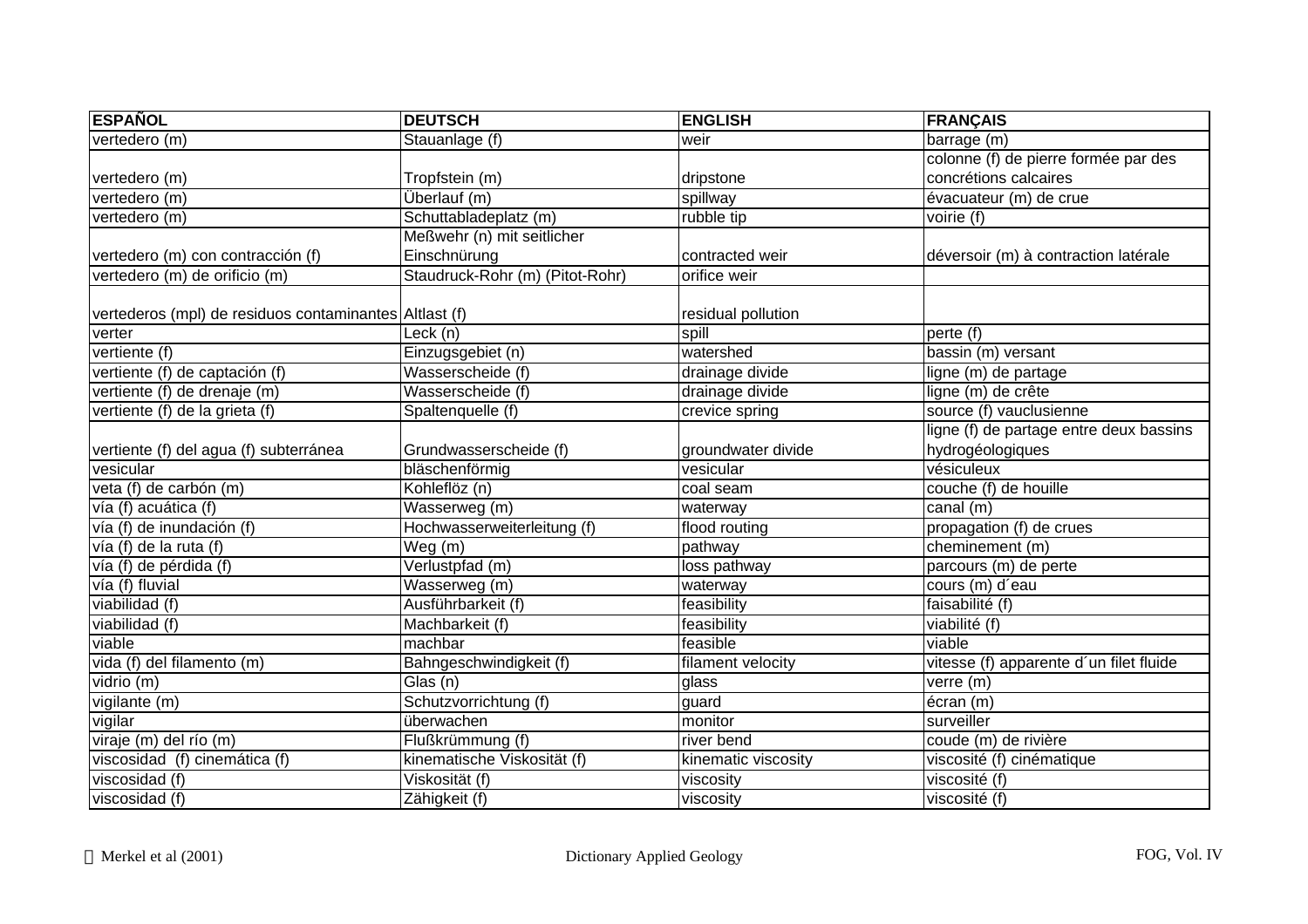| <b>ESPAÑOL</b>                             | <b>DEUTSCH</b>                     | <b>ENGLISH</b>                   | <b>FRANÇAIS</b>                      |
|--------------------------------------------|------------------------------------|----------------------------------|--------------------------------------|
| viscosidad dinámica                        | dynamische Viskosität (f)          | dynamic viscosity                | viscosité (f) dynamique              |
| viscosímetro (m)                           | Viskosimeter (n)                   | viscosimeter                     | viscomètre (m)                       |
| volar                                      | sprengen                           | blast                            |                                      |
| volatilización (f)                         | Verflüchtigung (f)                 | volatilization                   | volatilisation (f)                   |
| volatilización (f)                         | Volatisierung (f)                  | volatilization                   | volatilisation (f)                   |
| volcan (m) à cône de laves                 | Schildvulkan (m)                   | shield volcano                   | volcan (m) à cône de laves           |
| volcán (m) de lodo (m)                     | Schlammvulkan (m)                  | mud volcano                      | volcan (m) de boue                   |
| volcan (m) en bouclier                     | Schildvulkan (m)                   | shield volcano                   | volcan (m) en bouclier               |
| volcán (m) estratiforme                    | Stratovulkan (m)                   | stratovulcano                    | volcan (m) à cône de débris          |
| volcán (m) estratiforme                    | Stratovulkan (m)                   | stratovulcano                    | volcan (m) stratiforme               |
| volcán (m) extinto (m)                     | erloschener Vulkan (m)             | extinct volcano                  |                                      |
| volcán (m) inactivo (m)                    | schlafender Vulkan (m)             | dormant volcano                  |                                      |
|                                            |                                    |                                  | brassage (m) convectif des eaux d'un |
| volcar                                     | Seenzirkulation (f)                | overturn                         | llac                                 |
| volframio (m)                              | $\overline{\text{Wolfram}}$ (n)    | wolfram                          | tungstène (m)                        |
| volframita (f)                             | Wolframit (m)                      | wolframite                       |                                      |
| voltaje (m) de salida (f)                  | Klemmenspannung (f)                | output voltage                   | tension (f) aux bornes               |
|                                            |                                    |                                  | brassage (m) convectif des eaux d'un |
| voltear                                    | Zirkulation (f)                    | overturn                         | llac                                 |
| voltímetro (m)                             | Spannungsmesser (m)                | voltmeter                        | voltmètre (m)                        |
| volumen (m)                                | Fassungsvermögen (f)               | volume                           | contenance (f)                       |
| volumen (m) aparente                       | Schüttvolumen (n)                  | bulk volume                      | volume (m) apparent                  |
| volumen (m) de referencia (f) unitaria (f) | Einheitsvolumen (n)                | unit reference volume            | cube (m) unitaire                    |
| volumen (m) del lago (m)                   | Seevolumen (n)                     | lake volume                      | volume (m) d'un lac                  |
|                                            | willkürliches                      |                                  |                                      |
| volumen (m) elemental arbitrario           | Elementarvolumenelement            | arbitrary elemental volume (AEV) | volume (m) élémentaire arbitraire    |
| volumen (m) elemental representativo       |                                    | representative elemental volume  | volume (m) élémental représentatif   |
| (REV)                                      | repräsentatives Volumenelement (n) | (REV)                            | (VER)                                |
| volumen (m) específico (m)                 | spezifisches Volumen (n)           | specific volume                  | volume (m) spécifique                |
| volumen (m) total                          | Gesamtvolumen (n)                  | bulk volume                      | volume (m) total                     |
| volumen (m) unitario (m)                   | Einheitswürfel (m)                 | unit reference volume            | cube (m) unitaire                    |
| volumen del sólido (m)                     | Festkörpervolumen (n)              | solid volume                     | volume (m) de la phase solide        |
| volumen del sólido (m)                     | Festkörpervolumen (n)              | solid volume                     | volume (m) des pleins                |
| vuelta (f)                                 | Mäanderschleife (f)                | oxbow                            | anse (f)                             |
| vulcanismo (m)                             | Vulkanismus (m)                    | volcanic activity                | volcanisme (m)                       |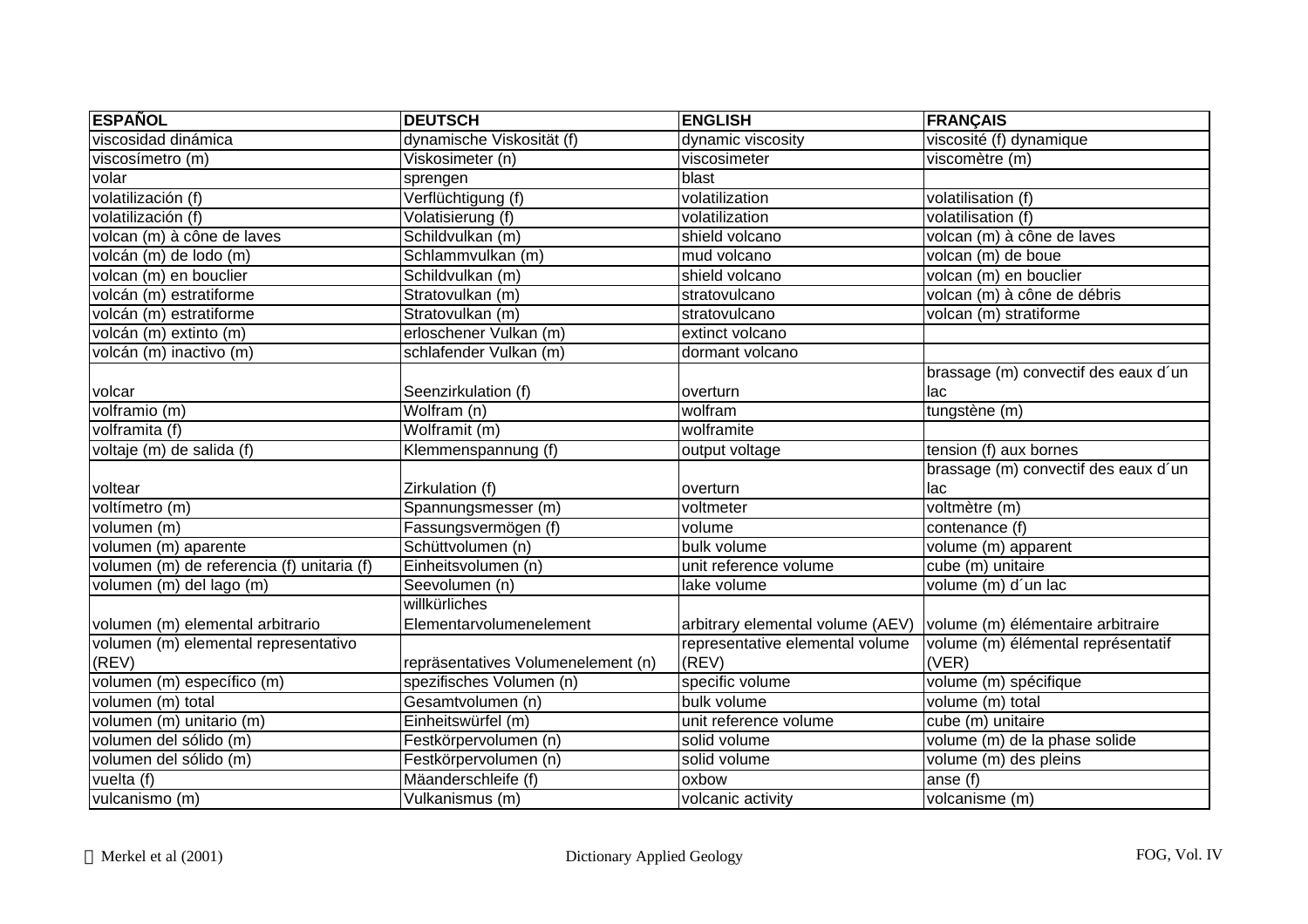| <b>ESPAÑOL</b>                            | <b>DEUTSCH</b>                 | <b>ENGLISH</b>       | <b>FRANÇAIS</b>                       |
|-------------------------------------------|--------------------------------|----------------------|---------------------------------------|
| Vulcanita (f)                             | Vulkanit (m)                   | vulcanite            | roche (f) volcanique                  |
| xileno (m)                                | Xylol (n)                      | xylene               | xylène (m)                            |
| yacimiento (m)                            | Lagerstätte (f)                | deposit              |                                       |
| yacimiento (m)                            | Sammelbehälter (m)             | reservoir            | réservoir (m)                         |
| yacimiento (m) de arena depositada (f) en |                                |                      | banc (m) de déposition de sable à     |
| el interior de un meandro (m)             | Anlandung (f)                  | point-bar deposit    | l'intérieur du méandre                |
| yacimiento (m) de arena depositada (f) en |                                |                      | banc (m) de déposition de sable à     |
| el interior de un meandro (m)             | Sandbank (f) am Gleithang      | point-bar deposit    | l'intérieur du méandre                |
| yacimiento (m) de mena                    | Erzlagerstätte (f)             | ore deposit          | gisement (m) métallifière             |
| yacimiento (m) de morena (f)              | Moränenablagerung (f)          | moraine deposit      | dépôt (m) morainique                  |
| yacimiento (m) de morena (f)              | Moränenschutt (m)              | moraine deposit      | dépôt (m) morainique                  |
| yeso (m)                                  | Gips (m)                       | gypsum               | gypse (m)                             |
| Yodo (m)                                  | Jod (n)                        | iodine               | iode (m)                              |
| yoduro (m) de plata (f)                   | Silberiodid (n)                | silver iodide        | iodure (m) d'argent                   |
| yugo (m), horqueta (f)                    | Tragbügel (m)                  | yoke                 | anse (f)                              |
| Zahorí                                    | Wünschelrutengänger (m)        | dowser               | baguettisant (m)                      |
| Zahorí                                    | Wünschelrutengänger (m)        | dowser               | radiesthésiste (m)                    |
| Zahorí                                    | Wünschelrutengänger (m)        | dowser               | $r$ habdomancien $(m)$                |
| Zahorí                                    | Wünschelrutengänger (m)        | dowser               | sourcier (m)                          |
| zanja (f)                                 | Graben (m)                     | ditch                | fossé (m)                             |
| zanja (f) de infiltración (f)             | Einsickerungsgraben (m)        | infiltration ditch   | fossé (m) filtrant                    |
| zanja interceptora (f)                    | Abfanggraben (m)               | cutoff trench        | tranchée (f) parafouille              |
| zapata (f) guía                           | Führungsschuh (m)              | guide shoe           | sabot (m) de guidage                  |
| zemento (m) de injección                  | Einpreßzement (m)              | cement grout         | ciment (m) d'injection                |
| zemento (m) de injección                  | Einpreßzement (m)              | cement grout         | coulis (m) de ciment                  |
| zona (f) de agua (f) subterránea (f)      | Grundwasserzone (f)            | phreatic zone        | zone (f) d'eau soutenue               |
|                                           | Grundwasserzone (f) mit freier |                      |                                       |
| zona (f) freática (f)                     | Oberfläche                     | phreatic zone        | zone (f) phréatique                   |
| zona (f) afectada                         | beeinflußtes Gebiet (n)        | area concerned       | zone (f) affectée                     |
| zona (f) árida                            | Trockengebiet (n)              | arid zone            | zone (f) aride                        |
| zona (f) congelada (f) permanente         | Permafrostzone (f)             | zone of permafrost   | pergélisol (m)                        |
| zona (f) de acción (f) reparadora         | Fassungsbereich (m)            | remedial action zone | périmètre (m) de protection immédiate |
| zona (f) de acción (f) reparadora         | Schutzzone I (f)               | remedial action zone | périmètre (m) de protection immédiate |
| zona (f) de acumulación (f)               | Anreicherungszone (f)          | zone of accumulation | horizon (m) d'accumulation            |
| zona (f) de acumulamiento (m)             | Illuvialhorizont (m)           | zone of accumulation | horizon (m) d'apport                  |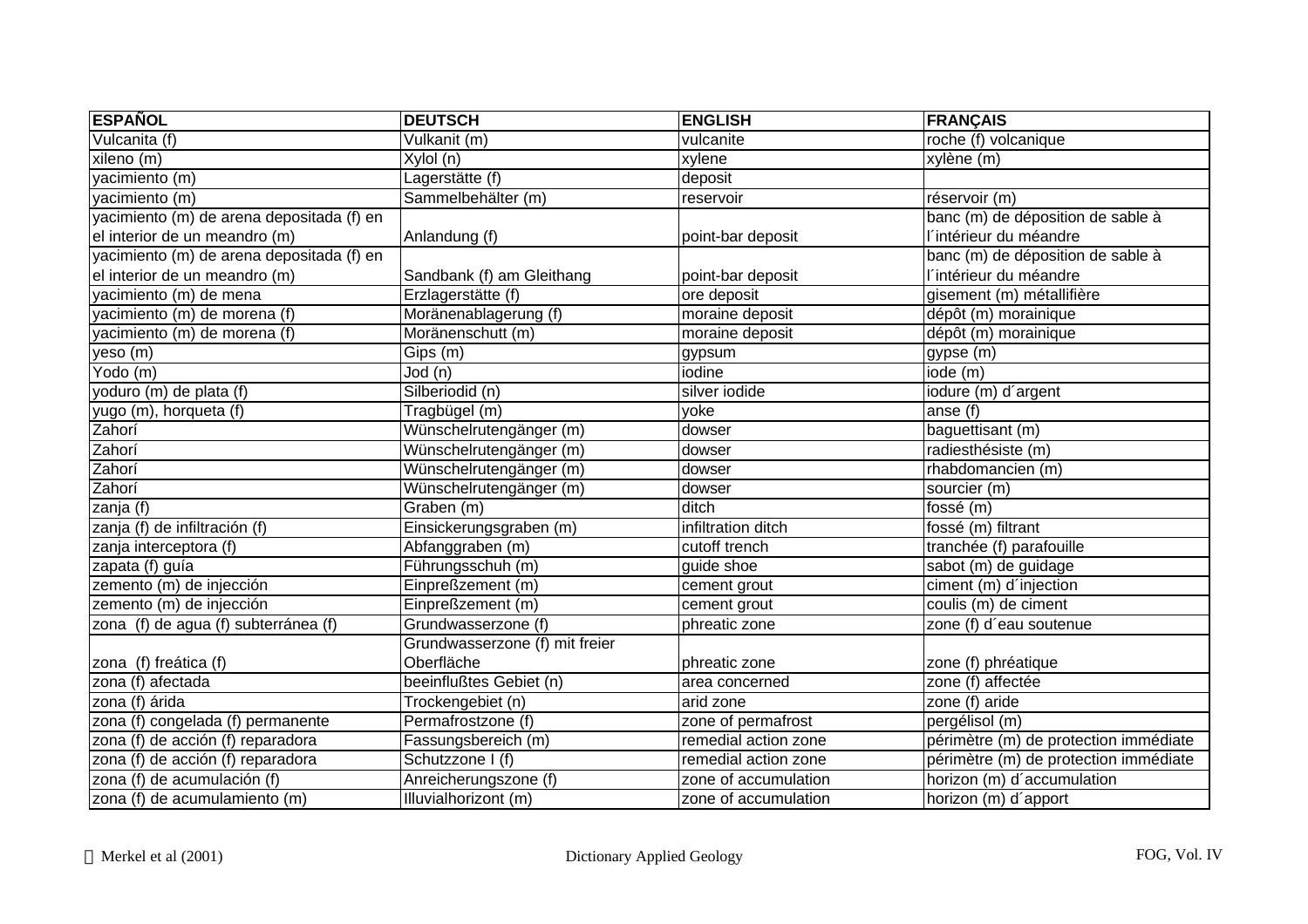| <b>ESPAÑOL</b>                               | <b>DEUTSCH</b>                       | <b>ENGLISH</b>                 | <b>FRANÇAIS</b>                       |
|----------------------------------------------|--------------------------------------|--------------------------------|---------------------------------------|
| zona (f) de aeración (f)                     | Aerationszone (f)                    | zone of aeration               | zone (f) d'aération                   |
| zona (f) de aglomeración (f)                 | B-Horizont (m)                       | zone of accumulation           | horizon (m) d'accumulation            |
| zona (f) de agua (f) subterránea (f)         | gesättigte Zone (f)                  | saturated zone                 | zone (f) saturée                      |
| zona (f) de alteración (f)                   | Verwitterungszone (f)                | belt of weathering             | zone (f) altérée                      |
| zona (f) de alteración (f) o de intemperismo |                                      |                                |                                       |
| (m)                                          | Verwitterungszone (f)                | zone of weathering             | zone (f) d'altération                 |
| zona (f) de aportación (f)                   | Entnahmebereich (m)                  | zone of contribution (ZOC)     | zone (f) d'appel                      |
| zona (f) de arrastre (m)                     | Transportzone (f)                    | zone of transport              | zone (f) de transfert                 |
| zona (f) de atenuación (f)                   | engere Schutzzone                    | attenuation zone               | périmètre (m) de protection rapproché |
| zona (f) de captación                        | Fassungen (Brunnen-, Quellen-) (fpl) | chambers                       |                                       |
| zona (f) de captación (f)                    | Entnahmebereich (m)                  | capture zone                   | zone (f) d'appel                      |
| zona (f) de captura (f) transitoria (f)      | zeitabhängiger Entnahmebereich (m)   | time-related capture zone      | zone (f) d'appel transitoire          |
| zona (f) de congelación (f) permanente       | Permafrostzone (f)                   | zone of permafrost             | pergélisol (m)                        |
| zona (f) de contacto (m)                     | Grenzfläche (f)                      | interface                      | interface (f)                         |
| zona (f) de descarga (f)                     | Entnahmegebiet (n)                   | area of catchment (by pumping) | zone (f) d'appel                      |
| zona (f) de descenso                         | Absenkungsfläche (f)                 | area of diversion              | zone (f) de diversion                 |
| zona (f) de deslave (m)                      | Eluvialhorizont (m)                  | zone of leaching               | horizon (m) éluvial                   |
| zona (f) de dislocación (f)                  | Verwerfungszone (f)                  | fault zone                     | zone (f) de failles                   |
| zona (f) de dislocación (f)                  | Verwerfungszone (f)                  | fault zone                     | zone (f) failleuse                    |
| zona (f) de dispersión                       | Dispersionszone (f)                  | dispersion zone                | zone (f) de dispersion                |
| zona (f) de dispersión                       | Mischungszone (f)                    | dispersion zone                | zone (f) de dispersion                |
| zona $(\overline{f})$ de evaporación $(f)$   | Bodenwasserzone (f)                  | zone of soil water             | zone (f) d'évaporation                |
| zona (f) de evapotranspiración (f)           | Bodenwasserzone (f)                  | zone of soil water             | zone (f) d'évapotranspiration         |
| zona (f) de falla (f)                        | Störungszone (f)                     | fault zone                     | zone (f) de failles                   |
| zona (f) de falla (f)                        | Störungszone (f)                     | fault zone                     | zone (f) failleuse                    |
| zona (f) de falla (f) fracturada (f)         | Rüschelzone (f)                      | shattered fault zone           | zone (f) de broyage                   |
| zona (f) de ferrita (f)                      | eisenhaltige Ausfällungszone (f)     | ferrite zone                   | alios (m) ferrugineux                 |
| zona (f) de fluctuación (f)                  | Schwankungsbereich (m)               | belt of fluctuation            | zone (f) de fluctuation               |
|                                              | Schwankungsbereich (m) des           |                                |                                       |
| zona (f) de fluctuación (f)                  | Grundwasserspiegels                  | zone of fluctuation            | zone (f) d'oscillations               |
| zona (f) de fuente (f) de suministro (m)     | Wassergewinnungsgebiet (n)           | source supply zone             | zone (f) d'exploitation               |
| zona (f) de hielo (m) anual                  | jährliche Gefrierzone (f)            | annual frost zone              | zone (f) du gel annuel                |
| zona (f) de hundimiento                      | Absenkungsfläche (f)                 | area of diversion              | zone (f) d'action                     |
| zona (f) de influencia (f)                   | Absenkungsbereich (m)                | zone of influence              | zone (f) d'influence                  |
| zona (f) de inundación (f)                   | Überschwemmungsgebiet (n)            | flood plain                    | zone (f) inondable                    |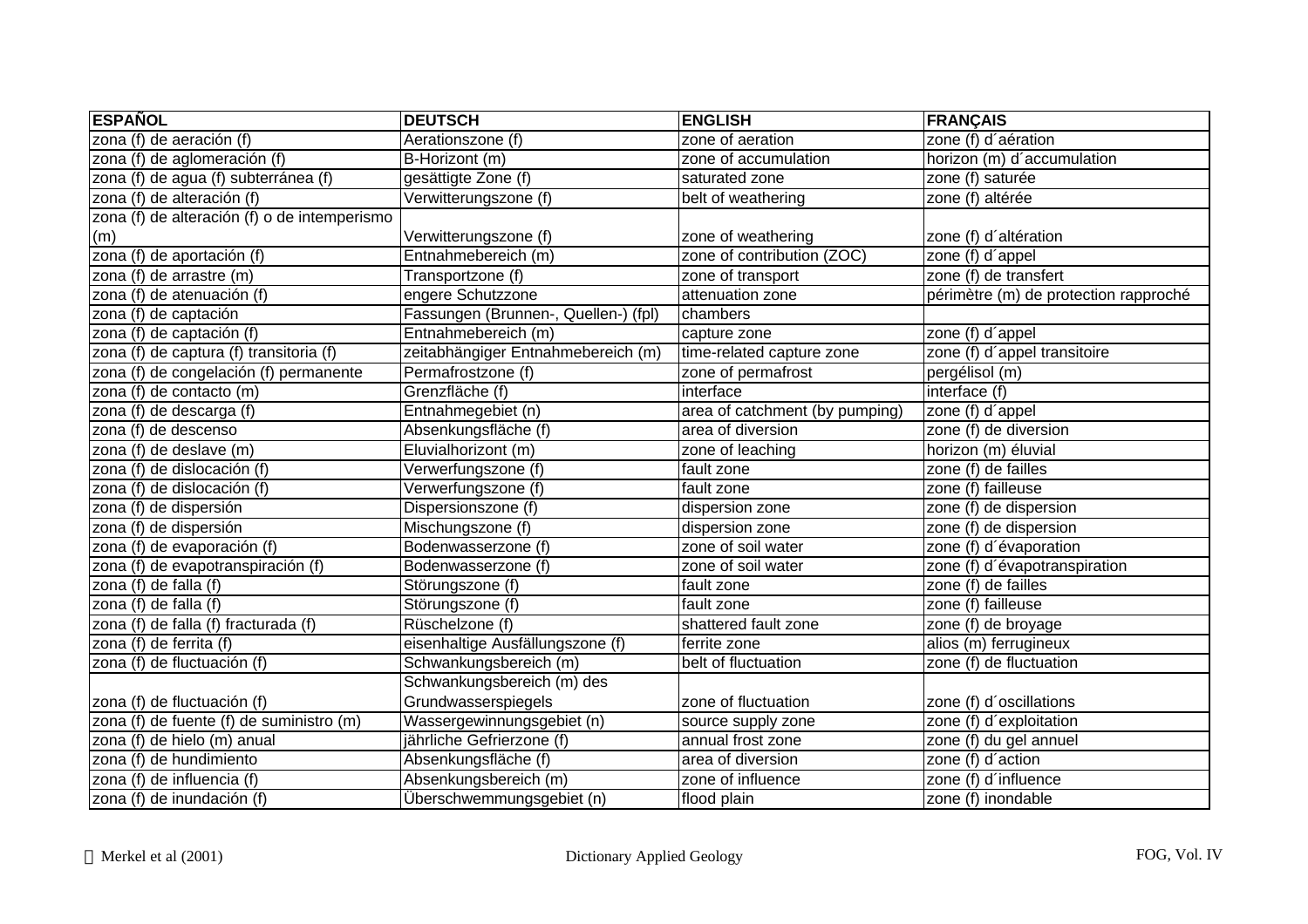| <b>ESPAÑOL</b>                         | <b>DEUTSCH</b>                        | <b>ENGLISH</b>                   | <b>FRANÇAIS</b>                       |
|----------------------------------------|---------------------------------------|----------------------------------|---------------------------------------|
| zona (f) de investigación (f)          | untersuchte Zone (f)                  | zone of investigation            | zone (f) d'investigation              |
| zona (f) de la fractura (f)            | Kluftzone (f)                         | fracture zone                    | zone (f) fissurée                     |
| zona (f) de limpieza (f) con agua (f)  | geflutete Zone (f)                    | flushed zone                     | zone (f) envahie                      |
| zona (f) de lixiviado (m)              | A-Horizont (m)                        | zone of leaching                 | horizon (m) éluvial                   |
| zona (f) de oscilación                 | Schwankungsbereich (m)                | belt of fluctuation              | zone (f) de balancement               |
| zona (f) de oscilación (f)             | Grundwasserschwankungsbereich (m)     | zone of fluctuation              | zone (f) de fluctuation               |
| zona (f) de oxigenación (f)            | ungesättigte Zone (f)                 | zone of aeration                 | zone (f) d'aération                   |
| zona (f) de percolación (f)            | Auslaugungszone (f)                   | zone of leaching                 | horizon (m) de lessivage              |
| zona (f) de precipitación (f)          | Regenstrich (m)                       | zone of rainfall                 | zone (f) de pluie                     |
| zona (f) de protección (f)             | Schutzgebiet (n)                      | zone of protection               | zone (f) de protection                |
| zona (f) de protección (f)             | Schutzzone II                         | attenuation zone                 | périmètre (m) de protection rapproché |
| zona (f) de protección del cabezal (m) | Grundwasserschutzzone (f)             | wellhead protection zone         | périmètre (m) de protection           |
| zona (f) de pruebas                    | Testgebiet (n)                        | benchmark basin                  | bassin (m) témoin                     |
| zona (f) de recarga (f)                | Anreicherungszone (f)                 | recharge zone                    | aire (f) d'alimentation du captage    |
| zona (f) de recarga (f)                | Einzugsgebiet (n)                     | catchment                        | bassin (m) versant                    |
| zona (f) de recarga (f)                | Neubildungszone (f)                   | recharge zone                    | aire (f) d'alimentation du captage    |
| zona (f) de saturación (f) de agua (f) |                                       |                                  |                                       |
| subterránea (f)                        | gesättigte Zone (des Grundwasser) (f) | zone of saturation (groundwater) | zone (f) de saturation                |
| zona (f) de terreno (m) acuoso (m)     | Bodenwasserzone (f)                   | zone of soil water               | zone (f) d'eau du sol                 |
| zona (f) de transición (m)             | Übergangszone (f)                     | transition zone                  | zone (f) de transition                |
| zona (f) de ventilación (f)            | Aerationszone (f)                     | vadose zone                      | zone (f) d'aération                   |
| zona (f) de ventilación }(f)           | Haftwasserzone (f)                    | zone of aeration                 | zone (f) de rétention                 |
| zona (f) impactada                     | beeinflußtes Gebiet (n)               | area concerned                   | zone (f) concernée                    |
| zona (f) infrasaturada (f)             | untersättigte Zone (f)                | undersaturated zone              | zone (f) sous-saturée                 |
| zona (f) intermedia (f)                | Übergangszone (f)                     | intermediate belt                | zone (f) intermédiaire                |
| zona (f) litoral                       | Küstenbereich (m)                     | littoral zone                    | littoral (m)                          |
| zona (f) nevada                        | Schneedecke (f)                       | snowpack                         | couche (f) de neige                   |
| zona (f) no contaminada (f)            | nicht kontaminierte Zone (f)          | uncontaminated zone              | zone (f) non-contaminée               |
| zona (f) no saturada (f)               | Sickerzone (f)                        | vadose zone                      | zone (f) non-saturée                  |
| zona (f) no saturada (f)               | ungesättigte Zone                     | unsaturated zone                 | zone (f) non-saturée                  |
| zona (f) pelagiana (f)                 | Pelagial (n)                          | pelagial                         | zone (f) pélagienne                   |
| zona (f) protegida (f) de agua (f)     |                                       |                                  |                                       |
| subterránea                            | Grundwasserschutzzone (f)             | groundwater protection zone      | zone (f) de protection des nappes     |
| zona (f) radical                       | Wurzelzone (f)                        | root zone                        | zone (f) radiculaire                  |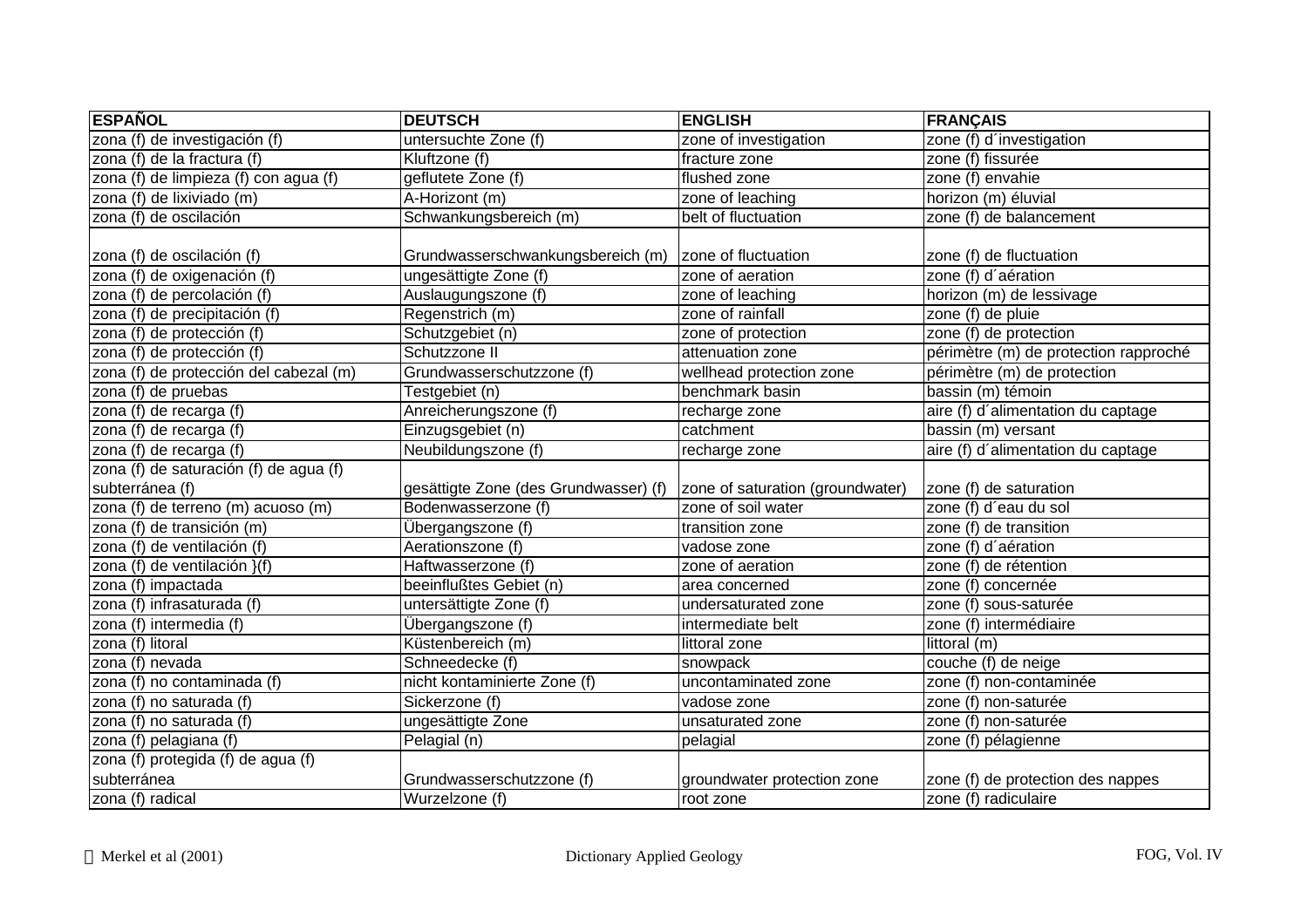| <b>ESPAÑOL</b>                             | <b>DEUTSCH</b>                   | <b>ENGLISH</b>          | <b>FRANÇAIS</b>                       |
|--------------------------------------------|----------------------------------|-------------------------|---------------------------------------|
| zona (f) saturada (f)                      | gesättigte Zone (f)              | saturated zone          | zone (f) de saturation                |
| zona (f) saturada (f)                      | gesättigte Zone (f)              | saturated zone          | zone (f) des eaux soutenues           |
| zona (f) superior de la litósfera (f)      | obere Zone (f) der Gesteinshülle | zone of rock fracture   | zone (f) supérieure de la lithosphère |
| zona (f) vadosa (f)                        | ungesättigte Zone (f)            | vadose zone             | zone (f) non-saturée                  |
| zona de alteración rocosa                  | C-Horizont (m)                   | C-horizon               | horizon-C (m)                         |
|                                            |                                  |                         | zone (f) de la roche mère en voie     |
| zona de alteración rocosa                  | C-Horizont (m)                   | C-horizon               | d'altération                          |
|                                            | Zone (f) der angewitterten       |                         |                                       |
| Izona de alteración rocosa                 | Ausgangsgesteins                 | C-horizon               | zone (f) de départ                    |
| zona invadida (f)                          | geflutete Zone (f)               | invaded zone            | zone (f) envahie                      |
| zone (f) de diffusion des polluants        | Schadstofffahne (f)              | plume                   | zone (f) de diffusion des polluants   |
|                                            |                                  |                         | zone (f) fracturée d'un système de    |
| zone (f) fracturée d'un système de failles | Rüschelzone (f)                  | shattered fault zone    | failles                               |
| zonificación                               | Zonierung (f)                    | zoning                  | zonage (m)                            |
| zoobethos (mpl)                            | Zoobenthos (n)                   | zoobethos               | benthon (m)                           |
| zoobethos (mpl)                            | Zoobenthos (n)                   | zoobethos               | benthos (m)                           |
| zooplancton (m)                            | Zooplankton (n)                  | zooplankton             | zooplancton (m)                       |
|                                            | Abfallwirtschaft (f)             | waste management        |                                       |
|                                            | Abstandshalter (m)               |                         |                                       |
|                                            | Absterben (m) der Vegetation     | vegetation dieback      |                                       |
|                                            | alpha-Rückstoß (m)               | alpha-recoil            |                                       |
|                                            | anstehend                        |                         |                                       |
|                                            | aufhärten                        |                         |                                       |
|                                            | Aufschluß (m) [chemisch]         |                         |                                       |
|                                            | Auftreten (m) von Grundwasser    | ground water occurrence |                                       |
|                                            | auslösen                         | trigger                 |                                       |
|                                            | auswringen                       | squeeze                 | tordre                                |
|                                            | Becherglas (n)                   | beaker                  |                                       |
|                                            | begrenzte Ressourcen (fpl)       | limited resources       |                                       |
|                                            | Beobachtungsmeßstelle (f)        | monitoring bore         |                                       |
|                                            | Beobachtungsmeßstelle (f)        | monitoring well         |                                       |
|                                            | Bergfeuchte (f)                  |                         |                                       |
|                                            | Bergsturz (m)                    | landslide               |                                       |
|                                            | Beschreibung (f)                 | depiction               | description (f)                       |
|                                            | Bestimmung (f) der Spezies       | speciation              |                                       |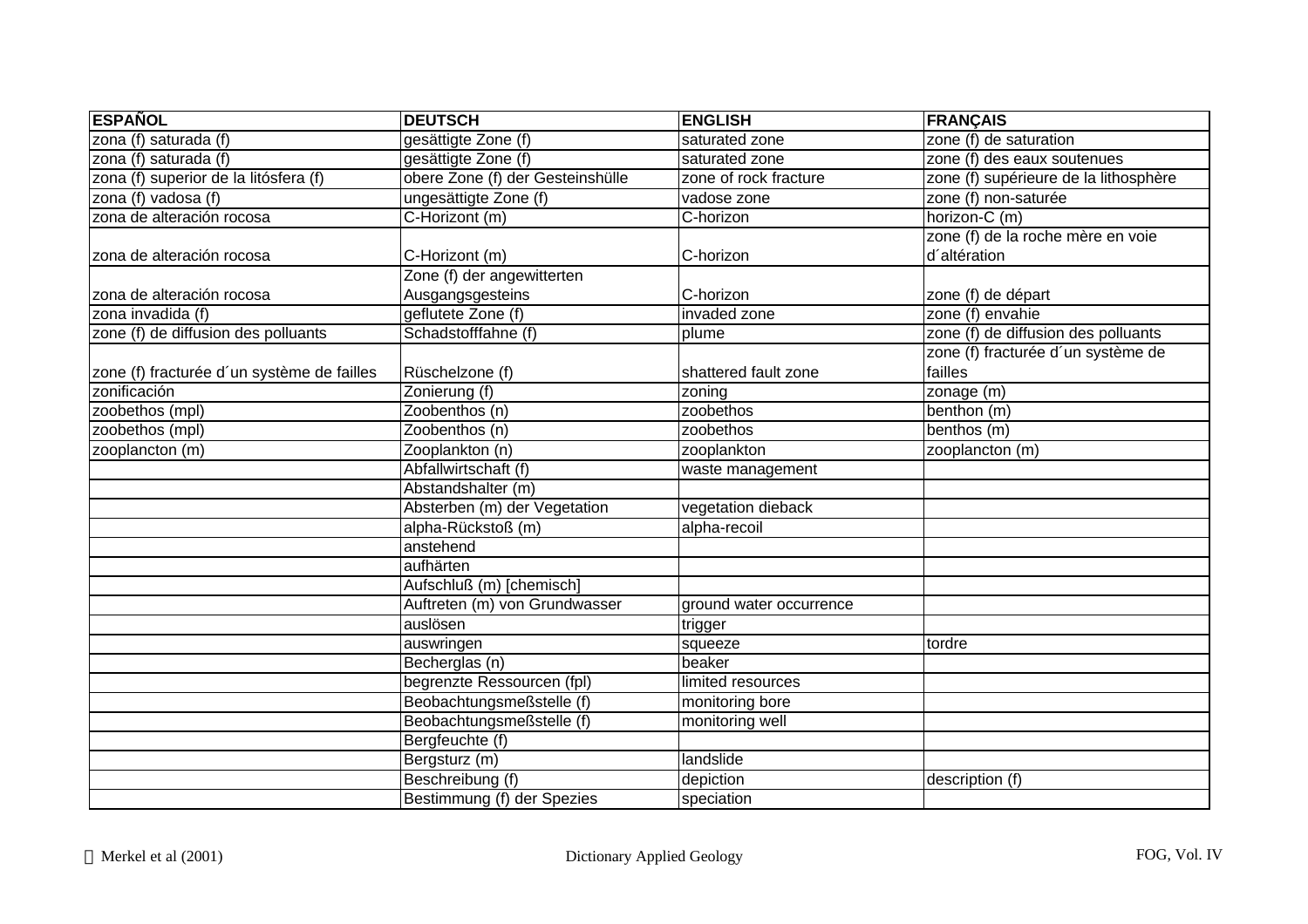| <b>ESPAÑOL</b> | <b>DEUTSCH</b>                   | <b>ENGLISH</b>                  | <b>FRANÇAIS</b>             |
|----------------|----------------------------------|---------------------------------|-----------------------------|
|                | Bodengas (m)                     | soil gas                        |                             |
|                | Bodenluft (f)                    | soil gas                        |                             |
|                | Bohrungen (fpl) in einer Grube   | in-pit bores                    |                             |
|                | Brandung (f)                     | breakwater                      |                             |
|                | Bremsstrahlung (f)               | bremsstrahlung                  | rayonnement (m) de freinage |
|                | Clusteranalyse (f) (automatisch) | cluster analysis (automatic)    |                             |
|                | Clusteranalyse (f) (überwacht)   | cluster analysis (supervised)   |                             |
|                | Deckschichtkartierung (f)        | soil mapping                    |                             |
|                | Dissoziation (f)                 | dissoziation                    |                             |
|                | Dissoziationskonstante (f)       | dissociation constant           |                             |
|                | dissozieren                      | dissoziate                      |                             |
|                | Drehmoment (n)                   | torque                          |                             |
|                | Druckaufnehmer-Tensiometer (n)   | pressure transducer tensiometer |                             |
|                | durchlässiges Pflaster (n)       | pervious pavement               |                             |
|                | Einwegfilter (m)                 | one way filter                  |                             |
|                | Eis-Box (f)                      | ice box                         |                             |
|                | empirische Befunde (mpl)         | empirical findings              |                             |
|                | Entlastungsbrunnen (m) [bei      |                                 |                             |
|                | gespanntem Grundwasser]          | relief well                     |                             |
|                | Entwässerungsbohrungen (fpl)     | dewatering bores                |                             |
|                | Ergebnisse (npl)                 | deliverables                    |                             |
|                | Ermüdung (f)                     | fatigue                         |                             |
|                | Felsenmeer (n)                   | block field                     | éboulis (mpl)               |
|                | Fertigstellung (f)               | Niederschlagssumme (f)          | achèvement (m)              |
|                | Festpotential (n)                | fixed heads                     |                             |
|                | fingerförmige Ausbreitung (f)    | fingering                       |                             |
|                | qasführend                       | gas bearing                     | gazéifère                   |
|                | Generator (m)                    | generator                       | générateur (m)              |
|                | Geoelektrik (f)                  | geoelectric                     |                             |
|                | geoelektrische Sanierung (f)     |                                 |                             |
|                | geophysikalische Prospektion (f) | geophysical prospection         |                             |
|                | Georadar (n)                     | geo radar                       |                             |
|                | Geothermalzone (f)               | geothermal zone                 |                             |
|                | Gesundheitsgesichtspunkt(m)      | health angle                    |                             |
|                | gieren                           | yaw                             |                             |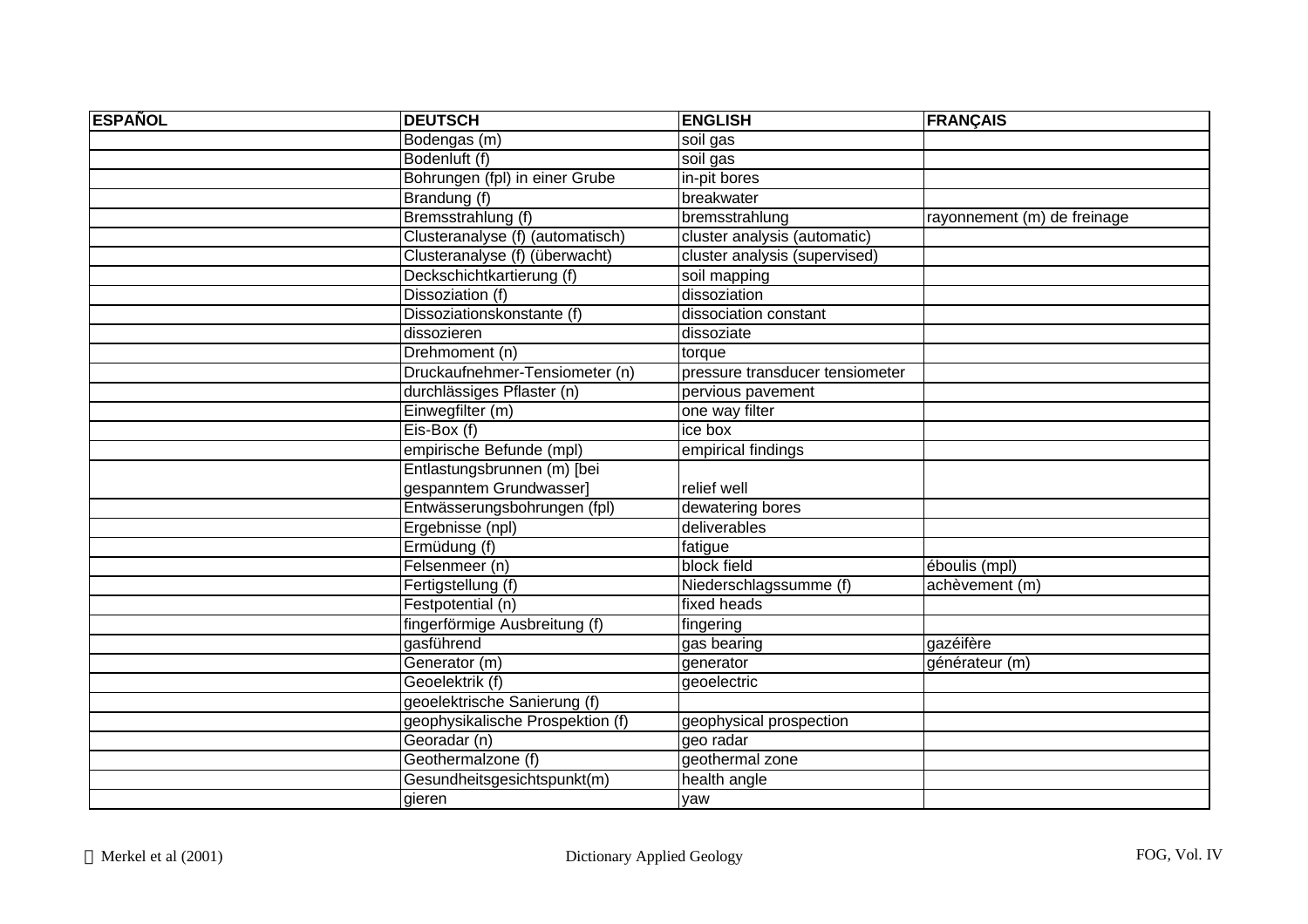| <b>ESPAÑOL</b> | <b>DEUTSCH</b>                        | <b>ENGLISH</b>               | <b>FRANÇAIS</b>              |
|----------------|---------------------------------------|------------------------------|------------------------------|
|                | Gitter-Modell (n)                     | wire frame                   |                              |
|                | Glasfaserkabel (n)                    | optical fiber cable          |                              |
|                | Graben (m)                            | graben                       | bloc (m) affaissé            |
|                | grabenartig                           | graben-like                  |                              |
|                | grenzüberschreitend                   | transboundary                |                              |
|                |                                       | maximum contamination level  |                              |
|                | Grenzwert (m)                         | (MCL)                        |                              |
|                | Grenzwert (m)                         | standard                     |                              |
|                |                                       | maximum contamination level  |                              |
|                | Grenzwert für Kontamination (m)       | (MCL)                        |                              |
|                | Grubenentwässerung (f)                | mine dewatering              |                              |
|                | Grubensohle (f)                       | pit floor                    |                              |
|                | Grundbau (m)                          | foundations                  |                              |
|                | Grundwasser(fließ) verhältnisse (npl) |                              |                              |
|                | vor Bergbaubeginn (m)                 | pre mining ground water flow |                              |
|                | Grundwassermeßstelle (f)              | monitoring well              |                              |
|                | Grundwasserneubildung (f) in          |                              |                              |
|                | Hochlagen                             | recharge at high altitude    |                              |
|                | Gütemessstelle (f)                    |                              |                              |
|                | Hammerschlagseismik (f)               |                              |                              |
|                | Hanggraben (m)                        | hanging channel              |                              |
|                | Hangrutschung (f)                     | landslide                    |                              |
|                |                                       |                              |                              |
|                | Herkunftsgebiet (m) (von Sedimenten)  |                              |                              |
|                | Heyer-Versuch (m)                     |                              |                              |
|                | Hochdruckgebiet (n)                   | high pressure system         |                              |
|                | hochdurchlässige Zone (f)             | high permeable corridor      |                              |
|                | Höhenverteilung (f)                   | area elevation distribution  | répartition (f) hypsmétrique |
|                | Horizontalbohrung (f)                 |                              |                              |
|                | instationäre Kalibrierung (f)         | time dependant calibration   |                              |
|                | Intervallskalenniveau (n)             |                              |                              |
|                | Irrtumswahrscheinlichkeit (f)         |                              |                              |
|                | isotopisches Muster                   | isotopic pattern             |                              |
|                | Jodid (n)                             | iodide                       |                              |
|                | kalibrieren                           | calibrate                    |                              |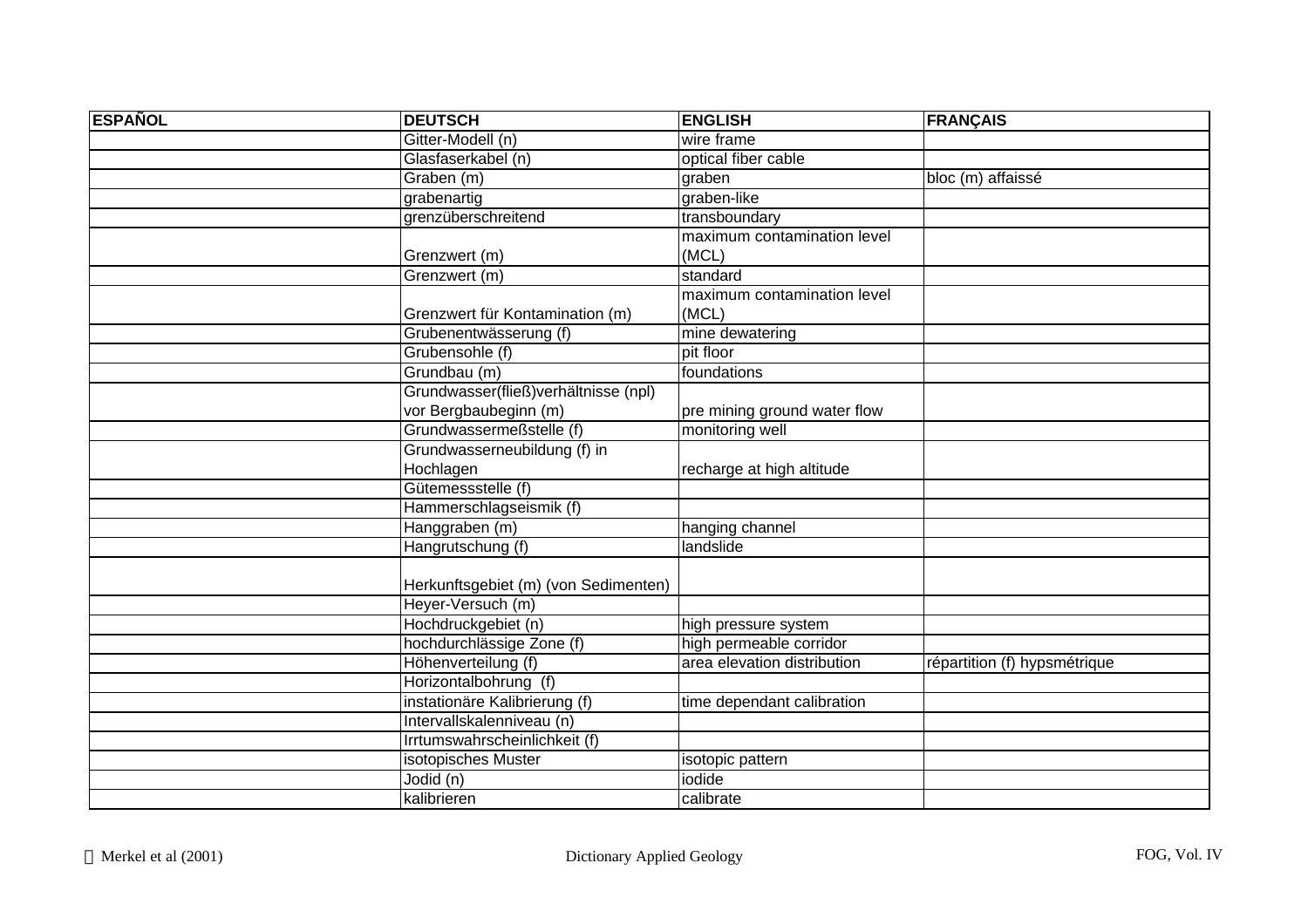| <b>ESPAÑOL</b> | <b>DEUTSCH</b>                                                  | <b>ENGLISH</b>        | <b>FRANÇAIS</b>      |
|----------------|-----------------------------------------------------------------|-----------------------|----------------------|
|                | Karst Quelle (f)                                                | karst spring          |                      |
|                | Kartusche (f)                                                   | cartridge             |                      |
|                | Kausche (f)                                                     | cable eye             | $\csc(\overline{f})$ |
|                | Komplexbildungskonstante (f)                                    | complexation constant |                      |
|                | Korrasion (f)                                                   | corrasion             | corrasion (f)        |
|                | Krümmer (m) (~Brunnen)                                          |                       |                      |
|                | Kühlbox (f)                                                     | cold box              |                      |
|                | Kühlschrank (m)                                                 | refrigerator          |                      |
|                | Kurzsichtigkeit (f)                                             | myopia                |                      |
|                | Lärm-Verminderung (f)                                           | noise abatment        |                      |
|                | Lehrplan (m)                                                    | syllabus              |                      |
|                | Leitfähigkeitsdetektor (m)                                      | conductivity detector |                      |
|                | Leitwerk (n)                                                    | empenage              |                      |
|                | Lesestein (m)                                                   |                       |                      |
|                | Lesesteinkartierung (f)                                         |                       |                      |
|                | Liefergebiet (m) (von Sedimenten)                               |                       |                      |
|                | luftfrächtig                                                    | airborne              | emporté par l'air    |
|                | Magnetik (f)                                                    | magnetic              |                      |
|                | Mammutpumpe (f)                                                 |                       |                      |
|                | Marmorlöseversuch (m)                                           |                       |                      |
|                | Membranfilter (m)                                               | membrane filter       |                      |
|                | Membranfiltration (f)                                           | membrane filtration   |                      |
|                | Messstelle (f)                                                  | monitoring point      |                      |
|                | Milderung (f) (~Kontamination)                                  | mitigation            |                      |
|                | Milliequivalent (n)                                             | milliequivalent       |                      |
|                | Millimol (n)                                                    | millimole             |                      |
|                |                                                                 |                       |                      |
|                | Mindestabstand (m) zu einem Brunnen   minimum setback to a well |                       |                      |
|                | mineralisiert                                                   | mineralized           |                      |
|                | Mischkanalsystem (n)                                            | combined sewer        |                      |
|                | mittlere Verweilzeit (f)                                        | mean residence time   |                      |
|                | m-Wert (m)                                                      | acidity               |                      |
|                | nachhaltig                                                      | sustainable           |                      |
|                | Nachhaltigkeit (f)                                              | sustainability        |                      |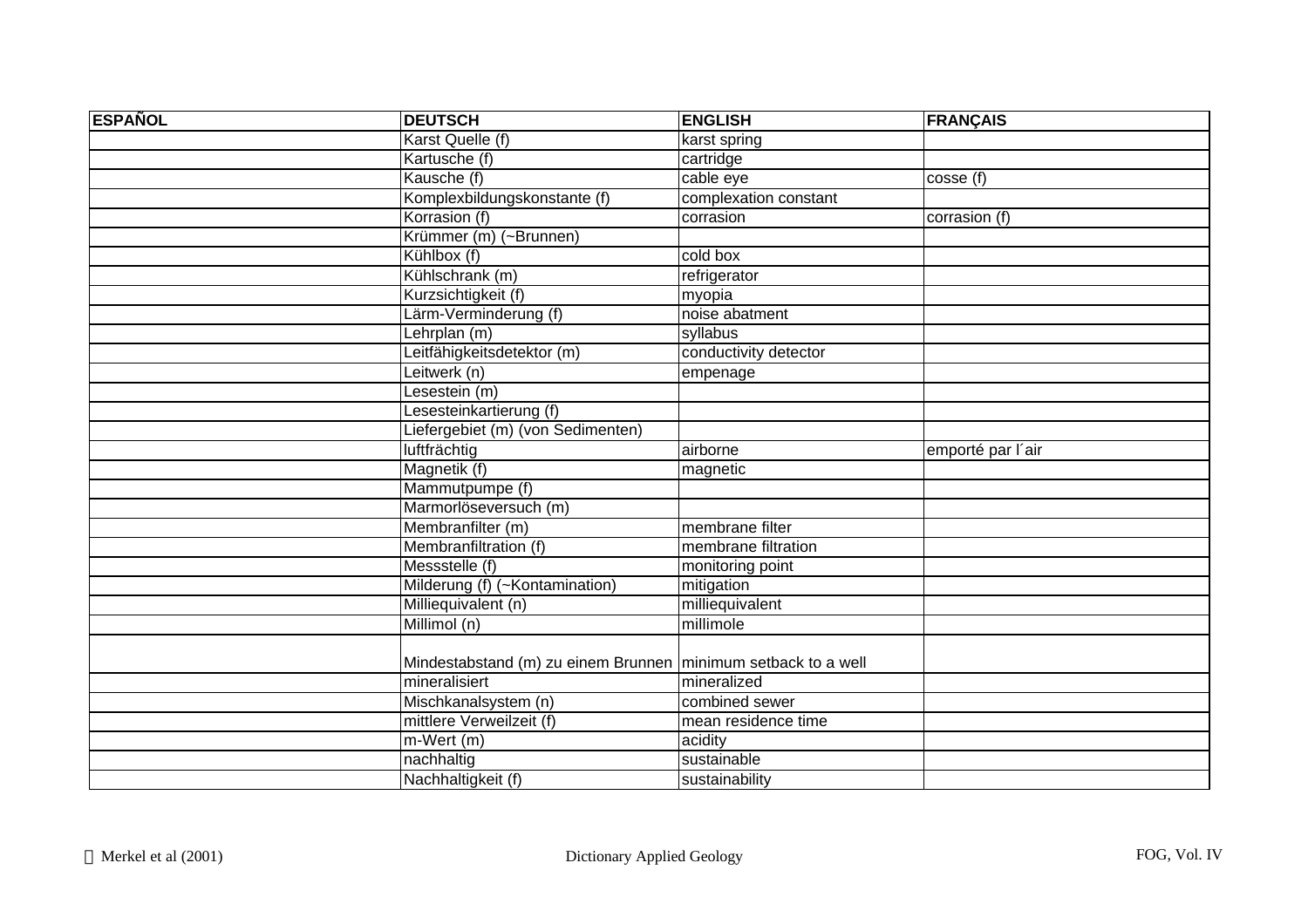| <b>ESPAÑOL</b> | <b>DEUTSCH</b>                 | <b>ENGLISH</b>                | <b>FRANÇAIS</b> |
|----------------|--------------------------------|-------------------------------|-----------------|
|                |                                | end of the pipe environmental |                 |
|                | nachsorgender Umweltschutz (m) | protection                    |                 |
|                | Nano-Filtration (f)            | nano filtration               |                 |
|                | nasse Deposition (f)           | wet precipitation             |                 |
|                | Neutronensonde (f)             | neutron probe                 |                 |
|                | Nominalskalenniveau (n)        |                               |                 |
|                | Oberfläche (f)                 | ground surface                |                 |
|                | Oberflächenkomplexierung (f)   | surface complexation          |                 |
|                | Oberflächenversickerung (f)    | surface seep                  |                 |
|                | offenes Gitterwerk (n)         | open truss                    |                 |
|                | Ordinalskalenniveau (n)        |                               |                 |
|                | Planet Erde (f)                | planet                        |                 |
|                | Plasterung (f)                 | pavement                      |                 |
|                | Porengrundwasserleiter (m)     | grannular aquifer             |                 |
|                | Präzision (f)                  | precession                    |                 |
|                | Probenahmehahn (m)             |                               |                 |
|                | Probenahmepumpe (f)            | sampling pump                 |                 |
|                | Probenahmetechnik (f)          | sampling technique            |                 |
|                | Pumpversuch (m)                | pump out test                 |                 |
|                | $p-Wert(m)$                    | alkalinity                    |                 |
|                | Quartil (n)                    |                               |                 |
|                | Radar (n)                      | radar                         |                 |
|                | Randbedingung (f) 1. Art       | 1. type boundary              |                 |
|                | Randbedingung (f) 2. Art       | 2. type boundary              |                 |
|                | Randbedingung (f) 3. Art       | 3. type boundary              |                 |
|                | Rasterdaten (fpl)              | raster data                   |                 |
|                | räumlich interpolieren         | spatial interpolation         |                 |
|                | reaktive Wand (f)              | reactive wall                 |                 |
|                | reaktiver Damm (m)             | reactive wall                 |                 |
|                | regionalisieren                |                               |                 |
|                | Regionalisierung (f)           |                               |                 |
|                | Reibungskraft (f)              | friction force                |                 |
|                | Reinraumtechnik (f)            | clean technique               |                 |
|                | retardieren                    | retardate                     |                 |
|                | Salzpfanne (f)                 | alkali flat                   | chott(m)        |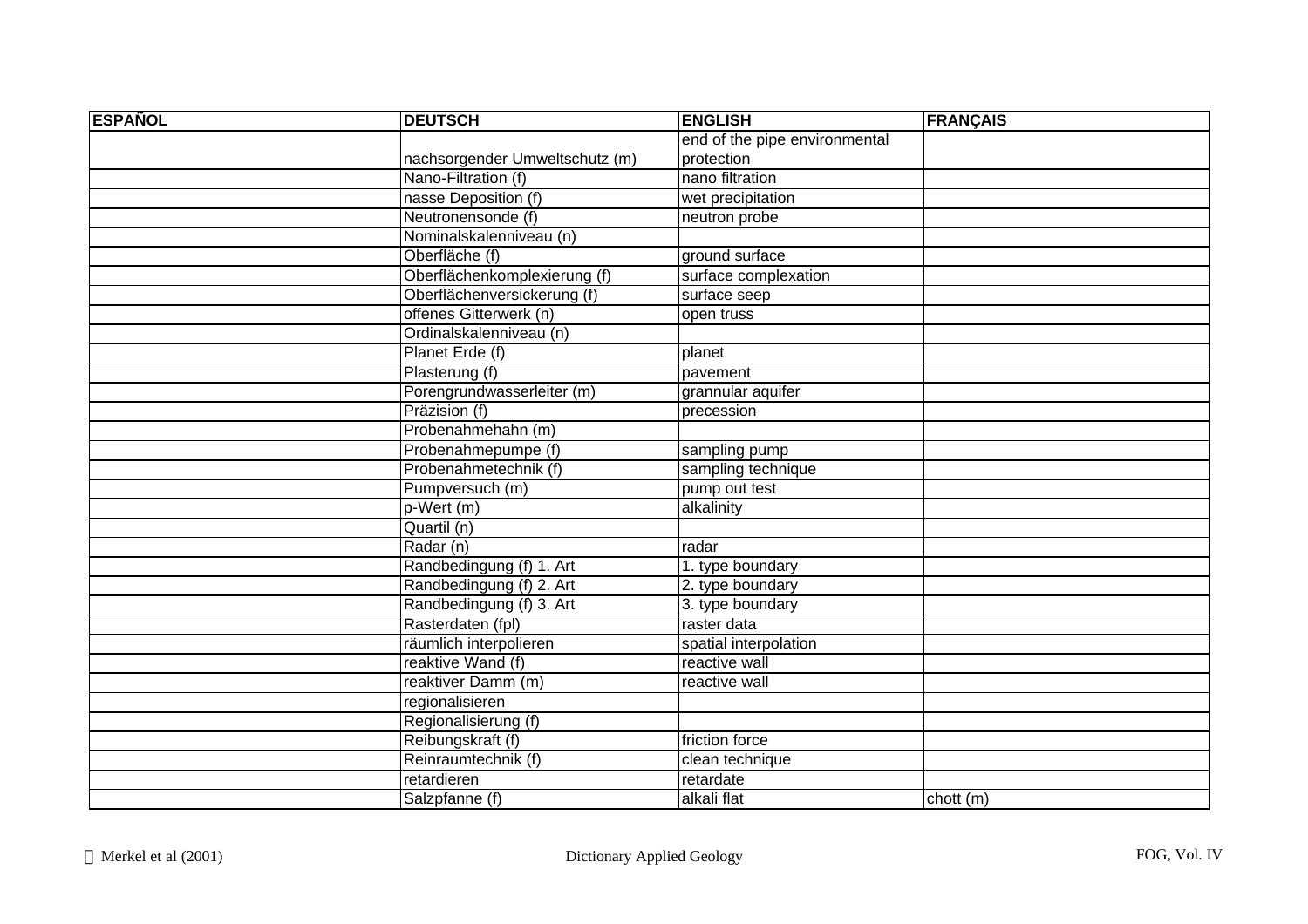| <b>ESPAÑOL</b> | <b>DEUTSCH</b>                      | <b>ENGLISH</b>                  | <b>FRANÇAIS</b>                   |
|----------------|-------------------------------------|---------------------------------|-----------------------------------|
|                | saures Sickerwasser (n)             | acidic seep water               |                                   |
|                | Schalldämpfer (m)                   | muffler                         |                                   |
|                | Schauerniederschläge (mpl)          | Niederschlagssumme (f)          | averse (f) complexe               |
|                | scheren                             | yaw                             |                                   |
|                | Scherzone (f)                       | shear zone                      |                                   |
|                | Schlämmteich (m) (~Bergbau)         | tailing                         |                                   |
|                | Schlitzbrückenfilter (m)            | bridge-slot-filter              | crépine (f) à nervures repousseés |
|                | Schnittzahlrose (f)                 |                                 |                                   |
|                | Schratten (mpl)                     | clints                          | lapiaz (m)                        |
|                | Schratten (mpl)                     | clints                          | lapiés (mpl)                      |
|                | Schubkaft (f)                       | thrust                          |                                   |
|                | Schüttelversuch (m)                 | batch experiment                |                                   |
|                | Schwelle (f)                        | treshold                        | seuil (m)                         |
|                | schwere nicht mit Wasser mischbare  | dense non aqueous phase liquid  |                                   |
|                | Phase                               | (DNAPL)                         |                                   |
|                | Seismik (f)                         | seismic                         |                                   |
|                | septischer Tank (m)                 | septic system                   |                                   |
|                | Setzungsfliessen (n)                |                                 |                                   |
|                | Sinterwanne (f)                     | gour                            | gour (m)                          |
|                | Skalenniveau (n)                    |                                 |                                   |
|                | Sprengverdichtung (f)               |                                 |                                   |
|                | Spritze (f)                         | syring                          |                                   |
|                | Stabilitätskonstante (Komplex~) (f) | stability constant              |                                   |
|                | stationäre Kalibrierung (f)         | steady state calibration        |                                   |
|                | Steigleitung (f)                    |                                 |                                   |
|                | Stellung (f)                        | attitude                        |                                   |
|                | stimulierte natürliche Reinigung    | enhanced natural attenuation    |                                   |
|                | Studie (f) zur Lebensdauer (f)      | life cycle assessment           |                                   |
|                | Sturzflut (f)                       | flashflood                      |                                   |
|                | TDR-Verfahren (m)                   | time domain reflectometry (TDR) |                                   |
|                | Tenax-Röhrchen (n)                  | Tenax tube                      |                                   |
|                | Tiefdruckgebiet (n)                 | low pressure system             |                                   |
|                | Tonmineralanalyse (f)               | clay mineral analyzes           |                                   |
|                | trockener Strand (m)                | backbeach                       | haute plage (f)                   |
|                | trockener Strand (m)                | backshore                       | haute plage (f)                   |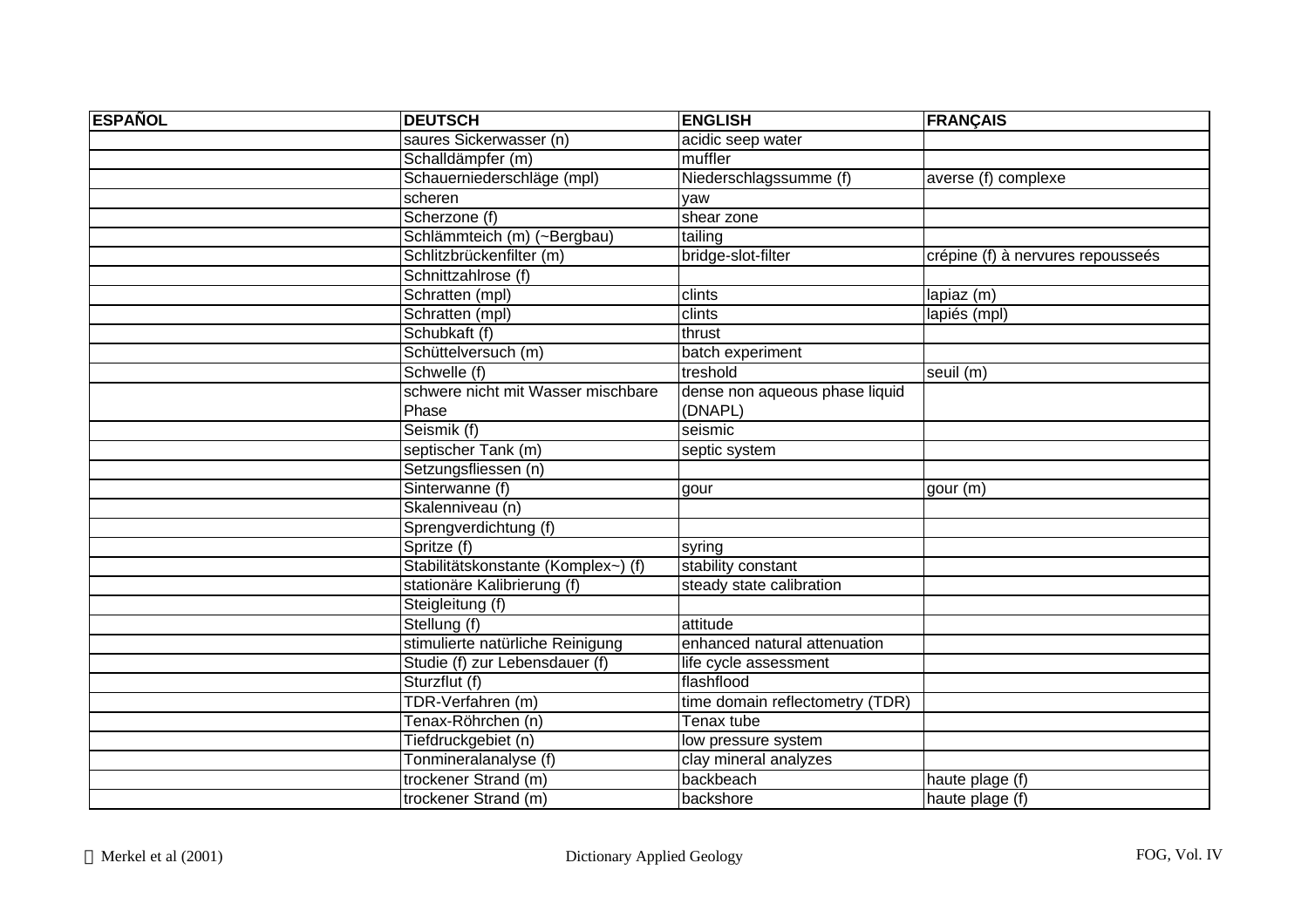| <b>ESPAÑOL</b> | <b>DEUTSCH</b>                  | <b>ENGLISH</b>              | <b>FRANÇAIS</b>           |
|----------------|---------------------------------|-----------------------------|---------------------------|
|                | Trockenwetterlinie (f)          | base runoff recession curve | courbe (f) de tarissement |
|                | Überbohren (n)                  | washover                    | surforage (m)             |
|                | Überschwemmungsgebiet (n)       | flood plain                 |                           |
|                | Übersichtskarte (f)             |                             |                           |
|                | Umhüllung (f)                   | shroud                      |                           |
|                | Unparteiischer (m)              | stakeholder                 |                           |
|                | Vektordaten (fpl)               | vector date                 |                           |
|                | verdichten durch Rütteln        |                             |                           |
|                | Verhältniskalenniveau (n)       |                             |                           |
|                | verschleppen (~Spuren)          |                             |                           |
|                | versteckter Damm (m)            | hidden dam                  |                           |
|                | Vorfeldentwässerung (f)         | interceptour well field     |                           |
|                | vorsorgender Umweltschutz (m)   | begin of the product        |                           |
|                | Vulkanschlot (m)                | Vulkanschlot (m)            | diatrème (m)              |
|                | Vulkanschlot (m)                | Vulkanschlot (m)            | évent (m)                 |
|                | wachsam                         | alert                       |                           |
|                | Wärmeleitfähigkeitsdetektor (m) | heat conductance detector   |                           |
|                | Warnung (f)                     | alert                       |                           |
|                | wechselseitige Abhängigkeit (f) | interdependency             |                           |
|                | Weißkalk (m)                    | white lime                  |                           |
|                | Weithalspyknometer (n)          | wide mouth pycnometer       |                           |
|                | Wiederstand (m)                 | drag                        |                           |
|                | Wolfram (m)                     | tungsten                    |                           |
|                | Wolframit (m)                   | wolframite                  |                           |
|                | Wünschelrutengänger (m)         | water witch                 | baguettisant (m)          |
|                | Wüstenausbreitung (f)           | desertification             | désertification (f)       |
|                | xenomorph                       | anhedral                    |                           |
|                | zerdrücken                      | squelch                     |                           |
|                | Zielstellungen (fpl)            | objectives                  |                           |
|                | zurückhalten                    | retardate                   |                           |
|                |                                 | cost accounting             |                           |
|                |                                 | diffuse double layer        |                           |
|                |                                 | no flow boundary            |                           |
|                |                                 | resource recovery           |                           |
|                |                                 | revenues                    |                           |